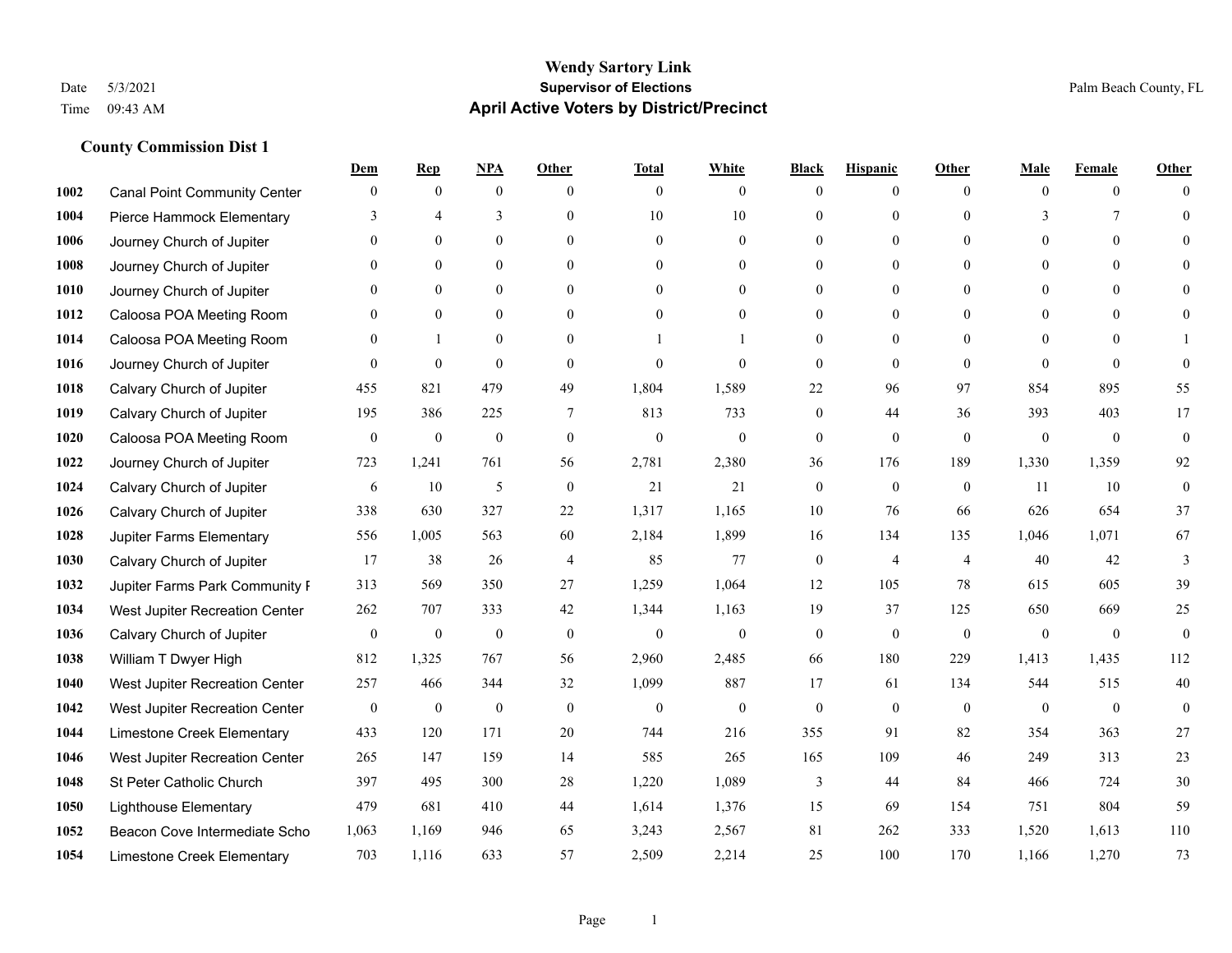#### **Wendy Sartory Link** Date 5/3/2021 **Supervisor of Elections** Palm Beach County, FL Time 09:43 AM **April Active Voters by District/Precinct**

**Dem Rep NPA Other Total White Black Hispanic Other Male Female Other**

## West Jupiter Recreation Center 568 596 543 37 1,744 1,405 81 123 135 763 922 59 St Peter Catholic Church 791 895 746 62 2,494 2,084 38 191 181 1,099 1,318 77 West Jupiter Recreation Center 77 101 75 3 256 211 0 24 21 102 137 17 Harvest Community Church 634 1,181 549 37 2,401 2,206 10 55 130 1,161 1,158 82 Jupiter Community Center **78** 123 64 2 267 244 0 6 17 130 129 8 Jupiter Community Center 0 0 0 0 0 0 0 0 0 0 0 0 Jupiter Community Center 592 739 615 49 1,995 1,648 26 189 132 938 995 62 Jupiter Community Center 63 69 89 4 225 177 1 39 8 117 98 10 Jerry Thomas Elementary 744 1,068 693 66 2,571 2,232 29 161 149 1,223 1,274 74 Independence Middle 805 1,169 846 88 2,908 2,444 24 190 250 1,303 1,509 96 Martinique Clubhouse 256 365 236 21 878 743 10 62 63 398 448 32 The Island Clubhouse 651 808 596 72 2,127 1,746 55 145 181 1,045 1,000 82 First Baptist Church Teq 360 904 392 22 1,678 1,566 5 41 66 803 835 40 First Baptist Church Teq 97 148 76 3 324 299 0 9 16 163 151 10 First Baptist Church Teq 72 145 84 8 309 286 1 11 11 149 151 9 First Baptist Church Teq 12 52 10 0 74 71 1 0 2 37 35 2 First Baptist Church Teq 12 40 20 0 72 64 0 2 6 36 35 1 First Baptist Church Teq 610 900 550 40 2,100 1,889 8 83 120 945 1,103 52 First Baptist Church Teq 48 74 37 0 159 129 8 13 9 77 78 4 Riverside Improvement 263 472 256 23 1,014 903 6 46 59 459 520 35 Jupiter Elementary 401 477 368 28 1,274 972 19 197 86 613 612 49 Jupiter High 710 941 693 70 2,414 1,905 66 216 227 1,066 1,259 89 Jupiter Branch Library 452 579 452 31 1,514 1,238 35 139 102 659 809 46 Jupiter Middle 351 505 381 40 1,277 1,068 16 82 111 586 648 43 Newhaven Clubhouse 580 711 536 65 1,892 1,614 26 115 137 840 990 62 Tequesta Council Chambers 111 141 109 4 365 316 9 22 18 161 193 11

 Tequesta Council Chambers 21 66 48 6 141 114 4 16 7 67 71 3 Tequesta Council Chambers 120 321 126 13 580 554 0 4 22 258 311 11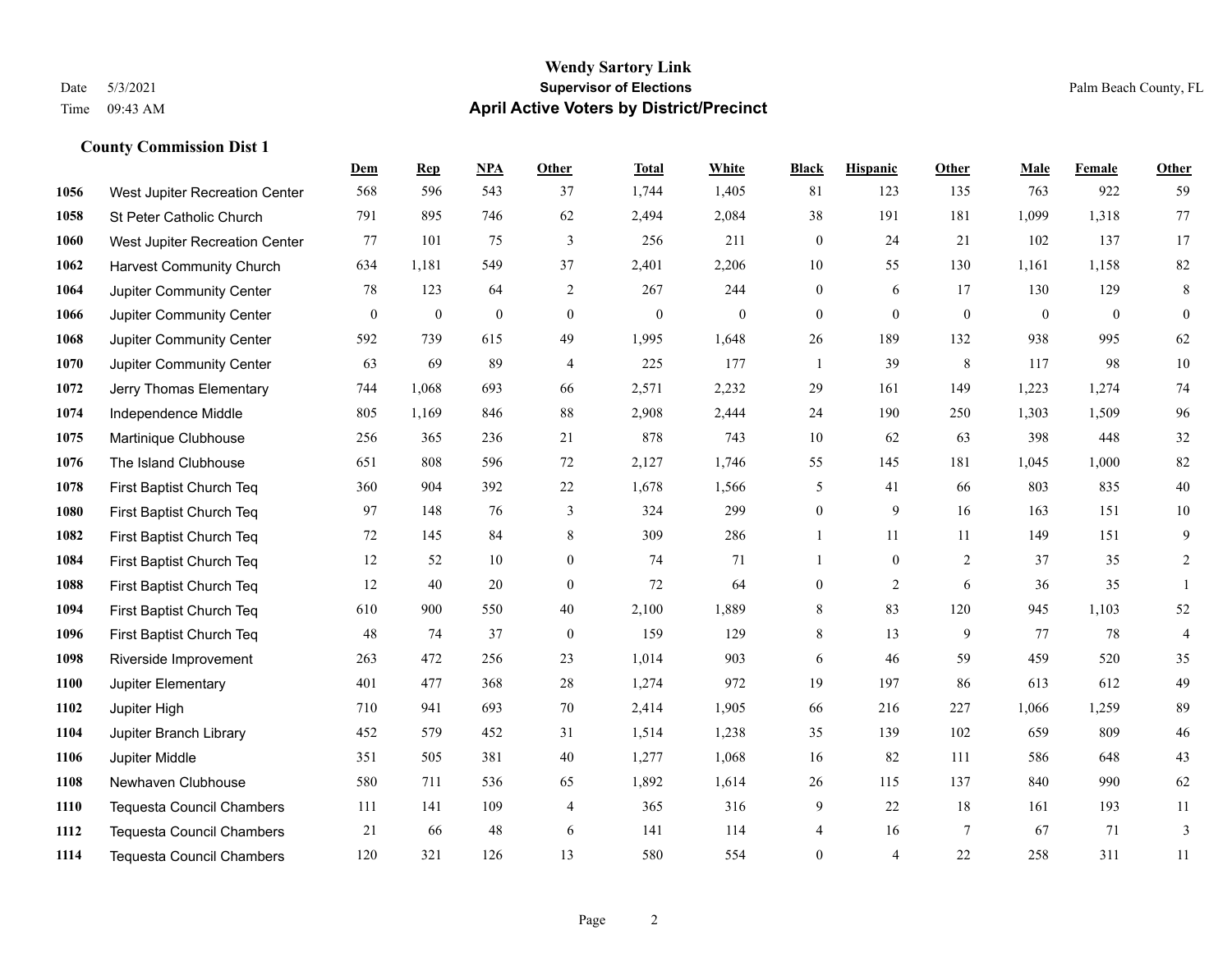# **Dem Rep NPA Other Total White Black Hispanic Other Male Female Other County Commission Dist 1**

| 1116 | <b>Tequesta Council Chambers</b> | $\Omega$ | $\theta$         | $\theta$         | $\Omega$       | $\mathbf{0}$   | $\Omega$       | 0              | $\theta$       | $\Omega$ | 0              | $\theta$       | 0              |
|------|----------------------------------|----------|------------------|------------------|----------------|----------------|----------------|----------------|----------------|----------|----------------|----------------|----------------|
| 1118 | <b>Tequesta Council Chambers</b> | 181      | 255              | 186              | 26             | 648            | 553            | 13             | 37             | 45       | 264            | 367            | 17             |
| 1120 | <b>Tequesta Council Chambers</b> | 73       | 259              | 110              | 15             | 457            | 430            | $\overline{0}$ | $8\,$          | 19       | 220            | 229            | 8              |
| 1122 | Tequesta Council Chambers        | 33       | 87               | 36               | 3              | 159            | 149            | $\overline{0}$ |                | 9        | 82             | 74             | 3              |
| 1124 | Riverside Improvement            | $\theta$ | 2                | $\overline{0}$   | $\theta$       | $\overline{2}$ | 2              | $\theta$       | $\overline{0}$ | $\theta$ | $\overline{1}$ | $\overline{1}$ | $\Omega$       |
| 1126 | PBC Fire Rescue #18              | 431      | 908              | 497              | 46             | 1,882          | 1,762          | 8              | 36             | 76       | 855            | 993            | 34             |
| 1128 | Jupiter Inlet Colony Admin Bldg  | 72       | 226              | 91               | 14             | 403            | 371            | $\overline{0}$ | 5              | 27       | 182            | 212            | 9              |
| 1130 | PBC Fire Rescue #18              |          | 3                | 2                | $\Omega$       | 6              | 6              | $\theta$       | $\theta$       | $\Omega$ | $\mathcal{E}$  | 2              |                |
| 1132 | PBC Fire Rescue #18              | $\theta$ | 3                | $\overline{2}$   | $\theta$       | 5              | 5              | 0              | $\Omega$       | $\Omega$ | 2              | 3              |                |
| 1134 | PBC Fire Rescue #18              | $\theta$ | $\theta$         | $\theta$         | $\mathbf{0}$   | $\overline{0}$ | $\theta$       | $\theta$       | $\Omega$       | $\theta$ | $\Omega$       | $\theta$       | $\Omega$       |
| 1136 | 1st UM Church of Jup-Teq         | 601      | 1,024            | 631              | 71             | 2,327          | 2,162          | 10             | 57             | 98       | 1,025          | 1,242          | 60             |
| 1138 | Grace Immanuel Bible Church      | 226      | 836              | 355              | 38             | 1,455          | 1,383          | $\Omega$       | 10             | 62       | 619            | 803            | 33             |
| 1140 | Club at Admirals Cove            | 299      | 555              | 303              | 25             | 1,182          | 1,084          | 7              | 22             | 69       | 563            | 600            | 19             |
| 1142 | 1st UM Church of Jup-Teq         | 297      | 602              | 364              | 44             | 1,307          | 1,204          | 6              | 23             | 74       | 617            | 657            | 33             |
| 1144 | 1st UM Church of Jup-Teq         | 540      | 824              | 513              | 31             | 1,908          | 1,761          | $\tau$         | 32             | 108      | 881            | 969            | $58\,$         |
| 1146 | Newhaven Clubhouse               | 16       | 35               | $\,$ 8 $\,$      | $\overline{1}$ | 60             | 54             | $\overline{0}$ | 1              | 5        | 31             | 28             |                |
| 1148 | Oceanview Methodist              | 404      | 570              | 403              | 48             | 1,425          | 1,301          | 8              | 31             | 85       | 617            | 764            | 44             |
| 1150 | Oceanview Methodist              | $\theta$ | $\boldsymbol{0}$ | $\boldsymbol{0}$ | $\mathbf{0}$   | $\mathbf{0}$   | $\mathbf{0}$   | 0              | $\overline{0}$ | $\theta$ | $\overline{0}$ | $\theta$       | 0              |
| 1152 | <b>Oceanview Methodist</b>       | 51       | 76               | 62               | 9              | 198            | 187            | $\overline{0}$ | $\overline{c}$ | 9        | 95             | 97             | 6              |
| 1154 | Holy Spirit Lutheran             | 145      | 295              | 137              | 15             | 592            | 530            |                | 26             | 32       | 284            | 288            | 20             |
| 1156 | Holy Spirit Lutheran             | $\theta$ | 2                | $\overline{0}$   | $\mathbf{0}$   | 2              | 2              | 0              | $\overline{0}$ | $\theta$ | $\mathbf{1}$   |                | 0              |
| 1158 | Holy Spirit Lutheran             | 0        | $\mathbf{1}$     | 1                | $\Omega$       | 2              | $\overline{2}$ | $\Omega$       | $\theta$       | $\Omega$ | 2              | $\Omega$       | 0              |
| 1160 | Holy Spirit Lutheran             |          | $\mathbf{0}$     | 1                | $\mathbf{0}$   | $\overline{c}$ | $\overline{2}$ | 0              | $\overline{0}$ | $\Omega$ |                |                |                |
| 1162 | Holy Spirit Lutheran             | 2        | 4                | 5                | 2              | 13             | 13             | $\Omega$       | $\overline{0}$ | $\theta$ | 6              | $\tau$         | 0              |
| 1164 | <b>Club at Admirals Cove</b>     | 29       | 153              | 71               | 5              | 258            | 232            | 3              | 4              | 19       | 130            | 121            |                |
| 1166 | Holy Spirit Lutheran             | 8        | 21               | 12               | $\mathbf{0}$   | 41             | 33             | $\Omega$       | $\overline{2}$ | 6        | 17             | 24             |                |
| 1168 | Holy Spirit Lutheran             |          | $\theta$         | $\mathbf{0}$     | $\Omega$       | $\theta$       | $\Omega$       | $\Omega$       | $\Omega$       | $\Omega$ | $\theta$       | $\theta$       | 0              |
| 1170 | Caloosa POA Meeting Room         | 0        | $\theta$         | $\overline{0}$   | $\theta$       | $\Omega$       | $\theta$       | $\Omega$       | $\Omega$       | $\theta$ | $\theta$       | $\Omega$       | $\overline{0}$ |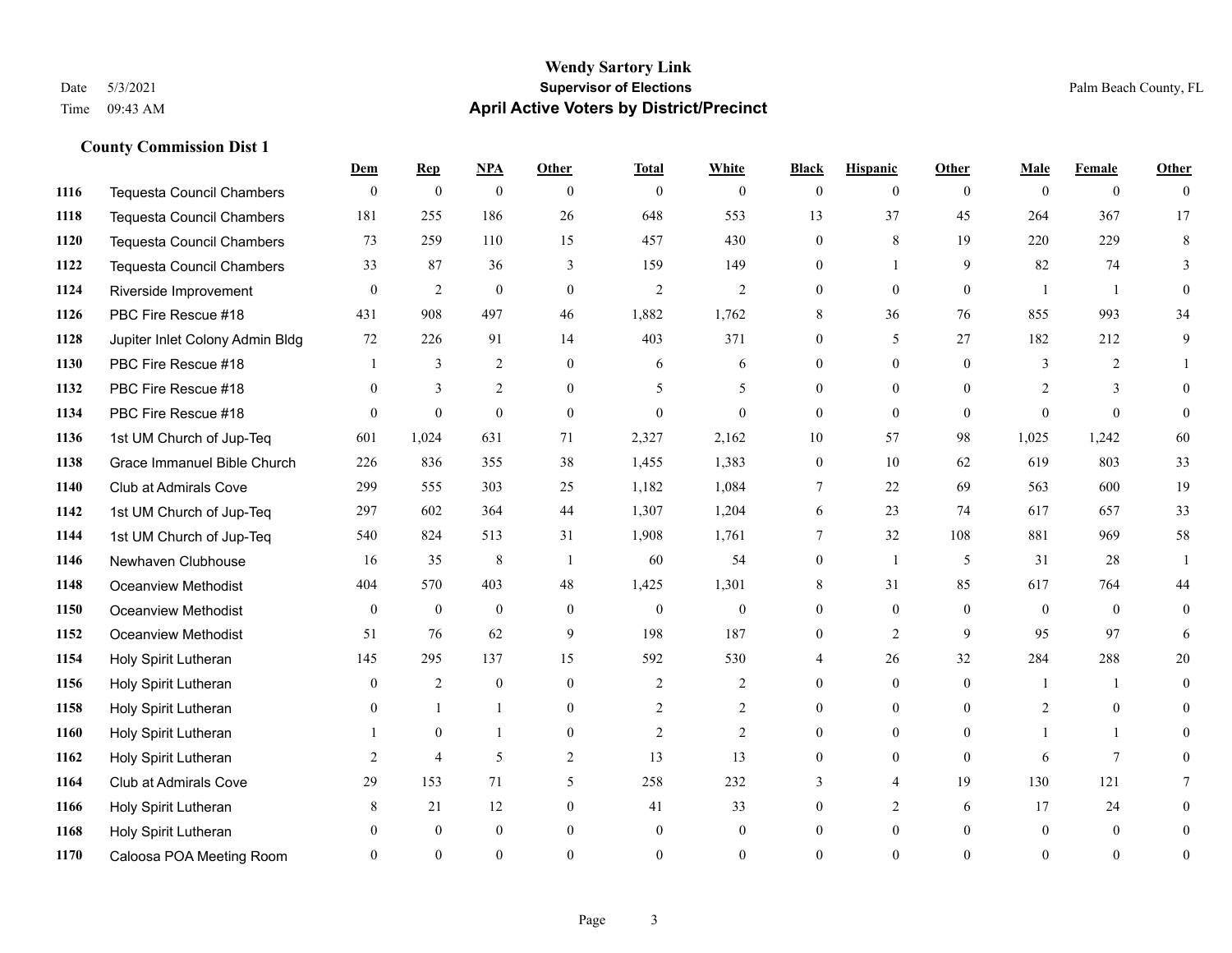|      |                               | Dem            | <b>Rep</b>       | NPA              | <b>Other</b>   | <b>Total</b> | <b>White</b>     | <b>Black</b>     | <b>Hispanic</b> | <b>Other</b>   | <b>Male</b>    | Female         | <b>Other</b>     |
|------|-------------------------------|----------------|------------------|------------------|----------------|--------------|------------------|------------------|-----------------|----------------|----------------|----------------|------------------|
| 1172 | Caloosa POA Meeting Room      | 128            | 281              | 129              | 10             | 548          | 470              | 13               | 23              | 42             | 243            | 284            | 21               |
| 1173 | Caloosa POA Meeting Room      | 71             | 115              | 64               | $\overline{3}$ | 253          | 215              | 5                | 14              | 19             | 117            | 124            | 12               |
| 1174 | Mirasol Sales and Info Center | $\overline{0}$ | $\mathbf{0}$     | $\mathbf{0}$     | $\theta$       | $\mathbf{0}$ | $\overline{0}$   | $\theta$         | $\mathbf{0}$    | $\theta$       | $\overline{0}$ | $\theta$       | $\mathbf{0}$     |
| 1176 | Mirasol Sales and Info Center | $\mathbf{0}$   | $\mathbf{0}$     | $\mathbf{0}$     | $\theta$       | $\theta$     | $\mathbf{0}$     | $\mathbf{0}$     | $\mathbf{0}$    | $\theta$       | $\theta$       | $\theta$       | $\theta$         |
| 1178 | Mirasol Sales and Info Center | $\theta$       | $\mathbf{0}$     | $\mathbf{0}$     | $\theta$       | $\theta$     | $\overline{0}$   | $\mathbf{0}$     | $\theta$        | $\theta$       | $\theta$       | $\theta$       | $\mathbf{0}$     |
| 1180 | Mirasol Sales and Info Center | $\theta$       | $\mathbf{0}$     | $\mathbf{0}$     | $\theta$       | $\mathbf{0}$ | $\theta$         | $\theta$         | $\theta$        | $\theta$       | $\theta$       | $\theta$       | $\theta$         |
| 1182 | William T Dwyer High          | 163            | 270              | 136              | 6              | 575          | 496              | 15               | 26              | 38             | 273            | 289            | 13               |
| 1184 | Eastpointe Country Club       | 547            | 675              | 397              | 34             | 1,653        | 1,539            | 13               | 27              | 74             | 735            | 885            | 33               |
| 1186 | Mirasol Sales and Info Center | 560            | 546              | 474              | 47             | 1,627        | 1,259            | 53               | 158             | 157            | 770            | 806            | 51               |
| 1188 | Westwood Gardens HOA          | 352            | 350              | 287              | 29             | 1,018        | 775              | 31               | 118             | 94             | 406            | 591            | 21               |
| 1189 | Westwood Gardens HOA          | 24             | 66               | 25               | 2              | 117          | 102              | $\tau$           | $\overline{2}$  | 6              | 56             | 57             | $\overline{4}$   |
| 1190 | Gardens Presbyterian          | 1,389          | 2,086            | 1,419            | 152            | 5,046        | 4,120            | 145              | 347             | 434            | 2,210          | 2,689          | 147              |
| 1192 | Evergrene Clubhouse           | 394            | 684              | 461              | 40             | 1,579        | 1,342            | 27               | 77              | 133            | 758            | 767            | 54               |
| 1194 | Frenchmans Creek Real Estate  | 666            | 969              | 598              | 48             | 2,281        | 2,087            | 15               | 45              | 134            | 1,043          | 1,182          | 56               |
| 1196 | Gardens Presbyterian          | $\mathbf{0}$   | $\boldsymbol{0}$ | $\mathbf{0}$     | $\mathbf{0}$   | $\mathbf{0}$ | $\boldsymbol{0}$ | $\mathbf{0}$     | $\mathbf{0}$    | $\mathbf{0}$   | $\overline{0}$ | $\theta$       | $\mathbf{0}$     |
| 1198 | 1st Baptist Church PBG        | 581            | 493              | 429              | 32             | 1,535        | 1,075            | 140              | 160             | 160            | 733            | 748            | 54               |
| 1200 | Dwight D Eisenhower Elementar | $\overline{0}$ | $\mathbf{0}$     | $\mathbf{0}$     | $\mathbf{0}$   | $\mathbf{0}$ | $\mathbf{0}$     | $\mathbf{0}$     | $\theta$        | $\mathbf{0}$   | $\mathbf{0}$   | $\theta$       | $\mathbf{0}$     |
| 1202 | <b>Cross Community Church</b> | 539            | 1,103            | 560              | 38             | 2,240        | 2,012            | 15               | 92              | 121            | 1,067          | 1,100          | 73               |
| 1204 | Holy Spirit Lutheran          | 9              | 27               | 14               | $\mathfrak{Z}$ | 53           | 47               | $\boldsymbol{0}$ | $\overline{2}$  | $\overline{4}$ | 25             | 24             | 4                |
| 1206 | Holy Spirit Lutheran          | 15             | 81               | 21               | 3              | 120          | 116              | $\mathbf{0}$     | 3               | $\overline{1}$ | 59             | 60             | 1                |
| 1208 | Juno Beach Town Center        | 464            | 902              | 483              | 50             | 1,899        | 1,734            | 6                | 55              | 104            | 866            | 983            | 50               |
| 1210 | Holy Spirit Lutheran          | 214            | 279              | 151              | $\tau$         | 651          | 585              | 2                | 22              | 42             | 308            | 320            | 23               |
| 1212 | Juno Beach Town Center        | 54             | 70               | 54               | 10             | 188          | 158              | 6                | 10              | 14             | 96             | 87             | 5                |
| 1214 | Juno Beach Town Center        | 278            | 450              | 215              | 27             | 970          | 906              | 6                | 13              | 45             | 391            | 557            | $22\,$           |
| 1216 | <b>Oceanview Methodist</b>    | 136            | 301              | 158              | 16             | 611          | 523              | 9                | 32              | 47             | 291            | 301            | 19               |
| 1218 | Osceola Creek Middle          |                | $\boldsymbol{0}$ | $\boldsymbol{0}$ | $\mathbf{0}$   | 1            | 1                | $\mathbf{0}$     | $\mathbf{0}$    | $\mathbf{0}$   | $\mathbf{1}$   | $\overline{0}$ | $\mathbf{0}$     |
| 1220 | Pierce Hammock Elementary     | $\Omega$       | $\theta$         | $\theta$         | $\mathbf{0}$   | $\mathbf{0}$ | $\mathbf{0}$     | $\mathbf{0}$     | $\mathbf{0}$    | $\overline{0}$ | $\theta$       | $\theta$       | $\mathbf{0}$     |
| 1222 | Sandhill Crane Golf Club      | 8              | 24               | 13               | $\theta$       | 45           | 33               | 4                | 3               | 5              | 23             | 22             | $\boldsymbol{0}$ |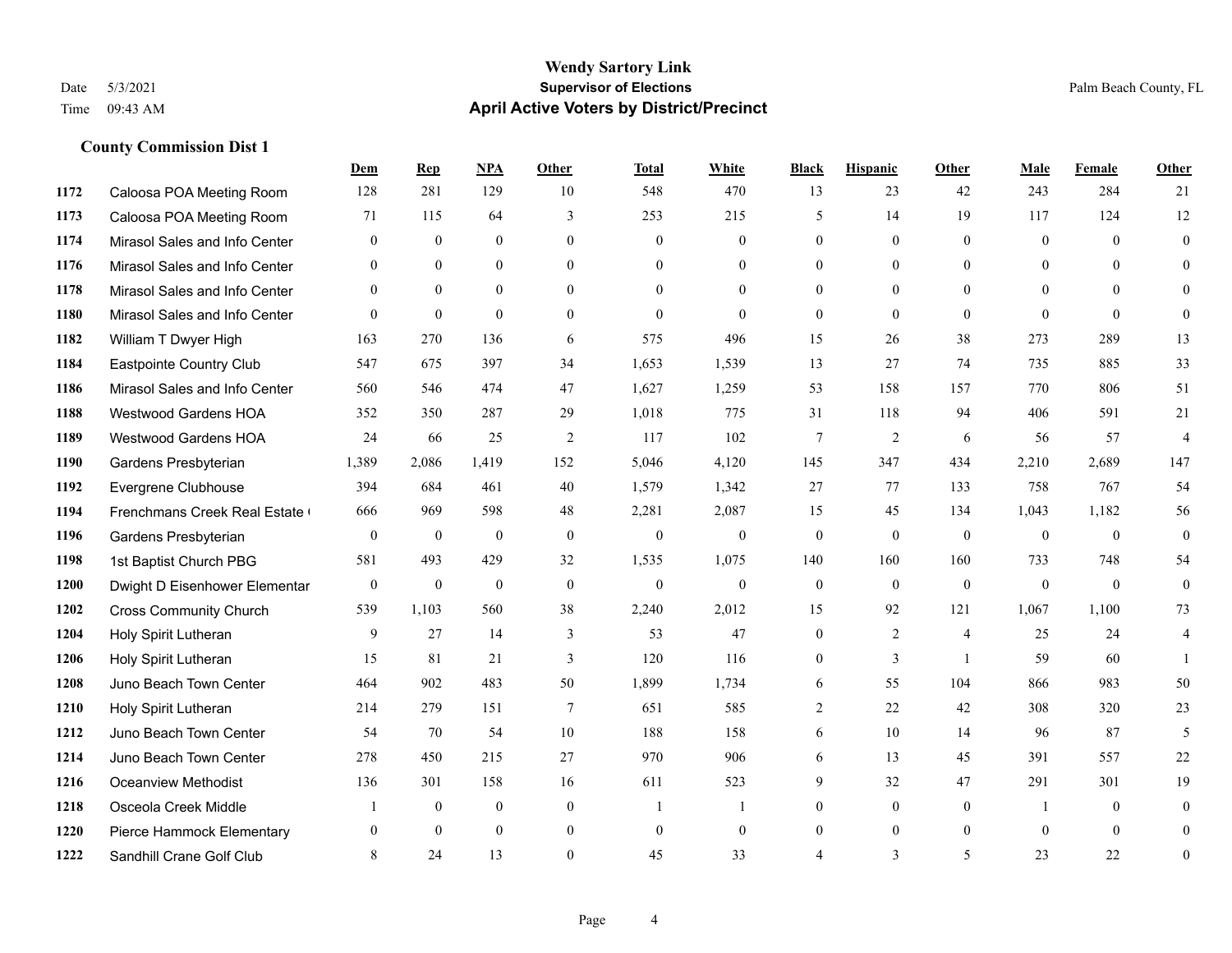|      |                                  | Dem          | <b>Rep</b>   | NPA              | <b>Other</b>   | <b>Total</b>   | <b>White</b>   | <b>Black</b>     | <b>Hispanic</b> | <b>Other</b>   | <b>Male</b>    | <b>Female</b>  | <b>Other</b>   |
|------|----------------------------------|--------------|--------------|------------------|----------------|----------------|----------------|------------------|-----------------|----------------|----------------|----------------|----------------|
| 1224 | Pierce Hammock Elementary        | $\mathbf{0}$ | $\mathbf{0}$ | $\boldsymbol{0}$ | $\theta$       | $\mathbf{0}$   | $\overline{0}$ | $\mathbf{0}$     | $\overline{0}$  | $\theta$       | $\mathbf{0}$   | $\overline{0}$ | $\theta$       |
| 1228 | <b>Carleton Oaks Clubhouse</b>   | 144          | 195          | 132              | 7              | 478            | 351            | 23               | 49              | 55             | 231            | 235            | 12             |
| 1230 | Christ Fellowship Church PBG     | $\theta$     | $\mathbf{0}$ | $\theta$         | $\Omega$       | $\theta$       | $\theta$       | $\theta$         | $\theta$        | $\Omega$       | $\theta$       | $\theta$       | $\theta$       |
| 1232 | Mirasol Sales and Info Center    | $\mathbf{0}$ | $\mathbf{0}$ | $\mathbf{0}$     | $\overline{0}$ | $\mathbf{0}$   | $\overline{0}$ | $\boldsymbol{0}$ | $\mathbf{0}$    | $\overline{0}$ | $\mathbf{0}$   | $\mathbf{0}$   | $\theta$       |
| 1234 | Christ Fellowship Church PBG     | $\theta$     | $\theta$     | $\mathbf{0}$     | $\theta$       | $\Omega$       | $\theta$       | $\mathbf{0}$     | $\theta$        | $\theta$       | $\theta$       | $\theta$       | $\mathbf{0}$   |
| 1236 | Mirasol Sales and Info Center    | $\theta$     | $\mathbf{0}$ | $\mathbf{0}$     | $\theta$       | $\mathbf{0}$   | $\theta$       | $\mathbf{0}$     | $\theta$        | $\theta$       | $\theta$       | $\theta$       | $\theta$       |
| 1238 | Mirasol Sales and Info Center    | 612          | 764          | 502              | 58             | 1,936          | 1,757          | 18               | 20              | 141            | 915            | 966            | 55             |
| 1240 | <b>Timber Trace Elementary</b>   | 807          | 1,120        | 631              | 53             | 2,611          | 2,260          | 52               | 147             | 152            | 1,176          | 1,356          | 79             |
| 1242 | Christ Fellowship Church PBG     | 878          | 1,078        | 630              | 61             | 2,647          | 2,403          | 36               | 65              | 143            | 1,100          | 1,488          | 59             |
| 1244 | Christ Fellowship Church PBG     | 484          | 679          | 441              | 55             | 1,659          | 1,435          | 33               | 79              | 112            | 710            | 895            | 54             |
| 1246 | Watson B Duncan Middle           | 868          | 926          | 713              | 64             | 2,571          | 2,044          | 77               | 196             | 254            | 1,122          | 1,366          | 83             |
| 1247 | Watson B Duncan Middle           | 35           | 178          | 56               | 10             | 279            | 257            | $\overline{c}$   | $\mathbf{0}$    | 20             | 131            | 135            | 13             |
| 1248 | <b>PBG Community Center</b>      | 522          | 604          | 396              | 38             | 1,560          | 1,312          | 30               | 115             | 103            | 663            | 862            | 35             |
| 1250 | Palm Beach Gardens High          | 13           | 36           | 15               | $\mathbf{0}$   | 64             | 57             | $\boldsymbol{0}$ | $\overline{4}$  | 3              | 33             | 27             | $\overline{4}$ |
| 1252 | <b>Ballen Isles Country Club</b> | 875          | 796          | 639              | 49             | 2,359          | 2,175          | 18               | 20              | 146            | 1,053          | 1,243          | 63             |
| 1254 | Northlake Nazarene Church        | 154          | 174          | 127              | $\overline{7}$ | 462            | 389            | 6                | 27              | 40             | 229            | 216            | 17             |
| 1256 | North County Senior Center       |              | $\sqrt{2}$   | $\overline{4}$   | 3              | 10             | 9              | 1                | $\mathbf{0}$    | $\theta$       | 5              | 5              | $\mathbf{0}$   |
| 1258 | North County Senior Center       | 316          | 221          | 255              | 33             | 825            | 453            | 97               | 129             | 146            | 374            | 422            | 29             |
| 1260 | PBG City Hall Council Room       | 445          | 550          | 319              | 26             | 1,340          | 1,110          | 26               | 115             | 89             | 602            | 694            | 44             |
| 1262 | PBG Moose Lodge 2010             |              | $\mathbf{0}$ | 1                | $\mathbf{0}$   | $\overline{2}$ | $\overline{c}$ | $\mathbf{0}$     | $\mathbf{0}$    | $\mathbf{0}$   | -1             | $\mathbf{1}$   | $\mathbf{0}$   |
| 1264 | PBG City Hall Council Room       | $\theta$     | $\mathbf{0}$ | $\theta$         | $\theta$       | $\theta$       | $\mathbf{0}$   | $\theta$         | $\theta$        | $\Omega$       | $\Omega$       | $\Omega$       | $\theta$       |
| 1266 | PBG City Hall Council Room       | 174          | 116          | 137              | 13             | 440            | 269            | 68               | 64              | 39             | 181            | 245            | 14             |
| 1268 | <b>PBG Community Center</b>      | 117          | 78           | 117              | 8              | 320            | 188            | 47               | 48              | 37             | 125            | 176            | 19             |
| 1270 | <b>PBG Community Center</b>      | 6            | $\mathbf{0}$ | 2                | $\theta$       | 8              | $\overline{2}$ | 5                | $\mathbf{1}$    | $\theta$       | $\overline{4}$ | 3              | $\mathbf{1}$   |
| 1272 | Palm Beach Gardens Elementar     | 749          | 698          | 537              | 51             | 2,035          | 1,627          | 105              | 119             | 184            | 948            | 1,020          | 67             |
| 1274 | Palm Beach Gardens High          | 613          | 565          | 432              | 39             | 1,649          | 1,259          | 96               | 142             | 152            | 773            | 813            | 63             |
| 1276 | Palm Beach Gardens High          | 120          | 95           | 84               | 5              | 304            | 202            | 44               | 38              | 20             | 142            | 151            | 11             |
| 1278 | Garden Lodge 366 F&AM            | 377          | 186          | 265              | 22             | 850            | 423            | 193              | 132             | 102            | 373            | 445            | 32             |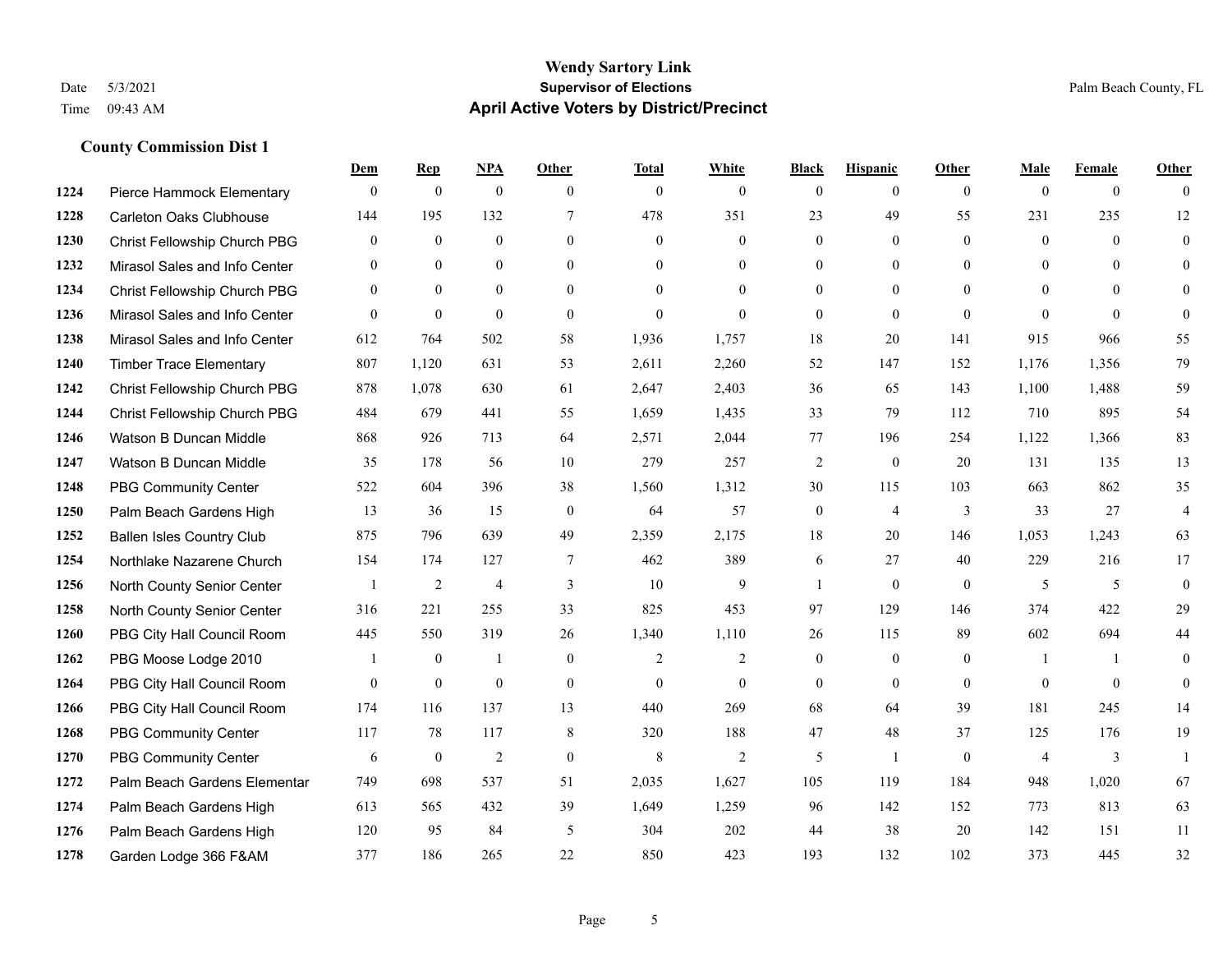#### **Wendy Sartory Link** Date 5/3/2021 **Supervisor of Elections** Palm Beach County, FL Time 09:43 AM **April Active Voters by District/Precinct**

## **Dem Rep NPA Other Total White Black Hispanic Other Male Female Other** Pew Leadership Center 141 158 116 11 426 359 11 26 30 176 247 3 Pew Leadership Center 86 48 61 10 205 149 12 21 23 103 87 15 Eissey Campus Theater 801 815 745 68 2,429 1,911 86 214 218 1,055 1,295 79 PBG Moose Lodge 2010 45 53 41 3 142 115 4 13 10 70 64 8 PBG Moose Lodge 2010 13 24 6 0 43 39 1 0 3 22 19 2 PBG Moose Lodge 2010 713 867 584 75 2,239 1,847 57 153 182 907 1,264 68 PBG Moose Lodge 2010 15 53 22 1 91 84 1 1 5 42 46 3 Dwight D Eisenhower Elementar 29 80 21 8 138 118 4 5 11 68 69 1 Dwight D Eisenhower Elementary 273 281 217 21 792 629 17 92 54 305 455 32 PBG Moose Lodge 2010 34 33 20 1 88 80 0 4 4 37 50 1 Cross Community Church 1 3 1 0 5 4 0 0 1 2 3 0 Dwight D Eisenhower Elementar 37 53 35 3 128 108 1 9 10 58 66 4 NPB Community Center 227 272 191 22 712 606 15 40 51 359 320 33 NPB Community Center 0 0 0 1 1 1 0 0 0 1 0 0 1306 Eissey Campus Theater 1 5 3 1 10 7 0 0 3 4 6 0 Gardens Mall Community Room 37 74 35 4 150 135 3 3 9 74 72 4 Eissey Campus Theater 1 2 1 0 4 4 0 0 0 3 1 0 **1312 Gardens Mall Community Room** 6 16 11 0 33 30 0 2 1 16 17 0 NPB Community Center 57 130 62 5 254 226 3 8 17 104 135 15 NPB Community Center 205 205 152 27 589 415 46 83 45 259 308 22 PBG Moose Lodge 2010 0 0 0 0 0 0 0 0 0 0 0 0 **1320 NPB Community Center** 38 121 34 1 194 172 3 8 11 102 88 4 **1322 NPB Community Center** 2 6 10 0 18 18 0 0 0 8 9 1 Allamanda Elementary 448 468 387 33 1,336 1,059 41 133 103 569 720 47 Allamanda Elementary 187 228 159 15 589 506 7 23 53 258 320 11 Osborne Park Activities Bldg 628 856 543 43 2,070 1,775 31 124 140 992 1,015 63 1st Unitarian Church NPB 41 49 44 2 136 111 8 10 7 75 58 3 1st Unitarian Church NPB 370 403 286 34 1,093 894 62 73 64 523 548 22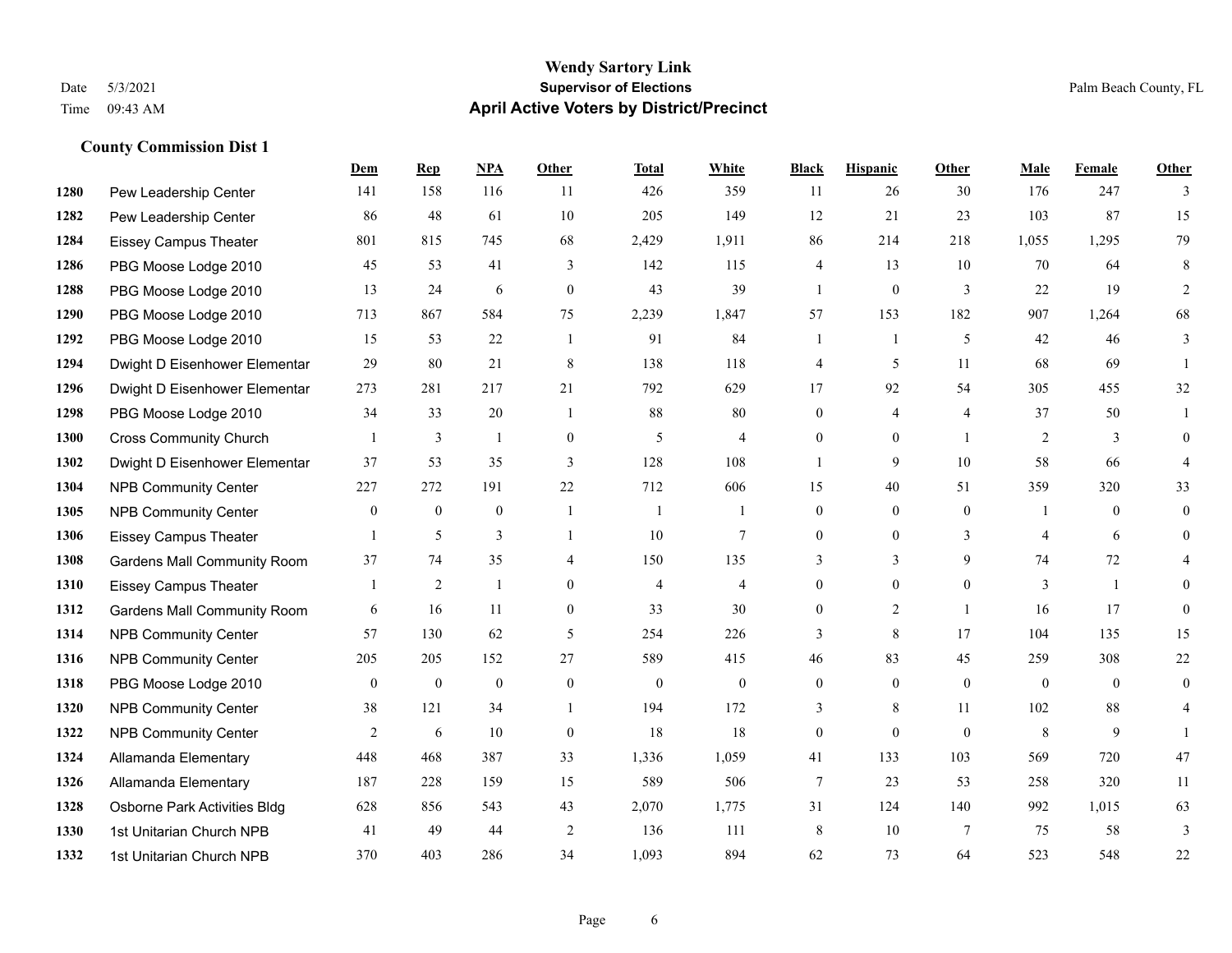### **Wendy Sartory Link** Date 5/3/2021 **Supervisor of Elections Supervisor of Elections** Palm Beach County, FL Time 09:43 AM **April Active Voters by District/Precinct**

|      |                                    | Dem              | <b>Rep</b>     | NPA              | Other            | <b>Total</b>   | White        | <b>Black</b>     | <b>Hispanic</b>  | Other           | Male           | Female           | Other            |
|------|------------------------------------|------------------|----------------|------------------|------------------|----------------|--------------|------------------|------------------|-----------------|----------------|------------------|------------------|
| 1334 | 1st Unitarian Church NPB           | 3                | $\overline{4}$ | 5                |                  | 13             | 13           | $\mathbf{0}$     | $\mathbf{0}$     | $\theta$        | 5              | 8                | $\mathbf{0}$     |
| 1336 | <b>Gardens Mall Community Room</b> | 35               | 93             | 42               | 3                | 173            | 154          | $\mathbf{0}$     | 4                | 15              | 86             | 80               | $\tau$           |
| 1338 | <b>Eissey Campus Theater</b>       | 91               | 401            | 102              | 20               | 614            | 592          | 1                | $\mathbf{1}$     | 20              | 275            | 328              | 11               |
| 1340 | <b>Eissey Campus Theater</b>       | 6                | 7              | $\overline{3}$   | $\theta$         | 16             | 14           | $\overline{0}$   | $\mathbf{1}$     | $\overline{1}$  | 8              | 8                | $\mathbf{0}$     |
| 1342 | <b>NPB Country Club</b>            | 316              | 457            | 273              | 33               | 1,079          | 973          | 17               | 34               | 55              | 456            | 597              | $26\,$           |
| 1344 | Old Port Cove                      | 309              | 542            | 329              | 30               | 1,210          | 1,104        | 5                | 31               | 70              | 542            | 642              | 26               |
| 1346 | Anchorage Activities Bldg          | 584              | 943            | 428              | 37               | 1,992          | 1,827        | 14               | 59               | 92              | 913            | 1,028            | 51               |
| 1348 | <b>NPB Council Chambers</b>        | 33               | 126            | 38               | 10               | 207            | 194          | $\boldsymbol{0}$ | 6                | $7\phantom{.0}$ | 106            | 94               | $\overline{7}$   |
| 1350 | Faith Lutheran Church              | 401              | 638            | 391              | 22               | 1,452          | 1,280        | 11               | 82               | 79              | 696            | 708              | 48               |
| 1352 | Northlake Nazarene Church          | 717              | 914            | 599              | 54               | 2,284          | 1,629        | 163              | 194              | 298             | 1,031          | 1,167            | 86               |
| 1354 | <b>Grove Park Elementary</b>       | 96               | 166            | 83               | $\overline{4}$   | 349            | 293          | 11               | 21               | 24              | 152            | 185              | 12               |
| 1356 | Casa Rio Clubhouse                 | 870              | 454            | 559              | 41               | 1,924          | 963          | 431              | 262              | 268             | 829            | 1,019            | 76               |
| 1358 | RB Prep Achievement Academy        | 13               | 4              | 5                | $\mathbf{0}$     | 22             | 9            | 7                | 2                | $\overline{4}$  | 14             | 5                | $\mathfrak{Z}$   |
| 1360 | Garden Lodge 366 F&AM              | 361              | 332            | 248              | 22               | 963            | 755          | 59               | 72               | 77              | 421            | 511              | 31               |
| 1362 | <b>Grove Park Elementary</b>       | 219              | 121            | 192              | 9                | 541            | 281          | 47               | 156              | 57              | 238            | 283              | 20               |
| 1364 | RB Prep Achievement Academy        | 346              | 112            | 191              | 20               | 669            | 186          | 264              | 128              | 91              | 283            | 360              | 26               |
| 1366 | Palm Lake Estates - The Palms      | 69               | 79             | 49               | $\overline{4}$   | 201            | 162          | 13               | 8                | 18              | 92             | 99               | $10\,$           |
| 1368 | RB Prep Achievement Academy        | $\boldsymbol{0}$ | $\mathbf{1}$   | $\boldsymbol{0}$ | $\boldsymbol{0}$ | $\overline{1}$ | $\mathbf{1}$ | $\boldsymbol{0}$ | $\boldsymbol{0}$ | $\mathbf{0}$    | $\mathbf{1}$   | $\boldsymbol{0}$ | $\boldsymbol{0}$ |
| 1370 | Palm Lake Estates - The Palms      | 117              | 122            | 78               | 5                | 322            | 273          | 12               | 23               | 14              | 134            | 176              | 12               |
| 1372 | Garden Lodge 366 F&AM              | 95               | 36             | 45               | 6                | 182            | 80           | 58               | 21               | 23              | 78             | 98               | 6                |
| 1374 | Pew Leadership Center              | 192              | 81             | 138              | 10               | 421            | 217          | 115              | 44               | 45              | 177            | 229              | 15               |
| 1376 | Lake Park Town Hall                | $\theta$         | $\mathbf{0}$   | $\mathbf{0}$     | $\mathbf{0}$     | $\mathbf{0}$   | $\mathbf{0}$ | $\overline{0}$   | $\mathbf{0}$     | $\theta$        | $\overline{0}$ | $\overline{0}$   | $\boldsymbol{0}$ |
| 1378 | PBC Fire Rescue #68                | 1,070            | 411            | 521              | 38               | 2,040          | 838          | 850              | 120              | 232             | 942            | 1,011            | 87               |
| 1380 | <b>NPB Council Chambers</b>        | 197              | 282            | 171              | 14               | 664            | 584          | 11               | 23               | 46              | 293            | 346              | 25               |
| 1382 | Lake Park Town Hall                | 296              | 351            | 259              | 28               | 934            | 765          | 38               | 57               | 74              | 425            | 483              | 26               |
| 1384 | Phil Foster Park Marine Center     | 326              | 577            | 302              | 27               | 1,232          | 1,088        | 21               | 44               | 79              | 614            | 588              | 30               |
| 1386 | Phil Foster Park Marine Center     | 608              | 1,176          | 739              | 87               | 2,610          | 2,262        | 53               | 89               | 206             | 1,223          | 1,314            | 73               |
| 1388 | Palm Beach Shores Town Hall        | 295              | 461            | 316              | 25               | 1.097          | 994          | 14               | 21               | 68              | 521            | 546              | 30               |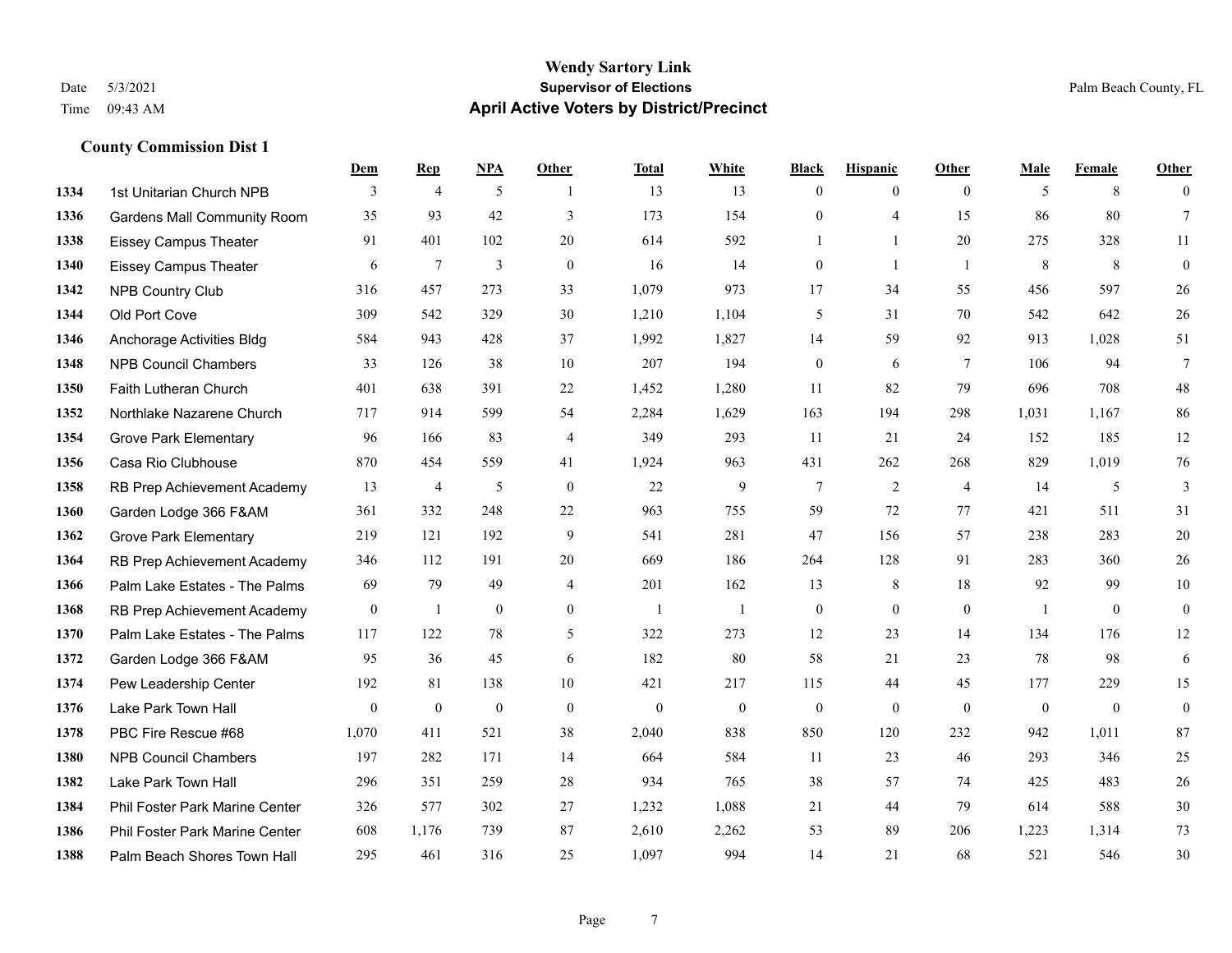|      |                                 | <u>Dem</u> | <b>Rep</b> | <u>NPA</u> | Other | <b>Total</b> | <b>White</b> | <b>Black</b> | <b>Hispanic</b> | Other  | Male   | Female | <b>Other</b> |
|------|---------------------------------|------------|------------|------------|-------|--------------|--------------|--------------|-----------------|--------|--------|--------|--------------|
| 1389 | Palm Beach Shores Town Hall     |            |            |            |       |              |              | $\theta$     |                 |        |        |        |              |
| 1390 | St Edwards Church               | 466        | .219       | 538        | 58    | 2,281        | 2,090        | O            |                 | 130    | .042   | .166   | 73           |
| 1392 | St Edwards Church               | 384        | 625        | 425        | 47    | 1,481        | 1,343        |              | 30              | 103    | 652    | 791    | 38           |
| 1394 | Morton & Barbara Mandel Cente   | 261        | 640        | 305        | 39    | 1.245        | 1,137        |              |                 | 78     | 565    | 645    | 35           |
|      | <b>County Commission Dist 1</b> | 48,282     | 66,773     | 43,466     | 4,012 | 162,533      | 135,639      | 5,521        | 9,461           | 11,912 | 74,095 | 83,461 | 4,977        |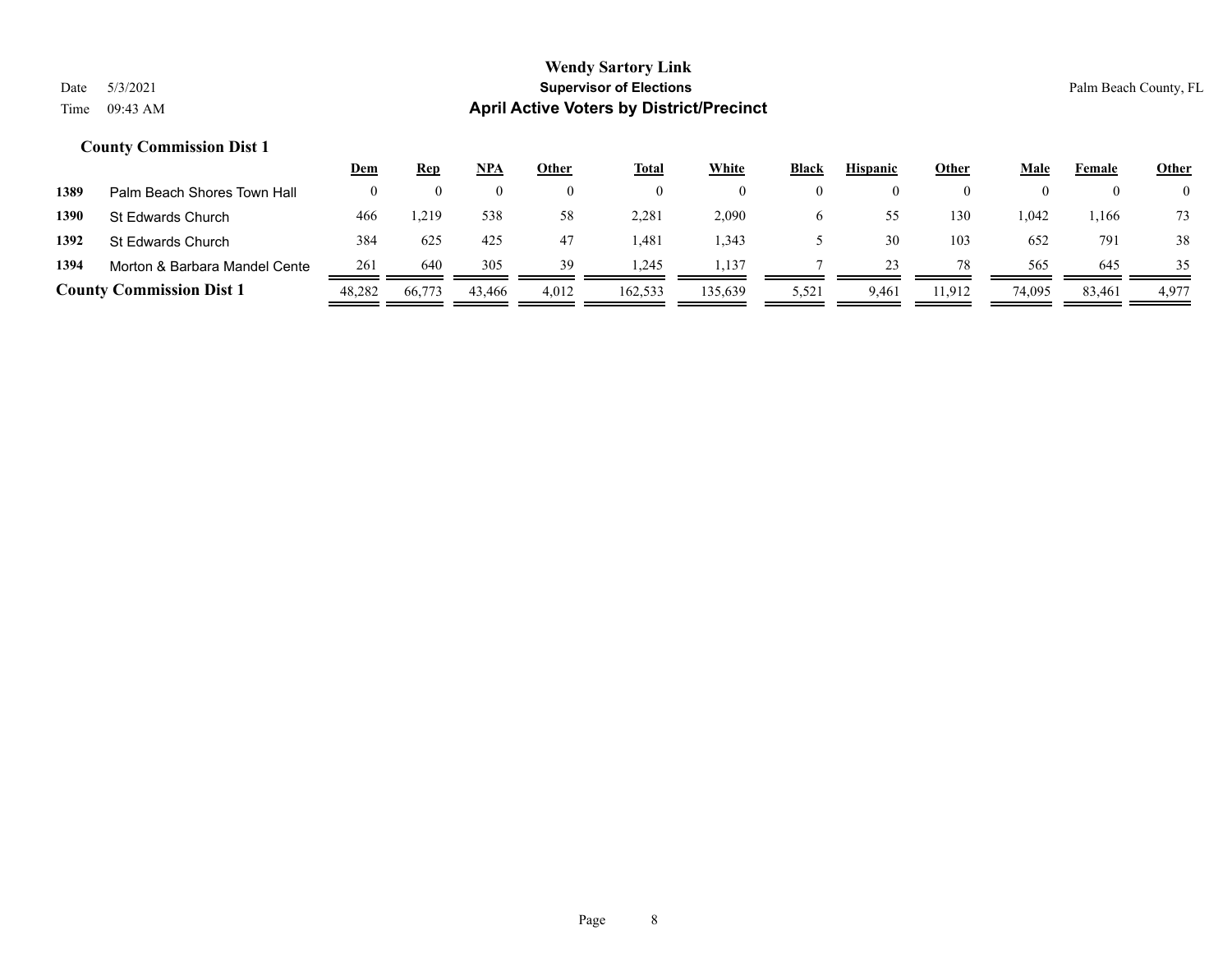|             |                                 | Dem          | <b>Rep</b>       | NPA              | <b>Other</b>     | <b>Total</b>     | <b>White</b>     | <b>Black</b>     | <b>Hispanic</b>  | <b>Other</b>   | <b>Male</b>      | Female       | <b>Other</b>     |
|-------------|---------------------------------|--------------|------------------|------------------|------------------|------------------|------------------|------------------|------------------|----------------|------------------|--------------|------------------|
| 2002        | Jeaga Middle                    | 175          | 96               | 113              | 6                | 390              | 154              | 124              | 42               | 70             | 176              | 201          | 13               |
| 2004        | <b>Grassy Waters Elementary</b> | 1,079        | 342              | 615              | 41               | 2,077            | 615              | 746              | 417              | 299            | 885              | 1,114        | $78\,$           |
| 2006        | Jeaga Middle                    | 199          | 91               | 131              | 10               | 431              | 177              | 130              | 94               | 30             | 182              | 233          | 16               |
| 2008        | Jeaga Middle                    | $\mathbf{0}$ | $\boldsymbol{0}$ | $\boldsymbol{0}$ | $\boldsymbol{0}$ | $\boldsymbol{0}$ | $\boldsymbol{0}$ | $\boldsymbol{0}$ | $\boldsymbol{0}$ | $\theta$       | $\boldsymbol{0}$ | $\mathbf{0}$ | $\boldsymbol{0}$ |
| 2010        | <b>Cypress Lakes HOA</b>        | 600          | 339              | 284              | 31               | 1,254            | 865              | 195              | 96               | 98             | 484              | 732          | $38\,$           |
| 2012        | Century Village Clubhouse       | 61           | 33               | 23               | $\overline{2}$   | 119              | 75               | 12               | 19               | 13             | 52               | 63           | $\overline{4}$   |
| 2014        | Club Baywinds                   | 849          | 577              | 381              | 34               | 1,841            | 1,407            | 157              | 168              | 109            | 762              | 1,037        | $42\,$           |
| 2016        | Andros Isle POA Clubhouse       | 879          | 572              | 557              | 39               | 2,047            | 1,117            | 401              | 292              | 237            | 869              | 1,106        | $72\,$           |
| 2018        | <b>Riverwalk Clubhouse</b>      | 770          | 717              | 572              | 45               | 2,104            | 1,651            | 94               | 176              | 183            | 898              | 1,142        | 64               |
| 2020        | Jeaga Middle                    | 215          | 91               | 135              | 8                | 449              | 205              | 127              | 83               | 34             | 194              | 244          | 11               |
| 2021        | Jeaga Middle                    | 169          | 57               | 127              | 15               | 368              | 119              | 127              | 71               | 51             | 146              | 210          | 12               |
| 2022        | Century Village Clubhouse       | 800          | 408              | 342              | 30               | 1,580            | 1,037            | 208              | 195              | 140            | 620              | 899          | 61               |
| 2024        | Century Village Clubhouse       | 826          | 418              | 325              | 37               | 1,606            | 1,143            | 164              | 156              | 143            | 631              | 924          | 51               |
| 2026        | Century Village Clubhouse       | 654          | 336              | 281              | 26               | 1,297            | 808              | 193              | 190              | 106            | 501              | 738          | 58               |
| 2028        | Century Village Clubhouse       | 347          | 201              | 154              | 6                | 708              | 496              | 68               | 85               | 59             | 254              | 428          | 26               |
| 2030        | <b>Benoist Farms Elementary</b> | 599          | 159              | 316              | 22               | 1,096            | 269              | 468              | 244              | 115            | 423              | 621          | $52\,$           |
| 2032        | <b>Riverwalk Clubhouse</b>      | 54           | 26               | 28               | $\tau$           | 115              | 56               | 27               | 22               | 10             | 43               | 68           | $\overline{4}$   |
| 2034        | <b>Riverwalk Clubhouse</b>      | 103          | 48               | 75               | 10               | 236              | 104              | 55               | 49               | 28             | 102              | 132          | $\overline{c}$   |
| 2036        | <b>Turning Points Academy</b>   | 780          | 415              | 391              | 41               | 1,627            | 959              | 297              | 257              | 114            | 611              | 969          | $47\,$           |
| 2038        | <b>Turning Points Academy</b>   | 872          | 178              | 383              | 20               | 1,453            | 495              | 667              | 163              | 128            | 504              | 898          | 51               |
| 2040        | Wynnebrook Elementary           | 834          | 271              | 438              | 21               | 1,564            | 436              | 608              | 359              | 161            | 678              | 811          | 75               |
| 2041        | Wynnebrook Elementary           | 562          | 259              | 398              | 15               | 1,234            | 517              | 135              | 485              | 97             | 522              | 658          | 54               |
| 2042        | <b>Riverwalk Clubhouse</b>      | $\mathbf{0}$ | $\bf{0}$         | $\boldsymbol{0}$ | $\mathbf{0}$     | $\mathbf{0}$     | $\boldsymbol{0}$ | $\boldsymbol{0}$ | $\mathbf{0}$     | $\theta$       | $\mathbf{0}$     | $\mathbf{0}$ | $\mathbf{0}$     |
| 2044        | St Christophers Episcopal Chr   | 1,147        | 294              | 582              | 34               | 2,057            | 604              | 830              | 409              | 214            | 911              | 1,044        | 102              |
| 2046        | Haverhill Town Hall             | 399          | 215              | 235              | 12               | 861              | 339              | 233              | 199              | 90             | 388              | 435          | 38               |
| 2048        | Elks Lodge #1352                | 2            | $\overline{3}$   | $\mathbf{0}$     | $\mathbf{0}$     | 5                | 3                | 1                | $\mathbf{0}$     | $\overline{1}$ | 3                | $\mathbf{1}$ | 1                |
| <b>2050</b> | Elks Lodge #1352                | 17           | 19               | 19               | 3                | 58               | 39               | -1               | 11               | $\tau$         | 33               | 22           | 3                |
| 2052        | Elks Lodge #1352                | 565          | 156              | 272              | 20               | 1,013            | 188              | 478              | 154              | 193            | 470              | 504          | 39               |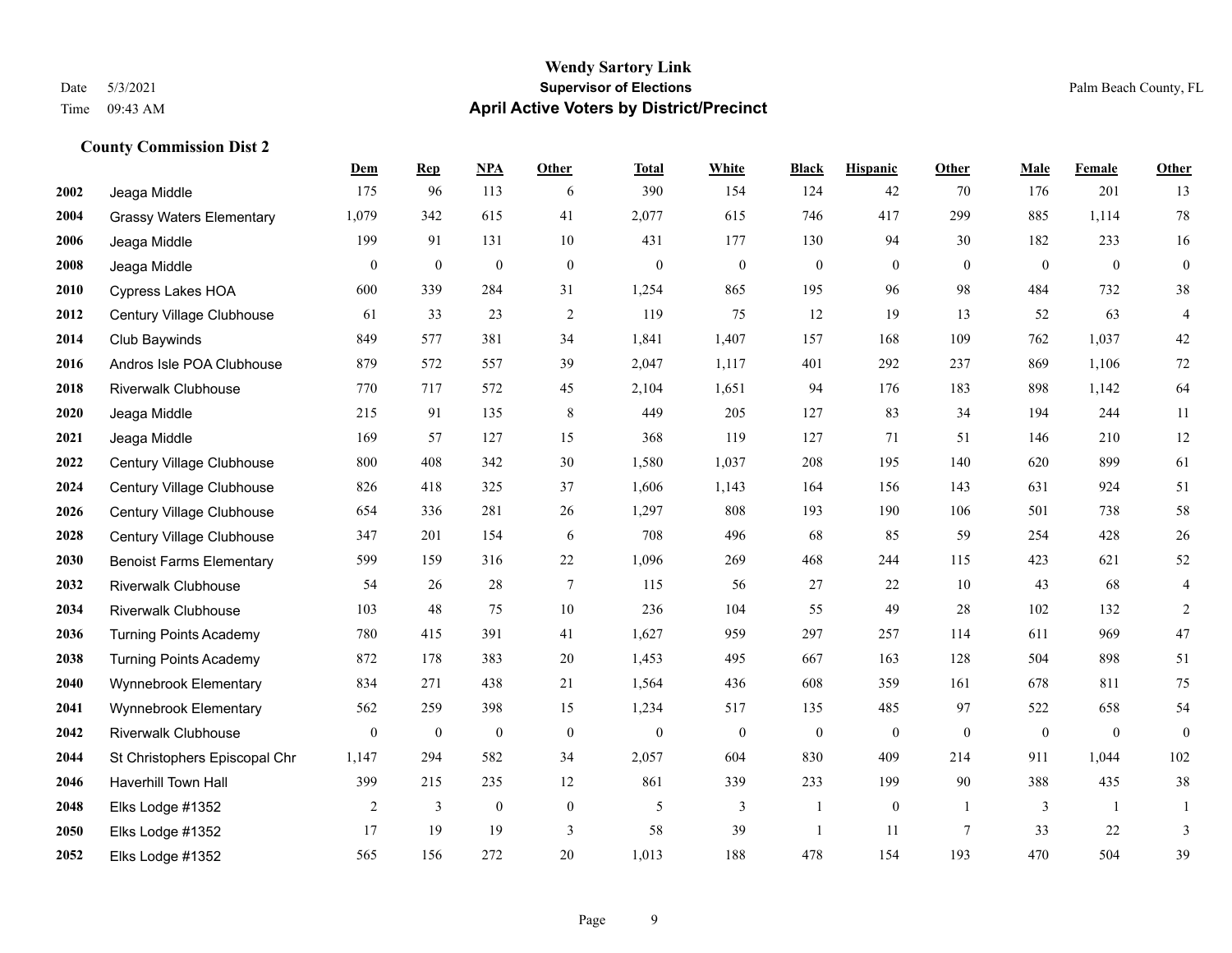#### **Wendy Sartory Link** Date 5/3/2021 **Supervisor of Elections** Palm Beach County, FL Time 09:43 AM **April Active Voters by District/Precinct**

## **Dem Rep NPA Other Total White Black Hispanic Other Male Female Other** Elks Lodge #1352 1,272 314 710 26 2,322 459 993 578 292 1,019 1,191 112 Clayton Hutcheson Hall B 742 322 569 18 1,651 525 297 654 175 727 830 94 Clayton Hutcheson Hall B 4 2 1 0 7 4 0 2 1 3 4 0 West Gate Elementary 395 225 342 13 975 327 75 494 79 462 465 48 Belvedere Elementary 6 3 3 0 12 10 0 1 1 8 4 0 Belvedere Elementary 1 0 0 0 1 1 0 0 0 1 0 0 Howard Park Community Center 156 77 104 6 343 174 61 69 39 159 176 8 Conniston Middle 461 278 348 16 1,103 450 101 463 89 505 556 42 Belvedere Elementary 596 402 413 27 1,438 1,129 32 163 114 692 691 55 Belvedere Elementary 636 320 484 28 1,468 519 153 646 150 639 737 92 Belvedere Elementary 0 0 0 0 0 0 0 0 0 0 0 0 St Catherine Church 172 133 145 9 459 367 20 35 37 223 220 16 St Catherine Church 472 577 374 32 1,455 1,210 39 95 111 654 748 53 Everglades Elementary 159 168 133 8 468 267 63 85 53 218 228 22 Everglades Elementary 67 96 46 0 209 152 6 28 23 103 100 6 Pine Jog Environmental Center 163 280 148 7 598 421 23 105 49 285 298 15 Pine Jog Environmental Center 7 21 15 0 43 28 0 13 2 19 23 1 Community Christian Church 282 119 163 17 581 166 208 133 74 259 306 16 Community Christian Church 2 1 0 0 3 3 0 0 0 1 2 0 Community Christian Church 1,256 578 958 49 2,841 915 614 920 392 1,236 1,489 116 Community Christian Church 1 1 0 0 2 2 0 0 0 2 0 0 Melaleuca Elementary 882 541 648 32 2,103 1,084 343 479 197 953 1,067 83 Pine Jog Environmental Center  $\begin{array}{cccccccc} 0 & 2 & 0 & 0 & 2 & 1 & 0 & 1 & 0 & 1 \end{array}$  Pine Jog Environmental Center 1 6 1 1 9 9 9 0 0 0 4 5 0 Pine Jog Environmental Center 380 83 209 12 684 120 269 173 122 289 366 29 1st Church of the Nazarene 257 73 186 5 521 124 24 328 45 243 248 30 1st Church of the Nazarene 235 134 171 11 551 213 45 218 75 242 276 33

Iglesia Cristo Mi Redentor 444 222 339 29 1,034 339 160 435 100 433 535 66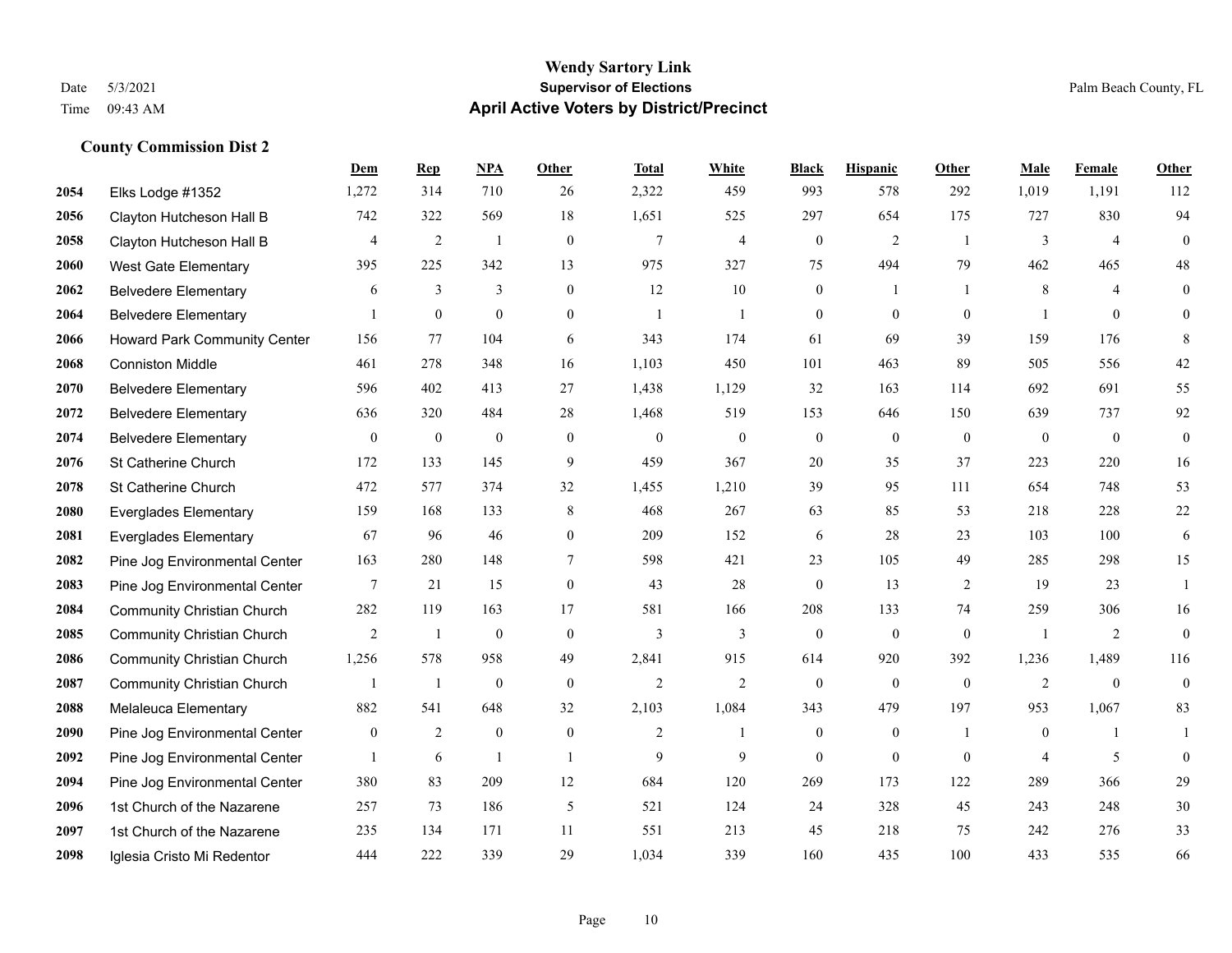#### **Wendy Sartory Link** Date 5/3/2021 **Supervisor of Elections** Palm Beach County, FL Time 09:43 AM **April Active Voters by District/Precinct**

## **Dem Rep NPA Other Total White Black Hispanic Other Male Female Other** Iglesia Cristo Mi Redentor 812 349 573 31 1,765 456 379 745 185 733 941 91 Union Congregational Church 1,211 342 652 36 2,241 508 645 854 234 895 1,228 118 Lake Lytal Park 543 230 363 27 1,163 319 258 468 118 479 622 62 Main Library 626 285 421 39 1,371 538 247 452 134 590 717 64 Berkshire Elementary 774 338 672 26 1,810 514 202 905 189 788 924 98 Berkshire Elementary 178 87 144 4 413 140 46 177 50 170 220 23 **2112** Palm Springs Middle  $\begin{array}{cccccccc} 7 & 6 & 6 & 0 & 19 & 15 & 3 & 0 & 1 & 9 & 10 & 0 \end{array}$  Main Library 377 289 313 11 990 375 53 475 87 444 497 49 The Ark Church 76 50 68 6 200 92 13 73 22 91 98 11 The Ark Church 841 575 704 31 2,151 943 148 882 178 929 1,139 83 The Ark Church 1 0 1 0 2 1 1 0 0 1 1 0 Palm Springs Middle 0 0 0 0 0 0 0 0 0 0 0 0 Palm Springs Middle 60 22 52 0 134 34 15 56 29 51 71 12 Palm Springs Middle 1 0 0 0 1 0 1 0 0 1 0 0 **2124** Palm Springs Middle  $\begin{array}{cccccccc} 7 & 8 & 15 & 0 & 30 & 14 & 7 & 8 & 1 & 14 & 16 & 0 \end{array}$  St Marys Orthodox Church 346 356 247 7 956 516 40 338 62 418 503 35 St Marys Orthodox Church 277 254 234 9 774 442 27 238 67 363 390 21 Lake Clarke Shores Town Hall  $\begin{array}{ccccccccc} 1 & 0 & 1 & 0 & 2 & 0 & 0 & 2 & 0 & 2 & 0 & 0 \end{array}$  Palm Springs Middle 0 0 0 0 0 0 0 0 0 0 0 0 Cloud Lake Town Hall 45 63 59 6 173 126 1 32 14 87 79 7 Cloud Lake Town Hall 29 26 35 2 92 59 2 25 6 39 49 4 STEM Bldg at S FL Science Ctr 535 320 442 33 1,330 510 61 640 119 613 658 59 Palmwood Lodge #303 692 468 574 43 1,777 788 83 738 168 813 878 86 Palmwood Lodge #303 361 168 281 20 830 334 83 322 91 379 412 39 South Olive Community Center 596 452 400 35 1,483 1,120 34 206 123 700 728 55 Lakeside Presbyterian Church 310 394 182 22 908 788 3 56 61 418 460 30 Lakeside Presbyterian Church 369 428 267 35 1,099 913 21 81 84 505 560 34 Village Walk HOA Clubhouse 578 541 425 38 1,582 1,210 62 149 161 659 867 56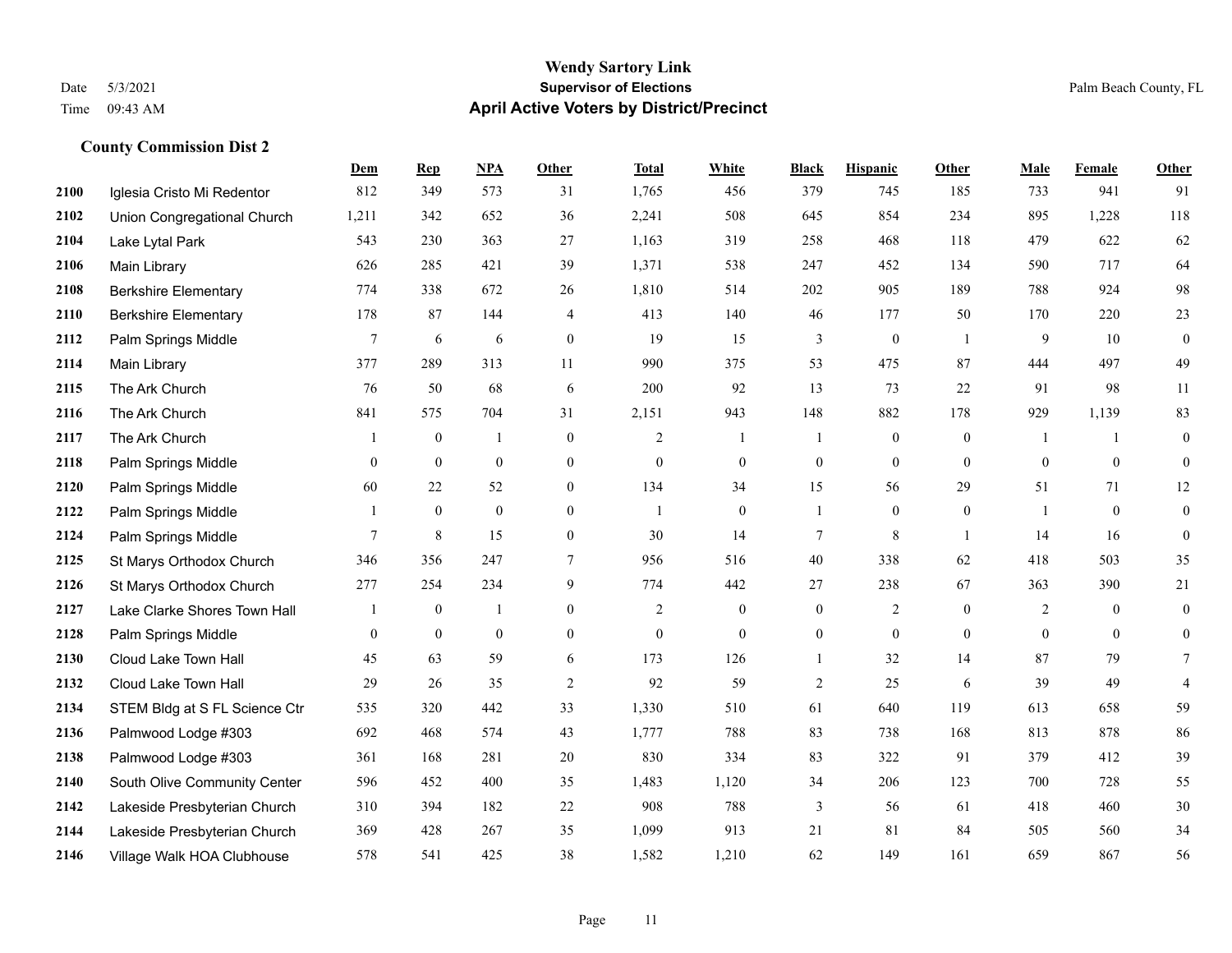|      |                                       | Dem            | <b>Rep</b>       | NPA              | Other        | <b>Total</b> | <b>White</b> | <b>Black</b>     | <b>Hispanic</b> | <b>Other</b>   | <b>Male</b>    | <b>Female</b>  | <b>Other</b>   |
|------|---------------------------------------|----------------|------------------|------------------|--------------|--------------|--------------|------------------|-----------------|----------------|----------------|----------------|----------------|
| 2148 | <b>Liberty Park Elementary</b>        | $\overline{0}$ | $\mathbf{0}$     | $\boldsymbol{0}$ | $\mathbf{0}$ | $\theta$     | $\mathbf{0}$ | $\mathbf{0}$     | $\overline{0}$  | $\theta$       | $\mathbf{0}$   | $\overline{0}$ | $\theta$       |
| 2150 | <b>River Bridge Activities Center</b> | 1,108          | 535              | 692              | 51           | 2,386        | 1,157        | 479              | 496             | 254            | 998            | 1,296          | 92             |
| 2152 | Pine Ridge North II                   | 1,182          | 528              | 855              | 50           | 2,615        | 1,091        | 403              | 854             | 267            | 1,057          | 1,449          | 109            |
| 2154 | <b>Forest Hill Elementary</b>         | 1,194          | 451              | 835              | 28           | 2,508        | 768          | 409              | 1,064           | 267            | 1,082          | 1,290          | 136            |
| 2156 | Cresthaven Emory Aud                  | 640            | 424              | 318              | 14           | 1,396        | 789          | 96               | 417             | 94             | 518            | 828            | 50             |
| 2158 | Community Of Hope                     | 1,134          | 432              | 836              | 32           | 2,434        | 622          | 457              | 1,044           | 311            | 1,073          | 1,242          | 119            |
| 2160 | Cresthaven Barkley Aud                | 526            | 356              | 292              | 20           | 1,194        | 607          | 82               | 399             | 106            | 491            | 646            | 57             |
| 2162 | Cresthaven Ashley Aud                 | 348            | 217              | 229              | 14           | 808          | 411          | 36               | 293             | 68             | 323            | 450            | 35             |
| 2164 | <b>Covered Bridge Clubhouse</b>       | 1,159          | 748              | 674              | 35           | 2,616        | 1,837        | 135              | 463             | 181            | 1,015          | 1,518          | 83             |
| 2166 | Poinciana Clubhouse                   | 933            | 535              | 507              | 35           | 2,010        | 1,343        | 93               | 409             | 165            | 792            | 1,150          | 68             |
| 2168 | First Baptist Church GA               | $\overline{0}$ | $\boldsymbol{0}$ | $\mathbf{0}$     | $\mathbf{0}$ | $\theta$     | $\mathbf{0}$ | $\mathbf{0}$     | $\mathbf{0}$    | $\theta$       | $\mathbf{0}$   | $\mathbf{0}$   | $\mathbf{0}$   |
| 2170 | <b>Liberty Park Elementary</b>        | 1,123          | 549              | 678              | 53           | 2,403        | 1,067        | 457              | 618             | 261            | 951            | 1,336          | 116            |
| 2172 | First Baptist Church GA               | 17             | $\overline{4}$   | 10               | $\mathbf{0}$ | 31           | 15           | 3                | 9               | $\overline{4}$ | 13             | 17             | 1              |
| 2174 | First Baptist Church GA               | 468            | 191              | 272              | 12           | 943          | 421          | 193              | 207             | 122            | 408            | 492            | 43             |
| 2182 | <b>Greenacres Community Center</b>    | 639            | 284              | 529              | 30           | 1,482        | 531          | 143              | 661             | 147            | 587            | 806            | 89             |
| 2184 | American Polish Club                  | 1,121          | 414              | 832              | 38           | 2,405        | 759          | 348              | 1,034           | 264            | 1,000          | 1,267          | 138            |
| 2186 | American Polish Club                  | 325            | 140              | 237              | 6            | 708          | 217          | 107              | 310             | 74             | 319            | 355            | 34             |
| 2188 | St Lukes United Methodist Chr         | 476            | 531              | 428              | 33           | 1,468        | 1,164        | 37               | 190             | 77             | 685            | 743            | $40\,$         |
| 2190 | Lucerne Pointe Clubhouse              | 1,054          | 533              | 670              | 44           | 2,301        | 1,477        | 223              | 423             | 178            | 950            | 1,268          | 83             |
| 2192 | Fountains Of Palm Beach               | 932            | 449              | 582              | 53           | 2,016        | 1,387        | 137              | 331             | 161            | 849            | 1,100          | 67             |
| 2194 | <b>LC Swain Middle</b>                | 1,120          | 366              | 729              | 42           | 2,257        | 791          | 456              | 777             | 233            | 938            | 1,206          | 113            |
| 2196 | Pine Ridge South IV Clubhouse         | 922            | 514              | 503              | 44           | 1,983        | 1,202        | 264              | 399             | 118            | 769            | 1,137          | 77             |
| 2198 | American Finnish Club                 | 15             | 9                | 8                | $\mathbf{0}$ | 32           | 17           | 3                | 1               | 11             | 12             | 17             | 3              |
| 2202 | <b>LC Swain Middle</b>                | $\overline{0}$ | $8\phantom{.0}$  | 2                | $\mathbf{0}$ | 10           | 6            | $\boldsymbol{0}$ | 3               | $\overline{1}$ | $\overline{4}$ | 6              | $\mathbf{0}$   |
| 2204 | <b>Heritage Elementary</b>            | 558            | 219              | 494              | 31           | 1,302        | 420          | 146              | 609             | 127            | 564            | 658            | 80             |
| 2206 | Heritage Elementary                   | 475            | 198              | 345              | 15           | 1,033        | 337          | 216              | 345             | 135            | 446            | 531            | 56             |
| 2208 | American Finnish Club                 | 6              | $7\phantom{.0}$  | $\sqrt{2}$       | -1           | 16           | 14           | $\boldsymbol{0}$ | $\mathbf{0}$    | 2              | 6              | 8              | $\overline{c}$ |
| 2210 | American Polish Club                  | 238            | 100              | 141              | 6            | 485          | 174          | 118              | 144             | 49             | 197            | 265            | 23             |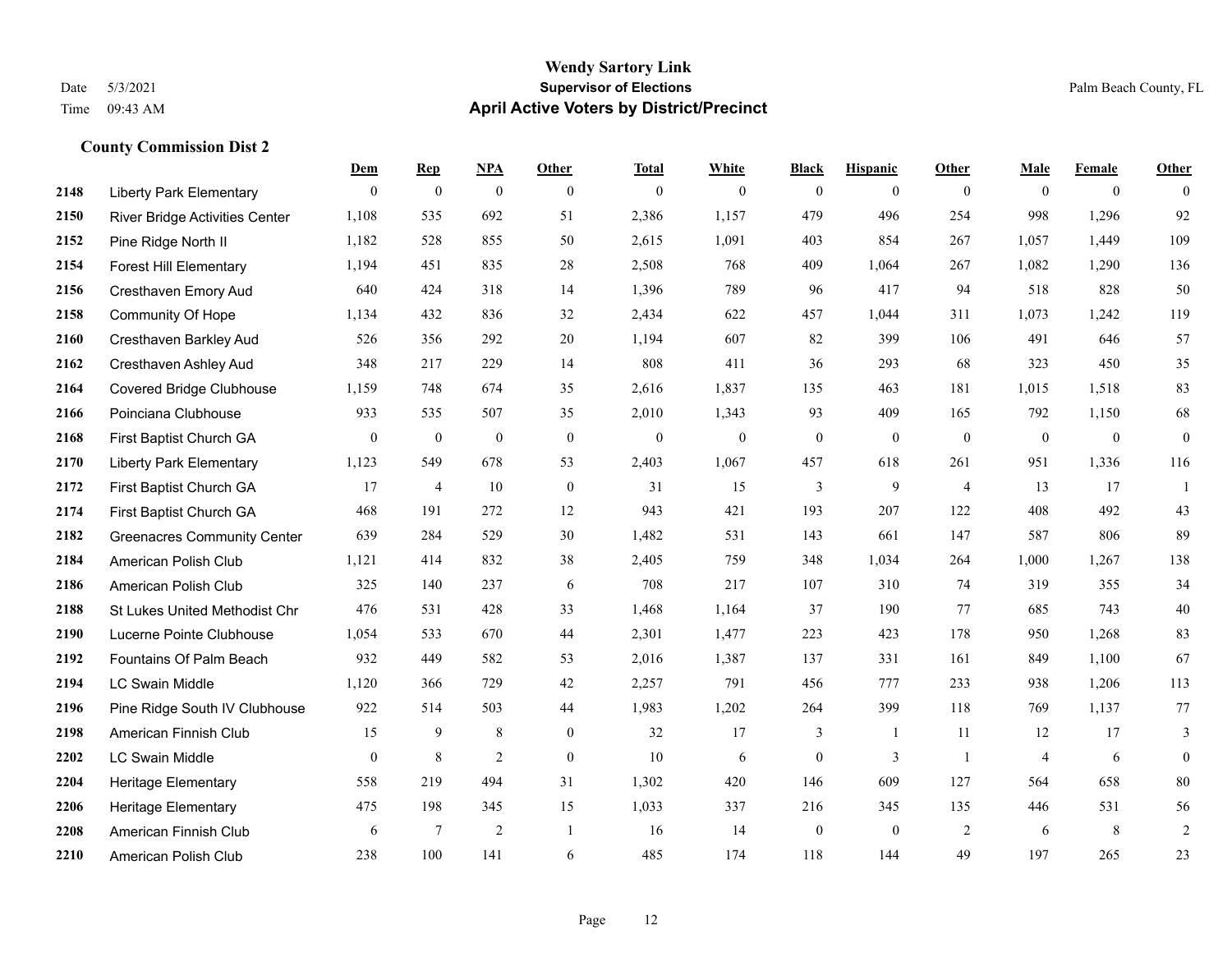|      |                                 | <u>Dem</u>         | <b>Rep</b>     | <b>NPA</b> | Other | <u>Total</u> | White    | <b>Black</b>     | <b>Hispanic</b> | Other  | Male   | Female | <b>Other</b>   |
|------|---------------------------------|--------------------|----------------|------------|-------|--------------|----------|------------------|-----------------|--------|--------|--------|----------------|
| 2212 | American Polish Club            | 0                  | $\overline{0}$ |            |       |              | 0        | $\boldsymbol{0}$ | 0               |        |        |        | $\overline{0}$ |
| 2214 | <b>Indian Pines Elementary</b>  | 1,184              | 264            | 581        | 32    | 2,061        | 477      | 900              | 451             | 233    | 928    | 1,026  | 107            |
| 2216 | Indian Pines Elementary         | 1,831              | 303            | 850        | 41    | 3,025        | 528      | .526             | 592             | 379    | 1,348  | .522   | 155            |
| 2218 | <b>Tradewinds Middle</b>        | 1,278              | 334            | 649        | 36    | 2,297        | 594      | 882              | 378             | 443    | 1,014  | 1,157  | 126            |
| 8001 | Federal Only                    | $\left( 0 \right)$ | $\theta$       | $_{0}$     |       |              | $\theta$ | $\overline{0}$   | $\theta$        |        |        |        | $\theta$       |
| 8002 | State Only                      | 147                | 125            | 139        |       | 413          | 317      | 19               |                 | 60     | 191    | 207    | 15             |
|      | <b>County Commission Dist 2</b> | 54,412             | 27.118         | 34.737     | 2,140 | 118,407      | 54,192   | 20,875           | 31.413          | 11,927 | 50,440 | 62,861 | 5,106          |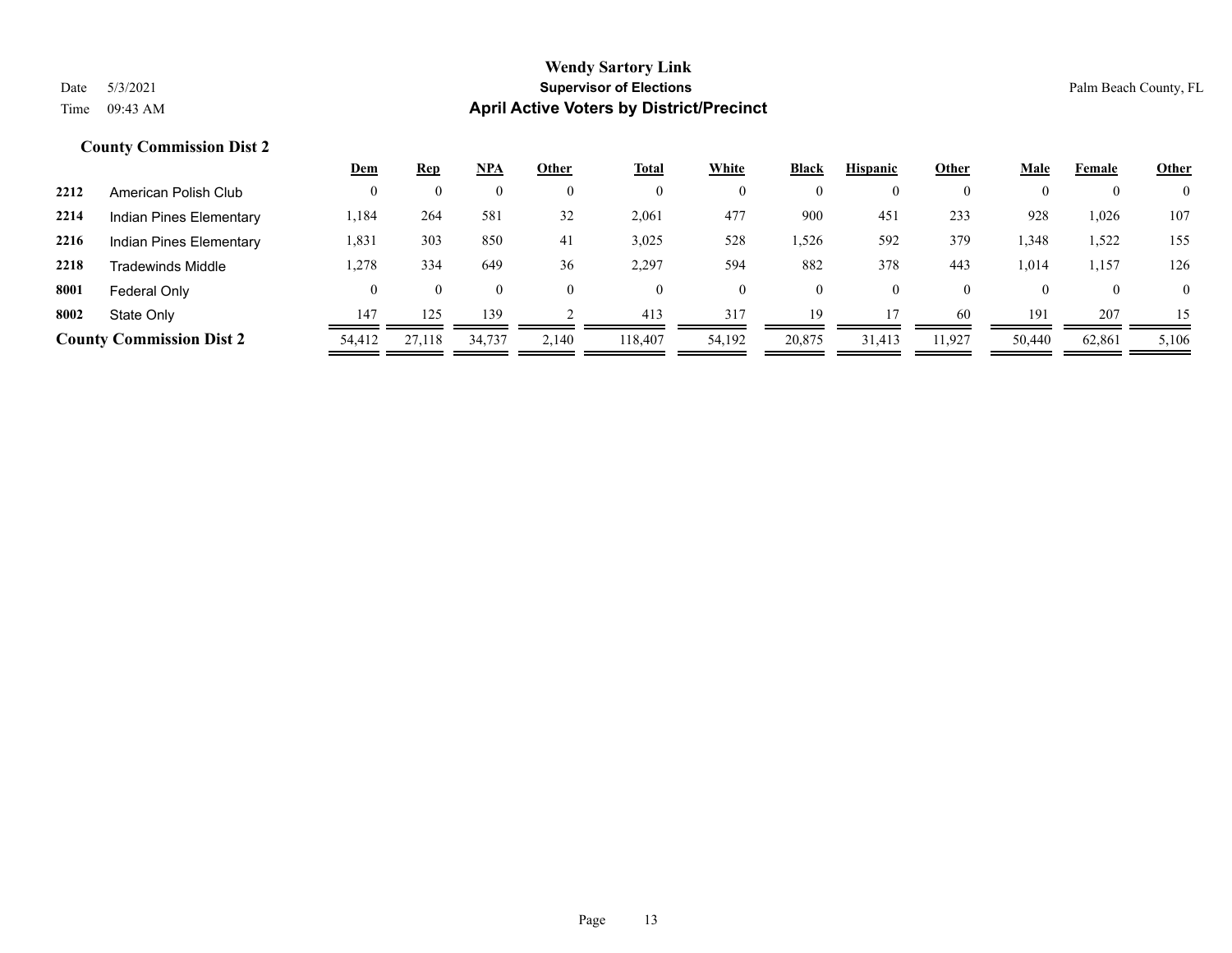|      |                                  | Dem              | <b>Rep</b>       | NPA              | <b>Other</b>     | <b>Total</b>   | <b>White</b>     | <b>Black</b>     | <b>Hispanic</b>  | <b>Other</b>   | <b>Male</b>    | Female       | <b>Other</b>     |
|------|----------------------------------|------------------|------------------|------------------|------------------|----------------|------------------|------------------|------------------|----------------|----------------|--------------|------------------|
| 3002 | Palm Springs Middle              | 869              | 354              | 604              | 48               | 1,875          | 571              | 346              | 780              | 178            | 765            | 1,020        | 90               |
| 3004 | <b>Community Of Hope</b>         | 69               | 40               | 61               | $\overline{2}$   | 172            | 65               | 11               | 70               | 26             | 85             | 75           | 12               |
| 3006 | Faith Presbyterian               | 1,069            | 642              | 734              | 34               | 2,479          | 1,015            | 303              | 946              | 215            | 1,020          | 1,345        | 114              |
| 3008 | Palm Springs Middle              | $\boldsymbol{0}$ | $\boldsymbol{0}$ | $\boldsymbol{0}$ | $\mathbf{0}$     | $\mathbf{0}$   | $\boldsymbol{0}$ | $\boldsymbol{0}$ | $\mathbf{0}$     | $\mathbf{0}$   | $\mathbf{0}$   | $\mathbf{0}$ | $\boldsymbol{0}$ |
| 3010 | Faith Presbyterian               | 374              | 218              | 303              | 23               | 918            | 375              | 114              | 352              | 77             | 415            | 467          | 36               |
| 3012 | <b>Emmanuel Baptist Church</b>   | 665              | 598              | 438              | 20               | 1,721          | 1,043            | 43               | 538              | 97             | 727            | 931          | 63               |
| 3014 | Lake Clarke Shores Town Hall     | 1,045            | 1,107            | 646              | 44               | 2,842          | 2,081            | 86               | 500              | 175            | 1,285          | 1,465        | 92               |
| 3016 | <b>Community Of Hope</b>         | 45               | 37               | 54               | 2                | 138            | 36               | 10               | 78               | 14             | 53             | 76           | 9                |
| 3018 | Palm Springs Middle              | 12               | 12               | 8                | 3                | 35             | 15               | $\boldsymbol{0}$ | 16               | $\overline{4}$ | 15             | 19           | $\mathbf{1}$     |
| 3020 | Palm Springs Village Hall        | 994              | 638              | 801              | 33               | 2,466          | 1,030            | 173              | 1,066            | 197            | 1,088          | 1,263        | 115              |
| 3022 | Oasis De Amor Baptist Church     | 520              | 219              | 410              | 16               | 1,165          | 386              | 138              | 494              | 147            | 544            | 554          | 67               |
| 3024 | Palm Springs Library             | 731              | 419              | 610              | 29               | 1,789          | 674              | 202              | 713              | 200            | 789            | 892          | 108              |
| 3026 | Palm Springs Village Hall        | $\boldsymbol{0}$ | $\boldsymbol{0}$ | $\boldsymbol{0}$ | $\boldsymbol{0}$ | $\mathbf{0}$   | $\boldsymbol{0}$ | $\boldsymbol{0}$ | $\boldsymbol{0}$ | $\theta$       | $\mathbf{0}$   | $\mathbf{0}$ | $\boldsymbol{0}$ |
| 3028 | Palm Springs Village Hall        | 3                | -1               | $\boldsymbol{0}$ | $\boldsymbol{0}$ | $\overline{4}$ | $\boldsymbol{0}$ | $\boldsymbol{0}$ | $\overline{4}$   | $\mathbf{0}$   | $\overline{2}$ | 2            | $\mathbf{0}$     |
| 3030 | Palm Springs Village Hall        | $\Omega$         | $\mathbf{0}$     | $\mathbf{0}$     | $\Omega$         | $\theta$       | $\overline{0}$   | $\mathbf{0}$     | $\mathbf{0}$     | $\theta$       | $\theta$       | $\theta$     | $\mathbf{0}$     |
| 3032 | Special Olympics of PBC          | 729              | 317              | 556              | 34               | 1,636          | 607              | 271              | 613              | 145            | 770            | 780          | 86               |
| 3034 | Sunlight Community Church        | 158              | 99               | 82               | 5                | 344            | 185              | 44               | 95               | 20             | 155            | 179          | $10\,$           |
| 3036 | <b>Sunlight Community Church</b> | 410              | 220              | 284              | 14               | 928            | 382              | 188              | 265              | 93             | 407            | 489          | 32               |
| 3038 | <b>Sunlight Community Church</b> | 731              | 304              | 543              | 34               | 1,612          | 681              | 241              | 519              | 171            | 769            | 757          | 86               |
| 3040 | 1st Congregational Church        | 723              | 328              | 428              | 42               | 1,521          | 1,110            | 77               | 209              | 125            | 734            | 727          | 60               |
| 3042 | 1st Congregational Church        | 762              | 473              | 422              | 46               | 1,703          | 1,431            | 25               | 138              | 109            | 782            | 865          | 56               |
| 3044 | Holy Redeemer Church             | 231              | 66               | 192              | $\tau$           | 496            | 143              | 106              | 204              | 43             | 215            | 264          | 17               |
| 3048 | Holy Redeemer Church             | 629              | 230              | 482              | 25               | 1,366          | 427              | 275              | 531              | 133            | 603            | 701          | 62               |
| 3050 | Holy Redeemer Church             | 7                | $\,8\,$          | $\overline{2}$   | $\boldsymbol{0}$ | 17             | 10               | 6                | 1                | $\mathbf{0}$   | 10             | 7            | $\boldsymbol{0}$ |
| 3052 | Our Savior Lutheran Church       | 419              | 119              | 245              | 15               | 798            | 229              | 213              | 275              | 81             | 371            | 382          | 45               |
| 3058 | Our Savior Lutheran Church       | $\boldsymbol{0}$ | $\boldsymbol{0}$ | $\overline{2}$   | $\boldsymbol{0}$ | $\overline{2}$ | -1               | $\mathbf{1}$     | $\boldsymbol{0}$ | $\mathbf{0}$   | -1             | $\mathbf{1}$ | $\boldsymbol{0}$ |
| 3060 | Our Savior Lutheran Church       | 262              | 57               | 159              | 7                | 485            | 120              | 167              | 163              | 35             | 191            | 272          | 22               |
| 3062 | Our Savior Lutheran Church       | 1,057            | 334              | 603              | 50               | 2,044          | 820              | 447              | 583              | 194            | 939            | 1,007        | 98               |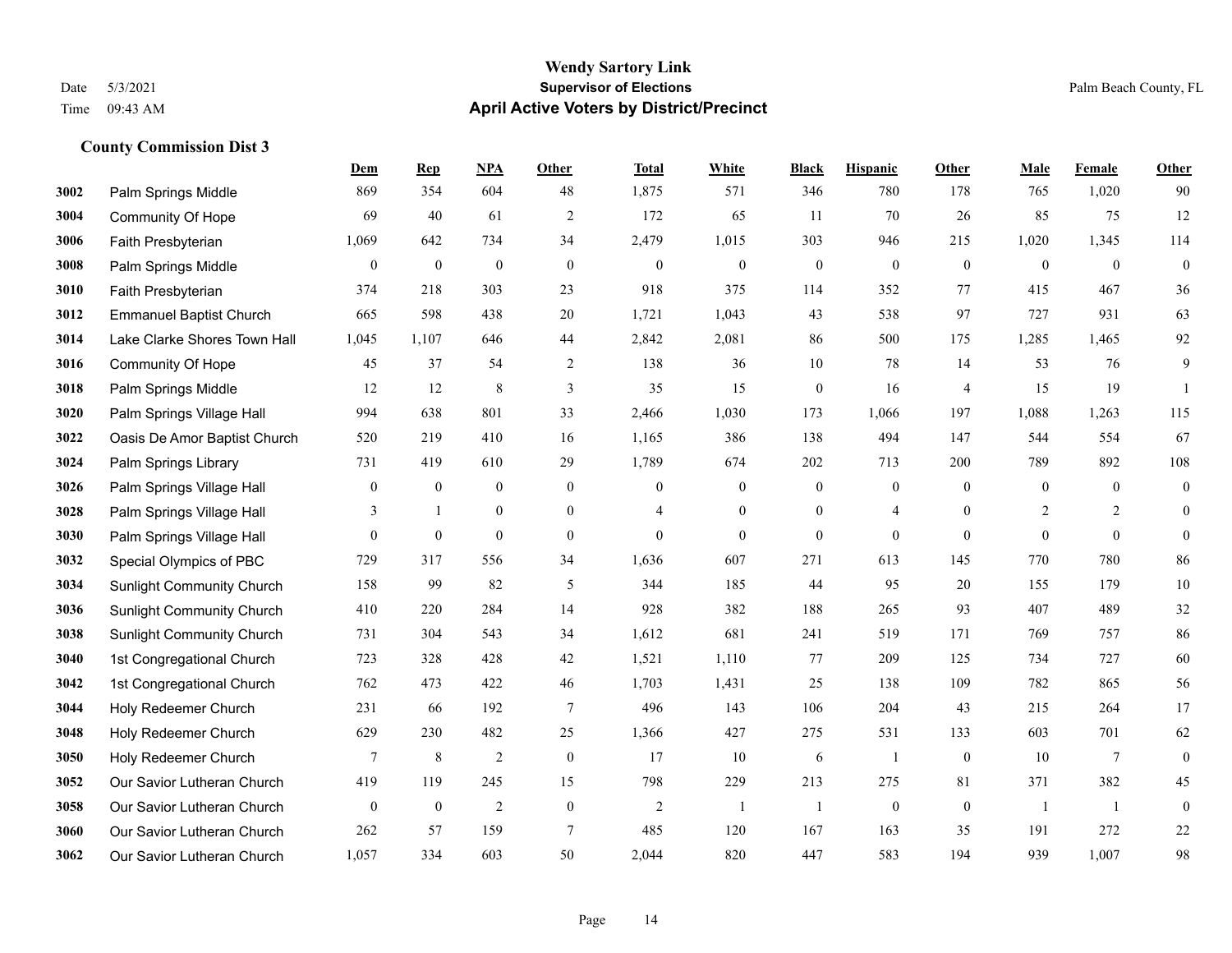|      |                                  | Dem          | <b>Rep</b>   | NPA          | <b>Other</b>   | <b>Total</b> | <b>White</b>   | <b>Black</b> | <b>Hispanic</b> | <b>Other</b> | <b>Male</b> | Female   | <b>Other</b>     |
|------|----------------------------------|--------------|--------------|--------------|----------------|--------------|----------------|--------------|-----------------|--------------|-------------|----------|------------------|
| 3064 | 1st Congregational Church        | 501          | 234          | 407          | 33             | 1,175        | 828            | 99           | 157             | 91           | 551         | 573      | 51               |
| 3066 | Our Savior Lutheran Church       | 415          | 154          | 314          | 22             | 905          | 629            | 80           | 106             | 90           | 429         | 435      | 41               |
| 3068 | St Andrews Episcopal             | 576          | 302          | 439          | 47             | 1,364        | 1,100          | 62           | 112             | 90           | 662         | 652      | 50               |
| 3070 | <b>Mid County Senior Center</b>  | 740          | 281          | 594          | 36             | 1,651        | 533            | 354          | 550             | 214          | 738         | 831      | $82\,$           |
| 3071 | Holy Redeemer Church             | $\mathbf{0}$ | $\mathbf{0}$ | $\mathbf{0}$ | $\theta$       | $\theta$     | $\overline{0}$ | $\mathbf{0}$ | $\overline{0}$  | $\theta$     | $\theta$    | $\theta$ | $\boldsymbol{0}$ |
| 3072 | Holy Redeemer Church             | 142          | 28           | 96           | 9              | 275          | 73             | 109          | 52              | 41           | 107         | 154      | 14               |
| 3074 | <b>Coastal Chapel</b>            | 512          | 372          | 351          | 24             | 1,259        | 788            | 115          | 266             | 90           | 587         | 630      | $42\,$           |
| 3075 | Lantana Recreation Center        | 16           | 10           | 8            | $\overline{2}$ | 36           | 36             | $\mathbf{0}$ | $\theta$        | $\theta$     | 13          | 23       | $\boldsymbol{0}$ |
| 3076 | Our Savior Lutheran Church       | 52           | 43           | 56           | $\overline{c}$ | 153          | 102            | 19           | 20              | 12           | 83          | 64       | 6                |
| 3078 | Lakeside UM Church               | 681          | 429          | 489          | 37             | 1,636        | 1,034          | 175          | 286             | 141          | 734         | 853      | 49               |
| 3080 | American Finnish Club            | 886          | 246          | 601          | 38             | 1,771        | 445            | 537          | 586             | 203          | 782         | 880      | 109              |
| 3082 | <b>Atlantis City Hall</b>        | 480          | 902          | 447          | 41             | 1,870        | 1,616          | 42           | 87              | 125          | 860         | 966      | 44               |
| 3084 | Lakes of Sherbrooke              | 710          | 650          | 581          | 52             | 1,993        | 1,349          | 187          | 284             | 173          | 876         | 1,036    | 81               |
| 3086 | Woodlands Middle                 | 806          | 624          | 700          | 49             | 2,179        | 1,495          | 137          | 356             | 191          | 1,012       | 1,085    | 82               |
| 3088 | <b>Tradewinds Middle</b>         | 183          | 57           | 131          | 8              | 379          | 106            | 122          | 89              | 62           | 170         | 196      | 13               |
| 3090 | <b>Woodlands Middle</b>          | 1,463        | 840          | 630          | 52             | 2,985        | 2,417          | 172          | 117             | 279          | 1,353       | 1,538    | 94               |
| 3092 | Lacuna HOA Clubhouse             | 1,201        | 734          | 734          | 60             | 2,729        | 1,903          | 267          | 295             | 264          | 1,246       | 1,388    | 95               |
| 3094 | <b>Coral Reef Elementary</b>     | 320          | 237          | 256          | 25             | 838          | 508            | 63           | 188             | 79           | 392         | 420      | $26\,$           |
| 3096 | <b>Coral Reef Elementary</b>     | 842          | 598          | 623          | 54             | 2,117        | 1,358          | 258          | 268             | 233          | 980         | 1,050    | 87               |
| 3098 | <b>Manatee Elementary</b>        | 695          | 590          | 511          | 40             | 1,836        | 1,254          | 170          | 220             | 192          | 832         | 939      | 65               |
| 3100 | Journeys End                     | 429          | 338          | 354          | 20             | 1,141        | 767            | 89           | 136             | 149          | 533         | 578      | 30               |
| 3102 | <b>Diamond View Elementary</b>   | 1,234        | 459          | 806          | 45             | 2,544        | 1,059          | 646          | 535             | 304          | 1,131       | 1,304    | 109              |
| 3104 | American German Club             | 429          | 367          | 386          | 33             | 1,215        | 845            | 93           | 144             | 133          | 565         | 602      | $48\,$           |
| 3106 | American German Club             | 302          | 116          | 196          | 14             | 628          | 229            | 171          | 95              | 133          | 274         | 326      | $28\,$           |
| 3108 | Santaluces High                  | 1,239        | 540          | 873          | 63             | 2,715        | 1,092          | 693          | 534             | 396          | 1,201       | 1.424    | $90\,$           |
| 3110 | Lantana Road Branch Library      | 852          | 348          | 511          | 40             | 1,751        | 831            | 463          | 295             | 162          | 764         | 898      | 89               |
| 3112 | <b>Starlight Cove Elementary</b> | 864          | 304          | 620          | 40             | 1,828        | 718            | 310          | 650             | 150          | 789         | 943      | 96               |
| 3114 | Santaluces High                  | 389          | 252          | 303          | 13             | 957          | 562            | 122          | 184             | 89           | 469         | 452      | 36               |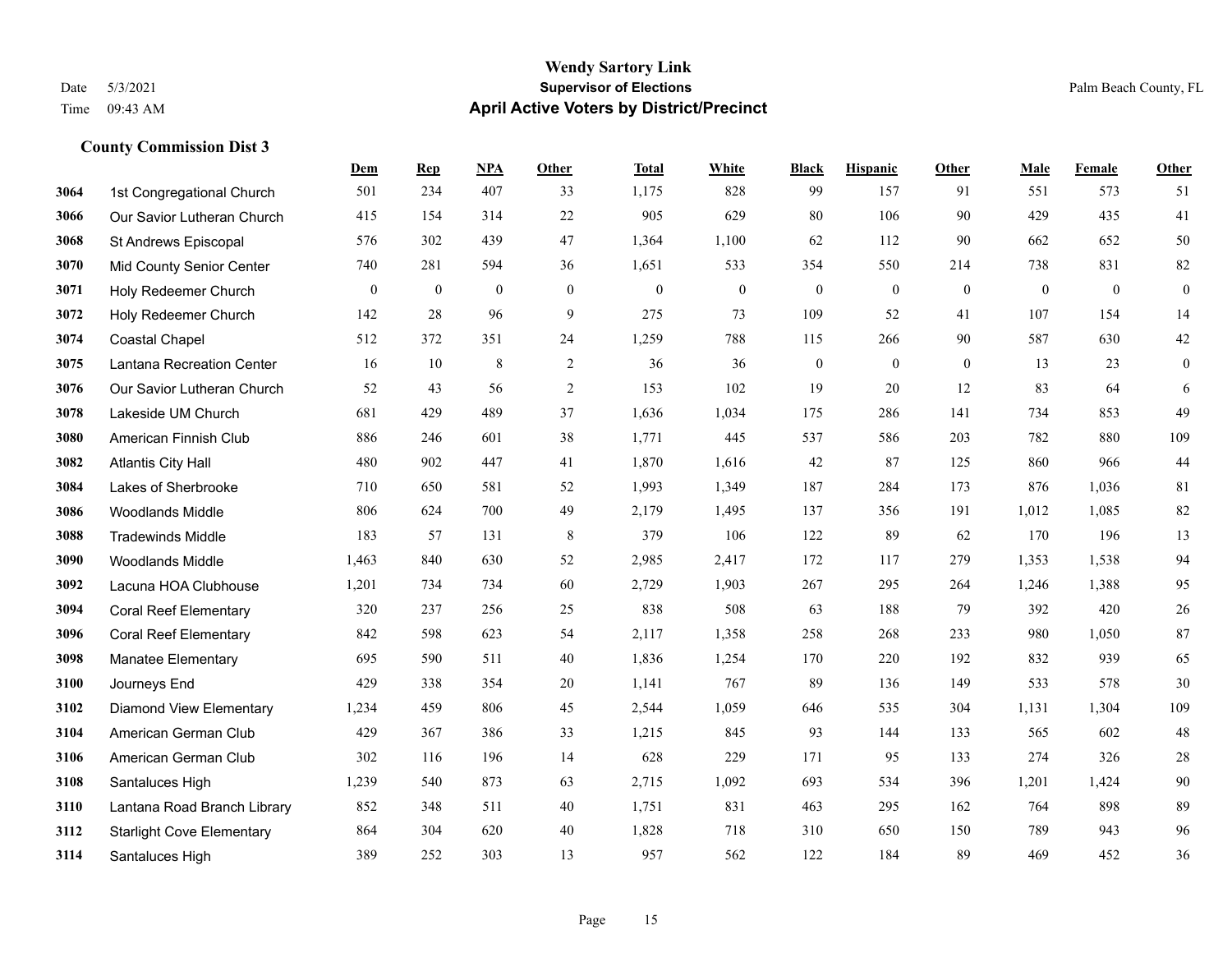|      |                                  | Dem   | <b>Rep</b> | NPA | Other            | <b>Total</b> | <b>White</b> | <b>Black</b>     | <b>Hispanic</b> | Other | <b>Male</b> | Female | <b>Other</b> |
|------|----------------------------------|-------|------------|-----|------------------|--------------|--------------|------------------|-----------------|-------|-------------|--------|--------------|
| 3116 | <b>Advent Lantana</b>            | 1,138 | 544        | 747 | 51               | 2,480        | 1,525        | 380              | 373             | 202   | 1,033       | 1,354  | 93           |
| 3118 | Advent Lantana                   | 214   | 228        | 176 | 16               | 634          | 519          | 25               | 46              | 44    | 310         | 309    | 15           |
| 3120 | Valencia Shores Social Club      | 1,225 | 591        | 577 | 42               | 2,435        | 2,146        | 68               | 79              | 142   | 1,116       | 1,262  | 57           |
| 3122 | Boynton Beach Community Chui     | 915   | 399        | 347 | 32               | 1,693        | 1,519        | 31               | 51              | 92    | 689         | 960    | $44$         |
| 3124 | West Boynton Park and Rec        | 798   | 577        | 636 | 43               | 2,054        | 1,308        | 212              | 282             | 252   | 918         | 1.057  | 79           |
| 3126 | Temple Shaarei Shalom            | 654   | 507        | 473 | 27               | 1,661        | 1,139        | 154              | 201             | 167   | 772         | 839    | 50           |
| 3128 | West Boynton Park and Rec        | 957   | 621        | 732 | 43               | 2,353        | 1,473        | 279              | 338             | 263   | 1,078       | 1,191  | 84           |
| 3130 | Winston Trails Swim Center       | 1,134 | 928        | 859 | 66               | 2,987        | 2,118        | 202              | 377             | 290   | 1,397       | 1,474  | 116          |
| 3132 | Park Vista High                  | 903   | 670        | 701 | 51               | 2,325        | 1,465        | 233              | 378             | 249   | 1,052       | 1,188  | 85           |
| 3133 | Christa McAuliffe Middle         | 179   | 120        | 133 | 9                | 441          | 270          | 44               | 62              | 65    | 209         | 220    | 12           |
| 3134 | <b>Hidden Oaks Elementary</b>    | 1,089 | 321        | 589 | 32               | 2,031        | 594          | 798              | 359             | 280   | 874         | 1.069  | 88           |
| 3136 | Freedom Shores Elementary        | 892   | 415        | 581 | 32               | 1,920        | 849          | 526              | 283             | 262   | 852         | 990    | 78           |
| 3138 | <b>Citrus Cove Elementary</b>    | 879   | 507        | 574 | 34               | 1,994        | 1,190        | 311              | 283             | 210   | 878         | 1,033  | 83           |
| 3140 | Boynton Lakes North Clubhouse    | 430   | 192        | 274 | 14               | 910          | 429          | 223              | 128             | 130   | 404         | 474    | 32           |
| 3142 | Boynton Lakes North Clubhouse    | 398   | 168        | 220 | 15               | 801          | 451          | 137              | 141             | 72    | 323         | 446    | 32           |
| 3144 | <b>Freedom Shores Elementary</b> | 11    | 8          | 8   | $\boldsymbol{0}$ | 27           | 21           | $\boldsymbol{0}$ | $\overline{4}$  | 2     | 11          | 14     | $\sqrt{2}$   |
| 3146 | <b>Freedom Shores Elementary</b> | 351   | 135        | 175 | 13               | 674          | 459          | 79               | 75              | 61    | 269         | 385    | $20\,$       |
| 3148 | Imagine Schools - Chancellor     | 62    | 54         | 55  | 6                | 177          | 121          | 12               | 27              | 17    | 87          | 85     | 5            |
| 3150 | Christa McAuliffe Middle         | 573   | 251        | 238 | 17               | 1,079        | 979          | 23               | 28              | 49    | 443         | 602    | 34           |
| 3152 | Park Vista High                  | 650   | 412        | 381 | 32               | 1,475        | 1,267        | 56               | 59              | 93    | 654         | 771    | 50           |
| 3154 | Ponte Vecchio Clubhouse          | 827   | 314        | 284 | 20               | 1,445        | 1,285        | 22               | 41              | 97    | 649         | 752    | $44$         |
| 3156 | Aberdeen East Clubhouse          | 1,017 | 498        | 550 | 40               | 2,105        | 1,600        | 142              | 182             | 181   | 871         | 1,171  | 63           |
| 3158 | <b>Crystal Lakes Elementary</b>  | 1,023 | 779        | 833 | 54               | 2,689        | 1,901        | 190              | 298             | 300   | 1,216       | 1,359  | 114          |
| 3160 | Christa McAuliffe Middle         | 444   | 334        | 316 | 19               | 1,113        | 762          | 135              | 115             | 101   | 502         | 569    | $42\,$       |
| 3162 | <b>Hidden Oaks Elementary</b>    | 548   | 260        | 295 | 18               | 1,121        | 679          | 205              | 122             | 115   | 500         | 589    | 32           |
| 3164 | <b>Citrus Cove Elementary</b>    | 893   | 545        | 640 | 52               | 2,130        | 1,335        | 316              | 242             | 237   | 942         | 1,115  | 73           |
| 3166 | Jamaica Bay Clubhouse            | 358   | 370        | 275 | 25               | 1,028        | 911          | 21               | 39              | 57    | 442         | 552    | 34           |
| 3168 | Boynton Beach Fire Station #3    | 931   | 474        | 664 | 32               | 2,101        | 1,199        | 367              | 302             | 233   | 885         | 1,141  | 75           |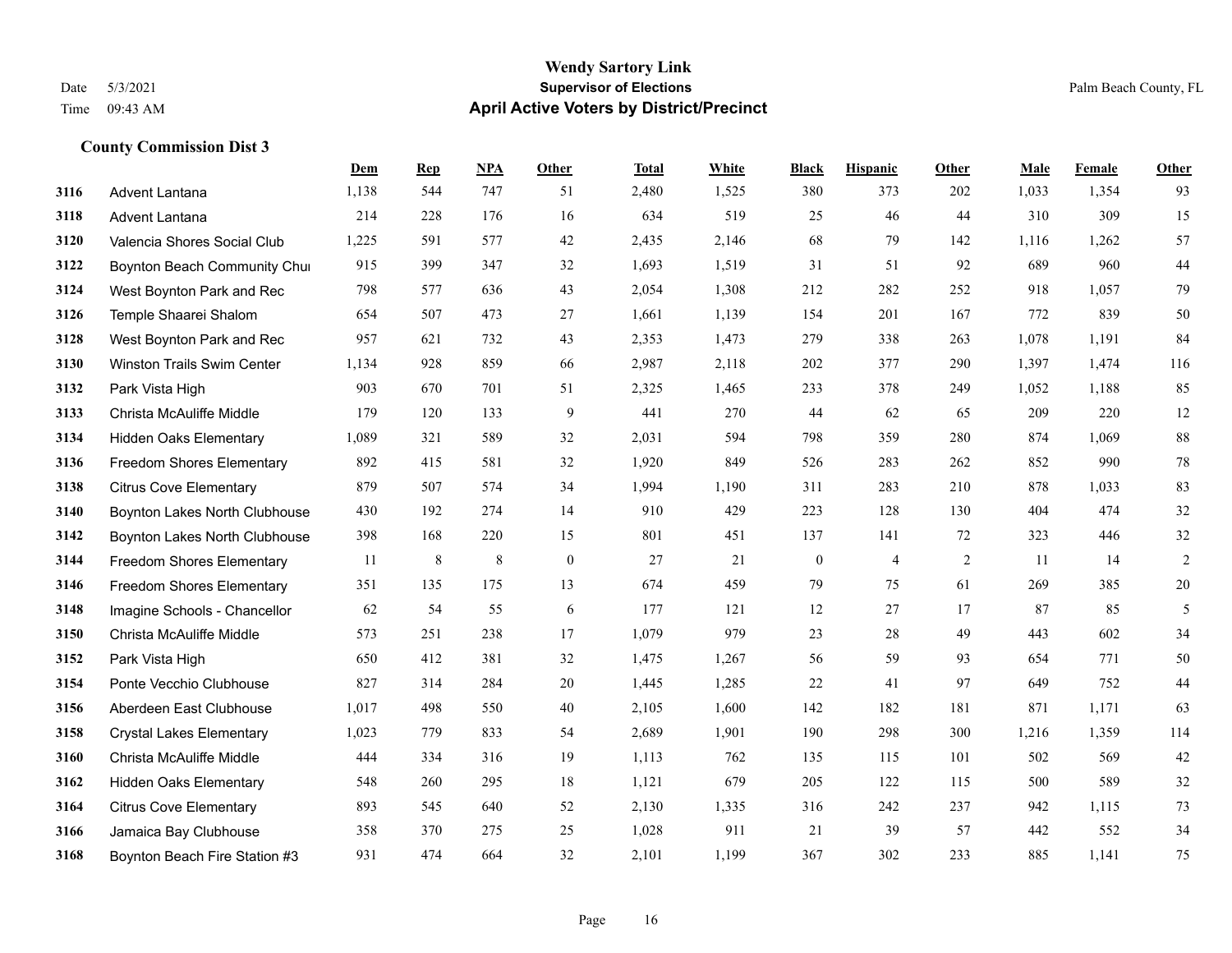|                                   | Dem      | <b>Rep</b>   | NPA          | Other          | <b>Total</b> | White          | <b>Black</b>   | <b>Hispanic</b> | Other    | <b>Male</b> | <b>Female</b> | <b>Other</b>   |
|-----------------------------------|----------|--------------|--------------|----------------|--------------|----------------|----------------|-----------------|----------|-------------|---------------|----------------|
| Boynton Beach High                | 1,128    | 615          | 878          | 67             | 2,688        | 1,589          | 309            | 529             | 261      | 1,186       | 1,388         | 114            |
| Boynton Beach High                | 497      | 149          | 328          | 31             | 1,005        | 472            | 285            | 145             | 103      | 419         | 539           | 47             |
| Boynton Beach Fire Station #3     | 247      | 179          | 170          | 14             | 610          | 422            | 51             | 80              | 57       | 276         | 318           | 16             |
| Boynton Beach High                | 225      | 118          | 161          | $\tau$         | 511          | 274            | 98             | 77              | 62       | 224         | 262           | 25             |
| Imagine Schools - Chancellor      | $\theta$ | $\mathbf{0}$ | $\mathbf{0}$ | $\theta$       | $\theta$     | $\overline{0}$ | $\overline{0}$ | $\overline{0}$  | $\theta$ | $\theta$    | $\theta$      | $\overline{0}$ |
| Imagine Schools - Chancellor      | 106      | 55           | 88           | $\overline{4}$ | 253          | 128            | 49             | 39              | 37       | 125         | 116           | 12             |
| Christ Fellowship Church BB       | 228      | 145          | 147          | 23             | 543          | 349            | 55             | 81              | 58       | 248         | 275           | 20             |
| Christ Fellowship Church BB       | 189      | 130          | 148          | 10             | 477          | 339            | 41             | 64              | 33       | 215         | 241           | 21             |
| Christ Fellowship Church BB       | 751      | 420          | 616          | 60             | 1,847        | 1,061          | 289            | 296             | 201      | 866         | 923           | 58             |
| Christ Fellowship Church BB       | 419      | 303          | 357          | 21             | 1,100        | 678            | 222            | 128             | 72       | 536         | 526           | 38             |
| Imagine Schools - Chancellor      | 320      | 164          | 227          | 16             | 727          | 403            | 149            | 106             | 69       | 356         | 354           | 17             |
| Leisureville #1 Clubhouse         | 581      | 414          | 374          | 41             | 1,410        | 1,071          | 111            | 132             | 96       | 569         | 791           | 50             |
| Boynton Beach Fire Station #2     | 773      | 185          | 400          | 17             | 1,375        | 501            | 554            | 171             | 149      | 597         | 721           | 57             |
| Leisureville #3 Clubhouse         | 623      | 566          | 425          | 47             | 1,661        | 1,392          | 75             | 100             | 94       | 712         | 894           | 55             |
| <b>BB Leisureville Clubhouse</b>  | 487      | 525          | 307          | 35             | 1,354        | 1,125          | 59             | 112             | 58       | 553         | 763           | 38             |
| Golfview Harbour Clubhouse        | 641      | 419          | 424          | 26             | 1,510        | 1,036          | 205            | 116             | 153      | 682         | 774           | 54             |
| <b>Golfview Harbour Clubhouse</b> | 73       | 68           | 49           | 6              | 196          | 148            | 30             | 8               | 10       | 94          | 96            | 6              |
| <b>County Commission Dist 3</b>   | 56,254   | 32,572       | 38,118       | 2,692          | 129,636      | 77,616         | 16,815         | 22,864          | 12,341   | 57,902      | 66,732        | 5,002          |
|                                   |          |              |              |                |              |                |                |                 |          |             |               |                |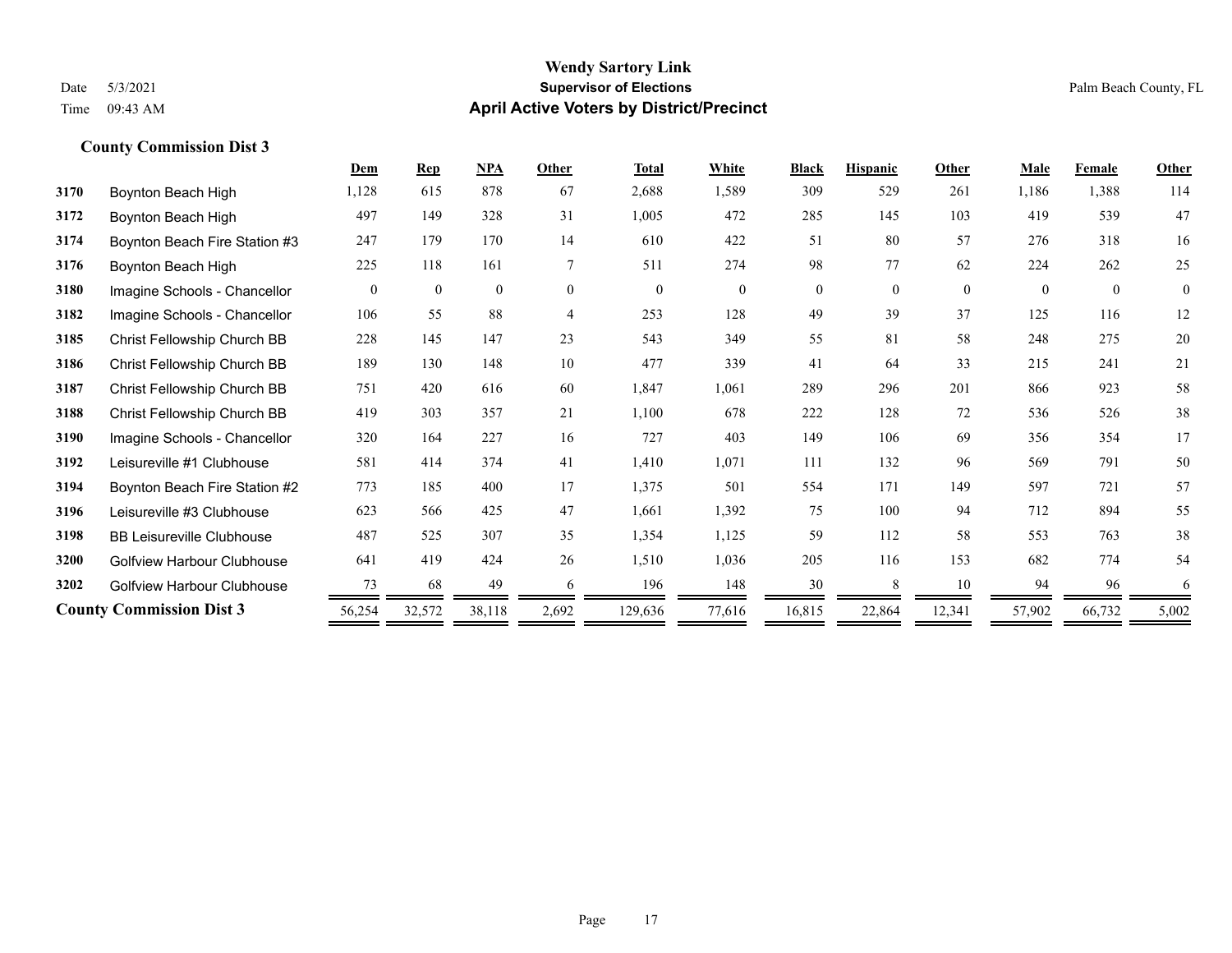### **Wendy Sartory Link** Date 5/3/2021 **Supervisor of Elections Supervisor of Elections** Palm Beach County, FL Time 09:43 AM **April Active Voters by District/Precinct**

|      |                                      | Dem              | <b>Rep</b>       | NPA            | Other          | <b>Total</b>     | White            | <b>Black</b>     | <b>Hispanic</b> | <b>Other</b>    | Male           | Female       | Other            |
|------|--------------------------------------|------------------|------------------|----------------|----------------|------------------|------------------|------------------|-----------------|-----------------|----------------|--------------|------------------|
| 4002 | Lantana Recreation Center            | 499              | 505              | 392            | 47             | 1,443            | 1,208            | 31               | 100             | 104             | 688            | 713          | 42               |
| 4004 | South Palm Beach Town Hall           | 441              | 517              | 385            | 34             | 1,377            | 1,172            | 27               | 79              | 99              | 598            | 735          | 44               |
| 4006 | Manalapan Town Hall                  | 77               | 206              | 92             | 10             | 385              | 352              | 6                | 5               | 22              | 194            | 179          | 12               |
| 4008 | Hypoluxo Town Hall                   | 547              | 621              | 535            | 55             | 1,758            | 1,466            | 44               | 112             | 136             | 807            | 897          | 54               |
| 4010 | <b>Bent Tree Villas East</b>         | 848              | 745              | 618            | 52             | 2,263            | 1,637            | 223              | 216             | 187             | 981            | 1,215        | 67               |
| 4012 | Greentree Villas                     | 654              | 568              | 465            | 26             | 1,713            | 1,397            | 73               | 123             | 120             | 684            | 977          | 52               |
| 4014 | New Church                           | 429              | 489              | 326            | 24             | 1,268            | 1,034            | 63               | 86              | 85              | 544            | 694          | 30               |
| 4016 | Christ Fellowship Church BB          | 550              | 297              | 300            | 24             | 1,171            | 707              | 192              | 161             | 111             | 535            | 605          | $31\,$           |
| 4018 | Quail Ridge Business Center          | 125              | 381              | 120            | 11             | 637              | 611              | 1                | 3               | 22              | 291            | 334          | 12               |
| 4020 | Christ Fellowship Church BB          | 34               | 29               | 40             | $\overline{4}$ | 107              | 84               | $\overline{4}$   | 12              | $7\phantom{.0}$ | 40             | 65           | $\overline{2}$   |
| 4022 | <b>Congress Middle</b>               | 865              | 244              | 420            | 39             | 1,568            | 571              | 678              | 167             | 152             | 647            | 862          | 59               |
| 4024 | Harvey E Oyer Jr Park                | 504              | 631              | 511            | 59             | 1,705            | 1,351            | 88               | 130             | 136             | 822            | 835          | $48\,$           |
| 4026 | <b>Sterling Village Aud</b>          | 531              | 583              | 483            | 51             | 1,648            | 1,439            | 34               | 71              | 104             | 775            | 817          | 56               |
| 4028 | Ocean Ridge Town Hall                | 432              | 789              | 421            | 45             | 1,687            | 1,542            | 7                | 47              | 91              | 810            | 830          | $47\,$           |
| 4030 | Village of Golf Admin Bldg           | 37               | 198              | 43             | 5              | 283              | 277              | $\boldsymbol{0}$ | 1               | 5               | 127            | 154          | $\sqrt{2}$       |
| 4034 | <b>Crosspointe Elementary</b>        | 361              | 259              | 295            | 24             | 939              | 680              | 111              | 60              | 88              | 399            | 520          | $20\,$           |
| 4036 | <b>Forest Park Elementary</b>        | 298              | 453              | 280            | 27             | 1,058            | 947              | 8                | 56              | 47              | 441            | 581          | 36               |
| 4038 | <b>Briny Breezes Community Cente</b> | 96               | 147              | 93             | 3              | 339              | 313              | $\boldsymbol{0}$ | 10              | 16              | 142            | 187          | $10\,$           |
| 4040 | <b>Briny Breezes Community Cente</b> | $\overline{0}$   | $\overline{0}$   | $\overline{0}$ | $\overline{0}$ | $\mathbf{0}$     | $\mathbf{0}$     | $\mathbf{0}$     | $\overline{0}$  | $\theta$        | $\mathbf{0}$   | $\theta$     | $\mathbf{0}$     |
| 4042 | <b>Briny Breezes Community Cente</b> | $\boldsymbol{0}$ | $\boldsymbol{0}$ | $\overline{0}$ | $\mathbf{0}$   | $\boldsymbol{0}$ | $\boldsymbol{0}$ | 0                | $\overline{0}$  | $\overline{0}$  | $\overline{0}$ | $\mathbf{0}$ | $\overline{0}$   |
| 4044 | <b>Briny Breezes Community Cente</b> | 51               | 36               | 38             | $\mathbf{1}$   | 126              | 111              | 1                | 8               | 6               | 69             | 53           | $\overline{4}$   |
| 4046 | <b>Delray Dunes</b>                  | 86               | 336              | 97             | 5              | 524              | 485              | 2                | 6               | 31              | 240            | 273          | 11               |
| 4048 | <b>Banyan Creek Elementary</b>       | 121              | 154              | 85             | $\tau$         | 367              | 292              | 16               | 30              | 29              | 187            | 170          | $10\,$           |
| 4050 | Hunter's Run Courtside Cafe          | 1,093            | 370              | 545            | 36             | 2,044            | 1,878            | 40               | 48              | 78              | 855            | 1,142        | $47\,$           |
| 4052 | <b>Crosspointe Elementary</b>        | 122              | 80               | 87             | 3              | 292              | 175              | 59               | 24              | 34              | 143            | 142          | $\tau$           |
| 4053 | <b>Crosspointe Elementary</b>        | 212              | 77               | 149            | 17             | 455              | 173              | 108              | 101             | 73              | 196            | 239          | 20               |
| 4054 | Lakeview Baptist Church              | 541              | 663              | 441            | 34             | 1,679            | 1,389            | 76               | 104             | 110             | 784            | 837          | $58\,$           |
| 4056 | Lakeview Baptist Church              | $\mathbf{0}$     | $\mathbf{0}$     | $\theta$       | $\theta$       | $\theta$         | $\theta$         | $\theta$         | $\theta$        | $\theta$        | $\theta$       | $\theta$     | $\boldsymbol{0}$ |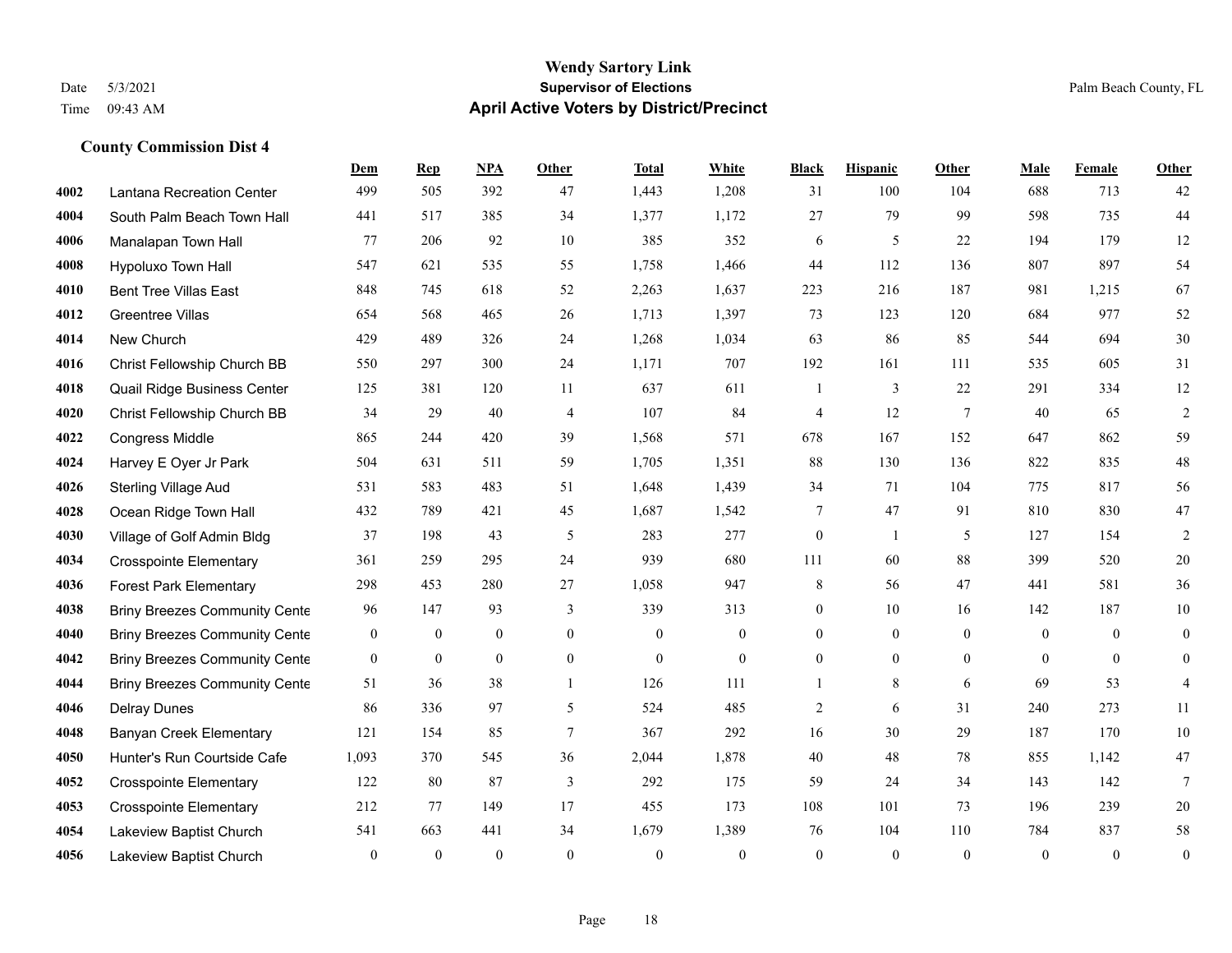|      |                                   | Dem            | <b>Rep</b>       | NPA              | <b>Other</b>   | <b>Total</b> | <b>White</b>     | <b>Black</b>     | <b>Hispanic</b> | <b>Other</b>   | <b>Male</b>    | <b>Female</b>   | Other            |
|------|-----------------------------------|----------------|------------------|------------------|----------------|--------------|------------------|------------------|-----------------|----------------|----------------|-----------------|------------------|
| 4058 | Plumosa SOA Elementary            | 50             | 64               | 47               | 7              | 168          | 145              | $\overline{4}$   | 11              | 8              | 78             | 87              | 3                |
| 4060 | Lakeview Baptist Church           | 3              | $\tau$           | 3                |                | 14           | $\tau$           | $\mathbf{0}$     |                 | 6              | $\tau$         | $7\phantom{.0}$ | $\overline{0}$   |
| 4062 | Lakeview Baptist Church           | 42             | 65               | 39               | 6              | 152          | 124              | 8                | 8               | 12             | 73             | 76              | 3                |
| 4064 | Seacrest Presbyterian             | 48             | 43               | 45               | 4              | 140          | 124              |                  | 9               | 6              | 74             | 64              | $\mathfrak{D}$   |
| 4066 | Seacrest Presbyterian             | $\overline{0}$ | $\mathbf{0}$     | $\overline{0}$   | $\overline{0}$ | $\mathbf{0}$ | $\mathbf{0}$     | $\boldsymbol{0}$ | $\mathbf{0}$    | $\Omega$       | $\mathbf{0}$   | $\theta$        | $\mathbf{0}$     |
| 4068 | Seacrest Presbyterian             | $\overline{0}$ | $\mathbf{0}$     | $\mathbf{0}$     | $\theta$       | $\theta$     | $\overline{0}$   | $\mathbf{0}$     | $\mathbf{0}$    | $\theta$       | $\theta$       | $\theta$        | $\mathbf{0}$     |
| 4070 | Seacrest Presbyterian             | $\Omega$       | $\theta$         | $\theta$         | $\theta$       | $\theta$     | $\Omega$         | $\mathbf{0}$     | $\theta$        | $\theta$       | $\theta$       | $\theta$        | $\mathbf{0}$     |
| 4072 | <b>Gulf Stream Town Hall</b>      | 184            | 468              | 210              | 21             | 883          | 823              | 4                | 18              | 38             | 426            | 435             | 22               |
| 4074 | Plumosa SOA Elementary            | 455            | 437              | 356              | 26             | 1,274        | 1,098            | 16               | 75              | 85             | 607            | 630             | 37               |
| 4076 | <b>Country Manors Clubhouse</b>   | 455            | 392              | 404              | 24             | 1,275        | 909              | 95               | 137             | 134            | 568            | 669             | 38               |
| 4078 | <b>Banyan Creek Elementary</b>    | 2              | 6                | 1                | $\mathbf{0}$   | 9            | 8                | $\boldsymbol{0}$ | $\mathbf{0}$    | $\overline{1}$ | 5              | 3               | -1               |
| 4080 | <b>Banyan Creek Elementary</b>    | $\overline{0}$ | $\mathbf{0}$     | $\mathbf{0}$     | $\theta$       | $\theta$     | $\overline{0}$   | $\mathbf{0}$     | $\theta$        | $\Omega$       | $\theta$       | $\theta$        | $\theta$         |
| 4082 | <b>Banyan Creek Elementary</b>    | $\overline{0}$ | $\mathfrak{Z}$   | $\mathbf{0}$     | $\theta$       | 3            | 3                | $\mathbf{0}$     | $\theta$        | $\Omega$       | $\overline{2}$ | $\mathbf{1}$    | $\mathbf{0}$     |
| 4084 | <b>Banyan Creek Elementary</b>    | 42             | 22               | 24               | $\overline{2}$ | 90           | 66               | 6                | 9               | 9              | 42             | 44              |                  |
| 4086 | <b>Banyan Creek Elementary</b>    | 561            | 386              | 381              | 25             | 1,353        | 922              | 187              | 104             | 140            | 635            | 667             | 51               |
| 4088 | West Park Baptist Church          | 875            | 465              | 505              | 46             | 1,891        | 1,611            | 63               | 93              | 124            | 763            | 1,074           | 54               |
| 4090 | Pines of Delray North             | 291            | 168              | 167              | 11             | 637          | 511              | 38               | 47              | 41             | 254            | 356             | 27               |
| 4092 | West Park Baptist Church          | $\bf{0}$       | $\boldsymbol{0}$ | $\boldsymbol{0}$ | $\mathbf{0}$   | $\mathbf{0}$ | $\boldsymbol{0}$ | $\boldsymbol{0}$ | $\mathbf{0}$    | $\theta$       | $\mathbf{0}$   | $\mathbf{0}$    | $\boldsymbol{0}$ |
| 4094 | S D Spady Elementary              | 703            | 718              | 545              | 50             | 2,016        | 1,744            | 38               | 96              | 138            | 956            | 985             | 75               |
| 4096 | <b>Carver Middle</b>              | 570            | 48               | 169              | 12             | 799          | 109              | 586              | 33              | 71             | 373            | 375             | 51               |
| 4098 | <b>Bethel Evangelical Baptist</b> | 1,032          | 775              | 714              | 67             | 2,588        | 1,985            | 185              | 233             | 185            | 1,106          | 1,405           | 77               |
| 4100 | <b>Carver Middle</b>              | 120            | 149              | 100              | 10             | 379          | 305              | 28               | 20              | 26             | 184            | 180             | 15               |
| 4102 | Veterans Park Recreation Ctr      | 465            | 533              | 428              | 37             | 1,463        | 1,328            | 18               | 25              | 92             | 673            | 748             | 42               |
| 4104 | <b>Emmanuel Catholic Church</b>   | 766            | 679              | 624              | 66             | 2,135        | 1,729            | 78               | 155             | 173            | 925            | 1,137           | 73               |
| 4106 | Delray Beach Golf Club            | 426            | 406              | 351              | 34             | 1,217        | 932              | 51               | 117             | 117            | 556            | 621             | 40               |
| 4108 | Pines of Delray East              | 612            | 356              | 388              | 27             | 1,383        | 1,034            | 90               | 129             | 130            | 553            | 767             | 63               |
| 4110 | 505 Club                          | 406            | 457              | 313              | 33             | 1,209        | 1,097            | 10               | 36              | 66             | 525            | 653             | 31               |
| 4112 | Veterans Park Recreation Ctr      | 620            | 832              | 586              | 50             | 2,088        | 1,918            | 12               | 42              | 116            | 977            | 1,040           | 71               |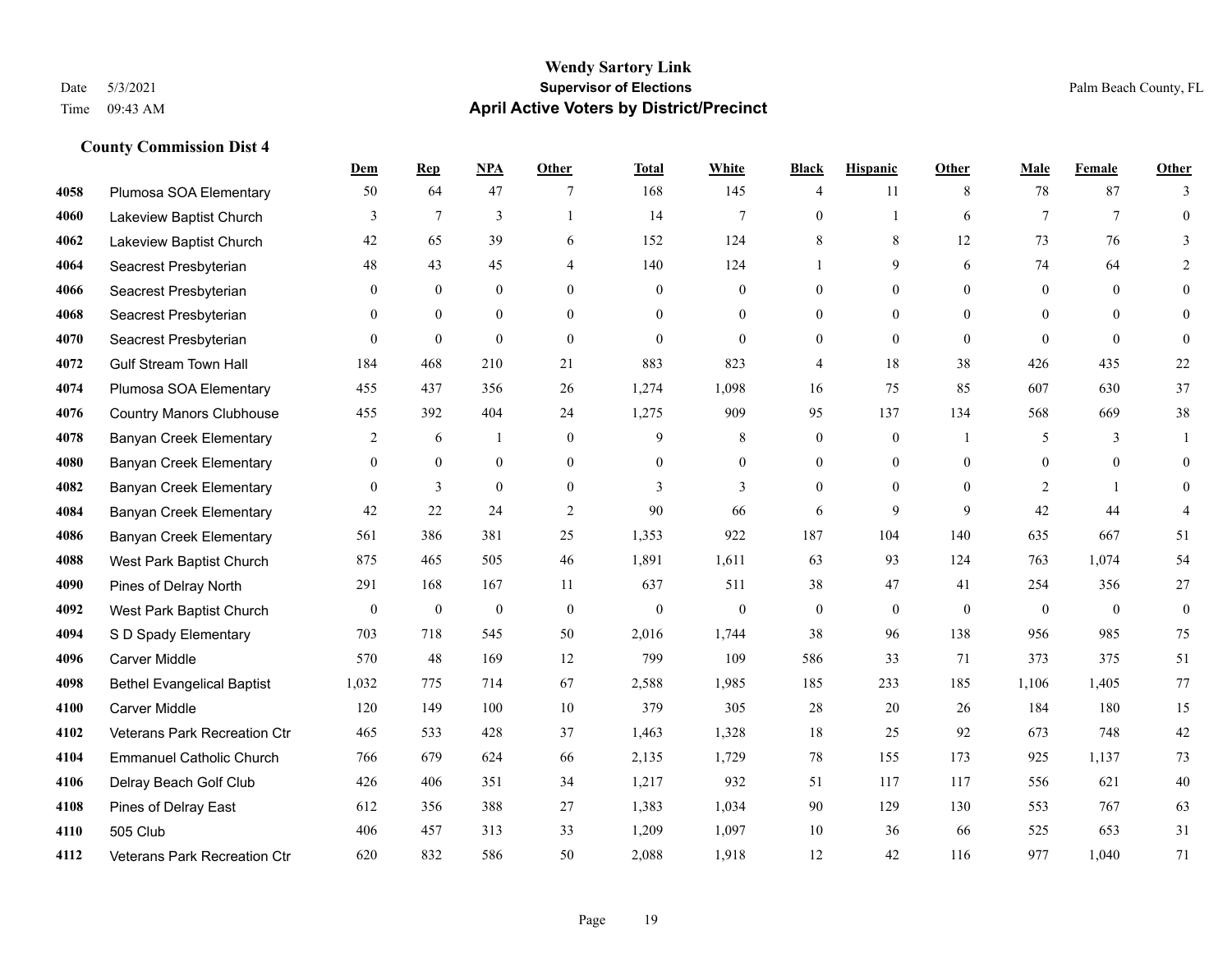#### **Wendy Sartory Link** Date 5/3/2021 **Supervisor of Elections** Palm Beach County, FL Time 09:43 AM **April Active Voters by District/Precinct**

## **Dem Rep NPA Other Total White Black Hispanic Other Male Female Other** Delray Beach First Baptist 863 804 669 65 2,401 2,020 83 141 157 1,102 1,240 59 Orchard View Elementary 27 34 26 0 87 70 2 6 9 46 38 3 Orchard View Elementary 730 418 485 38 1,671 1,149 153 212 157 688 919 64 Orchard View Elementary 461 300 343 40 1,144 810 71 154 109 480 620 44 Delray Beach Swim and Tennis 751 454 498 36 1,739 1,205 206 155 173 750 923 66 Delray Beach Swim and Tennis 844 595 670 63 2,172 1,626 138 201 207 996 1,080 96 Pine Grove Elementary 547 875 570 56 2,048 1,766 27 102 153 935 1,038 75 St Lucy Catholic Church 639 932 639 40 2,250 2,012 14 72 152 1,009 1,163 78 St Lucy Catholic Church 31 59 31 2 123 108 0 4 11 53 68 2 Omni Middle 652 635 530 37 1,854 1,518 33 141 162 863 937 54 Calusa Elementary 396 387 314 28 1,125 936 13 91 85 467 619 39 Above and Beyond Community Church 417 565 437 34 1,453 1,180 42 127 104 678 728 47 Above and Beyond Community Church 657 641 592 45 1,935 1,443 54 223 215 825 1,029 81 Ascension Catholic Church 830 1,219 897 71 3,017 2,363 157 242 255 1,418 1,494 105 Broken Sound Club 264 204 178 16 662 486 26 88 62 274 368 20 Woodfield Country Club HOA 849 752 725 49 2,375 2,126 13 65 171 1,086 1,192 97 Seasons HOA Clubhouse 224 218 171 11 624 517 9 34 64 298 297 29 Broken Sound Club 522 381 335 14 1,252 1,140 12 33 67 561 656 35 Broken Sound Club 620 413 434 44 1,511 1,183 77 138 113 679 788 44 4150 Patch Reef Park Community Center 572 515 542 62 1,691 1,291 64 165 171 808 832 51 Boca Delray Lodge #171 639 664 656 57 2,016 1,493 69 222 232 922 1,005 89 Ascension Catholic Church 437 417 343 33 1,230 892 98 99 141 595 585 50 St Lucy Catholic Church 536 567 411 36 1,550 1,364 6 60 120 717 787 46 Spanish River High 967 750 755 39 2,511 1,997 45 222 247 1,190 1,209 112 Greater BR Swim & Racquet Ctr 437 406 351 20 1,214 976 18 92 128 566 605 43 4162 Patch Reef Park Community Center 554 492 440 20 1,506 1,148 33 114 211 680 748 78 Safe Schools Institute 611 659 567 31 1,868 1,501 28 176 163 869 903 96 FAU Arena Lobby 961 532 782 35 2,310 1,233 402 308 367 977 1,140 193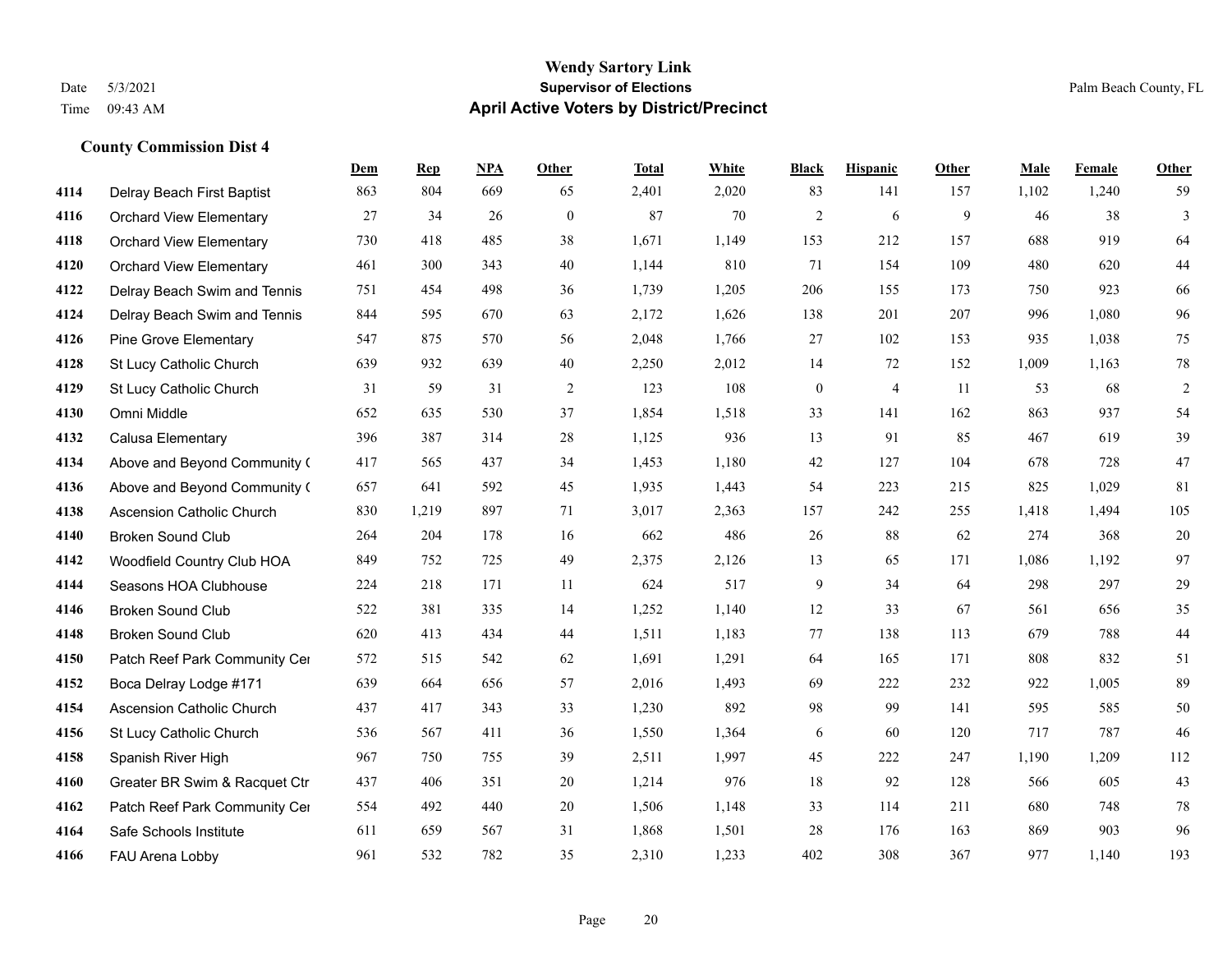#### **Wendy Sartory Link** Date 5/3/2021 **Supervisor of Elections** Palm Beach County, FL Time 09:43 AM **April Active Voters by District/Precinct**

## **Dem Rep NPA Other Total White Black Hispanic Other Male Female Other** JC Mitchell Elementary 720 586 633 58 1,997 1,395 87 230 285 880 994 123 Spanish River Library 935 1,052 888 53 2,928 2,271 101 263 293 1,399 1,422 107 Marine Safety Headquarters 687 697 605 62 2,051 1,793 20 103 135 904 1,090 57 Sugar Sand Park Comm Center 309 277 265 14 865 746 5 54 60 404 426 35 Sugar Sand Park Comm Center 941 708 762 71 2,482 1,814 69 333 266 1,087 1,282 113 Sugar Sand Park Comm Center 766 656 536 45 2,003 1,583 45 202 173 812 1,120 71 Del Prado Elementary 611 593 568 34 1,806 1,291 51 247 217 809 894 103 Greater BR Swim & Racquet Ctr 903 603 736 49 2,291 1,568 85 397 241 964 1,229 98 Boca Raton Middle 580 617 569 33 1,799 1,363 55 206 175 847 901 51 The Volen Center 567 522 464 28 1,581 1,094 140 165 182 728 788 65 Elks Lodge of Boca Raton 935 543 612 53 2,143 1,259 323 319 242 978 1,066 99 St Gregory Episcopal Church 790 1,128 831 75 2,824 2,361 35 185 243 1,393 1,322 109 Verde K-8 School 601 960 713 42 2,316 1,835 59 135 287 1,065 1,119 132 Del Prado Elementary 547 318 312 26 1,203 1,034 24 47 98 500 669 34 Good Shepherd Lutheran 716 452 440 24 1,632 1,407 31 80 114 691 898 43 Verde K-8 School 650 481 529 39 1,699 1,054 119 332 194 697 923 79 Verde K-8 School 399 349 301 20 1,069 803 10 161 95 435 606 28 Greater BR Swim & Racquet Ctr 811 598 617 38 2,064 1,610 29 235 190 842 1,146 76 Sugar Sand Park Comm Center 795 477 605 43 1,920 1,203 161 324 232 864 982 74 Good Shepherd Lutheran 691 490 507 33 1,721 1,368 37 169 147 703 958 60 Hammock Pointe Elementary 909 617 479 36 2,041 1,754 10 124 153 798 1,182 61 Sugar Sand Park Comm Center 634 835 682 44 2,195 1,723 34 259 179 1,012 1,109 74 Center for Spiritual Living 644 820 586 38 2,088 1,742 34 162 150 991 1,033 64 4214 Calvary Chapel Boca Raton - 4th $641$  878 646 64 2,229 1,777 47 236 169 1,035 1,107 87 Calvary Chapel Boca Raton - Kir 691 1,076 699 61 2,527 2,127 23 175 202 1,196 1,242 89 Grace Community Church 469 873 554 62 1,958 1,622 32 141 163 897 975 86 Boca Raton Community Center 497 426 498 44 1,465 948 115 247 155 681 735 49 Boca Raton Downtown Library 946 1,077 905 84 3,012 2,517 60 188 247 1,351 1,535 126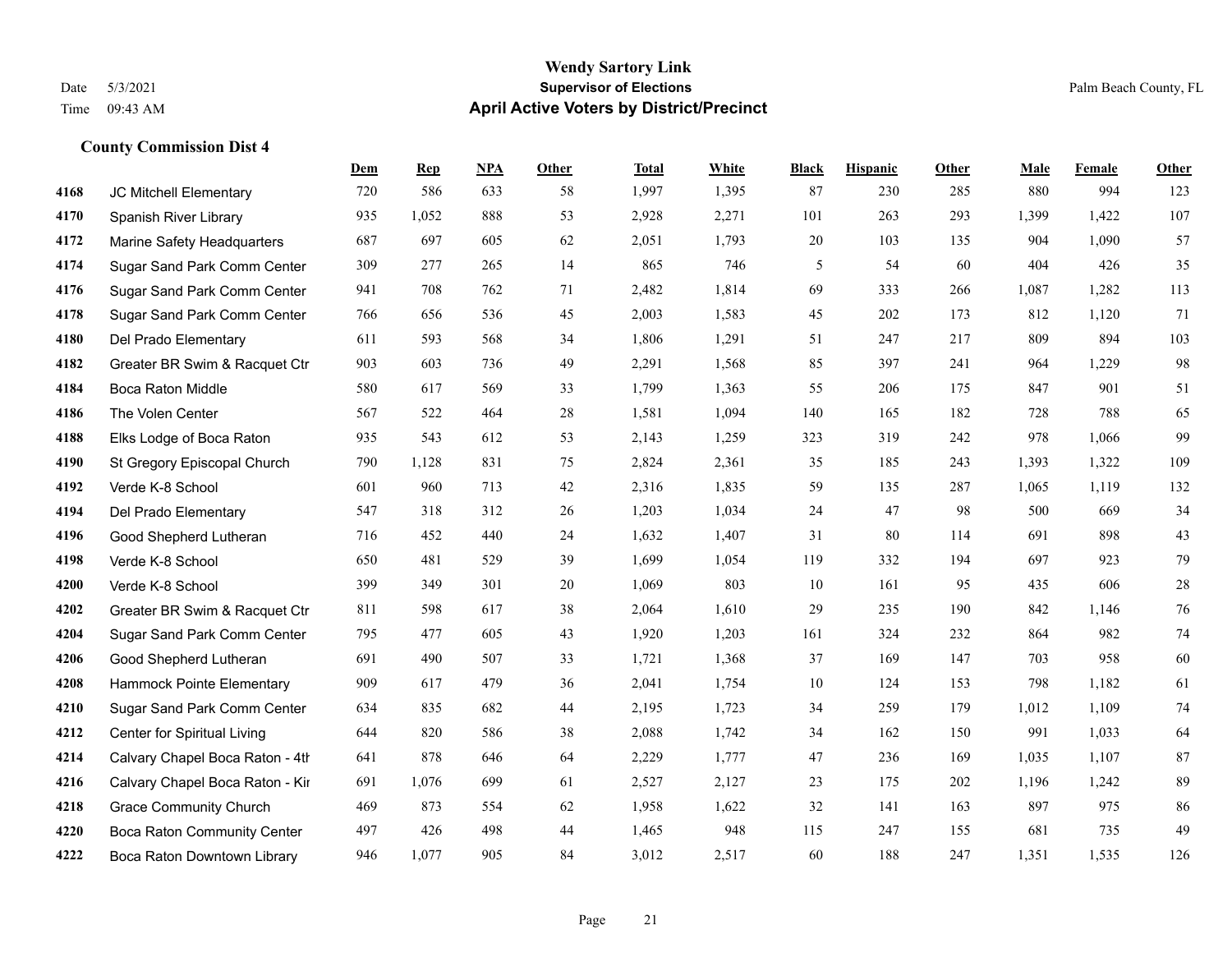|      |                                 | <u>Dem</u> | <b>Rep</b> | NPA    | Other | <b>Total</b> | White   | <b>Black</b> | <b>Hispanic</b> | Other  | Male   | Female | <u>Other</u> |
|------|---------------------------------|------------|------------|--------|-------|--------------|---------|--------------|-----------------|--------|--------|--------|--------------|
| 4224 | Grace Community Church          | 545        | ,156       | 749    | 6 I   | 2,511        | 2,057   | 60           | 197             | 197    | 1,173  | 1,252  | 86           |
| 4226 | St Gregory Episcopal Church     | 237        | 396        | 278    |       | 933          | 833     |              |                 | 60     | 44 i   | 467    | 25           |
| 4228 | Boca Raton Community Center     | 544        | 671        | 521    | 46    | .782         | .529    |              |                 | 137    | 794    | 938    | 50           |
| 4230 | Boca Raton Downtown Library     | 326        | 464        | 328    | 25    | .143         | 000.    |              | 58              |        | 538    | 579    | 26           |
|      | <b>County Commission Dist 4</b> | 55,357     | 53,141     | 45,470 | 3,651 | 157,619      | 123,857 | 7,236        | 12.951          | 13,575 | 70,802 | 81,080 | 5,737        |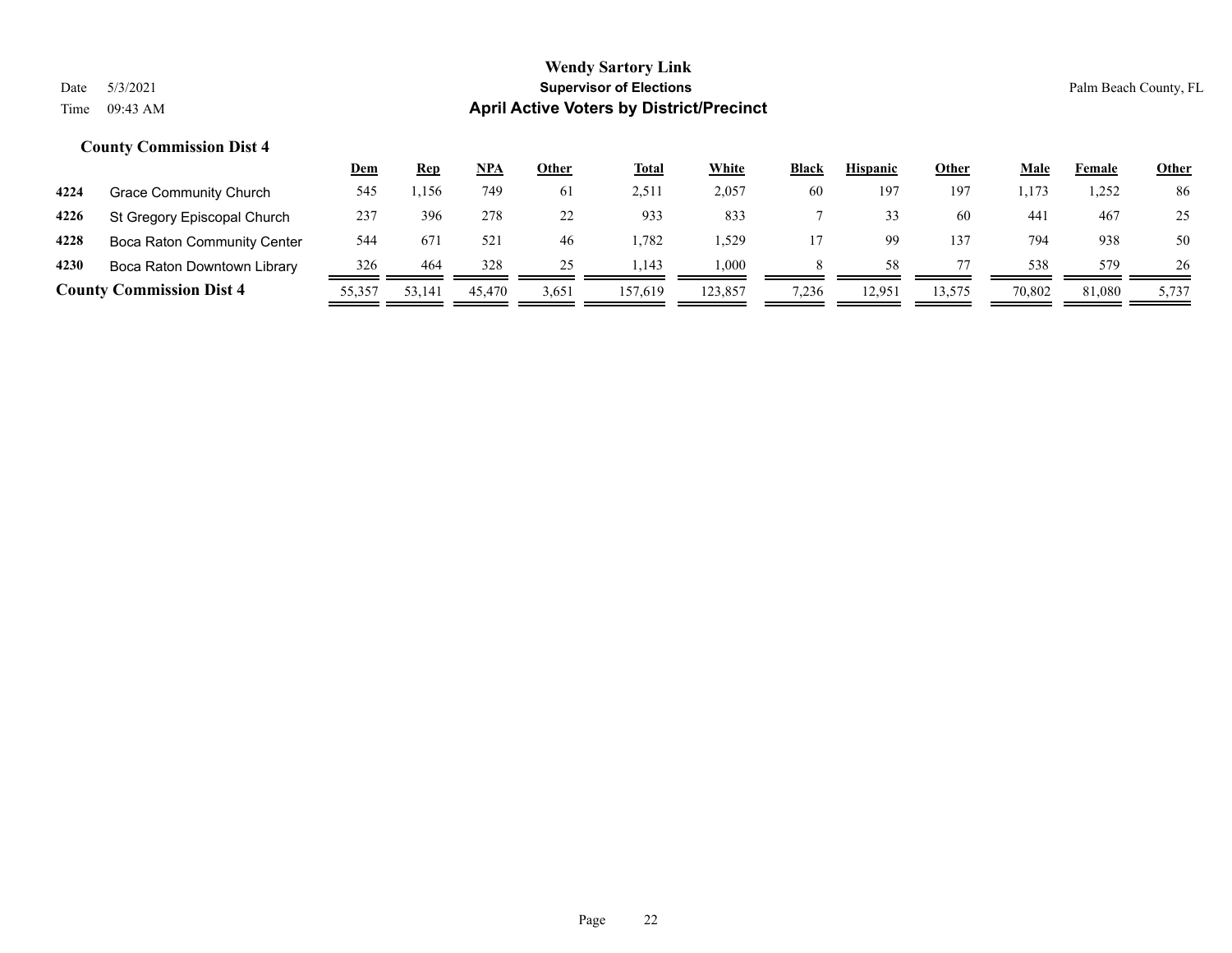|      |                                      | Dem   | <b>Rep</b>     | NPA            | <b>Other</b> | <b>Total</b>   | White | <b>Black</b>     | <b>Hispanic</b> | Other          | <b>Male</b> | Female       | <b>Other</b>     |
|------|--------------------------------------|-------|----------------|----------------|--------------|----------------|-------|------------------|-----------------|----------------|-------------|--------------|------------------|
| 5002 | Faith Farm Tabernacle                | 562   | 654            | 495            | 47           | 1,758          | 1,158 | 172              | 196             | 232            | 814         | 888          | 56               |
| 5003 | Faith Farm Tabernacle                | 495   | 354            | 433            | 25           | 1,307          | 792   | 133              | 203             | 179            | 581         | 680          | 46               |
| 5004 | Faith Farm Tabernacle                | 3     | $\overline{c}$ | $\overline{2}$ | $\mathbf{0}$ | $\overline{7}$ | 4     | $\boldsymbol{0}$ | 3               | $\overline{0}$ | 6           | $\mathbf{1}$ | $\boldsymbol{0}$ |
| 5005 | <b>Sunset Palms Elementary</b>       | 1,236 | 552            | 469            | 76           | 2,333          | 2,188 | 11               | 35              | 99             | 1,077       | 1,198        | 58               |
| 5006 | Faith Farm Tabernacle                | 1,032 | 439            | 514            | 34           | 2,019          | 1,909 | 11               | 21              | 78             | 944         | 1,038        | 37               |
| 5007 | Faith Farm Tabernacle                | 5     | $\bf{0}$       | $\overline{2}$ | $\mathbf{0}$ | 7              | 6     | $\boldsymbol{0}$ | $\mathbf{0}$    | $\overline{1}$ | 5           | 2            | $\mathbf{0}$     |
| 5008 | <b>Sunset Palms Elementary</b>       | 424   | 327            | 372            | 27           | 1,150          | 741   | 97               | 140             | 172            | 532         | 578          | 40               |
| 5009 | Boynton Beach Community Chur         | 1,207 | 987            | 996            | 74           | 3,264          | 2,180 | 285              | 360             | 439            | 1,548       | 1,591        | 125              |
| 5010 | Temple Shaarei Shalom                | 972   | 237            | 312            | 35           | 1,556          | 1,457 | 15               | 24              | 60             | 598         | 925          | 33               |
| 5012 | The Grove Clubhouse                  | 417   | 144            | 157            | 12           | 730            | 660   | 19               | 18              | 33             | 306         | 413          | 11               |
| 5014 | West Boynton Branch Library          | 691   | 447            | 486            | 41           | 1,665          | 963   | 249              | 231             | 222            | 734         | 871          | 60               |
| 5016 | <b>Faith United Methodist Church</b> | 955   | 634            | 631            | 31           | 2,251          | 1,633 | 153              | 237             | 228            | 990         | 1,166        | 95               |
| 5018 | Platina Clubhouse                    | 688   | 262            | 291            | 20           | 1,261          | 1,075 | 37               | 75              | 74             | 486         | 740          | 35               |
| 5020 | Hagen Road Elementary                | 630   | 327            | 406            | 35           | 1,398          | 723   | 293              | 200             | 182            | 615         | 732          | 51               |
| 5022 | <b>Hagen Road Elementary</b>         | 880   | 449            | 455            | 28           | 1,812          | 1,423 | 148              | 119             | 122            | 805         | 960          | 47               |
| 5024 | Valencia Lakes HOA                   | 606   | 217            | 247            | 15           | 1,085          | 1,002 | 10               | 16              | 57             | 478         | 577          | 30               |
| 5026 | Faith United Methodist Church        | 972   | 407            | 525            | 48           | 1,952          | 1,139 | 454              | 195             | 164            | 839         | 1,045        | 68               |
| 5028 | South Tech Academy                   | 706   | 522            | 427            | 28           | 1,683          | 1,327 | 96               | 110             | 150            | 738         | 876          | 69               |
| 5030 | West Boynton Branch Library          | 726   | 204            | 343            | 37           | 1,310          | 823   | 271              | 125             | 91             | 509         | 743          | 58               |
| 5032 | New Church                           | 302   | 124            | 136            | 12           | 574            | 501   | 15               | 28              | 30             | 241         | 318          | 15               |
| 5034 | Valencia Lakes HOA                   | 787   | 296            | 309            | 14           | 1,406          | 1,302 | 14               | 20              | 70             | 597         | 779          | 30               |
| 5036 | Valencia Isles Social Hall           | 805   | 227            | 279            | 14           | 1,325          | 1,253 | 1                | 5               | 66             | 551         | 745          | $29\,$           |
| 5038 | The Cascades Clubhouse               | 766   | 255            | 270            | 16           | 1,307          | 1,222 | 14               | 16              | 55             | 548         | 732          | 27               |
| 5040 | New Church                           | 393   | 201            | 239            | 15           | 848            | 763   | 19               | 31              | 35             | 381         | 448          | 19               |
| 5042 | South Tech Academy                   | 930   | 372            | 465            | 41           | 1,808          | 1,383 | 169              | 143             | 113            | 733         | 1,014        | 61               |
| 5044 | Cascade Lakes Clubhouse              | 565   | 201            | 188            | 11           | 965            | 878   | 5                | 9               | 73             | 425         | 510          | 30               |
| 5046 | Green Cay Nature Center              | 1,351 | 581            | 649            | 44           | 2,625          | 1,996 | 272              | 173             | 184            | 1,121       | 1,435        | 69               |
| 5048 | <b>Coral Lakes Clubhouse</b>         | 595   | 371            | 309            | 21           | 1,296          | 919   | 137              | 129             | 111            | 560         | 692          | 44               |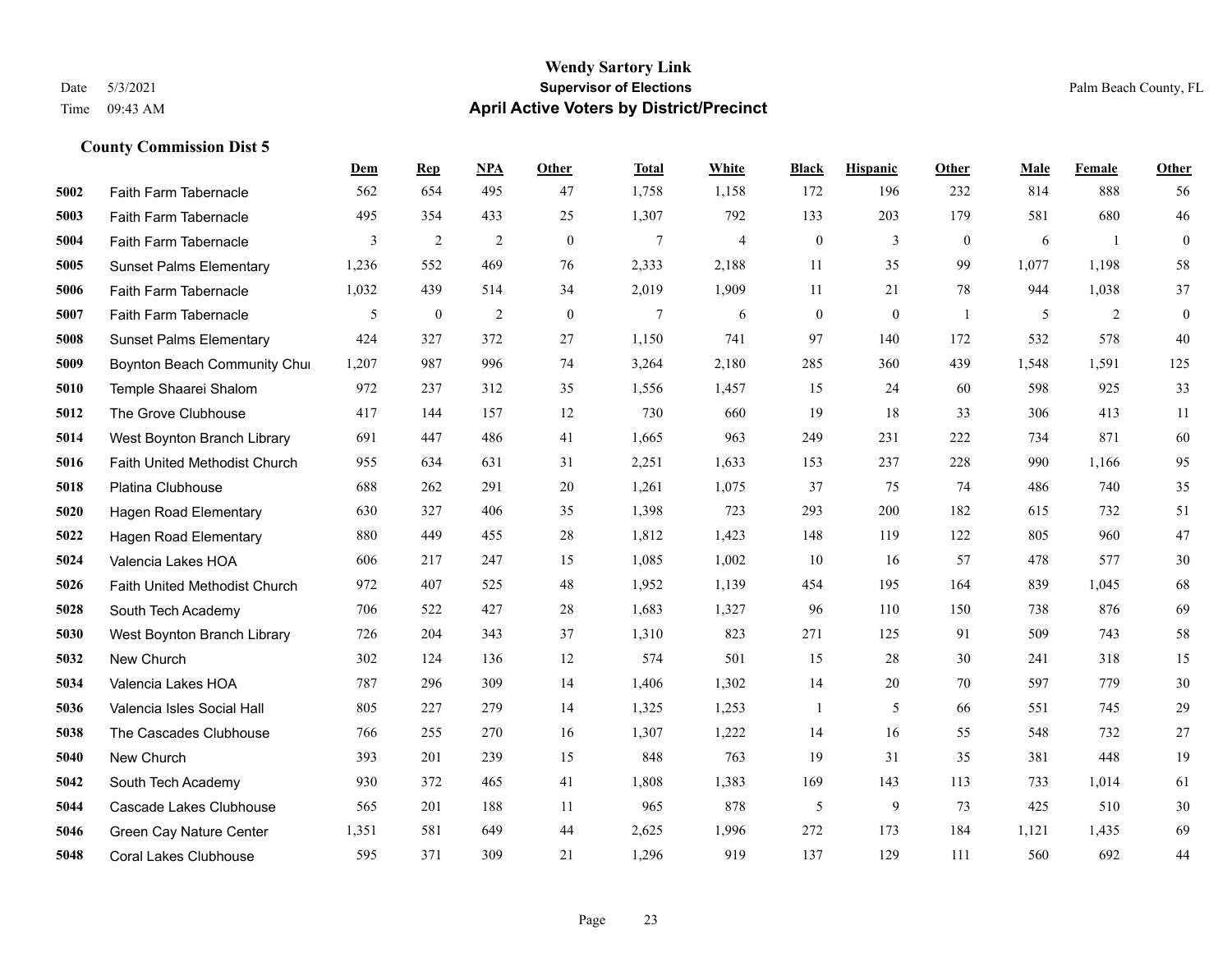#### **Wendy Sartory Link** Date 5/3/2021 **Supervisor of Elections** Palm Beach County, FL Time 09:43 AM **April Active Voters by District/Precinct**

## **Dem Rep NPA Other Total White Black Hispanic Other Male Female Other** Coral Lakes Clubhouse 1,117 307 362 21 1,807 1,691 12 7 97 689 1,071 47 Lake Worth Drainage District 638 447 464 32 1,581 1,214 82 132 153 687 834 60 Our Lady Queen of Peace 1,171 1,209 996 90 3,466 2,781 97 212 376 1,608 1,711 147 Our Lady Queen of Peace 309 146 153 11 619 546 8 37 28 275 324 20 Hagen Ranch Road Library 1,914 1,097 1,142 96 4,249 3,449 154 324 322 1,810 2,303 136 Valencia Falls Clubhouse 687 186 231 10 1,114 1,047 4 5 58 493 584 37 Hagen Ranch Road Library 522 214 225 15 976 903 4 14 55 438 525 13 Villa Borghese Clubhouse 455 239 168 14 876 801 11 28 36 381 472 23 Huntington Lakes Clubhouse 978 341 351 37 1,707 1,574 14 38 81 635 1,034 38 Abbey Village Clubhouse 737 380 361 26 1,504 1,235 57 113 99 594 850 60 Camelot Village Clubhouse 227 121 97 13 458 290 49 78 41 180 263 15 Delray Villas 462 242 205 17 926 766 36 58 66 393 500 33 Huntington Pointe Clubhouse 799 178 228 18 1,223 1,162 5 10 46 458 730 35 Coco Wood Clubhouse 386 173 173 11 743 524 97 72 50 331 381 31 Palm Greens Clubhouse 683 301 297 30 1,311 1,097 39 90 85 507 754 50 Bethel Evangelical Baptist 733 378 395 41 1,547 1,154 114 173 106 627 881 39 Bethel Evangelical Baptist 90 54 36 1 181 133 10 20 18 62 117 2 Bethel Evangelical Baptist 658 374 414 21 1,467 1,014 170 151 132 661 764 42 High Point Section II 461 305 263 23 1,052 827 37 111 77 423 595 34 Carver Middle 44 17 18 5 84 67 5 4 8 32 50 2 Carver Middle 192 139 135 13 479 312 53 58 56 216 248 15 Gleneagles CC-Strathearn Sat 997 474 472 30 1,973 1,704 34 108 127 822 1,098 53 Gleneagles CC-Clunie Satellite 810 324 359 23 1,516 1,287 80 75 74 642 836 38 Kings Point Clubhouse 386 189 175 13 763 615 27 72 49 294 439 30 Monaco Clubhouse 957 493 506 38 1,994 1,549 90 197 158 807 1,100 87 Lakes of Delray Clubhouse 390 226 159 15 790 704 9 37 40 303 471 16 Kings Point Flanders 955 410 398 31 1,794 1,458 72 148 116 727 1,006 61 Lakes of Delray Clubhouse 956 322 382 42 1,702 1,401 71 120 110 658 986 58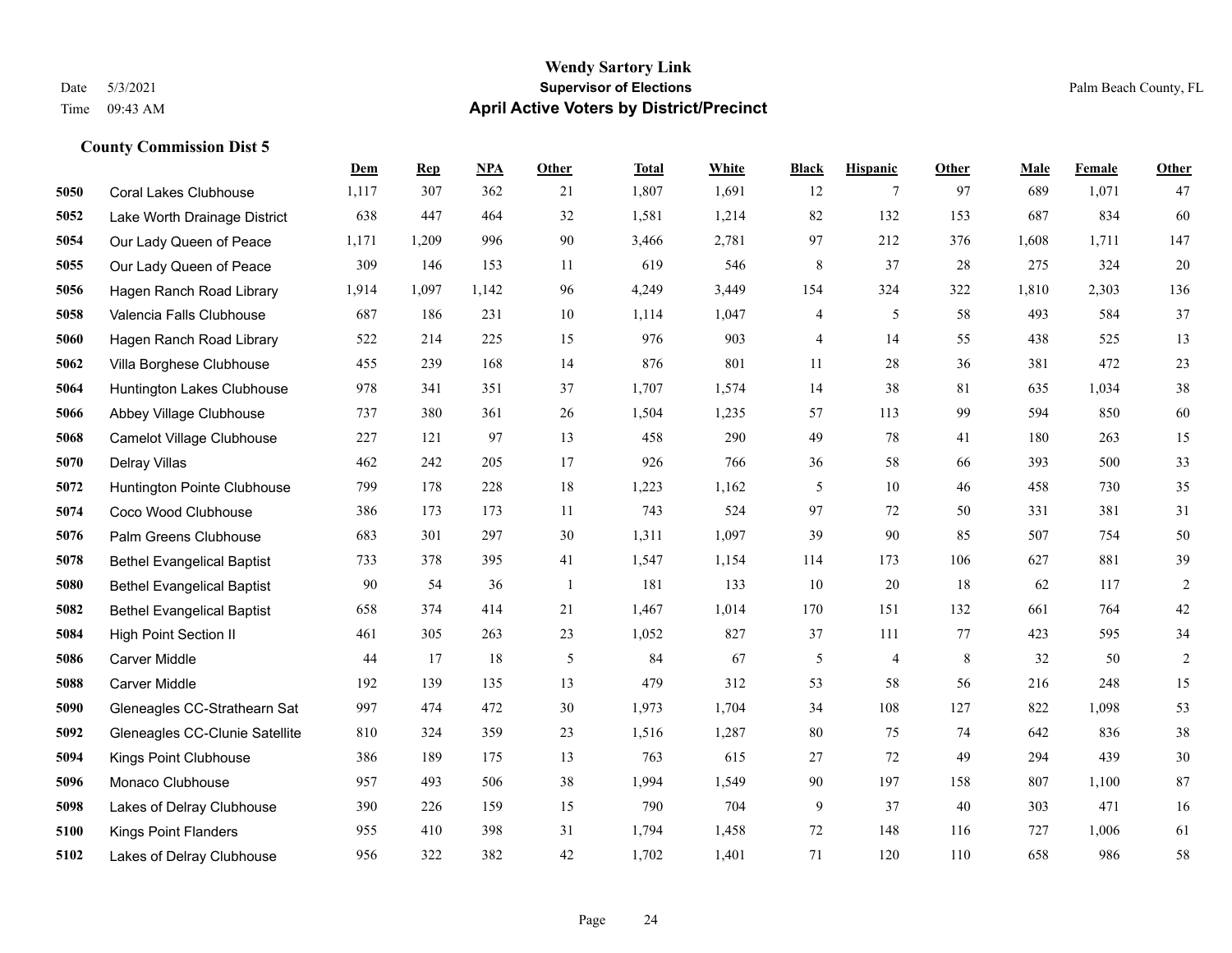#### **Wendy Sartory Link** Date 5/3/2021 **Supervisor of Elections** Palm Beach County, FL Time 09:43 AM **April Active Voters by District/Precinct**

## **Dem Rep NPA Other Total White Black Hispanic Other Male Female Other** Kings Point Flanders 945 388 352 36 1,721 1,357 80 155 129 669 978 74 Las Verdes Clubhouse 1,012 633 715 54 2,414 1,705 202 298 209 1,073 1,255 86 West Boca Branch Library 1,376 1,458 1,299 104 4,237 3,506 102 244 385 1,981 2,117 139 South County Civic Center 537 527 404 24 1,492 1,353 6 30 103 698 753 41 Morikami Park Elementary 44 61 49 3 157 148 0 4 5 71 85 1 Morikami Park Elementary 571 627 496 40 1,734 1,503 19 57 155 791 900 43 Morikami Park Elementary 18 39 24 2 83 66 0 7 10 33 43 7 South County Civic Center 260 210 193 12 675 555 8 29 83 310 334 31 Spanish River High 74 102 69 11 256 207 4 20 25 126 127 3 The Polo Club of Boca Raton 666 513 432 25 1,636 1,486 18 26 106 716 870 50 The Polo Club of Boca Raton 310 193 196 18 717 651 1 8 57 289 402 26 South County Civic Center 166 118 112 8 404 340 6 31 27 167 227 10 The Polo Club of Boca Raton 35 28 32 2 97 88 2 3 4 43 52 2 Delray Beach First Baptist  $\begin{array}{cccccccc} 9 & 2 & 0 & 1 & 12 & 11 & 1 & 0 & 0 & 3 & 9 & 0 \end{array}$  Delray Beach First Baptist 288 175 203 9 675 432 38 125 80 286 357 32 Delray Beach First Baptist 165 118 112 1 396 336 8 27 25 159 223 14 Boca Delray Clubhouse 262 117 115 11 505 454 8 17 26 204 289 12 Sunrise Park Elementary 774 504 558 36 1,872 1,243 104 274 251 845 959 68 Coconut Cove Waterpark - Meet 668 548 535 27 1,778 1,296 31 178 273 808 877 93 Eagles Landing Middle 976 583 647 43 2,249 1,534 151 327 237 993 1,179 77 Coconut Cove Waterpark - Meet 542 465 451 28 1,486 1,056 70 229 131 709 721 56 West Boca Branch Library 897 527 697 44 2,165 1,405 129 408 223 911 1,178 76 Whispering Pines Elementary 910 558 615 44 2,127 1,413 130 305 279 918 1,126 83 Olympic Heights High 1,071 771 930 50 2,822 1,828 146 538 310 1,274 1,430 118 Whispering Pines Elementary 310 248 256 21 835 604 30 105 96 331 464 40 Whisper Walk Section B 933 433 419 30 1,815 1,437 51 207 120 693 1,070 52 Century Village West 956 494 406 38 1,894 1,472 78 180 164 697 1,120 77 Century Village West 769 362 370 21 1,522 1,214 49 137 122 582 864 76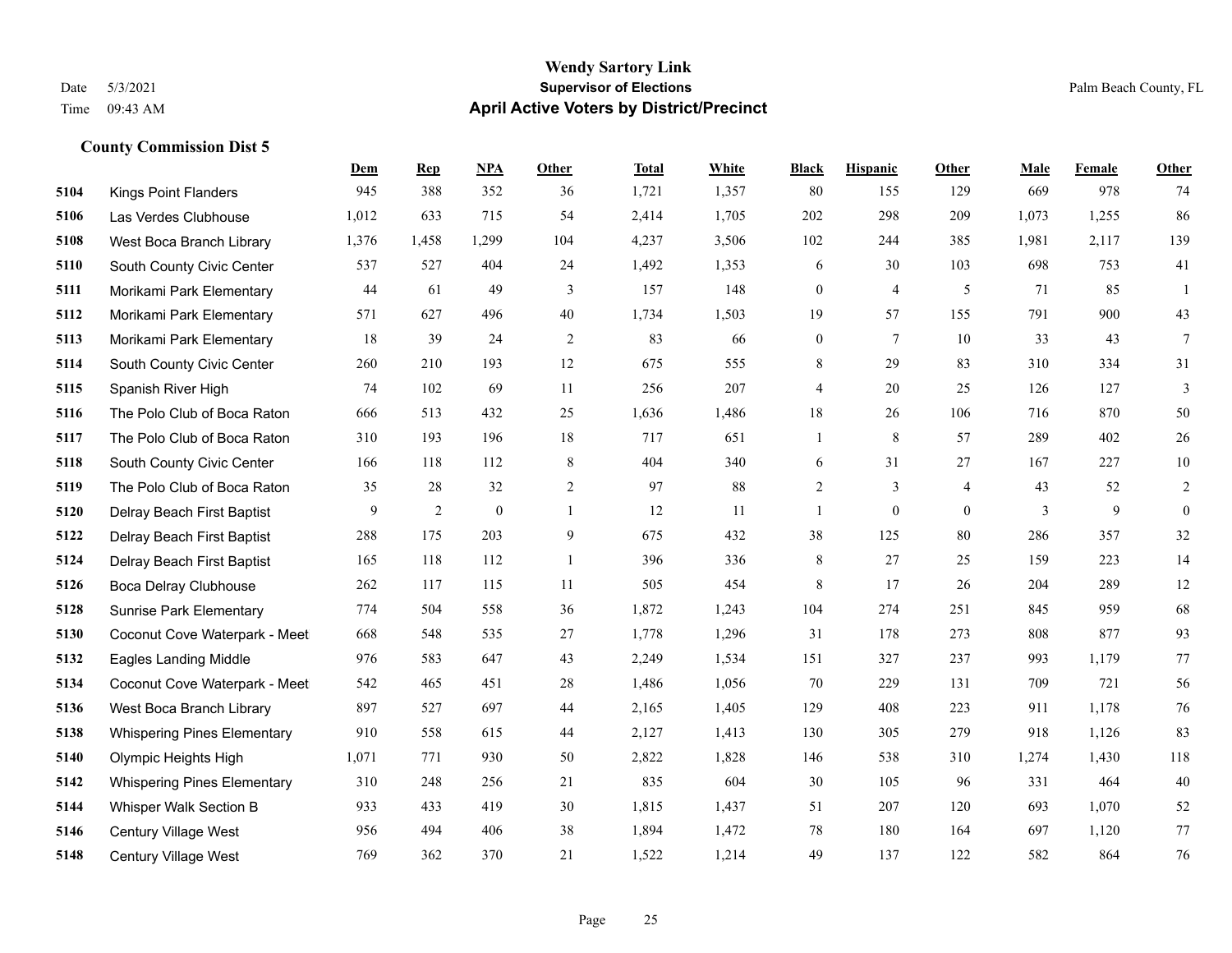### **Wendy Sartory Link** Date 5/3/2021 **Supervisor of Elections** Palm Beach County, FL Time 09:43 AM **April Active Voters by District/Precinct**

|      |                                   | Dem    | <b>Rep</b> | <b>NPA</b> | Other | <b>Total</b> | White   | <b>Black</b> | <b>Hispanic</b> | Other  | Male   | Female | Other |
|------|-----------------------------------|--------|------------|------------|-------|--------------|---------|--------------|-----------------|--------|--------|--------|-------|
| 5150 | Century Village West              | 719    | 273        | 283        | 20    | 1,295        | 1,020   | 50           | 141             | 84     | 462    | 787    | 46    |
| 5152 | West Boca Raton High              | 954    | 798        | 854        | 43    | 2,649        | 1,981   | 83           | 247             | 338    | 1,240  | 1,295  | 114   |
| 5154 | Daggerwing Nature Center          | 907    | 775        | 745        | 51    | 2,478        | 1,708   | 79           | 338             | 353    | 1,104  | 1,253  | 121   |
| 5156 | Southwinds Golf Course            | 743    | 509        | 580        | 33    | 1,865        | 1,264   | 85           | 271             | 245    | 809    | 966    | 90    |
| 5158 | Boca West Country Club            | 786    | 456        | 523        | 50    | 1,815        | 1,629   | 7            | 75              | 104    | 755    | 1,016  | 44    |
| 5160 | <b>Boca West Country Club</b>     | 830    | 462        | 420        | 31    | 1,743        | 1,642   | 5            | 27              | 69     | 676    | 1,026  | 41    |
| 5162 | Glades Presbyterian Church        | 779    | 755        | 637        | 33    | 2,204        | 1,617   | 69           | 310             | 208    | 1,054  | 1,062  | 88    |
| 5164 | Sandpiper Shores Elementary       | 1,021  | 665        | 683        | 41    | 2,410        | 1,843   | 73           | 252             | 242    | 1,096  | 1,233  | 81    |
| 5166 | <b>Glades Road Branch Library</b> | 819    | 697        | 719        | 47    | 2,282        | 1,586   | 119          | 341             | 236    | 978    | 1,199  | 105   |
| 5168 | <b>Glades Road Branch Library</b> | 995    | 622        | 611        | 39    | 2,267        | 1,719   | 66           | 264             | 218    | 876    | 1,325  | 66    |
| 5170 | Olympic Heights High              | 1,170  | 629        | 775        | 50    | 2,624        | 1,930   | 84           | 355             | 255    | 1,017  | 1,503  | 104   |
| 5172 | Del Prado Elementary              | 239    | 302        | 204        | 17    | 762          | 683     | 9            | 12              | 58     | 360    | 378    | 24    |
| 5174 | <b>Waters Edge Elementary</b>     | 878    | 764        | 826        | 46    | 2,514        | 1,703   | 126          | 360             | 325    | 1,155  | 1,237  | 122   |
| 5176 | Loggers Run Middle                | 476    | 357        | 373        | 14    | 1,220        | 854     | 48           | 195             | 123    | 512    | 644    | 64    |
| 5178 | Loggers Run Middle                | 719    | 536        | 637        | 44    | 1,936        | 1,070   | 193          | 398             | 275    | 862    | 971    | 103   |
| 5180 | Boca Glades Baptist Church        | 694    | 379        | 627        | 38    | 1,738        | 996     | 122          | 392             | 228    | 789    | 871    | 78    |
| 5182 | Boca Glades Baptist Church        | 579    | 304        | 562        | 34    | 1,479        | 768     | 138          | 361             | 212    | 660    | 746    | 73    |
| 5184 | <b>Coral Sunset Elementary</b>    | 905    | 556        | 725        | 36    | 2,222        | 1,231   | 239          | 426             | 326    | 1,021  | 1,090  | 111   |
| 5186 | <b>Coral Sunset Elementary</b>    | 1,071  | 441        | 882        | 39    | 2,433        | 1,024   | 372          | 681             | 356    | 1,022  | 1,271  | 140   |
| 5188 | Pines Of Boca Barwood             | 991    | 620        | 790        | 47    | 2,448        | 1,457   | 134          | 537             | 320    | 1,029  | 1,316  | 103   |
| 5190 | Lakes at Boca Rio Clubhouse       | 410    | 290        | 331        | 19    | 1,050        | 689     | 62           | 182             | 117    | 482    | 524    | 44    |
| 5192 | Hammock Pointe Elementary         | 1,094  | 688        | 910        | 40    | 2,732        | 1,572   | 197          | 578             | 385    | 1,181  | 1,422  | 129   |
| 5194 | Lakes Of Boca Barwood             | 400    | 254        | 373        | 22    | 1,049        | 637     | 48           | 227             | 137    | 444    | 547    | 58    |
|      | <b>County Commission Dist 5</b>   | 72,138 | 42,013     | 44,329     | 3,115 | 161,595      | 122,048 | 8,421        | 16,293          | 14,833 | 69,479 | 86,315 | 5,801 |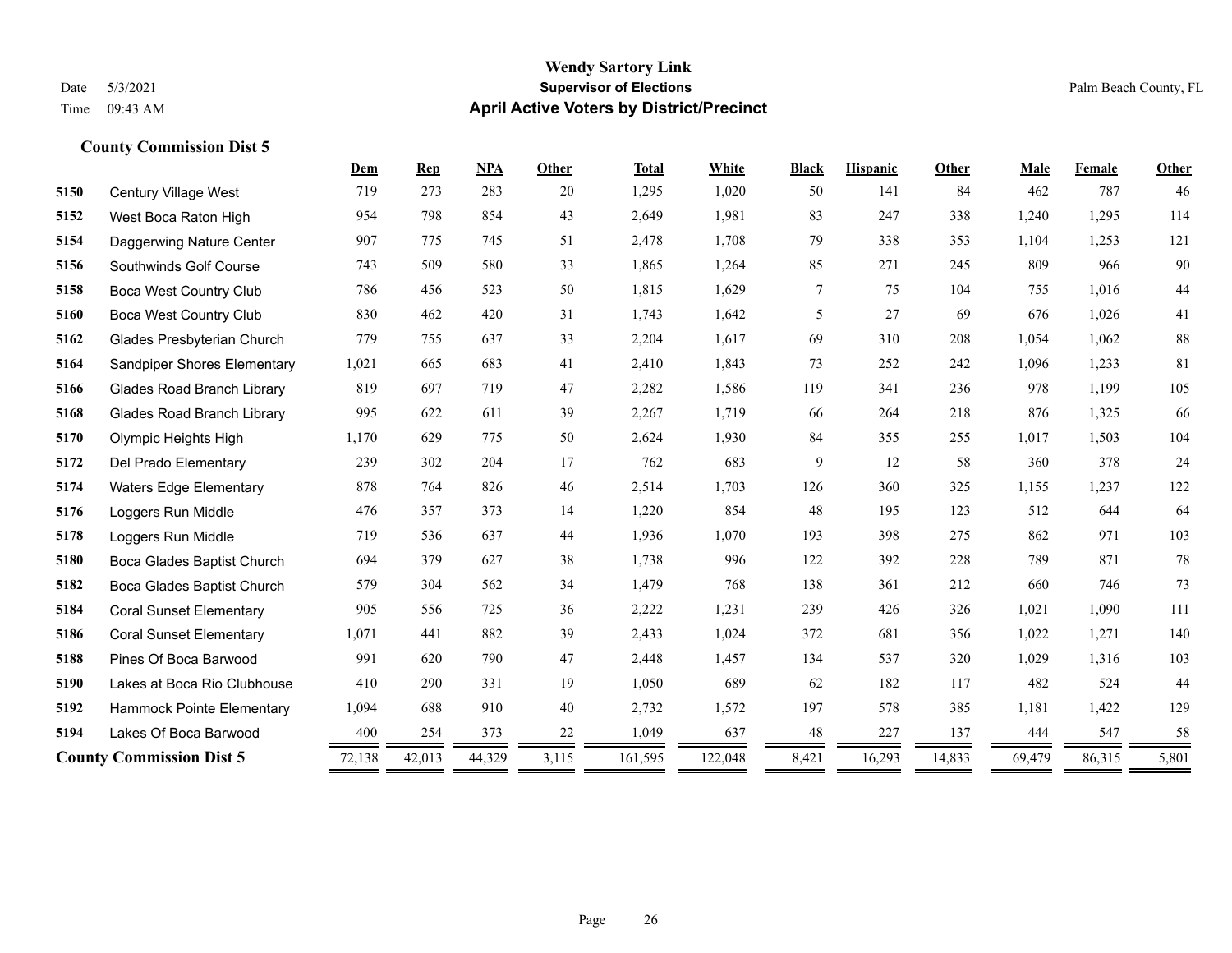#### **Wendy Sartory Link** Date 5/3/2021 **Supervisor of Elections** Palm Beach County, FL Time 09:43 AM **April Active Voters by District/Precinct**

## **Dem Rep NPA Other Total White Black Hispanic Other Male Female Other** Canal Point Community Center 90 109 67 1 267 117 40 95 15 120 137 10 Pahokee Recreation Center 1,009 181 242 5 1,437 188 933 227 89 595 790 52 Pahokee Recreation Center 1,046 178 296 13 1,533 144 891 393 105 685 765 83 Pahokee High 564 23 113 2 702 10 642 3 47 208 458 36 Canal Point Community Center 27 6 7 0 40 13 22 2 3 22 18 0 Belle Glade Library/Civic Ctr 190 29 64 1 284 32 156 80 16 112 160 12 Belle Glade Library/Civic Ctr 1 3 2 0 6 0 0 6 0 2 4 0 South Bay Commission Chambe 48 56 33 5 142 98 9 22 13 71 64 7 South Bay Commission Chambe 1,229 87 233 11 1,560 63 1,201 215 81 646 874 40 Glades Central High 456 82 146 8 692 84 399 169 40 323 333 36 Belle Glade Library/Civic Ctr 1,433 111 259 13 1,816 97 1,453 145 121 758 986 72 Lewis Evans Resource Center 1,792 78 275 14 2,159 35 1,871 129 124 872 1,208 79 Lewis Evans Resource Center  $\begin{array}{ccccccccccccc}\n & & & 3 & & 0 & & 2 & & 0 & & 5 & & 1 & & 0 & & 4 & & 0 & & 2 & & 3 & & 0\n\end{array}$  Belle Glade Library/Civic Ctr 784 470 342 15 1,611 430 412 678 91 754 812 45 Belle Glade Library/Civic Ctr 1 0 0 0 1 0 1 0 0 1 0 0 Belle Glade Library/Civic Ctr 8 3 13 2 26 8 0 18 0 8 16 2 Gove Elementary 690 300 271 5 1,266 318 440 408 100 545 677 44 Gove Elementary 0 4 0 4 4 0 0 0 3 1 0 Gove Elementary 404 165 211 9 789 140 153 450 46 341 417 31 South Bay Commission Chambers 0 0 0 0 0 0 0 0 0 0 0 0 Osceola Creek Middle 104 128 107 1 340 257 12 35 36 153 170 17 Osceola Creek Middle 1,015 1,208 1,035 59 3,317 2,133 437 480 267 1,584 1,620 113 Frontier Elementary 912 982 782 59 2,735 1,760 412 330 233 1,287 1,361 87 Acreage Branch Library 205 268 181 11 665 423 79 93 70 317 316 32 Pierce Hammock Elementary 820 965 736 39 2,560 1,659 360 305 236 1,237 1,225 98 Pierce Hammock Elementary 0 0 0 0 0 0 0 0 0 0 0 0 Acreage Branch Library 879 879 724 56 2,538 1,563 366 345 264 1,197 1,249 92 Cornerstone Fellowship 612 756 562 50 1,980 1,272 212 282 214 919 987 74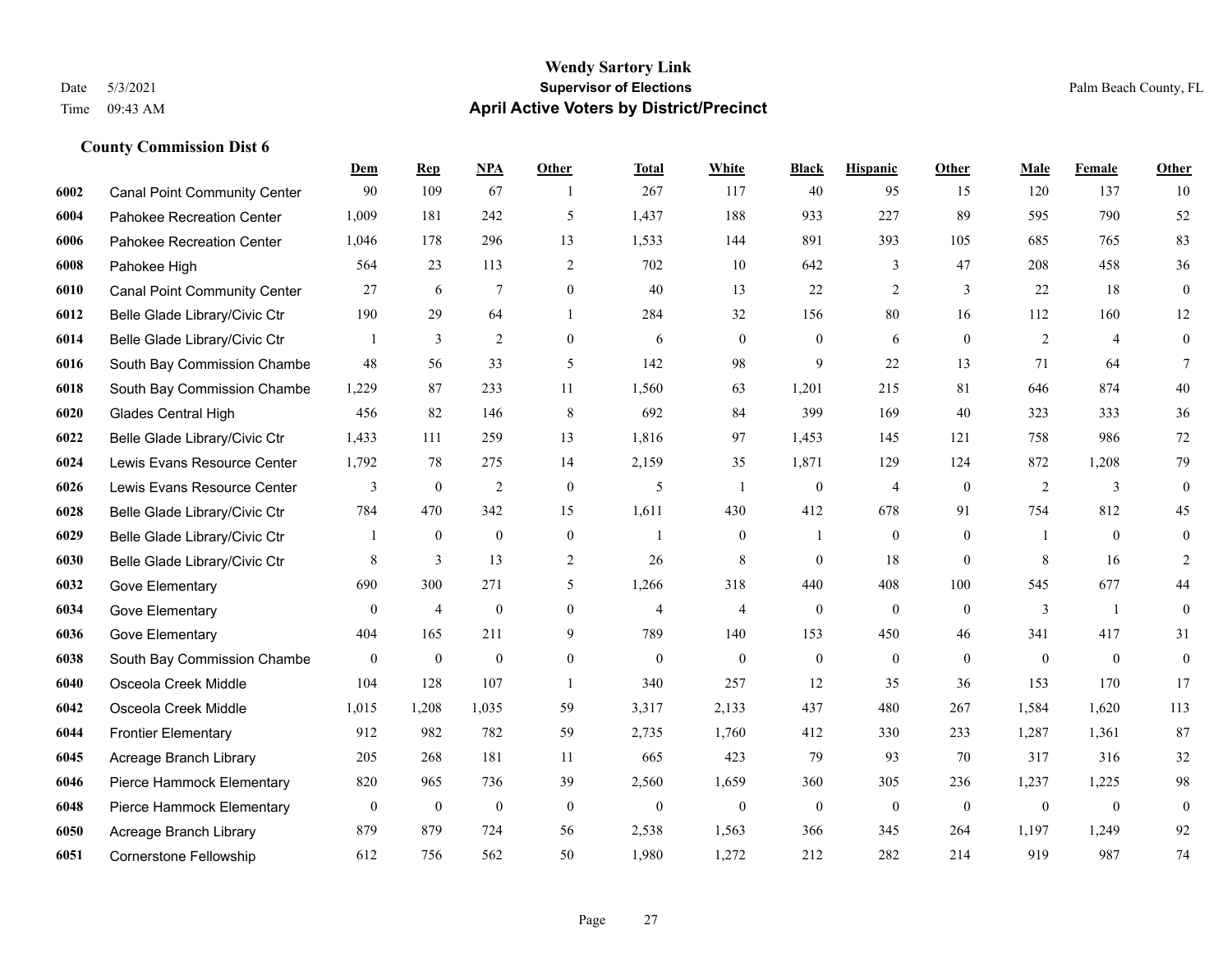|      |                                 | <b>Dem</b>       | <b>Rep</b>       | NPA              | <b>Other</b>     | <b>Total</b>     | <b>White</b>     | <b>Black</b>     | <b>Hispanic</b> | <b>Other</b>    | <b>Male</b>    | Female       | <b>Other</b>     |
|------|---------------------------------|------------------|------------------|------------------|------------------|------------------|------------------|------------------|-----------------|-----------------|----------------|--------------|------------------|
| 6052 | Seminole Ridge High             | 606              | 643              | 570              | 36               | 1,855            | 1,144            | 231              | 307             | 173             | 876            | 900          | 79               |
| 6054 | Acreage Pines Elementary        | $\overline{0}$   | $\mathbf{0}$     | $\mathbf{0}$     | $\mathbf{0}$     | $\Omega$         | $\mathbf{0}$     | $\mathbf{0}$     | $\overline{0}$  | $\theta$        | $\theta$       | $\theta$     | $\boldsymbol{0}$ |
| 6056 | Pierce Hammock Elementary       | $\overline{0}$   | $\mathbf{0}$     | $\mathbf{0}$     | $\theta$         | $\theta$         | $\theta$         | $\theta$         | $\overline{0}$  | $\Omega$        | $\theta$       | $\Omega$     | $\theta$         |
| 6058 | <b>Acreage Pines Elementary</b> | 756              | 603              | 569              | 38               | 1,966            | 1,065            | 357              | 246             | 298             | 953            | 946          | 67               |
| 6060 | Indian Trail Improvement Dist   | 905              | 959              | 817              | 56               | 2,737            | 1,708            | 337              | 400             | 292             | 1,260          | 1,373        | 104              |
| 6062 | Sandhill Crane Golf Club        | 235              | 424              | 247              | 25               | 931              | 671              | 69               | 71              | 120             | 453            | 443          | 35               |
| 6064 | Sandhill Crane Golf Club        | 32               | 57               | 36               | $\overline{4}$   | 129              | 107              | 3                | 12              | $7\phantom{.0}$ | 65             | 60           | $\overline{4}$   |
| 6066 | Ibis POA Admin Building         | 1,038            | 1,129            | 727              | 85               | 2,979            | 2,602            | 103              | 66              | 208             | 1,405          | 1,505        | 69               |
| 6068 | Ibis POA Admin Building         | $\boldsymbol{0}$ | $\boldsymbol{0}$ | $\boldsymbol{0}$ | $\boldsymbol{0}$ | $\boldsymbol{0}$ | $\boldsymbol{0}$ | $\boldsymbol{0}$ | $\overline{0}$  | $\mathbf{0}$    | $\overline{0}$ | $\mathbf{0}$ | $\boldsymbol{0}$ |
| 6070 | Ironhorse Country Club          | 156              | 266              | 120              | 8                | 550              | 448              | 34               | 19              | 49              | 249            | 289          | 12               |
| 6072 | Seminole Ridge High             | 380              | 370              | 351              | 34               | 1,135            | 531              | 215              | 288             | 101             | 527            | 591          | 17               |
| 6073 | Seminole Ridge High             | $\boldsymbol{0}$ | $\mathbf{0}$     | $\boldsymbol{0}$ | $\boldsymbol{0}$ | $\boldsymbol{0}$ | $\mathbf{0}$     | $\boldsymbol{0}$ | $\mathbf{0}$    | $\mathbf{0}$    | $\mathbf{0}$   | $\mathbf{0}$ | $\mathbf{0}$     |
| 6076 | <b>Western Pines Middle</b>     | 661              | 717              | 575              | 35               | 1,988            | 1,446            | 154              | 210             | 178             | 947            | 956          | 85               |
| 6078 | <b>Western Pines Middle</b>     | 674              | 726              | 644              | 38               | 2,082            | 1,401            | 154              | 355             | 172             | 994            | 1,026        | 62               |
| 6080 | <b>Golden Grove Elementary</b>  | 616              | 780              | 613              | 45               | 2,054            | 1,387            | 128              | 338             | 201             | 953            | 1,015        | 86               |
| 6082 | Seminole Ridge High             | 11               | 7                | 15               | $\overline{c}$   | 35               | 30               | $\boldsymbol{0}$ | 3               | 2               | 13             | 22           | $\boldsymbol{0}$ |
| 6084 | Oasis Church                    | 237              | 330              | 262              | 38               | 867              | 542              | 56               | 178             | 91              | 426            | 426          | 15               |
| 6086 | Oasis Church                    | 272              | 414              | 247              | 21               | 954              | 697              | 94               | 86              | 77              | 438            | 486          | $30\,$           |
| 6088 | Seminole Ridge High             | 552              | 695              | 559              | 39               | 1,845            | 1,193            | 215              | 289             | 148             | 876            | 913          | 56               |
| 6090 | Loxahatchee Groves Elementary   | 788              | 903              | 732              | 53               | 2,476            | 1,547            | 275              | 446             | 208             | 1,201          | 1,183        | 92               |
| 6092 | Oasis Church                    | 178              | 233              | 149              | 16               | 576              | 381              | 47               | 105             | 43              | 279            | 276          | 21               |
| 6094 | Palms West Presbyterian         | 686              | 947              | 665              | 44               | 2,342            | 1,867            | 76               | 216             | 183             | 1,117          | 1,149        | 76               |
| 6096 | Palms West Presbyterian         | 0                | $\mathbf{0}$     | $\boldsymbol{0}$ | $\mathbf{0}$     | $\theta$         | $\mathbf{0}$     | $\boldsymbol{0}$ | $\mathbf{0}$    | $\overline{0}$  | $\mathbf{0}$   | $\mathbf{0}$ | $\boldsymbol{0}$ |
| 6098 | <b>HL Johnson Elementary</b>    | 642              | 502              | 451              | 36               | 1,631            | 909              | 295              | 250             | 177             | 731            | 855          | 45               |
| 6100 | Madison Green Clubhouse         | 1,259            | 746              | 743              | 50               | 2,798            | 1,240            | 773              | 406             | 379             | 1,294          | 1,399        | 105              |
| 6102 | <b>RPB Recreation Center</b>    | 683              | 494              | 473              | 27               | 1,677            | 989              | 271              | 272             | 145             | 693            | 925          | 59               |
| 6104 | <b>Crestwood Middle</b>         | 186              | 164              | 121              | 7                | 478              | 239              | 75               | 81              | 83              | 222            | 236          | 20               |
| 6106 | <b>RPB Recreation Center</b>    | 228              | 134              | 213              | 10               | 585              | 254              | 97               | 160             | 74              | 237            | 326          | 22               |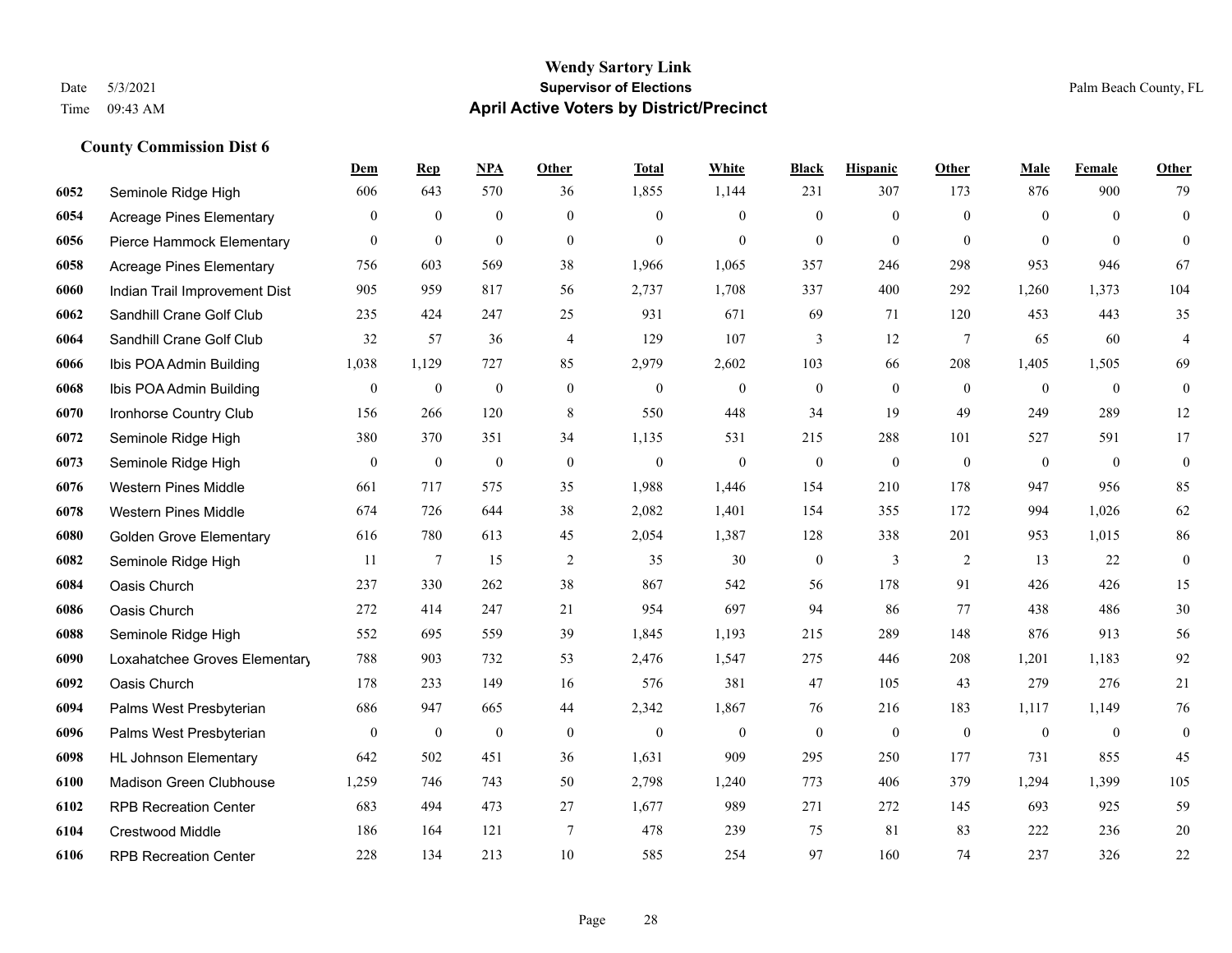#### **Wendy Sartory Link** Date 5/3/2021 **Supervisor of Elections** Palm Beach County, FL Time 09:43 AM **April Active Voters by District/Precinct**

## **Dem Rep NPA Other Total White Black Hispanic Other Male Female Other** Calypso Bay Waterpark 0 0 0 0 0 0 0 0 0 0 0 0 Crestwood Middle 478 406 356 33 1,273 678 231 214 150 593 636 44 RPB Village Hall 1,089 714 694 43 2,540 1,402 478 428 232 1,194 1,252 94 HL Johnson Elementary 743 418 504 51 1,716 902 328 274 212 755 912 49 RPB Branch Library 1,132 571 700 53 2,456 1,178 583 435 260 1,071 1,298 87 Royal Palm Beach High 400 328 263 19 1,010 488 199 157 166 484 502 24 RPB Cultural Center 1,177 660 761 48 2,646 1,402 507 483 254 1,129 1,426 91 RPB Cultural Center 599 321 394 19 1,333 652 285 276 120 560 729 44 Calypso Bay Waterpark 685 296 499 30 1,510 556 407 354 193 645 801 64 Royal Palm Beach High 35 26 31 3 95 52 25 11 7 43 52 0 Royal Palm Beach High 88 45 88 6 227 99 37 68 23 107 113 7 Royal Palm Beach High 408 191 268 20 887 431 174 187 95 401 452 34 Christ Fellowship Church RPB 989 474 706 30 2,199 877 513 507 302 979 1,118 102 Calypso Bay Waterpark 1 1 0 0 0 2 0 1 0 1 0 1 1 Royal Palm Beach High 0 0 0 0 0 0 0 0 0 0 0 0 Royal Palm Beach High 336 506 302 31 1,175 854 105 114 102 566 584 25 Christ Fellowship Church RPB 0 0 0 0 0 0 0 0 0 0 0 0 Christ Fellowship Church RPB 0 0 0 0 0 0 0 0 0 0 0 0 Christ Fellowship Church RPB 1 2 1 0 4 3 0 0 1 3 1 0 Christ Fellowship Church RPB 0 0 1 0 1 1 0 0 0 0 1 0 Binks Forest Elementary 25 41 36 2 104 75 5 9 15 47 53 4 Binks Forest Elementary 413 568 375 33 1,389 1,069 48 128 144 650 693 46 Wellington Landings Middle 474 541 390 30 1,435 1,042 87 184 122 651 742 42 Binks Forest Elementary 661 746 572 40 2,019 1,417 129 297 176 920 1,035 64 Wellington Elementary 798 954 553 40 2,345 1,732 126 309 178 1,068 1,201 76 Wellington Landings Middle 676 595 580 48 1,899 1,239 174 333 153 887 953 59 First Baptist Church Wel 801 691 581 45 2,118 1,355 217 359 187 949 1,101 68 First Baptist Church Wel 836 825 612 55 2,328 1,576 181 374 197 1,040 1,213 75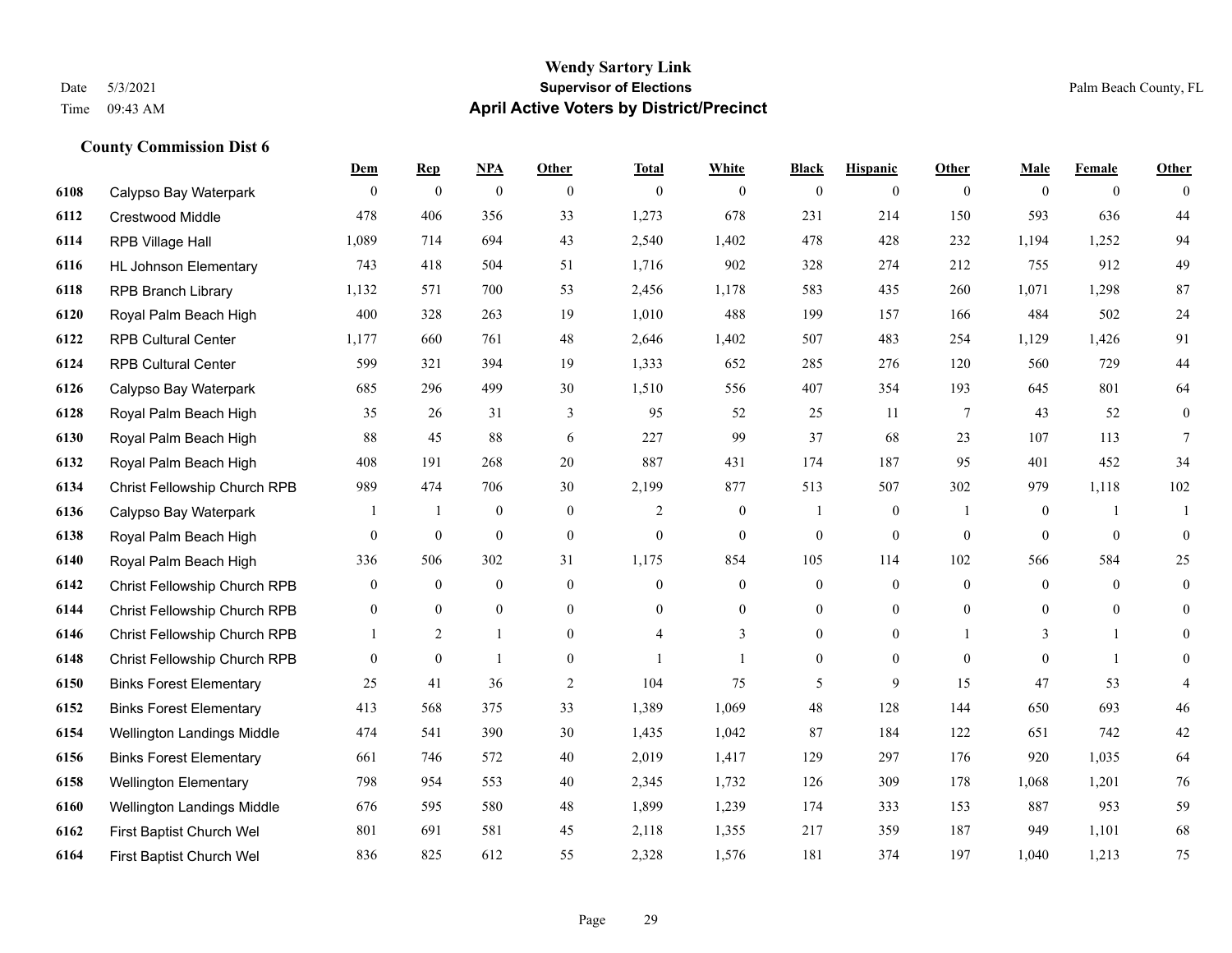#### **Wendy Sartory Link** Date 5/3/2021 **Supervisor of Elections** Palm Beach County, FL Time 09:43 AM **April Active Voters by District/Precinct**

**Dem Rep NPA Other Total White Black Hispanic Other Male Female Other**

## Wellington Community Center 875 874 752 49 2,550 1,794 152 389 215 1,177 1,292 81 First Baptist Church Wel 131 191 149 9 480 371 27 46 36 222 244 14 Christ Fellowship Church RPB 0 8 5 0 13 12 0 1 0 3 10 0 Christ Fellowship Church RPB 1,358 593 863 66 2,880 1,006 861 655 358 1,240 1,521 119 Christ Fellowship Church RPB 23 50 34 2 109 86 5 7 11 51 54 4 Christ Fellowship Church RPB 20 11 16 1 48 19 8 17 4 21 26 1 Everglades Elementary 576 382 450 26 1,434 655 304 249 226 657 705 72 Everglades Elementary 19 49 23 1 92 70 4 14 4 43 46 3 New Horizons Elementary 290 455 325 13 1,083 798 55 111 119 470 584 29 Wellington High 704 630 566 41 1,941 1,202 264 307 168 859 1,020 62 Elbridge Gale Elementary 871 572 662 49 2,154 1,187 303 437 227 936 1,132 86 Wellington Village Park 221 440 298 28 987 842 16 41 88 396 539 52 Wellington Village Hall 844 462 673 44 2,023 895 358 538 232 830 1,106 87 St Peters Methodist Church 1,000 803 835 59 2,697 1,612 289 555 241 1,227 1,383 87 Equestrian Trails Elementary 525 302 337 20 1,184 549 291 156 188 530 600 54 Palm Beach Central High 0 0 0 0 0 0 0 0 0 0 0 0 Wellington Branch Library 539 362 363 34 1,298 724 191 267 116 538 721 39 Emerald Cove Middle 541 573 516 43 1,673 1,044 174 280 175 735 884 54 Emerald Cove Middle 86 79 89 10 264 145 55 48 16 111 147 6 Emerald Cove Middle 39 27 48 1 115 67 28 11 9 41 70 4 Palm Beach Central High 275 251 182 8 716 389 145 59 123 321 367 28 Palm Beach Central High 284 364 249 19 916 602 94 102 118 419 473 24 Buena Vida Clubhouse 323 207 176 12 718 632 19 22 45 324 372 22 Villa Olympia Clubhouse 1,575 1,067 1,271 95 4,008 1,812 695 685 816 1,870 1,943 195

 Wellington Village Park 149 229 165 13 556 381 17 89 69 255 276 25 Wellington Village Park 848 766 701 47 2,362 1,491 254 291 326 1,084 1,191 87 Panther Run Elementary 229 192 179 8 608 342 95 97 74 282 301 25 Wellington Village Park 0 0 0 0 0 0 0 0 0 0 0 0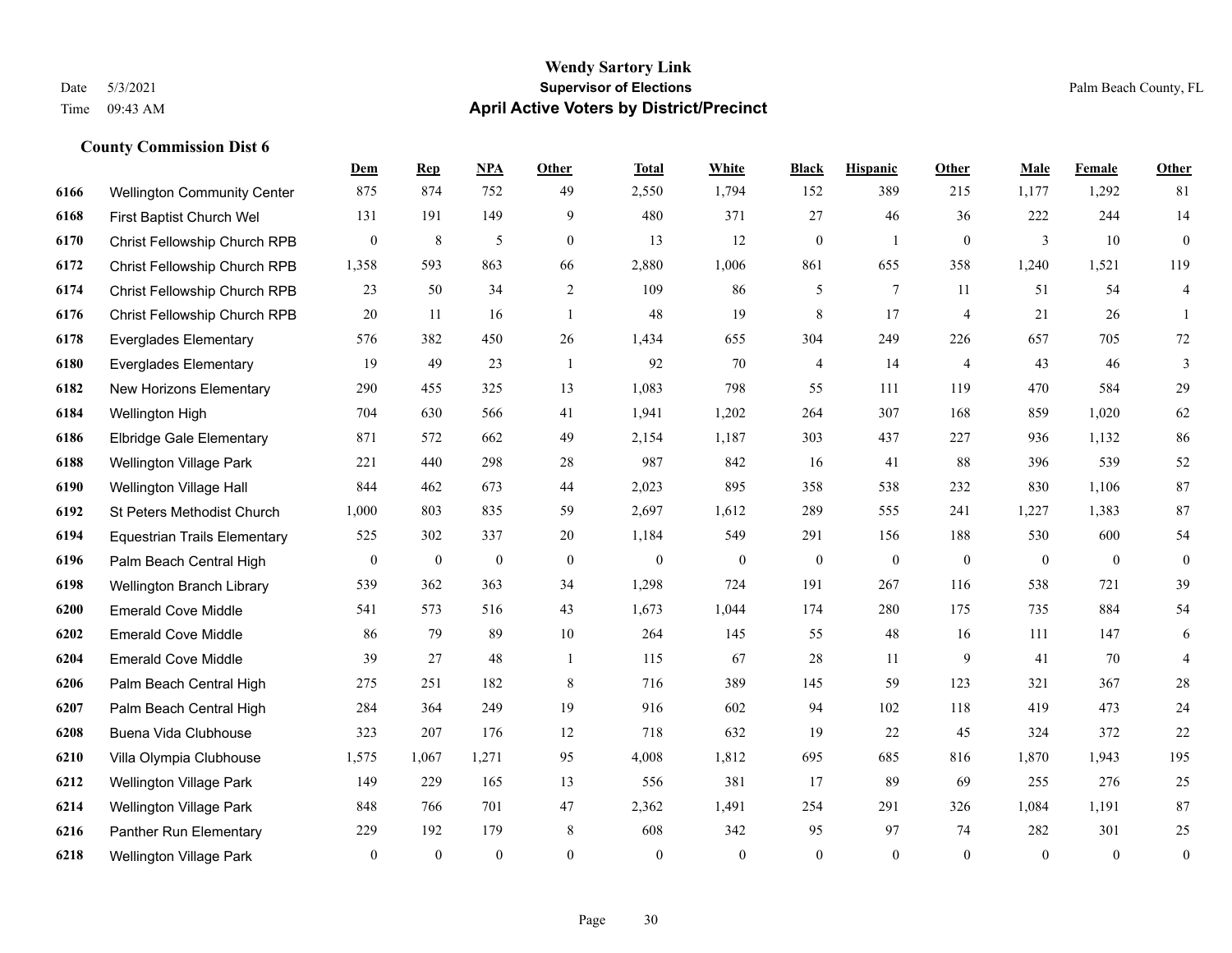|      |                                 | Dem      | <u>Rep</u> | <u>NPA</u> | Other    | <b>Total</b> | White  | Black        | <b>Hispanic</b> | Other    | Male   | Female | <b>Other</b>   |
|------|---------------------------------|----------|------------|------------|----------|--------------|--------|--------------|-----------------|----------|--------|--------|----------------|
| 6220 | Wellington Village Park         | 56       | 31         | 42         | 6        | 135          | 65     | 15           | 33              | 22       | 53     | 77     |                |
| 6222 | Panther Run Elementary          | $\Omega$ |            | $\theta$   | $\theta$ |              |        | $\mathbf{0}$ | $\overline{0}$  | $\Omega$ |        |        | $\overline{0}$ |
| 6224 | Discovery Key Elementary        | 973      | .116       | 682        | 54       | 2,825        | 2,104  | 180          | 334             | 207      | 1,315  | 1,424  | 86             |
| 6226 | The Isles at Wellington         | 761      | 778        | 623        | 37       | 2,199        | 1,425  | 225          | 245             | 304      | 1,033  | 1,065  | 101            |
| 6228 | Wycliffe Comm Association Bldg  | 769      | 339        | 397        | 21       | 1,526        | 1,422  | 17           | 23              | 64       | 656    | 841    | 29             |
| 6230 | Epiphany Lutheran Church        | 1,083    | 1,177      | 1,070      | 76       | 3,406        | 2,105  | 378          | 558             | 365      | 1,557  | 1,739  | 110            |
| 6232 | Panther Run Elementary          | 695      | 767        | 644        | 50       | 2,156        | 1,385  | 248          | 249             | 274      | 1,020  | 1,068  | 68             |
|      | <b>County Commission Dist 6</b> | 55,630   | 43,382     | 39,254     | 2.747    | 141.013      | 79,561 | 25,167       | 22,135          | 14,150   | 63,990 | 72,041 | 4,982          |
|      |                                 |          |            |            |          |              |        |              |                 |          |        |        |                |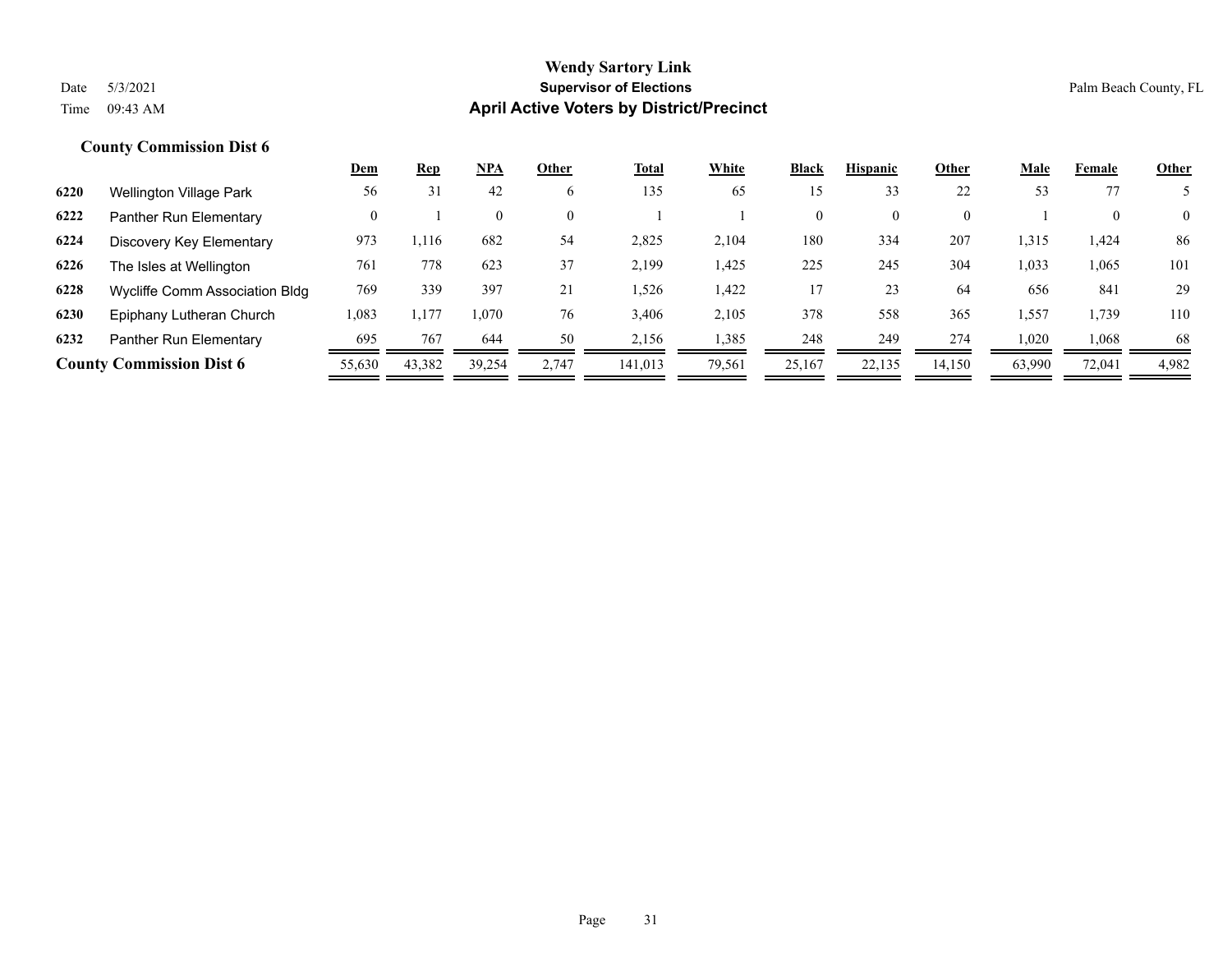|      |                                  | Dem              | <b>Rep</b>       | <u>NPA</u>       | Other            | <b>Total</b>     | <b>White</b>     | <b>Black</b> | <b>Hispanic</b> | <b>Other</b> | <b>Male</b>    | <b>Female</b> | <b>Other</b>   |
|------|----------------------------------|------------------|------------------|------------------|------------------|------------------|------------------|--------------|-----------------|--------------|----------------|---------------|----------------|
| 7002 | J F Kennedy Middle               | 0                | $\mathbf{0}$     | $\mathbf{0}$     | $\theta$         | $\Omega$         | $\overline{0}$   | $\theta$     | $\mathbf{0}$    | $\theta$     | $\theta$       | $\theta$      | $\Omega$       |
| 7004 | J F Kennedy Middle               | 0                | $\Omega$         | $\theta$         | $\theta$         | $\Omega$         | $\mathbf{0}$     | $\theta$     | $\theta$        | $\Omega$     | $\Omega$       | $\Omega$      | $\Omega$       |
| 7006 | J F Kennedy Middle               | 0                | $\overline{0}$   | $\mathbf{0}$     | $\theta$         | $\Omega$         | $\overline{0}$   | $\theta$     | $\theta$        | $\Omega$     | $\theta$       | $\Omega$      | $\Omega$       |
| 7008 | J F Kennedy Middle               | $\Omega$         | $\theta$         | $\mathbf{0}$     | $\overline{0}$   | $\theta$         | $\mathbf{0}$     | $\theta$     | $\theta$        | $\Omega$     | $\theta$       | $\theta$      | $\Omega$       |
| 7010 | St John Lutheran Church          | 299              | 15               | 105              | 6                | 425              | 28               | 338          | 29              | 30           | 144            | 263           | 18             |
| 7012 | St John Lutheran Church          | 1,121            | 215              | 445              | 18               | 1,799            | 519              | 1,032        | 73              | 175          | 802            | 928           | 69             |
| 7014 | RB Prep Achievement Academy      | 0                | $\mathbf{0}$     | $\mathbf{0}$     | $\mathbf{0}$     | $\theta$         | $\mathbf{0}$     | $\mathbf{0}$ | $\mathbf{0}$    | $\Omega$     | $\overline{0}$ | $\theta$      | $\mathbf{0}$   |
| 7016 | RB Prep Achievement Academy      | $\overline{2}$   | $\mathbf{1}$     | $\theta$         | $\Omega$         | $\mathcal{E}$    | $\mathbf{1}$     | 2            | $\theta$        | $\Omega$     | 2              |               | $\Omega$       |
| 7018 | RB Prep Achievement Academy      | $\boldsymbol{0}$ | $\overline{0}$   | $\mathbf{0}$     | $\overline{0}$   | $\Omega$         | $\overline{0}$   | $\mathbf{0}$ | $\mathbf{0}$    | $\Omega$     | $\overline{0}$ | $\Omega$      | $\Omega$       |
| 7020 | RB Prep Achievement Academy      | $\overline{0}$   | $\mathbf{0}$     | $\mathbf{0}$     | $\theta$         | $\Omega$         | $\theta$         | $\Omega$     | $\theta$        | $\Omega$     | $\theta$       | $\Omega$      | $\Omega$       |
| 7022 | J F Kennedy Middle               | 907              | 175              | 355              | 28               | 1,465            | 299              | 797          | 155             | 214          | 651            | 763           | 51             |
| 7024 | Hurst Chapel AME Church          | 1,608            | 83               | 339              | 25               | 2,055            | 147              | 1,676        | 91              | 141          | 837            | 1,158         | 60             |
| 7025 | Hurst Chapel AME Church          | 285              | 34               | 111              | 3                | 433              | 58               | 269          | 44              | 62           | 156            | 258           | 19             |
| 7026 | Lindsey Davis Senior Comm Ctr    | 2,371            | 77               | 438              | 21               | 2,907            | 56               | 2,613        | 39              | 199          | 1,179          | 1,624         | 104            |
| 7028 | <b>Wells Recreation Center</b>   | 1,888            | 145              | 476              | 19               | 2,528            | 242              | 1,983        | 92              | 211          | 1,080          | 1,350         | 98             |
| 7030 | Riviera Beach Marina Event Ctr   | 207              | 306              | 183              | 21               | 717              | 572              | 45           | 48              | 52           | 360            | 333           | 24             |
| 7032 | <b>Crossroads Baptist Church</b> | $\boldsymbol{0}$ | $\boldsymbol{0}$ | $\boldsymbol{0}$ | $\boldsymbol{0}$ | $\boldsymbol{0}$ | $\boldsymbol{0}$ | $\mathbf{0}$ | $\overline{0}$  | $\mathbf{0}$ | $\mathbf{0}$   | $\mathbf{0}$  | $\overline{0}$ |
| 7034 | Suncoast High                    | 1,329            | 212              | 511              | 27               | 2,079            | 389              | 1,242        | 152             | 296          | 862            | 1,132         | 85             |
| 7036 | RB Prep Achievement Academy      | 0                | $\mathbf{0}$     | 6                | $\mathbf{0}$     | 6                | $\overline{0}$   | $\mathbf{0}$ | $\mathbf{0}$    | 6            | $\overline{4}$ |               |                |
| 7038 | RB Prep Achievement Academy      | $\overline{0}$   | $\boldsymbol{0}$ | $\mathbf{0}$     | $\mathbf{0}$     | $\Omega$         | $\boldsymbol{0}$ | $\mathbf{0}$ | $\overline{0}$  | $\theta$     | $\theta$       | $\theta$      | $\theta$       |
| 7040 | Mary McLeod Bethune Elementa     | 1,272            | 56               | 267              | 17               | 1,612            | 37               | 1,425        | 46              | 104          | 624            | 934           | 54             |
| 7041 | Mary McLeod Bethune Elementa     | 400              | 33               | 127              | 10               | 570              | 46               | 434          | 29              | 61           | 217            | 327           | 26             |
| 7042 | Dan Calloway Complex             | 1,760            | 74               | 378              | 20               | 2,232            | 42               | 1,981        | 43              | 166          | 911            | 1,257         | 64             |
| 7044 | <b>Wells Recreation Center</b>   | 1,440            | 88               | 367              | 15               | 1,910            | 192              | 1,507        | 62              | 149          | 792            | 1,042         | 76             |
| 7046 | Riviera Beach Marina Event Ctr   | 41               | 36               | 17               | 5                | 99               | 85               | $\tau$       | 2               | 5            | 58             | 40            | $\mathbf{1}$   |
| 7048 | Crossroads Baptist Church        | 317              | 10               | 86               | 8                | 421              | 8                | 355          | 26              | 32           | 138            | 265           | 18             |
| 7050 | <b>Crossroads Baptist Church</b> |                  | 2                | $\overline{1}$   | $\overline{0}$   |                  | 3                | $\mathbf{0}$ | $\mathbf{0}$    |              |                | 3             | $\theta$       |
| 7052 | <b>Crossroads Baptist Church</b> | $\Omega$         | $\Omega$         | $\Omega$         | $\Omega$         | $\Omega$         | $\Omega$         | $\Omega$     | $\Omega$        | $\Omega$     | $\Omega$       | $\Omega$      | $\mathbf{0}$   |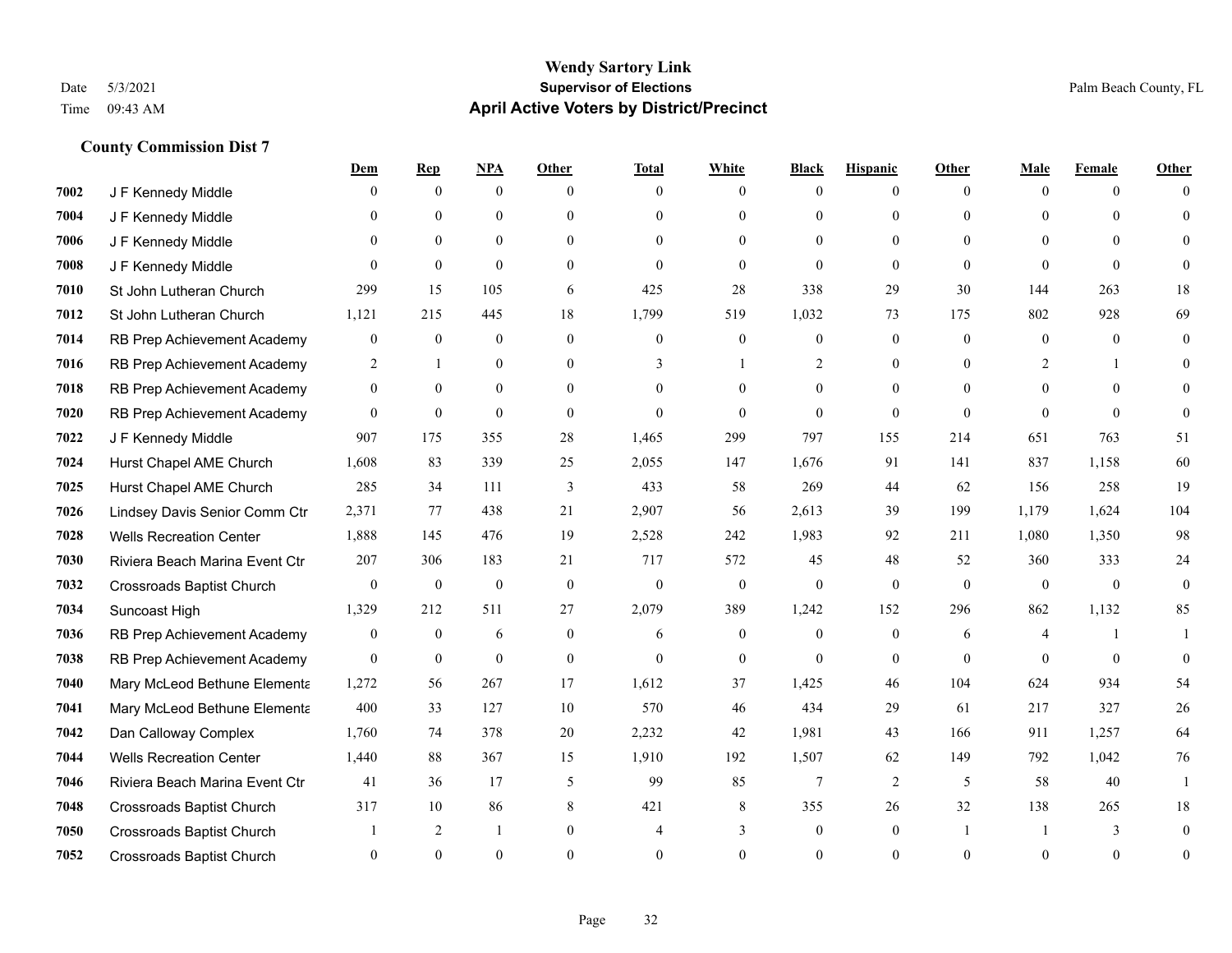#### **Wendy Sartory Link** Date 5/3/2021 **Supervisor of Elections** Palm Beach County, FL Time 09:43 AM **April Active Voters by District/Precinct**

## **Dem Rep NPA Other Total White Black Hispanic Other Male Female Other** Crossroads Baptist Church 993 68 292 12 1,365 113 1,027 72 153 575 723 67 Crossroads Baptist Church 0 0 0 0 0 0 0 0 0 0 0 0 Palm Beach Lakes High 1,470 368 628 42 2,508 842 1,129 309 228 1,028 1,377 103 Ephesus Junior Academy 1,204 68 237 17 1,526 111 1,251 49 115 618 856 52 Mangonia Park Town Hall 782 46 208 8 1,044 89 833 41 81 418 595 31 Grace Episcopal Church 1,384 181 466 33 2,064 362 1,349 135 218 877 1,091 96 Northboro Elementary 1,159 197 470 29 1,855 502 997 166 190 826 953 76 Pleasant City Community Center 1,017 278 560 40 1,895 852 667 193 183 930 868 97 Northboro Elementary 489 418 386 41 1,334 1,072 71 81 110 613 682 39 Egret Lake Elementary 494 110 253 6 863 224 382 145 112 369 461 33 Egret Lake Elementary 212 34 90 9 345 63 197 37 48 149 186 10 Egret Lake Elementary **4** 4 2 1 1 8 6 1 0 1 6 2 0 Egret Lake Elementary 365 103 136 14 618 420 103 45 50 240 355 23 Egret Lake Elementary 24 3 0 0 27 26 0 0 1 6 20 1 Seminole Trails Elementary 1,078 326 501 31 1,936 713 724 271 228 846 1,006 84 Sharon Christian Church 775 284 441 43 1,543 629 457 291 166 633 854 56 Bear Lakes Middle 34 16 15 2 67 26 17 9 15 28 36 3 Whitehall Clubhouse #3 699 492 447 48 1,686 1,079 250 193 164 801 833 52 Bear Lakes Middle 1,431 516 899 60 2,906 1,149 1,003 415 339 1,271 1,499 136 Palm Beach Lakes High 117 35 77 3 232 85 66 21 60 106 110 16 Salvation Army Activity Hall 603 82 282 12 979 167 503 131 178 421 508 50 Salvation Army Activity Hall 874 326 492 36 1,728 708 556 262 202 703 944 81 U M Church of Palm Beaches 23 17 21 1 62 48 2 10 2 31 26 5 U M Church of Palm Beaches 1,049 481 726 74 2,330 1,135 702 275 218 1,057 1,201 72 First Christian Church 784 189 358 22 1,353 455 660 105 133 524 776 53 WPB City Fire Station #5 742 393 437 24 1,596 986 274 193 143 694 849 53 Roosevelt Elementary 2,186 176 587 32 2,981 300 2,190 252 239 1,202 1,646 133

Chamber of Commerce 438 397 374 53 1,262 952 64 104 142 603 613 46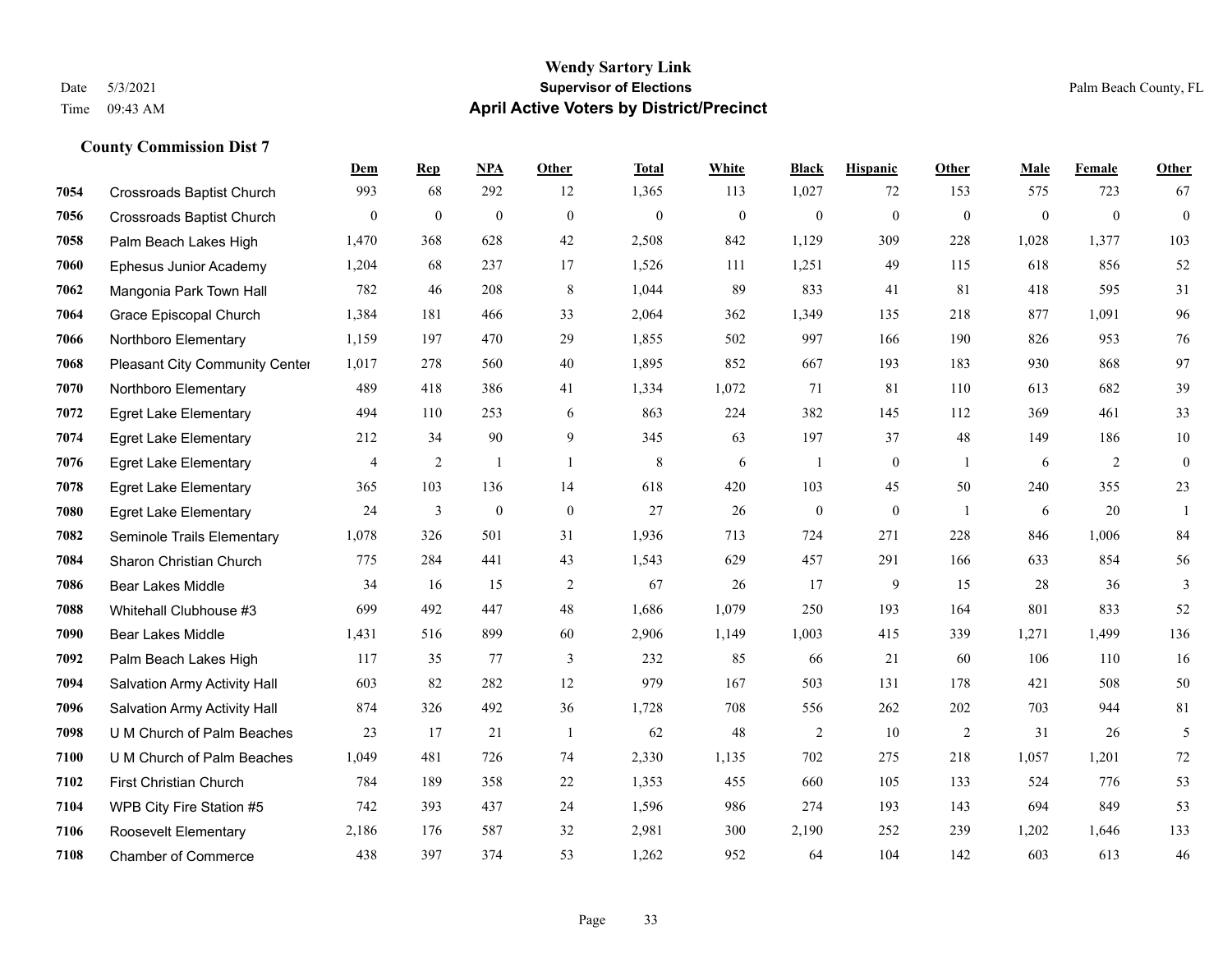|      |                                     | Dem          | <b>Rep</b>       | NPA              | <b>Other</b>     | <b>Total</b> | <b>White</b>     | <b>Black</b>     | <b>Hispanic</b>  | <b>Other</b> | <b>Male</b>  | Female       | <b>Other</b>     |
|------|-------------------------------------|--------------|------------------|------------------|------------------|--------------|------------------|------------------|------------------|--------------|--------------|--------------|------------------|
| 7110 | <b>Adult Education Center</b>       | 669          | 205              | 392              | 29               | 1,295        | 410              | 404              | 361              | 120          | 528          | 706          | 61               |
| 7112 | <b>Adult Education Center</b>       | 137          | 28               | 60               | 7                | 232          | 55               | 129              | 25               | 23           | 74           | 149          | 9                |
| 7114 | <b>Adult Education Center</b>       | $\Omega$     | $\mathbf{0}$     | $\theta$         | $\Omega$         | $\theta$     | $\overline{0}$   | $\mathbf{0}$     | $\mathbf{0}$     | $\Omega$     | $\theta$     | $\theta$     | $\theta$         |
| 7116 | <b>Adult Education Center</b>       | $\mathbf{0}$ | $\mathbf{0}$     | $\mathbf{0}$     | $\overline{0}$   | $\mathbf{0}$ | $\boldsymbol{0}$ | $\boldsymbol{0}$ | $\mathbf{0}$     | $\mathbf{0}$ | $\mathbf{0}$ | $\mathbf{0}$ | $\mathbf{0}$     |
| 7118 | <b>Adult Education Center</b>       | 38           | 37               | 44               | 5                | 124          | 94               | 4                | 18               | 8            | 60           | 55           | 9                |
| 7120 | U M Church of Palm Beaches          | 292          | 112              | 176              | 10               | 590          | 211              | 210              | 111              | 58           | 261          | 299          | 30               |
| 7122 | U M Church of Palm Beaches          | $\mathbf{0}$ | $\boldsymbol{0}$ | $\boldsymbol{0}$ | $\boldsymbol{0}$ | $\mathbf{0}$ | $\boldsymbol{0}$ | $\boldsymbol{0}$ | $\boldsymbol{0}$ | $\mathbf{0}$ | $\mathbf{0}$ | $\mathbf{0}$ | $\boldsymbol{0}$ |
| 7124 | <b>First Christian Church</b>       | 1,270        | 147              | 362              | 15               | 1,794        | 220              | 1,269            | 135              | 170          | 791          | 936          | 67               |
| 7126 | First Christian Church              | 1,624        | 539              | 840              | 84               | 3,087        | 1,194            | 1,117            | 439              | 337          | 1,267        | 1,685        | 135              |
| 7128 | <b>Westward Elementary</b>          | 2,109        | 127              | 536              | 24               | 2,796        | 176              | 2,273            | 124              | 223          | 1,133        | 1,561        | 102              |
| 7130 | Alexander W Dreyfoos SOA High       | 873          | 854              | 796              | 79               | 2,602        | 1,987            | 120              | 222              | 273          | 1,317        | 1,208        | 77               |
| 7132 | WPB City Hall Flagler Gallery       | 734          | 687              | 588              | 82               | 2,091        | 1,640            | 93               | 144              | 214          | 1,041        | 970          | 80               |
| 7134 | Clayton Hutcheson Hall A            | 848          | 177              | 423              | 25               | 1,473        | 324              | 696              | 297              | 156          | 648          | 753          | $72\,$           |
| 7136 | Haverhill Town Hall                 | 48           | 40               | 38               | $\sqrt{2}$       | 128          | 53               | 33               | 31               | 11           | 54           | 69           | 5                |
| 7138 | <b>Westgate Community Center</b>    | 1,612        | 458              | 926              | 33               | 3,029        | 722              | 992              | 1,003            | 312          | 1,354        | 1,526        | 149              |
| 7140 | Haverhill Town Hall                 | 172          | 77               | 97               | 3                | 349          | 111              | 120              | 79               | 39           | 159          | 168          | $22\,$           |
| 7142 | Clayton Hutcheson Hall B            | 37           | 8                | 11               | $\overline{0}$   | 56           | 17               | 28               | 6                | 5            | 26           | 30           | $\mathbf{0}$     |
| 7144 | Clayton Hutcheson Hall B            | 49           | 3                | 20               | $\mathbf{1}$     | 73           | 4                | 47               | 13               | 9            | 28           | 39           | 6                |
| 7146 | Clayton Hutcheson Hall B            | 252          | 15               | 103              | 2                | 372          | 26               | 238              | 83               | 25           | 134          | 221          | 17               |
| 7148 | Howard Park Community Center        | 71           | 25               | 47               | $\overline{4}$   | 147          | 66               | 35               | 27               | 19           | 72           | 68           | $7\phantom{.0}$  |
| 7149 | <b>Howard Park Community Center</b> | 63           | 12               | 49               | $\overline{1}$   | 125          | 19               | 51               | 33               | 22           | 56           | 58           | 11               |
| 7150 | Howard Park Community Center        | 383          | 306              | 324              | 36               | 1,049        | 828              | 43               | 94               | 84           | 526          | 488          | 35               |
| 7152 | WPB City Hall Flagler Gallery       | 502          | 518              | 335              | 42               | 1,397        | 1,092            | 48               | 127              | 130          | 530          | 792          | 75               |
| 7154 | Morton & Barbara Mandel Cente       | 151          | 378              | 160              | 20               | 709          | 627              | 8                | 17               | 57           | 322          | 365          | $22\,$           |
| 7156 | PB Fire Station #3                  | 46           | 108              | 63               | 3                | 220          | 191              | $\boldsymbol{0}$ | $\,$ 8 $\,$      | 21           | 100          | 109          | $11\,$           |
| 7158 | PB Fire Station #3                  | 573          | 501              | 423              | 52               | 1,549        | 1,386            | 19               | 39               | 105          | 687          | 824          | $38\,$           |
| 7160 | South Grade Elementary              | 1,018        | 226              | 503              | 26               | 1,773        | 568              | 671              | 344              | 190          | 854          | 835          | 84               |
| 7162 | <b>Osborne Community Center</b>     | 915          | 129              | 377              | 21               | 1,442        | 279              | 736              | 283              | 144          | 647          | 731          | 64               |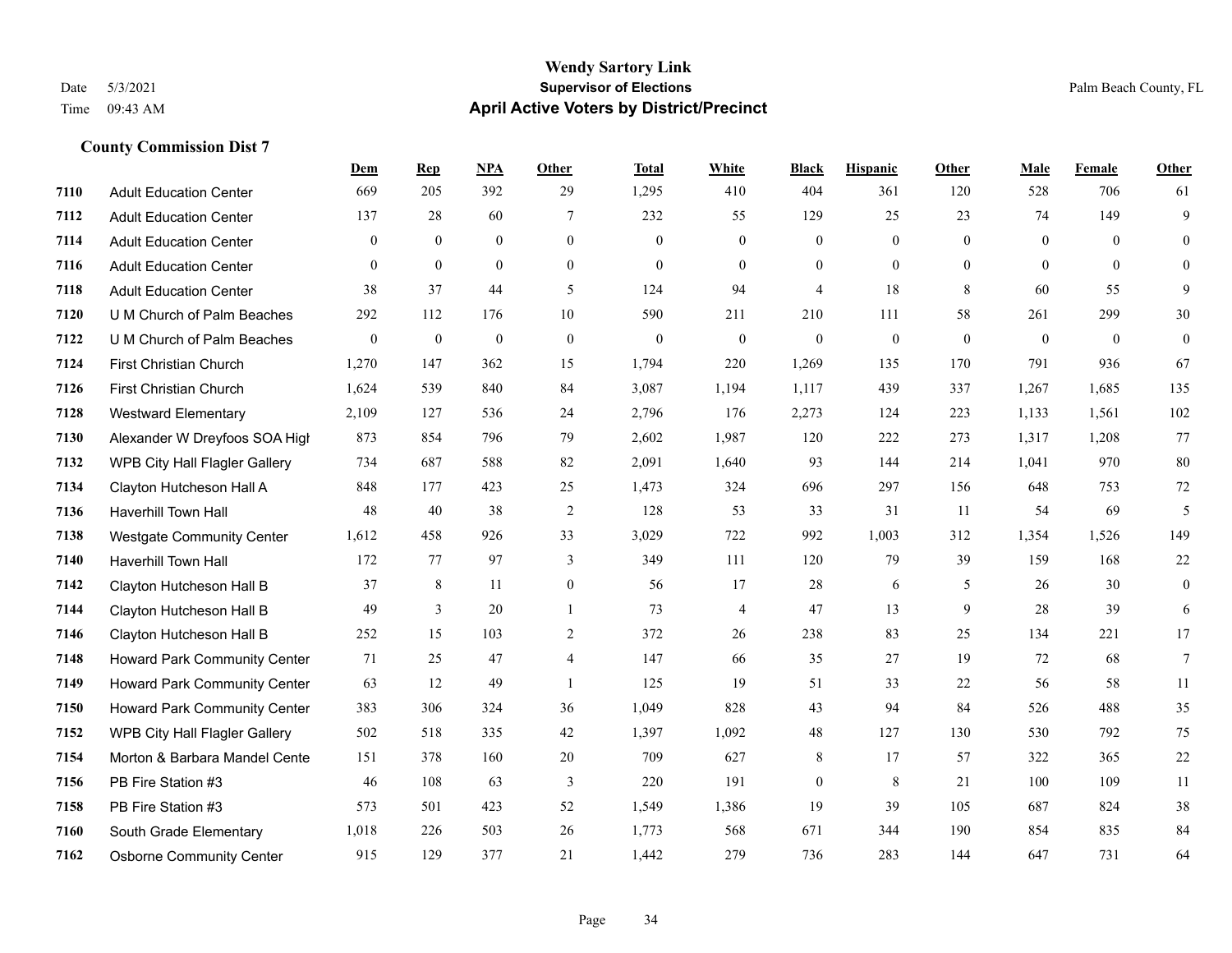### **Wendy Sartory Link** Date 5/3/2021 **Supervisor of Elections Supervisor of Elections** Palm Beach County, FL Time 09:43 AM **April Active Voters by District/Precinct**

|      |                                 | Dem            | <b>Rep</b>       | NPA              | <b>Other</b>   | <b>Total</b> | White            | <b>Black</b>   | <b>Hispanic</b> | Other          | Male           | Female       | <b>Other</b>   |
|------|---------------------------------|----------------|------------------|------------------|----------------|--------------|------------------|----------------|-----------------|----------------|----------------|--------------|----------------|
| 7164 | <b>Osborne Community Center</b> | 327            | 200              | 202              | 28             | 757          | 594              | 52             | 55              | 56             | 351            | 384          | 22             |
| 7166 | PB Fire Station #3              | 343            | 394              | 324              | 34             | 1,095        | 969              | $\overline{4}$ | 32              | 90             | 490            | 577          | $28\,$         |
| 7168 | <b>Maddock Park</b>             | 1,519          | 625              | 921              | 56             | 3,121        | 1,536            | 797            | 525             | 263            | 1,437          | 1,569        | 115            |
| 7170 | Lantana Town Hall               | 753            | 355              | 543              | 36             | 1,687        | 912              | 348            | 260             | 167            | 802            | 806          | 79             |
| 7172 | Lantana Recreation Center       | 326            | 261              | 278              | 17             | 882          | 681              | 56             | 73              | 72             | 410            | 444          | $28\,$         |
| 7174 | Rolling Green Elementary        | 1,054          | 242              | 511              | 26             | 1,833        | 582              | 681            | 409             | 161            | 798            | 954          | 81             |
| 7175 | <b>Rolling Green Elementary</b> | $\mathbf{0}$   | $\boldsymbol{0}$ | $\boldsymbol{0}$ | $\overline{0}$ | $\mathbf{0}$ | $\boldsymbol{0}$ | $\bf{0}$       | $\mathbf{0}$    | $\overline{0}$ | $\mathbf{0}$   | $\mathbf{0}$ | $\mathbf{0}$   |
| 7176 | Hypoluxo Town Hall              | 185            | 89               | 102              | 9              | 385          | 211              | 82             | 61              | 31             | 167            | 206          | $12\,$         |
| 7178 | Temple Beth Kodesh              | 1,559          | 193              | 561              | 31             | 2,344        | 464              | 1,334          | 343             | 203            | 1,029          | 1,205        | 110            |
| 7179 | Village Royale on the Green     | 821            | 241              | 374              | 23             | 1,459        | 621              | 576            | 140             | 122            | 612            | 780          | 67             |
| 7180 | St John Missionary Baptist Chr  | 1,823          | 146              | 460              | 19             | 2,448        | 244              | 1,822          | 175             | 207            | 1,031          | 1,311        | 106            |
| 7182 | Carolyn Sims Center             | 1,515          | 65               | 359              | 11             | 1,950        | 91               | 1,627          | 82              | 150            | 796            | 1,073        | 81             |
| 7184 | St John Missionary Baptist Chr  | $\overline{2}$ | 4                | $\boldsymbol{0}$ | $\mathbf{0}$   | 6            | $\overline{4}$   | $\mathbf{1}$   | $\overline{0}$  | $\overline{1}$ | $\overline{4}$ | 2            | $\overline{0}$ |
| 7186 | Boynton Beach Senior Center     | 1,535          | 424              | 734              | 54             | 2,747        | 1,118            | 1,092          | 272             | 265            | 1,275          | 1,346        | 126            |
| 7188 | <b>Forest Park Elementary</b>   | 898            | 560              | 617              | 66             | 2,141        | 1,476            | 279            | 196             | 190            | 910            | 1,157        | 74             |
| 7190 | Seacrest Presbyterian           | 1,090          | 612              | 810              | 61             | 2,573        | 1,615            | 456            | 254             | 248            | 1,230          | 1,244        | 99             |
| 7192 | Lakeview Baptist Church         | 18             | 11               | 9                | 2              | 40           | 29               | $\overline{c}$ | $\overline{4}$  | 5              | 20             | 18           | $\overline{2}$ |
| 7194 | Delray Beach Community Cente    | 642            | 369              | 474              | 43             | 1,528        | 1,091            | 214            | 113             | 110            | 786            | 692          | 50             |
| 7196 | Atlantic High Auditorium        | 1,541          | 240              | 506              | 21             | 2,308        | 611              | 1,362          | 127             | 208            | 1,048          | 1,168        | 92             |
| 7198 | Atlantic High Auditorium        | 45             | 34               | 27               | 3              | 109          | 87               | 7              | 8               | 7              | 46             | 60           | 3              |
| 7200 | Pompey Park Recreation Center   | 1,406          | 242              | 463              | 30             | 2,141        | 515              | 1,373          | 107             | 146            | 983            | 1,091        | 67             |
| 7202 | 505 Club                        | 682            | 405              | 451              | 42             | 1,580        | 1,126            | 240            | 77              | 137            | 818            | 711          | 51             |
| 7204 | 505 Club                        | 41             | 46               | 41               | 4              | 132          | 106              | 4              | 8               | 14             | 65             | 61           | 6              |
| 7206 | 505 Club                        | 54             | 60               | 64               | 7              | 185          | 159              | 2              | 9               | 15             | 96             | 84           | 5              |
| 7208 | Atlantic High Media Center      | 793            | 214              | 320              | 24             | 1,351        | 608              | 532            | 94              | 117            | 587            | 720          | 44             |
| 7210 | Village Academy                 | 1,856          | 106              | 444              | 19             | 2,425        | 138              | 1,962          | 141             | 184            | 988            | 1,332        | 105            |
| 7212 | Delray Beach Library            | 1,361          | 234              | 523              | 35             | 2,153        | 609              | 1,234          | 116             | 194            | 1,046          | 1,021        | $86\,$         |
| 7214 | Delray Beach Community Cente    | 929            | 337              | 536              | 39             | 1,841        | 883              | 572            | 219             | 167            | 898            | 871          | 72             |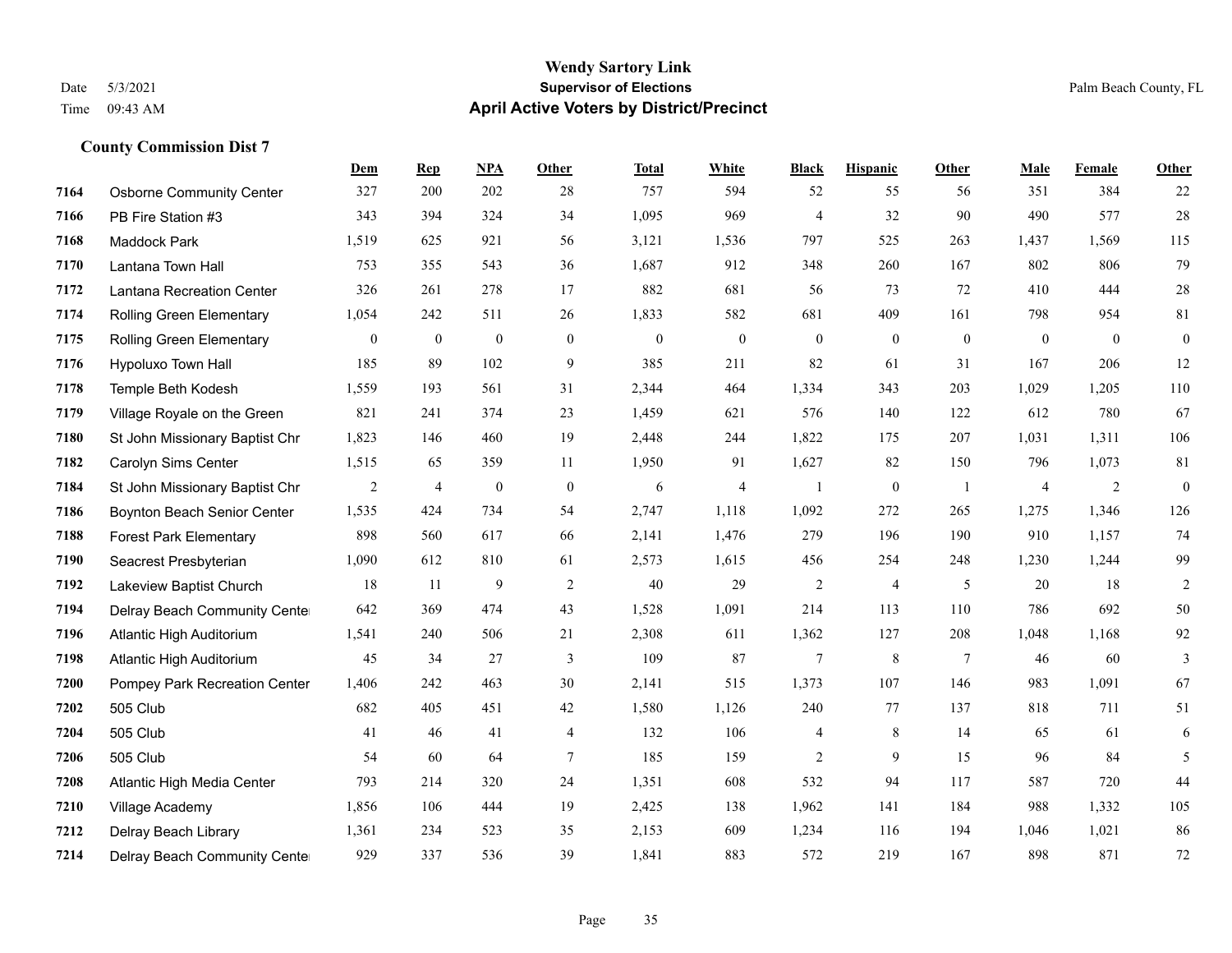| 5/3/2021<br>Date<br>09:43 AM<br>Time                                                                                                                                                           |        |        |        |       | <b>Wendy Sartory Link</b><br><b>Supervisor of Elections</b><br><b>April Active Voters by District/Precinct</b> |        |        |        |        |        |        | Palm Beach County, FL |  |
|------------------------------------------------------------------------------------------------------------------------------------------------------------------------------------------------|--------|--------|--------|-------|----------------------------------------------------------------------------------------------------------------|--------|--------|--------|--------|--------|--------|-----------------------|--|
| <b>County Commission Dist 7</b><br><b>White</b><br><u>Dem</u><br><u>NPA</u><br><b>Black</b><br><b>Hispanic</b><br><b>Other</b><br>Male<br><b>Other</b><br><b>Rep</b><br>Female<br><u>Total</u> |        |        |        |       |                                                                                                                |        |        |        |        |        |        |                       |  |
| <b>County Commission Dist 7</b>                                                                                                                                                                | 73,282 | 19.594 | 31.943 | 2,282 | 127.101                                                                                                        | 45,218 | 57,276 | 12.699 | 11.908 | 55,785 | 66,281 | <b>Other</b><br>5,035 |  |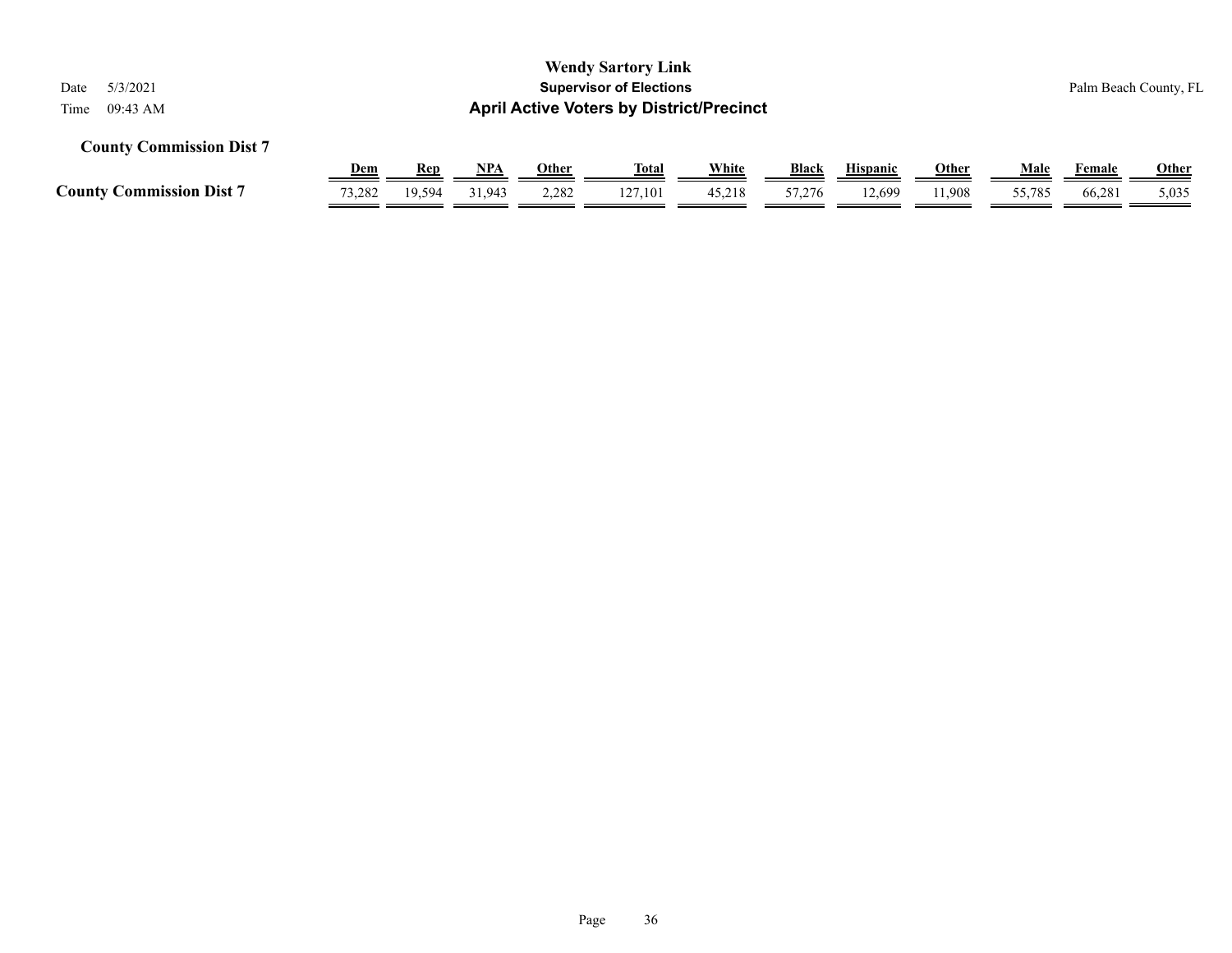|      |                                     | Dem              | <b>Rep</b>       | NPA              | <b>Other</b>   | <b>Total</b>     | <b>White</b>     | <b>Black</b>     | <b>Hispanic</b>  | <b>Other</b>   | <b>Male</b>    | <b>Female</b>  | <b>Other</b>     |
|------|-------------------------------------|------------------|------------------|------------------|----------------|------------------|------------------|------------------|------------------|----------------|----------------|----------------|------------------|
| 1002 | <b>Canal Point Community Center</b> | $\mathbf{0}$     | $\mathbf{0}$     | $\boldsymbol{0}$ | $\theta$       | $\theta$         | $\overline{0}$   | $\mathbf{0}$     | $\boldsymbol{0}$ | $\theta$       | $\theta$       | $\overline{0}$ | $\Omega$         |
| 1004 | Pierce Hammock Elementary           | 3                | $\overline{4}$   | 3                | $\Omega$       | 10               | $10\,$           | $\mathbf{0}$     | $\mathbf{0}$     | $\Omega$       | 3              | 7              | $\theta$         |
| 1006 | Journey Church of Jupiter           | $\Omega$         | $\theta$         | $\theta$         | $\Omega$       | $\Omega$         | $\Omega$         | $\theta$         | $\theta$         | $\Omega$       | $\Omega$       | $\Omega$       | $\Omega$         |
| 1008 | Journey Church of Jupiter           | $\mathbf{0}$     | $\mathbf{0}$     | $\mathbf{0}$     | $\overline{0}$ | $\theta$         | $\boldsymbol{0}$ | $\mathbf{0}$     | $\mathbf{0}$     | $\mathbf{0}$   | $\overline{0}$ | $\mathbf{0}$   | $\Omega$         |
| 1010 | Journey Church of Jupiter           | $\Omega$         | $\mathbf{0}$     | $\mathbf{0}$     | $\theta$       | $\theta$         | $\overline{0}$   | $\mathbf{0}$     | $\overline{0}$   | $\theta$       | $\theta$       | $\theta$       | $\theta$         |
| 1012 | Caloosa POA Meeting Room            | $\Omega$         | $\mathbf{0}$     | $\mathbf{0}$     | $\theta$       | $\theta$         | $\overline{0}$   | $\mathbf{0}$     | $\mathbf{0}$     | $\Omega$       | $\theta$       | $\Omega$       | $\theta$         |
| 1014 | Caloosa POA Meeting Room            | $\mathbf{0}$     | $\mathbf{1}$     | $\mathbf{0}$     | $\overline{0}$ |                  |                  | $\boldsymbol{0}$ | $\mathbf{0}$     | $\Omega$       | $\mathbf{0}$   | $\theta$       |                  |
| 1016 | Journey Church of Jupiter           | $\Omega$         | $\mathbf{0}$     | $\theta$         | $\theta$       | $\theta$         | $\theta$         | $\mathbf{0}$     | $\Omega$         | $\Omega$       | $\Omega$       | $\Omega$       | $\theta$         |
| 1018 | Calvary Church of Jupiter           | 455              | 821              | 479              | 49             | 1,804            | 1,589            | 22               | 96               | 97             | 854            | 895            | 55               |
| 1019 | Calvary Church of Jupiter           | 195              | 386              | 225              | $\tau$         | 813              | 733              | $\mathbf{0}$     | 44               | 36             | 393            | 403            | 17               |
| 1020 | Caloosa POA Meeting Room            | $\mathbf{0}$     | $\boldsymbol{0}$ | $\boldsymbol{0}$ | $\mathbf{0}$   | $\theta$         | $\boldsymbol{0}$ | $\boldsymbol{0}$ | $\mathbf{0}$     | $\theta$       | $\mathbf{0}$   | $\overline{0}$ | $\mathbf{0}$     |
| 1022 | Journey Church of Jupiter           | 723              | 1,241            | 761              | 56             | 2,781            | 2,380            | 36               | 176              | 189            | 1,330          | 1,359          | 92               |
| 1024 | Calvary Church of Jupiter           | 6                | 10               | 5                | $\mathbf{0}$   | 21               | 21               | $\boldsymbol{0}$ | $\mathbf{0}$     | $\theta$       | 11             | 10             | $\boldsymbol{0}$ |
| 1026 | Calvary Church of Jupiter           | 338              | 630              | 327              | $22\,$         | 1,317            | 1,165            | $10\,$           | 76               | 66             | 626            | 654            | 37               |
| 1028 | Jupiter Farms Elementary            | 556              | 1,005            | 563              | 60             | 2,184            | 1,899            | 16               | 134              | 135            | 1,046          | 1,071          | 67               |
| 1030 | Calvary Church of Jupiter           | 17               | 38               | 26               | $\overline{4}$ | 85               | 77               | $\boldsymbol{0}$ | $\overline{4}$   | $\overline{4}$ | 40             | 42             | 3                |
| 1032 | Jupiter Farms Park Community I      | 313              | 569              | 350              | 27             | 1,259            | 1,064            | 12               | 105              | 78             | 615            | 605            | 39               |
| 1034 | West Jupiter Recreation Center      | 262              | 707              | 333              | 42             | 1,344            | 1,163            | 19               | 37               | 125            | 650            | 669            | 25               |
| 1036 | Calvary Church of Jupiter           | $\boldsymbol{0}$ | $\boldsymbol{0}$ | $\boldsymbol{0}$ | $\mathbf{0}$   | $\boldsymbol{0}$ | $\boldsymbol{0}$ | $\boldsymbol{0}$ | $\mathbf{0}$     | $\overline{0}$ | $\mathbf{0}$   | $\mathbf{0}$   | $\boldsymbol{0}$ |
| 1038 | William T Dwyer High                | 812              | 1,325            | 767              | 56             | 2,960            | 2,485            | 66               | 180              | 229            | 1,413          | 1.435          | 112              |
| 1040 | West Jupiter Recreation Center      | 257              | 466              | 344              | 32             | 1,099            | 887              | 17               | 61               | 134            | 544            | 515            | 40               |
| 1042 | West Jupiter Recreation Center      | $\boldsymbol{0}$ | $\boldsymbol{0}$ | $\boldsymbol{0}$ | $\mathbf{0}$   | $\boldsymbol{0}$ | $\boldsymbol{0}$ | $\boldsymbol{0}$ | $\boldsymbol{0}$ | $\mathbf{0}$   | $\mathbf{0}$   | $\bf{0}$       | $\mathbf{0}$     |
| 1044 | Limestone Creek Elementary          | 433              | 120              | 171              | 20             | 744              | 216              | 355              | 91               | 82             | 354            | 363            | 27               |
| 1046 | West Jupiter Recreation Center      | 265              | 147              | 159              | 14             | 585              | 265              | 165              | 109              | 46             | 249            | 313            | 23               |
| 1048 | St Peter Catholic Church            | 397              | 495              | 300              | $28\,$         | 1,220            | 1,089            | 3                | 44               | 84             | 466            | 724            | 30               |
| 1050 | <b>Lighthouse Elementary</b>        | 479              | 681              | 410              | 44             | 1,614            | 1,376            | 15               | 69               | 154            | 751            | 804            | 59               |
| 1052 | Beacon Cove Intermediate Scho       | 1,063            | 1,169            | 946              | 65             | 3,243            | 2,567            | 81               | 262              | 333            | 1,520          | 1,613          | 110              |
| 1054 | Limestone Creek Elementary          | 703              | 1,116            | 633              | 57             | 2,509            | 2,214            | 25               | 100              | 170            | 1,166          | 1,270          | 73               |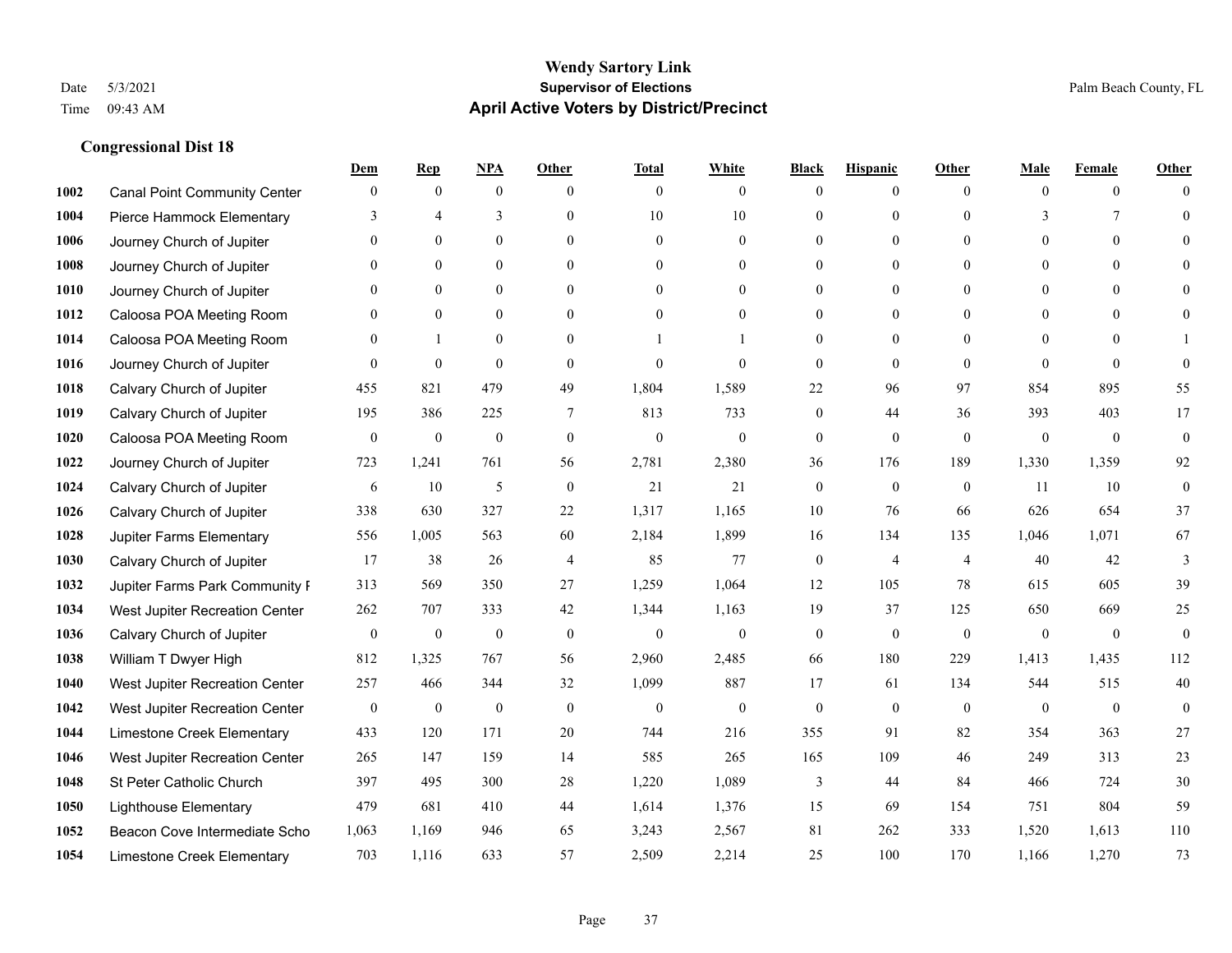|      |                                  | Dem              | <b>Rep</b>       | NPA              | <b>Other</b>     | <b>Total</b>     | <b>White</b> | <b>Black</b>     | <b>Hispanic</b>  | <b>Other</b>    | <b>Male</b>  | <b>Female</b> | <b>Other</b>   |
|------|----------------------------------|------------------|------------------|------------------|------------------|------------------|--------------|------------------|------------------|-----------------|--------------|---------------|----------------|
| 1056 | West Jupiter Recreation Center   | 568              | 596              | 543              | 37               | 1,744            | 1,405        | 81               | 123              | 135             | 763          | 922           | 59             |
| 1058 | St Peter Catholic Church         | 791              | 895              | 746              | 62               | 2,494            | 2,084        | 38               | 191              | 181             | 1,099        | 1,318         | 77             |
| 1060 | West Jupiter Recreation Center   | 77               | 101              | 75               | 3                | 256              | 211          | $\boldsymbol{0}$ | 24               | 21              | 102          | 137           | 17             |
| 1062 | <b>Harvest Community Church</b>  | 634              | 1,181            | 549              | 37               | 2,401            | 2,206        | 10               | 55               | 130             | 1,161        | 1,158         | 82             |
| 1064 | Jupiter Community Center         | 78               | 123              | 64               | 2                | 267              | 244          | $\overline{0}$   | 6                | 17              | 130          | 129           | $\,8\,$        |
| 1066 | Jupiter Community Center         | $\boldsymbol{0}$ | $\boldsymbol{0}$ | $\boldsymbol{0}$ | $\boldsymbol{0}$ | $\boldsymbol{0}$ | $\mathbf{0}$ | $\boldsymbol{0}$ | $\boldsymbol{0}$ | $\mathbf{0}$    | $\mathbf{0}$ | $\mathbf{0}$  | $\mathbf{0}$   |
| 1068 | Jupiter Community Center         | 592              | 739              | 615              | 49               | 1,995            | 1,648        | 26               | 189              | 132             | 938          | 995           | 62             |
| 1070 | Jupiter Community Center         | 63               | 69               | 89               | $\overline{4}$   | 225              | 177          | $\mathbf{1}$     | 39               | 8               | 117          | 98            | 10             |
| 1072 | Jerry Thomas Elementary          | 744              | 1,068            | 693              | 66               | 2,571            | 2,232        | 29               | 161              | 149             | 1,223        | 1,274         | 74             |
| 1074 | Independence Middle              | 805              | 1,169            | 846              | 88               | 2,908            | 2,444        | 24               | 190              | 250             | 1,303        | 1,509         | 96             |
| 1075 | Martinique Clubhouse             | 256              | 365              | 236              | 21               | 878              | 743          | 10               | 62               | 63              | 398          | 448           | $32\,$         |
| 1076 | The Island Clubhouse             | 651              | 808              | 596              | 72               | 2,127            | 1,746        | 55               | 145              | 181             | 1,045        | 1,000         | $82\,$         |
| 1078 | First Baptist Church Teq         | 360              | 904              | 392              | 22               | 1,678            | 1,566        | 5                | 41               | 66              | 803          | 835           | $40\,$         |
| 1080 | First Baptist Church Teq         | 97               | 148              | 76               | $\mathfrak{Z}$   | 324              | 299          | $\boldsymbol{0}$ | 9                | 16              | 163          | 151           | $10\,$         |
| 1082 | First Baptist Church Teq         | 72               | 145              | 84               | 8                | 309              | 286          | 1                | 11               | 11              | 149          | 151           | 9              |
| 1084 | First Baptist Church Teq         | 12               | 52               | 10               | $\mathbf{0}$     | 74               | 71           | $\mathbf{1}$     | $\mathbf{0}$     | 2               | 37           | 35            | 2              |
| 1088 | First Baptist Church Teq         | 12               | 40               | 20               | $\boldsymbol{0}$ | 72               | 64           | $\boldsymbol{0}$ | $\overline{2}$   | 6               | 36           | 35            | $\mathbf{1}$   |
| 1094 | First Baptist Church Teq         | 610              | 900              | 550              | 40               | 2,100            | 1,889        | $\,8\,$          | 83               | 120             | 945          | 1,103         | $52\,$         |
| 1096 | First Baptist Church Teq         | 48               | 74               | 37               | $\mathbf{0}$     | 159              | 129          | 8                | 13               | 9               | 77           | 78            | $\overline{4}$ |
| 1098 | Riverside Improvement            | 263              | 472              | 256              | 23               | 1,014            | 903          | 6                | 46               | 59              | 459          | 520           | 35             |
| 1100 | Jupiter Elementary               | 401              | 477              | 368              | 28               | 1,274            | 972          | 19               | 197              | 86              | 613          | 612           | 49             |
| 1102 | Jupiter High                     | 710              | 941              | 693              | 70               | 2,414            | 1,905        | 66               | 216              | 227             | 1,066        | 1,259         | 89             |
| 1104 | Jupiter Branch Library           | 452              | 579              | 452              | 31               | 1,514            | 1,238        | 35               | 139              | 102             | 659          | 809           | $46\,$         |
| 1106 | Jupiter Middle                   | 351              | 505              | 381              | 40               | 1,277            | 1,068        | 16               | 82               | 111             | 586          | 648           | 43             |
| 1108 | Newhaven Clubhouse               | 580              | 711              | 536              | 65               | 1,892            | 1,614        | 26               | 115              | 137             | 840          | 990           | 62             |
| 1110 | <b>Tequesta Council Chambers</b> | 111              | 141              | 109              | 4                | 365              | 316          | 9                | 22               | 18              | 161          | 193           | 11             |
| 1112 | <b>Tequesta Council Chambers</b> | 21               | 66               | 48               | 6                | 141              | 114          | 4                | 16               | $7\phantom{.0}$ | 67           | 71            | 3              |
| 1114 | <b>Tequesta Council Chambers</b> | 120              | 321              | 126              | 13               | 580              | 554          | $\overline{0}$   | 4                | 22              | 258          | 311           | 11             |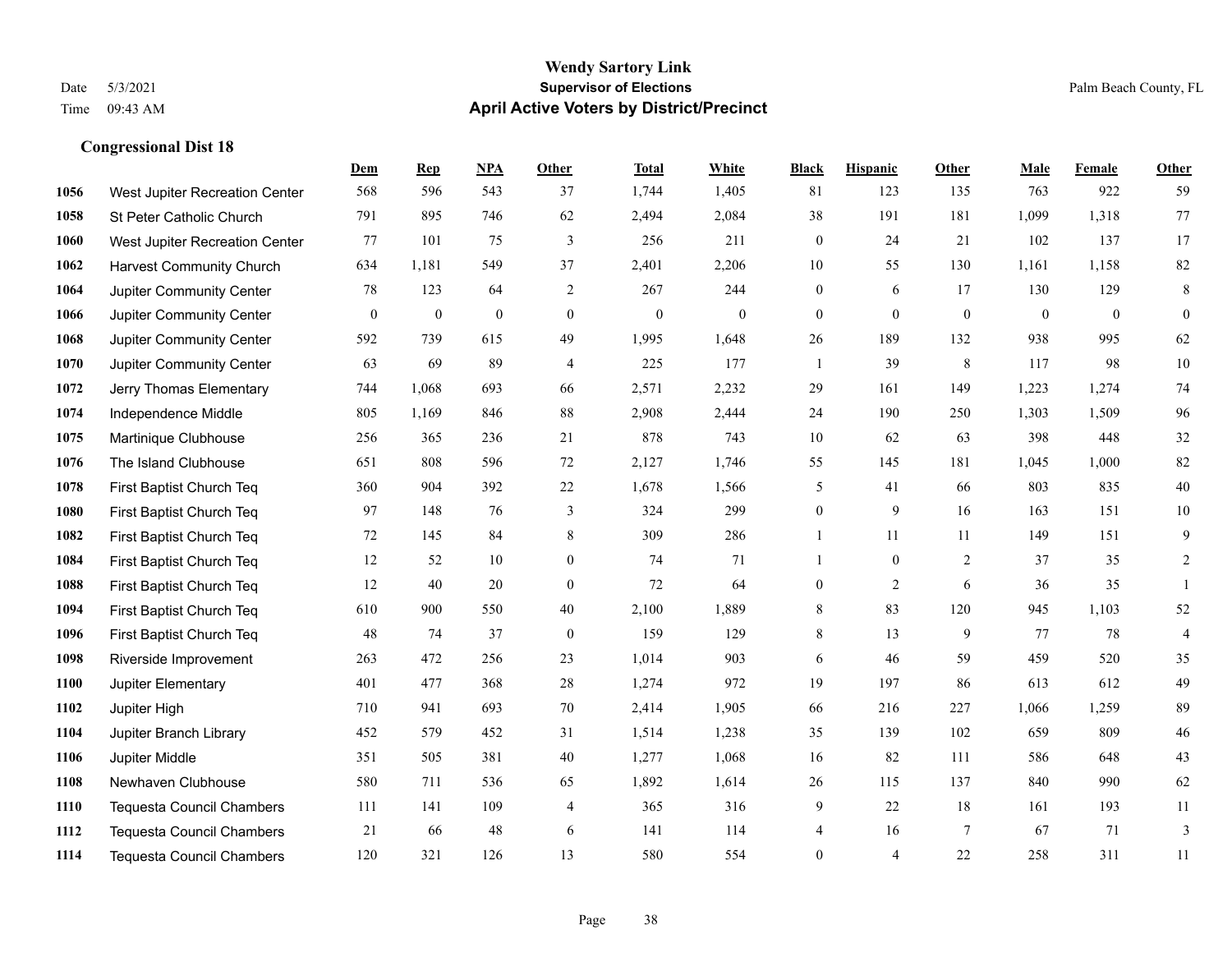#### **Wendy Sartory Link** Date 5/3/2021 **Supervisor of Elections** Palm Beach County, FL Time 09:43 AM **April Active Voters by District/Precinct**

# **Dem Rep NPA Other Total White Black Hispanic Other Male Female Other** Tequesta Council Chambers 0 0 0 0 0 0 0 0 0 0 0 0 Tequesta Council Chambers 181 255 186 26 648 553 13 37 45 264 367 17 Tequesta Council Chambers 73 259 110 15 457 430 0 8 19 220 229 8 Tequesta Council Chambers 33 87 36 3 159 149 0 1 9 82 74 3 Riverside Improvement 0 0 2 0 0 2 2 2 0 0 0 0 1 1 0 PBC Fire Rescue #18 431 908 497 46 1,882 1,762 8 36 76 855 993 34 Jupiter Inlet Colony Admin Bldg 72 226 91 14 403 371 0 5 27 182 212 9 PBC Fire Rescue #18 **1** 3 2 0 6 6 0 0 0 3 2 1 1132 PBC Fire Rescue #18 0 3 2 0 5 5 0 0 0 2 3 0 PBC Fire Rescue #18 0 0 0 0 0 0 0 0 0 0 0 0 1st UM Church of Jup-Teq 601 1,024 631 71 2,327 2,162 10 57 98 1,025 1,242 60 Grace Immanuel Bible Church 226 836 355 38 1,455 1,383 0 10 62 619 803 33 Club at Admirals Cove 299 555 303 25 1,182 1,084 7 22 69 563 600 19 1st UM Church of Jup-Teq 297 602 364 44 1,307 1,204 6 23 74 617 657 33 1st UM Church of Jup-Teq 540 824 513 31 1,908 1,761 7 32 108 881 969 58 Newhaven Clubhouse 16 35 8 1 60 54 0 1 5 31 28 1 Oceanview Methodist 404 570 403 48 1,425 1,301 8 31 85 617 764 44 Oceanview Methodist 0 0 0 0 0 0 0 0 0 0 0 0 Oceanview Methodist 51 76 62 9 198 187 0 2 9 95 97 6 Holy Spirit Lutheran 145 295 137 15 592 530 4 26 32 284 288 20 Holy Spirit Lutheran **0** 2 0 0 2 2 2 0 0 0 1 1 0 Holy Spirit Lutheran **0** 1 1 0 2 2 0 0 0 2 0 0 Holy Spirit Lutheran 1 0 1 0 2 2 0 0 0 1 1 0 Holy Spirit Lutheran **2** 4 5 2 13 13 0 0 0 6 7 0 Club at Admirals Cove 29 153 71 5 258 232 3 4 19 130 121 7 Holy Spirit Lutheran **8** 21 12 0 41 33 0 2 6 17 24 0 Holy Spirit Lutheran 0 0 0 0 0 0 0 0 0 0 0 0 Caloosa POA Meeting Room 0 0 0 0 0 0 0 0 0 0 0 0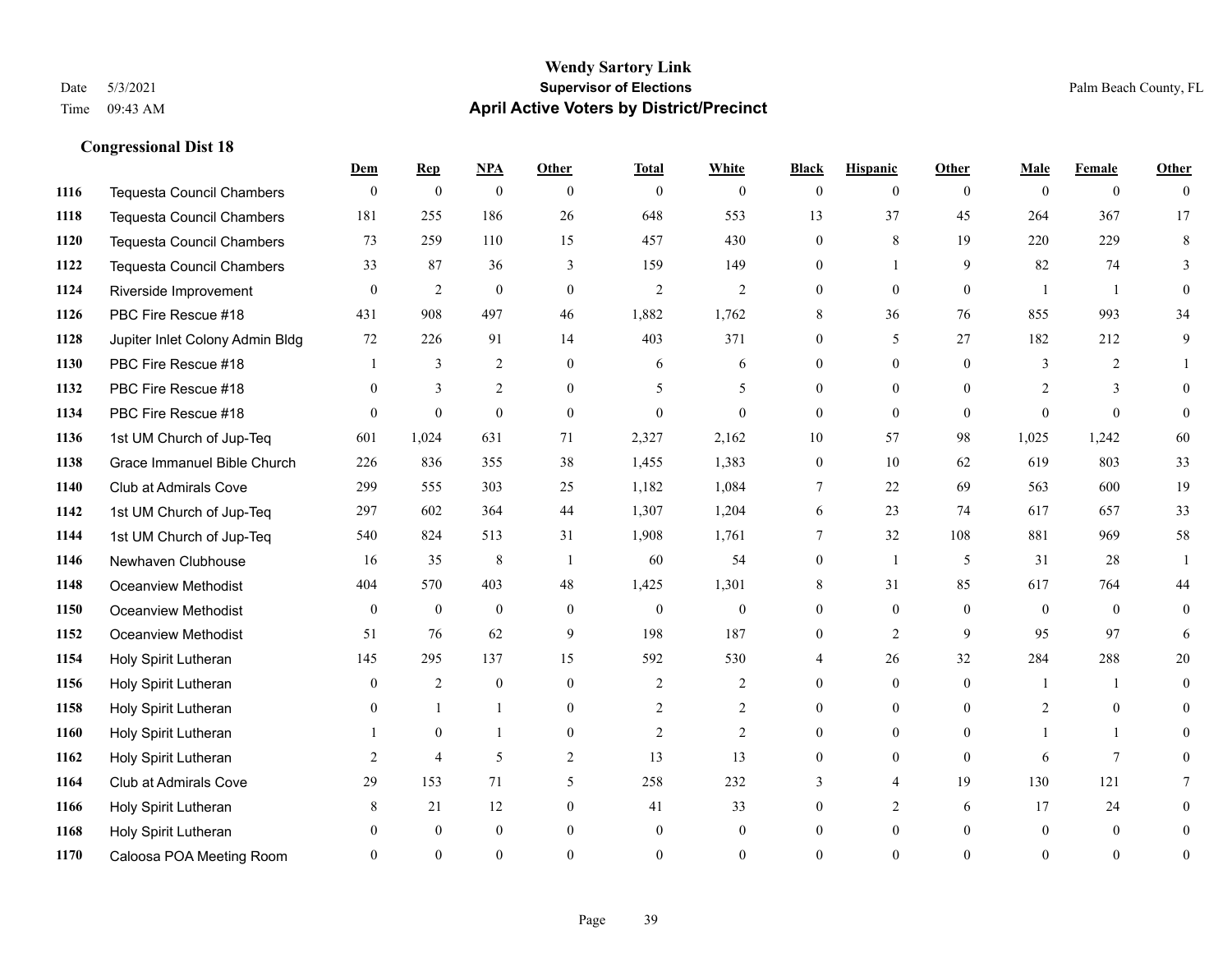#### **Wendy Sartory Link** Date 5/3/2021 **Supervisor of Elections** Palm Beach County, FL Time 09:43 AM **April Active Voters by District/Precinct**

# **Dem Rep NPA Other Total White Black Hispanic Other Male Female Other** Caloosa POA Meeting Room 128 281 129 10 548 470 13 23 42 243 284 21 Caloosa POA Meeting Room 71 115 64 3 253 215 5 14 19 117 124 12 Mirasol Sales and Info Center 0 0 0 0 0 0 0 0 0 0 0 0 Mirasol Sales and Info Center 0 0 0 0 0 0 0 0 0 0 0 0 Mirasol Sales and Info Center 0 0 0 0 0 0 0 0 0 0 0 0 Mirasol Sales and Info Center 0 0 0 0 0 0 0 0 0 0 0 0 William T Dwyer High 163 270 136 6 575 496 15 26 38 273 289 13 Eastpointe Country Club 547 675 397 34 1,653 1,539 13 27 74 735 885 33 Mirasol Sales and Info Center 560 546 474 47 1,627 1,259 53 158 157 770 806 51 Westwood Gardens HOA 352 350 287 29 1,018 775 31 118 94 406 591 21 Westwood Gardens HOA 24 66 25 2 117 102 7 2 6 56 57 4 Gardens Presbyterian 1,389 2,086 1,419 152 5,046 4,120 145 347 434 2,210 2,689 147 Evergrene Clubhouse 394 684 461 40 1,579 1,342 27 77 133 758 767 54 1194 Frenchmans Creek Real Estate 666 969 598 48 2,281 2,087 15 45 134 1,043 1,182 56 Gardens Presbyterian 0 0 0 0 0 0 0 0 0 0 0 0 1st Baptist Church PBG 581 493 429 32 1,535 1,075 140 160 160 733 748 54 Dwight D Eisenhower Elementary 0 0 0 0 0 0 0 0 0 0 0 0 Cross Community Church 539 1,103 560 38 2,240 2,012 15 92 121 1,067 1,100 73 Holy Spirit Lutheran 9 27 14 3 53 47 0 2 4 25 24 4 Holy Spirit Lutheran **15** 81 21 3 120 116 0 3 1 59 60 1 Juno Beach Town Center 464 902 483 50 1,899 1,734 6 55 104 866 983 50 Holy Spirit Lutheran 214 279 151 7 651 585 2 22 42 308 320 23 Juno Beach Town Center 54 70 54 10 188 158 6 10 14 96 87 5 Juno Beach Town Center 278 450 215 27 970 906 6 13 45 391 557 22 Oceanview Methodist 136 301 158 16 611 523 9 32 47 291 301 19 Osceola Creek Middle  $\begin{array}{cccccccc} 1 & 0 & 0 & 0 & 1 & 1 & 0 & 0 & 0 \end{array}$  Pierce Hammock Elementary 0 0 0 0 0 0 0 0 0 0 0 0 **1222 Sandhill Crane Golf Club** 8 24 13 0 45 33 4 3 5 23 22 0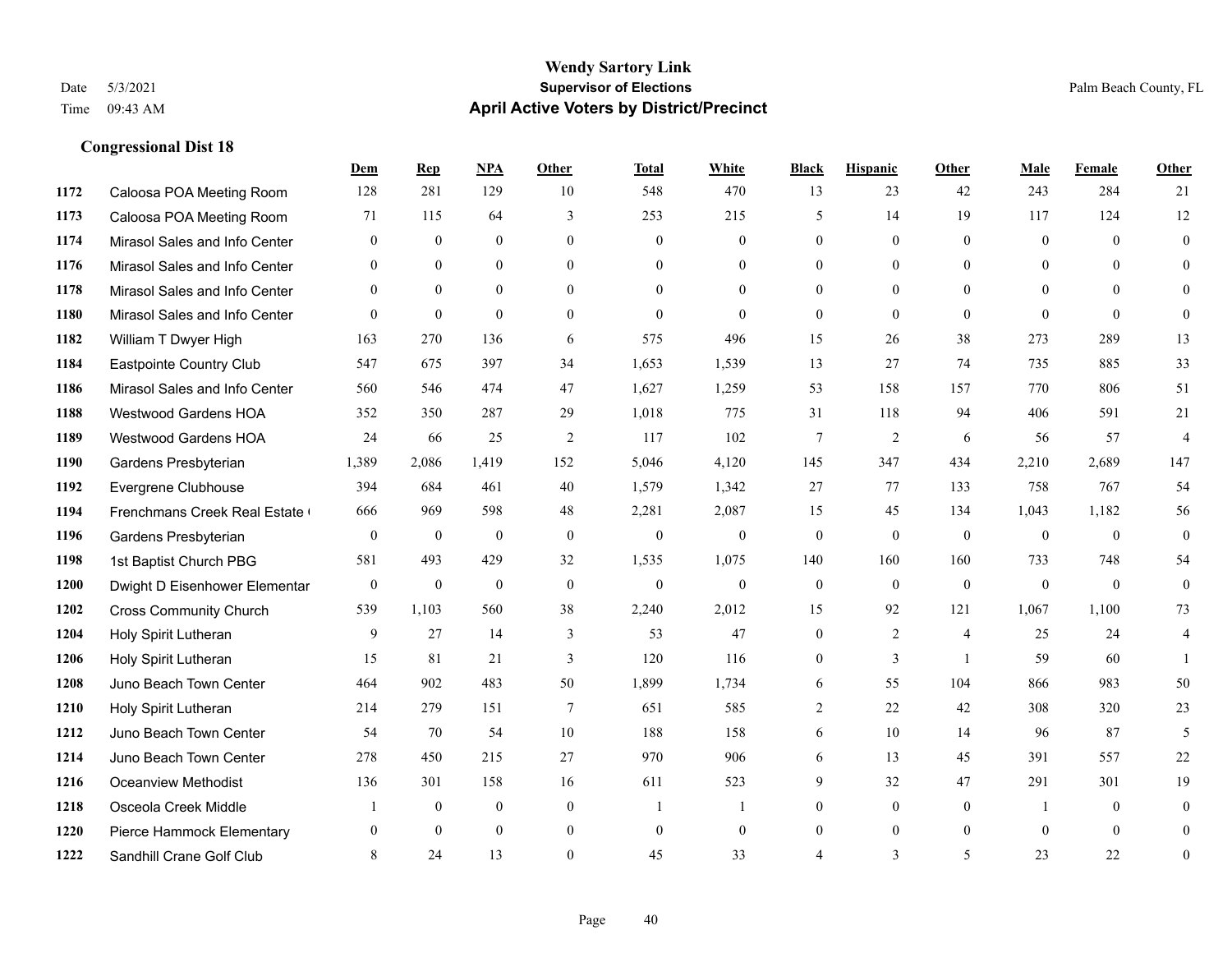|      |                                  | Dem          | <b>Rep</b>     | NPA            | <b>Other</b>   | <b>Total</b>   | <b>White</b>   | <b>Black</b>     | <b>Hispanic</b> | <b>Other</b>   | <b>Male</b>    | <b>Female</b>  | <b>Other</b>   |
|------|----------------------------------|--------------|----------------|----------------|----------------|----------------|----------------|------------------|-----------------|----------------|----------------|----------------|----------------|
| 1224 | Pierce Hammock Elementary        | $\mathbf{0}$ | $\mathbf{0}$   | $\mathbf{0}$   | $\theta$       | $\mathbf{0}$   | $\overline{0}$ | $\overline{0}$   | $\overline{0}$  | $\theta$       | $\mathbf{0}$   | $\overline{0}$ | $\Omega$       |
| 1228 | <b>Carleton Oaks Clubhouse</b>   | 144          | 195            | 132            | $\tau$         | 478            | 351            | 23               | 49              | 55             | 231            | 235            | 12             |
| 1230 | Christ Fellowship Church PBG     | $\theta$     | $\mathbf{0}$   | $\theta$       | $\Omega$       | $\Omega$       | $\Omega$       | $\Omega$         | $\theta$        | $\Omega$       | $\theta$       | $\theta$       | $\theta$       |
| 1232 | Mirasol Sales and Info Center    | $\mathbf{0}$ | $\mathbf{0}$   | $\mathbf{0}$   | $\overline{0}$ | $\mathbf{0}$   | $\overline{0}$ | $\boldsymbol{0}$ | $\mathbf{0}$    | $\overline{0}$ | $\mathbf{0}$   | $\theta$       | $\theta$       |
| 1234 | Christ Fellowship Church PBG     | $\theta$     | $\mathbf{0}$   | $\Omega$       | $\theta$       | $\theta$       | $\Omega$       | $\overline{0}$   | $\theta$        | $\theta$       | $\theta$       | $\theta$       | $\mathbf{0}$   |
| 1236 | Mirasol Sales and Info Center    | $\Omega$     | $\mathbf{0}$   | $\mathbf{0}$   | $\theta$       | $\mathbf{0}$   | $\theta$       | $\overline{0}$   | $\theta$        | $\theta$       | $\theta$       | $\Omega$       | $\theta$       |
| 1238 | Mirasol Sales and Info Center    | 612          | 764            | 502            | 58             | 1,936          | 1,757          | 18               | 20              | 141            | 915            | 966            | 55             |
| 1240 | <b>Timber Trace Elementary</b>   | 807          | 1,120          | 631            | 53             | 2,611          | 2,260          | 52               | 147             | 152            | 1,176          | 1,356          | 79             |
| 1242 | Christ Fellowship Church PBG     | 878          | 1,078          | 630            | 61             | 2,647          | 2,403          | 36               | 65              | 143            | 1,100          | 1,488          | 59             |
| 1244 | Christ Fellowship Church PBG     | 484          | 679            | 441            | 55             | 1,659          | 1,435          | 33               | 79              | 112            | 710            | 895            | 54             |
| 1246 | Watson B Duncan Middle           | 868          | 926            | 713            | 64             | 2,571          | 2,044          | 77               | 196             | 254            | 1,122          | 1,366          | 83             |
| 1247 | Watson B Duncan Middle           | 35           | 178            | 56             | 10             | 279            | 257            | $\overline{c}$   | $\mathbf{0}$    | 20             | 131            | 135            | 13             |
| 1248 | <b>PBG Community Center</b>      | 522          | 604            | 396            | 38             | 1,560          | 1,312          | 30               | 115             | 103            | 663            | 862            | 35             |
| 1250 | Palm Beach Gardens High          | 13           | 36             | 15             | $\mathbf{0}$   | 64             | 57             | $\boldsymbol{0}$ | $\overline{4}$  | 3              | 33             | 27             | $\overline{4}$ |
| 1252 | <b>Ballen Isles Country Club</b> | 875          | 796            | 639            | 49             | 2,359          | 2,175          | 18               | 20              | 146            | 1,053          | 1,243          | 63             |
| 1254 | Northlake Nazarene Church        | 154          | 174            | 127            | $\tau$         | 462            | 389            | 6                | 27              | 40             | 229            | 216            | 17             |
| 1256 | North County Senior Center       |              | $\overline{c}$ | $\overline{4}$ | 3              | 10             | 9              | $\mathbf{1}$     | $\theta$        | $\theta$       | 5              | 5              | $\mathbf{0}$   |
| 1258 | North County Senior Center       | 316          | 221            | 255            | 33             | 825            | 453            | 97               | 129             | 146            | 374            | 422            | 29             |
| 1260 | PBG City Hall Council Room       | 445          | 550            | 319            | 26             | 1,340          | 1,110          | 26               | 115             | 89             | 602            | 694            | 44             |
| 1262 | PBG Moose Lodge 2010             |              | $\mathbf{0}$   | 1              | $\overline{0}$ | $\overline{2}$ | 2              | $\overline{0}$   | $\mathbf{0}$    | $\mathbf{0}$   | -1             | $\mathbf{1}$   | $\mathbf{0}$   |
| 1264 | PBG City Hall Council Room       | $\Omega$     | $\mathbf{0}$   | $\theta$       | $\Omega$       | $\theta$       | $\Omega$       | $\Omega$         | $\theta$        | $\Omega$       | $\Omega$       | $\Omega$       | $\theta$       |
| 1266 | PBG City Hall Council Room       | 174          | 116            | 137            | 13             | 440            | 269            | 68               | 64              | 39             | 181            | 245            | 14             |
| 1268 | <b>PBG Community Center</b>      | 117          | 78             | 117            | 8              | 320            | 188            | 47               | 48              | 37             | 125            | 176            | 19             |
| 1270 | <b>PBG Community Center</b>      | 6            | $\mathbf{0}$   | $\overline{2}$ | $\theta$       | 8              | $\overline{2}$ | 5                | $\mathbf{1}$    | $\theta$       | $\overline{4}$ | 3              | $\mathbf{1}$   |
| 1272 | Palm Beach Gardens Elementar     | 749          | 698            | 537            | 51             | 2,035          | 1,627          | 105              | 119             | 184            | 948            | 1,020          | 67             |
| 1274 | Palm Beach Gardens High          | 613          | 565            | 432            | 39             | 1,649          | 1,259          | 96               | 142             | 152            | 773            | 813            | 63             |
| 1276 | Palm Beach Gardens High          | 120          | 95             | 84             | 5              | 304            | 202            | 44               | 38              | 20             | 142            | 151            | 11             |
| 1278 | Garden Lodge 366 F&AM            | 377          | 186            | 265            | 22             | 850            | 423            | 193              | 132             | 102            | 373            | 445            | 32             |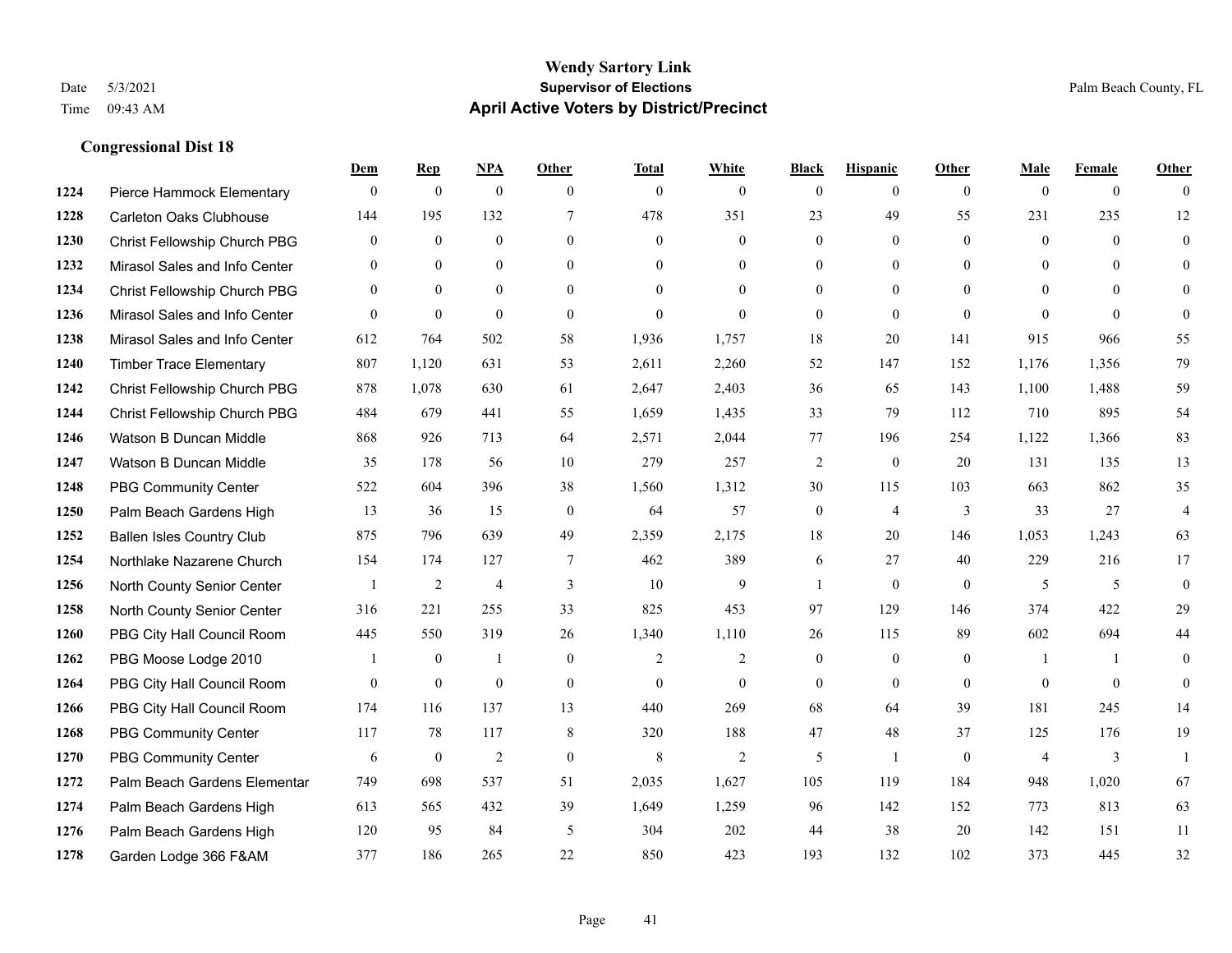#### **Wendy Sartory Link** Date 5/3/2021 **Supervisor of Elections** Palm Beach County, FL Time 09:43 AM **April Active Voters by District/Precinct**

# **Dem Rep NPA Other Total White Black Hispanic Other Male Female Other** Pew Leadership Center 141 158 116 11 426 359 11 26 30 176 247 3 Pew Leadership Center 86 48 61 10 205 149 12 21 23 103 87 15 Eissey Campus Theater 801 815 745 68 2,429 1,911 86 214 218 1,055 1,295 79 PBG Moose Lodge 2010 45 53 41 3 142 115 4 13 10 70 64 8 PBG Moose Lodge 2010 13 24 6 0 43 39 1 0 3 22 19 2 PBG Moose Lodge 2010 713 867 584 75 2,239 1,847 57 153 182 907 1,264 68 PBG Moose Lodge 2010 15 53 22 1 91 84 1 1 5 42 46 3 Dwight D Eisenhower Elementar 29 80 21 8 138 118 4 5 11 68 69 1 Dwight D Eisenhower Elementary 273 281 217 21 792 629 17 92 54 305 455 32 PBG Moose Lodge 2010 34 33 20 1 88 80 0 4 4 37 50 1 Cross Community Church 1 3 1 0 5 4 0 0 1 2 3 0 Dwight D Eisenhower Elementar 37 53 35 3 128 108 1 9 10 58 66 4 NPB Community Center 227 272 191 22 712 606 15 40 51 359 320 33 NPB Community Center 0 0 0 1 1 1 0 0 0 1 0 0 Eissey Campus Theater 1 5 3 1 10 7 0 0 3 4 6 0 Gardens Mall Community Room 37 74 35 4 150 135 3 3 9 74 72 4 Eissey Campus Theater 1 2 1 0 4 4 0 0 0 3 1 0 **1312 Gardens Mall Community Room** 6 16 11 0 33 30 0 2 1 16 17 0 NPB Community Center 57 130 62 5 254 226 3 8 17 104 135 15 NPB Community Center 205 205 152 27 589 415 46 83 45 259 308 22 PBG Moose Lodge 2010 0 0 0 0 0 0 0 0 0 0 0 0 **1320 NPB Community Center** 38 121 34 1 194 172 3 8 11 102 88 4 **1322 NPB Community Center**  $\begin{array}{cccccccc} 2 & 6 & 10 & 0 & 18 & 18 & 0 & 0 & 8 & 9 & 1 \end{array}$  Allamanda Elementary 448 468 387 33 1,336 1,059 41 133 103 569 720 47 Allamanda Elementary 187 228 159 15 589 506 7 23 53 258 320 11 Osborne Park Activities Bldg 628 856 543 43 2,070 1,775 31 124 140 992 1,015 63 1st Unitarian Church NPB 41 49 44 2 136 111 8 10 7 75 58 3 1st Unitarian Church NPB 370 403 286 34 1,093 894 62 73 64 523 548 22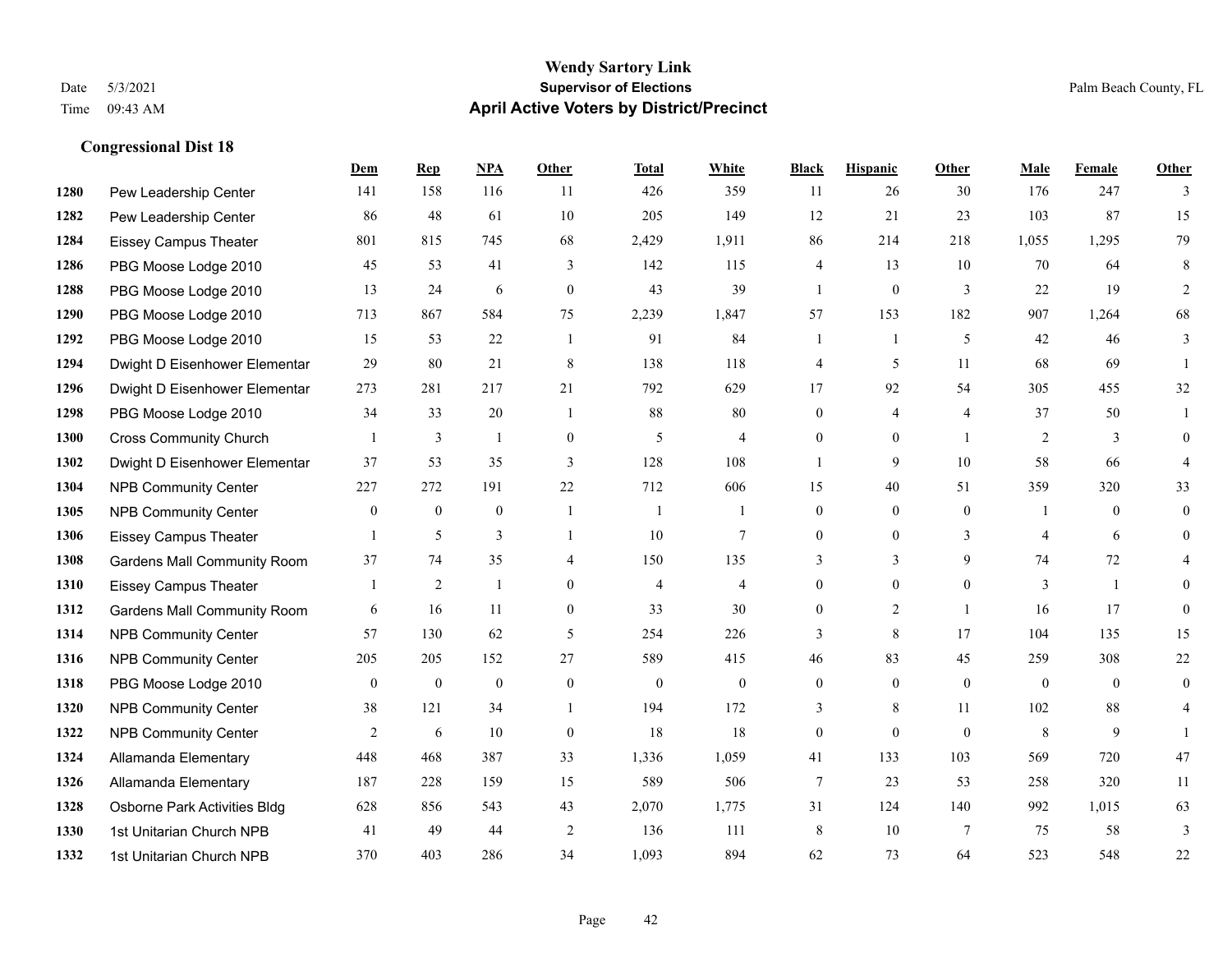#### **Wendy Sartory Link** Date 5/3/2021 **Supervisor of Elections** Palm Beach County, FL Time 09:43 AM **April Active Voters by District/Precinct**

# **Dem Rep NPA Other Total White Black Hispanic Other Male Female Other** 1334 1st Unitarian Church NPB 3 4 5 1 13 13 0 0 0 5 8 0 Gardens Mall Community Room 35 93 42 3 173 154 0 4 15 86 80 7 Eissey Campus Theater 91 401 102 20 614 592 1 1 20 275 328 11 Eissey Campus Theater 6 7 3 0 16 14 0 1 1 8 8 0 NPB Country Club 316 457 273 33 1,079 973 17 34 55 456 597 26 Old Port Cove 309 542 329 30 1,210 1,104 5 31 70 542 642 26 Anchorage Activities Bldg 584 943 428 37 1,992 1,827 14 59 92 913 1,028 51 NPB Council Chambers 33 126 38 10 207 194 0 6 7 106 94 7 Faith Lutheran Church 401 638 391 22 1,452 1,280 11 82 79 696 708 48 Northlake Nazarene Church 717 914 599 54 2,284 1,629 163 194 298 1,031 1,167 86 Grove Park Elementary 96 166 83 4 349 293 11 21 24 152 185 12 Garden Lodge 366 F&AM 361 332 248 22 963 755 59 72 77 421 511 31 Grove Park Elementary 219 121 192 9 541 281 47 156 57 238 283 20 Garden Lodge 366 F&AM 95 36 45 6 182 80 58 21 23 78 98 6 Pew Leadership Center 192 81 138 10 421 217 115 44 45 177 229 15 NPB Council Chambers 197 282 171 14 664 584 11 23 46 293 346 25 Jeaga Middle 175 96 113 6 390 154 124 42 70 176 201 13 Grassy Waters Elementary 1,079 342 615 41 2,077 615 746 417 299 885 1,114 78 Jeaga Middle 199 91 131 10 431 177 130 94 30 182 233 16 Jeaga Middle 0 0 0 0 0 0 0 0 0 0 0 0 Cypress Lakes HOA 600 339 284 31 1,254 865 195 96 98 484 732 38 Century Village Clubhouse 61 33 23 2 119 75 12 19 13 52 63 4 Club Baywinds 849 577 381 34 1,841 1,407 157 168 109 762 1,037 42 Andros Isle POA Clubhouse 879 572 557 39 2,047 1,117 401 292 237 869 1,106 72 Riverwalk Clubhouse 770 717 572 45 2,104 1,651 94 176 183 898 1,142 64 Jeaga Middle 215 91 135 8 449 205 127 83 34 194 244 11 Jeaga Middle 169 57 127 15 368 119 127 71 51 146 210 12 Century Village Clubhouse 800 408 342 30 1,580 1,037 208 195 140 620 899 61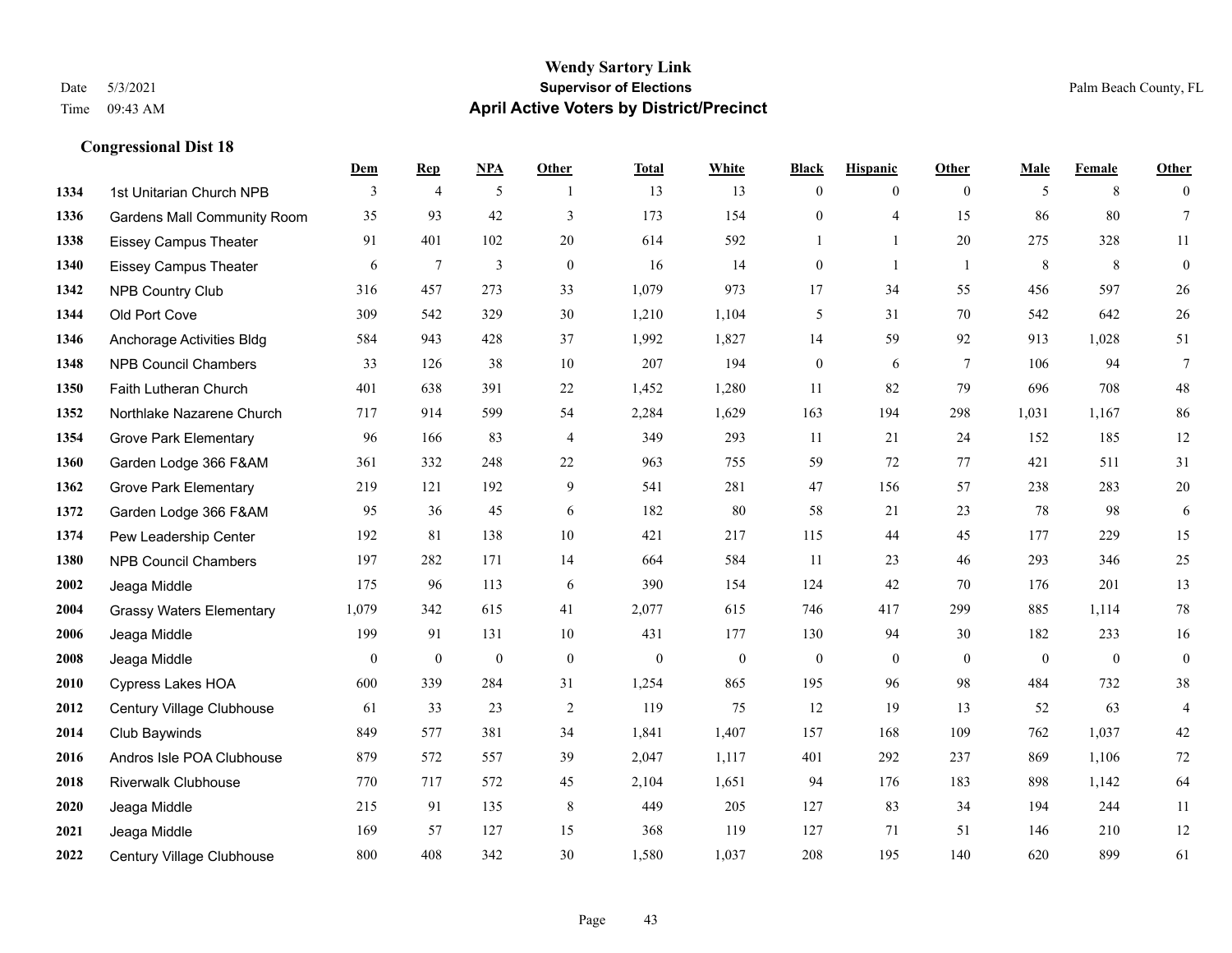#### **Wendy Sartory Link** Date 5/3/2021 **Supervisor of Elections** Palm Beach County, FL Time 09:43 AM **April Active Voters by District/Precinct**

# **Dem Rep NPA Other Total White Black Hispanic Other Male Female Other** Century Village Clubhouse 826 418 325 37 1,606 1,143 164 156 143 631 924 51 Century Village Clubhouse 654 336 281 26 1,297 808 193 190 106 501 738 58 Century Village Clubhouse 347 201 154 6 708 496 68 85 59 254 428 26 Benoist Farms Elementary 599 159 316 22 1,096 269 468 244 115 423 621 52 Riverwalk Clubhouse 54 26 28 7 115 56 27 22 10 43 68 4 Riverwalk Clubhouse 103 48 75 10 236 104 55 49 28 102 132 2 Turning Points Academy 780 415 391 41 1,627 959 297 257 114 611 969 47 Wynnebrook Elementary 562 259 398 15 1,234 517 135 485 97 522 658 54 Osceola Creek Middle 104 128 107 1 340 257 12 35 36 153 170 17 Osceola Creek Middle 1,015 1,208 1,035 59 3,317 2,133 437 480 267 1,584 1,620 113 Frontier Elementary 912 982 782 59 2,735 1,760 412 330 233 1,287 1,361 87 Acreage Branch Library 205 268 181 11 665 423 79 93 70 317 316 32 Pierce Hammock Elementary 820 965 736 39 2,560 1,659 360 305 236 1,237 1,225 98 Pierce Hammock Elementary 0 0 0 0 0 0 0 0 0 0 0 0 Acreage Branch Library 879 879 724 56 2,538 1,563 366 345 264 1,197 1,249 92 Cornerstone Fellowship 612 756 562 50 1,980 1,272 212 282 214 919 987 74 Seminole Ridge High 606 643 570 36 1,855 1,144 231 307 173 876 900 79 Acreage Pines Elementary 0 0 0 0 0 0 0 0 0 0 0 0 Pierce Hammock Elementary 0 0 0 0 0 0 0 0 0 0 0 0 Acreage Pines Elementary 756 603 569 38 1,966 1,065 357 246 298 953 946 67 Indian Trail Improvement Dist 905 959 817 56 2,737 1,708 337 400 292 1,260 1,373 104 Sandhill Crane Golf Club 235 424 247 25 931 671 69 71 120 453 443 35 Sandhill Crane Golf Club 32 57 36 4 129 107 3 12 7 65 60 4 Ibis POA Admin Building 1,038 1,129 727 85 2,979 2,602 103 66 208 1,405 1,505 69 Ibis POA Admin Building 0 0 0 0 0 0 0 0 0 0 0 0 Ironhorse Country Club 156 266 120 8 550 448 34 19 49 249 289 12 Seminole Ridge High 380 370 351 34 1,135 531 215 288 101 527 591 17 Seminole Ridge High 0 0 0 0 0 0 0 0 0 0 0 0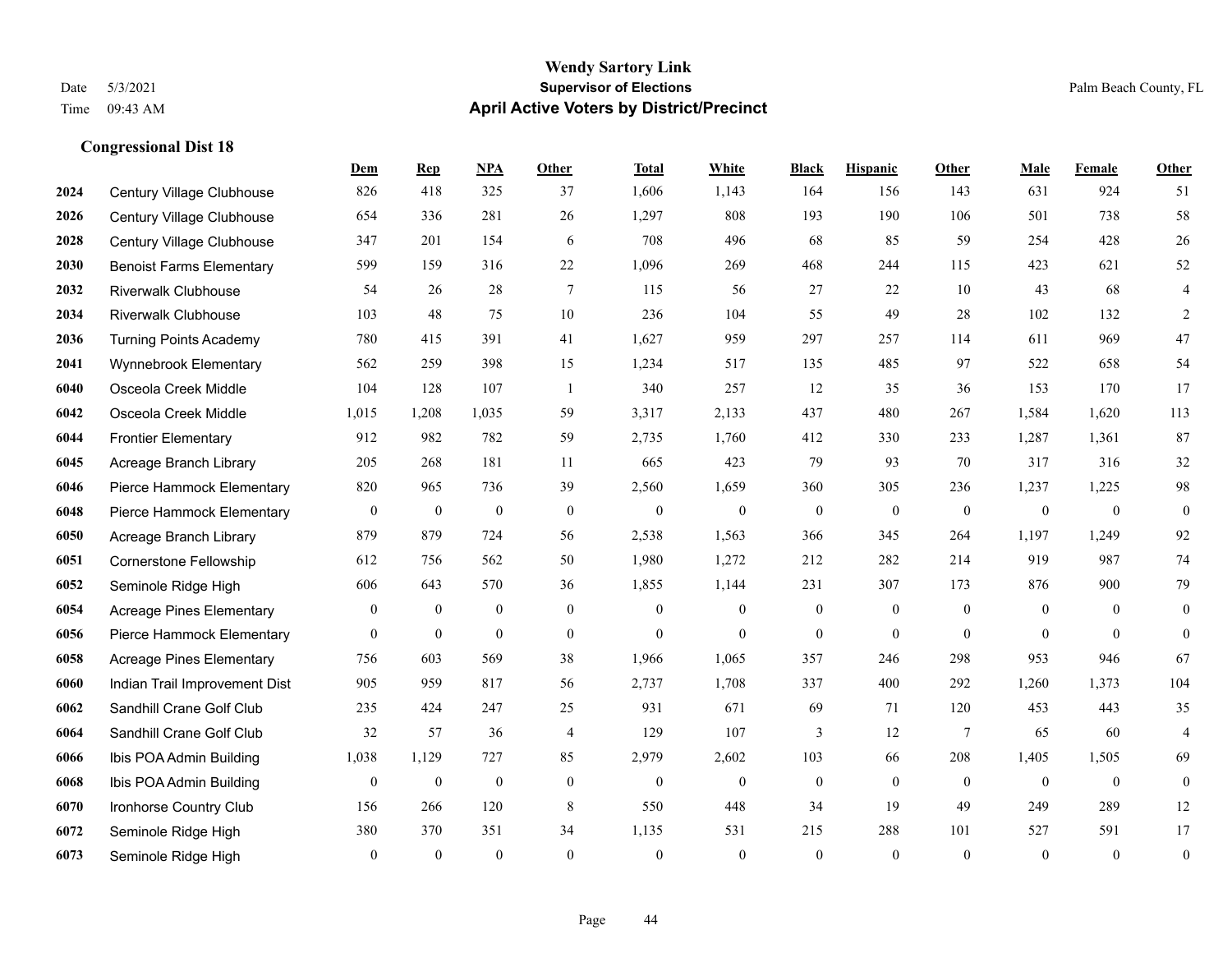|      |                                  | Dem              | <b>Rep</b>       | NPA              | <b>Other</b>     | <b>Total</b> | White            | <b>Black</b>     | <b>Hispanic</b>  | <b>Other</b>   | <b>Male</b>    | Female         | <b>Other</b>     |
|------|----------------------------------|------------------|------------------|------------------|------------------|--------------|------------------|------------------|------------------|----------------|----------------|----------------|------------------|
| 6076 | <b>Western Pines Middle</b>      | 661              | 717              | 575              | 35               | 1,988        | 1,446            | 154              | 210              | 178            | 947            | 956            | 85               |
| 6078 | <b>Western Pines Middle</b>      | 674              | 726              | 644              | 38               | 2,082        | 1,401            | 154              | 355              | 172            | 994            | 1,026          | 62               |
| 6080 | <b>Golden Grove Elementary</b>   | 616              | 780              | 613              | 45               | 2,054        | 1,387            | 128              | 338              | 201            | 953            | 1,015          | 86               |
| 6088 | Seminole Ridge High              | 552              | 695              | 559              | 39               | 1,845        | 1,193            | 215              | 289              | 148            | 876            | 913            | 56               |
| 6090 | Loxahatchee Groves Elementary    | 788              | 903              | 732              | 53               | 2,476        | 1,547            | 275              | 446              | 208            | 1,201          | 1,183          | 92               |
| 6096 | Palms West Presbyterian          | $\mathbf{0}$     | $\boldsymbol{0}$ | $\boldsymbol{0}$ | $\mathbf{0}$     | $\mathbf{0}$ | $\boldsymbol{0}$ | $\boldsymbol{0}$ | $\boldsymbol{0}$ | $\overline{0}$ | $\mathbf{0}$   | $\mathbf{0}$   | $\boldsymbol{0}$ |
| 6098 | <b>HL Johnson Elementary</b>     | 642              | 502              | 451              | 36               | 1,631        | 909              | 295              | 250              | 177            | 731            | 855            | 45               |
| 6100 | Madison Green Clubhouse          | 1,259            | 746              | 743              | 50               | 2,798        | 1,240            | 773              | 406              | 379            | 1,294          | 1,399          | 105              |
| 6114 | RPB Village Hall                 | 1,089            | 714              | 694              | 43               | 2,540        | 1,402            | 478              | 428              | 232            | 1,194          | 1,252          | 94               |
| 6116 | <b>HL Johnson Elementary</b>     | 743              | 418              | 504              | 51               | 1,716        | 902              | 328              | 274              | 212            | 755            | 912            | 49               |
| 6118 | <b>RPB Branch Library</b>        | 1,132            | 571              | 700              | 53               | 2,456        | 1,178            | 583              | 435              | 260            | 1,071          | 1,298          | 87               |
| 6120 | Royal Palm Beach High            | 400              | 328              | 263              | 19               | 1,010        | 488              | 199              | 157              | 166            | 484            | 502            | 24               |
| 6128 | Royal Palm Beach High            | 35               | 26               | 31               | 3                | 95           | 52               | 25               | 11               | 7              | 43             | 52             | $\boldsymbol{0}$ |
| 6130 | Royal Palm Beach High            | $88\,$           | 45               | 88               | 6                | 227          | 99               | 37               | 68               | 23             | 107            | 113            | 7                |
| 6138 | Royal Palm Beach High            | $\boldsymbol{0}$ | $\bf{0}$         | $\mathbf{0}$     | $\overline{0}$   | $\mathbf{0}$ | $\mathbf{0}$     | $\boldsymbol{0}$ | $\mathbf{0}$     | $\overline{0}$ | $\overline{0}$ | $\overline{0}$ | $\mathbf{0}$     |
| 6140 | Royal Palm Beach High            | 336              | 506              | 302              | 31               | 1,175        | 854              | 105              | 114              | 102            | 566            | 584            | 25               |
| 7002 | J F Kennedy Middle               | $\overline{0}$   | $\boldsymbol{0}$ | $\boldsymbol{0}$ | $\boldsymbol{0}$ | $\mathbf{0}$ | $\boldsymbol{0}$ | $\boldsymbol{0}$ | $\boldsymbol{0}$ | $\mathbf{0}$   | $\mathbf{0}$   | $\mathbf{0}$   | $\boldsymbol{0}$ |
| 7006 | J F Kennedy Middle               | $\theta$         | $\overline{0}$   | $\overline{0}$   | $\overline{0}$   | $\theta$     | $\overline{0}$   | $\boldsymbol{0}$ | $\overline{0}$   | $\theta$       | $\theta$       | $\theta$       | $\boldsymbol{0}$ |
| 7008 | J F Kennedy Middle               | $\overline{0}$   | $\mathbf{0}$     | $\overline{0}$   | $\Omega$         | $\theta$     | $\overline{0}$   | $\mathbf{0}$     | $\mathbf{0}$     | $\theta$       | $\theta$       | $\theta$       | $\theta$         |
| 7032 | <b>Crossroads Baptist Church</b> | $\overline{0}$   | $\mathbf{0}$     | $\mathbf{0}$     | $\overline{0}$   | $\theta$     | $\overline{0}$   | $\mathbf{0}$     | $\mathbf{0}$     | $\theta$       | $\theta$       | $\mathbf{0}$   | $\boldsymbol{0}$ |
| 7078 | <b>Egret Lake Elementary</b>     | 365              | 103              | 136              | 14               | 618          | 420              | 103              | 45               | 50             | 240            | 355            | 23               |
| 7080 | <b>Egret Lake Elementary</b>     | 24               | $\mathfrak{Z}$   | $\overline{0}$   | $\overline{0}$   | 27           | 26               | $\boldsymbol{0}$ | $\mathbf{0}$     | $\overline{1}$ | 6              | 20             | $\mathbf{1}$     |
| 7082 | Seminole Trails Elementary       | 1,078            | 326              | 501              | 31               | 1,936        | 713              | 724              | 271              | 228            | 846            | 1,006          | 84               |
| 7084 | Sharon Christian Church          | 775              | 284              | 441              | 43               | 1,543        | 629              | 457              | 291              | 166            | 633            | 854            | 56               |
| 7086 | <b>Bear Lakes Middle</b>         | 34               | 16               | 15               | $\overline{2}$   | 67           | 26               | 17               | 9                | 15             | 28             | 36             | 3                |
| 7088 | Whitehall Clubhouse #3           | 699              | 492              | 447              | 48               | 1,686        | 1,079            | 250              | 193              | 164            | 801            | 833            | 52               |
| 7096 | Salvation Army Activity Hall     | 874              | 326              | 492              | 36               | 1,728        | 708              | 556              | 262              | 202            | 703            | 944            | 81               |
| 7098 | U M Church of Palm Beaches       | 23               | 17               | 21               |                  | 62           | 48               | $\overline{2}$   | 10               | 2              | 31             | 26             | 5                |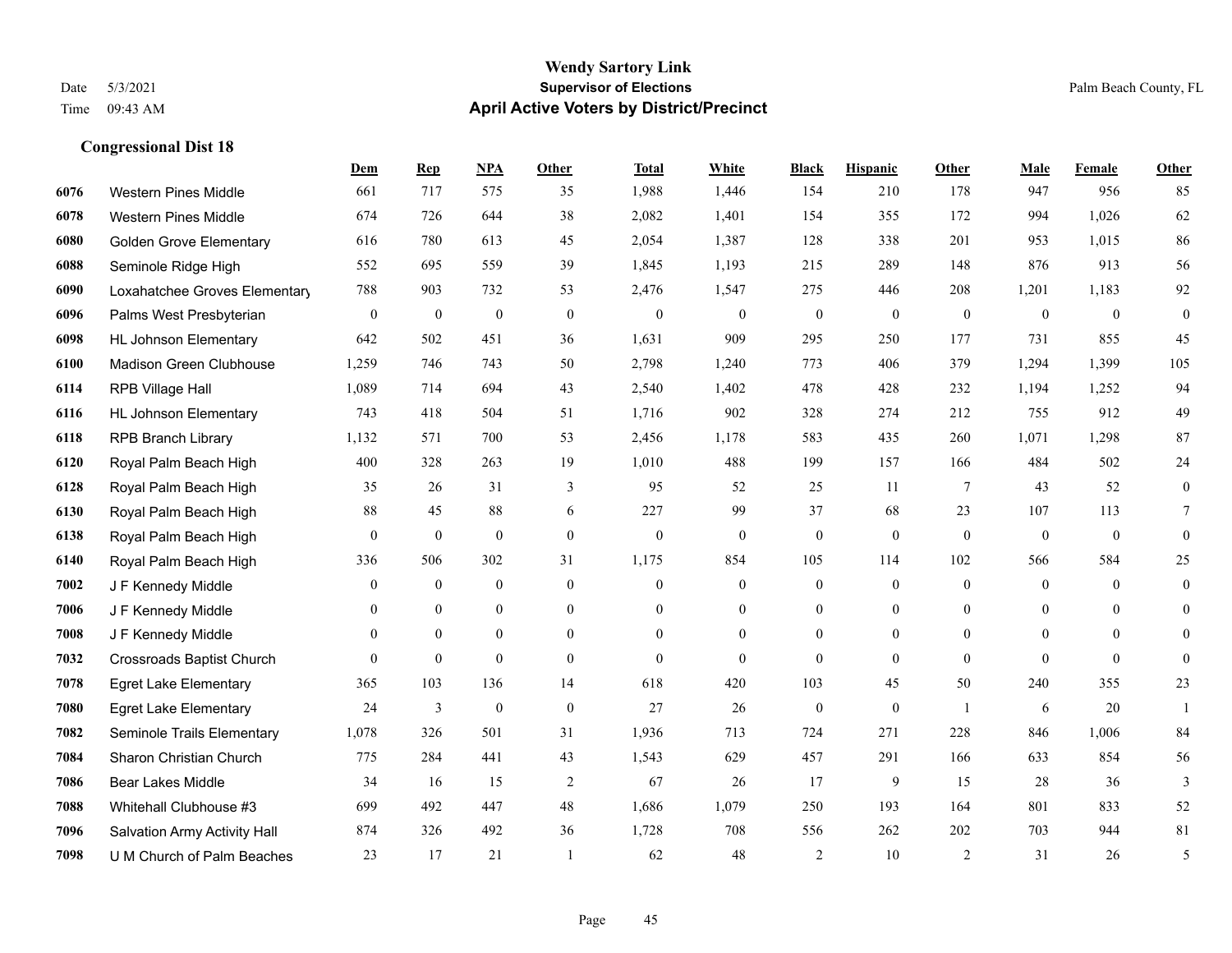# **Wendy Sartory Link** Date 5/3/2021 Palm Beach County, FL Time 09:43 AM **April Active Voters by District/Precinct**

|      |                               | <u>Dem</u> | <u>Rep</u> | NPA    | Other  | <b>Total</b> | <u>White</u> | <b>Black</b> | <b>Hispanic</b> | <u>Other</u> | Male    | Female  | <b>Other</b> |
|------|-------------------------------|------------|------------|--------|--------|--------------|--------------|--------------|-----------------|--------------|---------|---------|--------------|
| 7100 | U M Church of Palm Beaches    | .049       | 481        | 726    |        | 2,330        | . 135        | 702          | 275             | 218          | 057     | 201.ا   | 72           |
| 7110 | <b>Adult Education Center</b> | 669        | 205        | 392    | 29     | .295         | 410          | 404          | 361             | 120          | 528     | 706     | 61           |
|      | <b>Congressional Dist 18</b>  | 76,142     | 85,293     | 62,061 | 3.359. | 228,855      | 171,937      | 7.719        | 20,517          | 18,682       | 103,684 | 117.853 | 7,318        |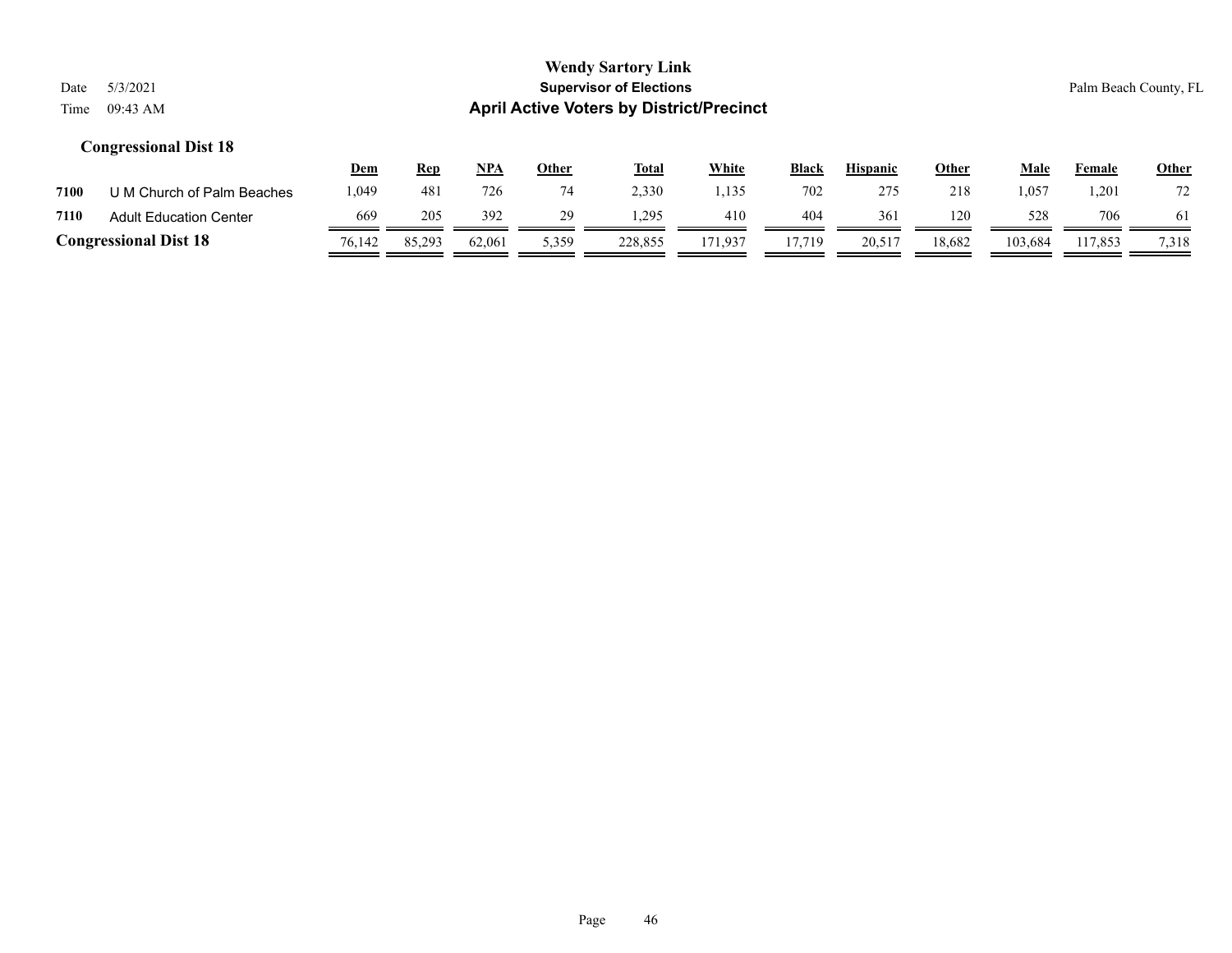|      |                                | Dem              | <b>Rep</b>       | NPA              | Other          | <b>Total</b>     | <b>White</b>     | <b>Black</b>     | <b>Hispanic</b>  | Other           | <b>Male</b>    | <b>Female</b>    | <b>Other</b>     |
|------|--------------------------------|------------------|------------------|------------------|----------------|------------------|------------------|------------------|------------------|-----------------|----------------|------------------|------------------|
| 1356 | Casa Rio Clubhouse             | 870              | 454              | 559              | 41             | 1,924            | 963              | 431              | 262              | 268             | 829            | 1,019            | 76               |
| 1358 | RB Prep Achievement Academy    | 13               | 4                | 5                | $\theta$       | 22               | 9                | $\overline{7}$   | 2                | $\overline{4}$  | 14             | 5                | 3                |
| 1364 | RB Prep Achievement Academy    | 346              | 112              | 191              | 20             | 669              | 186              | 264              | 128              | 91              | 283            | 360              | 26               |
| 1366 | Palm Lake Estates - The Palms  | 69               | 79               | 49               | $\overline{4}$ | 201              | 162              | 13               | 8                | 18              | 92             | 99               | $10\,$           |
| 1368 | RB Prep Achievement Academy    | $\mathbf{0}$     | $\mathbf{1}$     | $\mathbf{0}$     | $\theta$       | $\overline{1}$   | $\mathbf{1}$     | $\overline{0}$   | $\theta$         | $\theta$        | $\overline{1}$ | $\theta$         | $\overline{0}$   |
| 1370 | Palm Lake Estates - The Palms  | 117              | 122              | 78               | 5              | 322              | 273              | 12               | 23               | 14              | 134            | 176              | 12               |
| 1376 | Lake Park Town Hall            | $\mathbf{0}$     | $\mathbf{0}$     | $\mathbf{0}$     | $\mathbf{0}$   | $\mathbf{0}$     | $\overline{0}$   | $\mathbf{0}$     | $\mathbf{0}$     | $\theta$        | $\mathbf{0}$   | $\theta$         | $\boldsymbol{0}$ |
| 1378 | PBC Fire Rescue #68            | 1.070            | 411              | 521              | 38             | 2,040            | 838              | 850              | 120              | 232             | 942            | 1,011            | 87               |
| 1382 | Lake Park Town Hall            | 296              | 351              | 259              | 28             | 934              | 765              | 38               | 57               | 74              | 425            | 483              | $26\,$           |
| 1384 | Phil Foster Park Marine Center | 326              | 577              | 302              | 27             | 1,232            | 1,088            | 21               | 44               | 79              | 614            | 588              | $30\,$           |
| 1386 | Phil Foster Park Marine Center | 608              | 1,176            | 739              | 87             | 2,610            | 2,262            | 53               | 89               | 206             | 1,223          | 1,314            | 73               |
| 2038 | <b>Turning Points Academy</b>  | 872              | 178              | 383              | 20             | 1,453            | 495              | 667              | 163              | 128             | 504            | 898              | 51               |
| 2040 | Wynnebrook Elementary          | 834              | 271              | 438              | 21             | 1,564            | 436              | 608              | 359              | 161             | 678            | 811              | 75               |
| 2042 | <b>Riverwalk Clubhouse</b>     | $\boldsymbol{0}$ | $\boldsymbol{0}$ | $\boldsymbol{0}$ | $\mathbf{0}$   | $\boldsymbol{0}$ | $\boldsymbol{0}$ | $\boldsymbol{0}$ | $\boldsymbol{0}$ | $\mathbf{0}$    | $\mathbf{0}$   | $\boldsymbol{0}$ | $\mathbf{0}$     |
| 2044 | St Christophers Episcopal Chr  | 1,147            | 294              | 582              | 34             | 2,057            | 604              | 830              | 409              | 214             | 911            | 1,044            | 102              |
| 2046 | Haverhill Town Hall            | 399              | 215              | 235              | 12             | 861              | 339              | 233              | 199              | 90              | 388            | 435              | 38               |
| 2048 | Elks Lodge #1352               | 2                | 3                | $\mathbf{0}$     | $\mathbf{0}$   | 5                | $\mathfrak{Z}$   |                  | $\boldsymbol{0}$ | $\overline{1}$  | 3              | $\overline{1}$   |                  |
| 2050 | Elks Lodge #1352               | 17               | 19               | 19               | 3              | 58               | 39               |                  | 11               | $7\phantom{.0}$ | 33             | 22               | 3                |
| 2052 | Elks Lodge #1352               | 565              | 156              | 272              | 20             | 1,013            | 188              | 478              | 154              | 193             | 470            | 504              | 39               |
| 2054 | Elks Lodge #1352               | 1,272            | 314              | 710              | 26             | 2,322            | 459              | 993              | 578              | 292             | 1,019          | 1,191            | 112              |
| 2056 | Clayton Hutcheson Hall B       | 742              | 322              | 569              | 18             | 1,651            | 525              | 297              | 654              | 175             | 727            | 830              | 94               |
| 2058 | Clayton Hutcheson Hall B       | $\overline{4}$   | $\overline{c}$   | $\mathbf{1}$     | $\mathbf{0}$   | $\tau$           | $\overline{4}$   | $\mathbf{0}$     | $\overline{2}$   | $\overline{1}$  | 3              | $\overline{4}$   | $\theta$         |
| 2060 | <b>West Gate Elementary</b>    | 395              | 225              | 342              | 13             | 975              | 327              | 75               | 494              | 79              | 462            | 465              | $48\,$           |
| 2062 | <b>Belvedere Elementary</b>    | 6                | 3                | 3                | $\mathbf{0}$   | 12               | 10               | 0                | 1                | $\overline{1}$  | 8              | $\overline{4}$   | $\theta$         |
| 2064 | <b>Belvedere Elementary</b>    |                  | $\mathbf{0}$     | $\mathbf{0}$     | $\mathbf{0}$   | $\overline{1}$   | $\mathbf{1}$     | $\overline{0}$   | $\theta$         | $\theta$        | $\overline{1}$ | $\Omega$         | $\theta$         |
| 2080 | <b>Everglades Elementary</b>   | 159              | 168              | 133              | 8              | 468              | 267              | 63               | 85               | 53              | 218            | 228              | $22\,$           |
| 2082 | Pine Jog Environmental Center  | 163              | 280              | 148              | $\overline{7}$ | 598              | 421              | 23               | 105              | 49              | 285            | 298              | 15               |
| 2088 | Melaleuca Elementary           | 882              | 541              | 648              | 32             | 2,103            | 1,084            | 343              | 479              | 197             | 953            | 1,067            | 83               |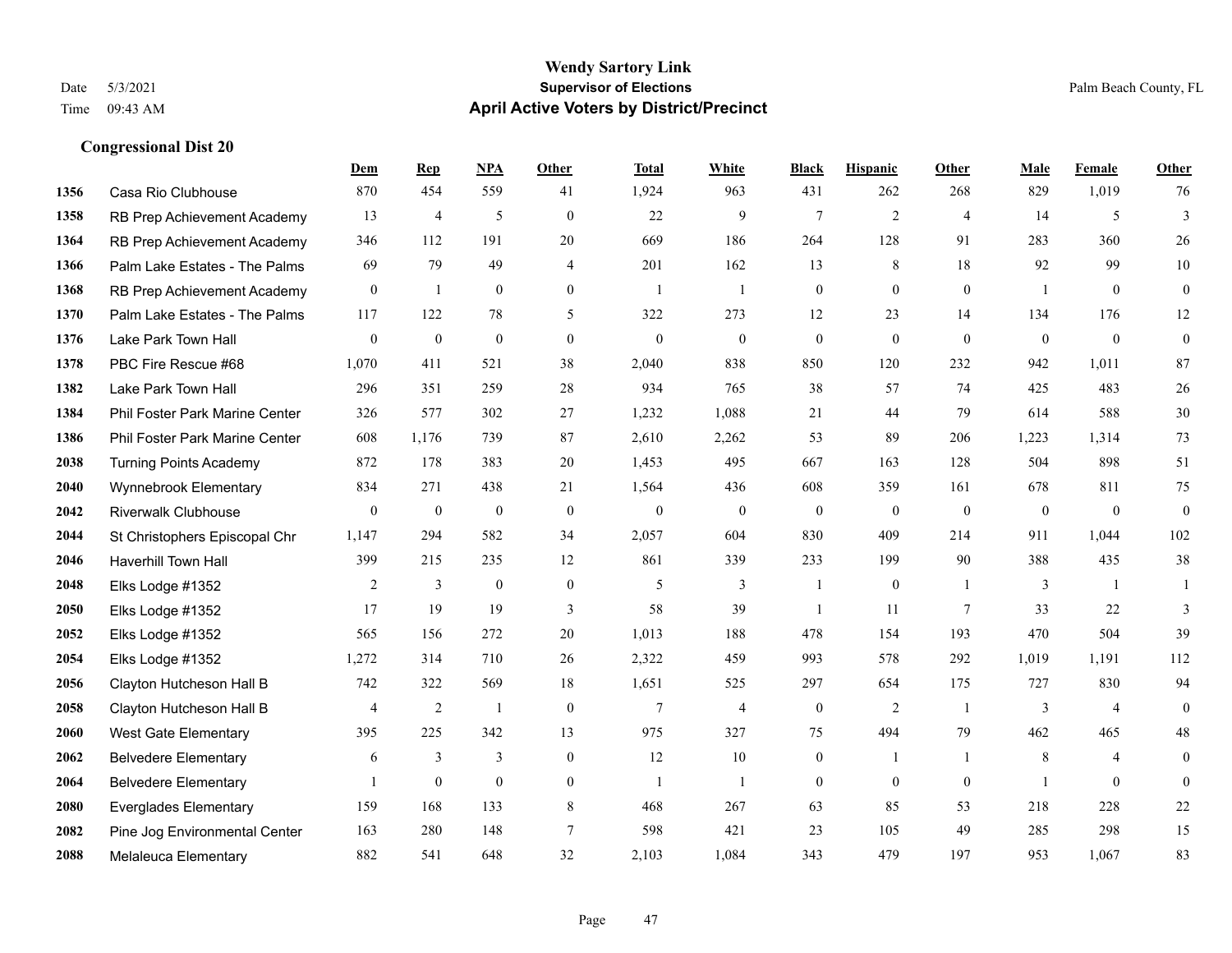|      |                                     | Dem   | <b>Rep</b>       | NPA             | <b>Other</b>     | <b>Total</b> | <b>White</b>   | <b>Black</b>     | <b>Hispanic</b> | <b>Other</b>   | <b>Male</b> | Female         | <b>Other</b>     |
|------|-------------------------------------|-------|------------------|-----------------|------------------|--------------|----------------|------------------|-----------------|----------------|-------------|----------------|------------------|
| 2094 | Pine Jog Environmental Center       | 380   | 83               | 209             | 12               | 684          | 120            | 269              | 173             | 122            | 289         | 366            | 29               |
| 2097 | 1st Church of the Nazarene          | 235   | 134              | 171             | 11               | 551          | 213            | 45               | 218             | 75             | 242         | 276            | 33               |
| 2098 | Iglesia Cristo Mi Redentor          | 444   | 222              | 339             | 29               | 1,034        | 339            | 160              | 435             | 100            | 433         | 535            | 66               |
| 2100 | Iglesia Cristo Mi Redentor          | 812   | 349              | 573             | 31               | 1,765        | 456            | 379              | 745             | 185            | 733         | 941            | 91               |
| 2102 | Union Congregational Church         | 1,211 | 342              | 652             | 36               | 2,241        | 508            | 645              | 854             | 234            | 895         | 1,228          | 118              |
| 2104 | Lake Lytal Park                     | 543   | 230              | 363             | 27               | 1,163        | 319            | 258              | 468             | 118            | 479         | 622            | 62               |
| 2106 | Main Library                        | 626   | 285              | 421             | 39               | 1,371        | 538            | 247              | 452             | 134            | 590         | 717            | 64               |
| 2108 | <b>Berkshire Elementary</b>         | 774   | 338              | 672             | 26               | 1,810        | 514            | 202              | 905             | 189            | 788         | 924            | 98               |
| 2114 | Main Library                        | 377   | 289              | 313             | 11               | 990          | 375            | 53               | 475             | 87             | 444         | 497            | 49               |
| 2130 | Cloud Lake Town Hall                | 45    | 63               | 59              | 6                | 173          | 126            | 1                | 32              | 14             | 87          | 79             | 7                |
| 2132 | Cloud Lake Town Hall                | 29    | 26               | 35              | 2                | 92           | 59             | $\overline{2}$   | 25              | 6              | 39          | 49             | $\overline{4}$   |
| 2134 | STEM Bldg at S FL Science Ctr       | 535   | 320              | 442             | 33               | 1,330        | 510            | 61               | 640             | 119            | 613         | 658            | 59               |
| 2154 | <b>Forest Hill Elementary</b>       | 1,194 | 451              | 835             | 28               | 2,508        | 768            | 409              | 1,064           | 267            | 1,082       | 1,290          | 136              |
| 2158 | Community Of Hope                   | 1,134 | 432              | 836             | 32               | 2,434        | 622            | 457              | 1,044           | 311            | 1,073       | 1,242          | 119              |
| 6002 | <b>Canal Point Community Center</b> | 90    | 109              | 67              | -1               | 267          | 117            | 40               | 95              | 15             | 120         | 137            | 10               |
| 6004 | Pahokee Recreation Center           | 1,009 | 181              | 242             | 5                | 1,437        | 188            | 933              | 227             | 89             | 595         | 790            | 52               |
| 6006 | Pahokee Recreation Center           | 1,046 | 178              | 296             | 13               | 1,533        | 144            | 891              | 393             | 105            | 685         | 765            | 83               |
| 6008 | Pahokee High                        | 564   | 23               | 113             | 2                | 702          | 10             | 642              | 3               | 47             | 208         | 458            | $36\,$           |
| 6010 | <b>Canal Point Community Center</b> | 27    | 6                | $7\phantom{.0}$ | $\boldsymbol{0}$ | 40           | 13             | 22               | $\overline{2}$  | $\mathbf{3}$   | 22          | 18             | $\boldsymbol{0}$ |
| 6012 | Belle Glade Library/Civic Ctr       | 190   | 29               | 64              | $\overline{1}$   | 284          | 32             | 156              | 80              | 16             | 112         | 160            | 12               |
| 6014 | Belle Glade Library/Civic Ctr       | 1     | 3                | 2               | $\Omega$         | 6            | $\overline{0}$ | $\mathbf{0}$     | 6               | $\theta$       | 2           | $\overline{4}$ | $\mathbf{0}$     |
| 6016 | South Bay Commission Chambe         | 48    | 56               | 33              | 5                | 142          | 98             | 9                | 22              | 13             | 71          | 64             | $7\phantom{.0}$  |
| 6018 | South Bay Commission Chambe         | 1,229 | 87               | 233             | 11               | 1,560        | 63             | 1,201            | 215             | 81             | 646         | 874            | 40               |
| 6020 | <b>Glades Central High</b>          | 456   | 82               | 146             | 8                | 692          | 84             | 399              | 169             | 40             | 323         | 333            | 36               |
| 6022 | Belle Glade Library/Civic Ctr       | 1,433 | 111              | 259             | 13               | 1,816        | 97             | 1,453            | 145             | 121            | 758         | 986            | 72               |
| 6024 | Lewis Evans Resource Center         | 1,792 | 78               | 275             | 14               | 2,159        | 35             | 1,871            | 129             | 124            | 872         | 1,208          | 79               |
| 6026 | Lewis Evans Resource Center         | 3     | $\boldsymbol{0}$ | $\overline{2}$  | $\mathbf{0}$     | 5            | $\mathbf{1}$   | $\boldsymbol{0}$ | $\overline{4}$  | $\overline{0}$ | 2           | 3              | $\boldsymbol{0}$ |
| 6028 | Belle Glade Library/Civic Ctr       | 784   | 470              | 342             | 15               | 1,611        | 430            | 412              | 678             | 91             | 754         | 812            | 45               |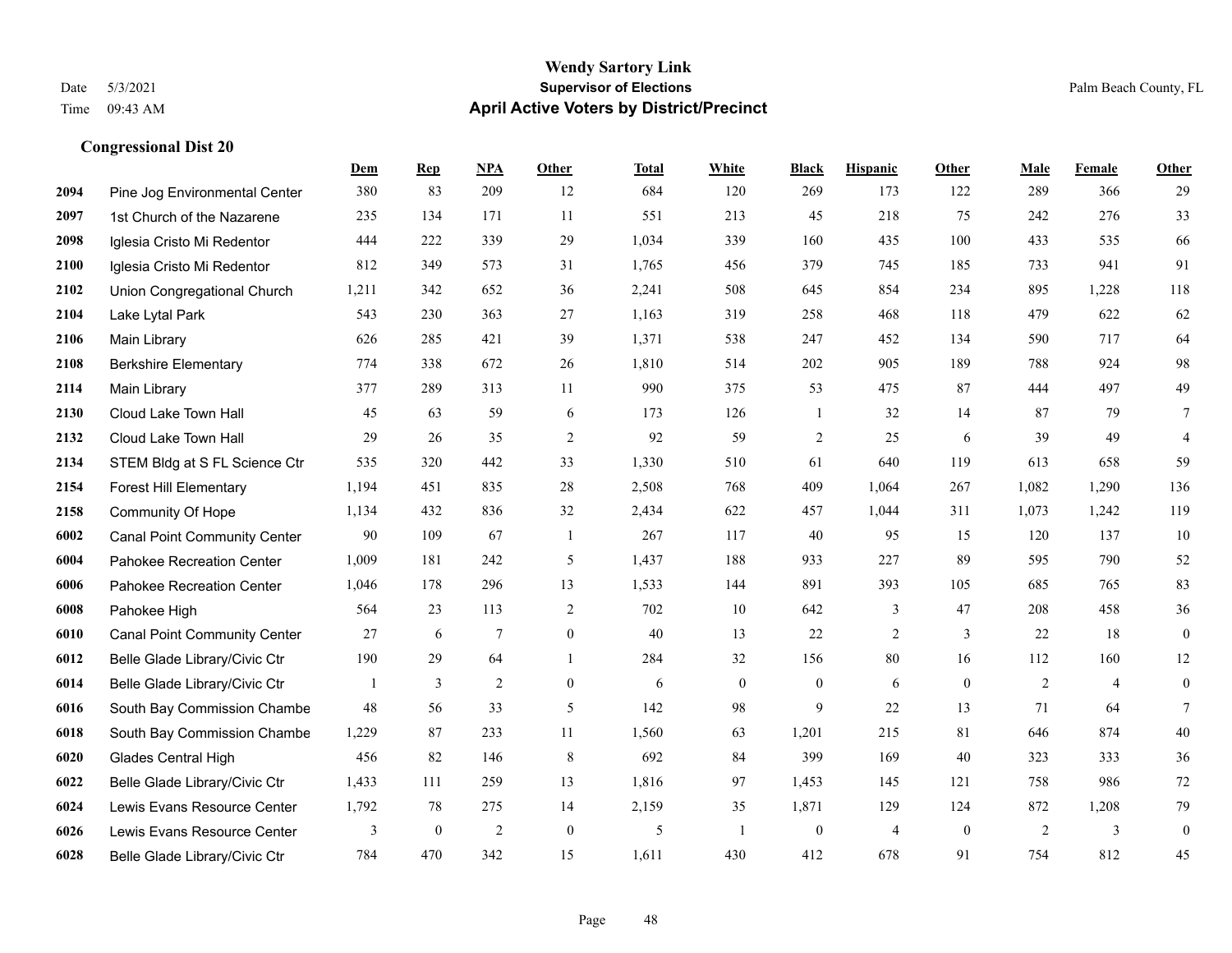|      |                                     | Dem              | <b>Rep</b>       | NPA              | <b>Other</b>     | <b>Total</b>   | <b>White</b>     | <b>Black</b>     | <b>Hispanic</b>  | <b>Other</b>   | <b>Male</b>      | <b>Female</b>  | <b>Other</b>     |
|------|-------------------------------------|------------------|------------------|------------------|------------------|----------------|------------------|------------------|------------------|----------------|------------------|----------------|------------------|
| 6029 | Belle Glade Library/Civic Ctr       |                  | $\boldsymbol{0}$ | $\boldsymbol{0}$ | $\overline{0}$   |                | $\boldsymbol{0}$ |                  | $\mathbf{0}$     | $\overline{0}$ |                  | $\overline{0}$ | $\Omega$         |
| 6030 | Belle Glade Library/Civic Ctr       | 8                | $\overline{3}$   | 13               | 2                | 26             | $\,$ 8 $\,$      | $\mathbf{0}$     | 18               | $\mathbf{0}$   | 8                | 16             | $\overline{2}$   |
| 6032 | Gove Elementary                     | 690              | 300              | 271              | 5                | 1,266          | 318              | 440              | 408              | 100            | 545              | 677            | 44               |
| 6034 | Gove Elementary                     | $\boldsymbol{0}$ | $\overline{4}$   | $\boldsymbol{0}$ | $\boldsymbol{0}$ | $\overline{4}$ | $\overline{4}$   | $\boldsymbol{0}$ | $\boldsymbol{0}$ | $\mathbf{0}$   | 3                | -1             | $\boldsymbol{0}$ |
| 6036 | Gove Elementary                     | 404              | 165              | 211              | 9                | 789            | 140              | 153              | 450              | 46             | 341              | 417            | 31               |
| 6038 | South Bay Commission Chambe         | $\boldsymbol{0}$ | $\boldsymbol{0}$ | $\boldsymbol{0}$ | $\overline{0}$   | $\mathbf{0}$   | $\overline{0}$   | $\boldsymbol{0}$ | $\boldsymbol{0}$ | $\theta$       | $\mathbf{0}$     | $\mathbf{0}$   | $\boldsymbol{0}$ |
| 6082 | Seminole Ridge High                 | 11               | $\tau$           | 15               | 2                | 35             | 30               | $\boldsymbol{0}$ | 3                | 2              | 13               | 22             | $\mathbf{0}$     |
| 6084 | Oasis Church                        | 237              | 330              | 262              | 38               | 867            | 542              | 56               | 178              | 91             | 426              | 426            | 15               |
| 6086 | Oasis Church                        | 272              | 414              | 247              | 21               | 954            | 697              | 94               | 86               | 77             | 438              | 486            | $30\,$           |
| 6092 | Oasis Church                        | 178              | 233              | 149              | 16               | 576            | 381              | 47               | 105              | 43             | 279              | 276            | 21               |
| 6094 | Palms West Presbyterian             | 686              | 947              | 665              | 44               | 2,342          | 1,867            | 76               | 216              | 183            | 1,117            | 1.149          | 76               |
| 6102 | <b>RPB Recreation Center</b>        | 683              | 494              | 473              | 27               | 1,677          | 989              | 271              | 272              | 145            | 693              | 925            | 59               |
| 6104 | Crestwood Middle                    | 186              | 164              | 121              | $\tau$           | 478            | 239              | 75               | 81               | 83             | 222              | 236            | $20\,$           |
| 6106 | <b>RPB Recreation Center</b>        | 228              | 134              | 213              | 10               | 585            | 254              | 97               | 160              | 74             | 237              | 326            | $22\,$           |
| 6108 | Calypso Bay Waterpark               | $\boldsymbol{0}$ | $\mathbf{0}$     | $\overline{0}$   | $\theta$         | $\mathbf{0}$   | $\mathbf{0}$     | $\mathbf{0}$     | $\mathbf{0}$     | $\theta$       | $\theta$         | $\theta$       | $\mathbf{0}$     |
| 6112 | Crestwood Middle                    | 478              | 406              | 356              | 33               | 1,273          | 678              | 231              | 214              | 150            | 593              | 636            | 44               |
| 6122 | <b>RPB Cultural Center</b>          | 1,177            | 660              | 761              | 48               | 2,646          | 1,402            | 507              | 483              | 254            | 1,129            | 1,426          | 91               |
| 6124 | <b>RPB Cultural Center</b>          | 599              | 321              | 394              | 19               | 1,333          | 652              | 285              | 276              | 120            | 560              | 729            | $44\,$           |
| 6126 | Calypso Bay Waterpark               | 685              | 296              | 499              | 30               | 1,510          | 556              | 407              | 354              | 193            | 645              | 801            | 64               |
| 6132 | Royal Palm Beach High               | 408              | 191              | 268              | 20               | 887            | 431              | 174              | 187              | 95             | 401              | 452            | 34               |
| 6134 | Christ Fellowship Church RPB        | 989              | 474              | 706              | 30               | 2,199          | 877              | 513              | 507              | 302            | 979              | 1,118          | 102              |
| 6136 | Calypso Bay Waterpark               |                  | -1               | $\boldsymbol{0}$ | $\overline{0}$   | $\overline{c}$ | $\mathbf{0}$     | 1                | $\boldsymbol{0}$ | -1             | $\boldsymbol{0}$ | -1             | -1               |
| 6142 | Christ Fellowship Church RPB        | $\overline{0}$   | $\mathbf{0}$     | $\overline{0}$   | $\overline{0}$   | $\theta$       | $\boldsymbol{0}$ | $\boldsymbol{0}$ | $\mathbf{0}$     | $\theta$       | $\theta$         | $\mathbf{0}$   | $\mathbf{0}$     |
| 6144 | <b>Christ Fellowship Church RPB</b> | $\overline{0}$   | $\theta$         | $\theta$         | $\Omega$         | $\theta$       | $\Omega$         | $\mathbf{0}$     | $\mathbf{0}$     | $\theta$       | $\theta$         | $\theta$       | $\theta$         |
| 6146 | Christ Fellowship Church RPB        |                  | 2                | 1                | $\overline{0}$   |                | 3                | $\boldsymbol{0}$ | $\boldsymbol{0}$ |                | 3                | 1              | $\overline{0}$   |
| 6148 | Christ Fellowship Church RPB        | $\mathbf{0}$     | $\mathbf{0}$     | 1                | $\overline{0}$   |                |                  | $\mathbf{0}$     | $\mathbf{0}$     | $\theta$       | $\theta$         |                | $\overline{0}$   |
| 6170 | Christ Fellowship Church RPB        | $\overline{0}$   | 8                | 5                | $\theta$         | 13             | 12               | $\mathbf{0}$     | $\mathbf{1}$     | $\theta$       | 3                | 10             | $\mathbf{0}$     |
| 6172 | <b>Christ Fellowship Church RPB</b> | 1,358            | 593              | 863              | 66               | 2,880          | 1,006            | 861              | 655              | 358            | 1,240            | 1,521          | 119              |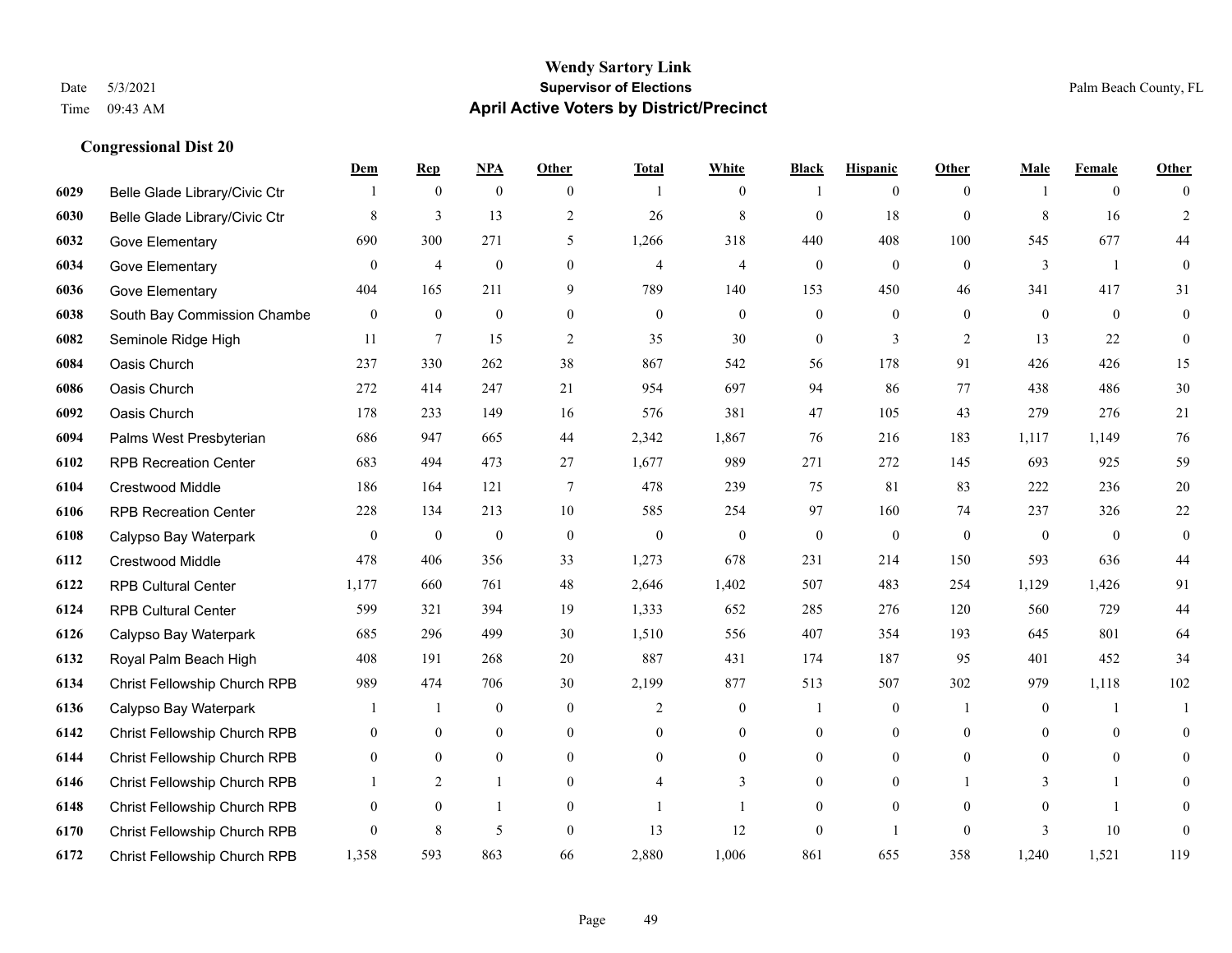|      |                                  | Dem              | <b>Rep</b>       | NPA            | <b>Other</b>   | Total          | <b>White</b>     | <b>Black</b>     | <b>Hispanic</b> | <b>Other</b>   | <b>Male</b> | Female       | <b>Other</b>     |
|------|----------------------------------|------------------|------------------|----------------|----------------|----------------|------------------|------------------|-----------------|----------------|-------------|--------------|------------------|
| 6174 | Christ Fellowship Church RPB     | 23               | 50               | 34             | 2              | 109            | 86               | 5                | $7\phantom{.0}$ | 11             | 51          | 54           | $\overline{4}$   |
| 6178 | <b>Everglades Elementary</b>     | 576              | 382              | 450            | 26             | 1,434          | 655              | 304              | 249             | 226            | 657         | 705          | 72               |
| 6180 | <b>Everglades Elementary</b>     | 19               | 49               | 23             | $\overline{1}$ | 92             | 70               | 4                | 14              | $\overline{4}$ | 43          | 46           | 3                |
| 6206 | Palm Beach Central High          | 275              | 251              | 182            | 8              | 716            | 389              | 145              | 59              | 123            | 321         | 367          | $28\,$           |
| 7004 | J F Kennedy Middle               | $\theta$         | $\overline{0}$   | $\mathbf{0}$   | $\Omega$       | $\theta$       | $\overline{0}$   | $\theta$         | $\theta$        | $\Omega$       | $\theta$    | $\Omega$     | $\mathbf{0}$     |
| 7010 | St John Lutheran Church          | 299              | 15               | 105            | 6              | 425            | 28               | 338              | 29              | 30             | 144         | 263          | 18               |
| 7012 | St John Lutheran Church          | 1,121            | 215              | 445            | 18             | 1,799          | 519              | 1,032            | 73              | 175            | 802         | 928          | 69               |
| 7014 | RB Prep Achievement Academy      | $\overline{0}$   | $\theta$         | $\theta$       | $\Omega$       | $\Omega$       | $\overline{0}$   | $\theta$         | $\theta$        | $\theta$       | $\Omega$    | $\theta$     | $\theta$         |
| 7016 | RB Prep Achievement Academy      | $\overline{c}$   | 1                | $\mathbf{0}$   | $\overline{0}$ | 3              |                  | 2                | $\mathbf{0}$    | $\theta$       | 2           |              | $\overline{0}$   |
| 7018 | RB Prep Achievement Academy      | $\overline{0}$   | $\overline{0}$   | $\overline{0}$ | $\theta$       | $\Omega$       | $\theta$         | $\Omega$         | $\mathbf{0}$    | $\Omega$       | $\theta$    | $\theta$     | $\theta$         |
| 7020 | RB Prep Achievement Academy      | $\Omega$         | $\theta$         | $\theta$       | $\Omega$       | $\Omega$       | $\Omega$         | $\theta$         | $\theta$        | $\Omega$       | $\Omega$    | $\Omega$     | $\theta$         |
| 7022 | J F Kennedy Middle               | 907              | 175              | 355            | 28             | 1,465          | 299              | 797              | 155             | 214            | 651         | 763          | 51               |
| 7024 | Hurst Chapel AME Church          | 1,608            | 83               | 339            | 25             | 2,055          | 147              | 1,676            | 91              | 141            | 837         | 1,158        | 60               |
| 7025 | Hurst Chapel AME Church          | 285              | 34               | 111            | 3              | 433            | 58               | 269              | 44              | 62             | 156         | 258          | 19               |
| 7026 | Lindsey Davis Senior Comm Ctr    | 2,371            | 77               | 438            | 21             | 2,907          | 56               | 2,613            | 39              | 199            | 1,179       | 1,624        | 104              |
| 7028 | <b>Wells Recreation Center</b>   | 1,888            | 145              | 476            | 19             | 2,528          | 242              | 1,983            | 92              | 211            | 1,080       | 1,350        | 98               |
| 7030 | Riviera Beach Marina Event Ctr   | 207              | 306              | 183            | 21             | 717            | 572              | 45               | 48              | 52             | 360         | 333          | 24               |
| 7034 | Suncoast High                    | 1,329            | 212              | 511            | 27             | 2,079          | 389              | 1,242            | 152             | 296            | 862         | 1,132        | 85               |
| 7036 | RB Prep Achievement Academy      | $\boldsymbol{0}$ | $\boldsymbol{0}$ | 6              | $\overline{0}$ | 6              | $\boldsymbol{0}$ | $\mathbf{0}$     | $\mathbf{0}$    | 6              | 4           |              |                  |
| 7038 | RB Prep Achievement Academy      | $\overline{0}$   | $\boldsymbol{0}$ | $\mathbf{0}$   | $\mathbf{0}$   | $\mathbf{0}$   | $\boldsymbol{0}$ | $\mathbf{0}$     | $\mathbf{0}$    | $\theta$       | $\theta$    | $\mathbf{0}$ | $\boldsymbol{0}$ |
| 7040 | Mary McLeod Bethune Elementa     | 1,272            | 56               | 267            | 17             | 1,612          | 37               | 1,425            | 46              | 104            | 624         | 934          | 54               |
| 7041 | Mary McLeod Bethune Elementa     | 400              | 33               | 127            | 10             | 570            | 46               | 434              | 29              | 61             | 217         | 327          | $26\,$           |
| 7042 | Dan Calloway Complex             | 1,760            | 74               | 378            | 20             | 2,232          | 42               | 1,981            | 43              | 166            | 911         | 1,257        | 64               |
| 7044 | <b>Wells Recreation Center</b>   | 1,440            | 88               | 367            | 15             | 1,910          | 192              | 1,507            | 62              | 149            | 792         | 1,042        | 76               |
| 7046 | Riviera Beach Marina Event Ctr   | 41               | 36               | 17             | 5              | 99             | 85               | $\overline{7}$   | 2               | 5              | 58          | 40           | $\mathbf{1}$     |
| 7048 | <b>Crossroads Baptist Church</b> | 317              | 10               | 86             | 8              | 421            | 8                | 355              | 26              | 32             | 138         | 265          | 18               |
| 7050 | <b>Crossroads Baptist Church</b> |                  | 2                | -1             | $\overline{0}$ | $\overline{4}$ | 3                | $\boldsymbol{0}$ | $\mathbf{0}$    |                |             | 3            | $\mathbf{0}$     |
| 7052 | <b>Crossroads Baptist Church</b> | $\Omega$         | $\Omega$         | $\theta$       | $\Omega$       | $\Omega$       | $\theta$         | $\theta$         | $\Omega$        | $\Omega$       | $\Omega$    | $\theta$     | $\mathbf{0}$     |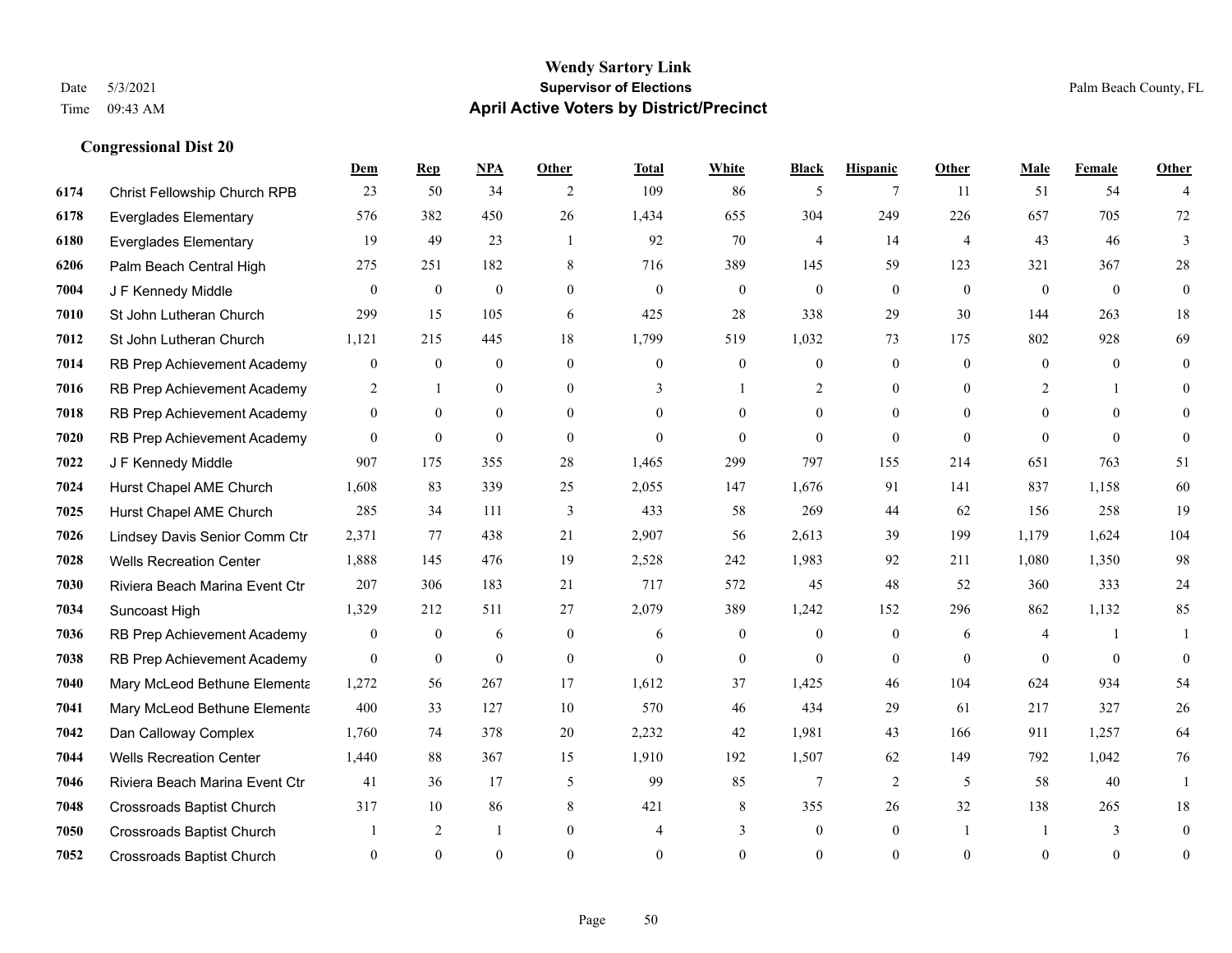#### **Wendy Sartory Link** Date 5/3/2021 **Supervisor of Elections** Palm Beach County, FL Time 09:43 AM **April Active Voters by District/Precinct**

# **Dem Rep NPA Other Total White Black Hispanic Other Male Female Other** Crossroads Baptist Church 993 68 292 12 1,365 113 1,027 72 153 575 723 67 Crossroads Baptist Church 0 0 0 0 0 0 0 0 0 0 0 0 Palm Beach Lakes High 1,470 368 628 42 2,508 842 1,129 309 228 1,028 1,377 103 Ephesus Junior Academy 1,204 68 237 17 1,526 111 1,251 49 115 618 856 52 Mangonia Park Town Hall 782 46 208 8 1,044 89 833 41 81 418 595 31 Grace Episcopal Church 1,384 181 466 33 2,064 362 1,349 135 218 877 1,091 96 Northboro Elementary 1,159 197 470 29 1,855 502 997 166 190 826 953 76 Pleasant City Community Center 1,017 278 560 40 1,895 852 667 193 183 930 868 97 Egret Lake Elementary 494 110 253 6 863 224 382 145 112 369 461 33 Egret Lake Elementary 212 34 90 9 345 63 197 37 48 149 186 10 Egret Lake Elementary **4** 4 2 1 1 8 6 1 0 1 6 2 0 Bear Lakes Middle 1,431 516 899 60 2,906 1,149 1,003 415 339 1,271 1,499 136 Palm Beach Lakes High 117 35 77 3 232 85 66 21 60 106 110 16 Salvation Army Activity Hall 603 82 282 12 979 167 503 131 178 421 508 50 First Christian Church 784 189 358 22 1,353 455 660 105 133 524 776 53 WPB City Fire Station #5 742 393 437 24 1,596 986 274 193 143 694 849 53 Roosevelt Elementary 2,186 176 587 32 2,981 300 2,190 252 239 1,202 1,646 133 Adult Education Center 137 28 60 7 232 55 129 25 23 74 149 9 Adult Education Center 0 0 0 0 0 0 0 0 0 0 0 0 Adult Education Center 0 0 0 0 0 0 0 0 0 0 0 0 Adult Education Center 38 37 44 5 124 94 4 18 8 60 55 9 U M Church of Palm Beaches 292 112 176 10 590 211 210 111 58 261 299 30 U M Church of Palm Beaches 0 0 0 0 0 0 0 0 0 0 0 0 First Christian Church 1,270 147 362 15 1,794 220 1,269 135 170 791 936 67 First Christian Church 1,624 539 840 84 3,087 1,194 1,117 439 337 1,267 1,685 135 Westward Elementary 2,109 127 536 24 2,796 176 2,273 124 223 1,133 1,561 102 Clayton Hutcheson Hall A 848 177 423 25 1,473 324 696 297 156 648 753 72 Haverhill Town Hall 48 40 38 2 128 53 33 31 11 54 69 5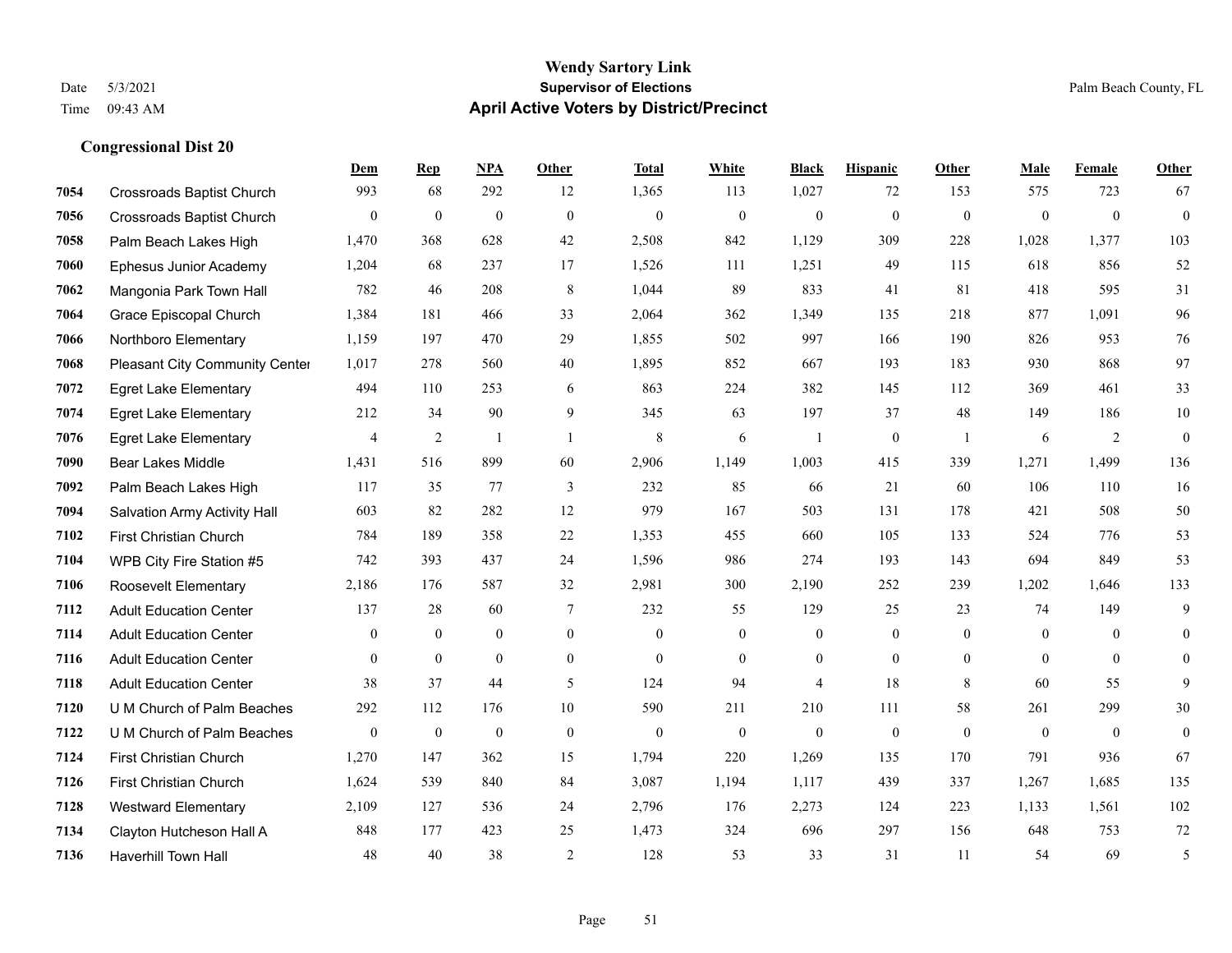# Date 5/3/2021 **Supervisor of Elections** Palm Beach County, FL

# **Wendy Sartory Link** Time 09:43 AM **April Active Voters by District/Precinct**

|      |                                     | <b>Dem</b> | <u>Rep</u> | NPA    | Other | Total    | White  | <b>Black</b> | <b>Hispanic</b> | Other    | <u>Male</u> | Female   | Other          |
|------|-------------------------------------|------------|------------|--------|-------|----------|--------|--------------|-----------------|----------|-------------|----------|----------------|
| 7138 | <b>Westgate Community Center</b>    | 1,612      | 458        | 926    | 33    | 3,029    | 722    | 992          | 0.003           | 312      | 1,354       | 1,526    | 149            |
| 7140 | <b>Haverhill Town Hall</b>          | 172        |            | 97     |       | 349      | 111    | 120          | 79              | 39       | 159         | 168      | 22             |
| 7142 | Clayton Hutcheson Hall B            | 37         | 8          |        |       | 56       |        | 28           | <sub>(</sub>    |          | 26          | 30       | $\overline{0}$ |
| 7144 | Clayton Hutcheson Hall B            | 49         |            | 20     |       | 73       | 4      | 47           | 13              | 9        | 28          | 39       | 6              |
| 7146 | Clayton Hutcheson Hall B            | 252        | 15         | 103    |       | 372      | 26     | 238          | 83              | 25       | 134         | 221      | 17             |
| 7149 | <b>Howard Park Community Center</b> | 63         | 12         | 49     |       | 125      | 19     | 51           | 33              | 22       | 56          | 58       | 11             |
| 8001 | Federal Only                        | $\Omega$   | $\Omega$   |        |       | $\Omega$ | 0      | 0            |                 | $\theta$ | $\Omega$    | $\Omega$ | $\overline{0}$ |
| 8002 | State Only                          | 147        | 125        | 139    |       | 413      | 317    | 19           | 17              | 60       | 191         | 207      | 15             |
|      | <b>Congressional Dist 20</b>        | 76,887     | 24,344     | 36,251 | 2.146 | 139,628  | 43,388 | 57,726       | 24,716          | 13,798   | 60,193      | 73,653   | 5,782          |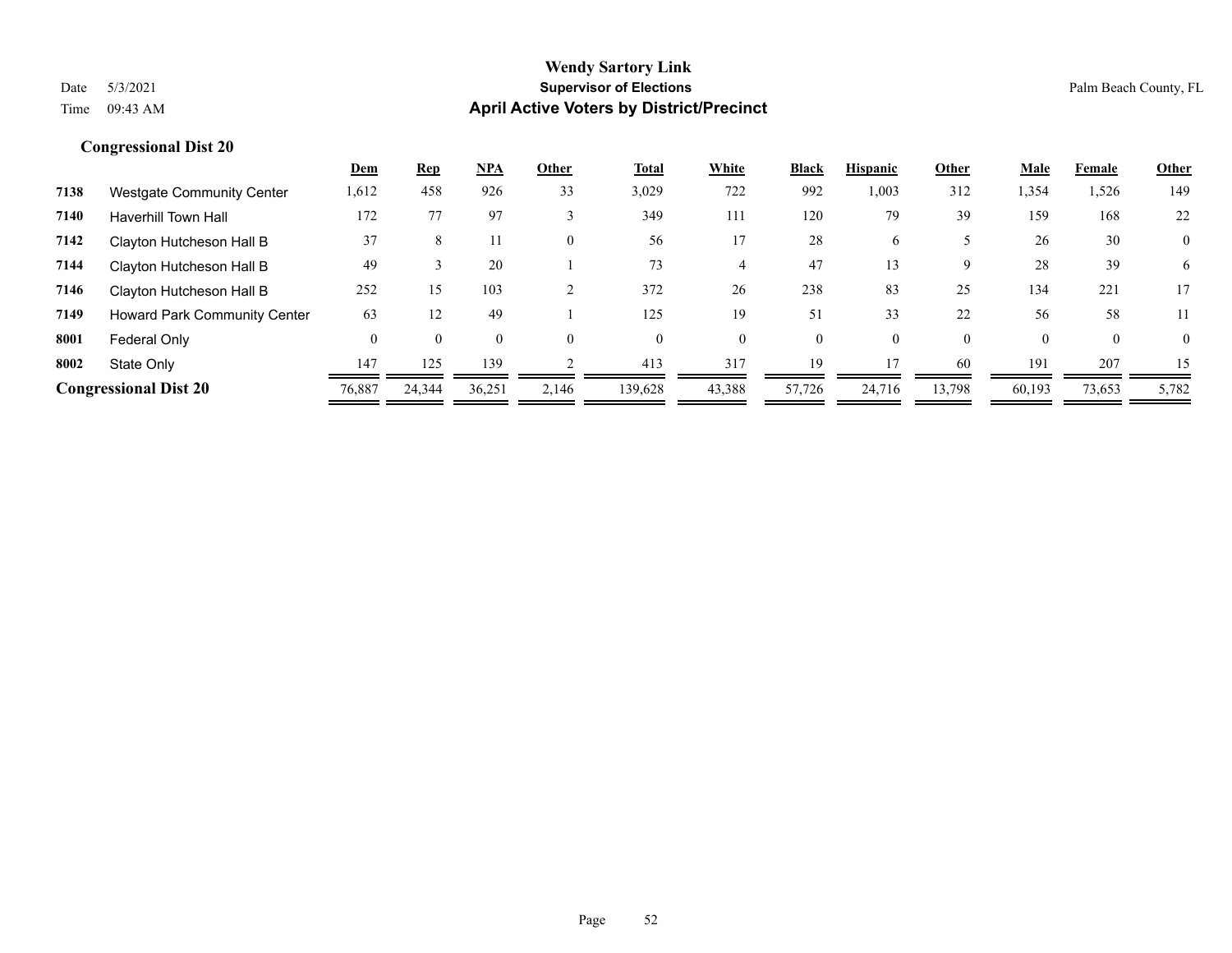|      |                                   | Dem              | <b>Rep</b>       | NPA              | <b>Other</b>     | <b>Total</b>     | <b>White</b>     | <b>Black</b>     | <b>Hispanic</b>  | <b>Other</b>   | <b>Male</b>      | Female         | Other            |
|------|-----------------------------------|------------------|------------------|------------------|------------------|------------------|------------------|------------------|------------------|----------------|------------------|----------------|------------------|
| 1388 | Palm Beach Shores Town Hall       | 295              | 461              | 316              | 25               | 1,097            | 994              | 14               | 21               | 68             | 521              | 546            | 30               |
| 1389 | Palm Beach Shores Town Hall       | $\boldsymbol{0}$ | $\boldsymbol{0}$ | $\boldsymbol{0}$ | $\mathbf{0}$     | $\boldsymbol{0}$ | $\mathbf{0}$     | $\mathbf{0}$     | $\boldsymbol{0}$ | $\mathbf{0}$   | $\mathbf{0}$     | $\overline{0}$ | $\boldsymbol{0}$ |
| 1390 | St Edwards Church                 | 466              | 1,219            | 538              | 58               | 2,281            | 2,090            | 6                | 55               | 130            | 1,042            | 1,166          | 73               |
| 1392 | St Edwards Church                 | 384              | 625              | 425              | 47               | 1,481            | 1,343            | 5                | 30               | 103            | 652              | 791            | 38               |
| 1394 | Morton & Barbara Mandel Cente     | 261              | 640              | 305              | 39               | 1,245            | 1,137            | 7                | 23               | 78             | 565              | 645            | 35               |
| 2066 | Howard Park Community Center      | 156              | 77               | 104              | 6                | 343              | 174              | 61               | 69               | 39             | 159              | 176            | $\,8\,$          |
| 2068 | <b>Conniston Middle</b>           | 461              | 278              | 348              | 16               | 1,103            | 450              | 101              | 463              | 89             | 505              | 556            | $42\,$           |
| 2070 | <b>Belvedere Elementary</b>       | 596              | 402              | 413              | 27               | 1,438            | 1,129            | 32               | 163              | 114            | 692              | 691            | 55               |
| 2072 | <b>Belvedere Elementary</b>       | 636              | 320              | 484              | 28               | 1,468            | 519              | 153              | 646              | 150            | 639              | 737            | 92               |
| 2074 | <b>Belvedere Elementary</b>       | $\overline{0}$   | $\boldsymbol{0}$ | $\boldsymbol{0}$ | $\mathbf{0}$     | $\mathbf{0}$     | $\boldsymbol{0}$ | $\boldsymbol{0}$ | $\boldsymbol{0}$ | $\mathbf{0}$   | $\overline{0}$   | $\overline{0}$ | $\overline{0}$   |
| 2076 | St Catherine Church               | 172              | 133              | 145              | 9                | 459              | 367              | 20               | 35               | 37             | 223              | 220            | 16               |
| 2078 | St Catherine Church               | 472              | 577              | 374              | 32               | 1,455            | 1,210            | 39               | 95               | 111            | 654              | 748            | 53               |
| 2081 | <b>Everglades Elementary</b>      | 67               | 96               | 46               | $\mathbf{0}$     | 209              | 152              | 6                | 28               | 23             | 103              | 100            | 6                |
| 2083 | Pine Jog Environmental Center     | 7                | 21               | 15               | $\boldsymbol{0}$ | 43               | $28\,$           | $\boldsymbol{0}$ | 13               | $\overline{2}$ | 19               | 23             | -1               |
| 2084 | <b>Community Christian Church</b> | 282              | 119              | 163              | 17               | 581              | 166              | 208              | 133              | 74             | 259              | 306            | 16               |
| 2085 | <b>Community Christian Church</b> | 2                | -1               | $\mathbf{0}$     | $\mathbf{0}$     | 3                | 3                | $\overline{0}$   | $\overline{0}$   | $\mathbf{0}$   | $\overline{1}$   | 2              | $\overline{0}$   |
| 2086 | <b>Community Christian Church</b> | 1,256            | 578              | 958              | 49               | 2,841            | 915              | 614              | 920              | 392            | 1,236            | 1,489          | 116              |
| 2087 | <b>Community Christian Church</b> |                  | $\mathbf{1}$     | $\theta$         | $\theta$         | 2                | $\overline{2}$   | $\overline{0}$   | $\overline{0}$   | $\theta$       | 2                | $\theta$       | $\overline{0}$   |
| 2090 | Pine Jog Environmental Center     | $\boldsymbol{0}$ | $\overline{2}$   | $\boldsymbol{0}$ | $\boldsymbol{0}$ | $\overline{c}$   | 1                | $\boldsymbol{0}$ | $\boldsymbol{0}$ |                | $\boldsymbol{0}$ | $\mathbf{1}$   |                  |
| 2092 | Pine Jog Environmental Center     |                  | 6                | -1               | 1                | 9                | 9                | $\overline{0}$   | $\overline{0}$   | $\theta$       | $\overline{4}$   | 5              | $\overline{0}$   |
| 2096 | 1st Church of the Nazarene        | 257              | 73               | 186              | 5                | 521              | 124              | 24               | 328              | 45             | 243              | 248            | 30               |
| 2110 | <b>Berkshire Elementary</b>       | 178              | 87               | 144              | 4                | 413              | 140              | 46               | 177              | 50             | 170              | 220            | 23               |
| 2112 | Palm Springs Middle               | $7\phantom{.0}$  | 6                | 6                | $\theta$         | 19               | 15               | 3                | $\mathbf{0}$     | $\overline{1}$ | 9                | 10             | $\boldsymbol{0}$ |
| 2115 | The Ark Church                    | 76               | 50               | 68               | 6                | 200              | 92               | 13               | 73               | 22             | 91               | 98             | 11               |
| 2116 | The Ark Church                    | 841              | 575              | 704              | 31               | 2,151            | 943              | 148              | 882              | 178            | 929              | 1,139          | 83               |
| 2117 | The Ark Church                    |                  | $\boldsymbol{0}$ | $\overline{1}$   | $\mathbf{0}$     | $\overline{2}$   | $\mathbf{1}$     | $\mathbf{1}$     | $\boldsymbol{0}$ | $\mathbf{0}$   | 1                | $\mathbf{1}$   | $\boldsymbol{0}$ |
| 2118 | Palm Springs Middle               | $\theta$         | $\theta$         | $\mathbf{0}$     | $\mathbf{0}$     | $\theta$         | $\mathbf{0}$     | $\boldsymbol{0}$ | $\overline{0}$   | $\mathbf{0}$   | $\theta$         | $\theta$       | $\boldsymbol{0}$ |
| 2120 | Palm Springs Middle               | 60               | 22               | 52               | $\theta$         | 134              | 34               | 15               | 56               | 29             | 51               | 71             | 12               |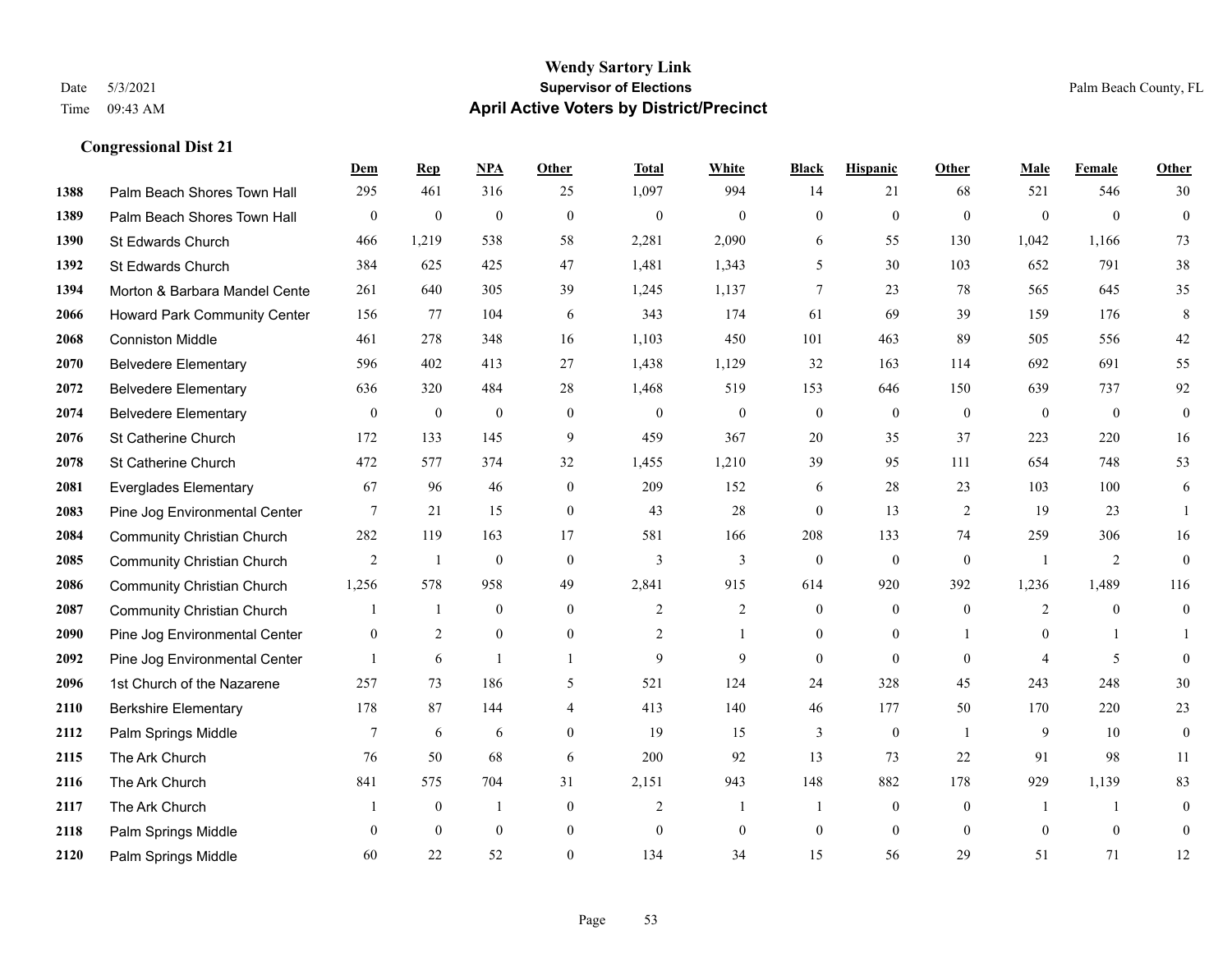#### **Wendy Sartory Link** Date 5/3/2021 **Supervisor of Elections** Palm Beach County, FL Time 09:43 AM **April Active Voters by District/Precinct**

# **Dem Rep NPA Other Total White Black Hispanic Other Male Female Other** Palm Springs Middle 1 0 0 0 1 0 1 0 0 1 0 0 **2124** Palm Springs Middle  $\begin{array}{cccccccc} 7 & 8 & 15 & 0 & 30 & 14 & 7 & 8 & 1 & 14 & 16 & 0 \end{array}$  St Marys Orthodox Church 346 356 247 7 956 516 40 338 62 418 503 35 St Marys Orthodox Church 277 254 234 9 774 442 27 238 67 363 390 21 Lake Clarke Shores Town Hall  $\begin{array}{ccccccccc} 1 & 0 & 1 & 0 & 2 & 0 & 0 & 2 & 0 & 2 & 0 & 0 \end{array}$  Palm Springs Middle 0 0 0 0 0 0 0 0 0 0 0 0 Palmwood Lodge #303 692 468 574 43 1,777 788 83 738 168 813 878 86 Palmwood Lodge #303 361 168 281 20 830 334 83 322 91 379 412 39 South Olive Community Center 596 452 400 35 1,483 1,120 34 206 123 700 728 55 Lakeside Presbyterian Church 310 394 182 22 908 788 3 56 61 418 460 30 Lakeside Presbyterian Church 369 428 267 35 1,099 913 21 81 84 505 560 34 Village Walk HOA Clubhouse 578 541 425 38 1,582 1,210 62 149 161 659 867 56 Liberty Park Elementary 0 0 0 0 0 0 0 0 0 0 0 0 River Bridge Activities Center 1,108 535 692 51 2,386 1,157 479 496 254 998 1,296 92 Pine Ridge North II 1,182 528 855 50 2,615 1,091 403 854 267 1,057 1,449 109 Cresthaven Emory Aud 640 424 318 14 1,396 789 96 417 94 518 828 50 Cresthaven Barkley Aud 526 356 292 20 1,194 607 82 399 106 491 646 57 Cresthaven Ashley Aud 348 217 229 14 808 411 36 293 68 323 450 35 Covered Bridge Clubhouse 1,159 748 674 35 2,616 1,837 135 463 181 1,015 1,518 83 Poinciana Clubhouse 933 535 507 35 2,010 1,343 93 409 165 792 1,150 68 First Baptist Church GA 0 0 0 0 0 0 0 0 0 0 0 0 Liberty Park Elementary 1,123 549 678 53 2,403 1,067 457 618 261 951 1,336 116 First Baptist Church GA 17 4 10 0 31 15 3 9 4 13 17 1 First Baptist Church GA 468 191 272 12 943 421 193 207 122 408 492 43 Greenacres Community Center 639 284 529 30 1,482 531 143 661 147 587 806 89 American Polish Club 1,121 414 832 38 2,405 759 348 1,034 264 1,000 1,267 138 American Polish Club 325 140 237 6 708 217 107 310 74 319 355 34 St Lukes United Methodist Chr 476 531 428 33 1,468 1,164 37 190 77 685 743 40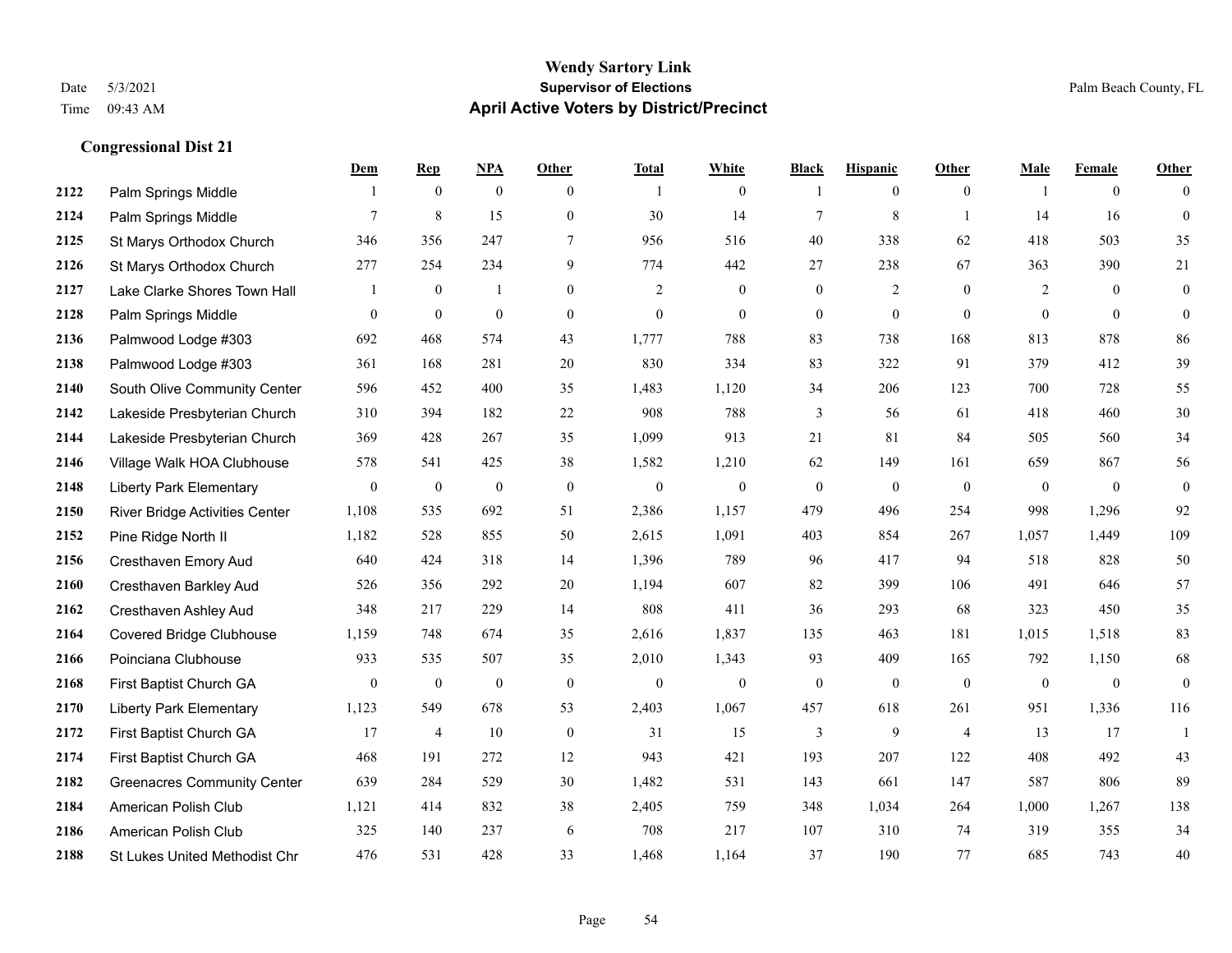#### **Wendy Sartory Link** Date 5/3/2021 **Supervisor of Elections** Palm Beach County, FL Time 09:43 AM **April Active Voters by District/Precinct**

**Dem Rep NPA Other Total White Black Hispanic Other Male Female Other**

# Lucerne Pointe Clubhouse 1,054 533 670 44 2,301 1,477 223 423 178 950 1,268 83 Fountains Of Palm Beach 932 449 582 53 2,016 1,387 137 331 161 849 1,100 67 LC Swain Middle 1,120 366 729 42 2,257 791 456 777 233 938 1,206 113 Pine Ridge South IV Clubhouse 922 514 503 44 1,983 1,202 264 399 118 769 1,137 77 American Finnish Club 15 9 8 0 32 17 3 1 11 12 17 3 LC Swain Middle 0 8 2 0 10 6 0 3 1 4 6 0 Heritage Elementary 558 219 494 31 1,302 420 146 609 127 564 658 80 Heritage Elementary 475 198 345 15 1,033 337 216 345 135 446 531 56 American Finnish Club 6 7 2 1 16 14 0 0 2 6 8 2 American Polish Club 238 100 141 6 485 174 118 144 49 197 265 23 American Polish Club 0 0 0 0 0 0 0 0 0 0 0 0 Indian Pines Elementary 1,184 264 581 32 2,061 477 900 451 233 928 1,026 107 Indian Pines Elementary 1,831 303 850 41 3,025 528 1,526 592 379 1,348 1,522 155 Tradewinds Middle 1,278 334 649 36 2,297 594 882 378 443 1,014 1,157 126 Palm Springs Middle 869 354 604 48 1,875 571 346 780 178 765 1,020 90 Community Of Hope 69 40 61 2 172 65 11 70 26 85 75 12 Faith Presbyterian 1,069 642 734 34 2,479 1,015 303 946 215 1,020 1,345 114 Palm Springs Middle  $\begin{pmatrix} 0 & 0 & 0 & 0 \\ 0 & 0 & 0 & 0 \\ 0 & 0 & 0 & 0 \end{pmatrix}$  Faith Presbyterian 374 218 303 23 918 375 114 352 77 415 467 36 Emmanuel Baptist Church 665 598 438 20 1,721 1,043 43 538 97 727 931 63 Lake Clarke Shores Town Hall 1,045 1,107 646 44 2,842 2,081 86 500 175 1,285 1,465 92 Community Of Hope 45 37 54 2 138 36 10 78 14 53 76 9 Palm Springs Middle 12 12 8 3 35 15 0 16 4 15 19 1 Palm Springs Village Hall 994 638 801 33 2,466 1,030 173 1,066 197 1,088 1,263 115 Oasis De Amor Baptist Church 520 219 410 16 1,165 386 138 494 147 544 554 67 Palm Springs Library 731 419 610 29 1,789 674 202 713 200 789 892 108

**3026** Palm Springs Village Hall  $\begin{pmatrix} 0 & 0 & 0 & 0 \\ 0 & 0 & 0 & 0 \\ 0 & 0 & 0 & 0 \end{pmatrix}$ **3028** Palm Springs Village Hall  $\begin{array}{cccccccc} 3 & 1 & 0 & 0 & 4 & 0 & 0 & 4 & 0 & 2 & 2 & 0 \end{array}$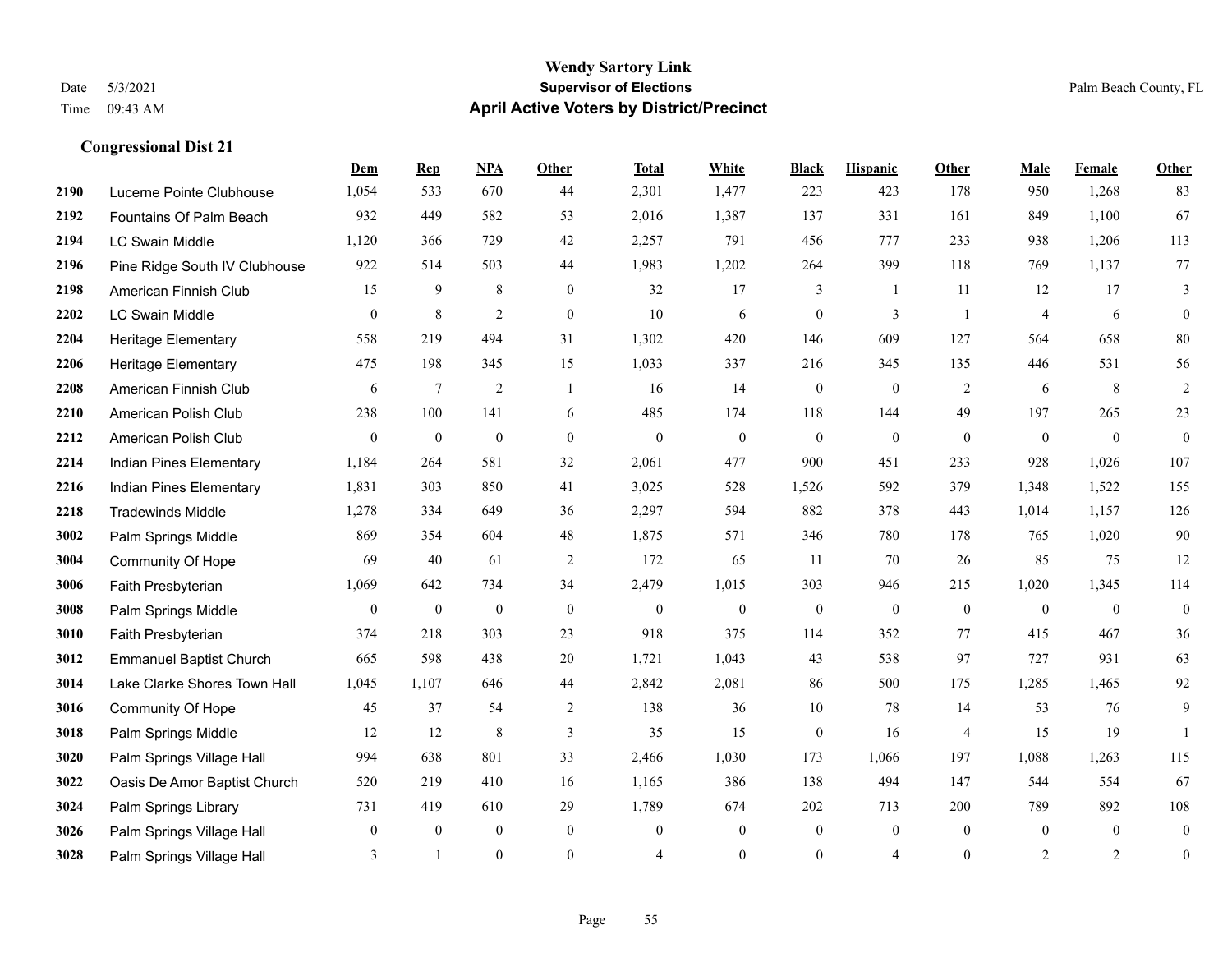#### **Wendy Sartory Link** Date 5/3/2021 **Supervisor of Elections** Palm Beach County, FL Time 09:43 AM **April Active Voters by District/Precinct**

# **Dem Rep NPA Other Total White Black Hispanic Other Male Female Other** Palm Springs Village Hall 0 0 0 0 0 0 0 0 0 0 0 0 Special Olympics of PBC 729 317 556 34 1,636 607 271 613 145 770 780 86 Sunlight Community Church 158 99 82 5 344 185 44 95 20 155 179 10 Sunlight Community Church 410 220 284 14 928 382 188 265 93 407 489 32 Sunlight Community Church 731 304 543 34 1,612 681 241 519 171 769 757 86 1st Congregational Church 723 328 428 42 1,521 1,110 77 209 125 734 727 60 1st Congregational Church 762 473 422 46 1,703 1,431 25 138 109 782 865 56 Holy Redeemer Church 231 66 192 7 496 143 106 204 43 215 264 17 Holy Redeemer Church 629 230 482 25 1,366 427 275 531 133 603 701 62 Holy Redeemer Church **7** 8 2 0 17 10 6 1 0 10 7 0 Our Savior Lutheran Church 419 119 245 15 798 229 213 275 81 371 382 45 Our Savior Lutheran Church 0 0 0 2 0 0 2 1 1 0 0 0 1 1 0 Our Savior Lutheran Church 262 57 159 7 485 120 167 163 35 191 272 22 Our Savior Lutheran Church 1,057 334 603 50 2,044 820 447 583 194 939 1,007 98 1st Congregational Church 501 234 407 33 1,175 828 99 157 91 551 573 51 Our Savior Lutheran Church 415 154 314 22 905 629 80 106 90 429 435 41 St Andrews Episcopal 576 302 439 47 1,364 1,100 62 112 90 662 652 50 Mid County Senior Center 740 281 594 36 1,651 533 354 550 214 738 831 82 Holy Redeemer Church 0 0 0 0 0 0 0 0 0 0 0 0 Holy Redeemer Church 142 28 96 9 275 73 109 52 41 107 154 14 Coastal Chapel 512 372 351 24 1,259 788 115 266 90 587 630 42 Lantana Recreation Center 16 10 8 2 36 36 0 0 0 13 23 0 Our Savior Lutheran Church 52 43 56 2 153 102 19 20 12 83 64 6 Lakeside UM Church 681 429 489 37 1,636 1,034 175 286 141 734 853 49 American Finnish Club 886 246 601 38 1,771 445 537 586 203 782 880 109 Atlantis City Hall 480 902 447 41 1,870 1,616 42 87 125 860 966 44 Lakes of Sherbrooke 710 650 581 52 1,993 1,349 187 284 173 876 1,036 81 Woodlands Middle 806 624 700 49 2,179 1,495 137 356 191 1,012 1,085 82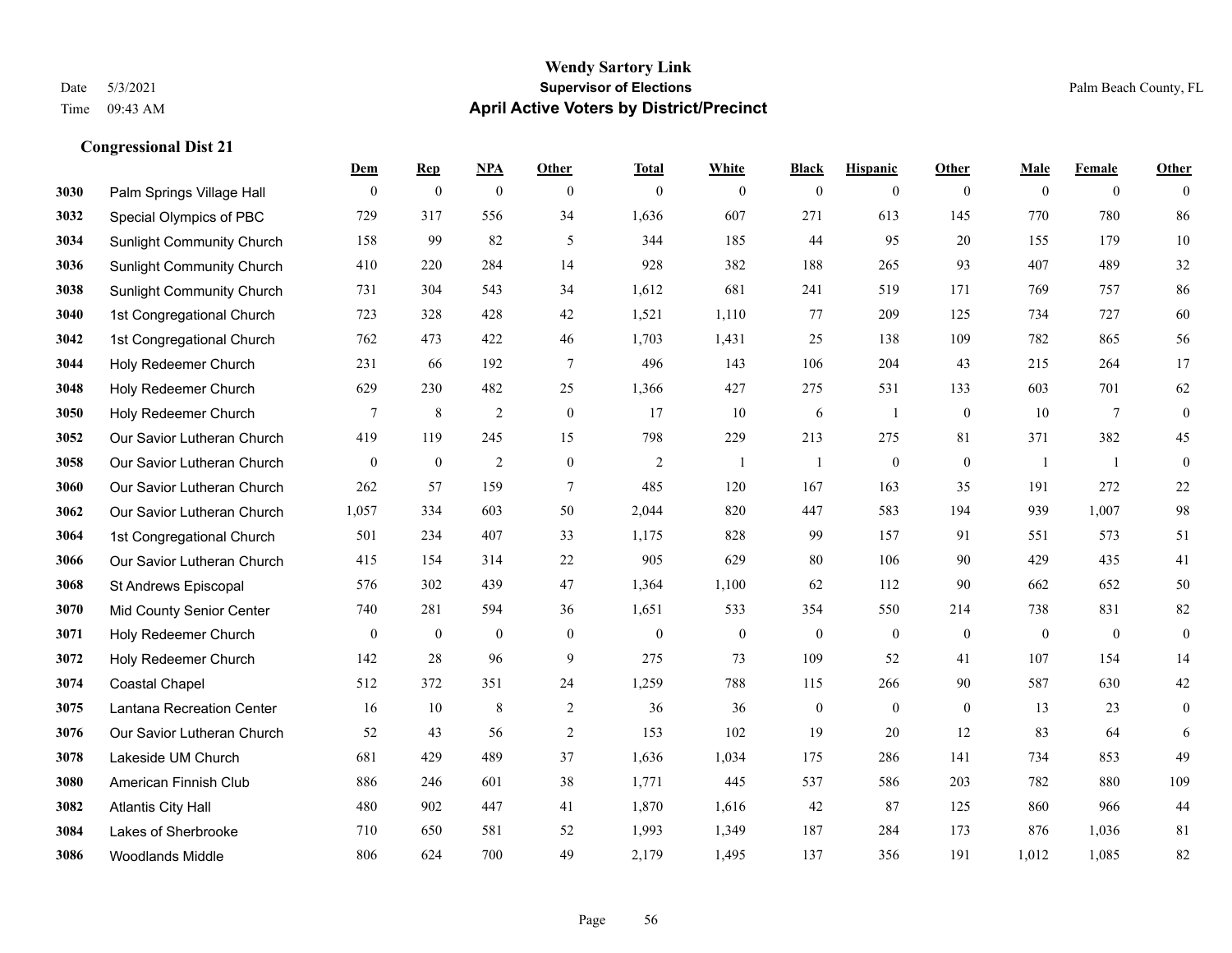#### **Wendy Sartory Link** Date 5/3/2021 **Supervisor of Elections** Palm Beach County, FL Time 09:43 AM **April Active Voters by District/Precinct**

# **Dem Rep NPA Other Total White Black Hispanic Other Male Female Other** Tradewinds Middle 183 57 131 8 379 106 122 89 62 170 196 13 Woodlands Middle 1,463 840 630 52 2,985 2,417 172 117 279 1,353 1,538 94 Lacuna HOA Clubhouse 1,201 734 734 60 2,729 1,903 267 295 264 1,246 1,388 95 Coral Reef Elementary 320 237 256 25 838 508 63 188 79 392 420 26 Coral Reef Elementary 842 598 623 54 2,117 1,358 258 268 233 980 1,050 87 Manatee Elementary 695 590 511 40 1,836 1,254 170 220 192 832 939 65 Journeys End 429 338 354 20 1,141 767 89 136 149 533 578 30 Diamond View Elementary 1,234 459 806 45 2,544 1,059 646 535 304 1,131 1,304 109 American German Club 429 367 386 33 1,215 845 93 144 133 565 602 48 American German Club 302 116 196 14 628 229 171 95 133 274 326 28 Santaluces High 1,239 540 873 63 2,715 1,092 693 534 396 1,201 1,424 90 Lantana Road Branch Library 852 348 511 40 1,751 831 463 295 162 764 898 89 Starlight Cove Elementary 864 304 620 40 1,828 718 310 650 150 789 943 96 Santaluces High 389 252 303 13 957 562 122 184 89 469 452 36 Advent Lantana 1,138 544 747 51 2,480 1,525 380 373 202 1,033 1,354 93 Advent Lantana 214 228 176 16 634 519 25 46 44 310 309 15 Valencia Shores Social Club 1,225 591 577 42 2,435 2,146 68 79 142 1,116 1,262 57 **3122 Boynton Beach Community Chu**rch 915 399 347 32 1,693 1,519 31 51 92 689 960 44 West Boynton Park and Rec 798 577 636 43 2,054 1,308 212 282 252 918 1,057 79 Temple Shaarei Shalom 654 507 473 27 1,661 1,139 154 201 167 772 839 50 West Boynton Park and Rec 957 621 732 43 2,353 1,473 279 338 263 1,078 1,191 84 Winston Trails Swim Center 1,134 928 859 66 2,987 2,118 202 377 290 1,397 1,474 116 Park Vista High 903 670 701 51 2,325 1,465 233 378 249 1,052 1,188 85 Christa McAuliffe Middle 179 120 133 9 441 270 44 62 65 209 220 12 Hidden Oaks Elementary 1,089 321 589 32 2,031 594 798 359 280 874 1,069 88 Freedom Shores Elementary 892 415 581 32 1,920 849 526 283 262 852 990 78 Citrus Cove Elementary 879 507 574 34 1,994 1,190 311 283 210 878 1,033 83 Boynton Lakes North Clubhouse 430 192 274 14 910 429 223 128 130 404 474 32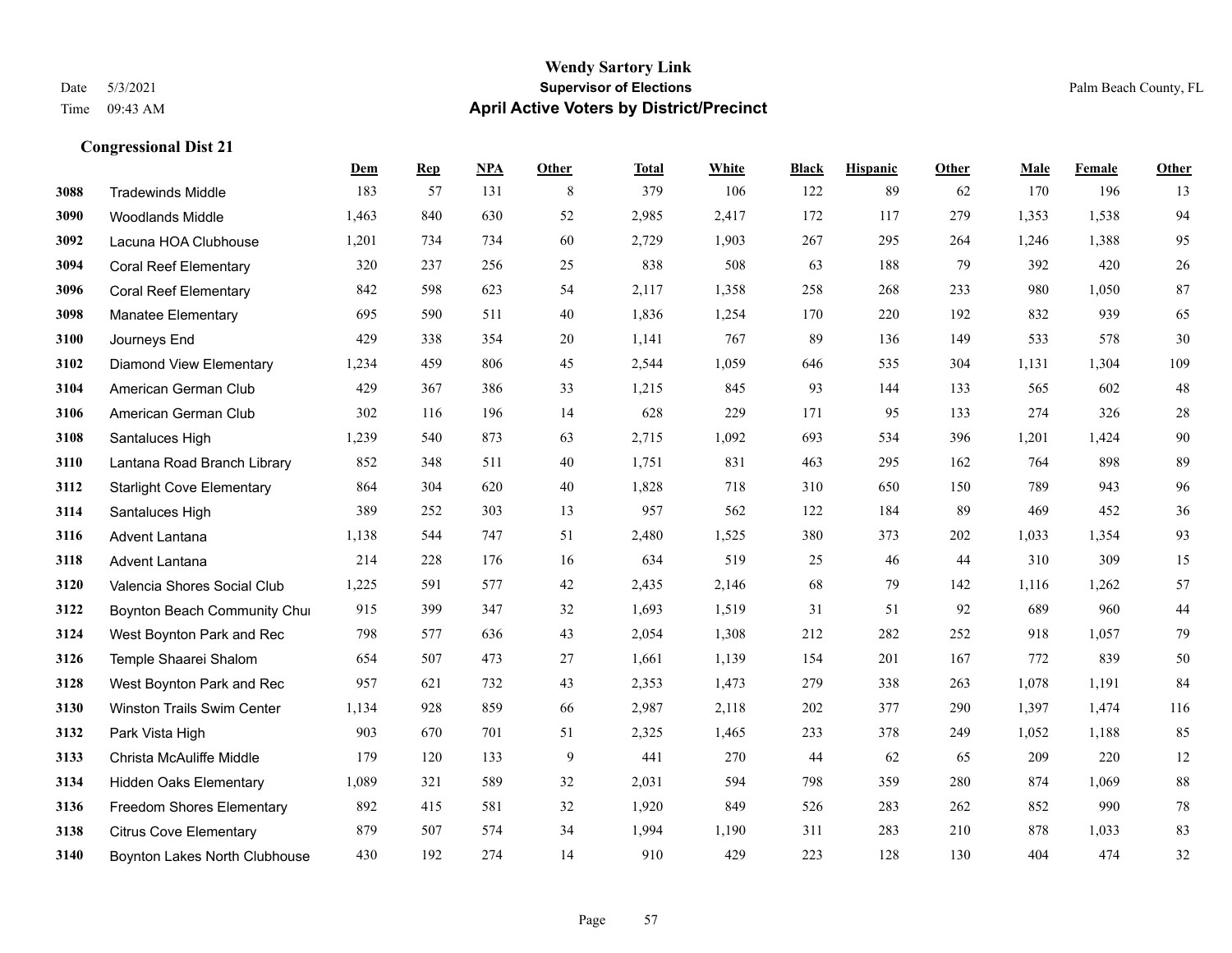|      |                                  | Dem            | <b>Rep</b>       | NPA              | <b>Other</b>   | <b>Total</b>     | <b>White</b>     | <b>Black</b>     | <b>Hispanic</b>  | <b>Other</b>     | <b>Male</b>  | Female       | <b>Other</b>     |
|------|----------------------------------|----------------|------------------|------------------|----------------|------------------|------------------|------------------|------------------|------------------|--------------|--------------|------------------|
| 3142 | Boynton Lakes North Clubhouse    | 398            | 168              | 220              | 15             | 801              | 451              | 137              | 141              | 72               | 323          | 446          | 32               |
| 3144 | <b>Freedom Shores Elementary</b> | 11             | $\,8\,$          | $\,8\,$          | $\overline{0}$ | 27               | 21               | $\mathbf{0}$     | $\overline{4}$   | 2                | 11           | 14           | $\overline{2}$   |
| 3146 | <b>Freedom Shores Elementary</b> | 351            | 135              | 175              | 13             | 674              | 459              | 79               | 75               | 61               | 269          | 385          | $20\,$           |
| 3148 | Imagine Schools - Chancellor     | 62             | 54               | 55               | 6              | 177              | 121              | 12               | 27               | 17               | 87           | 85           | 5                |
| 3150 | Christa McAuliffe Middle         | 573            | 251              | 238              | 17             | 1,079            | 979              | 23               | 28               | 49               | 443          | 602          | 34               |
| 3152 | Park Vista High                  | 650            | 412              | 381              | 32             | 1,475            | 1,267            | 56               | 59               | 93               | 654          | 771          | 50               |
| 3154 | Ponte Vecchio Clubhouse          | 827            | 314              | 284              | 20             | 1,445            | 1,285            | 22               | 41               | 97               | 649          | 752          | 44               |
| 3156 | Aberdeen East Clubhouse          | 1,017          | 498              | 550              | 40             | 2,105            | 1,600            | 142              | 182              | 181              | 871          | 1,171        | 63               |
| 3158 | <b>Crystal Lakes Elementary</b>  | 1,023          | 779              | 833              | 54             | 2,689            | 1,901            | 190              | 298              | 300              | 1,216        | 1,359        | 114              |
| 3160 | Christa McAuliffe Middle         | 444            | 334              | 316              | 19             | 1,113            | 762              | 135              | 115              | 101              | 502          | 569          | $42\,$           |
| 3162 | <b>Hidden Oaks Elementary</b>    | 548            | 260              | 295              | 18             | 1,121            | 679              | 205              | 122              | 115              | 500          | 589          | $32\,$           |
| 3164 | <b>Citrus Cove Elementary</b>    | 893            | 545              | 640              | 52             | 2,130            | 1,335            | 316              | 242              | 237              | 942          | 1.115        | 73               |
| 3166 | Jamaica Bay Clubhouse            | 358            | 370              | 275              | 25             | 1,028            | 911              | 21               | 39               | 57               | 442          | 552          | 34               |
| 3168 | Boynton Beach Fire Station #3    | 931            | 474              | 664              | 32             | 2,101            | 1,199            | 367              | 302              | 233              | 885          | 1,141        | 75               |
| 3170 | Boynton Beach High               | 1,128          | 615              | 878              | 67             | 2,688            | 1,589            | 309              | 529              | 261              | 1,186        | 1,388        | 114              |
| 3172 | Boynton Beach High               | 497            | 149              | 328              | 31             | 1,005            | 472              | 285              | 145              | 103              | 419          | 539          | 47               |
| 3174 | Boynton Beach Fire Station #3    | 247            | 179              | 170              | 14             | 610              | 422              | 51               | 80               | 57               | 276          | 318          | 16               |
| 3176 | Boynton Beach High               | 225            | 118              | 161              | $\tau$         | 511              | 274              | 98               | 77               | 62               | 224          | 262          | $25\,$           |
| 3180 | Imagine Schools - Chancellor     | $\overline{0}$ | $\boldsymbol{0}$ | $\boldsymbol{0}$ | $\mathbf{0}$   | $\boldsymbol{0}$ | $\boldsymbol{0}$ | $\boldsymbol{0}$ | $\boldsymbol{0}$ | $\boldsymbol{0}$ | $\mathbf{0}$ | $\mathbf{0}$ | $\boldsymbol{0}$ |
| 3182 | Imagine Schools - Chancellor     | 106            | 55               | 88               | $\overline{4}$ | 253              | 128              | 49               | 39               | 37               | 125          | 116          | 12               |
| 3185 | Christ Fellowship Church BB      | 228            | 145              | 147              | 23             | 543              | 349              | 55               | 81               | 58               | 248          | 275          | $20\,$           |
| 3186 | Christ Fellowship Church BB      | 189            | 130              | 148              | 10             | 477              | 339              | 41               | 64               | 33               | 215          | 241          | 21               |
| 3187 | Christ Fellowship Church BB      | 751            | 420              | 616              | 60             | 1,847            | 1,061            | 289              | 296              | 201              | 866          | 923          | 58               |
| 3188 | Christ Fellowship Church BB      | 419            | 303              | 357              | 21             | 1,100            | 678              | 222              | 128              | 72               | 536          | 526          | $38\,$           |
| 3190 | Imagine Schools - Chancellor     | 320            | 164              | 227              | 16             | 727              | 403              | 149              | 106              | 69               | 356          | 354          | 17               |
| 3192 | Leisureville #1 Clubhouse        | 581            | 414              | 374              | 41             | 1,410            | 1,071            | 111              | 132              | 96               | 569          | 791          | $50\,$           |
| 3194 | Boynton Beach Fire Station #2    | 773            | 185              | 400              | 17             | 1,375            | 501              | 554              | 171              | 149              | 597          | 721          | 57               |
| 3196 | Leisureville #3 Clubhouse        | 623            | 566              | 425              | 47             | 1,661            | 1,392            | 75               | 100              | 94               | 712          | 894          | 55               |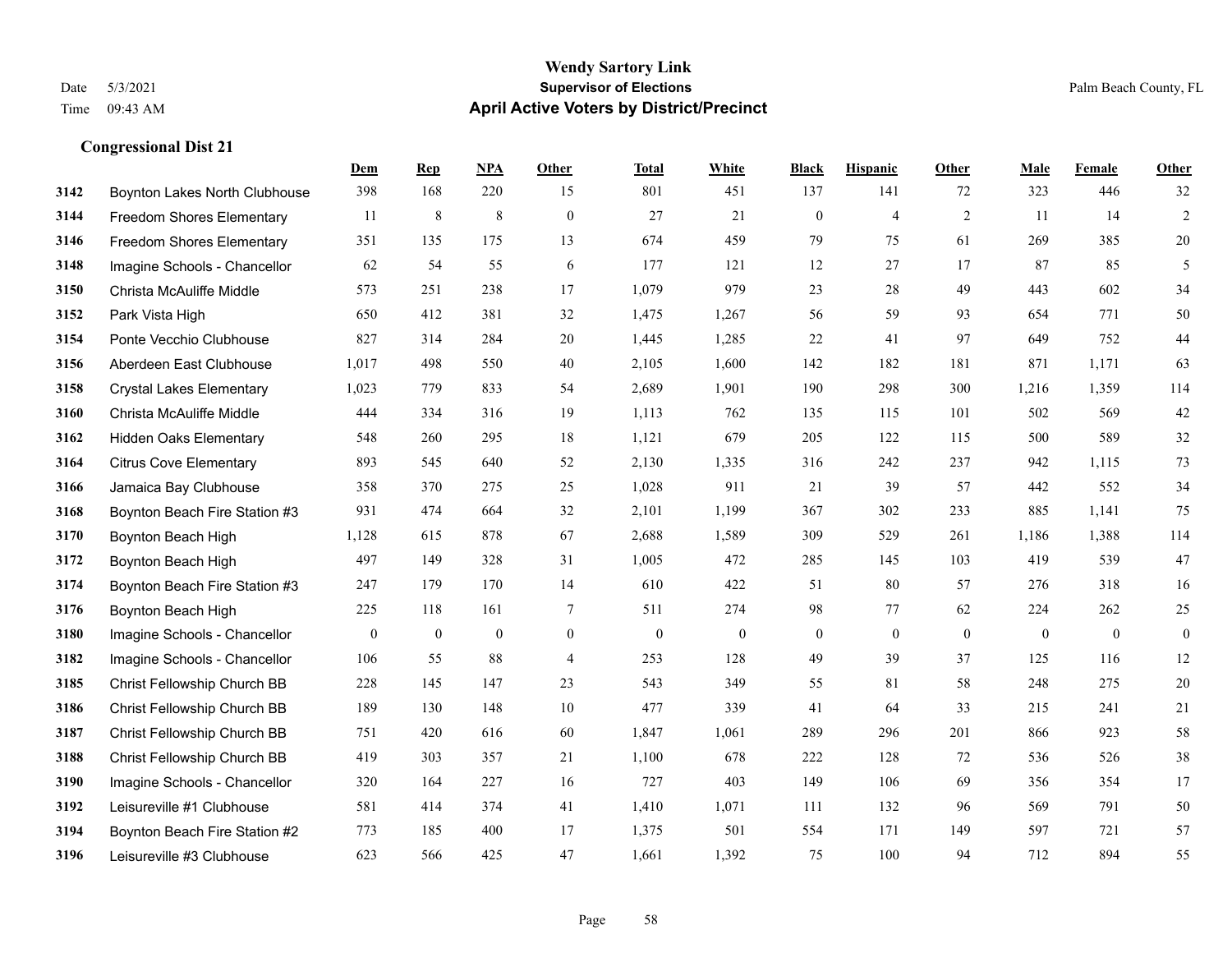#### **Wendy Sartory Link** Date 5/3/2021 **Supervisor of Elections** Palm Beach County, FL Time 09:43 AM **April Active Voters by District/Precinct**

# **Dem Rep NPA Other Total White Black Hispanic Other Male Female Other** BB Leisureville Clubhouse 487 525 307 35 1,354 1,125 59 112 58 553 763 38 Golfview Harbour Clubhouse 641 419 424 26 1,510 1,036 205 116 153 682 774 54 Golfview Harbour Clubhouse 73 68 49 6 196 148 30 8 10 94 96 6 Lantana Recreation Center 499 505 392 47 1,443 1,208 31 100 104 688 713 42 South Palm Beach Town Hall 441 517 385 34 1,377 1,172 27 79 99 598 735 44 Manalapan Town Hall 77 206 92 10 385 352 6 5 22 194 179 12 Hypoluxo Town Hall 547 621 535 55 1,758 1,466 44 112 136 807 897 54 Bent Tree Villas East 848 745 618 52 2,263 1,637 223 216 187 981 1,215 67 Greentree Villas 654 568 465 26 1,713 1,397 73 123 120 684 977 52 New Church 429 489 326 24 1,268 1,034 63 86 85 544 694 30 Christ Fellowship Church BB 550 297 300 24 1,171 707 192 161 111 535 605 31 Quail Ridge Business Center 125 381 120 11 637 611 1 3 22 291 334 12 Christ Fellowship Church BB 34 29 40 4 107 84 4 12 7 40 65 2 Congress Middle 865 244 420 39 1,568 571 678 167 152 647 862 59 Harvey E Oyer Jr Park 504 631 511 59 1,705 1,351 88 130 136 822 835 48 Sterling Village Aud 531 583 483 51 1,648 1,439 34 71 104 775 817 56 Ocean Ridge Town Hall 432 789 421 45 1,687 1,542 7 47 91 810 830 47 Village of Golf Admin Bldg 37 198 43 5 283 277 0 1 5 127 154 2 Crosspointe Elementary 361 259 295 24 939 680 111 60 88 399 520 20 Forest Park Elementary 298 453 280 27 1,058 947 8 56 47 441 581 36 **4038 Briny Breezes Community Cente** 96 147 93 339 313 0 10 16 142 187 10 Briny Breezes Community Center 0 0 0 0 0 0 0 0 0 0 0 0 Briny Breezes Community Center 0 0 0 0 0 0 0 0 0 0 0 0 Briny Breezes Community Cente 51 36 38 1 126 111 1 8 6 69 53 4 Delray Dunes 86 336 97 5 524 485 2 6 31 240 273 11 Banyan Creek Elementary 121 154 85 7 367 292 16 30 29 187 170 10 Hunter's Run Courtside Cafe 1,093 370 545 36 2,044 1,878 40 48 78 855 1,142 47 Crosspointe Elementary 122 80 87 3 292 175 59 24 34 143 142 7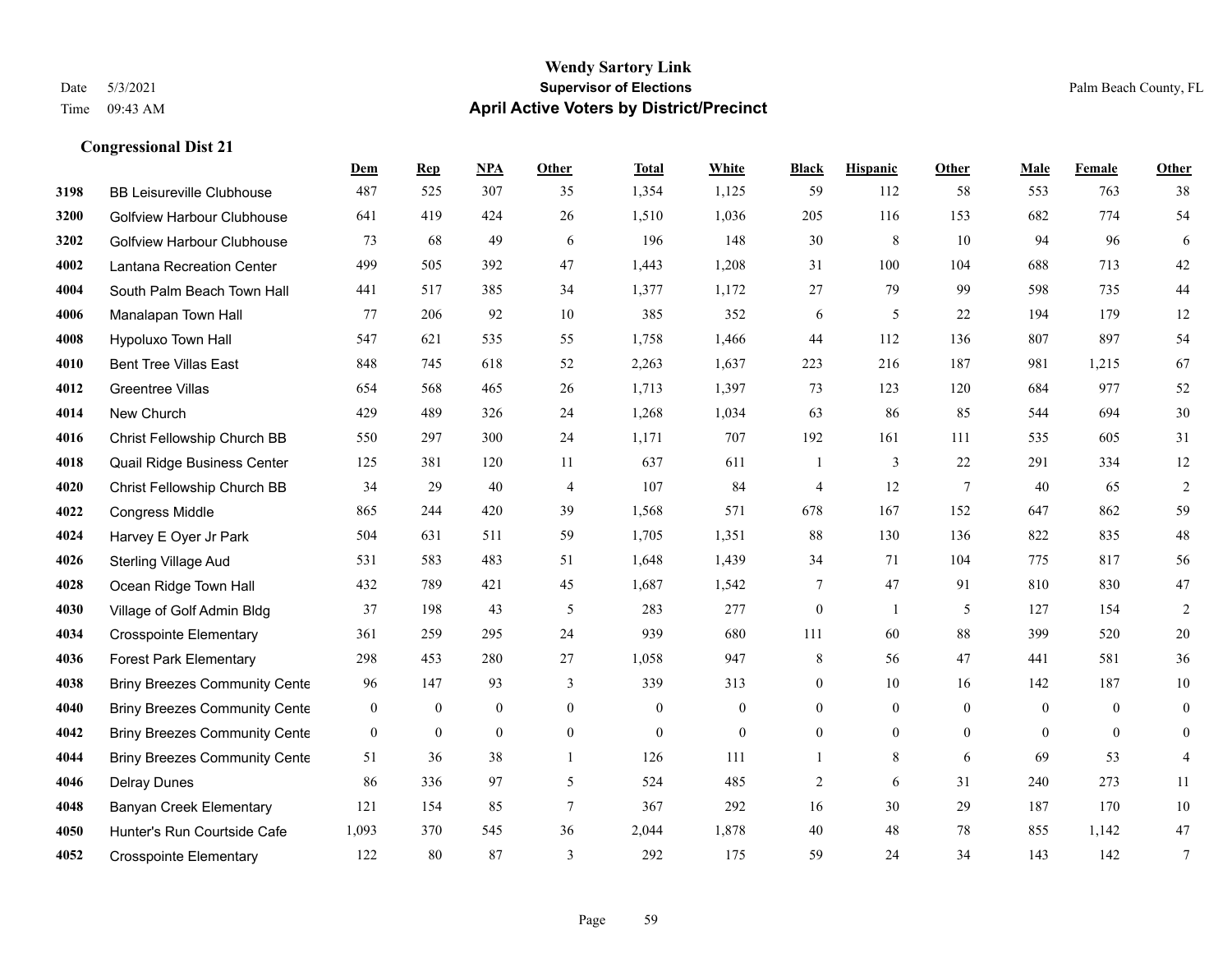# **Wendy Sartory Link** Date 5/3/2021 **Supervisor of Elections** Palm Beach County, FL Time 09:43 AM **April Active Voters by District/Precinct**

|      |                                   | Dem            | <b>Rep</b>       | <b>NPA</b>     | Other            | <b>Total</b>     | White          | <b>Black</b>     | <b>Hispanic</b>  | <b>Other</b> | Male             | Female   | Other            |
|------|-----------------------------------|----------------|------------------|----------------|------------------|------------------|----------------|------------------|------------------|--------------|------------------|----------|------------------|
| 4053 | <b>Crosspointe Elementary</b>     | 212            | 77               | 149            | 17               | 455              | 173            | 108              | 101              | 73           | 196              | 239      | 20               |
| 4054 | Lakeview Baptist Church           | 541            | 663              | 441            | 34               | 1,679            | 1,389          | 76               | 104              | 110          | 784              | 837      | 58               |
| 4056 | Lakeview Baptist Church           | $\overline{0}$ | $\mathbf{0}$     | $\overline{0}$ | $\theta$         | $\mathbf{0}$     | $\overline{0}$ | $\overline{0}$   | $\mathbf{0}$     | $\theta$     | $\theta$         | $\theta$ | $\theta$         |
| 4058 | Plumosa SOA Elementary            | 50             | 64               | 47             | 7                | 168              | 145            | 4                | 11               | 8            | 78               | 87       | 3                |
| 4060 | Lakeview Baptist Church           | 3              | 7                | 3              |                  | 14               | 7              | $\overline{0}$   | 1                | 6            | $\tau$           | $\tau$   | $\Omega$         |
| 4062 | Lakeview Baptist Church           | 42             | 65               | 39             | 6                | 152              | 124            | 8                | 8                | 12           | 73               | 76       |                  |
| 4064 | Seacrest Presbyterian             | 48             | 43               | 45             | $\overline{4}$   | 140              | 124            |                  | 9                | 6            | 74               | 64       |                  |
| 4066 | Seacrest Presbyterian             | $\left($       | $\overline{0}$   | $\overline{0}$ | $\theta$         | $\overline{0}$   | $\overline{0}$ | $\overline{0}$   | $\boldsymbol{0}$ | 0            | $\overline{0}$   | $\Omega$ | $\theta$         |
| 4068 | Seacrest Presbyterian             | $\theta$       | $\overline{0}$   | $\overline{0}$ | $\theta$         | $\Omega$         | $\overline{0}$ | $\theta$         | $\mathbf{0}$     | $\Omega$     | $\theta$         | $\theta$ | $\theta$         |
| 4070 | Seacrest Presbyterian             | $\theta$       | $\theta$         | $\Omega$       | $\theta$         | $\mathbf{0}$     | $\theta$       | $\theta$         | $\theta$         | $\theta$     | $\theta$         | $\theta$ | $\Omega$         |
| 4072 | <b>Gulf Stream Town Hall</b>      | 184            | 468              | 210            | 21               | 883              | 823            | 4                | 18               | 38           | 426              | 435      | 22               |
| 4074 | Plumosa SOA Elementary            | 455            | 437              | 356            | 26               | 1,274            | 1,098          | 16               | 75               | 85           | 607              | 630      | 37               |
| 4076 | <b>Country Manors Clubhouse</b>   | 455            | 392              | 404            | 24               | 1,275            | 909            | 95               | 137              | 134          | 568              | 669      | 38               |
| 4078 | <b>Banyan Creek Elementary</b>    | 2              | 6                |                | $\theta$         | 9                | 8              | $\overline{0}$   | $\mathbf{0}$     |              | 5                | 3        |                  |
| 4080 | <b>Banyan Creek Elementary</b>    | $\Omega$       | $\overline{0}$   | $\overline{0}$ | $\overline{0}$   | $\Omega$         | $\overline{0}$ | $\overline{0}$   | $\boldsymbol{0}$ | $\theta$     | $\overline{0}$   | $\theta$ | $\mathbf{0}$     |
| 4082 | <b>Banyan Creek Elementary</b>    | $\theta$       | 3                | $\overline{0}$ | $\theta$         | 3                | 3              | $\theta$         | $\mathbf{0}$     | $\Omega$     | 2                |          | $\theta$         |
| 4084 | <b>Banyan Creek Elementary</b>    | 42             | 22               | 24             | 2                | 90               | 66             | 6                | 9                | 9            | 42               | 44       |                  |
| 4086 | <b>Banyan Creek Elementary</b>    | 561            | 386              | 381            | 25               | 1,353            | 922            | 187              | 104              | 140          | 635              | 667      | 51               |
| 4088 | West Park Baptist Church          | 875            | 465              | 505            | 46               | 1,891            | 1,611          | 63               | 93               | 124          | 763              | 1,074    | 54               |
| 4090 | Pines of Delray North             | 291            | 168              | 167            | 11               | 637              | 511            | 38               | 47               | 41           | 254              | 356      | 27               |
| 4092 | West Park Baptist Church          | $\mathbf{0}$   | $\boldsymbol{0}$ | $\bf{0}$       | $\boldsymbol{0}$ | $\boldsymbol{0}$ | $\theta$       | $\boldsymbol{0}$ | $\boldsymbol{0}$ | $\theta$     | $\boldsymbol{0}$ | $\theta$ | $\boldsymbol{0}$ |
| 4094 | S D Spady Elementary              | 703            | 718              | 545            | 50               | 2,016            | 1,744          | 38               | 96               | 138          | 956              | 985      | 75               |
| 4096 | <b>Carver Middle</b>              | 570            | 48               | 169            | 12               | 799              | 109            | 586              | 33               | 71           | 373              | 375      | 51               |
| 4098 | <b>Bethel Evangelical Baptist</b> | 1,032          | 775              | 714            | 67               | 2,588            | 1,985          | 185              | 233              | 185          | 1,106            | 1.405    | 77               |
| 4100 | Carver Middle                     | 120            | 149              | $100\,$        | 10               | 379              | 305            | 28               | 20               | 26           | 184              | 180      | 15               |
| 4102 | Veterans Park Recreation Ctr      | 465            | 533              | 428            | 37               | 1,463            | 1,328          | 18               | 25               | 92           | 673              | 748      | 42               |
| 4104 | <b>Emmanuel Catholic Church</b>   | 766            | 679              | 624            | 66               | 2,135            | 1,729          | 78               | 155              | 173          | 925              | 1,137    | 73               |
| 4106 | Delray Beach Golf Club            | 426            | 406              | 351            | 34               | 1,217            | 932            | 51               | 117              | 117          | 556              | 621      | 40               |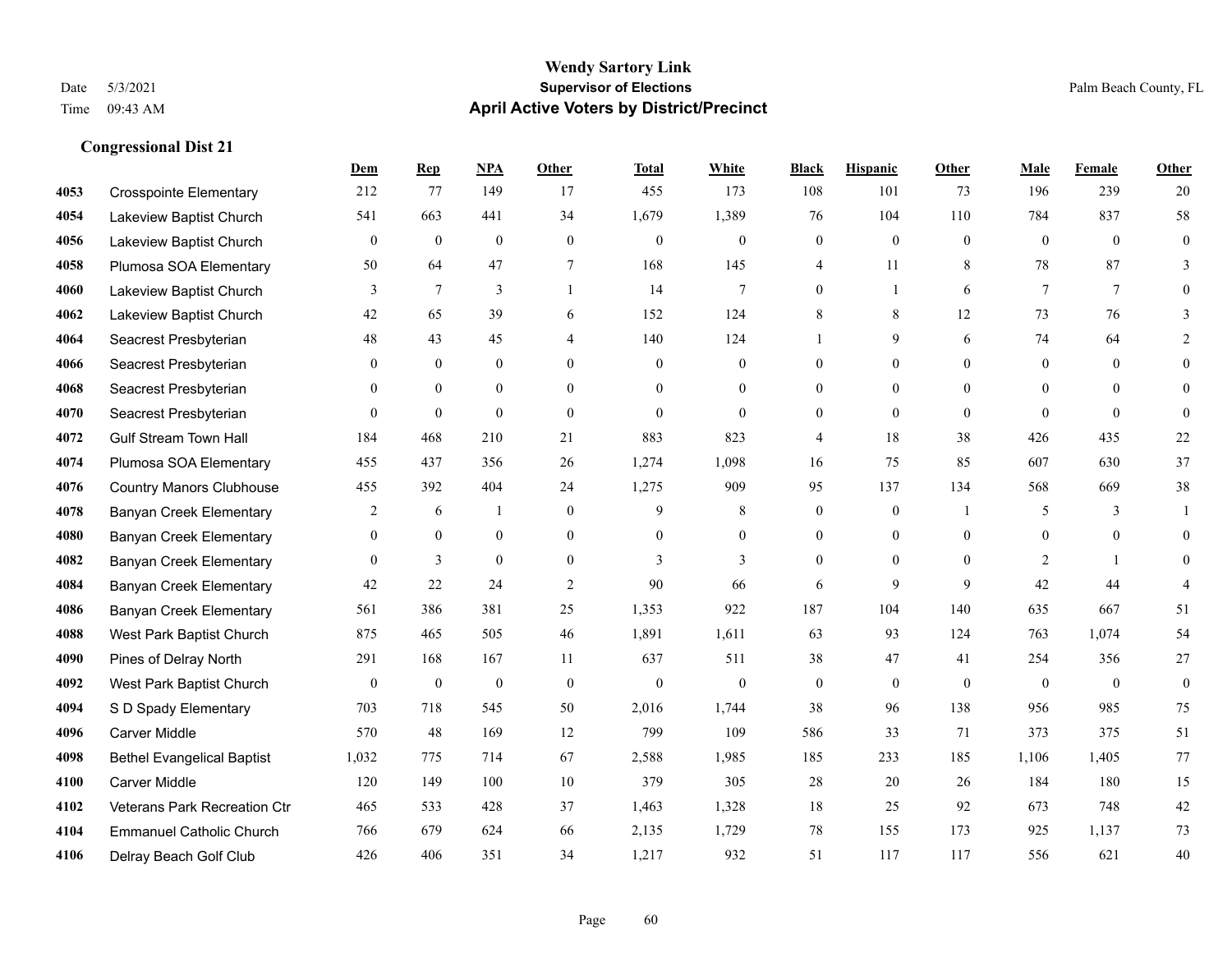#### **Wendy Sartory Link** Date 5/3/2021 **Supervisor of Elections** Palm Beach County, FL Time 09:43 AM **April Active Voters by District/Precinct**

**Dem Rep NPA Other Total White Black Hispanic Other Male Female Other**

# Pines of Delray East 612 356 388 27 1,383 1,034 90 129 130 553 767 63 505 Club 406 457 313 33 1,209 1,097 10 36 66 525 653 31 Veterans Park Recreation Ctr 620 832 586 50 2,088 1,918 12 42 116 977 1,040 71 Delray Beach First Baptist 863 804 669 65 2,401 2,020 83 141 157 1,102 1,240 59 Orchard View Elementary 27 34 26 0 87 70 2 6 9 46 38 3 Orchard View Elementary 730 418 485 38 1,671 1,149 153 212 157 688 919 64 Orchard View Elementary 461 300 343 40 1,144 810 71 154 109 480 620 44 Delray Beach Swim and Tennis 751 454 498 36 1,739 1,205 206 155 173 750 923 66 Delray Beach Swim and Tennis 844 595 670 63 2,172 1,626 138 201 207 996 1,080 96 Pine Grove Elementary 547 875 570 56 2,048 1,766 27 102 153 935 1,038 75 St Lucy Catholic Church 31 59 31 2 123 108 0 4 11 53 68 2 Faith Farm Tabernacle 562 654 495 47 1,758 1,158 172 196 232 814 888 56 Faith Farm Tabernacle 495 354 433 25 1,307 792 133 203 179 581 680 46 Faith Farm Tabernacle 3 2 2 0 7 4 0 3 0 6 1 0 Sunset Palms Elementary 1,236 552 469 76 2,333 2,188 11 35 99 1,077 1,198 58 Faith Farm Tabernacle 1,032 439 514 34 2,019 1,909 11 21 78 944 1,038 37 Faith Farm Tabernacle 5 0 2 0 7 6 0 0 1 5 2 0 Sunset Palms Elementary 424 327 372 27 1,150 741 97 140 172 532 578 40 Boynton Beach Community Church 1,207 987 996 74 3,264 2,180 285 360 439 1,548 1,591 125 Temple Shaarei Shalom 972 237 312 35 1,556 1,457 15 24 60 598 925 33 The Grove Clubhouse 417 144 157 12 730 660 19 18 33 306 413 11 West Boynton Branch Library 691 447 486 41 1,665 963 249 231 222 734 871 60 Faith United Methodist Church 955 634 631 31 2,251 1,633 153 237 228 990 1,166 95 Platina Clubhouse 688 262 291 20 1,261 1,075 37 75 74 486 740 35 Hagen Road Elementary 630 327 406 35 1,398 723 293 200 182 615 732 51

 Hagen Road Elementary 880 449 455 28 1,812 1,423 148 119 122 805 960 47 Valencia Lakes HOA 606 217 247 15 1,085 1,002 10 16 57 478 577 30 Faith United Methodist Church 972 407 525 48 1,952 1,139 454 195 164 839 1,045 68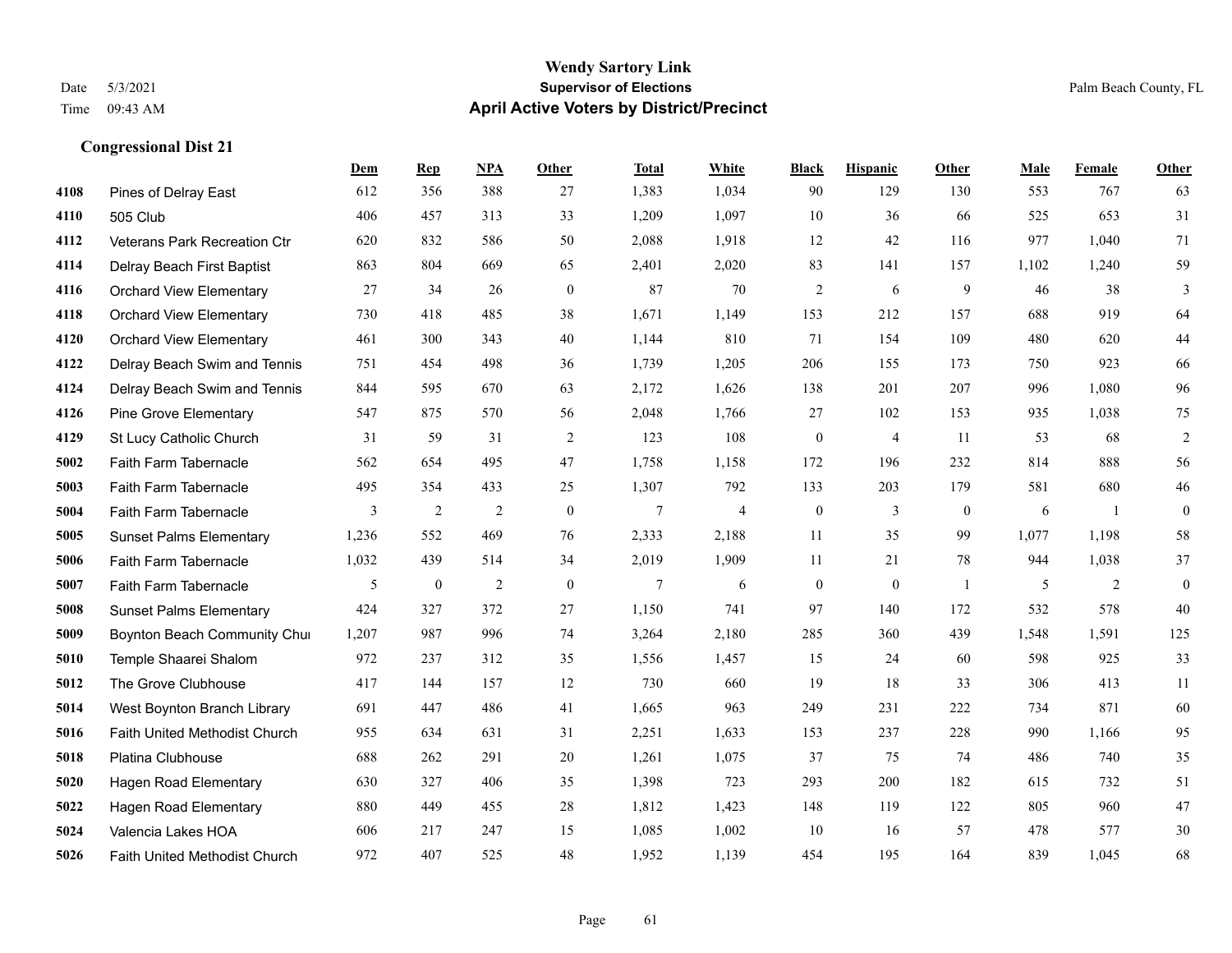#### **Wendy Sartory Link** Date 5/3/2021 **Supervisor of Elections** Palm Beach County, FL Time 09:43 AM **April Active Voters by District/Precinct**

# **Dem Rep NPA Other Total White Black Hispanic Other Male Female Other** South Tech Academy 706 522 427 28 1,683 1,327 96 110 150 738 876 69 West Boynton Branch Library 726 204 343 37 1,310 823 271 125 91 509 743 58 New Church 302 124 136 12 574 501 15 28 30 241 318 15 Valencia Lakes HOA 787 296 309 14 1,406 1,302 14 20 70 597 779 30 Valencia Isles Social Hall 805 227 279 14 1,325 1,253 1 5 66 551 745 29 The Cascades Clubhouse 766 255 270 16 1,307 1,222 14 16 55 548 732 27 New Church 393 201 239 15 848 763 19 31 35 381 448 19 South Tech Academy 930 372 465 41 1,808 1,383 169 143 113 733 1,014 61 Cascade Lakes Clubhouse 565 201 188 11 965 878 5 9 73 425 510 30 Green Cay Nature Center 1,351 581 649 44 2,625 1,996 272 173 184 1,121 1,435 69 Coral Lakes Clubhouse 595 371 309 21 1,296 919 137 129 111 560 692 44 Coral Lakes Clubhouse 1,117 307 362 21 1,807 1,691 12 7 97 689 1,071 47 Lake Worth Drainage District 638 447 464 32 1,581 1,214 82 132 153 687 834 60 Our Lady Queen of Peace 1,171 1,209 996 90 3,466 2,781 97 212 376 1,608 1,711 147 Our Lady Queen of Peace 309 146 153 11 619 546 8 37 28 275 324 20 Hagen Ranch Road Library 1,914 1,097 1,142 96 4,249 3,449 154 324 322 1,810 2,303 136 Valencia Falls Clubhouse 687 186 231 10 1,114 1,047 4 5 58 493 584 37 Hagen Ranch Road Library 522 214 225 15 976 903 4 14 55 438 525 13 Villa Borghese Clubhouse 455 239 168 14 876 801 11 28 36 381 472 23 Huntington Lakes Clubhouse 978 341 351 37 1,707 1,574 14 38 81 635 1,034 38 Abbey Village Clubhouse 737 380 361 26 1,504 1,235 57 113 99 594 850 60 Camelot Village Clubhouse 227 121 97 13 458 290 49 78 41 180 263 15 Delray Villas 462 242 205 17 926 766 36 58 66 393 500 33 Huntington Pointe Clubhouse 799 178 228 18 1,223 1,162 5 10 46 458 730 35 Coco Wood Clubhouse 386 173 173 11 743 524 97 72 50 331 381 31 Palm Greens Clubhouse 683 301 297 30 1,311 1,097 39 90 85 507 754 50 Bethel Evangelical Baptist 733 378 395 41 1,547 1,154 114 173 106 627 881 39 Bethel Evangelical Baptist 90 54 36 1 181 133 10 20 18 62 117 2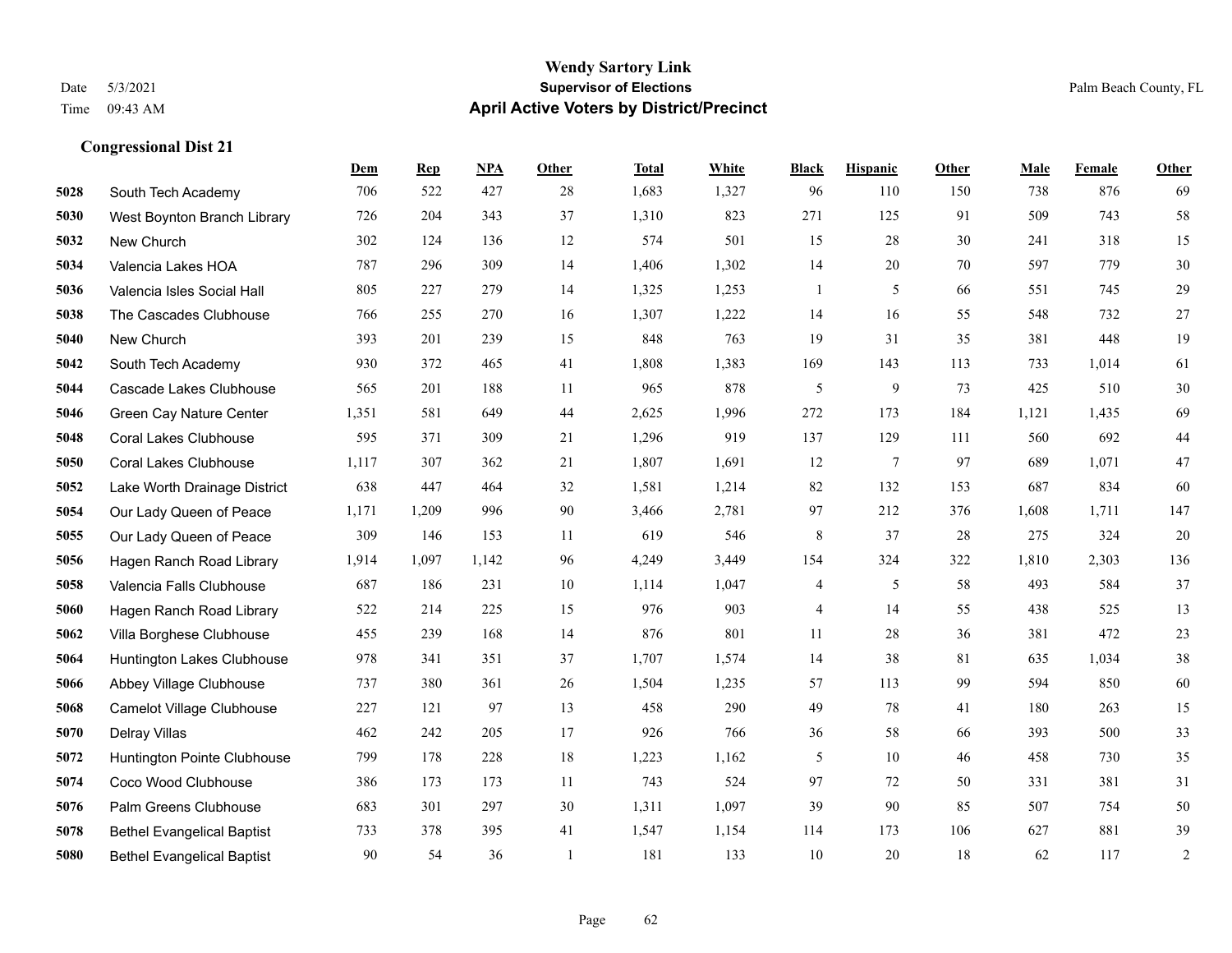#### **Wendy Sartory Link** Date 5/3/2021 **Supervisor of Elections** Palm Beach County, FL Time 09:43 AM **April Active Voters by District/Precinct**

# **Dem Rep NPA Other Total White Black Hispanic Other Male Female Other** Bethel Evangelical Baptist 658 374 414 21 1,467 1,014 170 151 132 661 764 42 High Point Section II 461 305 263 23 1,052 827 37 111 77 423 595 34 Carver Middle 44 17 18 5 84 67 5 4 8 32 50 2 Carver Middle 192 139 135 13 479 312 53 58 56 216 248 15 Gleneagles CC-Strathearn Sat 997 474 472 30 1,973 1,704 34 108 127 822 1,098 53 Gleneagles CC-Clunie Satellite 810 324 359 23 1,516 1,287 80 75 74 642 836 38 Kings Point Clubhouse 386 189 175 13 763 615 27 72 49 294 439 30 Monaco Clubhouse 957 493 506 38 1,994 1,549 90 197 158 807 1,100 87 Lakes of Delray Clubhouse 390 226 159 15 790 704 9 37 40 303 471 16 Kings Point Flanders 955 410 398 31 1,794 1,458 72 148 116 727 1,006 61 Lakes of Delray Clubhouse 956 322 382 42 1,702 1,401 71 120 110 658 986 58 Kings Point Flanders 945 388 352 36 1,721 1,357 80 155 129 669 978 74 Las Verdes Clubhouse 1,012 633 715 54 2,414 1,705 202 298 209 1,073 1,255 86 West Boca Branch Library 1,376 1,458 1,299 104 4,237 3,506 102 244 385 1,981 2,117 139 South County Civic Center 537 527 404 24 1,492 1,353 6 30 103 698 753 41 Morikami Park Elementary 571 627 496 40 1,734 1,503 19 57 155 791 900 43 South County Civic Center 260 210 193 12 675 555 8 29 83 310 334 31 The Polo Club of Boca Raton 666 513 432 25 1,636 1,486 18 26 106 716 870 50 South County Civic Center 166 118 112 8 404 340 6 31 27 167 227 10 The Polo Club of Boca Raton 35 28 32 2 97 88 2 3 4 43 52 2 Delray Beach First Baptist 9 2 0 1 12 11 1 0 0 3 9 0 Delray Beach First Baptist 288 175 203 9 675 432 38 125 80 286 357 32 Delray Beach First Baptist 165 118 112 1 396 336 8 27 25 159 223 14 Boca Delray Clubhouse 262 117 115 11 505 454 8 17 26 204 289 12 Sunrise Park Elementary 774 504 558 36 1,872 1,243 104 274 251 845 959 68 Coconut Cove Waterpark - Meet 668 548 535 27 1,778 1,296 31 178 273 808 877 93 Eagles Landing Middle 976 583 647 43 2,249 1,534 151 327 237 993 1,179 77

Coconut Cove Waterpark - Meet 542 465 451 28 1,486 1,056 70 229 131 709 721 56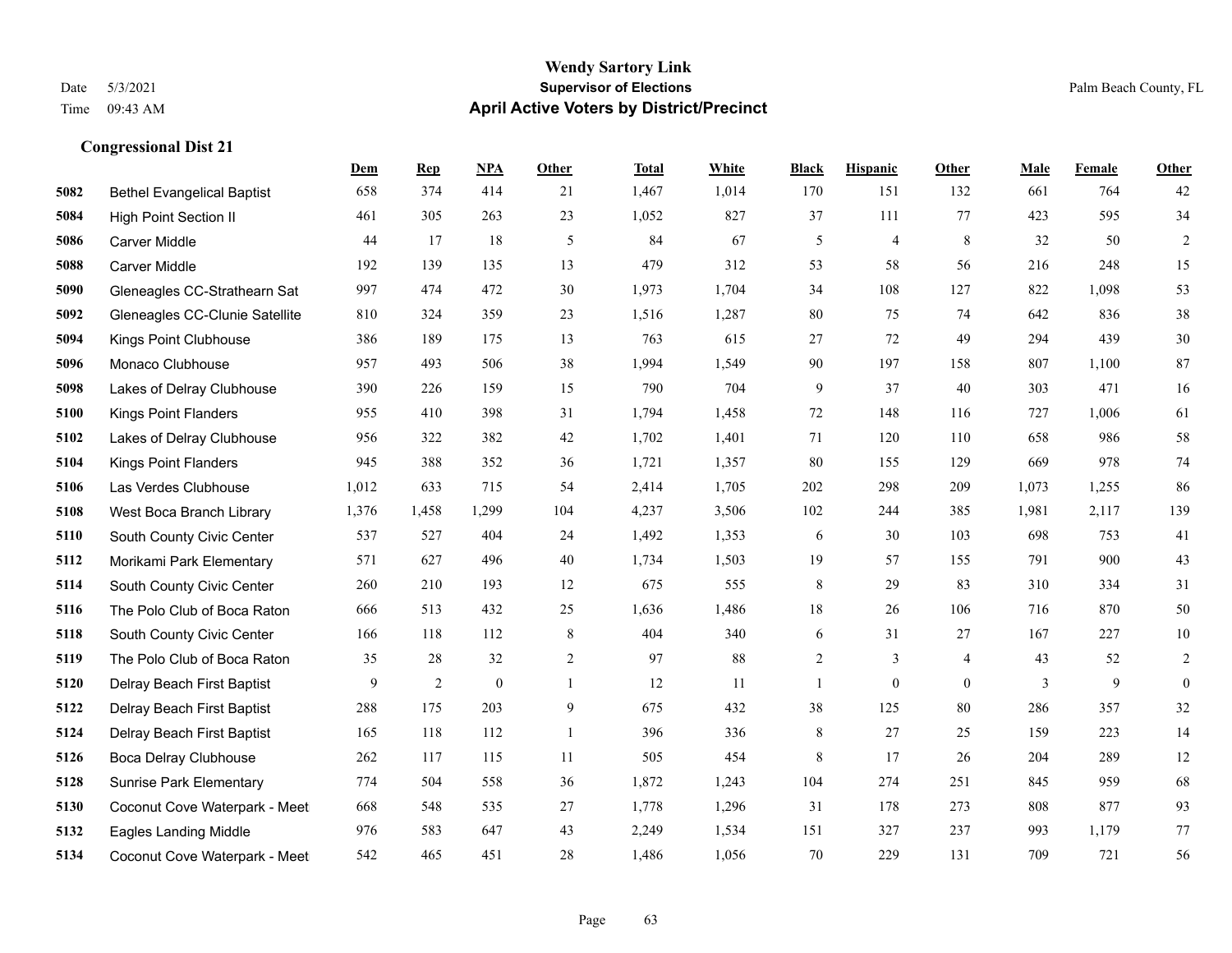#### **Wendy Sartory Link** Date 5/3/2021 **Supervisor of Elections** Palm Beach County, FL Time 09:43 AM **April Active Voters by District/Precinct**

# **Dem Rep NPA Other Total White Black Hispanic Other Male Female Other** West Boca Branch Library 897 527 697 44 2,165 1,405 129 408 223 911 1,178 76 Whispering Pines Elementary 910 558 615 44 2,127 1,413 130 305 279 918 1,126 83 Olympic Heights High 1,071 771 930 50 2,822 1,828 146 538 310 1,274 1,430 118 Whispering Pines Elementary 310 248 256 21 835 604 30 105 96 331 464 40 Whisper Walk Section B 933 433 419 30 1,815 1,437 51 207 120 693 1,070 52 Century Village West 956 494 406 38 1,894 1,472 78 180 164 697 1,120 77 Century Village West 769 362 370 21 1,522 1,214 49 137 122 582 864 76 Century Village West 719 273 283 20 1,295 1,020 50 141 84 462 787 46 West Boca Raton High 954 798 854 43 2,649 1,981 83 247 338 1,240 1,295 114 Daggerwing Nature Center 907 775 745 51 2,478 1,708 79 338 353 1,104 1,253 121 Southwinds Golf Course 743 509 580 33 1,865 1,264 85 271 245 809 966 90 Glades Presbyterian Church 779 755 637 33 2,204 1,617 69 310 208 1,054 1,062 88 Sandpiper Shores Elementary 1,021 665 683 41 2,410 1,843 73 252 242 1,096 1,233 81 Glades Road Branch Library 819 697 719 47 2,282 1,586 119 341 236 978 1,199 105 Glades Road Branch Library 995 622 611 39 2,267 1,719 66 264 218 876 1,325 66 Olympic Heights High 1,170 629 775 50 2,624 1,930 84 355 255 1,017 1,503 104 Waters Edge Elementary 878 764 826 46 2,514 1,703 126 360 325 1,155 1,237 122 Loggers Run Middle 476 357 373 14 1,220 854 48 195 123 512 644 64 Loggers Run Middle 719 536 637 44 1,936 1,070 193 398 275 862 971 103 Boca Glades Baptist Church 694 379 627 38 1,738 996 122 392 228 789 871 78 Boca Glades Baptist Church 579 304 562 34 1,479 768 138 361 212 660 746 73 Coral Sunset Elementary 905 556 725 36 2,222 1,231 239 426 326 1,021 1,090 111 Coral Sunset Elementary 1,071 441 882 39 2,433 1,024 372 681 356 1,022 1,271 140 Pines Of Boca Barwood 991 620 790 47 2,448 1,457 134 537 320 1,029 1,316 103 Lakes at Boca Rio Clubhouse 410 290 331 19 1,050 689 62 182 117 482 524 44 Hammock Pointe Elementary 1,094 688 910 40 2,732 1,572 197 578 385 1,181 1,422 129 Lakes Of Boca Barwood 400 254 373 22 1,049 637 48 227 137 444 547 58 Binks Forest Elementary 25 41 36 2 104 75 5 9 15 47 53 4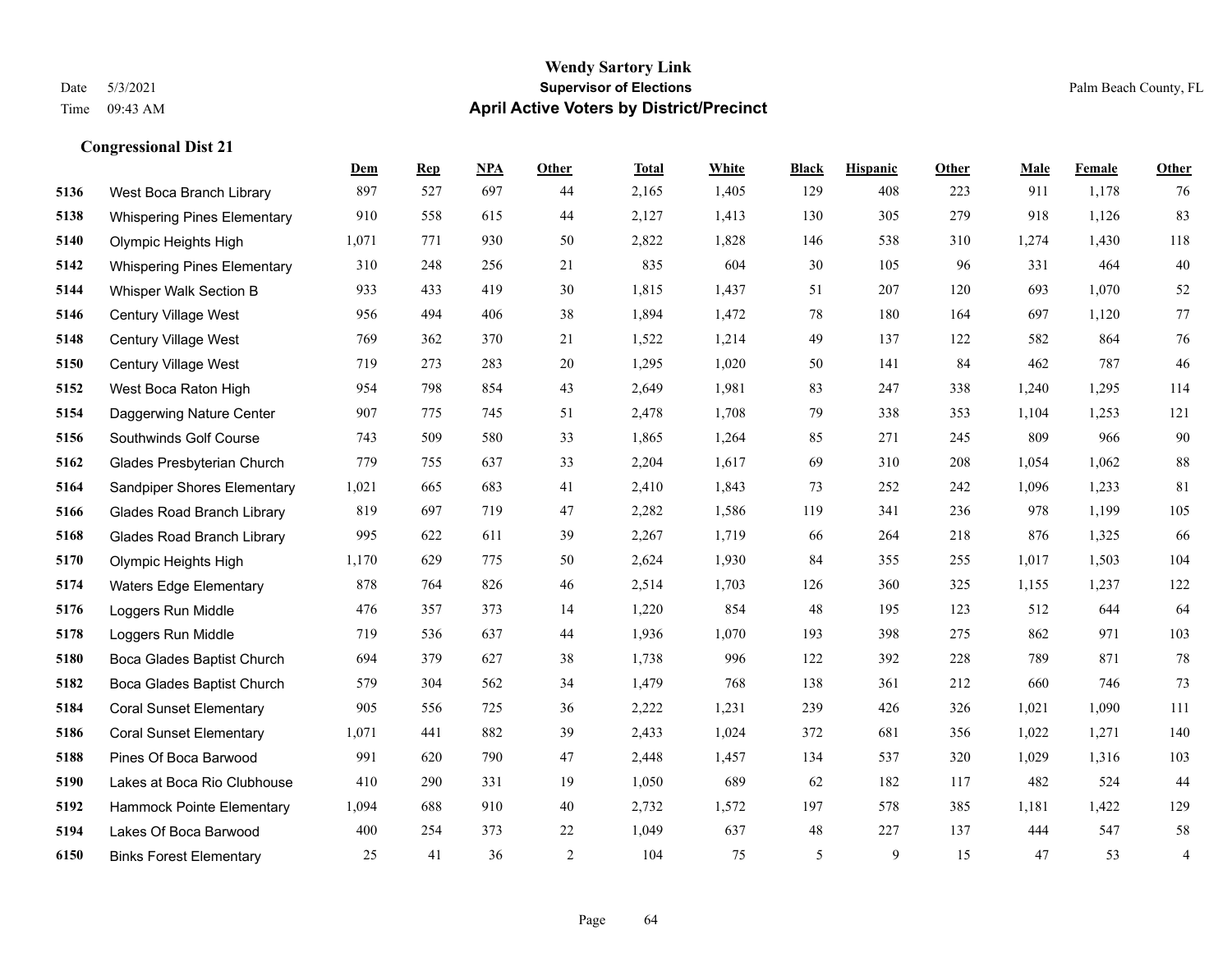#### **Wendy Sartory Link** Date 5/3/2021 **Supervisor of Elections** Palm Beach County, FL Time 09:43 AM **April Active Voters by District/Precinct**

# **Dem Rep NPA Other Total White Black Hispanic Other Male Female Other** Binks Forest Elementary 413 568 375 33 1,389 1,069 48 128 144 650 693 46 Wellington Landings Middle 474 541 390 30 1,435 1,042 87 184 122 651 742 42 Binks Forest Elementary 661 746 572 40 2,019 1,417 129 297 176 920 1,035 64 Wellington Elementary 798 954 553 40 2,345 1,732 126 309 178 1,068 1,201 76 Wellington Landings Middle 676 595 580 48 1,899 1,239 174 333 153 887 953 59 First Baptist Church Wel 801 691 581 45 2,118 1,355 217 359 187 949 1,101 68 First Baptist Church Wel 836 825 612 55 2,328 1,576 181 374 197 1,040 1,213 75 Wellington Community Center 875 874 752 49 2,550 1,794 152 389 215 1,177 1,292 81 First Baptist Church Wel 131 191 149 9 480 371 27 46 36 222 244 14 Christ Fellowship Church RPB 20 11 16 1 48 19 8 17 4 21 26 1 New Horizons Elementary 290 455 325 13 1,083 798 55 111 119 470 584 29 Wellington High 704 630 566 41 1,941 1,202 264 307 168 859 1,020 62 Elbridge Gale Elementary 871 572 662 49 2,154 1,187 303 437 227 936 1,132 86 Wellington Village Park 221 440 298 28 987 842 16 41 88 396 539 52 Wellington Village Hall 844 462 673 44 2,023 895 358 538 232 830 1,106 87 St Peters Methodist Church 1,000 803 835 59 2,697 1,612 289 555 241 1,227 1,383 87 Equestrian Trails Elementary 525 302 337 20 1,184 549 291 156 188 530 600 54 Palm Beach Central High 0 0 0 0 0 0 0 0 0 0 0 0 Wellington Branch Library 539 362 363 34 1,298 724 191 267 116 538 721 39 Emerald Cove Middle 541 573 516 43 1,673 1,044 174 280 175 735 884 54 Emerald Cove Middle 86 79 89 10 264 145 55 48 16 111 147 6 Emerald Cove Middle 39 27 48 1 115 67 28 11 9 41 70 4 Palm Beach Central High 284 364 249 19 916 602 94 102 118 419 473 24 Buena Vida Clubhouse 323 207 176 12 718 632 19 22 45 324 372 22 Villa Olympia Clubhouse 1,575 1,067 1,271 95 4,008 1,812 695 685 816 1,870 1,943 195 Wellington Village Park 149 229 165 13 556 381 17 89 69 255 276 25 Wellington Village Park 848 766 701 47 2,362 1,491 254 291 326 1,084 1,191 87 Panther Run Elementary 229 192 179 8 608 342 95 97 74 282 301 25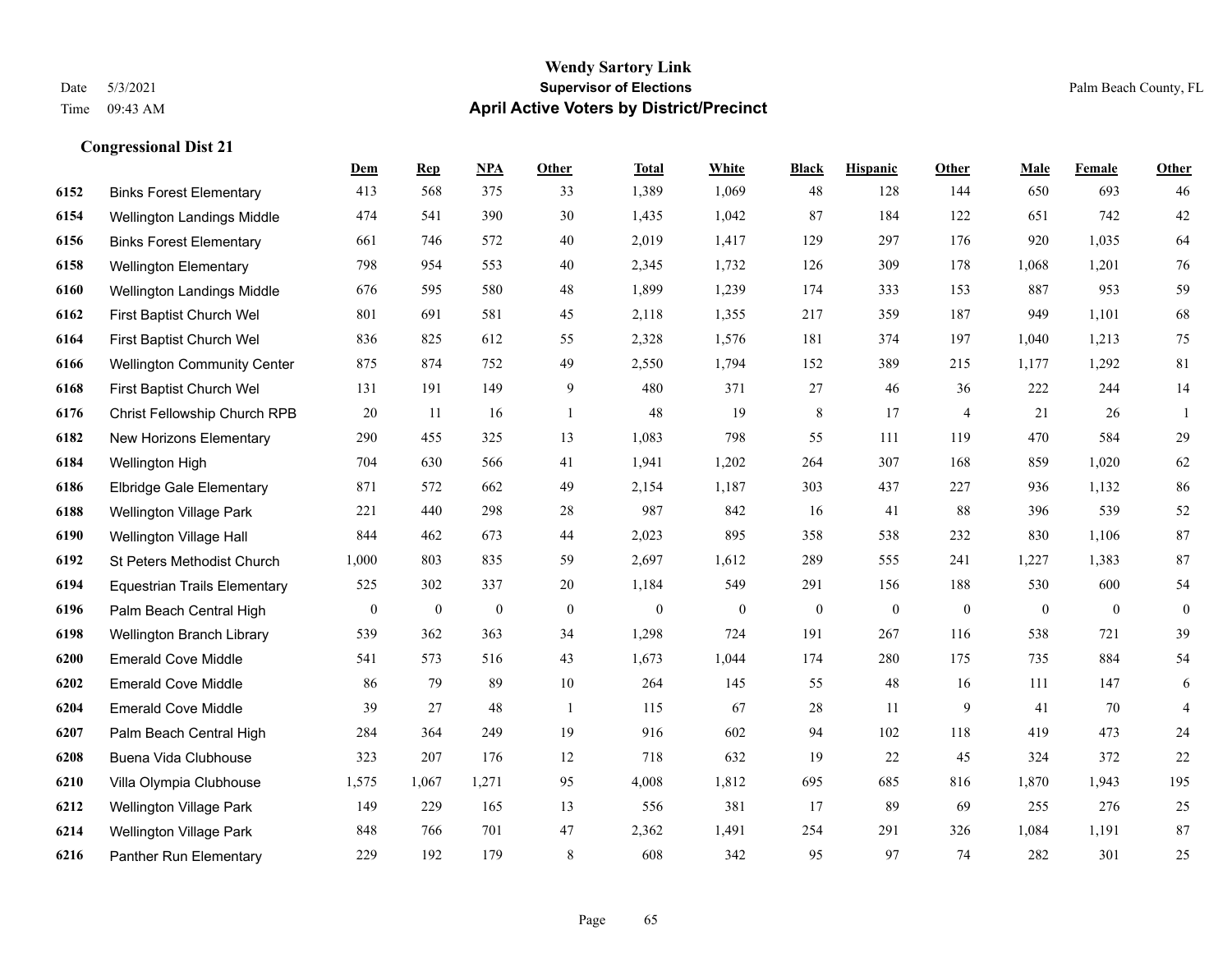#### **Wendy Sartory Link** Date 5/3/2021 **Supervisor of Elections** Palm Beach County, FL Time 09:43 AM **April Active Voters by District/Precinct**

# **Dem Rep NPA Other Total White Black Hispanic Other Male Female Other** Wellington Village Park 0 0 0 0 0 0 0 0 0 0 0 0 Wellington Village Park 56 31 42 6 135 65 15 33 22 53 77 5 Panther Run Elementary 0 1 0 0 1 1 0 0 0 1 0 0 Discovery Key Elementary 973 1,116 682 54 2,825 2,104 180 334 207 1,315 1,424 86 The Isles at Wellington 761 778 623 37 2,199 1,425 225 245 304 1,033 1,065 101 Wycliffe Comm Association Bldg 769 339 397 21 1,526 1,422 17 23 64 656 841 29 Epiphany Lutheran Church 1,083 1,177 1,070 76 3,406 2,105 378 558 365 1,557 1,739 110 Panther Run Elementary 695 767 644 50 2,156 1,385 248 249 274 1,020 1,068 68 Northboro Elementary 489 418 386 41 1,334 1,072 71 81 110 613 682 39 Chamber of Commerce 438 397 374 53 1,262 952 64 104 142 603 613 46 Alexander W Dreyfoos SOA High 873 854 796 79 2,602 1,987 120 222 273 1,317 1,208 77 WPB City Hall Flagler Gallery 734 687 588 82 2,091 1,640 93 144 214 1,041 970 80 Howard Park Community Center 71 25 47 4 147 66 35 27 19 72 68 7 Howard Park Community Center 383 306 324 36 1,049 828 43 94 84 526 488 35 WPB City Hall Flagler Gallery 502 518 335 42 1,397 1,092 48 127 130 530 792 75 Morton & Barbara Mandel Center 151 378 160 20 709 627 8 17 57 322 365 22 PB Fire Station #3 46 108 63 3 220 191 0 8 21 100 109 11 PB Fire Station #3 573 501 423 52 1,549 1,386 19 39 105 687 824 38 South Grade Elementary 1,018 226 503 26 1,773 568 671 344 190 854 835 84 Osborne Community Center 915 129 377 21 1,442 279 736 283 144 647 731 64 Osborne Community Center 327 200 202 28 757 594 52 55 56 351 384 22 PB Fire Station #3 343 394 324 34 1,095 969 4 32 90 490 577 28 Maddock Park 1,519 625 921 56 3,121 1,536 797 525 263 1,437 1,569 115 Lantana Town Hall 753 355 543 36 1,687 912 348 260 167 802 806 79 Lantana Recreation Center 326 261 278 17 882 681 56 73 72 410 444 28 Rolling Green Elementary 1,054 242 511 26 1,833 582 681 409 161 798 954 81 Rolling Green Elementary 0 0 0 0 0 0 0 0 0 0 0 0 Hypoluxo Town Hall 185 89 102 9 385 211 82 61 31 167 206 12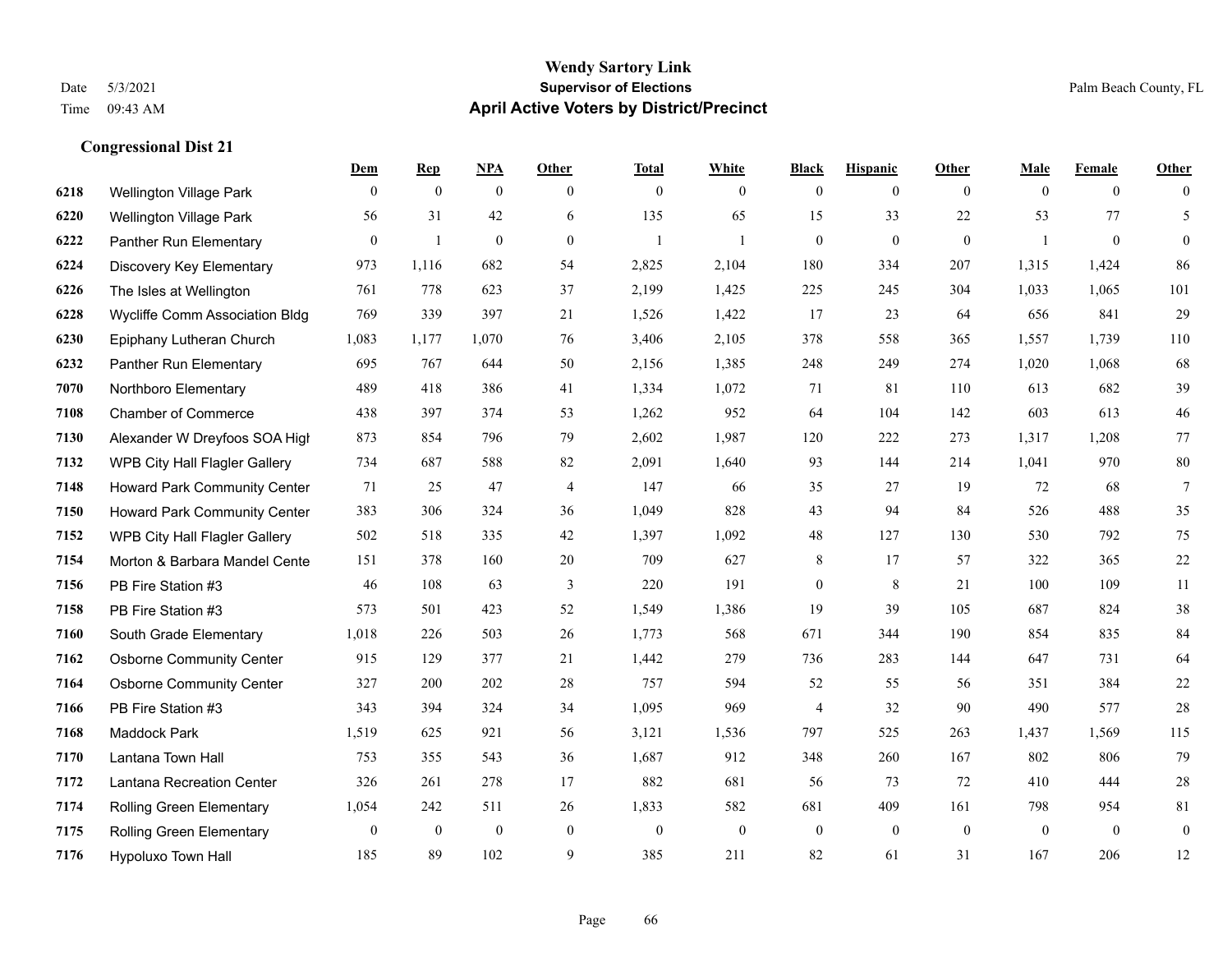|      |                                      | Dem            | <b>Rep</b>     | <b>NPA</b>       | Other          | <b>Total</b> | White   | <b>Black</b>   | <b>Hispanic</b> | Other           | <b>Male</b> | Female  | Other        |
|------|--------------------------------------|----------------|----------------|------------------|----------------|--------------|---------|----------------|-----------------|-----------------|-------------|---------|--------------|
| 7178 | Temple Beth Kodesh                   | 1,559          | 193            | 561              | 31             | 2,344        | 464     | 1,334          | 343             | 203             | 1,029       | 1,205   | 110          |
| 7179 | Village Royale on the Green          | 821            | 241            | 374              | 23             | 1,459        | 621     | 576            | 140             | 122             | 612         | 780     | 67           |
| 7180 | St John Missionary Baptist Chr       | 1,823          | 146            | 460              | 19             | 2,448        | 244     | 1,822          | 175             | 207             | 1,031       | 1,311   | 106          |
| 7182 | Carolyn Sims Center                  | 1,515          | 65             | 359              | 11             | 1,950        | 91      | 1,627          | 82              | 150             | 796         | 1,073   | 81           |
| 7184 | St John Missionary Baptist Chr       | $\overline{2}$ | $\overline{4}$ | $\boldsymbol{0}$ | $\overline{0}$ | 6            | 4       |                | $\mathbf{0}$    |                 | 4           | 2       | $\mathbf{0}$ |
| 7186 | <b>Boynton Beach Senior Center</b>   | 1,535          | 424            | 734              | 54             | 2,747        | 1,118   | 1,092          | 272             | 265             | 1,275       | 1,346   | 126          |
| 7188 | <b>Forest Park Elementary</b>        | 898            | 560            | 617              | 66             | 2,141        | 1,476   | 279            | 196             | 190             | 910         | 1,157   | 74           |
| 7190 | Seacrest Presbyterian                | 1,090          | 612            | 810              | 61             | 2,573        | 1,615   | 456            | 254             | 248             | 1,230       | 1,244   | 99           |
| 7192 | Lakeview Baptist Church              | 18             | 11             | 9                | $\overline{2}$ | 40           | 29      | $\overline{c}$ | $\overline{4}$  | 5               | 20          | 18      | 2            |
| 7194 | Delray Beach Community Cente         | 642            | 369            | 474              | 43             | 1,528        | 1,091   | 214            | 113             | 110             | 786         | 692     | 50           |
| 7196 | Atlantic High Auditorium             | 1,541          | 240            | 506              | 21             | 2,308        | 611     | 1,362          | 127             | 208             | 1,048       | 1,168   | 92           |
| 7198 | Atlantic High Auditorium             | 45             | 34             | 27               | 3              | 109          | 87      | $\overline{7}$ | 8               | $7\phantom{.0}$ | 46          | 60      | 3            |
| 7200 | <b>Pompey Park Recreation Center</b> | 1,406          | 242            | 463              | 30             | 2,141        | 515     | 1,373          | 107             | 146             | 983         | 1,091   | 67           |
| 7202 | 505 Club                             | 682            | 405            | 451              | 42             | 1,580        | 1,126   | 240            | 77              | 137             | 818         | 711     | 51           |
| 7204 | 505 Club                             | 41             | 46             | 41               | 4              | 132          | 106     | 4              | 8               | 14              | 65          | 61      | 6            |
| 7206 | 505 Club                             | 54             | 60             | 64               |                | 185          | 159     | $\overline{c}$ | 9               | 15              | 96          | 84      | 5            |
| 7208 | Atlantic High Media Center           | 793            | 214            | 320              | 24             | 1,351        | 608     | 532            | 94              | 117             | 587         | 720     | 44           |
| 7210 | Village Academy                      | 1,856          | 106            | 444              | 19             | 2,425        | 138     | 1,962          | 141             | 184             | 988         | 1,332   | 105          |
| 7212 | Delray Beach Library                 | 1,361          | 234            | 523              | 35             | 2,153        | 609     | 1,234          | 116             | 194             | 1,046       | 1,021   | 86           |
| 7214 | Delray Beach Community Cente         | 929            | 337            | 536              | 39             | 1,841        | 883     | 572            | 219             | 167             | 898         | 871     | 72           |
|      | <b>Congressional Dist 21</b>         |                | 140,596        | 149,003          | 10,853         | 527,656      | 342,500 | 62,694         | 73,612          | 48,850          | 232,915     | 275,114 | 19,627       |
|      |                                      |                |                |                  |                |              |         |                |                 |                 |             |         |              |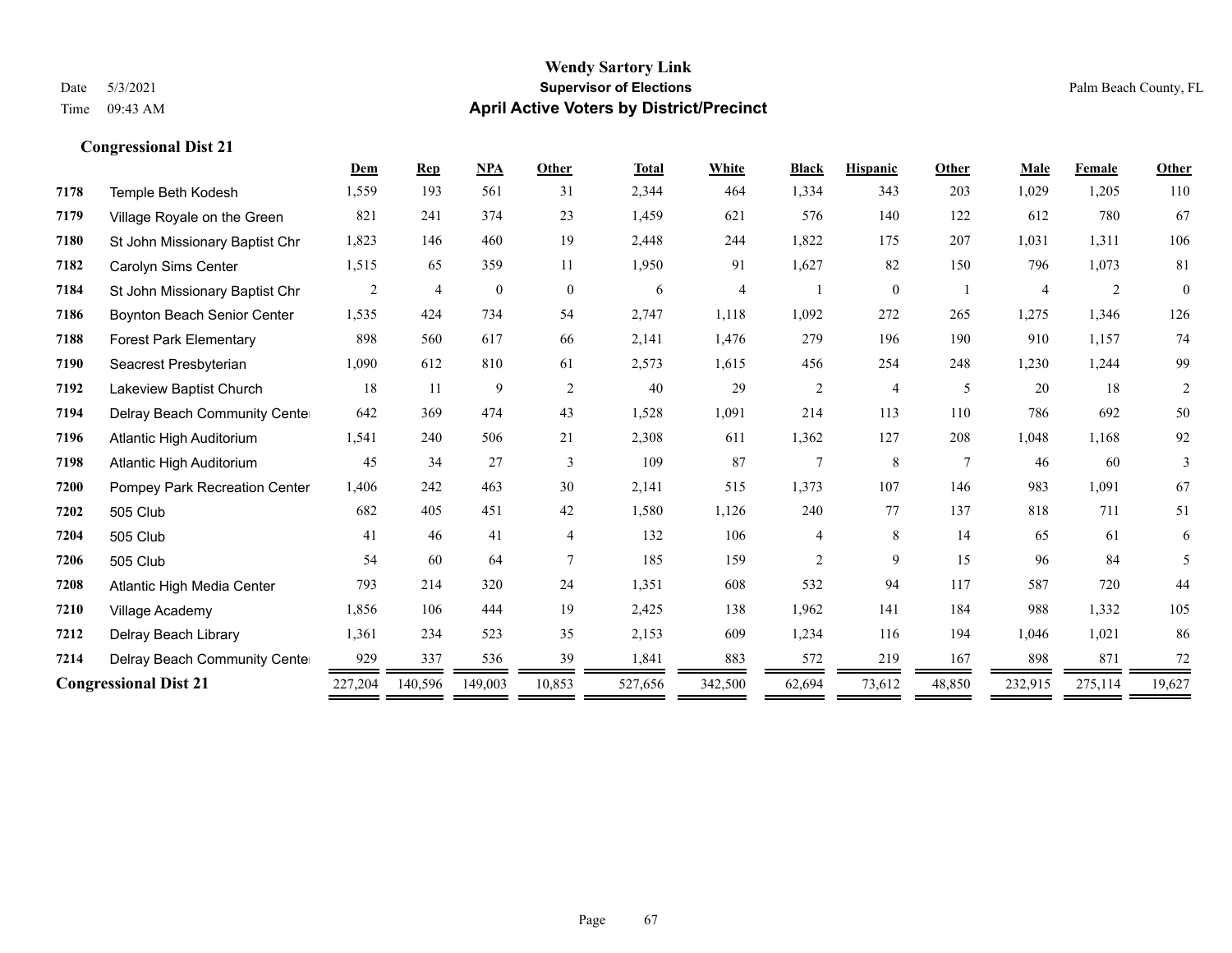#### **Wendy Sartory Link** Date 5/3/2021 **Supervisor of Elections** Palm Beach County, FL Time 09:43 AM **April Active Voters by District/Precinct**

# **Dem Rep NPA Other Total White Black Hispanic Other Male Female Other** St Lucy Catholic Church 639 932 639 40 2,250 2,012 14 72 152 1,009 1,163 78 Omni Middle 652 635 530 37 1,854 1,518 33 141 162 863 937 54 Calusa Elementary 396 387 314 28 1,125 936 13 91 85 467 619 39 Above and Beyond Community Church 417 565 437 34 1,453 1,180 42 127 104 678 728 47 Above and Beyond Community Church 657 641 592 45 1,935 1,443 54 223 215 825 1,029 81 Ascension Catholic Church 830 1,219 897 71 3,017 2,363 157 242 255 1,418 1,494 105 Broken Sound Club 264 204 178 16 662 486 26 88 62 274 368 20 Woodfield Country Club HOA 849 752 725 49 2,375 2,126 13 65 171 1,086 1,192 97 Seasons HOA Clubhouse 224 218 171 11 624 517 9 34 64 298 297 29 Broken Sound Club 522 381 335 14 1,252 1,140 12 33 67 561 656 35 Broken Sound Club 620 413 434 44 1,511 1,183 77 138 113 679 788 44 4150 Patch Reef Park Community Center 572 515 542 62 1,691 1,291 64 165 171 808 832 51 Boca Delray Lodge #171 639 664 656 57 2,016 1,493 69 222 232 922 1,005 89 Ascension Catholic Church 437 417 343 33 1,230 892 98 99 141 595 585 50 St Lucy Catholic Church 536 567 411 36 1,550 1,364 6 60 120 717 787 46 Spanish River High 967 750 755 39 2,511 1,997 45 222 247 1,190 1,209 112 Greater BR Swim & Racquet Ctr 437 406 351 20 1,214 976 18 92 128 566 605 43 4162 Patch Reef Park Community Center 554 492 440 20 1,506 1,148 33 114 211 680 748 78 Safe Schools Institute 611 659 567 31 1,868 1,501 28 176 163 869 903 96 FAU Arena Lobby 961 532 782 35 2,310 1,233 402 308 367 977 1,140 193 JC Mitchell Elementary 720 586 633 58 1,997 1,395 87 230 285 880 994 123 Spanish River Library 935 1,052 888 53 2,928 2,271 101 263 293 1,399 1,422 107 Marine Safety Headquarters 687 697 605 62 2,051 1,793 20 103 135 904 1,090 57 Sugar Sand Park Comm Center 309 277 265 14 865 746 5 54 60 404 426 35 Sugar Sand Park Comm Center 941 708 762 71 2,482 1,814 69 333 266 1,087 1,282 113 Sugar Sand Park Comm Center 766 656 536 45 2,003 1,583 45 202 173 812 1,120 71 Del Prado Elementary 611 593 568 34 1,806 1,291 51 247 217 809 894 103 Greater BR Swim & Racquet Ctr 903 603 736 49 2,291 1,568 85 397 241 964 1,229 98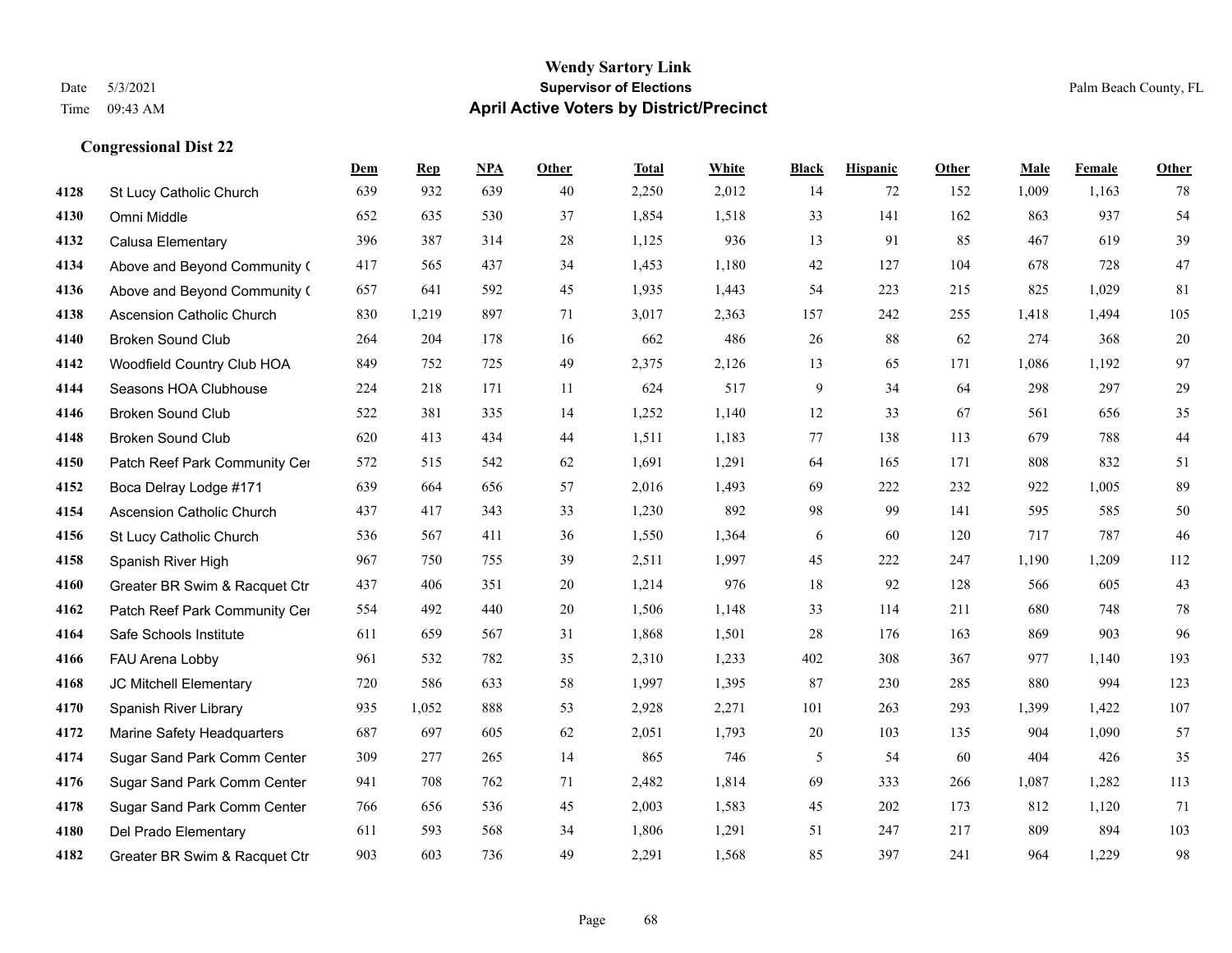# **Wendy Sartory Link** Date 5/3/2021 **Supervisor of Elections** Palm Beach County, FL Time 09:43 AM **April Active Voters by District/Precinct**

|      |                                    | Dem  | <b>Rep</b> | <b>NPA</b> | Other          | <b>Total</b> | White | <b>Black</b>     | <b>Hispanic</b> | Other | Male  | Female | <b>Other</b> |
|------|------------------------------------|------|------------|------------|----------------|--------------|-------|------------------|-----------------|-------|-------|--------|--------------|
| 4184 | <b>Boca Raton Middle</b>           | 580  | 617        | 569        | 33             | 1,799        | 1,363 | 55               | 206             | 175   | 847   | 901    | 51           |
| 4186 | The Volen Center                   | 567  | 522        | 464        | 28             | 1,581        | 1,094 | 140              | 165             | 182   | 728   | 788    | 65           |
| 4188 | Elks Lodge of Boca Raton           | 935  | 543        | 612        | 53             | 2,143        | 1,259 | 323              | 319             | 242   | 978   | 1,066  | 99           |
| 4190 | St Gregory Episcopal Church        | 790  | 1,128      | 831        | 75             | 2,824        | 2,361 | 35               | 185             | 243   | 1,393 | 1,322  | 109          |
| 4192 | Verde K-8 School                   | 601  | 960        | 713        | 42             | 2,316        | 1,835 | 59               | 135             | 287   | 1,065 | 1,119  | 132          |
| 4194 | Del Prado Elementary               | 547  | 318        | 312        | 26             | 1,203        | 1,034 | 24               | 47              | 98    | 500   | 669    | 34           |
| 4196 | Good Shepherd Lutheran             | 716  | 452        | 440        | 24             | 1,632        | 1,407 | 31               | 80              | 114   | 691   | 898    | $43$         |
| 4198 | Verde K-8 School                   | 650  | 481        | 529        | 39             | 1,699        | 1,054 | 119              | 332             | 194   | 697   | 923    | 79           |
| 4200 | Verde K-8 School                   | 399  | 349        | 301        | $20\,$         | 1,069        | 803   | 10               | 161             | 95    | 435   | 606    | $28\,$       |
| 4202 | Greater BR Swim & Racquet Ctr      | 811  | 598        | 617        | 38             | 2,064        | 1,610 | 29               | 235             | 190   | 842   | 1,146  | 76           |
| 4204 | Sugar Sand Park Comm Center        | 795  | 477        | 605        | 43             | 1,920        | 1,203 | 161              | 324             | 232   | 864   | 982    | 74           |
| 4206 | Good Shepherd Lutheran             | 691  | 490        | 507        | 33             | 1,721        | 1,368 | 37               | 169             | 147   | 703   | 958    | $60\,$       |
| 4208 | Hammock Pointe Elementary          | 909  | 617        | 479        | 36             | 2,041        | 1,754 | 10               | 124             | 153   | 798   | 1,182  | 61           |
| 4210 | Sugar Sand Park Comm Center        | 634  | 835        | 682        | 44             | 2,195        | 1,723 | 34               | 259             | 179   | 1,012 | 1,109  | 74           |
| 4212 | Center for Spiritual Living        | 644  | 820        | 586        | 38             | 2,088        | 1,742 | 34               | 162             | 150   | 991   | 1,033  | 64           |
| 4214 | Calvary Chapel Boca Raton - 4th    | 641  | 878        | 646        | 64             | 2,229        | 1,777 | $47\,$           | 236             | 169   | 1,035 | 1,107  | 87           |
| 4216 | Calvary Chapel Boca Raton - Kir    | 691  | 1,076      | 699        | 61             | 2,527        | 2,127 | 23               | 175             | 202   | 1,196 | 1,242  | 89           |
| 4218 | <b>Grace Community Church</b>      | 469  | 873        | 554        | 62             | 1,958        | 1,622 | 32               | 141             | 163   | 897   | 975    | $86\,$       |
| 4220 | <b>Boca Raton Community Center</b> | 497  | 426        | 498        | 44             | 1,465        | 948   | 115              | 247             | 155   | 681   | 735    | 49           |
| 4222 | Boca Raton Downtown Library        | 946  | 1,077      | 905        | 84             | 3,012        | 2,517 | 60               | 188             | 247   | 1,351 | 1,535  | 126          |
| 4224 | <b>Grace Community Church</b>      | 545  | 1,156      | 749        | 61             | 2,511        | 2,057 | 60               | 197             | 197   | 1,173 | 1,252  | $86\,$       |
| 4226 | St Gregory Episcopal Church        | 237  | 396        | 278        | $22\,$         | 933          | 833   | $\tau$           | 33              | 60    | 441   | 467    | 25           |
| 4228 | Boca Raton Community Center        | 544  | 671        | 521        | 46             | 1,782        | 1,529 | 17               | 99              | 137   | 794   | 938    | 50           |
| 4230 | Boca Raton Downtown Library        | 326  | 464        | 328        | 25             | 1,143        | 1,000 | 8                | 58              | 77    | 538   | 579    | $26\,$       |
| 5111 | Morikami Park Elementary           | $44$ | 61         | 49         | $\mathfrak{Z}$ | 157          | 148   | $\boldsymbol{0}$ | $\overline{4}$  | 5     | 71    | 85     | $\mathbf{1}$ |
| 5113 | Morikami Park Elementary           | 18   | 39         | 24         | 2              | 83           | 66    | $\boldsymbol{0}$ | $\tau$          | 10    | 33    | 43     | $\tau$       |
| 5115 | Spanish River High                 | 74   | 102        | 69         | 11             | 256          | 207   | 4                | 20              | 25    | 126   | 127    | 3            |
| 5117 | The Polo Club of Boca Raton        | 310  | 193        | 196        | 18             | 717          | 651   | $\mathbf{1}$     | 8               | 57    | 289   | 402    | 26           |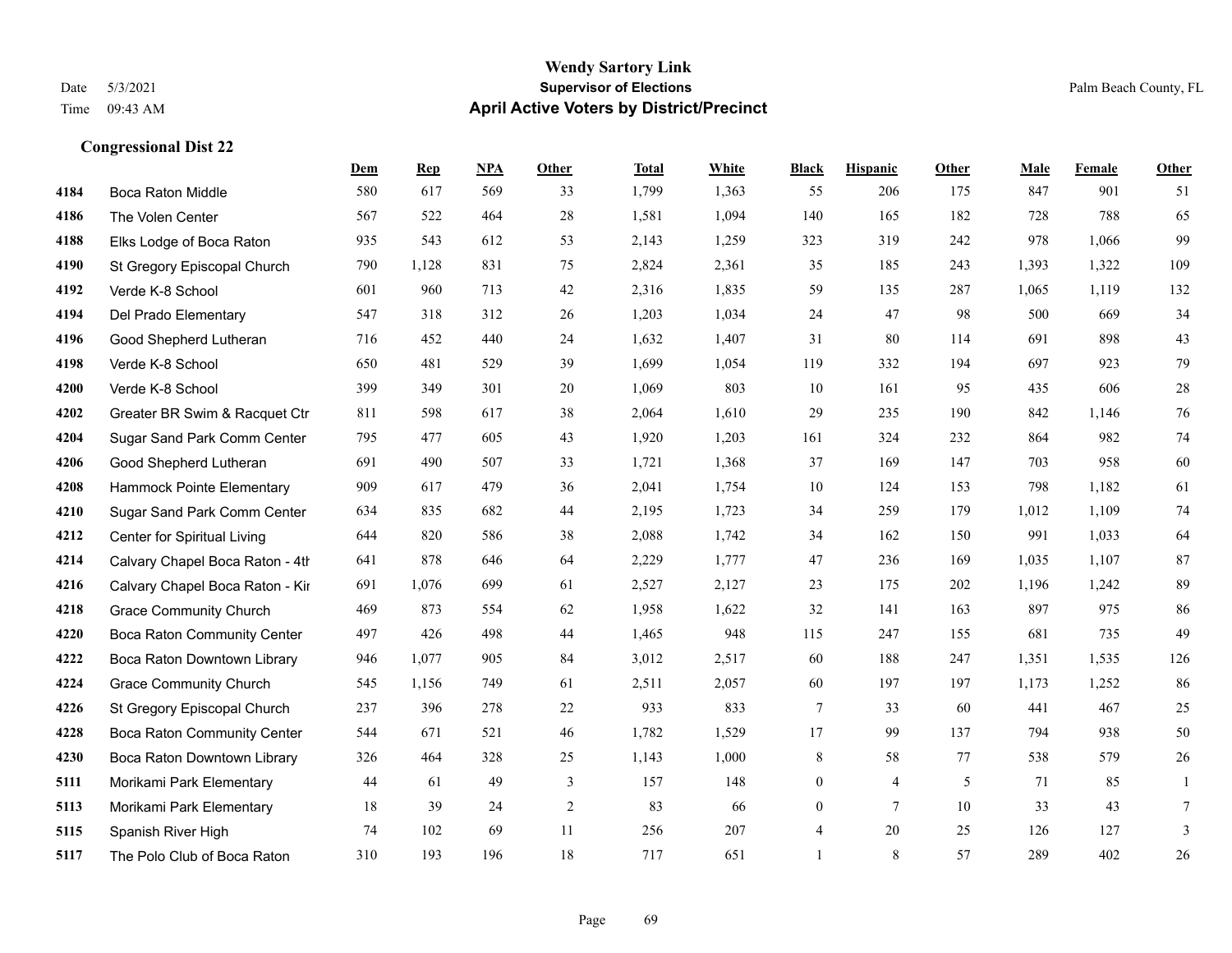|                              |                        | <u>Dem</u> | <b>Rep</b> | NPA    | <u>Other</u> | <b>Total</b> | White  | <b>Black</b> | <b>Hispanic</b> | <b>Other</b> | <u>Male</u> | Female | <u>Other</u> |
|------------------------------|------------------------|------------|------------|--------|--------------|--------------|--------|--------------|-----------------|--------------|-------------|--------|--------------|
| 5158                         | Boca West Country Club | 786        | 456        | 523    | 50           | 1.815        | .629   |              |                 | 104          | 755         | .016   | 44           |
| 5160                         | Boca West Country Club | 830        | 462        | 420    | 31           | .743         | 1,642  |              |                 | 69           | 676         | ,026   | 41           |
| 5172                         | Del Prado Elementary   | 239        | 302        | 204    |              | 762          | 683    |              |                 | 58           | 360         | 378    | 24           |
| <b>Congressional Dist 22</b> |                        | 35,122     | 34,360     | 30,002 | 2,281        | 101.765      | 80,306 | 3,172        | 8,971           | 9,316        | 45,701      | 52,151 | 3,913        |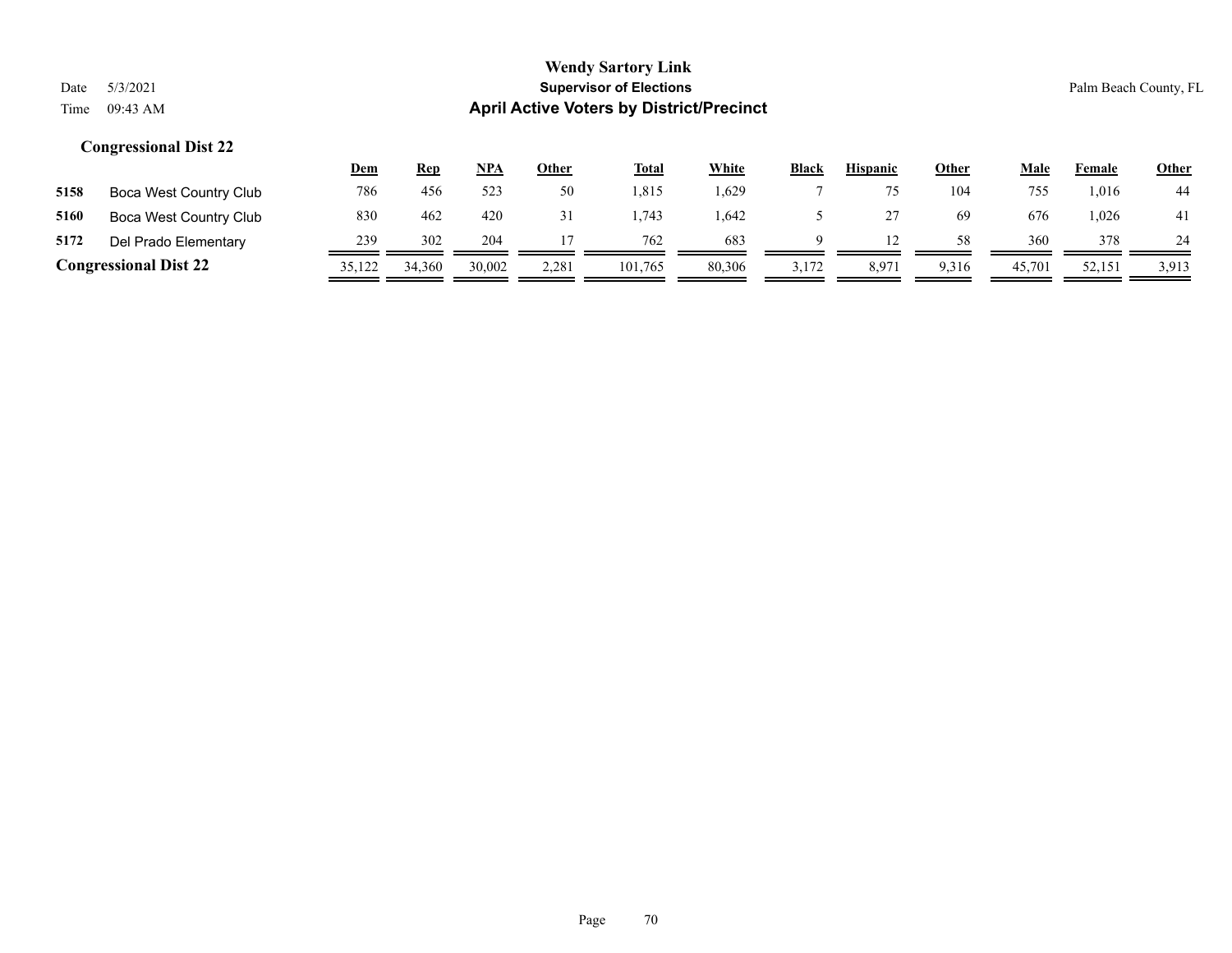# **Unincorporated**

|      |                                     | Dem              | <b>Rep</b>       | NPA              | <b>Other</b>    | <b>Total</b>     | <b>White</b>     | <b>Black</b>     | <b>Hispanic</b>  | <b>Other</b>    | Male           | <b>Female</b>  | <b>Other</b>     |
|------|-------------------------------------|------------------|------------------|------------------|-----------------|------------------|------------------|------------------|------------------|-----------------|----------------|----------------|------------------|
| 1002 | <b>Canal Point Community Center</b> | $\mathbf{0}$     | $\mathbf{0}$     | $\mathbf{0}$     | $\theta$        | $\overline{0}$   | $\overline{0}$   | $\Omega$         | $\overline{0}$   | $\theta$        | $\theta$       | $\overline{0}$ | $\Omega$         |
| 1004 | Pierce Hammock Elementary           | 3                | $\overline{4}$   | 3                | $\theta$        | 10               | 10               | $\theta$         | $\overline{0}$   | $\Omega$        | 3              | $\tau$         | $\theta$         |
| 1006 | Journey Church of Jupiter           | $\Omega$         | $\theta$         | $\theta$         | $\Omega$        | $\Omega$         | $\theta$         | $\Omega$         | $\Omega$         | $\Omega$        | $\theta$       | $\Omega$       | $\Omega$         |
| 1008 | Journey Church of Jupiter           |                  | $\mathbf{0}$     | $\mathbf{0}$     | $\mathbf{0}$    | $\mathbf{0}$     | $\overline{0}$   | $\theta$         | $\overline{0}$   | $\theta$        | $\mathbf{0}$   | $\Omega$       |                  |
| 1010 | Journey Church of Jupiter           | $\Omega$         | $\theta$         | $\mathbf{0}$     | $\theta$        | $\theta$         | $\overline{0}$   | 0                | $\overline{0}$   | $\Omega$        | $\theta$       | $\theta$       | $\Omega$         |
| 1012 | Caloosa POA Meeting Room            | 0                | $\mathbf{0}$     | $\mathbf{0}$     | $\theta$        | $\theta$         | $\overline{0}$   | $\theta$         | $\overline{0}$   | $\Omega$        | $\overline{0}$ | $\Omega$       |                  |
| 1014 | Caloosa POA Meeting Room            | $\Omega$         | $\mathbf{1}$     | $\mathbf{0}$     | $\mathbf{0}$    |                  |                  | $\theta$         | $\overline{0}$   | $\theta$        | $\overline{0}$ | $\theta$       |                  |
| 1016 | Journey Church of Jupiter           | $\Omega$         | $\mathbf{0}$     | $\theta$         | $\theta$        | $\mathbf{0}$     | $\theta$         | $\mathbf{0}$     | $\overline{0}$   | $\Omega$        | $\Omega$       | $\Omega$       | $\theta$         |
| 1018 | Calvary Church of Jupiter           | 455              | 821              | 479              | 49              | 1,804            | 1,589            | 22               | 96               | 97              | 854            | 895            | 55               |
| 1019 | Calvary Church of Jupiter           | 195              | 386              | 225              | $7\phantom{.0}$ | 813              | 733              | $\overline{0}$   | 44               | 36              | 393            | 403            | 17               |
| 1020 | Caloosa POA Meeting Room            | $\boldsymbol{0}$ | $\boldsymbol{0}$ | $\boldsymbol{0}$ | $\mathbf{0}$    | $\mathbf{0}$     | $\mathbf{0}$     | $\mathbf{0}$     | $\overline{0}$   | $\mathbf{0}$    | $\mathbf{0}$   | $\overline{0}$ | $\mathbf{0}$     |
| 1022 | Journey Church of Jupiter           | 723              | 1,241            | 761              | 56              | 2,781            | 2,380            | 36               | 176              | 189             | 1,330          | 1,359          | 92               |
| 1024 | Calvary Church of Jupiter           | 6                | 10               | 5                | $\mathbf{0}$    | 21               | 21               | $\mathbf{0}$     | $\mathbf{0}$     | $\theta$        | 11             | 10             | $\boldsymbol{0}$ |
| 1026 | Calvary Church of Jupiter           | 338              | 630              | 327              | 22              | 1,317            | 1,165            | 10               | 76               | 66              | 626            | 654            | 37               |
| 1028 | Jupiter Farms Elementary            | 556              | 1,005            | 563              | 60              | 2,184            | 1,899            | 16               | 134              | 135             | 1,046          | 1,071          | 67               |
| 1030 | Calvary Church of Jupiter           | 17               | 38               | 26               | $\overline{4}$  | 85               | 77               | $\overline{0}$   | 4                | $\overline{4}$  | 40             | 42             | 3                |
| 1032 | Jupiter Farms Park Community I      | 313              | 569              | 350              | 27              | 1,259            | 1,064            | 12               | 105              | 78              | 615            | 605            | 39               |
| 1036 | Calvary Church of Jupiter           | $\boldsymbol{0}$ | $\boldsymbol{0}$ | $\boldsymbol{0}$ | $\mathbf{0}$    | $\boldsymbol{0}$ | $\boldsymbol{0}$ | $\boldsymbol{0}$ | $\boldsymbol{0}$ | $\mathbf{0}$    | $\mathbf{0}$   | $\overline{0}$ | $\mathbf{0}$     |
| 1038 | William T Dwyer High                | 812              | 1,325            | 767              | 56              | 2,960            | 2,485            | 66               | 180              | 229             | 1,413          | 1,435          | 112              |
| 1044 | Limestone Creek Elementary          | 433              | 120              | 171              | 20              | 744              | 216              | 355              | 91               | 82              | 354            | 363            | 27               |
| 1046 | West Jupiter Recreation Center      | 265              | 147              | 159              | 14              | 585              | 265              | 165              | 109              | 46              | 249            | 313            | 23               |
| 1060 | West Jupiter Recreation Center      | 77               | 101              | 75               | 3               | 256              | 211              | $\boldsymbol{0}$ | 24               | 21              | 102            | 137            | 17               |
| 1062 | <b>Harvest Community Church</b>     | 634              | 1,181            | 549              | 37              | 2,401            | 2,206            | 10               | 55               | 130             | 1,161          | 1,158          | 82               |
| 1064 | Jupiter Community Center            | 78               | 123              | 64               | 2               | 267              | 244              | $\overline{0}$   | 6                | 17              | 130            | 129            | 8                |
| 1070 | Jupiter Community Center            | 63               | 69               | 89               | $\overline{4}$  | 225              | 177              |                  | 39               | $8\phantom{.0}$ | 117            | 98             | $10\,$           |
| 1080 | First Baptist Church Teq            | 97               | 148              | 76               | 3               | 324              | 299              | 0                | 9                | 16              | 163            | 151            | 10               |
| 1082 | First Baptist Church Teq            | 72               | 145              | 84               | 8               | 309              | 286              |                  | 11               | 11              | 149            | 151            | 9                |
| 1084 | First Baptist Church Teq            | 12               | 52               | 10               | $\Omega$        | 74               | 71               |                  | $\theta$         | 2               | 37             | 35             | $\overline{2}$   |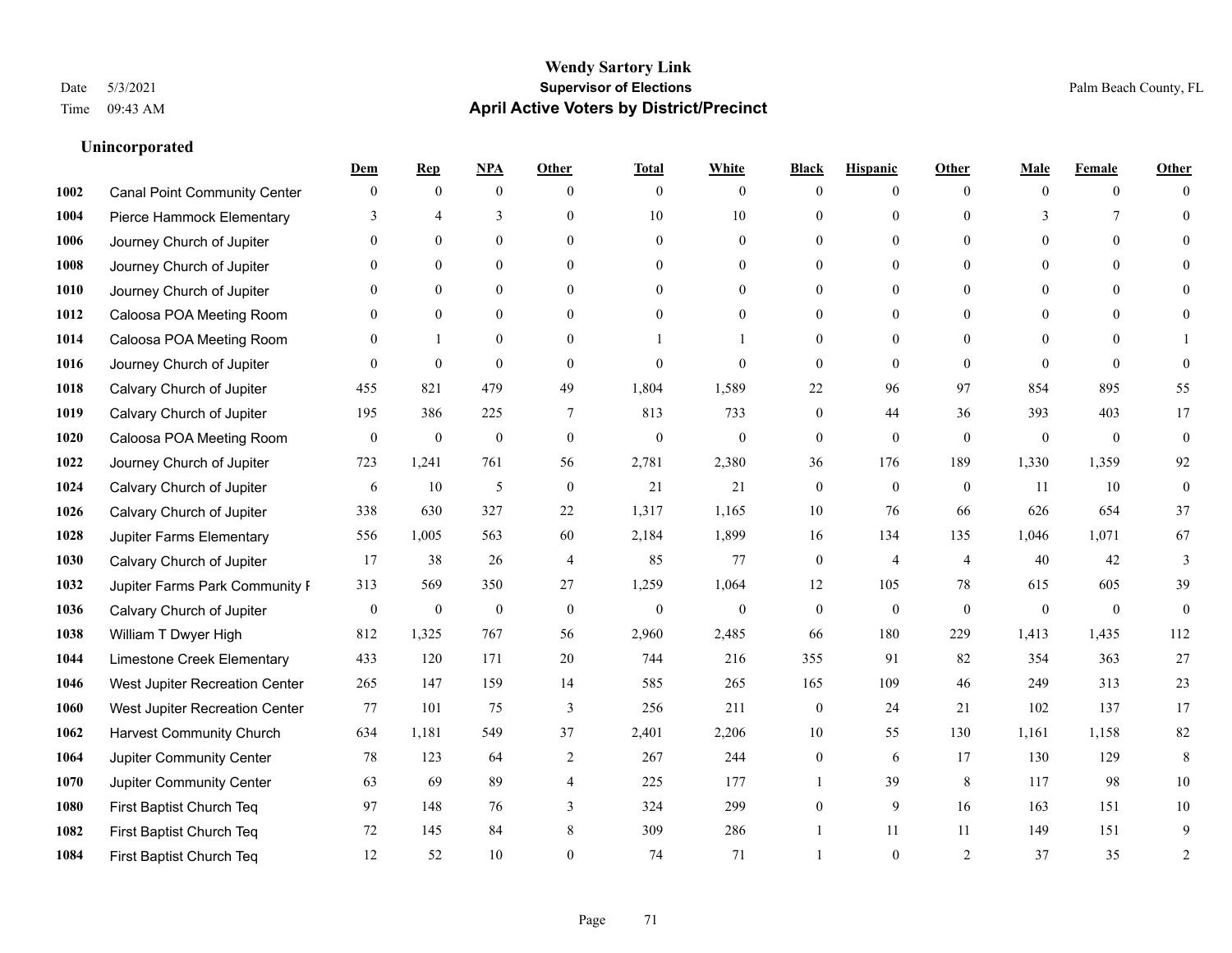**Unincorporated**

#### **Wendy Sartory Link** Date 5/3/2021 **Supervisor of Elections** Palm Beach County, FL Time 09:43 AM **April Active Voters by District/Precinct**

# **Dem Rep NPA Other Total White Black Hispanic Other Male Female Other** First Baptist Church Teq 48 74 37 0 159 129 8 13 9 77 78 4 Tequesta Council Chambers 111 141 109 4 365 316 9 22 18 161 193 11 Tequesta Council Chambers 120 321 126 13 580 554 0 4 22 258 311 11 Tequesta Council Chambers 33 87 36 3 159 149 0 1 9 82 74 3 PBC Fire Rescue #18 **1** 3 2 0 6 6 0 0 0 3 2 1 PBC Fire Rescue #18 0 3 2 0 5 5 0 0 0 2 3 0 PBC Fire Rescue #18 0 0 0 0 0 0 0 0 0 0 0 0 Grace Immanuel Bible Church 226 836 355 38 1,455 1,383 0 10 62 619 803 33 Newhaven Clubhouse 16 35 8 1 60 54 0 1 5 31 28 1 Holy Spirit Lutheran 145 295 137 15 592 530 4 26 32 284 288 20 Holy Spirit Lutheran **0** 2 0 0 2 2 2 0 0 0 1 1 0 Holy Spirit Lutheran **0** 1 1 0 2 2 0 0 0 2 0 0 0 Holy Spirit Lutheran **1** 0 1 0 2 2 0 0 0 1 1 0 Holy Spirit Lutheran 2 4 5 2 13 13 0 0 0 6 7 0 1166 Holy Spirit Lutheran **8** 21 12 0 41 33 0 2 6 17 24 0 Holy Spirit Lutheran 0 0 0 0 0 0 0 0 0 0 0 0 Caloosa POA Meeting Room 0 0 0 0 0 0 0 0 0 0 0 0 Caloosa POA Meeting Room 128 281 129 10 548 470 13 23 42 243 284 21 Caloosa POA Meeting Room 71 115 64 3 253 215 5 14 19 117 124 12 William T Dwyer High 163 270 136 6 575 496 15 26 38 273 289 13 Eastpointe Country Club 547 675 397 34 1,653 1,539 13 27 74 735 885 33 1st Baptist Church PBG 581 493 429 32 1,535 1,075 140 160 160 733 748 54 Dwight D Eisenhower Elementary 0 0 0 0 0 0 0 0 0 0 0 0 Cross Community Church 539 1,103 560 38 2,240 2,012 15 92 121 1,067 1,100 73 Holy Spirit Lutheran 9 27 14 3 53 47 0 2 4 25 24 4 Holy Spirit Lutheran **15** 120 3 120 116 0 3 1 59 60 1 Holy Spirit Lutheran 214 279 151 7 651 585 2 22 42 308 320 23 Oceanview Methodist 136 301 158 16 611 523 9 32 47 291 301 19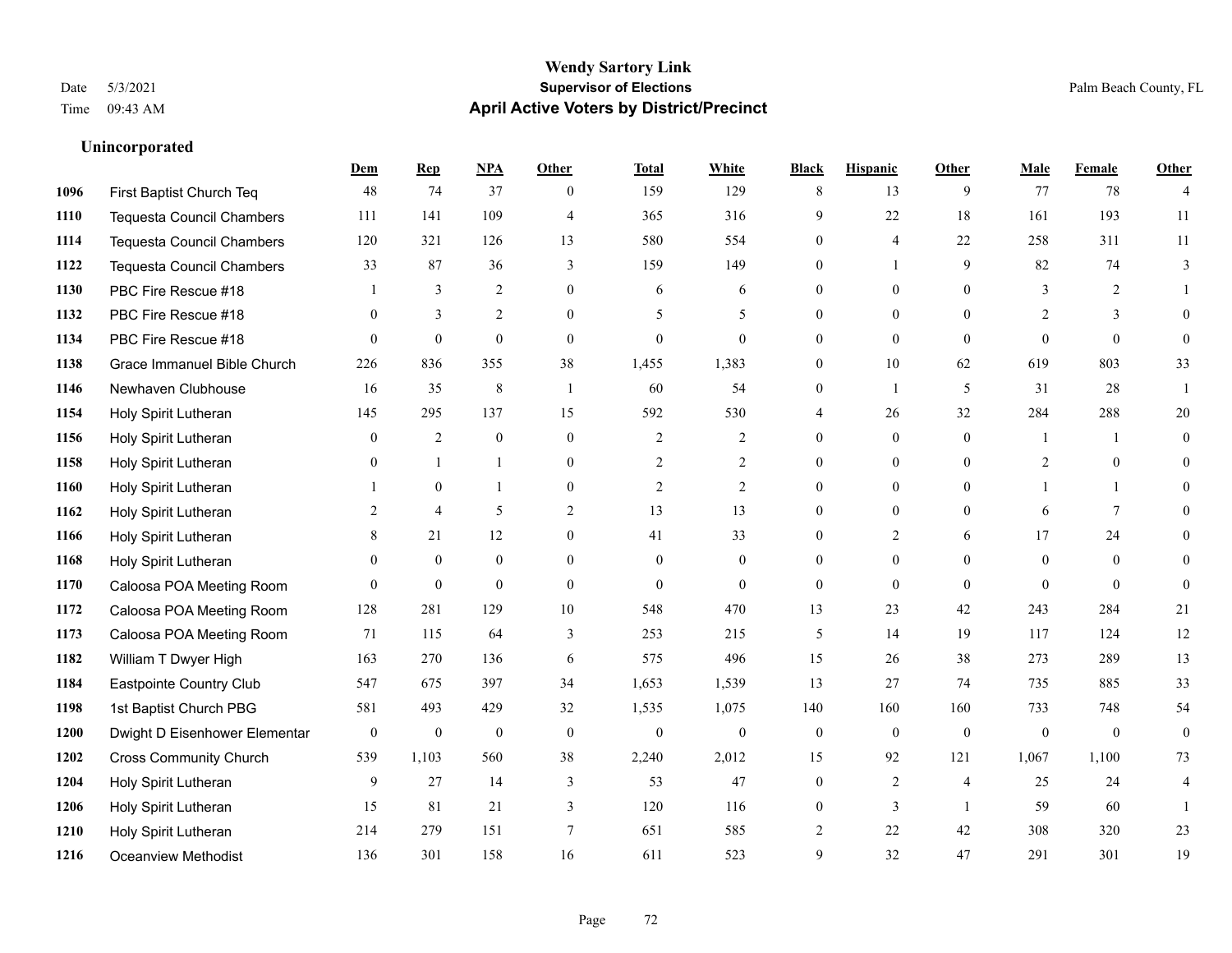|      |                                    | Dem            | <b>Rep</b>       | NPA              | <b>Other</b>   | <b>Total</b>     | <b>White</b>     | <b>Black</b>     | <b>Hispanic</b> | <b>Other</b>    | <b>Male</b>  | <b>Female</b> | <b>Other</b>   |
|------|------------------------------------|----------------|------------------|------------------|----------------|------------------|------------------|------------------|-----------------|-----------------|--------------|---------------|----------------|
| 1218 | Osceola Creek Middle               |                | $\mathbf{0}$     | $\mathbf{0}$     | $\theta$       | $\overline{1}$   |                  | $\theta$         | $\overline{0}$  | $\theta$        | $\mathbf{1}$ | $\theta$      | $\Omega$       |
| 1220 | Pierce Hammock Elementary          | $\theta$       | $\theta$         | $\theta$         | $\theta$       | $\theta$         | $\overline{0}$   | $\theta$         | $\overline{0}$  | $\Omega$        | $\theta$     | $\Omega$      | $\theta$       |
| 1224 | Pierce Hammock Elementary          | $\theta$       | $\mathbf{0}$     | $\mathbf{0}$     | $\theta$       | $\theta$         | $\theta$         | $\Omega$         | $\overline{0}$  | $\Omega$        | $\theta$     | $\Omega$      | $\theta$       |
| 1256 | North County Senior Center         |                | $\overline{c}$   | $\overline{4}$   | 3              | 10               | 9                | 1                | $\overline{0}$  | $\theta$        | 5            | 5             | $\theta$       |
| 1258 | North County Senior Center         | 316            | 221              | 255              | 33             | 825              | 453              | 97               | 129             | 146             | 374          | 422           | 29             |
| 1276 | Palm Beach Gardens High            | 120            | 95               | 84               | 5              | 304              | 202              | 44               | 38              | 20              | 142          | 151           | 11             |
| 1278 | Garden Lodge 366 F&AM              | 377            | 186              | 265              | 22             | 850              | 423              | 193              | 132             | 102             | 373          | 445           | 32             |
| 1282 | Pew Leadership Center              | 86             | 48               | 61               | 10             | 205              | 149              | 12               | 21              | 23              | 103          | 87            | 15             |
| 1286 | PBG Moose Lodge 2010               | 45             | 53               | 41               | 3              | 142              | 115              | 4                | 13              | 10              | 70           | 64            | 8              |
| 1294 | Dwight D Eisenhower Elementar      | 29             | 80               | 21               | 8              | 138              | 118              | 4                | 5               | 11              | 68           | 69            | 1              |
| 1298 | PBG Moose Lodge 2010               | 34             | 33               | 20               | $\overline{1}$ | 88               | 80               | $\Omega$         | 4               | $\overline{4}$  | 37           | 50            |                |
| 1300 | <b>Cross Community Church</b>      |                | 3                | 1                | $\mathbf{0}$   | 5                | $\overline{4}$   | $\overline{0}$   | $\overline{0}$  | $\overline{1}$  | 2            | 3             | $\theta$       |
| 1302 | Dwight D Eisenhower Elementar      | 37             | 53               | 35               | 3              | 128              | 108              | 1                | 9               | 10              | 58           | 66            | $\overline{4}$ |
| 1304 | <b>NPB Community Center</b>        | 227            | 272              | 191              | 22             | 712              | 606              | 15               | 40              | 51              | 359          | 320           | 33             |
| 1305 | <b>NPB Community Center</b>        | $\mathbf{0}$   | $\mathbf{0}$     | $\mathbf{0}$     | $\overline{1}$ | -1               | $\overline{1}$   | 0                | $\overline{0}$  | $\theta$        | -1           | $\theta$      | $\mathbf{0}$   |
| 1308 | <b>Gardens Mall Community Room</b> | 37             | 74               | 35               | $\overline{4}$ | 150              | 135              | 3                | $\overline{3}$  | 9               | 74           | 72            | 4              |
| 1312 | <b>Gardens Mall Community Room</b> | 6              | 16               | 11               | $\mathbf{0}$   | 33               | 30               | $\boldsymbol{0}$ | $\overline{2}$  | $\overline{1}$  | 16           | 17            | $\mathbf{0}$   |
| 1330 | 1st Unitarian Church NPB           | 41             | 49               | 44               | 2              | 136              | 111              | 8                | 10              | $7\phantom{.0}$ | 75           | 58            | 3              |
| 1336 | <b>Gardens Mall Community Room</b> | 35             | 93               | 42               | 3              | 173              | 154              | $\overline{0}$   | 4               | 15              | 86           | 80            | 7              |
| 1338 | <b>Eissey Campus Theater</b>       | 91             | 401              | 102              | 20             | 614              | 592              | 1                | $\mathbf{1}$    | 20              | 275          | 328           | 11             |
| 1354 | <b>Grove Park Elementary</b>       | 96             | 166              | 83               | $\overline{4}$ | 349              | 293              | 11               | 21              | 24              | 152          | 185           | 12             |
| 1362 | <b>Grove Park Elementary</b>       | 219            | 121              | 192              | 9              | 541              | 281              | 47               | 156             | 57              | 238          | 283           | $20\,$         |
| 1366 | Palm Lake Estates - The Palms      | 69             | 79               | 49               | $\overline{4}$ | 201              | 162              | 13               | 8               | 18              | 92           | 99            | $10\,$         |
| 1370 | Palm Lake Estates - The Palms      | 117            | 122              | 78               | 5              | 322              | 273              | 12               | 23              | 14              | 134          | 176           | 12             |
| 1374 | Pew Leadership Center              | 192            | 81               | 138              | 10             | 421              | 217              | 115              | 44              | 45              | 177          | 229           | 15             |
| 1389 | Palm Beach Shores Town Hall        | $\overline{0}$ | $\boldsymbol{0}$ | $\boldsymbol{0}$ | $\mathbf{0}$   | $\boldsymbol{0}$ | $\boldsymbol{0}$ | $\boldsymbol{0}$ | $\mathbf{0}$    | $\theta$        | $\mathbf{0}$ | $\mathbf{0}$  | $\mathbf{0}$   |
| 2010 | <b>Cypress Lakes HOA</b>           | 600            | 339              | 284              | 31             | 1,254            | 865              | 195              | 96              | 98              | 484          | 732           | 38             |
| 2012 | Century Village Clubhouse          | 61             | 33               | 23               | 2              | 119              | 75               | 12               | 19              | 13              | 52           | 63            | 4              |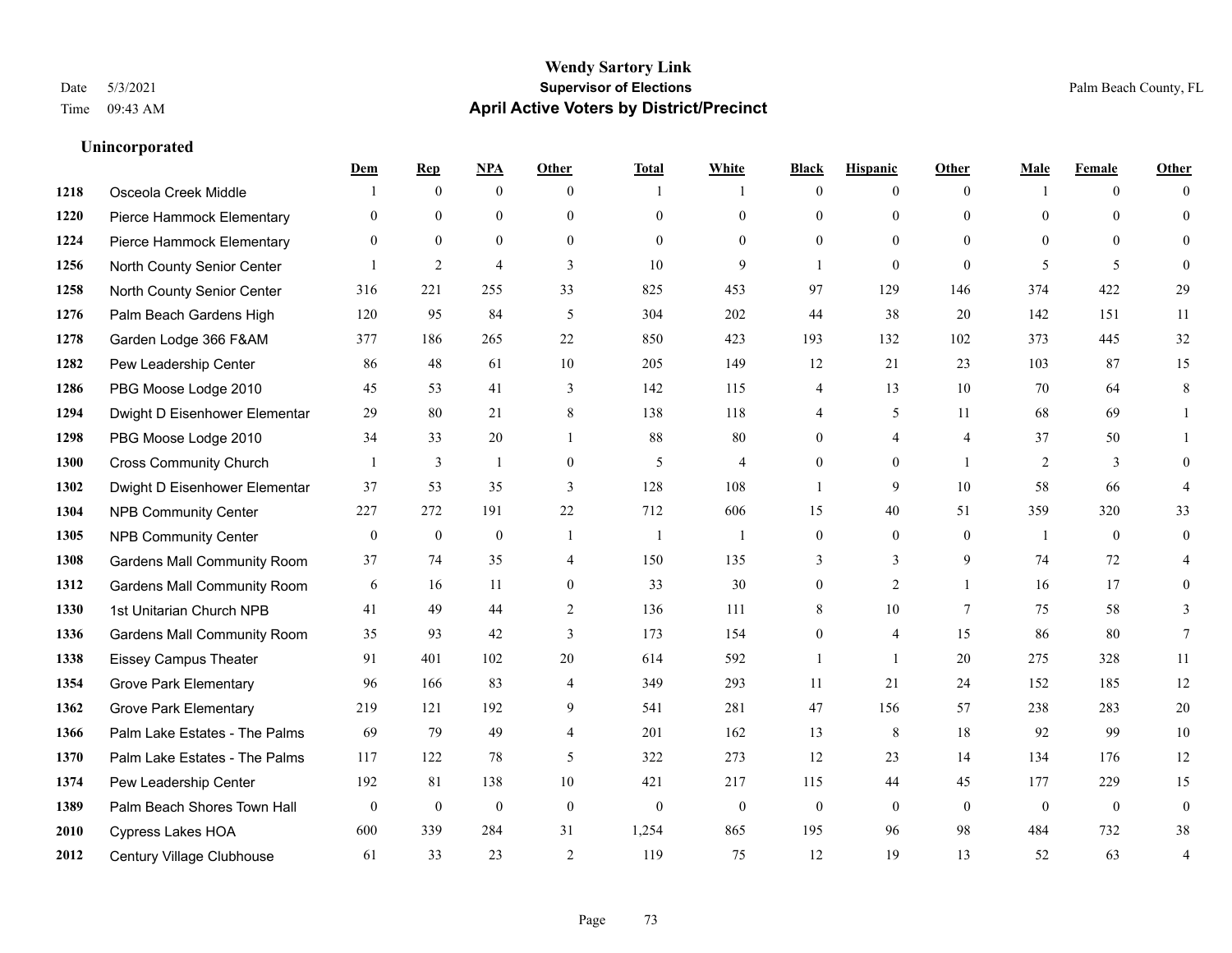|      |                                   | Dem            | <b>Rep</b>     | NPA          | <b>Other</b>   | <b>Total</b>   | <b>White</b>             | <b>Black</b>     | <b>Hispanic</b> | <b>Other</b>   | <b>Male</b>    | <b>Female</b>    | <b>Other</b>   |
|------|-----------------------------------|----------------|----------------|--------------|----------------|----------------|--------------------------|------------------|-----------------|----------------|----------------|------------------|----------------|
| 2020 | Jeaga Middle                      | 215            | 91             | 135          | 8              | 449            | 205                      | 127              | 83              | 34             | 194            | 244              | -11            |
| 2021 | Jeaga Middle                      | 169            | 57             | 127          | 15             | 368            | 119                      | 127              | 71              | 51             | 146            | 210              | 12             |
| 2022 | Century Village Clubhouse         | 800            | 408            | 342          | 30             | 1,580          | 1,037                    | 208              | 195             | 140            | 620            | 899              | 61             |
| 2024 | Century Village Clubhouse         | 826            | 418            | 325          | 37             | 1,606          | 1,143                    | 164              | 156             | 143            | 631            | 924              | 51             |
| 2026 | Century Village Clubhouse         | 654            | 336            | 281          | 26             | 1,297          | 808                      | 193              | 190             | 106            | 501            | 738              | 58             |
| 2028 | Century Village Clubhouse         | 347            | 201            | 154          | 6              | 708            | 496                      | 68               | 85              | 59             | 254            | 428              | 26             |
| 2030 | <b>Benoist Farms Elementary</b>   | 599            | 159            | 316          | 22             | 1,096          | 269                      | 468              | 244             | 115            | 423            | 621              | 52             |
| 2036 | <b>Turning Points Academy</b>     | 780            | 415            | 391          | 41             | 1,627          | 959                      | 297              | 257             | 114            | 611            | 969              | 47             |
| 2038 | <b>Turning Points Academy</b>     | 872            | 178            | 383          | $20\,$         | 1,453          | 495                      | 667              | 163             | 128            | 504            | 898              | 51             |
| 2040 | Wynnebrook Elementary             | 834            | 271            | 438          | 21             | 1,564          | 436                      | 608              | 359             | 161            | 678            | 811              | 75             |
| 2041 | Wynnebrook Elementary             | 562            | 259            | 398          | 15             | 1,234          | 517                      | 135              | 485             | 97             | 522            | 658              | 54             |
| 2044 | St Christophers Episcopal Chr     | 1,147          | 294            | 582          | 34             | 2,057          | 604                      | 830              | 409             | 214            | 911            | 1,044            | 102            |
| 2048 | Elks Lodge #1352                  | 2              | 3              | $\mathbf{0}$ | $\mathbf{0}$   | 5              | 3                        | $\overline{1}$   | $\overline{0}$  | $\overline{1}$ | 3              | $\mathbf{1}$     | $\overline{1}$ |
| 2050 | Elks Lodge #1352                  | 17             | 19             | 19           | 3              | 58             | 39                       |                  | 11              | $\overline{7}$ | 33             | 22               | 3              |
| 2052 | Elks Lodge #1352                  | 565            | 156            | 272          | 20             | 1,013          | 188                      | 478              | 154             | 193            | 470            | 504              | 39             |
| 2054 | Elks Lodge #1352                  | 1,272          | 314            | 710          | 26             | 2,322          | 459                      | 993              | 578             | 292            | 1,019          | 1,191            | 112            |
| 2056 | Clayton Hutcheson Hall B          | 742            | 322            | 569          | 18             | 1,651          | 525                      | 297              | 654             | 175            | 727            | 830              | 94             |
| 2058 | Clayton Hutcheson Hall B          | 4              | $\overline{c}$ | -1           | $\mathbf{0}$   | 7              | $\overline{\mathcal{L}}$ | $\boldsymbol{0}$ | $\overline{c}$  | -1             | 3              | $\overline{4}$   | $\overline{0}$ |
| 2060 | <b>West Gate Elementary</b>       | 395            | 225            | 342          | 13             | 975            | 327                      | 75               | 494             | 79             | 462            | 465              | 48             |
| 2080 | <b>Everglades Elementary</b>      | 159            | 168            | 133          | $\,8\,$        | 468            | 267                      | 63               | 85              | 53             | 218            | 228              | 22             |
| 2081 | <b>Everglades Elementary</b>      | 67             | 96             | 46           | $\theta$       | 209            | 152                      | 6                | 28              | 23             | 103            | 100              | 6              |
| 2082 | Pine Jog Environmental Center     | 163            | 280            | 148          | 7              | 598            | 421                      | 23               | 105             | 49             | 285            | 298              | 15             |
| 2083 | Pine Jog Environmental Center     | 7              | 21             | 15           | $\overline{0}$ | 43             | 28                       | $\boldsymbol{0}$ | 13              | 2              | 19             | 23               | 1              |
| 2085 | <b>Community Christian Church</b> | $\overline{2}$ | -1             | $\mathbf{0}$ | $\theta$       | 3              | 3                        | $\overline{0}$   | $\overline{0}$  | $\theta$       | -1             | 2                | $\overline{0}$ |
| 2087 | <b>Community Christian Church</b> |                | $\mathbf{1}$   | $\mathbf{0}$ | $\mathbf{0}$   | $\overline{c}$ | $\overline{c}$           | $\mathbf{0}$     | $\mathbf{0}$    | $\mathbf{0}$   | $\overline{2}$ | $\boldsymbol{0}$ | $\overline{0}$ |
| 2088 | Melaleuca Elementary              | 882            | 541            | 648          | 32             | 2,103          | 1,084                    | 343              | 479             | 197            | 953            | 1,067            | 83             |
| 2090 | Pine Jog Environmental Center     | $\overline{0}$ | $\overline{2}$ | $\mathbf{0}$ | $\mathbf{0}$   | $\overline{c}$ | -1                       | $\overline{0}$   | $\overline{0}$  | -1             | $\mathbf{0}$   | $\mathbf{1}$     |                |
| 2092 | Pine Jog Environmental Center     |                | 6              |              |                | 9              | 9                        | $\theta$         | $\theta$        | $\theta$       | 4              | 5                | $\mathbf{0}$   |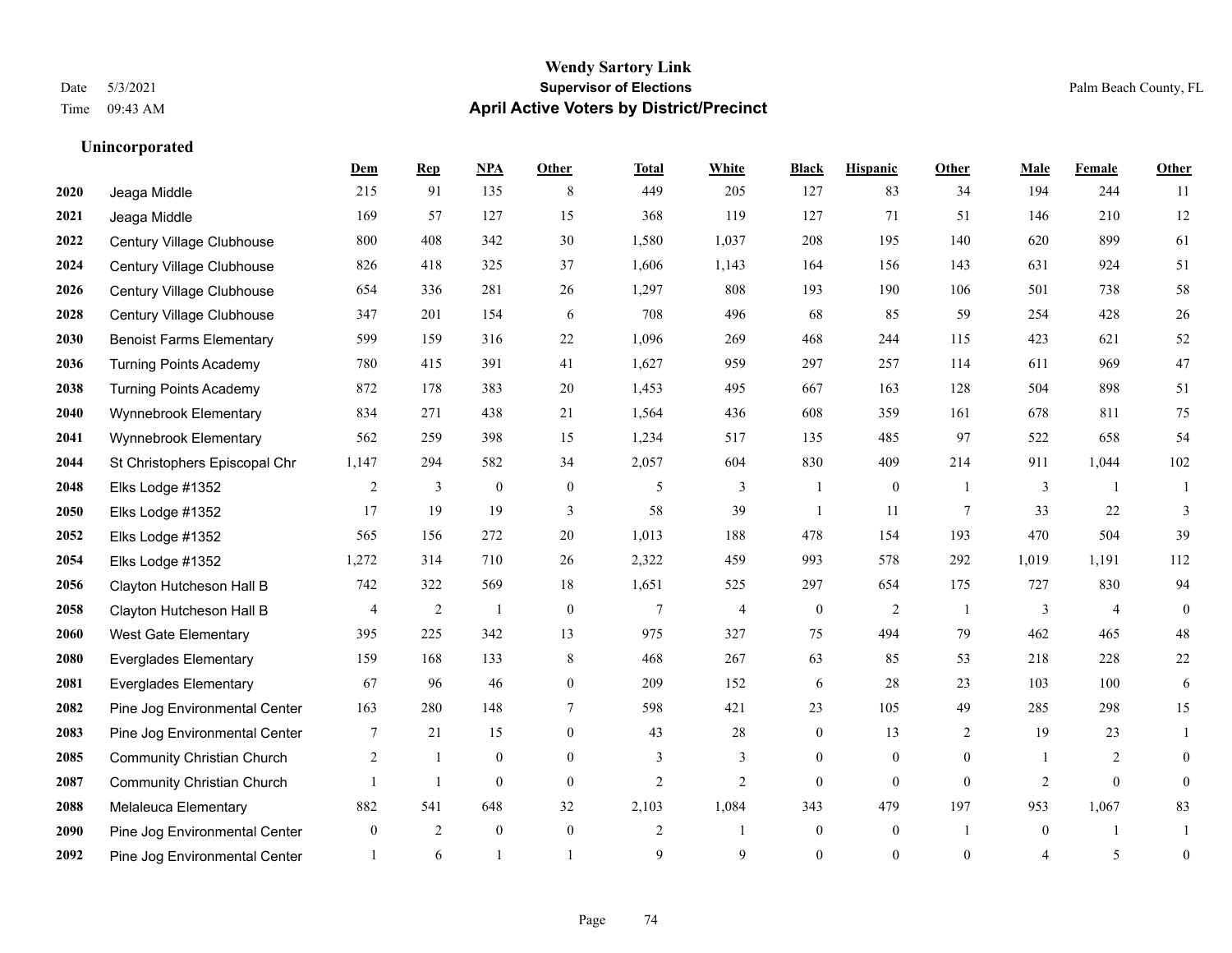#### **Wendy Sartory Link** Date 5/3/2021 **Supervisor of Elections** Palm Beach County, FL Time 09:43 AM **April Active Voters by District/Precinct**

Pine Jog Environmental Center 380 83 209 12 684 120 269 173 122 289 366 29

**Dem Rep NPA Other Total White Black Hispanic Other Male Female Other**

# 1st Church of the Nazarene 257 73 186 5 521 124 24 328 45 243 248 30 1st Church of the Nazarene 235 134 171 11 551 213 45 218 75 242 276 33 Iglesia Cristo Mi Redentor 444 222 339 29 1,034 339 160 435 100 433 535 66 Iglesia Cristo Mi Redentor 812 349 573 31 1,765 456 379 745 185 733 941 91 Union Congregational Church 1,211 342 652 36 2,241 508 645 854 234 895 1,228 118 Lake Lytal Park 543 230 363 27 1,163 319 258 468 118 479 622 62 Main Library 626 285 421 39 1,371 538 247 452 134 590 717 64 Berkshire Elementary 774 338 672 26 1,810 514 202 905 189 788 924 98 Berkshire Elementary 178 87 144 4 413 140 46 177 50 170 220 23 Main Library 377 289 313 11 990 375 53 475 87 444 497 49 The Ark Church 76 50 68 6 200 92 13 73 22 91 98 11 The Ark Church 841 575 704 31 2,151 943 148 882 178 929 1,139 83 The Ark Church 1 0 1 0 2 1 1 0 0 1 1 0 St Marys Orthodox Church 346 356 247 7 956 516 40 338 62 418 503 35 St Marys Orthodox Church 277 254 234 9 774 442 27 238 67 363 390 21 Liberty Park Elementary 0 0 0 0 0 0 0 0 0 0 0 0 Forest Hill Elementary 1,194 451 835 28 2,508 768 409 1,064 267 1,082 1,290 136 Cresthaven Emory Aud 640 424 318 14 1,396 789 96 417 94 518 828 50 Community Of Hope 1,134 432 836 32 2,434 622 457 1,044 311 1,073 1,242 119 Cresthaven Barkley Aud 526 356 292 20 1,194 607 82 399 106 491 646 57 Cresthaven Ashley Aud 348 217 229 14 808 411 36 293 68 323 450 35 Covered Bridge Clubhouse 1,159 748 674 35 2,616 1,837 135 463 181 1,015 1,518 83 Poinciana Clubhouse 933 535 507 35 2,010 1,343 93 409 165 792 1,150 68

 First Baptist Church GA 17 4 10 0 31 15 3 9 4 13 17 1 American Polish Club 325 140 237 6 708 217 107 310 74 319 355 34 St Lukes United Methodist Chr 476 531 428 33 1,468 1,164 37 190 77 685 743 40 Lucerne Pointe Clubhouse 1,054 533 670 44 2,301 1,477 223 423 178 950 1,268 83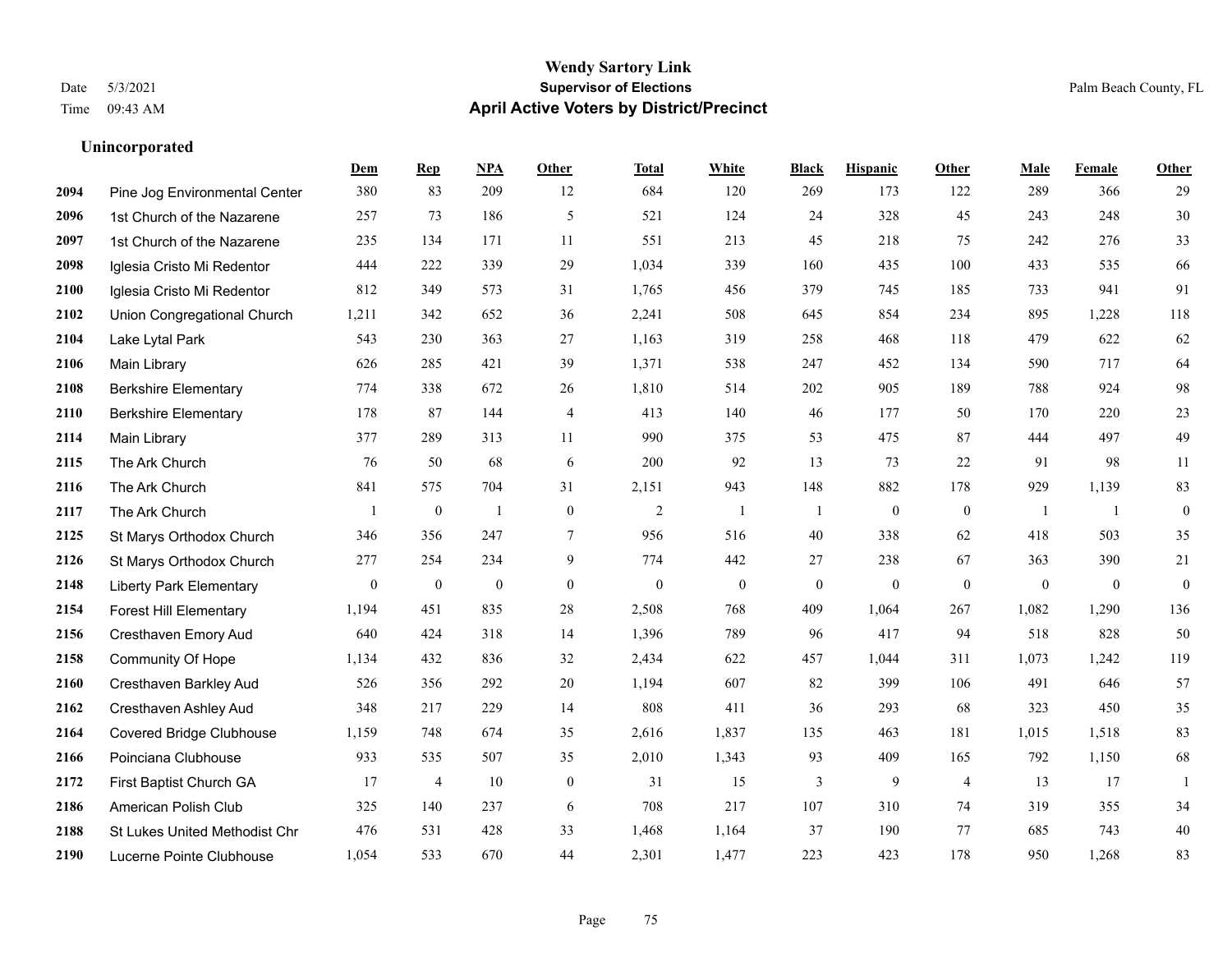|      |                                | Dem            | <b>Rep</b>       | NPA            | <b>Other</b>     | <b>Total</b>     | White        | <b>Black</b>     | <b>Hispanic</b> | Other          | <b>Male</b>    | Female       | <b>Other</b>     |
|------|--------------------------------|----------------|------------------|----------------|------------------|------------------|--------------|------------------|-----------------|----------------|----------------|--------------|------------------|
| 2192 | Fountains Of Palm Beach        | 932            | 449              | 582            | 53               | 2,016            | 1,387        | 137              | 331             | 161            | 849            | 1,100        | 67               |
| 2198 | American Finnish Club          | 15             | 9                | 8              | $\boldsymbol{0}$ | 32               | 17           | 3                | 1               | 11             | 12             | 17           | $\mathfrak{Z}$   |
| 2204 | <b>Heritage Elementary</b>     | 558            | 219              | 494            | 31               | 1,302            | 420          | 146              | 609             | 127            | 564            | 658          | 80               |
| 2208 | American Finnish Club          | 6              | $\tau$           | $\overline{2}$ | $\overline{1}$   | 16               | 14           | $\boldsymbol{0}$ | $\mathbf{0}$    | $\overline{2}$ | 6              | 8            | $\sqrt{2}$       |
| 2210 | American Polish Club           | 238            | 100              | 141            | 6                | 485              | 174          | 118              | 144             | 49             | 197            | 265          | 23               |
| 2214 | Indian Pines Elementary        | 1,184          | 264              | 581            | 32               | 2,061            | 477          | 900              | 451             | 233            | 928            | 1,026        | 107              |
| 2216 | Indian Pines Elementary        | 1,831          | 303              | 850            | 41               | 3,025            | 528          | 1,526            | 592             | 379            | 1,348          | 1,522        | 155              |
| 3004 | <b>Community Of Hope</b>       | 69             | 40               | 61             | 2                | 172              | 65           | 11               | 70              | 26             | 85             | 75           | 12               |
| 3008 | Palm Springs Middle            | $\overline{0}$ | $\boldsymbol{0}$ | $\mathbf{0}$   | $\mathbf{0}$     | $\boldsymbol{0}$ | $\mathbf{0}$ | $\boldsymbol{0}$ | $\mathbf{0}$    | $\mathbf{0}$   | $\overline{0}$ | $\mathbf{0}$ | $\boldsymbol{0}$ |
| 3012 | <b>Emmanuel Baptist Church</b> | 665            | 598              | 438            | 20               | 1,721            | 1,043        | 43               | 538             | 97             | 727            | 931          | 63               |
| 3016 | <b>Community Of Hope</b>       | 45             | 37               | 54             | 2                | 138              | 36           | 10               | 78              | 14             | 53             | 76           | 9                |
| 3022 | Oasis De Amor Baptist Church   | 520            | 219              | 410            | 16               | 1,165            | 386          | 138              | 494             | 147            | 544            | 554          | 67               |
| 3032 | Special Olympics of PBC        | 729            | 317              | 556            | 34               | 1,636            | 607          | 271              | 613             | 145            | 770            | 780          | 86               |
| 3070 | Mid County Senior Center       | 740            | 281              | 594            | 36               | 1,651            | 533          | 354              | 550             | 214            | 738            | 831          | 82               |
| 3074 | <b>Coastal Chapel</b>          | 512            | 372              | 351            | 24               | 1,259            | 788          | 115              | 266             | 90             | 587            | 630          | $42\,$           |
| 3080 | American Finnish Club          | 886            | 246              | 601            | 38               | 1,771            | 445          | 537              | 586             | 203            | 782            | 880          | 109              |
| 3084 | Lakes of Sherbrooke            | 710            | 650              | 581            | 52               | 1,993            | 1,349        | 187              | 284             | 173            | 876            | 1,036        | 81               |
| 3086 | <b>Woodlands Middle</b>        | 806            | 624              | 700            | 49               | 2,179            | 1,495        | 137              | 356             | 191            | 1,012          | 1,085        | 82               |
| 3090 | Woodlands Middle               | 1,463          | 840              | 630            | 52               | 2,985            | 2,417        | 172              | 117             | 279            | 1,353          | 1,538        | 94               |
| 3092 | Lacuna HOA Clubhouse           | 1,201          | 734              | 734            | 60               | 2,729            | 1,903        | 267              | 295             | 264            | 1,246          | 1,388        | 95               |
| 3094 | <b>Coral Reef Elementary</b>   | 320            | 237              | 256            | 25               | 838              | 508          | 63               | 188             | 79             | 392            | 420          | $26\,$           |
| 3096 | <b>Coral Reef Elementary</b>   | 842            | 598              | 623            | 54               | 2,117            | 1,358        | 258              | 268             | 233            | 980            | 1,050        | 87               |
| 3098 | Manatee Elementary             | 695            | 590              | 511            | 40               | 1,836            | 1,254        | 170              | 220             | 192            | 832            | 939          | 65               |
| 3100 | Journeys End                   | 429            | 338              | 354            | 20               | 1,141            | 767          | 89               | 136             | 149            | 533            | 578          | 30               |
| 3102 | <b>Diamond View Elementary</b> | 1,234          | 459              | 806            | 45               | 2,544            | 1,059        | 646              | 535             | 304            | 1,131          | 1,304        | 109              |
| 3104 | American German Club           | 429            | 367              | 386            | 33               | 1,215            | 845          | 93               | 144             | 133            | 565            | 602          | 48               |
| 3106 | American German Club           | 302            | 116              | 196            | 14               | 628              | 229          | 171              | 95              | 133            | 274            | 326          | $28\,$           |
| 3108 | Santaluces High                | 1,239          | 540              | 873            | 63               | 2,715            | 1,092        | 693              | 534             | 396            | 1,201          | 1,424        | 90               |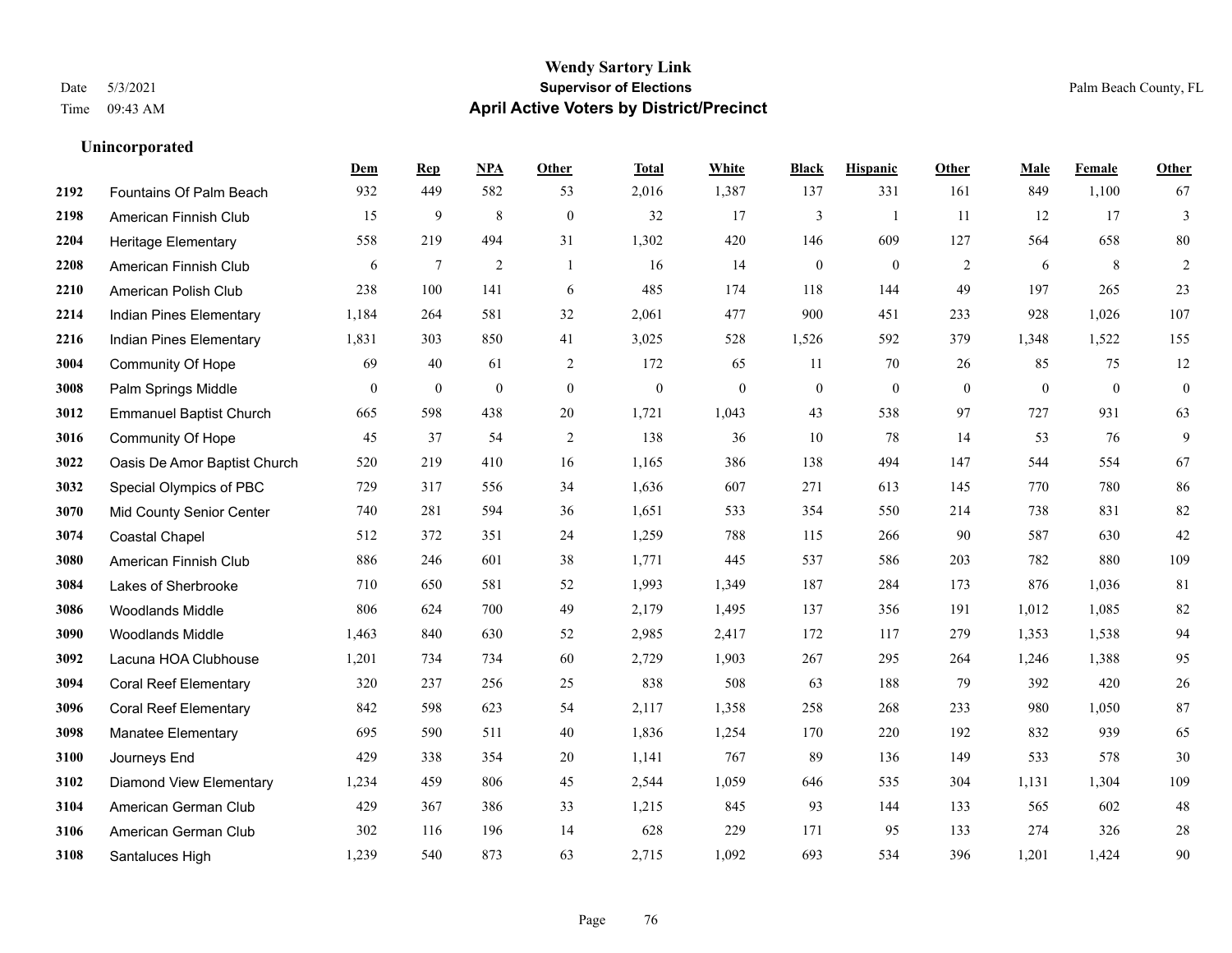|      |                                   | Dem          | <b>Rep</b>       | NPA              | <b>Other</b>     | <b>Total</b>     | <b>White</b> | <b>Black</b>     | <b>Hispanic</b>  | <b>Other</b>     | <b>Male</b>      | Female       | <b>Other</b>     |
|------|-----------------------------------|--------------|------------------|------------------|------------------|------------------|--------------|------------------|------------------|------------------|------------------|--------------|------------------|
| 3110 | Lantana Road Branch Library       | 852          | 348              | 511              | 40               | 1,751            | 831          | 463              | 295              | 162              | 764              | 898          | 89               |
| 3112 | <b>Starlight Cove Elementary</b>  | 864          | 304              | 620              | 40               | 1,828            | 718          | 310              | 650              | 150              | 789              | 943          | 96               |
| 3114 | Santaluces High                   | 389          | 252              | 303              | 13               | 957              | 562          | 122              | 184              | 89               | 469              | 452          | 36               |
| 3116 | Advent Lantana                    | 1,138        | 544              | 747              | 51               | 2,480            | 1,525        | 380              | 373              | 202              | 1,033            | 1,354        | 93               |
| 3118 | Advent Lantana                    | 214          | 228              | 176              | 16               | 634              | 519          | 25               | 46               | 44               | 310              | 309          | 15               |
| 3120 | Valencia Shores Social Club       | 1,225        | 591              | 577              | 42               | 2,435            | 2,146        | 68               | 79               | 142              | 1,116            | 1,262        | 57               |
| 3122 | Boynton Beach Community Chur      | 915          | 399              | 347              | 32               | 1,693            | 1,519        | 31               | 51               | 92               | 689              | 960          | $44\,$           |
| 3124 | West Boynton Park and Rec         | 798          | 577              | 636              | 43               | 2,054            | 1,308        | 212              | 282              | 252              | 918              | 1,057        | 79               |
| 3126 | Temple Shaarei Shalom             | 654          | 507              | 473              | 27               | 1,661            | 1,139        | 154              | 201              | 167              | 772              | 839          | 50               |
| 3128 | West Boynton Park and Rec         | 957          | 621              | 732              | 43               | 2,353            | 1,473        | 279              | 338              | 263              | 1,078            | 1,191        | 84               |
| 3130 | <b>Winston Trails Swim Center</b> | 1,134        | 928              | 859              | 66               | 2,987            | 2,118        | 202              | 377              | 290              | 1,397            | 1,474        | 116              |
| 3132 | Park Vista High                   | 903          | 670              | 701              | 51               | 2,325            | 1,465        | 233              | 378              | 249              | 1,052            | 1,188        | 85               |
| 3133 | Christa McAuliffe Middle          | 179          | 120              | 133              | 9                | 441              | 270          | 44               | 62               | 65               | 209              | 220          | 12               |
| 3134 | Hidden Oaks Elementary            | 1,089        | 321              | 589              | 32               | 2,031            | 594          | 798              | 359              | 280              | 874              | 1,069        | $88\,$           |
| 3144 | Freedom Shores Elementary         | 11           | 8                | $\,8\,$          | $\mathbf{0}$     | 27               | 21           | $\boldsymbol{0}$ | $\overline{4}$   | 2                | 11               | 14           | $\overline{c}$   |
| 3148 | Imagine Schools - Chancellor      | 62           | 54               | 55               | 6                | 177              | 121          | 12               | 27               | 17               | 87               | 85           | 5                |
| 3150 | Christa McAuliffe Middle          | 573          | 251              | 238              | 17               | 1,079            | 979          | 23               | 28               | 49               | 443              | 602          | 34               |
| 3152 | Park Vista High                   | 650          | 412              | 381              | 32               | 1,475            | 1,267        | 56               | 59               | 93               | 654              | 771          | 50               |
| 3154 | Ponte Vecchio Clubhouse           | 827          | 314              | 284              | $20\,$           | 1,445            | 1,285        | $22\,$           | 41               | 97               | 649              | 752          | $44\,$           |
| 3156 | Aberdeen East Clubhouse           | 1,017        | 498              | 550              | 40               | 2,105            | 1,600        | 142              | 182              | 181              | 871              | 1,171        | 63               |
| 3158 | <b>Crystal Lakes Elementary</b>   | 1,023        | 779              | 833              | 54               | 2,689            | 1,901        | 190              | 298              | 300              | 1,216            | 1,359        | 114              |
| 3160 | Christa McAuliffe Middle          | 444          | 334              | 316              | 19               | 1,113            | 762          | 135              | 115              | 101              | 502              | 569          | 42               |
| 3162 | <b>Hidden Oaks Elementary</b>     | 548          | 260              | 295              | 18               | 1,121            | 679          | 205              | 122              | 115              | 500              | 589          | 32               |
| 3166 | Jamaica Bay Clubhouse             | 358          | 370              | 275              | 25               | 1,028            | 911          | 21               | 39               | 57               | 442              | 552          | 34               |
| 3170 | Boynton Beach High                | 1,128        | 615              | 878              | 67               | 2,688            | 1,589        | 309              | 529              | 261              | 1,186            | 1,388        | 114              |
| 3180 | Imagine Schools - Chancellor      | $\mathbf{0}$ | $\boldsymbol{0}$ | $\boldsymbol{0}$ | $\boldsymbol{0}$ | $\boldsymbol{0}$ | $\mathbf{0}$ | $\bf{0}$         | $\boldsymbol{0}$ | $\boldsymbol{0}$ | $\boldsymbol{0}$ | $\mathbf{0}$ | $\boldsymbol{0}$ |
| 4010 | <b>Bent Tree Villas East</b>      | 848          | 745              | 618              | 52               | 2,263            | 1,637        | 223              | 216              | 187              | 981              | 1,215        | 67               |
| 4012 | Greentree Villas                  | 654          | 568              | 465              | 26               | 1,713            | 1,397        | 73               | 123              | 120              | 684              | 977          | 52               |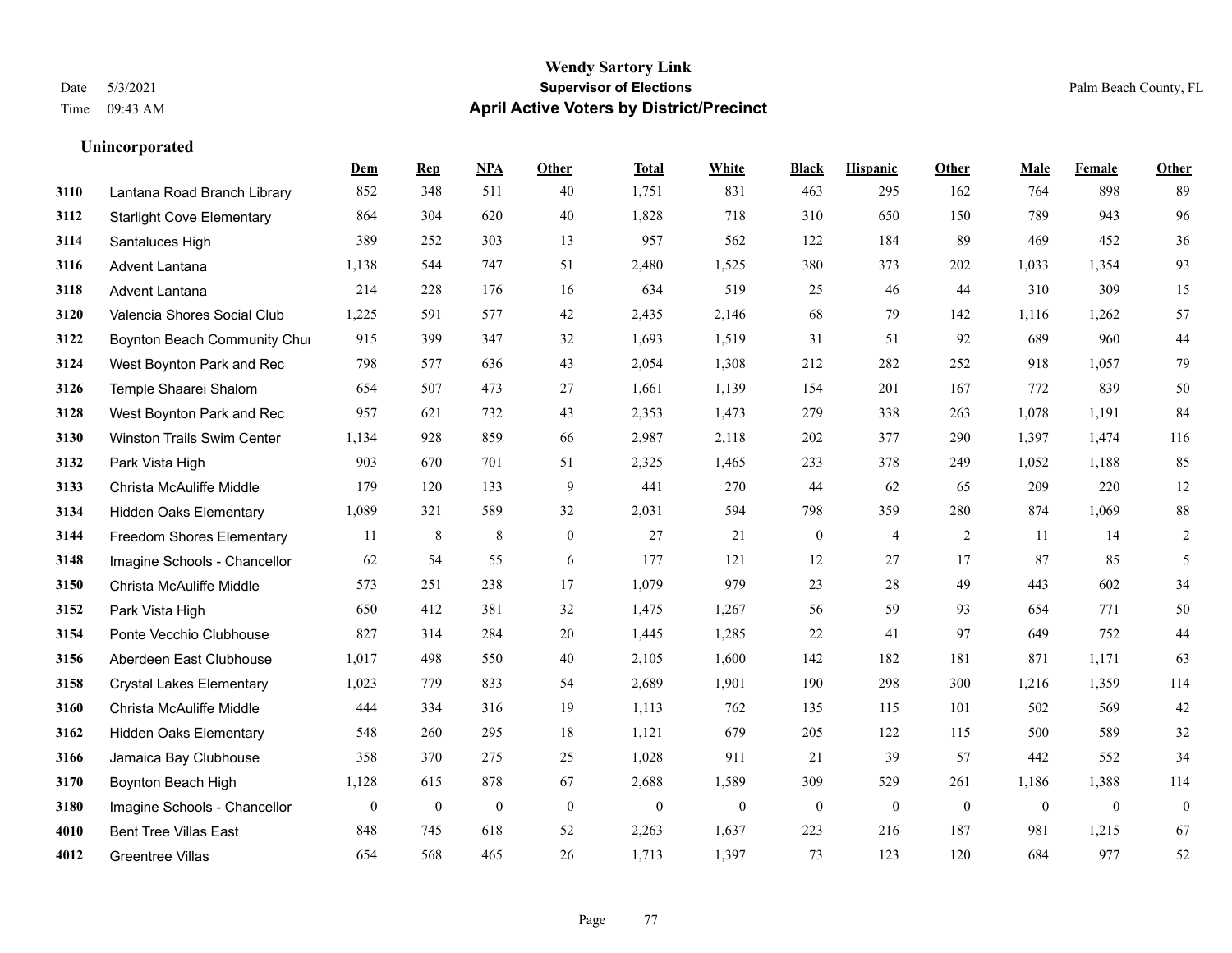#### **Wendy Sartory Link** Date 5/3/2021 **Supervisor of Elections** Palm Beach County, FL Time 09:43 AM **April Active Voters by District/Precinct**

# **Dem Rep NPA Other Total White Black Hispanic Other Male Female Other** New Church 429 489 326 24 1,268 1,034 63 86 85 544 694 30 Christ Fellowship Church BB 550 297 300 24 1,171 707 192 161 111 535 605 31 Quail Ridge Business Center 125 381 120 11 637 611 1 3 22 291 334 12 Briny Breezes Community Center 0 0 0 0 0 0 0 0 0 0 0 0 Briny Breezes Community Center 0 0 0 0 0 0 0 0 0 0 0 0 Briny Breezes Community Cente 51 36 38 1 126 111 1 1 8 6 69 53 4 Delray Dunes 86 336 97 5 524 485 2 6 31 240 273 11 Banyan Creek Elementary 121 154 85 7 367 292 16 30 29 187 170 10 Lakeview Baptist Church 0 0 0 0 0 0 0 0 0 0 0 0 Lakeview Baptist Church 3 7 3 1 14 7 0 1 6 7 7 0 Seacrest Presbyterian **48** 43 45 4 140 124 1 9 6 74 64 2 **4078 Banyan Creek Elementary 2 6 1 0 9 8 0 0 1 5 3 1**  Banyan Creek Elementary 0 0 0 0 0 0 0 0 0 0 0 0 **4082 Banyan Creek Elementary 0 3 0 0 3 3 3 0 0 0 2 1 0**  Banyan Creek Elementary 42 22 24 2 90 66 6 9 9 42 44 4 Carver Middle 120 149 100 10 379 305 28 20 26 184 180 15 Orchard View Elementary 27 34 26 0 87 70 2 6 9 46 38 3 Omni Middle 652 635 530 37 1,854 1,518 33 141 162 863 937 54 Calusa Elementary 396 387 314 28 1,125 936 13 91 85 467 619 39 Del Prado Elementary 611 593 568 34 1,806 1,291 51 247 217 809 894 103 Greater BR Swim & Racquet Ctr 903 603 736 49 2,291 1,568 85 397 241 964 1,229 98 Verde K-8 School 601 960 713 42 2,316 1,835 59 135 287 1,065 1,119 132 Del Prado Elementary 547 318 312 26 1,203 1,034 24 47 98 500 669 34 Good Shepherd Lutheran 716 452 440 24 1,632 1,407 31 80 114 691 898 43 Verde K-8 School 650 481 529 39 1,699 1,054 119 332 194 697 923 79 Verde K-8 School 399 349 301 20 1,069 803 10 161 95 435 606 28 Greater BR Swim & Racquet Ctr 811 598 617 38 2,064 1,610 29 235 190 842 1,146 76

Sugar Sand Park Comm Center 795 477 605 43 1,920 1,203 161 324 232 864 982 74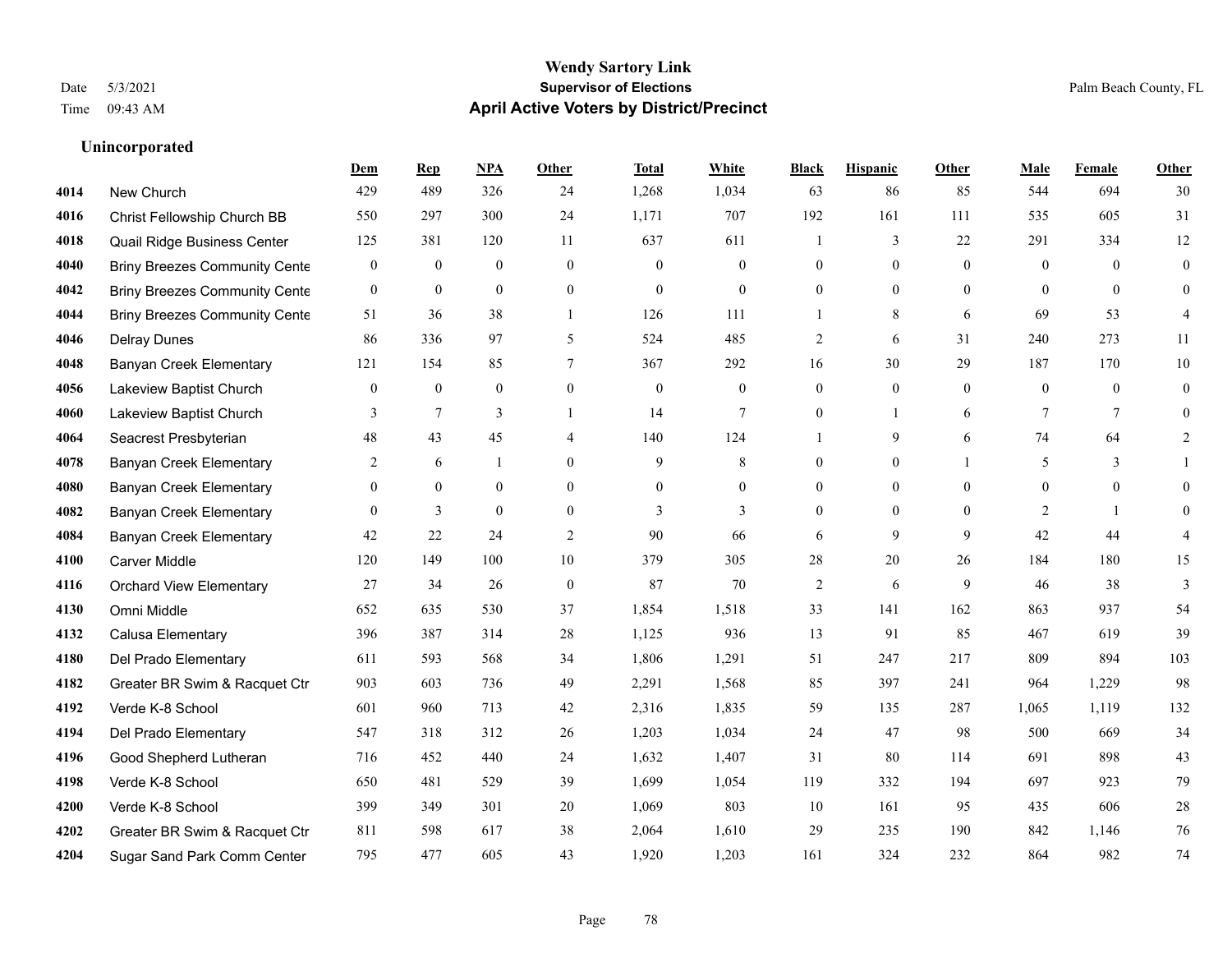|      |                                      | Dem   | <b>Rep</b>       | NPA            | <b>Other</b> | <b>Total</b> | White                   | <b>Black</b>     | <b>Hispanic</b> | <b>Other</b>   | <b>Male</b> | Female | <b>Other</b>     |
|------|--------------------------------------|-------|------------------|----------------|--------------|--------------|-------------------------|------------------|-----------------|----------------|-------------|--------|------------------|
| 4206 | Good Shepherd Lutheran               | 691   | 490              | 507            | 33           | 1,721        | 1,368                   | 37               | 169             | 147            | 703         | 958    | 60               |
| 4208 | Hammock Pointe Elementary            | 909   | 617              | 479            | 36           | 2,041        | 1,754                   | 10               | 124             | 153            | 798         | 1,182  | 61               |
| 5002 | Faith Farm Tabernacle                | 562   | 654              | 495            | 47           | 1,758        | 1,158                   | 172              | 196             | 232            | 814         | 888    | 56               |
| 5003 | Faith Farm Tabernacle                | 495   | 354              | 433            | 25           | 1,307        | 792                     | 133              | 203             | 179            | 581         | 680    | $46\,$           |
| 5004 | Faith Farm Tabernacle                | 3     | $\overline{c}$   | $\sqrt{2}$     | $\mathbf{0}$ | $\tau$       | $\overline{\mathbf{4}}$ | $\boldsymbol{0}$ | 3               | $\overline{0}$ | 6           | -1     | $\boldsymbol{0}$ |
| 5005 | <b>Sunset Palms Elementary</b>       | 1,236 | 552              | 469            | 76           | 2,333        | 2,188                   | 11               | 35              | 99             | 1,077       | 1,198  | 58               |
| 5006 | Faith Farm Tabernacle                | 1,032 | 439              | 514            | 34           | 2,019        | 1,909                   | 11               | 21              | 78             | 944         | 1,038  | 37               |
| 5007 | Faith Farm Tabernacle                | 5     | $\boldsymbol{0}$ | $\overline{2}$ | $\theta$     | $\tau$       | 6                       | $\boldsymbol{0}$ | $\mathbf{0}$    | $\overline{1}$ | 5           | 2      | $\boldsymbol{0}$ |
| 5008 | <b>Sunset Palms Elementary</b>       | 424   | 327              | 372            | 27           | 1,150        | 741                     | 97               | 140             | 172            | 532         | 578    | 40               |
| 5009 | Boynton Beach Community Chur         | 1,207 | 987              | 996            | 74           | 3,264        | 2,180                   | 285              | 360             | 439            | 1,548       | 1.591  | 125              |
| 5010 | Temple Shaarei Shalom                | 972   | 237              | 312            | 35           | 1,556        | 1,457                   | 15               | 24              | 60             | 598         | 925    | 33               |
| 5012 | The Grove Clubhouse                  | 417   | 144              | 157            | 12           | 730          | 660                     | 19               | 18              | 33             | 306         | 413    | 11               |
| 5014 | West Boynton Branch Library          | 691   | 447              | 486            | 41           | 1,665        | 963                     | 249              | 231             | 222            | 734         | 871    | 60               |
| 5016 | <b>Faith United Methodist Church</b> | 955   | 634              | 631            | 31           | 2,251        | 1,633                   | 153              | 237             | 228            | 990         | 1,166  | 95               |
| 5018 | Platina Clubhouse                    | 688   | 262              | 291            | 20           | 1,261        | 1,075                   | 37               | 75              | 74             | 486         | 740    | 35               |
| 5020 | <b>Hagen Road Elementary</b>         | 630   | 327              | 406            | 35           | 1,398        | 723                     | 293              | 200             | 182            | 615         | 732    | 51               |
| 5022 | <b>Hagen Road Elementary</b>         | 880   | 449              | 455            | 28           | 1,812        | 1,423                   | 148              | 119             | 122            | 805         | 960    | 47               |
| 5024 | Valencia Lakes HOA                   | 606   | 217              | 247            | 15           | 1,085        | 1,002                   | 10               | 16              | 57             | 478         | 577    | $30\,$           |
| 5026 | Faith United Methodist Church        | 972   | 407              | 525            | 48           | 1,952        | 1,139                   | 454              | 195             | 164            | 839         | 1,045  | 68               |
| 5028 | South Tech Academy                   | 706   | 522              | 427            | 28           | 1,683        | 1,327                   | 96               | 110             | 150            | 738         | 876    | 69               |
| 5030 | West Boynton Branch Library          | 726   | 204              | 343            | 37           | 1,310        | 823                     | 271              | 125             | 91             | 509         | 743    | 58               |
| 5032 | New Church                           | 302   | 124              | 136            | 12           | 574          | 501                     | 15               | 28              | 30             | 241         | 318    | 15               |
| 5034 | Valencia Lakes HOA                   | 787   | 296              | 309            | 14           | 1,406        | 1,302                   | 14               | 20              | 70             | 597         | 779    | 30               |
| 5036 | Valencia Isles Social Hall           | 805   | 227              | 279            | 14           | 1,325        | 1,253                   | 1                | 5               | 66             | 551         | 745    | 29               |
| 5038 | The Cascades Clubhouse               | 766   | 255              | 270            | 16           | 1,307        | 1,222                   | 14               | 16              | 55             | 548         | 732    | 27               |
| 5040 | New Church                           | 393   | 201              | 239            | 15           | 848          | 763                     | 19               | 31              | 35             | 381         | 448    | 19               |
| 5042 | South Tech Academy                   | 930   | 372              | 465            | 41           | 1,808        | 1,383                   | 169              | 143             | 113            | 733         | 1,014  | 61               |
| 5044 | Cascade Lakes Clubhouse              | 565   | 201              | 188            | 11           | 965          | 878                     | 5                | 9               | 73             | 425         | 510    | 30               |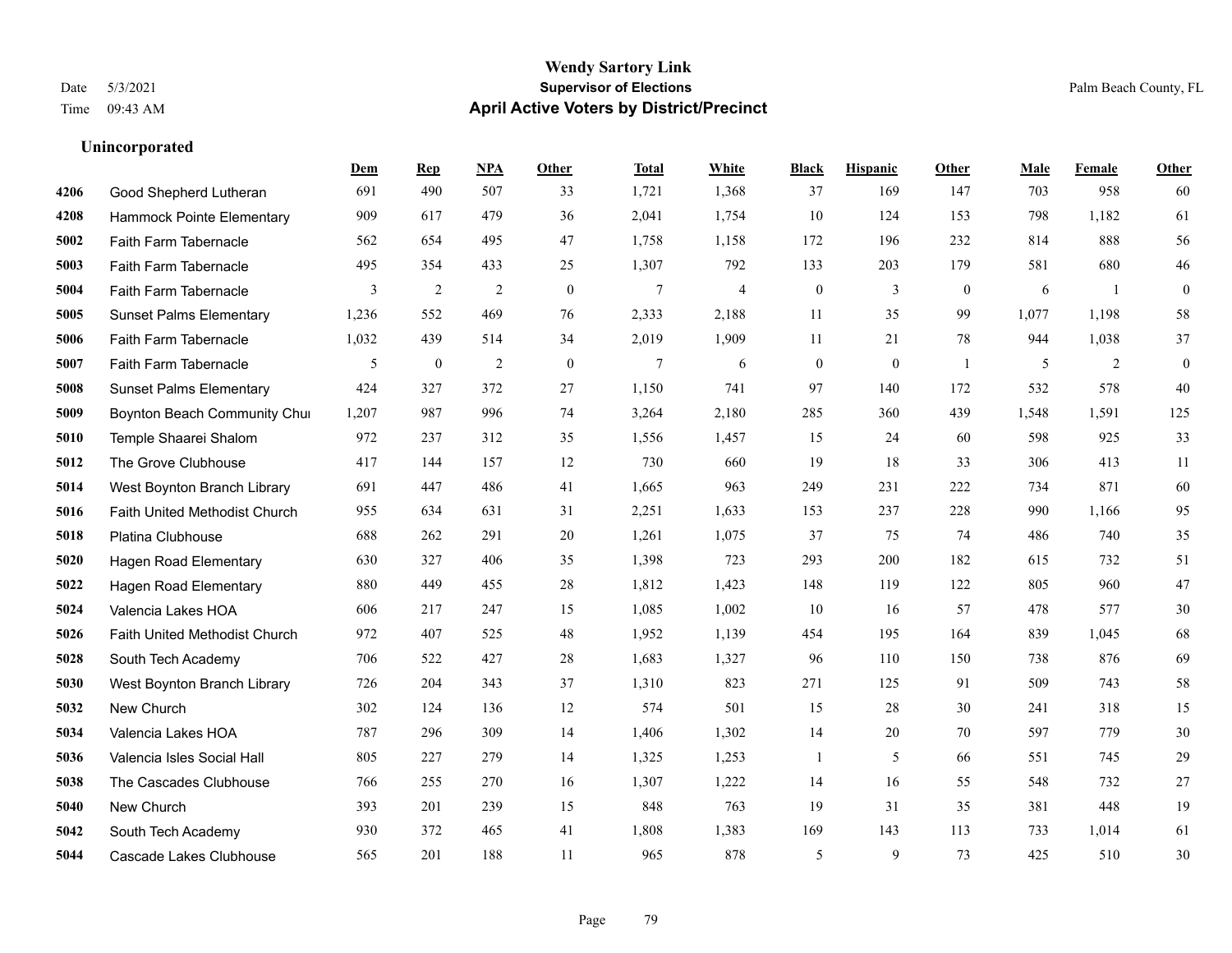#### **Wendy Sartory Link** Date 5/3/2021 **Supervisor of Elections** Palm Beach County, FL Time 09:43 AM **April Active Voters by District/Precinct**

# **Dem Rep NPA Other Total White Black Hispanic Other Male Female Other** Green Cay Nature Center 1,351 581 649 44 2,625 1,996 272 173 184 1,121 1,435 69 Coral Lakes Clubhouse 595 371 309 21 1,296 919 137 129 111 560 692 44 Coral Lakes Clubhouse 1,117 307 362 21 1,807 1,691 12 7 97 689 1,071 47 Lake Worth Drainage District 638 447 464 32 1,581 1,214 82 132 153 687 834 60 Our Lady Queen of Peace 1,171 1,209 996 90 3,466 2,781 97 212 376 1,608 1,711 147 Our Lady Queen of Peace 309 146 153 11 619 546 8 37 28 275 324 20 Hagen Ranch Road Library 1,914 1,097 1,142 96 4,249 3,449 154 324 322 1,810 2,303 136 Valencia Falls Clubhouse 687 186 231 10 1,114 1,047 4 5 58 493 584 37 Hagen Ranch Road Library 522 214 225 15 976 903 4 14 55 438 525 13 Villa Borghese Clubhouse 455 239 168 14 876 801 11 28 36 381 472 23 Huntington Lakes Clubhouse 978 341 351 37 1,707 1,574 14 38 81 635 1,034 38 Abbey Village Clubhouse 737 380 361 26 1,504 1,235 57 113 99 594 850 60 Camelot Village Clubhouse 227 121 97 13 458 290 49 78 41 180 263 15 Delray Villas 462 242 205 17 926 766 36 58 66 393 500 33 Huntington Pointe Clubhouse 799 178 228 18 1,223 1,162 5 10 46 458 730 35 Coco Wood Clubhouse 386 173 173 11 743 524 97 72 50 331 381 31 Palm Greens Clubhouse 683 301 297 30 1,311 1,097 39 90 85 507 754 50 Bethel Evangelical Baptist 733 378 395 41 1,547 1,154 114 173 106 627 881 39 Bethel Evangelical Baptist 90 54 36 1 181 133 10 20 18 62 117 2 Bethel Evangelical Baptist 658 374 414 21 1,467 1,014 170 151 132 661 764 42 High Point Section II 461 305 263 23 1,052 827 37 111 77 423 595 34 Gleneagles CC-Strathearn Sat 997 474 472 30 1,973 1,704 34 108 127 822 1,098 53 Gleneagles CC-Clunie Satellite 810 324 359 23 1,516 1,287 80 75 74 642 836 38 Kings Point Clubhouse 386 189 175 13 763 615 27 72 49 294 439 30 Monaco Clubhouse 957 493 506 38 1,994 1,549 90 197 158 807 1,100 87 Lakes of Delray Clubhouse 390 226 159 15 790 704 9 37 40 303 471 16 Kings Point Flanders 955 410 398 31 1,794 1,458 72 148 116 727 1,006 61 Lakes of Delray Clubhouse 956 322 382 42 1,702 1,401 71 120 110 658 986 58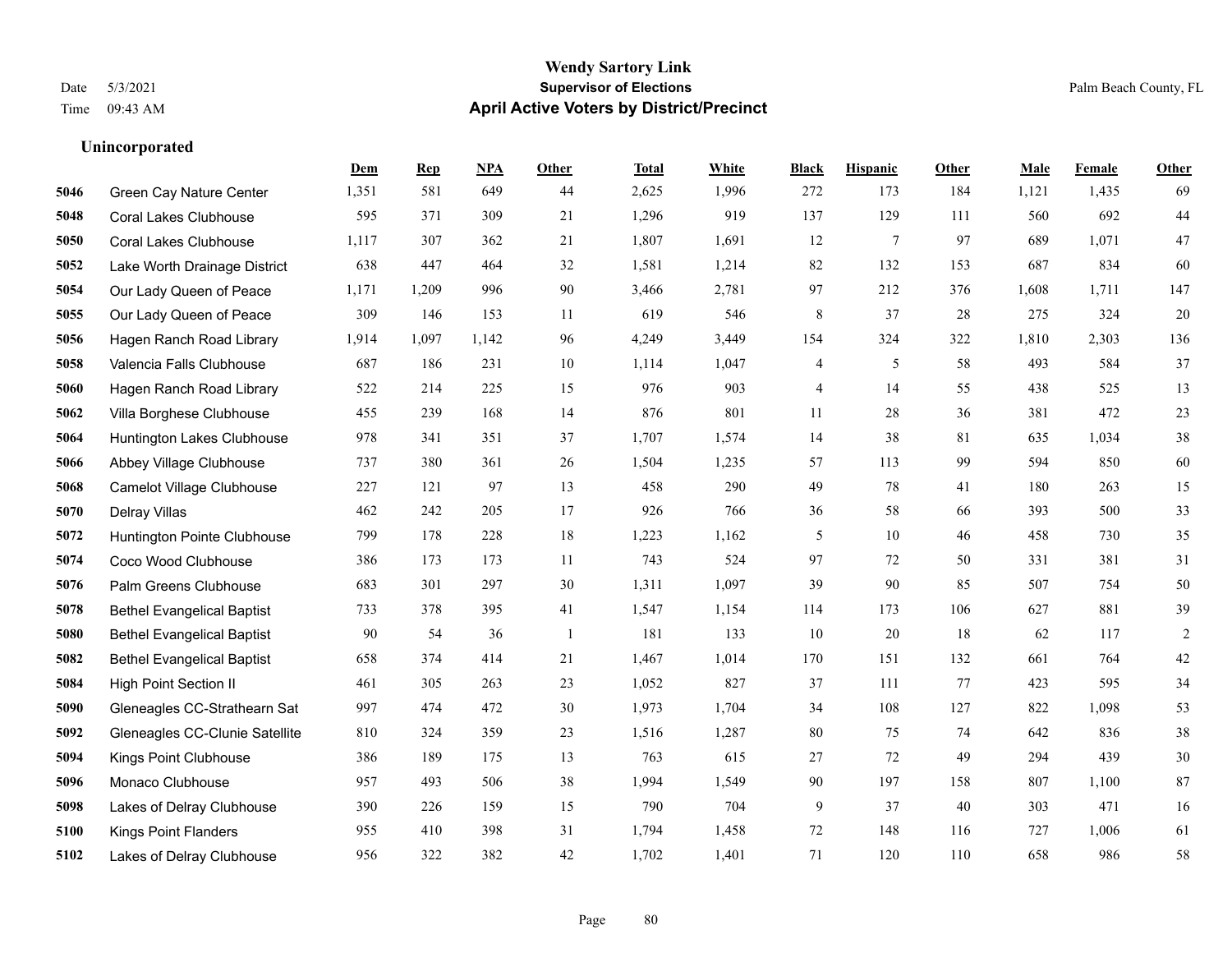#### **Wendy Sartory Link** Date 5/3/2021 **Supervisor of Elections** Palm Beach County, FL Time 09:43 AM **April Active Voters by District/Precinct**

# **Dem Rep NPA Other Total White Black Hispanic Other Male Female Other** Kings Point Flanders 945 388 352 36 1,721 1,357 80 155 129 669 978 74 Las Verdes Clubhouse 1,012 633 715 54 2,414 1,705 202 298 209 1,073 1,255 86 West Boca Branch Library 1,376 1,458 1,299 104 4,237 3,506 102 244 385 1,981 2,117 139 South County Civic Center 537 527 404 24 1,492 1,353 6 30 103 698 753 41 Morikami Park Elementary 44 61 49 3 157 148 0 4 5 71 85 1 Morikami Park Elementary 571 627 496 40 1,734 1,503 19 57 155 791 900 43 Morikami Park Elementary 18 39 24 2 83 66 0 7 10 33 43 7 South County Civic Center 260 210 193 12 675 555 8 29 83 310 334 31 The Polo Club of Boca Raton 666 513 432 25 1,636 1,486 18 26 106 716 870 50 The Polo Club of Boca Raton 310 193 196 18 717 651 1 8 57 289 402 26 South County Civic Center 166 118 112 8 404 340 6 31 27 167 227 10 The Polo Club of Boca Raton 35 28 32 2 97 88 2 3 4 43 52 2 Delray Beach First Baptist 288 175 203 9 675 432 38 125 80 286 357 32 Delray Beach First Baptist 165 118 112 1 396 336 8 27 25 159 223 14 Boca Delray Clubhouse 262 117 115 11 505 454 8 17 26 204 289 12 Sunrise Park Elementary 774 504 558 36 1,872 1,243 104 274 251 845 959 68 Coconut Cove Waterpark - Meet 668 548 535 27 1,778 1,296 31 178 273 808 877 93 Eagles Landing Middle 976 583 647 43 2,249 1,534 151 327 237 993 1,179 77 Coconut Cove Waterpark - Meet 542 465 451 28 1,486 1,056 70 229 131 709 721 56 West Boca Branch Library 897 527 697 44 2,165 1,405 129 408 223 911 1,178 76 Whispering Pines Elementary 910 558 615 44 2,127 1,413 130 305 279 918 1,126 83 Olympic Heights High 1,071 771 930 50 2,822 1,828 146 538 310 1,274 1,430 118 Whispering Pines Elementary 310 248 256 21 835 604 30 105 96 331 464 40 Whisper Walk Section B 933 433 419 30 1,815 1,437 51 207 120 693 1,070 52 Century Village West 956 494 406 38 1,894 1,472 78 180 164 697 1,120 77 Century Village West 769 362 370 21 1,522 1,214 49 137 122 582 864 76 Century Village West 719 273 283 20 1,295 1,020 50 141 84 462 787 46 West Boca Raton High 954 798 854 43 2,649 1,981 83 247 338 1,240 1,295 114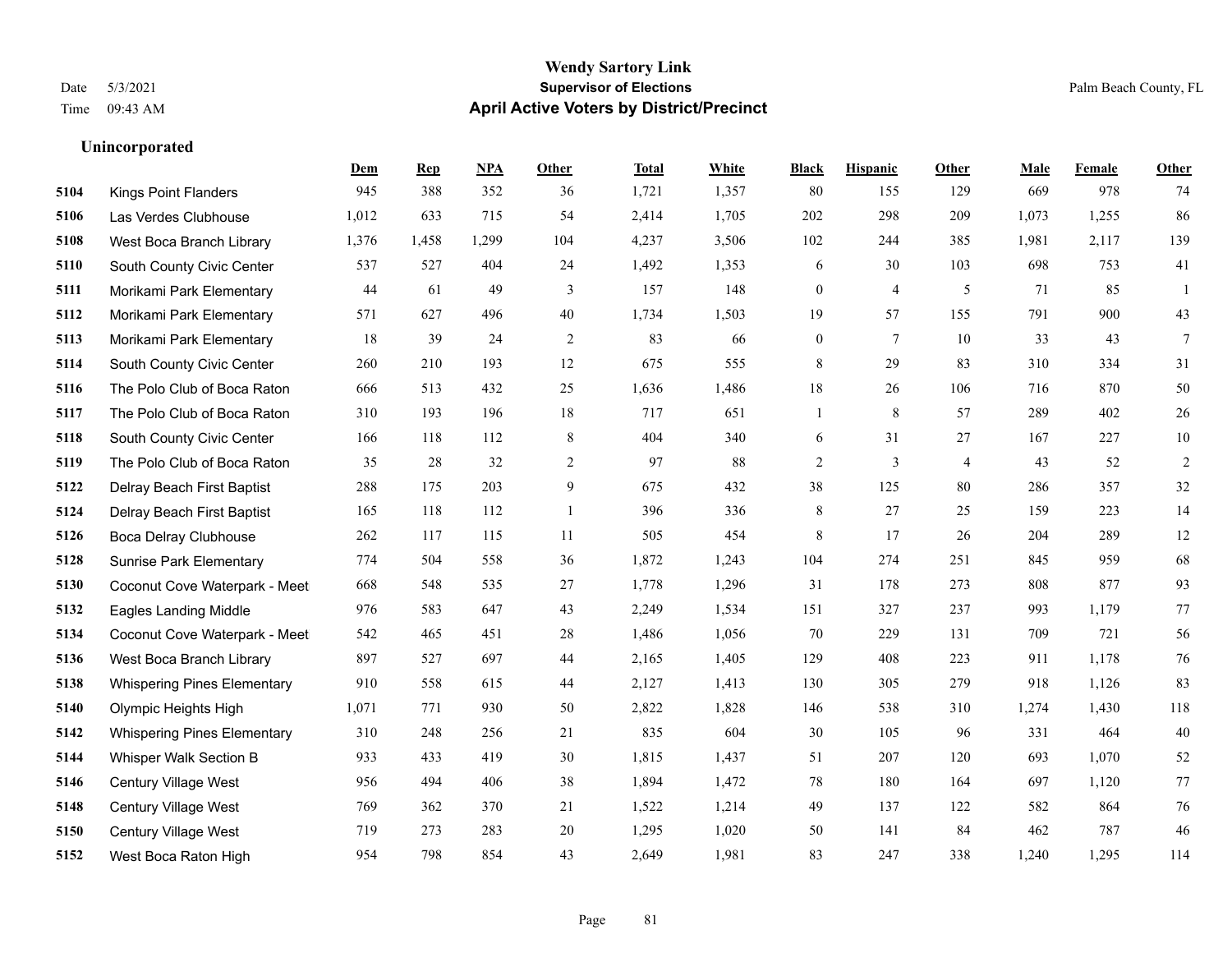#### **Wendy Sartory Link** Date 5/3/2021 **Supervisor of Elections** Palm Beach County, FL Time 09:43 AM **April Active Voters by District/Precinct**

# **Dem Rep NPA Other Total White Black Hispanic Other Male Female Other** Daggerwing Nature Center 907 775 745 51 2,478 1,708 79 338 353 1,104 1,253 121 Southwinds Golf Course 743 509 580 33 1,865 1,264 85 271 245 809 966 90 Boca West Country Club 786 456 523 50 1,815 1,629 7 75 104 755 1,016 44 Boca West Country Club 830 462 420 31 1,743 1,642 5 27 69 676 1,026 41 Glades Presbyterian Church 779 755 637 33 2,204 1,617 69 310 208 1,054 1,062 88 Sandpiper Shores Elementary 1,021 665 683 41 2,410 1,843 73 252 242 1,096 1,233 81 Glades Road Branch Library 819 697 719 47 2,282 1,586 119 341 236 978 1,199 105 Glades Road Branch Library 995 622 611 39 2,267 1,719 66 264 218 876 1,325 66 Olympic Heights High 1,170 629 775 50 2,624 1,930 84 355 255 1,017 1,503 104 Del Prado Elementary 239 302 204 17 762 683 9 12 58 360 378 24 Waters Edge Elementary 878 764 826 46 2,514 1,703 126 360 325 1,155 1,237 122 Loggers Run Middle 476 357 373 14 1,220 854 48 195 123 512 644 64 Loggers Run Middle 719 536 637 44 1,936 1,070 193 398 275 862 971 103 Boca Glades Baptist Church 694 379 627 38 1,738 996 122 392 228 789 871 78 Boca Glades Baptist Church 579 304 562 34 1,479 768 138 361 212 660 746 73 Coral Sunset Elementary 905 556 725 36 2,222 1,231 239 426 326 1,021 1,090 111 Coral Sunset Elementary 1,071 441 882 39 2,433 1,024 372 681 356 1,022 1,271 140 Pines Of Boca Barwood 991 620 790 47 2,448 1,457 134 537 320 1,029 1,316 103 Lakes at Boca Rio Clubhouse 410 290 331 19 1,050 689 62 182 117 482 524 44 Hammock Pointe Elementary 1,094 688 910 40 2,732 1,572 197 578 385 1,181 1,422 129 Lakes Of Boca Barwood 400 254 373 22 1,049 637 48 227 137 444 547 58 Canal Point Community Center 90 109 67 1 267 117 40 95 15 120 137 10 Pahokee High 564 23 113 2 702 10 642 3 47 208 458 36 Canal Point Community Center 27 6 7 0 40 13 22 2 3 22 18 0 Belle Glade Library/Civic Ctr 190 29 64 1 284 32 156 80 16 112 160 12 Belle Glade Library/Civic Ctr  $\begin{array}{cccccccc} 1 & 3 & 2 & 0 & 6 & 0 & 0 & 6 & 0 & 2 & 4 & 0 \end{array}$  South Bay Commission Chambe 48 56 33 5 142 98 9 22 13 71 64 7 Glades Central High 456 82 146 8 692 84 399 169 40 323 333 36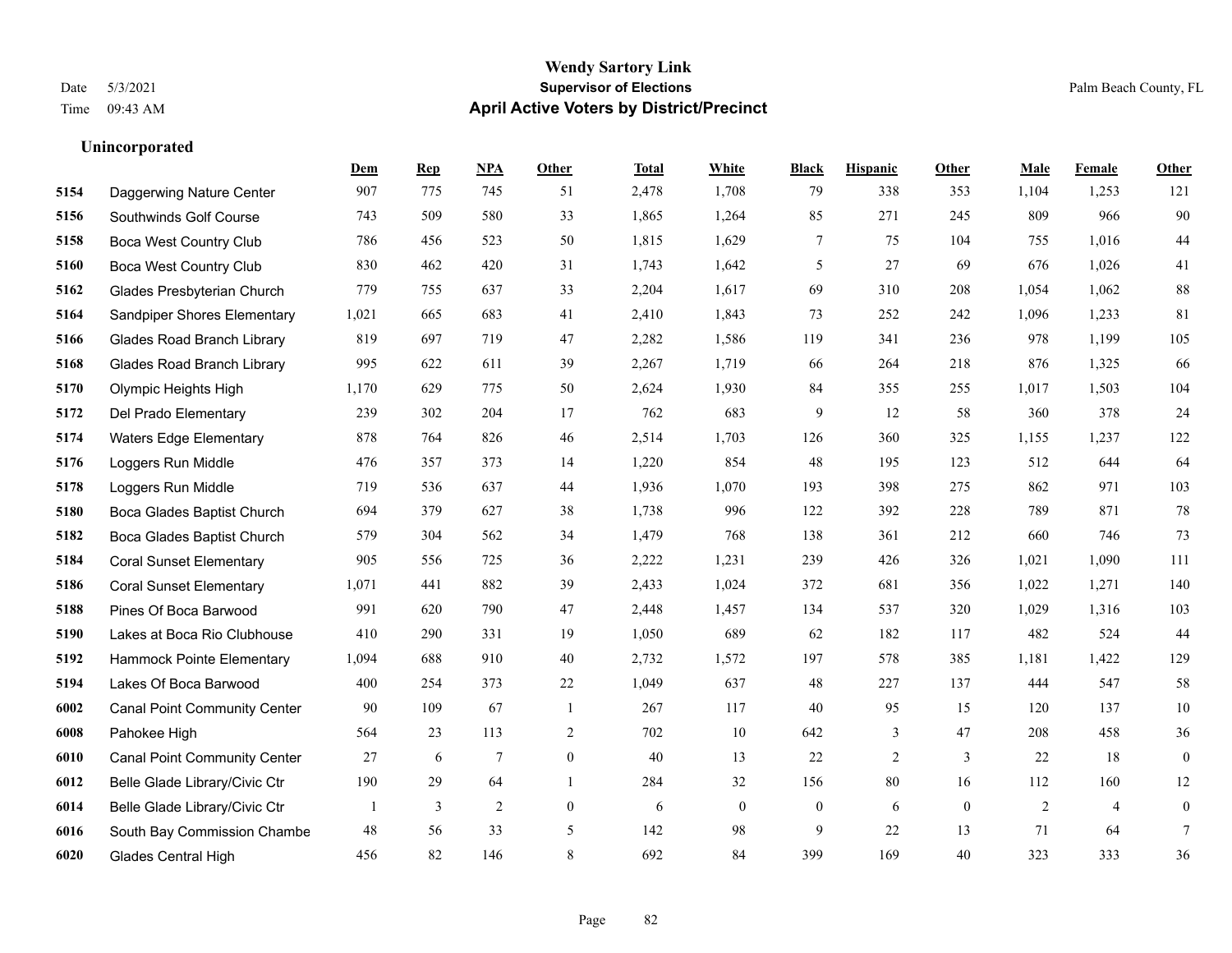|      |                                 | Dem              | <b>Rep</b>       | NPA              | <b>Other</b>   | <b>Total</b>     | <b>White</b>   | <b>Black</b>     | <b>Hispanic</b> | <b>Other</b>   | <b>Male</b>    | <b>Female</b>  | <b>Other</b>     |
|------|---------------------------------|------------------|------------------|------------------|----------------|------------------|----------------|------------------|-----------------|----------------|----------------|----------------|------------------|
| 6026 | Lewis Evans Resource Center     | 3                | $\mathbf{0}$     | $\overline{2}$   | $\theta$       | 5                | 1              | $\mathbf{0}$     | 4               | $\theta$       | 2              | 3              | $\Omega$         |
| 6030 | Belle Glade Library/Civic Ctr   | 8                | 3                | 13               | $\overline{2}$ | 26               | 8              | $\mathbf{0}$     | 18              | $\Omega$       | 8              | 16             | $\overline{2}$   |
| 6034 | Gove Elementary                 | $\theta$         | $\overline{4}$   | $\mathbf{0}$     | $\theta$       | 4                | 4              | $\theta$         | $\mathbf{0}$    | $\theta$       | 3              | $\mathbf{1}$   | $\overline{0}$   |
| 6038 | South Bay Commission Chambe     | $\theta$         | $\mathbf{0}$     | $\mathbf{0}$     | $\mathbf{0}$   | $\theta$         | $\overline{0}$ | $\mathbf{0}$     | $\mathbf{0}$    | $\overline{0}$ | $\theta$       | $\theta$       | $\theta$         |
| 6040 | Osceola Creek Middle            | 104              | 128              | 107              | $\overline{1}$ | 340              | 257            | 12               | 35              | 36             | 153            | 170            | 17               |
| 6042 | Osceola Creek Middle            | 1,015            | 1,208            | 1,035            | 59             | 3,317            | 2,133          | 437              | 480             | 267            | 1,584          | 1,620          | 113              |
| 6044 | <b>Frontier Elementary</b>      | 912              | 982              | 782              | 59             | 2,735            | 1,760          | 412              | 330             | 233            | 1,287          | 1,361          | 87               |
| 6045 | Acreage Branch Library          | 205              | 268              | 181              | 11             | 665              | 423            | 79               | 93              | 70             | 317            | 316            | $32\,$           |
| 6046 | Pierce Hammock Elementary       | 820              | 965              | 736              | 39             | 2,560            | 1,659          | 360              | 305             | 236            | 1,237          | 1,225          | 98               |
| 6048 | Pierce Hammock Elementary       | $\boldsymbol{0}$ | $\boldsymbol{0}$ | $\boldsymbol{0}$ | $\mathbf{0}$   | $\boldsymbol{0}$ | $\mathbf{0}$   | $\boldsymbol{0}$ | $\mathbf{0}$    | $\mathbf{0}$   | $\mathbf{0}$   | $\overline{0}$ | $\boldsymbol{0}$ |
| 6050 | Acreage Branch Library          | 879              | 879              | 724              | 56             | 2,538            | 1,563          | 366              | 345             | 264            | 1,197          | 1,249          | 92               |
| 6051 | <b>Cornerstone Fellowship</b>   | 612              | 756              | 562              | 50             | 1,980            | 1,272          | 212              | 282             | 214            | 919            | 987            | 74               |
| 6052 | Seminole Ridge High             | 606              | 643              | 570              | 36             | 1,855            | 1,144          | 231              | 307             | 173            | 876            | 900            | 79               |
| 6054 | <b>Acreage Pines Elementary</b> | $\mathbf{0}$     | $\boldsymbol{0}$ | $\boldsymbol{0}$ | $\mathbf{0}$   | $\overline{0}$   | $\mathbf{0}$   | $\boldsymbol{0}$ | $\mathbf{0}$    | $\overline{0}$ | $\overline{0}$ | $\theta$       | $\mathbf{0}$     |
| 6056 | Pierce Hammock Elementary       | $\theta$         | $\mathbf{0}$     | $\mathbf{0}$     | $\theta$       | $\theta$         | $\Omega$       | $\mathbf{0}$     | $\theta$        | $\theta$       | $\Omega$       | $\Omega$       | $\mathbf{0}$     |
| 6058 | <b>Acreage Pines Elementary</b> | 756              | 603              | 569              | 38             | 1,966            | 1,065          | 357              | 246             | 298            | 953            | 946            | 67               |
| 6060 | Indian Trail Improvement Dist   | 905              | 959              | 817              | 56             | 2,737            | 1,708          | 337              | 400             | 292            | 1,260          | 1,373          | 104              |
| 6076 | <b>Western Pines Middle</b>     | 661              | 717              | 575              | 35             | 1,988            | 1,446          | 154              | 210             | 178            | 947            | 956            | 85               |
| 6078 | <b>Western Pines Middle</b>     | 674              | 726              | 644              | 38             | 2,082            | 1,401          | 154              | 355             | 172            | 994            | 1,026          | 62               |
| 6080 | <b>Golden Grove Elementary</b>  | 616              | 780              | 613              | 45             | 2,054            | 1,387          | 128              | 338             | 201            | 953            | 1,015          | 86               |
| 6082 | Seminole Ridge High             | 11               | 7                | 15               | 2              | 35               | 30             | $\mathbf{0}$     | 3               | 2              | 13             | 22             | $\mathbf{0}$     |
| 6084 | Oasis Church                    | 237              | 330              | 262              | 38             | 867              | 542            | 56               | 178             | 91             | 426            | 426            | 15               |
| 6086 | Oasis Church                    | 272              | 414              | 247              | 21             | 954              | 697            | 94               | 86              | 77             | 438            | 486            | $30\,$           |
| 6088 | Seminole Ridge High             | 552              | 695              | 559              | 39             | 1,845            | 1,193          | 215              | 289             | 148            | 876            | 913            | 56               |
| 6090 | Loxahatchee Groves Elementary   | 788              | 903              | 732              | 53             | 2,476            | 1,547          | 275              | 446             | 208            | 1,201          | 1,183          | 92               |
| 6092 | Oasis Church                    | 178              | 233              | 149              | 16             | 576              | 381            | 47               | 105             | 43             | 279            | 276            | 21               |
| 6096 | Palms West Presbyterian         | $\mathbf{0}$     | $\boldsymbol{0}$ | $\boldsymbol{0}$ | $\mathbf{0}$   | $\overline{0}$   | $\overline{0}$ | $\boldsymbol{0}$ | $\mathbf{0}$    | $\mathbf{0}$   | $\mathbf{0}$   | $\mathbf{0}$   | $\mathbf{0}$     |
| 6108 | Calypso Bay Waterpark           | $\Omega$         | $\theta$         | $\theta$         | $\theta$       | $\theta$         | $\mathbf{0}$   | $\theta$         | $\theta$        | $\theta$       | $\Omega$       | $\theta$       | $\boldsymbol{0}$ |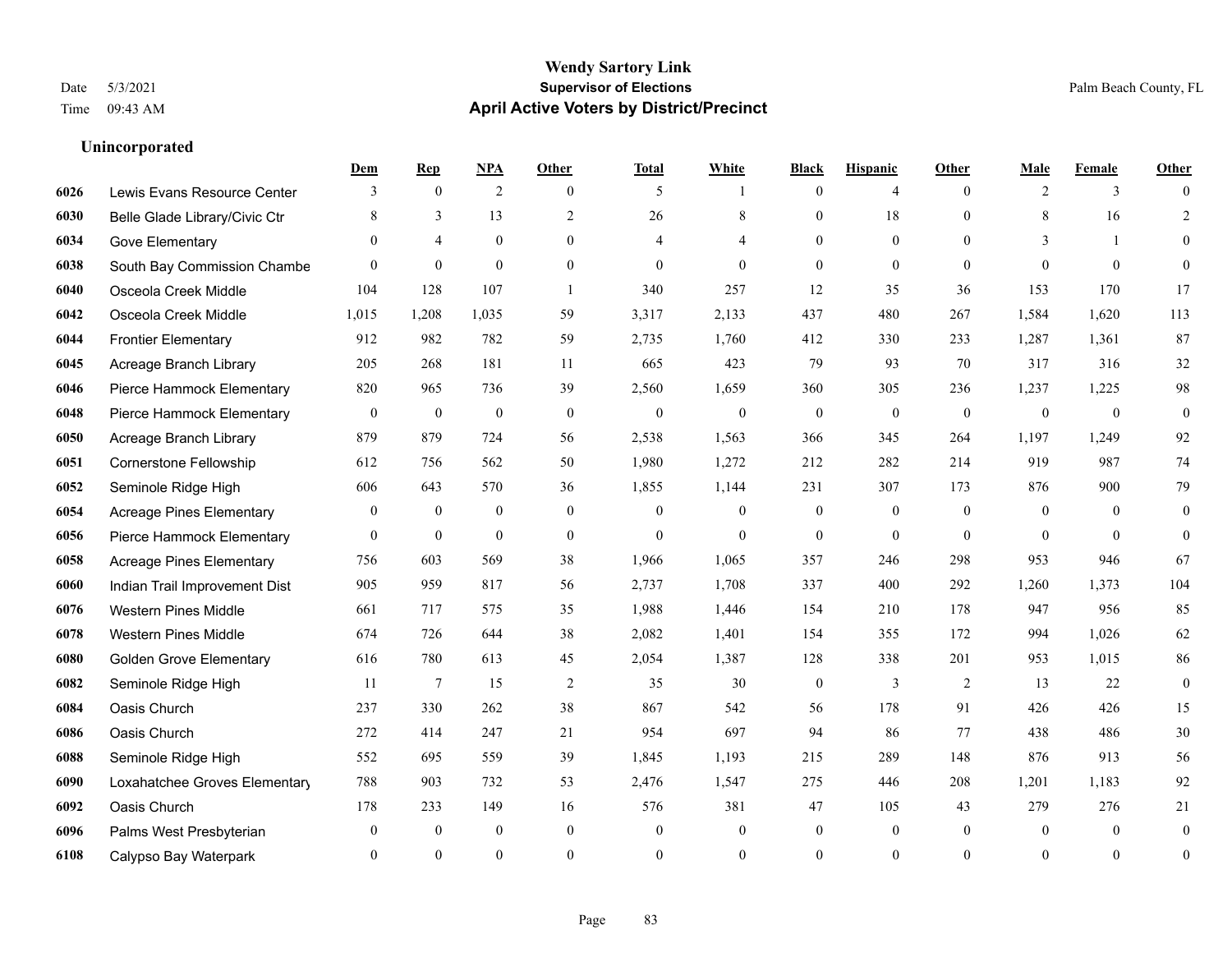#### **Wendy Sartory Link** Date 5/3/2021 **Supervisor of Elections** Palm Beach County, FL Time 09:43 AM **April Active Voters by District/Precinct**

# **Dem Rep NPA Other Total White Black Hispanic Other Male Female Other** Royal Palm Beach High 88 45 88 6 227 99 37 68 23 107 113 7 Royal Palm Beach High 336 506 302 31 1,175 854 105 114 102 566 584 25 Christ Fellowship Church RPB 1 2 1 0 4 3 0 0 1 3 1 0 Christ Fellowship Church RPB 23 50 34 2 109 86 5 7 11 51 54 4 Everglades Elementary 576 382 450 26 1,434 655 304 249 226 657 705 72 Everglades Elementary 19 49 23 1 92 70 4 14 4 43 46 3 Palm Beach Central High 0 0 0 0 0 0 0 0 0 0 0 0 Palm Beach Central High 275 251 182 8 716 389 145 59 123 321 367 28 Palm Beach Central High 284 364 249 19 916 602 94 102 118 419 473 24 Panther Run Elementary 229 192 179 8 608 342 95 97 74 282 301 25 Panther Run Elementary 0 1 0 0 1 1 0 0 0 1 0 0 Discovery Key Elementary 973 1,116 682 54 2,825 2,104 180 334 207 1,315 1,424 86 Wycliffe Comm Association Bldg 769 339 397 21 1,526 1,422 17 23 64 656 841 29 Epiphany Lutheran Church 1,083 1,177 1,070 76 3,406 2,105 378 558 365 1,557 1,739 110 Panther Run Elementary 695 767 644 50 2,156 1,385 248 249 274 1,020 1,068 68 J F Kennedy Middle 0 0 0 0 0 0 0 0 0 0 J F Kennedy Middle 0 0 0 0 0 0 0 0 0 0 J F Kennedy Middle 0 0 0 0 0 0 0 0 0 0 RB Prep Achievement Academy 2 1 0 0 3 1 2 0 0 2 1 0 RB Prep Achievement Academy 0 0 0 0 0 0 0 0 0 0 0 0 Crossroads Baptist Church 993 68 292 12 1,365 113 1,027 72 153 575 723 67 Egret Lake Elementary 4 2 1 1 8 6 1 0 1 6 2 0 Seminole Trails Elementary 1,078 326 501 31 1,936 713 724 271 228 846 1,006 84 Sharon Christian Church 775 284 441 43 1,543 629 457 291 166 633 854 56 U M Church of Palm Beaches 23 17 21 1 62 48 2 10 2 31 26 5 Adult Education Center 669 205 392 29 1,295 410 404 361 120 528 706 61 Adult Education Center 137 28 60 7 232 55 129 25 23 74 149 9 Adult Education Center 0 0 0 0 0 0 0 0 0 0 0 0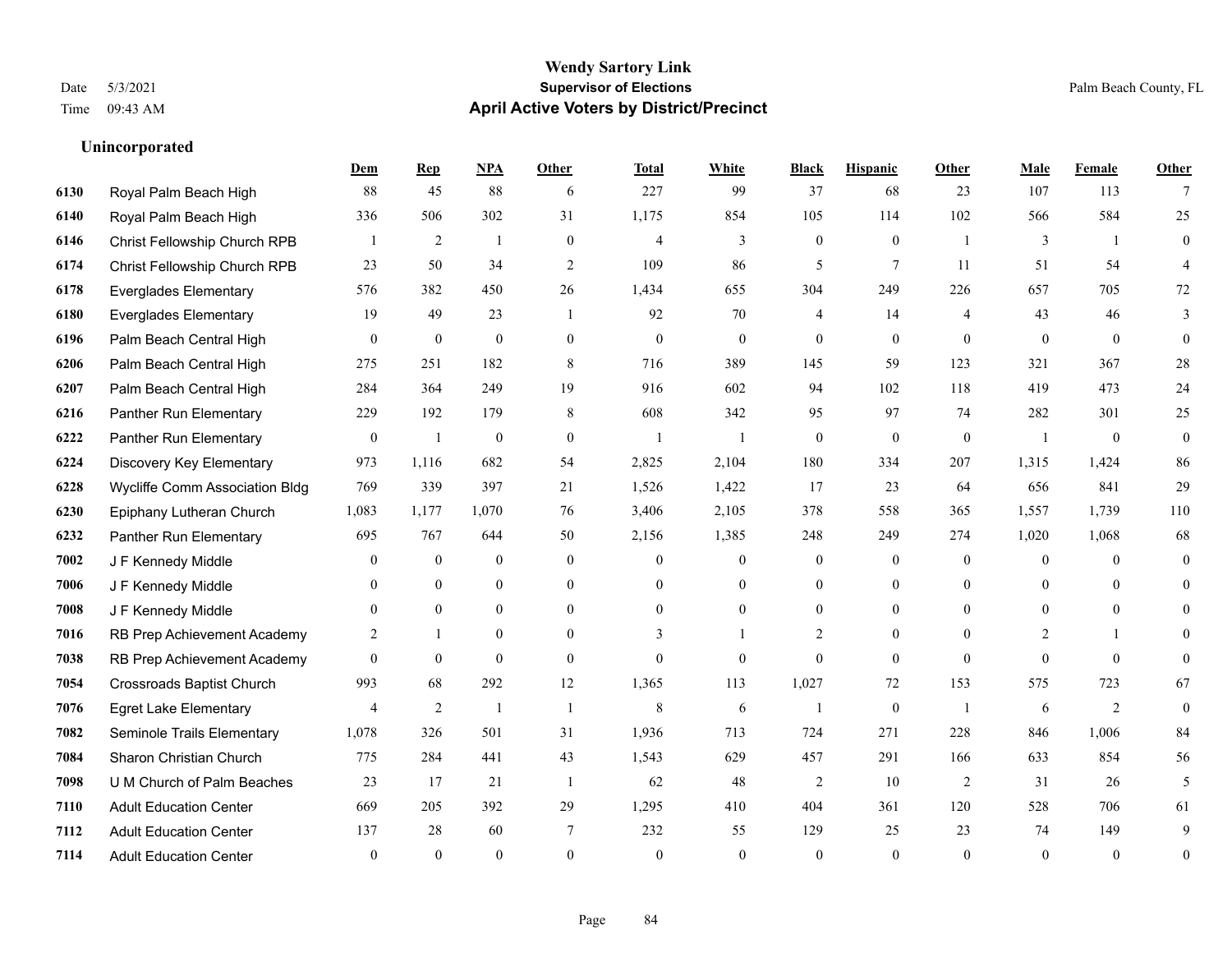|                                  |          |          | <b>NPA</b> |          | <b>Total</b> | White    | <b>Black</b> | <b>Hispanic</b> | Other    | Male     | Female         | <b>Other</b>   |
|----------------------------------|----------|----------|------------|----------|--------------|----------|--------------|-----------------|----------|----------|----------------|----------------|
| <b>Adult Education Center</b>    | $\theta$ | $\theta$ | $\Omega$   | $\theta$ | $\theta$     | $\Omega$ | $\theta$     | $\theta$        | $\theta$ | $\Omega$ | $\overline{0}$ | $\theta$       |
| <b>Adult Education Center</b>    | 38       | 37       | 44         |          | 124          | 94       |              | 18              | 8        | 60       | 55             | 9              |
| Clayton Hutcheson Hall A         | 848      | 177      | 423        | 25       | 1,473        | 324      | 696          | 297             | 156      | 648      | 753            | 72             |
| <b>Westgate Community Center</b> | 1,612    | 458      | 926        | 33       | 3,029        | 722      | 992          | 1,003           | 312      | 1,354    | 1,526          | 149            |
| Clayton Hutcheson Hall B         | 37       | 8        | 11         | $\theta$ | 56           | 17       | 28           | 6               | 5        | 26       | 30             | $\overline{0}$ |
| Clayton Hutcheson Hall B         | 49       |          | 20         |          | 73           |          | 47           | 13              | 9        | 28       | 39             | 6              |
| Clayton Hutcheson Hall B         | 252      | 15       | 103        |          | 372          | 26       | 238          | 83              | 25       | 134      | 221            | 17             |
| <b>Rolling Green Elementary</b>  | 1,054    | 242      | 511        | 26       | 1,833        | 582      | 681          | 409             | 161      | 798      | 954            | 81             |
| Rolling Green Elementary         |          |          | $\Omega$   | $\theta$ | $\theta$     | $\Omega$ | 0            | $\Omega$        | $\theta$ | $\Omega$ | $\mathbf{0}$   | $\overline{0}$ |
| Lakeview Baptist Church          | 18       |          | 9          |          | 40           | 29       |              |                 |          | 20       | 18             |                |
| Federal Only                     | $\Omega$ | $\Omega$ | $\Omega$   | $\Omega$ | $\Omega$     | $\Omega$ | $\Omega$     | $\Omega$        | $\Omega$ | $\theta$ | $\Omega$       | 0              |
| State Only                       | 147      | 125      | 139        |          | 413          | 317      | 19           |                 | 60       | 191      | 207            | 15             |
| Unincorporated                   | 183,804  | 121,067  | 122,258    | 8,333    | 435,462      | 286,971  | 45,701       | 62,471          | 40,319   | 191,342  | 227,807        | 16,313         |
|                                  |          |          |            |          |              |          |              |                 |          |          |                |                |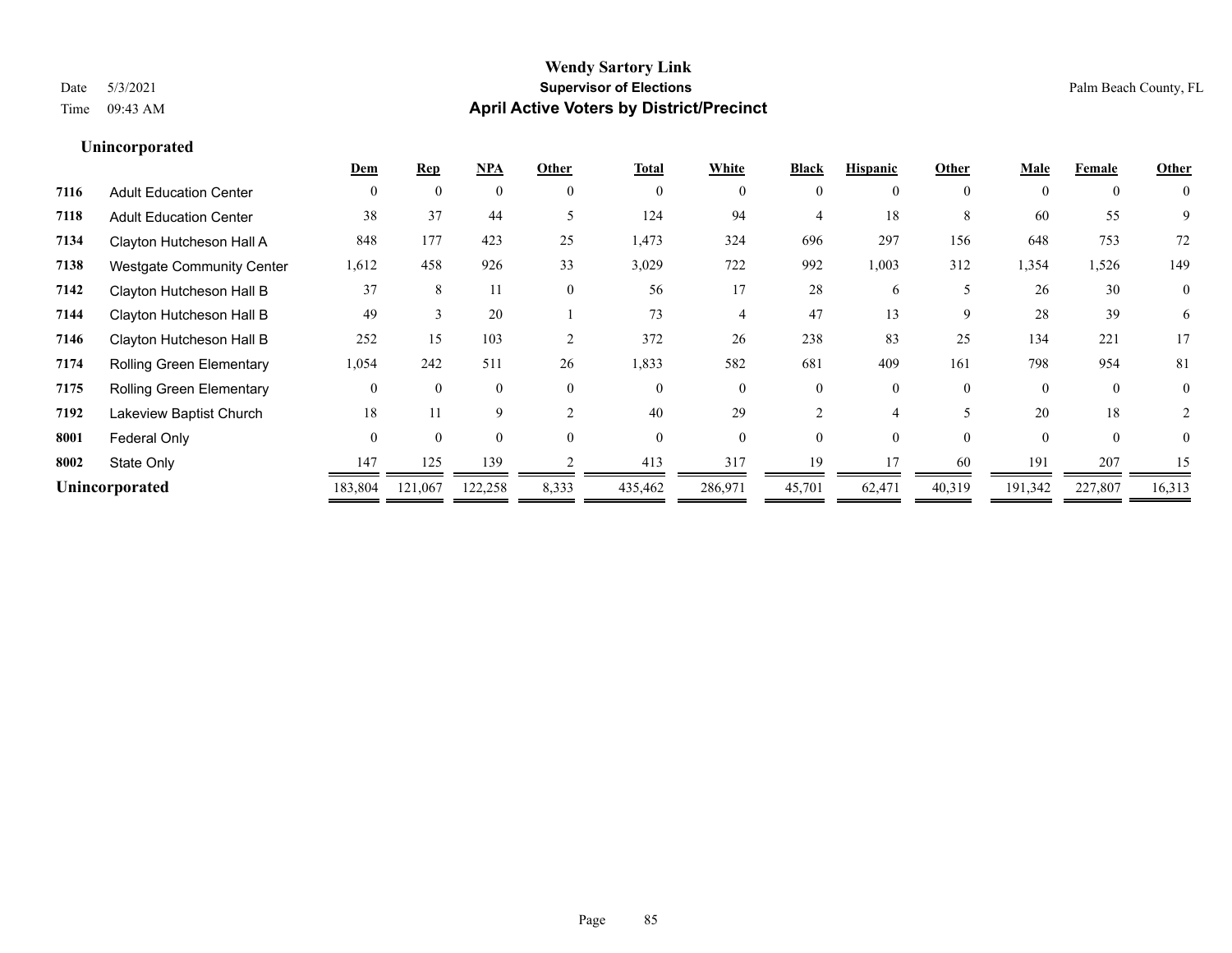#### **Atlantis**

|                            | Dem | <b>Rep</b> | <b>NPA</b> | Other | <b>Total</b> | White | <b>Black</b> | <b>Hispanic</b> | Other         | Male | Female | Other |
|----------------------------|-----|------------|------------|-------|--------------|-------|--------------|-----------------|---------------|------|--------|-------|
| 3082<br>Atlantis City Hall | 480 | 902        | 447        |       | 1,870        | .,616 | 42           | 81              | 125<br>--     | 860  | 966    | 44    |
| <b>Atlantis</b>            | 480 | 902        | 447        | 41    | 1.870        | 1.616 | 42           | 8 <sup>7</sup>  | 125<br>ر به ۱ | 860  | 966    | 44    |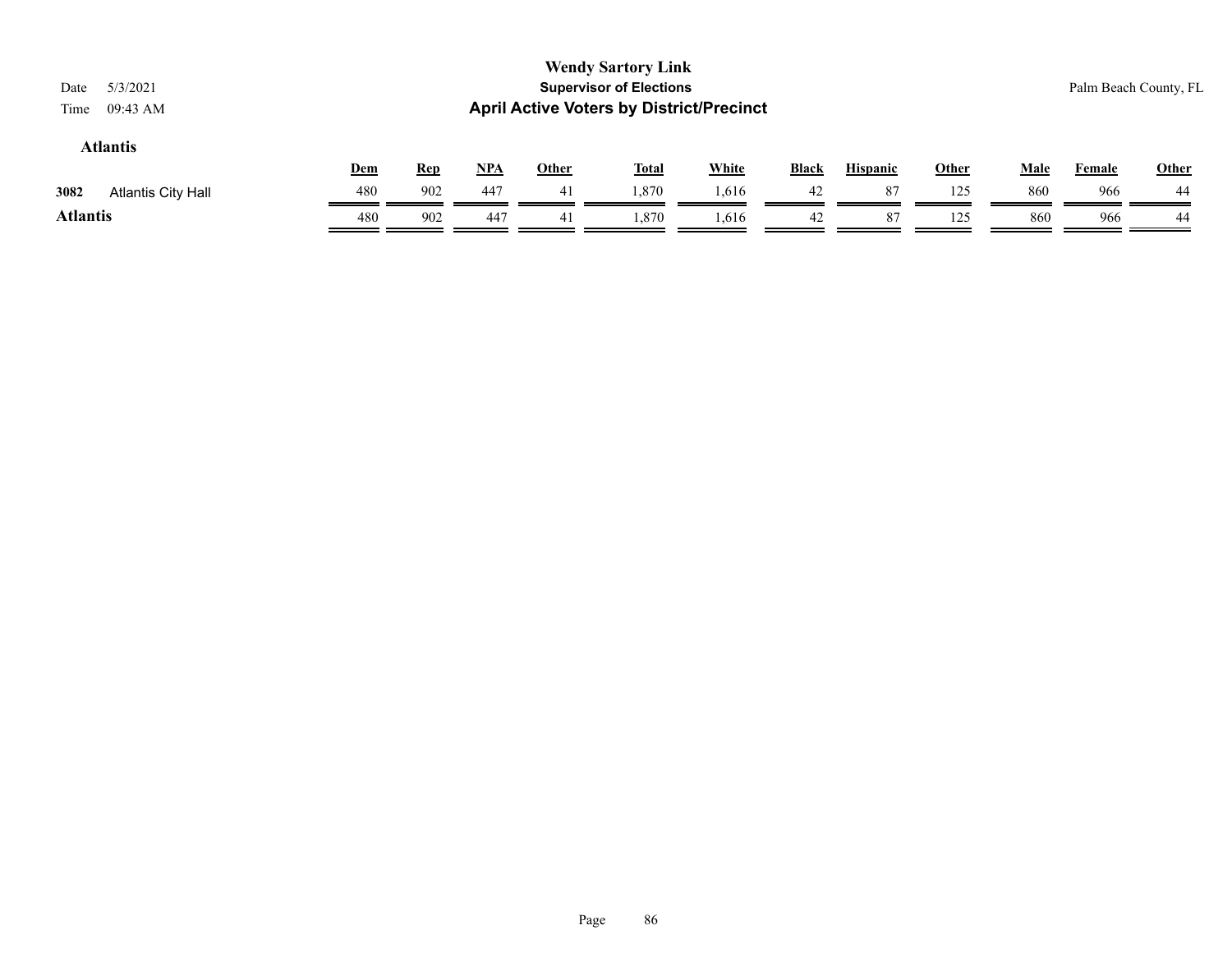**Boynton Beach**

#### **Wendy Sartory Link** Date 5/3/2021 **Supervisor of Elections** Palm Beach County, FL Time 09:43 AM **April Active Voters by District/Precinct**

**Dem Rep NPA Other Total White Black Hispanic Other Male Female Other**

# Freedom Shores Elementary 892 415 581 32 1,920 849 526 283 262 852 990 78 Citrus Cove Elementary 879 507 574 34 1,994 1,190 311 283 210 878 1,033 83 Boynton Lakes North Clubhouse 430 192 274 14 910 429 223 128 130 404 474 32 Boynton Lakes North Clubhouse 398 168 220 15 801 451 137 141 72 323 446 32 Freedom Shores Elementary 351 135 175 13 674 459 79 75 61 269 385 20 Citrus Cove Elementary 893 545 640 52 2,130 1,335 316 242 237 942 1,115 73 Boynton Beach Fire Station #3 931 474 664 32 2,101 1,199 367 302 233 885 1,141 75 Boynton Beach High 497 149 328 31 1,005 472 285 145 103 419 539 47 Boynton Beach Fire Station #3 247 179 170 14 610 422 51 80 57 276 318 16 Boynton Beach High 225 118 161 7 511 274 98 77 62 224 262 25 Imagine Schools - Chancellor 106 55 88 4 253 128 49 39 37 125 116 12 Christ Fellowship Church BB 228 145 147 23 543 349 55 81 58 248 275 20 Christ Fellowship Church BB 189 130 148 10 477 339 41 64 33 215 241 21 Christ Fellowship Church BB 751 420 616 60 1,847 1,061 289 296 201 866 923 58 Christ Fellowship Church BB 419 303 357 21 1,100 678 222 128 72 536 526 38 Imagine Schools - Chancellor 320 164 227 16 727 403 149 106 69 356 354 17 Leisureville #1 Clubhouse 581 414 374 41 1,410 1,071 111 132 96 569 791 50 Boynton Beach Fire Station #2 773 185 400 17 1,375 501 554 171 149 597 721 57 Leisureville #3 Clubhouse 623 566 425 47 1,661 1,392 75 100 94 712 894 55 BB Leisureville Clubhouse 487 525 307 35 1,354 1,125 59 112 58 553 763 38 Golfview Harbour Clubhouse 641 419 424 26 1,510 1,036 205 116 153 682 774 54 Golfview Harbour Clubhouse 73 68 49 6 196 148 30 8 10 94 96 6 Christ Fellowship Church BB 34 29 40 4 107 84 4 12 7 40 65 2 Congress Middle 865 244 420 39 1,568 571 678 167 152 647 862 59 Harvey E Oyer Jr Park 504 631 511 59 1,705 1,351 88 130 136 822 835 48 Sterling Village Aud 531 583 483 51 1,648 1,439 34 71 104 775 817 56 Crosspointe Elementary 361 259 295 24 939 680 111 60 88 399 520 20

Forest Park Elementary 298 453 280 27 1,058 947 8 56 47 441 581 36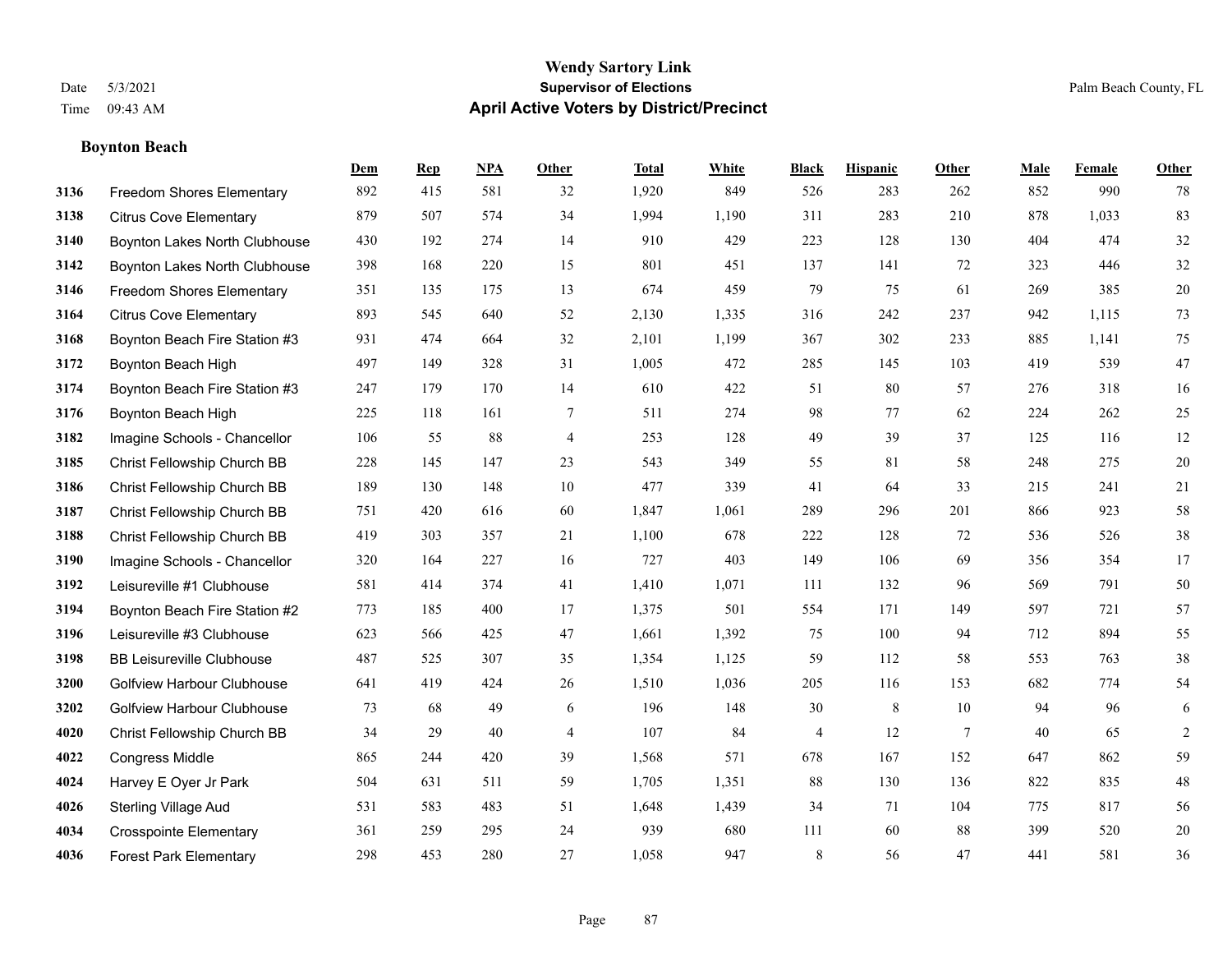## **Boynton Beach**

|      |                                | Dem      | <b>Rep</b>     | NPA          | Other        | <b>Total</b>   | White                    | <b>Black</b> | <b>Hispanic</b> | Other    | Male                  | Female         | Other          |
|------|--------------------------------|----------|----------------|--------------|--------------|----------------|--------------------------|--------------|-----------------|----------|-----------------------|----------------|----------------|
| 4050 | Hunter's Run Courtside Cafe    | 1,093    | 370            | 545          | 36           | 2,044          | 1,878                    | 40           | 48              | 78       | 855                   | 1,142          | 47             |
| 4052 | <b>Crosspointe Elementary</b>  | 122      | 80             | 87           | 3            | 292            | 175                      | 59           | 24              | 34       | 143                   | 142            | 7              |
| 4053 | <b>Crosspointe Elementary</b>  | 212      | 77             | 149          | 17           | 455            | 173                      | 108          | 101             | 73       | 196                   | 239            | 20             |
| 4054 | Lakeview Baptist Church        | 541      | 663            | 441          | 34           | 1,679          | 1,389                    | 76           | 104             | 110      | 784                   | 837            | 58             |
| 4062 | Lakeview Baptist Church        | 42       | 65             | 39           | 6            | 152            | 124                      | 8            | 8               | 12       | 73                    | 76             | 3              |
| 4066 | Seacrest Presbyterian          | $\theta$ | $\mathbf{0}$   | $\mathbf{0}$ | $\mathbf{0}$ | $\overline{0}$ | $\overline{0}$           | $\Omega$     | $\overline{0}$  | $\theta$ | $\theta$              | $\overline{0}$ | $\overline{0}$ |
| 4068 | Seacrest Presbyterian          | $\theta$ | $\theta$       | $\mathbf{0}$ | $\theta$     | $\Omega$       | $\overline{0}$           | $\Omega$     | $\Omega$        | $\Omega$ | $\theta$              | $\theta$       | $\overline{0}$ |
| 4070 | Seacrest Presbyterian          | $\Omega$ | $\theta$       | $\theta$     | $\theta$     | $\Omega$       | $\theta$                 | $\Omega$     | $\theta$        | $\Omega$ | $\Omega$              | $\theta$       | $\theta$       |
| 7178 | Temple Beth Kodesh             | 1,559    | 193            | 561          | 31           | 2,344          | 464                      | 1,334        | 343             | 203      | 1,029                 | 1,205          | 110            |
| 7179 | Village Royale on the Green    | 821      | 241            | 374          | 23           | 1,459          | 621                      | 576          | 140             | 122      | 612                   | 780            | 67             |
| 7180 | St John Missionary Baptist Chr | 1,823    | 146            | 460          | 19           | 2,448          | 244                      | 1,822        | 175             | 207      | 1,031                 | 1,311          | 106            |
| 7182 | Carolyn Sims Center            | 1,515    | 65             | 359          | 11           | 1,950          | 91                       | 1,627        | 82              | 150      | 796                   | 1,073          | 81             |
| 7184 | St John Missionary Baptist Chr |          | $\overline{4}$ | $\mathbf{0}$ | $\theta$     | 6              | $\overline{\mathcal{A}}$ |              | $\theta$        |          | $\boldsymbol{\Delta}$ |                | $\theta$       |
| 7186 | Boynton Beach Senior Center    | 1,535    | 424            | 734          | 54           | 2,747          | 1,118                    | 1,092        | 272             | 265      | 1,275                 | 1,346          | 126            |
| 7188 | <b>Forest Park Elementary</b>  | 898      | 560            | 617          | 66           | 2,141          | 1,476                    | 279          | 196             | 190      | 910                   | 1,157          | 74             |
| 7190 | Seacrest Presbyterian          | 1,090    | 612            | 810          | 61           | 2,573          | 1,615                    | 456          | 254             | 248      | 1,230                 | 1,244          | 99             |
|      | <b>Boynton Beach</b>           | 24,780   | 11,975         | 14,554       | 1,115        | 52,424         | 29,755                   | 12,633       | 5,352           | 4,684    | 23,087                | 27,411         | 1,926          |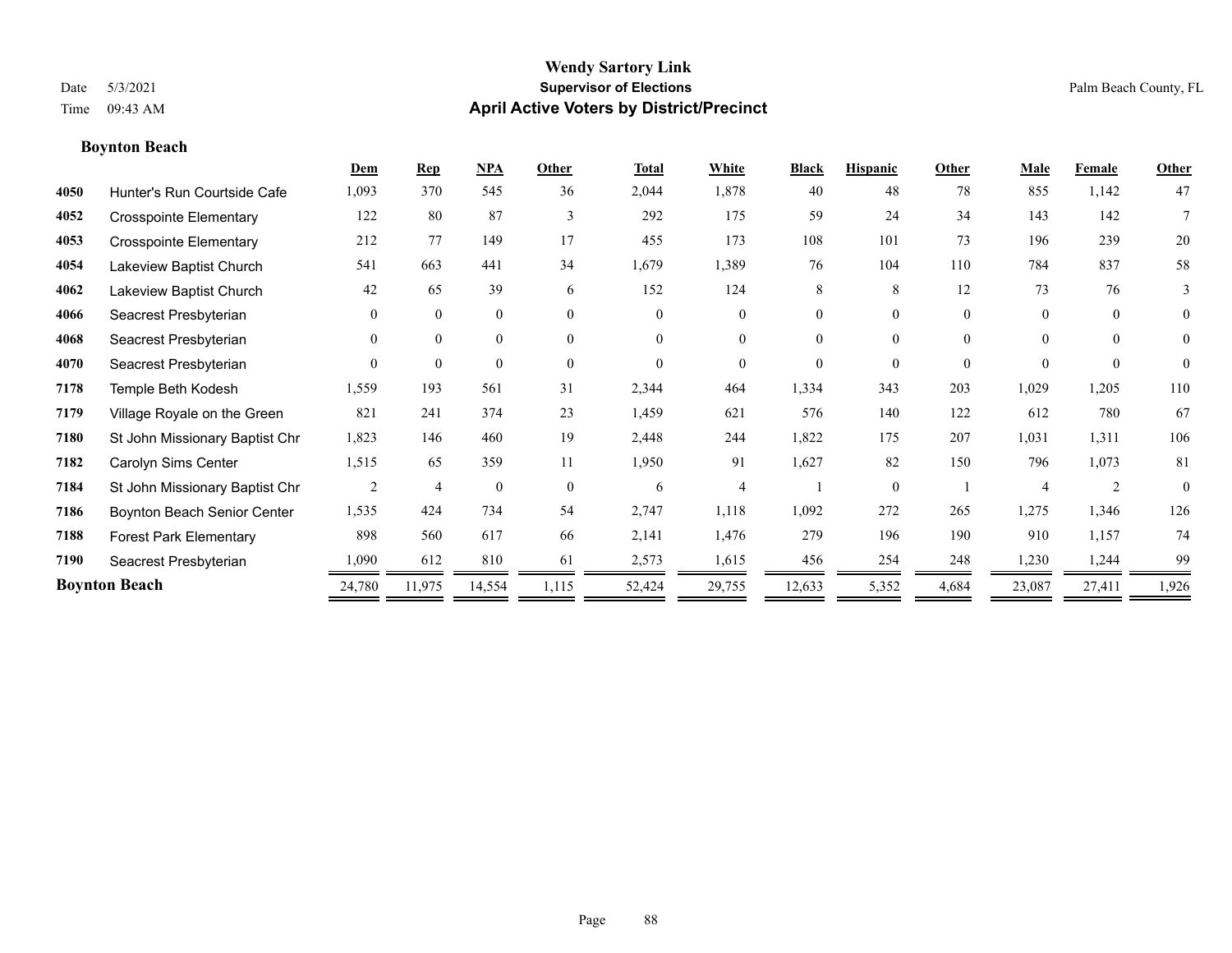## **Belle Glade**

|                    |                               | <b>Dem</b> | <u>Rep</u> | NPA             | Other    | <u>Total</u> | White    | <b>Black</b> | <b>Hispanic</b> | Other    | <b>Male</b> | Female   | <b>Other</b>   |
|--------------------|-------------------------------|------------|------------|-----------------|----------|--------------|----------|--------------|-----------------|----------|-------------|----------|----------------|
| 6022               | Belle Glade Library/Civic Ctr | 1,433      | 111        | 259             | 13       | 1,816        | 97       | 1,453        | 145             | 121      | 758         | 986      | 72             |
| 6024               | Lewis Evans Resource Center   | 1,792      | 78         | 275             | 14       | 2,159        | 35       | . 871        | 129             | 124      | 872         | 1,208    | 79             |
| 6028               | Belle Glade Library/Civic Ctr | 784        | 470        | 342             | 15       | 1,611        | 430      | 412          | 678             | 91       | 754         | 812      | 45             |
| 6029               | Belle Glade Library/Civic Ctr |            |            |                 | $\theta$ |              | $\theta$ |              |                 | $\Omega$ |             | $\theta$ | $\overline{0}$ |
| 6032               | Gove Elementary               | 690        | 300        | 27 <sup>2</sup> |          | .266         | 318      | 440          | 408             | 100      | 545         | 677      | -44            |
| 6036               | Gove Elementary               | 404        | 165        | 211             | 9        | 789          | 140      | 153          | 450             | 46       | 341         | 417      | 31             |
| <b>Belle Glade</b> |                               | 5,104      | 1,124      | 1,358           | 56       | 7,642        | 1,020    | 4,330        | 1,810           | 482      | 3,271       | 4,100    | 271            |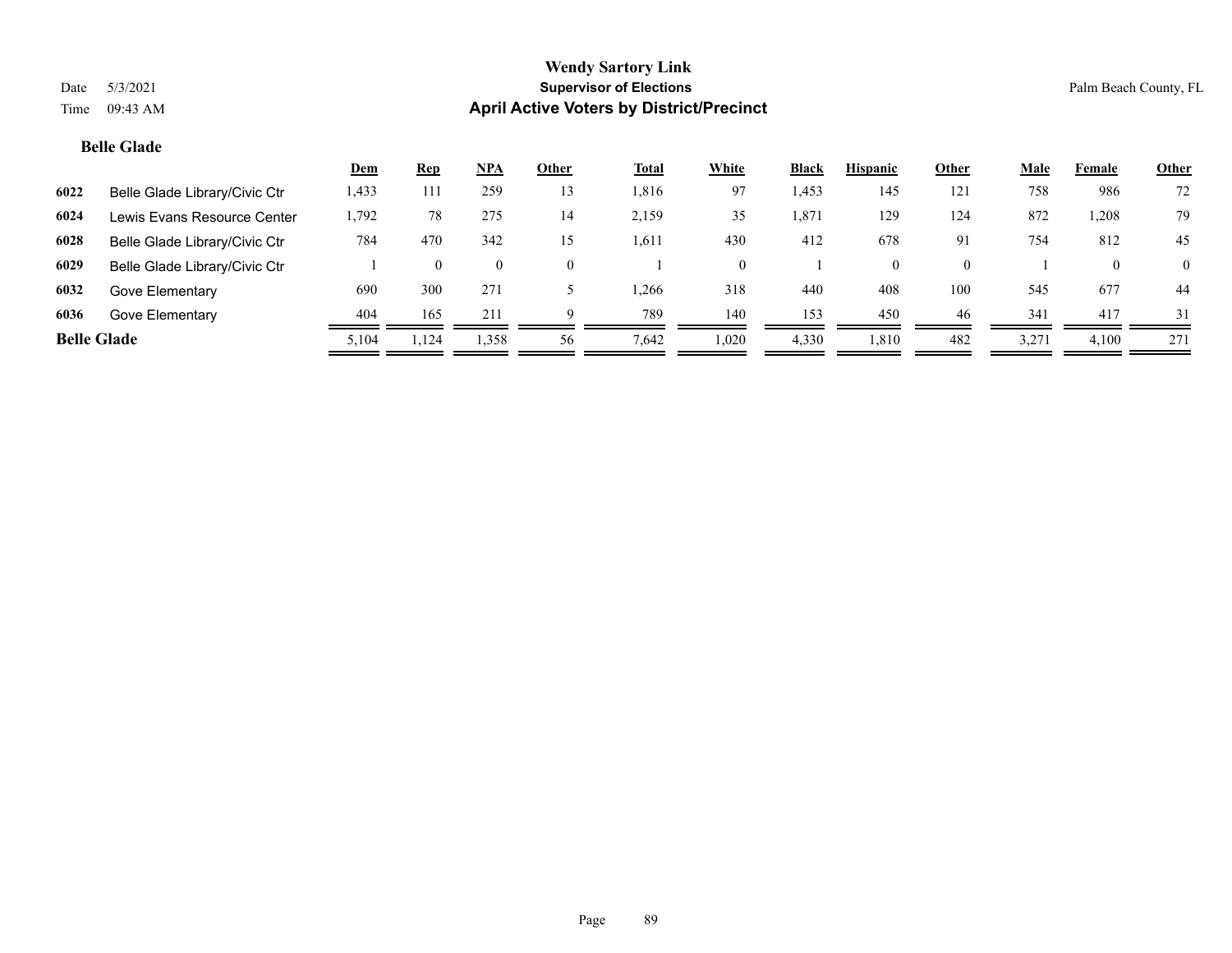#### **Boca Raton**

|      |                               | Dem | <b>Rep</b> | NPA | <b>Other</b> | <b>Total</b> | <b>White</b> | <b>Black</b>   | <b>Hispanic</b> | <b>Other</b> | <b>Male</b> | <b>Female</b> | <b>Other</b> |
|------|-------------------------------|-----|------------|-----|--------------|--------------|--------------|----------------|-----------------|--------------|-------------|---------------|--------------|
| 4134 | Above and Beyond Community (  | 417 | 565        | 437 | 34           | 1,453        | 1,180        | 42             | 127             | 104          | 678         | 728           | 47           |
| 4136 | Above and Beyond Community (  | 657 | 641        | 592 | 45           | 1,935        | 1,443        | 54             | 223             | 215          | 825         | 1,029         | 81           |
| 4138 | Ascension Catholic Church     | 830 | 1,219      | 897 | 71           | 3,017        | 2,363        | 157            | 242             | 255          | 1,418       | 1,494         | 105          |
| 4140 | <b>Broken Sound Club</b>      | 264 | 204        | 178 | 16           | 662          | 486          | 26             | 88              | 62           | 274         | 368           | $20\,$       |
| 4142 | Woodfield Country Club HOA    | 849 | 752        | 725 | 49           | 2,375        | 2,126        | 13             | 65              | 171          | 1,086       | 1.192         | 97           |
| 4144 | Seasons HOA Clubhouse         | 224 | 218        | 171 | 11           | 624          | 517          | 9              | 34              | 64           | 298         | 297           | $29\,$       |
| 4146 | <b>Broken Sound Club</b>      | 522 | 381        | 335 | 14           | 1,252        | 1,140        | 12             | 33              | 67           | 561         | 656           | 35           |
| 4148 | <b>Broken Sound Club</b>      | 620 | 413        | 434 | 44           | 1,511        | 1,183        | 77             | 138             | 113          | 679         | 788           | 44           |
| 4150 | Patch Reef Park Community Cer | 572 | 515        | 542 | 62           | 1,691        | 1,291        | 64             | 165             | 171          | 808         | 832           | 51           |
| 4152 | Boca Delray Lodge #171        | 639 | 664        | 656 | 57           | 2,016        | 1,493        | 69             | 222             | 232          | 922         | 1,005         | 89           |
| 4154 | Ascension Catholic Church     | 437 | 417        | 343 | 33           | 1,230        | 892          | 98             | 99              | 141          | 595         | 585           | 50           |
| 4158 | Spanish River High            | 967 | 750        | 755 | 39           | 2,511        | 1,997        | 45             | 222             | 247          | 1,190       | 1,209         | 112          |
| 4160 | Greater BR Swim & Racquet Ctr | 437 | 406        | 351 | 20           | 1,214        | 976          | 18             | 92              | 128          | 566         | 605           | 43           |
| 4162 | Patch Reef Park Community Cer | 554 | 492        | 440 | $20\,$       | 1,506        | 1,148        | 33             | 114             | 211          | 680         | 748           | $78\,$       |
| 4164 | Safe Schools Institute        | 611 | 659        | 567 | 31           | 1,868        | 1,501        | 28             | 176             | 163          | 869         | 903           | 96           |
| 4166 | FAU Arena Lobby               | 961 | 532        | 782 | 35           | 2,310        | 1,233        | 402            | 308             | 367          | 977         | 1,140         | 193          |
| 4168 | JC Mitchell Elementary        | 720 | 586        | 633 | 58           | 1,997        | 1,395        | 87             | 230             | 285          | 880         | 994           | 123          |
| 4170 | Spanish River Library         | 935 | 1,052      | 888 | 53           | 2,928        | 2,271        | 101            | 263             | 293          | 1,399       | 1,422         | 107          |
| 4172 | Marine Safety Headquarters    | 687 | 697        | 605 | 62           | 2,051        | 1,793        | $20\,$         | 103             | 135          | 904         | 1,090         | 57           |
| 4174 | Sugar Sand Park Comm Center   | 309 | 277        | 265 | 14           | 865          | 746          | $\mathfrak{S}$ | 54              | 60           | 404         | 426           | 35           |
| 4176 | Sugar Sand Park Comm Center   | 941 | 708        | 762 | 71           | 2,482        | 1,814        | 69             | 333             | 266          | 1,087       | 1,282         | 113          |
| 4178 | Sugar Sand Park Comm Center   | 766 | 656        | 536 | 45           | 2,003        | 1,583        | 45             | 202             | 173          | 812         | 1,120         | 71           |
| 4184 | <b>Boca Raton Middle</b>      | 580 | 617        | 569 | 33           | 1,799        | 1,363        | 55             | 206             | 175          | 847         | 901           | 51           |
| 4186 | The Volen Center              | 567 | 522        | 464 | 28           | 1,581        | 1,094        | 140            | 165             | 182          | 728         | 788           | 65           |
| 4188 | Elks Lodge of Boca Raton      | 935 | 543        | 612 | 53           | 2,143        | 1,259        | 323            | 319             | 242          | 978         | 1.066         | 99           |
| 4190 | St Gregory Episcopal Church   | 790 | 1,128      | 831 | 75           | 2,824        | 2,361        | 35             | 185             | 243          | 1,393       | 1,322         | 109          |
| 4210 | Sugar Sand Park Comm Center   | 634 | 835        | 682 | 44           | 2,195        | 1,723        | 34             | 259             | 179          | 1,012       | 1,109         | 74           |
| 4212 | Center for Spiritual Living   | 644 | 820        | 586 | 38           | 2,088        | 1,742        | 34             | 162             | 150          | 991         | 1,033         | 64           |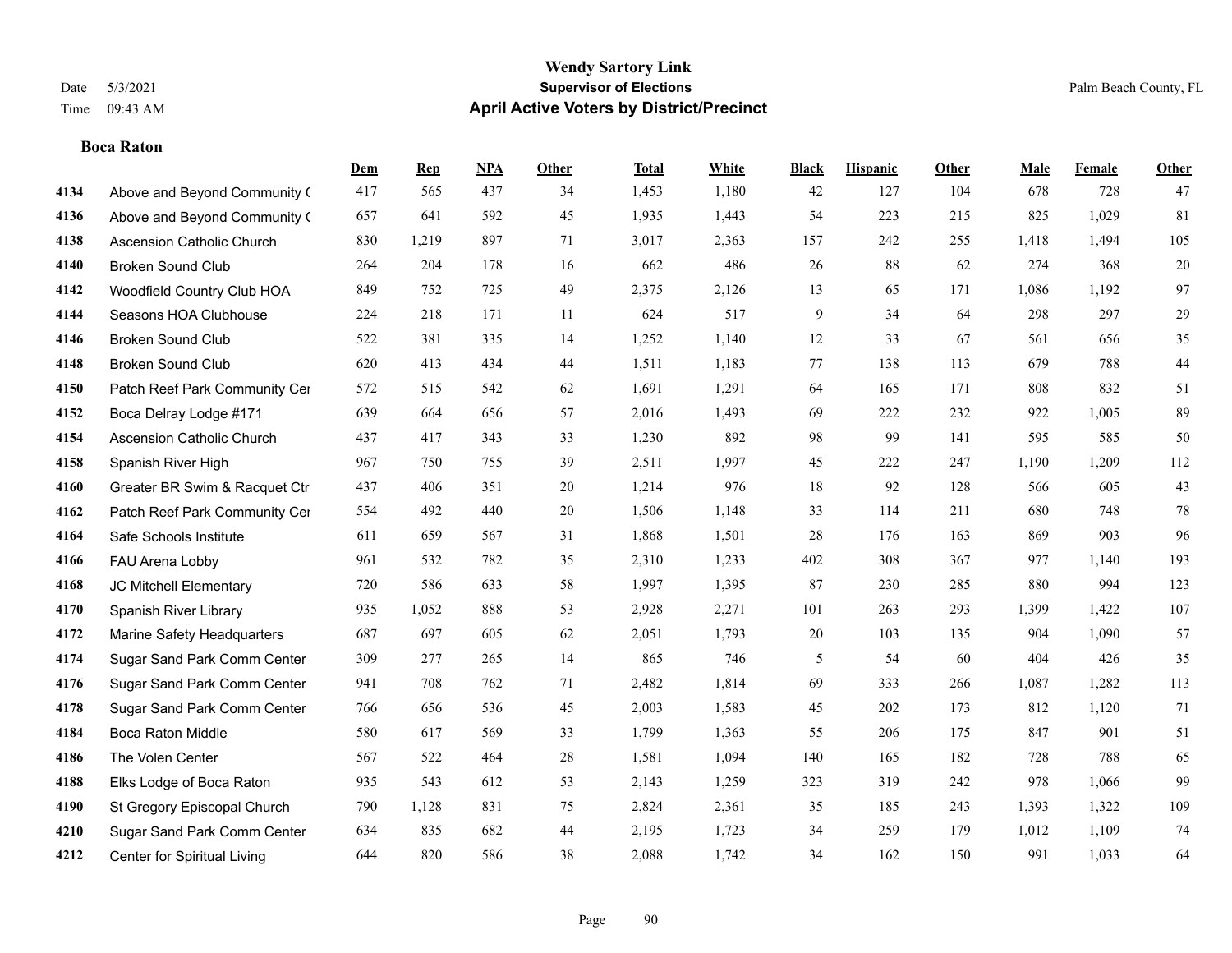#### **Boca Raton**

|                   |                                    | Dem    | <b>Rep</b> | <b>NPA</b> | Other | <b>Total</b> | White  | <b>Black</b> | <b>Hispanic</b> | Other | Male   | Female | <b>Other</b> |
|-------------------|------------------------------------|--------|------------|------------|-------|--------------|--------|--------------|-----------------|-------|--------|--------|--------------|
| 4214              | Calvary Chapel Boca Raton - 4th    | 641    | 878        | 646        | 64    | 2,229        | 1,777  | 47           | 236             | 169   | 1,035  | 1,107  | 87           |
| 4216              | Calvary Chapel Boca Raton - Kir    | 691    | 1,076      | 699        | 61    | 2,527        | 2,127  | 23           | 175             | 202   | 1,196  | 1,242  | 89           |
| 4218              | <b>Grace Community Church</b>      | 469    | 873        | 554        | 62    | 1,958        | 1,622  | 32           | 141             | 163   | 897    | 975    | 86           |
| 4220              | <b>Boca Raton Community Center</b> | 497    | 426        | 498        | 44    | 1,465        | 948    | 115          | 247             | 155   | 681    | 735    | 49           |
| 4222              | Boca Raton Downtown Library        | 946    | 1,077      | 905        | 84    | 3,012        | 2,517  | 60           | 188             | 247   | 1,351  | 1,535  | 126          |
| 4224              | <b>Grace Community Church</b>      | 545    | 1,156      | 749        | 61    | 2,511        | 2,057  | 60           | 197             | 197   | 1,173  | 1,252  | 86           |
| 4226              | St Gregory Episcopal Church        | 237    | 396        | 278        | 22    | 933          | 833    |              | 33              | 60    | 441    | 467    | 25           |
| 4228              | <b>Boca Raton Community Center</b> | 544    | 671        | 521        | 46    | 1,782        | 1,529  | 17           | 99              | 137   | 794    | 938    | 50           |
| 4230              | Boca Raton Downtown Library        | 326    | 464        | 328        | 25    | 1,143        | 1,000  | 8            | 58              | 77    | 538    | 579    | 26           |
| 5115              | Spanish River High                 | 74     | 102        | 69         |       | 256          | 207    |              | 20              | 25    | 126    | 127    | 3            |
| <b>Boca Raton</b> |                                    | 23,039 | 24,388     | 20,885     | 1,635 | 69,947       | 54,730 | 2,468        | 6,223           | 6,526 | 32,093 | 35,089 | 2,765        |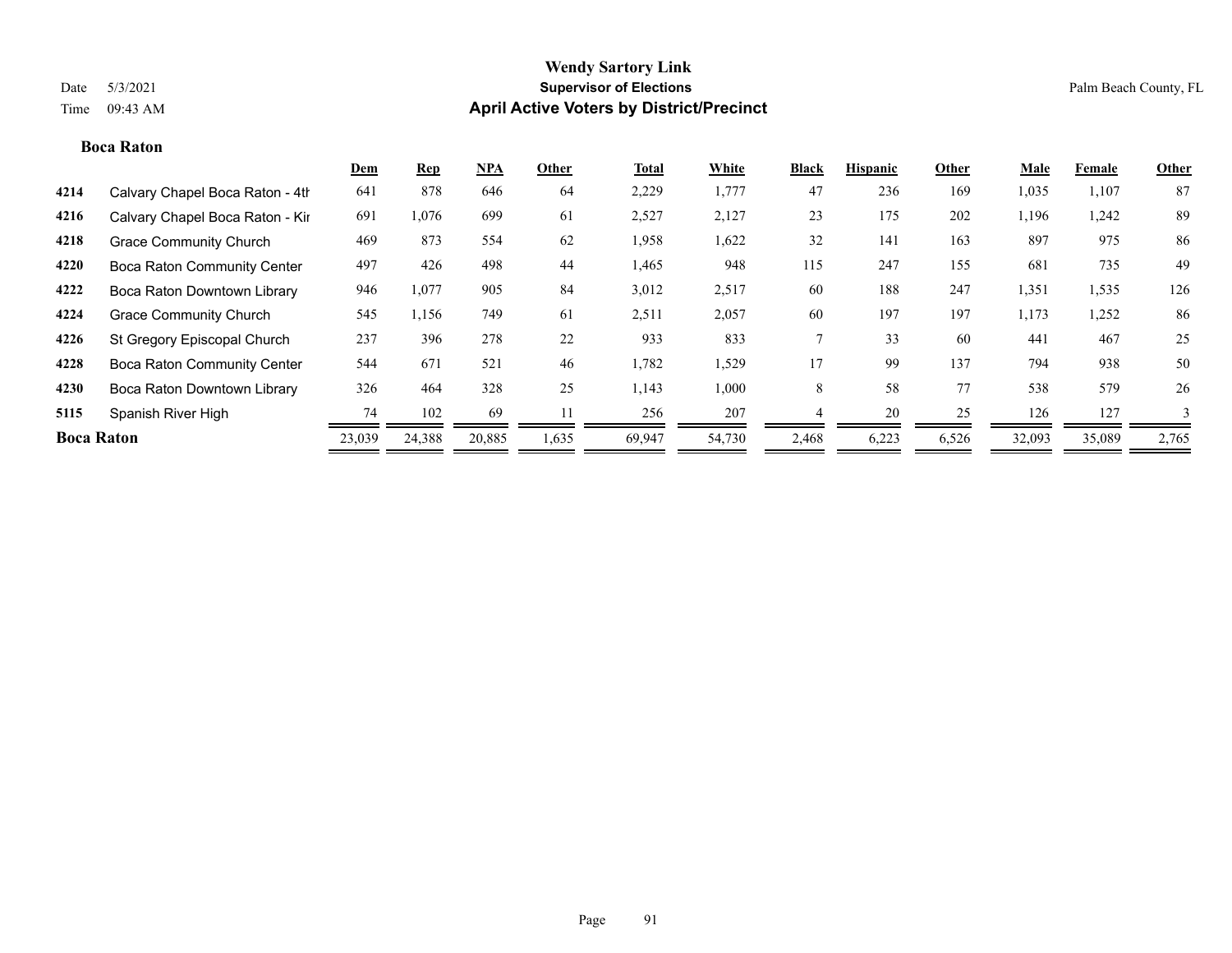| Date<br>Time | 5/3/2021<br>09:43 AM                 |            |            |       |       | <b>Wendy Sartory Link</b><br><b>Supervisor of Elections</b><br><b>April Active Voters by District/Precinct</b> |              |          |                 |              |             |        | Palm Beach County, FL |
|--------------|--------------------------------------|------------|------------|-------|-------|----------------------------------------------------------------------------------------------------------------|--------------|----------|-----------------|--------------|-------------|--------|-----------------------|
|              | <b>Briny Breezes</b>                 | <u>Dem</u> | <u>Rep</u> | $NPA$ | Other | <u>Total</u>                                                                                                   | <b>White</b> | Black    | <b>Hispanic</b> | <b>Other</b> | <b>Male</b> | Female | <b>Other</b>          |
| 4038         | <b>Briny Breezes Community Cente</b> | 96         | 147        | 93    |       | 339                                                                                                            | 313          |          | 10              | 16           | 142         | 187    | 10                    |
|              | <b>Briny Breezes</b>                 |            | 147        | 93    |       | 339                                                                                                            | 313          | $\Omega$ | 10              | 16           | 142         | 187    | 10                    |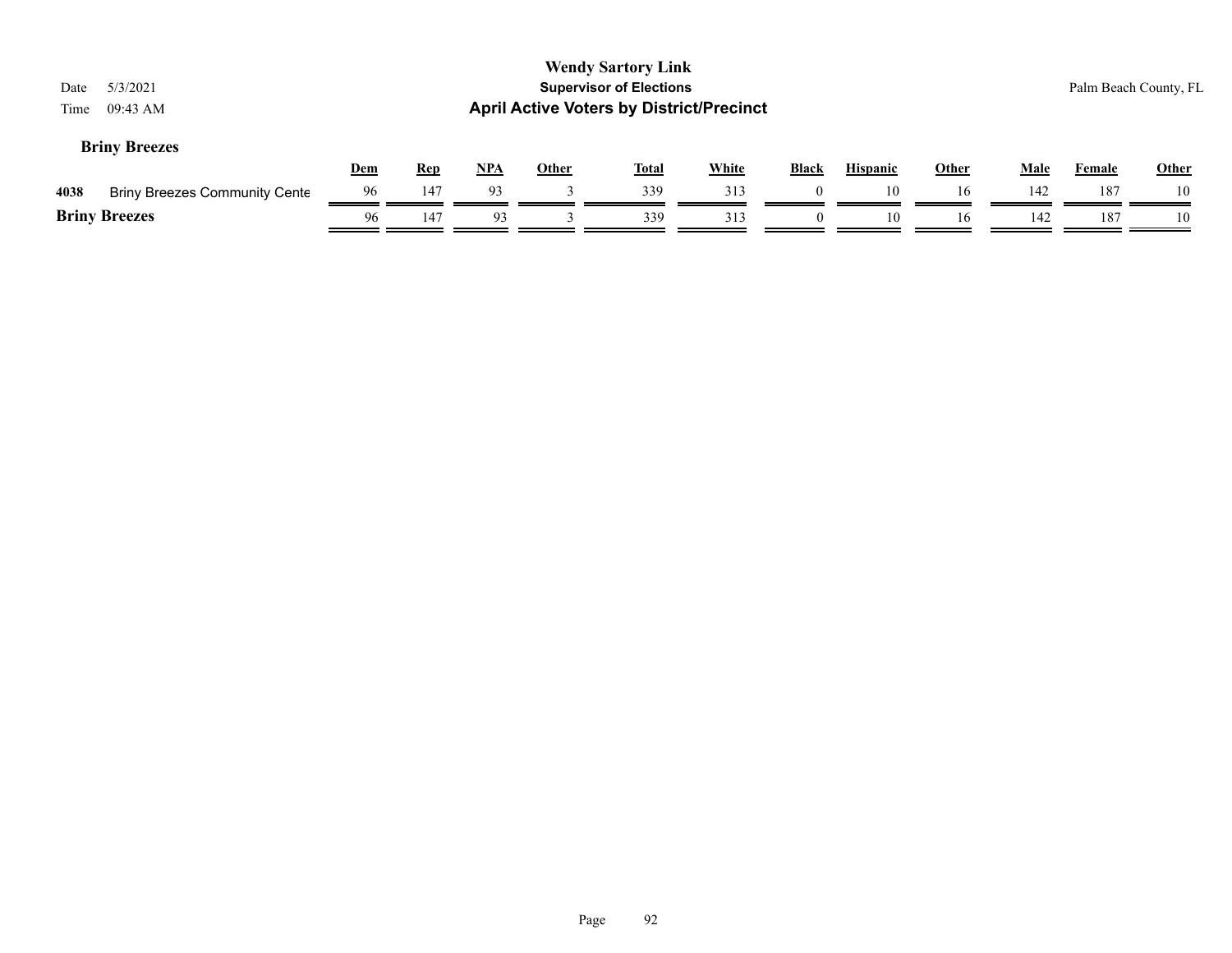| 5/3/2021<br>Date<br>09:43 AM<br>Time |     |            |            |              | <b>Wendy Sartory Link</b><br><b>Supervisor of Elections</b><br><b>April Active Voters by District/Precinct</b> |              |              |                 |       |             |               | Palm Beach County, FL |
|--------------------------------------|-----|------------|------------|--------------|----------------------------------------------------------------------------------------------------------------|--------------|--------------|-----------------|-------|-------------|---------------|-----------------------|
| <b>Cloud Lake</b>                    | Dem | <b>Rep</b> | <u>NPA</u> | <b>Other</b> | <b>Total</b>                                                                                                   | <b>White</b> | <b>Black</b> | <b>Hispanic</b> | Other | <b>Male</b> | <u>Female</u> | <b>Other</b>          |
| Cloud Lake Town Hall<br>2132         | 29  | 26         | 35         |              | 92                                                                                                             | 59           |              | 25              |       | 39          | 49            |                       |
| <b>Cloud Lake</b>                    | 29  | 26         | 35         |              | 92                                                                                                             | 59           |              | 25              |       | 39          | 49            |                       |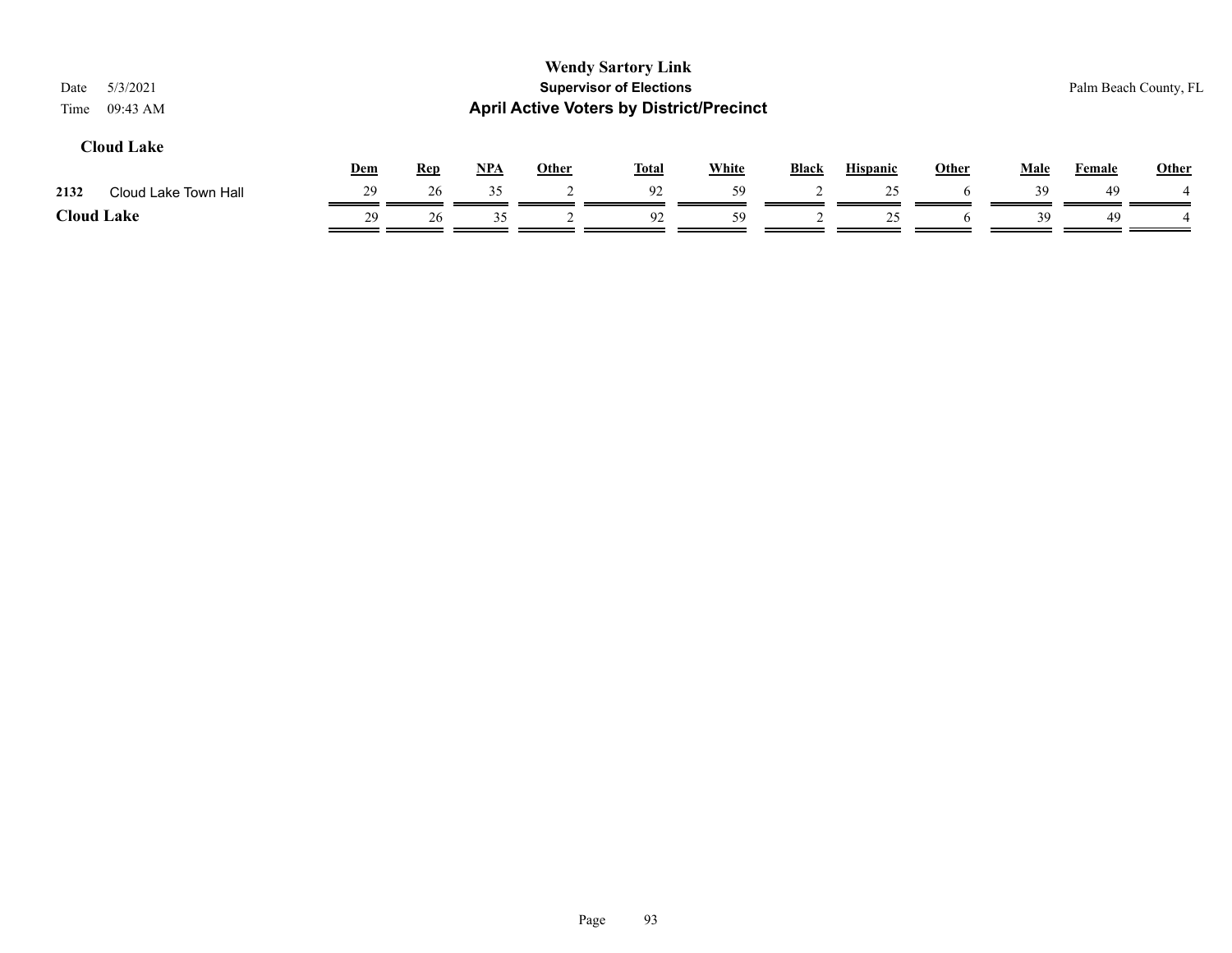**Delray Beach**

#### **Wendy Sartory Link** Date 5/3/2021 **Supervisor of Elections** Palm Beach County, FL Time 09:43 AM **April Active Voters by District/Precinct**

# **Dem Rep NPA Other Total White Black Hispanic Other Male Female Other** Plumosa SOA Elementary 50 64 47 7 168 145 4 11 8 78 87 3 Plumosa SOA Elementary 455 437 356 26 1,274 1,098 16 75 85 607 630 37 Country Manors Clubhouse 455 392 404 24 1,275 909 95 137 134 568 669 38 Banyan Creek Elementary 561 386 381 25 1,353 922 187 104 140 635 667 51 West Park Baptist Church 875 465 505 46 1,891 1,611 63 93 124 763 1,074 54 Pines of Delray North 291 168 167 11 637 511 38 47 41 254 356 27 West Park Baptist Church 0 0 0 0 0 0 0 0 0 0 0 0 S D Spady Elementary 703 718 545 50 2,016 1,744 38 96 138 956 985 75 Carver Middle 570 48 169 12 799 109 586 33 71 373 375 51 Bethel Evangelical Baptist 1,032 775 714 67 2,588 1,985 185 233 185 1,106 1,405 77 Veterans Park Recreation Ctr 465 533 428 37 1,463 1,328 18 25 92 673 748 42 Emmanuel Catholic Church 766 679 624 66 2,135 1,729 78 155 173 925 1,137 73 Delray Beach Golf Club 426 406 351 34 1,217 932 51 117 117 556 621 40 Pines of Delray East 612 356 388 27 1,383 1,034 90 129 130 553 767 63 505 Club 406 457 313 33 1,209 1,097 10 36 66 525 653 31 Veterans Park Recreation Ctr 620 832 586 50 2,088 1,918 12 42 116 977 1,040 71 Delray Beach First Baptist 863 804 669 65 2,401 2,020 83 141 157 1,102 1,240 59 Orchard View Elementary 730 418 485 38 1,671 1,149 153 212 157 688 919 64 Orchard View Elementary 461 300 343 40 1,144 810 71 154 109 480 620 44 Delray Beach Swim and Tennis 751 454 498 36 1,739 1,205 206 155 173 750 923 66 Delray Beach Swim and Tennis 844 595 670 63 2,172 1,626 138 201 207 996 1,080 96 Pine Grove Elementary 547 875 570 56 2,048 1,766 27 102 153 935 1,038 75 Carver Middle 44 17 18 5 84 67 5 4 8 32 50 2 Carver Middle 192 139 135 13 479 312 53 58 56 216 248 15 Delray Beach First Baptist  $\begin{array}{cccccccc} 9 & 2 & 0 & 1 & 12 & 11 & 1 & 0 & 0 & 3 & 9 & 0 \end{array}$  Delray Beach Community Center 642 369 474 43 1,528 1,091 214 113 110 786 692 50 Atlantic High Auditorium 1,541 240 506 21 2,308 611 1,362 127 208 1,048 1,168 92 Atlantic High Auditorium 45 34 27 3 109 87 7 8 7 46 60 3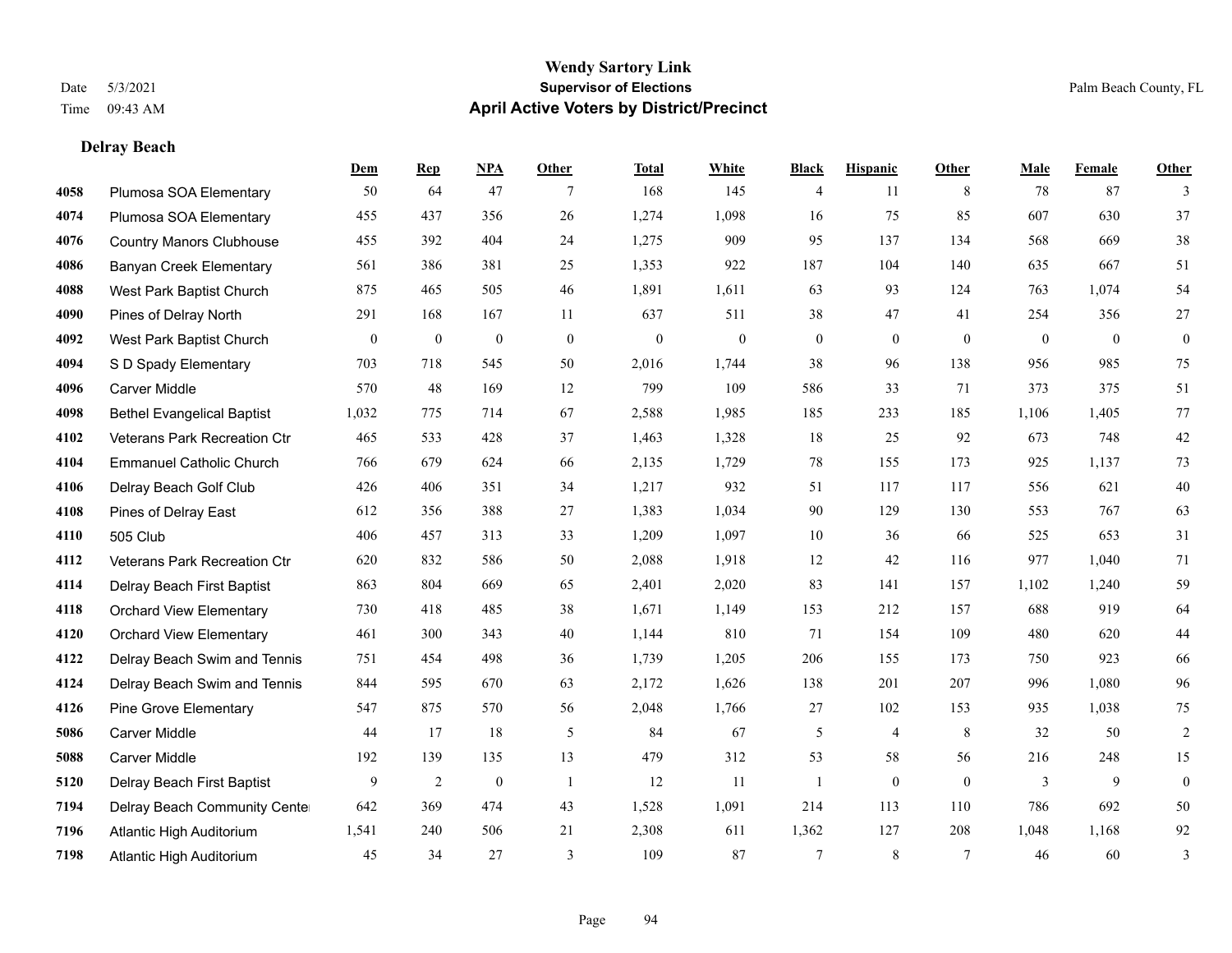## **Delray Beach**

|      |                               | <u>Dem</u> | <b>Rep</b> | <u>NPA</u> | Other          | <b>Total</b> | White  | <b>Black</b> | <b>Hispanic</b> | Other | <b>Male</b> | Female | <b>Other</b> |
|------|-------------------------------|------------|------------|------------|----------------|--------------|--------|--------------|-----------------|-------|-------------|--------|--------------|
| 7200 | Pompey Park Recreation Center | 1,406      | 242        | 463        | 30             | 2,141        | 515    | 1,373        | 107             | 146   | 983         | 1,091  | 67           |
| 7202 | 505 Club                      | 682        | 405        | 451        | 42             | 1,580        | 1,126  | 240          | 77              | 137   | 818         | 711    | 51           |
| 7204 | 505 Club                      | 41         | 46         | 41         | $\overline{4}$ | 132          | 106    | 4            | 8               | 14    | 65          | 61     | 6            |
| 7206 | 505 Club                      | 54         | 60         | 64         |                | 185          | 159    |              | 9               | 15    | 96          | 84     |              |
| 7208 | Atlantic High Media Center    | 793        | 214        | 320        | 24             | 1,351        | 608    | 532          | 94              | 117   | 587         | 720    | 44           |
| 7210 | Village Academy               | 1,856      | 106        | 444        | 19             | 2,425        | 138    | 1,962        | 141             | 184   | 988         | 1,332  | 105          |
| 7212 | Delray Beach Library          | 1,361      | 234        | 523        | 35             | 2,153        | 609    | 1,234        | 116             | 194   | 1,046       | 1,021  | 86           |
| 7214 | Delray Beach Community Cente  | 929        | 337        | 536        | 39             | 1,841        | 883    | 572          | 219             | 167   | 898         | 871    | 72           |
|      | <b>Delray Beach</b>           | 22,078     | 12,607     | 13,215     | 1,099          | 48,999       | 31,971 | 9,710        | 3,379           | 3,939 | 22,112      | 25,152 | 1,735        |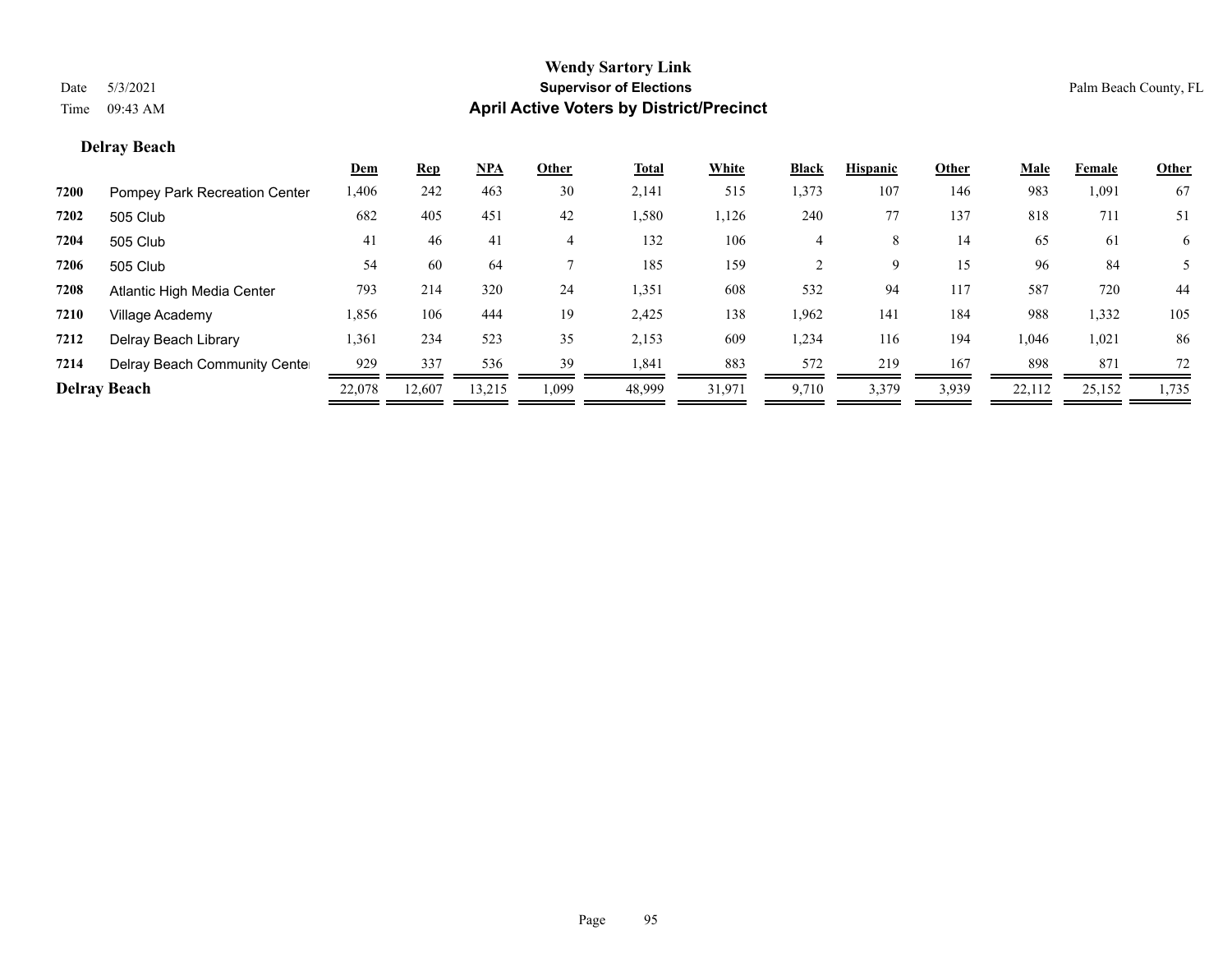**Greenacres**

#### **Wendy Sartory Link** Date 5/3/2021 **Supervisor of Elections** Palm Beach County, FL Time 09:43 AM **April Active Voters by District/Precinct**

# **Dem Rep NPA Other Total White Black Hispanic Other Male Female Other** Community Christian Church 282 119 163 17 581 166 208 133 74 259 306 16 Community Christian Church 1,256 578 958 49 2,841 915 614 920 392 1,236 1,489 116 River Bridge Activities Center 1,108 535 692 51 2,386 1,157 479 496 254 998 1,296 92 Pine Ridge North II 1,182 528 855 50 2,615 1,091 403 854 267 1,057 1,449 109 First Baptist Church GA 0 0 0 0 0 0 0 0 0 0 0 0 Liberty Park Elementary 1,123 549 678 53 2,403 1,067 457 618 261 951 1,336 116 First Baptist Church GA 468 191 272 12 943 421 193 207 122 408 492 43 Greenacres Community Center 639 284 529 30 1,482 531 143 661 147 587 806 89 American Polish Club 1,121 414 832 38 2,405 759 348 1,034 264 1,000 1,267 138 LC Swain Middle 1,120 366 729 42 2,257 791 456 777 233 938 1,206 113 Pine Ridge South IV Clubhouse 922 514 503 44 1,983 1,202 264 399 118 769 1,137 77 LC Swain Middle 0 8 2 0 10 6 0 3 1 4 6 0 Heritage Elementary 475 198 345 15 1,033 337 216 345 135 446 531 56 American Polish Club 0 0 0 0 0 0 0 0 0 0 0 0

—

—

-

 Tradewinds Middle 1,278 334 649 36 2,297 594 882 378 443 1,014 1,157 126 Tradewinds Middle 183 57 131 8 379 106 122 89 62 170 196 13 **Greenacres** 2008 21,157 4,675 7,338 445 23,615 9,143 4,785 6,914 2,773 9,837 12,674 1,104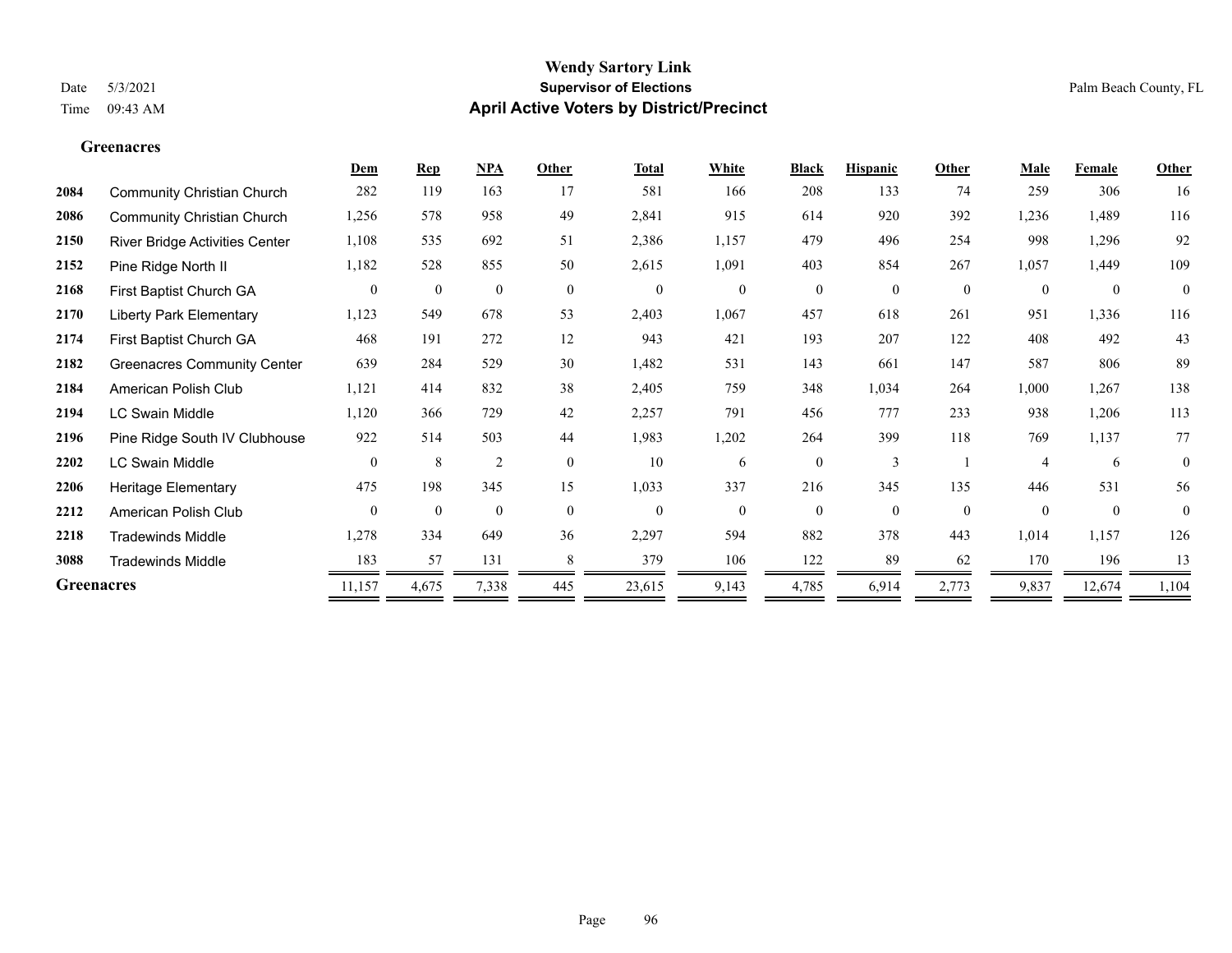# **Glen Ridge**

|      |                      | Dem | Rer              | NP/ | Other | Total | <b>White</b> | Black | <b>Hispanic</b> | Other | Male | Female | <b>Other</b>   |
|------|----------------------|-----|------------------|-----|-------|-------|--------------|-------|-----------------|-------|------|--------|----------------|
| 2130 | Cloud Lake Town Hall |     | $\mathfrak{b}$ : |     |       |       | 126          |       |                 |       |      | 70     | $\overline{ }$ |
|      | <b>Glen Ridge</b>    |     | h.               | 50  |       |       | 126          |       |                 |       |      |        |                |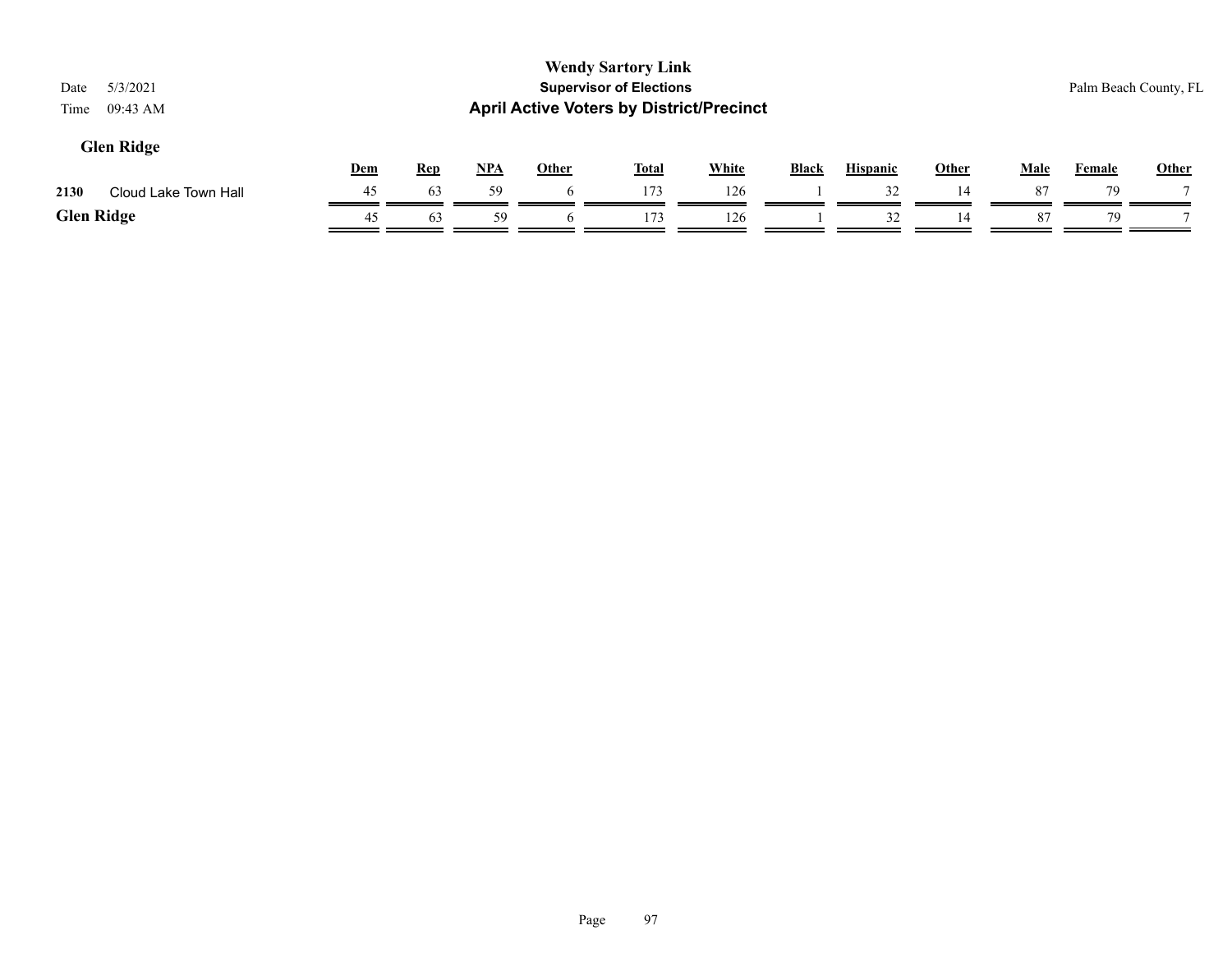| Date       | 5/3/2021                     |     |            |            |              | <b>Wendy Sartory Link</b><br><b>Supervisor of Elections</b> |              |              |                 |              |             | Palm Beach County, FL |              |
|------------|------------------------------|-----|------------|------------|--------------|-------------------------------------------------------------|--------------|--------------|-----------------|--------------|-------------|-----------------------|--------------|
| Time       | 09:43 AM                     |     |            |            |              | <b>April Active Voters by District/Precinct</b>             |              |              |                 |              |             |                       |              |
|            | <b>Gulfstream</b>            |     |            |            |              |                                                             |              |              |                 |              |             |                       |              |
|            |                              | Dem | <u>Rep</u> | <u>NPA</u> | <b>Other</b> | <u>Total</u>                                                | <b>White</b> | <b>Black</b> | <b>Hispanic</b> | <b>Other</b> | <b>Male</b> | <b>Female</b>         | <b>Other</b> |
| 4072       | <b>Gulf Stream Town Hall</b> | 184 | 468        | 210        | 21           | 883                                                         | 823          | 4            | 18              | 38           | 426         | 435                   | 22           |
| Gulfstream |                              | 184 | 468        | 210        |              | 883                                                         | 823          |              | 18              | 38           | 426         | 435                   | 22           |

 $=$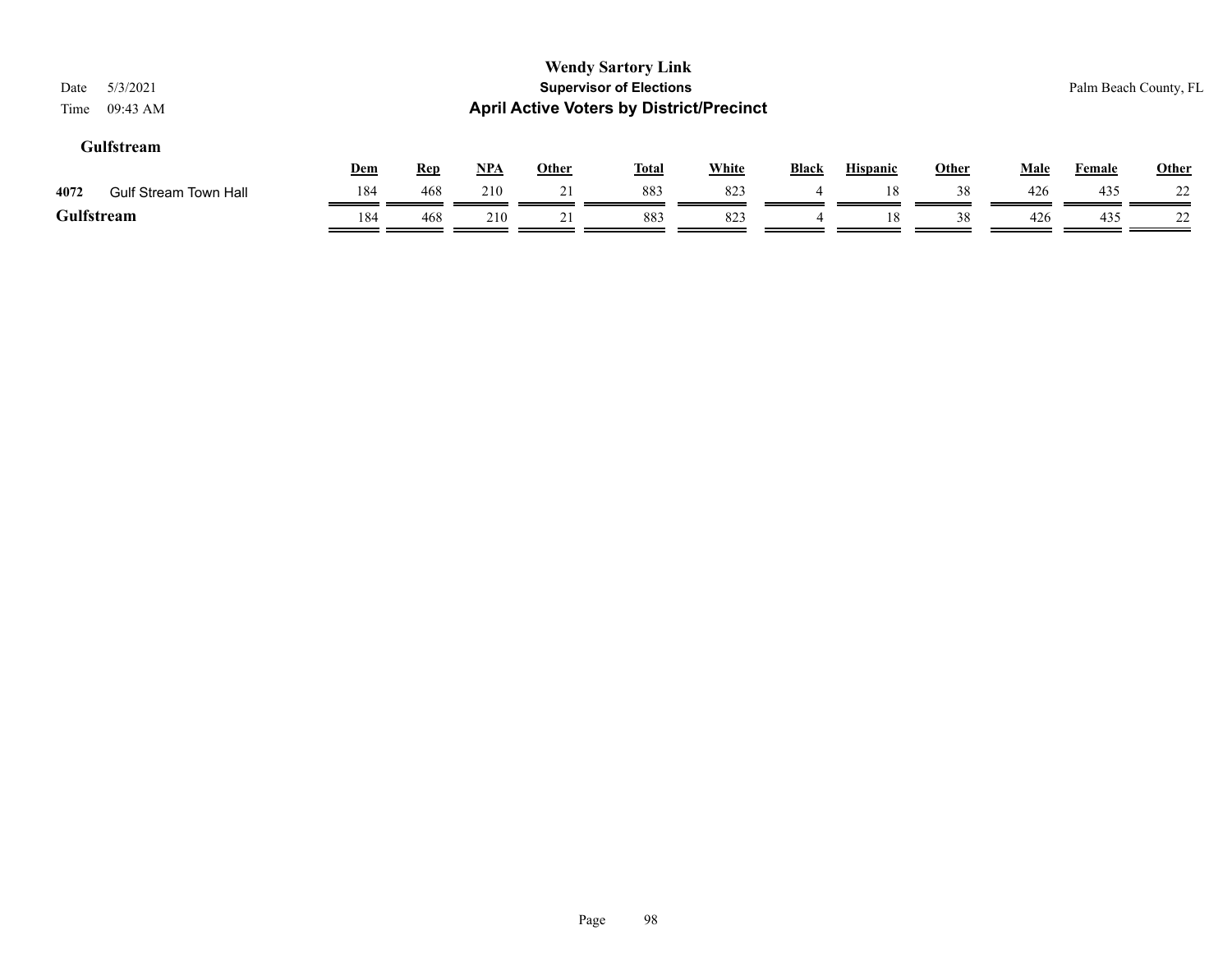| Date<br>Time | 5/3/2021<br>09:43 AM    |            |            |     |              | <b>Wendy Sartory Link</b><br><b>Supervisor of Elections</b><br><b>April Active Voters by District/Precinct</b> |              |              |                 |              |             | Palm Beach County, FL |              |
|--------------|-------------------------|------------|------------|-----|--------------|----------------------------------------------------------------------------------------------------------------|--------------|--------------|-----------------|--------------|-------------|-----------------------|--------------|
|              | <b>Highland Beach</b>   |            |            |     |              |                                                                                                                |              |              |                 |              |             |                       |              |
|              |                         | <u>Dem</u> | <b>Rep</b> | NPA | <u>Other</u> | <b>Total</b>                                                                                                   | <b>White</b> | <b>Black</b> | <b>Hispanic</b> | <u>Other</u> | <u>Male</u> | <b>Female</b>         | <b>Other</b> |
| 4128         | St Lucy Catholic Church | 639        | 932        | 639 | 40           | 2,250                                                                                                          | 2,012        | 14           | 72              | 152          | 1,009       | 1,163                 | 78           |
| 4129         | St Lucy Catholic Church | 31         | 59         | 31  |              | 123                                                                                                            | 108          | $\theta$     | 4               | 11           | 53          | 68                    |              |

4156 St Lucy Catholic Church  $\frac{536}{\sqrt{136}} \frac{567}{\sqrt{136}} \frac{411}{\sqrt{136}} \frac{36}{\sqrt{136}} \frac{1,550}{\sqrt{136}} \frac{1,364}{\sqrt{136}} \frac{6}{\sqrt{136}} \frac{60}{\sqrt{136}} \frac{120}{\sqrt{136}} \frac{717}{\sqrt{136}} \frac{787}{\sqrt{136}} \frac{46}{\sqrt{136}} \frac{1}{\sqrt{136}} \frac{1}{\sqrt{136}} \$ **Highland Beach** 1,206 1,558 1,081 78 3,923 3,484 20 136 283 1,779 2,018 126

Page 99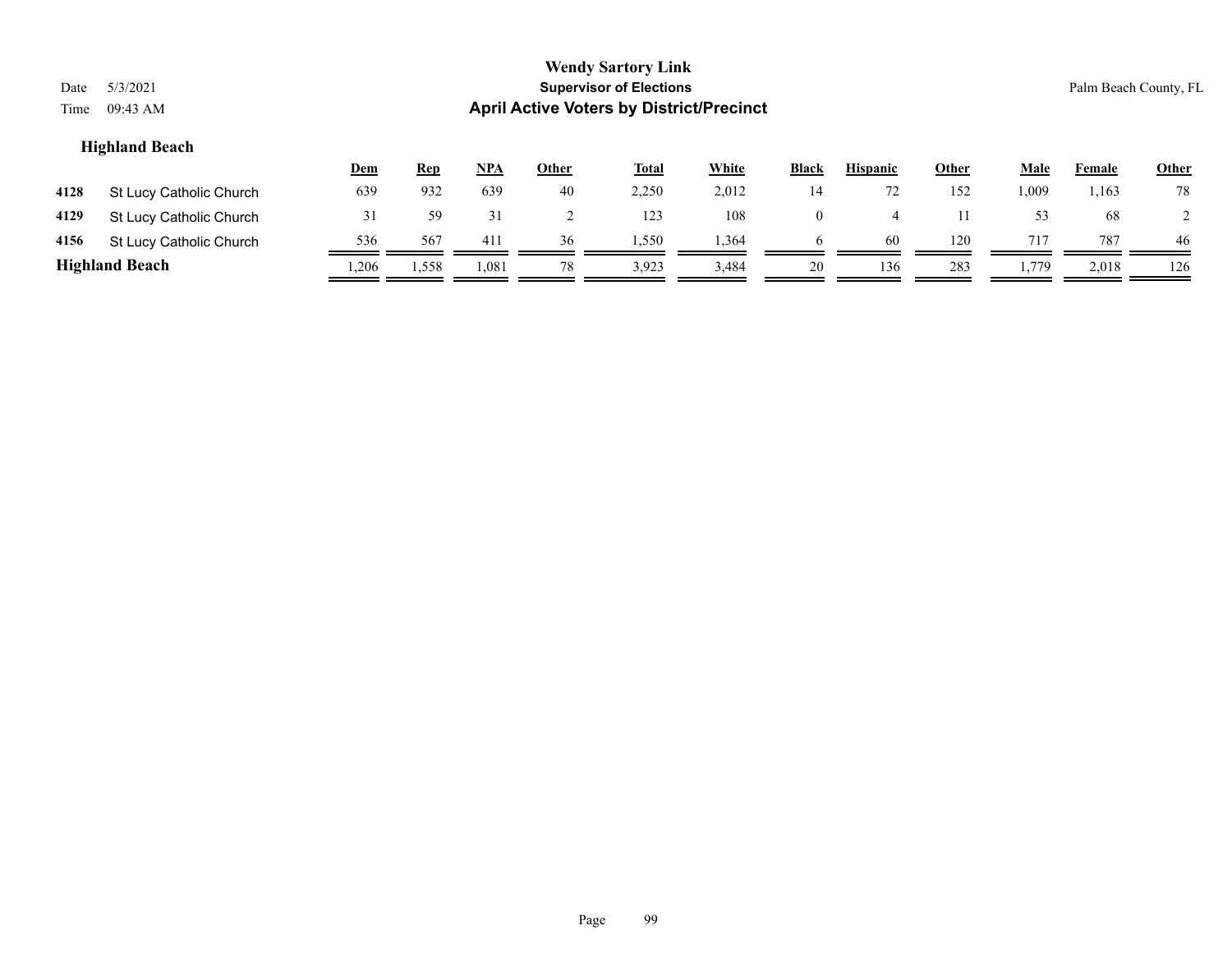| Date<br>Time | 5/3/2021<br>09:43 AM       |     |            |       |              | <b>Wendy Sartory Link</b><br><b>Supervisor of Elections</b><br><b>April Active Voters by District/Precinct</b> |              |              |                 |              |             |               | Palm Beach County, FL |
|--------------|----------------------------|-----|------------|-------|--------------|----------------------------------------------------------------------------------------------------------------|--------------|--------------|-----------------|--------------|-------------|---------------|-----------------------|
|              | Haverhill                  | Dem | <b>Rep</b> | $NPA$ | <b>Other</b> | <b>Total</b>                                                                                                   | <b>White</b> | <b>Black</b> | <b>Hispanic</b> | <u>Other</u> | <b>Male</b> | <b>Female</b> | <b>Other</b>          |
| 2046         | <b>Haverhill Town Hall</b> | 399 | 215        | 235   | 12           | 861                                                                                                            | 339          | 233          | 199             | 90           | 388         | 435           | 38                    |
| 7136         | <b>Haverhill Town Hall</b> | 48  | 40         | 38    |              | 128                                                                                                            | 53           | 33           | 31              | 11           | 54          | -69           |                       |
| 7140         | <b>Haverhill Town Hall</b> | 172 |            | 97    |              | 349                                                                                                            | 111          | 120          | 79              | 39           | 159         | 168           | 22                    |
|              |                            |     |            |       |              |                                                                                                                |              |              |                 |              |             |               |                       |

**Haverhill** 619 332 370 17 1,338 503 386 309 140 601 672 65

Page 100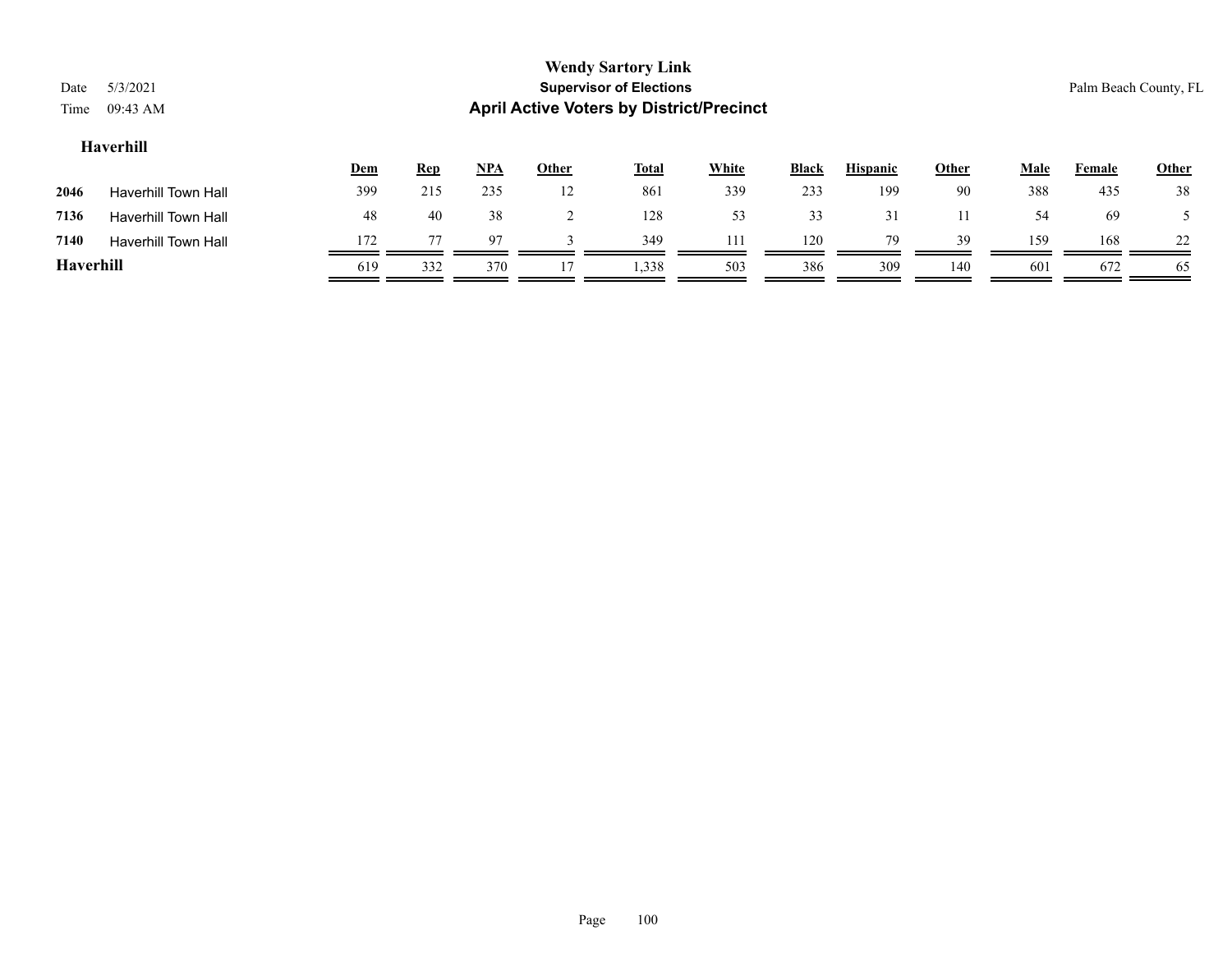# **Hypoluxo**

|          |                    | <b>Dem</b> | <b>Rep</b> | <u>NPA</u> | <b>Other</b> | <b>Total</b> | <b>White</b> | <b>Black</b> | <b>Hispanic</b> | Other | Male | Female | <u>Other</u> |
|----------|--------------------|------------|------------|------------|--------------|--------------|--------------|--------------|-----------------|-------|------|--------|--------------|
| 4008     | Hypoluxo Town Hall | 547        | 621        | 535        | 55           | .,758        | .466         | 44           | 112             | 136   | 807  | 897    | 54           |
| 7176     | Hypoluxo Town Hall | 185        | 89         | 102        |              | 385          | 211          | 82           | 61              | 31    | 167  | 206    |              |
| Hypoluxo |                    | 732        | 710        | 637        | 64           | 2,143        | 1,677        | 126          | 173             | 167   | 974  | 1,103  | 66           |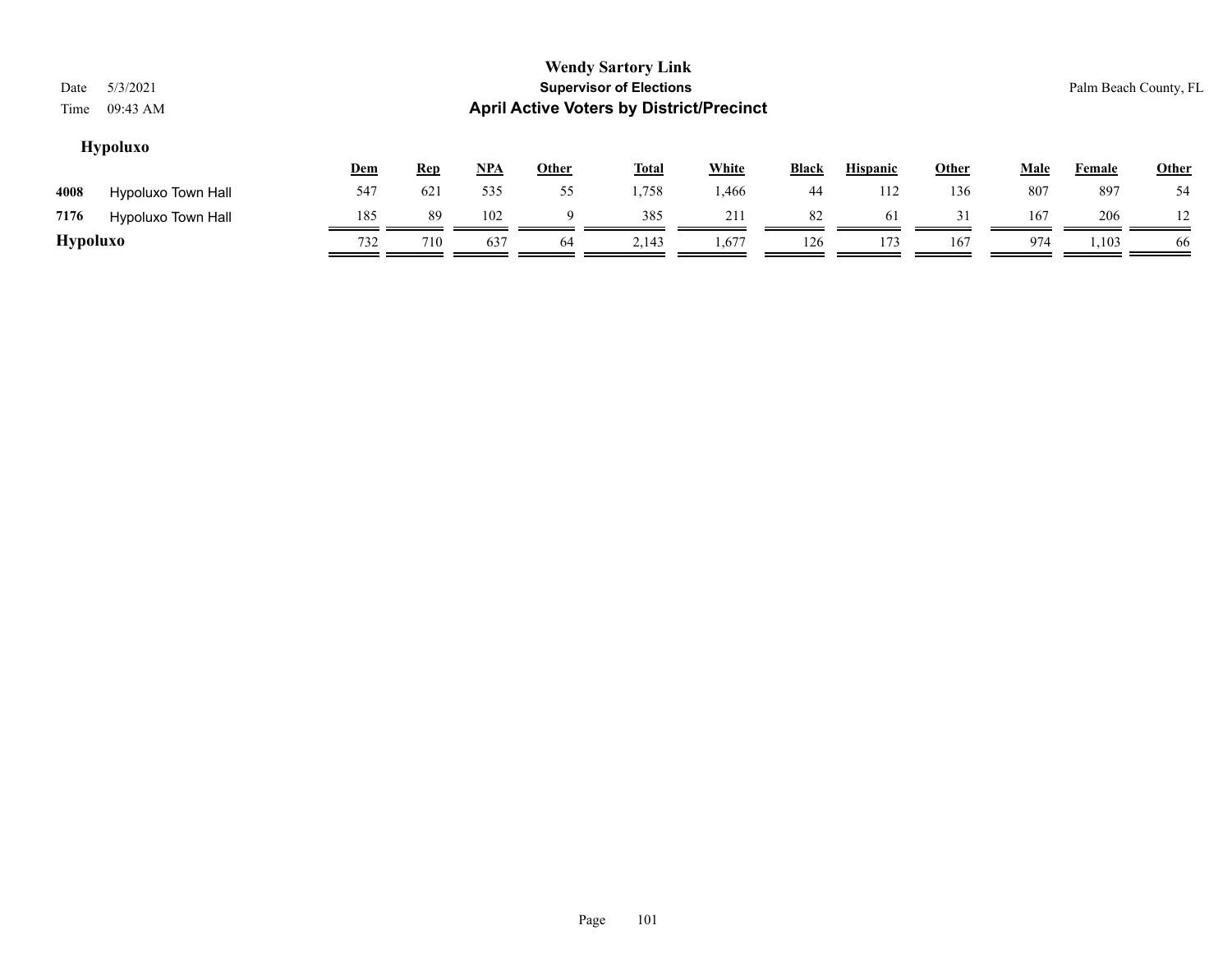#### **Juno Beach**

| 97<br>6     |
|-------------|
|             |
| 50<br>983   |
| -87         |
| 22<br>557   |
| 83<br>1,724 |
|             |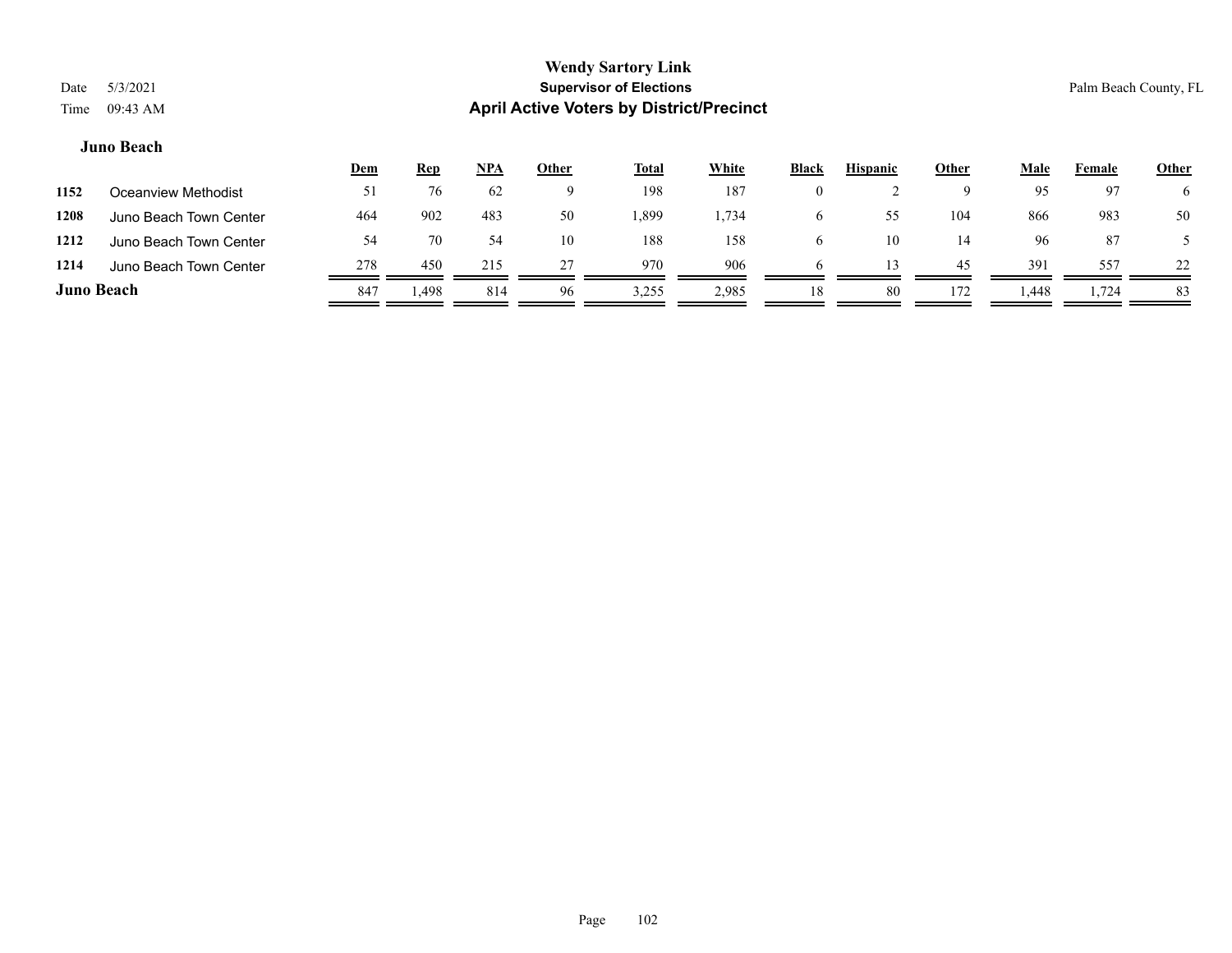| 5/3/2021<br>Date<br>09:43 AM<br>Time    |            |            |            |              | <b>Wendy Sartory Link</b><br><b>Supervisor of Elections</b><br><b>April Active Voters by District/Precinct</b> |              |              |                 |       |             |               | Palm Beach County, FL |
|-----------------------------------------|------------|------------|------------|--------------|----------------------------------------------------------------------------------------------------------------|--------------|--------------|-----------------|-------|-------------|---------------|-----------------------|
| <b>Jupiter Inlet Colony</b>             | <u>Dem</u> | <b>Rep</b> | <u>NPA</u> | <b>Other</b> | <u>Total</u>                                                                                                   | <b>White</b> | <b>Black</b> | <b>Hispanic</b> | Other | <u>Male</u> | <b>Female</b> | <b>Other</b>          |
| 1128<br>Jupiter Inlet Colony Admin Bldg | 72         | 226        | 91         | 14           | 403                                                                                                            | 371          | $\theta$     |                 |       | 182         | 212           |                       |
| <b>Jupiter Inlet Colony</b>             | 72         | 226        | 91         | 14           | 403                                                                                                            | 371          | $\Omega$     |                 |       | 182         | 212           |                       |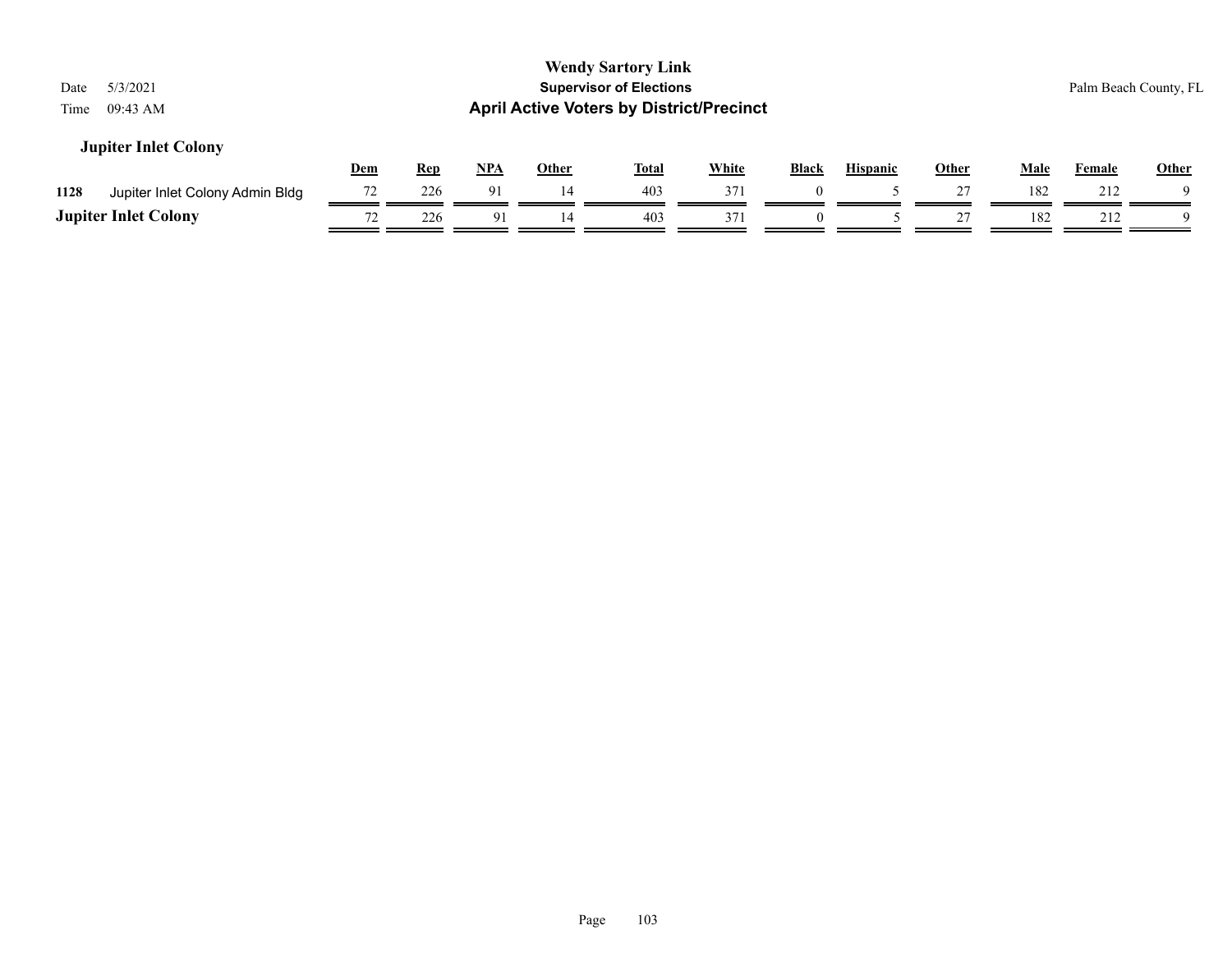**Jupiter**

#### **Wendy Sartory Link** Date 5/3/2021 **Supervisor of Elections** Palm Beach County, FL Time 09:43 AM **April Active Voters by District/Precinct**

|      |                                | Dem              | <b>Rep</b>       | <b>NPA</b>       | Other            | <b>Total</b>     | White        | <b>Black</b>     | <b>Hispanic</b>  | Other            | Male         | Female       | <b>Other</b>     |
|------|--------------------------------|------------------|------------------|------------------|------------------|------------------|--------------|------------------|------------------|------------------|--------------|--------------|------------------|
| 1034 | West Jupiter Recreation Center | 262              | 707              | 333              | 42               | 1,344            | 1,163        | 19               | 37               | 125              | 650          | 669          | 25               |
| 1040 | West Jupiter Recreation Center | 257              | 466              | 344              | 32               | 1,099            | 887          | 17               | 61               | 134              | 544          | 515          | 40               |
| 1042 | West Jupiter Recreation Center | $\boldsymbol{0}$ | $\boldsymbol{0}$ | $\boldsymbol{0}$ | $\mathbf{0}$     | $\mathbf{0}$     | $\mathbf{0}$ | $\theta$         | $\mathbf{0}$     | $\theta$         | $\mathbf{0}$ | $\mathbf{0}$ | $\mathbf{0}$     |
| 1048 | St Peter Catholic Church       | 397              | 495              | 300              | 28               | 1,220            | 1,089        | 3                | 44               | 84               | 466          | 724          | 30               |
| 1050 | <b>Lighthouse Elementary</b>   | 479              | 681              | 410              | 44               | 1,614            | 1.376        | 15               | 69               | 154              | 751          | 804          | 59               |
| 1052 | Beacon Cove Intermediate Scho  | 1,063            | 1,169            | 946              | 65               | 3,243            | 2,567        | 81               | 262              | 333              | 1,520        | 1,613        | 110              |
| 1054 | Limestone Creek Elementary     | 703              | 1,116            | 633              | 57               | 2,509            | 2,214        | 25               | 100              | 170              | 1,166        | 1,270        | 73               |
| 1056 | West Jupiter Recreation Center | 568              | 596              | 543              | 37               | 1,744            | 1,405        | 81               | 123              | 135              | 763          | 922          | 59               |
| 1058 | St Peter Catholic Church       | 791              | 895              | 746              | 62               | 2,494            | 2,084        | 38               | 191              | 181              | 1,099        | 1,318        | $77\,$           |
| 1066 | Jupiter Community Center       | $\boldsymbol{0}$ | $\boldsymbol{0}$ | $\boldsymbol{0}$ | $\mathbf{0}$     | $\boldsymbol{0}$ | $\mathbf{0}$ | $\theta$         | $\mathbf{0}$     | $\mathbf{0}$     | $\mathbf{0}$ | $\mathbf{0}$ | $\boldsymbol{0}$ |
| 1068 | Jupiter Community Center       | 592              | 739              | 615              | 49               | 1,995            | 1,648        | 26               | 189              | 132              | 938          | 995          | 62               |
| 1072 | Jerry Thomas Elementary        | 744              | 1,068            | 693              | 66               | 2,571            | 2,232        | 29               | 161              | 149              | 1,223        | 1,274        | 74               |
| 1074 | Independence Middle            | 805              | 1,169            | 846              | 88               | 2,908            | 2,444        | 24               | 190              | 250              | 1,303        | 1,509        | 96               |
| 1075 | Martinique Clubhouse           | 256              | 365              | 236              | 21               | 878              | 743          | 10               | 62               | 63               | 398          | 448          | 32               |
| 1076 | The Island Clubhouse           | 651              | 808              | 596              | 72               | 2,127            | 1,746        | 55               | 145              | 181              | 1,045        | 1,000        | 82               |
| 1098 | Riverside Improvement          | 263              | 472              | 256              | 23               | 1,014            | 903          | 6                | 46               | 59               | 459          | 520          | 35               |
| 1100 | Jupiter Elementary             | 401              | 477              | 368              | 28               | 1,274            | 972          | 19               | 197              | 86               | 613          | 612          | 49               |
| 1102 | Jupiter High                   | 710              | 941              | 693              | 70               | 2,414            | 1,905        | 66               | 216              | 227              | 1,066        | 1,259        | 89               |
| 1104 | Jupiter Branch Library         | 452              | 579              | 452              | 31               | 1,514            | 1,238        | 35               | 139              | 102              | 659          | 809          | $46\,$           |
| 1106 | Jupiter Middle                 | 351              | 505              | 381              | 40               | 1,277            | 1,068        | 16               | 82               | 111              | 586          | 648          | 43               |
| 1108 | Newhaven Clubhouse             | 580              | 711              | 536              | 65               | 1,892            | 1,614        | $26\,$           | 115              | 137              | 840          | 990          | 62               |
| 1124 | Riverside Improvement          | $\boldsymbol{0}$ | $\overline{2}$   | $\boldsymbol{0}$ | $\boldsymbol{0}$ | $\overline{c}$   | $\sqrt{2}$   | $\boldsymbol{0}$ | $\boldsymbol{0}$ | $\boldsymbol{0}$ | -1           | 1            | $\mathbf{0}$     |
| 1126 | PBC Fire Rescue #18            | 431              | 908              | 497              | 46               | 1,882            | 1,762        | 8                | 36               | 76               | 855          | 993          | 34               |
| 1136 | 1st UM Church of Jup-Teq       | 601              | 1,024            | 631              | 71               | 2,327            | 2,162        | 10               | 57               | 98               | 1,025        | 1,242        | 60               |
| 1140 | Club at Admirals Cove          | 299              | 555              | 303              | 25               | 1,182            | 1,084        | 7                | 22               | 69               | 563          | 600          | 19               |
| 1142 | 1st UM Church of Jup-Teq       | 297              | 602              | 364              | 44               | 1,307            | 1,204        | 6                | 23               | 74               | 617          | 657          | 33               |
| 1144 | 1st UM Church of Jup-Teq       | 540              | 824              | 513              | 31               | 1,908            | 1,761        | 7                | 32               | 108              | 881          | 969          | 58               |
| 1148 | <b>Oceanview Methodist</b>     | 404              | 570              | 403              | 48               | 1,425            | 1,301        | 8                | 31               | 85               | 617          | 764          | 44               |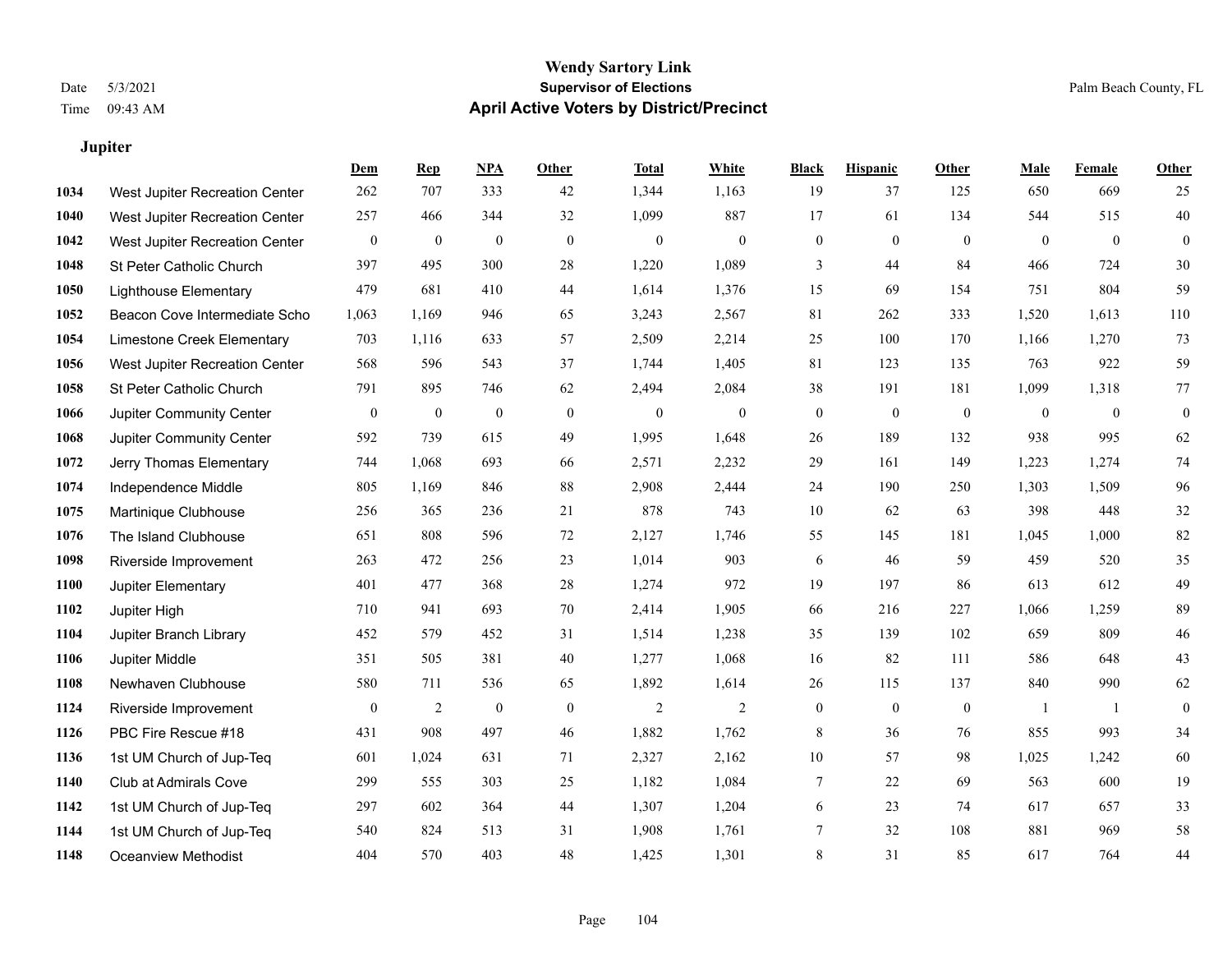# **Jupiter**

|         |                       | Dem    | <b>Rep</b> | <u>NPA</u> | Other | <b>Total</b> | White  | <b>Black</b> | <b>Hispanic</b> | Other | Male   | Female | <u>Other</u>       |
|---------|-----------------------|--------|------------|------------|-------|--------------|--------|--------------|-----------------|-------|--------|--------|--------------------|
| 1150    | Oceanview Methodist   |        |            |            |       | 0            |        |              |                 |       |        |        | $\left( 0 \right)$ |
| 1164    | Club at Admirals Cove | 29     | 153        | 71         |       | 258          | 232    |              |                 | 19    | 130    | 121    |                    |
| Jupiter |                       | 12.926 | 18,597     | 12,709     | 1,190 | 45,422       | 38,806 | 640          | 2,634           | 3,342 | 20,778 | 23,246 | 1,398              |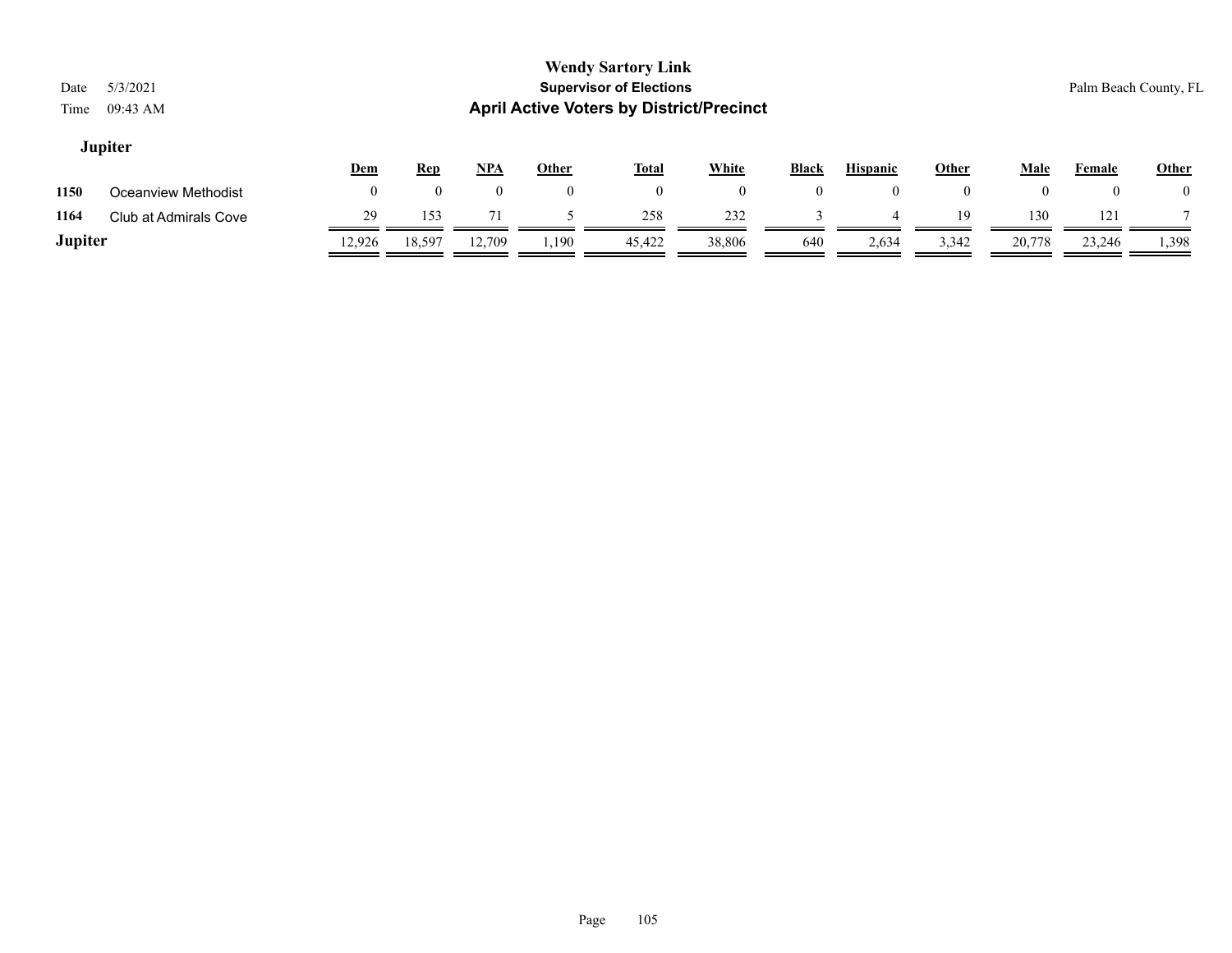#### **Lantana**

|         |                           | <u>Dem</u> | <u>Rep</u> | <u>NPA</u> | <b>Other</b> | <b>Total</b> | White | <b>Black</b> | <b>Hispanic</b> | Other    | <u>Male</u> | Female | <b>Other</b>   |
|---------|---------------------------|------------|------------|------------|--------------|--------------|-------|--------------|-----------------|----------|-------------|--------|----------------|
| 3075    | Lantana Recreation Center | 16         | 10         | Ō.         |              | 36           | 36    |              |                 | $\Omega$ |             | 23     | $\overline{0}$ |
| 4002    | Lantana Recreation Center | 499        | 505        | 392        | 47           | 1,443        | 1,208 | 31           | 100             | 104      | 688         | 713    | 42             |
| 7168    | Maddock Park              | .519       | 625        | 921        | 56           | 3,121        | .,536 | 797          | 525             | 263      | 1,437       | . 569  | 115            |
| 7170    | Lantana Town Hall         | 753        | 355        | 543        | 36           | 1,687        | 912   | 348          | 260             | 167      | 802         | 806    | 79             |
| 7172    | Lantana Recreation Center | 326        | 261        | 278        |              | 882          | 681   | 56           |                 | 72       | 410         | 444    | 28             |
| Lantana |                           | 3,113      | 1,756      | 2,142      | 158          | 7,169        | 4,373 | 1,232        | 958             | 606      | 3,350       | 3,555  | 264            |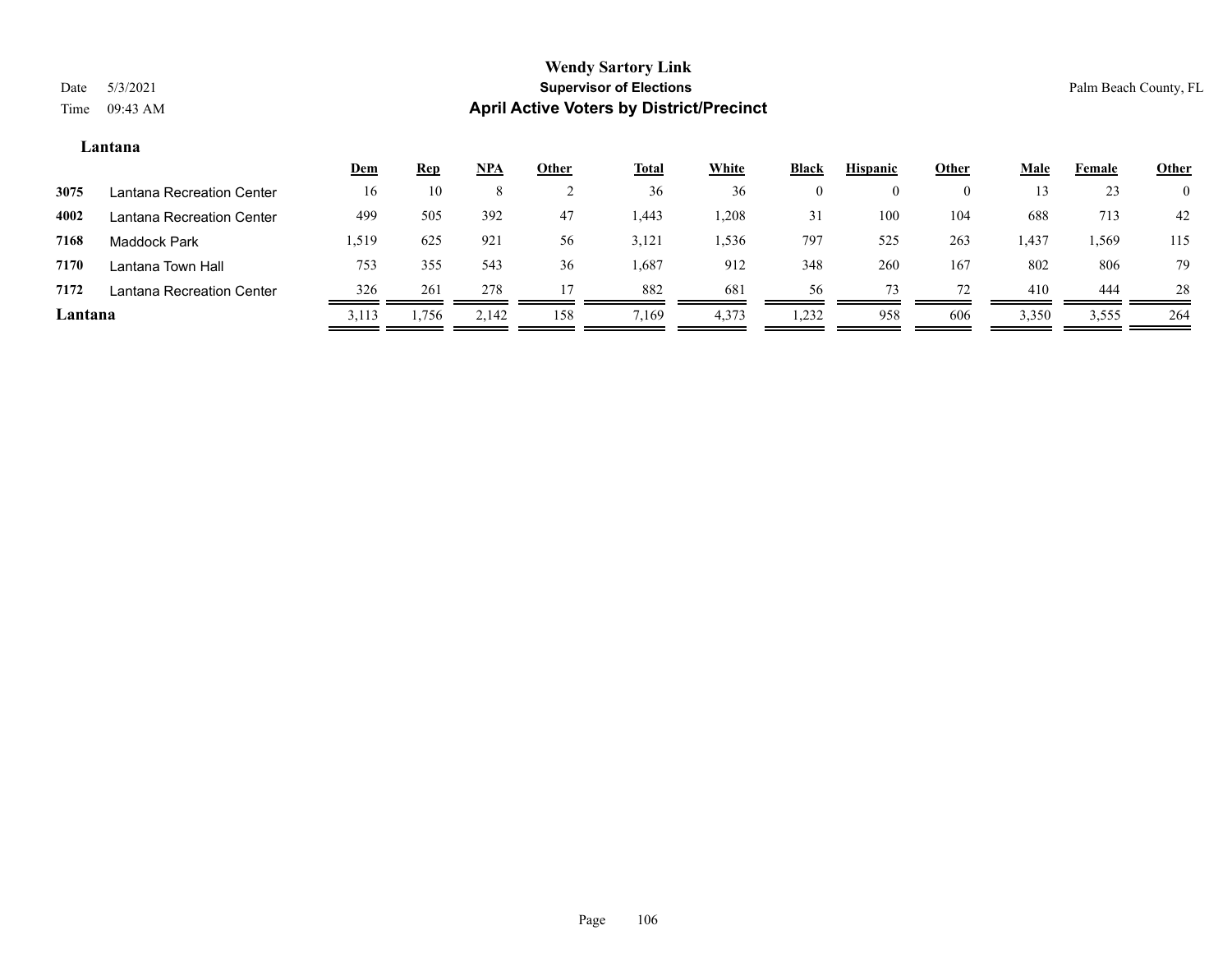# **Lake Clarke Shores**

|                           |                              | <u>Dem</u> | <u>Rep</u> | NPA | Other | <b>Total</b> | White | <b>Black</b> | <b>Hispanic</b> | Other | Male  | Female | <b>Other</b> |
|---------------------------|------------------------------|------------|------------|-----|-------|--------------|-------|--------------|-----------------|-------|-------|--------|--------------|
| 2127                      | Lake Clarke Shores Town Hall |            |            |     |       |              |       |              |                 |       |       |        |              |
| 3014                      | Lake Clarke Shores Town Hall | 1,045      | 1,107      | 646 | 44    | 2.842        | 2,081 | 86           | 500             | 175   | 1,285 | 1,465  | 92           |
| <b>Lake Clarke Shores</b> |                              | .046       | 1,107      | 64  | 44    | 2,844        | 2,081 | 86           | 502             | 175   | .,287 | 1,465  | 92           |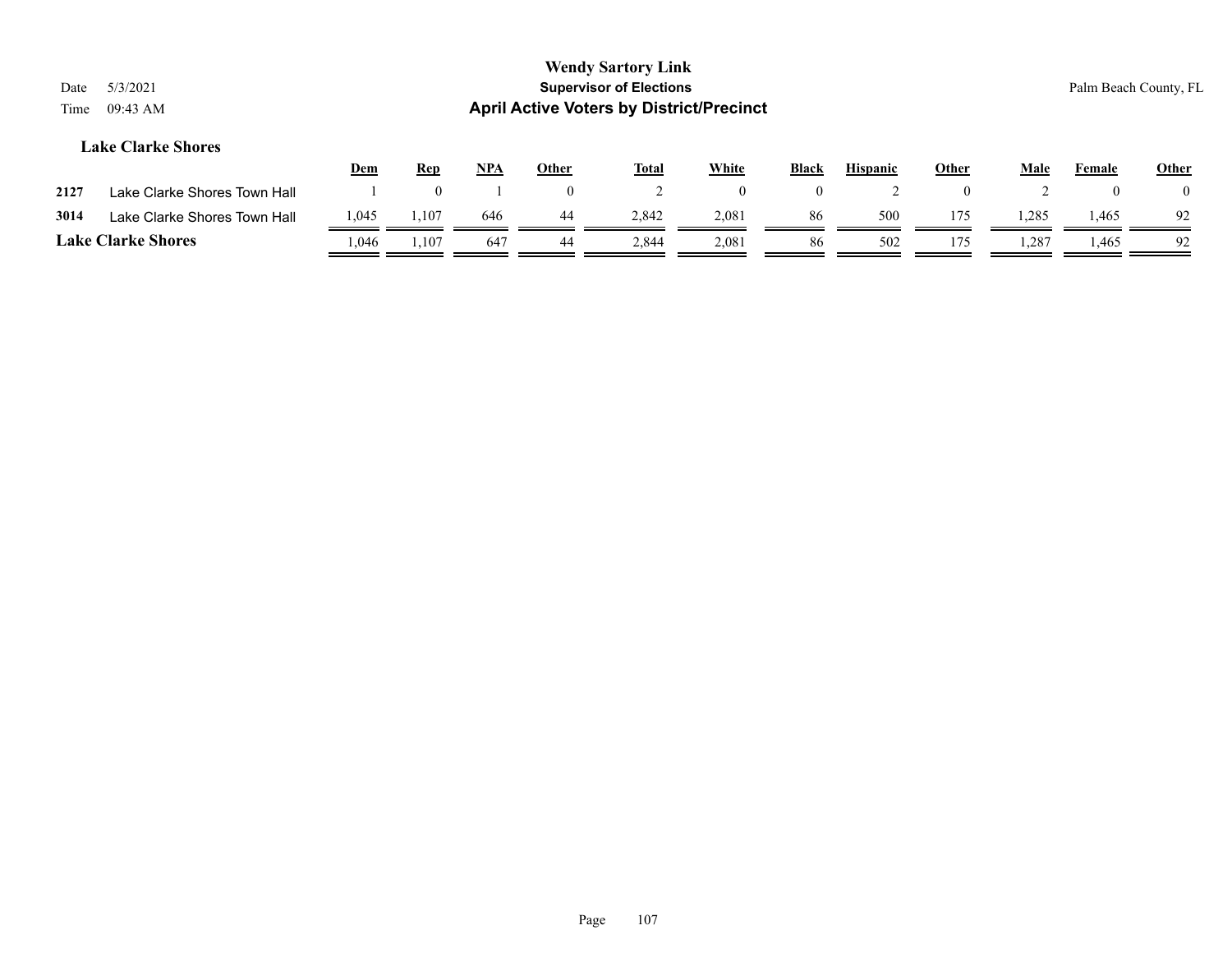|      |                           | <u>Dem</u> | Rep  | NPA | Other | <b>Total</b> | White | Black | <b>Hispanic</b> | Other | Male  | Femal | Other |
|------|---------------------------|------------|------|-----|-------|--------------|-------|-------|-----------------|-------|-------|-------|-------|
| 6094 | Palms West Presbyterian   | 686        | -947 | 665 | 44    | 2,342        | 0.867 | 76    | 216             | 183   | 1.11″ | . 149 | 76    |
|      | <b>Loxahatchee Groves</b> | 686        | -947 | 665 | 44    | 2,342        | 1,867 |       | 216             | 183   |       | 1,149 | 76    |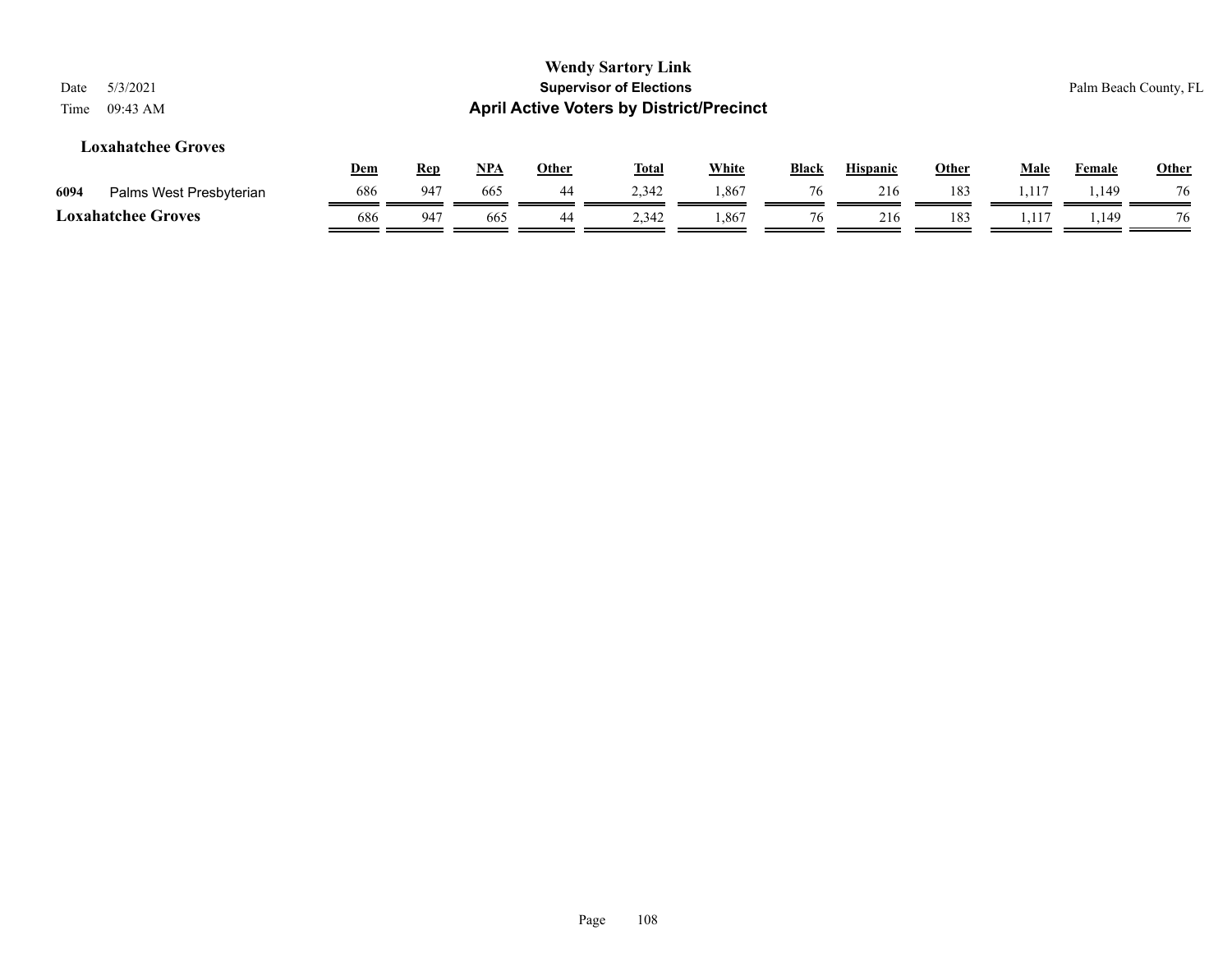### **Lake Park**

|                  |                         | <u>Dem</u> | <b>Rep</b> | <u>NPA</u>         | <b>Other</b> | <b>Total</b> | White    | <b>Black</b> | <b>Hispanic</b> | Other    | <u>Male</u> | Female | <b>Other</b>   |
|------------------|-------------------------|------------|------------|--------------------|--------------|--------------|----------|--------------|-----------------|----------|-------------|--------|----------------|
| 1376             | Lake Park Town Hall     | $\theta$   | $\theta$   | $\left( 0 \right)$ | $^{(1)}$     | 0            | $^{(1)}$ |              |                 | $\Omega$ |             |        | $\overline{0}$ |
| 1378             | PBC Fire Rescue #68     | 1,070      | 411        | 521                | 38           | 2,040        | 838      | 850          | 120             | 232      | 942         | 1,011  | 87             |
| 1382             | Lake Park Town Hall     | 296        | 351        | 259                | 28           | 934          | 765      | 38           | 57              | 74       | 425         | 483    | 26             |
| 7010             | St John Lutheran Church | 299        | 15         | 105                |              | 425          | 28       | 338          | 29              | 30       | 144         | 263    | 18             |
| 7012             | St John Lutheran Church | ,121       | 215        | 445                | 18           | . 799        | 519      | 1,032        |                 | 175      | 802         | 928    | 69             |
| <b>Lake Park</b> |                         | 2,786      | 992        | 1,330              | 90           | 5,198        | 2,150    | 2,258        | 279             | 511      | 2,313       | 2,685  | 200            |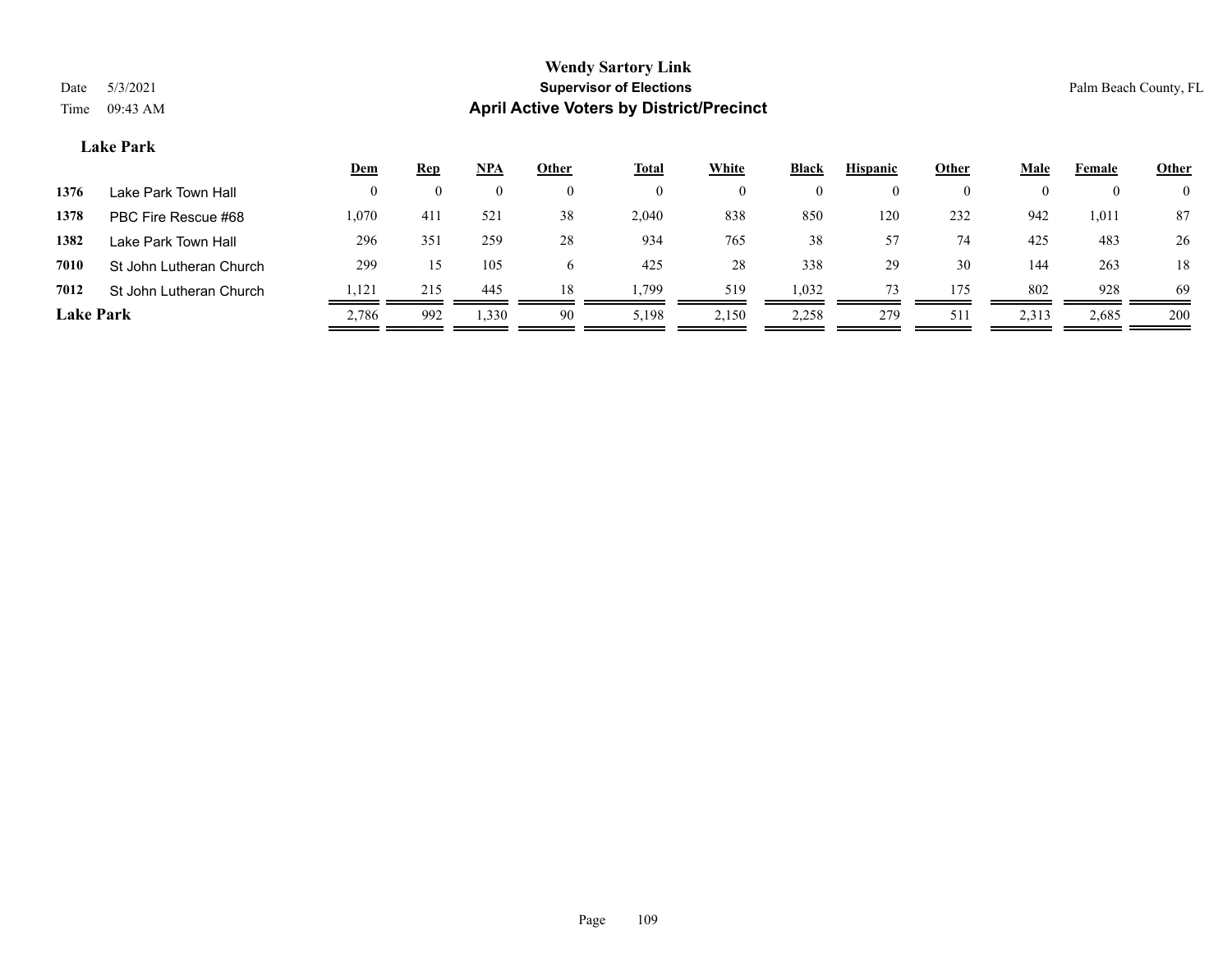**Lake Worth Beach**

### **Wendy Sartory Link** Date 5/3/2021 **Supervisor of Elections** Palm Beach County, FL Time 09:43 AM **April Active Voters by District/Precinct**

# **Dem Rep NPA Other Total White Black Hispanic Other Male Female Other** Sunlight Community Church 158 99 82 5 344 185 44 95 20 155 179 10 Sunlight Community Church 410 220 284 14 928 382 188 265 93 407 489 32 Sunlight Community Church 731 304 543 34 1,612 681 241 519 171 769 757 86 1st Congregational Church 723 328 428 42 1,521 1,110 77 209 125 734 727 60 1st Congregational Church 762 473 422 46 1,703 1,431 25 138 109 782 865 56 Our Savior Lutheran Church 419 119 245 15 798 229 213 275 81 371 382 45 Our Savior Lutheran Church 0 0 0 2 0 0 2 1 1 0 0 0 1 1 0 Our Savior Lutheran Church 262 57 159 7 485 120 167 163 35 191 272 22 Our Savior Lutheran Church 1,057 334 603 50 2,044 820 447 583 194 939 1,007 98 1st Congregational Church 501 234 407 33 1,175 828 99 157 91 551 573 51 Our Savior Lutheran Church 415 154 314 22 905 629 80 106 90 429 435 41 St Andrews Episcopal 576 302 439 47 1,364 1,100 62 112 90 662 652 50 Our Savior Lutheran Church 52 43 56 2 153 102 19 20 12 83 64 6 Lakeside UM Church 681 429 489 37 1,636 1,034 175 286 141 734 853 49 South Grade Elementary 1,018 226 503 26 1,773 568 671 344 190 854 835 84 Osborne Community Center 915 129 377 21 1,442 279 736 283 144 647 731 64 **7164** Osborne Community Center  $\frac{327}{200} = \frac{200}{202} = \frac{28}{202} = \frac{757}{202} = \frac{594}{202} = \frac{52}{202} = \frac{55}{202} = \frac{56}{202} = \frac{381}{202} = \frac{384}{202} = \frac{22}{202} = \frac{55}{202} = \frac{55}{202} = \frac{55}{202} = \frac{55}{202} = \frac{55}{202} = \frac{55}{2$ **Lake Worth Beach** 9,007 3,651 5,555 429 18,642 10,093 3,297 3,610 1,642 8,660 9,206 776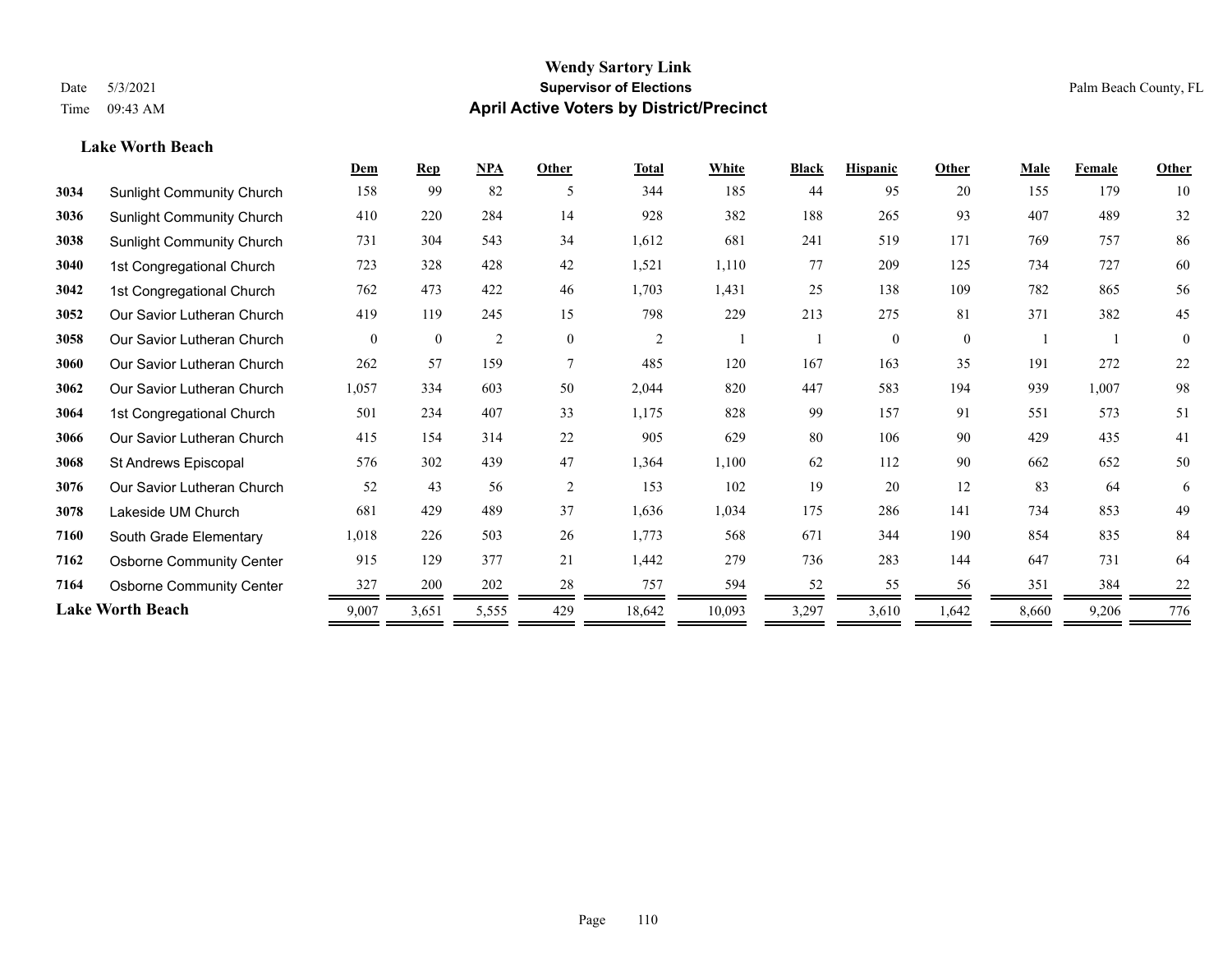# **Manalapan**

|           |                     | Dem | Rep | NP/ | Other | <b>Total</b> | <b>White</b> | <b>Black</b> | <b>Hispanic</b> | Other | Male | Female | Other          |
|-----------|---------------------|-----|-----|-----|-------|--------------|--------------|--------------|-----------------|-------|------|--------|----------------|
| 4006      | Manalapan Town Hall | 77  | 206 |     |       | 385          | 352          |              |                 |       | 194  | 179    |                |
| Manalapan |                     | 77  | 206 |     | 10    | 385          | 352          |              |                 | --    | 194  | 79     | $\overline{1}$ |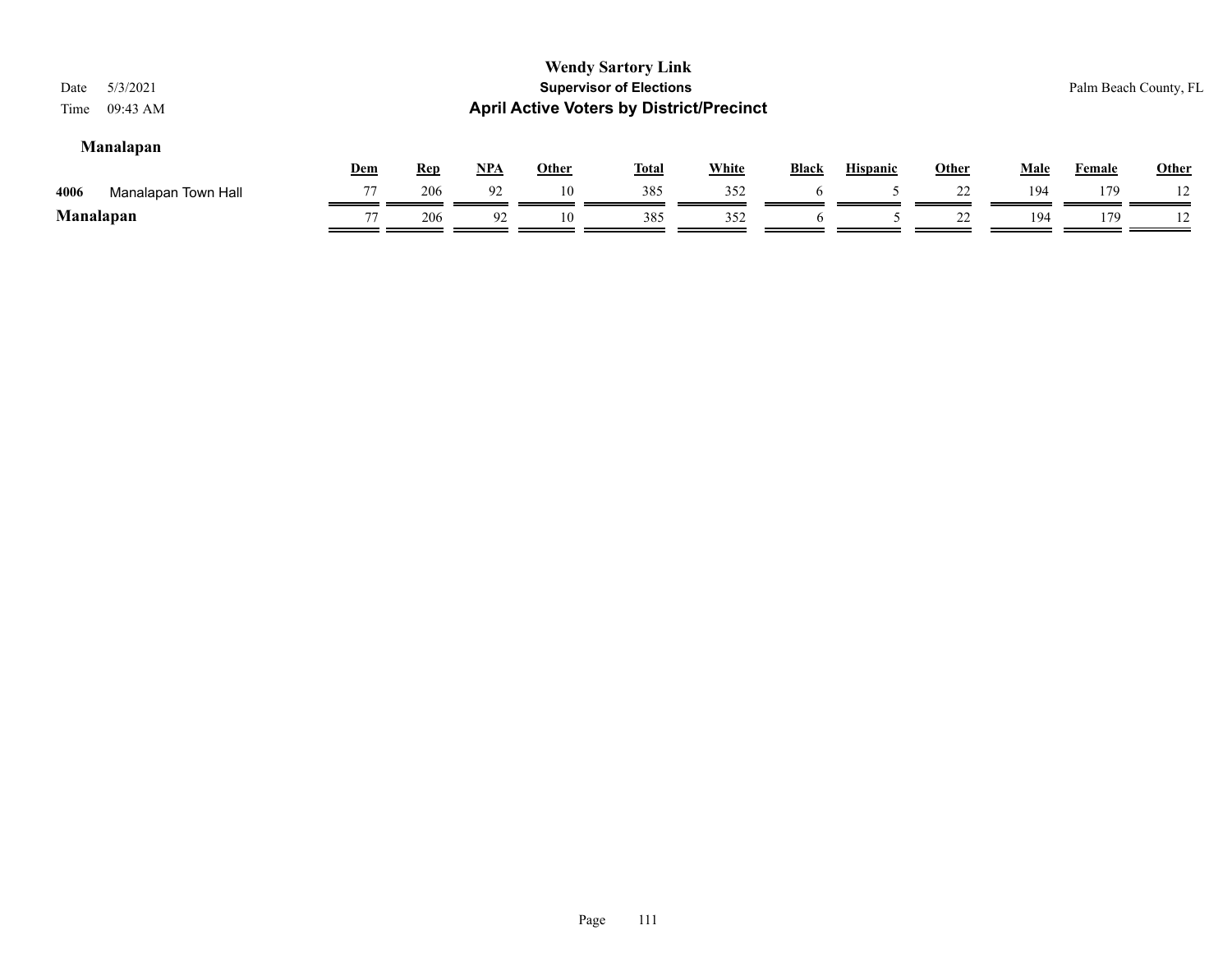|                                 |            |            |            |              | <b>Wendy Sartory Link</b>                       |              |              |                 |              |             |               |                       |
|---------------------------------|------------|------------|------------|--------------|-------------------------------------------------|--------------|--------------|-----------------|--------------|-------------|---------------|-----------------------|
| 5/3/2021<br>Date                |            |            |            |              | <b>Supervisor of Elections</b>                  |              |              |                 |              |             |               | Palm Beach County, FL |
| 09:43 AM<br>Time                |            |            |            |              | <b>April Active Voters by District/Precinct</b> |              |              |                 |              |             |               |                       |
| <b>Mangonia Park</b>            |            |            |            |              |                                                 |              |              |                 |              |             |               |                       |
|                                 | <u>Dem</u> | <u>Rep</u> | <u>NPA</u> | <b>Other</b> | <u>Total</u>                                    | <b>White</b> | <b>Black</b> | <b>Hispanic</b> | <b>Other</b> | <u>Male</u> | <b>Female</b> | <b>Other</b>          |
| Mangonia Park Town Hall<br>7062 | 782        | 46         | 208        |              | 1.044                                           | 89           | 833          | 41              | 81           | 418         | 595           |                       |
| <b>Mangonia Park</b>            | 782        | 46         | 208        |              | 1.044                                           | 89           | 833          | 41              | 81           | 418         | 595           |                       |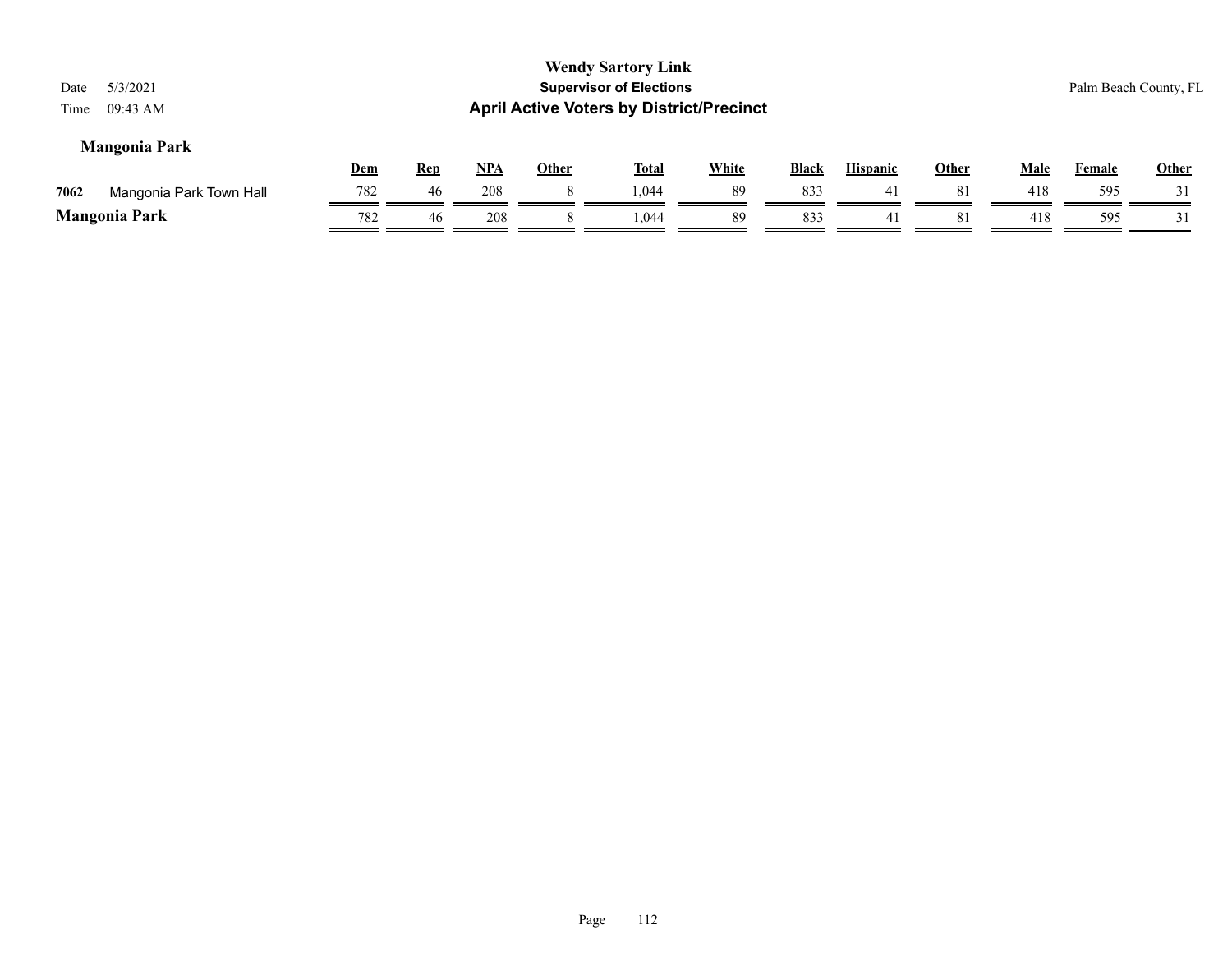**North Palm Beach**

# **Wendy Sartory Link** Date 5/3/2021 **Supervisor of Elections** Palm Beach County, FL Time 09:43 AM **April Active Voters by District/Precinct**

|      |                              | Dem            | $\mathbf{Rep}$ | NPA   | Other        | <b>Total</b> | White | <b>Black</b>   | <b>Hispanic</b> | Other          | Male  | Female | Other          |
|------|------------------------------|----------------|----------------|-------|--------------|--------------|-------|----------------|-----------------|----------------|-------|--------|----------------|
| 1314 | <b>NPB Community Center</b>  | 57             | 130            | 62    | 5            | 254          | 226   | 3              | 8               | 17             | 104   | 135    | 15             |
| 1316 | <b>NPB Community Center</b>  | 205            | 205            | 152   | 27           | 589          | 415   | 46             | 83              | 45             | 259   | 308    | 22             |
| 1320 | <b>NPB Community Center</b>  | 38             | 121            | 34    |              | 194          | 172   | 3              | 8               | 11             | 102   | 88     | 4              |
| 1322 | <b>NPB Community Center</b>  | $\overline{2}$ | 6              | 10    | $\mathbf{0}$ | 18           | 18    | $\overline{0}$ |                 | $\overline{0}$ | 8     | 9      |                |
| 1328 | Osborne Park Activities Bldg | 628            | 856            | 543   | 43           | 2,070        | 1,775 | 31             | 124             | 140            | 992   | 1,015  | 63             |
| 1332 | 1st Unitarian Church NPB     | 370            | 403            | 286   | 34           | 1,093        | 894   | 62             | 73              | 64             | 523   | 548    | 22             |
| 1334 | 1st Unitarian Church NPB     | 3              |                |       |              | 13           | 13    | $\theta$       | $\theta$        | $\overline{0}$ | 5     | 8      | $\overline{0}$ |
| 1342 | <b>NPB Country Club</b>      | 316            | 457            | 273   | 33           | 1,079        | 973   | 17             | 34              | 55             | 456   | 597    | 26             |
| 1344 | Old Port Cove                | 309            | 542            | 329   | 30           | 1,210        | 1,104 | 5              | 31              | 70             | 542   | 642    | 26             |
| 1346 | Anchorage Activities Bldg    | 584            | 943            | 428   | 37           | 1,992        | 1,827 | 14             | 59              | 92             | 913   | 1,028  | 51             |
| 1348 | <b>NPB Council Chambers</b>  | 33             | 126            | 38    | 10           | 207          | 194   | $\Omega$       | 6               | $\tau$         | 106   | 94     |                |
| 1350 | Faith Lutheran Church        | 401            | 638            | 391   | 22           | 1,452        | 1,280 | 11             | 82              | 79             | 696   | 708    | 48             |
| 1380 | <b>NPB Council Chambers</b>  | 197            | 282            | 171   | 14           | 664          | 584   |                | 23              | 46             | 293   | 346    | 25             |
|      | North Palm Beach             | 3,143          | 4,713          | 2,722 | 257          | 10,835       | 9,475 | 203            | 531             | 626            | 4,999 | 5,526  | 310            |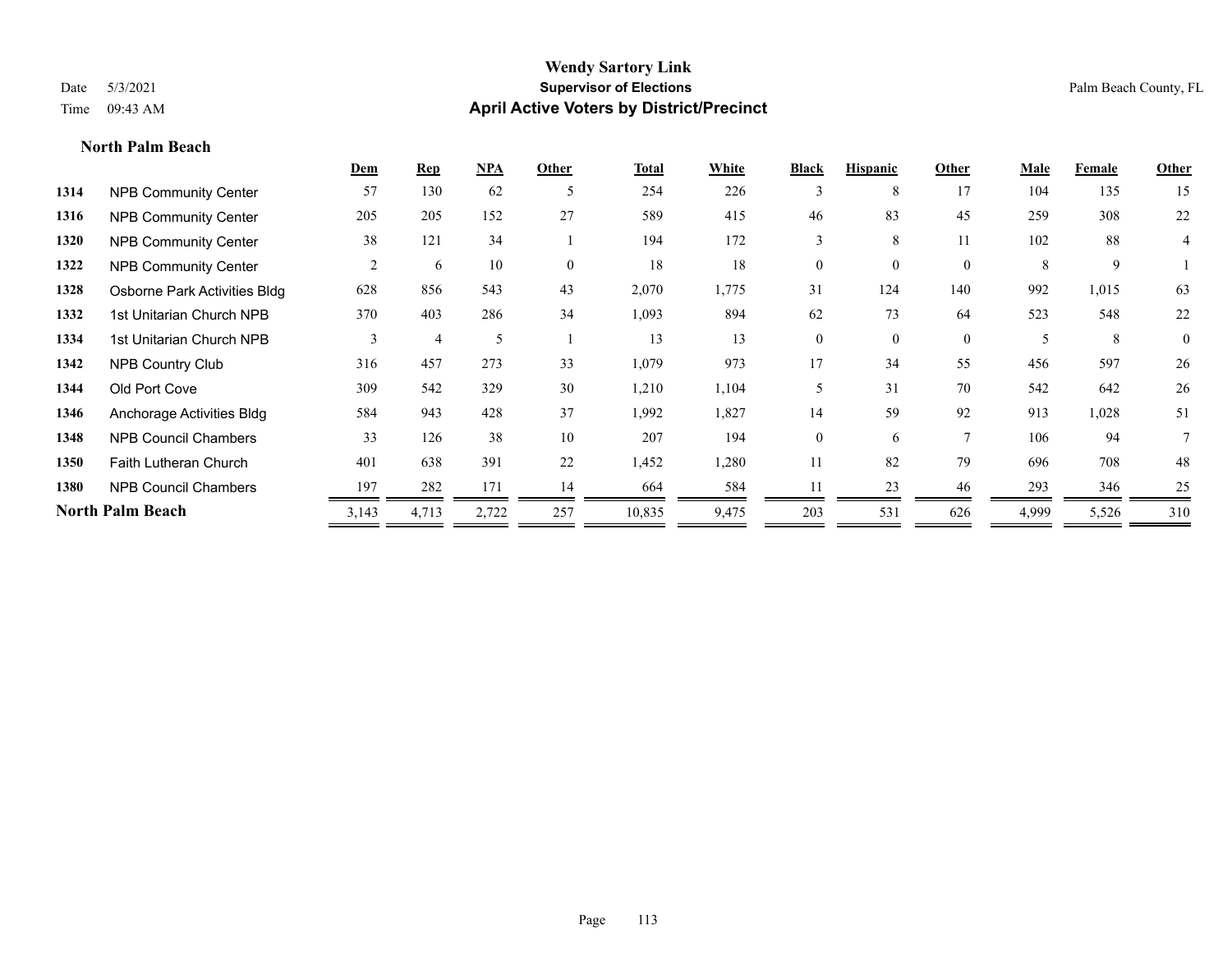| 5/3/2021<br>Date<br>09:43 AM<br>Time |            |            |            |              | <b>Wendy Sartory Link</b><br><b>Supervisor of Elections</b><br><b>April Active Voters by District/Precinct</b> |              |              |                 |              |             |               | Palm Beach County, FL |
|--------------------------------------|------------|------------|------------|--------------|----------------------------------------------------------------------------------------------------------------|--------------|--------------|-----------------|--------------|-------------|---------------|-----------------------|
| Ocean Ridge                          | <b>Dem</b> | <b>Rep</b> | <u>NPA</u> | <b>Other</b> | <u>Total</u>                                                                                                   | <b>White</b> | <b>Black</b> | <b>Hispanic</b> | <u>Other</u> | <b>Male</b> | <b>Female</b> | <b>Other</b>          |
| Ocean Ridge Town Hall<br>4028        | 432        | 789        | 421        | 45           | 1,687                                                                                                          | 1,542        |              | 47              | 91           | 810         | 830           | 47                    |
| <b>Ocean Ridge</b>                   | 432        | 789        | 421        | 45           | 1,687                                                                                                          | 1.542        |              | 47              | 91           | 810         | 830           | 47                    |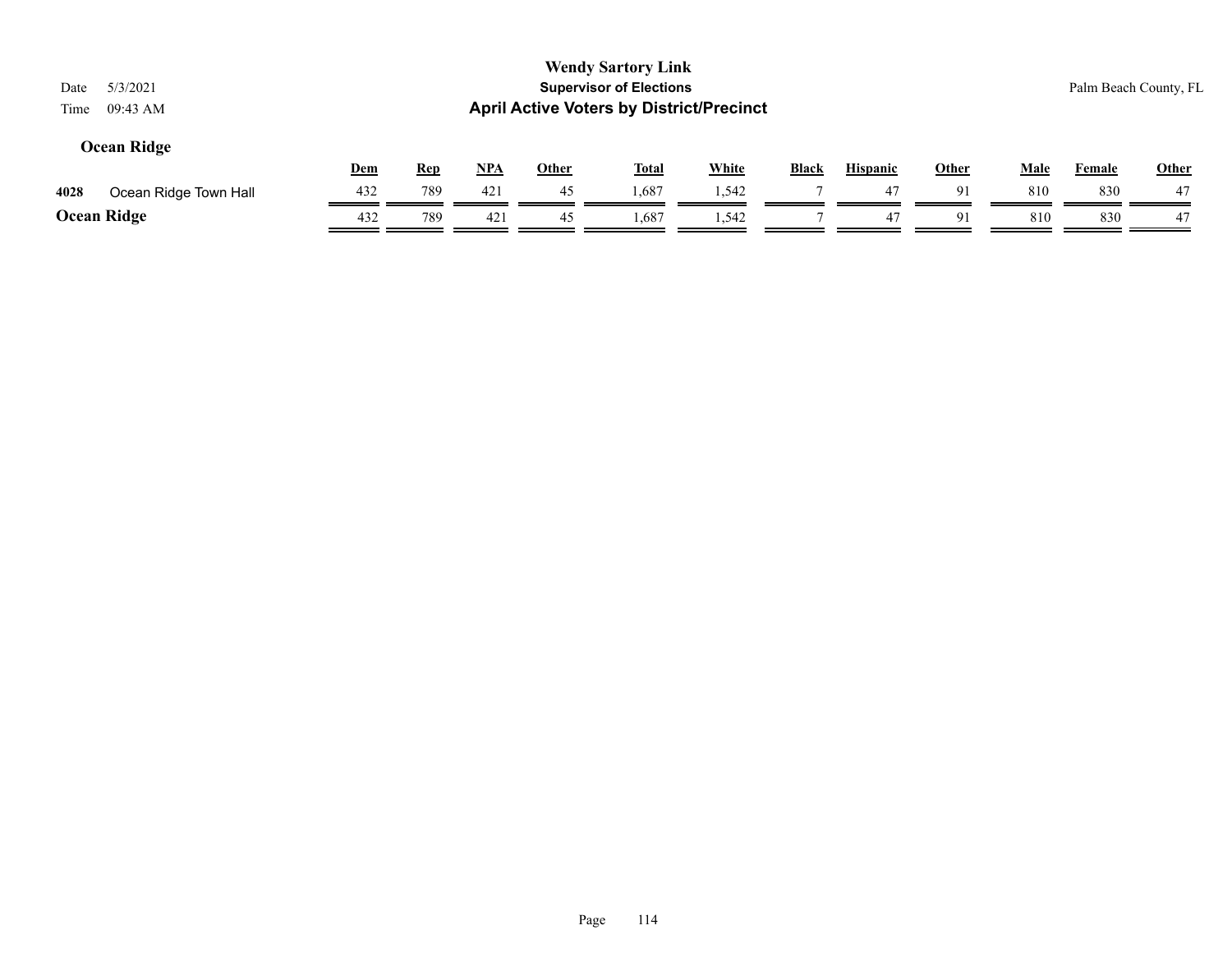# **Pahokee**

|         |                                  | <u>Dem</u> | <u>Rep</u> | <b>NPA</b> | <b>Other</b> | <b>Total</b> | White | <b>Black</b> | <b>Hispanic</b> | Other | Male  | Female | <b>Other</b> |
|---------|----------------------------------|------------|------------|------------|--------------|--------------|-------|--------------|-----------------|-------|-------|--------|--------------|
| 6004    | <b>Pahokee Recreation Center</b> | .009       | 181        | 242        |              | 1,437        | 188   | 933          | 227             | 89    | 595   | 790    | 52           |
| 6006    | Pahokee Recreation Center        | .046       | 178        | 296        |              | 1.533        | 144   | 891          | 393             | 105   | 685   | 765    | 83           |
| Pahokee |                                  | 2.055      | 359        | 538        | 18           | 2.970        | 332   | 1,824        | 620             | 194   | 1.280 | 1,555  | 135          |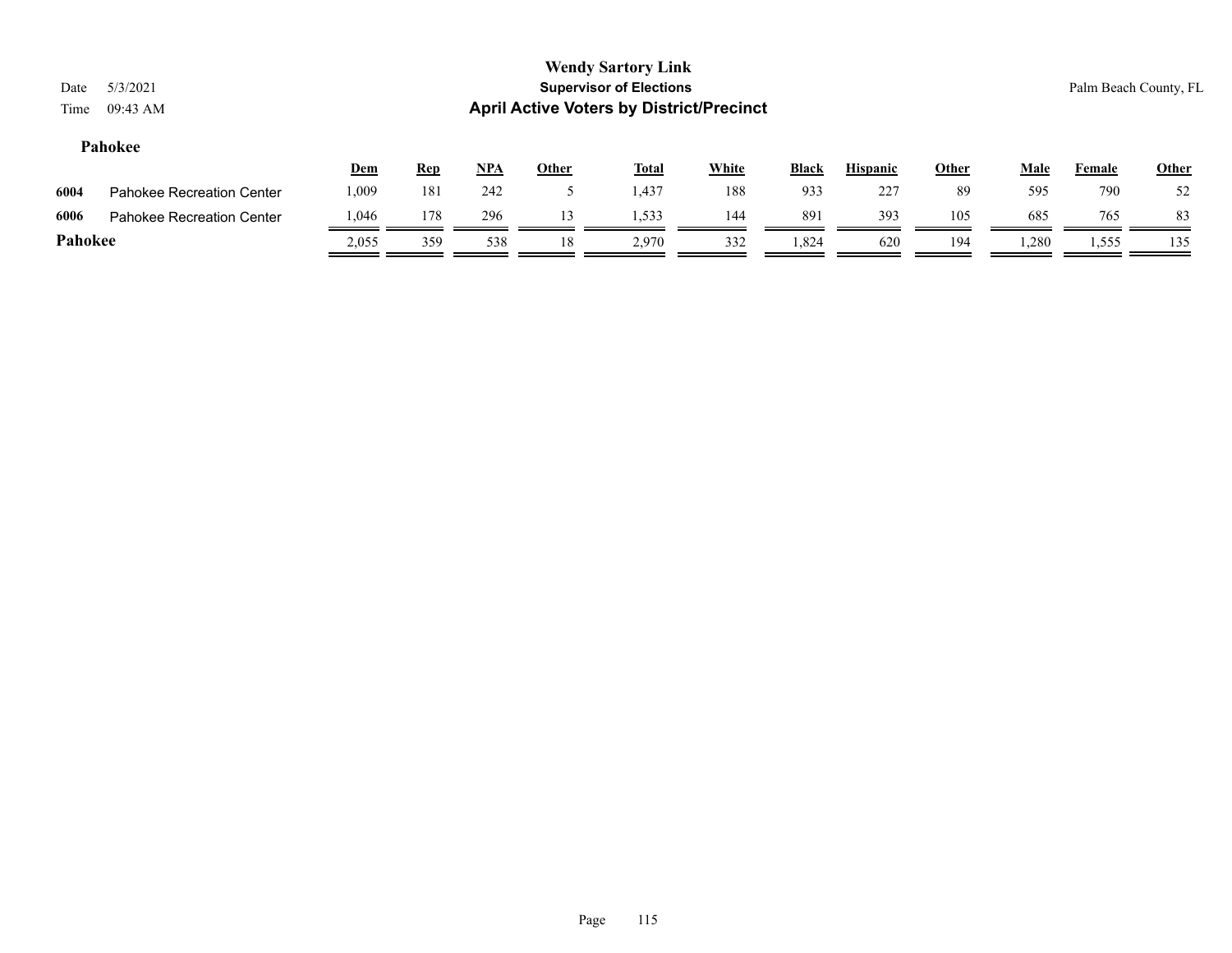### **Palm Beach**

|                   |                               | <u>Dem</u> | <b>Rep</b> | $NPA$ | <b>Other</b> | <u>Total</u> | <b>White</b> | <b>Black</b> | <b>Hispanic</b> | <b>Other</b> | <b>Male</b> | Female | <b>Other</b> |
|-------------------|-------------------------------|------------|------------|-------|--------------|--------------|--------------|--------------|-----------------|--------------|-------------|--------|--------------|
| 1390              | St Edwards Church             | 466        | ,219       | 538   | 58           | 2,281        | 2,090        | O            | 55              | 130          | 1,042       | 1,166  | 73           |
| 1392              | St Edwards Church             | 384        | 625        | 425   | 47           | 1,481        | 1,343        |              | 30              | 103          | 652         | 791    | 38           |
| 1394              | Morton & Barbara Mandel Cente | 261        | 640        | 305   | 39           | 1,245        | 1,137        |              | 23              | 78           | 565         | 645    | 35           |
| 7154              | Morton & Barbara Mandel Cente | 151        | 378        | 160   | 20           | 709          | 627          | 8            |                 | 57           | 322         | 365    | 22           |
| 7156              | PB Fire Station #3            | 46         | 108        | 63    |              | 220          | 191          | $\theta$     | 8               | 21           | 100         | 109    | 11           |
| 7158              | PB Fire Station #3            | 573        | 501        | 423   | 52           | 1,549        | 1,386        | 19           | 39              | 105          | 687         | 824    | 38           |
| 7166              | PB Fire Station #3            | 343        | 394        | 324   | 34           | 1,095        | 969          |              | 32              | 90           | 490         | 577    | 28           |
| <b>Palm Beach</b> |                               | 2,224      | 3,865      | 2,238 | 253          | 8,580        | 7,743        | 49           | 204             | 584          | 3,858       | 4,477  | 245          |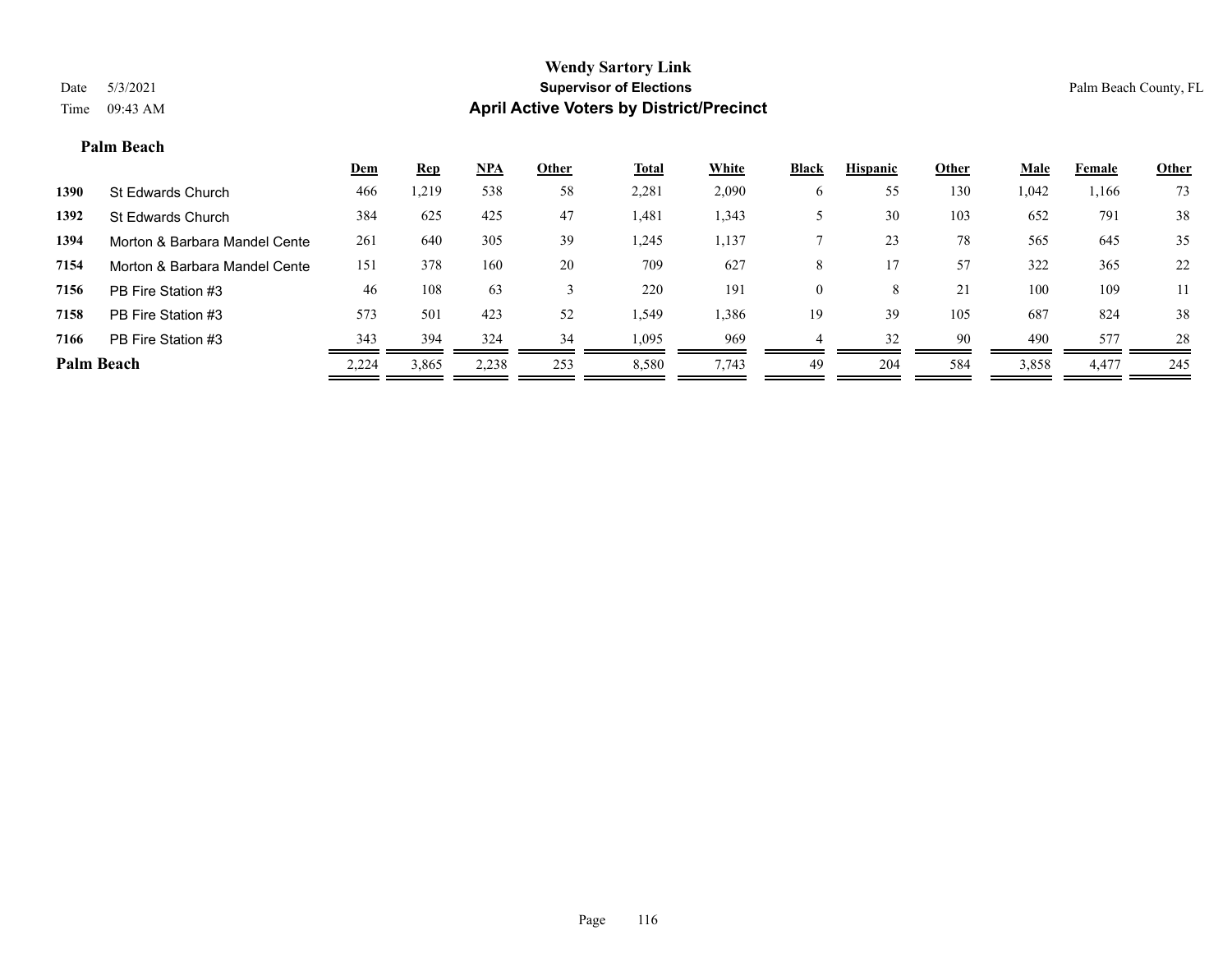### **Palm Beach Gardens**

|      |                                  | Dem              | <b>Rep</b>       | NPA              | <b>Other</b>   | <b>Total</b>     | <b>White</b>     | <b>Black</b>     | <b>Hispanic</b> | <b>Other</b> | <b>Male</b>  | <b>Female</b> | <b>Other</b>   |
|------|----------------------------------|------------------|------------------|------------------|----------------|------------------|------------------|------------------|-----------------|--------------|--------------|---------------|----------------|
| 1174 | Mirasol Sales and Info Center    | $\theta$         | $\mathbf{0}$     | $\mathbf{0}$     | $\theta$       | $\theta$         | $\overline{0}$   | $\Omega$         | $\mathbf{0}$    | $\theta$     | $\theta$     | $\theta$      | $\Omega$       |
| 1176 | Mirasol Sales and Info Center    | $\Omega$         | $\theta$         | $\theta$         | $\Omega$       | $\Omega$         | $\theta$         | $\Omega$         | $\theta$        | $\Omega$     | $\theta$     | $\Omega$      | $\theta$       |
| 1178 | Mirasol Sales and Info Center    | $\theta$         | $\mathbf{0}$     | $\mathbf{0}$     | $\theta$       | $\Omega$         | $\Omega$         | $\theta$         | $\theta$        | $\Omega$     | $\theta$     | $\Omega$      | $\Omega$       |
| 1180 | Mirasol Sales and Info Center    | $\theta$         | $\theta$         | $\theta$         | $\theta$       | $\mathbf{0}$     | $\Omega$         | $\overline{0}$   | $\theta$        | $\theta$     | $\theta$     | $\theta$      | $\Omega$       |
| 1186 | Mirasol Sales and Info Center    | 560              | 546              | 474              | 47             | 1,627            | 1,259            | 53               | 158             | 157          | 770          | 806           | 51             |
| 1188 | <b>Westwood Gardens HOA</b>      | 352              | 350              | 287              | 29             | 1,018            | 775              | 31               | 118             | 94           | 406          | 591           | 21             |
| 1189 | Westwood Gardens HOA             | 24               | 66               | 25               | $\overline{2}$ | 117              | 102              | $\overline{7}$   | $\overline{2}$  | 6            | 56           | 57            | $\overline{4}$ |
| 1190 | Gardens Presbyterian             | 1,389            | 2,086            | 1,419            | 152            | 5,046            | 4,120            | 145              | 347             | 434          | 2,210        | 2,689         | 147            |
| 1192 | Evergrene Clubhouse              | 394              | 684              | 461              | 40             | 1,579            | 1,342            | 27               | 77              | 133          | 758          | 767           | 54             |
| 1194 | Frenchmans Creek Real Estate     | 666              | 969              | 598              | 48             | 2,281            | 2,087            | 15               | 45              | 134          | 1,043        | 1,182         | 56             |
| 1196 | Gardens Presbyterian             | $\theta$         | $\mathbf{0}$     | $\theta$         | $\theta$       | $\theta$         | $\overline{0}$   | $\overline{0}$   | $\theta$        | $\theta$     | $\theta$     | $\theta$      | $\theta$       |
| 1222 | Sandhill Crane Golf Club         | 8                | 24               | 13               | $\overline{0}$ | 45               | 33               | 4                | 3               | 5            | 23           | 22            | $\theta$       |
| 1228 | Carleton Oaks Clubhouse          | 144              | 195              | 132              | $\tau$         | 478              | 351              | 23               | 49              | 55           | 231          | 235           | 12             |
| 1230 | Christ Fellowship Church PBG     | $\boldsymbol{0}$ | $\boldsymbol{0}$ | $\boldsymbol{0}$ | $\mathbf{0}$   | $\boldsymbol{0}$ | $\boldsymbol{0}$ | $\boldsymbol{0}$ | $\mathbf{0}$    | $\mathbf{0}$ | $\mathbf{0}$ | $\mathbf{0}$  | $\mathbf{0}$   |
| 1232 | Mirasol Sales and Info Center    | $\theta$         | $\mathbf{0}$     | $\mathbf{0}$     | $\theta$       | $\theta$         | $\overline{0}$   | $\overline{0}$   | $\mathbf{0}$    | $\Omega$     | $\theta$     | $\theta$      | $\mathbf{0}$   |
| 1234 | Christ Fellowship Church PBG     | $\mathbf{0}$     | $\theta$         | $\theta$         | $\theta$       | $\theta$         | $\theta$         | $\Omega$         | $\theta$        | $\Omega$     | $\theta$     | $\Omega$      | $\theta$       |
| 1236 | Mirasol Sales and Info Center    | $\theta$         | $\mathbf{0}$     | $\mathbf{0}$     | $\theta$       | $\mathbf{0}$     | $\Omega$         | $\overline{0}$   | $\mathbf{0}$    | $\theta$     | $\Omega$     | $\theta$      | $\theta$       |
| 1238 | Mirasol Sales and Info Center    | 612              | 764              | 502              | 58             | 1,936            | 1,757            | 18               | 20              | 141          | 915          | 966           | 55             |
| 1240 | <b>Timber Trace Elementary</b>   | 807              | 1,120            | 631              | 53             | 2,611            | 2,260            | 52               | 147             | 152          | 1,176        | 1,356         | 79             |
| 1242 | Christ Fellowship Church PBG     | 878              | 1,078            | 630              | 61             | 2,647            | 2,403            | 36               | 65              | 143          | 1,100        | 1,488         | 59             |
| 1244 | Christ Fellowship Church PBG     | 484              | 679              | 441              | 55             | 1,659            | 1,435            | 33               | 79              | 112          | 710          | 895           | 54             |
| 1246 | Watson B Duncan Middle           | 868              | 926              | 713              | 64             | 2,571            | 2,044            | 77               | 196             | 254          | 1,122        | 1,366         | 83             |
| 1247 | Watson B Duncan Middle           | 35               | 178              | 56               | 10             | 279              | 257              | $\overline{2}$   | $\mathbf{0}$    | 20           | 131          | 135           | 13             |
| 1248 | <b>PBG Community Center</b>      | 522              | 604              | 396              | 38             | 1,560            | 1,312            | 30               | 115             | 103          | 663          | 862           | 35             |
| 1250 | Palm Beach Gardens High          | 13               | 36               | 15               | $\theta$       | 64               | 57               | $\overline{0}$   | $\overline{4}$  | 3            | 33           | 27            | $\overline{4}$ |
| 1252 | <b>Ballen Isles Country Club</b> | 875              | 796              | 639              | 49             | 2,359            | 2,175            | 18               | 20              | 146          | 1,053        | 1,243         | 63             |
| 1254 | Northlake Nazarene Church        | 154              | 174              | 127              | $\overline{7}$ | 462              | 389              | 6                | 27              | 40           | 229          | 216           | 17             |
| 1260 | PBG City Hall Council Room       | 445              | 550              | 319              | 26             | 1,340            | 1,110            | 26               | 115             | 89           | 602          | 694           | 44             |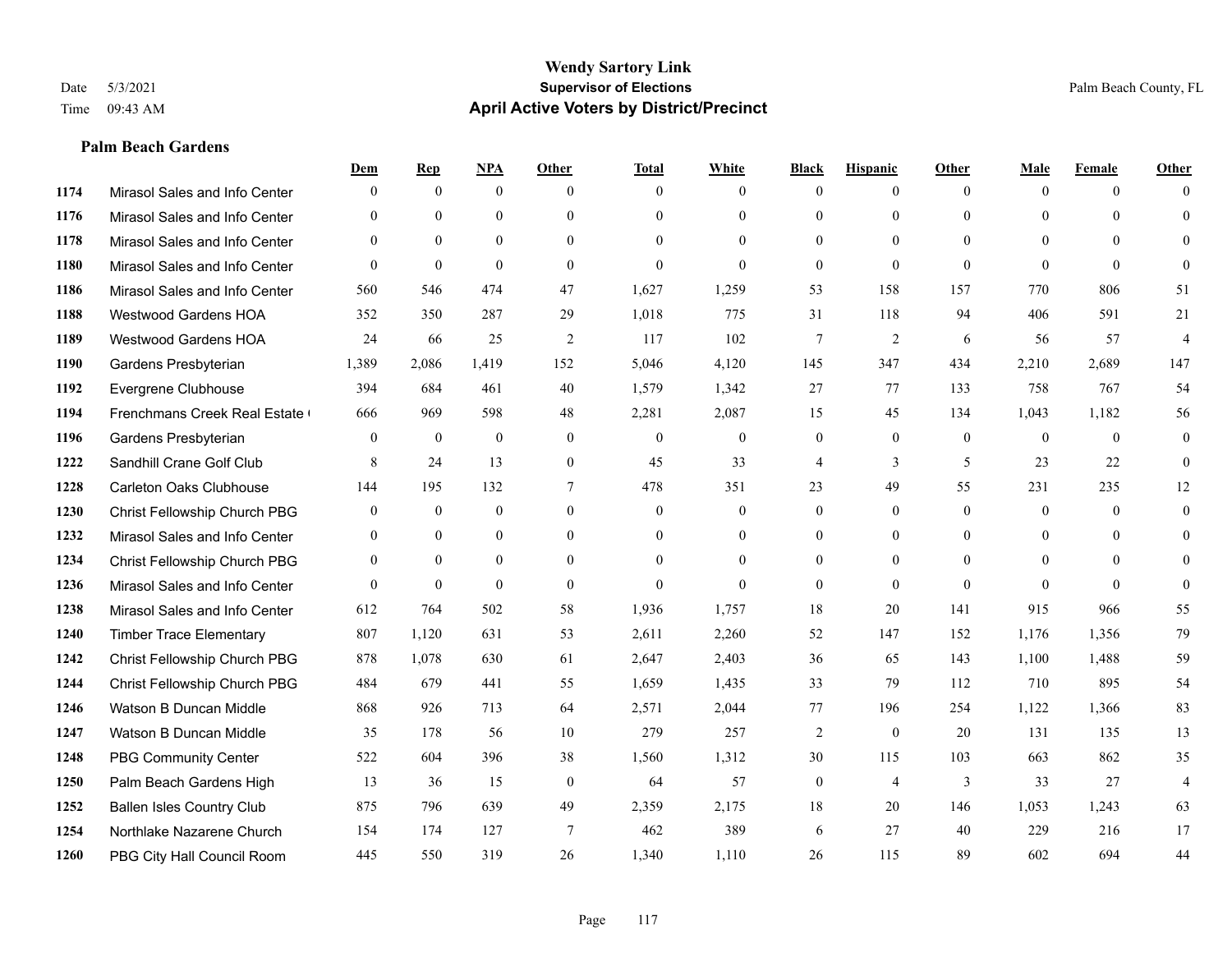**Palm Beach Gardens**

### **Wendy Sartory Link** Date 5/3/2021 **Supervisor of Elections** Palm Beach County, FL Time 09:43 AM **April Active Voters by District/Precinct**

# **Dem Rep NPA Other Total White Black Hispanic Other Male Female Other** PBG Moose Lodge 2010 1 0 1 0 2 2 0 0 0 1 1 0 PBG City Hall Council Room 0 0 0 0 0 0 0 0 0 0 0 0 PBG City Hall Council Room 174 116 137 13 440 269 68 64 39 181 245 14 PBG Community Center 117 78 117 8 320 188 47 48 37 125 176 19 PBG Community Center  $\begin{array}{ccccccccccccc}\n6 & 0 & 2 & 0 & 8 & 2 & 5 & 1 & 0 & 4 & 3 & 1\n\end{array}$  Palm Beach Gardens Elementary 749 698 537 51 2,035 1,627 105 119 184 948 1,020 67 Palm Beach Gardens High 613 565 432 39 1,649 1,259 96 142 152 773 813 63 Pew Leadership Center 141 158 116 11 426 359 11 26 30 176 247 3 Eissey Campus Theater 801 815 745 68 2,429 1,911 86 214 218 1,055 1,295 79 PBG Moose Lodge 2010 13 24 6 0 43 39 1 0 3 22 19 2 PBG Moose Lodge 2010 713 867 584 75 2,239 1,847 57 153 182 907 1,264 68 PBG Moose Lodge 2010 15 53 22 1 91 84 1 1 5 42 46 3 Dwight D Eisenhower Elementary 273 281 217 21 792 629 17 92 54 305 455 32 Eissey Campus Theater 1 5 3 1 10 7 0 0 3 4 6 0 Eissey Campus Theater 1 2 1 0 4 4 0 0 0 3 1 0 PBG Moose Lodge 2010 0 0 0 0 0 0 0 0 0 0 0 0 Allamanda Elementary 448 468 387 33 1,336 1,059 41 133 103 569 720 47 Allamanda Elementary 187 228 159 15 589 506 7 23 53 258 320 11 Eissey Campus Theater 6 7 3 0 16 14 0 1 1 8 8 0 Northlake Nazarene Church 717 914 599 54 2,284 1,629 163 194 298 1,031 1,167 86 Garden Lodge 366 F&AM 361 332 248 22 963 755 59 72 77 421 511 31 Garden Lodge 366 F&AM 95 36 45 6 182 80 58 21 23 78 98 6 Sandhill Crane Golf Club 235 424 247 25 931 671 69 71 120 453 443 35 Sandhill Crane Golf Club 32 57 36 4 129 107 3 12 7 65 60 4 **Palm Beach Gardens** 14,929 17,953 12,522 1,193 46,597 38,316 1,497 2,974 3,810 20,660 24,515 1,422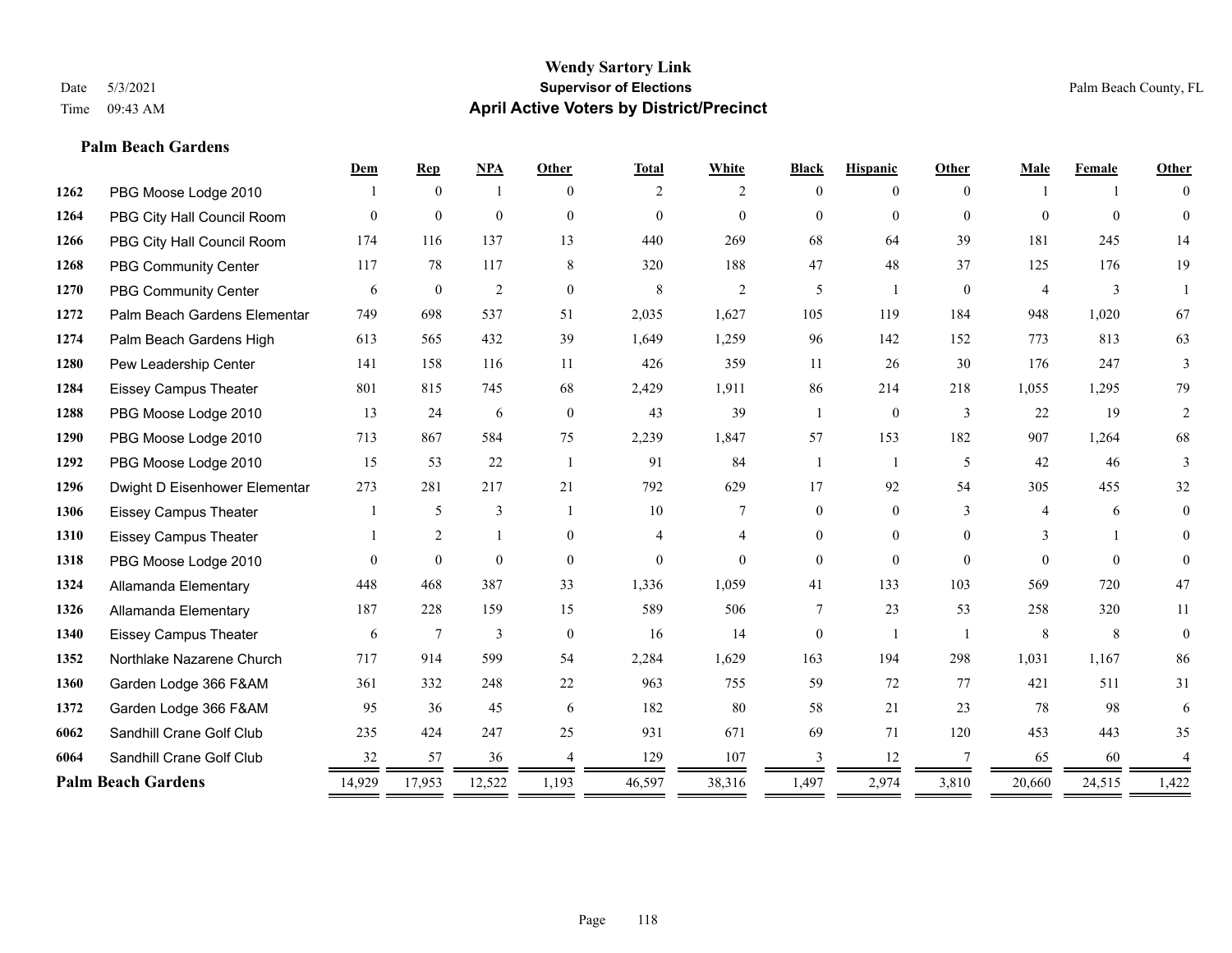| Date<br>Time | 5/3/2021<br>09:43 AM        |     |            |     |              | <b>Wendy Sartory Link</b><br><b>Supervisor of Elections</b><br><b>April Active Voters by District/Precinct</b> |              |              |                 |              |             |               | Palm Beach County, FL |
|--------------|-----------------------------|-----|------------|-----|--------------|----------------------------------------------------------------------------------------------------------------|--------------|--------------|-----------------|--------------|-------------|---------------|-----------------------|
|              | <b>Palm Beach Shores</b>    | Dem | <b>Rep</b> | NPA | <b>Other</b> | <b>Total</b>                                                                                                   | <b>White</b> | <b>Black</b> | <b>Hispanic</b> | <u>Other</u> | <u>Male</u> | <b>Female</b> | <b>Other</b>          |
| 1388         | Palm Beach Shores Town Hall | 295 | 461        | 316 | 25           | 1.097                                                                                                          | 994          | 14           | 21              | 68           | 52i         | 546           | 30                    |
|              | <b>Palm Beach Shores</b>    | 295 | 461        | 316 | 25           | 1,097                                                                                                          | 994          | 14           | 21              | 68           | 521         | 546           | 30                    |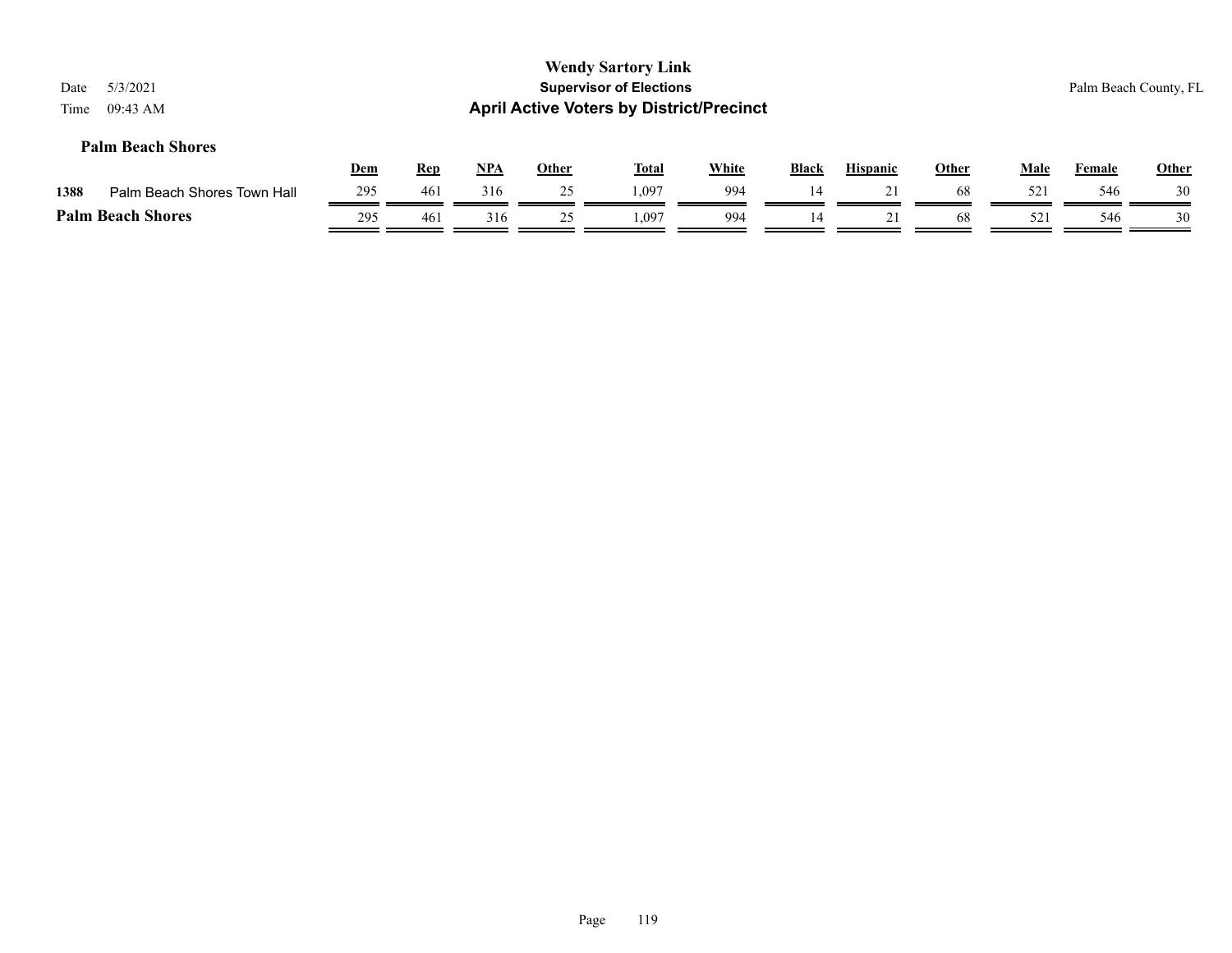**Palm Springs**

# **Wendy Sartory Link** Date 5/3/2021 **Supervisor of Elections** Palm Beach County, FL Time 09:43 AM **April Active Voters by District/Precinct**

|      |                           | Dem            | <b>Rep</b>       | <b>NPA</b>   | Other    | <b>Total</b> | White          | <b>Black</b>   | <b>Hispanic</b> | Other    | Male           | Female         | Other          |
|------|---------------------------|----------------|------------------|--------------|----------|--------------|----------------|----------------|-----------------|----------|----------------|----------------|----------------|
| 2112 | Palm Springs Middle       |                | 6                | 6            | $\Omega$ | 19           | 15             | 3              | $\Omega$        |          | 9              | 10             | $\theta$       |
| 2118 | Palm Springs Middle       | $\overline{0}$ | $\mathbf{0}$     | $\mathbf{0}$ | $\theta$ | $\mathbf{0}$ | $\overline{0}$ | $\overline{0}$ | $\mathbf{0}$    | $\Omega$ | $\Omega$       | $\overline{0}$ | $\theta$       |
| 2120 | Palm Springs Middle       | 60             | 22               | 52           | $\theta$ | 134          | 34             | 15             | 56              | 29       | 51             | 71             | 12             |
| 2122 | Palm Springs Middle       |                | $\mathbf{0}$     | $\mathbf{0}$ | $\theta$ |              | $\overline{0}$ |                | $\mathbf{0}$    | $\theta$ |                | $\Omega$       | $\overline{0}$ |
| 2124 | Palm Springs Middle       |                | 8                | 15           | 0        | 30           | 14             |                | 8               |          | 14             | 16             | $\overline{0}$ |
| 2128 | Palm Springs Middle       | $\Omega$       | $\mathbf{0}$     | $\mathbf{0}$ | $\Omega$ | $\Omega$     | $\theta$       | $\theta$       | $\theta$        | $\Omega$ | $\Omega$       | $\theta$       | $\theta$       |
| 3002 | Palm Springs Middle       | 869            | 354              | 604          | 48       | 1,875        | 571            | 346            | 780             | 178      | 765            | 1,020          | 90             |
| 3006 | Faith Presbyterian        | 1,069          | 642              | 734          | 34       | 2,479        | 1,015          | 303            | 946             | 215      | 1,020          | 1,345          | 114            |
| 3010 | Faith Presbyterian        | 374            | 218              | 303          | 23       | 918          | 375            | 114            | 352             | 77       | 415            | 467            | 36             |
| 3018 | Palm Springs Middle       | 12             | 12               | 8            | 3        | 35           | 15             | $\mathbf{0}$   | 16              | 4        | 15             | 19             |                |
| 3020 | Palm Springs Village Hall | 994            | 638              | 801          | 33       | 2,466        | 1,030          | 173            | 1,066           | 197      | 1,088          | 1,263          | 115            |
| 3024 | Palm Springs Library      | 731            | 419              | 610          | 29       | 1,789        | 674            | 202            | 713             | 200      | 789            | 892            | 108            |
| 3026 | Palm Springs Village Hall | $\theta$       | $\mathbf{0}$     | $\mathbf{0}$ | $\Omega$ | $\Omega$     | $\overline{0}$ | $\theta$       | $\mathbf{0}$    | $\Omega$ | $\Omega$       | $\Omega$       | $\overline{0}$ |
| 3028 | Palm Springs Village Hall |                |                  | $\mathbf{0}$ | $\theta$ |              | $\Omega$       | $\theta$       | $\overline{4}$  | $\Omega$ | $\overline{2}$ | $\overline{2}$ | $\theta$       |
| 3030 | Palm Springs Village Hall | $\Omega$       | $\theta$         | $\theta$     | $\Omega$ | $\Omega$     | $\Omega$       | 0              | $\Omega$        | $\Omega$ | $\Omega$       | $\Omega$       | $\theta$       |
| 3044 | Holy Redeemer Church      | 231            | 66               | 192          |          | 496          | 143            | 106            | 204             | 43       | 215            | 264            | 17             |
| 3048 | Holy Redeemer Church      | 629            | 230              | 482          | 25       | 1,366        | 427            | 275            | 531             | 133      | 603            | 701            | 62             |
| 3050 | Holy Redeemer Church      |                | $\,$ 8 $\,$      | 2            | $\theta$ | 17           | 10             | 6              |                 | $\theta$ | 10             | 7              | $\overline{0}$ |
| 3071 | Holy Redeemer Church      | $\overline{0}$ | $\boldsymbol{0}$ | $\mathbf{0}$ | $\theta$ | $\mathbf{0}$ | $\overline{0}$ | $\overline{0}$ | $\mathbf{0}$    | $\Omega$ | $\theta$       | $\overline{0}$ | $\Omega$       |
| 3072 | Holy Redeemer Church      | 142            | 28               | 96           |          | 275          | 73             | 109            | 52              | 41       | 107            | 154            | 14             |
|      | <b>Palm Springs</b>       | 5,136          | 2,652            | 3,905        | 211      | 11,904       | 4,396          | 1,660          | 4,729           | 1,119    | 5,104          | 6,231          | 569            |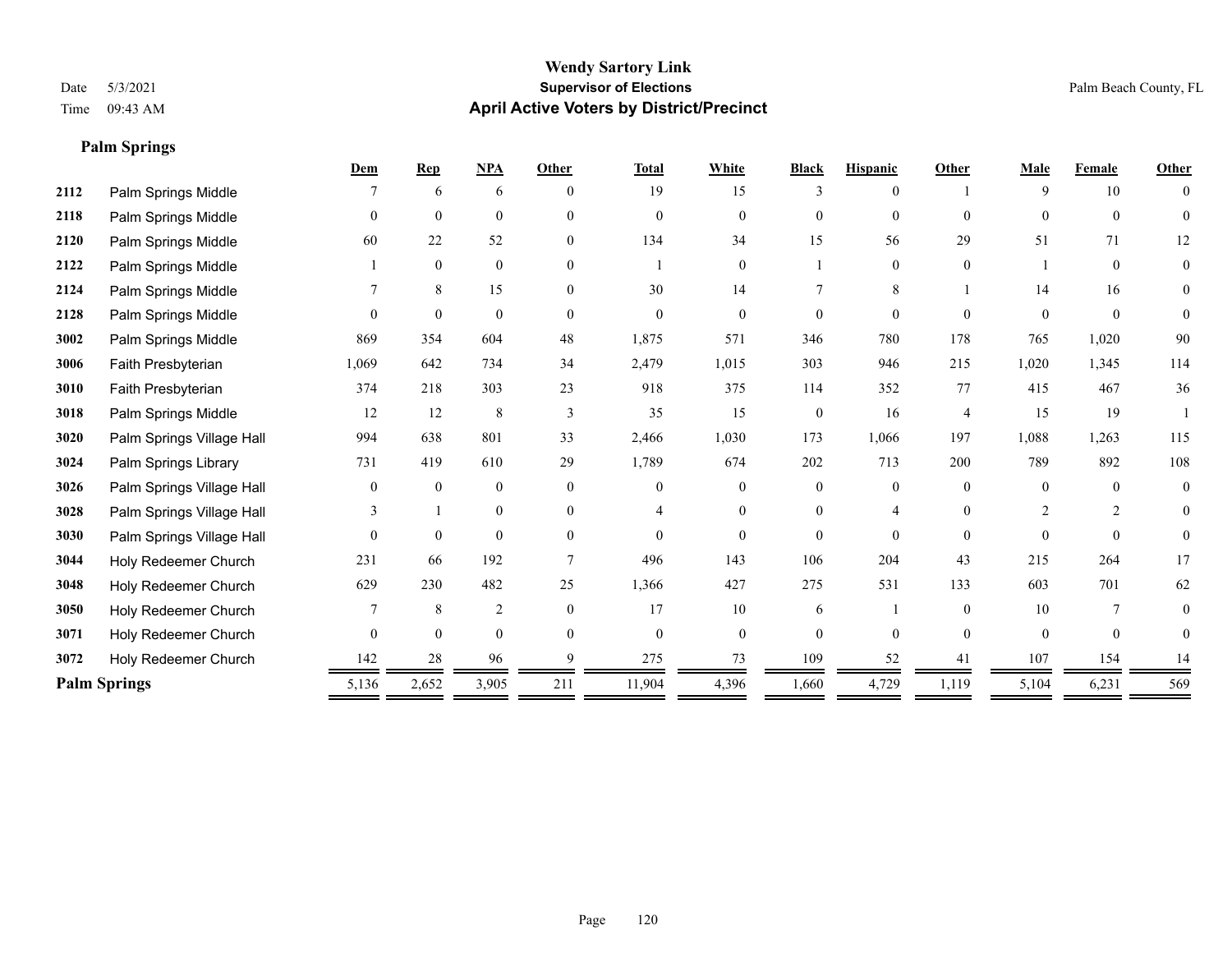**Riviera Beach**

### **Wendy Sartory Link** Date 5/3/2021 **Supervisor of Elections** Palm Beach County, FL Time 09:43 AM **April Active Voters by District/Precinct**

# **Dem Rep NPA Other Total White Black Hispanic Other Male Female Other** Casa Rio Clubhouse 870 454 559 41 1,924 963 431 262 268 829 1,019 76 RB Prep Achievement Academy 13 4 5 0 22 9 7 2 4 14 5 3 RB Prep Achievement Academy 346 112 191 20 669 186 264 128 91 283 360 26 RB Prep Achievement Academy 0 1 0 0 1 1 1 0 0 0 0 0 1 0 0 Phil Foster Park Marine Center 326 577 302 27 1,232 1,088 21 44 79 614 588 30 Phil Foster Park Marine Center 608 1,176 739 87 2,610 2,262 53 89 206 1,223 1,314 73 J F Kennedy Middle 0 0 0 0 0 0 0 0 0 0 0 0 RB Prep Achievement Academy 0 0 0 0 0 0 0 0 0 0 0 0 RB Prep Achievement Academy 0 0 0 0 0 0 0 0 0 0 0 0 RB Prep Achievement Academy 0 0 0 0 0 0 0 0 0 0 0 0 J F Kennedy Middle 907 175 355 28 1,465 299 797 155 214 651 763 51 Hurst Chapel AME Church 1,608 83 339 25 2,055 147 1,676 91 141 837 1,158 60 Hurst Chapel AME Church 285 34 111 3 433 58 269 44 62 156 258 19 Lindsey Davis Senior Comm Ctr 2,371 77 438 21 2,907 56 2,613 39 199 1,179 1,624 104 Wells Recreation Center 1,888 145 476 19 2,528 242 1,983 92 211 1,080 1,350 98 Riviera Beach Marina Event Ctr 207 306 183 21 717 572 45 48 52 360 333 24 Suncoast High 1,329 212 511 27 2,079 389 1,242 152 296 862 1,132 85 RB Prep Achievement Academy 0 0 0 6 0 0 6 0 0 0 0 6 4 1 1 Mary McLeod Bethune Elementary 1,272 56 267 17 1,612 37 1,425 46 104 624 934 54 **7041 Mary McLeod Bethune Elementa** 400 33 127 10 570 46 434 29 61 217 327 26 Dan Calloway Complex 1,760 74 378 20 2,232 42 1,981 43 166 911 1,257 64 Wells Recreation Center 1,440 88 367 15 1,910 192 1,507 62 149 792 1,042 76 Riviera Beach Marina Event Ctr 41 36 17 5 99 85 7 2 5 58 40 1 **Riviera Beach** 15,671 3,643 5,371 386 25,071 6,674 14,755 1,328 2,314 10,695 13,505 871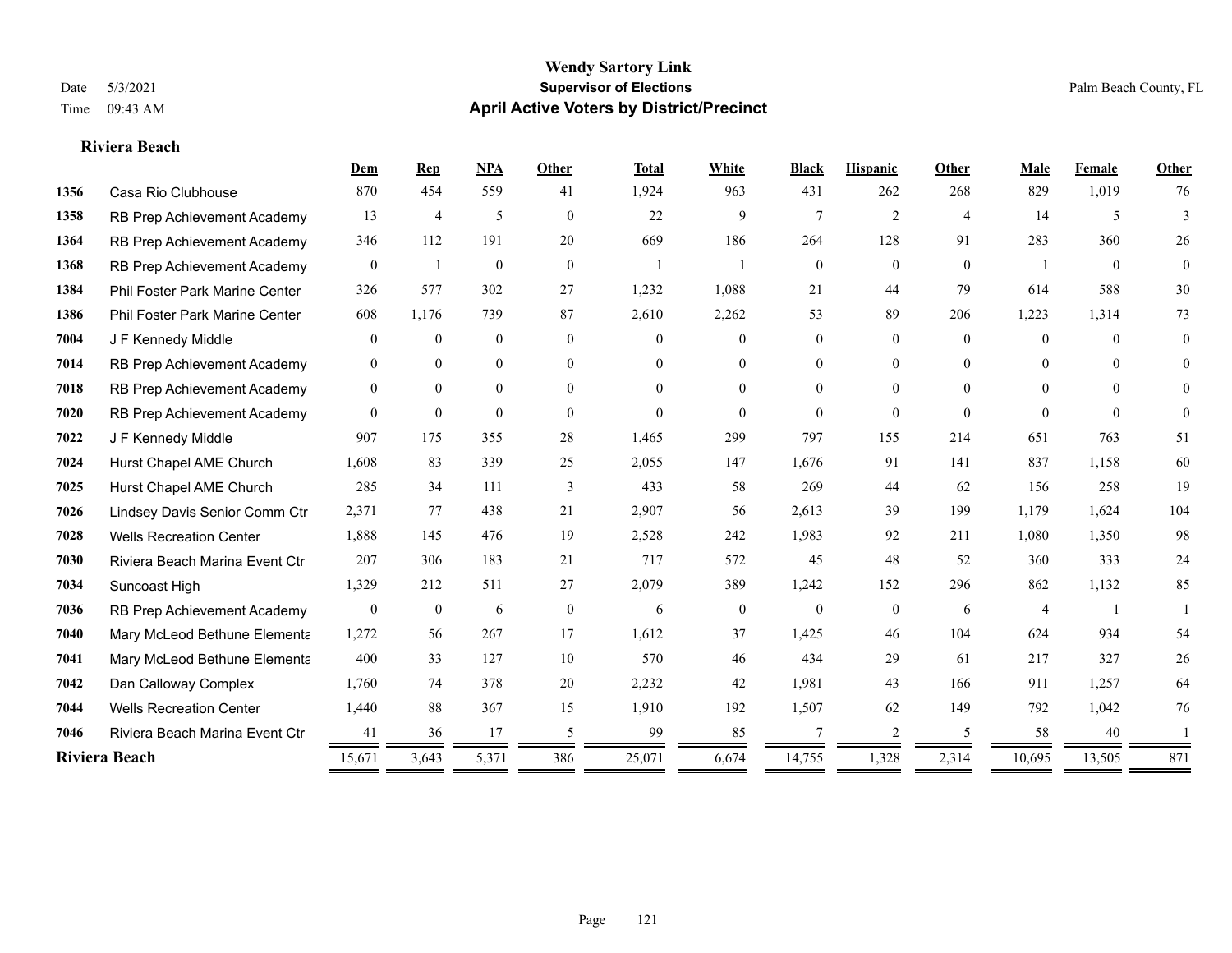**Royal Palm Beach**

### **Wendy Sartory Link** Date 5/3/2021 **Supervisor of Elections** Palm Beach County, FL Time 09:43 AM **April Active Voters by District/Precinct**

# **Dem Rep NPA Other Total White Black Hispanic Other Male Female Other** HL Johnson Elementary 642 502 451 36 1,631 909 295 250 177 731 855 45 Madison Green Clubhouse 1,259 746 743 50 2,798 1,240 773 406 379 1,294 1,399 105 RPB Recreation Center 683 494 473 27 1,677 989 271 272 145 693 925 59 Crestwood Middle 186 164 121 7 478 239 75 81 83 222 236 20 RPB Recreation Center 228 134 213 10 585 254 97 160 74 237 326 22 Crestwood Middle 478 406 356 33 1,273 678 231 214 150 593 636 44 RPB Village Hall 1,089 714 694 43 2,540 1,402 478 428 232 1,194 1,252 94 HL Johnson Elementary 743 418 504 51 1,716 902 328 274 212 755 912 49 RPB Branch Library 1,132 571 700 53 2,456 1,178 583 435 260 1,071 1,298 87 Royal Palm Beach High 400 328 263 19 1,010 488 199 157 166 484 502 24 RPB Cultural Center 1,177 660 761 48 2,646 1,402 507 483 254 1,129 1,426 91 RPB Cultural Center 599 321 394 19 1,333 652 285 276 120 560 729 44 Calypso Bay Waterpark 685 296 499 30 1,510 556 407 354 193 645 801 64 Royal Palm Beach High 35 26 31 3 95 52 25 11 7 43 52 0 Royal Palm Beach High 408 191 268 20 887 431 174 187 95 401 452 34 Christ Fellowship Church RPB 989 474 706 30 2,199 877 513 507 302 979 1,118 102 Calypso Bay Waterpark 1 1 0 0 0 2 0 1 0 1 0 1 1 Royal Palm Beach High 0 0 0 0 0 0 0 0 0 0 0 0 Christ Fellowship Church RPB 0 0 0 0 0 0 0 0 0 0 0 0 Christ Fellowship Church RPB 0 0 0 0 0 0 0 0 0 0 0 0 Christ Fellowship Church RPB 0 0 1 0 1 1 0 0 0 0 1 0 Christ Fellowship Church RPB 0 8 5 0 13 12 0 1 0 3 10 0 Christ Fellowship Church RPB 1,358 593 863 66 2,880 1,006 861 655 358 1,240 1,521 119 Christ Fellowship Church RPB 20 11 16 1 48 19 8 17 4 21 26 1 **Royal Palm Beach** 12,112 7,058 8,062 546 27,778 13,287 6,111 5,168 3,212 12,295 14,478 1,005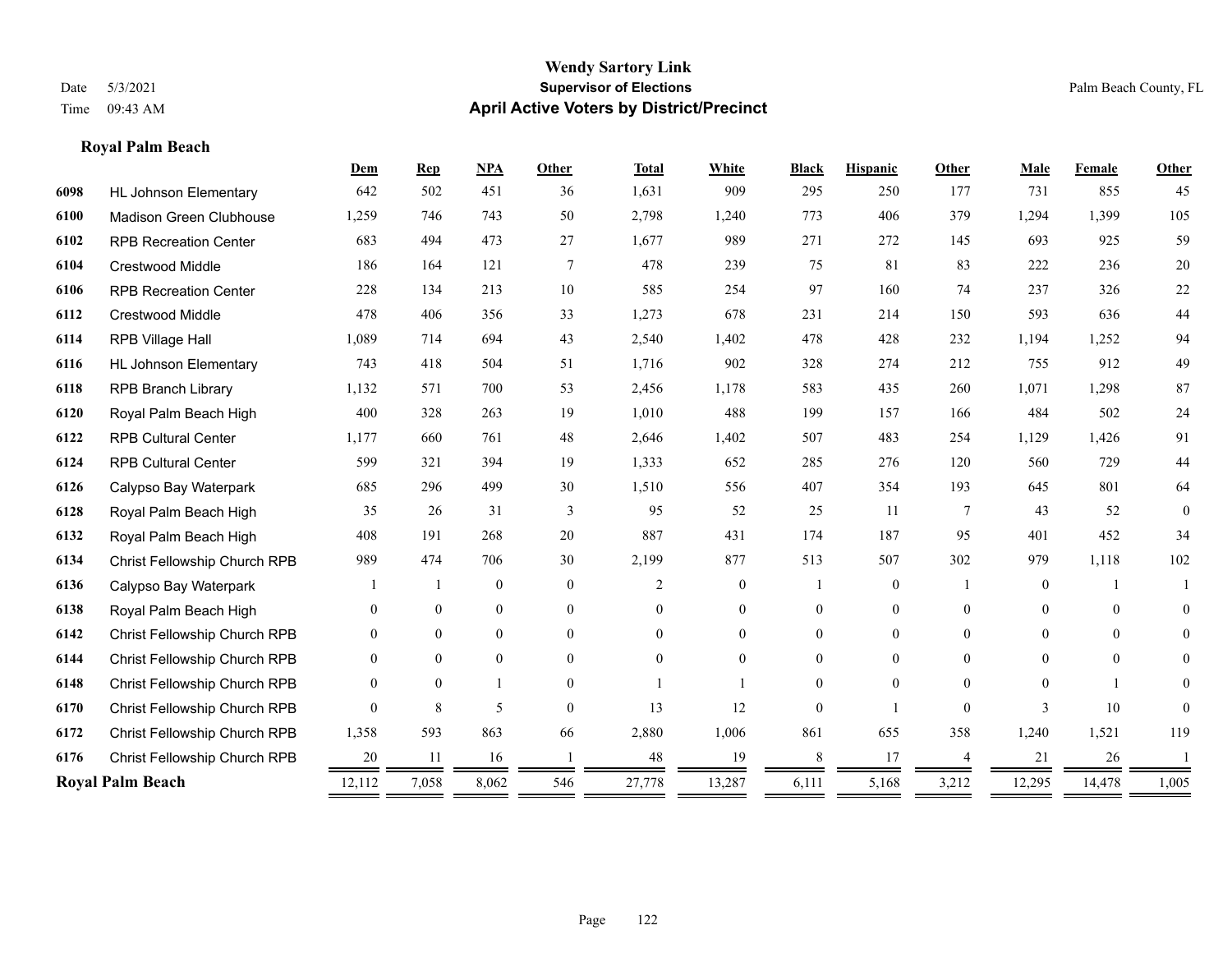| 5/3/2021<br>Date<br>09:43 AM<br>Time |            |            |            |              | <b>Wendy Sartory Link</b><br><b>Supervisor of Elections</b><br><b>April Active Voters by District/Precinct</b> |              |              |                 |              |             | Palm Beach County, FL |       |
|--------------------------------------|------------|------------|------------|--------------|----------------------------------------------------------------------------------------------------------------|--------------|--------------|-----------------|--------------|-------------|-----------------------|-------|
| <b>South Bay</b>                     | <u>Dem</u> | <u>Rep</u> | <u>NPA</u> | <u>Other</u> | <u>Total</u>                                                                                                   | <b>White</b> | <b>Black</b> | <b>Hispanic</b> | <u>Other</u> | <b>Male</b> | <b>Female</b>         | Other |
| 6018<br>South Bay Commission Chambe  | 1,229      | 87         | 233        |              | 1.560                                                                                                          | 63           | 1,201        | 215             | 81           | 646         | 874                   | 40    |
| <b>South Bay</b>                     | .229       | 87         | 233        |              | 1,560                                                                                                          | 63           | .201         | 215             | 81           | 646         | 874                   | 40    |
|                                      |            |            |            |              |                                                                                                                |              |              |                 |              |             |                       |       |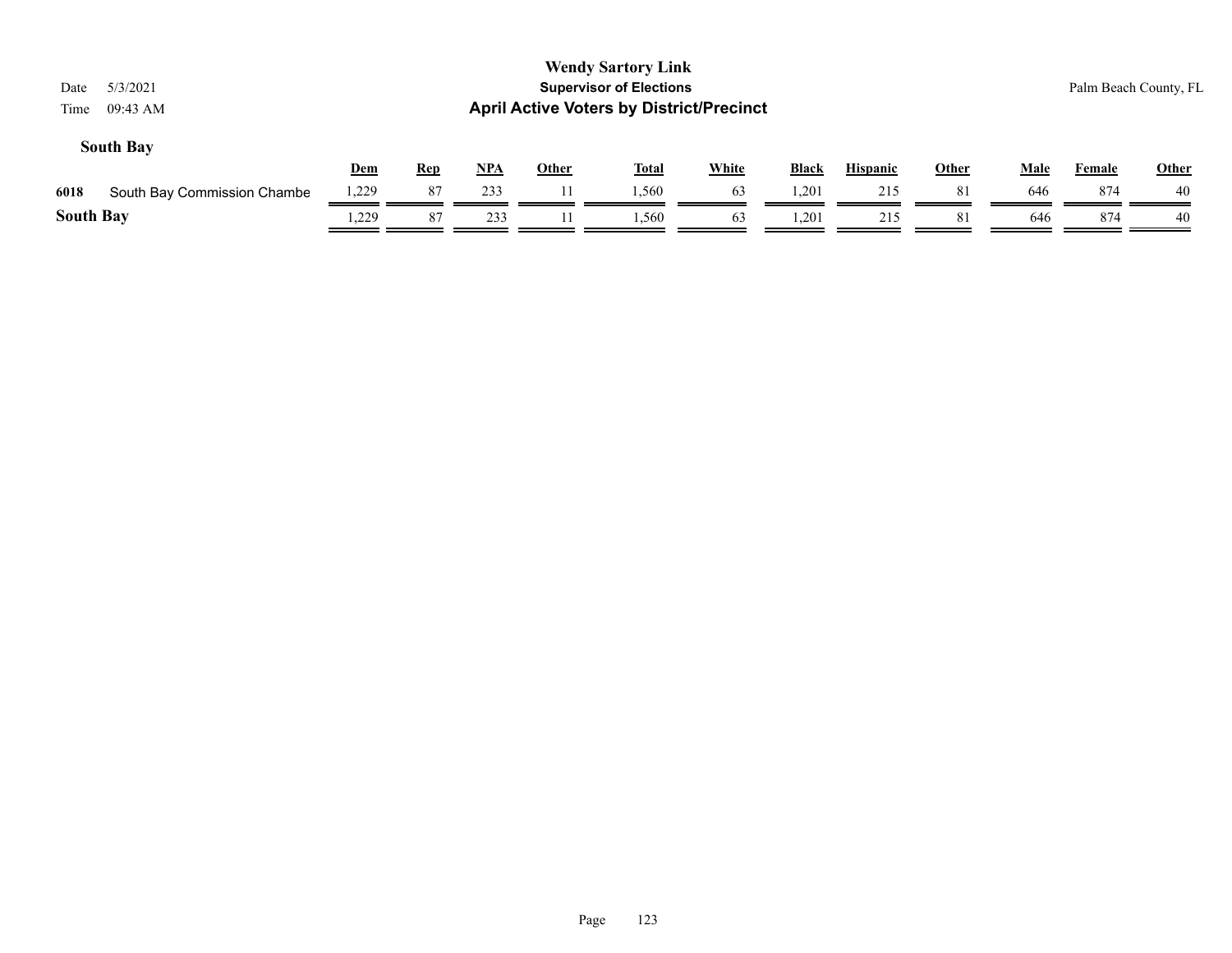| 5/3/2021<br>Date<br>09:43 AM<br>Time |            |            |            |              | <b>Wendy Sartory Link</b><br><b>Supervisor of Elections</b><br><b>April Active Voters by District/Precinct</b> |              |              |                 |       |             |        | Palm Beach County, FL |
|--------------------------------------|------------|------------|------------|--------------|----------------------------------------------------------------------------------------------------------------|--------------|--------------|-----------------|-------|-------------|--------|-----------------------|
| <b>South Palm Beach</b>              | <u>Dem</u> | <b>Rep</b> | <u>NPA</u> | <b>Other</b> | <b>Total</b>                                                                                                   | <b>White</b> | <b>Black</b> | <b>Hispanic</b> | Other | <b>Male</b> | Female | Other                 |
| 4004<br>South Palm Beach Town Hall   | 441        | 517        | 385        | 34           | .377                                                                                                           | 1,172        | 27           | 79              | 99    | 598         | 735    | 44                    |
| <b>South Palm Beach</b>              | 441        | 517        | 385        | 34           | 1,377                                                                                                          | 1.172        | 27           | 79              | 99    | 598         | 735    | 44                    |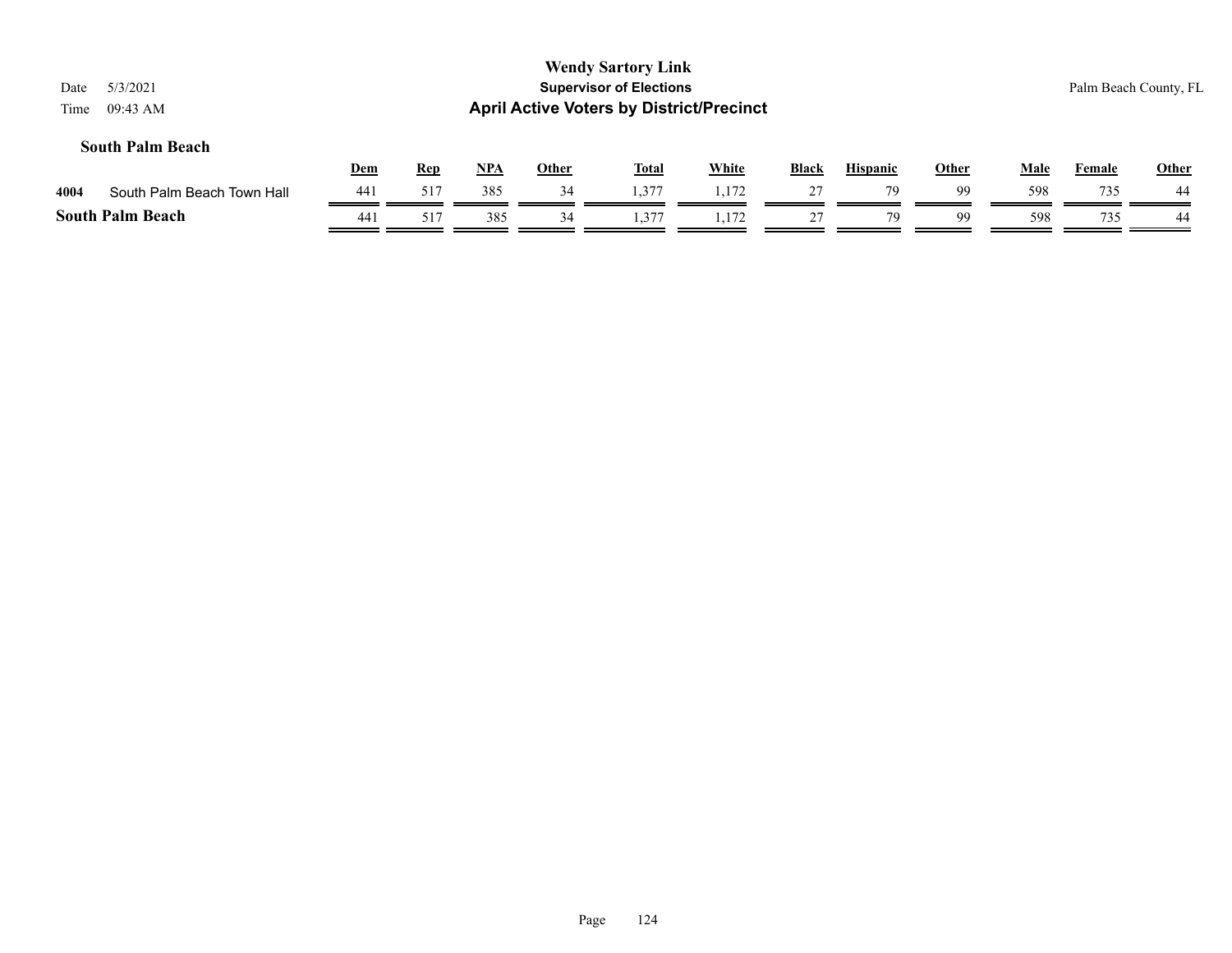# **Tequesta**

|                 |                                  | <u>Dem</u> | <u>Rep</u> | <u>NPA</u> | Other | <b>Total</b> | White    | <b>Black</b> | <b>Hispanic</b> | Other    | Male  | Female   | <b>Other</b> |
|-----------------|----------------------------------|------------|------------|------------|-------|--------------|----------|--------------|-----------------|----------|-------|----------|--------------|
| 1078            | First Baptist Church Teq         | 360        | 904        | 392        | 22    | 1,678        | 1,566    |              | 41              | 66       | 803   | 835      | 40           |
| 1088            | First Baptist Church Teq         | 12         | 40         | 20         |       | 72           | 64       | $\mathbf{0}$ |                 | 6        | 36    | 35       |              |
| 1094            | First Baptist Church Teq         | 610        | 900        | 550        | 40    | 2,100        | 1,889    | 8            | 83              | 120      | 945   | 1,103    | 52           |
| 1112            | <b>Tequesta Council Chambers</b> | 21         | -66        | 48         | 6     | 141          | 114      |              | 16              |          | 67    | 71       |              |
| 1116            | <b>Tequesta Council Chambers</b> |            |            |            |       | $\Omega$     | $\left($ | $\Omega$     | $\Omega$        | $\theta$ |       | $\theta$ | $\Omega$     |
| 1118            | <b>Tequesta Council Chambers</b> | 181        | 255        | 186        | 26    | 648          | 553      | 13           | 37              | 45       | 264   | 367      | 17           |
| 1120            | <b>Tequesta Council Chambers</b> | 73         | 259        | 110        | 15    | 457          | 430      | $\Omega$     |                 | 19       | 220   | 229      | 8            |
| <b>Tequesta</b> |                                  | .257       | 2,424      | 1,306      | 109   | 5,096        | 4,616    | 30           | 187             | 263      | 2,335 | 2,640    | 121          |
|                 |                                  |            |            |            |       |              |          |              |                 |          |       |          |              |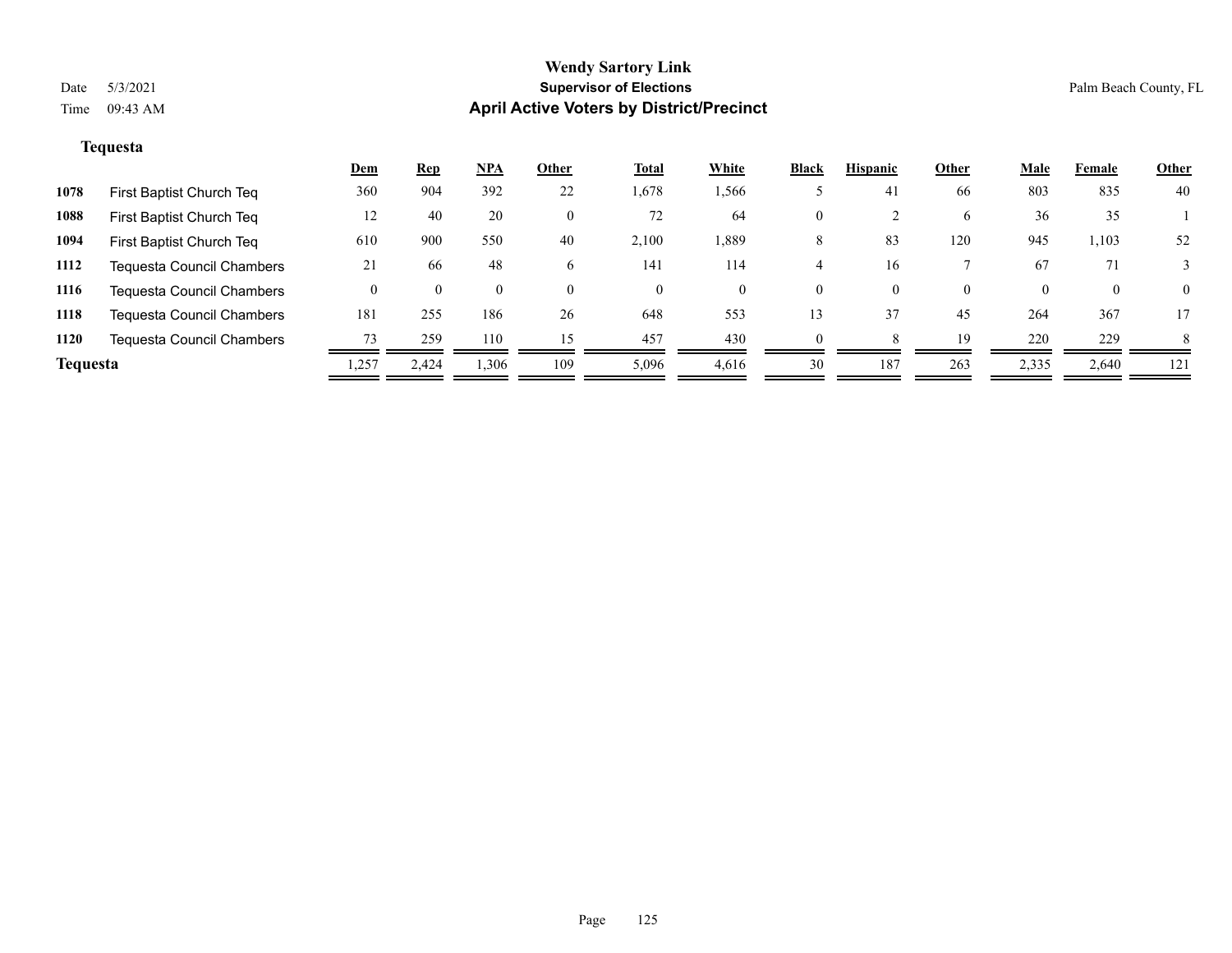| 5/3/2021<br>Date<br>09:43 AM<br>Time |     |            |       |              | <b>Wendy Sartory Link</b><br><b>Supervisor of Elections</b><br><b>April Active Voters by District/Precinct</b> |              |              |                 |              |      |        | Palm Beach County, FL |
|--------------------------------------|-----|------------|-------|--------------|----------------------------------------------------------------------------------------------------------------|--------------|--------------|-----------------|--------------|------|--------|-----------------------|
| <b>Village Of Golf</b>               | Dem | <b>Rep</b> | $NPA$ | <b>Other</b> | <b>Total</b>                                                                                                   | <b>White</b> | <b>Black</b> | <b>Hispanic</b> | <b>Other</b> | Male | Female | Other                 |
| 4030<br>Village of Golf Admin Bldg   | 37  | 198        | 43    |              | 283                                                                                                            | 277          | $\theta$     |                 |              | 127  | 154    |                       |
| <b>Village Of Golf</b>               | 37  | 198        | 43    |              | 283                                                                                                            | 277          | $\theta$     |                 |              | 127  | 154    |                       |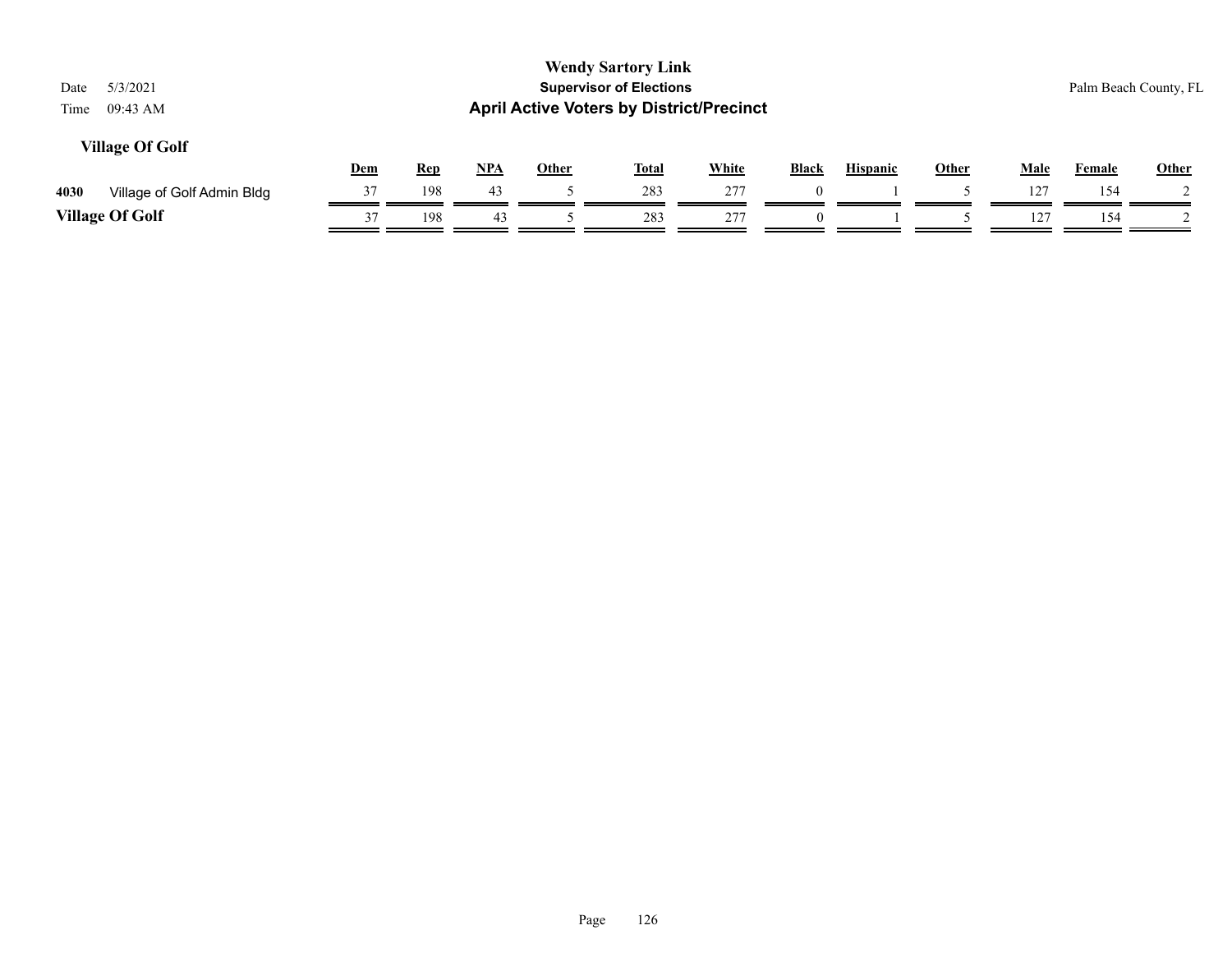**Wellington**

### **Wendy Sartory Link** Date 5/3/2021 **Supervisor of Elections** Palm Beach County, FL Time 09:43 AM **April Active Voters by District/Precinct**

# **Dem Rep NPA Other Total White Black Hispanic Other Male Female Other** Village Walk HOA Clubhouse 578 541 425 38 1,582 1,210 62 149 161 659 867 56 Binks Forest Elementary 25 41 36 2 104 75 5 9 15 47 53 4 Binks Forest Elementary 413 568 375 33 1,389 1,069 48 128 144 650 693 46 Wellington Landings Middle 474 541 390 30 1,435 1,042 87 184 122 651 742 42 Binks Forest Elementary 661 746 572 40 2,019 1,417 129 297 176 920 1,035 64 Wellington Elementary 798 954 553 40 2,345 1,732 126 309 178 1,068 1,201 76 Wellington Landings Middle 676 595 580 48 1,899 1,239 174 333 153 887 953 59 First Baptist Church Wel 801 691 581 45 2,118 1,355 217 359 187 949 1,101 68 First Baptist Church Wel 836 825 612 55 2,328 1,576 181 374 197 1,040 1,213 75 Wellington Community Center 875 874 752 49 2,550 1,794 152 389 215 1,177 1,292 81 First Baptist Church Wel 131 191 149 9 480 371 27 46 36 222 244 14 New Horizons Elementary 290 455 325 13 1,083 798 55 111 119 470 584 29 Wellington High 704 630 566 41 1,941 1,202 264 307 168 859 1,020 62 Elbridge Gale Elementary 871 572 662 49 2,154 1,187 303 437 227 936 1,132 86 Wellington Village Park 221 440 298 28 987 842 16 41 88 396 539 52 Wellington Village Hall 844 462 673 44 2,023 895 358 538 232 830 1,106 87 St Peters Methodist Church 1,000 803 835 59 2,697 1,612 289 555 241 1,227 1,383 87 Equestrian Trails Elementary 525 302 337 20 1,184 549 291 156 188 530 600 54 Wellington Branch Library 539 362 363 34 1,298 724 191 267 116 538 721 39 Emerald Cove Middle 541 573 516 43 1,673 1,044 174 280 175 735 884 54 Emerald Cove Middle 86 79 89 10 264 145 55 48 16 111 147 6 Emerald Cove Middle 39 27 48 1 115 67 28 11 9 41 70 4 Buena Vida Clubhouse 323 207 176 12 718 632 19 22 45 324 372 22 Villa Olympia Clubhouse 1,575 1,067 1,271 95 4,008 1,812 695 685 816 1,870 1,943 195 Wellington Village Park 149 229 165 13 556 381 17 89 69 255 276 25 Wellington Village Park 848 766 701 47 2,362 1,491 254 291 326 1,084 1,191 87 Wellington Village Park 0 0 0 0 0 0 0 0 0 0 0 0 Wellington Village Park 56 31 42 6 135 65 15 33 22 53 77 5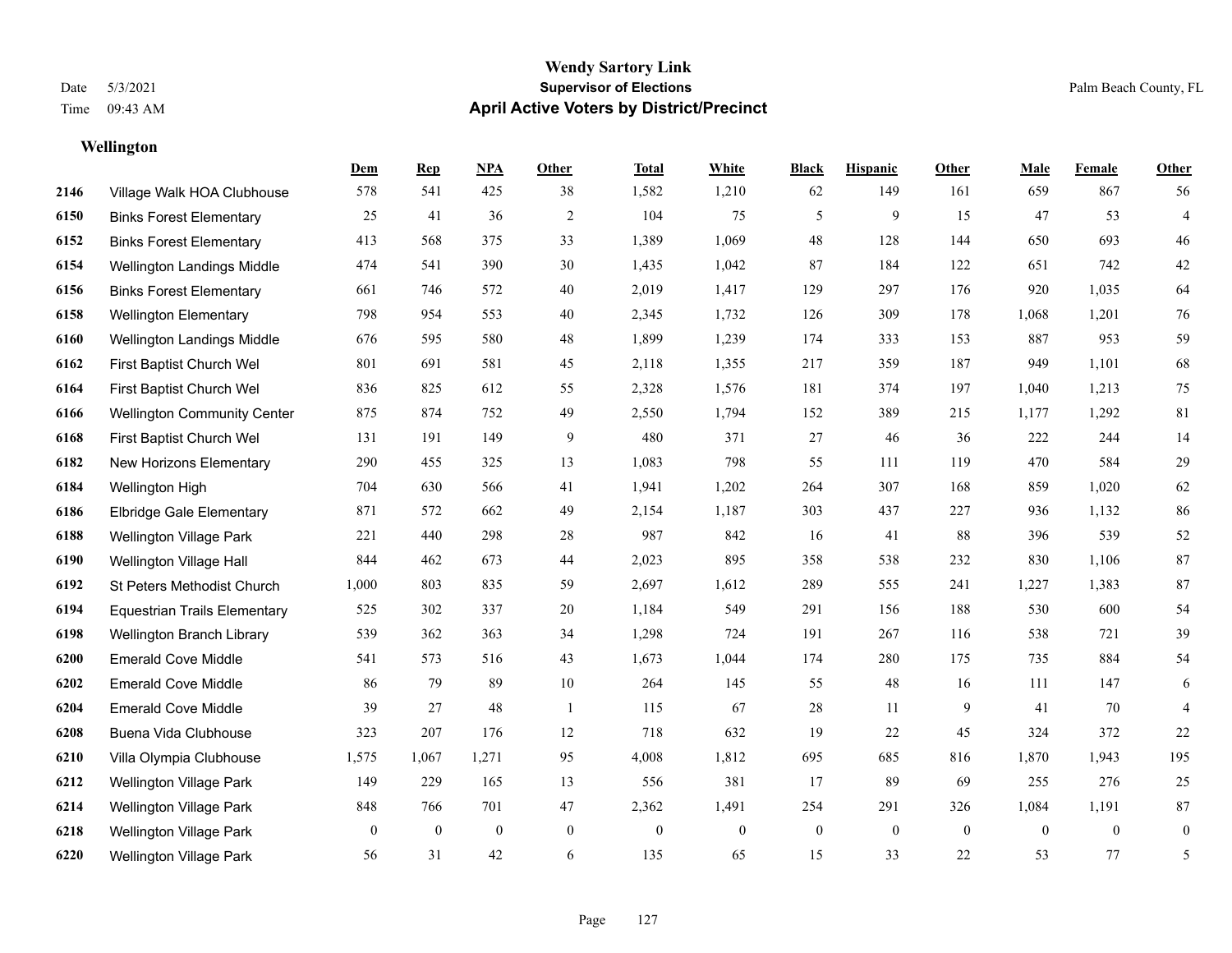| 5/3/2021<br>Date<br>09:43 AM<br>Time |            |            |        |              | <b>Wendy Sartory Link</b><br><b>Supervisor of Elections</b><br><b>April Active Voters by District/Precinct</b> |              |              |                 |       |             |        | Palm Beach County, FL |
|--------------------------------------|------------|------------|--------|--------------|----------------------------------------------------------------------------------------------------------------|--------------|--------------|-----------------|-------|-------------|--------|-----------------------|
| Wellington                           |            |            |        |              |                                                                                                                |              |              |                 |       |             |        |                       |
|                                      | <u>Dem</u> | <u>Rep</u> | $NPA$  | <u>Other</u> | <u>Total</u>                                                                                                   | <b>White</b> | <u>Black</u> | <b>Hispanic</b> | Other | <u>Male</u> | Female | <b>Other</b>          |
| 6226<br>The Isles at Wellington      | 761        | 778        | 623    | 37           | 2.199                                                                                                          | 1,425        | 225          | 245             | 304   | 1,033       | .065   | 101                   |
| Wellington                           | 15,640     | 14,350     | 12,715 | 941          | 43.646                                                                                                         | 27,751       | 4,457        | 6,693           | 4,745 | 19,562      | 22,504 | 1,580                 |

 $\equiv$ 

-

-

-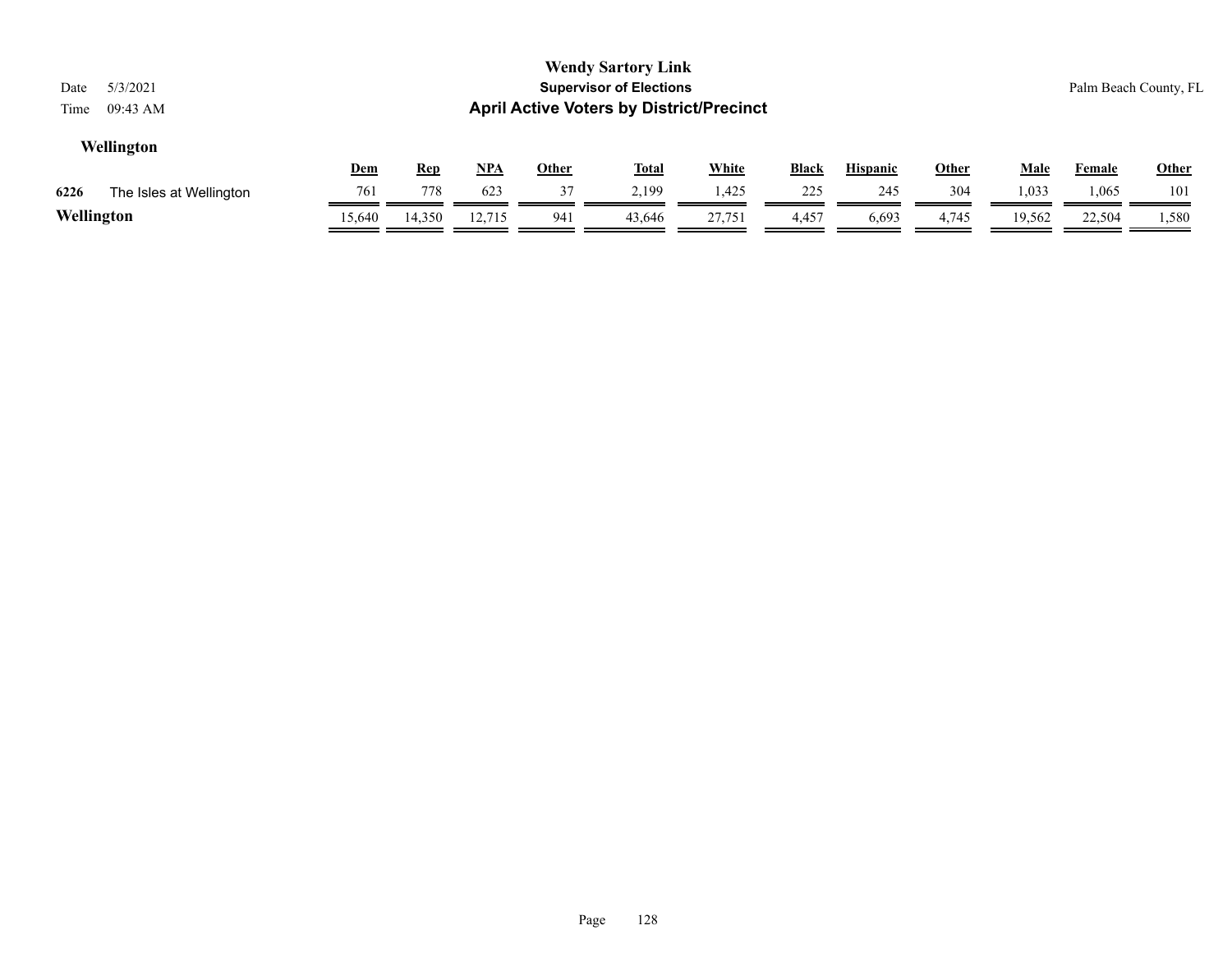|                         | <b>Wendy Sartory Link</b>                       |                       |
|-------------------------|-------------------------------------------------|-----------------------|
| Date 5/3/2021           | <b>Supervisor of Elections</b>                  | Palm Beach County, FL |
| Time $09:43 \text{ AM}$ | <b>April Active Voters by District/Precinct</b> |                       |
| Westlake                |                                                 |                       |

|          |                     | <b>Dem</b> | <u>Rep</u> | <u>NPA</u> | <u>Other</u> | <b>Total</b> | White    | Black | <b>Hispanic</b> | <b>Other</b> | Male | Female   | <b>Other</b> |
|----------|---------------------|------------|------------|------------|--------------|--------------|----------|-------|-----------------|--------------|------|----------|--------------|
| 6072     | Seminole Ridge High | 380        | 370        | 351        | 34           | 1,135        | 531      | 215   | 288             | 101          | 527  | 591      | 17           |
| 6073     | Seminole Ridge High |            |            |            |              |              | $\Omega$ |       |                 |              |      | $\Omega$ | $\theta$     |
| Westlake |                     | 380        | 370        | 351        | 34           | 1,135        | 531      | 215   | 288             | 101          | 527  | 591      |              |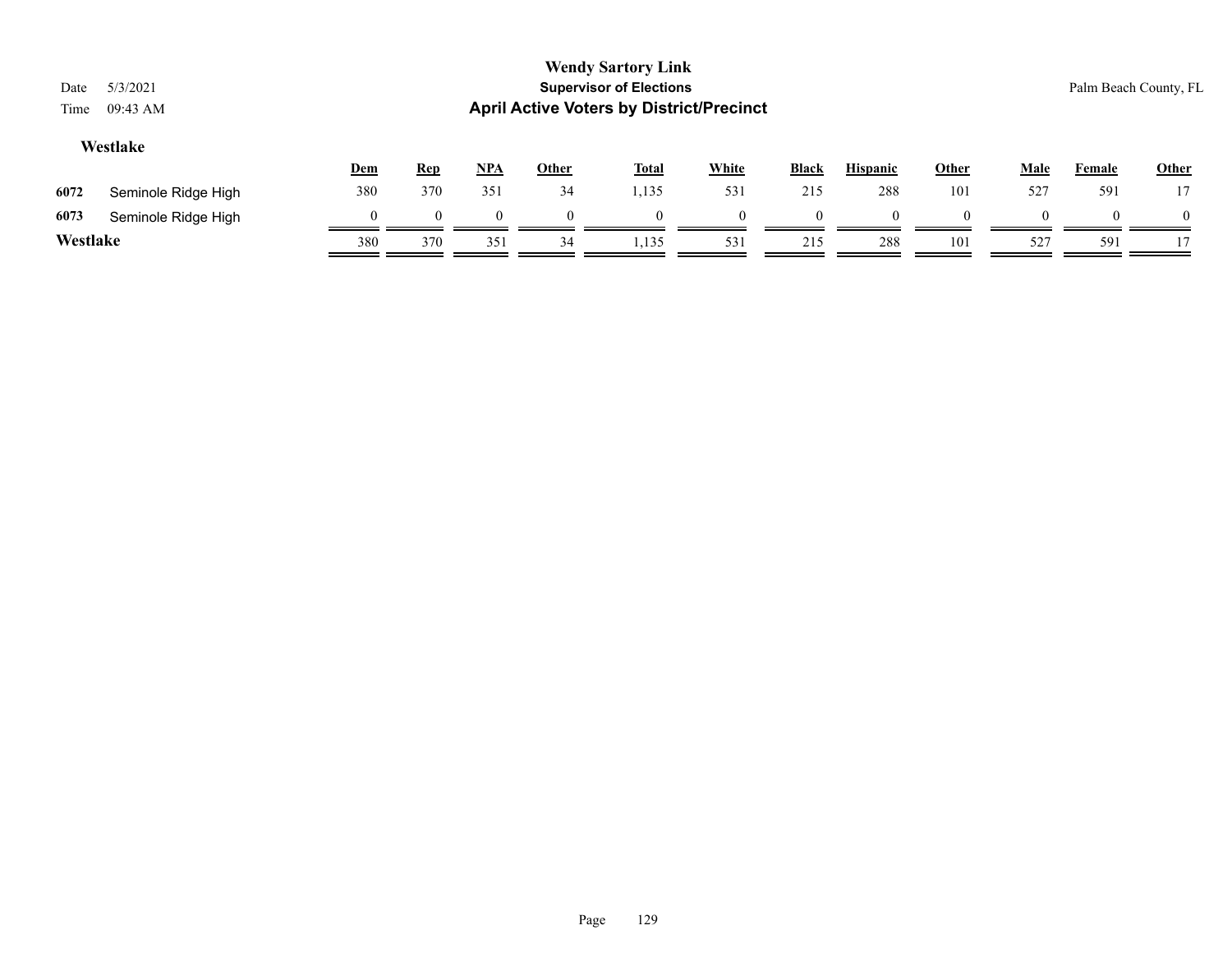**West Palm Beach**

### **Wendy Sartory Link** Date 5/3/2021 **Supervisor of Elections** Palm Beach County, FL Time 09:43 AM **April Active Voters by District/Precinct**

# **Dem Rep NPA Other Total White Black Hispanic Other Male Female Other** Jeaga Middle 175 96 113 6 390 154 124 42 70 176 201 13 Grassy Waters Elementary 1,079 342 615 41 2,077 615 746 417 299 885 1,114 78 Jeaga Middle 199 91 131 10 431 177 130 94 30 182 233 16 Jeaga Middle 0 0 0 0 0 0 0 0 0 0 0 0 Club Baywinds 849 577 381 34 1,841 1,407 157 168 109 762 1,037 42 Andros Isle POA Clubhouse 879 572 557 39 2,047 1,117 401 292 237 869 1,106 72 Riverwalk Clubhouse 770 717 572 45 2,104 1,651 94 176 183 898 1,142 64 Riverwalk Clubhouse 54 26 28 7 115 56 27 22 10 43 68 4 Riverwalk Clubhouse 103 48 75 10 236 104 55 49 28 102 132 2 Riverwalk Clubhouse 0 0 0 0 0 0 0 0 0 0 0 0 Belvedere Elementary 6 3 3 0 12 10 0 1 1 8 4 0 Belvedere Elementary 1 0 0 0 1 1 0 0 0 1 0 0 Howard Park Community Center 156 77 104 6 343 174 61 69 39 159 176 8 Conniston Middle 461 278 348 16 1,103 450 101 463 89 505 556 42 Belvedere Elementary 596 402 413 27 1,438 1,129 32 163 114 692 691 55 Belvedere Elementary 636 320 484 28 1,468 519 153 646 150 639 737 92 Belvedere Elementary 0 0 0 0 0 0 0 0 0 0 0 0 St Catherine Church 172 133 145 9 459 367 20 35 37 223 220 16 St Catherine Church 472 577 374 32 1,455 1,210 39 95 111 654 748 53 STEM Bldg at S FL Science Ctr 535 320 442 33 1,330 510 61 640 119 613 658 59 Palmwood Lodge #303 692 468 574 43 1,777 788 83 738 168 813 878 86 Palmwood Lodge #303 361 168 281 20 830 334 83 322 91 379 412 39 South Olive Community Center 596 452 400 35 1,483 1,120 34 206 123 700 728 55 Lakeside Presbyterian Church 310 394 182 22 908 788 3 56 61 418 460 30 Lakeside Presbyterian Church 369 428 267 35 1,099 913 21 81 84 505 560 34 Ibis POA Admin Building 1,038 1,129 727 85 2,979 2,602 103 66 208 1,405 1,505 69 Ibis POA Admin Building 0 0 0 0 0 0 0 0 0 0 0 0 Ironhorse Country Club 156 266 120 8 550 448 34 19 49 249 289 12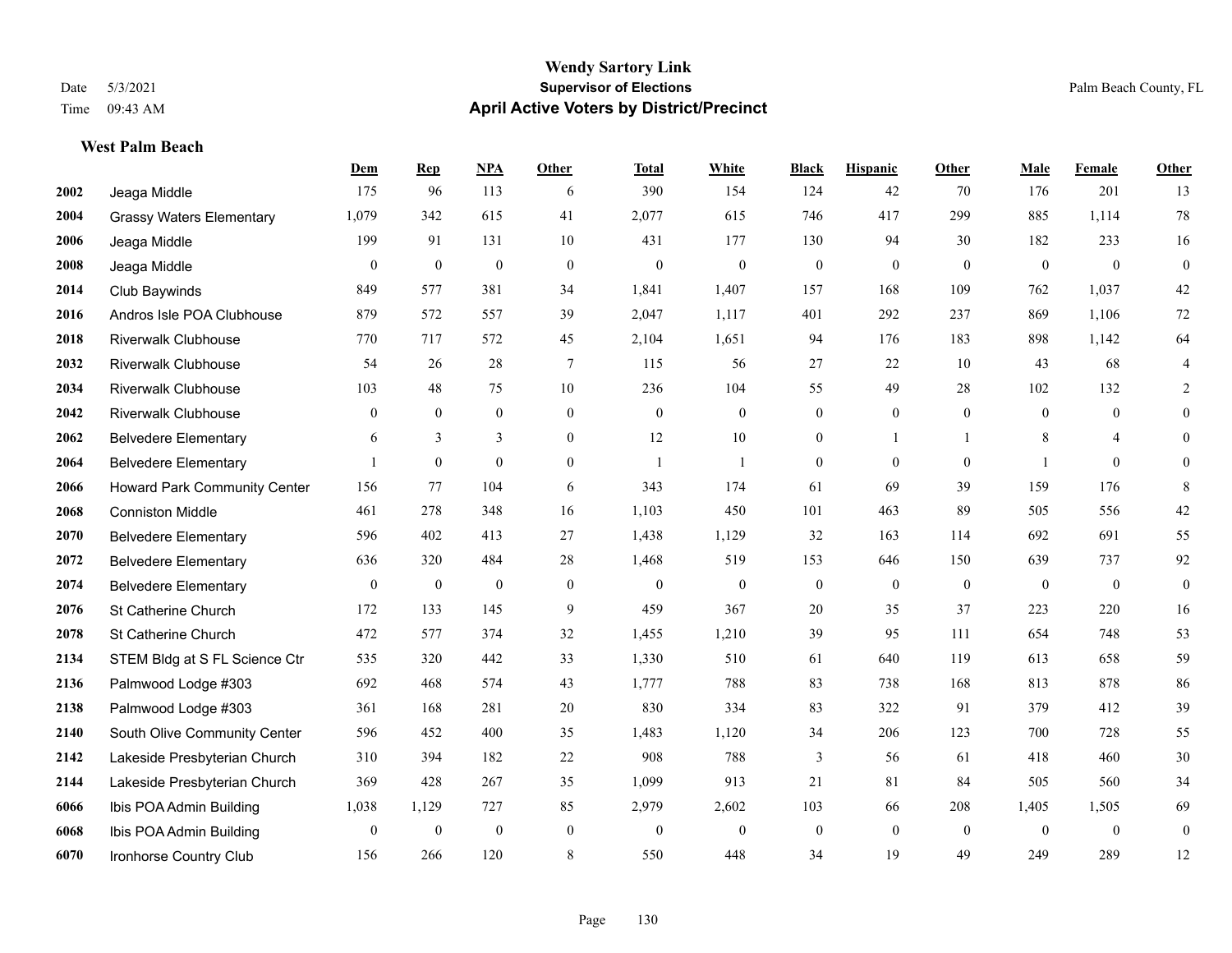**West Palm Beach**

## **Wendy Sartory Link** Date 5/3/2021 **Supervisor of Elections** Palm Beach County, FL Time 09:43 AM **April Active Voters by District/Precinct**

# **Dem Rep NPA Other Total White Black Hispanic Other Male Female Other** Crossroads Baptist Church 0 0 0 0 0 0 0 0 0 0 0 0 Crossroads Baptist Church 317 10 86 8 421 8 355 26 32 138 265 18 Crossroads Baptist Church 1 2 1 0 4 3 0 1 1 3 0 Crossroads Baptist Church 0 0 0 0 0 0 0 0 0 0 0 0 Crossroads Baptist Church 0 0 0 0 0 0 0 0 0 0 0 0 Palm Beach Lakes High 1,470 368 628 42 2,508 842 1,129 309 228 1,028 1,377 103 Ephesus Junior Academy 1,204 68 237 17 1,526 111 1,251 49 115 618 856 52 Grace Episcopal Church 1,384 181 466 33 2,064 362 1,349 135 218 877 1,091 96 Northboro Elementary 1,159 197 470 29 1,855 502 997 166 190 826 953 76 Pleasant City Community Center 1,017 278 560 40 1,895 852 667 193 183 930 868 97 Northboro Elementary 489 418 386 41 1,334 1,072 71 81 110 613 682 39 Egret Lake Elementary 494 110 253 6 863 224 382 145 112 369 461 33 Egret Lake Elementary 212 34 90 9 345 63 197 37 48 149 186 10 Egret Lake Elementary 365 103 136 14 618 420 103 45 50 240 355 23 Egret Lake Elementary 24 3 0 0 27 26 0 0 1 6 20 1 Bear Lakes Middle 34 16 15 2 67 26 17 9 15 28 36 3 Whitehall Clubhouse #3 699 492 447 48 1,686 1,079 250 193 164 801 833 52 Bear Lakes Middle 1,431 516 899 60 2,906 1,149 1,003 415 339 1,271 1,499 136 Palm Beach Lakes High 117 35 77 3 232 85 66 21 60 106 110 16 Salvation Army Activity Hall 603 82 282 12 979 167 503 131 178 421 508 50 Salvation Army Activity Hall 874 326 492 36 1,728 708 556 262 202 703 944 81 U M Church of Palm Beaches 1,049 481 726 74 2,330 1,135 702 275 218 1,057 1,201 72 First Christian Church 784 189 358 22 1,353 455 660 105 133 524 776 53 WPB City Fire Station #5 742 393 437 24 1,596 986 274 193 143 694 849 53 Roosevelt Elementary 2,186 176 587 32 2,981 300 2,190 252 239 1,202 1,646 133 Chamber of Commerce 438 397 374 53 1,262 952 64 104 142 603 613 46 U M Church of Palm Beaches 292 112 176 10 590 211 210 111 58 261 299 30 U M Church of Palm Beaches 0 0 0 0 0 0 0 0 0 0 0 0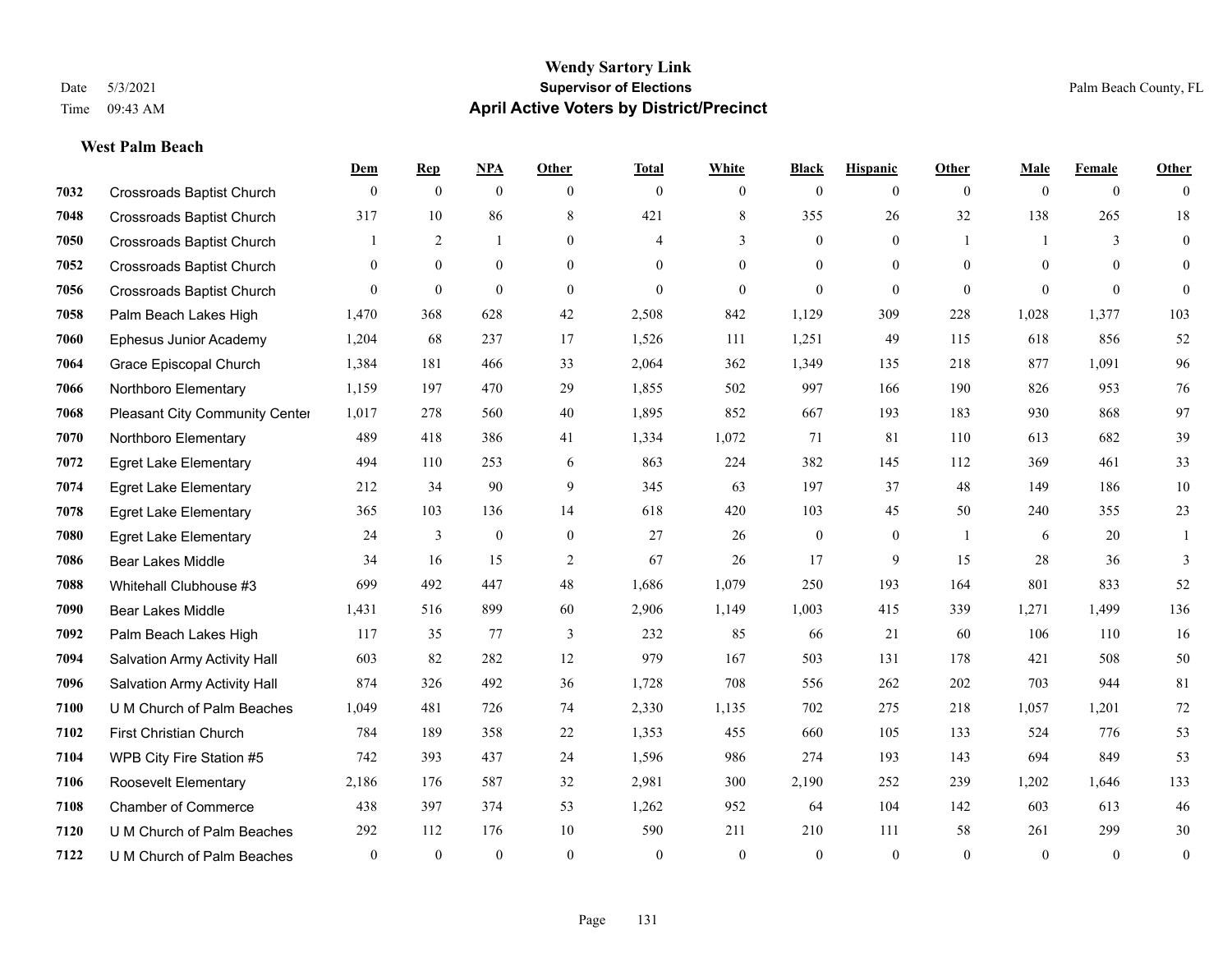### **West Palm Beach**

|      |                                      | Dem    | <b>Rep</b> | NPA    | Other | <b>Total</b> | White  | <b>Black</b> | <b>Hispanic</b> | Other | Male   | Female | Other |
|------|--------------------------------------|--------|------------|--------|-------|--------------|--------|--------------|-----------------|-------|--------|--------|-------|
| 7124 | <b>First Christian Church</b>        | 1,270  | 147        | 362    | 15    | 1,794        | 220    | 1,269        | 135             | 170   | 791    | 936    | 67    |
| 7126 | First Christian Church               | 1,624  | 539        | 840    | 84    | 3,087        | 1,194  | 1,117        | 439             | 337   | 1,267  | 1,685  | 135   |
| 7128 | <b>Westward Elementary</b>           | 2,109  | 127        | 536    | 24    | 2,796        | 176    | 2,273        | 124             | 223   | 1,133  | 1,561  | 102   |
| 7130 | Alexander W Dreyfoos SOA High        | 873    | 854        | 796    | 79    | 2,602        | 1,987  | 120          | 222             | 273   | 1,317  | 1,208  | 77    |
| 7132 | <b>WPB City Hall Flagler Gallery</b> | 734    | 687        | 588    | 82    | 2,091        | 1,640  | 93           | 144             | 214   | 1,041  | 970    | 80    |
| 7148 | <b>Howard Park Community Center</b>  | 71     | 25         | 47     |       | 147          | 66     | 35           | 27              | 19    | 72     | 68     |       |
| 7149 | <b>Howard Park Community Center</b>  | 63     | 12         | 49     |       | 125          | 19     | 51           | 33              | 22    | 56     | 58     | 11    |
| 7150 | <b>Howard Park Community Center</b>  | 383    | 306        | 324    | 36    | 1,049        | 828    | 43           | 94              | 84    | 526    | 488    | 35    |
| 7152 | <b>WPB City Hall Flagler Gallery</b> | 502    | 518        | 335    | 42    | 1,397        | 1,092  | 48           | 127             | 130   | 530    | 792    | 75    |
|      | <b>West Palm Beach</b>               | 35,679 | 16,086     | 19,396 | 1,573 | 72,734       | 35,604 | 20,607       | 9,462           | 7,061 | 32,079 | 37,852 | 2,803 |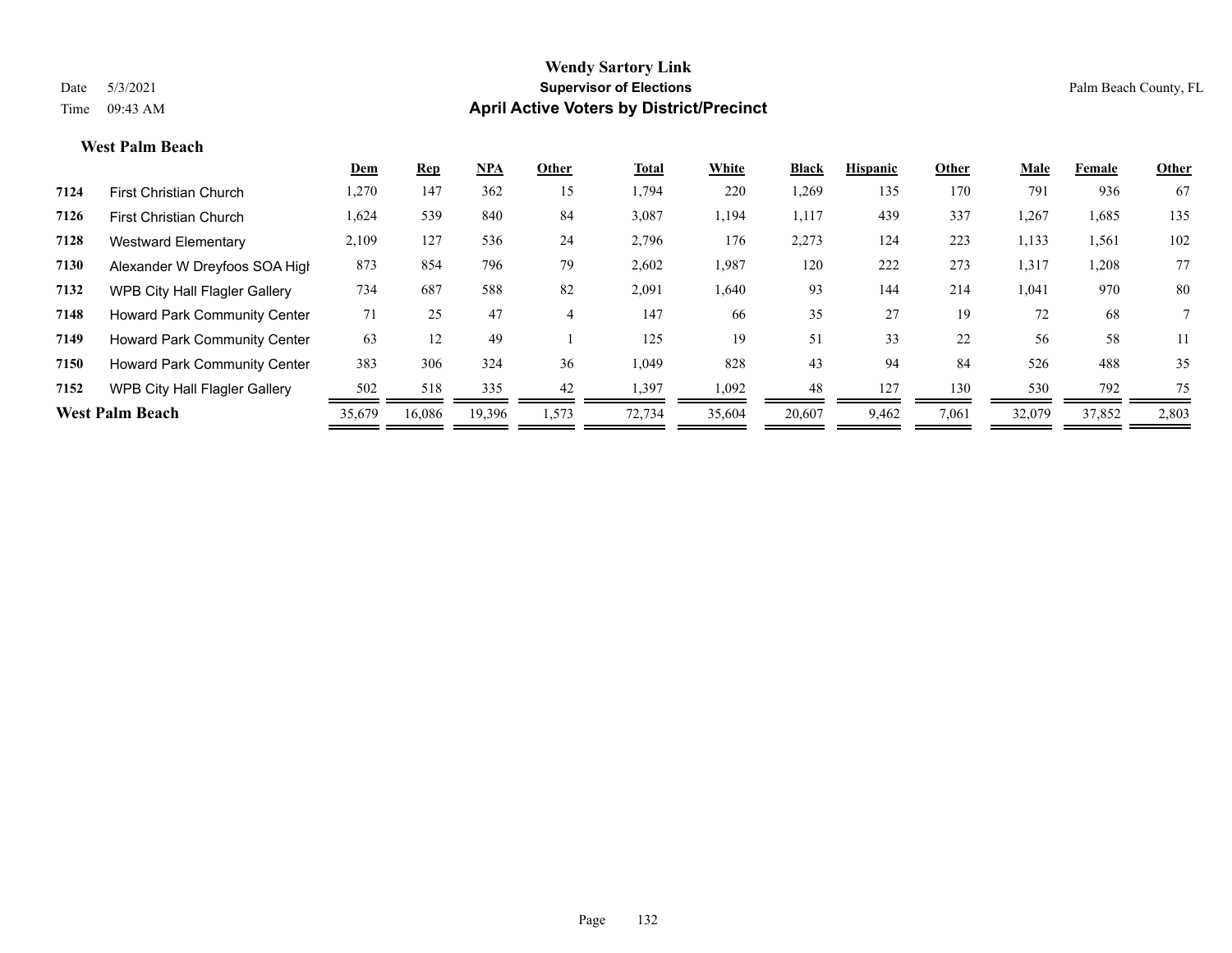### **State House Dist 81**

|      |                                     | Dem          | <b>Rep</b>       | NPA              | <b>Other</b>   | <b>Total</b>   | <b>White</b>             | <b>Black</b>     | <b>Hispanic</b> | <b>Other</b>   | <b>Male</b>  | <b>Female</b> | <b>Other</b> |
|------|-------------------------------------|--------------|------------------|------------------|----------------|----------------|--------------------------|------------------|-----------------|----------------|--------------|---------------|--------------|
| 1002 | <b>Canal Point Community Center</b> | $\mathbf{0}$ | $\boldsymbol{0}$ | $\boldsymbol{0}$ | $\overline{0}$ | $\theta$       | $\mathbf{0}$             | $\boldsymbol{0}$ | $\mathbf{0}$    | $\overline{0}$ | $\mathbf{0}$ | $\mathbf{0}$  | $\theta$     |
| 3084 | Lakes of Sherbrooke                 | 710          | 650              | 581              | 52             | 1,993          | 1,349                    | 187              | 284             | 173            | 876          | 1,036         | 81           |
| 3090 | <b>Woodlands Middle</b>             | 1,463        | 840              | 630              | 52             | 2,985          | 2,417                    | 172              | 117             | 279            | 1,353        | 1,538         | 94           |
| 3092 | Lacuna HOA Clubhouse                | 1,201        | 734              | 734              | 60             | 2,729          | 1,903                    | 267              | 295             | 264            | 1,246        | 1,388         | 95           |
| 3120 | Valencia Shores Social Club         | 1,225        | 591              | 577              | 42             | 2,435          | 2,146                    | 68               | 79              | 142            | 1,116        | 1,262         | 57           |
| 3122 | Boynton Beach Community Chur        | 915          | 399              | 347              | 32             | 1,693          | 1,519                    | 31               | 51              | 92             | 689          | 960           | $44\,$       |
| 5002 | Faith Farm Tabernacle               | 562          | 654              | 495              | 47             | 1,758          | 1,158                    | 172              | 196             | 232            | 814          | 888           | 56           |
| 5003 | Faith Farm Tabernacle               | 495          | 354              | 433              | 25             | 1,307          | 792                      | 133              | 203             | 179            | 581          | 680           | $46\,$       |
| 5004 | Faith Farm Tabernacle               | 3            | $\overline{2}$   | $\overline{2}$   | $\mathbf{0}$   | $\tau$         | $\overline{\mathcal{L}}$ | $\boldsymbol{0}$ | 3               | $\mathbf{0}$   | 6            | -1            | $\mathbf{0}$ |
| 5005 | <b>Sunset Palms Elementary</b>      | 1,236        | 552              | 469              | 76             | 2,333          | 2,188                    | 11               | 35              | 99             | 1,077        | 1,198         | 58           |
| 5006 | Faith Farm Tabernacle               | 1,032        | 439              | 514              | 34             | 2,019          | 1,909                    | 11               | 21              | 78             | 944          | 1,038         | 37           |
| 5007 | Faith Farm Tabernacle               | 5            | $\boldsymbol{0}$ | $\overline{2}$   | $\overline{0}$ | $\overline{7}$ | 6                        | $\boldsymbol{0}$ | $\mathbf{0}$    | $\overline{1}$ | 5            | 2             | $\mathbf{0}$ |
| 5008 | <b>Sunset Palms Elementary</b>      | 424          | 327              | 372              | 27             | 1,150          | 741                      | 97               | 140             | 172            | 532          | 578           | 40           |
| 5009 | Boynton Beach Community Chur        | 1,207        | 987              | 996              | 74             | 3,264          | 2,180                    | 285              | 360             | 439            | 1,548        | 1,591         | 125          |
| 5054 | Our Lady Queen of Peace             | 1,171        | 1,209            | 996              | 90             | 3,466          | 2,781                    | 97               | 212             | 376            | 1,608        | 1,711         | 147          |
| 5055 | Our Lady Queen of Peace             | 309          | 146              | 153              | 11             | 619            | 546                      | 8                | 37              | 28             | 275          | 324           | $20\,$       |
| 5108 | West Boca Branch Library            | 1,376        | 1,458            | 1,299            | 104            | 4,237          | 3,506                    | 102              | 244             | 385            | 1,981        | 2,117         | 139          |
| 5128 | <b>Sunrise Park Elementary</b>      | 774          | 504              | 558              | 36             | 1,872          | 1,243                    | 104              | 274             | 251            | 845          | 959           | 68           |
| 5130 | Coconut Cove Waterpark - Meet       | 668          | 548              | 535              | 27             | 1,778          | 1,296                    | 31               | 178             | 273            | 808          | 877           | 93           |
| 5132 | <b>Eagles Landing Middle</b>        | 976          | 583              | 647              | 43             | 2,249          | 1,534                    | 151              | 327             | 237            | 993          | 1,179         | 77           |
| 5134 | Coconut Cove Waterpark - Meet       | 542          | 465              | 451              | 28             | 1,486          | 1,056                    | 70               | 229             | 131            | 709          | 721           | 56           |
| 5136 | West Boca Branch Library            | 897          | 527              | 697              | 44             | 2,165          | 1,405                    | 129              | 408             | 223            | 911          | 1,178         | 76           |
| 5138 | <b>Whispering Pines Elementary</b>  | 910          | 558              | 615              | 44             | 2,127          | 1,413                    | 130              | 305             | 279            | 918          | 1,126         | 83           |
| 5140 | Olympic Heights High                | 1,071        | 771              | 930              | 50             | 2,822          | 1,828                    | 146              | 538             | 310            | 1,274        | 1,430         | 118          |
| 5142 | <b>Whispering Pines Elementary</b>  | 310          | 248              | 256              | 21             | 835            | 604                      | 30               | 105             | 96             | 331          | 464           | 40           |
| 5144 | Whisper Walk Section B              | 933          | 433              | 419              | 30             | 1,815          | 1,437                    | 51               | 207             | 120            | 693          | 1,070         | 52           |
| 5146 | <b>Century Village West</b>         | 956          | 494              | 406              | 38             | 1,894          | 1,472                    | 78               | 180             | 164            | 697          | 1,120         | 77           |
| 5148 | Century Village West                | 769          | 362              | 370              | 21             | 1,522          | 1,214                    | 49               | 137             | 122            | 582          | 864           | 76           |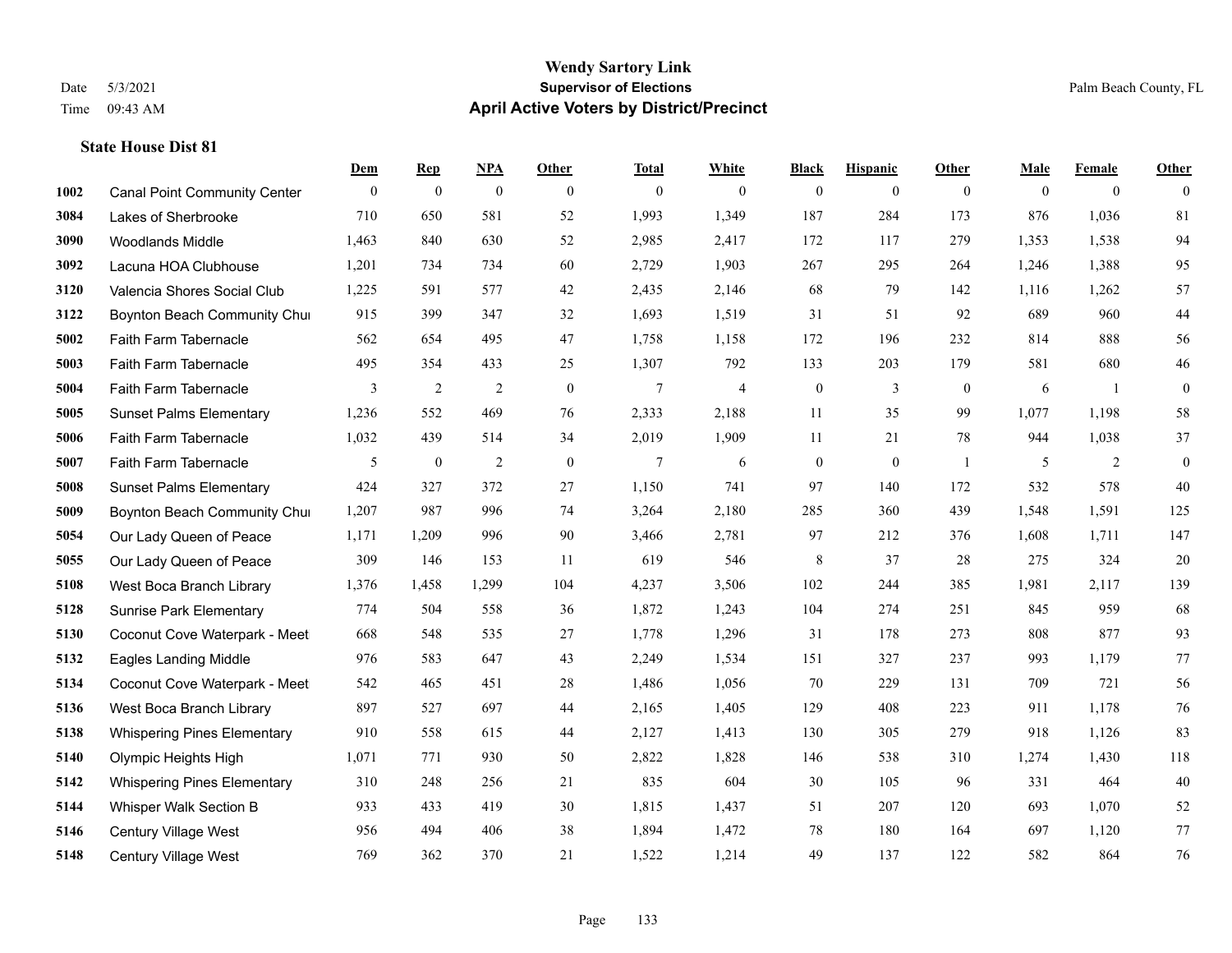### **Wendy Sartory Link** Date 5/3/2021 **Supervisor of Elections** Palm Beach County, FL Time 09:43 AM **April Active Voters by District/Precinct**

# **Dem Rep NPA Other Total White Black Hispanic Other Male Female Other** Century Village West 719 273 283 20 1,295 1,020 50 141 84 462 787 46 West Boca Raton High 954 798 854 43 2,649 1,981 83 247 338 1,240 1,295 114 Daggerwing Nature Center 907 775 745 51 2,478 1,708 79 338 353 1,104 1,253 121 Southwinds Golf Course 743 509 580 33 1,865 1,264 85 271 245 809 966 90 Glades Presbyterian Church 779 755 637 33 2,204 1,617 69 310 208 1,054 1,062 88 Sandpiper Shores Elementary 1,021 665 683 41 2,410 1,843 73 252 242 1,096 1,233 81 Glades Road Branch Library 819 697 719 47 2,282 1,586 119 341 236 978 1,199 105 Glades Road Branch Library 995 622 611 39 2,267 1,719 66 264 218 876 1,325 66 Olympic Heights High 1,170 629 775 50 2,624 1,930 84 355 255 1,017 1,503 104 Waters Edge Elementary 878 764 826 46 2,514 1,703 126 360 325 1,155 1,237 122 Loggers Run Middle 476 357 373 14 1,220 854 48 195 123 512 644 64 Loggers Run Middle 719 536 637 44 1,936 1,070 193 398 275 862 971 103 Boca Glades Baptist Church 694 379 627 38 1,738 996 122 392 228 789 871 78 Boca Glades Baptist Church 579 304 562 34 1,479 768 138 361 212 660 746 73 Coral Sunset Elementary 905 556 725 36 2,222 1,231 239 426 326 1,021 1,090 111 Coral Sunset Elementary 1,071 441 882 39 2,433 1,024 372 681 356 1,022 1,271 140 Pines Of Boca Barwood 991 620 790 47 2,448 1,457 134 537 320 1,029 1,316 103 Lakes at Boca Rio Clubhouse 410 290 331 19 1,050 689 62 182 117 482 524 44 Hammock Pointe Elementary 1,094 688 910 40 2,732 1,572 197 578 385 1,181 1,422 129 Lakes Of Boca Barwood 400 254 373 22 1,049 637 48 227 137 444 547 58 Canal Point Community Center 90 109 67 1 267 117 40 95 15 120 137 10 Pahokee Recreation Center 1,009 181 242 5 1,437 188 933 227 89 595 790 52 Pahokee Recreation Center 1,046 178 296 13 1,533 144 891 393 105 685 765 83 Pahokee High 564 23 113 2 702 10 642 3 47 208 458 36 Canal Point Community Center 27 6 7 0 40 13 22 2 3 22 18 0 Belle Glade Library/Civic Ctr 190 29 64 1 284 32 156 80 16 112 160 12 Belle Glade Library/Civic Ctr 1 3 2 0 6 0 0 6 0 2 4 0 South Bay Commission Chambe 48 56 33 5 142 98 9 22 13 71 64 7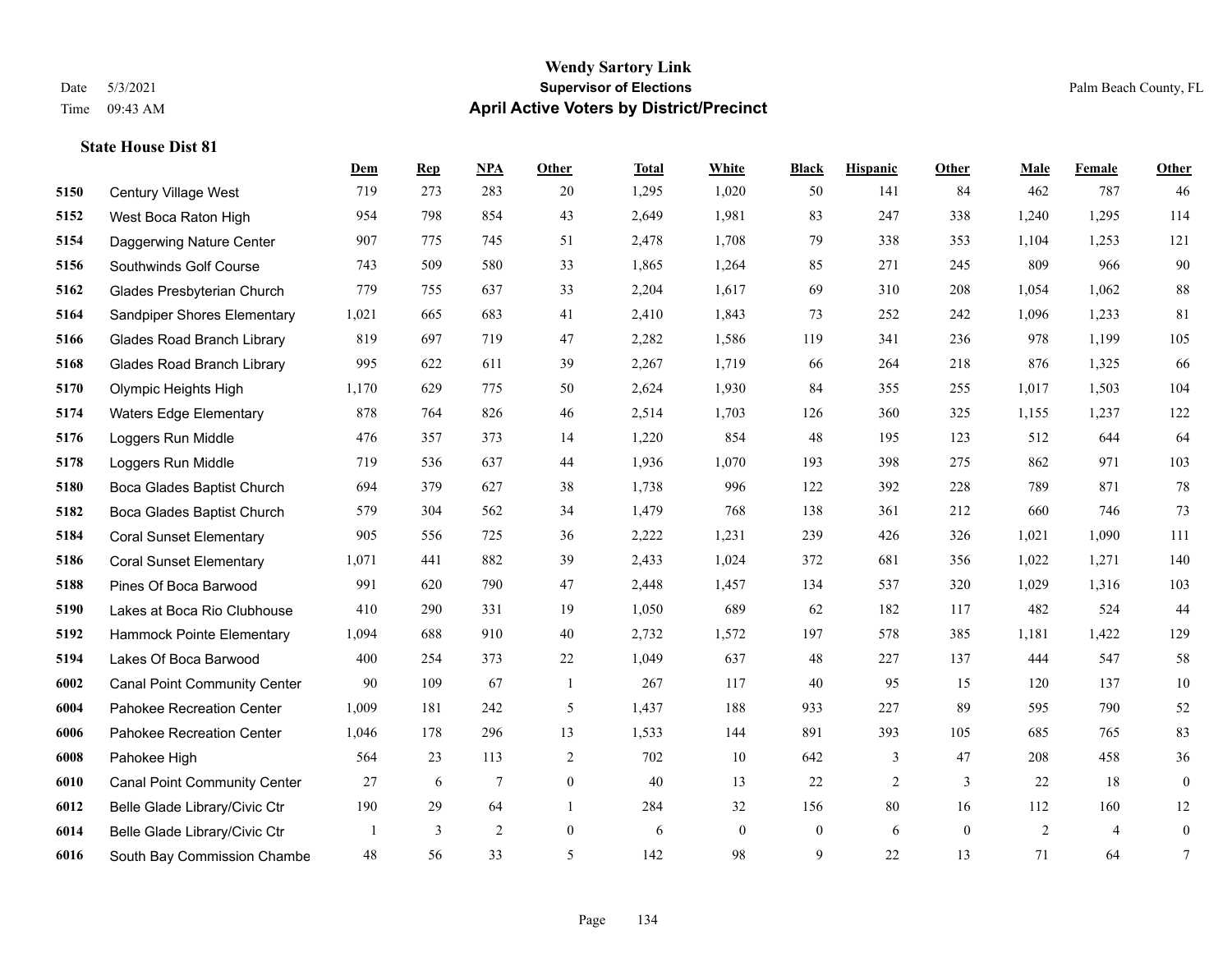### **State House Dist 81**

|      |                               | Dem      | <b>Rep</b>     | $NPA$          | Other          | <b>Total</b> | White    | <b>Black</b> | <b>Hispanic</b> | Other    | Male     | Female       | <b>Other</b>   |
|------|-------------------------------|----------|----------------|----------------|----------------|--------------|----------|--------------|-----------------|----------|----------|--------------|----------------|
| 6018 | South Bay Commission Chambe   | 1,229    | 87             | 233            | 11             | 1,560        | 63       | 1,201        | 215             | 81       | 646      | 874          | 40             |
| 6020 | <b>Glades Central High</b>    | 456      | 82             | 146            | 8              | 692          | 84       | 399          | 169             | 40       | 323      | 333          | 36             |
| 6022 | Belle Glade Library/Civic Ctr | 1,433    | 111            | 259            | 13             | 1,816        | 97       | 1,453        | 145             | 121      | 758      | 986          | 72             |
| 6024 | Lewis Evans Resource Center   | 1,792    | 78             | 275            | 14             | 2,159        | 35       | 1,871        | 129             | 124      | 872      | 1,208        | 79             |
| 6026 | Lewis Evans Resource Center   | 3        | $\theta$       | $\overline{2}$ | $\theta$       | 5            |          | $\Omega$     | $\overline{4}$  | $\Omega$ | 2        | $\mathbf{3}$ | $\Omega$       |
| 6028 | Belle Glade Library/Civic Ctr | 784      | 470            | 342            | 15             | 1,611        | 430      | 412          | 678             | 91       | 754      | 812          | 45             |
| 6029 | Belle Glade Library/Civic Ctr |          | $\mathbf{0}$   | $\mathbf{0}$   | $\theta$       |              |          |              | $\Omega$        | $\theta$ |          | $\Omega$     | $\overline{0}$ |
| 6030 | Belle Glade Library/Civic Ctr | 8        | 3              | 13             | $\overline{c}$ | 26           | 8        | $\Omega$     | 18              | $\theta$ | 8        | 16           | 2              |
| 6032 | Gove Elementary               | 690      | 300            | 271            |                | 1,266        | 318      | 440          | 408             | 100      | 545      | 677          | 44             |
| 6034 | Gove Elementary               | $\Omega$ | $\overline{4}$ | $\mathbf{0}$   | $\Omega$       | 4            | 4        | $\theta$     | $\Omega$        | $\Omega$ |          |              | $\theta$       |
| 6036 | Gove Elementary               | 404      | 165            | 211            | 9              | 789          | 140      | 153          | 450             | 46       | 341      | 417          | 31             |
| 6038 | South Bay Commission Chambe   | $\theta$ | $\theta$       | $\overline{0}$ | $\theta$       | $\Omega$     | $\theta$ | $\theta$     | $\Omega$        | $\Omega$ | $\Omega$ | $\theta$     | $\theta$       |
| 6224 | Discovery Key Elementary      | 973      | 1,116          | 682            | 54             | 2,825        | 2,104    | 180          | 334             | 207      | 1,315    | 1,424        | 86             |
| 6230 | Epiphany Lutheran Church      | 1,083    | 1,177          | 1,070          | 76             | 3,406        | 2,105    | 378          | 558             | 365      | 1,557    | 1,739        | 110            |
| 6232 | Panther Run Elementary        | 695      | 767            | 644            | 50             | 2,156        | 1,385    | 248          | 249             | 274      | 1,020    | 1,068        | 68             |
|      | <b>State House Dist 81</b>    | 50,990   | 30,692         | 32,379         | 2,128          | 116,189      | 73,692   | 14,426       | 16,206          | 11,865   | 51,165   | 60,516       | 4,508          |
|      |                               |          |                |                |                |              |          |              |                 |          |          |              |                |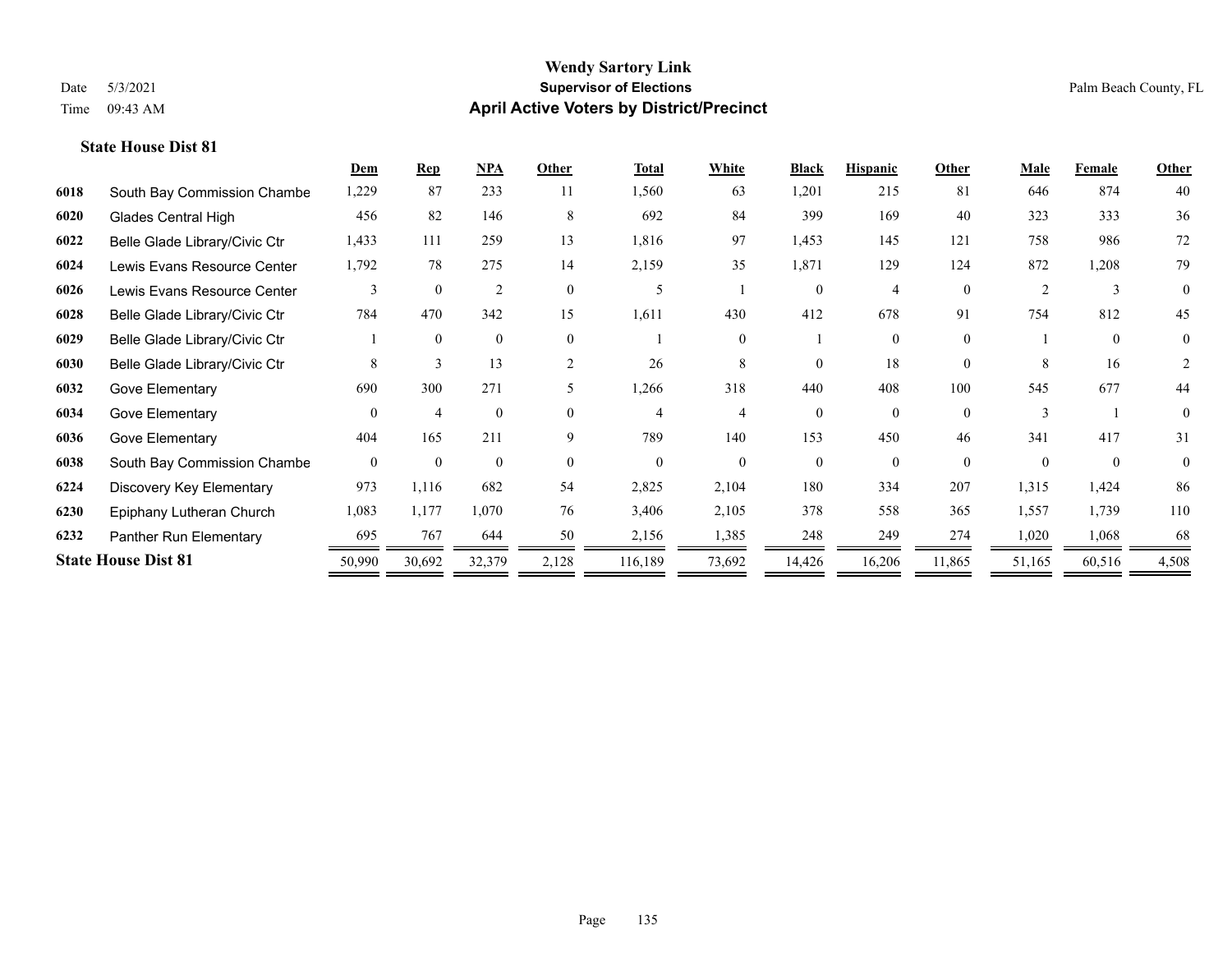### **State House Dist 82**

|      |                                 | Dem          | <b>Rep</b>       | NPA          | <b>Other</b>   | <b>Total</b> | <b>White</b> | <b>Black</b>     | <b>Hispanic</b> | <b>Other</b>   | <b>Male</b>  | <b>Female</b> | <b>Other</b> |
|------|---------------------------------|--------------|------------------|--------------|----------------|--------------|--------------|------------------|-----------------|----------------|--------------|---------------|--------------|
| 1040 | West Jupiter Recreation Center  | 257          | 466              | 344          | 32             | 1,099        | 887          | 17               | 61              | 134            | 544          | 515           | 40           |
| 1042 | West Jupiter Recreation Center  | $\mathbf{0}$ | $\mathbf{0}$     | $\mathbf{0}$ | $\theta$       | $\mathbf{0}$ | $\mathbf{0}$ | $\mathbf{0}$     | $\mathbf{0}$    | $\theta$       | $\mathbf{0}$ | $\theta$      | $\mathbf{0}$ |
| 1044 | Limestone Creek Elementary      | 433          | 120              | 171          | 20             | 744          | 216          | 355              | 91              | 82             | 354          | 363           | $27\,$       |
| 1046 | West Jupiter Recreation Center  | 265          | 147              | 159          | 14             | 585          | 265          | 165              | 109             | 46             | 249          | 313           | $23\,$       |
| 1048 | St Peter Catholic Church        | 397          | 495              | 300          | 28             | 1,220        | 1,089        | 3                | 44              | 84             | 466          | 724           | 30           |
| 1050 | <b>Lighthouse Elementary</b>    | 479          | 681              | 410          | 44             | 1,614        | 1,376        | 15               | 69              | 154            | 751          | 804           | 59           |
| 1054 | Limestone Creek Elementary      | 703          | 1,116            | 633          | 57             | 2,509        | 2,214        | 25               | 100             | 170            | 1,166        | 1,270         | 73           |
| 1056 | West Jupiter Recreation Center  | 568          | 596              | 543          | 37             | 1,744        | 1,405        | 81               | 123             | 135            | 763          | 922           | 59           |
| 1058 | St Peter Catholic Church        | 791          | 895              | 746          | 62             | 2,494        | 2,084        | 38               | 191             | 181            | 1,099        | 1,318         | 77           |
| 1060 | West Jupiter Recreation Center  | 77           | 101              | 75           | 3              | 256          | 211          | $\boldsymbol{0}$ | 24              | 21             | 102          | 137           | 17           |
| 1062 | <b>Harvest Community Church</b> | 634          | 1,181            | 549          | 37             | 2,401        | 2,206        | 10               | 55              | 130            | 1,161        | 1,158         | 82           |
| 1064 | Jupiter Community Center        | 78           | 123              | 64           | $\overline{2}$ | 267          | 244          | $\boldsymbol{0}$ | 6               | 17             | 130          | 129           | $\,8\,$      |
| 1066 | Jupiter Community Center        | $\mathbf{0}$ | $\boldsymbol{0}$ | $\mathbf{0}$ | $\theta$       | $\mathbf{0}$ | $\mathbf{0}$ | $\mathbf{0}$     | $\mathbf{0}$    | $\theta$       | $\mathbf{0}$ | $\mathbf{0}$  | $\mathbf{0}$ |
| 1068 | Jupiter Community Center        | 592          | 739              | 615          | 49             | 1,995        | 1,648        | $26\,$           | 189             | 132            | 938          | 995           | 62           |
| 1070 | Jupiter Community Center        | 63           | 69               | 89           | $\overline{4}$ | 225          | 177          | 1                | 39              | 8              | 117          | 98            | $10\,$       |
| 1072 | Jerry Thomas Elementary         | 744          | 1,068            | 693          | 66             | 2,571        | 2,232        | 29               | 161             | 149            | 1,223        | 1,274         | $74\,$       |
| 1074 | Independence Middle             | 805          | 1,169            | 846          | $88\,$         | 2,908        | 2,444        | 24               | 190             | 250            | 1,303        | 1,509         | 96           |
| 1075 | Martinique Clubhouse            | 256          | 365              | 236          | 21             | 878          | 743          | 10               | 62              | 63             | 398          | 448           | $32\,$       |
| 1076 | The Island Clubhouse            | 651          | 808              | 596          | 72             | 2,127        | 1,746        | 55               | 145             | 181            | 1,045        | 1,000         | 82           |
| 1078 | First Baptist Church Teq        | 360          | 904              | 392          | $22\,$         | 1,678        | 1,566        | 5                | 41              | 66             | 803          | 835           | $40\,$       |
| 1080 | First Baptist Church Teq        | 97           | 148              | 76           | 3              | 324          | 299          | $\boldsymbol{0}$ | 9               | 16             | 163          | 151           | 10           |
| 1082 | First Baptist Church Teq        | 72           | 145              | 84           | $\,8\,$        | 309          | 286          | $\mathbf{1}$     | 11              | 11             | 149          | 151           | 9            |
| 1084 | First Baptist Church Teq        | 12           | 52               | 10           | $\overline{0}$ | 74           | 71           | $\mathbf{1}$     | $\overline{0}$  | $\overline{2}$ | 37           | 35            | 2            |
| 1088 | First Baptist Church Teq        | 12           | 40               | 20           | $\mathbf{0}$   | 72           | 64           | $\boldsymbol{0}$ | 2               | 6              | 36           | 35            | $\mathbf{1}$ |
| 1094 | First Baptist Church Teq        | 610          | 900              | 550          | 40             | 2,100        | 1,889        | 8                | 83              | 120            | 945          | 1,103         | 52           |
| 1096 | First Baptist Church Teq        | 48           | 74               | 37           | $\mathbf{0}$   | 159          | 129          | 8                | 13              | 9              | 77           | 78            | 4            |
| 1098 | Riverside Improvement           | 263          | 472              | 256          | 23             | 1,014        | 903          | 6                | 46              | 59             | 459          | 520           | 35           |
| 1100 | Jupiter Elementary              | 401          | 477              | 368          | 28             | 1,274        | 972          | 19               | 197             | 86             | 613          | 612           | 49           |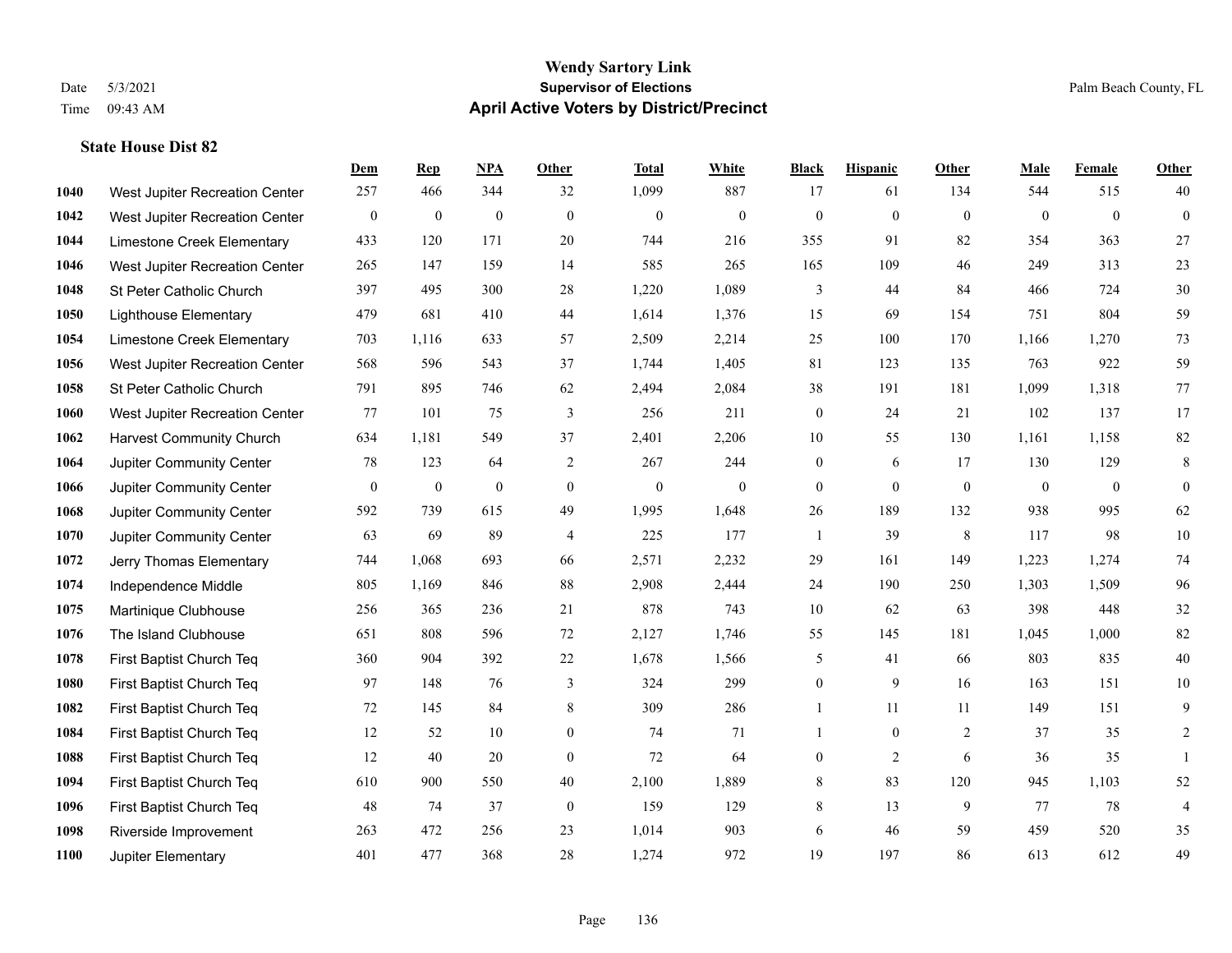### **Wendy Sartory Link** Date 5/3/2021 **Supervisor of Elections** Palm Beach County, FL Time 09:43 AM **April Active Voters by District/Precinct**

# **Dem Rep NPA Other Total White Black Hispanic Other Male Female Other** Jupiter High 710 941 693 70 2,414 1,905 66 216 227 1,066 1,259 89 Jupiter Branch Library 452 579 452 31 1,514 1,238 35 139 102 659 809 46 Jupiter Middle 351 505 381 40 1,277 1,068 16 82 111 586 648 43 Newhaven Clubhouse 580 711 536 65 1,892 1,614 26 115 137 840 990 62 Tequesta Council Chambers 111 141 109 4 365 316 9 22 18 161 193 11 Tequesta Council Chambers 21 66 48 6 141 114 4 16 7 67 71 3 Tequesta Council Chambers 120 321 126 13 580 554 0 4 22 258 311 11 Tequesta Council Chambers 0 0 0 0 0 0 0 0 0 0 0 0 Tequesta Council Chambers 181 255 186 26 648 553 13 37 45 264 367 17 Tequesta Council Chambers 73 259 110 15 457 430 0 8 19 220 229 8 Tequesta Council Chambers 33 87 36 3 159 149 0 1 9 82 74 3 Riverside Improvement 0 0 2 0 0 2 2 2 0 0 0 1 1 0 PBC Fire Rescue #18 431 908 497 46 1,882 1,762 8 36 76 855 993 34 Jupiter Inlet Colony Admin Bldg 72 226 91 14 403 371 0 5 27 182 212 9 PBC Fire Rescue #18 1 3 2 0 6 6 0 0 0 3 2 1 PBC Fire Rescue #18 0 3 2 0 5 5 0 0 0 2 3 0 PBC Fire Rescue #18 0 0 0 0 0 0 0 0 0 0 0 0 1st UM Church of Jup-Teq 601 1,024 631 71 2,327 2,162 10 57 98 1,025 1,242 60 Grace Immanuel Bible Church 226 836 355 38 1,455 1,383 0 10 62 619 803 33 Club at Admirals Cove 299 555 303 25 1,182 1,084 7 22 69 563 600 19 1st UM Church of Jup-Teq 297 602 364 44 1,307 1,204 6 23 74 617 657 33 1st UM Church of Jup-Teq 540 824 513 31 1,908 1,761 7 32 108 881 969 58 Newhaven Clubhouse 16 35 8 1 60 54 0 1 5 31 28 1 Oceanview Methodist 404 570 403 48 1,425 1,301 8 31 85 617 764 44 Holy Spirit Lutheran 145 295 137 15 592 530 4 26 32 284 288 20 Holy Spirit Lutheran **0** 2 0 0 2 2 2 0 0 0 1 1 0 1158 Holy Spirit Lutheran **0** 1 1 0 2 2 0 0 2 0 2 0 0 Holy Spirit Lutheran **1** 0 1 0 2 2 0 0 0 1 1 0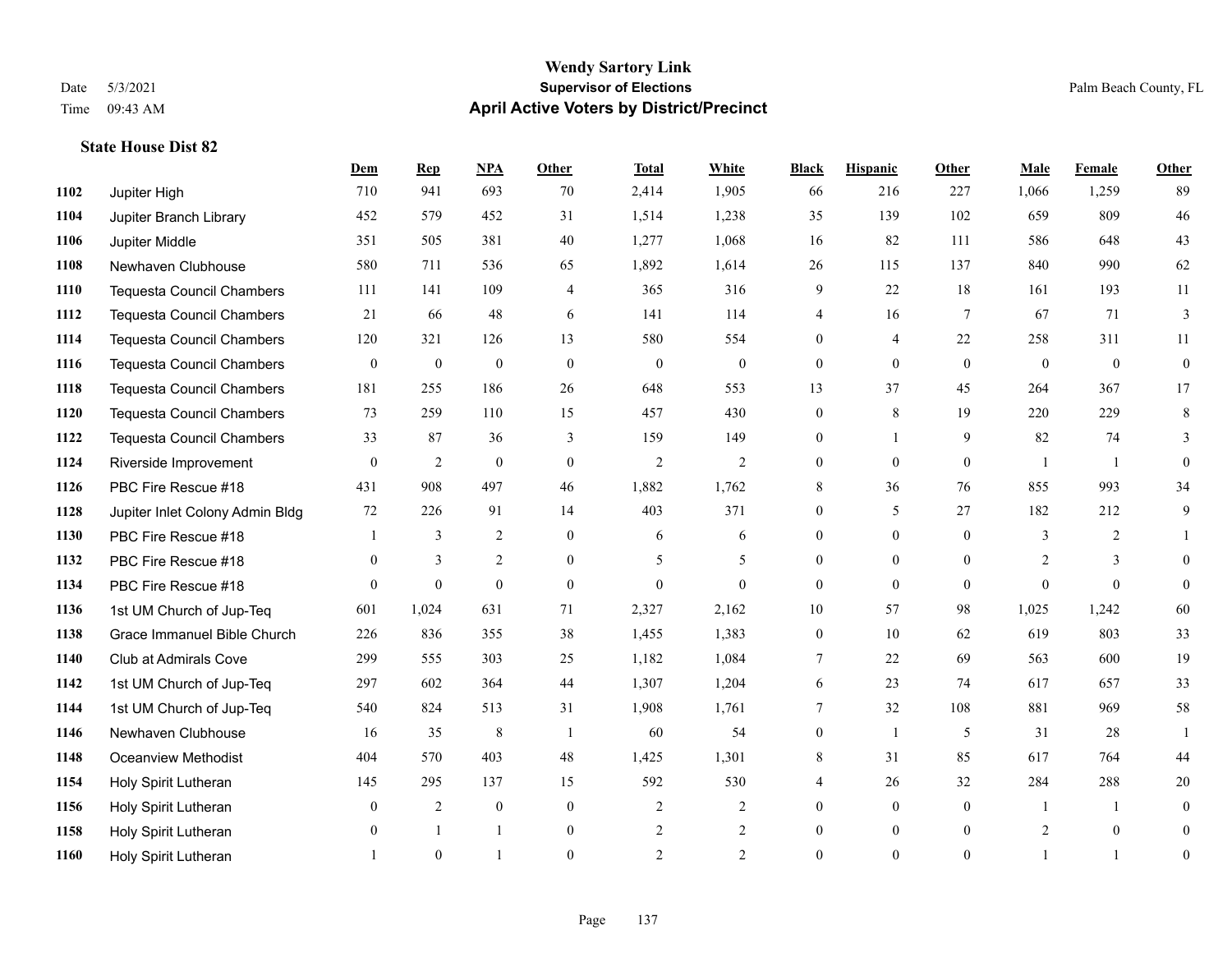### **State House Dist 82**

|      |                            | <u>Dem</u> | <b>Rep</b>  | NPA    | Other    | <u>Total</u> | <b>White</b> | <b>Black</b> | <b>Hispanic</b> | <u>Other</u> | Male   | Female   | <b>Other</b>   |
|------|----------------------------|------------|-------------|--------|----------|--------------|--------------|--------------|-----------------|--------------|--------|----------|----------------|
| 1162 | Holy Spirit Lutheran       |            |             |        |          |              |              |              |                 |              |        |          | 0              |
| 1164 | Club at Admirals Cove      | 29         | 153         |        |          | 258          | 232          |              |                 | 19           | 130    | 121      |                |
| 1166 | Holy Spirit Lutheran       |            |             |        | $\theta$ | 41           | 33           |              |                 |              |        | 24       | $\overline{0}$ |
| 1168 | Holy Spirit Lutheran       |            | $^{\prime}$ |        | $\Omega$ |              | $\Omega$     | $\Omega$     | $\Omega$        | $\theta$     |        | $\theta$ | 0              |
|      | <b>State House Dist 82</b> | 15,372     | 23,280      | 14,935 | 1,373    | 54,960       | 47,216       | .,124        | 2,950           | 3,670        | 25,131 | 28,164   | 1,665          |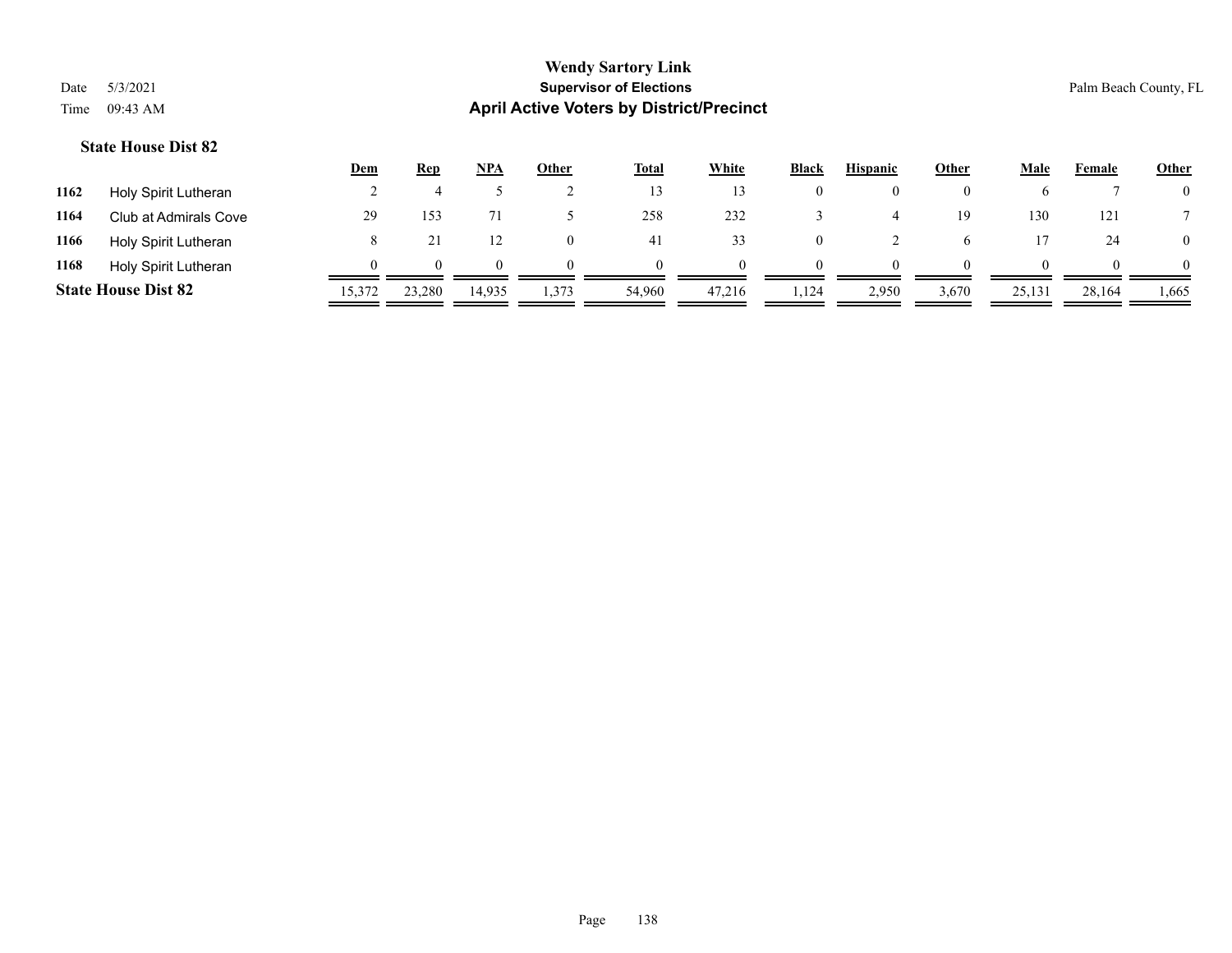# **State House Dist 85**

|      |                                | Dem          | <b>Rep</b>       | NPA              | <b>Other</b> | <b>Total</b> | <b>White</b>     | <b>Black</b>     | <b>Hispanic</b> | <b>Other</b>   | <b>Male</b>  | <b>Female</b>  | <b>Other</b>   |
|------|--------------------------------|--------------|------------------|------------------|--------------|--------------|------------------|------------------|-----------------|----------------|--------------|----------------|----------------|
| 1004 | Pierce Hammock Elementary      | 3            | $\overline{4}$   | 3                | $\theta$     | 10           | 10               | $\mathbf{0}$     | $\mathbf{0}$    | $\theta$       | 3            | 7              | $\Omega$       |
| 1006 | Journey Church of Jupiter      | $\Omega$     | $\theta$         | $\theta$         | $\Omega$     | $\Omega$     | $\overline{0}$   | $\theta$         | $\mathbf{0}$    | $\Omega$       | $\Omega$     | $\Omega$       | $\Omega$       |
| 1008 | Journey Church of Jupiter      | $\Omega$     | $\theta$         | $\theta$         | $\Omega$     | $\Omega$     | $\Omega$         | $\Omega$         | $\Omega$        | $\Omega$       | $\Omega$     | $\Omega$       |                |
| 1010 | Journey Church of Jupiter      |              | $\mathbf{0}$     | $\mathbf{0}$     | $\mathbf{0}$ | $\theta$     | $\mathbf{0}$     | $\overline{0}$   | $\mathbf{0}$    | $\Omega$       | $\mathbf{0}$ | $\theta$       |                |
| 1012 | Caloosa POA Meeting Room       | $\Omega$     | $\theta$         | $\mathbf{0}$     | $\Omega$     | $\Omega$     | $\theta$         | $\theta$         | $\theta$        | $\Omega$       | $\theta$     | $\Omega$       | $\Omega$       |
| 1014 | Caloosa POA Meeting Room       | $\theta$     | $\mathbf{1}$     | $\mathbf{0}$     | $\Omega$     |              |                  | $\Omega$         | $\theta$        | $\Omega$       | $\theta$     | $\Omega$       |                |
| 1016 | Journey Church of Jupiter      | $\theta$     | $\mathbf{0}$     | $\mathbf{0}$     | $\theta$     | $\theta$     | $\mathbf{0}$     | $\mathbf{0}$     | $\mathbf{0}$    | $\theta$       | $\theta$     | $\theta$       | $\theta$       |
| 1018 | Calvary Church of Jupiter      | 455          | 821              | 479              | 49           | 1,804        | 1,589            | 22               | 96              | 97             | 854          | 895            | 55             |
| 1019 | Calvary Church of Jupiter      | 195          | 386              | 225              | 7            | 813          | 733              | $\boldsymbol{0}$ | 44              | 36             | 393          | 403            | 17             |
| 1020 | Caloosa POA Meeting Room       | $\mathbf{0}$ | $\mathbf{0}$     | $\mathbf{0}$     | $\theta$     | $\mathbf{0}$ | $\mathbf{0}$     | $\mathbf{0}$     | $\theta$        | $\theta$       | $\mathbf{0}$ | $\mathbf{0}$   | $\mathbf{0}$   |
| 1022 | Journey Church of Jupiter      | 723          | 1,241            | 761              | 56           | 2,781        | 2,380            | 36               | 176             | 189            | 1,330        | 1,359          | 92             |
| 1024 | Calvary Church of Jupiter      | 6            | 10               | $\mathfrak{H}$   | $\mathbf{0}$ | 21           | 21               | $\mathbf{0}$     | $\mathbf{0}$    | $\mathbf{0}$   | 11           | 10             | $\theta$       |
| 1026 | Calvary Church of Jupiter      | 338          | 630              | 327              | 22           | 1,317        | 1,165            | 10               | 76              | 66             | 626          | 654            | 37             |
| 1028 | Jupiter Farms Elementary       | 556          | 1,005            | 563              | 60           | 2,184        | 1,899            | 16               | 134             | 135            | 1,046        | 1,071          | 67             |
| 1030 | Calvary Church of Jupiter      | 17           | 38               | 26               | 4            | 85           | 77               | $\boldsymbol{0}$ | 4               | $\overline{4}$ | 40           | 42             | 3              |
| 1032 | Jupiter Farms Park Community I | 313          | 569              | 350              | 27           | 1,259        | 1,064            | 12               | 105             | 78             | 615          | 605            | 39             |
| 1034 | West Jupiter Recreation Center | 262          | 707              | 333              | 42           | 1,344        | 1,163            | 19               | 37              | 125            | 650          | 669            | 25             |
| 1036 | Calvary Church of Jupiter      | $\mathbf{0}$ | $\boldsymbol{0}$ | $\boldsymbol{0}$ | $\theta$     | $\mathbf{0}$ | $\boldsymbol{0}$ | $\mathbf{0}$     | $\mathbf{0}$    | $\mathbf{0}$   | $\theta$     | $\overline{0}$ | $\mathbf{0}$   |
| 1038 | William T Dwyer High           | 812          | 1,325            | 767              | 56           | 2,960        | 2,485            | 66               | 180             | 229            | 1,413        | 1,435          | 112            |
| 1052 | Beacon Cove Intermediate Scho  | 1,063        | 1,169            | 946              | 65           | 3,243        | 2,567            | 81               | 262             | 333            | 1,520        | 1,613          | 110            |
| 1150 | <b>Oceanview Methodist</b>     | $\theta$     | $\mathbf{0}$     | $\mathbf{0}$     | $\Omega$     | $\theta$     | $\mathbf{0}$     | $\theta$         | $\theta$        | $\Omega$       | $\Omega$     | $\Omega$       | $\theta$       |
| 1152 | <b>Oceanview Methodist</b>     | 51           | 76               | 62               | 9            | 198          | 187              | $\overline{0}$   | $\overline{c}$  | 9              | 95           | 97             | 6              |
| 1170 | Caloosa POA Meeting Room       | $\theta$     | $\mathbf{0}$     | $\mathbf{0}$     | $\mathbf{0}$ | $\mathbf{0}$ | $\mathbf{0}$     | $\mathbf{0}$     | $\theta$        | $\theta$       | $\theta$     | $\theta$       | $\theta$       |
| 1172 | Caloosa POA Meeting Room       | 128          | 281              | 129              | 10           | 548          | 470              | 13               | 23              | 42             | 243          | 284            | 21             |
| 1173 | Caloosa POA Meeting Room       | 71           | 115              | 64               | 3            | 253          | 215              | 5                | 14              | 19             | 117          | 124            | 12             |
| 1174 | Mirasol Sales and Info Center  | $\theta$     | $\mathbf{0}$     | $\mathbf{0}$     | $\theta$     | $\theta$     | $\overline{0}$   | $\theta$         | $\mathbf{0}$    | $\theta$       | $\theta$     | $\theta$       | $\overline{0}$ |
| 1176 | Mirasol Sales and Info Center  | $\Omega$     | $\theta$         | $\Omega$         | $\theta$     | $\theta$     | $\overline{0}$   | $\theta$         | $\theta$        | $\Omega$       |              | 0              | $\theta$       |
| 1178 | Mirasol Sales and Info Center  |              | $\Omega$         | $\Omega$         | $\Omega$     |              | $\Omega$         | $\Omega$         | $\Omega$        | $\Omega$       |              | $\Omega$       | $\theta$       |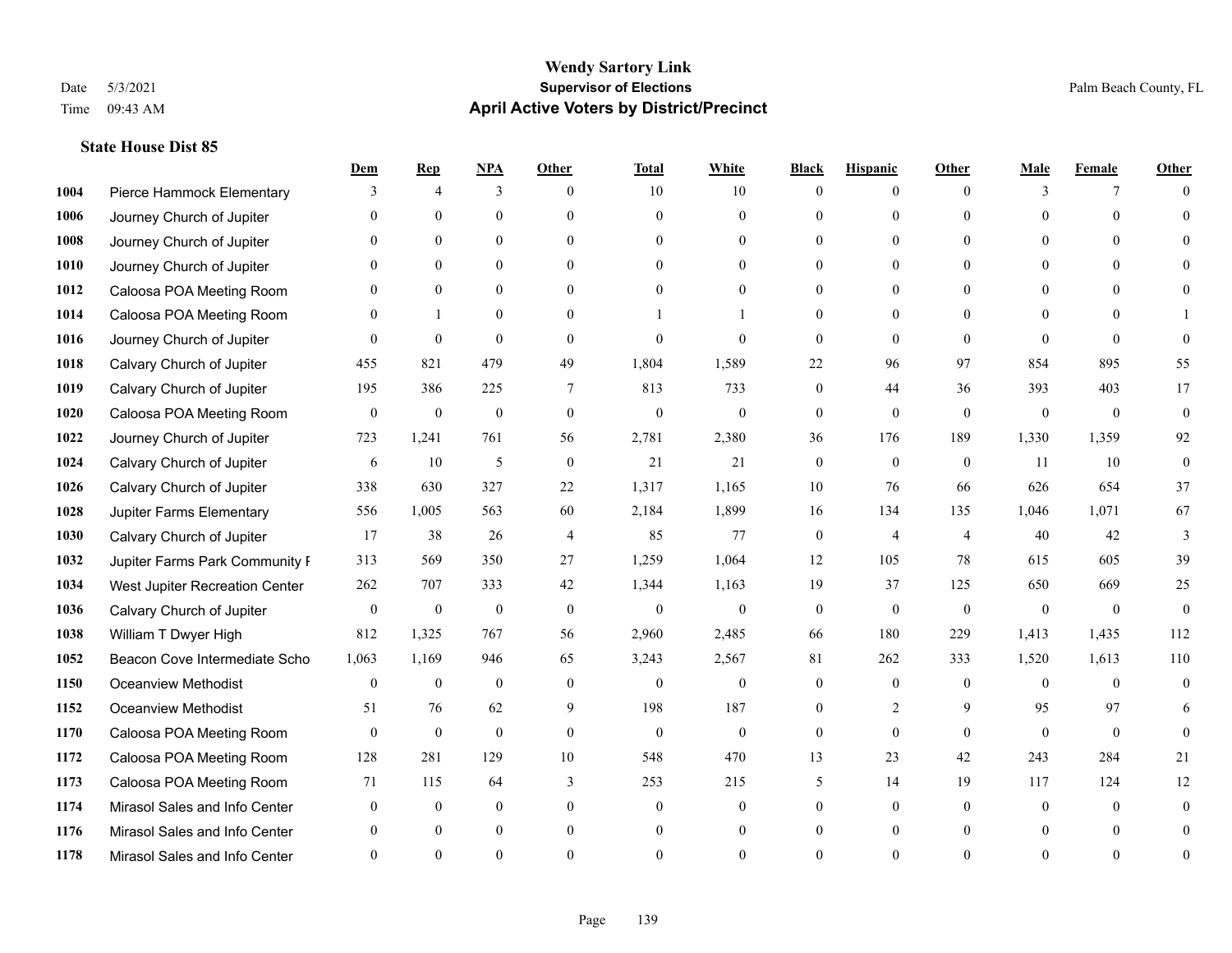### **Wendy Sartory Link** Date 5/3/2021 **Supervisor of Elections** Palm Beach County, FL Time 09:43 AM **April Active Voters by District/Precinct**

# **Dem Rep NPA Other Total White Black Hispanic Other Male Female Other** Mirasol Sales and Info Center 0 0 0 0 0 0 0 0 0 0 0 0 William T Dwyer High 163 270 136 6 575 496 15 26 38 273 289 13 Eastpointe Country Club 547 675 397 34 1,653 1,539 13 27 74 735 885 33 Mirasol Sales and Info Center 560 546 474 47 1,627 1,259 53 158 157 770 806 51 Westwood Gardens HOA 352 350 287 29 1,018 775 31 118 94 406 591 21 Westwood Gardens HOA 24 66 25 2 117 102 7 2 6 56 57 4 Gardens Presbyterian 1,389 2,086 1,419 152 5,046 4,120 145 347 434 2,210 2,689 147 Evergrene Clubhouse 394 684 461 40 1,579 1,342 27 77 133 758 767 54 1194 Frenchmans Creek Real Estate 666 969 598 48 2,281 2,087 15 45 134 1,043 1,182 56 Gardens Presbyterian 0 0 0 0 0 0 0 0 0 0 0 0 1st Baptist Church PBG 581 493 429 32 1,535 1,075 140 160 160 733 748 54 Dwight D Eisenhower Elementary 0 0 0 0 0 0 0 0 0 0 0 0 Cross Community Church 539 1,103 560 38 2,240 2,012 15 92 121 1,067 1,100 73 Holy Spirit Lutheran 9 27 14 3 53 47 0 2 4 25 24 4 Holy Spirit Lutheran 15 81 21 3 120 116 0 3 1 59 60 1 Juno Beach Town Center 464 902 483 50 1,899 1,734 6 55 104 866 983 50 Holy Spirit Lutheran 214 279 151 7 651 585 2 22 42 308 320 23 Juno Beach Town Center 54 70 54 10 188 158 6 10 14 96 87 5 Juno Beach Town Center 278 450 215 27 970 906 6 13 45 391 557 22 Oceanview Methodist 136 301 158 16 611 523 9 32 47 291 301 19 Osceola Creek Middle  $\begin{array}{cccccccc} 1 & 0 & 0 & 0 & 1 & 1 & 0 & 0 & 0 \\ 0 & 0 & 0 & 1 & 0 & 0 & 0 & 0 \\ 0 & 0 & 0 & 0 & 0 & 0 & 0 & 0 \\ 0 & 0 & 0 & 0 & 0 & 0 & 0 & 0 \\ 0 & 0 & 0 & 0 & 0 & 0 & 0 & 0 \\ 0 & 0 & 0 & 0 & 0 & 0 & 0 & 0 \\ 0 & 0 & 0 & 0 & 0 & 0 & 0 & 0 \\ 0 & 0 & 0 & 0 & 0$  Pierce Hammock Elementary 0 0 0 0 0 0 0 0 0 0 0 0 **1222 Sandhill Crane Golf Club** 8 24 13 0 45 33 4 3 5 23 22 0 Pierce Hammock Elementary 0 0 0 0 0 0 0 0 0 0 0 0 Carleton Oaks Clubhouse 144 195 132 7 478 351 23 49 55 231 235 12 Christ Fellowship Church PBG 0 0 0 0 0 0 0 0 0 0 0 0 Mirasol Sales and Info Center 0 0 0 0 0 0 0 0 0 0 0 0 Christ Fellowship Church PBG 0 0 0 0 0 0 0 0 0 0 0 0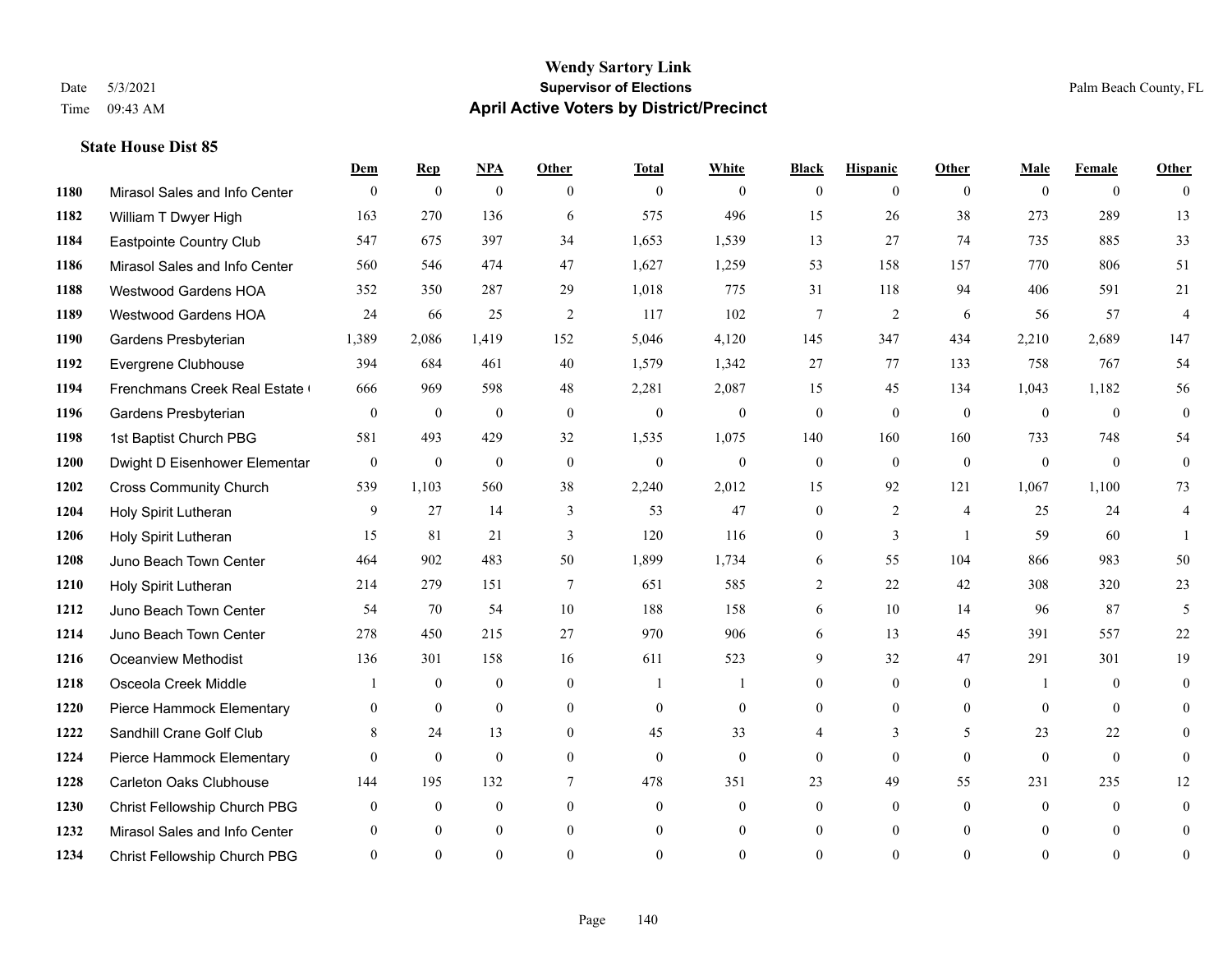### **Wendy Sartory Link** Date 5/3/2021 **Supervisor of Elections** Palm Beach County, FL Time 09:43 AM **April Active Voters by District/Precinct**

# **Dem Rep NPA Other Total White Black Hispanic Other Male Female Other** Mirasol Sales and Info Center 0 0 0 0 0 0 0 0 0 0 0 0 Mirasol Sales and Info Center 612 764 502 58 1,936 1,757 18 20 141 915 966 55 Timber Trace Elementary 807 1,120 631 53 2,611 2,260 52 147 152 1,176 1,356 79 Christ Fellowship Church PBG 878 1,078 630 61 2,647 2,403 36 65 143 1,100 1,488 59 Christ Fellowship Church PBG 484 679 441 55 1,659 1,435 33 79 112 710 895 54 Watson B Duncan Middle 868 926 713 64 2,571 2,044 77 196 254 1,122 1,366 83 Watson B Duncan Middle 35 178 56 10 279 257 2 0 20 131 135 13 PBG Community Center 522 604 396 38 1,560 1,312 30 115 103 663 862 35 Palm Beach Gardens High 13 36 15 0 64 57 0 4 3 33 27 4 Ballen Isles Country Club 875 796 639 49 2,359 2,175 18 20 146 1,053 1,243 63 Northlake Nazarene Church 154 174 127 7 462 389 6 27 40 229 216 17 North County Senior Center 1 2 4 3 10 9 1 0 0 5 5 0 North County Senior Center 316 221 255 33 825 453 97 129 146 374 422 29 PBG City Hall Council Room 445 550 319 26 1,340 1,110 26 115 89 602 694 44 PBG Moose Lodge 2010 1 0 1 0 1 0 2 2 0 0 0 1 1 0 PBG City Hall Council Room 0 0 0 0 0 0 0 0 0 0 0 0 PBG City Hall Council Room 174 116 137 13 440 269 68 64 39 181 245 14 PBG Community Center 117 78 117 8 320 188 47 48 37 125 176 19 PBG Community Center  $\begin{array}{cccccccc} 6 & 0 & 2 & 0 & 8 & 2 & 5 & 1 & 0 & 4 & 3 & 1 \end{array}$  Palm Beach Gardens Elementary 749 698 537 51 2,035 1,627 105 119 184 948 1,020 67 Palm Beach Gardens High 613 565 432 39 1,649 1,259 96 142 152 773 813 63 Palm Beach Gardens High 120 95 84 5 304 202 44 38 20 142 151 11 Garden Lodge 366 F&AM 377 186 265 22 850 423 193 132 102 373 445 32 Pew Leadership Center 141 158 116 11 426 359 11 26 30 176 247 3 Pew Leadership Center 86 48 61 10 205 149 12 21 23 103 87 15 Eissey Campus Theater 801 815 745 68 2,429 1,911 86 214 218 1,055 1,295 79 PBG Moose Lodge 2010 45 53 41 3 142 115 4 13 10 70 64 8 PBG Moose Lodge 2010 13 24 6 0 43 39 1 0 3 22 19 2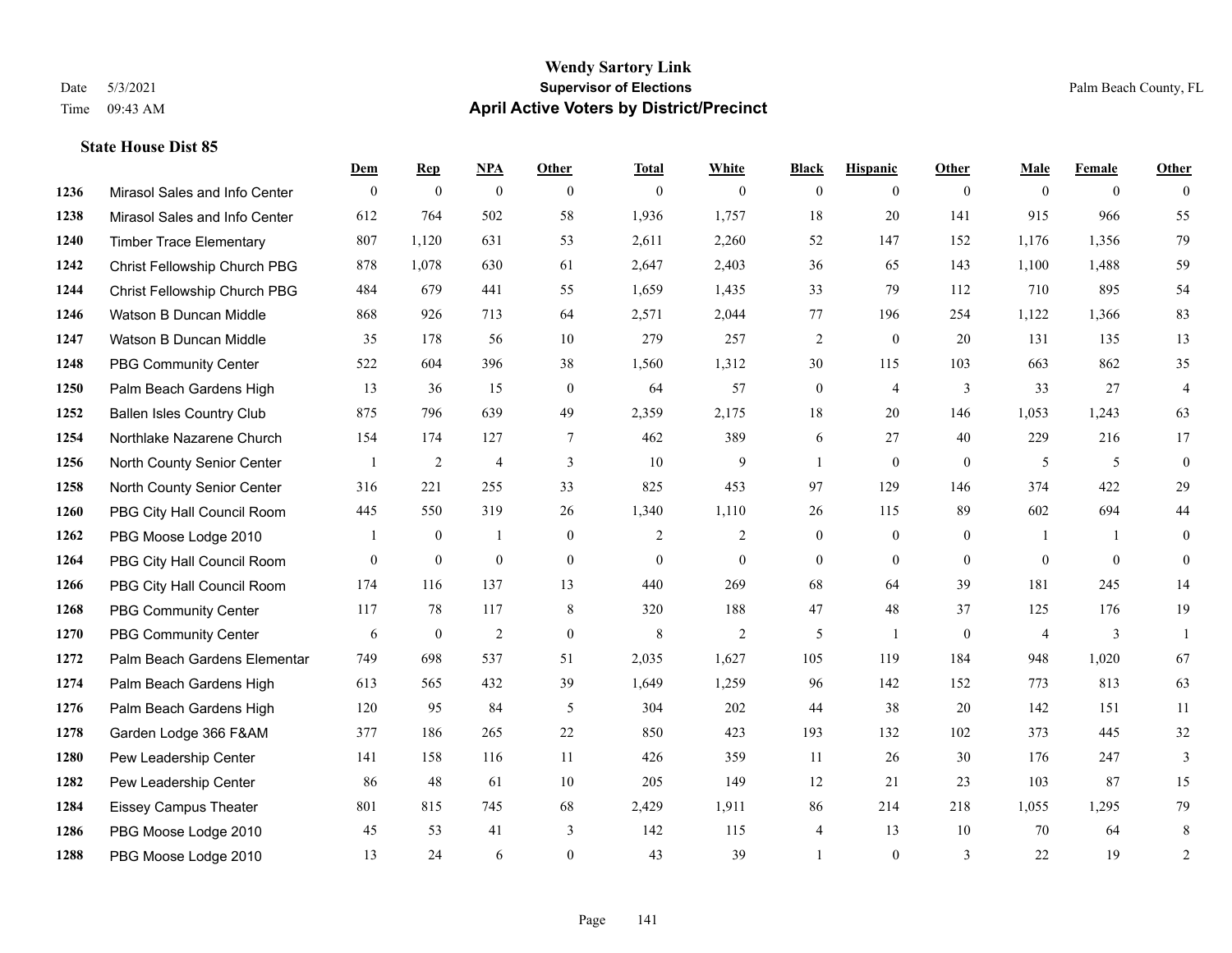### **Wendy Sartory Link** Date 5/3/2021 **Supervisor of Elections** Palm Beach County, FL Time 09:43 AM **April Active Voters by District/Precinct**

# **Dem Rep NPA Other Total White Black Hispanic Other Male Female Other** PBG Moose Lodge 2010 713 867 584 75 2,239 1,847 57 153 182 907 1,264 68 PBG Moose Lodge 2010 15 53 22 1 91 84 1 1 5 42 46 3 Dwight D Eisenhower Elementar 29 80 21 8 138 118 4 5 11 68 69 1 Dwight D Eisenhower Elementary 273 281 217 21 792 629 17 92 54 305 455 32 PBG Moose Lodge 2010 34 33 20 1 88 80 0 4 4 37 50 1 Cross Community Church 1 3 1 0 5 4 0 0 1 2 3 0 Dwight D Eisenhower Elementar 37 53 35 3 128 108 1 9 10 58 66 4 NPB Community Center 227 272 191 22 712 606 15 40 51 359 320 33 1305 NPB Community Center  $\begin{array}{ccccccccccccc}\n & 0 & 0 & 0 & 1 & 1 & 0 & 0 & 0 & 1 & 0 & 0\n\end{array}$  Eissey Campus Theater 1 5 3 1 10 7 0 0 3 4 6 0 Gardens Mall Community Room 37 74 35 4 150 135 3 3 9 74 72 4 Eissey Campus Theater 1 2 1 0 4 4 0 0 0 3 1 0 Gardens Mall Community Room 6 16 11 0 33 30 0 2 1 16 17 0 NPB Community Center 57 130 62 5 254 226 3 8 17 104 135 15 NPB Community Center 205 205 152 27 589 415 46 83 45 259 308 22 PBG Moose Lodge 2010 0 0 0 0 0 0 0 0 0 0 0 0 NPB Community Center 38 121 34 1 194 172 3 8 11 102 88 4 **1322 NPB Community Center** 2 6 10 0 18 18 0 0 0 8 9 1 Allamanda Elementary 448 468 387 33 1,336 1,059 41 133 103 569 720 47 Allamanda Elementary 187 228 159 15 589 506 7 23 53 258 320 11 Osborne Park Activities Bldg 628 856 543 43 2,070 1,775 31 124 140 992 1,015 63 1st Unitarian Church NPB 41 49 44 2 136 111 8 10 7 75 58 3 1st Unitarian Church NPB 370 403 286 34 1,093 894 62 73 64 523 548 22 1334 1st Unitarian Church NPB 3 4 5 1 13 13 0 0 0 5 8 0 Gardens Mall Community Room 35 93 42 3 173 154 0 4 15 86 80 7 Eissey Campus Theater 91 401 102 20 614 592 1 1 20 275 328 11 Eissey Campus Theater 6 7 3 0 16 14 0 1 1 8 8 0 NPB Country Club 316 457 273 33 1,079 973 17 34 55 456 597 26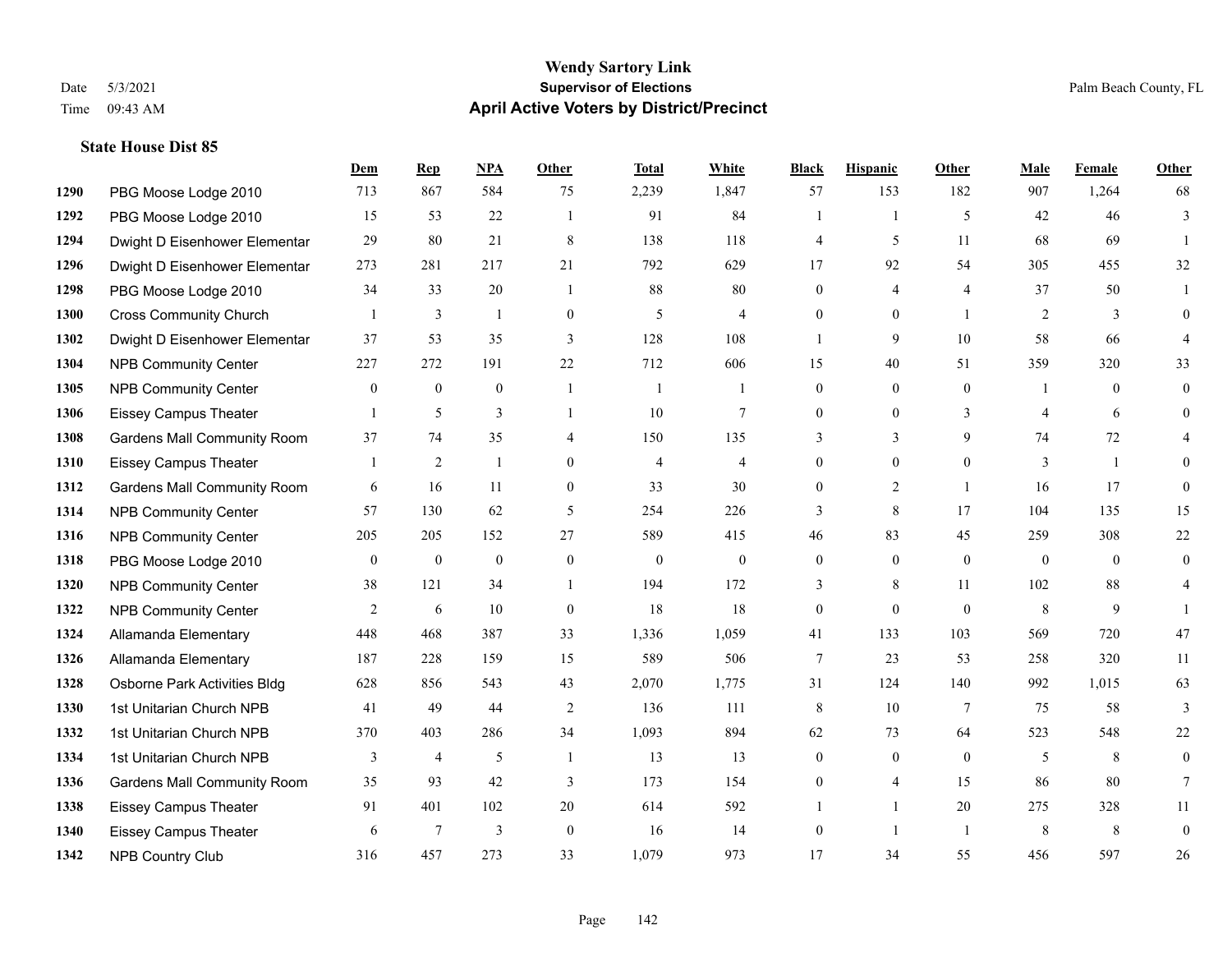### **Wendy Sartory Link** Date 5/3/2021 **Supervisor of Elections** Palm Beach County, FL Time 09:43 AM **April Active Voters by District/Precinct**

# **Dem Rep NPA Other Total White Black Hispanic Other Male Female Other** Old Port Cove 309 542 329 30 1,210 1,104 5 31 70 542 642 26 Anchorage Activities Bldg 584 943 428 37 1,992 1,827 14 59 92 913 1,028 51 NPB Council Chambers 33 126 38 10 207 194 0 6 7 106 94 7 Faith Lutheran Church 401 638 391 22 1,452 1,280 11 82 79 696 708 48 Northlake Nazarene Church 717 914 599 54 2,284 1,629 163 194 298 1,031 1,167 86 Grove Park Elementary 96 166 83 4 349 293 11 21 24 152 185 12 Garden Lodge 366 F&AM 361 332 248 22 963 755 59 72 77 421 511 31 Grove Park Elementary 219 121 192 9 541 281 47 156 57 238 283 20 Garden Lodge 366 F&AM 95 36 45 6 182 80 58 21 23 78 98 6 Pew Leadership Center 192 81 138 10 421 217 115 44 45 177 229 15 NPB Council Chambers 197 282 171 14 664 584 11 23 46 293 346 25 Jeaga Middle 175 96 113 6 390 154 124 42 70 176 201 13 Grassy Waters Elementary 1,079 342 615 41 2,077 615 746 417 299 885 1,114 78 Jeaga Middle 199 91 131 10 431 177 130 94 30 182 233 16 Jeaga Middle 0 0 0 0 0 0 0 0 0 0 0 0 Cypress Lakes HOA 600 339 284 31 1,254 865 195 96 98 484 732 38 Century Village Clubhouse 61 33 23 2 119 75 12 19 13 52 63 4 Osceola Creek Middle 104 128 107 1 340 257 12 35 36 153 170 17 Osceola Creek Middle 1,015 1,208 1,035 59 3,317 2,133 437 480 267 1,584 1,620 113 Frontier Elementary 912 982 782 59 2,735 1,760 412 330 233 1,287 1,361 87 Acreage Branch Library 205 268 181 11 665 423 79 93 70 317 316 32 Pierce Hammock Elementary 820 965 736 39 2,560 1,659 360 305 236 1,237 1,225 98 Pierce Hammock Elementary 0 0 0 0 0 0 0 0 0 0 0 0 Acreage Branch Library 879 879 724 56 2,538 1,563 366 345 264 1,197 1,249 92 Cornerstone Fellowship 612 756 562 50 1,980 1,272 212 282 214 919 987 74 Seminole Ridge High 606 643 570 36 1,855 1,144 231 307 173 876 900 79 Acreage Pines Elementary 0 0 0 0 0 0 0 0 0 0 0 0 Pierce Hammock Elementary 0 0 0 0 0 0 0 0 0 0 0 0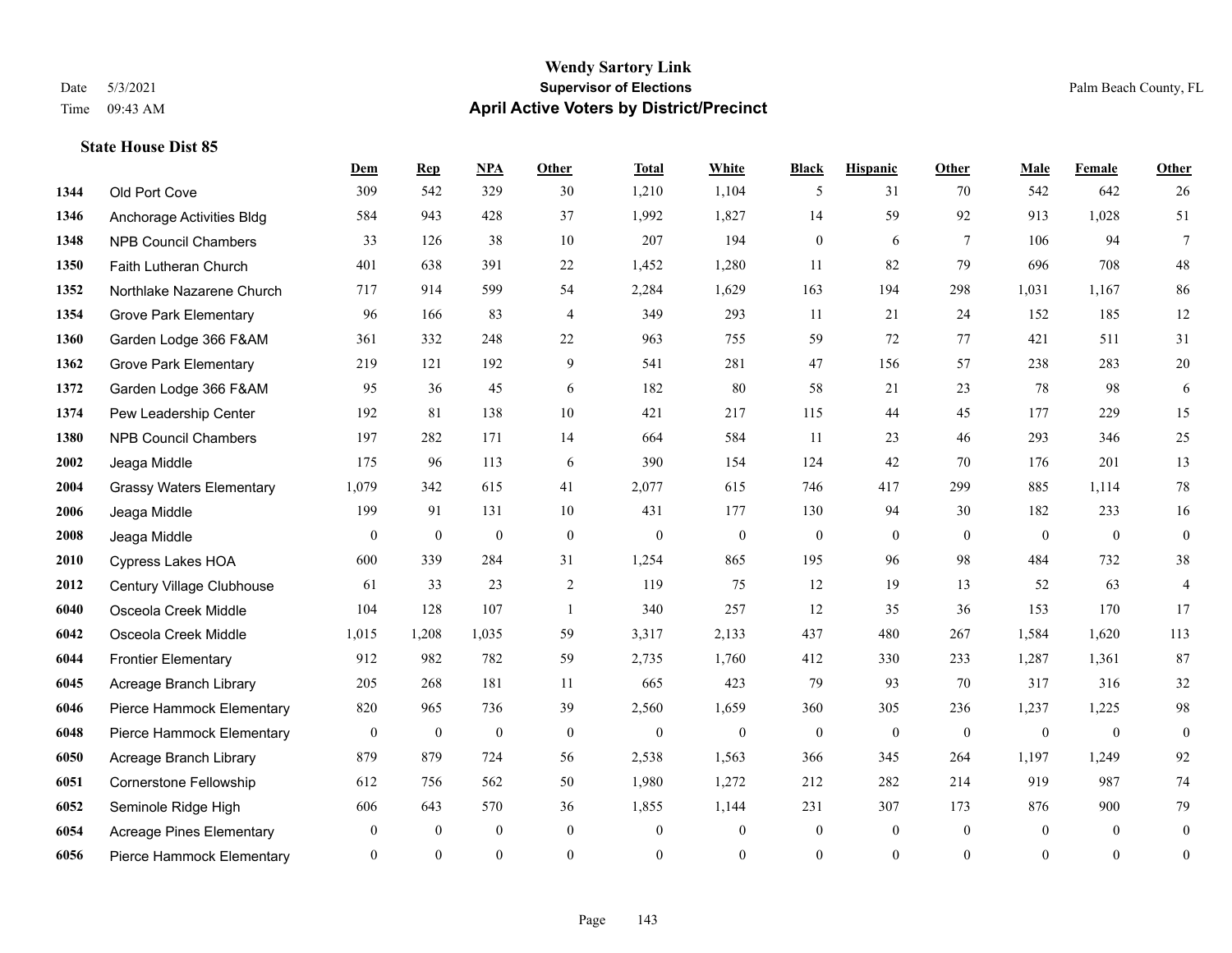### **Wendy Sartory Link** Date 5/3/2021 **Supervisor of Elections** Palm Beach County, FL Time 09:43 AM **April Active Voters by District/Precinct**

# **Dem Rep NPA Other Total White Black Hispanic Other Male Female Other** Acreage Pines Elementary 756 603 569 38 1,966 1,065 357 246 298 953 946 67 Indian Trail Improvement Dist 905 959 817 56 2,737 1,708 337 400 292 1,260 1,373 104 Sandhill Crane Golf Club 235 424 247 25 931 671 69 71 120 453 443 35 Sandhill Crane Golf Club 32 57 36 4 129 107 3 12 7 65 60 4 Ibis POA Admin Building 1,038 1,129 727 85 2,979 2,602 103 66 208 1,405 1,505 69 Ibis POA Admin Building 0 0 0 0 0 0 0 0 0 0 0 0 Ironhorse Country Club 156 266 120 8 550 448 34 19 49 249 289 12 Seminole Ridge High 380 370 351 34 1,135 531 215 288 101 527 591 17 Seminole Ridge High 0 0 0 0 0 0 0 0 0 0 0 0 Western Pines Middle 661 717 575 35 1,988 1,446 154 210 178 947 956 85 Western Pines Middle 674 726 644 38 2,082 1,401 154 355 172 994 1,026 62 Golden Grove Elementary 616 780 613 45 2,054 1,387 128 338 201 953 1,015 86 Seminole Ridge High 11 7 15 2 35 30 0 3 2 13 22 0 Oasis Church 237 330 262 38 867 542 56 178 91 426 426 15 Oasis Church 272 414 247 21 954 697 94 86 77 438 486 30 Seminole Ridge High 552 695 559 39 1,845 1,193 215 289 148 876 913 56 Loxahatchee Groves Elementary 788 903 732 53 2,476 1,547 275 446 208 1,201 1,183 92 Oasis Church 178 233 149 16 576 381 47 105 43 279 276 21 J F Kennedy Middle 0 0 0 0 0 0 0 0 0 0 0 0 J F Kennedy Middle 0 0 0 0 0 0 0 0 0 0 J F Kennedy Middle 0 0 0 0 0 0 0 0 0 0 0 0 Crossroads Baptist Church 0 0 0 0 0 0 0 0 0 0 0 0 Egret Lake Elementary 212 34 90 9 345 63 197 37 48 149 186 10 Egret Lake Elementary 4 2 1 1 8 6 1 0 1 6 2 0 Egret Lake Elementary 365 103 136 14 618 420 103 45 50 240 355 23 Seminole Trails Elementary 1,078 326 501 31 1,936 713 724 271 228 846 1,006 84 Sharon Christian Church 775 284 441 43 1,543 629 457 291 166 633 854 56 Bear Lakes Middle 34 16 15 2 67 26 17 9 15 28 36 3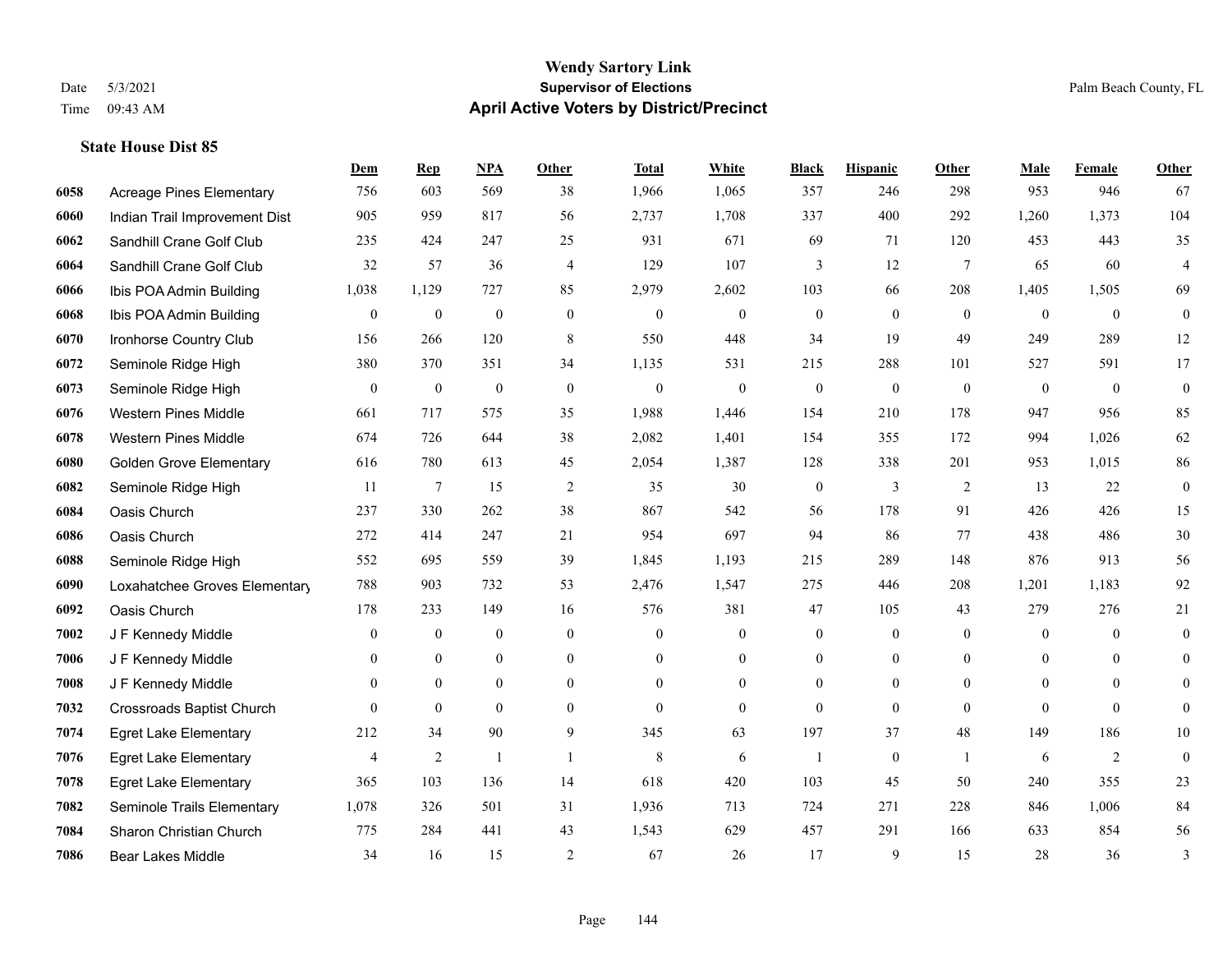| 5/3/2021<br>Date<br>09:43 AM<br>Time |            |            |            |       | <b>Wendy Sartory Link</b><br><b>Supervisor of Elections</b><br><b>April Active Voters by District/Precinct</b> |         |              |                 |       |        |        | Palm Beach County, FL |
|--------------------------------------|------------|------------|------------|-------|----------------------------------------------------------------------------------------------------------------|---------|--------------|-----------------|-------|--------|--------|-----------------------|
| <b>State House Dist 85</b>           | <u>Dem</u> | <b>Rep</b> | <u>NPA</u> | Other | <u>Total</u>                                                                                                   | White   | <b>Black</b> | <b>Hispanic</b> | Other | Male   | Female | <b>Other</b>          |
| <b>State House Dist 85</b>           | 45,015     | 53,369     | 37.954     | 3,258 | 139.596                                                                                                        | 106.022 | 9,732        | 12,259          | 1,583 | 63,917 | 71,214 | 4,465                 |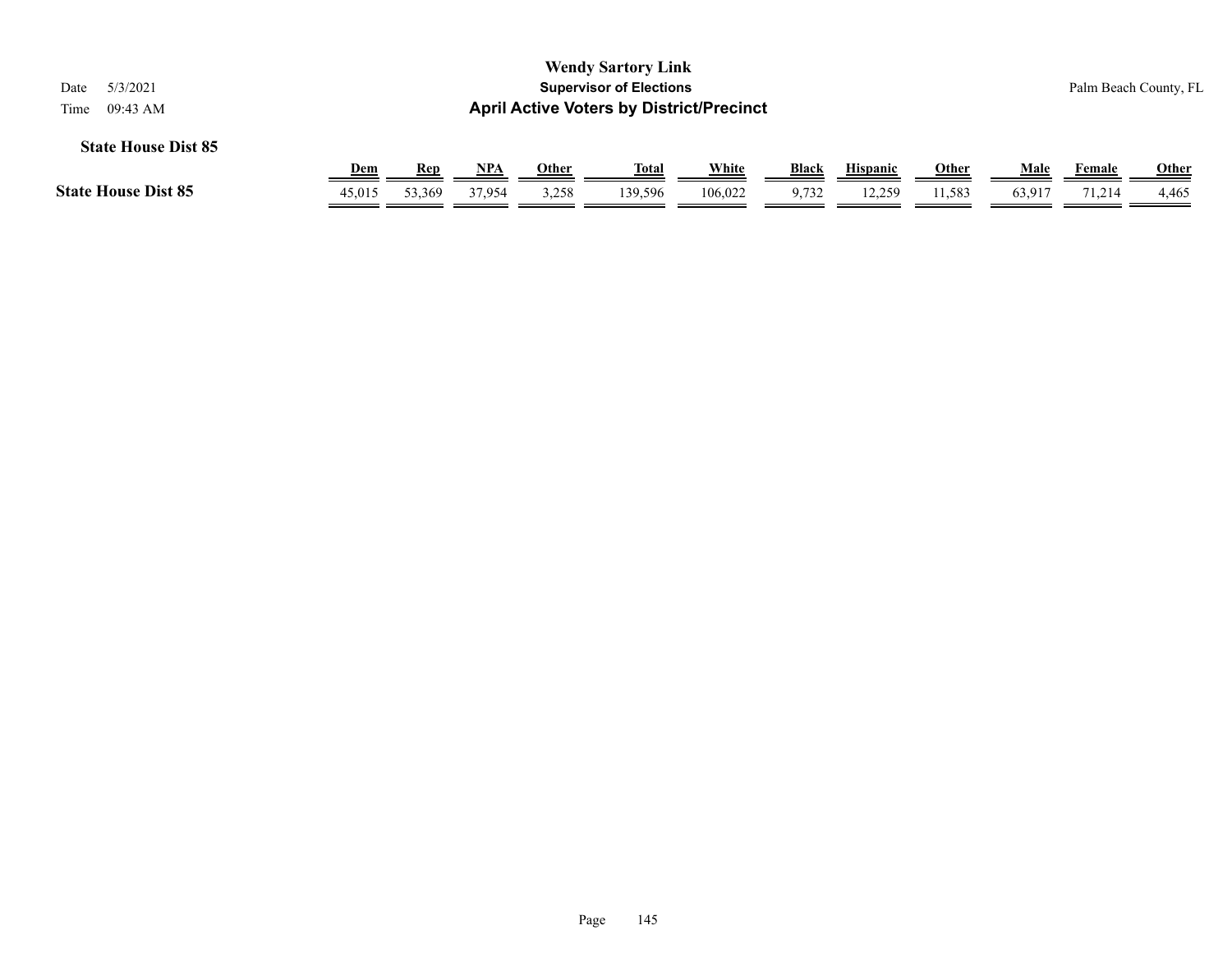#### **Wendy Sartory Link** Date 5/3/2021 **Supervisor of Elections** Palm Beach County, FL Time 09:43 AM **April Active Voters by District/Precinct**

# **Dem Rep NPA Other Total White Black Hispanic Other Male Female Other** Club Baywinds 849 577 381 34 1,841 1,407 157 168 109 762 1,037 42 Andros Isle POA Clubhouse 879 572 557 39 2,047 1,117 401 292 237 869 1,106 72 Riverwalk Clubhouse 770 717 572 45 2,104 1,651 94 176 183 898 1,142 64 Jeaga Middle 215 91 135 8 449 205 127 83 34 194 244 11 Jeaga Middle 169 57 127 15 368 119 127 71 51 146 210 12 Century Village Clubhouse 800 408 342 30 1,580 1,037 208 195 140 620 899 61 Century Village Clubhouse 826 418 325 37 1,606 1,143 164 156 143 631 924 51 Century Village Clubhouse 654 336 281 26 1,297 808 193 190 106 501 738 58 Century Village Clubhouse 347 201 154 6 708 496 68 85 59 254 428 26 Benoist Farms Elementary 599 159 316 22 1,096 269 468 244 115 423 621 52 Riverwalk Clubhouse 54 26 28 7 115 56 27 22 10 43 68 4 Riverwalk Clubhouse 103 48 75 10 236 104 55 49 28 102 132 2 Turning Points Academy 780 415 391 41 1,627 959 297 257 114 611 969 47 Turning Points Academy 872 178 383 20 1,453 495 667 163 128 504 898 51 Wynnebrook Elementary 834 271 438 21 1,564 436 608 359 161 678 811 75 Wynnebrook Elementary 562 259 398 15 1,234 517 135 485 97 522 658 54 Riverwalk Clubhouse 0 0 0 0 0 0 0 0 0 0 0 0 St Christophers Episcopal Chr 1,147 294 582 34 2,057 604 830 409 214 911 1,044 102 Haverhill Town Hall 399 215 235 12 861 339 233 199 90 388 435 38 Elks Lodge #1352 2 3 0 0 5 3 1 0 1 3 1 1 Elks Lodge #1352 17 19 19 3 58 39 1 11 7 33 22 3 Elks Lodge #1352 565 156 272 20 1,013 188 478 154 193 470 504 39 Elks Lodge #1352 1,272 314 710 26 2,322 459 993 578 292 1,019 1,191 112 Everglades Elementary 159 168 133 8 468 267 63 85 53 218 228 22 Everglades Elementary 67 96 46 0 209 152 6 28 23 103 100 6 Pine Jog Environmental Center 163 280 148 7 598 421 23 105 49 285 298 15 Pine Jog Environmental Center 7 21 15 0 43 28 0 13 2 19 23 1 Community Christian Church 282 119 163 17 581 166 208 133 74 259 306 16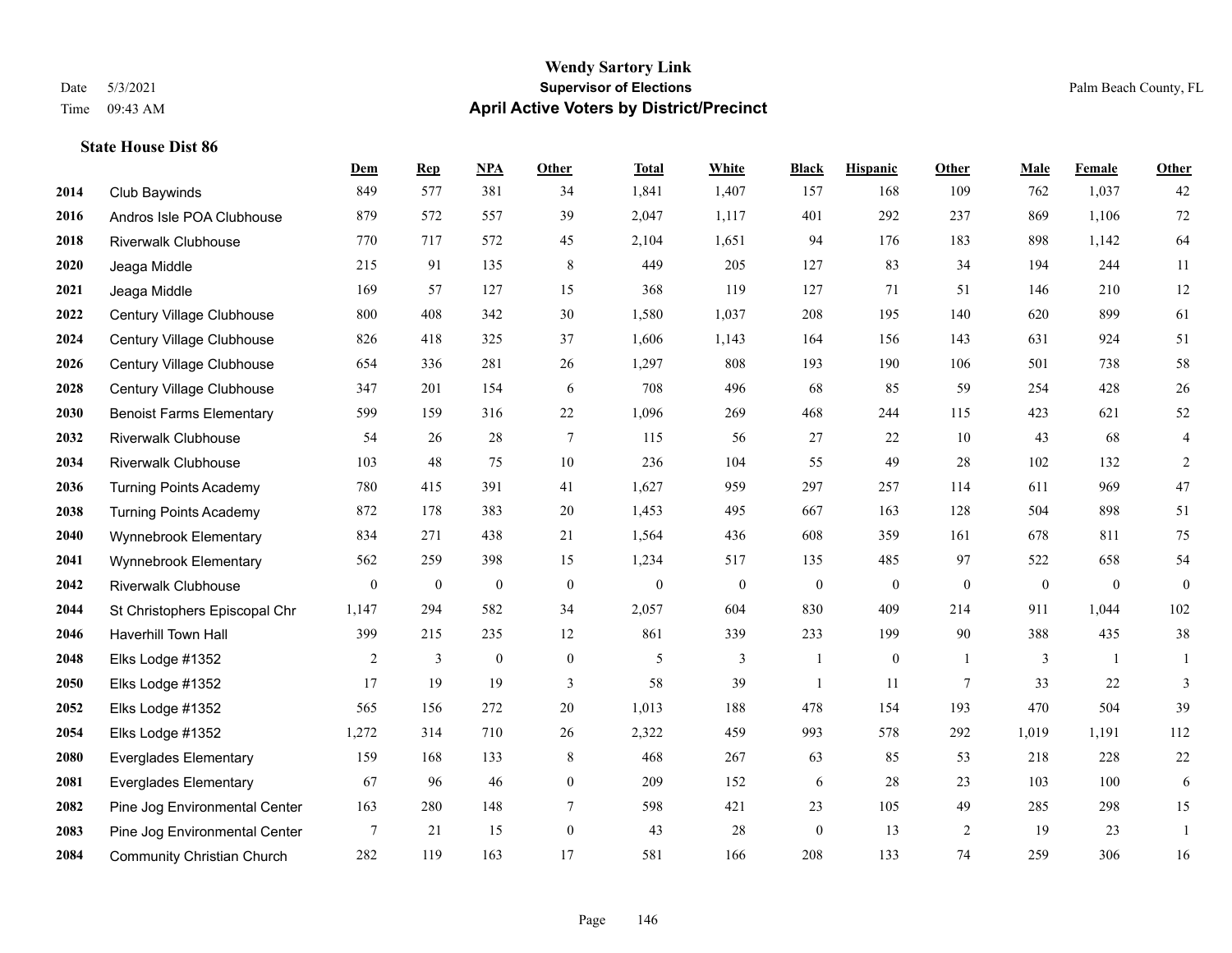#### **Wendy Sartory Link** Date 5/3/2021 **Supervisor of Elections** Palm Beach County, FL Time 09:43 AM **April Active Voters by District/Precinct**

# **Dem Rep NPA Other Total White Black Hispanic Other Male Female Other** Community Christian Church 2 1 0 0 3 3 0 0 0 1 2 0 Community Christian Church 1 1 0 0 2 2 0 0 0 2 0 0 Melaleuca Elementary 882 541 648 32 2,103 1,084 343 479 197 953 1,067 83 Pine Jog Environmental Center 380 83 209 12 684 120 269 173 122 289 366 29 Village Walk HOA Clubhouse 578 541 425 38 1,582 1,210 62 149 161 659 867 56 Palms West Presbyterian 686 947 665 44 2,342 1,867 76 216 183 1,117 1,149 76 Palms West Presbyterian 0 0 0 0 0 0 0 0 0 0 0 0 HL Johnson Elementary 642 502 451 36 1,631 909 295 250 177 731 855 45 Madison Green Clubhouse 1,259 746 743 50 2,798 1,240 773 406 379 1,294 1,399 105 RPB Recreation Center 683 494 473 27 1,677 989 271 272 145 693 925 59 Crestwood Middle 186 164 121 7 478 239 75 81 83 222 236 20 RPB Recreation Center 228 134 213 10 585 254 97 160 74 237 326 22 Calypso Bay Waterpark 0 0 0 0 0 0 0 0 0 0 0 0 Crestwood Middle 478 406 356 33 1,273 678 231 214 150 593 636 44 RPB Village Hall 1,089 714 694 43 2,540 1,402 478 428 232 1,194 1,252 94 HL Johnson Elementary 743 418 504 51 1,716 902 328 274 212 755 912 49 RPB Branch Library 1,132 571 700 53 2,456 1,178 583 435 260 1,071 1,298 87 Royal Palm Beach High 400 328 263 19 1,010 488 199 157 166 484 502 24 RPB Cultural Center 1,177 660 761 48 2,646 1,402 507 483 254 1,129 1,426 91 RPB Cultural Center 599 321 394 19 1,333 652 285 276 120 560 729 44 Calypso Bay Waterpark 685 296 499 30 1,510 556 407 354 193 645 801 64 Royal Palm Beach High 35 26 31 3 95 52 25 11 7 43 52 0 Royal Palm Beach High 88 45 88 6 227 99 37 68 23 107 113 7 Royal Palm Beach High 408 191 268 20 887 431 174 187 95 401 452 34 Christ Fellowship Church RPB 989 474 706 30 2,199 877 513 507 302 979 1,118 102 Calypso Bay Waterpark 1 1 0 0 2 0 1 0 1 0 1 1 Royal Palm Beach High 0 0 0 0 0 0 0 0 0 0 0 0 Royal Palm Beach High 336 506 302 31 1,175 854 105 114 102 566 584 25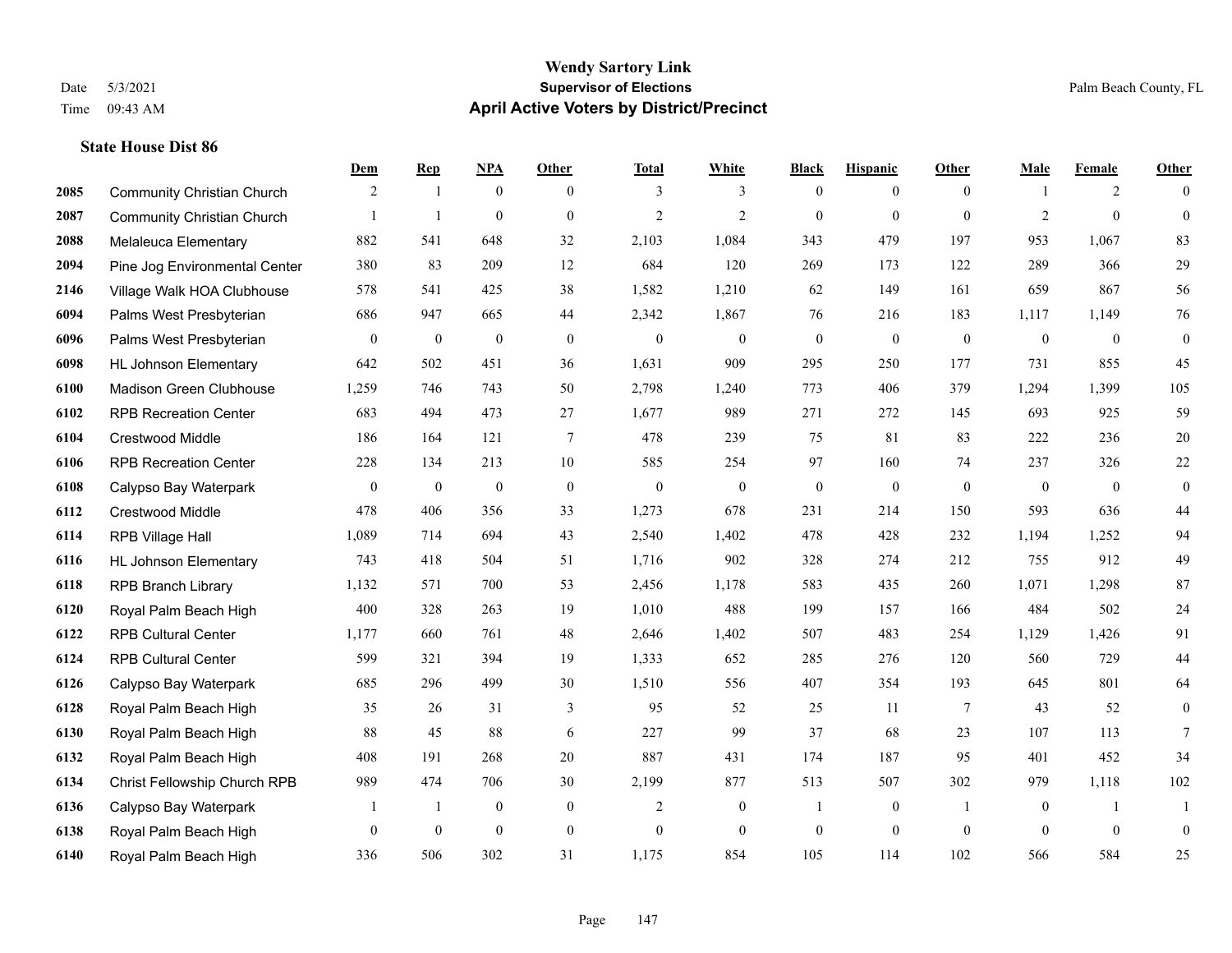|      |                                     | Dem          | <b>Rep</b>   | <u>NPA</u>   | <b>Other</b>   | <b>Total</b>             | <b>White</b>   | <b>Black</b>     | <b>Hispanic</b> | Other          | <b>Male</b> | <b>Female</b> | <b>Other</b>            |
|------|-------------------------------------|--------------|--------------|--------------|----------------|--------------------------|----------------|------------------|-----------------|----------------|-------------|---------------|-------------------------|
| 6142 | Christ Fellowship Church RPB        | $\mathbf{0}$ | $\mathbf{0}$ | $\mathbf{0}$ | $\theta$       | $\theta$                 | $\overline{0}$ | $\mathbf{0}$     | $\overline{0}$  | $\theta$       | $\theta$    | $\theta$      | $\Omega$                |
| 6144 | Christ Fellowship Church RPB        | $\theta$     | $\mathbf{0}$ | $\mathbf{0}$ | $\Omega$       | $\Omega$                 | $\overline{0}$ | $\mathbf{0}$     | $\mathbf{0}$    | $\theta$       | $\theta$    | $\theta$      | $\theta$                |
| 6146 | Christ Fellowship Church RPB        | 1            | 2            | $\mathbf{1}$ | $\theta$       | $\overline{\mathcal{A}}$ | 3              | $\mathbf{0}$     | $\overline{0}$  |                | 3           | -1            | $\Omega$                |
| 6148 | Christ Fellowship Church RPB        | $\mathbf{0}$ | $\mathbf{0}$ | 1            | $\overline{0}$ |                          | $\mathbf{1}$   | $\boldsymbol{0}$ | $\mathbf{0}$    | $\mathbf{0}$   | $\theta$    | $\mathbf{1}$  | $\Omega$                |
| 6150 | <b>Binks Forest Elementary</b>      | 25           | 41           | 36           | $\overline{2}$ | 104                      | 75             | 5                | 9               | 15             | 47          | 53            | 4                       |
| 6152 | <b>Binks Forest Elementary</b>      | 413          | 568          | 375          | 33             | 1,389                    | 1,069          | 48               | 128             | 144            | 650         | 693           | $46\,$                  |
| 6154 | Wellington Landings Middle          | 474          | 541          | 390          | 30             | 1,435                    | 1,042          | 87               | 184             | 122            | 651         | 742           | $42\,$                  |
| 6156 | <b>Binks Forest Elementary</b>      | 661          | 746          | 572          | 40             | 2,019                    | 1,417          | 129              | 297             | 176            | 920         | 1,035         | 64                      |
| 6158 | <b>Wellington Elementary</b>        | 798          | 954          | 553          | 40             | 2,345                    | 1,732          | 126              | 309             | 178            | 1,068       | 1,201         | 76                      |
| 6160 | Wellington Landings Middle          | 676          | 595          | 580          | 48             | 1,899                    | 1,239          | 174              | 333             | 153            | 887         | 953           | 59                      |
| 6162 | First Baptist Church Wel            | 801          | 691          | 581          | 45             | 2,118                    | 1,355          | 217              | 359             | 187            | 949         | 1,101         | 68                      |
| 6164 | First Baptist Church Wel            | 836          | 825          | 612          | 55             | 2,328                    | 1,576          | 181              | 374             | 197            | 1,040       | 1,213         | 75                      |
| 6166 | <b>Wellington Community Center</b>  | 875          | 874          | 752          | 49             | 2,550                    | 1,794          | 152              | 389             | 215            | 1,177       | 1,292         | 81                      |
| 6168 | First Baptist Church Wel            | 131          | 191          | 149          | 9              | 480                      | 371            | 27               | 46              | 36             | 222         | 244           | 14                      |
| 6170 | Christ Fellowship Church RPB        | $\mathbf{0}$ | 8            | 5            | $\overline{0}$ | 13                       | 12             | $\boldsymbol{0}$ | $\mathbf{1}$    | $\overline{0}$ | 3           | 10            | $\mathbf{0}$            |
| 6172 | Christ Fellowship Church RPB        | 1,358        | 593          | 863          | 66             | 2,880                    | 1,006          | 861              | 655             | 358            | 1,240       | 1,521         | 119                     |
| 6174 | Christ Fellowship Church RPB        | 23           | 50           | 34           | $\overline{c}$ | 109                      | 86             | 5                | $7\overline{ }$ | 11             | 51          | 54            | $\overline{\mathbf{4}}$ |
| 6176 | Christ Fellowship Church RPB        | 20           | 11           | 16           | $\overline{1}$ | 48                       | 19             | 8                | 17              | $\overline{4}$ | 21          | 26            | 1                       |
| 6178 | <b>Everglades Elementary</b>        | 576          | 382          | 450          | 26             | 1,434                    | 655            | 304              | 249             | 226            | 657         | 705           | 72                      |
| 6180 | <b>Everglades Elementary</b>        | 19           | 49           | 23           | -1             | 92                       | 70             | 4                | 14              | $\overline{4}$ | 43          | 46            | $\mathfrak{Z}$          |
| 6182 | New Horizons Elementary             | 290          | 455          | 325          | 13             | 1,083                    | 798            | 55               | 111             | 119            | 470         | 584           | 29                      |
| 6184 | Wellington High                     | 704          | 630          | 566          | 41             | 1,941                    | 1,202          | 264              | 307             | 168            | 859         | 1,020         | 62                      |
| 6186 | Elbridge Gale Elementary            | 871          | 572          | 662          | 49             | 2,154                    | 1,187          | 303              | 437             | 227            | 936         | 1,132         | 86                      |
| 6188 | Wellington Village Park             | 221          | 440          | 298          | 28             | 987                      | 842            | 16               | 41              | 88             | 396         | 539           | 52                      |
| 6190 | Wellington Village Hall             | 844          | 462          | 673          | 44             | 2,023                    | 895            | 358              | 538             | 232            | 830         | 1.106         | 87                      |
| 6192 | St Peters Methodist Church          | 1,000        | 803          | 835          | 59             | 2,697                    | 1,612          | 289              | 555             | 241            | 1,227       | 1,383         | 87                      |
| 6194 | <b>Equestrian Trails Elementary</b> | 525          | 302          | 337          | 20             | 1,184                    | 549            | 291              | 156             | 188            | 530         | 600           | 54                      |
| 6196 | Palm Beach Central High             | $\mathbf{0}$ | $\theta$     | $\mathbf{0}$ | $\theta$       | $\theta$                 | $\overline{0}$ | $\theta$         | $\theta$        | $\theta$       | $\theta$    | $\mathbf{0}$  | $\boldsymbol{0}$        |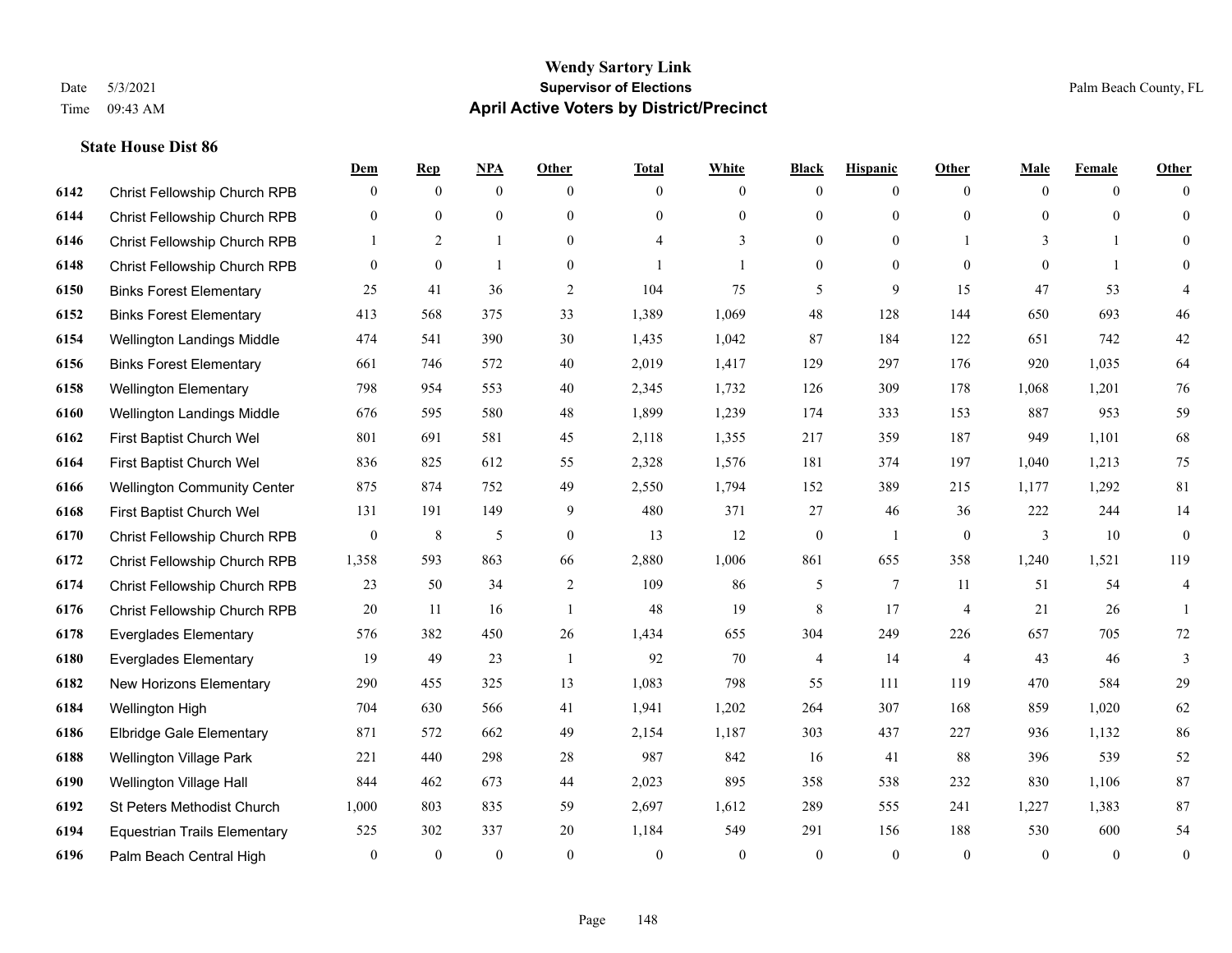#### **Wendy Sartory Link** Date 5/3/2021 **Supervisor of Elections** Palm Beach County, FL Time 09:43 AM **April Active Voters by District/Precinct**

# **Dem Rep NPA Other Total White Black Hispanic Other Male Female Other** Wellington Branch Library 539 362 363 34 1,298 724 191 267 116 538 721 39 Emerald Cove Middle 541 573 516 43 1,673 1,044 174 280 175 735 884 54 Emerald Cove Middle 86 79 89 10 264 145 55 48 16 111 147 6 Emerald Cove Middle 39 27 48 1 115 67 28 11 9 41 70 4 Palm Beach Central High 275 251 182 8 716 389 145 59 123 321 367 28 Palm Beach Central High 284 364 249 19 916 602 94 102 118 419 473 24 Buena Vida Clubhouse 323 207 176 12 718 632 19 22 45 324 372 22 Villa Olympia Clubhouse 1,575 1,067 1,271 95 4,008 1,812 695 685 816 1,870 1,943 195 Wellington Village Park 149 229 165 13 556 381 17 89 69 255 276 25 Wellington Village Park 848 766 701 47 2,362 1,491 254 291 326 1,084 1,191 87 Panther Run Elementary 229 192 179 8 608 342 95 97 74 282 301 25 Wellington Village Park 0 0 0 0 0 0 0 0 0 0 0 0 Wellington Village Park 56 31 42 6 135 65 15 33 22 53 77 5 Panther Run Elementary 0 1 0 0 1 1 0 0 0 1 0 0 The Isles at Wellington 761 778 623 37 2,199 1,425 225 245 304 1,033 1,065 101 Wycliffe Comm Association Bldg 769 339 397 21 1,526 1,422 17 23 64 656 841 29 Salvation Army Activity Hall 874 326 492 36 1,728 708 556 262 202 703 944 81 U M Church of Palm Beaches 23 17 21 1 62 48 2 10 2 31 26 5 U M Church of Palm Beaches 1,049 481 726 74 2,330 1,135 702 275 218 1,057 1,201 72 Adult Education Center 669 205 392 29 1,295 410 404 361 120 528 706 61 Adult Education Center 137 28 60 7 232 55 129 25 23 74 149 9 Adult Education Center 0 0 0 0 0 0 0 0 0 0 0 0 Adult Education Center 0 0 0 0 0 0 0 0 0 0 0 0 Adult Education Center 38 37 44 5 124 94 4 18 8 60 55 9 U M Church of Palm Beaches 292 112 176 10 590 211 210 111 58 261 299 30 U M Church of Palm Beaches 0 0 0 0 0 0 0 0 0 0 0 0 Clayton Hutcheson Hall A 848 177 423 25 1,473 324 696 297 156 648 753 72 Haverhill Town Hall 48 40 38 2 128 53 33 31 11 54 69 5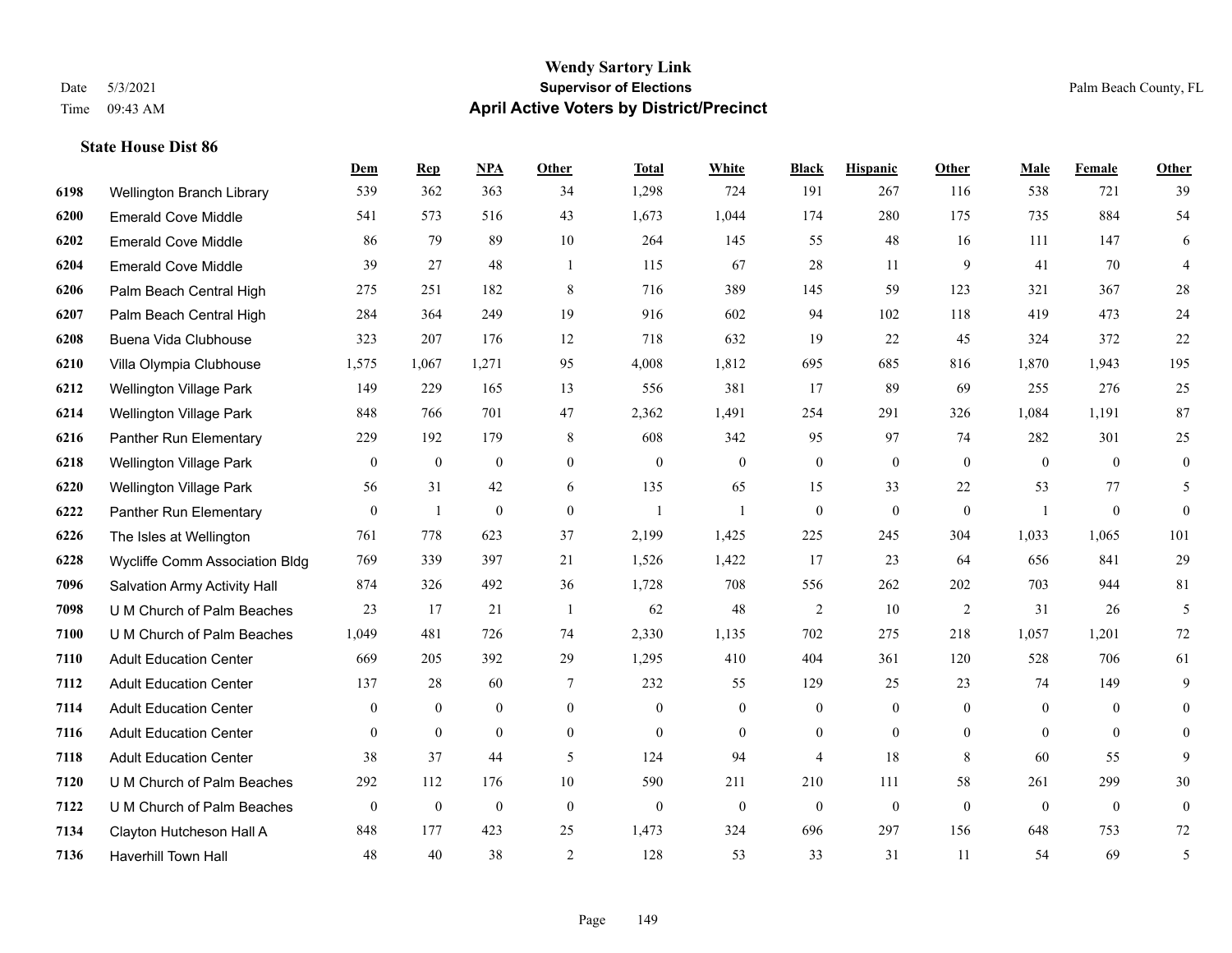|      |                            | <u>Dem</u> | <b>Rep</b> | NPA    | <u>Other</u> | <b>Total</b> | White  | <b>Black</b> | <b>Hispanic</b> | Other  | Male   | Female | <b>Other</b> |
|------|----------------------------|------------|------------|--------|--------------|--------------|--------|--------------|-----------------|--------|--------|--------|--------------|
| 7140 | Haverhill Town Hall        | 172        |            |        |              | 349          | 11     | 120          |                 | 39     | 159    | 168    | 22           |
| 7142 | Clayton Hutcheson Hall B   |            |            |        | $\Omega$     | 56           |        | 28           |                 |        | 26     | 30     |              |
| 7144 | Clayton Hutcheson Hall B   | 49         |            | 20.    |              | 73           |        | 47           |                 | Q      | 28     | 39     | 6            |
|      | <b>State House Dist 86</b> | 49.932     | 33.091     | 33,930 | 2,393        | 119,346      | 65,292 | 21,625       | 19,660          | 12,769 | 52,420 | 62,527 | 4,399        |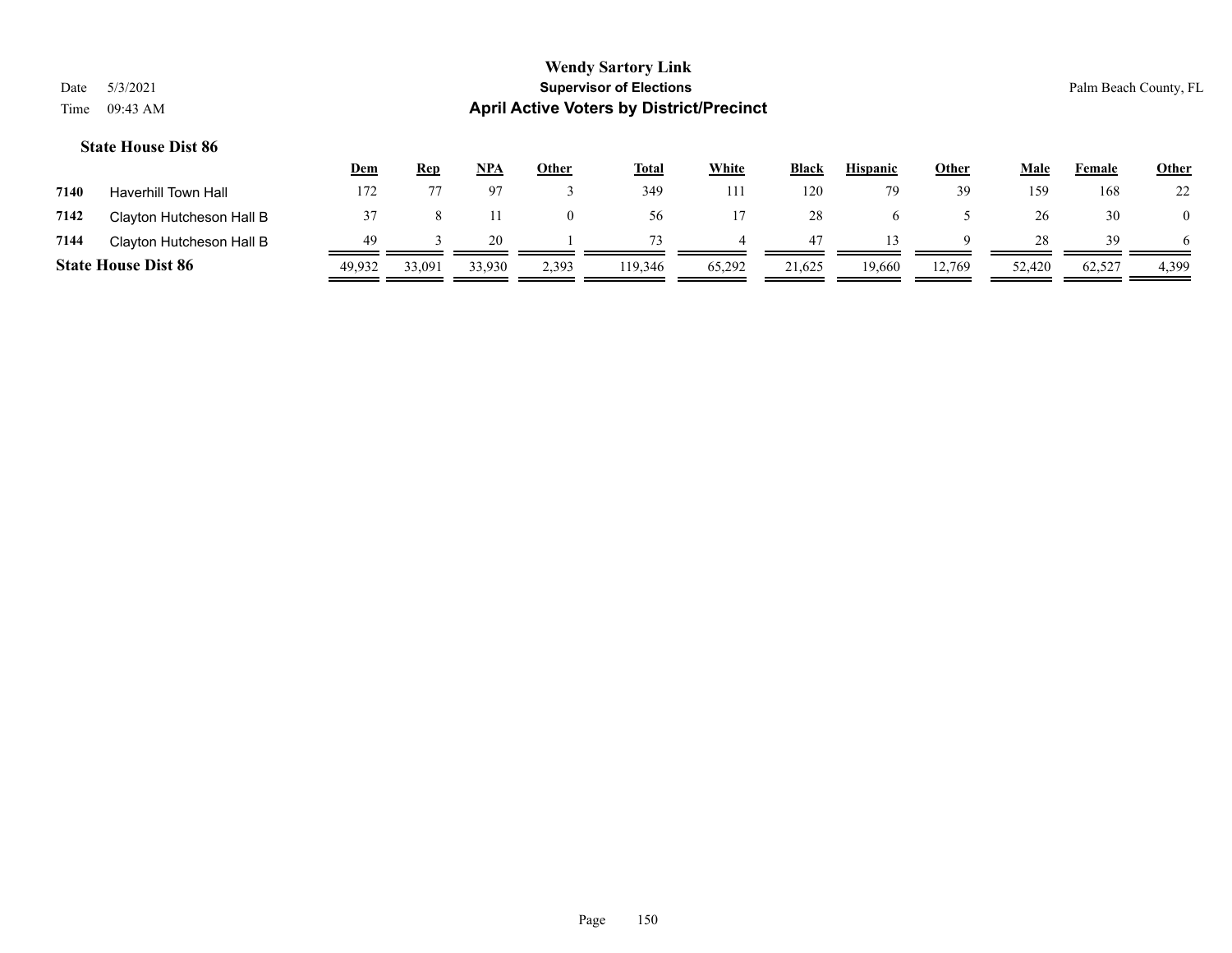|      |                                   | Dem          | <b>Rep</b>     | NPA              | <b>Other</b>     | <b>Total</b>   | <b>White</b>     | <b>Black</b>     | <b>Hispanic</b>  | <b>Other</b>   | <b>Male</b>    | Female         | <b>Other</b>     |
|------|-----------------------------------|--------------|----------------|------------------|------------------|----------------|------------------|------------------|------------------|----------------|----------------|----------------|------------------|
| 2056 | Clayton Hutcheson Hall B          | 742          | 322            | 569              | 18               | 1,651          | 525              | 297              | 654              | 175            | 727            | 830            | 94               |
| 2058 | Clayton Hutcheson Hall B          | 4            | $\overline{2}$ | $\overline{1}$   | $\mathbf{0}$     | $\overline{7}$ | $\overline{4}$   | $\boldsymbol{0}$ | $\mathfrak{2}$   | -1             | 3              | $\overline{4}$ | $\boldsymbol{0}$ |
| 2060 | <b>West Gate Elementary</b>       | 395          | 225            | 342              | 13               | 975            | 327              | 75               | 494              | 79             | 462            | 465            | 48               |
| 2062 | <b>Belvedere Elementary</b>       | 6            | 3              | $\overline{3}$   | $\overline{0}$   | 12             | 10               | $\boldsymbol{0}$ | 1                | $\overline{1}$ | 8              | $\overline{4}$ | $\mathbf{0}$     |
| 2064 | <b>Belvedere Elementary</b>       |              | $\mathbf{0}$   | $\mathbf{0}$     | $\overline{0}$   | $\mathbf{1}$   | $\mathbf{1}$     | $\boldsymbol{0}$ | $\mathbf{0}$     | $\theta$       |                | $\theta$       | $\mathbf{0}$     |
| 2066 | Howard Park Community Center      | 156          | 77             | 104              | 6                | 343            | 174              | 61               | 69               | 39             | 159            | 176            | 8                |
| 2068 | <b>Conniston Middle</b>           | 461          | 278            | 348              | 16               | 1,103          | 450              | 101              | 463              | 89             | 505            | 556            | $42\,$           |
| 2072 | <b>Belvedere Elementary</b>       | 636          | 320            | 484              | 28               | 1,468          | 519              | 153              | 646              | 150            | 639            | 737            | 92               |
| 2086 | <b>Community Christian Church</b> | 1,256        | 578            | 958              | 49               | 2,841          | 915              | 614              | 920              | 392            | 1,236          | 1,489          | 116              |
| 2090 | Pine Jog Environmental Center     | $\mathbf{0}$ | $\overline{c}$ | $\boldsymbol{0}$ | $\boldsymbol{0}$ | 2              | $\mathbf{1}$     | $\boldsymbol{0}$ | $\boldsymbol{0}$ | -1             | $\overline{0}$ | $\mathbf{1}$   | 1                |
| 2092 | Pine Jog Environmental Center     | $\mathbf{1}$ | 6              | $\mathbf{1}$     | $\overline{1}$   | 9              | 9                | $\mathbf{0}$     | $\mathbf{0}$     | $\mathbf{0}$   | $\overline{4}$ | 5              | $\mathbf{0}$     |
| 2096 | 1st Church of the Nazarene        | 257          | 73             | 186              | 5                | 521            | 124              | 24               | 328              | 45             | 243            | 248            | $30\,$           |
| 2097 | 1st Church of the Nazarene        | 235          | 134            | 171              | 11               | 551            | 213              | 45               | 218              | 75             | 242            | 276            | 33               |
| 2098 | Iglesia Cristo Mi Redentor        | 444          | 222            | 339              | 29               | 1,034          | 339              | 160              | 435              | 100            | 433            | 535            | 66               |
| 2100 | Iglesia Cristo Mi Redentor        | 812          | 349            | 573              | 31               | 1,765          | 456              | 379              | 745              | 185            | 733            | 941            | 91               |
| 2102 | Union Congregational Church       | 1,211        | 342            | 652              | 36               | 2,241          | 508              | 645              | 854              | 234            | 895            | 1,228          | 118              |
| 2104 | Lake Lytal Park                   | 543          | 230            | 363              | 27               | 1,163          | 319              | 258              | 468              | 118            | 479            | 622            | 62               |
| 2106 | Main Library                      | 626          | 285            | 421              | 39               | 1,371          | 538              | 247              | 452              | 134            | 590            | 717            | 64               |
| 2108 | <b>Berkshire Elementary</b>       | 774          | 338            | 672              | 26               | 1,810          | 514              | 202              | 905              | 189            | 788            | 924            | 98               |
| 2110 | <b>Berkshire Elementary</b>       | 178          | 87             | 144              | 4                | 413            | 140              | 46               | 177              | 50             | 170            | 220            | $23\,$           |
| 2112 | Palm Springs Middle               | $\tau$       | 6              | 6                | $\Omega$         | 19             | 15               | 3                | $\mathbf{0}$     | $\overline{1}$ | 9              | 10             | $\mathbf{0}$     |
| 2114 | Main Library                      | 377          | 289            | 313              | 11               | 990            | 375              | 53               | 475              | 87             | 444            | 497            | 49               |
| 2115 | The Ark Church                    | 76           | 50             | 68               | 6                | 200            | 92               | 13               | 73               | 22             | 91             | 98             | 11               |
| 2116 | The Ark Church                    | 841          | 575            | 704              | 31               | 2,151          | 943              | 148              | 882              | 178            | 929            | 1,139          | 83               |
| 2117 | The Ark Church                    | 1            | $\mathbf{0}$   | $\mathbf{1}$     | $\overline{0}$   | $\overline{2}$ | $\mathbf{1}$     | 1                | $\mathbf{0}$     | $\theta$       | -1             | $\mathbf{1}$   | $\boldsymbol{0}$ |
| 2118 | Palm Springs Middle               | $\mathbf{0}$ | $\mathbf{0}$   | $\overline{0}$   | $\overline{0}$   | $\mathbf{0}$   | $\boldsymbol{0}$ | $\boldsymbol{0}$ | $\mathbf{0}$     | $\theta$       | $\mathbf{0}$   | $\mathbf{0}$   | $\boldsymbol{0}$ |
| 2120 | Palm Springs Middle               | 60           | 22             | 52               | $\overline{0}$   | 134            | 34               | 15               | 56               | 29             | 51             | 71             | 12               |
| 2122 | Palm Springs Middle               |              | $\theta$       | $\theta$         | $\Omega$         |                | $\theta$         | $\mathbf{1}$     | $\theta$         | $\theta$       |                | $\theta$       | $\boldsymbol{0}$ |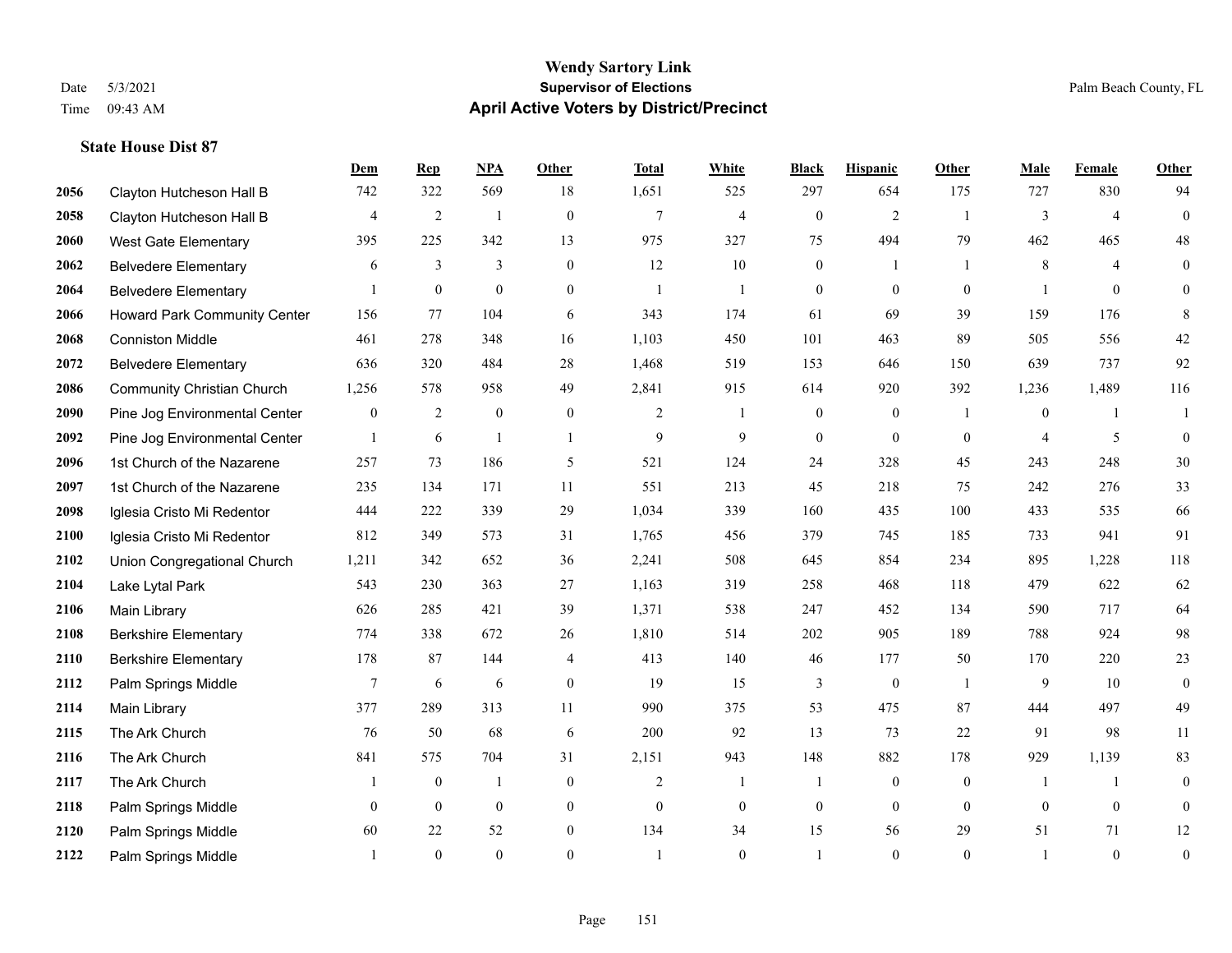#### **Wendy Sartory Link** Date 5/3/2021 **Supervisor of Elections** Palm Beach County, FL Time 09:43 AM **April Active Voters by District/Precinct**

# **Dem Rep NPA Other Total White Black Hispanic Other Male Female Other 2124** Palm Springs Middle  $\begin{array}{cccccccc} 7 & 8 & 15 & 0 & 30 & 14 & 7 & 8 & 1 & 14 & 16 & 0 \end{array}$  St Marys Orthodox Church 346 356 247 7 956 516 40 338 62 418 503 35 St Marys Orthodox Church 277 254 234 9 774 442 27 238 67 363 390 21 Lake Clarke Shores Town Hall  $\begin{array}{ccccccccc} 1 & 0 & 1 & 0 & 2 & 0 & 0 & 2 & 0 & 2 & 0 & 0 \end{array}$  Palm Springs Middle 0 0 0 0 0 0 0 0 0 0 0 0 Cloud Lake Town Hall 45 63 59 6 173 126 1 32 14 87 79 7 Cloud Lake Town Hall 29 26 35 2 92 59 2 25 6 39 49 4 STEM Bldg at S FL Science Ctr 535 320 442 33 1,330 510 61 640 119 613 658 59 Palmwood Lodge #303 692 468 574 43 1,777 788 83 738 168 813 878 86 Palmwood Lodge #303 361 168 281 20 830 334 83 322 91 379 412 39 Forest Hill Elementary 1,194 451 835 28 2,508 768 409 1,064 267 1,082 1,290 136 Community Of Hope 1,134 432 836 32 2,434 622 457 1,044 311 1,073 1,242 119 Greenacres Community Center 639 284 529 30 1,482 531 143 661 147 587 806 89 American Polish Club 1,121 414 832 38 2,405 759 348 1,034 264 1,000 1,267 138 American Polish Club 325 140 237 6 708 217 107 310 74 319 355 34 LC Swain Middle 1,120 366 729 42 2,257 791 456 777 233 938 1,206 113 LC Swain Middle 0 8 2 0 10 6 0 3 1 4 6 0 Heritage Elementary 558 219 494 31 1,302 420 146 609 127 564 658 80 Heritage Elementary 475 198 345 15 1,033 337 216 345 135 446 531 56 American Finnish Club 6 7 2 1 16 14 0 0 2 6 8 2 American Polish Club 238 100 141 6 485 174 118 144 49 197 265 23 American Polish Club 0 0 0 0 0 0 0 0 0 0 0 0 Palm Springs Middle 869 354 604 48 1,875 571 346 780 178 765 1,020 90 Community Of Hope 69 40 61 2 172 65 11 70 26 85 75 12 Faith Presbyterian 1,069 642 734 34 2,479 1,015 303 946 215 1,020 1,345 114 Palm Springs Middle 0 0 0 0 0 0 0 0 0 0 0 0 Faith Presbyterian 374 218 303 23 918 375 114 352 77 415 467 36 Emmanuel Baptist Church 665 598 438 20 1,721 1,043 43 538 97 727 931 63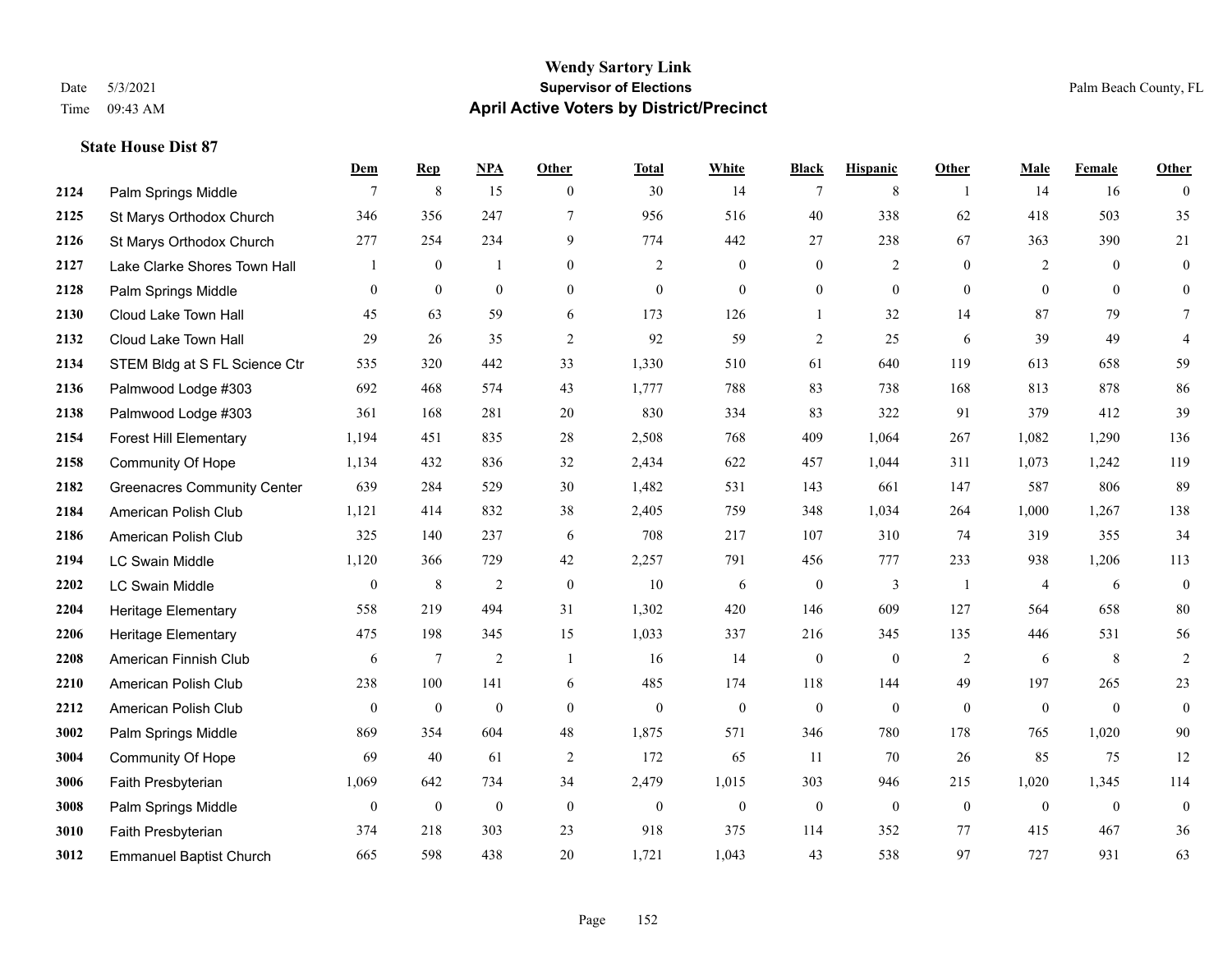|      |                                  | Dem              | <b>Rep</b>       | NPA              | <b>Other</b>     | <b>Total</b>     | <b>White</b>     | <b>Black</b>     | <b>Hispanic</b>  | <b>Other</b>   | <b>Male</b>    | Female         | <b>Other</b>     |
|------|----------------------------------|------------------|------------------|------------------|------------------|------------------|------------------|------------------|------------------|----------------|----------------|----------------|------------------|
| 3014 | Lake Clarke Shores Town Hall     | 1,045            | 1,107            | 646              | 44               | 2,842            | 2,081            | 86               | 500              | 175            | 1,285          | 1,465          | 92               |
| 3016 | <b>Community Of Hope</b>         | 45               | 37               | 54               | $\overline{2}$   | 138              | 36               | 10               | 78               | 14             | 53             | 76             | 9                |
| 3018 | Palm Springs Middle              | 12               | 12               | 8                | 3                | 35               | 15               | $\mathbf{0}$     | 16               | $\overline{4}$ | 15             | 19             | $\mathbf{1}$     |
| 3020 | Palm Springs Village Hall        | 994              | 638              | 801              | 33               | 2,466            | 1,030            | 173              | 1,066            | 197            | 1,088          | 1,263          | 115              |
| 3022 | Oasis De Amor Baptist Church     | 520              | 219              | 410              | 16               | 1,165            | 386              | 138              | 494              | 147            | 544            | 554            | 67               |
| 3024 | Palm Springs Library             | 731              | 419              | 610              | 29               | 1,789            | 674              | 202              | 713              | 200            | 789            | 892            | 108              |
| 3026 | Palm Springs Village Hall        | $\mathbf{0}$     | $\boldsymbol{0}$ | $\boldsymbol{0}$ | $\boldsymbol{0}$ | $\mathbf{0}$     | $\boldsymbol{0}$ | $\boldsymbol{0}$ | $\boldsymbol{0}$ | $\mathbf{0}$   | $\mathbf{0}$   | $\mathbf{0}$   | $\boldsymbol{0}$ |
| 3028 | Palm Springs Village Hall        | 3                | $\mathbf{1}$     | $\overline{0}$   | $\Omega$         | 4                | $\overline{0}$   | $\mathbf{0}$     | 4                | $\theta$       | 2              | $\overline{2}$ | $\mathbf{0}$     |
| 3030 | Palm Springs Village Hall        | $\overline{0}$   | $\boldsymbol{0}$ | $\mathbf{0}$     | $\overline{0}$   | $\boldsymbol{0}$ | $\overline{0}$   | $\boldsymbol{0}$ | $\mathbf{0}$     | $\mathbf{0}$   | $\overline{0}$ | $\mathbf{0}$   | $\theta$         |
| 3032 | Special Olympics of PBC          | 729              | 317              | 556              | 34               | 1,636            | 607              | 271              | 613              | 145            | 770            | 780            | 86               |
| 3034 | <b>Sunlight Community Church</b> | 158              | 99               | 82               | 5                | 344              | 185              | 44               | 95               | 20             | 155            | 179            | $10\,$           |
| 3036 | <b>Sunlight Community Church</b> | 410              | 220              | 284              | 14               | 928              | 382              | 188              | 265              | 93             | 407            | 489            | $32\,$           |
| 3038 | <b>Sunlight Community Church</b> | 731              | 304              | 543              | 34               | 1,612            | 681              | 241              | 519              | 171            | 769            | 757            | 86               |
| 3044 | Holy Redeemer Church             | 231              | 66               | 192              | $\overline{7}$   | 496              | 143              | 106              | 204              | 43             | 215            | 264            | 17               |
| 3048 | Holy Redeemer Church             | 629              | 230              | 482              | 25               | 1,366            | 427              | 275              | 531              | 133            | 603            | 701            | 62               |
| 3050 | Holy Redeemer Church             | 7                | $\,8\,$          | $\overline{2}$   | $\boldsymbol{0}$ | 17               | 10               | 6                | 1                | $\overline{0}$ | 10             | $\overline{7}$ | $\boldsymbol{0}$ |
| 3052 | Our Savior Lutheran Church       | 419              | 119              | 245              | 15               | 798              | 229              | 213              | 275              | 81             | 371            | 382            | 45               |
| 3058 | Our Savior Lutheran Church       | $\mathbf{0}$     | $\bf{0}$         | $\overline{2}$   | $\overline{0}$   | 2                | $\overline{1}$   | 1                | $\boldsymbol{0}$ | $\overline{0}$ | -1             | -1             | $\boldsymbol{0}$ |
| 3060 | Our Savior Lutheran Church       | 262              | 57               | 159              | $\tau$           | 485              | 120              | 167              | 163              | 35             | 191            | 272            | $22\,$           |
| 3062 | Our Savior Lutheran Church       | 1,057            | 334              | 603              | 50               | 2,044            | 820              | 447              | 583              | 194            | 939            | 1.007          | 98               |
| 3070 | <b>Mid County Senior Center</b>  | 740              | 281              | 594              | 36               | 1,651            | 533              | 354              | 550              | 214            | 738            | 831            | $82\,$           |
| 3071 | Holy Redeemer Church             | $\boldsymbol{0}$ | $\bf{0}$         | $\boldsymbol{0}$ | $\boldsymbol{0}$ | $\boldsymbol{0}$ | $\boldsymbol{0}$ | $\boldsymbol{0}$ | $\boldsymbol{0}$ | $\mathbf{0}$   | $\mathbf{0}$   | $\mathbf{0}$   | $\boldsymbol{0}$ |
| 3072 | Holy Redeemer Church             | 142              | 28               | 96               | 9                | 275              | 73               | 109              | 52               | 41             | 107            | 154            | 14               |
| 3080 | American Finnish Club            | 886              | 246              | 601              | 38               | 1,771            | 445              | 537              | 586              | 203            | 782            | 880            | 109              |
| 7138 | <b>Westgate Community Center</b> | 1,612            | 458              | 926              | 33               | 3,029            | 722              | 992              | 1,003            | 312            | 1,354          | 1,526          | 149              |
| 7146 | Clayton Hutcheson Hall B         | 252              | 15               | 103              | $\overline{2}$   | 372              | 26               | 238              | 83               | 25             | 134            | 221            | 17               |
| 7148 | Howard Park Community Center     | 71               | 25               | 47               | 4                | 147              | 66               | 35               | 27               | 19             | 72             | 68             | $7\phantom{.0}$  |
| 7149 | Howard Park Community Center     | 63               | 12               | 49               |                  | 125              | 19               | 51               | 33               | 22             | 56             | 58             | 11               |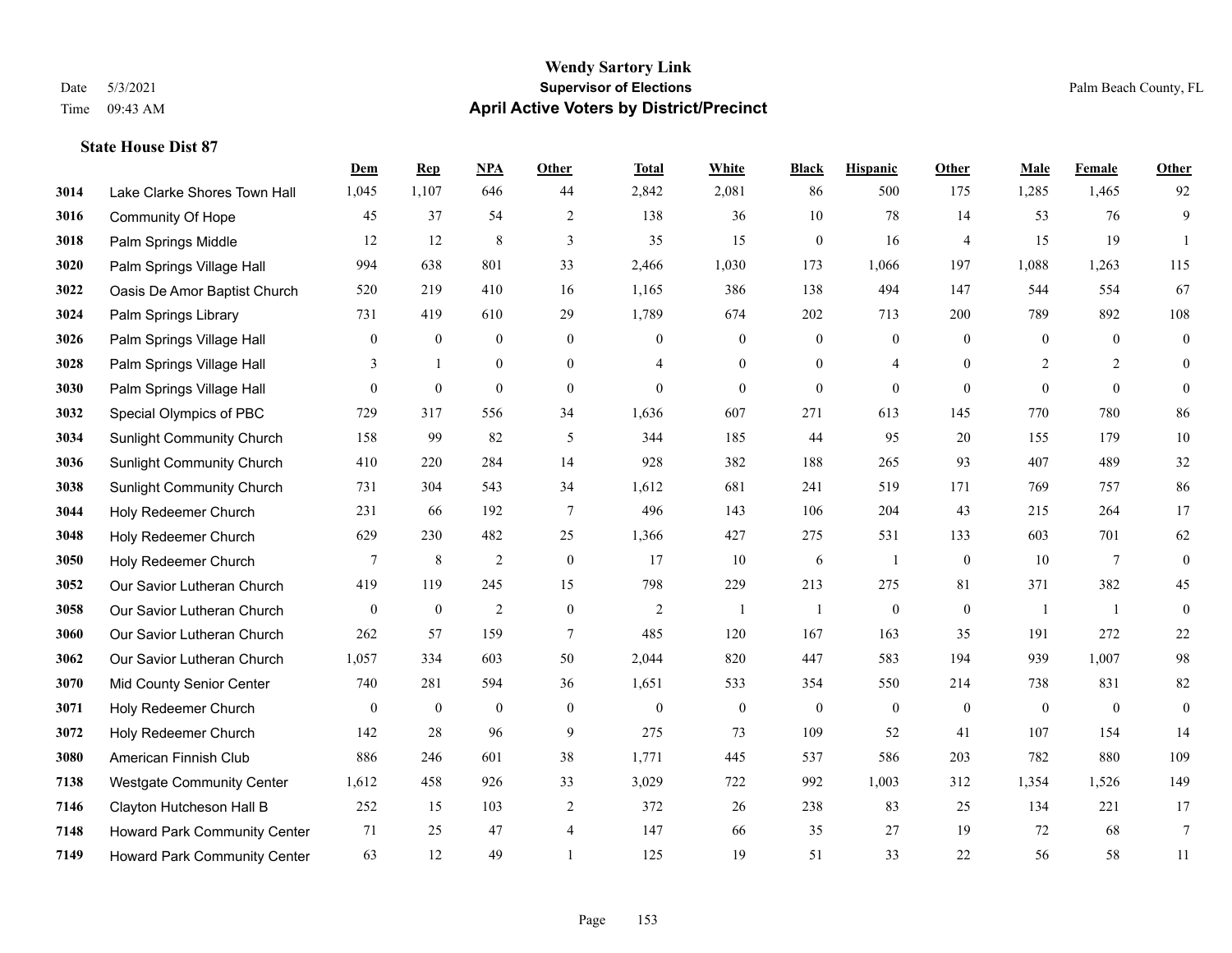|      |                            | <b>Dem</b> | <b>Rep</b> | <u>NPA</u> | Other | <b>Total</b> | White  | <b>Black</b> | <b>Hispanic</b> | Other | Male   | Female | <b>Other</b>   |
|------|----------------------------|------------|------------|------------|-------|--------------|--------|--------------|-----------------|-------|--------|--------|----------------|
| 8001 | Federal Only               |            |            |            |       |              |        |              |                 |       |        |        | $\overline{0}$ |
| 8002 | State Only                 | 147        | 125        | 139        |       | 413          | 317    | 19           |                 | -60   | 191    | 207    |                |
|      | <b>State House Dist 87</b> | 34,146     | 16,326     | 24,719     | .306  | 76,497       | 28,071 | 11,965       | 28,808          | 7,653 | 33,440 | 39,306 | 3,751          |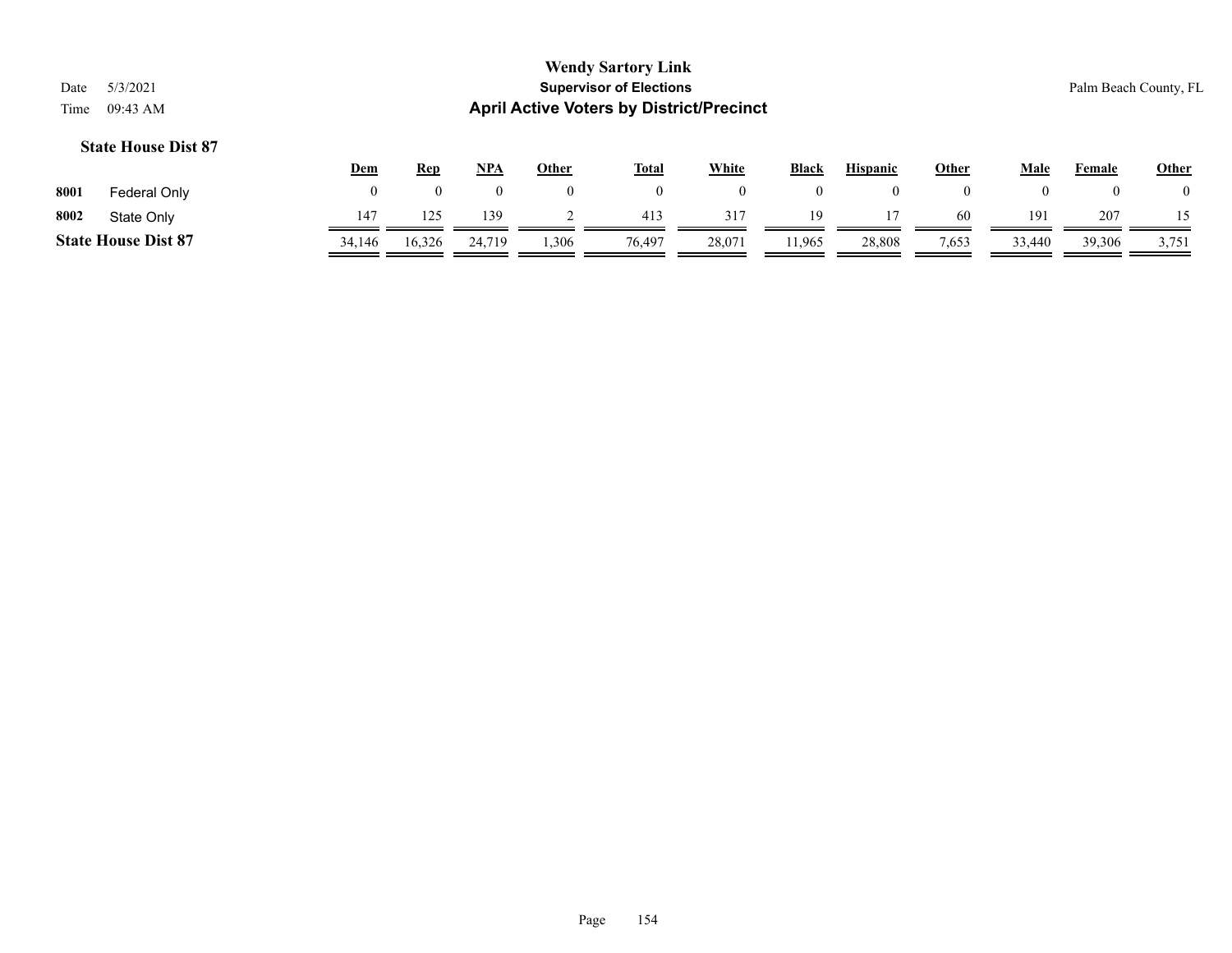#### **Wendy Sartory Link** Date 5/3/2021 **Supervisor of Elections** Palm Beach County, FL Time 09:43 AM **April Active Voters by District/Precinct**

# **Dem Rep NPA Other Total White Black Hispanic Other Male Female Other** Casa Rio Clubhouse 870 454 559 41 1,924 963 431 262 268 829 1,019 76 RB Prep Achievement Academy 13 4 5 0 22 9 7 2 4 14 5 3 RB Prep Achievement Academy 346 112 191 20 669 186 264 128 91 283 360 26 Palm Lake Estates - The Palms 69 79 49 4 201 162 13 8 18 92 99 10 RB Prep Achievement Academy 0 1 0 0 1 1 1 0 0 0 0 0 1 0 0 Palm Lake Estates - The Palms 117 122 78 5 322 273 12 23 14 134 176 12 Lake Park Town Hall 0 0 0 0 0 0 0 0 0 0 0 0 PBC Fire Rescue #68 1,070 411 521 38 2,040 838 850 120 232 942 1,011 87 Lake Park Town Hall 296 351 259 28 934 765 38 57 74 425 483 26 Belvedere Elementary 596 402 413 27 1,438 1,129 32 163 114 692 691 55 Belvedere Elementary 0 0 0 0 0 0 0 0 0 0 0 0 St Catherine Church 172 133 145 9 459 367 20 35 37 223 220 16 South Olive Community Center 596 452 400 35 1,483 1,120 34 206 123 700 728 55 1st Congregational Church 723 328 428 42 1,521 1,110 77 209 125 734 727 60 1st Congregational Church 501 234 407 33 1,175 828 99 157 91 551 573 51 Our Savior Lutheran Church 415 154 314 22 905 629 80 106 90 429 435 41 Boynton Beach Fire Station #2 773 185 400 17 1,375 501 554 171 149 597 721 57 Golfview Harbour Clubhouse 73 68 49 6 196 148 30 8 10 94 96 6 Crosspointe Elementary 122 80 87 3 292 175 59 24 34 143 142 7 Crosspointe Elementary 212 77 149 17 455 173 108 101 73 196 239 20 West Park Baptist Church 0 0 0 0 0 0 0 0 0 0 0 0 Carver Middle 570 48 169 12 799 109 586 33 71 373 375 51 J F Kennedy Middle 0 0 0 0 0 0 0 0 0 0 0 0 St John Lutheran Church 299 15 105 6 425 28 338 29 30 144 263 18 St John Lutheran Church 1,121 215 445 18 1,799 519 1,032 73 175 802 928 69 RB Prep Achievement Academy 0 0 0 0 0 0 0 0 0 0 0 0 RB Prep Achievement Academy 2 1 0 0 3 1 2 0 0 2 1 0 RB Prep Achievement Academy 0 0 0 0 0 0 0 0 0 0 0 0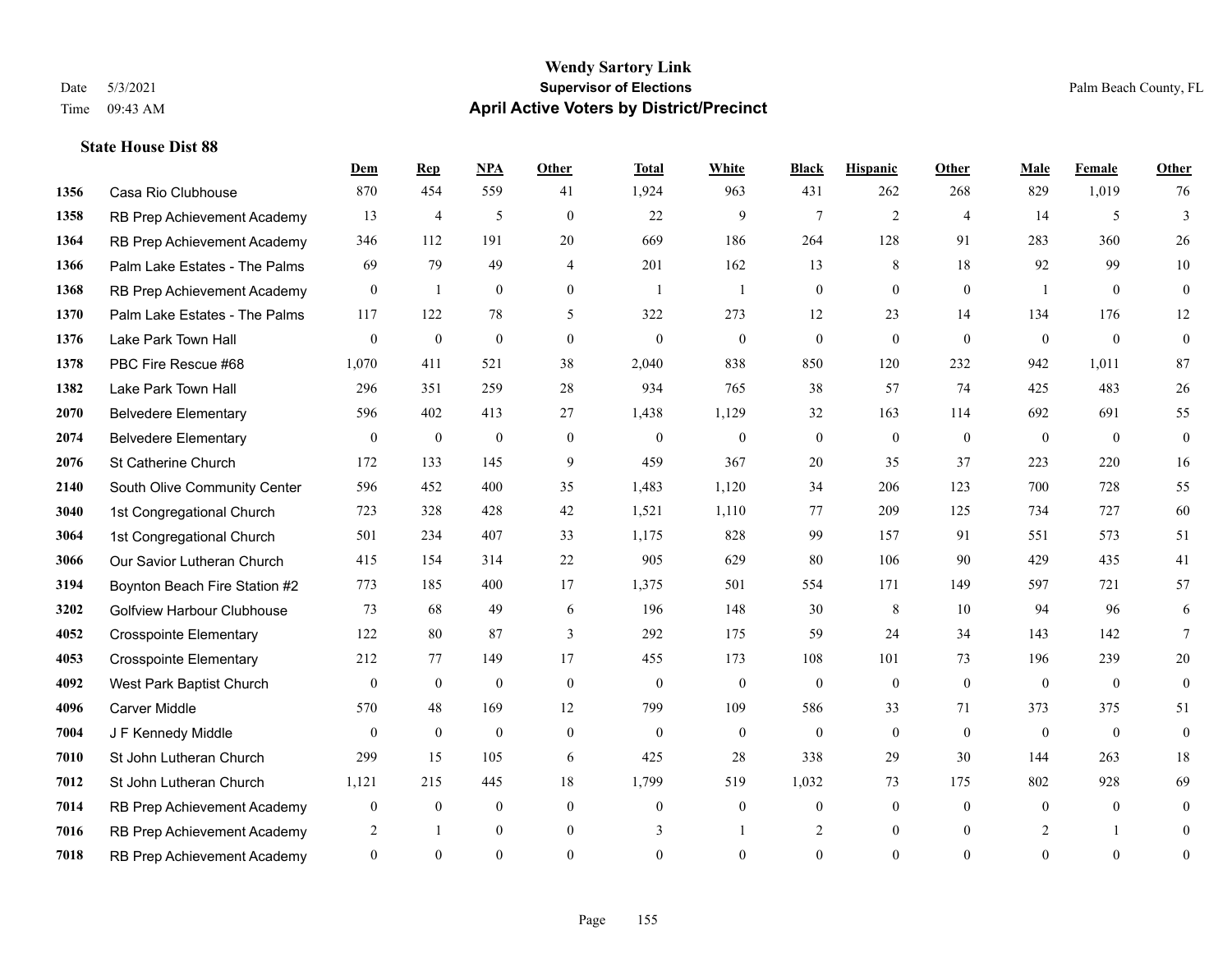|      |                                  | Dem            | <b>Rep</b>       | NPA              | <b>Other</b>   | <b>Total</b>   | <b>White</b>     | <b>Black</b>     | <b>Hispanic</b>  | <b>Other</b>   | <b>Male</b>    | <b>Female</b>  | <b>Other</b> |
|------|----------------------------------|----------------|------------------|------------------|----------------|----------------|------------------|------------------|------------------|----------------|----------------|----------------|--------------|
| 7020 | RB Prep Achievement Academy      | $\overline{0}$ | $\boldsymbol{0}$ | $\boldsymbol{0}$ | $\theta$       | $\theta$       | $\overline{0}$   | $\mathbf{0}$     | $\mathbf{0}$     | $\overline{0}$ | $\mathbf{0}$   | $\overline{0}$ | $\theta$     |
| 7022 | J F Kennedy Middle               | 907            | 175              | 355              | 28             | 1,465          | 299              | 797              | 155              | 214            | 651            | 763            | 51           |
| 7024 | Hurst Chapel AME Church          | 1,608          | 83               | 339              | 25             | 2,055          | 147              | 1.676            | 91               | 141            | 837            | 1.158          | 60           |
| 7025 | Hurst Chapel AME Church          | 285            | 34               | 111              | 3              | 433            | 58               | 269              | 44               | 62             | 156            | 258            | 19           |
| 7026 | Lindsey Davis Senior Comm Ctr    | 2,371          | 77               | 438              | 21             | 2,907          | 56               | 2,613            | 39               | 199            | 1,179          | 1.624          | 104          |
| 7028 | <b>Wells Recreation Center</b>   | 1,888          | 145              | 476              | 19             | 2,528          | 242              | 1,983            | 92               | 211            | 1,080          | 1,350          | 98           |
| 7030 | Riviera Beach Marina Event Ctr   | 207            | 306              | 183              | 21             | 717            | 572              | 45               | 48               | 52             | 360            | 333            | 24           |
| 7034 | Suncoast High                    | 1,329          | 212              | 511              | 27             | 2,079          | 389              | 1,242            | 152              | 296            | 862            | 1,132          | 85           |
| 7036 | RB Prep Achievement Academy      | $\bf{0}$       | $\bf{0}$         | 6                | $\mathbf{0}$   | 6              | $\boldsymbol{0}$ | $\boldsymbol{0}$ | $\boldsymbol{0}$ | 6              | $\overline{4}$ | -1             | -1           |
| 7038 | RB Prep Achievement Academy      | $\mathbf{0}$   | $\mathbf{0}$     | $\mathbf{0}$     | $\overline{0}$ | $\theta$       | $\mathbf{0}$     | $\mathbf{0}$     | $\mathbf{0}$     | $\theta$       | $\theta$       | $\mathbf{0}$   | $\mathbf{0}$ |
| 7040 | Mary McLeod Bethune Elementa     | 1,272          | 56               | 267              | 17             | 1,612          | 37               | 1,425            | 46               | 104            | 624            | 934            | 54           |
| 7041 | Mary McLeod Bethune Elementa     | 400            | 33               | 127              | 10             | 570            | 46               | 434              | 29               | 61             | 217            | 327            | $26\,$       |
| 7042 | Dan Calloway Complex             | 1,760          | 74               | 378              | 20             | 2,232          | 42               | 1,981            | 43               | 166            | 911            | 1,257          | 64           |
| 7044 | <b>Wells Recreation Center</b>   | 1,440          | 88               | 367              | 15             | 1,910          | 192              | 1,507            | 62               | 149            | 792            | 1,042          | $76\,$       |
| 7046 | Riviera Beach Marina Event Ctr   | 41             | 36               | 17               | 5              | 99             | 85               | 7                | 2                | 5              | 58             | 40             | 1            |
| 7048 | <b>Crossroads Baptist Church</b> | 317            | 10               | 86               | 8              | 421            | 8                | 355              | 26               | 32             | 138            | 265            | 18           |
| 7050 | <b>Crossroads Baptist Church</b> |                | 2                | -1               | $\overline{0}$ | $\overline{4}$ | 3                | $\boldsymbol{0}$ | $\mathbf{0}$     | $\overline{1}$ | -1             | 3              | $\mathbf{0}$ |
| 7052 | <b>Crossroads Baptist Church</b> | $\overline{0}$ | $\mathbf{0}$     | $\mathbf{0}$     | $\mathbf{0}$   | $\mathbf{0}$   | $\boldsymbol{0}$ | $\mathbf{0}$     | $\overline{0}$   | $\overline{0}$ | $\overline{0}$ | $\overline{0}$ | $\mathbf{0}$ |
| 7054 | <b>Crossroads Baptist Church</b> | 993            | 68               | 292              | 12             | 1,365          | 113              | 1,027            | 72               | 153            | 575            | 723            | 67           |
| 7056 | <b>Crossroads Baptist Church</b> | $\theta$       | $\mathbf{0}$     | $\mathbf{0}$     | $\mathbf{0}$   | $\theta$       | $\mathbf{0}$     | $\mathbf{0}$     | $\theta$         | $\theta$       | $\mathbf{0}$   | $\theta$       | $\mathbf{0}$ |
| 7058 | Palm Beach Lakes High            | 1,470          | 368              | 628              | 42             | 2,508          | 842              | 1,129            | 309              | 228            | 1,028          | 1,377          | 103          |
| 7060 | Ephesus Junior Academy           | 1,204          | 68               | 237              | 17             | 1,526          | 111              | 1,251            | 49               | 115            | 618            | 856            | 52           |
| 7062 | Mangonia Park Town Hall          | 782            | 46               | 208              | 8              | 1,044          | 89               | 833              | 41               | 81             | 418            | 595            | 31           |
| 7064 | Grace Episcopal Church           | 1,384          | 181              | 466              | 33             | 2,064          | 362              | 1,349            | 135              | 218            | 877            | 1,091          | 96           |
| 7066 | Northboro Elementary             | 1,159          | 197              | 470              | 29             | 1,855          | 502              | 997              | 166              | 190            | 826            | 953            | 76           |
| 7068 | Pleasant City Community Center   | 1,017          | 278              | 560              | 40             | 1,895          | 852              | 667              | 193              | 183            | 930            | 868            | 97           |
| 7070 | Northboro Elementary             | 489            | 418              | 386              | 41             | 1,334          | 1,072            | 71               | 81               | 110            | 613            | 682            | 39           |
| 7072 | <b>Egret Lake Elementary</b>     | 494            | 110              | 253              | 6              | 863            | 224              | 382              | 145              | 112            | 369            | 461            | 33           |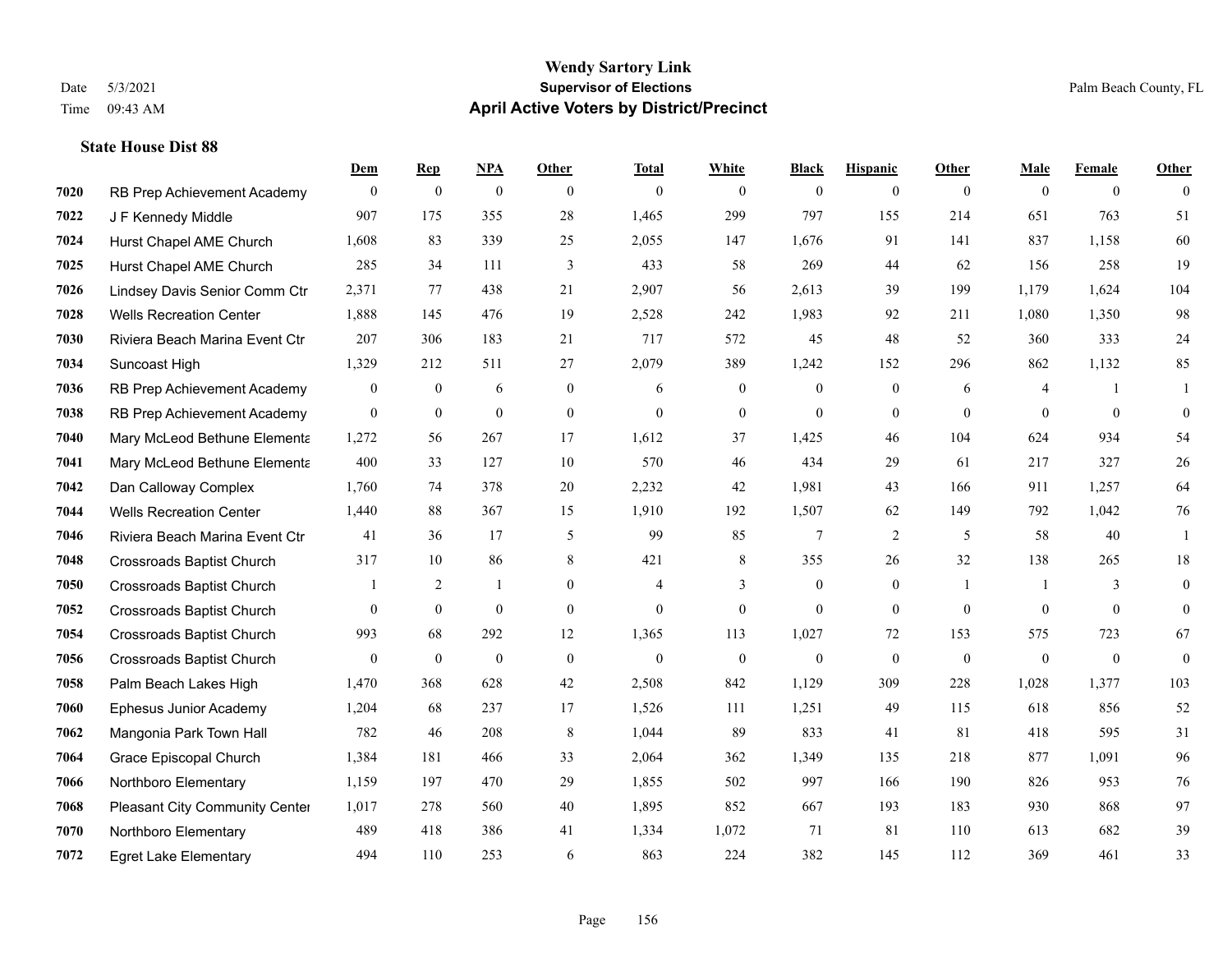#### **Wendy Sartory Link** Date 5/3/2021 **Supervisor of Elections** Palm Beach County, FL Time 09:43 AM **April Active Voters by District/Precinct**

# **Dem Rep NPA Other Total White Black Hispanic Other Male Female Other** Egret Lake Elementary 24 3 0 0 27 26 0 0 1 6 20 1 Whitehall Clubhouse #3 699 492 447 48 1,686 1,079 250 193 164 801 833 52 Bear Lakes Middle 1,431 516 899 60 2,906 1,149 1,003 415 339 1,271 1,499 136 Palm Beach Lakes High 117 35 77 3 232 85 66 21 60 106 110 16 Salvation Army Activity Hall 603 82 282 12 979 167 503 131 178 421 508 50 First Christian Church 784 189 358 22 1,353 455 660 105 133 524 776 53 WPB City Fire Station #5 742 393 437 24 1,596 986 274 193 143 694 849 53 Roosevelt Elementary 2,186 176 587 32 2,981 300 2,190 252 239 1,202 1,646 133 Chamber of Commerce 438 397 374 53 1,262 952 64 104 142 603 613 46 First Christian Church 1,270 147 362 15 1,794 220 1,269 135 170 791 936 67 First Christian Church 1,624 539 840 84 3,087 1,194 1,117 439 337 1,267 1,685 135 Westward Elementary 2,109 127 536 24 2,796 176 2,273 124 223 1,133 1,561 102 Alexander W Dreyfoos SOA High 873 854 796 79 2,602 1,987 120 222 273 1,317 1,208 77 WPB City Hall Flagler Gallery 734 687 588 82 2,091 1,640 93 144 214 1,041 970 80 Howard Park Community Center 383 306 324 36 1,049 828 43 94 84 526 488 35 South Grade Elementary 1,018 226 503 26 1,773 568 671 344 190 854 835 84 Osborne Community Center 915 129 377 21 1,442 279 736 283 144 647 731 64 Maddock Park 1,519 625 921 56 3,121 1,536 797 525 263 1,437 1,569 115 Rolling Green Elementary 1,054 242 511 26 1,833 582 681 409 161 798 954 81 Rolling Green Elementary 0 0 0 0 0 0 0 0 0 0 0 0 Temple Beth Kodesh 1,559 193 561 31 2,344 464 1,334 343 203 1,029 1,205 110 Village Royale on the Green 821 241 374 23 1,459 621 576 140 122 612 780 67 St John Missionary Baptist Chr 1,823 146 460 19 2,448 244 1,822 175 207 1,031 1,311 106 Carolyn Sims Center 1,515 65 359 11 1,950 91 1,627 82 150 796 1,073 81 St John Missionary Baptist Chr 2 4 0 0 6 4 1 0 1 4 2 0 Boynton Beach Senior Center 1,535 424 734 54 2,747 1,118 1,092 272 265 1,275 1,346 126 Atlantic High Auditorium 1,541 240 506 21 2,308 611 1,362 127 208 1,048 1,168 92 Pompey Park Recreation Center 1,406 242 463 30 2,141 515 1,373 107 146 983 1,091 67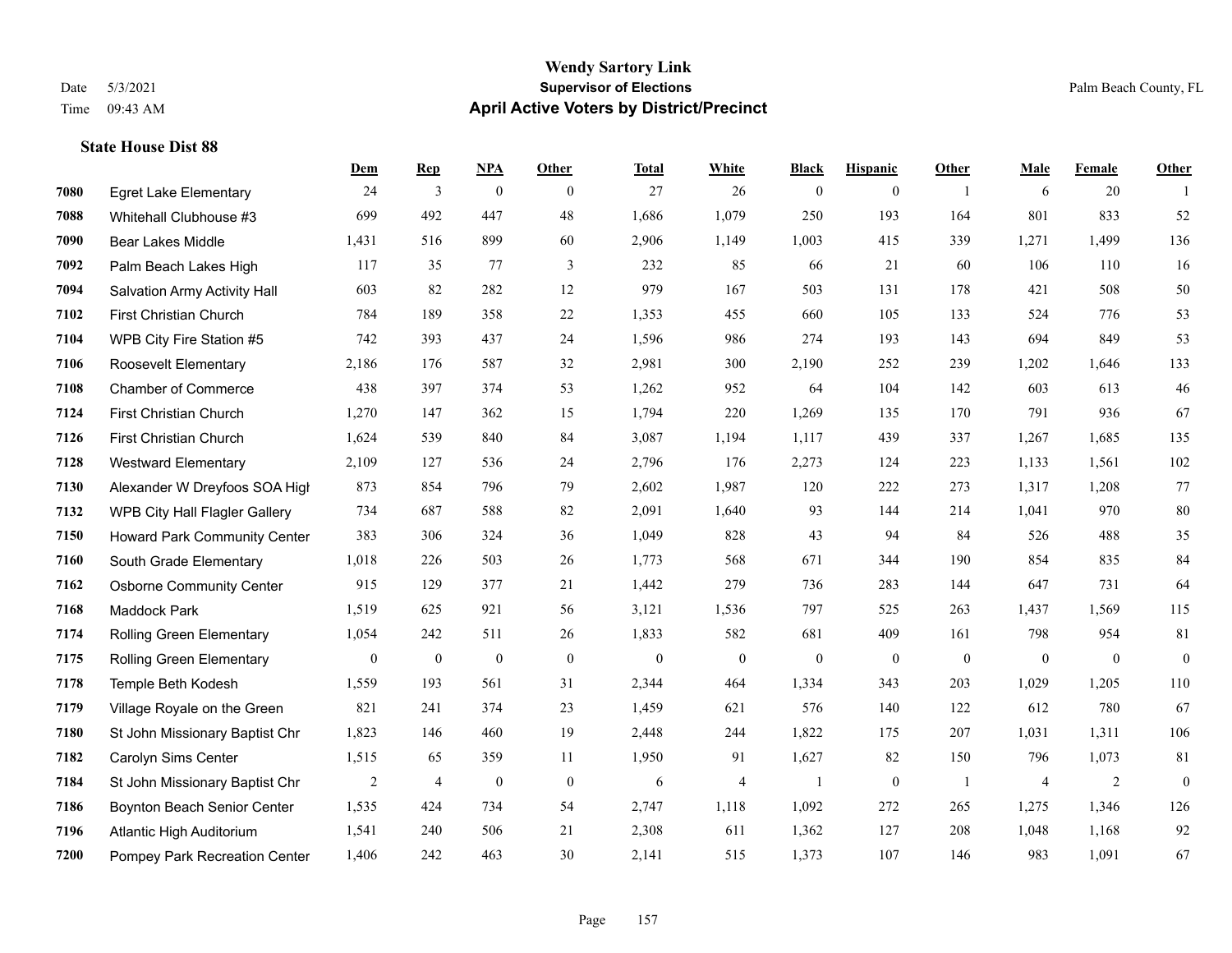|      |                            | <u>Dem</u> | <u>Rep</u> | <u>NPA</u> | Other | <b>Total</b> | <b>White</b> | <b>Black</b> | <b>Hispanic</b>   | Other  | Male   | Female | <b>Other</b> |
|------|----------------------------|------------|------------|------------|-------|--------------|--------------|--------------|-------------------|--------|--------|--------|--------------|
| 7210 | Village Academy            | .856       | 106        | 444        | 19    | 2.425        | 138          | l.962        | 14                | 184    | 988    | 1.332  | 105          |
| 7212 | Delray Beach Library       | .361       | 234        | 523        | 35    | 2,153        | 609          | .234         | 116               | 194    | ,046   | 1.021  | 86           |
|      | <b>State House Dist 88</b> | 63,716     | 15,051     | 25,978     | 1,776 | 106,521      | 35,001       | 51,899       | 9,57 <sub>1</sub> | 10,050 | 46,775 | 55,505 | 4,241        |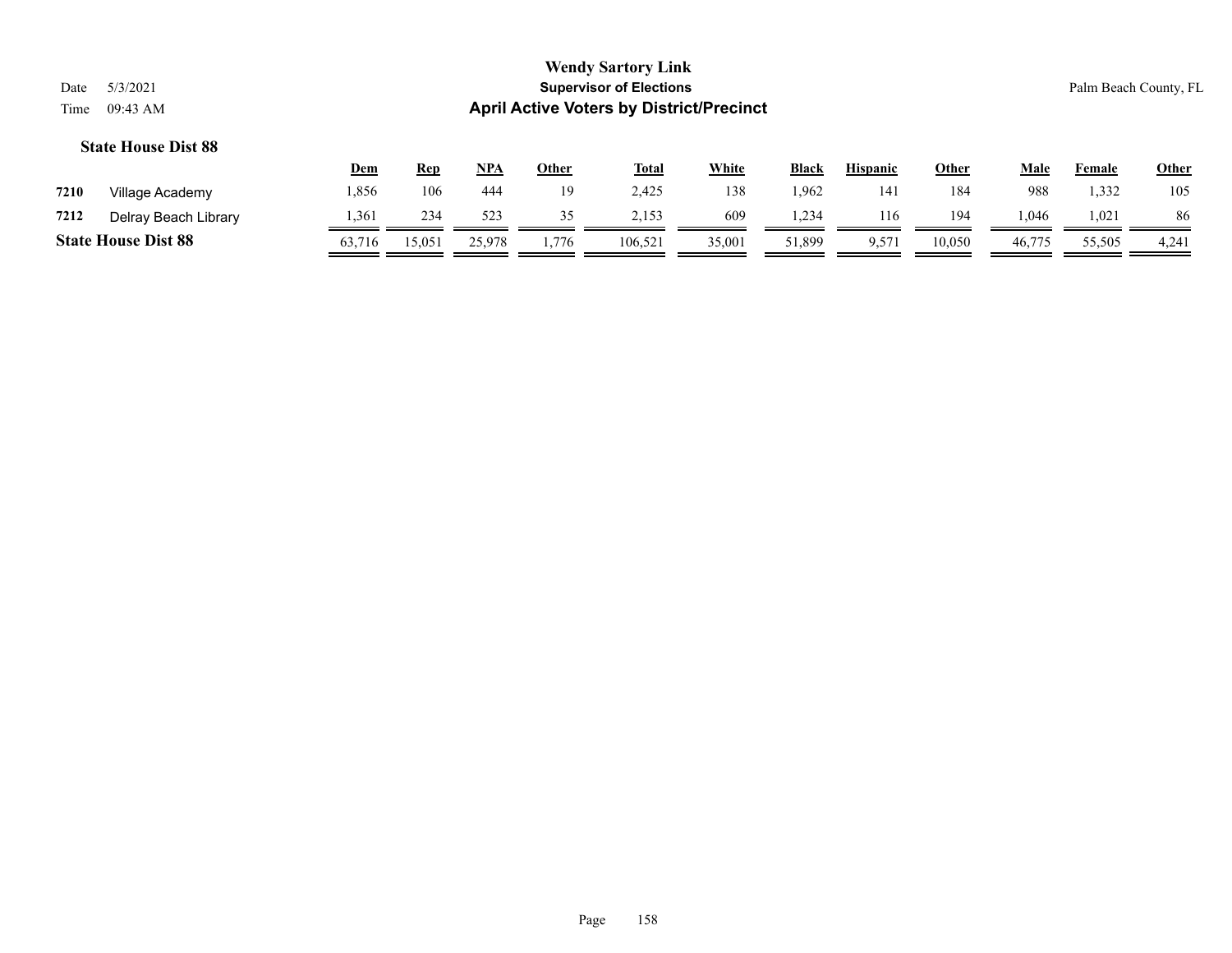#### **Wendy Sartory Link** Date 5/3/2021 **Supervisor of Elections** Palm Beach County, FL Time 09:43 AM **April Active Voters by District/Precinct**

Phil Foster Park Marine Center 326 577 302 27 1,232 1,088 21 44 79 614 588 30

**Dem Rep NPA Other Total White Black Hispanic Other Male Female Other**

# Phil Foster Park Marine Center 608 1,176 739 87 2,610 2,262 53 89 206 1,223 1,314 73 Palm Beach Shores Town Hall 295 461 316 25 1,097 994 14 21 68 521 546 30 Palm Beach Shores Town Hall 0 0 0 0 0 0 0 0 0 0 0 0 St Edwards Church 466 1,219 538 58 2,281 2,090 6 55 130 1,042 1,166 73 St Edwards Church 384 625 425 47 1,481 1,343 5 30 103 652 791 38 **1394 Morton & Barbara Mandel Cente** 261 640 305 39 1,245 1,137 7 23 78 565 645 35 St Catherine Church 472 577 374 32 1,455 1,210 39 95 111 654 748 53 Lakeside Presbyterian Church 310 394 182 22 908 788 3 56 61 418 460 30 Lakeside Presbyterian Church 369 428 267 35 1,099 913 21 81 84 505 560 34 1st Congregational Church 762 473 422 46 1,703 1,431 25 138 109 782 865 56 St Andrews Episcopal 576 302 439 47 1,364 1,100 62 112 90 662 652 50 Lantana Recreation Center 499 505 392 47 1,443 1,208 31 100 104 688 713 42 South Palm Beach Town Hall 441 517 385 34 1,377 1,172 27 79 99 598 735 44 Manalapan Town Hall 77 206 92 10 385 352 6 5 22 194 179 12 Hypoluxo Town Hall 547 621 535 55 1,758 1,466 44 112 136 807 897 54 Harvey E Oyer Jr Park 504 631 511 59 1,705 1,351 88 130 136 822 835 48 Sterling Village Aud 531 583 483 51 1,648 1,439 34 71 104 775 817 56 Ocean Ridge Town Hall 432 789 421 45 1,687 1,542 7 47 91 810 830 47

| πυ∠υ | Occan indyc Town Hall                | ு                | $\overline{\phantom{0}}$ | − ∠⊥           | ᠇              | 1,001          | $1,7-$           |                | $\mathbf{u}$     | $\overline{1}$ | <b>UIV</b>     | <b>UJU</b> | $\mathbf{u}$   |
|------|--------------------------------------|------------------|--------------------------|----------------|----------------|----------------|------------------|----------------|------------------|----------------|----------------|------------|----------------|
| 4036 | <b>Forest Park Elementary</b>        | 298              | 453                      | 280            | 27             | 1,058          | 947              | 8              | 56               | 47             | 441            | 581        | 36             |
| 4038 | <b>Briny Breezes Community Cente</b> | 96               | 147                      | 93             |                | 339            | 313              | $\mathbf{0}$   | 10               | 16             | 142            | 187        | 10             |
| 4040 | <b>Briny Breezes Community Cente</b> | $\boldsymbol{0}$ | $\overline{0}$           | $\overline{0}$ | $\overline{0}$ | $\overline{0}$ | $\boldsymbol{0}$ | $\overline{0}$ | $\boldsymbol{0}$ | $\overline{0}$ | $\overline{0}$ | $\theta$   | $\overline{0}$ |
| 4042 | <b>Briny Breezes Community Cente</b> | $\boldsymbol{0}$ | $\overline{0}$           | $\overline{0}$ | $\theta$       | $\Omega$       | $\boldsymbol{0}$ | $\mathbf{0}$   | $\mathbf{0}$     | $\Omega$       | $\mathbf{0}$   |            | $\overline{0}$ |
| 4044 | <b>Briny Breezes Community Cente</b> | 51               | 36                       | 38             |                | 126            | 111              |                | 8                | 6              | 69             | 53         | 4              |
| 4054 | Lakeview Baptist Church              | 541              | 663                      | 441            | 34             | 1,679          | 1,389            | 76             | 104              | 110            | 784            | 837        | 58             |
| 4056 | Lakeview Baptist Church              | $\boldsymbol{0}$ | $\overline{0}$           | $\overline{0}$ | $\overline{0}$ | $\overline{0}$ | $\boldsymbol{0}$ | $\mathbf{0}$   | $\mathbf{0}$     | $\Omega$       | $\overline{0}$ | $\Omega$   | $\overline{0}$ |
| 4058 | Plumosa SOA Elementary               | 50               | 64                       | 47             |                | 168            | 145              | 4              | 11               | 8              | 78             | 87         |                |
| 4060 | Lakeview Baptist Church              |                  |                          | $\sim$         |                | 14             | п                | $\mathbf{0}$   |                  | 6              |                |            | $\theta$       |
|      |                                      |                  |                          |                |                |                |                  |                |                  |                |                |            |                |
|      |                                      |                  |                          |                |                |                |                  |                |                  |                |                |            |                |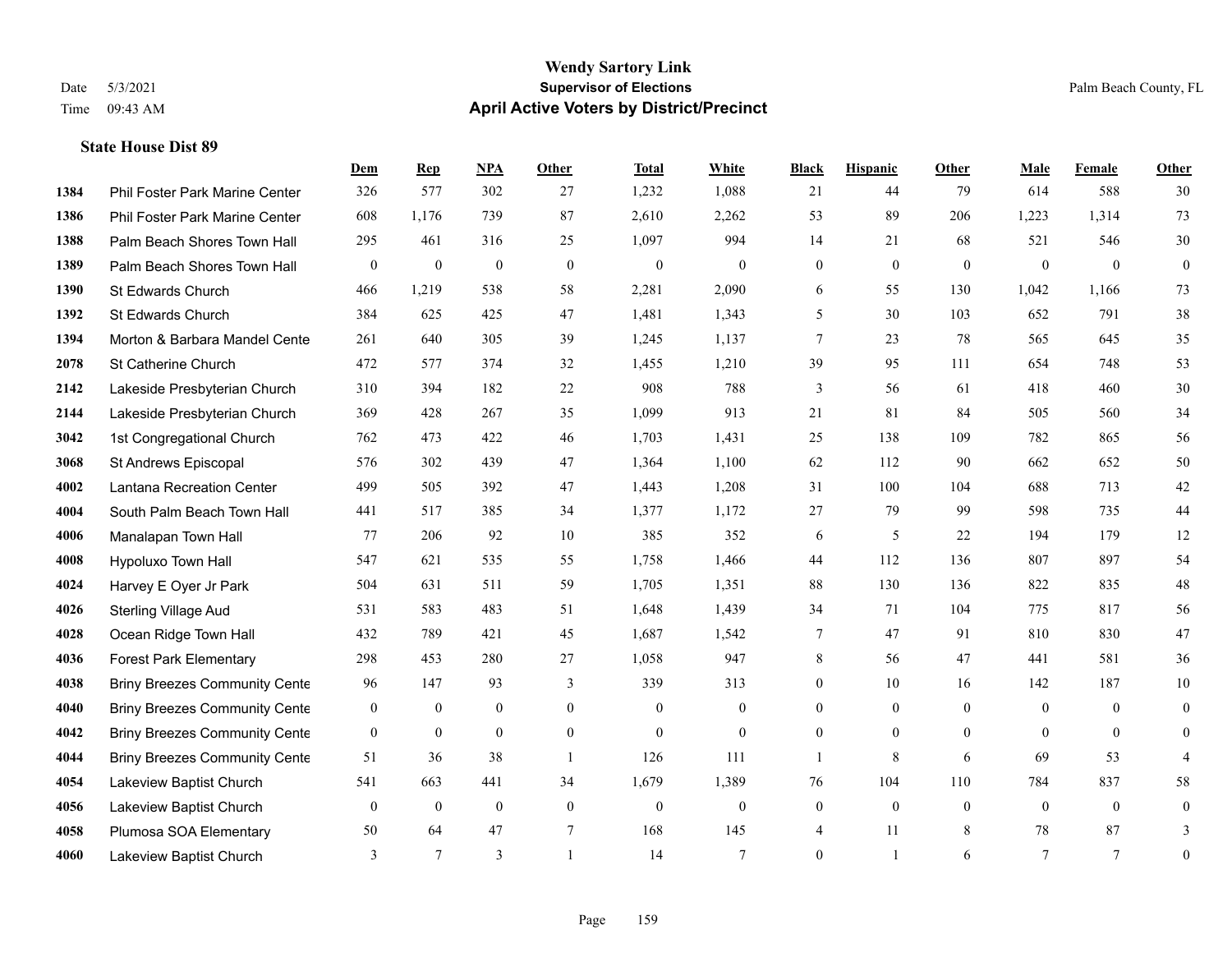# **Wendy Sartory Link** Date 5/3/2021 **Supervisor of Elections Supervisor of Elections** Palm Beach County, FL Time 09:43 AM **April Active Voters by District/Precinct**

|      |                                   | Dem          | <b>Rep</b>   | <b>NPA</b>   | Other          | <b>Total</b> | White            | <b>Black</b>     | <b>Hispanic</b> | Other        | Male             | Female   | Other          |
|------|-----------------------------------|--------------|--------------|--------------|----------------|--------------|------------------|------------------|-----------------|--------------|------------------|----------|----------------|
| 4062 | Lakeview Baptist Church           | 42           | 65           | 39           | 6              | 152          | 124              | 8                | 8               | 12           | 73               | 76       | 3              |
| 4064 | Seacrest Presbyterian             | 48           | 43           | 45           | 4              | 140          | 124              | 1                | 9               | 6            | 74               | 64       | $\overline{2}$ |
| 4066 | Seacrest Presbyterian             | $\mathbf{0}$ | $\mathbf{0}$ | $\mathbf{0}$ | $\overline{0}$ | $\mathbf{0}$ | $\boldsymbol{0}$ | $\mathbf{0}$     | $\overline{0}$  | $\mathbf{0}$ | $\boldsymbol{0}$ | $\theta$ | $\mathbf{0}$   |
| 4068 | Seacrest Presbyterian             | $\theta$     | $\theta$     | $\theta$     | $\theta$       | $\Omega$     | $\theta$         | $\mathbf{0}$     | $\theta$        | $\theta$     | $\theta$         | $\Omega$ | $\overline{0}$ |
| 4070 | Seacrest Presbyterian             | $\theta$     | $\mathbf{0}$ | $\theta$     | $\theta$       | $\theta$     | $\theta$         | $\overline{0}$   | $\overline{0}$  | $\mathbf{0}$ | $\Omega$         | $\theta$ | $\overline{0}$ |
| 4072 | <b>Gulf Stream Town Hall</b>      | 184          | 468          | 210          | 21             | 883          | 823              | $\overline{4}$   | 18              | 38           | 426              | 435      | 22             |
| 4074 | Plumosa SOA Elementary            | 455          | 437          | 356          | 26             | 1,274        | 1,098            | 16               | 75              | 85           | 607              | 630      | 37             |
| 4094 | S D Spady Elementary              | 703          | 718          | 545          | 50             | 2,016        | 1,744            | 38               | 96              | 138          | 956              | 985      | 75             |
| 4098 | <b>Bethel Evangelical Baptist</b> | 1,032        | 775          | 714          | 67             | 2,588        | 1,985            | 185              | 233             | 185          | 1,106            | 1,405    | 77             |
| 4100 | Carver Middle                     | 120          | 149          | 100          | 10             | 379          | 305              | $28\,$           | 20              | 26           | 184              | 180      | 15             |
| 4102 | Veterans Park Recreation Ctr      | 465          | 533          | 428          | 37             | 1,463        | 1,328            | 18               | 25              | 92           | 673              | 748      | 42             |
| 4104 | <b>Emmanuel Catholic Church</b>   | 766          | 679          | 624          | 66             | 2,135        | 1,729            | 78               | 155             | 173          | 925              | 1,137    | 73             |
| 4106 | Delray Beach Golf Club            | 426          | 406          | 351          | 34             | 1,217        | 932              | 51               | 117             | 117          | 556              | 621      | 40             |
| 4108 | Pines of Delray East              | 612          | 356          | 388          | 27             | 1,383        | 1,034            | 90               | 129             | 130          | 553              | 767      | 63             |
| 4110 | 505 Club                          | 406          | 457          | 313          | 33             | 1,209        | 1,097            | 10               | 36              | 66           | 525              | 653      | 31             |
| 4112 | Veterans Park Recreation Ctr      | 620          | 832          | 586          | 50             | 2,088        | 1,918            | 12               | 42              | 116          | 977              | 1,040    | 71             |
| 4114 | Delray Beach First Baptist        | 863          | 804          | 669          | 65             | 2,401        | 2,020            | 83               | 141             | 157          | 1,102            | 1,240    | 59             |
| 4116 | <b>Orchard View Elementary</b>    | 27           | 34           | 26           | $\mathbf{0}$   | 87           | 70               | $\overline{2}$   | 6               | 9            | 46               | 38       | $\overline{3}$ |
| 4118 | <b>Orchard View Elementary</b>    | 730          | 418          | 485          | 38             | 1,671        | 1,149            | 153              | 212             | 157          | 688              | 919      | 64             |
| 4120 | <b>Orchard View Elementary</b>    | 461          | 300          | 343          | 40             | 1,144        | 810              | 71               | 154             | 109          | 480              | 620      | $44$           |
| 4122 | Delray Beach Swim and Tennis      | 751          | 454          | 498          | 36             | 1,739        | 1,205            | 206              | 155             | 173          | 750              | 923      | 66             |
| 4124 | Delray Beach Swim and Tennis      | 844          | 595          | 670          | 63             | 2,172        | 1,626            | 138              | 201             | 207          | 996              | 1,080    | 96             |
| 4126 | Pine Grove Elementary             | 547          | 875          | 570          | 56             | 2,048        | 1,766            | 27               | 102             | 153          | 935              | 1,038    | 75             |
| 4128 | St Lucy Catholic Church           | 639          | 932          | 639          | 40             | 2,250        | 2,012            | 14               | 72              | 152          | 1,009            | 1,163    | $78\,$         |
| 4129 | St Lucy Catholic Church           | 31           | 59           | 31           | 2              | 123          | 108              | $\boldsymbol{0}$ | $\overline{4}$  | 11           | 53               | 68       | $\overline{2}$ |
| 4130 | Omni Middle                       | 652          | 635          | 530          | 37             | 1,854        | 1,518            | 33               | 141             | 162          | 863              | 937      | 54             |
| 4132 | Calusa Elementary                 | 396          | 387          | 314          | 28             | 1,125        | 936              | 13               | 91              | 85           | 467              | 619      | 39             |
| 4134 | Above and Beyond Community (      | 417          | 565          | 437          | 34             | 1,453        | 1,180            | 42               | 127             | 104          | 678              | 728      | 47             |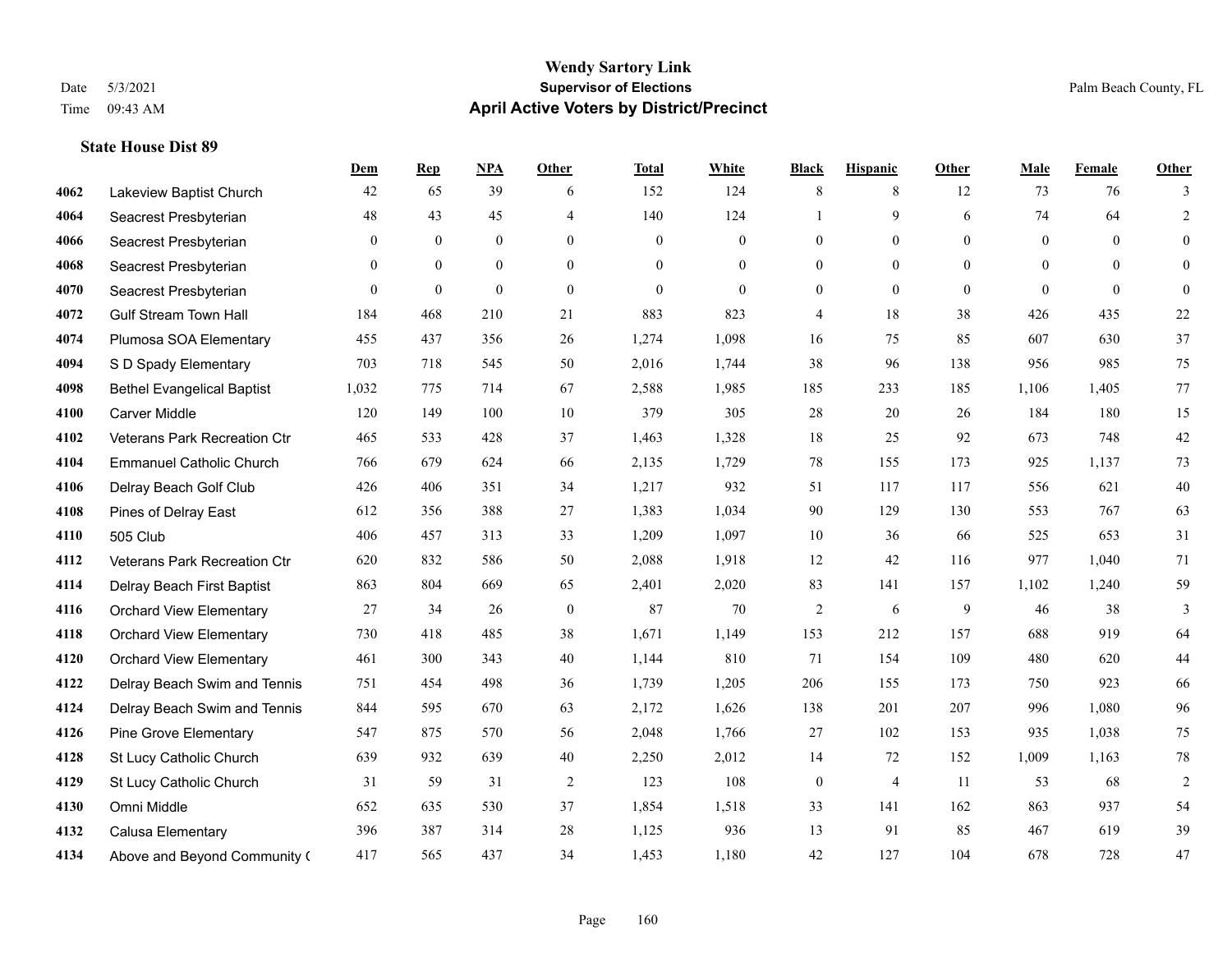#### **Wendy Sartory Link** Date 5/3/2021 **Supervisor of Elections** Palm Beach County, FL Time 09:43 AM **April Active Voters by District/Precinct**

Above and Beyond Community Church 657 641 592 45 1,935 1,443 54 223 215 825 1,029 81

**Dem Rep NPA Other Total White Black Hispanic Other Male Female Other**

# Ascension Catholic Church 830 1,219 897 71 3,017 2,363 157 242 255 1,418 1,494 105 4150 Patch Reef Park Community Center 572 515 542 62 1,691 1,291 64 165 171 808 832 51 Boca Delray Lodge #171 639 664 656 57 2,016 1,493 69 222 232 922 1,005 89 Ascension Catholic Church 437 417 343 33 1,230 892 98 99 141 595 585 50 St Lucy Catholic Church 536 567 411 36 1,550 1,364 6 60 120 717 787 46 FAU Arena Lobby 961 532 782 35 2,310 1,233 402 308 367 977 1,140 193 JC Mitchell Elementary 720 586 633 58 1,997 1,395 87 230 285 880 994 123 Spanish River Library 935 1,052 888 53 2,928 2,271 101 263 293 1,399 1,422 107 Marine Safety Headquarters 687 697 605 62 2,051 1,793 20 103 135 904 1,090 57 Boca Raton Middle 580 617 569 33 1,799 1,363 55 206 175 847 901 51 The Volen Center 567 522 464 28 1,581 1,094 140 165 182 728 788 65 Elks Lodge of Boca Raton 935 543 612 53 2,143 1,259 323 319 242 978 1,066 99 St Gregory Episcopal Church 790 1,128 831 75 2,824 2,361 35 185 243 1,393 1,322 109 Center for Spiritual Living 644 820 586 38 2,088 1,742 34 162 150 991 1,033 64 **4214** Calvary Chapel Boca Raton - 4th  $878$   $646$   $64$   $2,229$   $1,777$   $47$   $236$   $169$   $1,035$   $1,107$   $87$  Calvary Chapel Boca Raton - Kir 691 1,076 699 61 2,527 2,127 23 175 202 1,196 1,242 89 Grace Community Church 469 873 554 62 1,958 1,622 32 141 163 897 975 86 Boca Raton Community Center 497 426 498 44 1,465 948 115 247 155 681 735 49 Boca Raton Downtown Library 946 1,077 905 84 3,012 2,517 60 188 247 1,351 1,535 126

| 4224 | <b>Grace Community Church</b>        | 545 | 1,156 | 749 | 61 | 2,511 | 2,057 | 60       | 197 | 197 | 1,173 | 1,252 | 86 |
|------|--------------------------------------|-----|-------|-----|----|-------|-------|----------|-----|-----|-------|-------|----|
| 4226 | St Gregory Episcopal Church          | 237 | 396   | 278 | 22 | 933   | 833   |          | 33  | 60  | 441   | 467   | 25 |
| 4228 | <b>Boca Raton Community Center</b>   | 544 | 671   | 521 | 46 | 1,782 | 1,529 |          | 99  | 137 | 794   | 938   | 50 |
| 4230 | Boca Raton Downtown Library          | 326 | 464   | 328 | 25 | 1,143 | 1,000 | 8        | 58  | 77  | 538   | 579   | 26 |
| 7152 | <b>WPB City Hall Flagler Gallery</b> | 502 | 518   | 335 | 42 | 1,397 | 1,092 | 48       | 127 | 130 | 530   | 792   | 75 |
| 7154 | Morton & Barbara Mandel Cente        | 151 | 378   | 160 | 20 | 709   | 627   | 8        |     | 57  | 322   | 365   | 22 |
| 7156 | PB Fire Station #3                   | 46  | 108   | 63  |    | 220   | 191   | $\theta$ | 8   | 21  | 100   | 109   | 11 |
| 7158 | PB Fire Station #3                   | 573 | 501   | 423 | 52 | 1,549 | 1,386 | 19       | 39  | 105 | 687   | 824   | 38 |
|      |                                      |     |       |     |    |       |       |          |     |     |       |       |    |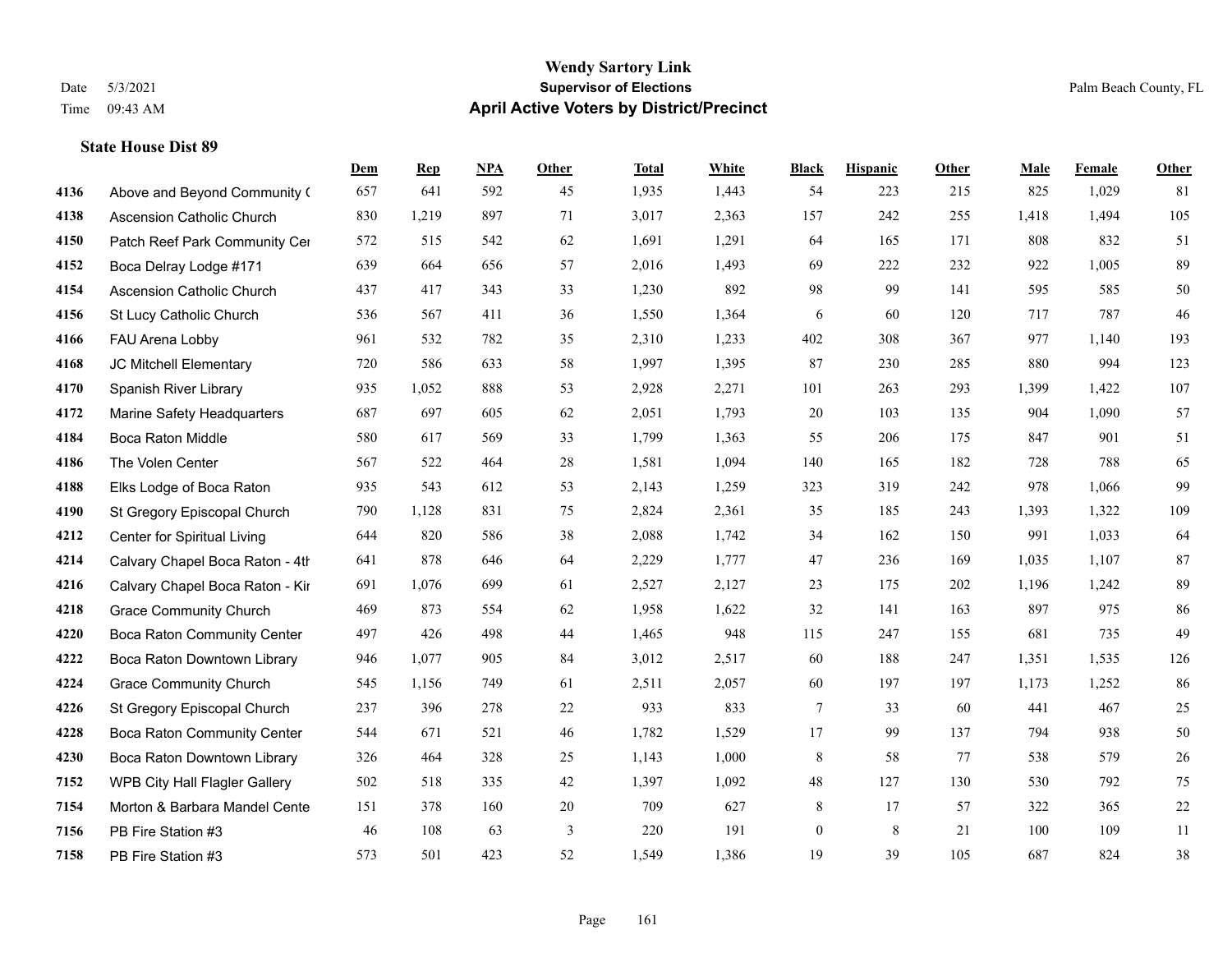|      |                                 | Dem    | <b>Rep</b> | NPA    | Other          | <b>Total</b> | <b>White</b> | <b>Black</b>   | <b>Hispanic</b> | <b>Other</b>   | <b>Male</b> | <b>Female</b> | <b>Other</b> |
|------|---------------------------------|--------|------------|--------|----------------|--------------|--------------|----------------|-----------------|----------------|-------------|---------------|--------------|
| 7164 | <b>Osborne Community Center</b> | 327    | 200        | 202    | 28             | 757          | 594          | 52             | 55              | 56             | 351         | 384           | 22           |
| 7166 | PB Fire Station #3              | 343    | 394        | 324    | 34             | 1,095        | 969          | 4              | 32              | 90             | 490         | 577           | $28\,$       |
| 7170 | Lantana Town Hall               | 753    | 355        | 543    | 36             | 1,687        | 912          | 348            | 260             | 167            | 802         | 806           | 79           |
| 7172 | Lantana Recreation Center       | 326    | 261        | 278    | 17             | 882          | 681          | 56             | 73              | 72             | 410         | 444           | 28           |
| 7176 | Hypoluxo Town Hall              | 185    | 89         | 102    | 9              | 385          | 211          | 82             | 61              | 31             | 167         | 206           | 12           |
| 7188 | <b>Forest Park Elementary</b>   | 898    | 560        | 617    | 66             | 2,141        | 1,476        | 279            | 196             | 190            | 910         | 1,157         | 74           |
| 7190 | Seacrest Presbyterian           | 1,090  | 612        | 810    | 61             | 2,573        | 1,615        | 456            | 254             | 248            | 1,230       | 1,244         | 99           |
| 7192 | Lakeview Baptist Church         | 18     | 11         | 9      | 2              | 40           | 29           | $\overline{c}$ | $\overline{4}$  | 5              | 20          | 18            | 2            |
| 7194 | Delray Beach Community Cente    | 642    | 369        | 474    | 43             | 1,528        | 1,091        | 214            | 113             | 110            | 786         | 692           | 50           |
| 7198 | Atlantic High Auditorium        | 45     | 34         | 27     | 3              | 109          | 87           | $\tau$         | 8               | $\overline{7}$ | 46          | 60            | 3            |
| 7202 | 505 Club                        | 682    | 405        | 451    | 42             | 1,580        | 1,126        | 240            | 77              | 137            | 818         | 711           | 51           |
| 7204 | 505 Club                        | 41     | 46         | 41     | $\overline{4}$ | 132          | 106          | 4              | 8               | 14             | 65          | 61            | 6            |
| 7206 | 505 Club                        | 54     | 60         | 64     |                | 185          | 159          | $\overline{2}$ | 9               | 15             | 96          | 84            | 5            |
| 7208 | Atlantic High Media Center      | 793    | 214        | 320    | 24             | 1,351        | 608          | 532            | 94              | 117            | 587         | 720           | 44           |
| 7214 | Delray Beach Community Cente    | 929    | 337        | 536    | 39             | 1,841        | 883          | 572            | 219             | 167            | 898         | 871           | 72           |
|      | <b>State House Dist 89</b>      | 44,920 | 47,059     | 38,309 | 3,449          | 133,737      | 106,049      | 6,842          | 9,827           | 11,019         | 61,358      | 67,650        | 4,729        |
|      |                                 |        |            |        |                |              |              |                |                 |                |             |               |              |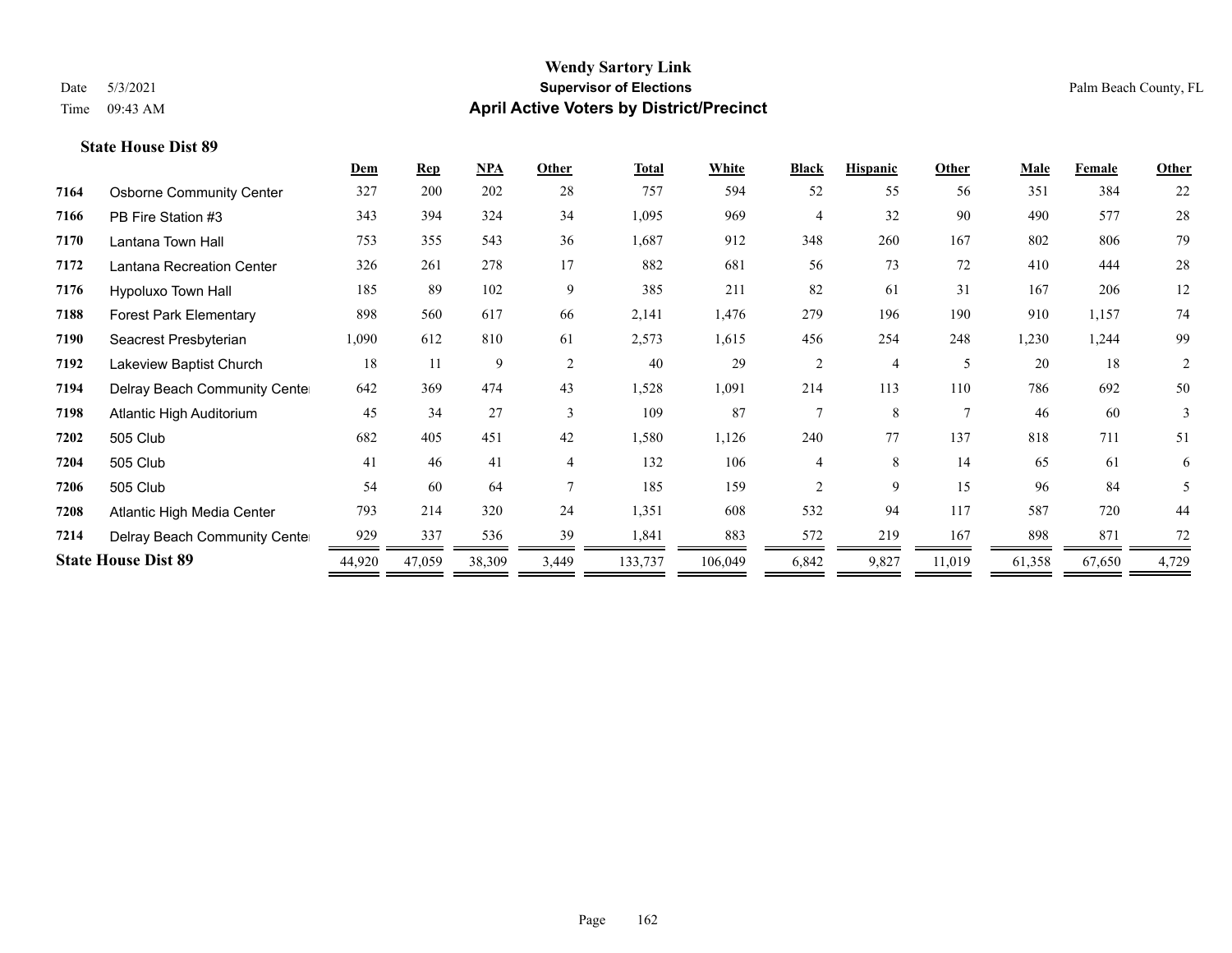#### **Wendy Sartory Link** Date 5/3/2021 **Supervisor of Elections** Palm Beach County, FL Time 09:43 AM **April Active Voters by District/Precinct**

# **Dem Rep NPA Other Total White Black Hispanic Other Male Female Other** Liberty Park Elementary 0 0 0 0 0 0 0 0 0 0 0 0 River Bridge Activities Center 1,108 535 692 51 2,386 1,157 479 496 254 998 1,296 92 Pine Ridge North II 1,182 528 855 50 2,615 1,091 403 854 267 1,057 1,449 109 Cresthaven Emory Aud 640 424 318 14 1,396 789 96 417 94 518 828 50 Cresthaven Barkley Aud 526 356 292 20 1,194 607 82 399 106 491 646 57 Cresthaven Ashley Aud 348 217 229 14 808 411 36 293 68 323 450 35 Covered Bridge Clubhouse 1,159 748 674 35 2,616 1,837 135 463 181 1,015 1,518 83 Poinciana Clubhouse 933 535 507 35 2,010 1,343 93 409 165 792 1,150 68 First Baptist Church GA 0 0 0 0 0 0 0 0 0 0 0 0 Liberty Park Elementary 1,123 549 678 53 2,403 1,067 457 618 261 951 1,336 116 First Baptist Church GA 17 4 10 0 31 15 3 9 4 13 17 1 First Baptist Church GA 468 191 272 12 943 421 193 207 122 408 492 43 St Lukes United Methodist Chr 476 531 428 33 1,468 1,164 37 190 77 685 743 40 Lucerne Pointe Clubhouse 1,054 533 670 44 2,301 1,477 223 423 178 950 1,268 83 Fountains Of Palm Beach 932 449 582 53 2,016 1,387 137 331 161 849 1,100 67 Pine Ridge South IV Clubhouse 922 514 503 44 1,983 1,202 264 399 118 769 1,137 77 American Finnish Club 15 9 8 0 32 17 3 1 11 12 17 3 Indian Pines Elementary 1,184 264 581 32 2,061 477 900 451 233 928 1,026 107 Indian Pines Elementary 1,831 303 850 41 3,025 528 1,526 592 379 1,348 1,522 155 Tradewinds Middle 1,278 334 649 36 2,297 594 882 378 443 1,014 1,157 126 Coastal Chapel 512 372 351 24 1,259 788 115 266 90 587 630 42 Lantana Recreation Center 16 10 8 2 36 36 0 0 0 13 23 0 Our Savior Lutheran Church 52 43 56 2 153 102 19 20 12 83 64 6 Lakeside UM Church 681 429 489 37 1,636 1,034 175 286 141 734 853 49 Atlantis City Hall 480 902 447 41 1,870 1,616 42 87 125 860 966 44 Woodlands Middle 806 624 700 49 2,179 1,495 137 356 191 1,012 1,085 82 Tradewinds Middle 183 57 131 8 379 106 122 89 62 170 196 13 Coral Reef Elementary 320 237 256 25 838 508 63 188 79 392 420 26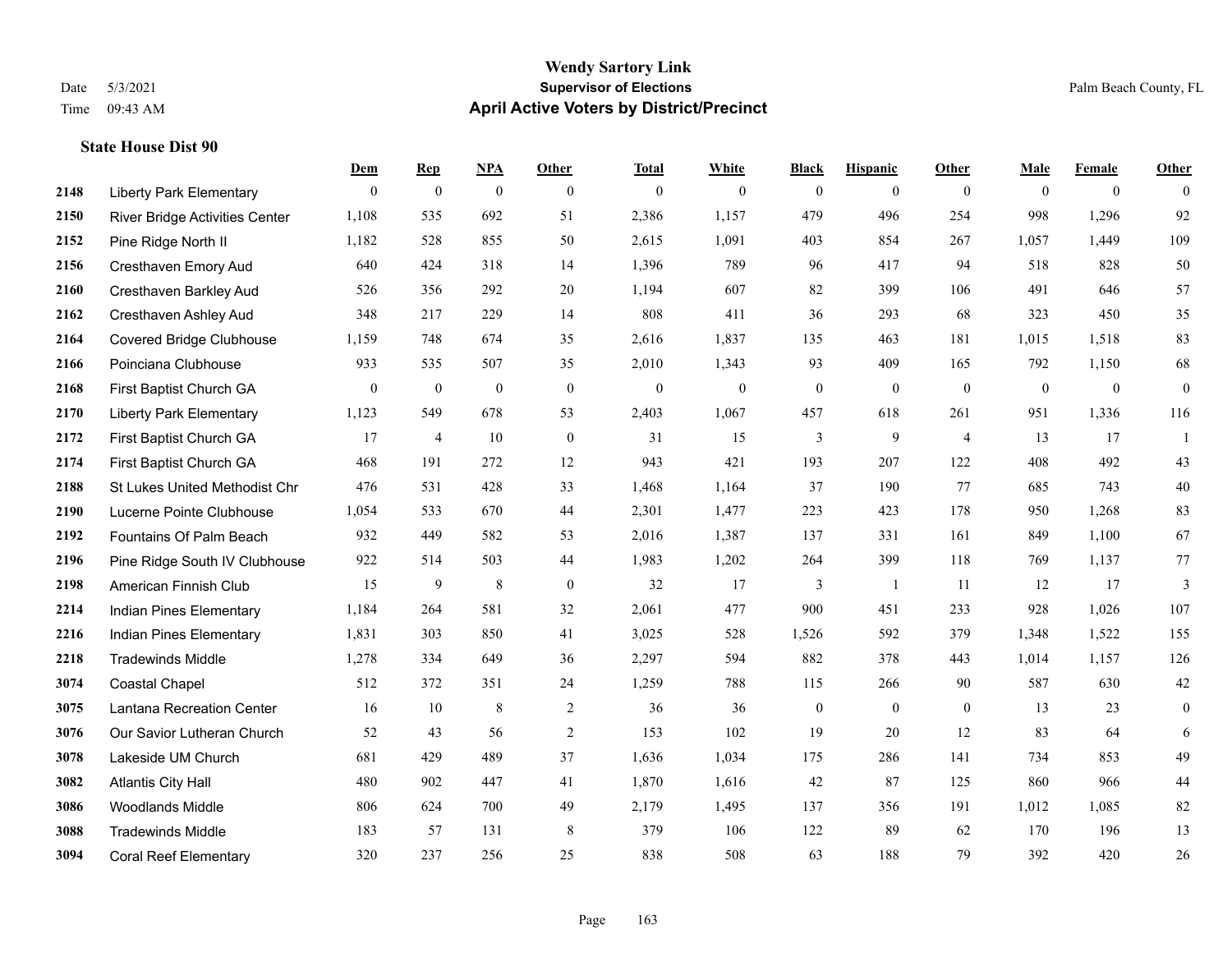|      |                                   | Dem   | <b>Rep</b> | NPA | <b>Other</b>     | <b>Total</b> | White | <b>Black</b>     | <b>Hispanic</b> | Other      | <b>Male</b> | Female | <b>Other</b> |
|------|-----------------------------------|-------|------------|-----|------------------|--------------|-------|------------------|-----------------|------------|-------------|--------|--------------|
| 3096 | <b>Coral Reef Elementary</b>      | 842   | 598        | 623 | 54               | 2,117        | 1,358 | 258              | 268             | 233        | 980         | 1,050  | 87           |
| 3098 | <b>Manatee Elementary</b>         | 695   | 590        | 511 | 40               | 1,836        | 1,254 | 170              | 220             | 192        | 832         | 939    | 65           |
| 3100 | Journeys End                      | 429   | 338        | 354 | 20               | 1,141        | 767   | 89               | 136             | 149        | 533         | 578    | 30           |
| 3102 | <b>Diamond View Elementary</b>    | 1,234 | 459        | 806 | 45               | 2,544        | 1,059 | 646              | 535             | 304        | 1,131       | 1,304  | 109          |
| 3104 | American German Club              | 429   | 367        | 386 | 33               | 1,215        | 845   | 93               | 144             | 133        | 565         | 602    | 48           |
| 3106 | American German Club              | 302   | 116        | 196 | 14               | 628          | 229   | 171              | 95              | 133        | 274         | 326    | $28\,$       |
| 3108 | Santaluces High                   | 1,239 | 540        | 873 | 63               | 2,715        | 1,092 | 693              | 534             | 396        | 1,201       | 1,424  | 90           |
| 3110 | Lantana Road Branch Library       | 852   | 348        | 511 | 40               | 1,751        | 831   | 463              | 295             | 162        | 764         | 898    | 89           |
| 3112 | <b>Starlight Cove Elementary</b>  | 864   | 304        | 620 | 40               | 1,828        | 718   | 310              | 650             | 150        | 789         | 943    | 96           |
| 3114 | Santaluces High                   | 389   | 252        | 303 | 13               | 957          | 562   | 122              | 184             | 89         | 469         | 452    | 36           |
| 3116 | <b>Advent Lantana</b>             | 1,138 | 544        | 747 | 51               | 2,480        | 1,525 | 380              | 373             | 202        | 1,033       | 1,354  | 93           |
| 3118 | <b>Advent Lantana</b>             | 214   | 228        | 176 | 16               | 634          | 519   | 25               | 46              | 44         | 310         | 309    | 15           |
| 3124 | West Boynton Park and Rec         | 798   | 577        | 636 | 43               | 2,054        | 1,308 | 212              | 282             | 252        | 918         | 1,057  | 79           |
| 3126 | Temple Shaarei Shalom             | 654   | 507        | 473 | 27               | 1,661        | 1,139 | 154              | 201             | 167        | 772         | 839    | 50           |
| 3128 | West Boynton Park and Rec         | 957   | 621        | 732 | 43               | 2,353        | 1,473 | 279              | 338             | 263        | 1,078       | 1,191  | 84           |
| 3130 | <b>Winston Trails Swim Center</b> | 1,134 | 928        | 859 | 66               | 2,987        | 2,118 | 202              | 377             | 290        | 1,397       | 1,474  | 116          |
| 3132 | Park Vista High                   | 903   | 670        | 701 | 51               | 2,325        | 1,465 | 233              | 378             | 249        | 1,052       | 1.188  | 85           |
| 3133 | Christa McAuliffe Middle          | 179   | 120        | 133 | 9                | 441          | 270   | 44               | 62              | 65         | 209         | 220    | $12\,$       |
| 3134 | <b>Hidden Oaks Elementary</b>     | 1,089 | 321        | 589 | 32               | 2,031        | 594   | 798              | 359             | 280        | 874         | 1,069  | 88           |
| 3136 | Freedom Shores Elementary         | 892   | 415        | 581 | 32               | 1,920        | 849   | 526              | 283             | 262        | 852         | 990    | $78\,$       |
| 3138 | <b>Citrus Cove Elementary</b>     | 879   | 507        | 574 | 34               | 1,994        | 1,190 | 311              | 283             | 210        | 878         | 1,033  | 83           |
| 3140 | Boynton Lakes North Clubhouse     | 430   | 192        | 274 | 14               | 910          | 429   | 223              | 128             | 130        | 404         | 474    | 32           |
| 3142 | Boynton Lakes North Clubhouse     | 398   | 168        | 220 | 15               | 801          | 451   | 137              | 141             | 72         | 323         | 446    | 32           |
| 3144 | Freedom Shores Elementary         | 11    | $\,8\,$    | 8   | $\boldsymbol{0}$ | 27           | 21    | $\boldsymbol{0}$ | $\overline{4}$  | $\sqrt{2}$ | 11          | 14     | $\sqrt{2}$   |
| 3146 | <b>Freedom Shores Elementary</b>  | 351   | 135        | 175 | 13               | 674          | 459   | 79               | 75              | 61         | 269         | 385    | $20\,$       |
| 3148 | Imagine Schools - Chancellor      | 62    | 54         | 55  | 6                | 177          | 121   | 12               | 27              | 17         | 87          | 85     | 5            |
| 3150 | Christa McAuliffe Middle          | 573   | 251        | 238 | 17               | 1,079        | 979   | 23               | 28              | 49         | 443         | 602    | 34           |
| 3152 | Park Vista High                   | 650   | 412        | 381 | 32               | 1,475        | 1,267 | 56               | 59              | 93         | 654         | 771    | 50           |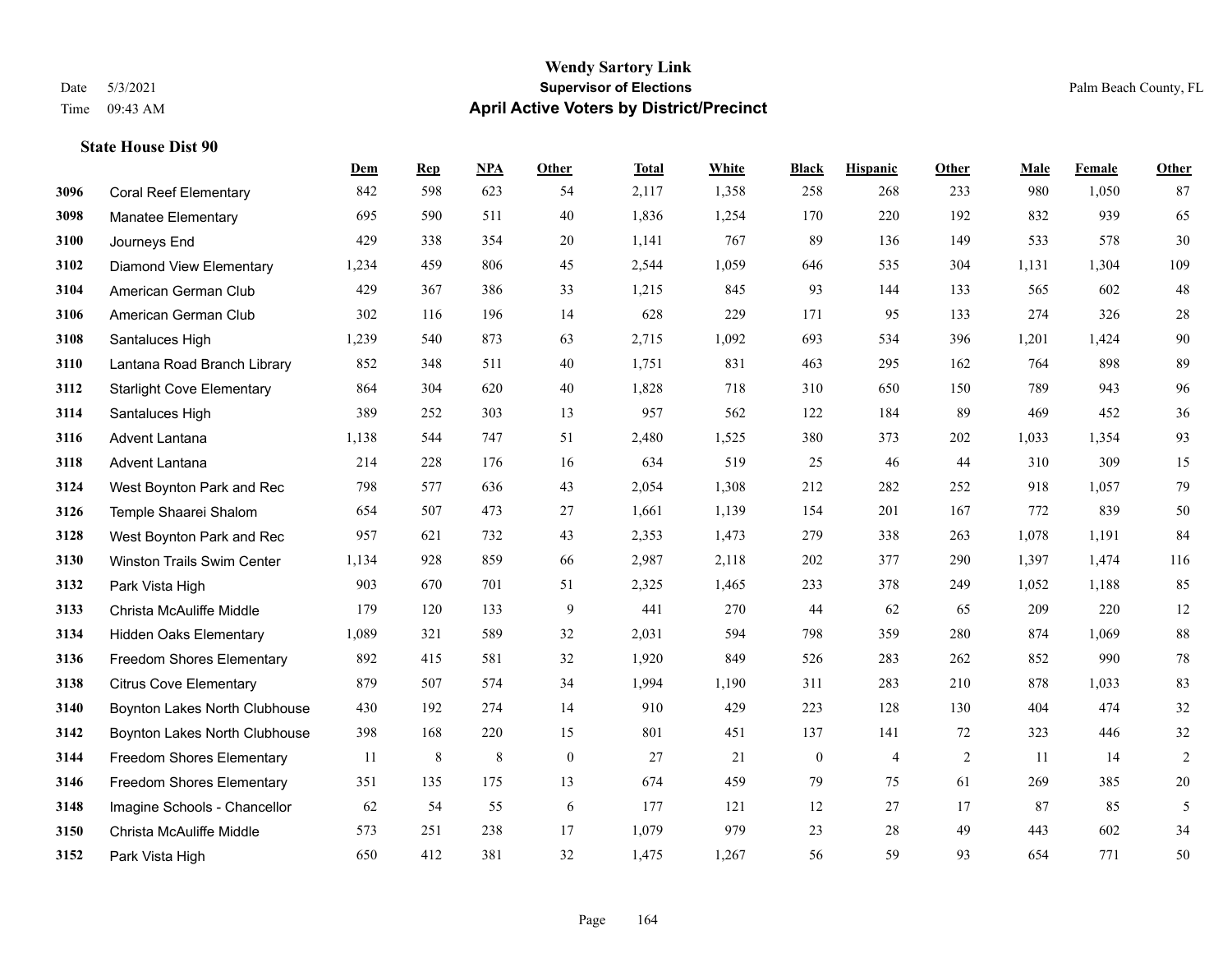# **Wendy Sartory Link** Date 5/3/2021 **Supervisor of Elections Supervisor of Elections** Palm Beach County, FL Time 09:43 AM **April Active Voters by District/Precinct**

|      |                                 | Dem              | <b>Rep</b>       | NPA              | Other          | <b>Total</b>     | White            | <b>Black</b>     | <b>Hispanic</b>  | Other            | Male         | Female           | Other            |
|------|---------------------------------|------------------|------------------|------------------|----------------|------------------|------------------|------------------|------------------|------------------|--------------|------------------|------------------|
| 3154 | Ponte Vecchio Clubhouse         | 827              | 314              | 284              | 20             | 1,445            | 1,285            | 22               | 41               | 97               | 649          | 752              | 44               |
| 3156 | Aberdeen East Clubhouse         | 1,017            | 498              | 550              | 40             | 2,105            | 1,600            | 142              | 182              | 181              | 871          | 1,171            | 63               |
| 3158 | <b>Crystal Lakes Elementary</b> | 1,023            | 779              | 833              | 54             | 2,689            | 1,901            | 190              | 298              | 300              | 1,216        | 1,359            | 114              |
| 3160 | Christa McAuliffe Middle        | 444              | 334              | 316              | 19             | 1,113            | 762              | 135              | 115              | 101              | 502          | 569              | $42\,$           |
| 3162 | <b>Hidden Oaks Elementary</b>   | 548              | 260              | 295              | 18             | 1,121            | 679              | 205              | 122              | 115              | 500          | 589              | 32               |
| 3164 | <b>Citrus Cove Elementary</b>   | 893              | 545              | 640              | 52             | 2,130            | 1,335            | 316              | 242              | 237              | 942          | 1.115            | 73               |
| 3166 | Jamaica Bay Clubhouse           | 358              | 370              | 275              | 25             | 1,028            | 911              | 21               | 39               | 57               | 442          | 552              | 34               |
| 3168 | Boynton Beach Fire Station #3   | 931              | 474              | 664              | 32             | 2,101            | 1,199            | 367              | 302              | 233              | 885          | 1,141            | 75               |
| 3170 | Boynton Beach High              | 1,128            | 615              | 878              | 67             | 2,688            | 1,589            | 309              | 529              | 261              | 1,186        | 1,388            | 114              |
| 3172 | Boynton Beach High              | 497              | 149              | 328              | 31             | 1,005            | 472              | 285              | 145              | 103              | 419          | 539              | 47               |
| 3174 | Boynton Beach Fire Station #3   | 247              | 179              | 170              | 14             | 610              | 422              | 51               | 80               | 57               | 276          | 318              | 16               |
| 3176 | Boynton Beach High              | 225              | 118              | 161              | $\tau$         | 511              | 274              | 98               | 77               | 62               | 224          | 262              | $25\,$           |
| 3180 | Imagine Schools - Chancellor    | $\boldsymbol{0}$ | $\boldsymbol{0}$ | $\boldsymbol{0}$ | $\mathbf{0}$   | $\boldsymbol{0}$ | $\boldsymbol{0}$ | $\boldsymbol{0}$ | $\boldsymbol{0}$ | $\boldsymbol{0}$ | $\mathbf{0}$ | $\boldsymbol{0}$ | $\boldsymbol{0}$ |
| 3182 | Imagine Schools - Chancellor    | 106              | 55               | 88               | $\overline{4}$ | 253              | 128              | 49               | 39               | 37               | 125          | 116              | $12 \,$          |
| 3185 | Christ Fellowship Church BB     | 228              | 145              | 147              | 23             | 543              | 349              | 55               | 81               | 58               | 248          | 275              | $20\,$           |
| 3186 | Christ Fellowship Church BB     | 189              | 130              | 148              | $10\,$         | 477              | 339              | 41               | 64               | 33               | 215          | 241              | $21\,$           |
| 3187 | Christ Fellowship Church BB     | 751              | 420              | 616              | 60             | 1,847            | 1,061            | 289              | 296              | 201              | 866          | 923              | 58               |
| 3188 | Christ Fellowship Church BB     | 419              | 303              | 357              | 21             | 1,100            | 678              | 222              | 128              | 72               | 536          | 526              | 38               |
| 3190 | Imagine Schools - Chancellor    | 320              | 164              | 227              | 16             | 727              | 403              | 149              | 106              | 69               | 356          | 354              | $17\,$           |
| 4010 | <b>Bent Tree Villas East</b>    | 848              | 745              | 618              | 52             | 2,263            | 1,637            | 223              | 216              | 187              | 981          | 1,215            | 67               |
| 4016 | Christ Fellowship Church BB     | 550              | 297              | 300              | 24             | 1,171            | 707              | 192              | 161              | 111              | 535          | 605              | 31               |
| 4020 | Christ Fellowship Church BB     | 34               | 29               | 40               | $\overline{4}$ | 107              | 84               | 4                | 12               | 7                | 40           | 65               | $\sqrt{2}$       |
| 5010 | Temple Shaarei Shalom           | 972              | 237              | 312              | 35             | 1,556            | 1,457            | 15               | 24               | 60               | 598          | 925              | 33               |
| 5012 | The Grove Clubhouse             | 417              | 144              | 157              | 12             | 730              | 660              | 19               | 18               | 33               | 306          | 413              | 11               |
| 5014 | West Boynton Branch Library     | 691              | 447              | 486              | 41             | 1,665            | 963              | 249              | 231              | 222              | 734          | 871              | $60\,$           |
| 5016 | Faith United Methodist Church   | 955              | 634              | 631              | 31             | 2,251            | 1,633            | 153              | 237              | 228              | 990          | 1,166            | 95               |
| 5018 | Platina Clubhouse               | 688              | 262              | 291              | 20             | 1,261            | 1,075            | 37               | 75               | 74               | 486          | 740              | 35               |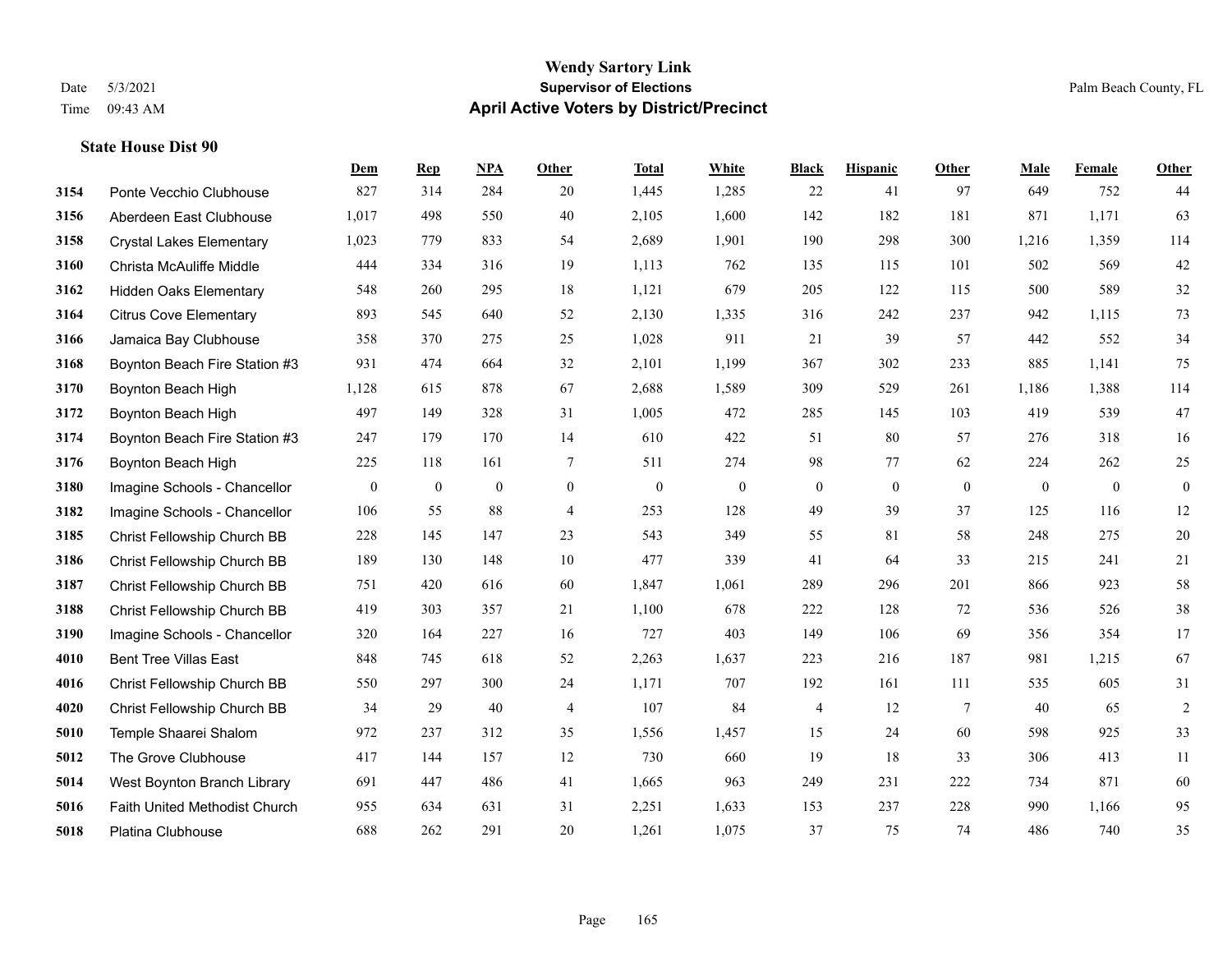| <b>Wendy Sartory Link</b><br>5/3/2021<br><b>Supervisor of Elections</b><br>Palm Beach County, FL<br>Date<br><b>April Active Voters by District/Precinct</b><br>09:43 AM<br>Time |            |        |            |       |              |        |        |                 |        |        |        |              |
|---------------------------------------------------------------------------------------------------------------------------------------------------------------------------------|------------|--------|------------|-------|--------------|--------|--------|-----------------|--------|--------|--------|--------------|
| <b>State House Dist 90</b>                                                                                                                                                      | <b>Dem</b> | Rep    | <u>NPA</u> | Other | <u>Total</u> | White  | Black  | <b>Hispanic</b> | Other  | Male   | Female | <b>Other</b> |
| <b>State House Dist 90</b>                                                                                                                                                      | 52,139     | 28,915 | 33.783     | 2,350 | 117.187      | 69.764 | 17.169 | 18.587          | 11.667 | 51,202 | 61,596 | 4,389        |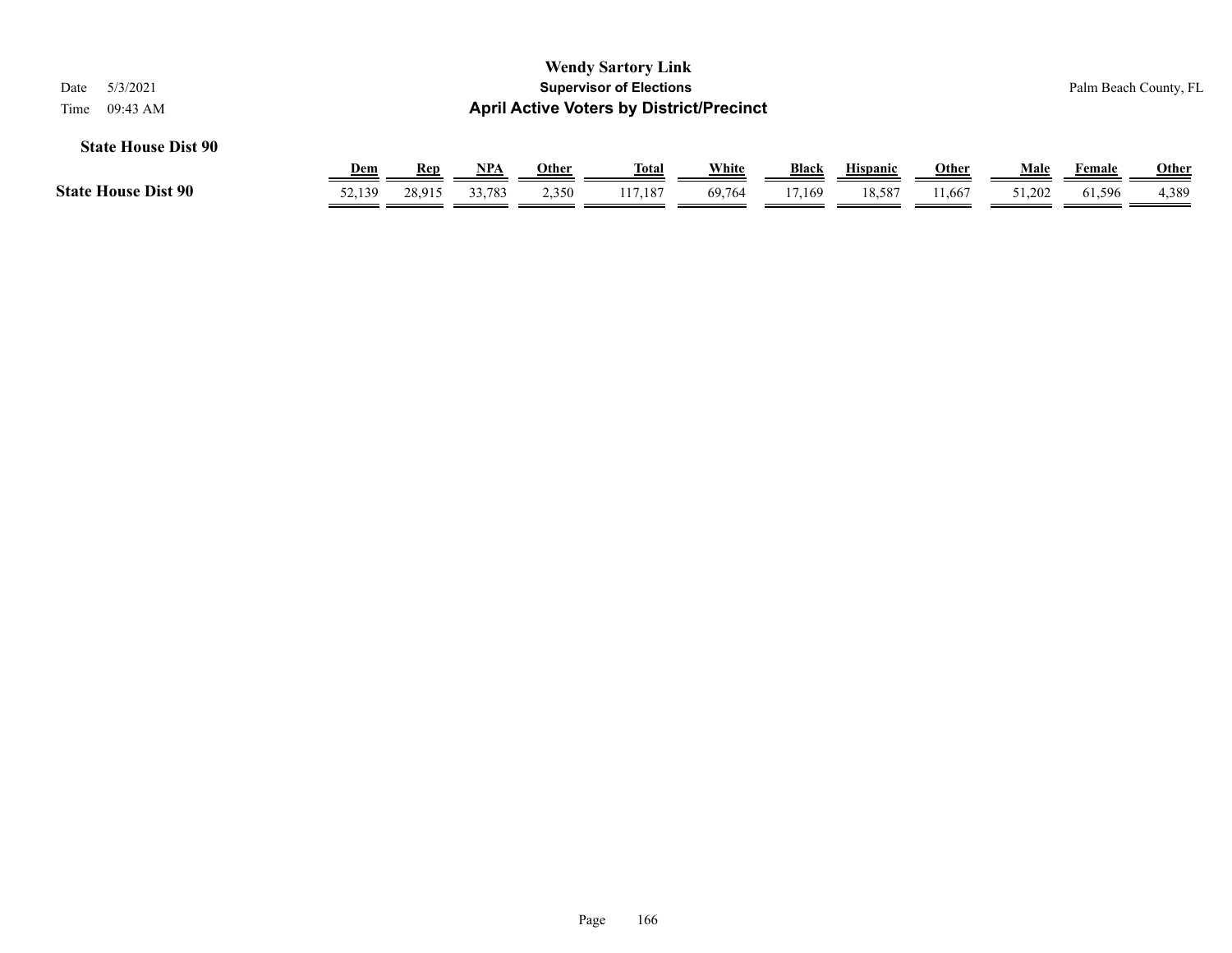#### **Wendy Sartory Link** Date 5/3/2021 **Supervisor of Elections** Palm Beach County, FL Time 09:43 AM **April Active Voters by District/Precinct**

# **Dem Rep NPA Other Total White Black Hispanic Other Male Female Other** Leisureville #1 Clubhouse 581 414 374 41 1,410 1,071 111 132 96 569 791 50 Leisureville #3 Clubhouse 623 566 425 47 1,661 1,392 75 100 94 712 894 55 BB Leisureville Clubhouse 487 525 307 35 1,354 1,125 59 112 58 553 763 38 Golfview Harbour Clubhouse 641 419 424 26 1,510 1,036 205 116 153 682 774 54 Greentree Villas 654 568 465 26 1,713 1,397 73 123 120 684 977 52 New Church 429 489 326 24 1,268 1,034 63 86 85 544 694 30 Quail Ridge Business Center 125 381 120 11 637 611 1 3 22 291 334 12 Congress Middle 865 244 420 39 1,568 571 678 167 152 647 862 59 4030 Village of Golf Admin Bldg 37 198 43 5 283 277 0 1 5 127 154 2 Crosspointe Elementary 361 259 295 24 939 680 111 60 88 399 520 20 Delray Dunes 86 336 97 5 524 485 2 6 31 240 273 11 Banyan Creek Elementary 121 154 85 7 367 292 16 30 29 187 170 10 Hunter's Run Courtside Cafe 1,093 370 545 36 2,044 1,878 40 48 78 855 1,142 47 Country Manors Clubhouse 455 392 404 24 1,275 909 95 137 134 568 669 38 Banyan Creek Elementary 2 6 1 0 9 8 0 0 1 5 3 1 Banyan Creek Elementary 0 0 0 0 0 0 0 0 0 0 0 0 **4082 Banyan Creek Elementary 0 3 0 0 3 3 3 0 0 0 2 1 0**  Banyan Creek Elementary 42 22 24 2 90 66 6 9 9 42 44 4 Banyan Creek Elementary 561 386 381 25 1,353 922 187 104 140 635 667 51 West Park Baptist Church 875 465 505 46 1,891 1,611 63 93 124 763 1,074 54 Pines of Delray North 291 168 167 11 637 511 38 47 41 254 356 27 Broken Sound Club 264 204 178 16 662 486 26 88 62 274 368 20 Woodfield Country Club HOA 849 752 725 49 2,375 2,126 13 65 171 1,086 1,192 97 Seasons HOA Clubhouse 224 218 171 11 624 517 9 34 64 298 297 29 Broken Sound Club 522 381 335 14 1,252 1,140 12 33 67 561 656 35 Broken Sound Club 620 413 434 44 1,511 1,183 77 138 113 679 788 44 Spanish River High 967 750 755 39 2,511 1,997 45 222 247 1,190 1,209 112 Greater BR Swim & Racquet Ctr 437 406 351 20 1,214 976 18 92 128 566 605 43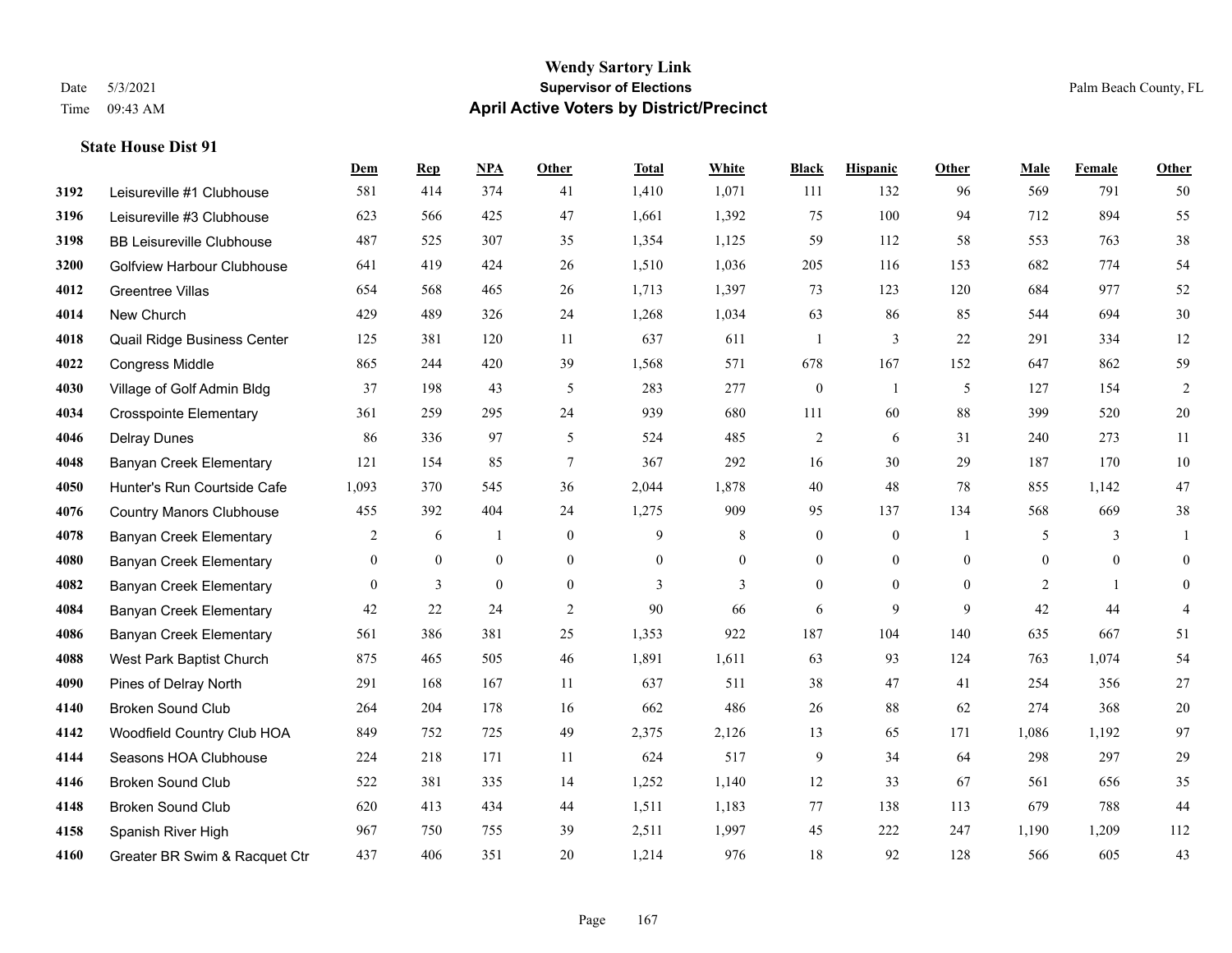|      |                               | Dem | <b>Rep</b> | NPA | <b>Other</b> | <b>Total</b> | White | <b>Black</b> | <b>Hispanic</b> | <b>Other</b> | <b>Male</b> | Female | <b>Other</b> |
|------|-------------------------------|-----|------------|-----|--------------|--------------|-------|--------------|-----------------|--------------|-------------|--------|--------------|
| 4162 | Patch Reef Park Community Cer | 554 | 492        | 440 | 20           | 1,506        | 1,148 | 33           | 114             | 211          | 680         | 748    | 78           |
| 4164 | Safe Schools Institute        | 611 | 659        | 567 | 31           | 1,868        | 1,501 | 28           | 176             | 163          | 869         | 903    | 96           |
| 4174 | Sugar Sand Park Comm Center   | 309 | 277        | 265 | 14           | 865          | 746   | 5            | 54              | 60           | 404         | 426    | 35           |
| 4176 | Sugar Sand Park Comm Center   | 941 | 708        | 762 | 71           | 2,482        | 1,814 | 69           | 333             | 266          | 1,087       | 1,282  | 113          |
| 4178 | Sugar Sand Park Comm Center   | 766 | 656        | 536 | 45           | 2,003        | 1,583 | 45           | 202             | 173          | 812         | 1,120  | 71           |
| 4180 | Del Prado Elementary          | 611 | 593        | 568 | 34           | 1,806        | 1,291 | 51           | 247             | 217          | 809         | 894    | 103          |
| 4182 | Greater BR Swim & Racquet Ctr | 903 | 603        | 736 | 49           | 2,291        | 1,568 | 85           | 397             | 241          | 964         | 1,229  | 98           |
| 4192 | Verde K-8 School              | 601 | 960        | 713 | 42           | 2,316        | 1,835 | 59           | 135             | 287          | 1,065       | 1,119  | 132          |
| 4194 | Del Prado Elementary          | 547 | 318        | 312 | 26           | 1,203        | 1,034 | 24           | 47              | 98           | 500         | 669    | 34           |
| 4196 | Good Shepherd Lutheran        | 716 | 452        | 440 | 24           | 1,632        | 1,407 | 31           | 80              | 114          | 691         | 898    | 43           |
| 4198 | Verde K-8 School              | 650 | 481        | 529 | 39           | 1,699        | 1,054 | 119          | 332             | 194          | 697         | 923    | 79           |
| 4200 | Verde K-8 School              | 399 | 349        | 301 | 20           | 1,069        | 803   | 10           | 161             | 95           | 435         | 606    | 28           |
| 4202 | Greater BR Swim & Racquet Ctr | 811 | 598        | 617 | 38           | 2,064        | 1,610 | 29           | 235             | 190          | 842         | 1,146  | 76           |
| 4204 | Sugar Sand Park Comm Center   | 795 | 477        | 605 | 43           | 1,920        | 1,203 | 161          | 324             | 232          | 864         | 982    | 74           |
| 4206 | Good Shepherd Lutheran        | 691 | 490        | 507 | 33           | 1,721        | 1,368 | 37           | 169             | 147          | 703         | 958    | 60           |
| 4208 | Hammock Pointe Elementary     | 909 | 617        | 479 | 36           | 2,041        | 1,754 | 10           | 124             | 153          | 798         | 1,182  | 61           |
| 4210 | Sugar Sand Park Comm Center   | 634 | 835        | 682 | 44           | 2,195        | 1,723 | 34           | 259             | 179          | 1,012       | 1,109  | 74           |
| 5020 | Hagen Road Elementary         | 630 | 327        | 406 | 35           | 1,398        | 723   | 293          | 200             | 182          | 615         | 732    | 51           |
| 5022 | Hagen Road Elementary         | 880 | 449        | 455 | 28           | 1,812        | 1,423 | 148          | 119             | 122          | 805         | 960    | 47           |
| 5024 | Valencia Lakes HOA            | 606 | 217        | 247 | 15           | 1,085        | 1,002 | 10           | 16              | 57           | 478         | 577    | 30           |
| 5026 | Faith United Methodist Church | 972 | 407        | 525 | 48           | 1,952        | 1,139 | 454          | 195             | 164          | 839         | 1.045  | 68           |
| 5028 | South Tech Academy            | 706 | 522        | 427 | 28           | 1,683        | 1,327 | 96           | 110             | 150          | 738         | 876    | 69           |
| 5030 | West Boynton Branch Library   | 726 | 204        | 343 | 37           | 1,310        | 823   | 271          | 125             | 91           | 509         | 743    | 58           |
| 5032 | New Church                    | 302 | 124        | 136 | 12           | 574          | 501   | 15           | 28              | 30           | 241         | 318    | 15           |
| 5034 | Valencia Lakes HOA            | 787 | 296        | 309 | 14           | 1,406        | 1,302 | 14           | 20              | 70           | 597         | 779    | 30           |
| 5036 | Valencia Isles Social Hall    | 805 | 227        | 279 | 14           | 1,325        | 1,253 | $\mathbf{1}$ | 5               | 66           | 551         | 745    | 29           |
| 5038 | The Cascades Clubhouse        | 766 | 255        | 270 | 16           | 1,307        | 1,222 | 14           | 16              | 55           | 548         | 732    | 27           |
| 5040 | New Church                    | 393 | 201        | 239 | 15           | 848          | 763   | 19           | 31              | 35           | 381         | 448    | 19           |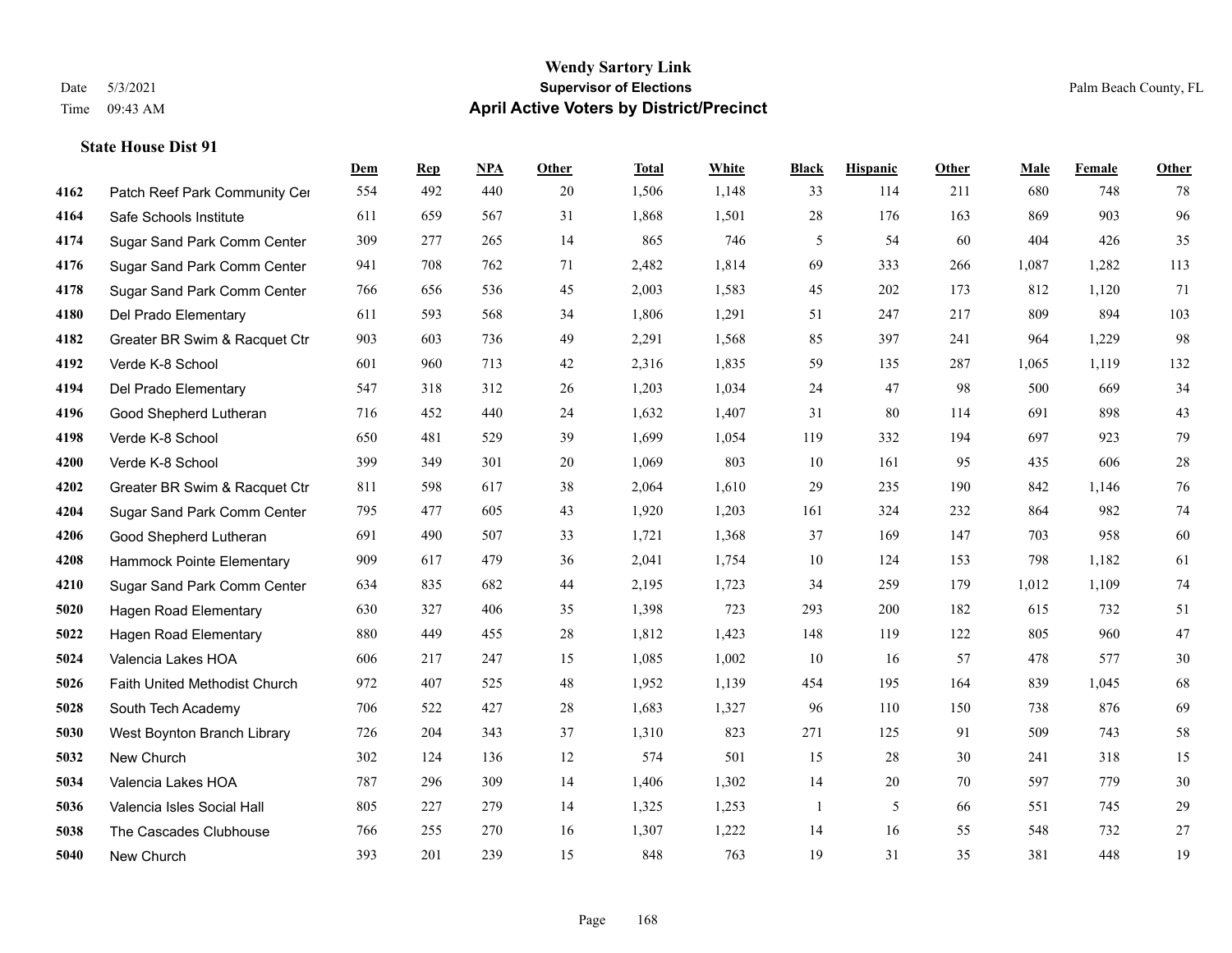#### **Wendy Sartory Link** Date 5/3/2021 **Supervisor of Elections** Palm Beach County, FL Time 09:43 AM **April Active Voters by District/Precinct**

# **Dem Rep NPA Other Total White Black Hispanic Other Male Female Other** South Tech Academy 930 372 465 41 1,808 1,383 169 143 113 733 1,014 61 Cascade Lakes Clubhouse 565 201 188 11 965 878 5 9 73 425 510 30 Green Cay Nature Center 1,351 581 649 44 2,625 1,996 272 173 184 1,121 1,435 69 Coral Lakes Clubhouse 595 371 309 21 1,296 919 137 129 111 560 692 44 Coral Lakes Clubhouse 1,117 307 362 21 1,807 1,691 12 7 97 689 1,071 47 Lake Worth Drainage District 638 447 464 32 1,581 1,214 82 132 153 687 834 60 Hagen Ranch Road Library 1,914 1,097 1,142 96 4,249 3,449 154 324 322 1,810 2,303 136 Valencia Falls Clubhouse 687 186 231 10 1,114 1,047 4 5 58 493 584 37 Hagen Ranch Road Library 522 214 225 15 976 903 4 14 55 438 525 13 Villa Borghese Clubhouse 455 239 168 14 876 801 11 28 36 381 472 23 Huntington Lakes Clubhouse 978 341 351 37 1,707 1,574 14 38 81 635 1,034 38 Abbey Village Clubhouse 737 380 361 26 1,504 1,235 57 113 99 594 850 60 Camelot Village Clubhouse 227 121 97 13 458 290 49 78 41 180 263 15 Delray Villas 462 242 205 17 926 766 36 58 66 393 500 33 Huntington Pointe Clubhouse 799 178 228 18 1,223 1,162 5 10 46 458 730 35 Coco Wood Clubhouse 386 173 173 11 743 524 97 72 50 331 381 31 Palm Greens Clubhouse 683 301 297 30 1,311 1,097 39 90 85 507 754 50 Bethel Evangelical Baptist 733 378 395 41 1,547 1,154 114 173 106 627 881 39 Bethel Evangelical Baptist 90 54 36 1 181 133 10 20 18 62 117 2 Bethel Evangelical Baptist 658 374 414 21 1,467 1,014 170 151 132 661 764 42 High Point Section II 461 305 263 23 1,052 827 37 111 77 423 595 34 Carver Middle 44 17 18 5 84 67 5 4 8 32 50 2 Carver Middle 192 139 135 13 479 312 53 58 56 216 248 15 Gleneagles CC-Strathearn Sat 997 474 472 30 1,973 1,704 34 108 127 822 1,098 53 Gleneagles CC-Clunie Satellite 810 324 359 23 1,516 1,287 80 75 74 642 836 38 Kings Point Clubhouse 386 189 175 13 763 615 27 72 49 294 439 30 Monaco Clubhouse 957 493 506 38 1,994 1,549 90 197 158 807 1,100 87 Lakes of Delray Clubhouse 390 226 159 15 790 704 9 37 40 303 471 16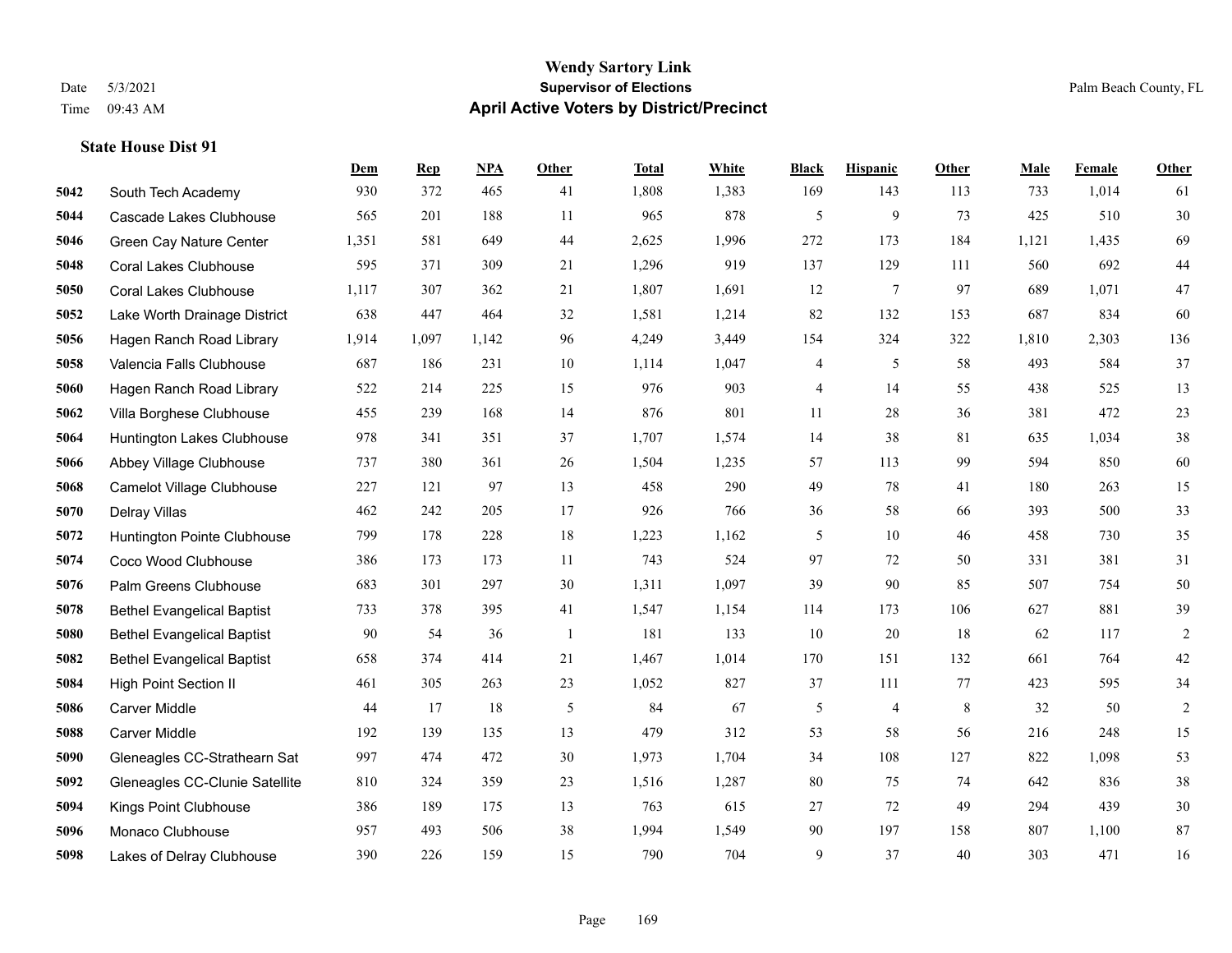#### **Wendy Sartory Link** Date 5/3/2021 **Supervisor of Elections** Palm Beach County, FL Time 09:43 AM **April Active Voters by District/Precinct**

# **Dem Rep NPA Other Total White Black Hispanic Other Male Female Other** Kings Point Flanders 955 410 398 31 1,794 1,458 72 148 116 727 1,006 61 Lakes of Delray Clubhouse 956 322 382 42 1,702 1,401 71 120 110 658 986 58 Kings Point Flanders 945 388 352 36 1,721 1,357 80 155 129 669 978 74 Las Verdes Clubhouse 1,012 633 715 54 2,414 1,705 202 298 209 1,073 1,255 86 South County Civic Center 537 527 404 24 1,492 1,353 6 30 103 698 753 41 Morikami Park Elementary 44 61 49 3 157 148 0 4 5 71 85 1 Morikami Park Elementary 571 627 496 40 1,734 1,503 19 57 155 791 900 43 Morikami Park Elementary 18 39 24 2 83 66 0 7 10 33 43 7 South County Civic Center 260 210 193 12 675 555 8 29 83 310 334 31 Spanish River High 74 102 69 11 256 207 4 20 25 126 127 3 The Polo Club of Boca Raton 666 513 432 25 1,636 1,486 18 26 106 716 870 50 The Polo Club of Boca Raton 310 193 196 18 717 651 1 8 57 289 402 26 South County Civic Center 166 118 112 8 404 340 6 31 27 167 227 10 The Polo Club of Boca Raton 35 28 32 2 97 88 2 3 4 43 52 2 Delray Beach First Baptist  $\begin{array}{cccccccc} 9 & 2 & 0 & 1 & 12 & 11 & 1 & 0 & 0 & 3 & 9 & 0 \end{array}$  Delray Beach First Baptist 288 175 203 9 675 432 38 125 80 286 357 32 Delray Beach First Baptist 165 118 112 1 396 336 8 27 25 159 223 14 Boca Delray Clubhouse 262 117 115 11 505 454 8 17 26 204 289 12 Boca West Country Club 786 456 523 50 1,815 1,629 7 75 104 755 1,016 44 Boca West Country Club 830 462 420 31 1,743 1,642 5 27 69 676 1,026 41 Del Prado Elementary 239 302 204 17 762 683 9 12 58 360 378 24 **State House Dist 91** 59,125 36,810 35,330 2,606 133,871 107,024 6,529 9,948 10,370 57,085 72,293 4,493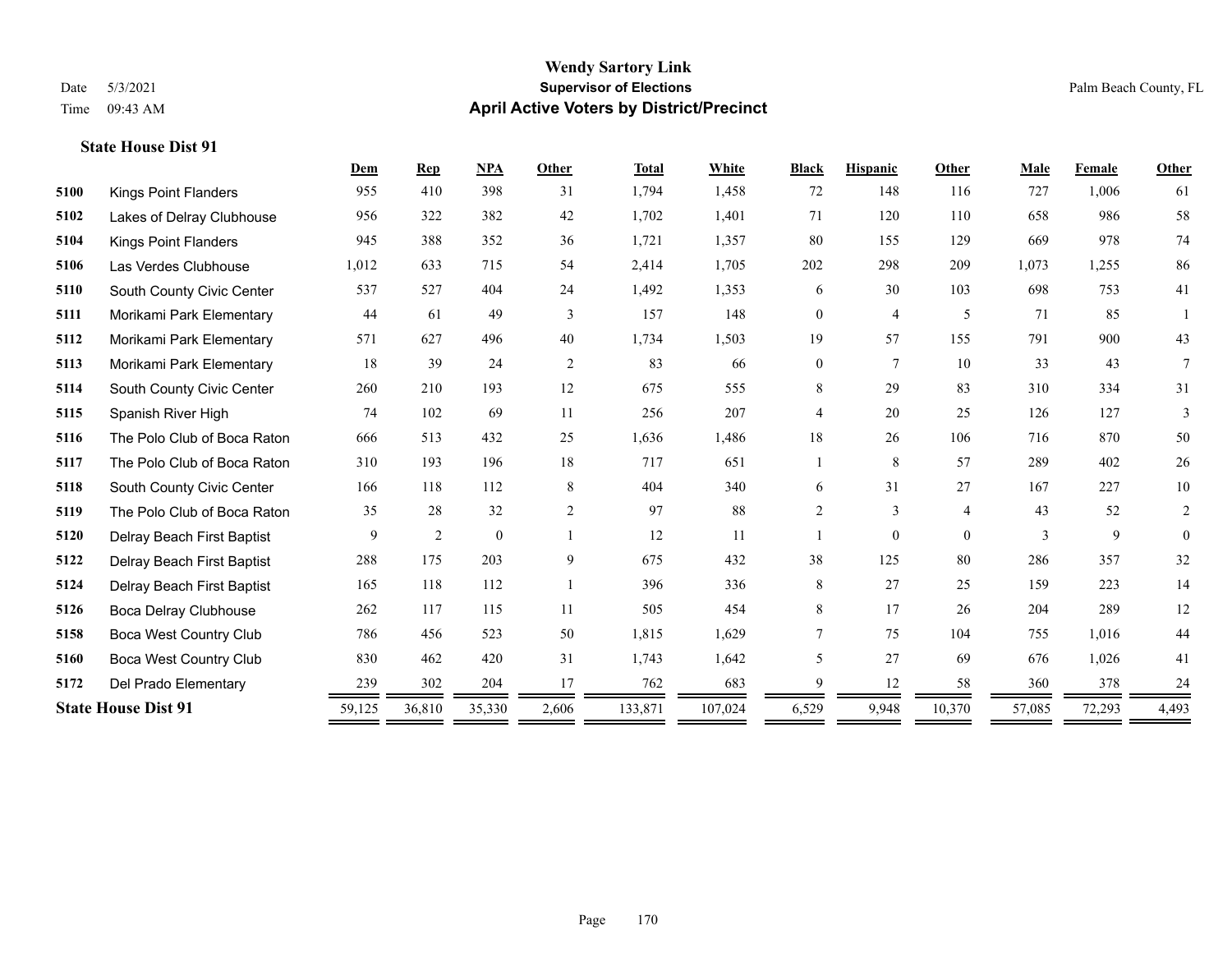|      |                                | Dem              | <b>Rep</b>       | NPA              | <b>Other</b>   | <b>Total</b>     | <b>White</b>     | <b>Black</b>     | <b>Hispanic</b>  | <b>Other</b>   | <b>Male</b>  | <b>Female</b> | <b>Other</b>     |
|------|--------------------------------|------------------|------------------|------------------|----------------|------------------|------------------|------------------|------------------|----------------|--------------|---------------|------------------|
| 1006 | Journey Church of Jupiter      | $\theta$         | $\mathbf{0}$     | $\mathbf{0}$     | $\Omega$       | $\Omega$         | $\overline{0}$   | $\mathbf{0}$     | $\mathbf{0}$     | $\theta$       | $\theta$     | $\theta$      | $\Omega$         |
| 1008 | Journey Church of Jupiter      | $\theta$         | $\theta$         | $\mathbf{0}$     | $\Omega$       | $\Omega$         | $\overline{0}$   | $\theta$         | $\mathbf{0}$     | $\Omega$       | $\theta$     | $\Omega$      | $\theta$         |
| 1010 | Journey Church of Jupiter      | 0                | $\mathbf{0}$     | $\mathbf{0}$     | $\theta$       | $\Omega$         | $\overline{0}$   | $\Omega$         | $\mathbf{0}$     | $\Omega$       | $\theta$     | $\Omega$      | $\Omega$         |
| 1012 | Caloosa POA Meeting Room       | 0                | $\mathbf{0}$     | $\mathbf{0}$     | $\Omega$       | $\theta$         | $\overline{0}$   | $\overline{0}$   | $\mathbf{0}$     | $\theta$       | $\Omega$     | $\theta$      | $\Omega$         |
| 1014 | Caloosa POA Meeting Room       | $\theta$         |                  | $\theta$         | $\Omega$       |                  |                  | $\theta$         | $\Omega$         | $\Omega$       | $\Omega$     | $\Omega$      |                  |
| 1016 | Journey Church of Jupiter      | $\theta$         | $\mathbf{0}$     | $\mathbf{0}$     | $\theta$       | $\theta$         | $\overline{0}$   | $\overline{0}$   | $\mathbf{0}$     | $\theta$       | $\theta$     | $\theta$      | $\Omega$         |
| 1018 | Calvary Church of Jupiter      | 455              | 821              | 479              | 49             | 1,804            | 1,589            | 22               | 96               | 97             | 854          | 895           | 55               |
| 1019 | Calvary Church of Jupiter      | 195              | 386              | 225              | $\tau$         | 813              | 733              | $\overline{0}$   | 44               | 36             | 393          | 403           | 17               |
| 1020 | Caloosa POA Meeting Room       | $\mathbf{0}$     | $\boldsymbol{0}$ | $\boldsymbol{0}$ | $\mathbf{0}$   | $\boldsymbol{0}$ | $\boldsymbol{0}$ | 0                | $\boldsymbol{0}$ | $\mathbf{0}$   | $\mathbf{0}$ | $\mathbf{0}$  | $\mathbf{0}$     |
| 1022 | Journey Church of Jupiter      | 723              | 1,241            | 761              | 56             | 2,781            | 2,380            | 36               | 176              | 189            | 1,330        | 1,359         | 92               |
| 1024 | Calvary Church of Jupiter      | 6                | 10               | 5                | $\theta$       | 21               | 21               | $\mathbf{0}$     | $\theta$         | $\theta$       | 11           | 10            | $\theta$         |
| 1026 | Calvary Church of Jupiter      | 338              | 630              | 327              | 22             | 1,317            | 1,165            | 10               | 76               | 66             | 626          | 654           | 37               |
| 1028 | Jupiter Farms Elementary       | 556              | 1,005            | 563              | 60             | 2,184            | 1,899            | 16               | 134              | 135            | 1,046        | 1,071         | 67               |
| 1030 | Calvary Church of Jupiter      | 17               | 38               | 26               | $\overline{4}$ | 85               | 77               | $\boldsymbol{0}$ | $\overline{4}$   | $\overline{4}$ | 40           | 42            | 3                |
| 1032 | Jupiter Farms Park Community I | 313              | 569              | 350              | 27             | 1,259            | 1,064            | 12               | 105              | 78             | 615          | 605           | 39               |
| 1034 | West Jupiter Recreation Center | 262              | 707              | 333              | 42             | 1,344            | 1,163            | 19               | 37               | 125            | 650          | 669           | 25               |
| 1036 | Calvary Church of Jupiter      | $\boldsymbol{0}$ | $\boldsymbol{0}$ | $\boldsymbol{0}$ | $\mathbf{0}$   | $\boldsymbol{0}$ | $\boldsymbol{0}$ | $\boldsymbol{0}$ | $\mathbf{0}$     | $\mathbf{0}$   | $\mathbf{0}$ | $\mathbf{0}$  | $\mathbf{0}$     |
| 1038 | William T Dwyer High           | 812              | 1,325            | 767              | 56             | 2,960            | 2,485            | 66               | 180              | 229            | 1,413        | 1,435         | 112              |
| 1040 | West Jupiter Recreation Center | 257              | 466              | 344              | 32             | 1,099            | 887              | 17               | 61               | 134            | 544          | 515           | 40               |
| 1042 | West Jupiter Recreation Center | $\boldsymbol{0}$ | $\boldsymbol{0}$ | $\boldsymbol{0}$ | $\mathbf{0}$   | $\overline{0}$   | $\boldsymbol{0}$ | $\boldsymbol{0}$ | $\mathbf{0}$     | $\theta$       | $\mathbf{0}$ | $\mathbf{0}$  | $\boldsymbol{0}$ |
| 1044 | Limestone Creek Elementary     | 433              | 120              | 171              | 20             | 744              | 216              | 355              | 91               | 82             | 354          | 363           | 27               |
| 1046 | West Jupiter Recreation Center | 265              | 147              | 159              | 14             | 585              | 265              | 165              | 109              | 46             | 249          | 313           | 23               |
| 1048 | St Peter Catholic Church       | 397              | 495              | 300              | 28             | 1,220            | 1,089            | 3                | 44               | 84             | 466          | 724           | 30               |
| 1050 | <b>Lighthouse Elementary</b>   | 479              | 681              | 410              | 44             | 1,614            | 1,376            | 15               | 69               | 154            | 751          | 804           | 59               |
| 1052 | Beacon Cove Intermediate Scho  | 1,063            | 1.169            | 946              | 65             | 3,243            | 2,567            | 81               | 262              | 333            | 1.520        | 1.613         | 110              |
| 1054 | Limestone Creek Elementary     | 703              | 1,116            | 633              | 57             | 2,509            | 2,214            | 25               | 100              | 170            | 1,166        | 1,270         | 73               |
| 1056 | West Jupiter Recreation Center | 568              | 596              | 543              | 37             | 1,744            | 1,405            | 81               | 123              | 135            | 763          | 922           | 59               |
| 1058 | St Peter Catholic Church       | 791              | 895              | 746              | 62             | 2,494            | 2,084            | 38               | 191              | 181            | 1,099        | 1,318         | 77               |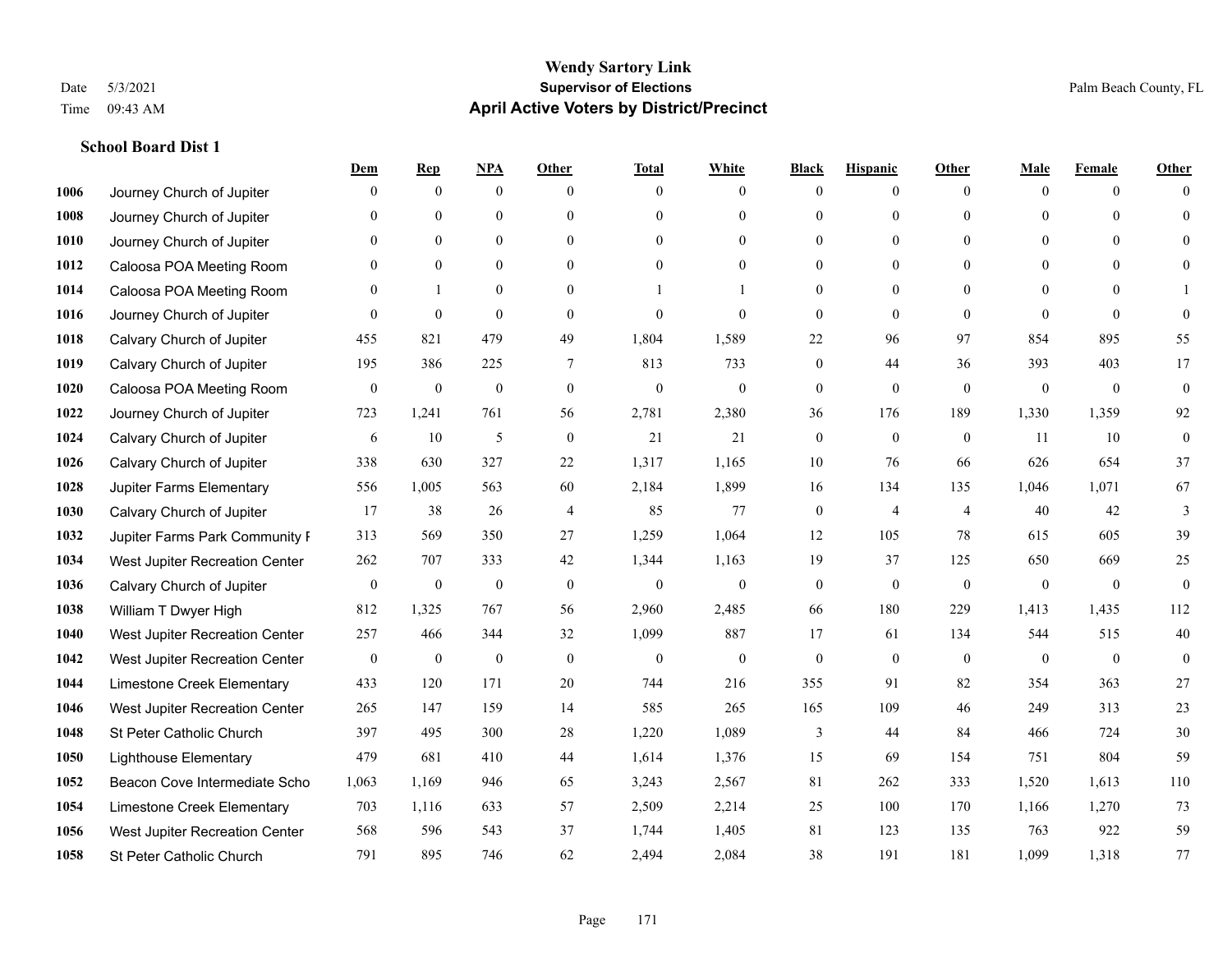**School Board Dist 1**

#### **Wendy Sartory Link** Date 5/3/2021 **Supervisor of Elections** Palm Beach County, FL Time 09:43 AM **April Active Voters by District/Precinct**

# **Dem Rep NPA Other Total White Black Hispanic Other Male Female Other** West Jupiter Recreation Center 77 101 75 3 256 211 0 24 21 102 137 17 Harvest Community Church 634 1,181 549 37 2,401 2,206 10 55 130 1,161 1,158 82 Jupiter Community Center **78** 123 64 2 267 244 0 6 17 130 129 8 Jupiter Community Center 0 0 0 0 0 0 0 0 0 0 0 0 Jupiter Community Center 592 739 615 49 1,995 1,648 26 189 132 938 995 62 Jupiter Community Center 63 69 89 4 225 177 1 39 8 117 98 10 Jerry Thomas Elementary 744 1,068 693 66 2,571 2,232 29 161 149 1,223 1,274 74 Independence Middle 805 1,169 846 88 2,908 2,444 24 190 250 1,303 1,509 96 Martinique Clubhouse 256 365 236 21 878 743 10 62 63 398 448 32 The Island Clubhouse 651 808 596 72 2,127 1,746 55 145 181 1,045 1,000 82 First Baptist Church Teq 360 904 392 22 1,678 1,566 5 41 66 803 835 40 First Baptist Church Teq 97 148 76 3 324 299 0 9 16 163 151 10 First Baptist Church Teq 72 145 84 8 309 286 1 11 11 149 151 9 First Baptist Church Teq 12 52 10 0 74 71 1 0 2 37 35 2 First Baptist Church Teq 12 40 20 0 72 64 0 2 6 36 35 1 First Baptist Church Teq 610 900 550 40 2,100 1,889 8 83 120 945 1,103 52 First Baptist Church Teq 48 74 37 0 159 129 8 13 9 77 78 4 Riverside Improvement 263 472 256 23 1,014 903 6 46 59 459 520 35 Jupiter Elementary 401 477 368 28 1,274 972 19 197 86 613 612 49 Jupiter High 710 941 693 70 2,414 1,905 66 216 227 1,066 1,259 89 Jupiter Branch Library 452 579 452 31 1,514 1,238 35 139 102 659 809 46 Jupiter Middle 351 505 381 40 1,277 1,068 16 82 111 586 648 43 Newhaven Clubhouse 580 711 536 65 1,892 1,614 26 115 137 840 990 62 Tequesta Council Chambers 111 141 109 4 365 316 9 22 18 161 193 11 Tequesta Council Chambers 21 66 48 6 141 114 4 16 7 67 71 3 Tequesta Council Chambers 120 321 126 13 580 554 0 4 22 258 311 11 Tequesta Council Chambers 0 0 0 0 0 0 0 0 0 0 0 0 Tequesta Council Chambers 181 255 186 26 648 553 13 37 45 264 367 17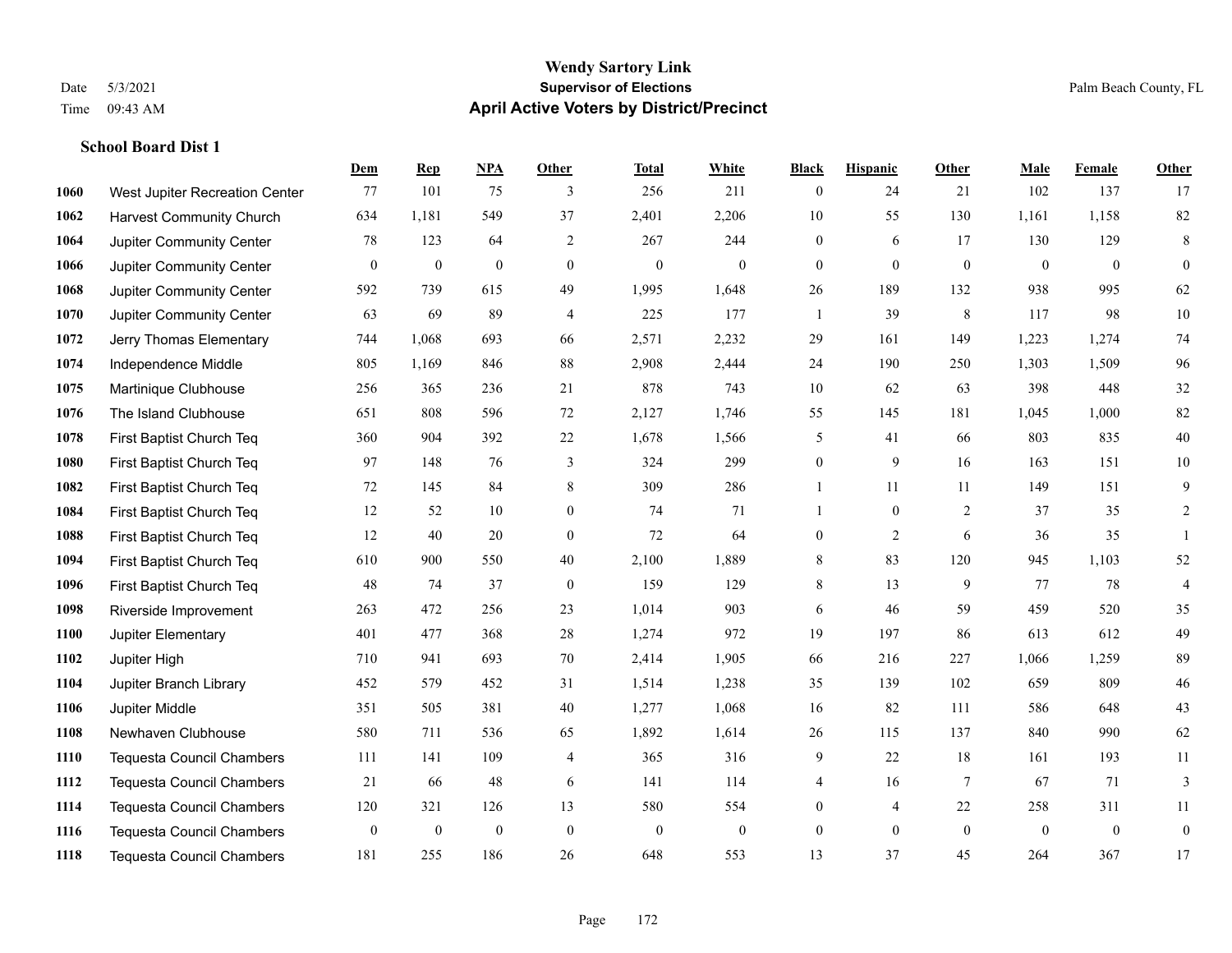|      |                                  | Dem            | <b>Rep</b>       | NPA            | <b>Other</b>   | <b>Total</b>             | <b>White</b>     | <b>Black</b>     | <b>Hispanic</b> | <b>Other</b> | <b>Male</b>    | <b>Female</b>   | <b>Other</b>   |
|------|----------------------------------|----------------|------------------|----------------|----------------|--------------------------|------------------|------------------|-----------------|--------------|----------------|-----------------|----------------|
| 1120 | <b>Tequesta Council Chambers</b> | 73             | 259              | 110            | 15             | 457                      | 430              | $\overline{0}$   | 8               | 19           | 220            | 229             | 8              |
| 1122 | <b>Tequesta Council Chambers</b> | 33             | 87               | 36             | 3              | 159                      | 149              | $\Omega$         | 1               | 9            | 82             | 74              | 3              |
| 1124 | Riverside Improvement            | $\theta$       | $\mathfrak{2}$   | $\theta$       | $\theta$       | $\overline{2}$           | $\overline{2}$   | $\Omega$         | $\Omega$        | $\Omega$     | $\mathbf{1}$   | $\overline{1}$  | $\Omega$       |
| 1126 | PBC Fire Rescue #18              | 431            | 908              | 497            | 46             | 1,882                    | 1,762            | 8                | 36              | 76           | 855            | 993             | 34             |
| 1128 | Jupiter Inlet Colony Admin Bldg  | 72             | 226              | 91             | 14             | 403                      | 371              | $\overline{0}$   | 5               | 27           | 182            | 212             | 9              |
| 1130 | PBC Fire Rescue #18              |                | 3                | 2              | $\theta$       | 6                        | 6                | $\overline{0}$   | $\overline{0}$  | $\theta$     | 3              | 2               |                |
| 1132 | PBC Fire Rescue #18              | $\theta$       | 3                | $\overline{2}$ | $\theta$       | $\overline{\phantom{0}}$ | 5                | $\Omega$         | $\Omega$        | $\theta$     | $\overline{2}$ | 3               | $\theta$       |
| 1134 | PBC Fire Rescue #18              | $\Omega$       | $\boldsymbol{0}$ | $\mathbf{0}$   | $\theta$       | $\theta$                 | $\theta$         | $\mathbf{0}$     | $\mathbf{0}$    | $\theta$     | $\theta$       | $\theta$        | $\overline{0}$ |
| 1136 | 1st UM Church of Jup-Teq         | 601            | 1,024            | 631            | 71             | 2,327                    | 2,162            | 10               | 57              | 98           | 1,025          | 1,242           | 60             |
| 1138 | Grace Immanuel Bible Church      | 226            | 836              | 355            | 38             | 1,455                    | 1,383            | $\overline{0}$   | 10              | 62           | 619            | 803             | 33             |
| 1140 | <b>Club at Admirals Cove</b>     | 299            | 555              | 303            | 25             | 1,182                    | 1,084            | $\tau$           | 22              | 69           | 563            | 600             | 19             |
| 1142 | 1st UM Church of Jup-Teq         | 297            | 602              | 364            | 44             | 1,307                    | 1,204            | 6                | 23              | 74           | 617            | 657             | 33             |
| 1144 | 1st UM Church of Jup-Teq         | 540            | 824              | 513            | 31             | 1,908                    | 1,761            | 7                | 32              | 108          | 881            | 969             | 58             |
| 1146 | Newhaven Clubhouse               | 16             | 35               | $\,$ 8 $\,$    | $\overline{1}$ | 60                       | 54               | $\boldsymbol{0}$ | $\overline{1}$  | 5            | 31             | 28              | $\overline{1}$ |
| 1148 | Oceanview Methodist              | 404            | 570              | 403            | 48             | 1,425                    | 1,301            | 8                | 31              | 85           | 617            | 764             | 44             |
| 1150 | Oceanview Methodist              | $\mathbf{0}$   | $\boldsymbol{0}$ | $\mathbf{0}$   | $\overline{0}$ | $\boldsymbol{0}$         | $\boldsymbol{0}$ | $\overline{0}$   | $\overline{0}$  | $\theta$     | $\mathbf{0}$   | $\theta$        | $\overline{0}$ |
| 1152 | <b>Oceanview Methodist</b>       | 51             | 76               | 62             | 9              | 198                      | 187              | $\boldsymbol{0}$ | $\overline{c}$  | 9            | 95             | 97              | 6              |
| 1154 | Holy Spirit Lutheran             | 145            | 295              | 137            | 15             | 592                      | 530              | 4                | 26              | 32           | 284            | 288             | 20             |
| 1156 | Holy Spirit Lutheran             | $\overline{0}$ | 2                | $\mathbf{0}$   | $\theta$       | 2                        | $\overline{2}$   | $\Omega$         | $\overline{0}$  | $\theta$     | $\mathbf{1}$   | $\mathbf{1}$    | $\overline{0}$ |
| 1158 | Holy Spirit Lutheran             | $\Omega$       | $\mathbf{1}$     |                | $\Omega$       | $\overline{2}$           | $\overline{c}$   | $\Omega$         | $\Omega$        | $\Omega$     | 2              | $\Omega$        | 0              |
| 1160 | Holy Spirit Lutheran             |                | $\mathbf{0}$     |                | $\theta$       | 2                        | $\overline{2}$   | $\overline{0}$   | $\overline{0}$  | $\theta$     | $\mathbf{1}$   | $\mathbf{1}$    | 0              |
| 1162 | Holy Spirit Lutheran             | 2              | $\overline{4}$   | 5              | $\overline{c}$ | 13                       | 13               | $\overline{0}$   | $\overline{0}$  | $\theta$     | 6              | $7\phantom{.0}$ | 0              |
| 1164 | <b>Club at Admirals Cove</b>     | 29             | 153              | 71             | 5              | 258                      | 232              | 3                | 4               | 19           | 130            | 121             | 7              |
| 1166 | Holy Spirit Lutheran             | 8              | 21               | 12             | $\theta$       | 41                       | 33               | $\Omega$         | $\overline{2}$  | 6            | 17             | 24              | 0              |
| 1168 | Holy Spirit Lutheran             | $\overline{0}$ | $\boldsymbol{0}$ | $\mathbf{0}$   | $\overline{0}$ | $\overline{0}$           | $\boldsymbol{0}$ | $\overline{0}$   | $\overline{0}$  | $\theta$     | $\mathbf{0}$   | $\theta$        | $\theta$       |
| 1170 | Caloosa POA Meeting Room         | $\theta$       | $\mathbf{0}$     | $\mathbf{0}$   | $\theta$       | $\theta$                 | $\overline{0}$   | $\overline{0}$   | $\overline{0}$  | $\theta$     | $\theta$       | $\theta$        | $\mathbf{0}$   |
| 1172 | Caloosa POA Meeting Room         | 128            | 281              | 129            | 10             | 548                      | 470              | 13               | 23              | 42           | 243            | 284             | 21             |
| 1173 | Caloosa POA Meeting Room         | 71             | 115              | 64             | 3              | 253                      | 215              | 5                | 14              | 19           | 117            | 124             | 12             |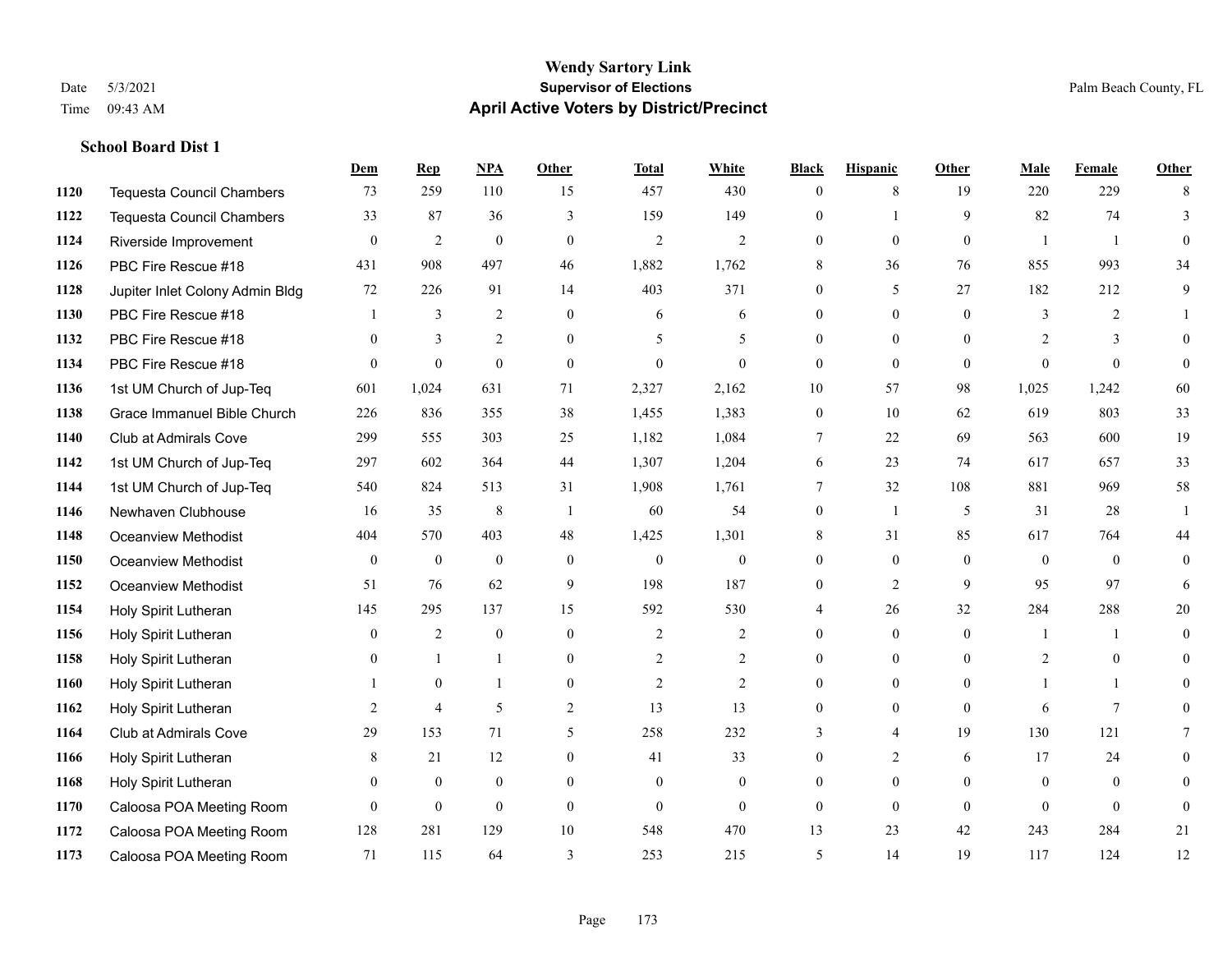|      |                                | Dem              | <b>Rep</b>   | NPA          | <b>Other</b>    | <b>Total</b> | <b>White</b>     | <b>Black</b>     | <b>Hispanic</b> | <b>Other</b>   | <b>Male</b>  | <b>Female</b>  | <b>Other</b>   |
|------|--------------------------------|------------------|--------------|--------------|-----------------|--------------|------------------|------------------|-----------------|----------------|--------------|----------------|----------------|
| 1174 | Mirasol Sales and Info Center  | $\Omega$         | $\mathbf{0}$ | $\mathbf{0}$ | $\Omega$        | $\Omega$     | $\overline{0}$   | $\theta$         | $\overline{0}$  | $\theta$       | $\theta$     | $\theta$       | $\Omega$       |
| 1176 | Mirasol Sales and Info Center  | $\Omega$         | $\theta$     | $\theta$     | $\Omega$        | $\Omega$     | $\overline{0}$   | $\theta$         | $\theta$        | $\Omega$       | $\Omega$     | $\Omega$       | $\theta$       |
| 1178 | Mirasol Sales and Info Center  | $\theta$         | $\theta$     | $\theta$     | $\theta$        | $\Omega$     | $\theta$         | $\theta$         | $\theta$        | $\Omega$       | $\theta$     | $\Omega$       | $\Omega$       |
| 1180 | Mirasol Sales and Info Center  | $\Omega$         | $\mathbf{0}$ | $\theta$     | $\theta$        | $\theta$     | $\theta$         | $\mathbf{0}$     | $\theta$        | $\theta$       | $\theta$     | $\theta$       | $\Omega$       |
| 1182 | William T Dwyer High           | 163              | 270          | 136          | 6               | 575          | 496              | 15               | 26              | 38             | 273          | 289            | 13             |
| 1184 | Eastpointe Country Club        | 547              | 675          | 397          | 34              | 1,653        | 1,539            | 13               | 27              | 74             | 735          | 885            | 33             |
| 1186 | Mirasol Sales and Info Center  | 560              | 546          | 474          | 47              | 1,627        | 1,259            | 53               | 158             | 157            | 770          | 806            | 51             |
| 1188 | <b>Westwood Gardens HOA</b>    | 352              | 350          | 287          | 29              | 1,018        | 775              | 31               | 118             | 94             | 406          | 591            | 21             |
| 1189 | <b>Westwood Gardens HOA</b>    | 24               | 66           | 25           | 2               | 117          | 102              | 7                | $\overline{2}$  | 6              | 56           | 57             | $\overline{4}$ |
| 1190 | Gardens Presbyterian           | 1,389            | 2,086        | 1,419        | 152             | 5,046        | 4,120            | 145              | 347             | 434            | 2,210        | 2,689          | 147            |
| 1192 | Evergrene Clubhouse            | 394              | 684          | 461          | 40              | 1,579        | 1,342            | 27               | 77              | 133            | 758          | 767            | 54             |
| 1194 | Frenchmans Creek Real Estate   | 666              | 969          | 598          | 48              | 2,281        | 2,087            | 15               | 45              | 134            | 1,043        | 1,182          | 56             |
| 1196 | Gardens Presbyterian           | $\mathbf{0}$     | $\mathbf{0}$ | $\mathbf{0}$ | $\theta$        | $\mathbf{0}$ | $\mathbf{0}$     | $\mathbf{0}$     | $\mathbf{0}$    | $\theta$       | $\theta$     | $\theta$       | $\mathbf{0}$   |
| 1198 | 1st Baptist Church PBG         | 581              | 493          | 429          | 32              | 1,535        | 1,075            | 140              | 160             | 160            | 733          | 748            | 54             |
| 1200 | Dwight D Eisenhower Elementar  | $\boldsymbol{0}$ | $\mathbf{0}$ | $\mathbf{0}$ | $\mathbf{0}$    | $\mathbf{0}$ | $\mathbf{0}$     | $\mathbf{0}$     | $\mathbf{0}$    | $\mathbf{0}$   | $\mathbf{0}$ | $\theta$       | $\mathbf{0}$   |
| 1202 | <b>Cross Community Church</b>  | 539              | 1,103        | 560          | 38              | 2,240        | 2,012            | 15               | 92              | 121            | 1,067        | 1,100          | 73             |
| 1204 | Holy Spirit Lutheran           | 9                | 27           | 14           | 3               | 53           | 47               | $\boldsymbol{0}$ | $\overline{2}$  | $\overline{4}$ | 25           | 24             | 4              |
| 1206 | Holy Spirit Lutheran           | 15               | 81           | 21           | 3               | 120          | 116              | $\mathbf{0}$     | 3               | $\overline{1}$ | 59           | 60             |                |
| 1208 | Juno Beach Town Center         | 464              | 902          | 483          | 50              | 1,899        | 1,734            | 6                | 55              | 104            | 866          | 983            | 50             |
| 1210 | Holy Spirit Lutheran           | 214              | 279          | 151          | $7\phantom{.0}$ | 651          | 585              | $\overline{c}$   | 22              | 42             | 308          | 320            | 23             |
| 1212 | Juno Beach Town Center         | 54               | 70           | 54           | 10              | 188          | 158              | 6                | 10              | 14             | 96           | 87             | 5              |
| 1214 | Juno Beach Town Center         | 278              | 450          | 215          | 27              | 970          | 906              | 6                | 13              | 45             | 391          | 557            | 22             |
| 1216 | <b>Oceanview Methodist</b>     | 136              | 301          | 158          | 16              | 611          | 523              | 9                | 32              | 47             | 291          | 301            | 19             |
| 1220 | Pierce Hammock Elementary      | $\overline{0}$   | $\mathbf{0}$ | $\mathbf{0}$ | $\mathbf{0}$    | $\mathbf{0}$ | $\boldsymbol{0}$ | $\mathbf{0}$     | $\mathbf{0}$    | $\mathbf{0}$   | $\mathbf{0}$ | $\overline{0}$ | $\mathbf{0}$   |
| 1222 | Sandhill Crane Golf Club       | 8                | 24           | 13           | $\theta$        | 45           | 33               | 4                | 3               | 5              | 23           | 22             | $\theta$       |
| 1224 | Pierce Hammock Elementary      | $\Omega$         | $\mathbf{0}$ | $\mathbf{0}$ | $\theta$        | $\theta$     | $\mathbf{0}$     | $\theta$         | $\theta$        | $\Omega$       | $\theta$     | $\theta$       | $\mathbf{0}$   |
| 1228 | <b>Carleton Oaks Clubhouse</b> | 144              | 195          | 132          | 7               | 478          | 351              | 23               | 49              | 55             | 231          | 235            | 12             |
| 1230 | Christ Fellowship Church PBG   | $\theta$         | $\theta$     | $\theta$     | $\theta$        | $\theta$     | $\theta$         | $\theta$         | $\Omega$        | $\Omega$       | $\Omega$     | $\theta$       | $\mathbf{0}$   |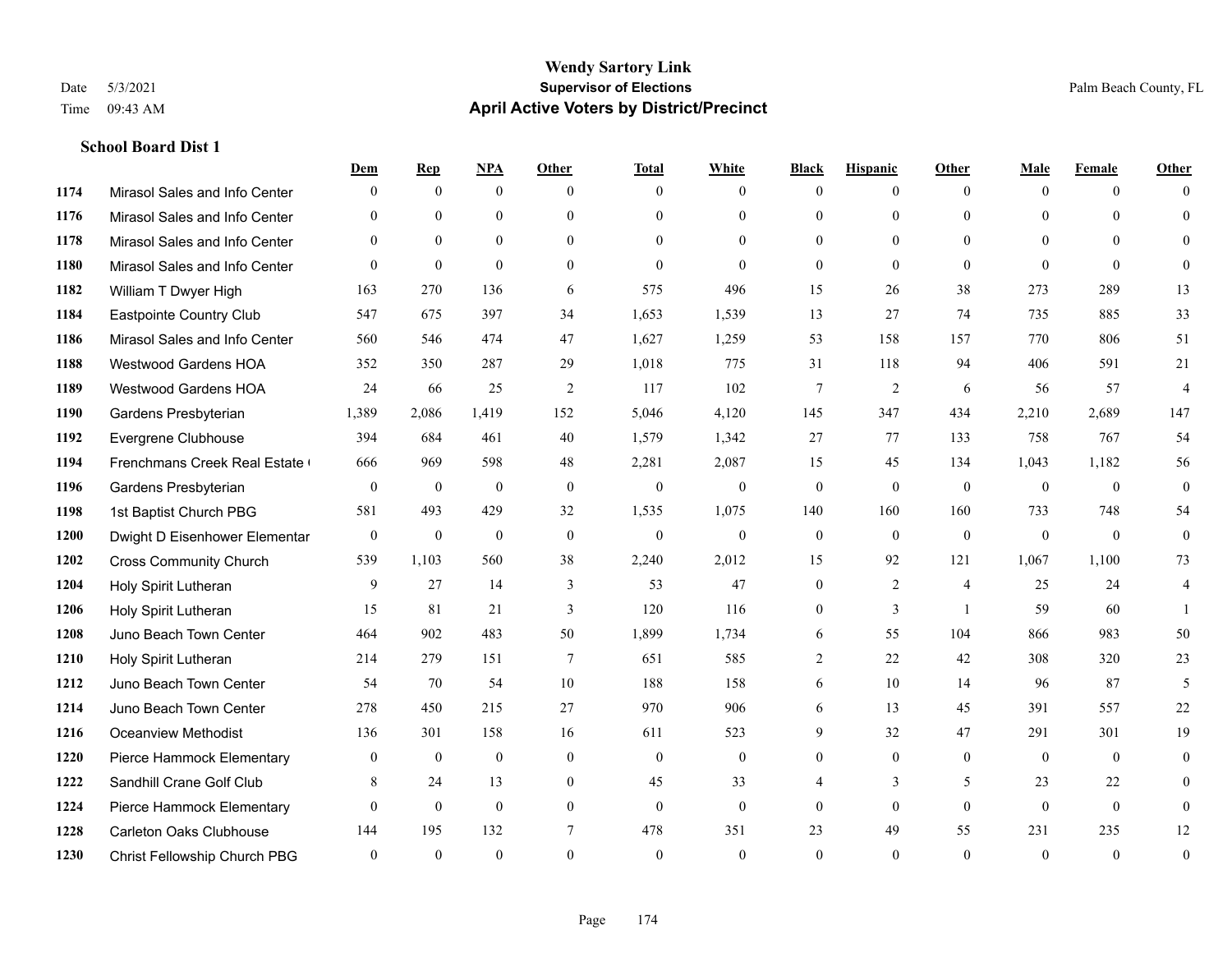|      |                                  | Dem          | <b>Rep</b>       | NPA            | <b>Other</b> | <b>Total</b>   | <b>White</b>   | <b>Black</b>     | <b>Hispanic</b> | <b>Other</b> | <b>Male</b>    | <b>Female</b> | <b>Other</b>   |
|------|----------------------------------|--------------|------------------|----------------|--------------|----------------|----------------|------------------|-----------------|--------------|----------------|---------------|----------------|
| 1232 | Mirasol Sales and Info Center    | $\mathbf{0}$ | $\mathbf{0}$     | $\mathbf{0}$   | $\theta$     | $\theta$       | $\overline{0}$ | $\Omega$         | $\overline{0}$  | $\theta$     | $\theta$       | $\theta$      | $\Omega$       |
| 1234 | Christ Fellowship Church PBG     | $\Omega$     | $\mathbf{0}$     | $\theta$       | $\theta$     | $\Omega$       | $\overline{0}$ | $\theta$         | $\overline{0}$  | $\Omega$     | $\Omega$       | $\Omega$      | $\overline{0}$ |
| 1236 | Mirasol Sales and Info Center    | $\theta$     | $\mathbf{0}$     | $\mathbf{0}$   | $\theta$     | $\overline{0}$ | $\overline{0}$ | $\overline{0}$   | $\overline{0}$  | $\theta$     | $\Omega$       | $\Omega$      | $\overline{0}$ |
| 1238 | Mirasol Sales and Info Center    | 612          | 764              | 502            | 58           | 1,936          | 1,757          | 18               | 20              | 141          | 915            | 966           | 55             |
| 1240 | <b>Timber Trace Elementary</b>   | 807          | 1.120            | 631            | 53           | 2,611          | 2,260          | 52               | 147             | 152          | 1.176          | 1,356         | 79             |
| 1242 | Christ Fellowship Church PBG     | 878          | 1,078            | 630            | 61           | 2,647          | 2,403          | 36               | 65              | 143          | 1,100          | 1,488         | 59             |
| 1244 | Christ Fellowship Church PBG     | 484          | 679              | 441            | 55           | 1,659          | 1,435          | 33               | 79              | 112          | 710            | 895           | 54             |
| 1246 | Watson B Duncan Middle           | 868          | 926              | 713            | 64           | 2,571          | 2,044          | 77               | 196             | 254          | 1,122          | 1,366         | 83             |
| 1247 | Watson B Duncan Middle           | 35           | 178              | 56             | 10           | 279            | 257            | $\overline{c}$   | $\overline{0}$  | 20           | 131            | 135           | 13             |
| 1248 | <b>PBG Community Center</b>      | 522          | 604              | 396            | 38           | 1,560          | 1,312          | 30               | 115             | 103          | 663            | 862           | 35             |
| 1250 | Palm Beach Gardens High          | 13           | 36               | 15             | $\theta$     | 64             | 57             | $\mathbf{0}$     | $\overline{4}$  | 3            | 33             | 27            | 4              |
| 1252 | <b>Ballen Isles Country Club</b> | 875          | 796              | 639            | 49           | 2,359          | 2,175          | 18               | 20              | 146          | 1,053          | 1,243         | 63             |
| 1254 | Northlake Nazarene Church        | 154          | 174              | 127            | 7            | 462            | 389            | 6                | 27              | 40           | 229            | 216           | 17             |
| 1256 | North County Senior Center       |              | $\sqrt{2}$       | $\overline{4}$ | 3            | 10             | 9              | $\mathbf{1}$     | $\overline{0}$  | $\mathbf{0}$ | 5              | 5             | $\overline{0}$ |
| 1258 | North County Senior Center       | 316          | 221              | 255            | 33           | 825            | 453            | 97               | 129             | 146          | 374            | 422           | 29             |
| 1260 | PBG City Hall Council Room       | 445          | 550              | 319            | 26           | 1,340          | 1,110          | 26               | 115             | 89           | 602            | 694           | 44             |
| 1262 | PBG Moose Lodge 2010             |              | $\boldsymbol{0}$ | 1              | $\mathbf{0}$ | $\overline{2}$ | 2              | $\boldsymbol{0}$ | $\overline{0}$  | $\mathbf{0}$ | -1             | $\mathbf{1}$  | $\overline{0}$ |
| 1264 | PBG City Hall Council Room       | $\Omega$     | $\mathbf{0}$     | $\mathbf{0}$   | $\theta$     | $\Omega$       | $\overline{0}$ | $\overline{0}$   | $\mathbf{0}$    | $\theta$     | $\theta$       | $\theta$      | $\overline{0}$ |
| 1266 | PBG City Hall Council Room       | 174          | 116              | 137            | 13           | 440            | 269            | 68               | 64              | 39           | 181            | 245           | 14             |
| 1268 | <b>PBG Community Center</b>      | 117          | 78               | 117            | 8            | 320            | 188            | 47               | 48              | 37           | 125            | 176           | 19             |
| 1270 | <b>PBG Community Center</b>      | 6            | $\mathbf{0}$     | $\overline{2}$ | $\theta$     | 8              | 2              | 5                | $\mathbf{1}$    | $\Omega$     | $\overline{4}$ | 3             |                |
| 1272 | Palm Beach Gardens Elementar     | 749          | 698              | 537            | 51           | 2,035          | 1,627          | 105              | 119             | 184          | 948            | 1,020         | 67             |
| 1274 | Palm Beach Gardens High          | 613          | 565              | 432            | 39           | 1,649          | 1,259          | 96               | 142             | 152          | 773            | 813           | 63             |
| 1276 | Palm Beach Gardens High          | 120          | 95               | 84             | 5            | 304            | 202            | 44               | 38              | 20           | 142            | 151           | 11             |
| 1278 | Garden Lodge 366 F&AM            | 377          | 186              | 265            | 22           | 850            | 423            | 193              | 132             | 102          | 373            | 445           | 32             |
| 1280 | Pew Leadership Center            | 141          | 158              | 116            | 11           | 426            | 359            | 11               | 26              | 30           | 176            | 247           | 3              |
| 1282 | Pew Leadership Center            | 86           | 48               | 61             | 10           | 205            | 149            | 12               | 21              | 23           | 103            | 87            | 15             |
| 1284 | <b>Eissey Campus Theater</b>     | 801          | 815              | 745            | 68           | 2,429          | 1,911          | 86               | 214             | 218          | 1,055          | 1,295         | 79             |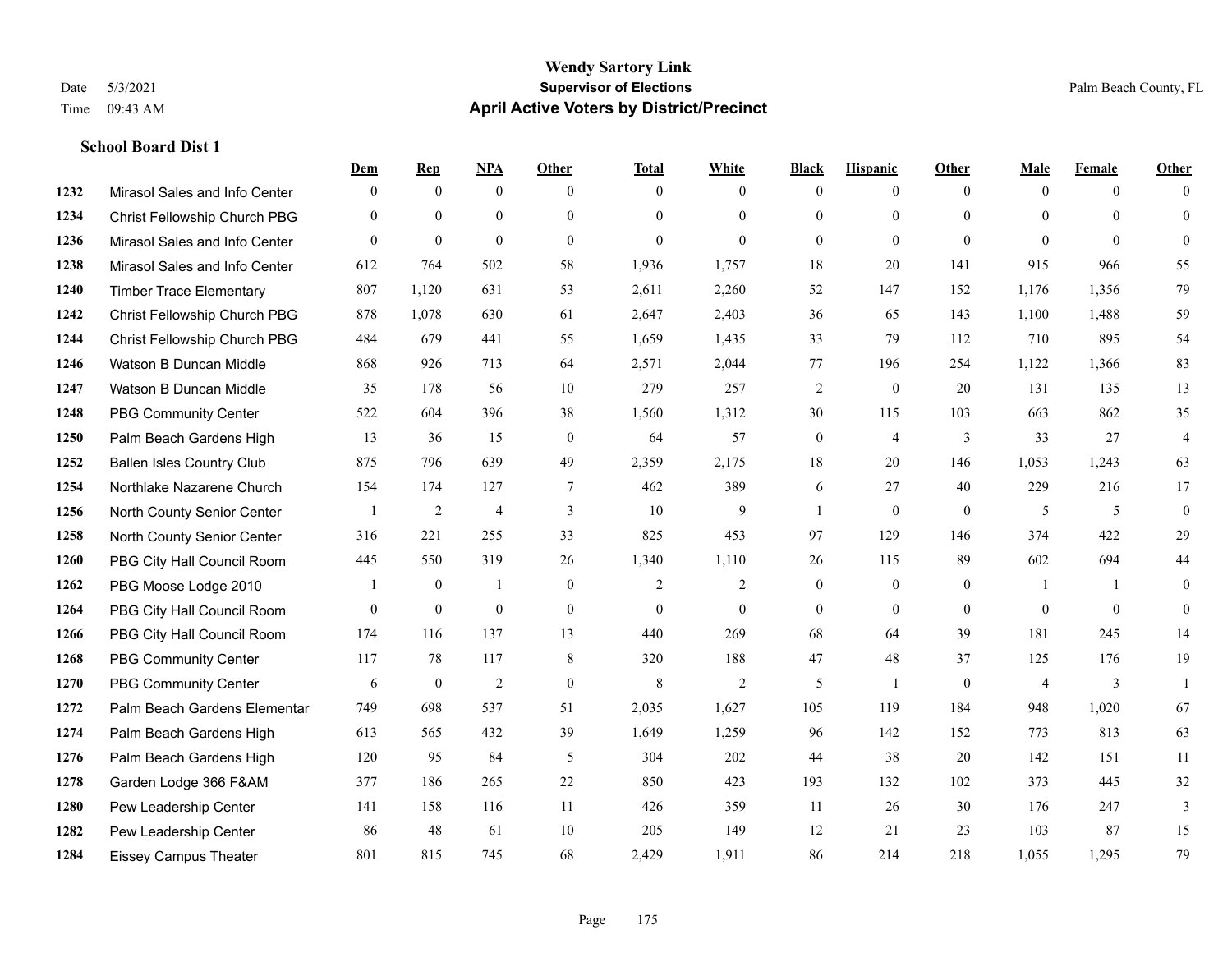**School Board Dist 1**

#### **Wendy Sartory Link** Date 5/3/2021 **Supervisor of Elections** Palm Beach County, FL Time 09:43 AM **April Active Voters by District/Precinct**

# **Dem Rep NPA Other Total White Black Hispanic Other Male Female Other** PBG Moose Lodge 2010 45 53 41 3 142 115 4 13 10 70 64 8 PBG Moose Lodge 2010 13 24 6 0 43 39 1 0 3 22 19 2 PBG Moose Lodge 2010 713 867 584 75 2,239 1,847 57 153 182 907 1,264 68 PBG Moose Lodge 2010 15 53 22 1 91 84 1 1 5 42 46 3 Dwight D Eisenhower Elementar 29 80 21 8 138 118 4 5 11 68 69 1 Dwight D Eisenhower Elementary 273 281 217 21 792 629 17 92 54 305 455 32 PBG Moose Lodge 2010 34 33 20 1 88 80 0 4 4 37 50 1 Cross Community Church 1 3 1 0 5 4 0 0 1 2 3 0 Dwight D Eisenhower Elementar 37 53 35 3 128 108 1 9 10 58 66 4 NPB Community Center 227 272 191 22 712 606 15 40 51 359 320 33 NPB Community Center 0 0 0 1 1 1 0 0 0 1 0 0 Eissey Campus Theater 1 5 3 1 10 7 0 0 3 4 6 0 Gardens Mall Community Room 37 74 35 4 150 135 3 3 9 74 72 4 Eissey Campus Theater 1 2 1 0 4 4 0 0 0 3 1 0 **1312 Gardens Mall Community Room** 6 16 11 0 33 30 0 2 1 16 17 0 NPB Community Center 57 130 62 5 254 226 3 8 17 104 135 15 NPB Community Center 205 205 152 27 589 415 46 83 45 259 308 22 PBG Moose Lodge 2010 0 0 0 0 0 0 0 0 0 0 0 0 NPB Community Center 38 121 34 1 194 172 3 8 11 102 88 4 **1322 NPB Community Center** 2 6 10 0 18 18 0 0 0 8 9 1 Allamanda Elementary 448 468 387 33 1,336 1,059 41 133 103 569 720 47 Allamanda Elementary 187 228 159 15 589 506 7 23 53 258 320 11 Osborne Park Activities Bldg 628 856 543 43 2,070 1,775 31 124 140 992 1,015 63 1st Unitarian Church NPB 41 49 44 2 136 111 8 10 7 75 58 3 1st Unitarian Church NPB 370 403 286 34 1,093 894 62 73 64 523 548 22 1334 1st Unitarian Church NPB 3 4 5 1 13 13 0 0 0 5 8 0 Gardens Mall Community Room 35 93 42 3 173 154 0 4 15 86 80 7 Eissey Campus Theater 91 401 102 20 614 592 1 1 20 275 328 11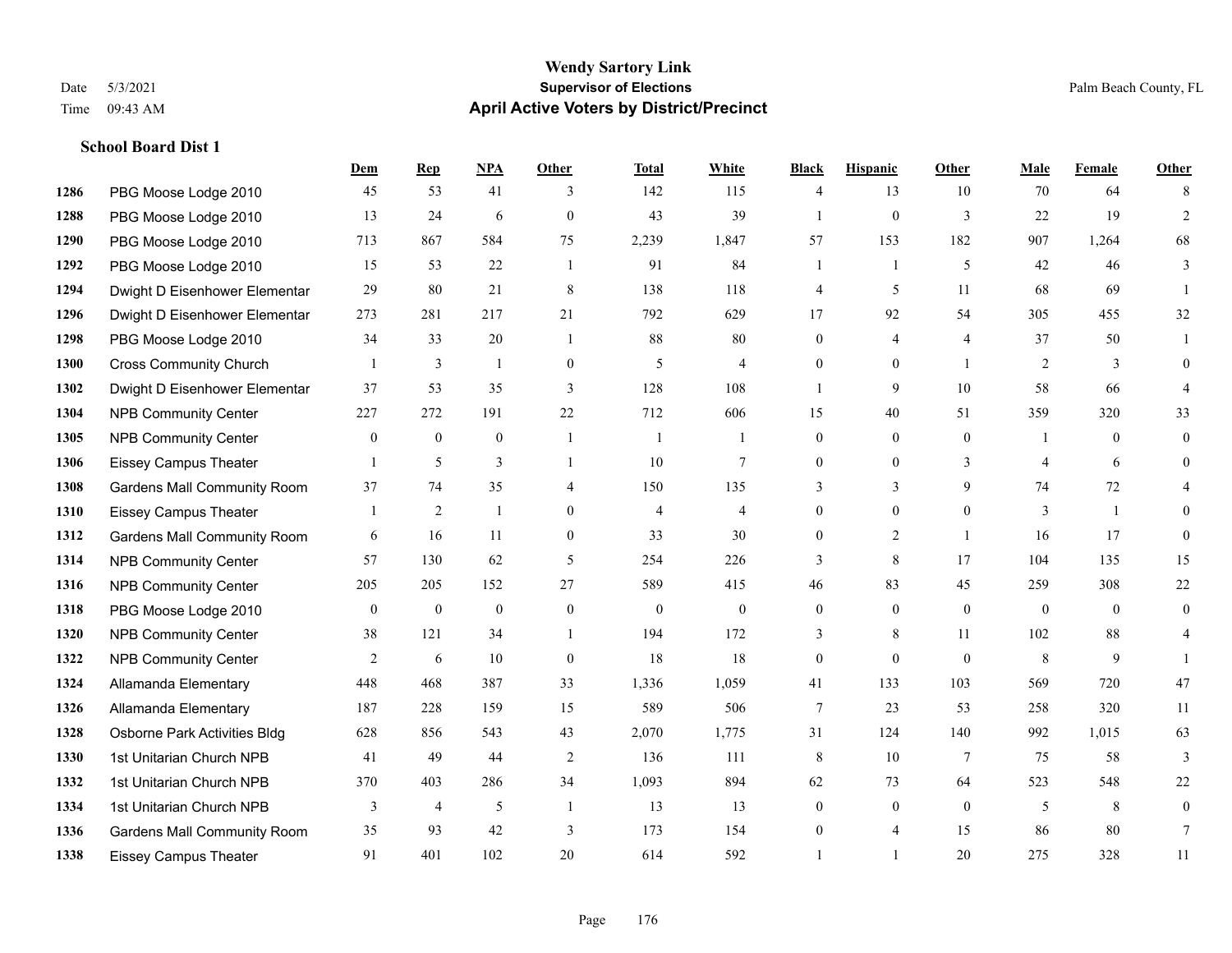**School Board Dist 1**

#### **Wendy Sartory Link** Date 5/3/2021 **Supervisor of Elections** Palm Beach County, FL Time 09:43 AM **April Active Voters by District/Precinct**

# **Dem Rep NPA Other Total White Black Hispanic Other Male Female Other** Eissey Campus Theater 6 7 3 0 16 14 0 1 1 8 8 0 NPB Country Club 316 457 273 33 1,079 973 17 34 55 456 597 26 Old Port Cove 309 542 329 30 1,210 1,104 5 31 70 542 642 26 Anchorage Activities Bldg 584 943 428 37 1,992 1,827 14 59 92 913 1,028 51 NPB Council Chambers 33 126 38 10 207 194 0 6 7 106 94 7 Faith Lutheran Church 401 638 391 22 1,452 1,280 11 82 79 696 708 48 Northlake Nazarene Church 717 914 599 54 2,284 1,629 163 194 298 1,031 1,167 86 Grove Park Elementary 96 166 83 4 349 293 11 21 24 152 185 12 Casa Rio Clubhouse 870 454 559 41 1,924 963 431 262 268 829 1,019 76 RB Prep Achievement Academy 13 4 5 0 22 9 7 2 4 14 5 3 Garden Lodge 366 F&AM 361 332 248 22 963 755 59 72 77 421 511 31 Grove Park Elementary 219 121 192 9 541 281 47 156 57 238 283 20 RB Prep Achievement Academy 346 112 191 20 669 186 264 128 91 283 360 26 Palm Lake Estates - The Palms 69 79 49 4 201 162 13 8 18 92 99 10 1368 RB Prep Achievement Academy 0 1 0 0 1 1 1 0 0 0 0 0 1 0 0 Palm Lake Estates - The Palms 117 122 78 5 322 273 12 23 14 134 176 12 Phil Foster Park Marine Center 326 577 302 27 1,232 1,088 21 44 79 614 588 30 Phil Foster Park Marine Center 608 1,176 739 87 2,610 2,262 53 89 206 1,223 1,314 73 Palm Beach Shores Town Hall 295 461 316 25 1,097 994 14 21 68 521 546 30 Palm Beach Shores Town Hall 0 0 0 0 0 0 0 0 0 0 0 0 Jeaga Middle 175 96 113 6 390 154 124 42 70 176 201 13 Sandhill Crane Golf Club 235 424 247 25 931 671 69 71 120 453 443 35 Sandhill Crane Golf Club 32 57 36 4 129 107 3 12 7 65 60 4 Ibis POA Admin Building 1,038 1,129 727 85 2,979 2,602 103 66 208 1,405 1,505 69 Ibis POA Admin Building 0 0 0 0 0 0 0 0 0 0 0 0 Ironhorse Country Club 156 266 120 8 550 448 34 19 49 249 289 12 Crossroads Baptist Church 0 0 0 0 0 0 0 0 0 0 0 0 Crossroads Baptist Church 1 2 1 0 4 3 0 1 1 3 0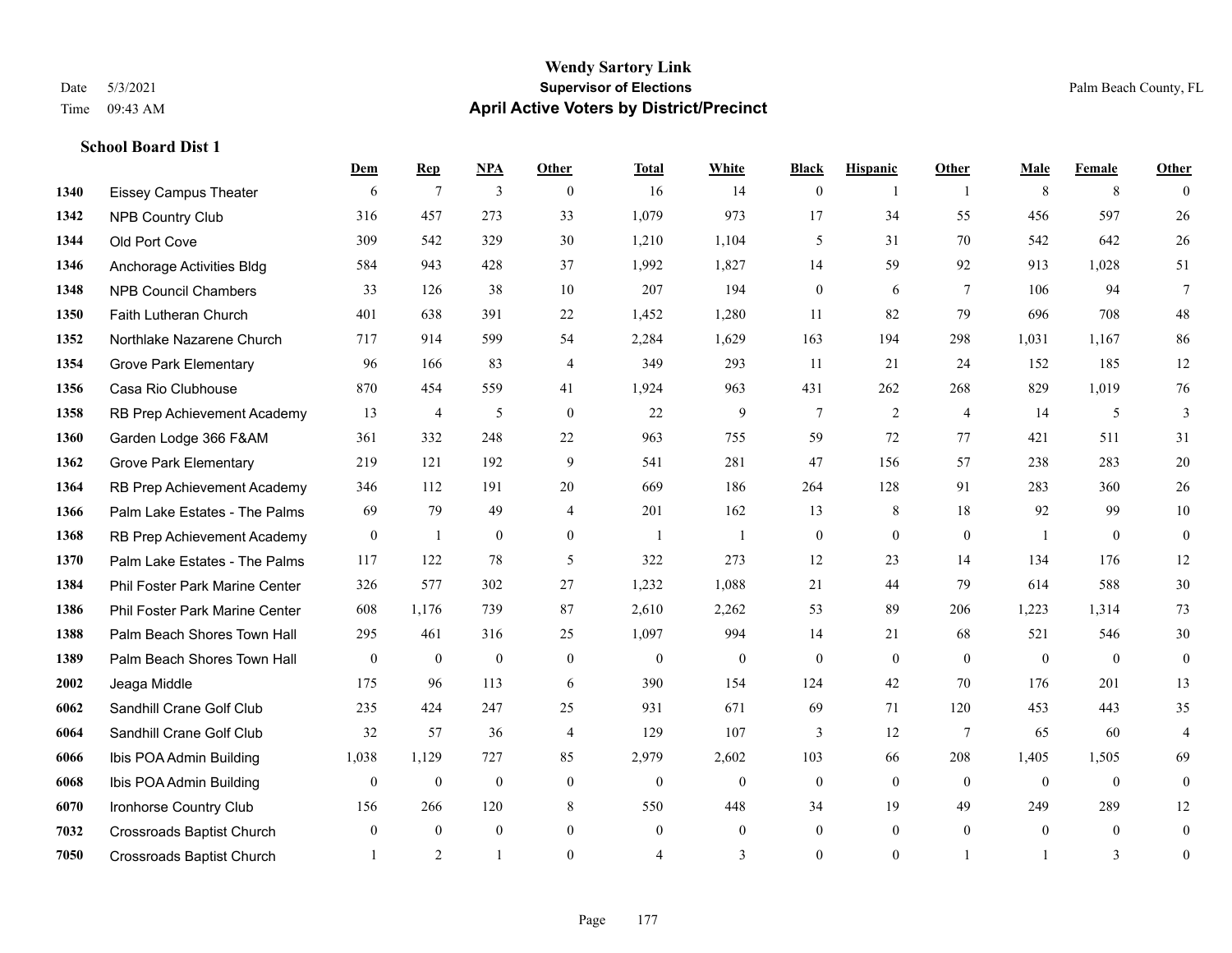|      |                              | <u>Dem</u> | <b>Rep</b> | NPA    | Other | Total   | White   | <b>Black</b> | <b>Hispanic</b> | Other  | Male   | Female | <b>Other</b> |
|------|------------------------------|------------|------------|--------|-------|---------|---------|--------------|-----------------|--------|--------|--------|--------------|
| 7052 | Crossroads Baptist Church    |            |            |        |       |         |         | $\theta$     |                 |        |        | O      | 0            |
| 7072 | Egret Lake Elementary        | 494        | 110        | 253    |       | 863     | 224     | 382          | 145             | 112    | 369    | 461    | 33           |
| 7074 | <b>Egret Lake Elementary</b> | 212        | 34         | 90     |       | 345     | 63      | 197          |                 | 48     | 149    | 186    | 10           |
| 7076 | Egret Lake Elementary        |            |            |        |       |         |         |              |                 |        |        |        |              |
|      | <b>School Board Dist 1</b>   | 47,664     | 65,244     | 42,649 | 3,916 | 159,473 | 132,852 | 5,344        | 9,480           | 11,797 | 72,790 | 81,835 | 4,848        |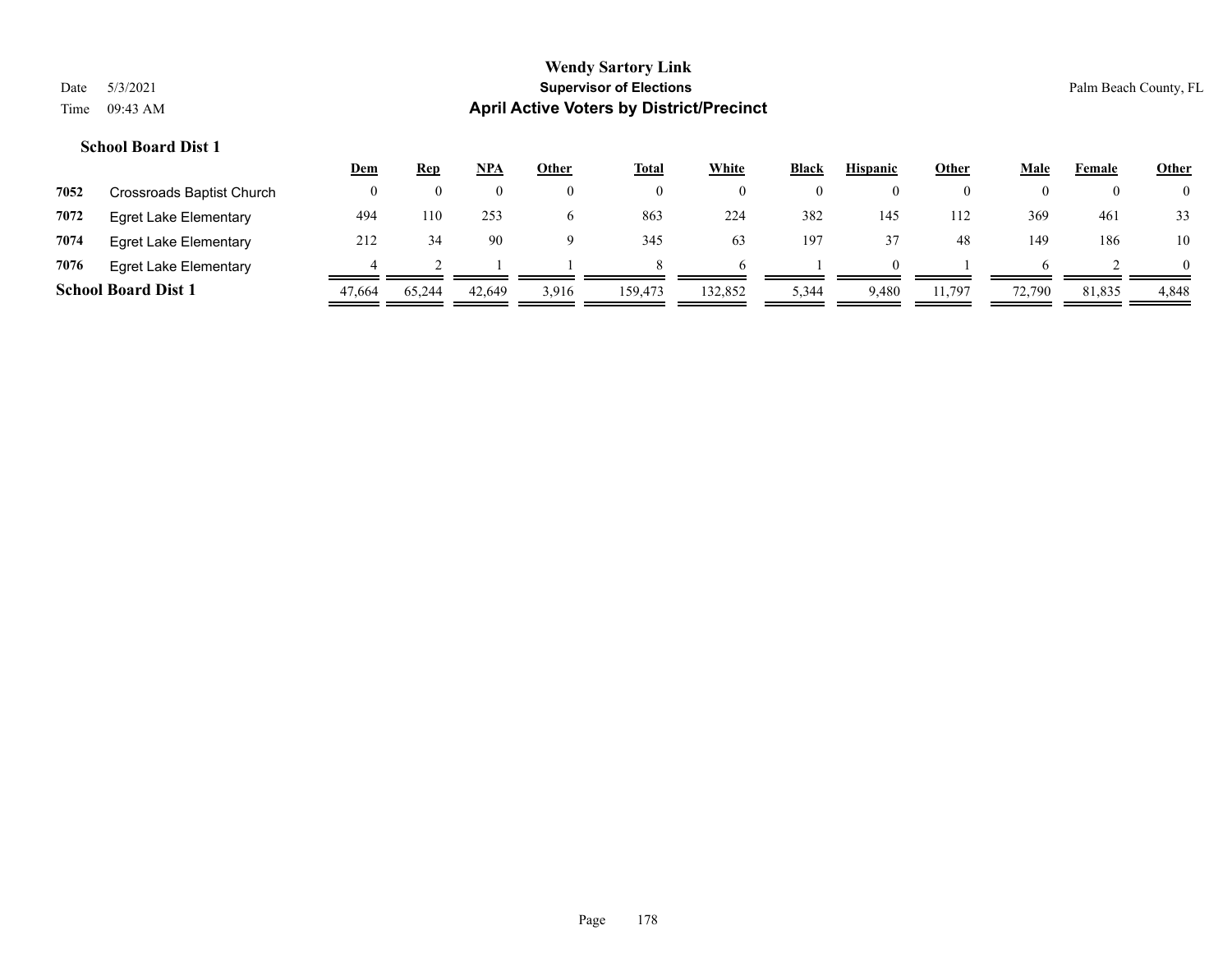**School Board Dist 2**

#### **Wendy Sartory Link** Date 5/3/2021 **Supervisor of Elections** Palm Beach County, FL Time 09:43 AM **April Active Voters by District/Precinct**

**Dem Rep NPA Other Total White Black Hispanic Other Male Female Other**

# Grassy Waters Elementary 1,079 342 615 41 2,077 615 746 417 299 885 1,114 78 Jeaga Middle 199 91 131 10 431 177 130 94 30 182 233 16 Jeaga Middle 0 0 0 0 0 0 0 0 0 0 0 0 Cypress Lakes HOA 600 339 284 31 1,254 865 195 96 98 484 732 38 Century Village Clubhouse 61 33 23 2 119 75 12 19 13 52 63 4 Club Baywinds 849 577 381 34 1,841 1,407 157 168 109 762 1,037 42 Andros Isle POA Clubhouse 879 572 557 39 2,047 1,117 401 292 237 869 1,106 72 Riverwalk Clubhouse 770 717 572 45 2,104 1,651 94 176 183 898 1,142 64 Jeaga Middle 215 91 135 8 449 205 127 83 34 194 244 11 Jeaga Middle 169 57 127 15 368 119 127 71 51 146 210 12 Century Village Clubhouse 800 408 342 30 1,580 1,037 208 195 140 620 899 61 Century Village Clubhouse 826 418 325 37 1,606 1,143 164 156 143 631 924 51 Century Village Clubhouse 654 336 281 26 1,297 808 193 190 106 501 738 58 Century Village Clubhouse 347 201 154 6 708 496 68 85 59 254 428 26 Benoist Farms Elementary 599 159 316 22 1,096 269 468 244 115 423 621 52 Riverwalk Clubhouse 54 26 28 7 115 56 27 22 10 43 68 4 Riverwalk Clubhouse 103 48 75 10 236 104 55 49 28 102 132 2 Turning Points Academy 780 415 391 41 1,627 959 297 257 114 611 969 47 Turning Points Academy 872 178 383 20 1,453 495 667 163 128 504 898 51 Wynnebrook Elementary 834 271 438 21 1,564 436 608 359 161 678 811 75 Wynnebrook Elementary 562 259 398 15 1,234 517 135 485 97 522 658 54 Riverwalk Clubhouse 0 0 0 0 0 0 0 0 0 0 0 0 St Christophers Episcopal Chr 1,147 294 582 34 2,057 604 830 409 214 911 1,044 102 Haverhill Town Hall 399 215 235 12 861 339 233 199 90 388 435 38 Elks Lodge #1352 2 3 0 0 5 3 1 0 1 3 1 1 Elks Lodge #1352 17 19 19 3 58 39 1 11 7 33 22 3 Elks Lodge #1352 565 156 272 20 1,013 188 478 154 193 470 504 39

Elks Lodge #1352 1,272 314 710 26 2,322 459 993 578 292 1,019 1,191 112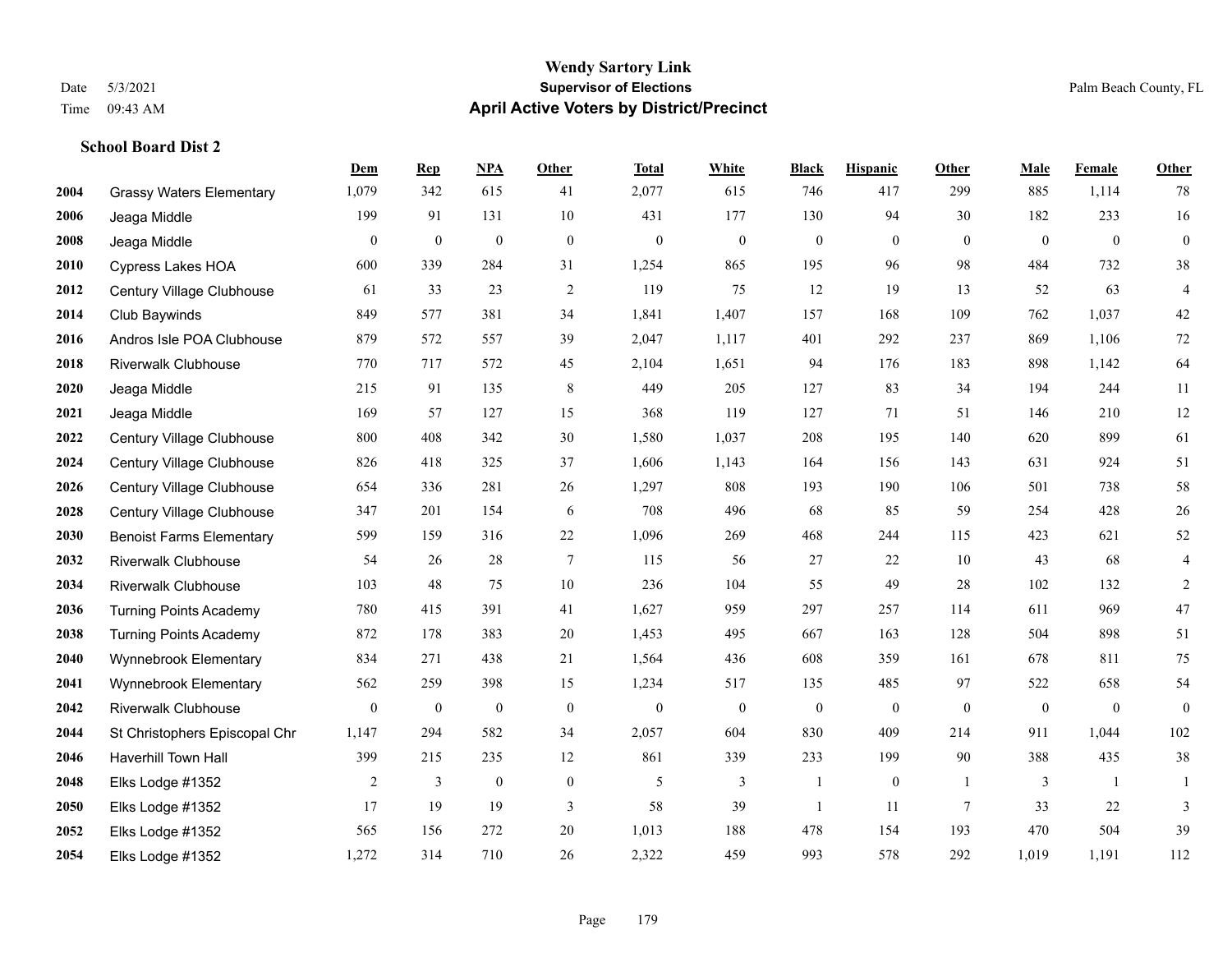**School Board Dist 2**

#### **Wendy Sartory Link** Date 5/3/2021 **Supervisor of Elections** Palm Beach County, FL Time 09:43 AM **April Active Voters by District/Precinct**

# **Dem Rep NPA Other Total White Black Hispanic Other Male Female Other** Clayton Hutcheson Hall B 742 322 569 18 1,651 525 297 654 175 727 830 94 Clayton Hutcheson Hall B 4 2 1 0 7 4 0 2 1 3 4 0 Belvedere Elementary 1 0 0 0 1 1 0 0 0 1 0 0 Conniston Middle 461 278 348 16 1,103 450 101 463 89 505 556 42 Belvedere Elementary 636 320 484 28 1,468 519 153 646 150 639 737 92 Belvedere Elementary 0 0 0 0 0 0 0 0 0 0 0 0 Everglades Elementary 159 168 133 8 468 267 63 85 53 218 228 22 Everglades Elementary 67 96 46 0 209 152 6 28 23 103 100 6 Pine Jog Environmental Center 163 280 148 7 598 421 23 105 49 285 298 15 Pine Jog Environmental Center 7 21 15 0 43 28 0 13 2 19 23 1 Community Christian Church 282 119 163 17 581 166 208 133 74 259 306 16 Community Christian Church 2 1 0 0 3 3 0 0 0 1 2 0 Community Christian Church 1,256 578 958 49 2,841 915 614 920 392 1,236 1,489 116 Community Christian Church 1 1 0 0 2 2 0 0 0 2 0 0 Melaleuca Elementary 882 541 648 32 2,103 1,084 343 479 197 953 1,067 83 **2090** Pine Jog Environmental Center  $\begin{array}{cccccccc} 0 & 2 & 0 & 0 & 2 & 1 & 0 & 1 & 0 & 1 \end{array}$ **2092** Pine Jog Environmental Center  $\begin{array}{cccccccc} 1 & 6 & 1 & 1 & 9 & 9 & 0 & 0 & 0 & 4 & 5 & 0 \end{array}$  Pine Jog Environmental Center 380 83 209 12 684 120 269 173 122 289 366 29 1st Church of the Nazarene 257 73 186 5 521 124 24 328 45 243 248 30 1st Church of the Nazarene 235 134 171 11 551 213 45 218 75 242 276 33 Iglesia Cristo Mi Redentor 444 222 339 29 1,034 339 160 435 100 433 535 66 Iglesia Cristo Mi Redentor 812 349 573 31 1,765 456 379 745 185 733 941 91 Union Congregational Church 1,211 342 652 36 2,241 508 645 854 234 895 1,228 118 Lake Lytal Park 543 230 363 27 1,163 319 258 468 118 479 622 62 Main Library 626 285 421 39 1,371 538 247 452 134 590 717 64 Berkshire Elementary 774 338 672 26 1,810 514 202 905 189 788 924 98 Berkshire Elementary 178 87 144 4 413 140 46 177 50 170 220 23 **2112** Palm Springs Middle  $\begin{array}{cccccccc} 7 & 6 & 6 & 0 & 19 & 15 & 3 & 0 & 1 & 9 & 10 & 0 \end{array}$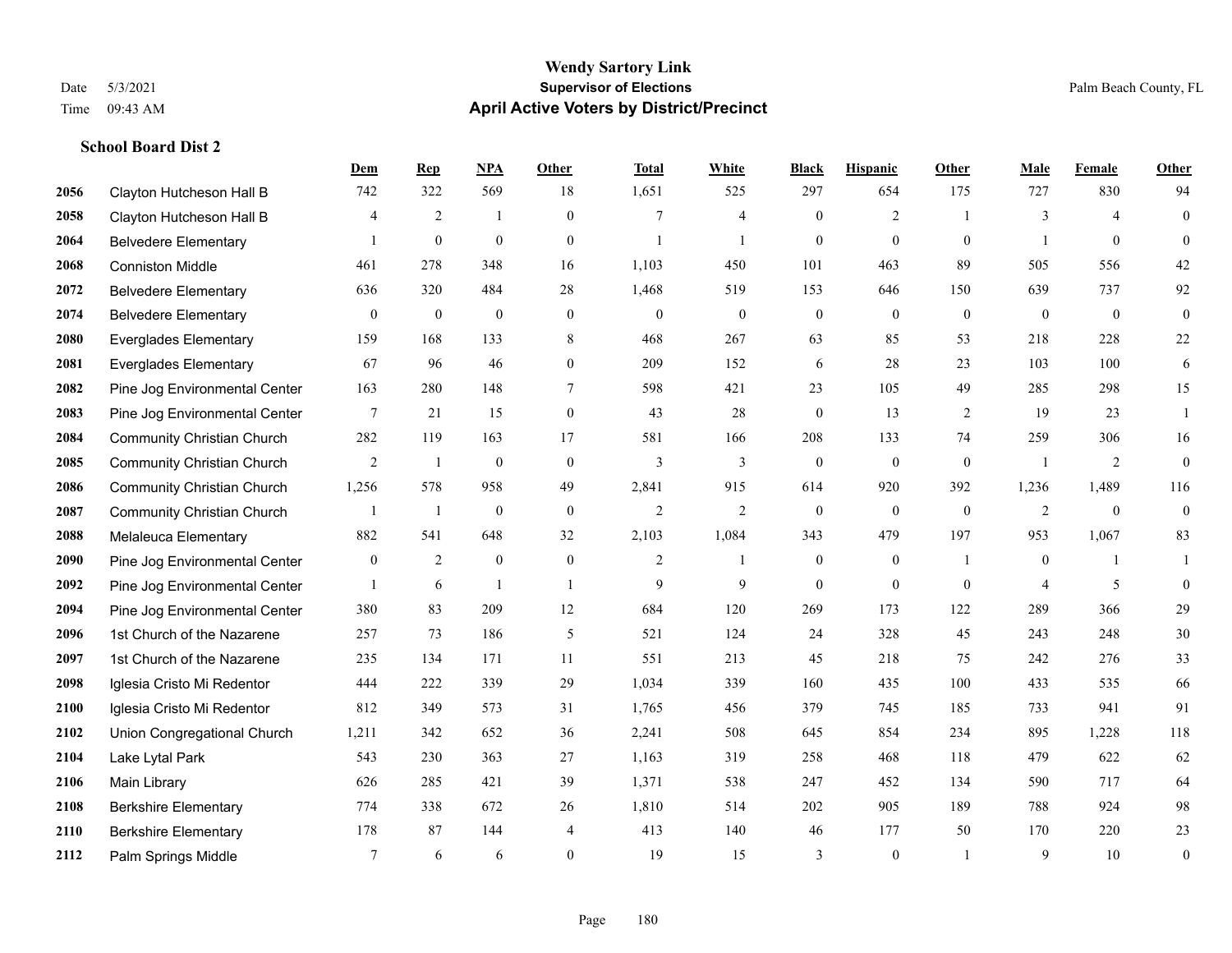#### **Wendy Sartory Link** Date 5/3/2021 **Supervisor of Elections** Palm Beach County, FL Time 09:43 AM **April Active Voters by District/Precinct**

## **Dem Rep NPA Other Total White Black Hispanic Other Male Female Other** Main Library 377 289 313 11 990 375 53 475 87 444 497 49 The Ark Church 76 50 68 6 200 92 13 73 22 91 98 11 The Ark Church 841 575 704 31 2,151 943 148 882 178 929 1,139 83 The Ark Church 1 0 1 0 2 1 1 0 0 1 1 0 Palm Springs Middle 0 0 0 0 0 0 0 0 0 0 0 0 Palm Springs Middle 60 22 52 0 134 34 15 56 29 51 71 12 Palm Springs Middle 1 0 0 0 1 0 1 0 0 1 0 0 **2124** Palm Springs Middle  $\begin{array}{cccccccc} 7 & 8 & 15 & 0 & 30 & 14 & 7 & 8 & 1 & 14 & 16 & 0 \end{array}$  St Marys Orthodox Church 346 356 247 7 956 516 40 338 62 418 503 35 St Marys Orthodox Church 277 254 234 9 774 442 27 238 67 363 390 21 Lake Clarke Shores Town Hall  $\begin{array}{ccccccccc} 1 & 0 & 1 & 0 & 2 & 0 & 0 & 2 & 0 & 2 & 0 & 0 \end{array}$  Palm Springs Middle 0 0 0 0 0 0 0 0 0 0 0 0 Cloud Lake Town Hall 45 63 59 6 173 126 1 32 14 87 79 7 Cloud Lake Town Hall 29 26 35 2 92 59 2 25 6 39 49 4 STEM Bldg at S FL Science Ctr 535 320 442 33 1,330 510 61 640 119 613 658 59 Palmwood Lodge #303 692 468 574 43 1,777 788 83 738 168 813 878 86 Liberty Park Elementary 0 0 0 0 0 0 0 0 0 0 0 0 River Bridge Activities Center 1,108 535 692 51 2,386 1,157 479 496 254 998 1,296 92 Pine Ridge North II 1,182 528 855 50 2,615 1,091 403 854 267 1,057 1,449 109 Forest Hill Elementary 1,194 451 835 28 2,508 768 409 1,064 267 1,082 1,290 136 Cresthaven Emory Aud 640 424 318 14 1,396 789 96 417 94 518 828 50 Community Of Hope 1,134 432 836 32 2,434 622 457 1,044 311 1,073 1,242 119 Cresthaven Barkley Aud 526 356 292 20 1,194 607 82 399 106 491 646 57 Cresthaven Ashley Aud 348 217 229 14 808 411 36 293 68 323 450 35 Covered Bridge Clubhouse 1,159 748 674 35 2,616 1,837 135 463 181 1,015 1,518 83 Poinciana Clubhouse 933 535 507 35 2,010 1,343 93 409 165 792 1,150 68 First Baptist Church GA 0 0 0 0 0 0 0 0 0 0 0 0 Liberty Park Elementary 1,123 549 678 53 2,403 1,067 457 618 261 951 1,336 116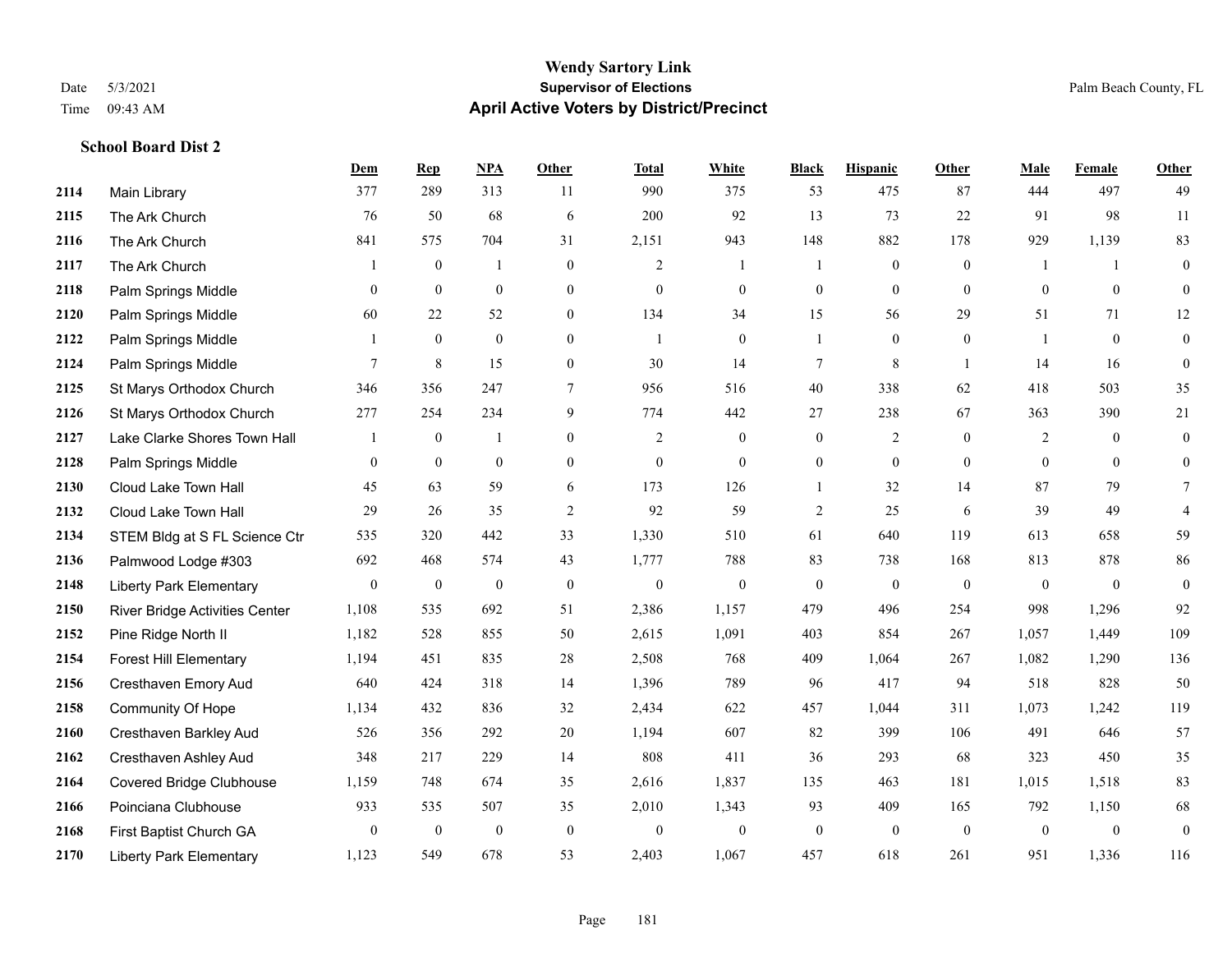#### **Wendy Sartory Link** Date 5/3/2021 **Supervisor of Elections** Palm Beach County, FL Time 09:43 AM **April Active Voters by District/Precinct**

## **Dem Rep NPA Other Total White Black Hispanic Other Male Female Other** First Baptist Church GA 17 4 10 0 31 15 3 9 4 13 17 1 First Baptist Church GA 468 191 272 12 943 421 193 207 122 408 492 43 Greenacres Community Center 639 284 529 30 1,482 531 143 661 147 587 806 89 American Polish Club 1,121 414 832 38 2,405 759 348 1,034 264 1,000 1,267 138 American Polish Club 325 140 237 6 708 217 107 310 74 319 355 34 Palm Springs Middle 869 354 604 48 1,875 571 346 780 178 765 1,020 90 Community Of Hope 69 40 61 2 172 65 11 70 26 85 75 12 Faith Presbyterian 1,069 642 734 34 2,479 1,015 303 946 215 1,020 1,345 114 Palm Springs Middle 0 0 0 0 0 0 0 0 0 0 0 0 Faith Presbyterian 374 218 303 23 918 375 114 352 77 415 467 36 Emmanuel Baptist Church 665 598 438 20 1,721 1,043 43 538 97 727 931 63 Lake Clarke Shores Town Hall 1,045 1,107 646 44 2,842 2,081 86 500 175 1,285 1,465 92 Community Of Hope 45 37 54 2 138 36 10 78 14 53 76 9 Palm Springs Middle 12 12 8 3 35 15 0 16 4 15 19 1 Palm Springs Village Hall 994 638 801 33 2,466 1,030 173 1,066 197 1,088 1,263 115 Oasis De Amor Baptist Church 520 219 410 16 1,165 386 138 494 147 544 554 67 Palm Springs Library 731 419 610 29 1,789 674 202 713 200 789 892 108 Holy Redeemer Church 231 66 192 7 496 143 106 204 43 215 264 17 Holy Redeemer Church 629 230 482 25 1,366 427 275 531 133 603 701 62 Royal Palm Beach High 336 506 302 31 1,175 854 105 114 102 566 584 25 Christ Fellowship Church RPB 0 0 0 0 0 0 0 0 0 0 0 0 Christ Fellowship Church RPB 1 2 1 0 4 3 0 0 1 3 1 0 Christ Fellowship Church RPB 0 0 1 0 1 1 0 0 0 0 1 0 Christ Fellowship Church RPB 23 50 34 2 109 86 5 7 11 51 54 4 Everglades Elementary 576 382 450 26 1,434 655 304 249 226 657 705 72 Everglades Elementary 19 49 23 1 92 70 4 14 4 43 46 3 Emerald Cove Middle 39 27 48 1 115 67 28 11 9 41 70 4 Palm Beach Central High 275 251 182 8 716 389 145 59 123 321 367 28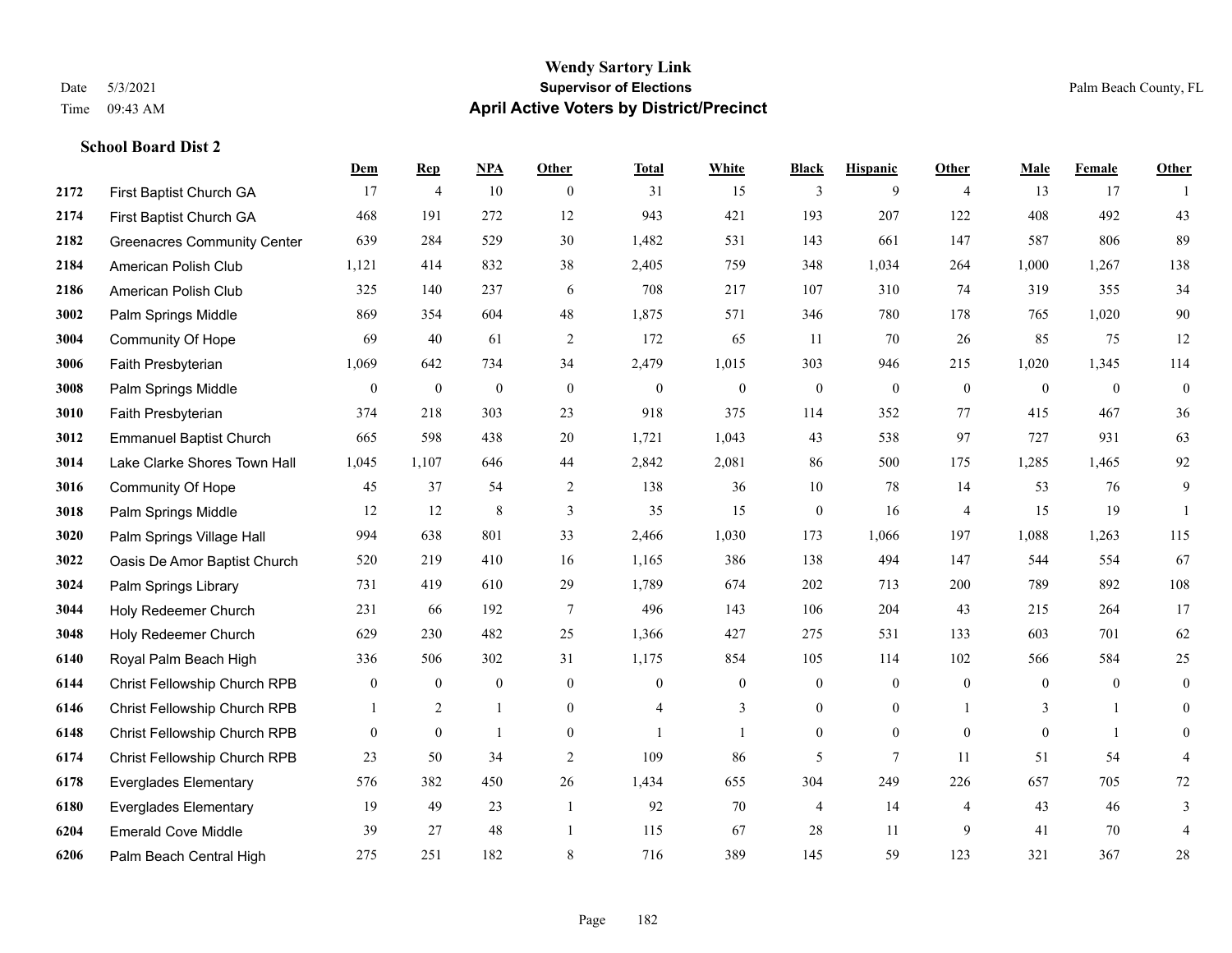#### **Wendy Sartory Link** Date 5/3/2021 **Supervisor of Elections Supervisor of Elections** Palm Beach County, FL Time 09:43 AM **April Active Voters by District/Precinct**

#### **School Board Dist 2**

|      |                            | Dem      | <b>Rep</b> | <u>NPA</u> | Other          | <u>Total</u> | <b>White</b> | <b>Black</b> | <b>Hispanic</b> | Other    | Male   | Female       | <b>Other</b>     |
|------|----------------------------|----------|------------|------------|----------------|--------------|--------------|--------------|-----------------|----------|--------|--------------|------------------|
| 6207 | Palm Beach Central High    | 284      | 364        | 249        | 19             | 916          | 602          | 94           | 102             | 118      | 419    | 473          | 24               |
| 7140 | <b>Haverhill Town Hall</b> | 172      |            | 97         |                | 349          | 111          | 120          | 79              | 39       | 159    | 168          | 22               |
| 7142 | Clayton Hutcheson Hall B   | 37       | 8          |            | $\overline{0}$ | 56           |              | 28           | 6               |          | 26     | 30           | $\boldsymbol{0}$ |
| 7144 | Clayton Hutcheson Hall B   | 49       |            | 20         |                | 73           | 4            | 47           | 13              | 9        | 28     | 39           | 6                |
| 7146 | Clayton Hutcheson Hall B   | 252      | 15         | 103        |                | 372          | 26           | 238          | 83              | 25       | 134    | 221          | 17               |
| 8001 | Federal Only               | $\theta$ | $\theta$   |            | $\Omega$       | $\theta$     | $\theta$     | $\mathbf{0}$ | $\Omega$        | $\theta$ |        | $\mathbf{0}$ | $\Omega$         |
| 8002 | State Only                 | 147      | 125        | 139        |                | 413          | 317          | 19           |                 | -60      | 191    | 207          | 15               |
|      | <b>School Board Dist 2</b> | 49,453   | 26,101     | 32,568     | 1,899          | 110.021      | 48,614       | 18,338       | 32,082          | 10,987   | 46,747 | 58,516       | 4,758            |
|      |                            |          |            |            |                |              |              |              |                 |          |        |              |                  |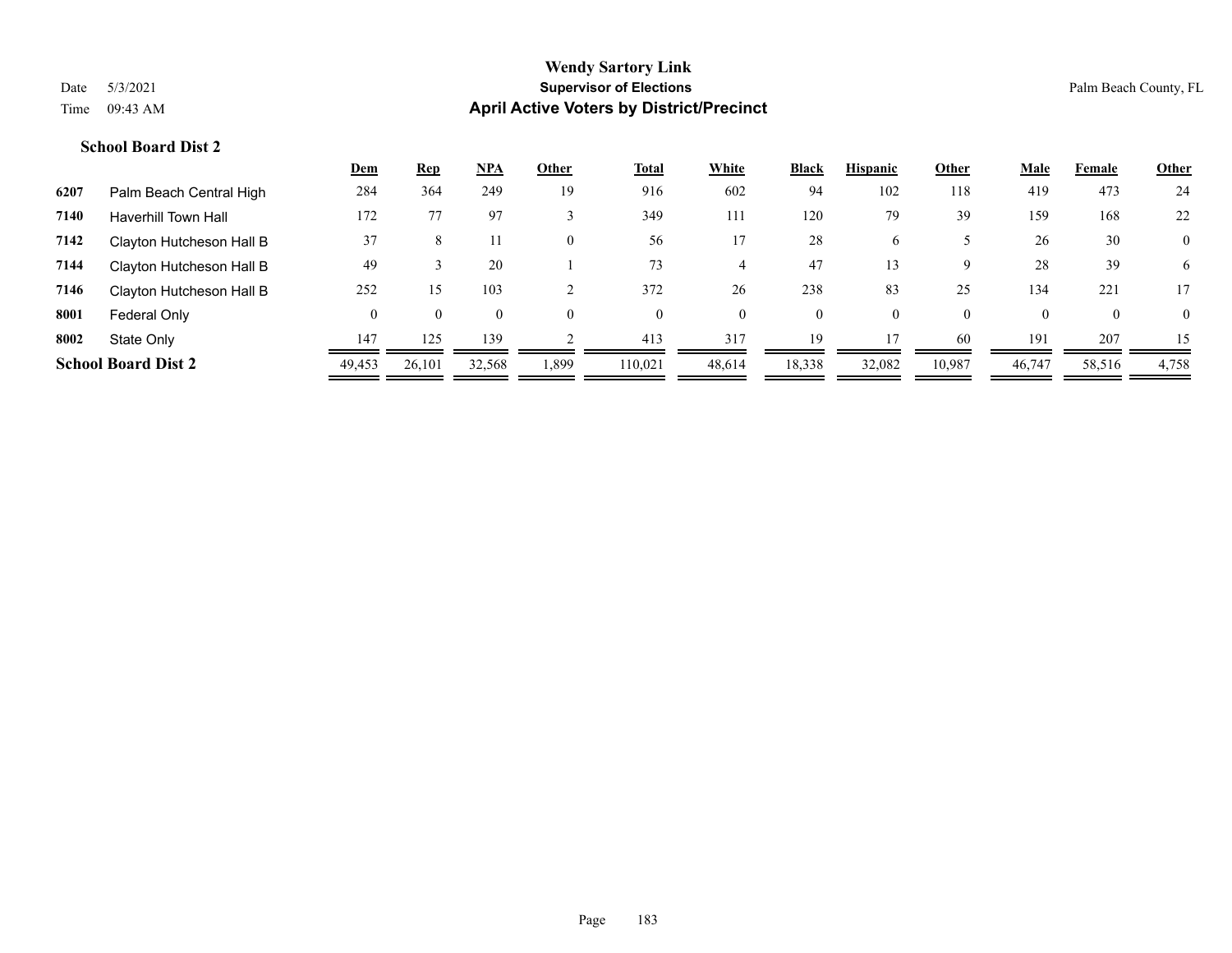#### **Wendy Sartory Link** Date 5/3/2021 **Supervisor of Elections** Palm Beach County, FL Time 09:43 AM **April Active Voters by District/Precinct**

#### **School Board Dist 3**

|      |                                      | Dem              | <b>Rep</b>   | NPA              | <b>Other</b>   | <b>Total</b> | <b>White</b> | <b>Black</b>     | <b>Hispanic</b> | <b>Other</b>   | <b>Male</b>    | Female       | <b>Other</b>     |
|------|--------------------------------------|------------------|--------------|------------------|----------------|--------------|--------------|------------------|-----------------|----------------|----------------|--------------|------------------|
| 2188 | <b>St Lukes United Methodist Chr</b> | 476              | 531          | 428              | 33             | 1,468        | 1,164        | 37               | 190             | 77             | 685            | 743          | 40               |
| 2190 | Lucerne Pointe Clubhouse             | 1,054            | 533          | 670              | 44             | 2,301        | 1,477        | 223              | 423             | 178            | 950            | 1,268        | 83               |
| 2192 | Fountains Of Palm Beach              | 932              | 449          | 582              | 53             | 2,016        | 1,387        | 137              | 331             | 161            | 849            | 1,100        | 67               |
| 2194 | <b>LC Swain Middle</b>               | 1,120            | 366          | 729              | 42             | 2,257        | 791          | 456              | 777             | 233            | 938            | 1,206        | 113              |
| 2196 | Pine Ridge South IV Clubhouse        | 922              | 514          | 503              | 44             | 1,983        | 1,202        | 264              | 399             | 118            | 769            | 1.137        | 77               |
| 2198 | American Finnish Club                | 15               | 9            | 8                | $\mathbf{0}$   | 32           | 17           | 3                | 1               | 11             | 12             | 17           | 3                |
| 2202 | <b>LC Swain Middle</b>               | $\mathbf{0}$     | 8            | $\overline{2}$   | $\overline{0}$ | 10           | 6            | $\boldsymbol{0}$ | 3               | $\overline{1}$ | $\overline{4}$ | 6            | $\boldsymbol{0}$ |
| 2204 | Heritage Elementary                  | 558              | 219          | 494              | 31             | 1,302        | 420          | 146              | 609             | 127            | 564            | 658          | 80               |
| 2206 | <b>Heritage Elementary</b>           | 475              | 198          | 345              | 15             | 1,033        | 337          | 216              | 345             | 135            | 446            | 531          | 56               |
| 2208 | American Finnish Club                | 6                | $\tau$       | 2                | 1              | 16           | 14           | $\boldsymbol{0}$ | $\mathbf{0}$    | 2              | 6              | 8            | $\overline{2}$   |
| 2210 | American Polish Club                 | 238              | 100          | 141              | 6              | 485          | 174          | 118              | 144             | 49             | 197            | 265          | 23               |
| 2212 | American Polish Club                 | $\boldsymbol{0}$ | $\mathbf{0}$ | $\boldsymbol{0}$ | $\mathbf{0}$   | $\mathbf{0}$ | $\theta$     | $\boldsymbol{0}$ | $\mathbf{0}$    | $\mathbf{0}$   | $\overline{0}$ | $\mathbf{0}$ | $\overline{0}$   |
| 2214 | Indian Pines Elementary              | 1,184            | 264          | 581              | 32             | 2,061        | 477          | 900              | 451             | 233            | 928            | 1,026        | 107              |
| 2216 | Indian Pines Elementary              | 1,831            | 303          | 850              | 41             | 3,025        | 528          | 1,526            | 592             | 379            | 1,348          | 1,522        | 155              |
| 2218 | <b>Tradewinds Middle</b>             | 1,278            | 334          | 649              | 36             | 2,297        | 594          | 882              | 378             | 443            | 1,014          | 1,157        | 126              |
| 3086 | <b>Woodlands Middle</b>              | 806              | 624          | 700              | 49             | 2,179        | 1,495        | 137              | 356             | 191            | 1,012          | 1,085        | 82               |
| 3088 | <b>Tradewinds Middle</b>             | 183              | 57           | 131              | $\,$ 8 $\,$    | 379          | 106          | 122              | 89              | 62             | 170            | 196          | 13               |
| 3090 | <b>Woodlands Middle</b>              | 1,463            | 840          | 630              | 52             | 2,985        | 2,417        | 172              | 117             | 279            | 1,353          | 1,538        | 94               |
| 3092 | Lacuna HOA Clubhouse                 | 1,201            | 734          | 734              | 60             | 2,729        | 1,903        | 267              | 295             | 264            | 1,246          | 1,388        | 95               |
| 3094 | <b>Coral Reef Elementary</b>         | 320              | 237          | 256              | 25             | 838          | 508          | 63               | 188             | 79             | 392            | 420          | 26               |
| 3096 | <b>Coral Reef Elementary</b>         | 842              | 598          | 623              | 54             | 2,117        | 1,358        | 258              | 268             | 233            | 980            | 1,050        | 87               |
| 3098 | <b>Manatee Elementary</b>            | 695              | 590          | 511              | 40             | 1,836        | 1,254        | 170              | 220             | 192            | 832            | 939          | 65               |
| 3100 | Journeys End                         | 429              | 338          | 354              | 20             | 1,141        | 767          | 89               | 136             | 149            | 533            | 578          | 30               |
| 3102 | <b>Diamond View Elementary</b>       | 1,234            | 459          | 806              | 45             | 2,544        | 1,059        | 646              | 535             | 304            | 1,131          | 1,304        | 109              |
| 3104 | American German Club                 | 429              | 367          | 386              | 33             | 1,215        | 845          | 93               | 144             | 133            | 565            | 602          | 48               |
| 3106 | American German Club                 | 302              | 116          | 196              | 14             | 628          | 229          | 171              | 95              | 133            | 274            | 326          | $28\,$           |
| 3108 | Santaluces High                      | 1,239            | 540          | 873              | 63             | 2,715        | 1,092        | 693              | 534             | 396            | 1,201          | 1,424        | 90               |
| 3120 | Valencia Shores Social Club          | 1,225            | 591          | 577              | 42             | 2,435        | 2,146        | 68               | 79              | 142            | 1,116          | 1,262        | 57               |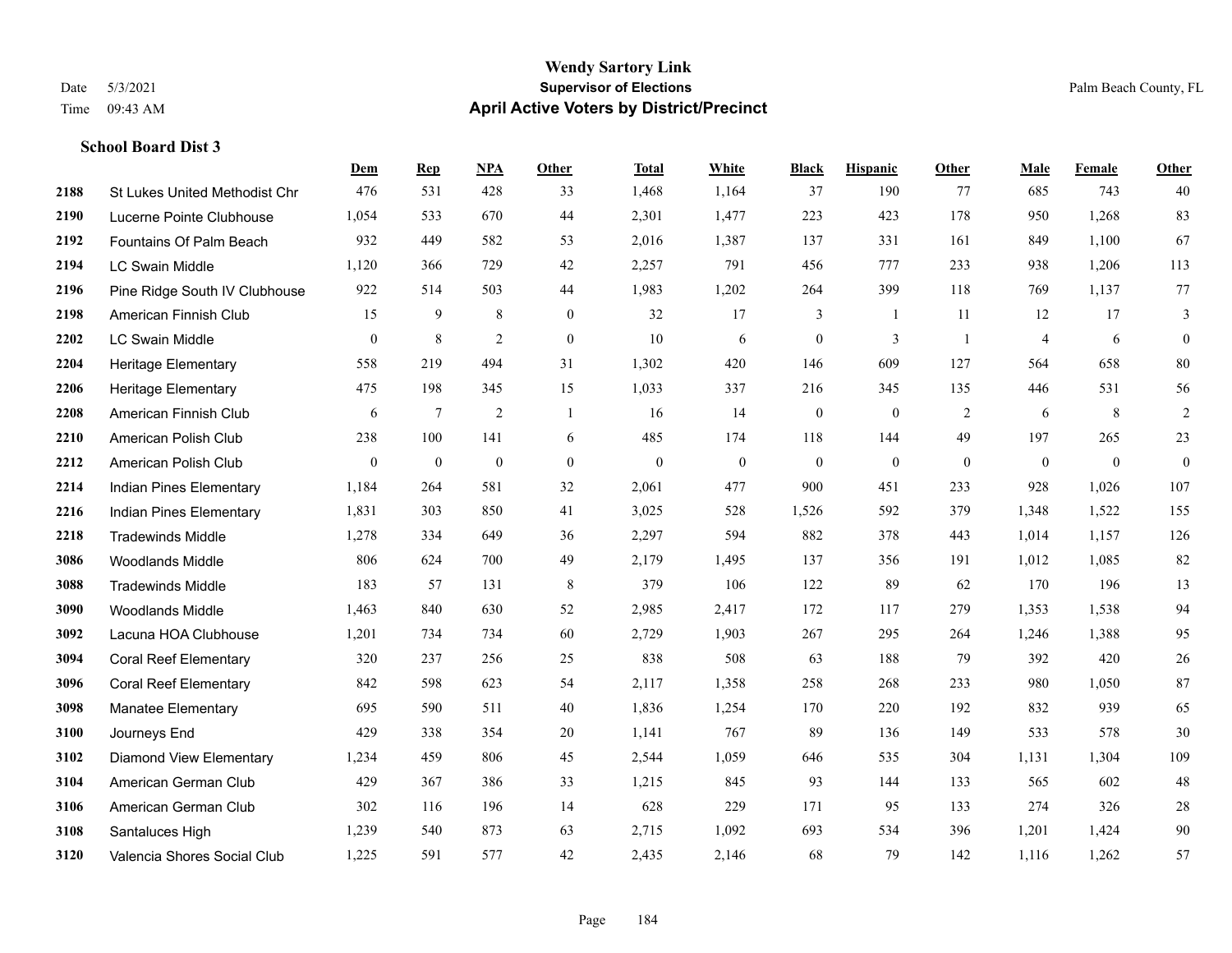#### **Wendy Sartory Link** Date 5/3/2021 **Supervisor of Elections** Palm Beach County, FL Time 09:43 AM **April Active Voters by District/Precinct**

## **Dem Rep NPA Other Total White Black Hispanic Other Male Female Other 3122 Boynton Beach Community Chu**rch 915 399 347 32 1,693 1,519 31 51 92 689 960 44 West Boynton Park and Rec 798 577 636 43 2,054 1,308 212 282 252 918 1,057 79 Temple Shaarei Shalom 654 507 473 27 1,661 1,139 154 201 167 772 839 50 West Boynton Park and Rec 957 621 732 43 2,353 1,473 279 338 263 1,078 1,191 84 Winston Trails Swim Center 1,134 928 859 66 2,987 2,118 202 377 290 1,397 1,474 116 Park Vista High 903 670 701 51 2,325 1,465 233 378 249 1,052 1,188 85 Christa McAuliffe Middle 179 120 133 9 441 270 44 62 65 209 220 12 Christa McAuliffe Middle 573 251 238 17 1,079 979 23 28 49 443 602 34 Park Vista High 650 412 381 32 1,475 1,267 56 59 93 654 771 50 Ponte Vecchio Clubhouse 827 314 284 20 1,445 1,285 22 41 97 649 752 44 Aberdeen East Clubhouse 1,017 498 550 40 2,105 1,600 142 182 181 871 1,171 63 Crystal Lakes Elementary 1,023 779 833 54 2,689 1,901 190 298 300 1,216 1,359 114 Christa McAuliffe Middle 444 334 316 19 1,113 762 135 115 101 502 569 42 Broken Sound Club 264 204 178 16 662 486 26 88 62 274 368 20 Faith Farm Tabernacle 562 654 495 47 1,758 1,158 172 196 232 814 888 56 Faith Farm Tabernacle 495 354 433 25 1,307 792 133 203 179 581 680 46 Faith Farm Tabernacle 3 2 2 0 7 4 0 3 0 6 1 0 Sunset Palms Elementary 1,236 552 469 76 2,333 2,188 11 35 99 1,077 1,198 58 Faith Farm Tabernacle 1,032 439 514 34 2,019 1,909 11 21 78 944 1,038 37 Faith Farm Tabernacle 5 0 2 0 7 6 0 0 1 5 2 0 Sunset Palms Elementary 424 327 372 27 1,150 741 97 140 172 532 578 40 Boynton Beach Community Church 1,207 987 996 74 3,264 2,180 285 360 439 1,548 1,591 125 Temple Shaarei Shalom 972 237 312 35 1,556 1,457 15 24 60 598 925 33 The Grove Clubhouse 417 144 157 12 730 660 19 18 33 306 413 11 West Boynton Branch Library 691 447 486 41 1,665 963 249 231 222 734 871 60 Faith United Methodist Church 955 634 631 31 2,251 1,633 153 237 228 990 1,166 95 Platina Clubhouse 688 262 291 20 1,261 1,075 37 75 74 486 740 35 Hagen Road Elementary 630 327 406 35 1,398 723 293 200 182 615 732 51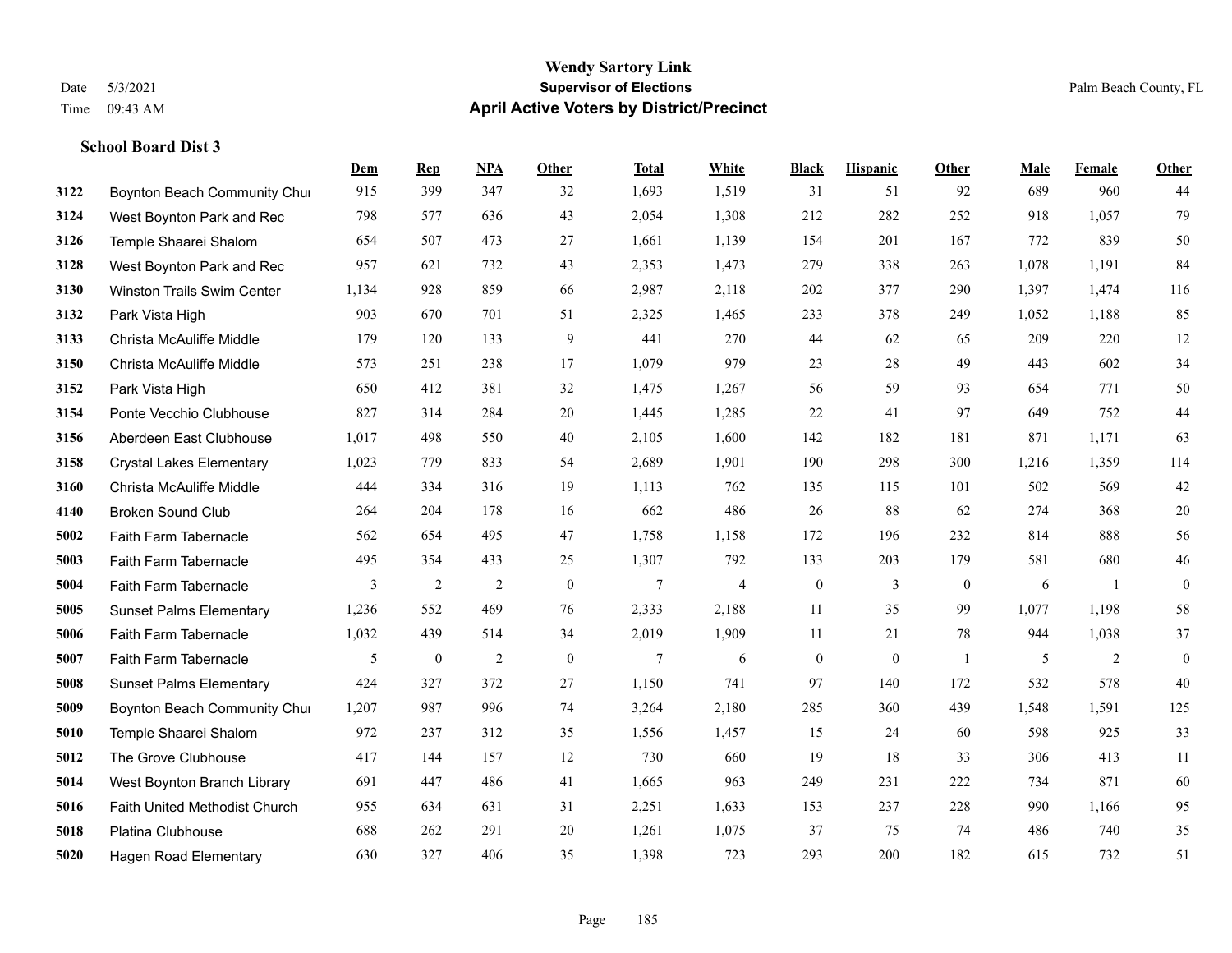#### **Wendy Sartory Link** Date 5/3/2021 **Supervisor of Elections** Palm Beach County, FL Time 09:43 AM **April Active Voters by District/Precinct**

## **Dem Rep NPA Other Total White Black Hispanic Other Male Female Other** Hagen Road Elementary 880 449 455 28 1,812 1,423 148 119 122 805 960 47 Valencia Lakes HOA 606 217 247 15 1,085 1,002 10 16 57 478 577 30 Faith United Methodist Church 972 407 525 48 1,952 1,139 454 195 164 839 1,045 68 South Tech Academy 706 522 427 28 1,683 1,327 96 110 150 738 876 69 West Boynton Branch Library 726 204 343 37 1,310 823 271 125 91 509 743 58 New Church 302 124 136 12 574 501 15 28 30 241 318 15 Valencia Lakes HOA 787 296 309 14 1,406 1,302 14 20 70 597 779 30 Valencia Isles Social Hall 805 227 279 14 1,325 1,253 1 5 66 551 745 29 The Cascades Clubhouse 766 255 270 16 1,307 1,222 14 16 55 548 732 27 New Church 393 201 239 15 848 763 19 31 35 381 448 19 South Tech Academy 930 372 465 41 1,808 1,383 169 143 113 733 1,014 61 Cascade Lakes Clubhouse 565 201 188 11 965 878 5 9 73 425 510 30 Green Cay Nature Center 1,351 581 649 44 2,625 1,996 272 173 184 1,121 1,435 69 Coral Lakes Clubhouse 595 371 309 21 1,296 919 137 129 111 560 692 44 Coral Lakes Clubhouse 1,117 307 362 21 1,807 1,691 12 7 97 689 1,071 47 Lake Worth Drainage District 638 447 464 32 1,581 1,214 82 132 153 687 834 60 Our Lady Queen of Peace 1,171 1,209 996 90 3,466 2,781 97 212 376 1,608 1,711 147 Our Lady Queen of Peace 309 146 153 11 619 546 8 37 28 275 324 20 Hagen Ranch Road Library 1,914 1,097 1,142 96 4,249 3,449 154 324 322 1,810 2,303 136 Valencia Falls Clubhouse 687 186 231 10 1,114 1,047 4 5 58 493 584 37 Hagen Ranch Road Library 522 214 225 15 976 903 4 14 55 438 525 13 Villa Borghese Clubhouse 455 239 168 14 876 801 11 28 36 381 472 23 Huntington Lakes Clubhouse 978 341 351 37 1,707 1,574 14 38 81 635 1,034 38 Abbey Village Clubhouse 737 380 361 26 1,504 1,235 57 113 99 594 850 60 Camelot Village Clubhouse 227 121 97 13 458 290 49 78 41 180 263 15 Delray Villas 462 242 205 17 926 766 36 58 66 393 500 33 Huntington Pointe Clubhouse 799 178 228 18 1,223 1,162 5 10 46 458 730 35 Coco Wood Clubhouse 386 173 173 11 743 524 97 72 50 331 381 31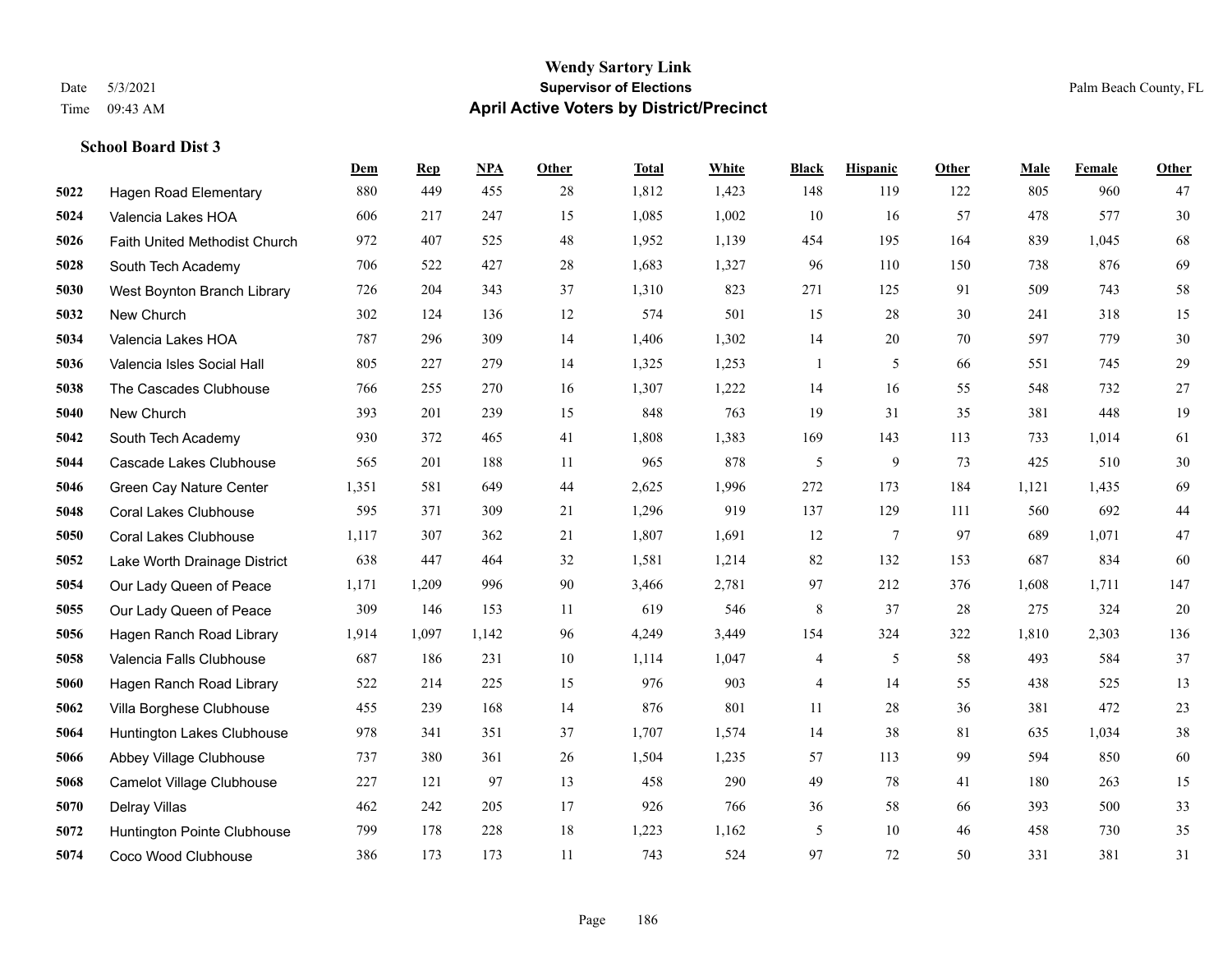#### **Wendy Sartory Link** Date 5/3/2021 **Supervisor of Elections Supervisor of Elections** Palm Beach County, FL Time 09:43 AM **April Active Voters by District/Precinct**

|      |                                   | Dem   | <b>Rep</b>     | <b>NPA</b> | Other  | <b>Total</b> | White | <b>Black</b>     | <b>Hispanic</b> | Other          | Male  | Female | Other            |
|------|-----------------------------------|-------|----------------|------------|--------|--------------|-------|------------------|-----------------|----------------|-------|--------|------------------|
| 5076 | Palm Greens Clubhouse             | 683   | 301            | 297        | 30     | 1,311        | 1,097 | 39               | 90              | 85             | 507   | 754    | 50               |
| 5078 | <b>Bethel Evangelical Baptist</b> | 733   | 378            | 395        | 41     | 1,547        | 1,154 | 114              | 173             | 106            | 627   | 881    | 39               |
| 5080 | <b>Bethel Evangelical Baptist</b> | 90    | 54             | 36         | -1     | 181          | 133   | $10\,$           | 20              | 18             | 62    | 117    | $\overline{c}$   |
| 5082 | <b>Bethel Evangelical Baptist</b> | 658   | 374            | 414        | 21     | 1,467        | 1,014 | 170              | 151             | 132            | 661   | 764    | 42               |
| 5084 | <b>High Point Section II</b>      | 461   | 305            | 263        | 23     | 1,052        | 827   | 37               | 111             | 77             | 423   | 595    | 34               |
| 5086 | Carver Middle                     | 44    | 17             | 18         | 5      | 84           | 67    | 5                | 4               | $\,8\,$        | 32    | 50     | $\overline{c}$   |
| 5088 | Carver Middle                     | 192   | 139            | 135        | 13     | 479          | 312   | 53               | 58              | 56             | 216   | 248    | 15               |
| 5090 | Gleneagles CC-Strathearn Sat      | 997   | 474            | 472        | 30     | 1,973        | 1,704 | 34               | 108             | 127            | 822   | 1,098  | 53               |
| 5092 | Gleneagles CC-Clunie Satellite    | 810   | 324            | 359        | 23     | 1,516        | 1,287 | $80\,$           | 75              | 74             | 642   | 836    | $38\,$           |
| 5094 | Kings Point Clubhouse             | 386   | 189            | 175        | 13     | 763          | 615   | 27               | 72              | 49             | 294   | 439    | $30\,$           |
| 5096 | Monaco Clubhouse                  | 957   | 493            | 506        | 38     | 1,994        | 1,549 | 90               | 197             | 158            | 807   | 1,100  | 87               |
| 5098 | Lakes of Delray Clubhouse         | 390   | 226            | 159        | 15     | 790          | 704   | 9                | 37              | 40             | 303   | 471    | 16               |
| 5100 | <b>Kings Point Flanders</b>       | 955   | 410            | 398        | 31     | 1,794        | 1,458 | 72               | 148             | 116            | 727   | 1,006  | 61               |
| 5102 | Lakes of Delray Clubhouse         | 956   | 322            | 382        | 42     | 1,702        | 1,401 | 71               | 120             | 110            | 658   | 986    | 58               |
| 5104 | <b>Kings Point Flanders</b>       | 945   | 388            | 352        | 36     | 1,721        | 1,357 | 80               | 155             | 129            | 669   | 978    | 74               |
| 5106 | Las Verdes Clubhouse              | 1,012 | 633            | 715        | 54     | 2,414        | 1,705 | 202              | 298             | 209            | 1,073 | 1,255  | 86               |
| 5108 | West Boca Branch Library          | 1,376 | 1,458          | 1,299      | 104    | 4,237        | 3,506 | 102              | 244             | 385            | 1,981 | 2,117  | 139              |
| 5110 | South County Civic Center         | 537   | 527            | 404        | 24     | 1,492        | 1,353 | 6                | 30              | 103            | 698   | 753    | 41               |
| 5111 | Morikami Park Elementary          | 44    | 61             | 49         | 3      | 157          | 148   | $\boldsymbol{0}$ | 4               | 5              | 71    | 85     | 1                |
| 5112 | Morikami Park Elementary          | 571   | 627            | 496        | $40\,$ | 1,734        | 1,503 | 19               | 57              | 155            | 791   | 900    | 43               |
| 5113 | Morikami Park Elementary          | 18    | 39             | 24         | 2      | 83           | 66    | $\boldsymbol{0}$ | $\tau$          | 10             | 33    | 43     | $\tau$           |
| 5114 | South County Civic Center         | 260   | 210            | 193        | 12     | 675          | 555   | $\,8\,$          | 29              | 83             | 310   | 334    | 31               |
| 5115 | Spanish River High                | 74    | 102            | 69         | 11     | 256          | 207   | 4                | 20              | 25             | 126   | 127    | 3                |
| 5116 | The Polo Club of Boca Raton       | 666   | 513            | 432        | 25     | 1,636        | 1,486 | $18\,$           | 26              | 106            | 716   | 870    | 50               |
| 5117 | The Polo Club of Boca Raton       | 310   | 193            | 196        | 18     | 717          | 651   | $\mathbf{1}$     | $\,$ 8 $\,$     | 57             | 289   | 402    | $26\,$           |
| 5118 | South County Civic Center         | 166   | 118            | 112        | 8      | 404          | 340   | 6                | 31              | 27             | 167   | 227    | $10\,$           |
| 5119 | The Polo Club of Boca Raton       | 35    | 28             | 32         | 2      | 97           | 88    | $\overline{2}$   | 3               | $\overline{4}$ | 43    | 52     | $\overline{2}$   |
| 5120 | Delray Beach First Baptist        | 9     | $\overline{2}$ | $\theta$   |        | 12           | 11    |                  | $\theta$        | $\theta$       | 3     | 9      | $\boldsymbol{0}$ |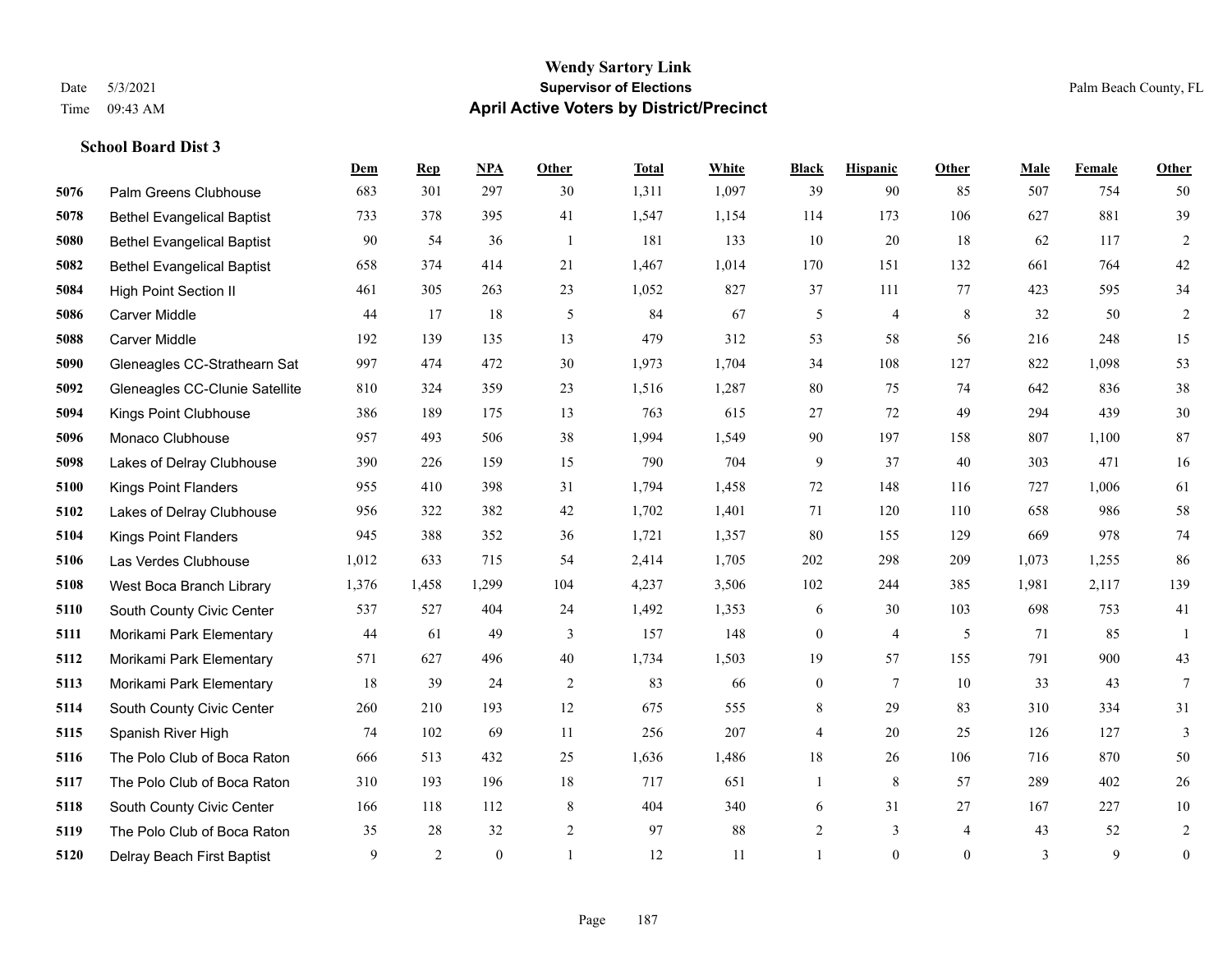#### **Wendy Sartory Link** Date 5/3/2021 **Supervisor of Elections Supervisor of Elections** Palm Beach County, FL Time 09:43 AM **April Active Voters by District/Precinct**

#### **School Board Dist 3**

|      |                            | <u>Dem</u> | <b>Rep</b> | NPA    | Other | <u>Total</u> | White   | <b>Black</b> | <b>Hispanic</b> | <u>Other</u> | Male   | Female | <u>Other</u> |
|------|----------------------------|------------|------------|--------|-------|--------------|---------|--------------|-----------------|--------------|--------|--------|--------------|
| 5122 | Delray Beach First Baptist | 288        | 175        | 203    |       | 675          | 432     | 38           | 125             | 80           | 286    | 357    | 32           |
| 5124 | Delray Beach First Baptist | 165        | 118        | 112    |       | 396          | 336     |              |                 | 25           | 159    | 223    | 14           |
| 5126 | Boca Delray Clubhouse      | 262        |            |        |       | 505          | 454     |              |                 | 26           | 204    | 289    |              |
|      | <b>School Board Dist 3</b> | 75,948     | 40.928     | 43,797 | 3,251 | 163,924      | 118,262 | 14,650       | 16,634          | 14,378       | 71,373 | 86,922 | 5,629        |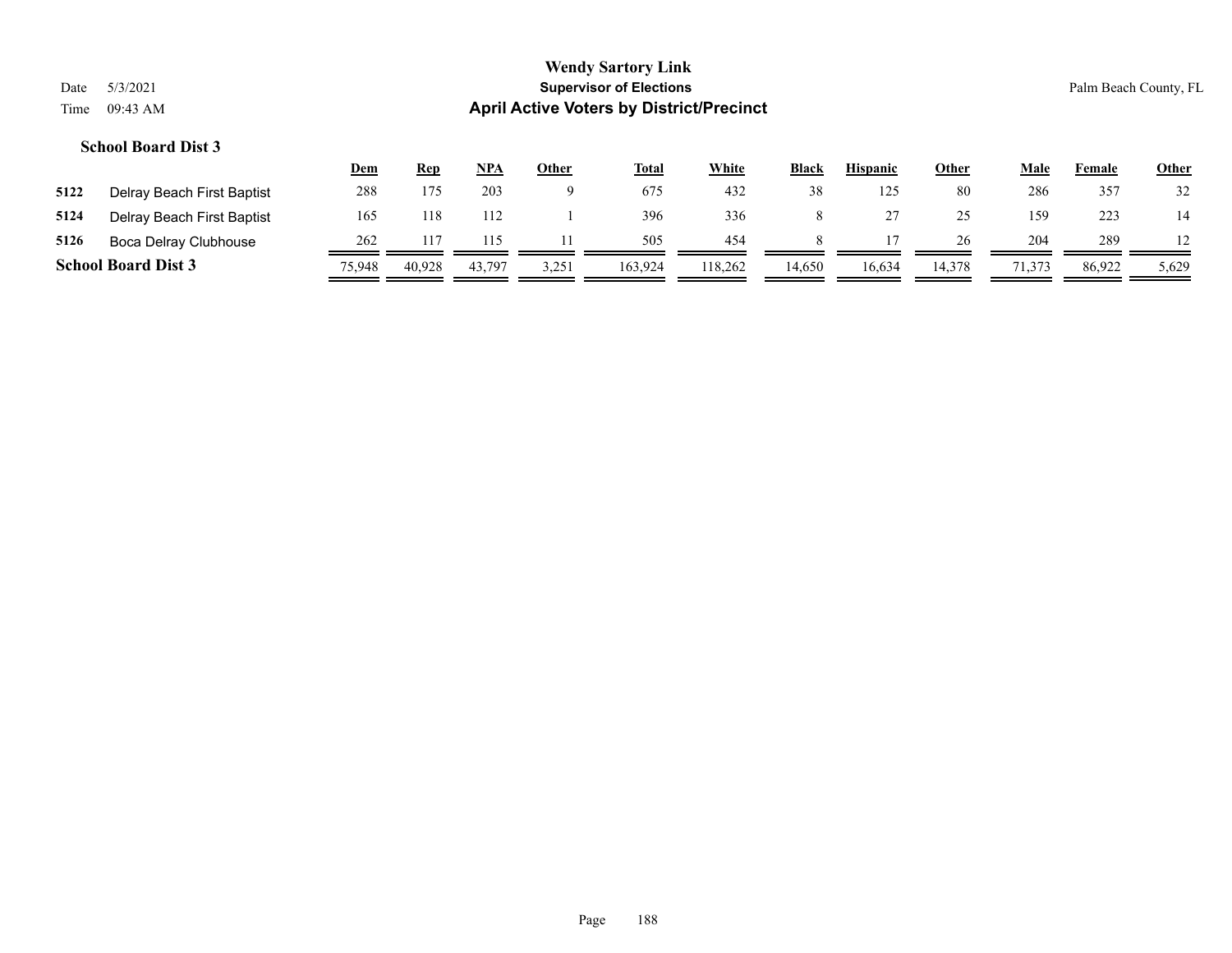#### **Wendy Sartory Link** Date 5/3/2021 **Supervisor of Elections** Palm Beach County, FL Time 09:43 AM **April Active Voters by District/Precinct**

## **Dem Rep NPA Other Total White Black Hispanic Other Male Female Other** St Edwards Church 466 1,219 538 58 2,281 2,090 6 55 130 1,042 1,166 73 St Edwards Church 384 625 425 47 1,481 1,343 5 30 103 652 791 38 **1394 Morton & Barbara Mandel Cente** 261 640 305 39 1,245 1,137 7 23 78 565 645 35 Belvedere Elementary 596 402 413 27 1,438 1,129 32 163 114 692 691 55 St Catherine Church 172 133 145 9 459 367 20 35 37 223 220 16 St Catherine Church 472 577 374 32 1,455 1,210 39 95 111 654 748 53 Palmwood Lodge #303 361 168 281 20 830 334 83 322 91 379 412 39 South Olive Community Center 596 452 400 35 1,483 1,120 34 206 123 700 728 55 Lakeside Presbyterian Church 310 394 182 22 908 788 3 56 61 418 460 30 Lakeside Presbyterian Church 369 428 267 35 1,099 913 21 81 84 505 560 34 **3026** Palm Springs Village Hall  $\begin{pmatrix} 0 & 0 & 0 & 0 \\ 0 & 0 & 0 & 0 \\ 0 & 0 & 0 & 0 \end{pmatrix}$ **3028** Palm Springs Village Hall  $\begin{array}{cccccccc} 3 & 1 & 0 & 0 & 4 & 0 & 0 & 4 & 0 & 2 & 2 & 0 \end{array}$ **3030** Palm Springs Village Hall  $\begin{pmatrix} 0 & 0 & 0 & 0 \\ 0 & 0 & 0 & 0 \\ 0 & 0 & 0 & 0 \end{pmatrix}$  Special Olympics of PBC 729 317 556 34 1,636 607 271 613 145 770 780 86 Sunlight Community Church 158 99 82 5 344 185 44 95 20 155 179 10 1st Congregational Church 723 328 428 42 1,521 1,110 77 209 125 734 727 60 1st Congregational Church 762 473 422 46 1,703 1,431 25 138 109 782 865 56 Holy Redeemer Church **7** 8 2 0 17 10 6 1 0 10 7 0 Our Savior Lutheran Church 419 119 245 15 798 229 213 275 81 371 382 45 1st Congregational Church 501 234 407 33 1,175 828 99 157 91 551 573 51 St Andrews Episcopal 576 302 439 47 1,364 1,100 62 112 90 662 652 50 Mid County Senior Center 740 281 594 36 1,651 533 354 550 214 738 831 82 Holy Redeemer Church 0 0 0 0 0 0 0 0 0 0 0 0 Holy Redeemer Church 142 28 96 9 275 73 109 52 41 107 154 14 Coastal Chapel 512 372 351 24 1,259 788 115 266 90 587 630 42 Lantana Recreation Center 16 10 8 2 36 36 0 0 0 13 23 0 Our Savior Lutheran Church 52 43 56 2 153 102 19 20 12 83 64 6 Lakeside UM Church 681 429 489 37 1,636 1,034 175 286 141 734 853 49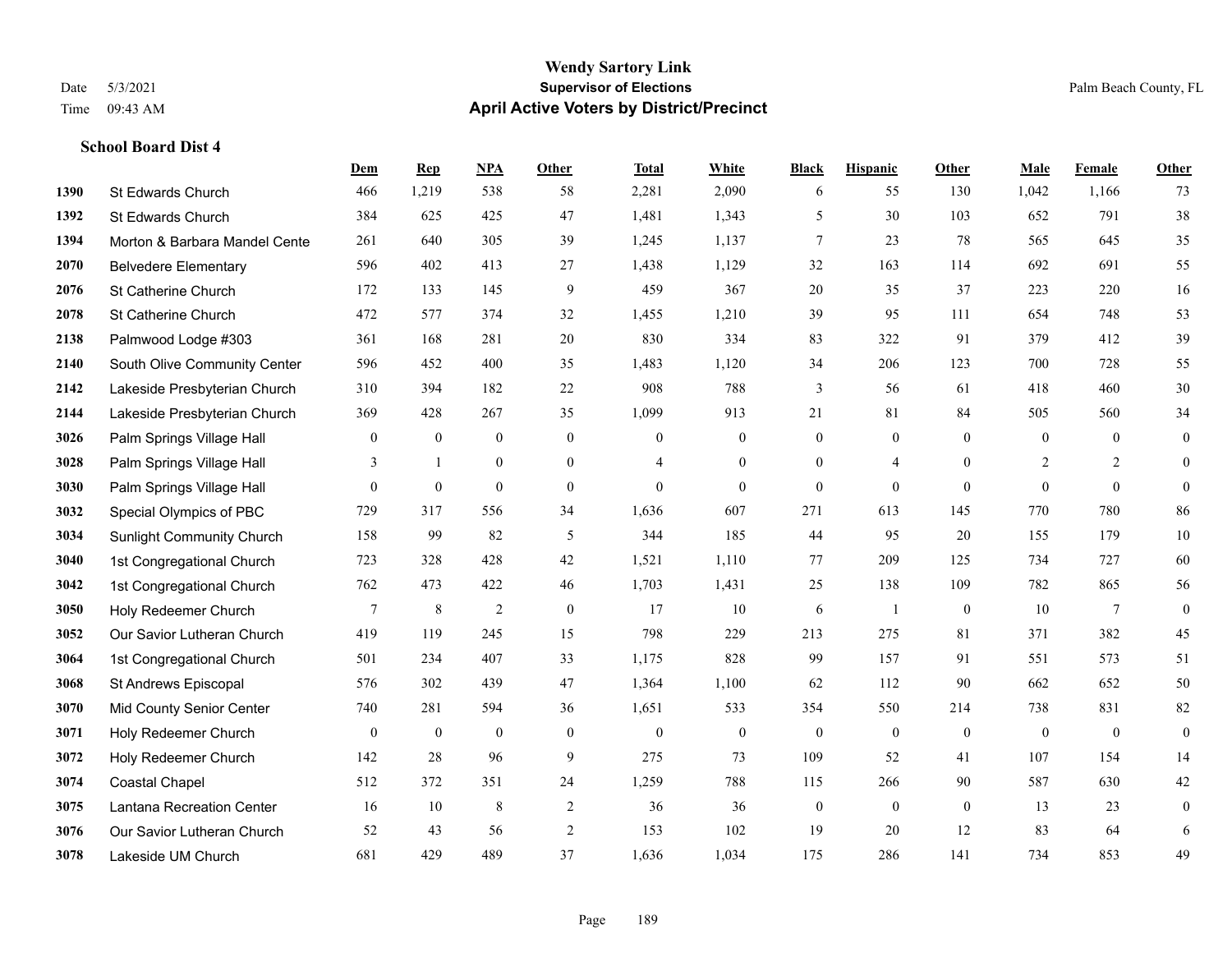#### **Wendy Sartory Link** Date 5/3/2021 **Supervisor of Elections** Palm Beach County, FL Time 09:43 AM **April Active Voters by District/Precinct**

**Dem Rep NPA Other Total White Black Hispanic Other Male Female Other**

## American Finnish Club 886 246 601 38 1,771 445 537 586 203 782 880 109 Atlantis City Hall 480 902 447 41 1,870 1,616 42 87 125 860 966 44 Lantana Road Branch Library 852 348 511 40 1,751 831 463 295 162 764 898 89 Starlight Cove Elementary 864 304 620 40 1,828 718 310 650 150 789 943 96 Santaluces High 389 252 303 13 957 562 122 184 89 469 452 36 Advent Lantana 1,138 544 747 51 2,480 1,525 380 373 202 1,033 1,354 93 Advent Lantana 214 228 176 16 634 519 25 46 44 310 309 15 Hidden Oaks Elementary 1,089 321 589 32 2,031 594 798 359 280 874 1,069 88 Freedom Shores Elementary 892 415 581 32 1,920 849 526 283 262 852 990 78 Citrus Cove Elementary 879 507 574 34 1,994 1,190 311 283 210 878 1,033 83 Boynton Lakes North Clubhouse 430 192 274 14 910 429 223 128 130 404 474 32 Boynton Lakes North Clubhouse 398 168 220 15 801 451 137 141 72 323 446 32 Freedom Shores Elementary 11 8 8 0 27 21 0 4 2 11 14 2 Freedom Shores Elementary 351 135 175 13 674 459 79 75 61 269 385 20 Imagine Schools - Chancellor 62 54 55 6 177 121 12 27 17 87 85 5 Hidden Oaks Elementary 548 260 295 18 1,121 679 205 122 115 500 589 32 Citrus Cove Elementary 893 545 640 52 2,130 1,335 316 242 237 942 1,115 73 Jamaica Bay Clubhouse 358 370 275 25 1,028 911 21 39 57 442 552 34 Boynton Beach Fire Station #3 931 474 664 32 2,101 1,199 367 302 233 885 1,141 75 Boynton Beach High 1,128 615 878 67 2,688 1,589 309 529 261 1,186 1,388 114 Boynton Beach High 497 149 328 31 1,005 472 285 145 103 419 539 47 Boynton Beach Fire Station #3 247 179 170 14 610 422 51 80 57 276 318 16 Boynton Beach High 225 118 161 7 511 274 98 77 62 224 262 25 Imagine Schools - Chancellor 0 0 0 0 0 0 0 0 0 0 0 0 Imagine Schools - Chancellor 106 55 88 4 253 128 49 39 37 125 116 12

 Christ Fellowship Church BB 228 145 147 23 543 349 55 81 58 248 275 20 Christ Fellowship Church BB 189 130 148 10 477 339 41 64 33 215 241 21 Christ Fellowship Church BB 751 420 616 60 1,847 1,061 289 296 201 866 923 58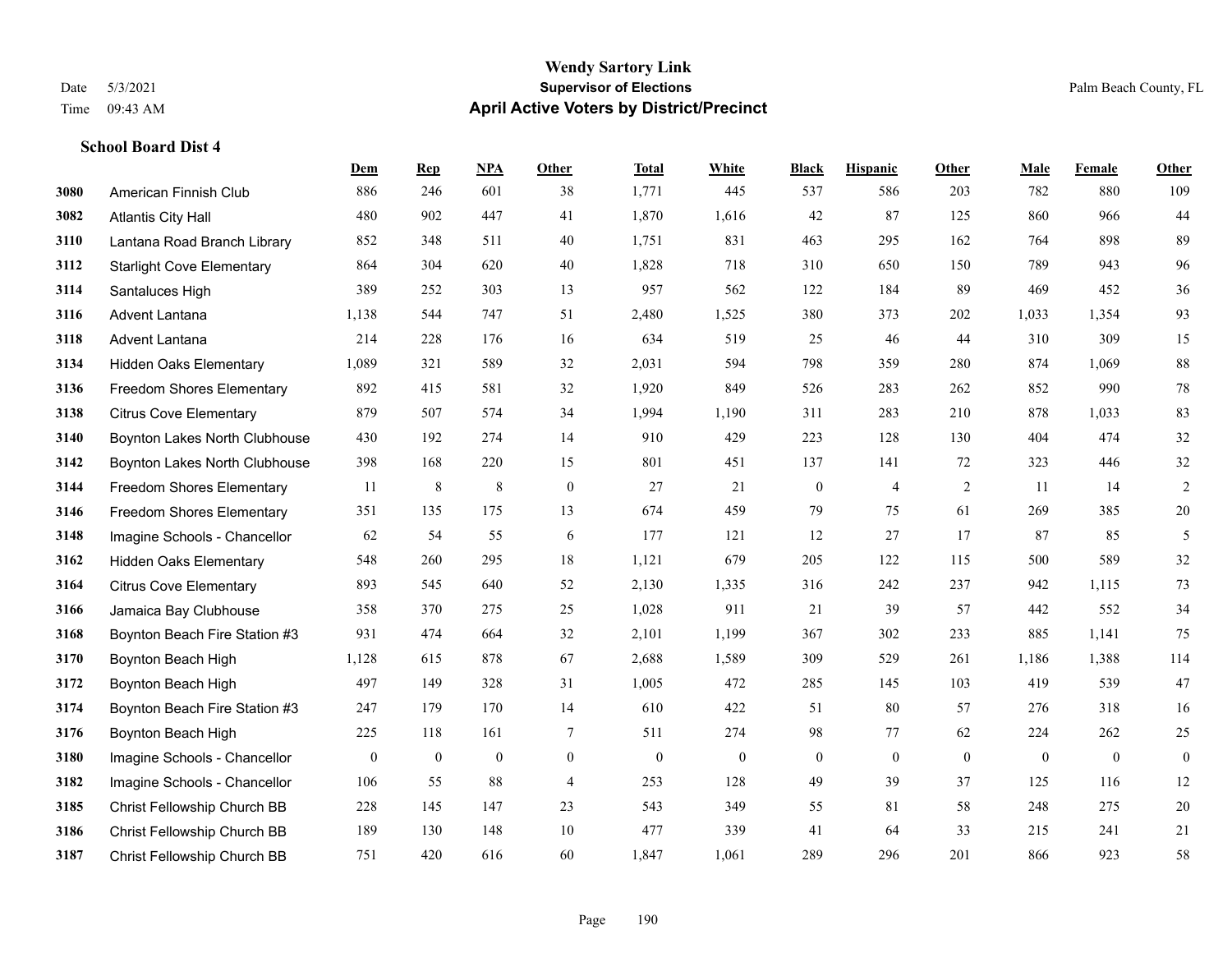#### **Wendy Sartory Link** Date 5/3/2021 **Supervisor of Elections** Palm Beach County, FL Time 09:43 AM **April Active Voters by District/Precinct**

## **Dem Rep NPA Other Total White Black Hispanic Other Male Female Other** Christ Fellowship Church BB 419 303 357 21 1,100 678 222 128 72 536 526 38 Imagine Schools - Chancellor 320 164 227 16 727 403 149 106 69 356 354 17 Leisureville #1 Clubhouse 581 414 374 41 1,410 1,071 111 132 96 569 791 50 Boynton Beach Fire Station #2 773 185 400 17 1,375 501 554 171 149 597 721 57 Leisureville #3 Clubhouse 623 566 425 47 1,661 1,392 75 100 94 712 894 55 BB Leisureville Clubhouse 487 525 307 35 1,354 1,125 59 112 58 553 763 38 Golfview Harbour Clubhouse 641 419 424 26 1,510 1,036 205 116 153 682 774 54 Golfview Harbour Clubhouse 73 68 49 6 196 148 30 8 10 94 96 6 Lantana Recreation Center 499 505 392 47 1,443 1,208 31 100 104 688 713 42 South Palm Beach Town Hall 441 517 385 34 1,377 1,172 27 79 99 598 735 44 Manalapan Town Hall 77 206 92 10 385 352 6 5 22 194 179 12 Hypoluxo Town Hall 547 621 535 55 1,758 1,466 44 112 136 807 897 54 Bent Tree Villas East 848 745 618 52 2,263 1,637 223 216 187 981 1,215 67 Greentree Villas 654 568 465 26 1,713 1,397 73 123 120 684 977 52 New Church 429 489 326 24 1,268 1,034 63 86 85 544 694 30 Christ Fellowship Church BB 550 297 300 24 1,171 707 192 161 111 535 605 31 Quail Ridge Business Center 125 381 120 11 637 611 1 3 22 291 334 12 Christ Fellowship Church BB 34 29 40 4 107 84 4 12 7 40 65 2 Congress Middle 865 244 420 39 1,568 571 678 167 152 647 862 59 Harvey E Oyer Jr Park 504 631 511 59 1,705 1,351 88 130 136 822 835 48 Sterling Village Aud 531 583 483 51 1,648 1,439 34 71 104 775 817 56 Ocean Ridge Town Hall 432 789 421 45 1,687 1,542 7 47 91 810 830 47 4030 Village of Golf Admin Bldg 37 198 43 5 283 277 0 1 5 127 154 2 Crosspointe Elementary 361 259 295 24 939 680 111 60 88 399 520 20 Forest Park Elementary 298 453 280 27 1,058 947 8 56 47 441 581 36 **4038 Briny Breezes Community Cente** 96 147 93 339 313 0 10 16 142 187 10 Briny Breezes Community Center 0 0 0 0 0 0 0 0 0 0 0 0 Briny Breezes Community Center 0 0 0 0 0 0 0 0 0 0 0 0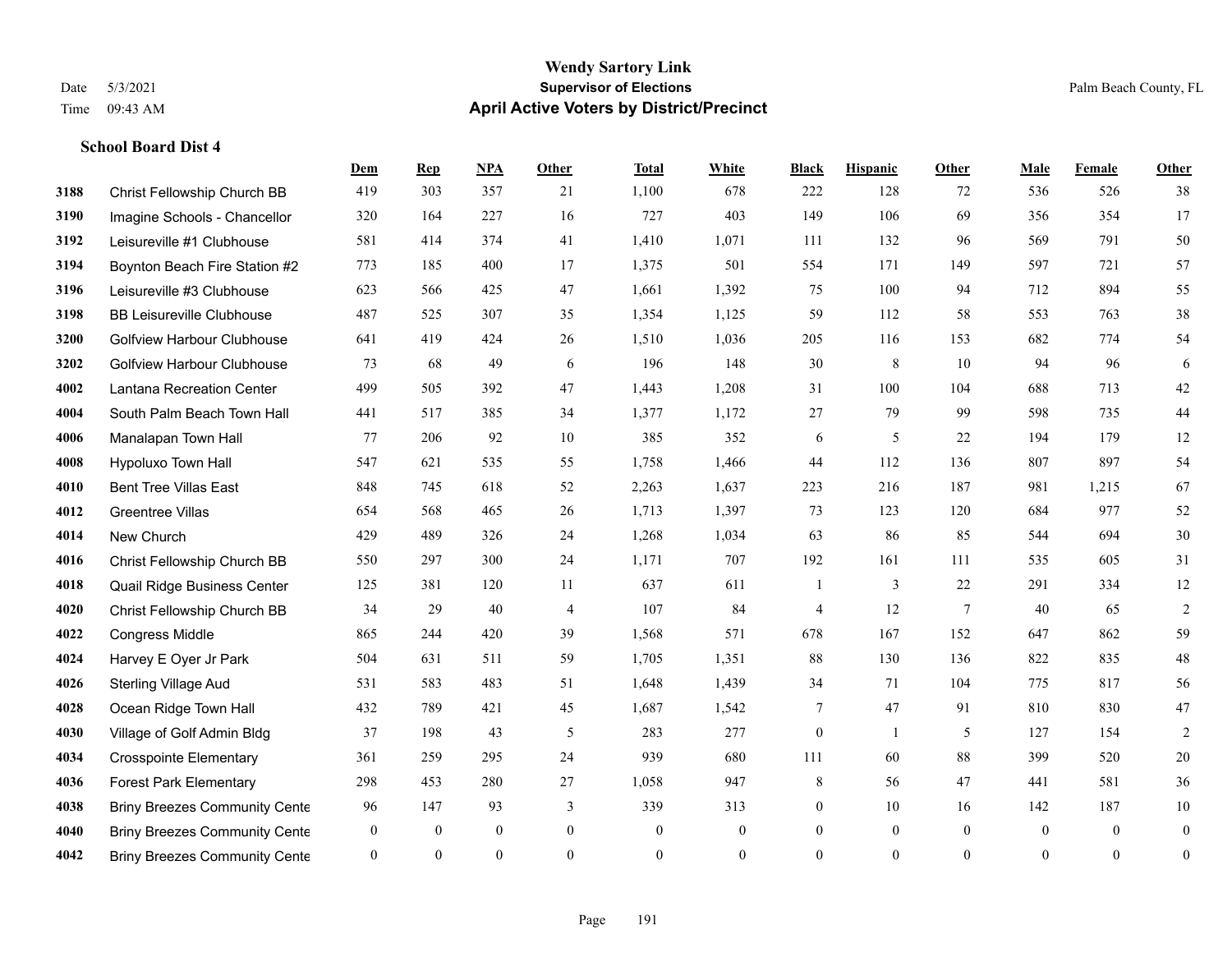#### **Wendy Sartory Link** Date 5/3/2021 **Supervisor of Elections** Palm Beach County, FL Time 09:43 AM **April Active Voters by District/Precinct**

4044 Briny Breezes Community Cente 51 36 38 1 126 111 1 3 8 6 53 4

**Dem Rep NPA Other Total White Black Hispanic Other Male Female Other**

# Delray Dunes 86 336 97 5 524 485 2 6 31 240 273 11 Banyan Creek Elementary 121 154 85 7 367 292 16 30 29 187 170 10 Hunter's Run Courtside Cafe 1,093 370 545 36 2,044 1,878 40 48 78 855 1,142 47 Crosspointe Elementary 122 80 87 3 292 175 59 24 34 143 142 7 Crosspointe Elementary 212 77 149 17 455 173 108 101 73 196 239 20 Lakeview Baptist Church 541 663 441 34 1,679 1,389 76 104 110 784 837 58

| 4056 | Lakeview Baptist Church           | $\Omega$         | $\Omega$       | $\theta$       | $\Omega$       | $\Omega$         | $\Omega$     | 0              | $\Omega$       | $\theta$     | $\Omega$       | $\theta$       |          |
|------|-----------------------------------|------------------|----------------|----------------|----------------|------------------|--------------|----------------|----------------|--------------|----------------|----------------|----------|
| 4058 | Plumosa SOA Elementary            | 50               | 64             | 47             | 7              | 168              | 145          | 4              | 11             | 8            | 78             | 87             |          |
| 4060 | Lakeview Baptist Church           | 3                | 7              | 3              |                | 14               | 7            | $\theta$       |                | 6            | 7              | $\overline{7}$ |          |
| 4062 | Lakeview Baptist Church           | 42               | 65             | 39             | 6              | 152              | 124          | 8              | 8              | 12           | 73             | 76             |          |
| 4064 | Seacrest Presbyterian             | 48               | 43             | 45             | $\overline{4}$ | 140              | 124          |                | 9              | 6            | 74             | 64             |          |
| 4066 | Seacrest Presbyterian             | $\theta$         | $\mathbf{0}$   | $\overline{0}$ | $\overline{0}$ | $\boldsymbol{0}$ | $\theta$     | $\Omega$       | $\overline{0}$ | $\mathbf{0}$ | $\Omega$       | $\overline{0}$ | $\theta$ |
| 4068 | Seacrest Presbyterian             | $\theta$         | $\theta$       | $\overline{0}$ | $\theta$       | $\overline{0}$   | $\theta$     | $\Omega$       | $\theta$       | $\theta$     | $\theta$       | $\theta$       | $\Omega$ |
| 4070 | Seacrest Presbyterian             | $\boldsymbol{0}$ | $\mathbf{0}$   | $\overline{0}$ | $\overline{0}$ | $\boldsymbol{0}$ | $\theta$     | $\Omega$       | $\theta$       | $\mathbf{0}$ | $\mathbf{0}$   | $\mathbf{0}$   | $\Omega$ |
| 4072 | <b>Gulf Stream Town Hall</b>      | 184              | 468            | 210            | 21             | 883              | 823          | $\Delta$       | 18             | 38           | 426            | 435            | 22       |
| 4074 | Plumosa SOA Elementary            | 455              | 437            | 356            | 26             | 1,274            | 1,098        | 16             | 75             | 85           | 607            | 630            | 37       |
| 4076 | <b>Country Manors Clubhouse</b>   | 455              | 392            | 404            | 24             | 1,275            | 909          | 95             | 137            | 134          | 568            | 669            | 38       |
| 4078 | <b>Banyan Creek Elementary</b>    | 2                | 6              |                | $\mathbf{0}$   | 9                | 8            | $\overline{0}$ | $\overline{0}$ |              | 5              | $\mathcal{E}$  |          |
| 4080 | Banyan Creek Elementary           | $\theta$         | $\theta$       | $\Omega$       | $\Omega$       | $\overline{0}$   | $\Omega$     | $\Omega$       | $\Omega$       | $\theta$     | $\Omega$       | $\Omega$       | $\Omega$ |
| 4082 | Banyan Creek Elementary           | $\theta$         | $\overline{3}$ | $\Omega$       | $\theta$       | $\mathcal{E}$    | $\mathbf{3}$ | $\Omega$       | $\overline{0}$ | $\theta$     | $\overline{c}$ |                | $\Omega$ |
| 4084 | Banyan Creek Elementary           | 42               | 22             | 24             | 2              | 90               | 66           | 6              | 9              | 9            | 42             | 44             |          |
| 4086 | <b>Banyan Creek Elementary</b>    | 561              | 386            | 381            | 25             | 1,353            | 922          | 187            | 104            | 140          | 635            | 667            | 51       |
| 4088 | West Park Baptist Church          | 875              | 465            | 505            | 46             | 1,891            | 1,611        | 63             | 93             | 124          | 763            | 1,074          | 54       |
| 4090 | Pines of Delray North             | 291              | 168            | 167            | 11             | 637              | 511          | 38             | 47             | 41           | 254            | 356            | 27       |
| 4092 | West Park Baptist Church          | $\mathbf{0}$     | $\overline{0}$ | $\mathbf{0}$   | $\mathbf{0}$   | $\mathbf{0}$     | $\mathbf{0}$ | $\Omega$       | $\theta$       | $\mathbf{0}$ | $\theta$       | $\mathbf{0}$   | $\theta$ |
| 4096 | <b>Carver Middle</b>              | 570              | 48             | 169            | 12             | 799              | 109          | 586            | 33             | 71           | 373            | 375            | 51       |
| 4098 | <b>Bethel Evangelical Baptist</b> | 1,032            | 775            | 714            | 67             | 2,588            | 1,985        | 185            | 233            | 185          | 1,106          | 1,405          | 77       |
|      |                                   |                  |                |                |                |                  |              |                |                |              |                |                |          |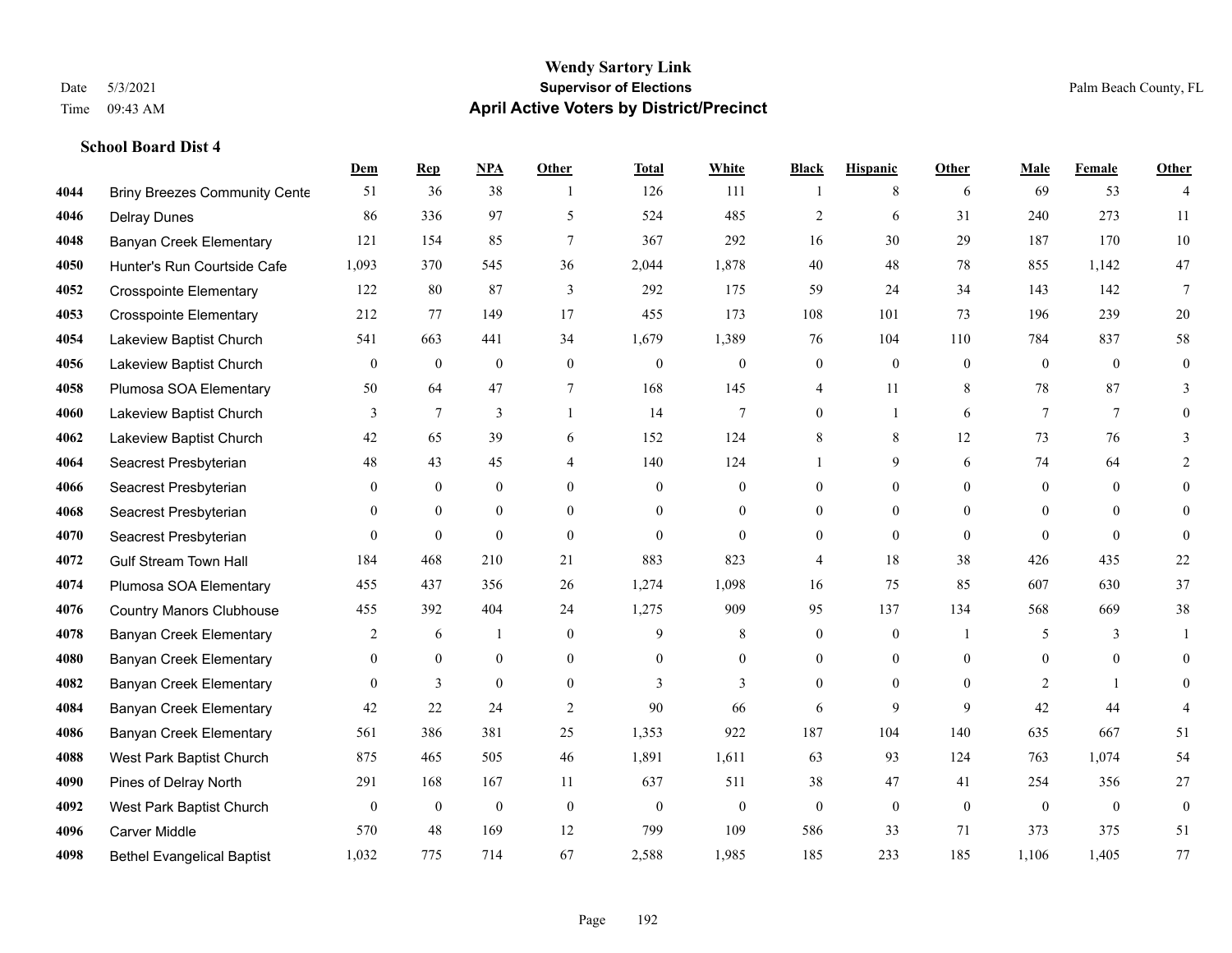#### **Wendy Sartory Link** Date 5/3/2021 **Supervisor of Elections** Palm Beach County, FL Time 09:43 AM **April Active Voters by District/Precinct**

## **Dem Rep NPA Other Total White Black Hispanic Other Male Female Other** Carver Middle 120 149 100 10 379 305 28 20 26 184 180 15 Veterans Park Recreation Ctr 465 533 428 37 1,463 1,328 18 25 92 673 748 42 Emmanuel Catholic Church 766 679 624 66 2,135 1,729 78 155 173 925 1,137 73 Delray Beach Golf Club 426 406 351 34 1,217 932 51 117 117 556 621 40 Pines of Delray East 612 356 388 27 1,383 1,034 90 129 130 553 767 63 505 Club 406 457 313 33 1,209 1,097 10 36 66 525 653 31 Veterans Park Recreation Ctr 620 832 586 50 2,088 1,918 12 42 116 977 1,040 71 Delray Beach First Baptist 863 804 669 65 2,401 2,020 83 141 157 1,102 1,240 59 Orchard View Elementary 27 34 26 0 87 70 2 6 9 46 38 3 Orchard View Elementary 730 418 485 38 1,671 1,149 153 212 157 688 919 64 Orchard View Elementary 461 300 343 40 1,144 810 71 154 109 480 620 44 Delray Beach Swim and Tennis 751 454 498 36 1,739 1,205 206 155 173 750 923 66 Delray Beach Swim and Tennis 844 595 670 63 2,172 1,626 138 201 207 996 1,080 96 Pine Grove Elementary 547 875 570 56 2,048 1,766 27 102 153 935 1,038 75 St Lucy Catholic Church 639 932 639 40 2,250 2,012 14 72 152 1,009 1,163 78 St Lucy Catholic Church 31 59 31 2 123 108 0 4 11 53 68 2 Omni Middle 652 635 530 37 1,854 1,518 33 141 162 863 937 54 Calusa Elementary 396 387 314 28 1,125 936 13 91 85 467 619 39 St Lucy Catholic Church 536 567 411 36 1,550 1,364 6 60 120 717 787 46 Alexander W Dreyfoos SOA High 873 854 796 79 2,602 1,987 120 222 273 1,317 1,208 77 WPB City Hall Flagler Gallery 734 687 588 82 2,091 1,640 93 144 214 1,041 970 80 Howard Park Community Center 383 306 324 36 1,049 828 43 94 84 526 488 35 WPB City Hall Flagler Gallery 502 518 335 42 1,397 1,092 48 127 130 530 792 75 Morton & Barbara Mandel Center 151 378 160 20 709 627 8 17 57 322 365 22 PB Fire Station #3 46 108 63 3 220 191 0 8 21 100 109 11 PB Fire Station #3 573 501 423 52 1,549 1,386 19 39 105 687 824 38 Osborne Community Center 327 200 202 28 757 594 52 55 56 351 384 22 PB Fire Station #3 343 394 324 34 1,095 969 4 32 90 490 577 28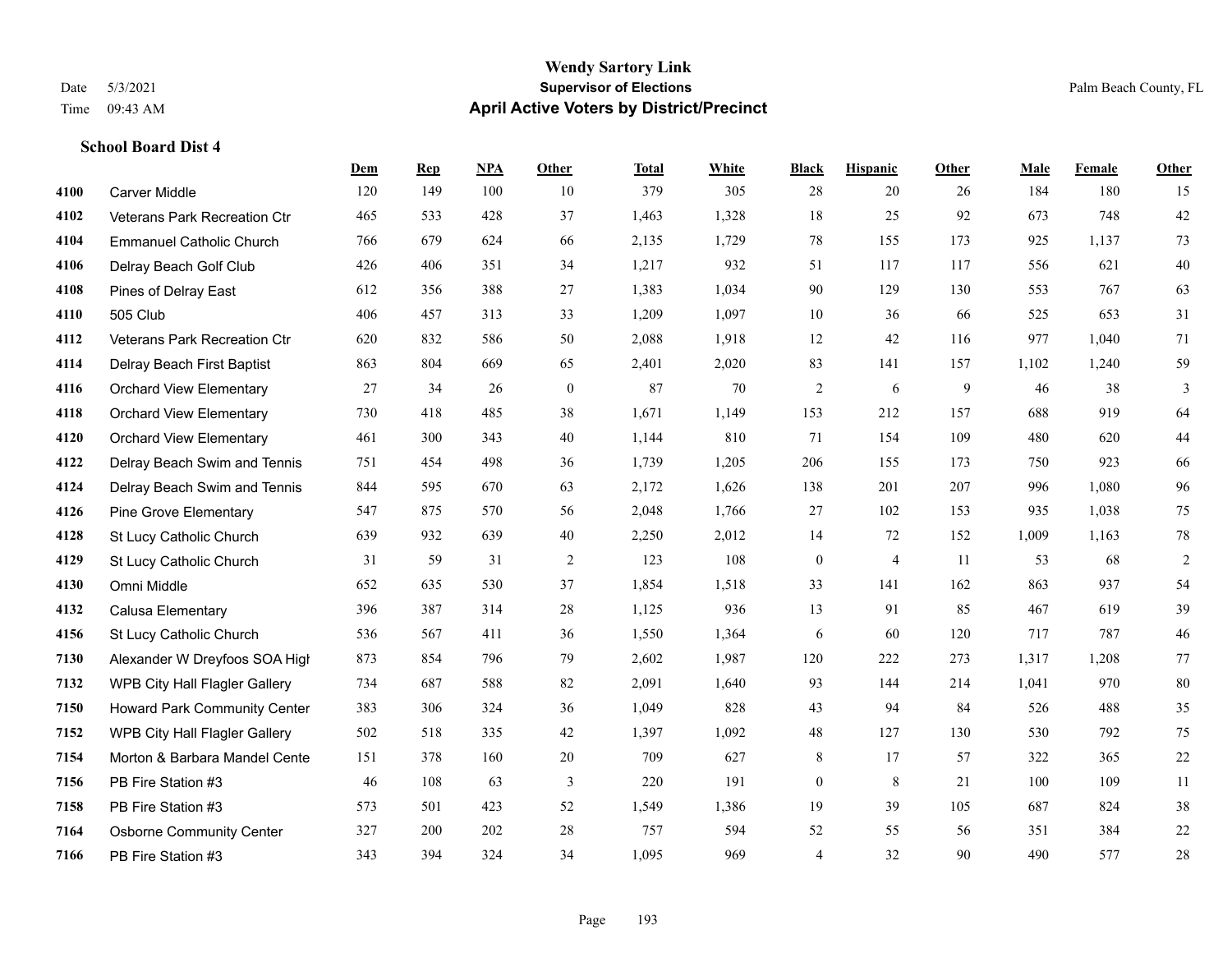### **Wendy Sartory Link** Date 5/3/2021 **Supervisor of Elections Supervisor of Elections** Palm Beach County, FL Time 09:43 AM **April Active Voters by District/Precinct**

#### **School Board Dist 4**

|      |                            | <u>Dem</u> | <b>Rep</b> | <b>NPA</b> | Other | <b>Total</b> | White   | <b>Black</b> | <b>Hispanic</b> | Other  | <u>Male</u> | Female | <b>Other</b> |
|------|----------------------------|------------|------------|------------|-------|--------------|---------|--------------|-----------------|--------|-------------|--------|--------------|
| 7172 | Lantana Recreation Center  | 326        | 261        | 278        |       | 882          | 681     | 56           |                 | 72     | 410         | 444    | 28           |
| 7198 | Atlantic High Auditorium   | 45         | 34         |            |       | 109          | 87      |              |                 |        | 46          | 60     |              |
| 7204 | 505 Club                   | 41         | 46         | 41         |       | 132          | 106     |              |                 | 14     | 65          | 61     | 6            |
| 7206 | 505 Club                   | 54         | 60         | 64         |       | 185          | 159     |              | Q               |        | 96          | 84     |              |
|      | <b>School Board Dist 4</b> | 57,415     | 45,356     | 42,286     | 3,593 | 148,650      | 106,949 | 13,849       | 15,491          | 12,361 | 66,753      | 76,712 | 5,185        |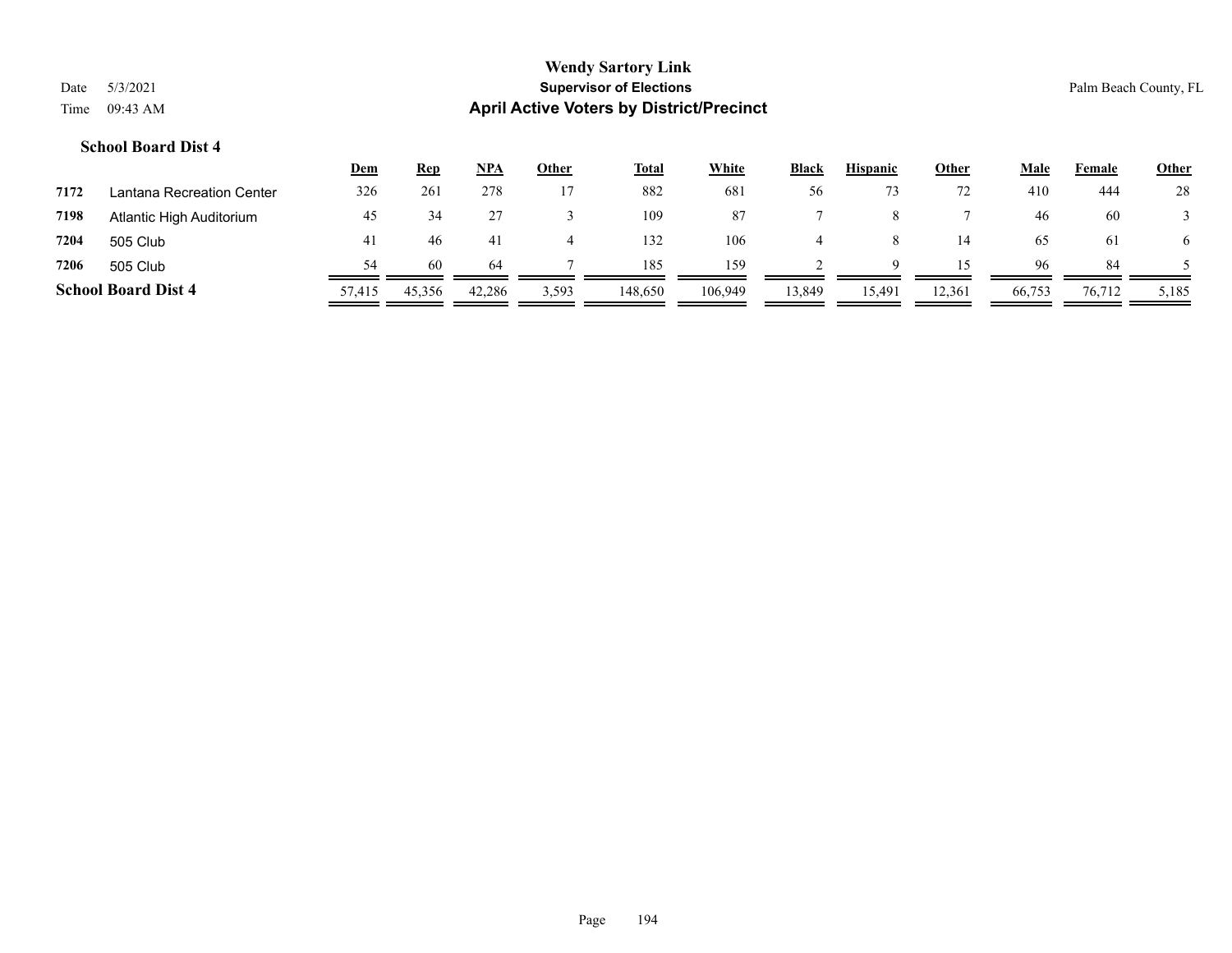#### **Wendy Sartory Link** Date 5/3/2021 **Supervisor of Elections** Palm Beach County, FL Time 09:43 AM **April Active Voters by District/Precinct**

**Dem Rep NPA Other Total White Black Hispanic Other Male Female Other**

## Above and Beyond Community Church 417 565 437 34 1,453 1,180 42 127 104 678 728 47 Above and Beyond Community Church 657 641 592 45 1,935 1,443 54 223 215 825 1,029 81 Ascension Catholic Church 830 1,219 897 71 3,017 2,363 157 242 255 1,418 1,494 105 Woodfield Country Club HOA 849 752 725 49 2,375 2,126 13 65 171 1,086 1,192 97 Seasons HOA Clubhouse 224 218 171 11 624 517 9 34 64 298 297 29 Broken Sound Club 522 381 335 14 1,252 1,140 12 33 67 561 656 35 Broken Sound Club 620 413 434 44 1,511 1,183 77 138 113 679 788 44 4150 Patch Reef Park Community Center 572 515 542 62 1,691 1,291 64 165 171 808 832 51 Boca Delray Lodge #171 639 664 656 57 2,016 1,493 69 222 232 922 1,005 89 Ascension Catholic Church 437 417 343 33 1,230 892 98 99 141 595 585 50 Spanish River High 967 750 755 39 2,511 1,997 45 222 247 1,190 1,209 112 Greater BR Swim & Racquet Ctr 437 406 351 20 1,214 976 18 92 128 566 605 43 4162 Patch Reef Park Community Center 554 492 440 20 1,506 1,148 33 114 211 680 748 78 Safe Schools Institute 611 659 567 31 1,868 1,501 28 176 163 869 903 96 FAU Arena Lobby 961 532 782 35 2,310 1,233 402 308 367 977 1,140 193 JC Mitchell Elementary 720 586 633 58 1,997 1,395 87 230 285 880 994 123 Spanish River Library 935 1,052 888 53 2,928 2,271 101 263 293 1,399 1,422 107 Marine Safety Headquarters 687 697 605 62 2,051 1,793 20 103 135 904 1,090 57 Sugar Sand Park Comm Center 309 277 265 14 865 746 5 54 60 404 426 35 Sugar Sand Park Comm Center 941 708 762 71 2,482 1,814 69 333 266 1,087 1,282 113 Sugar Sand Park Comm Center 766 656 536 45 2,003 1,583 45 202 173 812 1,120 71 Del Prado Elementary 611 593 568 34 1,806 1,291 51 247 217 809 894 103 Greater BR Swim & Racquet Ctr 903 603 736 49 2,291 1,568 85 397 241 964 1,229 98 Boca Raton Middle 580 617 569 33 1,799 1,363 55 206 175 847 901 51 The Volen Center 567 522 464 28 1,581 1,094 140 165 182 728 788 65

 Elks Lodge of Boca Raton 935 543 612 53 2,143 1,259 323 319 242 978 1,066 99 St Gregory Episcopal Church 790 1,128 831 75 2,824 2,361 35 185 243 1,393 1,322 109 Verde K-8 School 601 960 713 42 2,316 1,835 59 135 287 1,065 1,119 132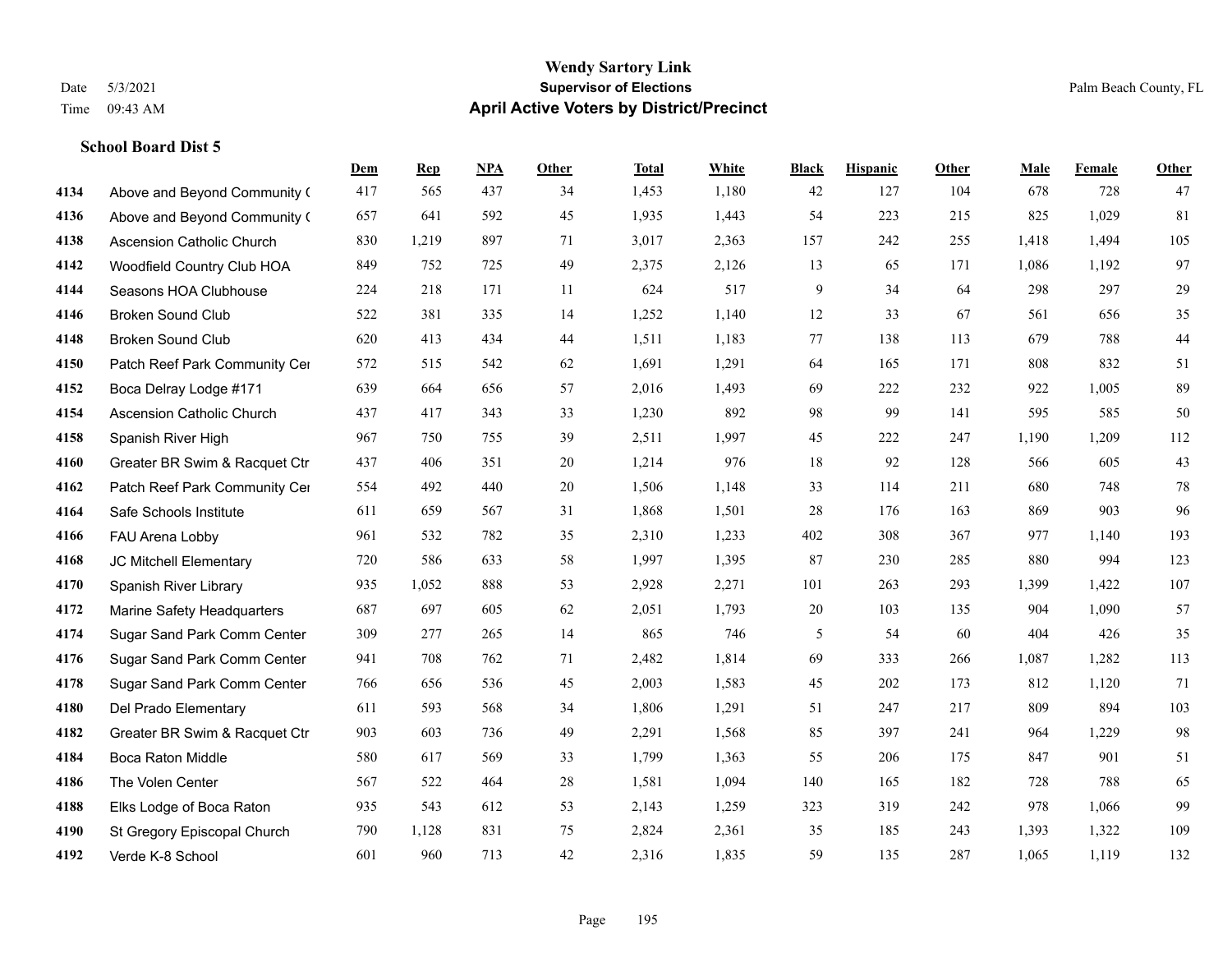#### **Wendy Sartory Link** Date 5/3/2021 **Supervisor of Elections** Palm Beach County, FL Time 09:43 AM **April Active Voters by District/Precinct**

## **Dem Rep NPA Other Total White Black Hispanic Other Male Female Other** Del Prado Elementary 547 318 312 26 1,203 1,034 24 47 98 500 669 34 Good Shepherd Lutheran 716 452 440 24 1,632 1,407 31 80 114 691 898 43 Verde K-8 School 650 481 529 39 1,699 1,054 119 332 194 697 923 79 Verde K-8 School 399 349 301 20 1,069 803 10 161 95 435 606 28 Greater BR Swim & Racquet Ctr 811 598 617 38 2,064 1,610 29 235 190 842 1,146 76 Sugar Sand Park Comm Center 795 477 605 43 1,920 1,203 161 324 232 864 982 74 Good Shepherd Lutheran 691 490 507 33 1,721 1,368 37 169 147 703 958 60 Hammock Pointe Elementary 909 617 479 36 2,041 1,754 10 124 153 798 1,182 61 Sugar Sand Park Comm Center 634 835 682 44 2,195 1,723 34 259 179 1,012 1,109 74 Center for Spiritual Living 644 820 586 38 2,088 1,742 34 162 150 991 1,033 64 4214 Calvary Chapel Boca Raton - 4th $641$   $878$   $646$   $64$   $2,229$   $1,777$   $47$   $236$   $169$   $1,035$   $1,107$   $87$  Calvary Chapel Boca Raton - Kir 691 1,076 699 61 2,527 2,127 23 175 202 1,196 1,242 89 Grace Community Church 469 873 554 62 1,958 1,622 32 141 163 897 975 86 Boca Raton Community Center 497 426 498 44 1,465 948 115 247 155 681 735 49 Boca Raton Downtown Library 946 1,077 905 84 3,012 2,517 60 188 247 1,351 1,535 126 Grace Community Church 545 1,156 749 61 2,511 2,057 60 197 197 1,173 1,252 86 St Gregory Episcopal Church 237 396 278 22 933 833 7 33 60 441 467 25 Boca Raton Community Center 544 671 521 46 1,782 1,529 17 99 137 794 938 50 Boca Raton Downtown Library 326 464 328 25 1,143 1,000 8 58 77 538 579 26 Sunrise Park Elementary 774 504 558 36 1,872 1,243 104 274 251 845 959 68 Coconut Cove Waterpark - Meet 668 548 535 27 1,778 1,296 31 178 273 808 877 93 Eagles Landing Middle 976 583 647 43 2,249 1,534 151 327 237 993 1,179 77 Coconut Cove Waterpark - Meeting Room B 542 465 451 28 1,486 1,056 70 229 131 709 721 56 West Boca Branch Library 897 527 697 44 2,165 1,405 129 408 223 911 1,178 76 Whispering Pines Elementary 910 558 615 44 2,127 1,413 130 305 279 918 1,126 83 Olympic Heights High 1,071 771 930 50 2,822 1,828 146 538 310 1,274 1,430 118 Whispering Pines Elementary 310 248 256 21 835 604 30 105 96 331 464 40 Whisper Walk Section B 933 433 419 30 1,815 1,437 51 207 120 693 1,070 52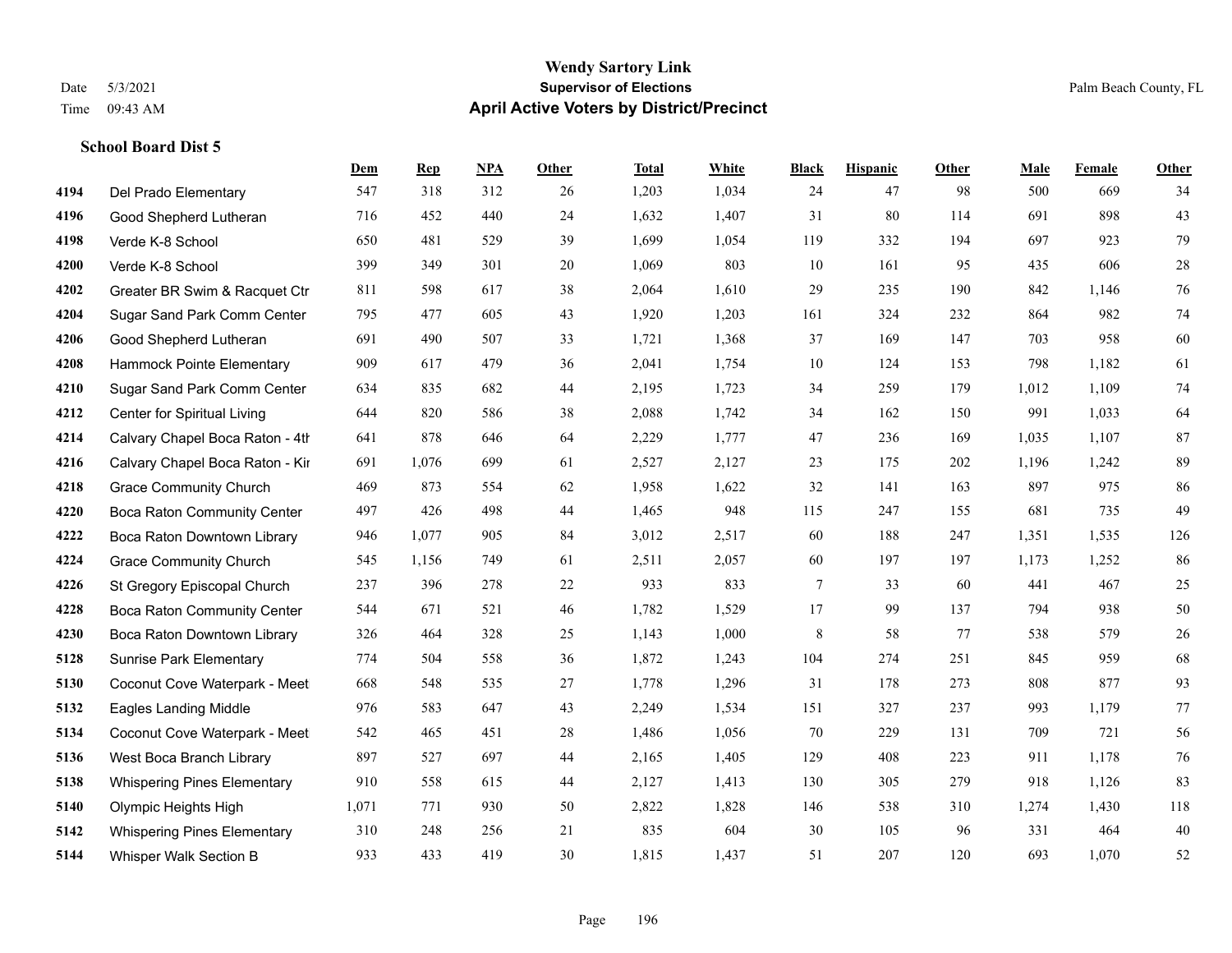#### **Wendy Sartory Link** Date 5/3/2021 **Supervisor of Elections** Palm Beach County, FL Time 09:43 AM **April Active Voters by District/Precinct**

#### **School Board Dist 5**

|      |                                   | Dem    | <b>Rep</b> | NPA    | Other             | <b>Total</b> | White   | <b>Black</b> | <b>Hispanic</b> | Other  | Male   | Female | Other  |
|------|-----------------------------------|--------|------------|--------|-------------------|--------------|---------|--------------|-----------------|--------|--------|--------|--------|
| 5146 | Century Village West              | 956    | 494        | 406    | 38                | 1,894        | 1,472   | 78           | 180             | 164    | 697    | 1,120  | 77     |
| 5148 | Century Village West              | 769    | 362        | 370    | 21                | 1,522        | 1,214   | 49           | 137             | 122    | 582    | 864    | 76     |
| 5150 | Century Village West              | 719    | 273        | 283    | 20                | 1,295        | 1,020   | 50           | 141             | 84     | 462    | 787    | 46     |
| 5152 | West Boca Raton High              | 954    | 798        | 854    | 43                | 2,649        | 1,981   | 83           | 247             | 338    | 1,240  | 1,295  | 114    |
| 5154 | Daggerwing Nature Center          | 907    | 775        | 745    | 51                | 2,478        | 1,708   | 79           | 338             | 353    | 1,104  | 1,253  | 121    |
| 5156 | Southwinds Golf Course            | 743    | 509        | 580    | 33                | 1,865        | 1,264   | 85           | 271             | 245    | 809    | 966    | $90\,$ |
| 5158 | <b>Boca West Country Club</b>     | 786    | 456        | 523    | 50                | 1,815        | 1,629   | 7            | 75              | 104    | 755    | 1,016  | $44$   |
| 5160 | <b>Boca West Country Club</b>     | 830    | 462        | 420    | 31                | 1,743        | 1,642   | 5            | 27              | 69     | 676    | 1,026  | 41     |
| 5162 | Glades Presbyterian Church        | 779    | 755        | 637    | 33                | 2,204        | 1,617   | 69           | 310             | 208    | 1,054  | 1,062  | $88\,$ |
| 5164 | Sandpiper Shores Elementary       | 1,021  | 665        | 683    | 41                | 2,410        | 1,843   | 73           | 252             | 242    | 1,096  | 1,233  | 81     |
| 5166 | <b>Glades Road Branch Library</b> | 819    | 697        | 719    | 47                | 2,282        | 1,586   | 119          | 341             | 236    | 978    | 1,199  | 105    |
| 5168 | <b>Glades Road Branch Library</b> | 995    | 622        | 611    | 39                | 2,267        | 1,719   | 66           | 264             | 218    | 876    | 1,325  | 66     |
| 5170 | Olympic Heights High              | 1,170  | 629        | 775    | 50                | 2,624        | 1,930   | 84           | 355             | 255    | 1,017  | 1,503  | 104    |
| 5172 | Del Prado Elementary              | 239    | 302        | 204    | 17                | 762          | 683     | 9            | 12              | 58     | 360    | 378    | 24     |
| 5174 | <b>Waters Edge Elementary</b>     | 878    | 764        | 826    | 46                | 2,514        | 1,703   | 126          | 360             | 325    | 1,155  | 1,237  | 122    |
| 5176 | Loggers Run Middle                | 476    | 357        | 373    | 14                | 1,220        | 854     | 48           | 195             | 123    | 512    | 644    | 64     |
| 5178 | Loggers Run Middle                | 719    | 536        | 637    | 44                | 1,936        | 1,070   | 193          | 398             | 275    | 862    | 971    | 103    |
| 5180 | Boca Glades Baptist Church        | 694    | 379        | 627    | 38                | 1,738        | 996     | 122          | 392             | 228    | 789    | 871    | 78     |
| 5182 | Boca Glades Baptist Church        | 579    | 304        | 562    | 34                | 1,479        | 768     | 138          | 361             | 212    | 660    | 746    | 73     |
| 5184 | <b>Coral Sunset Elementary</b>    | 905    | 556        | 725    | 36                | 2,222        | 1,231   | 239          | 426             | 326    | 1,021  | 1,090  | 111    |
| 5186 | <b>Coral Sunset Elementary</b>    | 1,071  | 441        | 882    | 39                | 2,433        | 1,024   | 372          | 681             | 356    | 1,022  | 1,271  | 140    |
| 5188 | Pines Of Boca Barwood             | 991    | 620        | 790    | 47                | 2,448        | 1,457   | 134          | 537             | 320    | 1,029  | 1,316  | 103    |
| 5190 | Lakes at Boca Rio Clubhouse       | 410    | 290        | 331    | 19                | 1,050        | 689     | 62           | 182             | 117    | 482    | 524    | 44     |
| 5192 | Hammock Pointe Elementary         | 1,094  | 688        | 910    | 40                | 2,732        | 1,572   | 197          | 578             | 385    | 1,181  | 1,422  | 129    |
| 5194 | Lakes Of Boca Barwood             | 400    | 254        | 373    | 22                | 1,049        | 637     | 48           | 227             | 137    | 444    | 547    | 58     |
|      | <b>School Board Dist 5</b>        | 57,319 | 47,645     | 46,399 | 3,208<br>=<br>$=$ | 154,571      | 114,089 | 6,431<br>=   | 18,224<br>$=$   | 15,827 | 68,406 | 79,870 | 6,295  |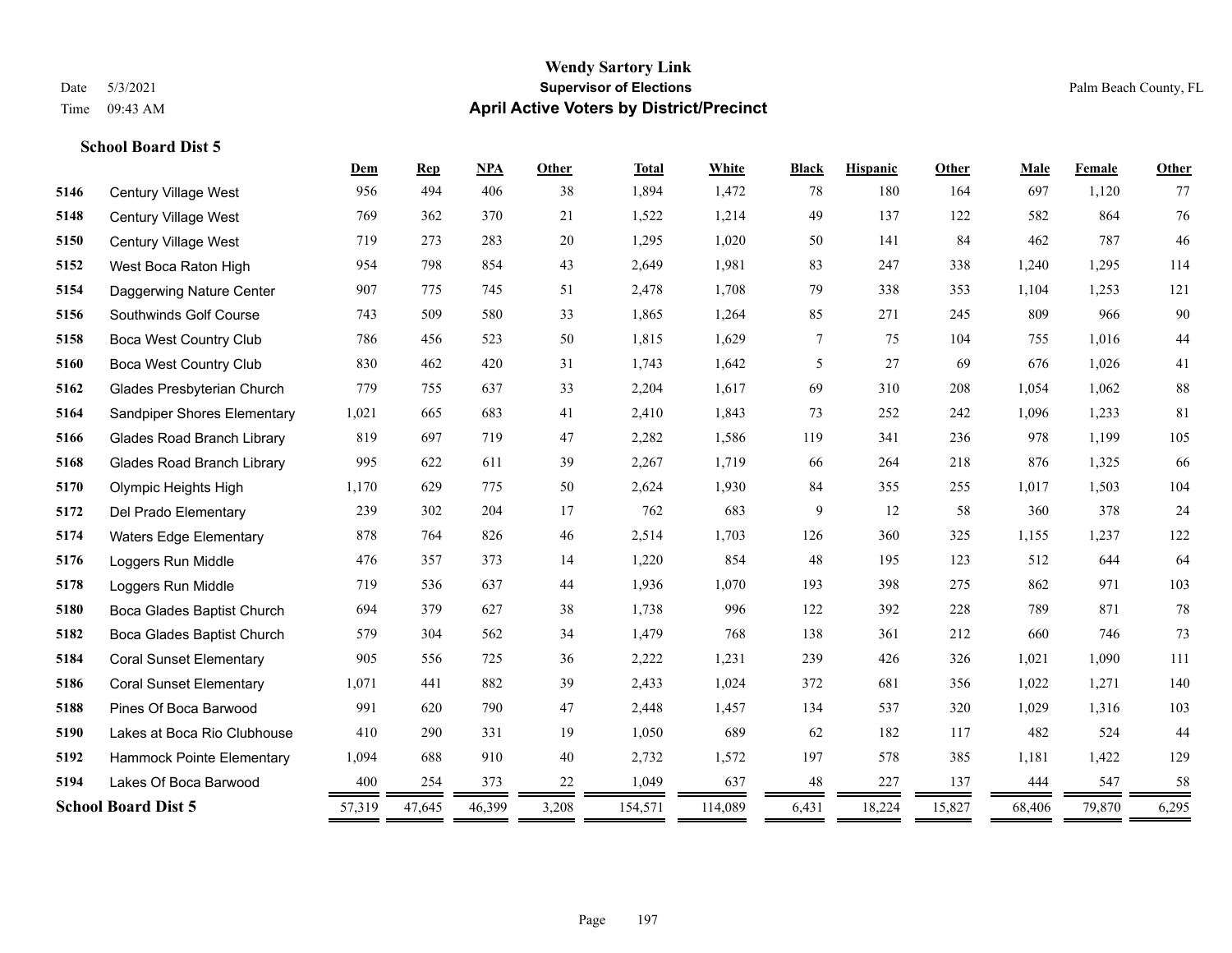#### **Wendy Sartory Link** Date 5/3/2021 **Supervisor of Elections** Palm Beach County, FL Time 09:43 AM **April Active Voters by District/Precinct**

#### **School Board Dist 6**

|      |                                     | Dem          | <b>Rep</b>       | NPA              | <b>Other</b>     | <b>Total</b>   | <b>White</b>     | <b>Black</b>     | <b>Hispanic</b>  | <b>Other</b>   | <b>Male</b>    | <b>Female</b>  | <b>Other</b>     |
|------|-------------------------------------|--------------|------------------|------------------|------------------|----------------|------------------|------------------|------------------|----------------|----------------|----------------|------------------|
| 1002 | <b>Canal Point Community Center</b> | $\mathbf{0}$ | $\mathbf{0}$     | $\mathbf{0}$     | $\theta$         | $\theta$       | $\overline{0}$   | $\mathbf{0}$     | $\overline{0}$   | $\theta$       | $\theta$       | $\overline{0}$ | $\Omega$         |
| 1004 | Pierce Hammock Elementary           | 3            | $\overline{4}$   | 3                | $\Omega$         | 10             | 10               | $\theta$         | $\mathbf{0}$     | $\Omega$       | 3              | $\tau$         | $\theta$         |
| 1218 | Osceola Creek Middle                | 1            | $\theta$         | $\mathbf{0}$     | $\theta$         | -1             | $\mathbf{1}$     | $\mathbf{0}$     | $\mathbf{0}$     | $\theta$       |                | $\theta$       | $\theta$         |
| 2146 | Village Walk HOA Clubhouse          | 578          | 541              | 425              | 38               | 1,582          | 1,210            | 62               | 149              | 161            | 659            | 867            | 56               |
| 3084 | Lakes of Sherbrooke                 | 710          | 650              | 581              | 52               | 1,993          | 1,349            | 187              | 284              | 173            | 876            | 1.036          | 81               |
| 6002 | <b>Canal Point Community Center</b> | 90           | 109              | 67               | -1               | 267            | 117              | 40               | 95               | 15             | 120            | 137            | $10\,$           |
| 6004 | Pahokee Recreation Center           | 1,009        | 181              | 242              | 5                | 1,437          | 188              | 933              | 227              | 89             | 595            | 790            | 52               |
| 6006 | Pahokee Recreation Center           | 1,046        | 178              | 296              | 13               | 1,533          | 144              | 891              | 393              | 105            | 685            | 765            | 83               |
| 6008 | Pahokee High                        | 564          | 23               | 113              | $\overline{2}$   | 702            | 10               | 642              | 3                | 47             | 208            | 458            | 36               |
| 6010 | <b>Canal Point Community Center</b> | 27           | 6                | $\overline{7}$   | $\overline{0}$   | 40             | 13               | 22               | 2                | 3              | 22             | 18             | $\boldsymbol{0}$ |
| 6012 | Belle Glade Library/Civic Ctr       | 190          | 29               | 64               | $\mathbf{1}$     | 284            | 32               | 156              | 80               | 16             | 112            | 160            | $12\,$           |
| 6014 | Belle Glade Library/Civic Ctr       | 1            | 3                | $\overline{2}$   | $\overline{0}$   | 6              | $\overline{0}$   | $\boldsymbol{0}$ | 6                | $\mathbf{0}$   | 2              | $\overline{4}$ | $\mathbf{0}$     |
| 6016 | South Bay Commission Chambe         | 48           | 56               | 33               | 5                | 142            | 98               | 9                | 22               | 13             | 71             | 64             | $\tau$           |
| 6018 | South Bay Commission Chambe         | 1,229        | 87               | 233              | 11               | 1,560          | 63               | 1,201            | 215              | 81             | 646            | 874            | $40\,$           |
| 6020 | Glades Central High                 | 456          | 82               | 146              | 8                | 692            | 84               | 399              | 169              | 40             | 323            | 333            | 36               |
| 6022 | Belle Glade Library/Civic Ctr       | 1,433        | 111              | 259              | 13               | 1,816          | 97               | 1,453            | 145              | 121            | 758            | 986            | 72               |
| 6024 | Lewis Evans Resource Center         | 1,792        | 78               | 275              | 14               | 2,159          | 35               | 1,871            | 129              | 124            | 872            | 1,208          | 79               |
| 6026 | Lewis Evans Resource Center         | 3            | $\boldsymbol{0}$ | $\overline{2}$   | $\theta$         | 5              | -1               | $\boldsymbol{0}$ | $\overline{4}$   | $\overline{0}$ | $\overline{2}$ | 3              | $\mathbf{0}$     |
| 6028 | Belle Glade Library/Civic Ctr       | 784          | 470              | 342              | 15               | 1,611          | 430              | 412              | 678              | 91             | 754            | 812            | 45               |
| 6029 | Belle Glade Library/Civic Ctr       |              | $\mathbf{0}$     | $\boldsymbol{0}$ | $\boldsymbol{0}$ |                | $\boldsymbol{0}$ | 1                | $\boldsymbol{0}$ | $\mathbf{0}$   |                | $\mathbf{0}$   | $\boldsymbol{0}$ |
| 6030 | Belle Glade Library/Civic Ctr       | 8            | 3                | 13               | 2                | 26             | 8                | $\mathbf{0}$     | 18               | $\theta$       | 8              | 16             | 2                |
| 6032 | Gove Elementary                     | 690          | 300              | 271              | 5                | 1,266          | 318              | 440              | 408              | 100            | 545            | 677            | 44               |
| 6034 | Gove Elementary                     | $\mathbf{0}$ | $\overline{4}$   | $\boldsymbol{0}$ | $\overline{0}$   | $\overline{4}$ | $\overline{4}$   | $\boldsymbol{0}$ | $\mathbf{0}$     | $\theta$       | 3              | -1             | $\boldsymbol{0}$ |
| 6036 | Gove Elementary                     | 404          | 165              | 211              | 9                | 789            | 140              | 153              | 450              | 46             | 341            | 417            | 31               |
| 6038 | South Bay Commission Chambe         | $\mathbf{0}$ | $\mathbf{0}$     | $\overline{0}$   | $\Omega$         | $\theta$       | $\mathbf{0}$     | $\boldsymbol{0}$ | $\mathbf{0}$     | $\theta$       | $\theta$       | $\theta$       | $\mathbf{0}$     |
| 6040 | Osceola Creek Middle                | 104          | 128              | 107              | $\overline{1}$   | 340            | 257              | 12               | 35               | 36             | 153            | 170            | 17               |
| 6042 | Osceola Creek Middle                | 1,015        | 1,208            | 1,035            | 59               | 3,317          | 2,133            | 437              | 480              | 267            | 1,584          | 1,620          | 113              |
| 6044 | <b>Frontier Elementary</b>          | 912          | 982              | 782              | 59               | 2,735          | 1,760            | 412              | 330              | 233            | 1,287          | 1,361          | 87               |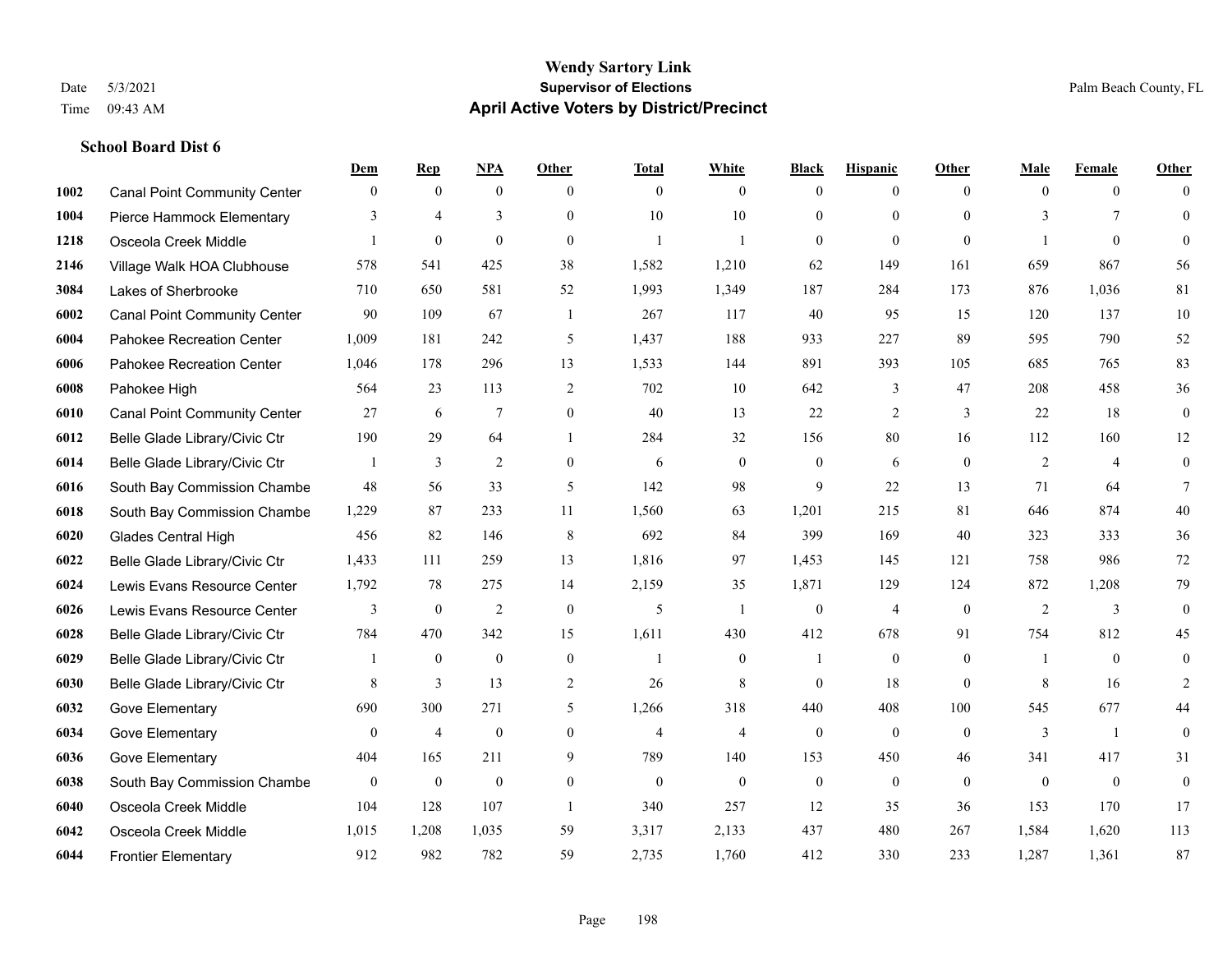#### **Wendy Sartory Link** Date 5/3/2021 **Supervisor of Elections** Palm Beach County, FL Time 09:43 AM **April Active Voters by District/Precinct**

## **Dem Rep NPA Other Total White Black Hispanic Other Male Female Other** Acreage Branch Library 205 268 181 11 665 423 79 93 70 317 316 32 Pierce Hammock Elementary 820 965 736 39 2,560 1,659 360 305 236 1,237 1,225 98 Pierce Hammock Elementary 0 0 0 0 0 0 0 0 0 0 0 0 Acreage Branch Library 879 879 724 56 2,538 1,563 366 345 264 1,197 1,249 92 Cornerstone Fellowship 612 756 562 50 1,980 1,272 212 282 214 919 987 74 Seminole Ridge High 606 643 570 36 1,855 1,144 231 307 173 876 900 79 Acreage Pines Elementary 0 0 0 0 0 0 0 0 0 0 0 0 Pierce Hammock Elementary 0 0 0 0 0 0 0 0 0 0 0 0 Acreage Pines Elementary 756 603 569 38 1,966 1,065 357 246 298 953 946 67 Indian Trail Improvement Dist 905 959 817 56 2,737 1,708 337 400 292 1,260 1,373 104 Seminole Ridge High 380 370 351 34 1,135 531 215 288 101 527 591 17 Seminole Ridge High 0 0 0 0 0 0 0 0 0 0 0 0 Western Pines Middle 661 717 575 35 1,988 1,446 154 210 178 947 956 85 Western Pines Middle 674 726 644 38 2,082 1,401 154 355 172 994 1,026 62 Golden Grove Elementary 616 780 613 45 2,054 1,387 128 338 201 953 1,015 86 Seminole Ridge High 11 7 15 2 35 30 0 3 2 13 22 0 Oasis Church 237 330 262 38 867 542 56 178 91 426 426 15 Oasis Church 272 414 247 21 954 697 94 86 77 438 486 30 Seminole Ridge High 552 695 559 39 1,845 1,193 215 289 148 876 913 56 Loxahatchee Groves Elementary 788 903 732 53 2,476 1,547 275 446 208 1,201 1,183 92 Oasis Church 178 233 149 16 576 381 47 105 43 279 276 21 Palms West Presbyterian 686 947 665 44 2,342 1,867 76 216 183 1,117 1,149 76 Palms West Presbyterian 0 0 0 0 0 0 0 0 0 0 0 0 HL Johnson Elementary 642 502 451 36 1,631 909 295 250 177 731 855 45 Madison Green Clubhouse 1,259 746 743 50 2,798 1,240 773 406 379 1,294 1,399 105 RPB Recreation Center 683 494 473 27 1,677 989 271 272 145 693 925 59 Crestwood Middle 186 164 121 7 478 239 75 81 83 222 236 20 RPB Recreation Center 228 134 213 10 585 254 97 160 74 237 326 22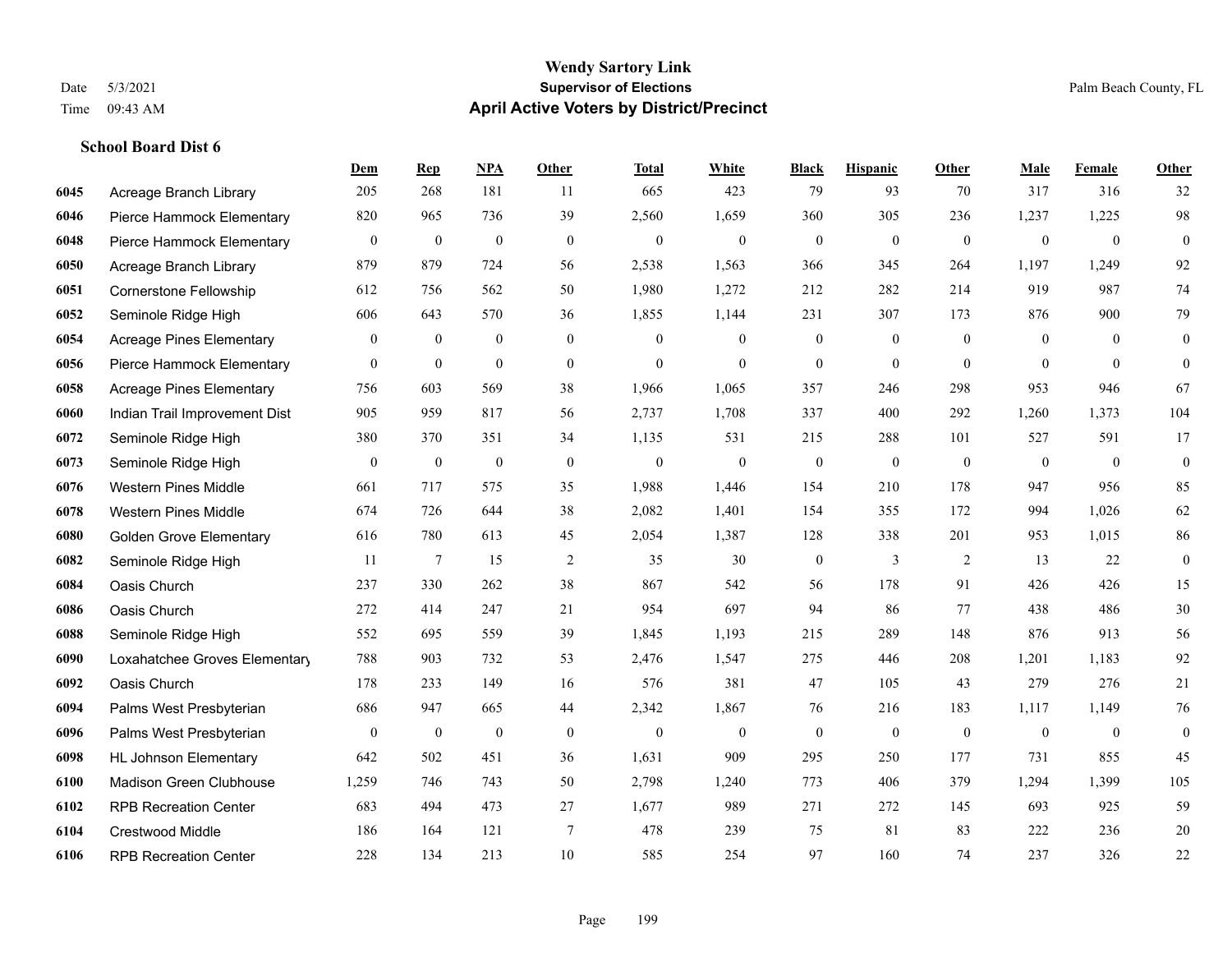#### **Wendy Sartory Link** Date 5/3/2021 **Supervisor of Elections** Palm Beach County, FL Time 09:43 AM **April Active Voters by District/Precinct**

|      |                                    | Dem            | <b>Rep</b>     | <b>NPA</b>     | Other          | <b>Total</b>   | White          | <b>Black</b>     | <b>Hispanic</b> | Other          | Male           | Female         | Other          |
|------|------------------------------------|----------------|----------------|----------------|----------------|----------------|----------------|------------------|-----------------|----------------|----------------|----------------|----------------|
| 6108 | Calypso Bay Waterpark              | $\theta$       | $\overline{0}$ | $\mathbf{0}$   | $\theta$       | $\overline{0}$ | $\overline{0}$ | $\overline{0}$   | $\mathbf{0}$    | $\theta$       | $\theta$       | $\theta$       | $\theta$       |
| 6112 | <b>Crestwood Middle</b>            | 478            | 406            | 356            | 33             | 1,273          | 678            | 231              | 214             | 150            | 593            | 636            | 44             |
| 6114 | <b>RPB Village Hall</b>            | 1,089          | 714            | 694            | 43             | 2,540          | 1,402          | 478              | 428             | 232            | 1,194          | 1,252          | 94             |
| 6116 | <b>HL Johnson Elementary</b>       | 743            | 418            | 504            | 51             | 1,716          | 902            | 328              | 274             | 212            | 755            | 912            | 49             |
| 6118 | <b>RPB Branch Library</b>          | 1,132          | 571            | 700            | 53             | 2,456          | 1,178          | 583              | 435             | 260            | 1,071          | 1,298          | 87             |
| 6120 | Royal Palm Beach High              | 400            | 328            | 263            | 19             | 1,010          | 488            | 199              | 157             | 166            | 484            | 502            | 24             |
| 6122 | <b>RPB Cultural Center</b>         | 1,177          | 660            | 761            | 48             | 2,646          | 1,402          | 507              | 483             | 254            | 1,129          | 1,426          | 91             |
| 6124 | <b>RPB Cultural Center</b>         | 599            | 321            | 394            | 19             | 1,333          | 652            | 285              | 276             | 120            | 560            | 729            | 44             |
| 6126 | Calypso Bay Waterpark              | 685            | 296            | 499            | 30             | 1,510          | 556            | 407              | 354             | 193            | 645            | 801            | 64             |
| 6128 | Royal Palm Beach High              | 35             | 26             | 31             | 3              | 95             | 52             | 25               | 11              | -7             | 43             | 52             | $\mathbf{0}$   |
| 6130 | Royal Palm Beach High              | 88             | 45             | 88             | 6              | 227            | 99             | 37               | 68              | 23             | 107            | 113            | $\tau$         |
| 6132 | Royal Palm Beach High              | 408            | 191            | 268            | 20             | 887            | 431            | 174              | 187             | 95             | 401            | 452            | 34             |
| 6134 | Christ Fellowship Church RPB       | 989            | 474            | 706            | 30             | 2,199          | 877            | 513              | 507             | 302            | 979            | 1,118          | 102            |
| 6136 | Calypso Bay Waterpark              |                | 1              | $\overline{0}$ | $\theta$       | 2              | $\overline{0}$ | $\mathbf{1}$     | $\mathbf{0}$    | $\overline{1}$ | $\overline{0}$ | $\mathbf{1}$   | $\mathbf{1}$   |
| 6138 | Royal Palm Beach High              | $\overline{0}$ | $\mathbf{0}$   | $\overline{0}$ | $\overline{0}$ | $\mathbf{0}$   | $\overline{0}$ | $\boldsymbol{0}$ | $\mathbf{0}$    | $\theta$       | $\mathbf{0}$   | $\Omega$       | $\overline{0}$ |
| 6142 | Christ Fellowship Church RPB       | $\theta$       | $\overline{0}$ | $\overline{0}$ | $\overline{0}$ | $\overline{0}$ | $\overline{0}$ | $\boldsymbol{0}$ | $\mathbf{0}$    | $\theta$       | $\overline{0}$ | $\overline{0}$ | $\mathbf{0}$   |
| 6150 | <b>Binks Forest Elementary</b>     | 25             | 41             | 36             | 2              | 104            | 75             | 5                | 9               | 15             | 47             | 53             | $\overline{4}$ |
| 6152 | <b>Binks Forest Elementary</b>     | 413            | 568            | 375            | 33             | 1,389          | 1,069          | 48               | 128             | 144            | 650            | 693            | 46             |
| 6154 | Wellington Landings Middle         | 474            | 541            | 390            | $30\,$         | 1,435          | 1,042          | 87               | 184             | 122            | 651            | 742            | 42             |
| 6156 | <b>Binks Forest Elementary</b>     | 661            | 746            | 572            | 40             | 2,019          | 1,417          | 129              | 297             | 176            | 920            | 1,035          | 64             |
| 6158 | <b>Wellington Elementary</b>       | 798            | 954            | 553            | 40             | 2,345          | 1,732          | 126              | 309             | 178            | 1,068          | 1,201          | 76             |
| 6160 | Wellington Landings Middle         | 676            | 595            | 580            | 48             | 1,899          | 1,239          | 174              | 333             | 153            | 887            | 953            | 59             |
| 6162 | First Baptist Church Wel           | 801            | 691            | 581            | 45             | 2,118          | 1,355          | 217              | 359             | 187            | 949            | 1,101          | 68             |
| 6164 | First Baptist Church Wel           | 836            | 825            | 612            | 55             | 2,328          | 1,576          | 181              | 374             | 197            | 1,040          | 1,213          | 75             |
| 6166 | <b>Wellington Community Center</b> | 875            | 874            | 752            | 49             | 2,550          | 1,794          | 152              | 389             | 215            | 1,177          | 1,292          | $81\,$         |
| 6168 | First Baptist Church Wel           | 131            | 191            | 149            | 9              | 480            | 371            | 27               | 46              | 36             | 222            | 244            | 14             |
| 6170 | Christ Fellowship Church RPB       | $\overline{0}$ | 8              | 5              | $\theta$       | 13             | 12             | $\mathbf{0}$     | 1               | $\theta$       | 3              | 10             | $\overline{0}$ |
| 6172 | Christ Fellowship Church RPB       | 1,358          | 593            | 863            | 66             | 2,880          | 1,006          | 861              | 655             | 358            | 1.240          | 1,521          | 119            |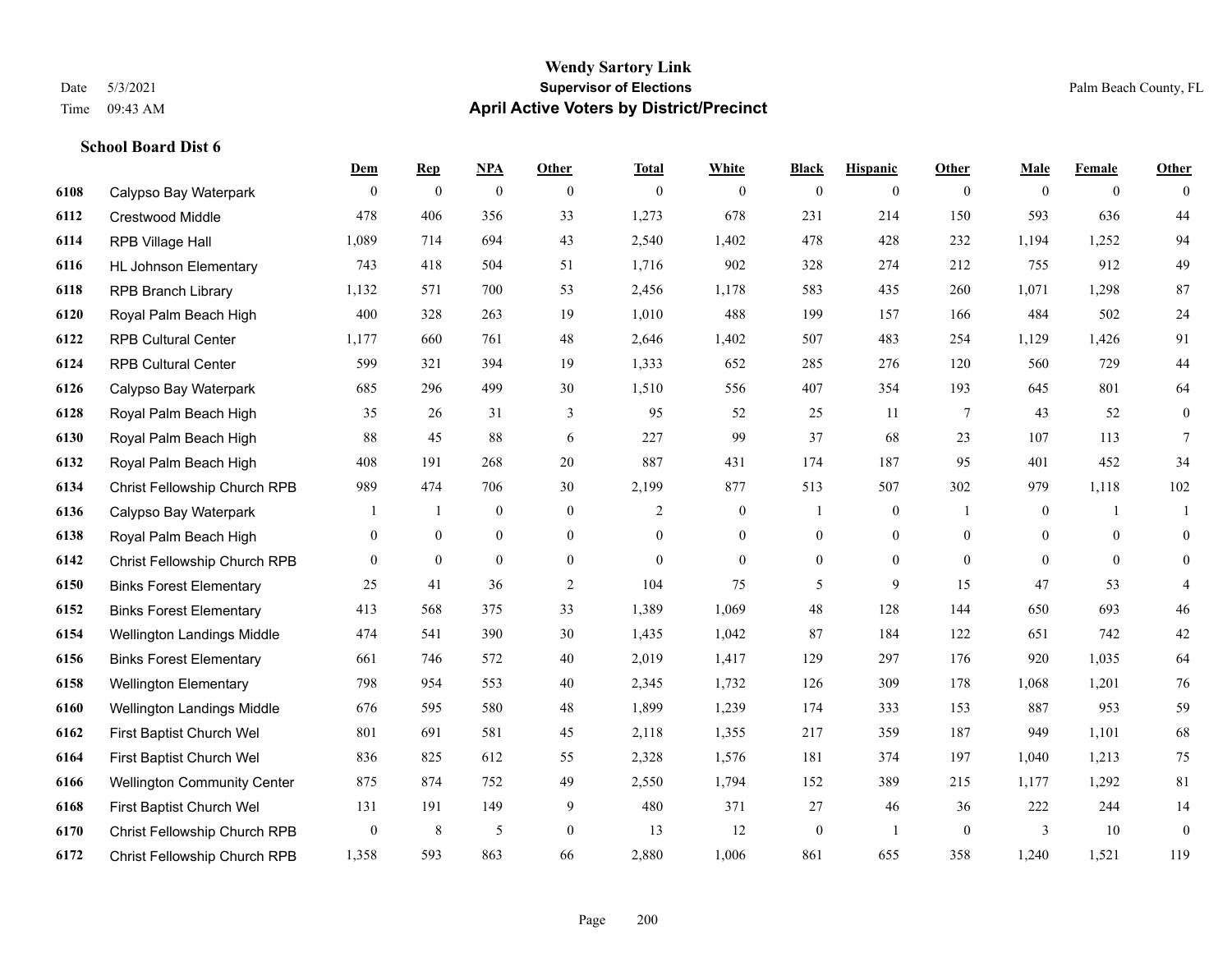#### **Wendy Sartory Link** Date 5/3/2021 **Supervisor of Elections** Palm Beach County, FL Time 09:43 AM **April Active Voters by District/Precinct**

## **Dem Rep NPA Other Total White Black Hispanic Other Male Female Other** Christ Fellowship Church RPB 20 11 16 1 48 19 8 17 4 21 26 1 New Horizons Elementary 290 455 325 13 1,083 798 55 111 119 470 584 29 Wellington High 704 630 566 41 1,941 1,202 264 307 168 859 1,020 62 Elbridge Gale Elementary 871 572 662 49 2,154 1,187 303 437 227 936 1,132 86 Wellington Village Park 221 440 298 28 987 842 16 41 88 396 539 52 Wellington Village Hall 844 462 673 44 2,023 895 358 538 232 830 1,106 87 St Peters Methodist Church 1,000 803 835 59 2,697 1,612 289 555 241 1,227 1,383 87 Equestrian Trails Elementary 525 302 337 20 1,184 549 291 156 188 530 600 54 Palm Beach Central High 0 0 0 0 0 0 0 0 0 0 0 0 Wellington Branch Library 539 362 363 34 1,298 724 191 267 116 538 721 39 Emerald Cove Middle 541 573 516 43 1,673 1,044 174 280 175 735 884 54 Emerald Cove Middle 86 79 89 10 264 145 55 48 16 111 147 6 Buena Vida Clubhouse 323 207 176 12 718 632 19 22 45 324 372 22 Villa Olympia Clubhouse 1,575 1,067 1,271 95 4,008 1,812 695 685 816 1,870 1,943 195 Wellington Village Park 149 229 165 13 556 381 17 89 69 255 276 25 Wellington Village Park 848 766 701 47 2,362 1,491 254 291 326 1,084 1,191 87 Panther Run Elementary 229 192 179 8 608 342 95 97 74 282 301 25 Wellington Village Park 0 0 0 0 0 0 0 0 0 0 0 0 Wellington Village Park 56 31 42 6 135 65 15 33 22 53 77 5 Panther Run Elementary 0 1 0 0 1 1 0 0 0 1 0 0 Discovery Key Elementary 973 1,116 682 54 2,825 2,104 180 334 207 1,315 1,424 86 The Isles at Wellington 761 778 623 37 2,199 1,425 225 245 304 1,033 1,065 101 Wycliffe Comm Association Bldg 769 339 397 21 1,526 1,422 17 23 64 656 841 29 Epiphany Lutheran Church 1,083 1,177 1,070 76 3,406 2,105 378 558 365 1,557 1,739 110 Panther Run Elementary 695 767 644 50 2,156 1,385 248 249 274 1,020 1,068 68

**School Board Dist 6** 53,908 41,070 37,843 2,627 135,448 75,576 24,522 21,844 13,506 61,256 69,353 4,839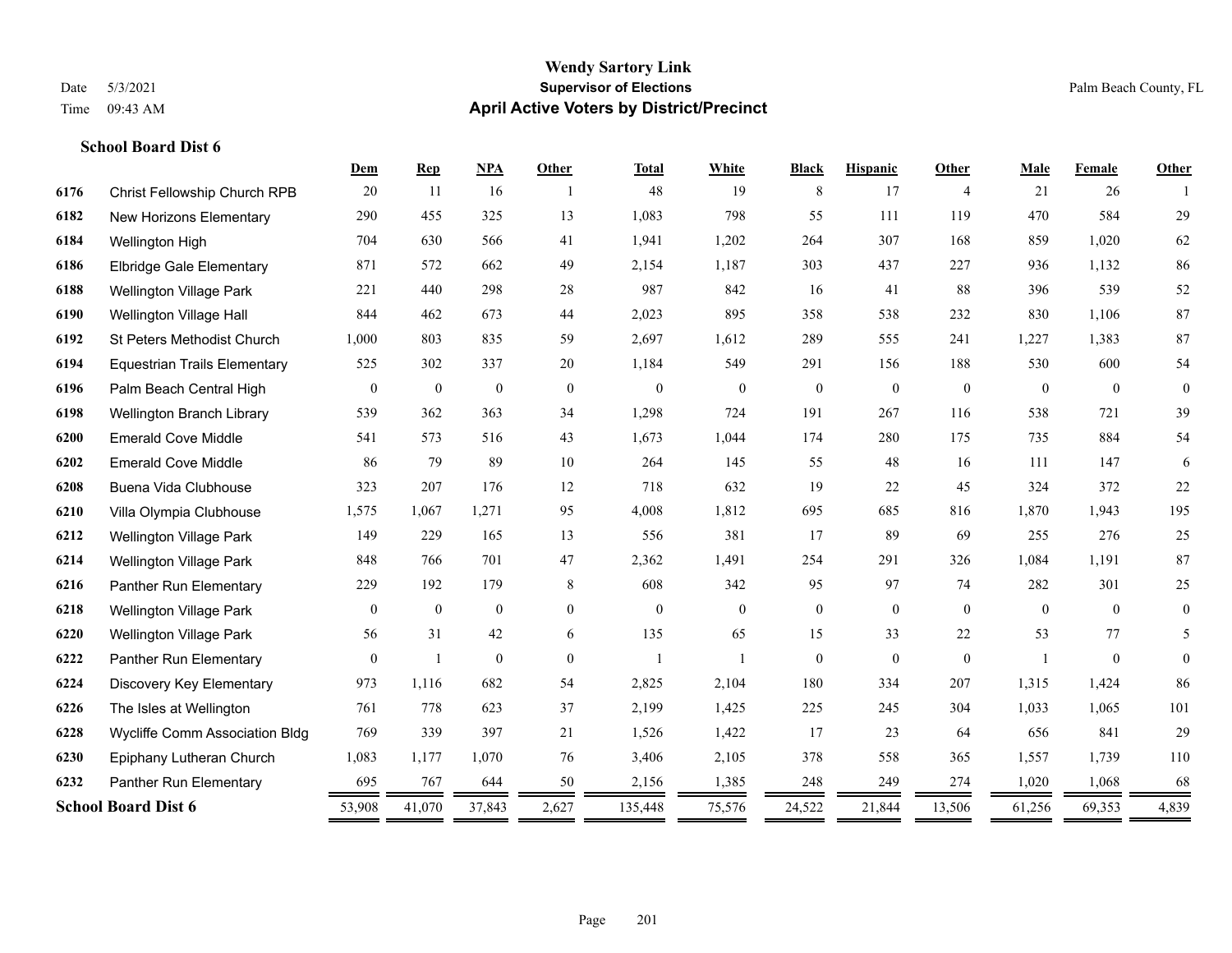#### **Wendy Sartory Link** Date 5/3/2021 **Supervisor of Elections** Palm Beach County, FL Time 09:43 AM **April Active Voters by District/Precinct**

## **Dem Rep NPA Other Total White Black Hispanic Other Male Female Other** Garden Lodge 366 F&AM 95 36 45 6 182 80 58 21 23 78 98 6 Pew Leadership Center 192 81 138 10 421 217 115 44 45 177 229 15 Lake Park Town Hall 0 0 0 0 0 0 0 0 0 0 0 0 PBC Fire Rescue #68 1,070 411 521 38 2,040 838 850 120 232 942 1,011 87 NPB Council Chambers 197 282 171 14 664 584 11 23 46 293 346 25 Lake Park Town Hall 296 351 259 28 934 765 38 57 74 425 483 26 West Gate Elementary 395 225 342 13 975 327 75 494 79 462 465 48 Belvedere Elementary 6 3 3 0 12 10 0 1 1 8 4 0 Howard Park Community Center 156 77 104 6 343 174 61 69 39 159 176 8 Sunlight Community Church 410 220 284 14 928 382 188 265 93 407 489 32 Sunlight Community Church 731 304 543 34 1,612 681 241 519 171 769 757 86 Our Savior Lutheran Church 0 0 0 2 0 0 2 1 1 0 0 0 1 1 0 Our Savior Lutheran Church 262 57 159 7 485 120 167 163 35 191 272 22 Our Savior Lutheran Church 1,057 334 603 50 2,044 820 447 583 194 939 1,007 98 Our Savior Lutheran Church 415 154 314 22 905 629 80 106 90 429 435 41 S D Spady Elementary 703 718 545 50 2,016 1,744 38 96 138 956 985 75 J F Kennedy Middle 0 0 0 0 0 0 0 0 0 0 0 0 **7004 J F Kennedy Middle 0 0 0 0 0 0 0 0 0** 0 J F Kennedy Middle 0 0 0 0 0 0 0 0 0 0 J F Kennedy Middle 0 0 0 0 0 0 0 0 0 0 St John Lutheran Church 299 15 105 6 425 28 338 29 30 144 263 18 St John Lutheran Church 1,121 215 445 18 1,799 519 1,032 73 175 802 928 69 RB Prep Achievement Academy 0 0 0 0 0 0 0 0 0 0 0 0 RB Prep Achievement Academy 2 1 0 0 3 1 2 0 0 2 1 0 RB Prep Achievement Academy 0 0 0 0 0 0 0 0 0 0 0 0 RB Prep Achievement Academy 0 0 0 0 0 0 0 0 0 0 0 0 J F Kennedy Middle 907 175 355 28 1,465 299 797 155 214 651 763 51 Hurst Chapel AME Church 1,608 83 339 25 2,055 147 1,676 91 141 837 1,158 60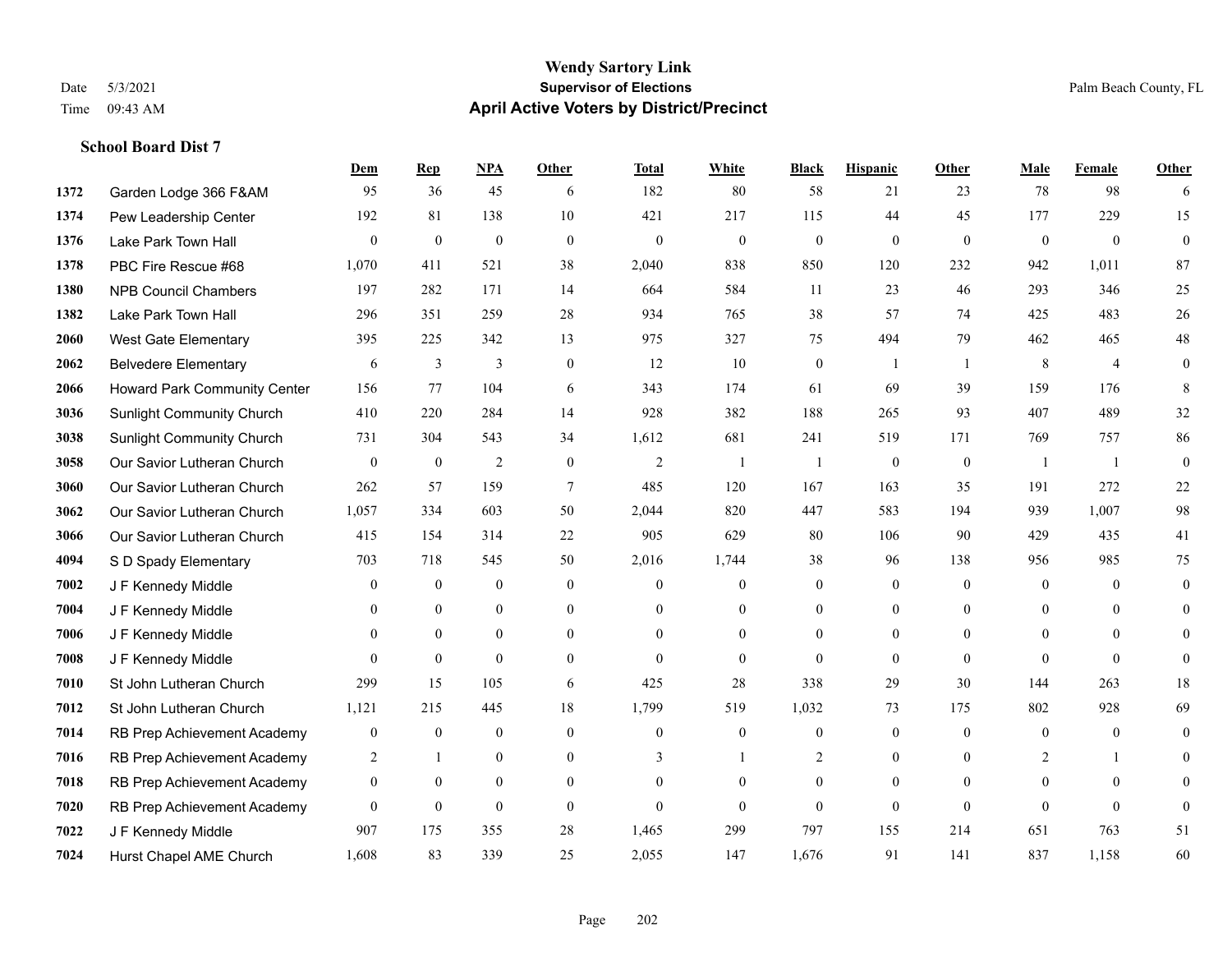#### **Wendy Sartory Link** Date 5/3/2021 **Supervisor of Elections Supervisor of Elections** Palm Beach County, FL Time 09:43 AM **April Active Voters by District/Precinct**

#### **School Board Dist 7**

|      |                                  | Dem            | <b>Rep</b>   | NPA              | <b>Other</b>   | <b>Total</b> | <b>White</b>   | <b>Black</b>     | <b>Hispanic</b>  | <b>Other</b>   | <b>Male</b>  | Female       | <b>Other</b>     |
|------|----------------------------------|----------------|--------------|------------------|----------------|--------------|----------------|------------------|------------------|----------------|--------------|--------------|------------------|
| 7025 | Hurst Chapel AME Church          | 285            | 34           | 111              | 3              | 433          | 58             | 269              | 44               | 62             | 156          | 258          | 19               |
| 7026 | Lindsey Davis Senior Comm Ctr    | 2,371          | 77           | 438              | 21             | 2,907        | 56             | 2,613            | 39               | 199            | 1,179        | 1,624        | 104              |
| 7028 | <b>Wells Recreation Center</b>   | 1,888          | 145          | 476              | 19             | 2,528        | 242            | 1,983            | 92               | 211            | 1,080        | 1,350        | 98               |
| 7030 | Riviera Beach Marina Event Ctr   | 207            | 306          | 183              | 21             | 717          | 572            | 45               | 48               | 52             | 360          | 333          | $24\,$           |
| 7034 | Suncoast High                    | 1,329          | 212          | 511              | 27             | 2,079        | 389            | 1,242            | 152              | 296            | 862          | 1,132        | 85               |
| 7036 | RB Prep Achievement Academy      | $\mathbf{0}$   | $\mathbf{0}$ | 6                | $\mathbf{0}$   | 6            | $\mathbf{0}$   | $\mathbf{0}$     | $\mathbf{0}$     | 6              | 4            | -1           | 1                |
| 7038 | RB Prep Achievement Academy      | $\mathbf{0}$   | $\mathbf{0}$ | $\mathbf{0}$     | $\overline{0}$ | $\mathbf{0}$ | $\overline{0}$ | $\mathbf{0}$     | $\mathbf{0}$     | $\theta$       | $\theta$     | $\theta$     | $\mathbf{0}$     |
| 7040 | Mary McLeod Bethune Elementa     | 1,272          | 56           | 267              | 17             | 1,612        | 37             | 1,425            | 46               | 104            | 624          | 934          | 54               |
| 7041 | Mary McLeod Bethune Elementa     | 400            | 33           | 127              | 10             | 570          | 46             | 434              | 29               | 61             | 217          | 327          | $26\,$           |
| 7042 | Dan Calloway Complex             | 1,760          | 74           | 378              | $20\,$         | 2,232        | 42             | 1,981            | 43               | 166            | 911          | 1,257        | 64               |
| 7044 | <b>Wells Recreation Center</b>   | 1,440          | 88           | 367              | 15             | 1,910        | 192            | 1,507            | 62               | 149            | 792          | 1,042        | 76               |
| 7046 | Riviera Beach Marina Event Ctr   | 41             | 36           | 17               | 5              | 99           | 85             | $7\phantom{.0}$  | $\overline{2}$   | 5              | 58           | 40           | 1                |
| 7048 | <b>Crossroads Baptist Church</b> | 317            | 10           | 86               | 8              | 421          | 8              | 355              | 26               | 32             | 138          | 265          | $18\,$           |
| 7054 | <b>Crossroads Baptist Church</b> | 993            | 68           | 292              | 12             | 1,365        | 113            | 1,027            | 72               | 153            | 575          | 723          | 67               |
| 7056 | <b>Crossroads Baptist Church</b> | $\overline{0}$ | $\mathbf{0}$ | $\mathbf{0}$     | $\theta$       | $\mathbf{0}$ | $\mathbf{0}$   | $\mathbf{0}$     | $\mathbf{0}$     | $\theta$       | $\mathbf{0}$ | $\mathbf{0}$ | $\boldsymbol{0}$ |
| 7058 | Palm Beach Lakes High            | 1,470          | 368          | 628              | 42             | 2,508        | 842            | 1,129            | 309              | 228            | 1,028        | 1,377        | 103              |
| 7060 | <b>Ephesus Junior Academy</b>    | 1,204          | 68           | 237              | 17             | 1,526        | 111            | 1,251            | 49               | 115            | 618          | 856          | 52               |
| 7062 | Mangonia Park Town Hall          | 782            | 46           | 208              | 8              | 1,044        | 89             | 833              | 41               | 81             | 418          | 595          | 31               |
| 7064 | Grace Episcopal Church           | 1,384          | 181          | 466              | 33             | 2,064        | 362            | 1,349            | 135              | 218            | 877          | 1,091        | 96               |
| 7066 | Northboro Elementary             | 1,159          | 197          | 470              | 29             | 1,855        | 502            | 997              | 166              | 190            | 826          | 953          | 76               |
| 7068 | Pleasant City Community Center   | 1,017          | 278          | 560              | 40             | 1,895        | 852            | 667              | 193              | 183            | 930          | 868          | 97               |
| 7070 | Northboro Elementary             | 489            | 418          | 386              | 41             | 1,334        | 1,072          | 71               | 81               | 110            | 613          | 682          | 39               |
| 7078 | <b>Egret Lake Elementary</b>     | 365            | 103          | 136              | 14             | 618          | 420            | 103              | 45               | 50             | 240          | 355          | 23               |
| 7080 | <b>Egret Lake Elementary</b>     | 24             | 3            | $\boldsymbol{0}$ | $\mathbf{0}$   | 27           | 26             | $\boldsymbol{0}$ | $\boldsymbol{0}$ | $\overline{1}$ | 6            | 20           | -1               |
| 7082 | Seminole Trails Elementary       | 1,078          | 326          | 501              | 31             | 1,936        | 713            | 724              | 271              | 228            | 846          | 1.006        | 84               |
| 7084 | Sharon Christian Church          | 775            | 284          | 441              | 43             | 1,543        | 629            | 457              | 291              | 166            | 633          | 854          | 56               |
| 7086 | <b>Bear Lakes Middle</b>         | 34             | 16           | 15               | 2              | 67           | 26             | 17               | 9                | 15             | 28           | 36           | 3                |
| 7088 | Whitehall Clubhouse #3           | 699            | 492          | 447              | 48             | 1,686        | 1,079          | 250              | 193              | 164            | 801          | 833          | 52               |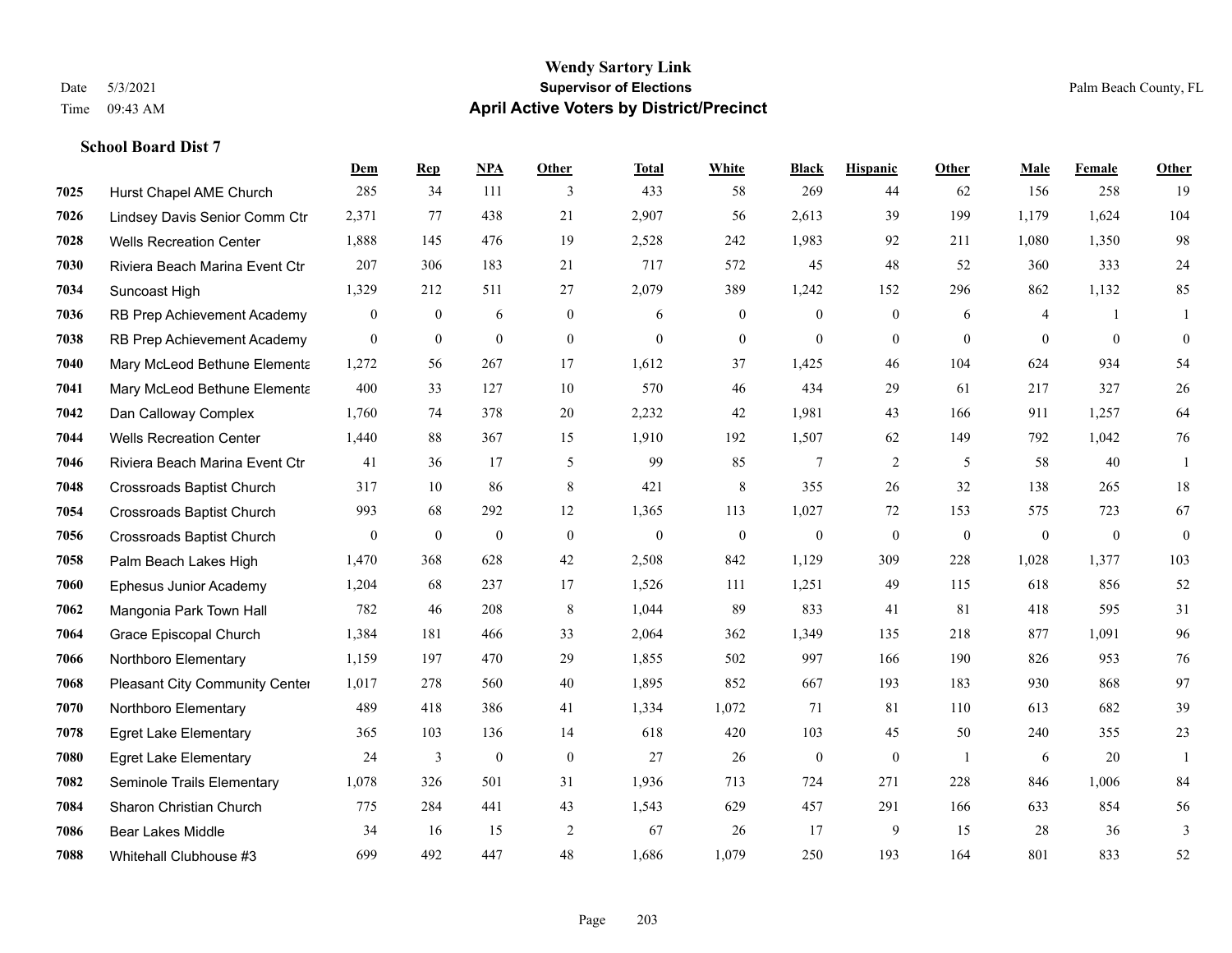#### **Wendy Sartory Link** Date 5/3/2021 **Supervisor of Elections** Palm Beach County, FL Time 09:43 AM **April Active Voters by District/Precinct**

## **Dem Rep NPA Other Total White Black Hispanic Other Male Female Other** Bear Lakes Middle 1,431 516 899 60 2,906 1,149 1,003 415 339 1,271 1,499 136 Palm Beach Lakes High 117 35 77 3 232 85 66 21 60 106 110 16 Salvation Army Activity Hall 603 82 282 12 979 167 503 131 178 421 508 50 Salvation Army Activity Hall 874 326 492 36 1,728 708 556 262 202 703 944 81 U M Church of Palm Beaches 23 17 21 1 62 48 2 10 2 31 26 5 U M Church of Palm Beaches 1,049 481 726 74 2,330 1,135 702 275 218 1,057 1,201 72 First Christian Church 784 189 358 22 1,353 455 660 105 133 524 776 53 WPB City Fire Station #5 742 393 437 24 1,596 986 274 193 143 694 849 53 Roosevelt Elementary 2,186 176 587 32 2,981 300 2,190 252 239 1,202 1,646 133 Chamber of Commerce 438 397 374 53 1,262 952 64 104 142 603 613 46 Adult Education Center 669 205 392 29 1,295 410 404 361 120 528 706 61 Adult Education Center 137 28 60 7 232 55 129 25 23 74 149 9 Adult Education Center 0 0 0 0 0 0 0 0 0 0 0 0 Adult Education Center 0 0 0 0 0 0 0 0 0 0 0 0 Adult Education Center 38 37 44 5 124 94 4 18 8 60 55 9 U M Church of Palm Beaches 292 112 176 10 590 211 210 111 58 261 299 30 U M Church of Palm Beaches 0 0 0 0 0 0 0 0 0 0 0 0 First Christian Church 1,270 147 362 15 1,794 220 1,269 135 170 791 936 67 First Christian Church 1,624 539 840 84 3,087 1,194 1,117 439 337 1,267 1,685 135 Westward Elementary 2,109 127 536 24 2,796 176 2,273 124 223 1,133 1,561 102 Clayton Hutcheson Hall A 848 177 423 25 1,473 324 696 297 156 648 753 72 Haverhill Town Hall 48 40 38 2 128 53 33 31 11 54 69 5 Westgate Community Center 1,612 458 926 33 3,029 722 992 1,003 312 1,354 1,526 149 Howard Park Community Center 71 25 47 4 147 66 35 27 19 72 68 7 Howard Park Community Center 63 12 49 1 125 19 51 33 22 56 58 11 South Grade Elementary 1,018 226 503 26 1,773 568 671 344 190 854 835 84 Osborne Community Center 915 129 377 21 1,442 279 736 283 144 647 731 64 Maddock Park 1,519 625 921 56 3,121 1,536 797 525 263 1,437 1,569 115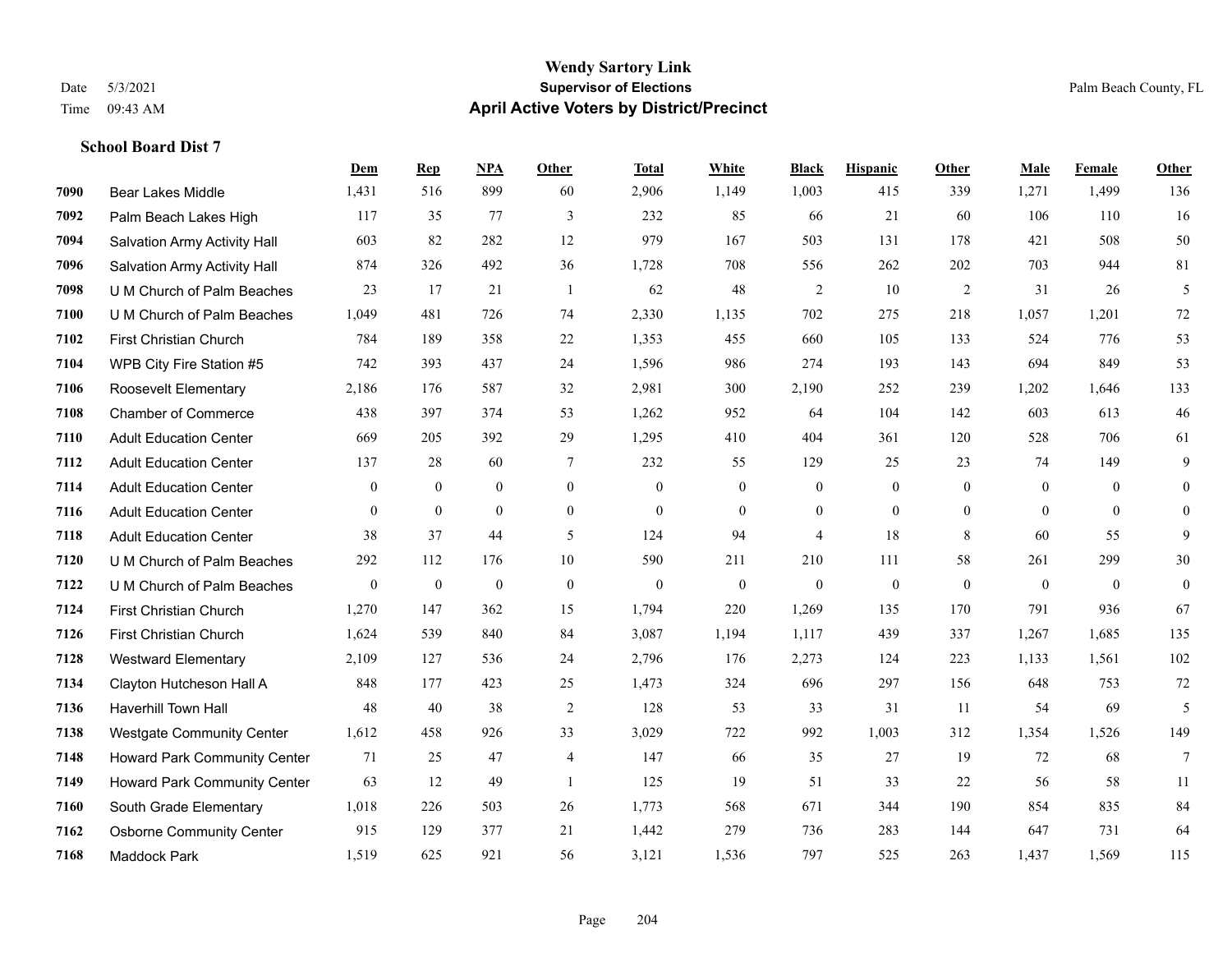#### **Wendy Sartory Link** Date 5/3/2021 **Supervisor of Elections** Palm Beach County, FL Time 09:43 AM **April Active Voters by District/Precinct**

## **Dem Rep NPA Other Total White Black Hispanic Other Male Female Other** Lantana Town Hall 753 355 543 36 1,687 912 348 260 167 802 806 79 Rolling Green Elementary 1,054 242 511 26 1,833 582 681 409 161 798 954 81 Rolling Green Elementary 0 0 0 0 0 0 0 0 0 0 0 0 Hypoluxo Town Hall 185 89 102 9 385 211 82 61 31 167 206 12 Temple Beth Kodesh 1,559 193 561 31 2,344 464 1,334 343 203 1,029 1,205 110 Village Royale on the Green 821 241 374 23 1,459 621 576 140 122 612 780 67 St John Missionary Baptist Chr 1,823 146 460 19 2,448 244 1,822 175 207 1,031 1,311 106 Carolyn Sims Center 1,515 65 359 11 1,950 91 1,627 82 150 796 1,073 81 St John Missionary Baptist Chr 2 4 0 0 6 4 1 0 1 4 2 0 Boynton Beach Senior Center 1,535 424 734 54 2,747 1,118 1,092 272 265 1,275 1,346 126 Forest Park Elementary 898 560 617 66 2,141 1,476 279 196 190 910 1,157 74 Seacrest Presbyterian 1,090 612 810 61 2,573 1,615 456 254 248 1,230 1,244 99 Lakeview Baptist Church 18 11 9 2 40 29 2 4 5 20 18 2 Delray Beach Community Center 642 369 474 43 1,528 1,091 214 113 110 786 692 50 Atlantic High Auditorium 1,541 240 506 21 2,308 611 1,362 127 208 1,048 1,168 92 Pompey Park Recreation Center 1,406 242 463 30 2,141 515 1,373 107 146 983 1,091 67 505 Club 682 405 451 42 1,580 1,126 240 77 137 818 711 51 Atlantic High Media Center 793 214 320 24 1,351 608 532 94 117 587 720 44 Village Academy 1,856 106 444 19 2,425 138 1,962 141 184 988 1,332 105 Delray Beach Library 1,361 234 523 35 2,153 609 1,234 116 194 1,046 1,021 86 **7214** Delray Beach Community Cente  $\frac{929}{2} \frac{337}{2} \frac{536}{2} \frac{536}{2} \frac{39}{2} \frac{1,841}{2} \frac{883}{2} \frac{572}{2} \frac{219}{2} \frac{219}{2} \frac{167}{2} \frac{898}{2} \frac{871}{2} \frac{72}{2} \frac{72}{2} \frac{72}{2} \frac{1}{2} \frac{1}{2} \frac{1}{2} \frac{1}{2} \frac{1}{2} \frac{1}{2} \$ **School Board Dist 7** 73,648 18,249 31,775 2,145 125,817 41,789 58,177 14,061 11,790 55,168 65,563 5,086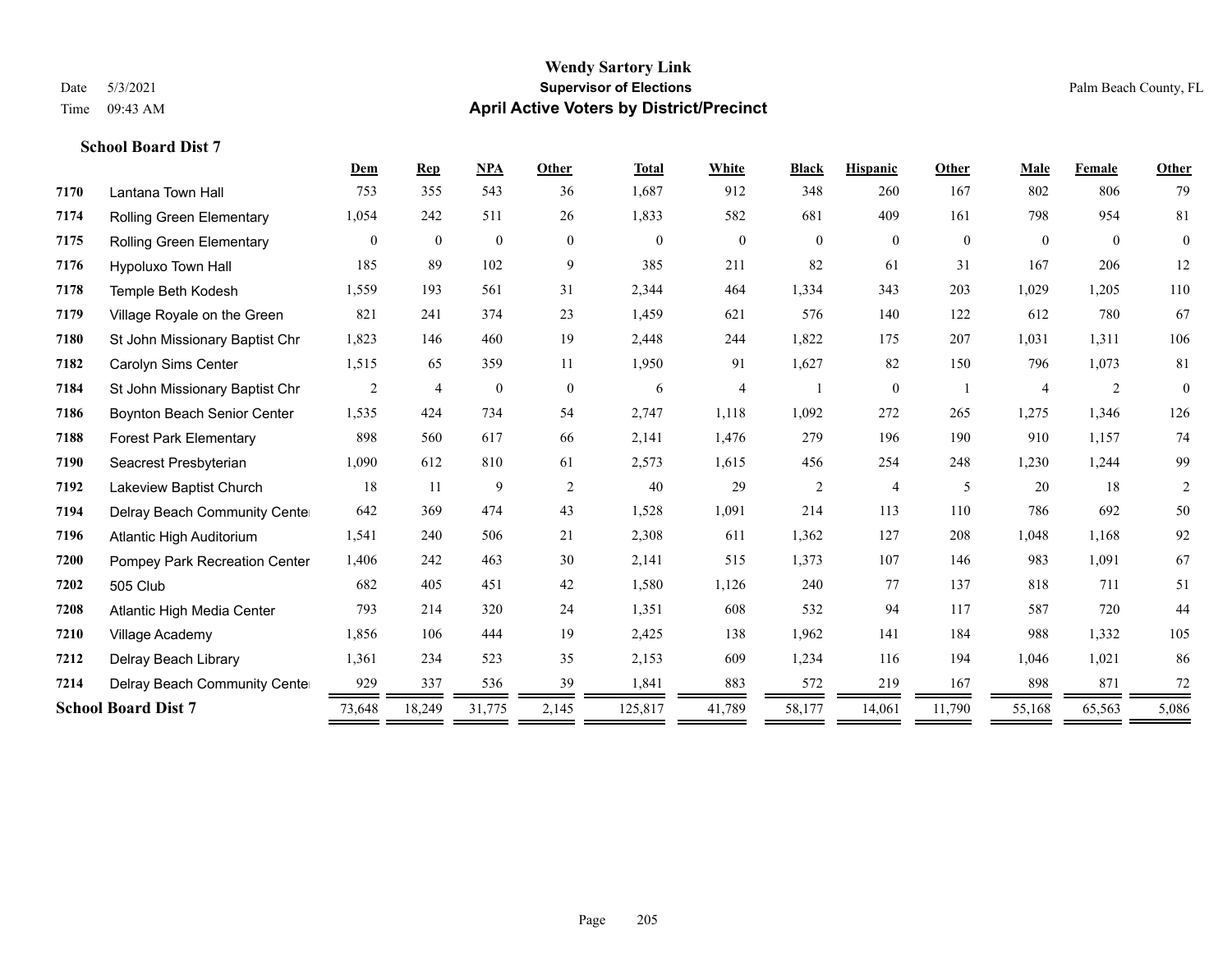#### **Wendy Sartory Link** Date 5/3/2021 **Supervisor of Elections** Palm Beach County, FL Time 09:43 AM **April Active Voters by District/Precinct**

#### **State Senate Dist 25**

|      |                                     | Dem              | <b>Rep</b>       | NPA              | <b>Other</b>   | <b>Total</b> | <b>White</b>     | <b>Black</b>   | <b>Hispanic</b> | <b>Other</b>   | <b>Male</b>   | <b>Female</b>  | <b>Other</b>     |
|------|-------------------------------------|------------------|------------------|------------------|----------------|--------------|------------------|----------------|-----------------|----------------|---------------|----------------|------------------|
| 1002 | <b>Canal Point Community Center</b> | $\mathbf{0}$     | $\mathbf{0}$     | $\mathbf{0}$     | $\Omega$       | $\theta$     | $\overline{0}$   | $\theta$       | $\mathbf{0}$    | $\Omega$       | $\theta$      | $\theta$       | $\Omega$         |
| 1004 | Pierce Hammock Elementary           | 3                | $\overline{4}$   | 3                | $\Omega$       | 10           | 10               | $\theta$       | $\mathbf{0}$    | $\Omega$       | $\mathcal{E}$ | 7              | $\Omega$         |
| 1006 | Journey Church of Jupiter           | $\Omega$         | $\theta$         | $\theta$         | $\Omega$       | $\Omega$     | $\Omega$         | $\Omega$       | $\theta$        | $\Omega$       | $\Omega$      | $\Omega$       |                  |
| 1008 | Journey Church of Jupiter           |                  | $\mathbf{0}$     | $\mathbf{0}$     | $\mathbf{0}$   | $\theta$     | $\overline{0}$   | $\overline{0}$ | $\mathbf{0}$    | $\Omega$       | $\mathbf{0}$  | $\theta$       |                  |
| 1010 | Journey Church of Jupiter           | 0                | $\theta$         | $\mathbf{0}$     | $\Omega$       | $\Omega$     | $\overline{0}$   | $\Omega$       | $\theta$        | $\Omega$       | $\theta$      | $\Omega$       | $\Omega$         |
| 1012 | Caloosa POA Meeting Room            |                  | $\mathbf{0}$     | $\mathbf{0}$     | $\Omega$       | $\theta$     | $\mathbf{0}$     | $\Omega$       | $\mathbf{0}$    | $\Omega$       | $\theta$      | $\Omega$       |                  |
| 1014 | Caloosa POA Meeting Room            | $\Omega$         | $\mathbf{1}$     | $\mathbf{0}$     | $\theta$       |              |                  | $\overline{0}$ | $\mathbf{0}$    | $\theta$       | $\theta$      | $\theta$       |                  |
| 1016 | Journey Church of Jupiter           | $\Omega$         | $\mathbf{0}$     | $\theta$         | $\Omega$       | $\theta$     | $\theta$         | $\theta$       | $\theta$        | $\Omega$       | $\Omega$      | $\Omega$       | $\Omega$         |
| 1018 | Calvary Church of Jupiter           | 455              | 821              | 479              | 49             | 1,804        | 1,589            | 22             | 96              | 97             | 854           | 895            | 55               |
| 1019 | Calvary Church of Jupiter           | 195              | 386              | 225              | 7              | 813          | 733              | $\mathbf{0}$   | 44              | 36             | 393           | 403            | 17               |
| 1020 | Caloosa POA Meeting Room            | $\overline{0}$   | $\boldsymbol{0}$ | $\boldsymbol{0}$ | $\theta$       | $\mathbf{0}$ | $\mathbf{0}$     | $\overline{0}$ | $\mathbf{0}$    | $\theta$       | $\mathbf{0}$  | $\overline{0}$ | $\mathbf{0}$     |
| 1022 | Journey Church of Jupiter           | 723              | 1,241            | 761              | 56             | 2,781        | 2,380            | 36             | 176             | 189            | 1,330         | 1,359          | 92               |
| 1024 | Calvary Church of Jupiter           | 6                | 10               | 5                | $\theta$       | 21           | 21               | $\mathbf{0}$   | $\mathbf{0}$    | $\theta$       | 11            | 10             | $\mathbf{0}$     |
| 1026 | Calvary Church of Jupiter           | 338              | 630              | 327              | 22             | 1,317        | 1,165            | 10             | 76              | 66             | 626           | 654            | 37               |
| 1028 | Jupiter Farms Elementary            | 556              | 1,005            | 563              | 60             | 2,184        | 1,899            | 16             | 134             | 135            | 1,046         | 1,071          | 67               |
| 1030 | Calvary Church of Jupiter           | 17               | 38               | 26               | $\overline{4}$ | 85           | 77               | $\mathbf{0}$   | $\overline{4}$  | $\overline{4}$ | 40            | 42             | 3                |
| 1032 | Jupiter Farms Park Community I      | 313              | 569              | 350              | 27             | 1,259        | 1,064            | 12             | 105             | 78             | 615           | 605            | 39               |
| 1170 | Caloosa POA Meeting Room            | $\boldsymbol{0}$ | $\boldsymbol{0}$ | $\boldsymbol{0}$ | $\mathbf{0}$   | $\mathbf{0}$ | $\boldsymbol{0}$ | $\mathbf{0}$   | $\mathbf{0}$    | $\theta$       | $\theta$      | $\theta$       | $\mathbf{0}$     |
| 1172 | Caloosa POA Meeting Room            | 128              | 281              | 129              | 10             | 548          | 470              | 13             | 23              | 42             | 243           | 284            | 21               |
| 1218 | Osceola Creek Middle                |                  | $\mathbf{0}$     | $\mathbf{0}$     | $\theta$       | $\mathbf{1}$ |                  | $\mathbf{0}$   | $\mathbf{0}$    | $\theta$       | -1            | $\theta$       | $\theta$         |
| 1220 | Pierce Hammock Elementary           | $\Omega$         | $\theta$         | $\theta$         | $\Omega$       | $\theta$     | $\theta$         | $\theta$       | $\Omega$        | $\Omega$       | $\Omega$      | $\Omega$       | $\theta$         |
| 6002 | <b>Canal Point Community Center</b> | 90               | 109              | 67               | 1              | 267          | 117              | 40             | 95              | 15             | 120           | 137            | 10               |
| 6004 | Pahokee Recreation Center           | 1,009            | 181              | 242              | 5              | 1,437        | 188              | 933            | 227             | 89             | 595           | 790            | 52               |
| 6006 | Pahokee Recreation Center           | 1,046            | 178              | 296              | 13             | 1,533        | 144              | 891            | 393             | 105            | 685           | 765            | 83               |
| 6008 | Pahokee High                        | 564              | 23               | 113              | $\overline{2}$ | 702          | $10\,$           | 642            | 3               | 47             | 208           | 458            | 36               |
| 6010 | <b>Canal Point Community Center</b> | 27               | 6                | $7\phantom{.0}$  | $\mathbf{0}$   | 40           | 13               | 22             | 2               | $\overline{3}$ | 22            | 18             | $\boldsymbol{0}$ |
| 6012 | Belle Glade Library/Civic Ctr       | 190              | 29               | 64               |                | 284          | 32               | 156            | 80              | 16             | 112           | 160            | 12               |
| 6029 | Belle Glade Library/Civic Ctr       |                  | $\Omega$         | $\Omega$         | $\Omega$       |              | $\theta$         |                | $\Omega$        | $\Omega$       | $\mathbf{1}$  | $\Omega$       | $\theta$         |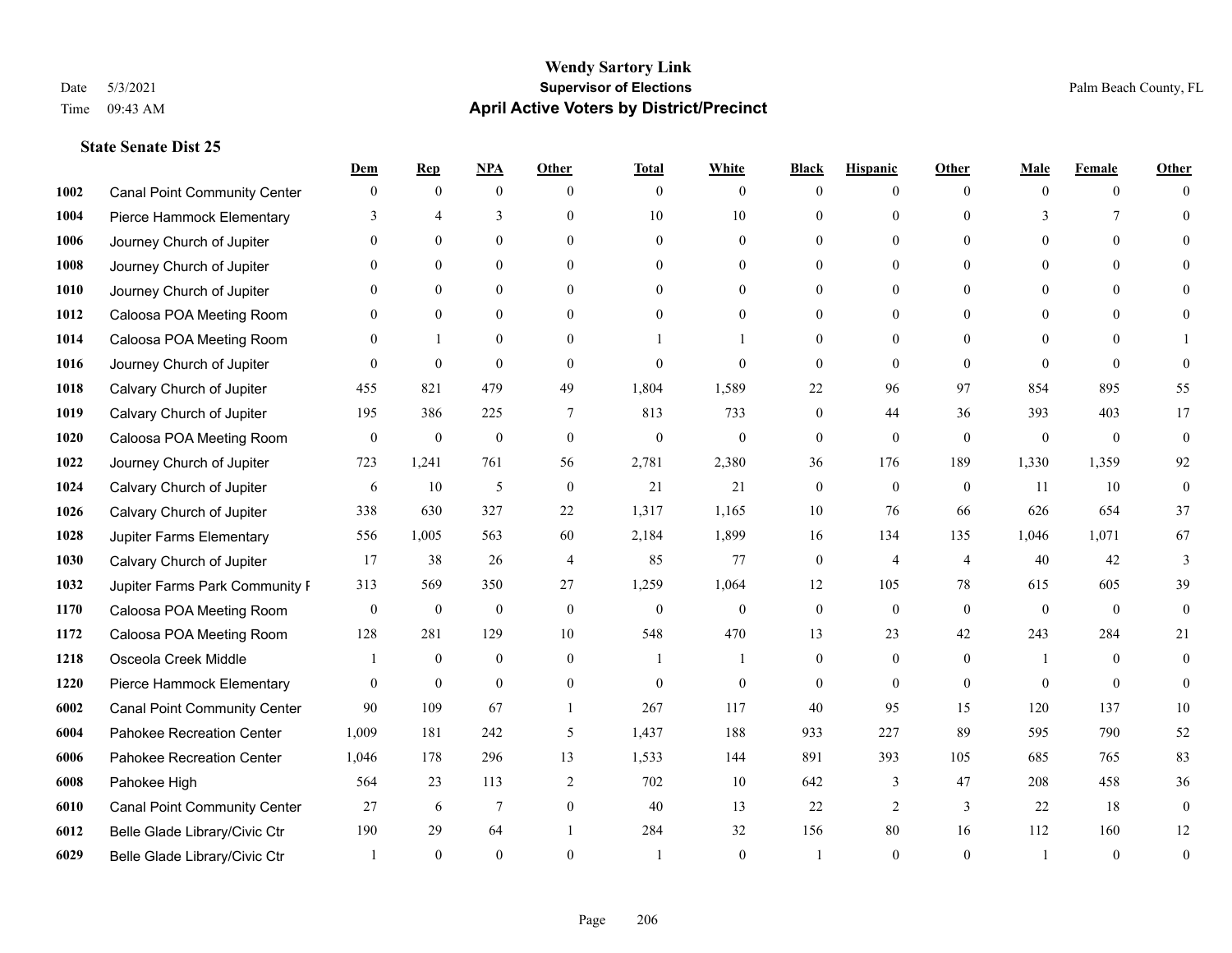#### **Wendy Sartory Link** Date 5/3/2021 **Supervisor of Elections Supervisor of Elections** Palm Beach County, FL Time 09:43 AM **April Active Voters by District/Precinct**

### **State Senate Dist 25**

|      |                               | <b>Dem</b> | <b>Rep</b>   | <u>NPA</u>     | Other          | <b>Total</b>   | White        | <b>Black</b> | <b>Hispanic</b> | Other          | <b>Male</b> | Female   | Other          |
|------|-------------------------------|------------|--------------|----------------|----------------|----------------|--------------|--------------|-----------------|----------------|-------------|----------|----------------|
| 6040 | Osceola Creek Middle          | 104        | 128          | 107            |                | 340            | 257          | 12           | 35              | 36             | 153         | 170      | 17             |
| 6042 | Osceola Creek Middle          | 1,015      | 1,208        | 1,035          | 59             | 3,317          | 2,133        | 437          | 480             | 267            | 1,584       | 1,620    | 113            |
| 6044 | <b>Frontier Elementary</b>    | 912        | 982          | 782            | 59             | 2,735          | 1,760        | 412          | 330             | 233            | 1,287       | 1,361    | 87             |
| 6045 | Acreage Branch Library        | 205        | 268          | 181            | 11             | 665            | 423          | 79           | 93              | 70             | 317         | 316      | 32             |
| 6046 | Pierce Hammock Elementary     | 820        | 965          | 736            | 39             | 2,560          | 1,659        | 360          | 305             | 236            | 1,237       | 1,225    | 98             |
| 6073 | Seminole Ridge High           | $\theta$   | $\mathbf{0}$ | $\overline{0}$ | $\overline{0}$ | $\overline{0}$ | $\mathbf{0}$ | $\theta$     | $\theta$        | $\mathbf{0}$   | $\theta$    | $\theta$ | $\overline{0}$ |
| 6082 | Seminole Ridge High           | 11         | $\mathbf{7}$ | 15             | 2              | 35             | 30           | $\theta$     | 3               | $\overline{2}$ | 13          | 22       | $\overline{0}$ |
| 6084 | Oasis Church                  | 237        | 330          | 262            | 38             | 867            | 542          | 56           | 178             | 91             | 426         | 426      | 15             |
| 6086 | Oasis Church                  | 272        | 414          | 247            | 21             | 954            | 697          | 94           | 86              | 77             | 438         | 486      | 30             |
| 6088 | Seminole Ridge High           | 552        | 695          | 559            | 39             | 1,845          | 1,193        | 215          | 289             | 148            | 876         | 913      | 56             |
| 6090 | Loxahatchee Groves Elementary | 788        | 903          | 732            | 53             | 2,476          | 1,547        | 275          | 446             | 208            | 1,201       | 1,183    | 92             |
| 6092 | Oasis Church                  | 178        | 233          | 149            | 16             | 576            | 381          | 47           | 105             | 43             | 279         | 276      | 21             |
|      | <b>State Senate Dist 25</b>   | 10,756     | 11,645       | 8,462          | 595            | 31,458         | 20,536       | 4,781        | 3,808           | 2,333          | 14,716      | 15,656   | 1,086          |
|      |                               |            |              |                |                |                |              |              |                 |                |             |          |                |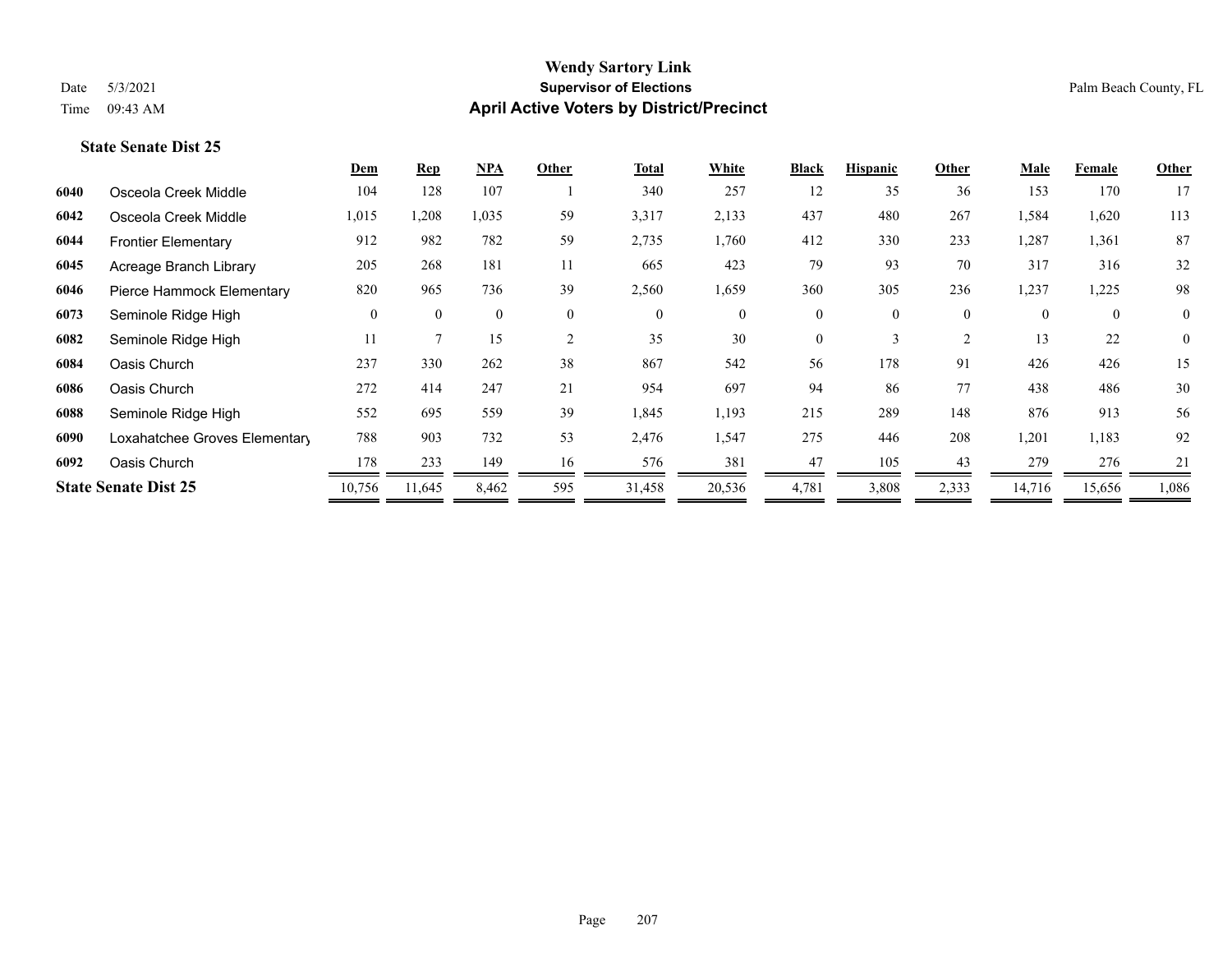#### **Wendy Sartory Link** Date 5/3/2021 **Supervisor of Elections** Palm Beach County, FL Time 09:43 AM **April Active Voters by District/Precinct**

## **Dem Rep NPA Other Total White Black Hispanic Other Male Female Other** Lakes of Sherbrooke 710 650 581 52 1,993 1,349 187 284 173 876 1,036 81 Woodlands Middle 1,463 840 630 52 2,985 2,417 172 117 279 1,353 1,538 94 Lacuna HOA Clubhouse 1,201 734 734 60 2,729 1,903 267 295 264 1,246 1,388 95 Valencia Shores Social Club 1,225 591 577 42 2,435 2,146 68 79 142 1,116 1,262 57 **3122 Boynton Beach Community Chu**rch 915 399 347 32 1,693 1,519 31 51 92 689 960 44 St Lucy Catholic Church 639 932 639 40 2,250 2,012 14 72 152 1,009 1,163 78 St Lucy Catholic Church 31 59 31 2 123 108 0 4 11 53 68 2 Omni Middle 652 635 530 37 1,854 1,518 33 141 162 863 937 54 Calusa Elementary 396 387 314 28 1,125 936 13 91 85 467 619 39 Above and Beyond Community Church 417 565 437 34 1,453 1,180 42 127 104 678 728 47 Above and Beyond Community Church 657 641 592 45 1,935 1,443 54 223 215 825 1,029 81 Ascension Catholic Church 830 1,219 897 71 3,017 2,363 157 242 255 1,418 1,494 105 Broken Sound Club 264 204 178 16 662 486 26 88 62 274 368 20 Woodfield Country Club HOA 849 752 725 49 2,375 2,126 13 65 171 1,086 1,192 97 Seasons HOA Clubhouse 224 218 171 11 624 517 9 34 64 298 297 29 Broken Sound Club 522 381 335 14 1,252 1,140 12 33 67 561 656 35 Broken Sound Club 620 413 434 44 1,511 1,183 77 138 113 679 788 44 4150 Patch Reef Park Community Center 572 515 542 62 1,691 1,291 64 165 171 808 832 51 Boca Delray Lodge #171 639 664 656 57 2,016 1,493 69 222 232 922 1,005 89 Ascension Catholic Church 437 417 343 33 1,230 892 98 99 141 595 585 50 St Lucy Catholic Church 536 567 411 36 1,550 1,364 6 60 120 717 787 46 Spanish River High 967 750 755 39 2,511 1,997 45 222 247 1,190 1,209 112 Greater BR Swim & Racquet Ctr 437 406 351 20 1,214 976 18 92 128 566 605 43 4162 Patch Reef Park Community Center 554 492 440 20 1,506 1,148 33 114 211 680 748 78 Safe Schools Institute 611 659 567 31 1,868 1,501 28 176 163 869 903 96 FAU Arena Lobby 961 532 782 35 2,310 1,233 402 308 367 977 1,140 193 JC Mitchell Elementary 720 586 633 58 1,997 1,395 87 230 285 880 994 123 Spanish River Library 935 1,052 888 53 2,928 2,271 101 263 293 1,399 1,422 107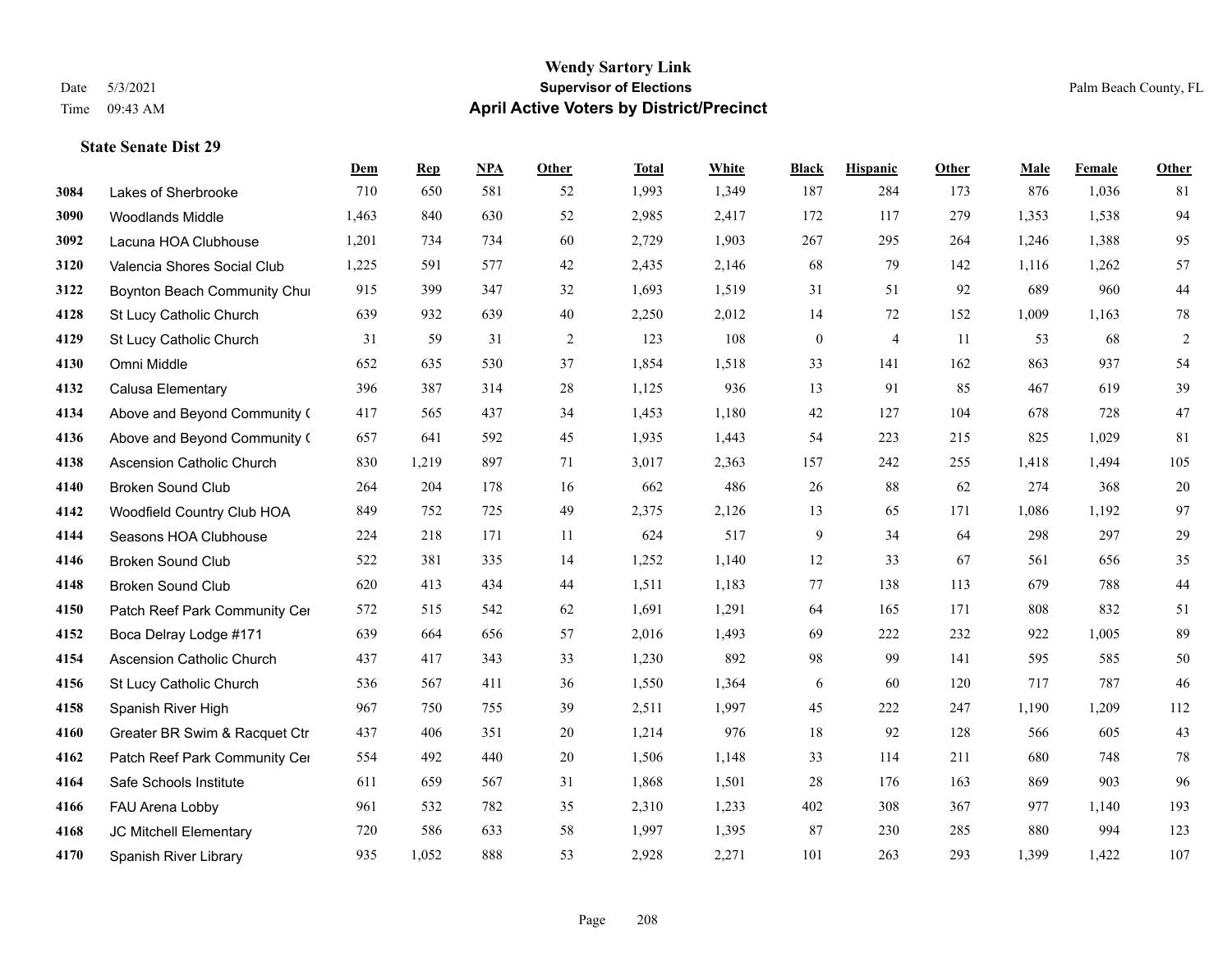#### **Wendy Sartory Link** Date 5/3/2021 **Supervisor of Elections** Palm Beach County, FL Time 09:43 AM **April Active Voters by District/Precinct**

## **Dem Rep NPA Other Total White Black Hispanic Other Male Female Other** Marine Safety Headquarters 687 697 605 62 2,051 1,793 20 103 135 904 1,090 57 Sugar Sand Park Comm Center 309 277 265 14 865 746 5 54 60 404 426 35 Sugar Sand Park Comm Center 941 708 762 71 2,482 1,814 69 333 266 1,087 1,282 113 Sugar Sand Park Comm Center 766 656 536 45 2,003 1,583 45 202 173 812 1,120 71 Del Prado Elementary 611 593 568 34 1,806 1,291 51 247 217 809 894 103 Greater BR Swim & Racquet Ctr 903 603 736 49 2,291 1,568 85 397 241 964 1,229 98 Boca Raton Middle 580 617 569 33 1,799 1,363 55 206 175 847 901 51 The Volen Center 567 522 464 28 1,581 1,094 140 165 182 728 788 65 Elks Lodge of Boca Raton 935 543 612 53 2,143 1,259 323 319 242 978 1,066 99 St Gregory Episcopal Church 790 1,128 831 75 2,824 2,361 35 185 243 1,393 1,322 109 Verde K-8 School 601 960 713 42 2,316 1,835 59 135 287 1,065 1,119 132 Del Prado Elementary 547 318 312 26 1,203 1,034 24 47 98 500 669 34 Good Shepherd Lutheran 716 452 440 24 1,632 1,407 31 80 114 691 898 43 Verde K-8 School 650 481 529 39 1,699 1,054 119 332 194 697 923 79 Verde K-8 School 399 349 301 20 1,069 803 10 161 95 435 606 28 Greater BR Swim & Racquet Ctr 811 598 617 38 2,064 1,610 29 235 190 842 1,146 76 Sugar Sand Park Comm Center 795 477 605 43 1,920 1,203 161 324 232 864 982 74 Good Shepherd Lutheran 691 490 507 33 1,721 1,368 37 169 147 703 958 60 Hammock Pointe Elementary 909 617 479 36 2,041 1,754 10 124 153 798 1,182 61 Sugar Sand Park Comm Center 634 835 682 44 2,195 1,723 34 259 179 1,012 1,109 74 Center for Spiritual Living 644 820 586 38 2,088 1,742 34 162 150 991 1,033 64 4214 Calvary Chapel Boca Raton - 4th $541$   $878$   $646$   $64$   $2,229$   $1,777$   $47$   $236$   $169$   $1,035$   $1,107$   $87$ 4216 Calvary Chapel Boca Raton - Kir 691 1,076 699 61 2,527 2,127 23 175 202 1,196 1,242 89 Grace Community Church 469 873 554 62 1,958 1,622 32 141 163 897 975 86 Boca Raton Community Center 497 426 498 44 1,465 948 115 247 155 681 735 49 Boca Raton Downtown Library 946 1,077 905 84 3,012 2,517 60 188 247 1,351 1,535 126 Grace Community Church 545 1,156 749 61 2,511 2,057 60 197 197 1,173 1,252 86 St Gregory Episcopal Church 237 396 278 22 933 833 7 33 60 441 467 25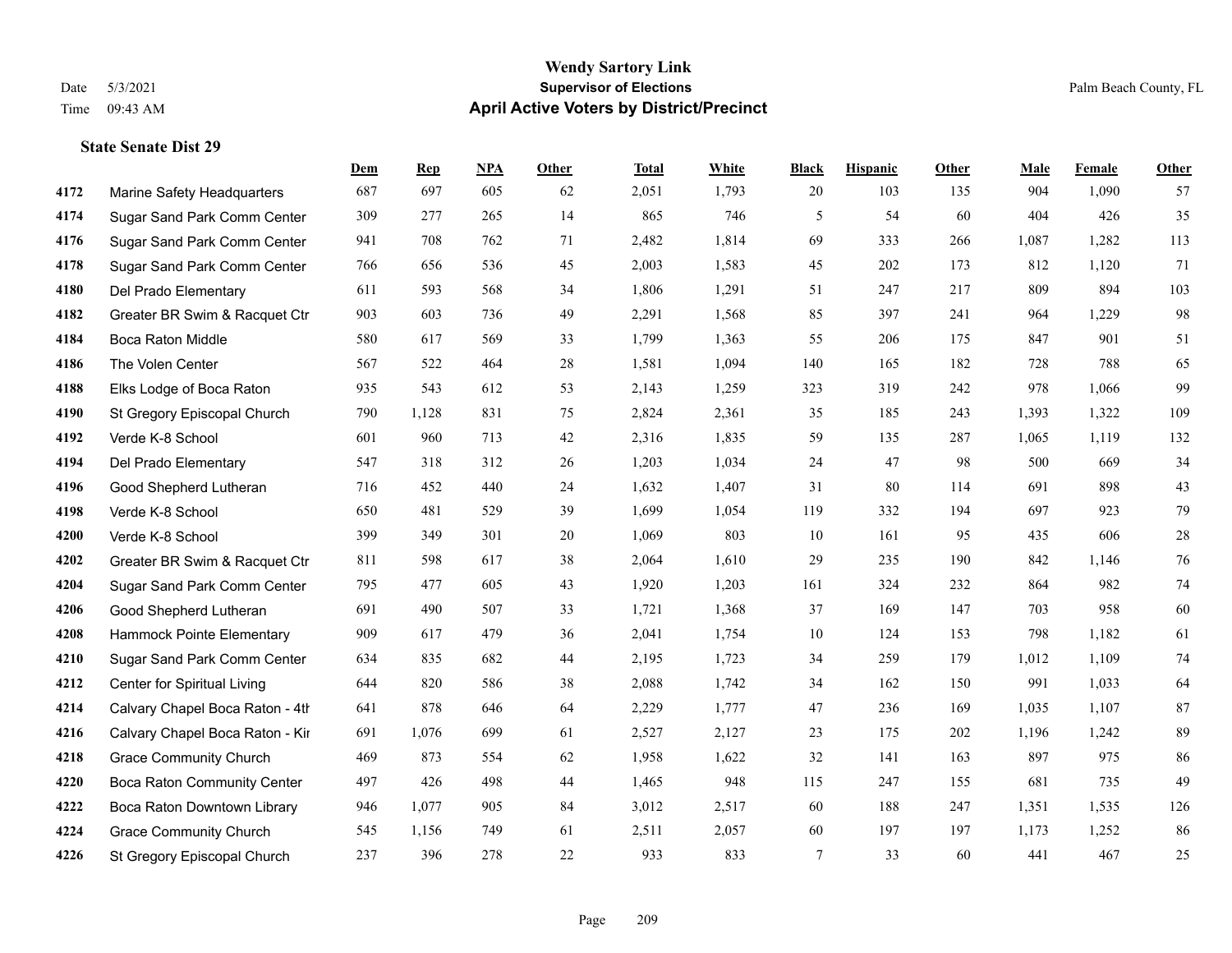#### **Wendy Sartory Link** Date 5/3/2021 **Supervisor of Elections** Palm Beach County, FL Time 09:43 AM **April Active Voters by District/Precinct**

Boca Raton Community Center 544 671 521 46 1,782 1,529 17 99 137 794 938 50

**Dem Rep NPA Other Total White Black Hispanic Other Male Female Other**

## Boca Raton Downtown Library 326 464 328 25 1,143 1,000 8 58 77 538 579 26 Faith Farm Tabernacle 495 354 433 25 1,307 792 133 203 179 581 680 46 Faith Farm Tabernacle 3 2 2 0 7 4 0 3 0 6 1 0 Faith Farm Tabernacle 5 0 2 0 7 6 0 0 1 5 2 0 Our Lady Queen of Peace 1,171 1,209 996 90 3,466 2,781 97 212 376 1,608 1,711 147 Gleneagles CC-Strathearn Sat 997 474 472 30 1,973 1,704 34 108 127 822 1,098 53 Gleneagles CC-Clunie Satellite 810 324 359 23 1,516 1,287 80 75 74 642 836 38 Kings Point Clubhouse 386 189 175 13 763 615 27 72 49 294 439 30 Monaco Clubhouse 957 493 506 38 1,994 1,549 90 197 158 807 1,100 87 Lakes of Delray Clubhouse 390 226 159 15 790 704 9 37 40 303 471 16 Kings Point Flanders 955 410 398 31 1,794 1,458 72 148 116 727 1,006 61 Lakes of Delray Clubhouse 956 322 382 42 1,702 1,401 71 120 110 658 986 58 Kings Point Flanders 945 388 352 36 1,721 1,357 80 155 129 669 978 74 Las Verdes Clubhouse 1,012 633 715 54 2,414 1,705 202 298 209 1,073 1,255 86 West Boca Branch Library 1,376 1,458 1,299 104 4,237 3,506 102 244 385 1,981 2,117 139 South County Civic Center 537 527 404 24 1,492 1,353 6 30 103 698 753 41 Morikami Park Elementary 44 61 49 3 157 148 0 4 5 71 85 1 Morikami Park Elementary 571 627 496 40 1,734 1,503 19 57 155 791 900 43 Morikami Park Elementary 18 39 24 2 83 66 0 7 10 33 43 7 South County Civic Center 260 210 193 12 675 555 8 29 83 310 334 31 Spanish River High 74 102 69 11 256 207 4 20 25 126 127 3 The Polo Club of Boca Raton 666 513 432 25 1,636 1,486 18 26 106 716 870 50 The Polo Club of Boca Raton 310 193 196 18 717 651 1 8 57 289 402 26

 South County Civic Center 166 118 112 8 404 340 6 31 27 167 227 10 The Polo Club of Boca Raton 35 28 32 2 97 88 2 3 4 43 52 2 Delray Beach First Baptist 9 2 0 1 12 11 1 0 0 3 9 0 Delray Beach First Baptist 288 175 203 9 675 432 38 125 80 286 357 32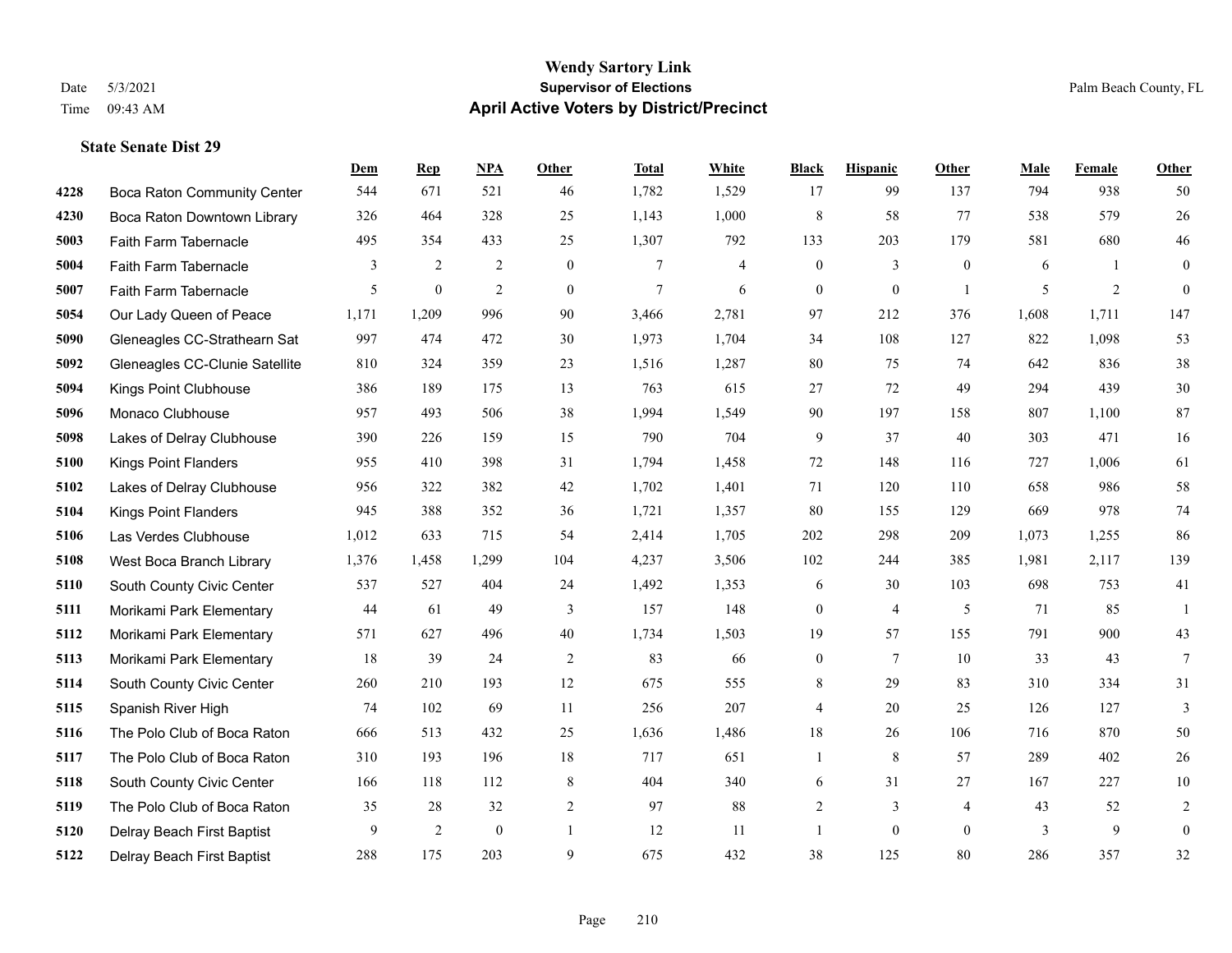#### **Wendy Sartory Link** Date 5/3/2021 **Supervisor of Elections** Palm Beach County, FL Time 09:43 AM **April Active Voters by District/Precinct**

## **Dem Rep NPA Other Total White Black Hispanic Other Male Female Other** Delray Beach First Baptist 165 118 112 1 396 336 8 27 25 159 223 14 Boca Delray Clubhouse 262 117 115 11 505 454 8 17 26 204 289 12 Sunrise Park Elementary 774 504 558 36 1,872 1,243 104 274 251 845 959 68 Coconut Cove Waterpark - Meet 668 548 535 27 1,778 1,296 31 178 273 808 877 93 Eagles Landing Middle 976 583 647 43 2,249 1,534 151 327 237 993 1,179 77 Coconut Cove Waterpark - Meet 542 465 451 28 1,486 1,056 70 229 131 709 721 56 West Boca Branch Library 897 527 697 44 2,165 1,405 129 408 223 911 1,178 76 Whispering Pines Elementary 910 558 615 44 2,127 1,413 130 305 279 918 1,126 83 Olympic Heights High 1,071 771 930 50 2,822 1,828 146 538 310 1,274 1,430 118 Whispering Pines Elementary 310 248 256 21 835 604 30 105 96 331 464 40 Whisper Walk Section B 933 433 419 30 1,815 1,437 51 207 120 693 1,070 52 Century Village West 956 494 406 38 1,894 1,472 78 180 164 697 1,120 77 Century Village West 769 362 370 21 1,522 1,214 49 137 122 582 864 76 Century Village West 719 273 283 20 1,295 1,020 50 141 84 462 787 46 West Boca Raton High 954 798 854 43 2,649 1,981 83 247 338 1,240 1,295 114 Daggerwing Nature Center 907 775 745 51 2,478 1,708 79 338 353 1,104 1,253 121 Southwinds Golf Course 743 509 580 33 1,865 1,264 85 271 245 809 966 90 Boca West Country Club 786 456 523 50 1,815 1,629 7 75 104 755 1,016 44 Boca West Country Club 830 462 420 31 1,743 1,642 5 27 69 676 1,026 41 Glades Presbyterian Church 779 755 637 33 2,204 1,617 69 310 208 1,054 1,062 88 Sandpiper Shores Elementary 1,021 665 683 41 2,410 1,843 73 252 242 1,096 1,233 81 Glades Road Branch Library 819 697 719 47 2,282 1,586 119 341 236 978 1,199 105 Glades Road Branch Library 995 622 611 39 2,267 1,719 66 264 218 876 1,325 66 Olympic Heights High 1,170 629 775 50 2,624 1,930 84 355 255 1,017 1,503 104 Del Prado Elementary 239 302 204 17 762 683 9 12 58 360 378 24 Waters Edge Elementary 878 764 826 46 2,514 1,703 126 360 325 1,155 1,237 122 Loggers Run Middle 476 357 373 14 1,220 854 48 195 123 512 644 64 Loggers Run Middle 719 536 637 44 1,936 1,070 193 398 275 862 971 103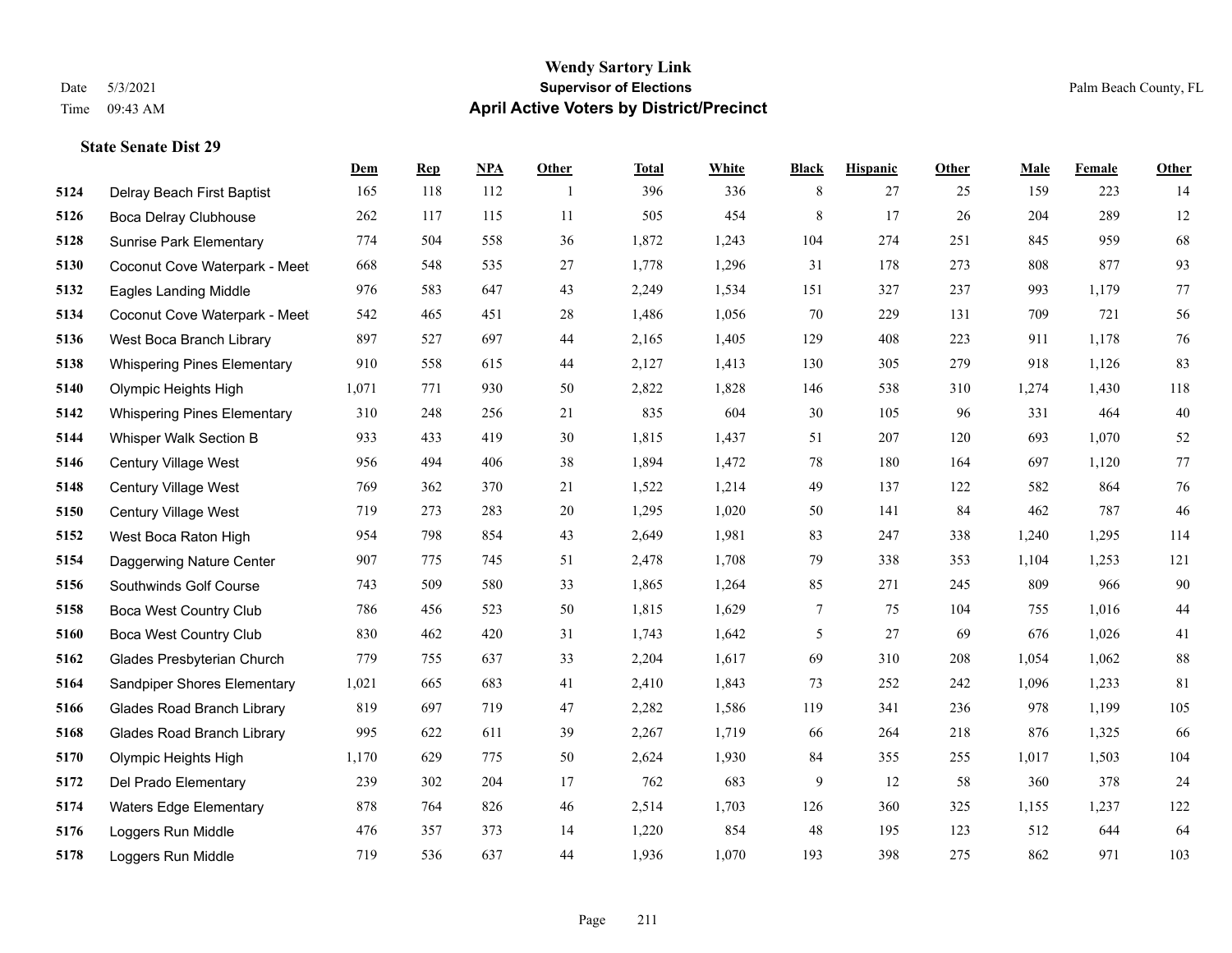#### **Wendy Sartory Link** Date 5/3/2021 **Supervisor of Elections** Palm Beach County, FL Time 09:43 AM **April Active Voters by District/Precinct**

## **Dem Rep NPA Other Total White Black Hispanic Other Male Female Other** Boca Glades Baptist Church 694 379 627 38 1,738 996 122 392 228 789 871 78 Boca Glades Baptist Church 579 304 562 34 1,479 768 138 361 212 660 746 73 Coral Sunset Elementary 905 556 725 36 2,222 1,231 239 426 326 1,021 1,090 111 Coral Sunset Elementary 1,071 441 882 39 2,433 1,024 372 681 356 1,022 1,271 140 Pines Of Boca Barwood 991 620 790 47 2,448 1,457 134 537 320 1,029 1,316 103 Lakes at Boca Rio Clubhouse 410 290 331 19 1,050 689 62 182 117 482 524 44 Hammock Pointe Elementary 1,094 688 910 40 2,732 1,572 197 578 385 1,181 1,422 129 Lakes Of Boca Barwood 400 254 373 22 1,049 637 48 227 137 444 547 58 Belle Glade Library/Civic Ctr 1 3 2 0 6 0 0 6 0 2 4 0 South Bay Commission Chambe 48 56 33 5 142 98 9 22 13 71 64 7 South Bay Commission Chambe 1,229 87 233 11 1,560 63 1,201 215 81 646 874 40 Glades Central High 456 82 146 8 692 84 399 169 40 323 333 36 Belle Glade Library/Civic Ctr 1,433 111 259 13 1,816 97 1,453 145 121 758 986 72 Lewis Evans Resource Center 1,792 78 275 14 2,159 35 1,871 129 124 872 1,208 79 Lewis Evans Resource Center  $\begin{array}{ccccccccccccc}\n & & & 3 & & 0 & & 2 & & 0 & & 5 & & 1 & & 0 & & 4 & & 0 & & 2 & & 3 & & 0\n\end{array}$  Belle Glade Library/Civic Ctr 784 470 342 15 1,611 430 412 678 91 754 812 45 Belle Glade Library/Civic Ctr 8 3 13 2 26 8 0 18 0 8 16 2 Gove Elementary 690 300 271 5 1,266 318 440 408 100 545 677 44 Gove Elementary 0 4 0 4 4 0 0 0 3 1 0 Gove Elementary 404 165 211 9 789 140 153 450 46 341 417 31 South Bay Commission Chambers 0 0 0 0 0 0 0 0 0 0 0 0 Binks Forest Elementary 25 41 36 2 104 75 5 9 15 47 53 4 Binks Forest Elementary 413 568 375 33 1,389 1,069 48 128 144 650 693 46 Wellington Landings Middle 474 541 390 30 1,435 1,042 87 184 122 651 742 42 Binks Forest Elementary 661 746 572 40 2,019 1,417 129 297 176 920 1,035 64 Wellington Elementary 798 954 553 40 2,345 1,732 126 309 178 1,068 1,201 76 Wellington Landings Middle 676 595 580 48 1,899 1,239 174 333 153 887 953 59 First Baptist Church Wel 801 691 581 45 2,118 1,355 217 359 187 949 1,101 68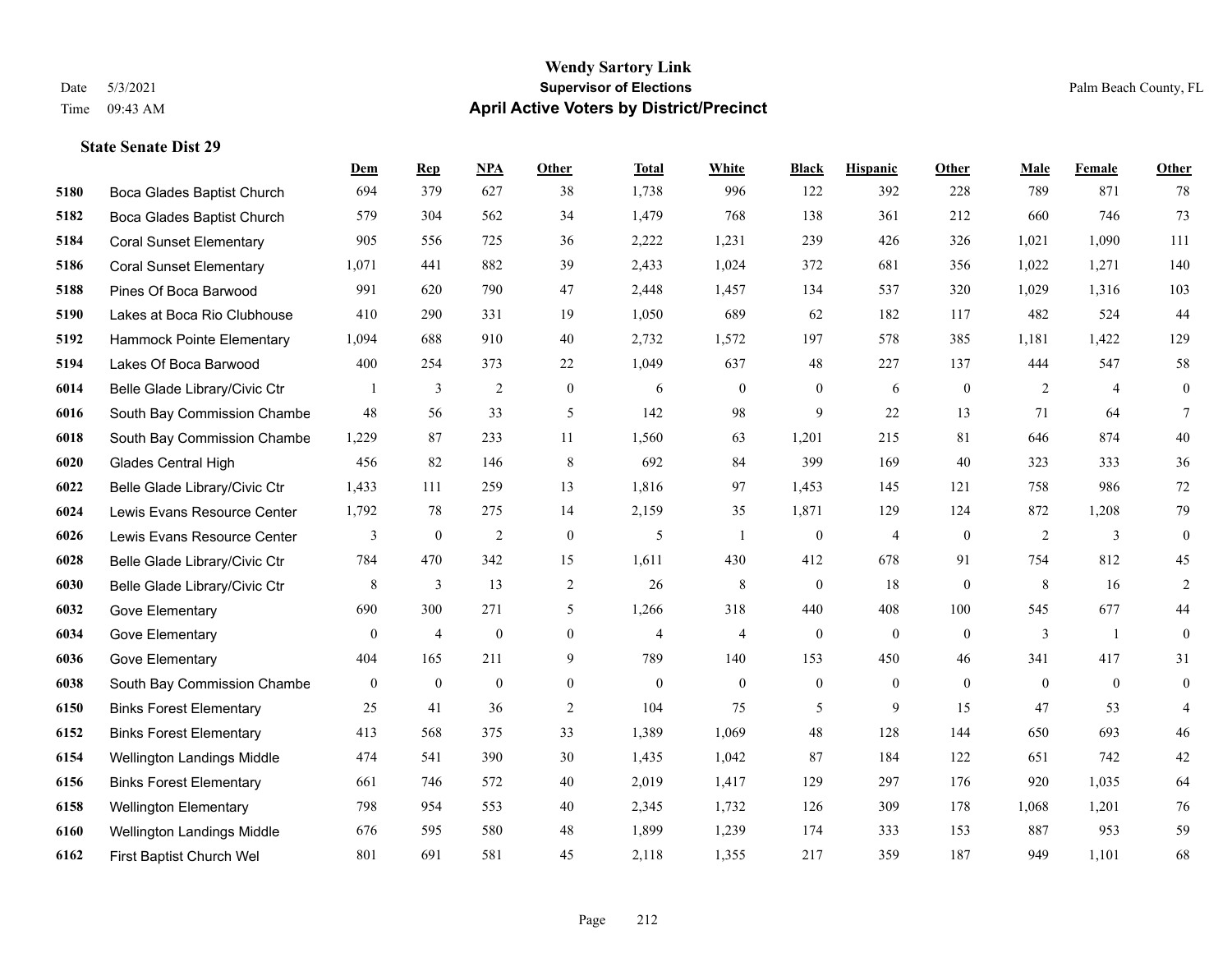#### **Wendy Sartory Link** Date 5/3/2021 **Supervisor of Elections** Palm Beach County, FL Time 09:43 AM **April Active Voters by District/Precinct**

## **Dem Rep NPA Other Total White Black Hispanic Other Male Female Other** First Baptist Church Wel 836 825 612 55 2,328 1,576 181 374 197 1,040 1,213 75 Wellington Community Center 875 874 752 49 2,550 1,794 152 389 215 1,177 1,292 81 First Baptist Church Wel 131 191 149 9 480 371 27 46 36 222 244 14 New Horizons Elementary 290 455 325 13 1,083 798 55 111 119 470 584 29 Wellington High 704 630 566 41 1,941 1,202 264 307 168 859 1,020 62 Elbridge Gale Elementary 871 572 662 49 2,154 1,187 303 437 227 936 1,132 86 Wellington Village Park 221 440 298 28 987 842 16 41 88 396 539 52 Wellington Village Hall 844 462 673 44 2,023 895 358 538 232 830 1,106 87 St Peters Methodist Church 1,000 803 835 59 2,697 1,612 289 555 241 1,227 1,383 87 Equestrian Trails Elementary 525 302 337 20 1,184 549 291 156 188 530 600 54 Palm Beach Central High 0 0 0 0 0 0 0 0 0 0 0 0 Wellington Branch Library 539 362 363 34 1,298 724 191 267 116 538 721 39 Emerald Cove Middle 541 573 516 43 1,673 1,044 174 280 175 735 884 54 Emerald Cove Middle 86 79 89 10 264 145 55 48 16 111 147 6 Villa Olympia Clubhouse 1,575 1,067 1,271 95 4,008 1,812 695 685 816 1,870 1,943 195 Wellington Village Park 149 229 165 13 556 381 17 89 69 255 276 25 Wellington Village Park 848 766 701 47 2,362 1,491 254 291 326 1,084 1,191 87 Panther Run Elementary 229 192 179 8 608 342 95 97 74 282 301 25 Wellington Village Park 0 0 0 0 0 0 0 0 0 0 0 0 Wellington Village Park 56 31 42 6 135 65 15 33 22 53 77 5 Panther Run Elementary 0 1 0 0 1 1 1 0 0 0 1 0 0 0 Discovery Key Elementary 973 1,116 682 54 2,825 2,104 180 334 207 1,315 1,424 86 The Isles at Wellington 761 778 623 37 2,199 1,425 225 245 304 1,033 1,065 101 Wycliffe Comm Association Bldg 769 339 397 21 1,526 1,422 17 23 64 656 841 29 Epiphany Lutheran Church 1,083 1,177 1,070 76 3,406 2,105 378 558 365 1,557 1,739 110 Panther Run Elementary 695 767 644 50 2,156 1,385 248 249 274 1,020 1,068 68 **State Senate Dist 29** 104,511 81,481 76,883 5,454 268,329 190,825 19,568 31,778 26,158 118,835 139,310 10,184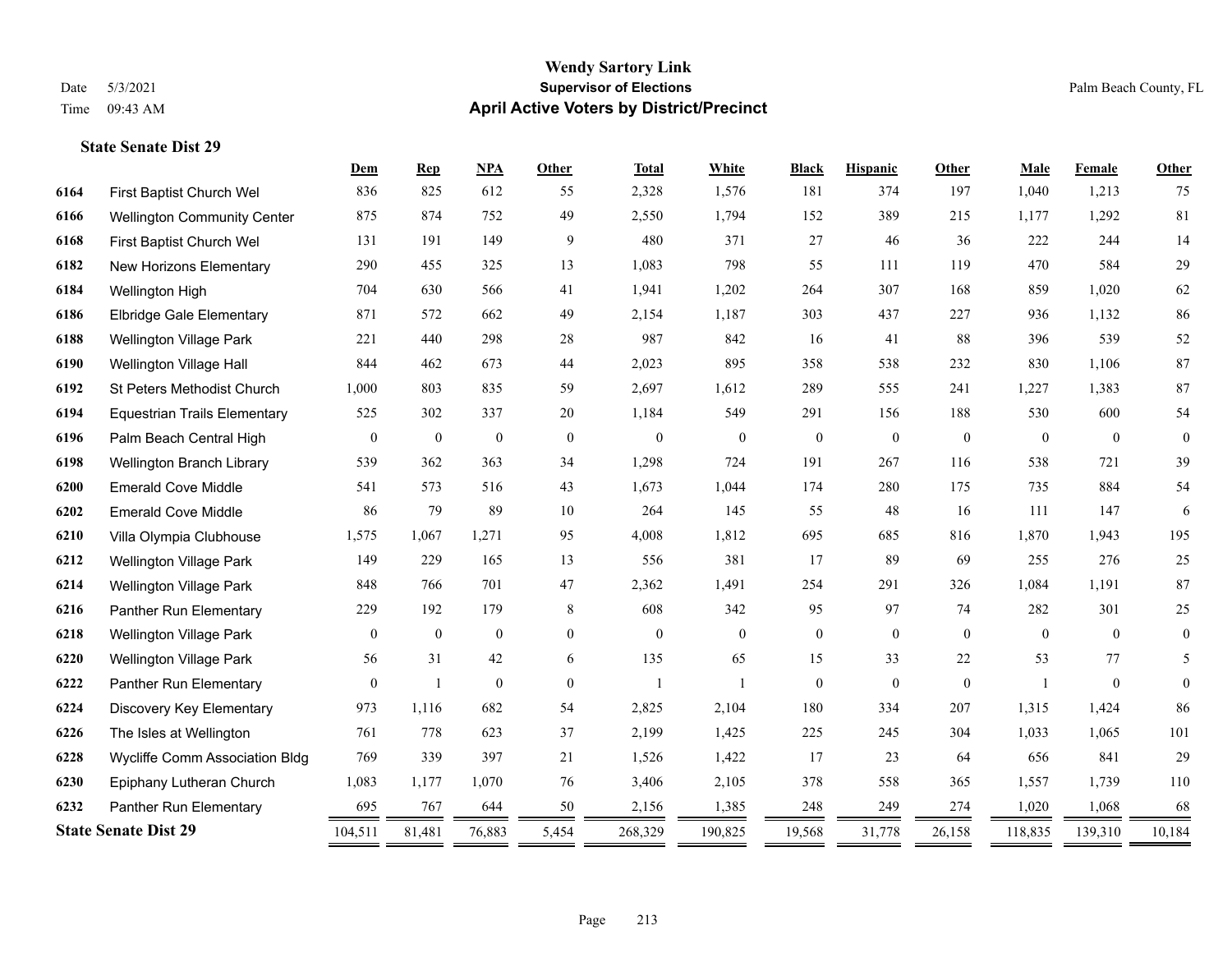#### **Wendy Sartory Link** Date 5/3/2021 **Supervisor of Elections** Palm Beach County, FL Time 09:43 AM **April Active Voters by District/Precinct**

#### **State Senate Dist 30**

|      |                                 | Dem          | <b>Rep</b>       | NPA              | <b>Other</b>     | <b>Total</b>     | <b>White</b>     | <b>Black</b>     | <b>Hispanic</b> | Other          | <b>Male</b>    | Female           | <b>Other</b>     |
|------|---------------------------------|--------------|------------------|------------------|------------------|------------------|------------------|------------------|-----------------|----------------|----------------|------------------|------------------|
| 1034 | West Jupiter Recreation Center  | 262          | 707              | 333              | 42               | 1,344            | 1,163            | 19               | 37              | 125            | 650            | 669              | 25               |
| 1036 | Calvary Church of Jupiter       | $\mathbf{0}$ | $\mathbf{0}$     | $\mathbf{0}$     | $\mathbf{0}$     | $\mathbf{0}$     | $\overline{0}$   | $\mathbf{0}$     | $\mathbf{0}$    | $\mathbf{0}$   | $\overline{0}$ | $\overline{0}$   | $\overline{0}$   |
| 1038 | William T Dwyer High            | 812          | 1,325            | 767              | 56               | 2,960            | 2,485            | 66               | 180             | 229            | 1,413          | 1,435            | 112              |
| 1040 | West Jupiter Recreation Center  | 257          | 466              | 344              | 32               | 1,099            | 887              | 17               | 61              | 134            | 544            | 515              | $40\,$           |
| 1042 | West Jupiter Recreation Center  | $\mathbf{0}$ | $\mathbf{0}$     | $\mathbf{0}$     | $\theta$         | $\mathbf{0}$     | $\overline{0}$   | $\mathbf{0}$     | $\theta$        | $\Omega$       | $\theta$       | $\theta$         | $\overline{0}$   |
| 1044 | Limestone Creek Elementary      | 433          | 120              | 171              | 20               | 744              | 216              | 355              | 91              | 82             | 354            | 363              | $27\,$           |
| 1046 | West Jupiter Recreation Center  | 265          | 147              | 159              | 14               | 585              | 265              | 165              | 109             | 46             | 249            | 313              | 23               |
| 1048 | St Peter Catholic Church        | 397          | 495              | 300              | 28               | 1,220            | 1,089            | 3                | 44              | 84             | 466            | 724              | 30               |
| 1050 | <b>Lighthouse Elementary</b>    | 479          | 681              | 410              | 44               | 1,614            | 1,376            | 15               | 69              | 154            | 751            | 804              | 59               |
| 1052 | Beacon Cove Intermediate Scho   | 1,063        | 1,169            | 946              | 65               | 3,243            | 2,567            | 81               | 262             | 333            | 1,520          | 1,613            | 110              |
| 1054 | Limestone Creek Elementary      | 703          | 1,116            | 633              | 57               | 2,509            | 2,214            | 25               | 100             | 170            | 1,166          | 1,270            | 73               |
| 1056 | West Jupiter Recreation Center  | 568          | 596              | 543              | 37               | 1,744            | 1,405            | 81               | 123             | 135            | 763            | 922              | 59               |
| 1058 | St Peter Catholic Church        | 791          | 895              | 746              | 62               | 2,494            | 2,084            | 38               | 191             | 181            | 1,099          | 1,318            | 77               |
| 1060 | West Jupiter Recreation Center  | 77           | 101              | 75               | $\mathfrak{Z}$   | 256              | 211              | $\boldsymbol{0}$ | 24              | 21             | 102            | 137              | 17               |
| 1062 | <b>Harvest Community Church</b> | 634          | 1,181            | 549              | 37               | 2,401            | 2,206            | 10               | 55              | 130            | 1,161          | 1,158            | 82               |
| 1064 | Jupiter Community Center        | 78           | 123              | 64               | 2                | 267              | 244              | $\overline{0}$   | 6               | 17             | 130            | 129              | 8                |
| 1066 | Jupiter Community Center        | $\mathbf{0}$ | $\boldsymbol{0}$ | $\boldsymbol{0}$ | $\boldsymbol{0}$ | $\boldsymbol{0}$ | $\boldsymbol{0}$ | $\overline{0}$   | $\overline{0}$  | $\mathbf{0}$   | $\mathbf{0}$   | $\boldsymbol{0}$ | $\boldsymbol{0}$ |
| 1068 | Jupiter Community Center        | 592          | 739              | 615              | 49               | 1,995            | 1,648            | 26               | 189             | 132            | 938            | 995              | 62               |
| 1070 | Jupiter Community Center        | 63           | 69               | 89               | $\overline{4}$   | 225              | 177              | $\mathbf{1}$     | 39              | 8              | 117            | 98               | $10\,$           |
| 1072 | Jerry Thomas Elementary         | 744          | 1,068            | 693              | 66               | 2,571            | 2,232            | 29               | 161             | 149            | 1,223          | 1,274            | 74               |
| 1074 | Independence Middle             | 805          | 1,169            | 846              | 88               | 2,908            | 2,444            | 24               | 190             | 250            | 1,303          | 1,509            | 96               |
| 1075 | Martinique Clubhouse            | 256          | 365              | 236              | 21               | 878              | 743              | 10               | 62              | 63             | 398            | 448              | 32               |
| 1076 | The Island Clubhouse            | 651          | 808              | 596              | 72               | 2,127            | 1,746            | 55               | 145             | 181            | 1,045          | 1,000            | 82               |
| 1078 | First Baptist Church Teq        | 360          | 904              | 392              | 22               | 1,678            | 1,566            | 5                | 41              | 66             | 803            | 835              | $40\,$           |
| 1080 | First Baptist Church Teq        | 97           | 148              | 76               | 3                | 324              | 299              | $\overline{0}$   | 9               | 16             | 163            | 151              | 10               |
| 1082 | First Baptist Church Teq        | 72           | 145              | 84               | 8                | 309              | 286              | 1                | 11              | 11             | 149            | 151              | 9                |
| 1084 | First Baptist Church Teq        | 12           | 52               | 10               | $\boldsymbol{0}$ | 74               | 71               |                  | $\overline{0}$  | $\overline{2}$ | 37             | 35               | $\overline{c}$   |
| 1088 | First Baptist Church Teq        | 12           | 40               | 20               | $\theta$         | 72               | 64               | $\overline{0}$   | 2               | 6              | 36             | 35               | 1                |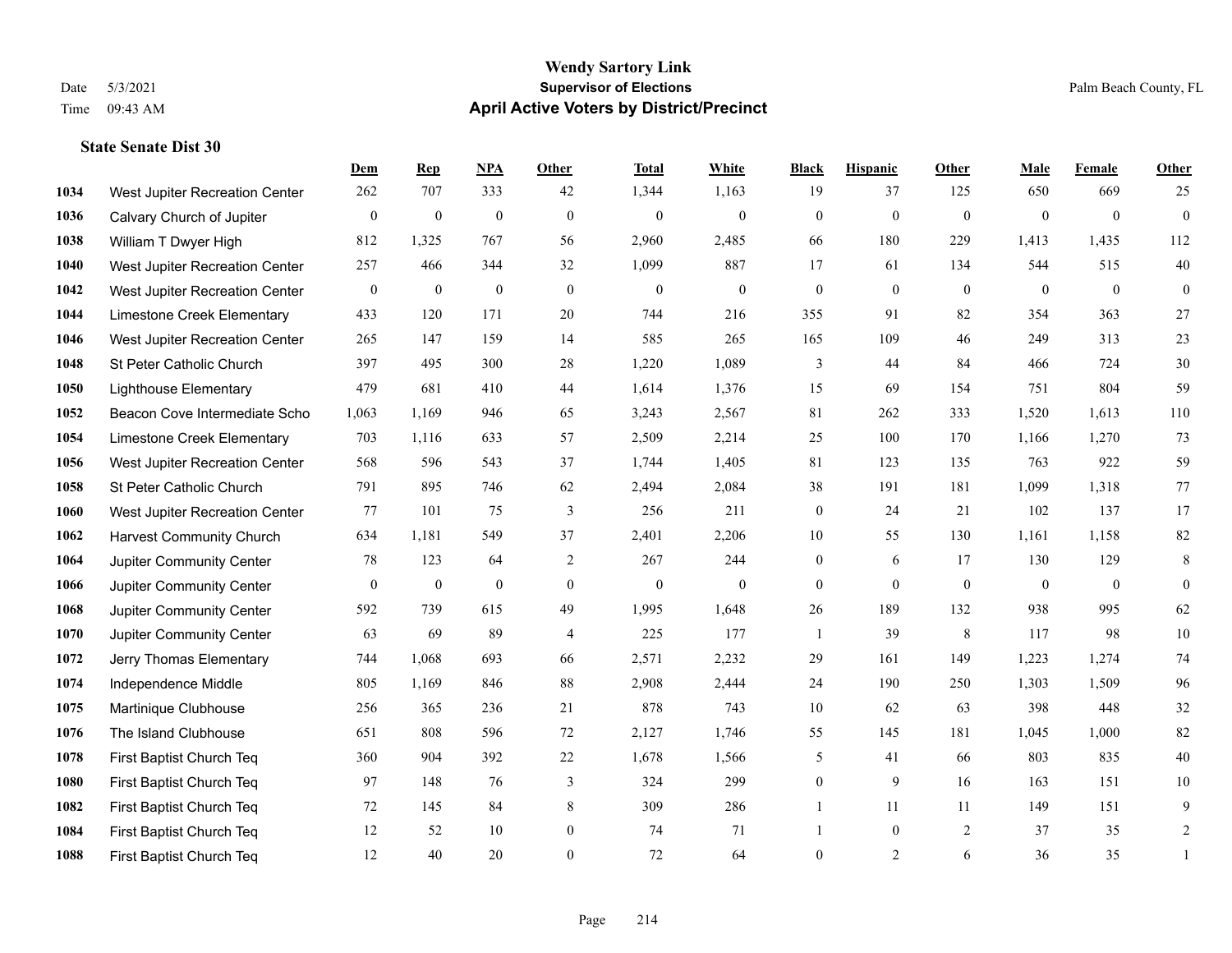#### **Wendy Sartory Link** Date 5/3/2021 **Supervisor of Elections** Palm Beach County, FL Time 09:43 AM **April Active Voters by District/Precinct**

#### **State Senate Dist 30**

|      |                                  | Dem            | <b>Rep</b>       | NPA              | <b>Other</b>   | <b>Total</b>     | White            | <b>Black</b>     | <b>Hispanic</b>  | <b>Other</b>    | <b>Male</b>  | Female         | Other            |
|------|----------------------------------|----------------|------------------|------------------|----------------|------------------|------------------|------------------|------------------|-----------------|--------------|----------------|------------------|
| 1094 | First Baptist Church Teq         | 610            | 900              | 550              | 40             | 2,100            | 1,889            | 8                | 83               | 120             | 945          | 1,103          | 52               |
| 1096 | First Baptist Church Teq         | 48             | 74               | 37               | $\mathbf{0}$   | 159              | 129              | 8                | 13               | 9               | 77           | 78             | $\overline{4}$   |
| 1098 | Riverside Improvement            | 263            | 472              | 256              | 23             | 1,014            | 903              | 6                | 46               | 59              | 459          | 520            | 35               |
| 1100 | Jupiter Elementary               | 401            | 477              | 368              | 28             | 1,274            | 972              | 19               | 197              | 86              | 613          | 612            | 49               |
| 1102 | Jupiter High                     | 710            | 941              | 693              | 70             | 2,414            | 1,905            | 66               | 216              | 227             | 1,066        | 1,259          | 89               |
| 1104 | Jupiter Branch Library           | 452            | 579              | 452              | 31             | 1,514            | 1,238            | 35               | 139              | 102             | 659          | 809            | $46\,$           |
| 1106 | Jupiter Middle                   | 351            | 505              | 381              | 40             | 1,277            | 1,068            | 16               | 82               | 111             | 586          | 648            | $43\,$           |
| 1108 | Newhaven Clubhouse               | 580            | 711              | 536              | 65             | 1,892            | 1,614            | 26               | 115              | 137             | 840          | 990            | 62               |
| 1110 | <b>Tequesta Council Chambers</b> | 111            | 141              | 109              | $\overline{4}$ | 365              | 316              | 9                | 22               | 18              | 161          | 193            | 11               |
| 1112 | <b>Tequesta Council Chambers</b> | 21             | 66               | 48               | 6              | 141              | 114              | 4                | 16               | $7\phantom{.0}$ | 67           | 71             | 3                |
| 1114 | <b>Tequesta Council Chambers</b> | 120            | 321              | 126              | 13             | 580              | 554              | $\mathbf{0}$     | 4                | 22              | 258          | 311            | 11               |
| 1116 | <b>Tequesta Council Chambers</b> | $\mathbf{0}$   | $\boldsymbol{0}$ | $\boldsymbol{0}$ | $\mathbf{0}$   | $\boldsymbol{0}$ | $\boldsymbol{0}$ | $\boldsymbol{0}$ | $\mathbf{0}$     | $\overline{0}$  | $\mathbf{0}$ | $\mathbf{0}$   | $\boldsymbol{0}$ |
| 1118 | <b>Tequesta Council Chambers</b> | 181            | 255              | 186              | 26             | 648              | 553              | 13               | 37               | 45              | 264          | 367            | 17               |
| 1120 | <b>Tequesta Council Chambers</b> | 73             | 259              | 110              | 15             | 457              | 430              | $\boldsymbol{0}$ | 8                | 19              | 220          | 229            | $\,8\,$          |
| 1122 | <b>Tequesta Council Chambers</b> | 33             | 87               | 36               | 3              | 159              | 149              | $\mathbf{0}$     | $\mathbf{1}$     | 9               | 82           | 74             | 3                |
| 1124 | Riverside Improvement            | $\mathbf{0}$   | 2                | $\mathbf{0}$     | $\mathbf{0}$   | $\overline{2}$   | $\overline{2}$   | $\mathbf{0}$     | $\mathbf{0}$     | $\overline{0}$  | $\mathbf{1}$ | -1             | $\mathbf{0}$     |
| 1126 | PBC Fire Rescue #18              | 431            | 908              | 497              | 46             | 1,882            | 1,762            | 8                | 36               | 76              | 855          | 993            | 34               |
| 1128 | Jupiter Inlet Colony Admin Bldg  | 72             | 226              | 91               | 14             | 403              | 371              | $\mathbf{0}$     | 5                | 27              | 182          | 212            | 9                |
| 1130 | PBC Fire Rescue #18              |                | 3                | $\overline{c}$   | $\mathbf{0}$   | 6                | 6                | $\boldsymbol{0}$ | $\boldsymbol{0}$ | $\overline{0}$  | 3            | $\overline{c}$ |                  |
| 1132 | PBC Fire Rescue #18              | $\overline{0}$ | 3                | $\overline{2}$   | $\overline{0}$ | 5                | 5                | $\mathbf{0}$     | $\overline{0}$   | $\theta$        | 2            | 3              | $\mathbf{0}$     |
| 1134 | PBC Fire Rescue #18              | $\theta$       | $\theta$         | $\theta$         | $\theta$       | $\theta$         | $\theta$         | $\mathbf{0}$     | $\theta$         | $\theta$        | $\Omega$     | $\theta$       | $\theta$         |
| 1136 | 1st UM Church of Jup-Teq         | 601            | 1,024            | 631              | 71             | 2,327            | 2,162            | 10               | 57               | 98              | 1,025        | 1,242          | 60               |
| 1138 | Grace Immanuel Bible Church      | 226            | 836              | 355              | 38             | 1,455            | 1,383            | $\mathbf{0}$     | 10               | 62              | 619          | 803            | 33               |
| 1140 | Club at Admirals Cove            | 299            | 555              | 303              | 25             | 1,182            | 1,084            | 7                | 22               | 69              | 563          | 600            | 19               |
| 1142 | 1st UM Church of Jup-Teq         | 297            | 602              | 364              | 44             | 1,307            | 1,204            | 6                | 23               | 74              | 617          | 657            | 33               |
| 1144 | 1st UM Church of Jup-Teq         | 540            | 824              | 513              | 31             | 1,908            | 1,761            | $7\phantom{.0}$  | 32               | 108             | 881          | 969            | $58\,$           |
| 1146 | Newhaven Clubhouse               | 16             | 35               | 8                | $\overline{1}$ | 60               | 54               | $\boldsymbol{0}$ | $\mathbf{1}$     | 5               | 31           | 28             | 1                |
| 1148 | <b>Oceanview Methodist</b>       | 404            | 570              | 403              | 48             | 1,425            | 1,301            | 8                | 31               | 85              | 617          | 764            | 44               |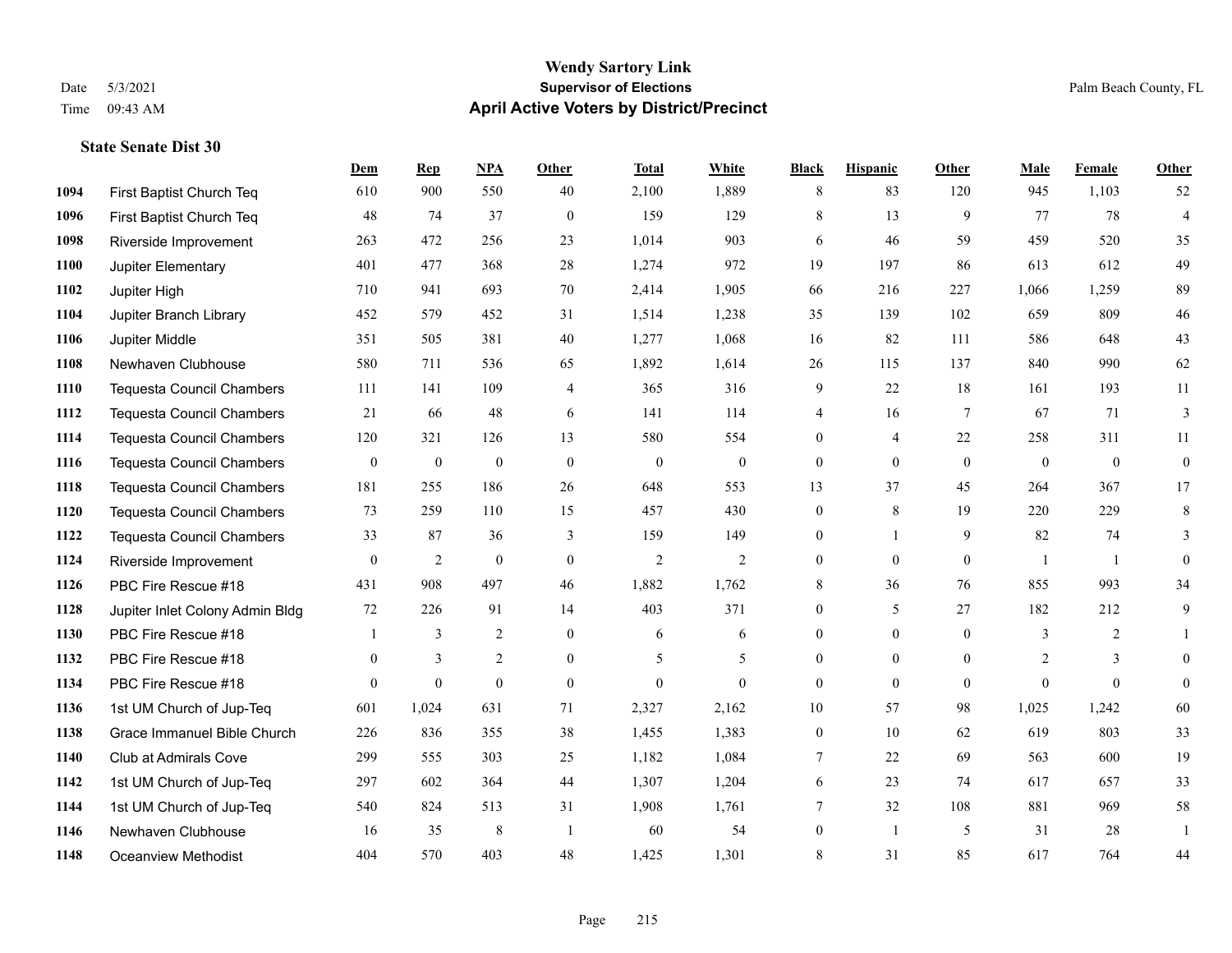#### **Wendy Sartory Link** Date 5/3/2021 **Supervisor of Elections Supervisor of Elections** Palm Beach County, FL Time 09:43 AM **April Active Voters by District/Precinct**

|      |                               | Dem            | $\mathbf{Rep}$   | <b>NPA</b>       | Other            | <b>Total</b>     | White          | <b>Black</b>     | <b>Hispanic</b> | Other          | Male           | Female          | Other            |
|------|-------------------------------|----------------|------------------|------------------|------------------|------------------|----------------|------------------|-----------------|----------------|----------------|-----------------|------------------|
| 1150 | Oceanview Methodist           | $\Omega$       | $\mathbf{0}$     | $\mathbf{0}$     | $\Omega$         | $\theta$         | $\Omega$       | $\theta$         | $\theta$        | $\Omega$       | $\Omega$       | $\theta$        | $\theta$         |
| 1152 | Oceanview Methodist           | 51             | 76               | 62               | 9                | 198              | 187            | $\theta$         | $\overline{2}$  | 9              | 95             | 97              | 6                |
| 1154 | Holy Spirit Lutheran          | 145            | 295              | 137              | 15               | 592              | 530            | 4                | 26              | 32             | 284            | 288             | 20               |
| 1156 | Holy Spirit Lutheran          | $\theta$       | 2                | $\theta$         | $\theta$         | 2                | $\overline{2}$ | $\theta$         | $\theta$        | $\Omega$       | $\mathbf{1}$   | $\overline{1}$  | $\theta$         |
| 1158 | Holy Spirit Lutheran          | $\overline{0}$ | $\mathbf{1}$     | $\mathbf{1}$     | $\mathbf{0}$     | $\mathfrak{2}$   | $\overline{c}$ | $\overline{0}$   | $\mathbf{0}$    | $\theta$       | $\overline{2}$ | $\mathbf{0}$    | $\theta$         |
| 1160 | Holy Spirit Lutheran          |                | $\mathbf{0}$     | 1                | $\theta$         | $\overline{2}$   | $\overline{2}$ | $\theta$         | $\overline{0}$  | $\Omega$       | $\mathbf{1}$   |                 | $\theta$         |
| 1162 | Holy Spirit Lutheran          | $\overline{2}$ | 4                | 5                | 2                | 13               | 13             | $\theta$         | $\theta$        | $\theta$       | 6              | $7\phantom{.0}$ | $\Omega$         |
| 1164 | Club at Admirals Cove         | 29             | 153              | 71               | 5                | 258              | 232            | 3                | $\overline{4}$  | 19             | 130            | 121             | 7                |
| 1166 | Holy Spirit Lutheran          | 8              | 21               | 12               | $\theta$         | 41               | 33             | $\theta$         | $\overline{2}$  | 6              | 17             | 24              | $\theta$         |
| 1168 | Holy Spirit Lutheran          | $\mathbf{0}$   | $\mathbf{0}$     | $\mathbf{0}$     | $\boldsymbol{0}$ | $\boldsymbol{0}$ | $\mathbf{0}$   | $\boldsymbol{0}$ | $\mathbf{0}$    | $\mathbf{0}$   | $\mathbf{0}$   | $\mathbf{0}$    | $\theta$         |
| 1173 | Caloosa POA Meeting Room      | 71             | 115              | 64               | 3                | 253              | 215            | 5                | 14              | 19             | 117            | 124             | 12               |
| 1174 | Mirasol Sales and Info Center | $\theta$       | $\mathbf{0}$     | $\overline{0}$   | $\theta$         | $\overline{0}$   | $\overline{0}$ | $\theta$         | $\mathbf{0}$    | $\theta$       | $\theta$       | $\theta$        | $\theta$         |
| 1176 | Mirasol Sales and Info Center | 0              | $\mathbf{0}$     | $\overline{0}$   | $\mathbf{0}$     | $\theta$         | $\overline{0}$ | $\mathbf{0}$     | $\mathbf{0}$    | $\theta$       | $\overline{0}$ | $\theta$        | $\theta$         |
| 1178 | Mirasol Sales and Info Center | $\Omega$       | $\Omega$         | $\theta$         | $\Omega$         | $\Omega$         | $\theta$       | $\theta$         | $\theta$        | $\Omega$       | $\Omega$       | $\Omega$        | $\Omega$         |
| 1180 | Mirasol Sales and Info Center | $\theta$       | $\mathbf{0}$     | $\theta$         | $\theta$         | $\theta$         | $\theta$       | $\theta$         | $\theta$        | $\theta$       | $\theta$       | $\theta$        | $\theta$         |
| 1182 | William T Dwyer High          | 163            | 270              | 136              | 6                | 575              | 496            | 15               | 26              | 38             | 273            | 289             | 13               |
| 1184 | Eastpointe Country Club       | 547            | 675              | 397              | 34               | 1,653            | 1,539          | 13               | 27              | 74             | 735            | 885             | 33               |
| 1186 | Mirasol Sales and Info Center | 560            | 546              | 474              | 47               | 1,627            | 1,259          | 53               | 158             | 157            | 770            | 806             | 51               |
| 1188 | <b>Westwood Gardens HOA</b>   | 352            | 350              | 287              | 29               | 1,018            | 775            | 31               | 118             | 94             | 406            | 591             | 21               |
| 1189 | <b>Westwood Gardens HOA</b>   | 24             | 66               | 25               | 2                | 117              | 102            | $\overline{7}$   | $\overline{2}$  | 6              | 56             | 57              | $\overline{A}$   |
| 1190 | Gardens Presbyterian          | 1,389          | 2,086            | 1,419            | 152              | 5,046            | 4,120          | 145              | 347             | 434            | 2,210          | 2,689           | 147              |
| 1192 | Evergrene Clubhouse           | 394            | 684              | 461              | 40               | 1,579            | 1,342          | 27               | 77              | 133            | 758            | 767             | 54               |
| 1194 | Frenchmans Creek Real Estate  | 666            | 969              | 598              | 48               | 2,281            | 2,087          | 15               | 45              | 134            | 1,043          | 1,182           | 56               |
| 1196 | Gardens Presbyterian          | $\mathbf{0}$   | $\boldsymbol{0}$ | $\boldsymbol{0}$ | $\mathbf{0}$     | $\mathbf{0}$     | $\overline{0}$ | $\mathbf{0}$     | $\mathbf{0}$    | $\theta$       | $\mathbf{0}$   | $\mathbf{0}$    | $\mathbf{0}$     |
| 1198 | 1st Baptist Church PBG        | 581            | 493              | 429              | 32               | 1,535            | 1,075          | 140              | 160             | 160            | 733            | 748             | 54               |
| 1200 | Dwight D Eisenhower Elementar | $\mathbf{0}$   | $\mathbf{0}$     | $\boldsymbol{0}$ | $\mathbf{0}$     | $\mathbf{0}$     | $\mathbf{0}$   | $\boldsymbol{0}$ | $\mathbf{0}$    | $\mathbf{0}$   | $\mathbf{0}$   | $\mathbf{0}$    | $\boldsymbol{0}$ |
| 1202 | <b>Cross Community Church</b> | 539            | 1,103            | 560              | 38               | 2,240            | 2,012          | 15               | 92              | 121            | 1,067          | 1,100           | 73               |
| 1204 | Holy Spirit Lutheran          | 9              | 27               | 14               | 3                | 53               | 47             | $\theta$         | $\overline{2}$  | $\overline{4}$ | 25             | 24              | $\overline{4}$   |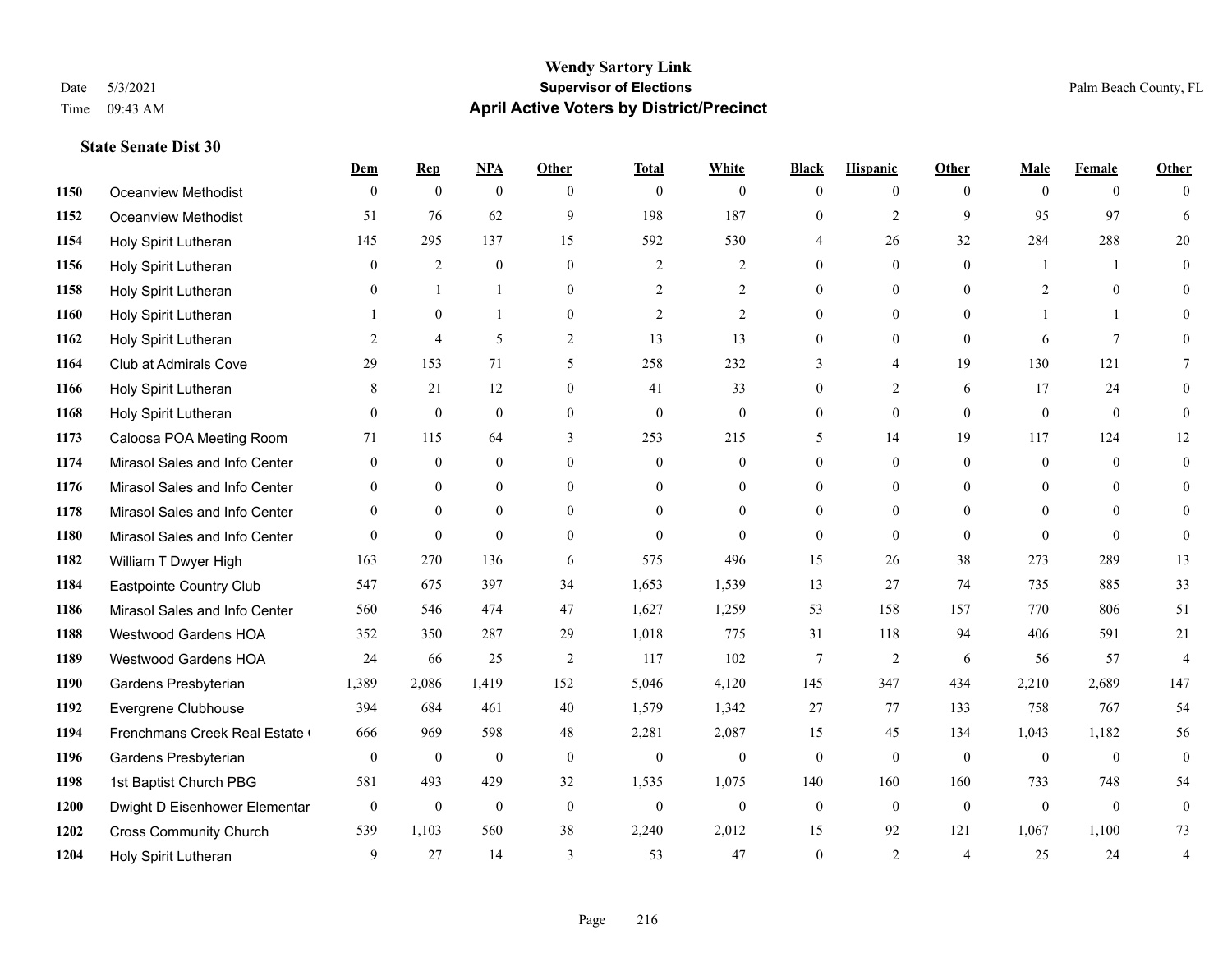## **Wendy Sartory Link** Date 5/3/2021 **Supervisor of Elections** Palm Beach County, FL Time 09:43 AM **April Active Voters by District/Precinct**

## **Dem Rep NPA Other Total White Black Hispanic Other Male Female Other** Holy Spirit Lutheran 15 81 21 3 120 116 0 3 1 59 60 1 Juno Beach Town Center 464 902 483 50 1,899 1,734 6 55 104 866 983 50 Holy Spirit Lutheran 214 279 151 7 651 585 2 22 42 308 320 23 Juno Beach Town Center 54 70 54 10 188 158 6 10 14 96 87 5 Juno Beach Town Center 278 450 215 27 970 906 6 13 45 391 557 22 Oceanview Methodist 136 301 158 16 611 523 9 32 47 291 301 19 **1222 Sandhill Crane Golf Club** 8 24 13 0 45 33 4 3 5 23 22 0 Pierce Hammock Elementary 0 0 0 0 0 0 0 0 0 0 0 0 Carleton Oaks Clubhouse 144 195 132 7 478 351 23 49 55 231 235 12 Christ Fellowship Church PBG 0 0 0 0 0 0 0 0 0 0 0 0 Mirasol Sales and Info Center 0 0 0 0 0 0 0 0 0 0 0 0 Christ Fellowship Church PBG 0 0 0 0 0 0 0 0 0 0 0 0 Mirasol Sales and Info Center 0 0 0 0 0 0 0 0 0 0 0 0 Mirasol Sales and Info Center 612 764 502 58 1,936 1,757 18 20 141 915 966 55 Timber Trace Elementary 807 1,120 631 53 2,611 2,260 52 147 152 1,176 1,356 79 Christ Fellowship Church PBG 878 1,078 630 61 2,647 2,403 36 65 143 1,100 1,488 59 Christ Fellowship Church PBG 484 679 441 55 1,659 1,435 33 79 112 710 895 54 Watson B Duncan Middle 868 926 713 64 2,571 2,044 77 196 254 1,122 1,366 83 Watson B Duncan Middle 35 178 56 10 279 257 2 0 20 131 135 13 PBG Community Center 522 604 396 38 1,560 1,312 30 115 103 663 862 35 Palm Beach Gardens High 13 36 15 0 64 57 0 4 3 33 27 4 Ballen Isles Country Club 875 796 639 49 2,359 2,175 18 20 146 1,053 1,243 63 Northlake Nazarene Church 154 174 127 7 462 389 6 27 40 229 216 17 North County Senior Center 1 2 4 3 10 9 1 0 0 5 5 0 North County Senior Center 316 221 255 33 825 453 97 129 146 374 422 29 PBG City Hall Council Room 445 550 319 26 1,340 1,110 26 115 89 602 694 44 PBG Moose Lodge 2010 1 0 1 0 2 2 0 0 0 1 1 0 PBG City Hall Council Room 0 0 0 0 0 0 0 0 0 0 0 0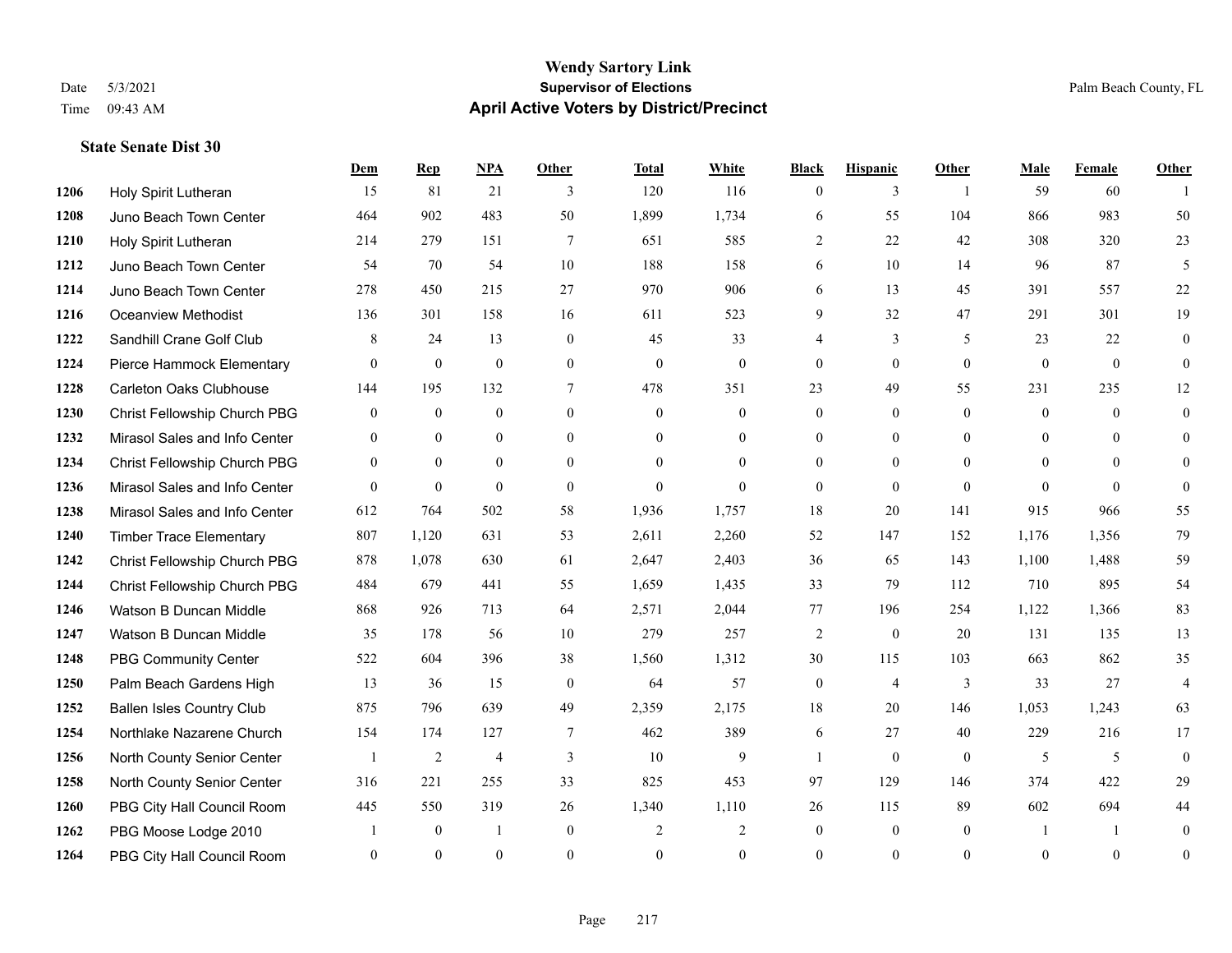|      |                                    | Dem          | <b>Rep</b>       | NPA            | <b>Other</b>   | <b>Total</b>   | <b>White</b>   | <b>Black</b>     | <b>Hispanic</b> | <b>Other</b>   | <b>Male</b>    | <b>Female</b> | <b>Other</b>     |
|------|------------------------------------|--------------|------------------|----------------|----------------|----------------|----------------|------------------|-----------------|----------------|----------------|---------------|------------------|
| 1266 | PBG City Hall Council Room         | 174          | 116              | 137            | 13             | 440            | 269            | 68               | 64              | 39             | 181            | 245           | 14               |
| 1268 | <b>PBG Community Center</b>        | 117          | 78               | 117            | 8              | 320            | 188            | 47               | 48              | 37             | 125            | 176           | 19               |
| 1270 | <b>PBG Community Center</b>        | 6            | $\boldsymbol{0}$ | $\overline{c}$ | $\mathbf{0}$   | 8              | 2              | 5                | 1               | $\mathbf{0}$   | 4              | 3             | $\mathbf{1}$     |
| 1272 | Palm Beach Gardens Elementar       | 749          | 698              | 537            | 51             | 2,035          | 1,627          | 105              | 119             | 184            | 948            | 1,020         | 67               |
| 1274 | Palm Beach Gardens High            | 613          | 565              | 432            | 39             | 1,649          | 1,259          | 96               | 142             | 152            | 773            | 813           | 63               |
| 1276 | Palm Beach Gardens High            | 120          | 95               | 84             | 5              | 304            | 202            | 44               | 38              | 20             | 142            | 151           | 11               |
| 1278 | Garden Lodge 366 F&AM              | 377          | 186              | 265            | 22             | 850            | 423            | 193              | 132             | 102            | 373            | 445           | 32               |
| 1280 | Pew Leadership Center              | 141          | 158              | 116            | 11             | 426            | 359            | 11               | 26              | 30             | 176            | 247           | $\overline{3}$   |
| 1282 | Pew Leadership Center              | 86           | 48               | 61             | 10             | 205            | 149            | 12               | 21              | 23             | 103            | 87            | 15               |
| 1284 | <b>Eissey Campus Theater</b>       | 801          | 815              | 745            | 68             | 2,429          | 1,911          | 86               | 214             | 218            | 1,055          | 1,295         | 79               |
| 1286 | PBG Moose Lodge 2010               | 45           | 53               | 41             | 3              | 142            | 115            | 4                | 13              | 10             | 70             | 64            | 8                |
| 1288 | PBG Moose Lodge 2010               | 13           | 24               | 6              | $\mathbf{0}$   | 43             | 39             | 1                | $\overline{0}$  | 3              | 22             | 19            | 2                |
| 1290 | PBG Moose Lodge 2010               | 713          | 867              | 584            | 75             | 2,239          | 1,847          | 57               | 153             | 182            | 907            | 1,264         | 68               |
| 1292 | PBG Moose Lodge 2010               | 15           | 53               | 22             | -1             | 91             | 84             | 1                | 1               | 5              | 42             | 46            | 3                |
| 1294 | Dwight D Eisenhower Elementar      | 29           | 80               | 21             | 8              | 138            | 118            | 4                | 5               | 11             | 68             | 69            |                  |
| 1296 | Dwight D Eisenhower Elementar      | 273          | 281              | 217            | 21             | 792            | 629            | 17               | 92              | 54             | 305            | 455           | 32               |
| 1298 | PBG Moose Lodge 2010               | 34           | 33               | 20             | -1             | 88             | $80\,$         | $\boldsymbol{0}$ | $\overline{4}$  | $\overline{4}$ | 37             | 50            |                  |
| 1300 | <b>Cross Community Church</b>      |              | 3                | -1             | $\mathbf{0}$   | 5              | 4              | $\overline{0}$   | $\overline{0}$  |                | 2              | 3             | $\mathbf{0}$     |
| 1302 | Dwight D Eisenhower Elementar      | 37           | 53               | 35             | 3              | 128            | 108            |                  | 9               | 10             | 58             | 66            | $\overline{4}$   |
| 1304 | <b>NPB Community Center</b>        | 227          | 272              | 191            | 22             | 712            | 606            | 15               | 40              | 51             | 359            | 320           | 33               |
| 1305 | <b>NPB Community Center</b>        | $\mathbf{0}$ | $\overline{0}$   | $\mathbf{0}$   | $\overline{1}$ | $\overline{1}$ | 1              | $\overline{0}$   | $\overline{0}$  | $\theta$       | $\overline{1}$ | $\theta$      | $\theta$         |
| 1306 | <b>Eissey Campus Theater</b>       |              | 5                | 3              | $\overline{1}$ | 10             | $\tau$         | $\overline{0}$   | $\overline{0}$  | 3              | 4              | 6             | $\theta$         |
| 1308 | <b>Gardens Mall Community Room</b> | 37           | 74               | 35             | 4              | 150            | 135            | 3                | 3               | 9              | 74             | 72            | 4                |
| 1310 | <b>Eissey Campus Theater</b>       |              | 2                | $\overline{1}$ | $\mathbf{0}$   | $\overline{4}$ | $\overline{4}$ | $\overline{0}$   | $\overline{0}$  | $\mathbf{0}$   | 3              | $\mathbf{1}$  | $\theta$         |
| 1312 | <b>Gardens Mall Community Room</b> | 6            | 16               | 11             | $\overline{0}$ | 33             | 30             | $\overline{0}$   | $\overline{2}$  | $\overline{1}$ | 16             | 17            | $\theta$         |
| 1314 | <b>NPB Community Center</b>        | 57           | 130              | 62             | 5              | 254            | 226            | 3                | 8               | 17             | 104            | 135           | 15               |
| 1316 | <b>NPB Community Center</b>        | 205          | 205              | 152            | 27             | 589            | 415            | 46               | 83              | 45             | 259            | 308           | $22\,$           |
| 1318 | PBG Moose Lodge 2010               | $\theta$     | $\mathbf{0}$     | $\mathbf{0}$   | $\theta$       | $\theta$       | $\overline{0}$ | $\Omega$         | $\Omega$        | $\theta$       | $\theta$       | $\theta$      | $\boldsymbol{0}$ |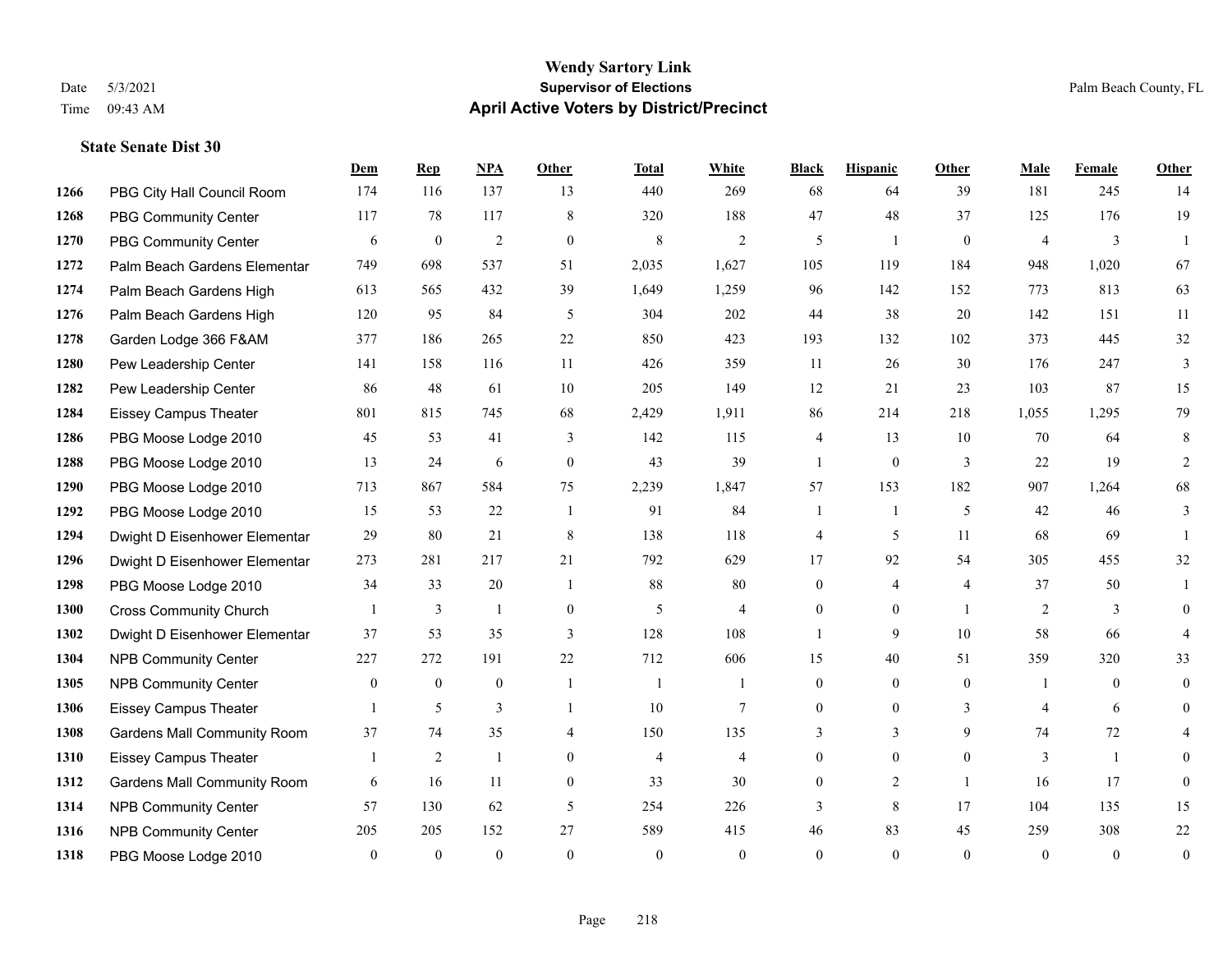## **Wendy Sartory Link** Date 5/3/2021 **Supervisor of Elections** Palm Beach County, FL Time 09:43 AM **April Active Voters by District/Precinct**

## **Dem Rep NPA Other Total White Black Hispanic Other Male Female Other 1320 NPB Community Center** 38 121 34 1 194 172 3 8 11 102 88 4 NPB Community Center 2 6 10 0 18 18 0 0 0 8 9 1 Allamanda Elementary 448 468 387 33 1,336 1,059 41 133 103 569 720 47 Allamanda Elementary 187 228 159 15 589 506 7 23 53 258 320 11 Osborne Park Activities Bldg 628 856 543 43 2,070 1,775 31 124 140 992 1,015 63 1st Unitarian Church NPB 41 49 44 2 136 111 8 10 7 75 58 3 1st Unitarian Church NPB 370 403 286 34 1,093 894 62 73 64 523 548 22 1334 1st Unitarian Church NPB 3 4 5 1 13 13 0 0 0 5 8 0 Gardens Mall Community Room 35 93 42 3 173 154 0 4 15 86 80 7 Eissey Campus Theater 91 401 102 20 614 592 1 1 20 275 328 11 Eissey Campus Theater 6 7 3 0 16 14 0 1 1 8 8 0 NPB Country Club 316 457 273 33 1,079 973 17 34 55 456 597 26 Old Port Cove 309 542 329 30 1,210 1,104 5 31 70 542 642 26 Anchorage Activities Bldg 584 943 428 37 1,992 1,827 14 59 92 913 1,028 51 NPB Council Chambers 33 126 38 10 207 194 0 6 7 106 94 7 Faith Lutheran Church 401 638 391 22 1,452 1,280 11 82 79 696 708 48 Northlake Nazarene Church 717 914 599 54 2,284 1,629 163 194 298 1,031 1,167 86 Grove Park Elementary 96 166 83 4 349 293 11 21 24 152 185 12 Casa Rio Clubhouse 870 454 559 41 1,924 963 431 262 268 829 1,019 76 RB Prep Achievement Academy 13 4 5 0 22 9 7 2 4 14 5 3 Garden Lodge 366 F&AM 361 332 248 22 963 755 59 72 77 421 511 31 Grove Park Elementary 219 121 192 9 541 281 47 156 57 238 283 20 RB Prep Achievement Academy 346 112 191 20 669 186 264 128 91 283 360 26 Palm Lake Estates - The Palms 69 79 49 4 201 162 13 8 18 92 99 10 1368 RB Prep Achievement Academy 0 1 0 0 1 1 1 0 0 0 0 0 1 0 0 Palm Lake Estates - The Palms 117 122 78 5 322 273 12 23 14 134 176 12 Garden Lodge 366 F&AM 95 36 45 6 182 80 58 21 23 78 98 6 Pew Leadership Center 192 81 138 10 421 217 115 44 45 177 229 15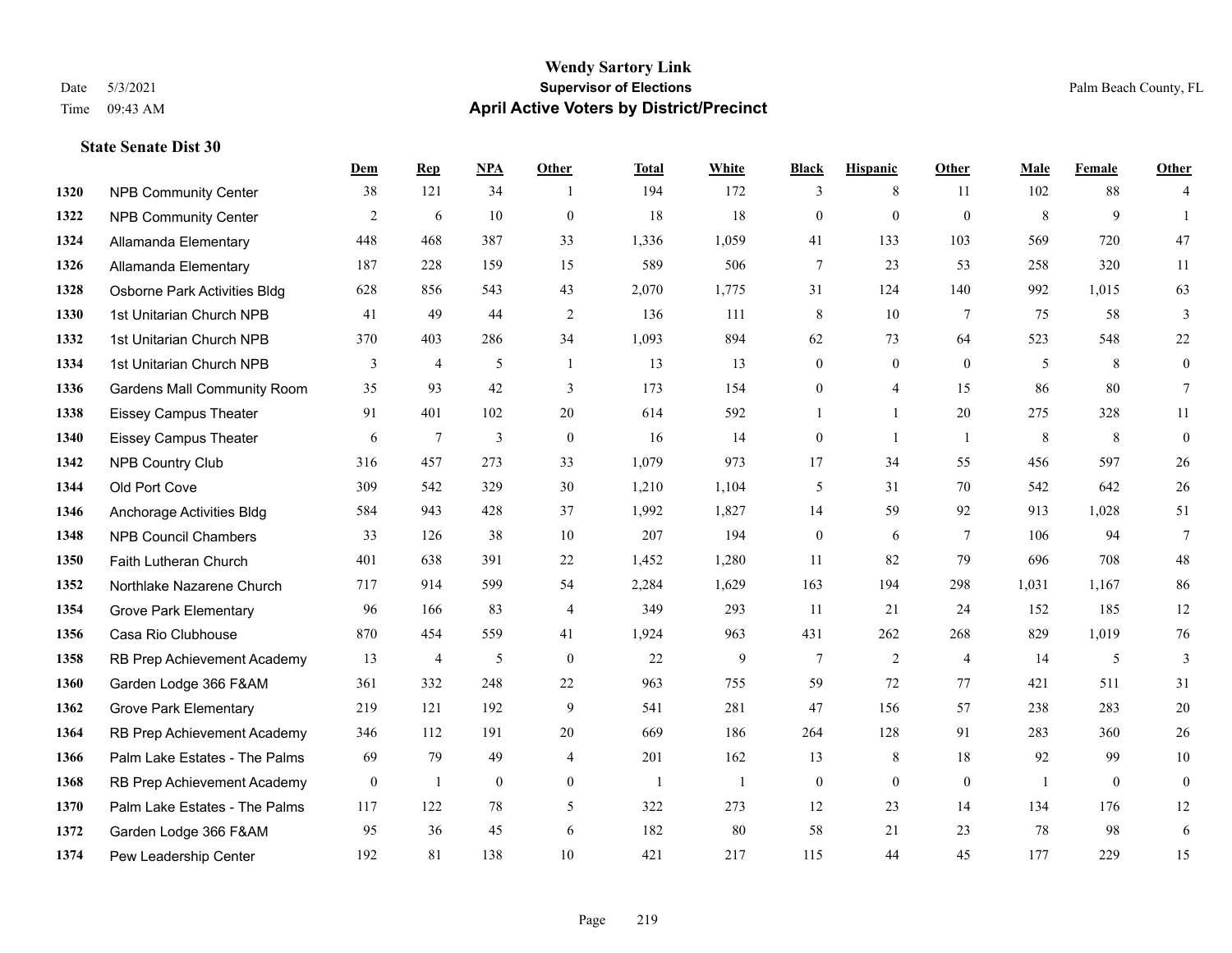## **Wendy Sartory Link** Date 5/3/2021 **Supervisor of Elections Supervisor of Elections** Palm Beach County, FL Time 09:43 AM **April Active Voters by District/Precinct**

|      |                                 | Dem              | <b>Rep</b>       | <b>NPA</b>       | Other            | <b>Total</b>     | White          | <b>Black</b>     | <b>Hispanic</b>  | <b>Other</b> | Male             | Female           | Other            |
|------|---------------------------------|------------------|------------------|------------------|------------------|------------------|----------------|------------------|------------------|--------------|------------------|------------------|------------------|
| 1376 | Lake Park Town Hall             | $\theta$         | $\mathbf{0}$     | $\mathbf{0}$     | $\theta$         | $\mathbf{0}$     | $\mathbf{0}$   | $\mathbf{0}$     | $\mathbf{0}$     | $\theta$     | $\theta$         | $\mathbf{0}$     | $\mathbf{0}$     |
| 1378 | PBC Fire Rescue #68             | 1,070            | 411              | 521              | 38               | 2,040            | 838            | 850              | 120              | 232          | 942              | 1,011            | 87               |
| 1380 | <b>NPB Council Chambers</b>     | 197              | 282              | 171              | 14               | 664              | 584            | 11               | 23               | 46           | 293              | 346              | 25               |
| 1382 | Lake Park Town Hall             | 296              | 351              | 259              | 28               | 934              | 765            | 38               | 57               | 74           | 425              | 483              | 26               |
| 1384 | Phil Foster Park Marine Center  | 326              | 577              | 302              | 27               | 1,232            | 1,088          | 21               | 44               | 79           | 614              | 588              | 30               |
| 1386 | Phil Foster Park Marine Center  | 608              | 1,176            | 739              | 87               | 2,610            | 2,262          | 53               | 89               | 206          | 1,223            | 1,314            | 73               |
| 1388 | Palm Beach Shores Town Hall     | 295              | 461              | 316              | 25               | 1,097            | 994            | 14               | 21               | 68           | 521              | 546              | $30\,$           |
| 1389 | Palm Beach Shores Town Hall     | $\mathbf{0}$     | $\boldsymbol{0}$ | $\boldsymbol{0}$ | $\mathbf{0}$     | $\boldsymbol{0}$ | $\overline{0}$ | $\boldsymbol{0}$ | $\mathbf{0}$     | $\mathbf{0}$ | $\mathbf{0}$     | $\mathbf{0}$     | $\boldsymbol{0}$ |
| 1390 | St Edwards Church               | 466              | 1,219            | 538              | 58               | 2,281            | 2,090          | 6                | 55               | 130          | 1,042            | 1,166            | 73               |
| 1392 | St Edwards Church               | 384              | 625              | 425              | 47               | 1,481            | 1,343          | 5                | 30               | 103          | 652              | 791              | 38               |
| 1394 | Morton & Barbara Mandel Cente   | 261              | 640              | 305              | 39               | 1,245            | 1,137          | 7                | 23               | 78           | 565              | 645              | 35               |
| 2002 | Jeaga Middle                    | 175              | 96               | 113              | 6                | 390              | 154            | 124              | 42               | 70           | 176              | 201              | 13               |
| 2004 | <b>Grassy Waters Elementary</b> | 1,079            | 342              | 615              | 41               | 2,077            | 615            | 746              | 417              | 299          | 885              | 1,114            | 78               |
| 2006 | Jeaga Middle                    | 199              | 91               | 131              | 10               | 431              | 177            | 130              | 94               | 30           | 182              | 233              | 16               |
| 2008 | Jeaga Middle                    | $\boldsymbol{0}$ | $\boldsymbol{0}$ | $\boldsymbol{0}$ | $\boldsymbol{0}$ | $\boldsymbol{0}$ | $\mathbf{0}$   | $\boldsymbol{0}$ | $\boldsymbol{0}$ | $\mathbf{0}$ | $\boldsymbol{0}$ | $\boldsymbol{0}$ | $\boldsymbol{0}$ |
| 2010 | <b>Cypress Lakes HOA</b>        | 600              | 339              | 284              | 31               | 1,254            | 865            | 195              | 96               | 98           | 484              | 732              | 38               |
| 2012 | Century Village Clubhouse       | 61               | 33               | 23               | 2                | 119              | 75             | 12               | 19               | 13           | 52               | 63               | $\overline{4}$   |
| 2014 | Club Baywinds                   | 849              | 577              | 381              | 34               | 1,841            | 1,407          | 157              | 168              | 109          | 762              | 1,037            | 42               |
| 2016 | Andros Isle POA Clubhouse       | 879              | 572              | 557              | 39               | 2,047            | 1,117          | 401              | 292              | 237          | 869              | 1,106            | 72               |
| 2018 | <b>Riverwalk Clubhouse</b>      | 770              | 717              | 572              | 45               | 2,104            | 1,651          | 94               | 176              | 183          | 898              | 1,142            | 64               |
| 2020 | Jeaga Middle                    | 215              | 91               | 135              | 8                | 449              | 205            | 127              | 83               | 34           | 194              | 244              | 11               |
| 2021 | Jeaga Middle                    | 169              | 57               | 127              | 15               | 368              | 119            | 127              | 71               | 51           | 146              | 210              | 12               |
| 2022 | Century Village Clubhouse       | 800              | 408              | 342              | 30               | 1,580            | 1,037          | 208              | 195              | 140          | 620              | 899              | 61               |
| 2024 | Century Village Clubhouse       | 826              | 418              | 325              | 37               | 1,606            | 1,143          | 164              | 156              | 143          | 631              | 924              | 51               |
| 2026 | Century Village Clubhouse       | 654              | 336              | 281              | 26               | 1,297            | 808            | 193              | 190              | 106          | 501              | 738              | 58               |
| 2028 | Century Village Clubhouse       | 347              | 201              | 154              | 6                | 708              | 496            | 68               | 85               | 59           | 254              | 428              | 26               |
| 2030 | <b>Benoist Farms Elementary</b> | 599              | 159              | 316              | 22               | 1,096            | 269            | 468              | 244              | 115          | 423              | 621              | 52               |
| 2032 | <b>Riverwalk Clubhouse</b>      | 54               | 26               | 28               | $\tau$           | 115              | 56             | 27               | 22               | 10           | 43               | 68               | $\overline{4}$   |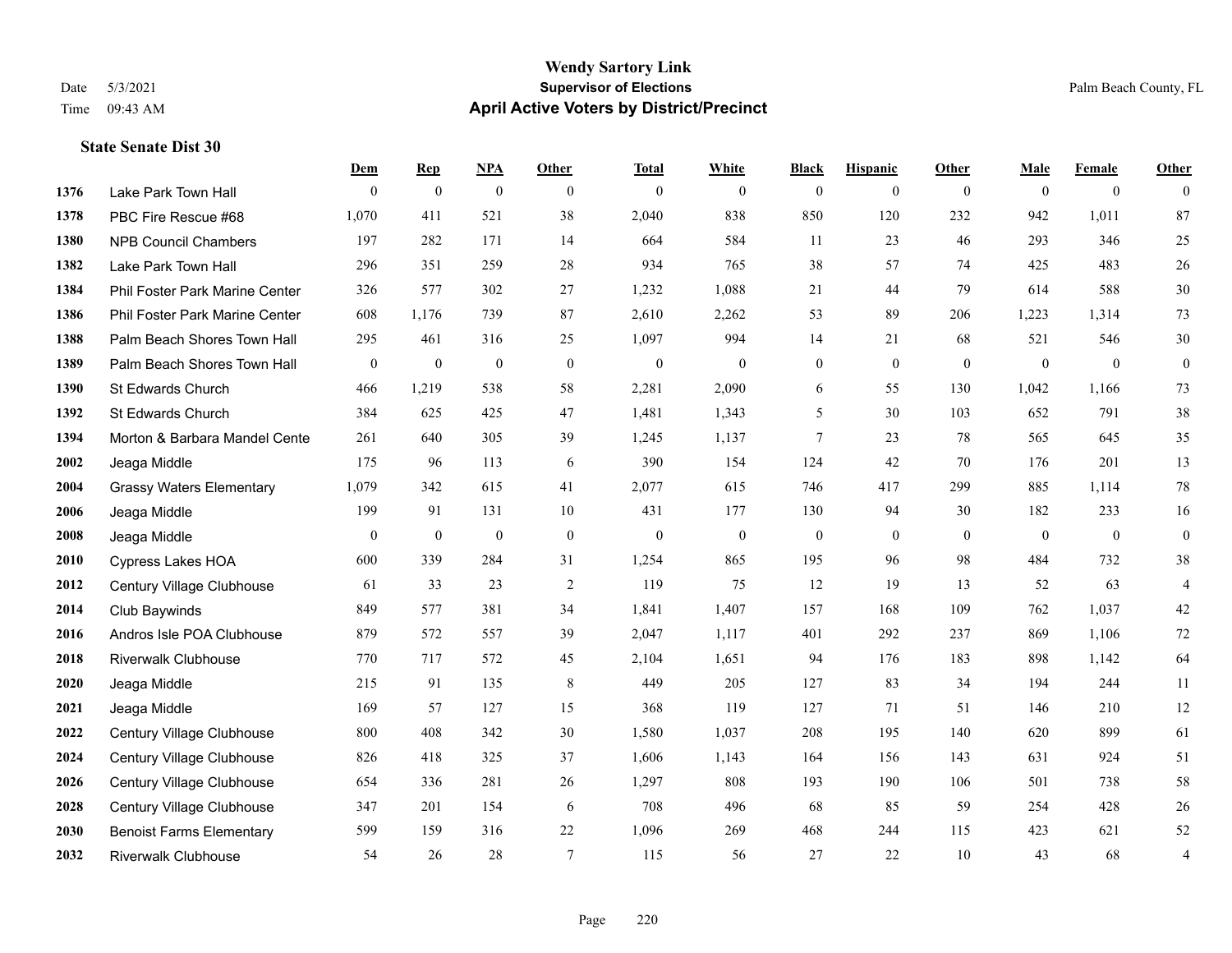## **Wendy Sartory Link** Date 5/3/2021 **Supervisor of Elections** Palm Beach County, FL Time 09:43 AM **April Active Voters by District/Precinct**

## **Dem Rep NPA Other Total White Black Hispanic Other Male Female Other** Riverwalk Clubhouse 103 48 75 10 236 104 55 49 28 102 132 2 Turning Points Academy 780 415 391 41 1,627 959 297 257 114 611 969 47 Turning Points Academy 872 178 383 20 1,453 495 667 163 128 504 898 51 Wynnebrook Elementary 834 271 438 21 1,564 436 608 359 161 678 811 75 Wynnebrook Elementary 562 259 398 15 1,234 517 135 485 97 522 658 54 Riverwalk Clubhouse 0 0 0 0 0 0 0 0 0 0 0 0 St Christophers Episcopal Chr 1,147 294 582 34 2,057 604 830 409 214 911 1,044 102 Haverhill Town Hall 399 215 235 12 861 339 233 199 90 388 435 38 Elks Lodge #1352 2 3 0 0 5 3 1 0 1 3 1 1 Elks Lodge #1352 17 19 19 3 58 39 1 11 7 33 22 3 Elks Lodge #1352 565 156 272 20 1,013 188 478 154 193 470 504 39 Elks Lodge #1352 1,272 314 710 26 2,322 459 993 578 292 1,019 1,191 112 Clayton Hutcheson Hall B 742 322 569 18 1,651 525 297 654 175 727 830 94 Clayton Hutcheson Hall B 4 2 1 0 7 4 0 2 1 3 4 0 West Gate Elementary 395 225 342 13 975 327 75 494 79 462 465 48 Belvedere Elementary 6 3 3 0 12 10 0 1 1 8 4 0 Belvedere Elementary 1 0 0 0 1 1 0 0 0 1 0 0 Howard Park Community Center 156 77 104 6 343 174 61 69 39 159 176 8 Conniston Middle 461 278 348 16 1,103 450 101 463 89 505 556 42 Belvedere Elementary 596 402 413 27 1,438 1,129 32 163 114 692 691 55 Belvedere Elementary 636 320 484 28 1,468 519 153 646 150 639 737 92 Belvedere Elementary 0 0 0 0 0 0 0 0 0 0 0 0 St Catherine Church 172 133 145 9 459 367 20 35 37 223 220 16 St Catherine Church 472 577 374 32 1,455 1,210 39 95 111 654 748 53 Everglades Elementary 159 168 133 8 468 267 63 85 53 218 228 22 Everglades Elementary 67 96 46 0 209 152 6 28 23 103 100 6 Pine Jog Environmental Center 163 280 148 7 598 421 23 105 49 285 298 15 Pine Jog Environmental Center 7 21 15 0 43 28 0 13 2 19 23 1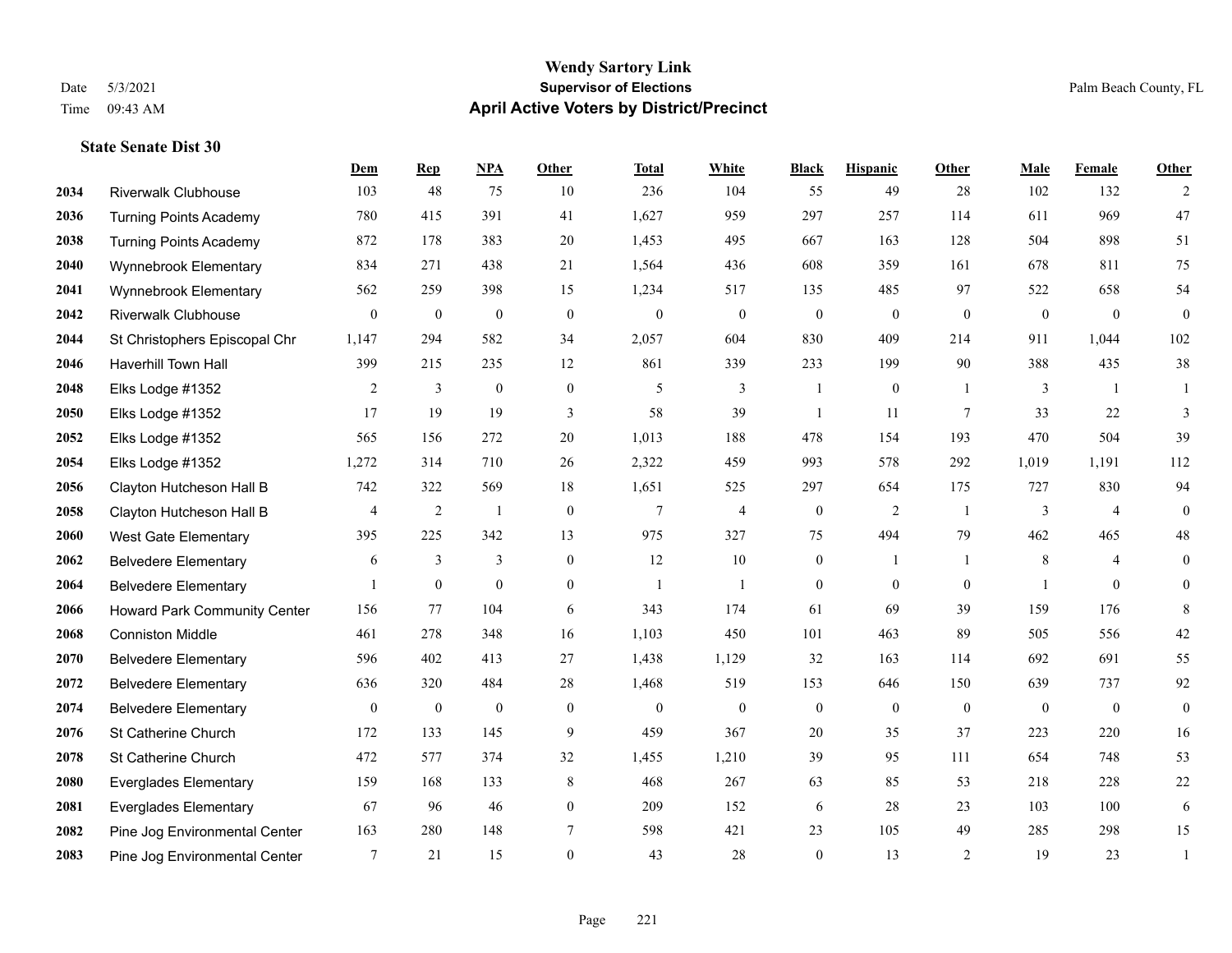## **Wendy Sartory Link** Date 5/3/2021 **Supervisor of Elections** Palm Beach County, FL Time 09:43 AM **April Active Voters by District/Precinct**

## **Dem Rep NPA Other Total White Black Hispanic Other Male Female Other** Melaleuca Elementary 882 541 648 32 2,103 1,084 343 479 197 953 1,067 83 Pine Jog Environmental Center  $\begin{array}{ccccccccccccc}\n0 & 2 & 0 & 0 & 2 & 1 & 0 & 1 & 0 & 1\n\end{array}$  Pine Jog Environmental Center 1 6 1 1 9 9 9 0 0 0 4 5 0 Pine Jog Environmental Center 380 83 209 12 684 120 269 173 122 289 366 29 1st Church of the Nazarene 235 134 171 11 551 213 45 218 75 242 276 33 Iglesia Cristo Mi Redentor 444 222 339 29 1,034 339 160 435 100 433 535 66 Iglesia Cristo Mi Redentor 812 349 573 31 1,765 456 379 745 185 733 941 91 Union Congregational Church 1,211 342 652 36 2,241 508 645 854 234 895 1,228 118 Lake Lytal Park 543 230 363 27 1,163 319 258 468 118 479 622 62 Main Library 626 285 421 39 1,371 538 247 452 134 590 717 64 Berkshire Elementary 774 338 672 26 1,810 514 202 905 189 788 924 98 Berkshire Elementary 178 87 144 4 413 140 46 177 50 170 220 23 Main Library 377 289 313 11 990 375 53 475 87 444 497 49 The Ark Church 76 50 68 6 200 92 13 73 22 91 98 11 The Ark Church 1 0 1 0 2 1 1 0 0 1 1 0 St Marys Orthodox Church 346 356 247 7 956 516 40 338 62 418 503 35 Cloud Lake Town Hall 45 63 59 6 173 126 1 32 14 87 79 7 Cloud Lake Town Hall 29 26 35 2 92 59 2 25 6 39 49 4 STEM Bldg at S FL Science Ctr 535 320 442 33 1,330 510 61 640 119 613 658 59 Palmwood Lodge #303 692 468 574 43 1,777 788 83 738 168 813 878 86 Palmwood Lodge #303 361 168 281 20 830 334 83 322 91 379 412 39 South Olive Community Center 596 452 400 35 1,483 1,120 34 206 123 700 728 55 Lakeside Presbyterian Church 310 394 182 22 908 788 3 56 61 418 460 30 Lakeside Presbyterian Church 369 428 267 35 1,099 913 21 81 84 505 560 34 Village Walk HOA Clubhouse 578 541 425 38 1,582 1,210 62 149 161 659 867 56 Pierce Hammock Elementary 0 0 0 0 0 0 0 0 0 0 0 0 Acreage Branch Library 879 879 724 56 2,538 1,563 366 345 264 1,197 1,249 92 Cornerstone Fellowship 612 756 562 50 1,980 1,272 212 282 214 919 987 74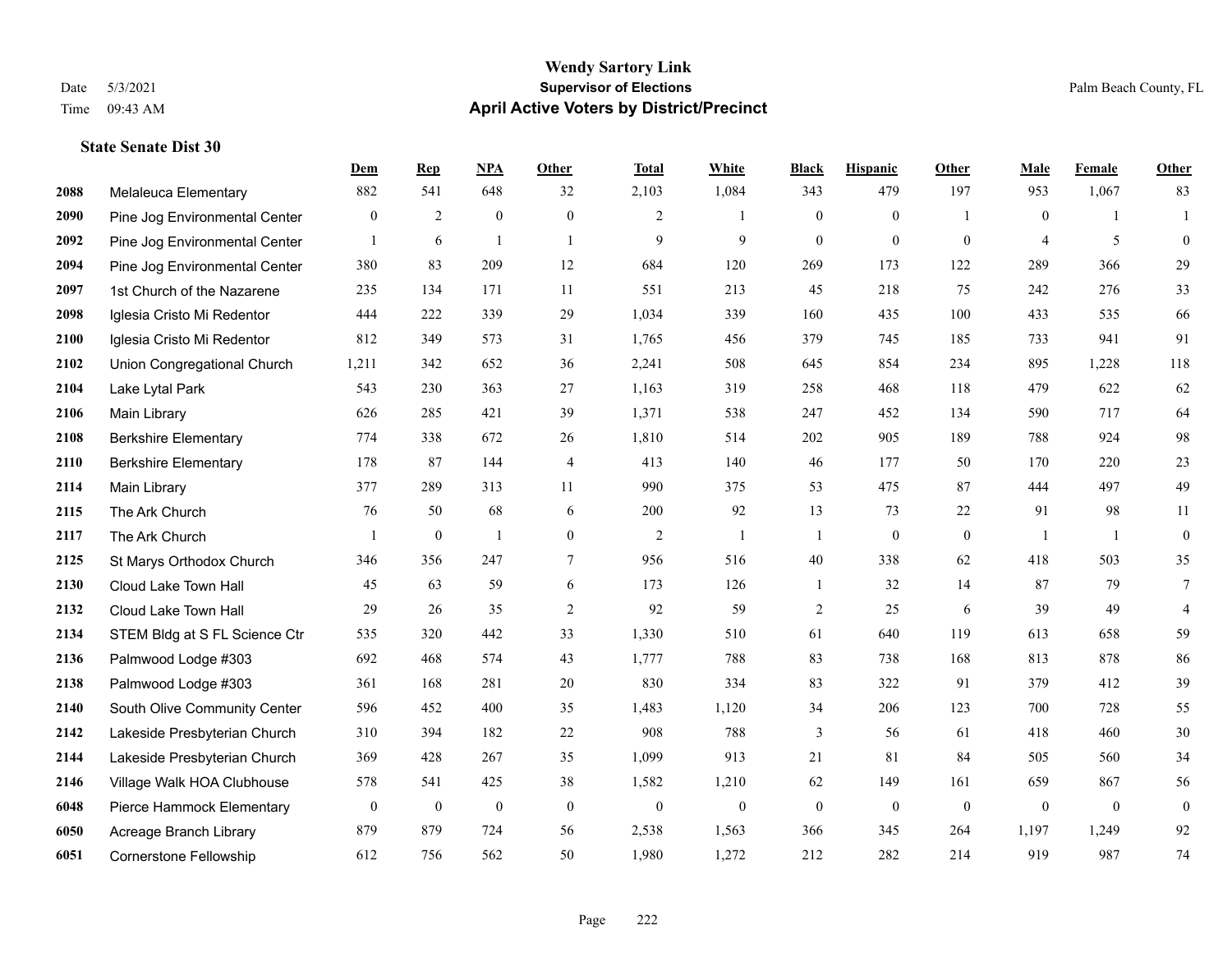|      |                                 | Dem          | <b>Rep</b>       | NPA              | <b>Other</b>     | <b>Total</b>     | <b>White</b>     | <b>Black</b>     | <b>Hispanic</b>  | Other          | <b>Male</b>    | <b>Female</b> | <b>Other</b>     |
|------|---------------------------------|--------------|------------------|------------------|------------------|------------------|------------------|------------------|------------------|----------------|----------------|---------------|------------------|
| 6052 | Seminole Ridge High             | 606          | 643              | 570              | 36               | 1,855            | 1,144            | 231              | 307              | 173            | 876            | 900           | 79               |
| 6054 | <b>Acreage Pines Elementary</b> | $\mathbf{0}$ | $\mathbf{0}$     | $\mathbf{0}$     | $\overline{0}$   | $\theta$         | $\overline{0}$   | $\mathbf{0}$     | $\mathbf{0}$     | $\theta$       | $\mathbf{0}$   | $\theta$      | $\mathbf{0}$     |
| 6056 | Pierce Hammock Elementary       | $\theta$     | $\mathbf{0}$     | $\mathbf{0}$     | $\Omega$         | $\theta$         | $\Omega$         | $\theta$         | $\mathbf{0}$     | $\Omega$       | $\theta$       | $\theta$      | $\theta$         |
| 6058 | <b>Acreage Pines Elementary</b> | 756          | 603              | 569              | 38               | 1,966            | 1,065            | 357              | 246              | 298            | 953            | 946           | 67               |
| 6060 | Indian Trail Improvement Dist   | 905          | 959              | 817              | 56               | 2,737            | 1,708            | 337              | 400              | 292            | 1,260          | 1,373         | 104              |
| 6062 | Sandhill Crane Golf Club        | 235          | 424              | 247              | 25               | 931              | 671              | 69               | 71               | 120            | 453            | 443           | 35               |
| 6064 | Sandhill Crane Golf Club        | 32           | 57               | 36               | $\overline{4}$   | 129              | 107              | 3                | 12               | $\overline{7}$ | 65             | 60            | $\overline{4}$   |
| 6066 | Ibis POA Admin Building         | 1,038        | 1,129            | 727              | 85               | 2,979            | 2,602            | 103              | 66               | 208            | 1,405          | 1,505         | 69               |
| 6068 | Ibis POA Admin Building         | $\mathbf{0}$ | $\boldsymbol{0}$ | $\boldsymbol{0}$ | $\mathbf{0}$     | $\boldsymbol{0}$ | $\boldsymbol{0}$ | $\boldsymbol{0}$ | $\mathbf{0}$     | $\mathbf{0}$   | $\mathbf{0}$   | $\mathbf{0}$  | $\boldsymbol{0}$ |
| 6070 | Ironhorse Country Club          | 156          | 266              | 120              | 8                | 550              | 448              | 34               | 19               | 49             | 249            | 289           | 12               |
| 6072 | Seminole Ridge High             | 380          | 370              | 351              | 34               | 1,135            | 531              | 215              | 288              | 101            | 527            | 591           | 17               |
| 6076 | <b>Western Pines Middle</b>     | 661          | 717              | 575              | 35               | 1,988            | 1,446            | 154              | 210              | 178            | 947            | 956           | 85               |
| 6078 | <b>Western Pines Middle</b>     | 674          | 726              | 644              | 38               | 2,082            | 1,401            | 154              | 355              | 172            | 994            | 1,026         | 62               |
| 6080 | <b>Golden Grove Elementary</b>  | 616          | 780              | 613              | 45               | 2,054            | 1,387            | 128              | 338              | 201            | 953            | 1,015         | 86               |
| 6094 | Palms West Presbyterian         | 686          | 947              | 665              | 44               | 2,342            | 1,867            | 76               | 216              | 183            | 1,117          | 1,149         | 76               |
| 6096 | Palms West Presbyterian         | $\mathbf{0}$ | $\boldsymbol{0}$ | $\boldsymbol{0}$ | $\mathbf{0}$     | $\mathbf{0}$     | $\boldsymbol{0}$ | $\boldsymbol{0}$ | $\mathbf{0}$     | $\mathbf{0}$   | $\overline{0}$ | $\mathbf{0}$  | $\mathbf{0}$     |
| 6098 | <b>HL Johnson Elementary</b>    | 642          | 502              | 451              | 36               | 1,631            | 909              | 295              | 250              | 177            | 731            | 855           | 45               |
| 6100 | Madison Green Clubhouse         | 1,259        | 746              | 743              | 50               | 2,798            | 1,240            | 773              | 406              | 379            | 1,294          | 1,399         | 105              |
| 6102 | <b>RPB Recreation Center</b>    | 683          | 494              | 473              | 27               | 1,677            | 989              | 271              | 272              | 145            | 693            | 925           | 59               |
| 6104 | Crestwood Middle                | 186          | 164              | 121              | $\overline{7}$   | 478              | 239              | 75               | 81               | 83             | 222            | 236           | $20\,$           |
| 6106 | <b>RPB Recreation Center</b>    | 228          | 134              | 213              | 10               | 585              | 254              | 97               | 160              | 74             | 237            | 326           | $22\,$           |
| 6108 | Calypso Bay Waterpark           | $\bf{0}$     | $\boldsymbol{0}$ | $\boldsymbol{0}$ | $\boldsymbol{0}$ | $\boldsymbol{0}$ | $\boldsymbol{0}$ | $\boldsymbol{0}$ | $\boldsymbol{0}$ | $\mathbf{0}$   | $\mathbf{0}$   | $\mathbf{0}$  | $\boldsymbol{0}$ |
| 6112 | Crestwood Middle                | 478          | 406              | 356              | 33               | 1,273            | 678              | 231              | 214              | 150            | 593            | 636           | $44$             |
| 6114 | RPB Village Hall                | 1,089        | 714              | 694              | 43               | 2,540            | 1,402            | 478              | 428              | 232            | 1,194          | 1,252         | 94               |
| 6116 | <b>HL Johnson Elementary</b>    | 743          | 418              | 504              | 51               | 1,716            | 902              | 328              | 274              | 212            | 755            | 912           | 49               |
| 6118 | <b>RPB Branch Library</b>       | 1,132        | 571              | 700              | 53               | 2,456            | 1,178            | 583              | 435              | 260            | 1,071          | 1,298         | 87               |
| 6120 | Royal Palm Beach High           | 400          | 328              | 263              | 19               | 1,010            | 488              | 199              | 157              | 166            | 484            | 502           | 24               |
| 6122 | <b>RPB Cultural Center</b>      | 1,177        | 660              | 761              | 48               | 2,646            | 1,402            | 507              | 483              | 254            | 1,129          | 1,426         | 91               |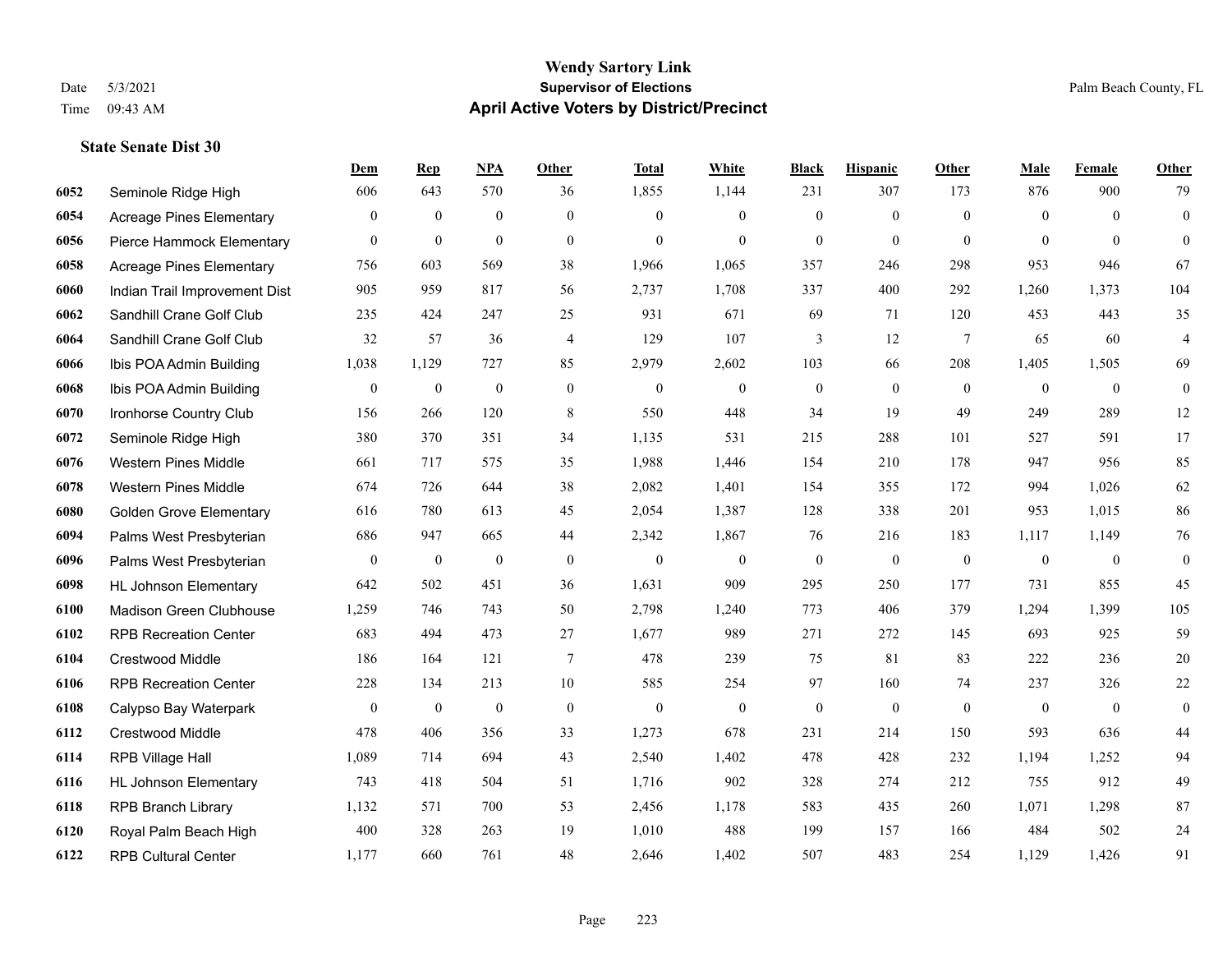## **Wendy Sartory Link** Date 5/3/2021 **Supervisor of Elections** Palm Beach County, FL Time 09:43 AM **April Active Voters by District/Precinct**

## **Dem Rep NPA Other Total White Black Hispanic Other Male Female Other** RPB Cultural Center 599 321 394 19 1,333 652 285 276 120 560 729 44 Calypso Bay Waterpark 685 296 499 30 1,510 556 407 354 193 645 801 64 Royal Palm Beach High 35 26 31 3 95 52 25 11 7 43 52 0 Royal Palm Beach High 88 45 88 6 227 99 37 68 23 107 113 7 Royal Palm Beach High 408 191 268 20 887 431 174 187 95 401 452 34 Christ Fellowship Church RPB 989 474 706 30 2,199 877 513 507 302 979 1,118 102 Calypso Bay Waterpark 1 1 0 0 2 0 1 0 1 0 1 1 Royal Palm Beach High 0 0 0 0 0 0 0 0 0 0 0 0 Royal Palm Beach High 336 506 302 31 1,175 854 105 114 102 566 584 25 Christ Fellowship Church RPB 0 0 0 0 0 0 0 0 0 0 0 0 Christ Fellowship Church RPB 0 0 0 0 0 0 0 0 0 0 0 0 Christ Fellowship Church RPB 1 2 1 0 4 3 0 0 1 3 1 0 Christ Fellowship Church RPB 0 0 1 0 1 1 0 0 0 0 1 0 Christ Fellowship Church RPB 0 8 5 0 13 12 0 1 0 3 10 0 Christ Fellowship Church RPB 1,358 593 863 66 2,880 1,006 861 655 358 1,240 1,521 119 Christ Fellowship Church RPB 23 50 34 2 109 86 5 7 11 51 54 4 Christ Fellowship Church RPB 20 11 16 1 48 19 8 17 4 21 26 1 Everglades Elementary 576 382 450 26 1,434 655 304 249 226 657 705 72 Everglades Elementary 19 49 23 1 92 70 4 14 4 43 46 3 Emerald Cove Middle 39 27 48 1 115 67 28 11 9 41 70 4 Palm Beach Central High 275 251 182 8 716 389 145 59 123 321 367 28 Palm Beach Central High 284 364 249 19 916 602 94 102 118 419 473 24 Buena Vida Clubhouse 323 207 176 12 718 632 19 22 45 324 372 22 J F Kennedy Middle 0 0 0 0 0 0 0 0 0 0 0 0 J F Kennedy Middle 0 0 0 0 0 0 0 0 0 0 0 0 J F Kennedy Middle 0 0 0 0 0 0 0 0 0 0 0 0 J F Kennedy Middle 0 0 0 0 0 0 0 0 0 0 0 0 St John Lutheran Church 299 15 105 6 425 28 338 29 30 144 263 18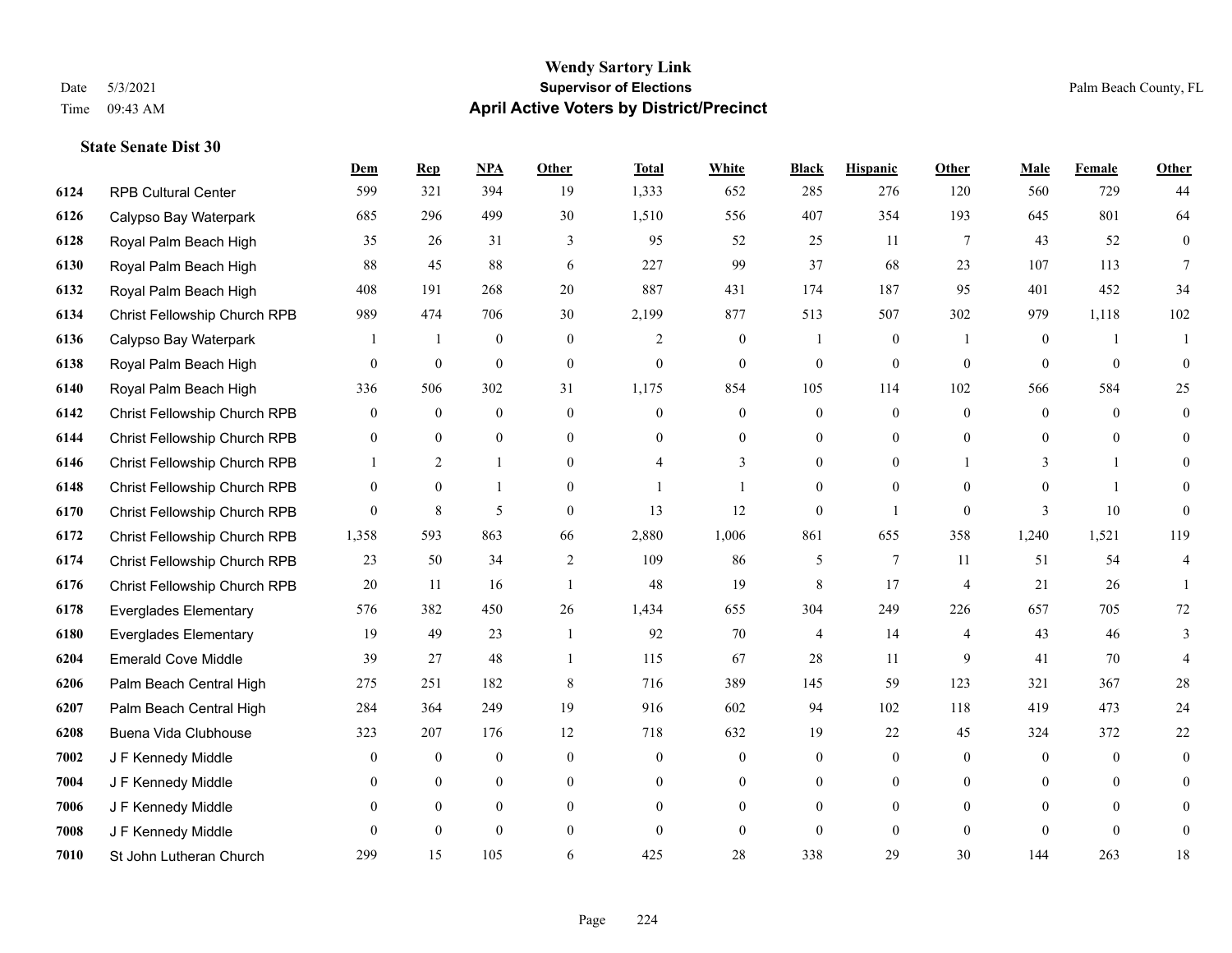|      |                                  | Dem              | <b>Rep</b>       | <u>NPA</u>       | <b>Other</b>     | <b>Total</b>     | <b>White</b>     | <b>Black</b>     | <b>Hispanic</b> | <b>Other</b>             | <b>Male</b>    | Female       | <b>Other</b>   |
|------|----------------------------------|------------------|------------------|------------------|------------------|------------------|------------------|------------------|-----------------|--------------------------|----------------|--------------|----------------|
| 7012 | St John Lutheran Church          | 1,121            | 215              | 445              | 18               | 1,799            | 519              | 1,032            | 73              | 175                      | 802            | 928          | 69             |
| 7014 | RB Prep Achievement Academy      | $\boldsymbol{0}$ | $\mathbf{0}$     | $\theta$         | $\theta$         | $\theta$         | $\mathbf{0}$     | $\overline{0}$   | $\overline{0}$  | $\Omega$                 | $\theta$       | $\Omega$     | $\mathbf{0}$   |
| 7016 | RB Prep Achievement Academy      | $\overline{2}$   | $\mathbf{1}$     | $\theta$         | $\theta$         | 3                | $\mathbf{1}$     | $\overline{2}$   | $\theta$        | $\Omega$                 | 2              | 1            | $\Omega$       |
| 7018 | RB Prep Achievement Academy      | $\overline{0}$   | $\mathbf{0}$     | $\mathbf{0}$     | $\overline{0}$   | $\overline{0}$   | $\overline{0}$   | $\boldsymbol{0}$ | $\mathbf{0}$    | $\overline{0}$           | $\mathbf{0}$   | $\theta$     | $\theta$       |
| 7020 | RB Prep Achievement Academy      | $\overline{0}$   | $\overline{0}$   | $\mathbf{0}$     | $\theta$         | $\Omega$         | $\mathbf{0}$     | $\theta$         | $\overline{0}$  | $\theta$                 | $\theta$       | $\Omega$     | $\theta$       |
| 7022 | J F Kennedy Middle               | 907              | 175              | 355              | 28               | 1,465            | 299              | 797              | 155             | 214                      | 651            | 763          | 51             |
| 7024 | Hurst Chapel AME Church          | 1,608            | 83               | 339              | 25               | 2,055            | 147              | 1,676            | 91              | 141                      | 837            | 1,158        | 60             |
| 7025 | Hurst Chapel AME Church          | 285              | 34               | 111              | 3                | 433              | 58               | 269              | 44              | 62                       | 156            | 258          | 19             |
| 7026 | Lindsey Davis Senior Comm Ctr    | 2,371            | 77               | 438              | 21               | 2,907            | 56               | 2,613            | 39              | 199                      | 1,179          | 1,624        | 104            |
| 7028 | <b>Wells Recreation Center</b>   | 1,888            | 145              | 476              | 19               | 2,528            | 242              | 1,983            | 92              | 211                      | 1,080          | 1,350        | 98             |
| 7030 | Riviera Beach Marina Event Ctr   | 207              | 306              | 183              | 21               | 717              | 572              | 45               | 48              | 52                       | 360            | 333          | 24             |
| 7032 | <b>Crossroads Baptist Church</b> | $\overline{0}$   | $\mathbf{0}$     | $\boldsymbol{0}$ | $\mathbf{0}$     | $\theta$         | $\mathbf{0}$     | $\boldsymbol{0}$ | $\overline{0}$  | $\theta$                 | $\mathbf{0}$   | $\mathbf{0}$ | $\overline{0}$ |
| 7034 | Suncoast High                    | 1,329            | 212              | 511              | 27               | 2,079            | 389              | 1,242            | 152             | 296                      | 862            | 1,132        | 85             |
| 7036 | RB Prep Achievement Academy      | $\boldsymbol{0}$ | $\mathbf{0}$     | 6                | $\boldsymbol{0}$ | 6                | $\boldsymbol{0}$ | $\boldsymbol{0}$ | $\mathbf{0}$    | 6                        | $\overline{4}$ | 1            |                |
| 7038 | RB Prep Achievement Academy      | $\boldsymbol{0}$ | $\mathbf{0}$     | $\mathbf{0}$     | $\mathbf{0}$     | $\theta$         | $\mathbf{0}$     | $\mathbf{0}$     | $\mathbf{0}$    | $\theta$                 | $\theta$       | $\theta$     | $\theta$       |
| 7040 | Mary McLeod Bethune Elementa     | 1,272            | 56               | 267              | 17               | 1,612            | 37               | 1,425            | 46              | 104                      | 624            | 934          | 54             |
| 7041 | Mary McLeod Bethune Elementa     | 400              | 33               | 127              | $10\,$           | 570              | 46               | 434              | 29              | 61                       | 217            | 327          | 26             |
| 7042 | Dan Calloway Complex             | 1,760            | 74               | 378              | 20               | 2,232            | 42               | 1,981            | 43              | 166                      | 911            | 1,257        | 64             |
| 7044 | <b>Wells Recreation Center</b>   | 1,440            | 88               | 367              | 15               | 1,910            | 192              | 1,507            | 62              | 149                      | 792            | 1,042        | 76             |
| 7046 | Riviera Beach Marina Event Ctr   | 41               | 36               | 17               | 5                | 99               | 85               | $7\phantom{.0}$  | 2               | 5                        | 58             | 40           | $\mathbf{1}$   |
| 7048 | Crossroads Baptist Church        | 317              | 10               | 86               | 8                | 421              | 8                | 355              | 26              | 32                       | 138            | 265          | 18             |
| 7050 | <b>Crossroads Baptist Church</b> |                  | 2                | -1               | $\boldsymbol{0}$ |                  | 3                | $\boldsymbol{0}$ | $\mathbf{0}$    | $\overline{\phantom{0}}$ |                | 3            | $\mathbf{0}$   |
| 7052 | <b>Crossroads Baptist Church</b> | $\overline{0}$   | $\mathbf{0}$     | $\mathbf{0}$     | $\overline{0}$   | $\theta$         | $\mathbf{0}$     | $\theta$         | $\theta$        | $\theta$                 | $\theta$       | $\theta$     | $\mathbf{0}$   |
| 7054 | <b>Crossroads Baptist Church</b> | 993              | 68               | 292              | 12               | 1,365            | 113              | 1,027            | 72              | 153                      | 575            | 723          | 67             |
| 7056 | Crossroads Baptist Church        | $\boldsymbol{0}$ | $\boldsymbol{0}$ | $\boldsymbol{0}$ | $\mathbf{0}$     | $\boldsymbol{0}$ | $\boldsymbol{0}$ | $\boldsymbol{0}$ | $\mathbf{0}$    | $\mathbf{0}$             | $\overline{0}$ | $\mathbf{0}$ | $\mathbf{0}$   |
| 7058 | Palm Beach Lakes High            | 1,470            | 368              | 628              | 42               | 2,508            | 842              | 1,129            | 309             | 228                      | 1,028          | 1,377        | 103            |
| 7060 | Ephesus Junior Academy           | 1,204            | 68               | 237              | 17               | 1,526            | 111              | 1,251            | 49              | 115                      | 618            | 856          | 52             |
| 7062 | Mangonia Park Town Hall          | 782              | 46               | 208              | 8                | 1,044            | 89               | 833              | 41              | 81                       | 418            | 595          | 31             |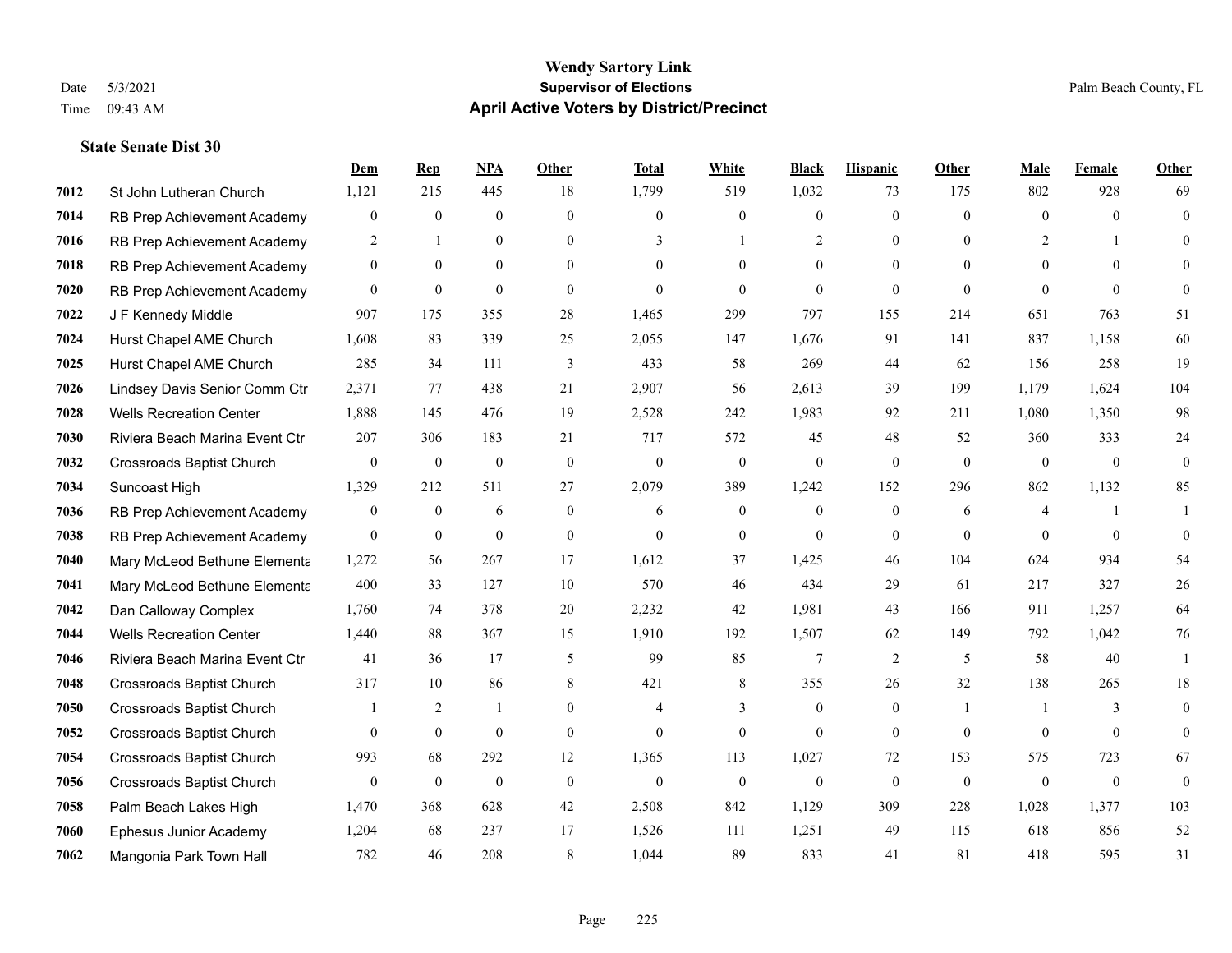|      |                                | Dem            | <b>Rep</b>       | NPA          | <b>Other</b>   | <b>Total</b>     | <b>White</b>     | <b>Black</b>     | <b>Hispanic</b>  | Other          | <b>Male</b>  | Female         | <b>Other</b>     |
|------|--------------------------------|----------------|------------------|--------------|----------------|------------------|------------------|------------------|------------------|----------------|--------------|----------------|------------------|
| 7064 | Grace Episcopal Church         | 1,384          | 181              | 466          | 33             | 2,064            | 362              | 1,349            | 135              | 218            | 877          | 1,091          | 96               |
| 7066 | Northboro Elementary           | 1,159          | 197              | 470          | 29             | 1,855            | 502              | 997              | 166              | 190            | 826          | 953            | 76               |
| 7068 | Pleasant City Community Center | 1,017          | 278              | 560          | 40             | 1,895            | 852              | 667              | 193              | 183            | 930          | 868            | 97               |
| 7070 | Northboro Elementary           | 489            | 418              | 386          | 41             | 1,334            | 1,072            | 71               | 81               | 110            | 613          | 682            | 39               |
| 7072 | <b>Egret Lake Elementary</b>   | 494            | 110              | 253          | 6              | 863              | 224              | 382              | 145              | 112            | 369          | 461            | 33               |
| 7074 | <b>Egret Lake Elementary</b>   | 212            | 34               | 90           | 9              | 345              | 63               | 197              | 37               | 48             | 149          | 186            | $10\,$           |
| 7076 | <b>Egret Lake Elementary</b>   | $\overline{4}$ | $\overline{2}$   | $\mathbf{1}$ | $\overline{1}$ | $\,8\,$          | 6                | 1                | $\boldsymbol{0}$ | $\mathbf{1}$   | 6            | 2              | $\boldsymbol{0}$ |
| 7078 | <b>Egret Lake Elementary</b>   | 365            | 103              | 136          | 14             | 618              | 420              | 103              | 45               | 50             | 240          | 355            | 23               |
| 7080 | <b>Egret Lake Elementary</b>   | 24             | 3                | $\mathbf{0}$ | $\mathbf{0}$   | 27               | 26               | $\boldsymbol{0}$ | $\mathbf{0}$     | $\overline{1}$ | 6            | 20             | $\mathbf{1}$     |
| 7082 | Seminole Trails Elementary     | 1,078          | 326              | 501          | 31             | 1,936            | 713              | 724              | 271              | 228            | 846          | 1,006          | 84               |
| 7084 | Sharon Christian Church        | 775            | 284              | 441          | 43             | 1,543            | 629              | 457              | 291              | 166            | 633          | 854            | 56               |
| 7086 | <b>Bear Lakes Middle</b>       | 34             | 16               | 15           | 2              | 67               | 26               | 17               | 9                | 15             | 28           | 36             | 3                |
| 7088 | Whitehall Clubhouse #3         | 699            | 492              | 447          | 48             | 1,686            | 1,079            | 250              | 193              | 164            | 801          | 833            | 52               |
| 7090 | <b>Bear Lakes Middle</b>       | 1,431          | 516              | 899          | 60             | 2,906            | 1,149            | 1,003            | 415              | 339            | 1,271        | 1,499          | 136              |
| 7092 | Palm Beach Lakes High          | 117            | 35               | 77           | 3              | 232              | 85               | 66               | 21               | 60             | 106          | 110            | 16               |
| 7094 | Salvation Army Activity Hall   | 603            | 82               | 282          | 12             | 979              | 167              | 503              | 131              | 178            | 421          | 508            | 50               |
| 7096 | Salvation Army Activity Hall   | 874            | 326              | 492          | 36             | 1,728            | 708              | 556              | 262              | 202            | 703          | 944            | 81               |
| 7098 | U M Church of Palm Beaches     | 23             | 17               | 21           | $\overline{1}$ | 62               | 48               | 2                | 10               | 2              | 31           | 26             | 5                |
| 7100 | U M Church of Palm Beaches     | 1,049          | 481              | 726          | 74             | 2,330            | 1,135            | 702              | 275              | 218            | 1,057        | 1,201          | $72\,$           |
| 7102 | First Christian Church         | 784            | 189              | 358          | 22             | 1,353            | 455              | 660              | 105              | 133            | 524          | 776            | 53               |
| 7104 | WPB City Fire Station #5       | 742            | 393              | 437          | 24             | 1,596            | 986              | 274              | 193              | 143            | 694          | 849            | 53               |
| 7106 | Roosevelt Elementary           | 2,186          | 176              | 587          | 32             | 2,981            | 300              | 2,190            | 252              | 239            | 1,202        | 1,646          | 133              |
| 7108 | <b>Chamber of Commerce</b>     | 438            | 397              | 374          | 53             | 1,262            | 952              | 64               | 104              | 142            | 603          | 613            | 46               |
| 7110 | <b>Adult Education Center</b>  | 669            | 205              | 392          | 29             | 1,295            | 410              | 404              | 361              | 120            | 528          | 706            | 61               |
| 7112 | <b>Adult Education Center</b>  | 137            | 28               | 60           | 7              | 232              | 55               | 129              | 25               | 23             | 74           | 149            | 9                |
| 7114 | <b>Adult Education Center</b>  | $\mathbf{0}$   | $\boldsymbol{0}$ | $\mathbf{0}$ | $\overline{0}$ | $\boldsymbol{0}$ | $\boldsymbol{0}$ | $\boldsymbol{0}$ | $\boldsymbol{0}$ | $\mathbf{0}$   | $\mathbf{0}$ | $\overline{0}$ | $\mathbf{0}$     |
| 7116 | <b>Adult Education Center</b>  | $\mathbf{0}$   | $\mathbf{0}$     | $\mathbf{0}$ | $\overline{0}$ | $\theta$         | $\overline{0}$   | $\boldsymbol{0}$ | $\mathbf{0}$     | $\overline{0}$ | $\theta$     | $\theta$       | $\mathbf{0}$     |
| 7118 | <b>Adult Education Center</b>  | 38             | 37               | 44           | 5              | 124              | 94               | 4                | 18               | 8              | 60           | 55             | 9                |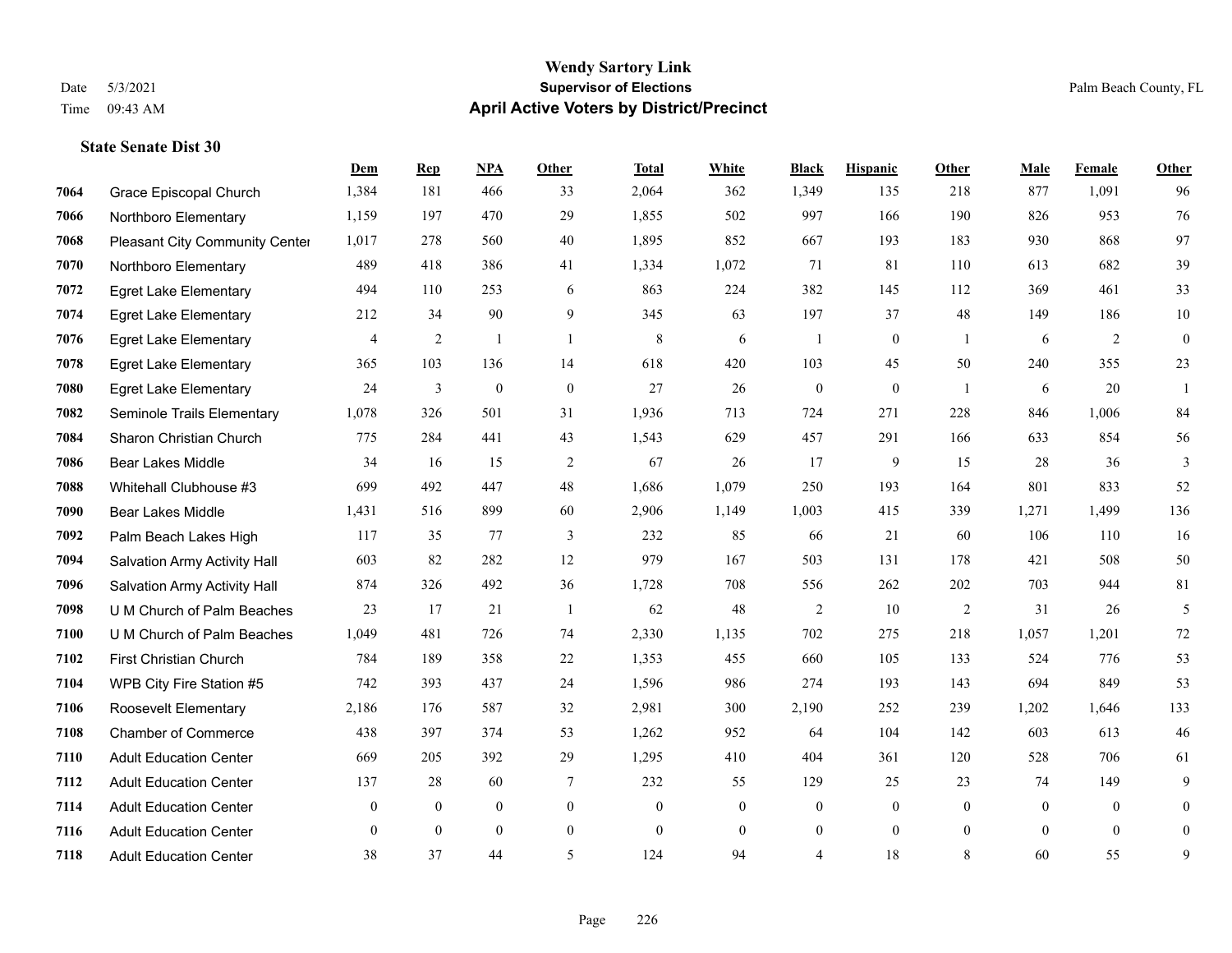## **Wendy Sartory Link** Date 5/3/2021 **Supervisor of Elections** Palm Beach County, FL Time 09:43 AM **April Active Voters by District/Precinct**

**Dem Rep NPA Other Total White Black Hispanic Other Male Female Other**

# U M Church of Palm Beaches 292 112 176 10 590 211 210 111 58 261 299 30 U M Church of Palm Beaches 0 0 0 0 0 0 0 0 0 0 0 0 First Christian Church 1,270 147 362 15 1,794 220 1,269 135 170 791 936 67 First Christian Church 1,624 539 840 84 3,087 1,194 1,117 439 337 1,267 1,685 135 Westward Elementary 2,109 127 536 24 2,796 176 2,273 124 223 1,133 1,561 102 Alexander W Dreyfoos SOA High 873 854 796 79 2,602 1,987 120 222 273 1,317 1,208 77 WPB City Hall Flagler Gallery 734 687 588 82 2,091 1,640 93 144 214 1,041 970 80 Clayton Hutcheson Hall A 848 177 423 25 1,473 324 696 297 156 648 753 72 Haverhill Town Hall 48 40 38 2 128 53 33 31 11 54 69 5 Westgate Community Center 1,612 458 926 33 3,029 722 992 1,003 312 1,354 1,526 149 Haverhill Town Hall 172 77 97 3 349 111 120 79 39 159 168 22 Clayton Hutcheson Hall B 37 8 11 0 56 17 28 6 5 26 30 0 Clayton Hutcheson Hall B 49 3 20 1 73 4 47 13 9 28 39 6 Clayton Hutcheson Hall B 252 15 103 2 372 26 238 83 25 134 221 17 Howard Park Community Center 71 25 47 4 147 66 35 27 19 72 68 7 Howard Park Community Center 63 12 49 1 125 19 51 33 22 56 58 11 Howard Park Community Center 383 306 324 36 1,049 828 43 94 84 526 488 35 WPB City Hall Flagler Gallery 502 518 335 42 1,397 1,092 48 127 130 530 792 75 Morton & Barbara Mandel Center 151 378 160 20 709 627 8 17 57 322 365 22 PB Fire Station #3 46 108 63 3 220 191 0 8 21 100 109 11

| 8002 | State Only<br><b>State Senate Dist 30</b> | 147<br>145,847 | 125<br>108,746 | 139<br>96,804 | 7,745 | 413<br>359,142 | 317<br>219,756 | 19<br>65,344 | 17<br>41,901 | 60<br>32,141 | 191<br>159,719 | 207<br>186,692 | 15<br>12,731 |
|------|-------------------------------------------|----------------|----------------|---------------|-------|----------------|----------------|--------------|--------------|--------------|----------------|----------------|--------------|
| 8001 | Federal Only                              | 0              |                | $\Omega$      |       |                |                | $\Omega$     | $\mathbf{U}$ | 0            |                | $\theta$       | $\mathbf{0}$ |
| 7166 | PB Fire Station #3                        | 343            | 394            | 324           | 34    | 1.095          | 969            |              | 32           | 90           | 490            | 577            | 28           |
| 7158 | PB Fire Station #3                        | 573            | 501            | 423           | 52    | .549           | .386           | 19           | 39           | 105          | 687            | 824            | 38           |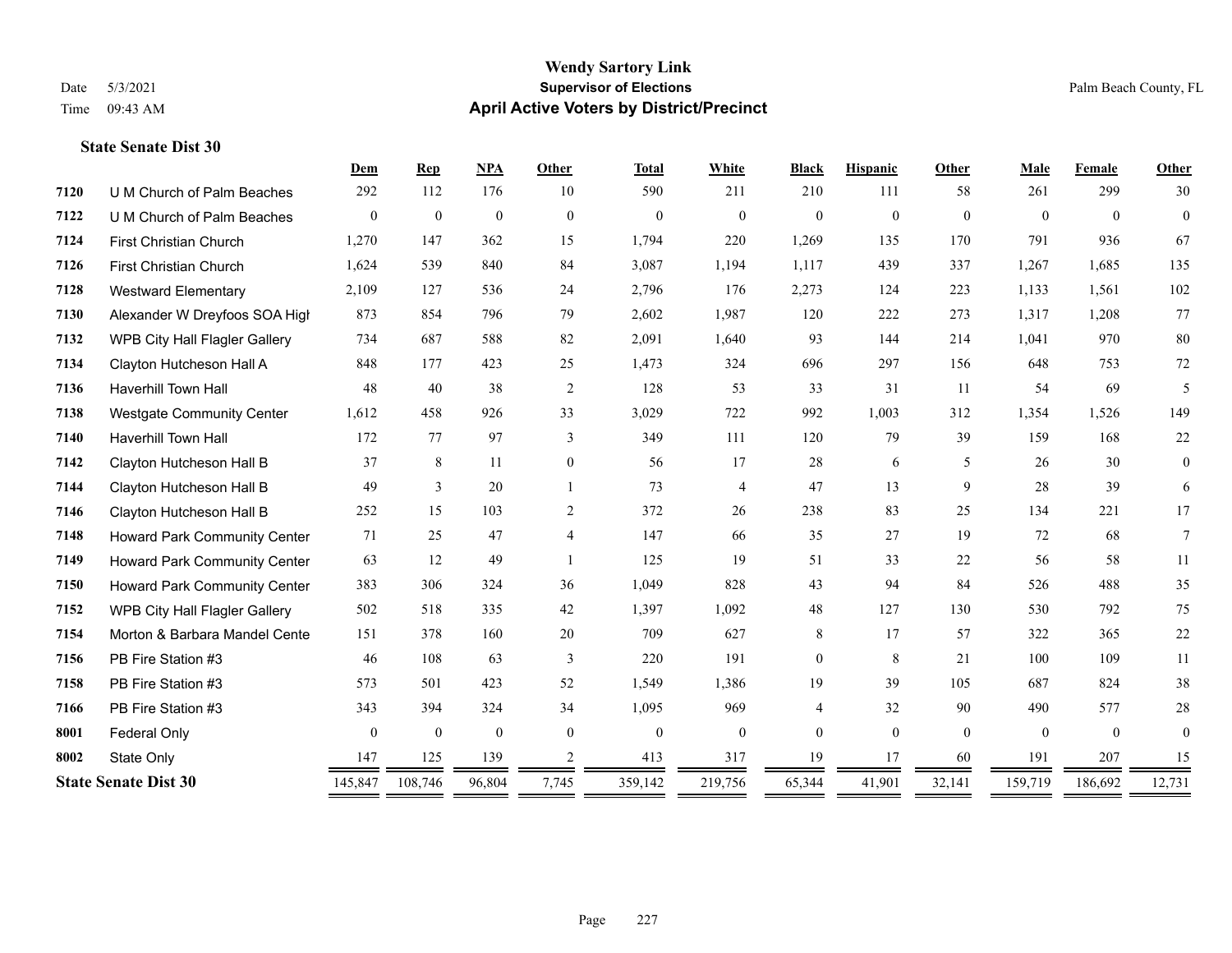|      |                                   | Dem            | <b>Rep</b>       | NPA          | <b>Other</b>   | <b>Total</b>   | <b>White</b>     | <b>Black</b>     | <b>Hispanic</b> | <b>Other</b>   | <b>Male</b>    | Female         | <b>Other</b>     |
|------|-----------------------------------|----------------|------------------|--------------|----------------|----------------|------------------|------------------|-----------------|----------------|----------------|----------------|------------------|
| 2084 | <b>Community Christian Church</b> | 282            | 119              | 163          | 17             | 581            | 166              | 208              | 133             | 74             | 259            | 306            | 16               |
| 2085 | <b>Community Christian Church</b> | 2              | $\mathbf{1}$     | $\mathbf{0}$ | $\theta$       | $\overline{3}$ | 3                | $\mathbf{0}$     | $\mathbf{0}$    | $\theta$       |                | $\overline{2}$ | $\mathbf{0}$     |
| 2086 | <b>Community Christian Church</b> | 1,256          | 578              | 958          | 49             | 2,841          | 915              | 614              | 920             | 392            | 1,236          | 1,489          | 116              |
| 2087 | <b>Community Christian Church</b> |                | $\mathbf{1}$     | $\mathbf{0}$ | $\mathbf{0}$   | $\overline{2}$ | $\overline{c}$   | $\boldsymbol{0}$ | $\mathbf{0}$    | $\mathbf{0}$   | $\overline{2}$ | $\theta$       | $\mathbf{0}$     |
| 2096 | 1st Church of the Nazarene        | 257            | 73               | 186          | 5              | 521            | 124              | 24               | 328             | 45             | 243            | 248            | $30\,$           |
| 2112 | Palm Springs Middle               | 7              | 6                | 6            | $\mathbf{0}$   | 19             | 15               | 3                | $\mathbf{0}$    | -1             | 9              | 10             | $\mathbf{0}$     |
| 2116 | The Ark Church                    | 841            | 575              | 704          | 31             | 2,151          | 943              | 148              | 882             | 178            | 929            | 1,139          | 83               |
| 2118 | Palm Springs Middle               | $\overline{0}$ | $\mathbf{0}$     | $\mathbf{0}$ | $\overline{0}$ | $\mathbf{0}$   | $\boldsymbol{0}$ | $\boldsymbol{0}$ | $\mathbf{0}$    | $\theta$       | $\overline{0}$ | $\overline{0}$ | $\mathbf{0}$     |
| 2120 | Palm Springs Middle               | 60             | 22               | 52           | $\overline{0}$ | 134            | 34               | 15               | 56              | 29             | 51             | 71             | 12               |
| 2122 | Palm Springs Middle               |                | $\mathbf{0}$     | $\theta$     | $\theta$       | $\overline{1}$ | $\overline{0}$   | 1                | $\mathbf{0}$    | $\theta$       | 1              | $\theta$       | $\mathbf{0}$     |
| 2124 | Palm Springs Middle               | 7              | 8                | 15           | $\overline{0}$ | 30             | 14               | 7                | 8               | $\overline{1}$ | 14             | 16             | $\mathbf{0}$     |
| 2126 | St Marys Orthodox Church          | 277            | 254              | 234          | 9              | 774            | 442              | 27               | 238             | 67             | 363            | 390            | 21               |
| 2127 | Lake Clarke Shores Town Hall      |                | $\boldsymbol{0}$ | $\mathbf{1}$ | $\overline{0}$ | $\overline{2}$ | $\boldsymbol{0}$ | $\boldsymbol{0}$ | $\overline{2}$  | $\theta$       | $\overline{2}$ | $\theta$       | $\boldsymbol{0}$ |
| 2128 | Palm Springs Middle               | $\theta$       | $\mathbf{0}$     | $\mathbf{0}$ | $\overline{0}$ | $\theta$       | $\overline{0}$   | $\boldsymbol{0}$ | $\mathbf{0}$    | $\theta$       | $\mathbf{0}$   | $\theta$       | $\mathbf{0}$     |
| 2148 | <b>Liberty Park Elementary</b>    | $\Omega$       | $\mathbf{0}$     | $\theta$     | $\theta$       | $\theta$       | $\Omega$         | $\theta$         | $\theta$        | $\theta$       | $\Omega$       | $\Omega$       | $\Omega$         |
| 2150 | River Bridge Activities Center    | 1,108          | 535              | 692          | 51             | 2,386          | 1,157            | 479              | 496             | 254            | 998            | 1,296          | 92               |
| 2152 | Pine Ridge North II               | 1,182          | 528              | 855          | 50             | 2,615          | 1,091            | 403              | 854             | 267            | 1.057          | 1,449          | 109              |
| 2154 | <b>Forest Hill Elementary</b>     | 1,194          | 451              | 835          | 28             | 2,508          | 768              | 409              | 1,064           | 267            | 1,082          | 1,290          | 136              |
| 2156 | Cresthaven Emory Aud              | 640            | 424              | 318          | 14             | 1,396          | 789              | 96               | 417             | 94             | 518            | 828            | 50               |
| 2158 | <b>Community Of Hope</b>          | 1,134          | 432              | 836          | 32             | 2,434          | 622              | 457              | 1,044           | 311            | 1,073          | 1,242          | 119              |
| 2160 | Cresthaven Barkley Aud            | 526            | 356              | 292          | 20             | 1,194          | 607              | 82               | 399             | 106            | 491            | 646            | 57               |
| 2162 | Cresthaven Ashley Aud             | 348            | 217              | 229          | 14             | 808            | 411              | 36               | 293             | 68             | 323            | 450            | 35               |
| 2164 | Covered Bridge Clubhouse          | 1,159          | 748              | 674          | 35             | 2,616          | 1,837            | 135              | 463             | 181            | 1,015          | 1,518          | 83               |
| 2166 | Poinciana Clubhouse               | 933            | 535              | 507          | 35             | 2,010          | 1,343            | 93               | 409             | 165            | 792            | 1,150          | 68               |
| 2168 | First Baptist Church GA           | $\mathbf{0}$   | $\mathbf{0}$     | $\mathbf{0}$ | $\mathbf{0}$   | $\theta$       | $\overline{0}$   | $\boldsymbol{0}$ | $\mathbf{0}$    | $\mathbf{0}$   | $\mathbf{0}$   | $\mathbf{0}$   | $\mathbf{0}$     |
| 2170 | <b>Liberty Park Elementary</b>    | 1,123          | 549              | 678          | 53             | 2,403          | 1,067            | 457              | 618             | 261            | 951            | 1,336          | 116              |
| 2172 | First Baptist Church GA           | 17             | $\overline{4}$   | 10           | $\mathbf{0}$   | 31             | 15               | 3                | 9               | $\overline{4}$ | 13             | 17             | 1                |
| 2174 | First Baptist Church GA           | 468            | 191              | 272          | 12             | 943            | 421              | 193              | 207             | 122            | 408            | 492            | 43               |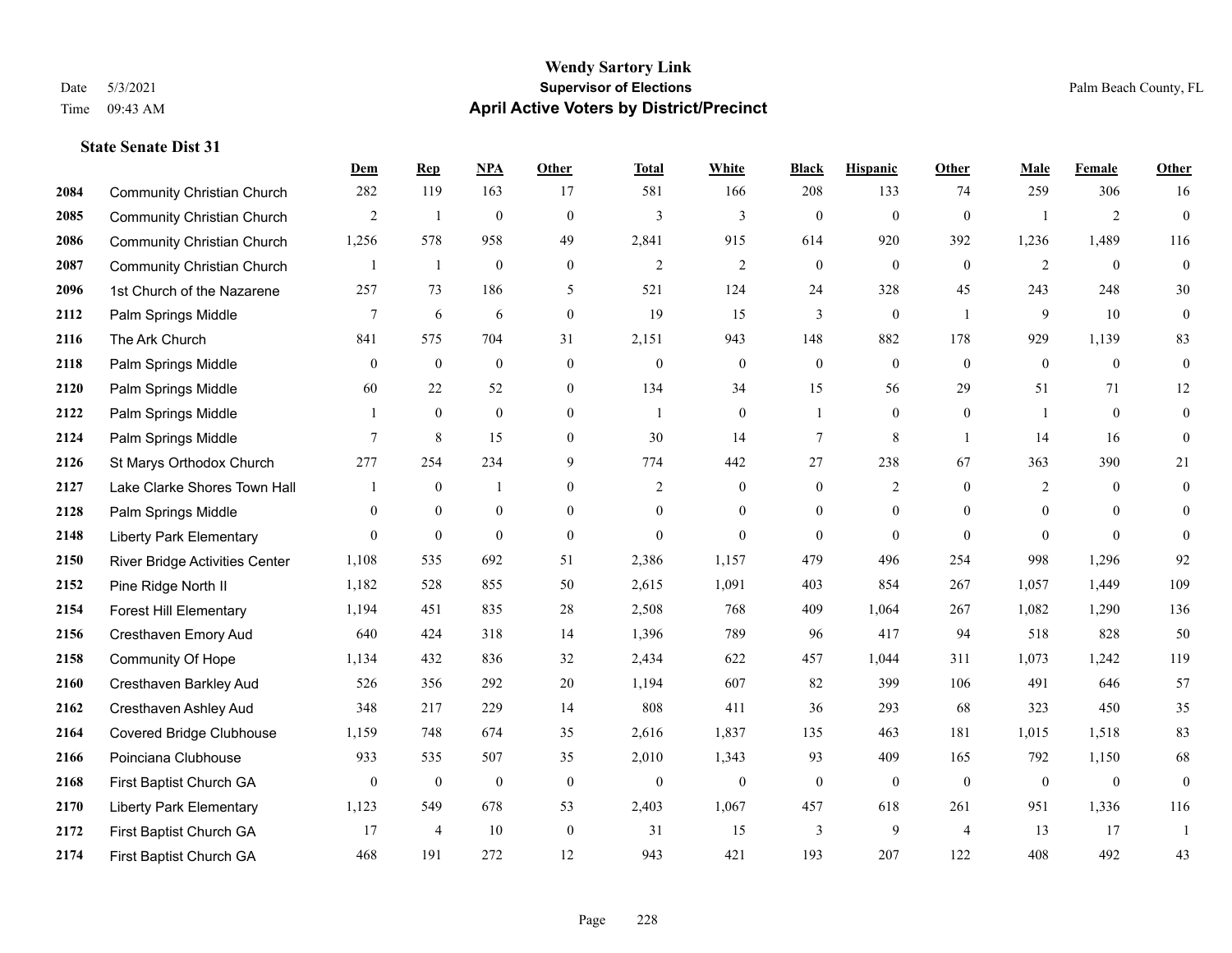|      |                                    | Dem              | <b>Rep</b>       | NPA              | <b>Other</b>   | <b>Total</b> | <b>White</b>     | <b>Black</b>     | <b>Hispanic</b> | Other          | <b>Male</b>  | <b>Female</b>  | Other            |
|------|------------------------------------|------------------|------------------|------------------|----------------|--------------|------------------|------------------|-----------------|----------------|--------------|----------------|------------------|
| 2182 | <b>Greenacres Community Center</b> | 639              | 284              | 529              | 30             | 1,482        | 531              | 143              | 661             | 147            | 587          | 806            | 89               |
| 2184 | American Polish Club               | 1,121            | 414              | 832              | 38             | 2,405        | 759              | 348              | 1,034           | 264            | 1,000        | 1,267          | 138              |
| 2186 | American Polish Club               | 325              | 140              | 237              | 6              | 708          | 217              | 107              | 310             | 74             | 319          | 355            | 34               |
| 2188 | St Lukes United Methodist Chr      | 476              | 531              | 428              | 33             | 1,468        | 1,164            | 37               | 190             | 77             | 685          | 743            | $40\,$           |
| 2190 | Lucerne Pointe Clubhouse           | 1,054            | 533              | 670              | 44             | 2,301        | 1,477            | 223              | 423             | 178            | 950          | 1,268          | 83               |
| 2192 | Fountains Of Palm Beach            | 932              | 449              | 582              | 53             | 2,016        | 1,387            | 137              | 331             | 161            | 849          | 1,100          | 67               |
| 2194 | <b>LC Swain Middle</b>             | 1,120            | 366              | 729              | 42             | 2,257        | 791              | 456              | 777             | 233            | 938          | 1,206          | 113              |
| 2196 | Pine Ridge South IV Clubhouse      | 922              | 514              | 503              | 44             | 1,983        | 1,202            | 264              | 399             | 118            | 769          | 1,137          | 77               |
| 2198 | American Finnish Club              | 15               | 9                | $\,8\,$          | $\overline{0}$ | 32           | 17               | 3                | 1               | 11             | 12           | 17             | 3                |
| 2202 | <b>LC Swain Middle</b>             | $\boldsymbol{0}$ | 8                | $\overline{2}$   | $\overline{0}$ | 10           | 6                | $\boldsymbol{0}$ | 3               | $\overline{1}$ | 4            | 6              | $\overline{0}$   |
| 2204 | Heritage Elementary                | 558              | 219              | 494              | 31             | 1,302        | 420              | 146              | 609             | 127            | 564          | 658            | $80\,$           |
| 2206 | <b>Heritage Elementary</b>         | 475              | 198              | 345              | 15             | 1,033        | 337              | 216              | 345             | 135            | 446          | 531            | 56               |
| 2208 | American Finnish Club              | 6                | $\tau$           | $\overline{2}$   | $\overline{1}$ | 16           | 14               | $\boldsymbol{0}$ | $\mathbf{0}$    | 2              | 6            | 8              | $\sqrt{2}$       |
| 2210 | American Polish Club               | 238              | 100              | 141              | 6              | 485          | 174              | 118              | 144             | 49             | 197          | 265            | 23               |
| 2212 | American Polish Club               | $\overline{0}$   | $\mathbf{0}$     | $\mathbf{0}$     | $\overline{0}$ | $\mathbf{0}$ | $\mathbf{0}$     | $\mathbf{0}$     | $\mathbf{0}$    | $\theta$       | $\mathbf{0}$ | $\overline{0}$ | $\overline{0}$   |
| 2214 | Indian Pines Elementary            | 1,184            | 264              | 581              | 32             | 2,061        | 477              | 900              | 451             | 233            | 928          | 1,026          | 107              |
| 2216 | Indian Pines Elementary            | 1,831            | 303              | 850              | 41             | 3,025        | 528              | 1,526            | 592             | 379            | 1,348        | 1,522          | 155              |
| 2218 | <b>Tradewinds Middle</b>           | 1,278            | 334              | 649              | 36             | 2,297        | 594              | 882              | 378             | 443            | 1,014        | 1,157          | 126              |
| 3002 | Palm Springs Middle                | 869              | 354              | 604              | 48             | 1,875        | 571              | 346              | 780             | 178            | 765          | 1,020          | $90\,$           |
| 3004 | Community Of Hope                  | 69               | 40               | 61               | $\overline{2}$ | 172          | 65               | 11               | 70              | 26             | 85           | 75             | 12               |
| 3006 | Faith Presbyterian                 | 1,069            | 642              | 734              | 34             | 2,479        | 1,015            | 303              | 946             | 215            | 1,020        | 1,345          | 114              |
| 3008 | Palm Springs Middle                | $\mathbf{0}$     | $\boldsymbol{0}$ | $\boldsymbol{0}$ | $\mathbf{0}$   | $\mathbf{0}$ | $\boldsymbol{0}$ | $\boldsymbol{0}$ | $\mathbf{0}$    | $\mathbf{0}$   | $\mathbf{0}$ | $\overline{0}$ | $\boldsymbol{0}$ |
| 3010 | Faith Presbyterian                 | 374              | 218              | 303              | 23             | 918          | 375              | 114              | 352             | 77             | 415          | 467            | 36               |
| 3012 | <b>Emmanuel Baptist Church</b>     | 665              | 598              | 438              | 20             | 1,721        | 1,043            | 43               | 538             | 97             | 727          | 931            | 63               |
| 3014 | Lake Clarke Shores Town Hall       | 1,045            | 1,107            | 646              | 44             | 2,842        | 2,081            | 86               | 500             | 175            | 1,285        | 1,465          | 92               |
| 3016 | Community Of Hope                  | 45               | 37               | 54               | $\overline{c}$ | 138          | 36               | 10               | 78              | 14             | 53           | 76             | 9                |
| 3018 | Palm Springs Middle                | 12               | 12               | 8                | 3              | 35           | 15               | $\boldsymbol{0}$ | 16              | $\overline{4}$ | 15           | 19             | $\mathbf{1}$     |
| 3020 | Palm Springs Village Hall          | 994              | 638              | 801              | 33             | 2,466        | 1,030            | 173              | 1,066           | 197            | 1,088        | 1,263          | 115              |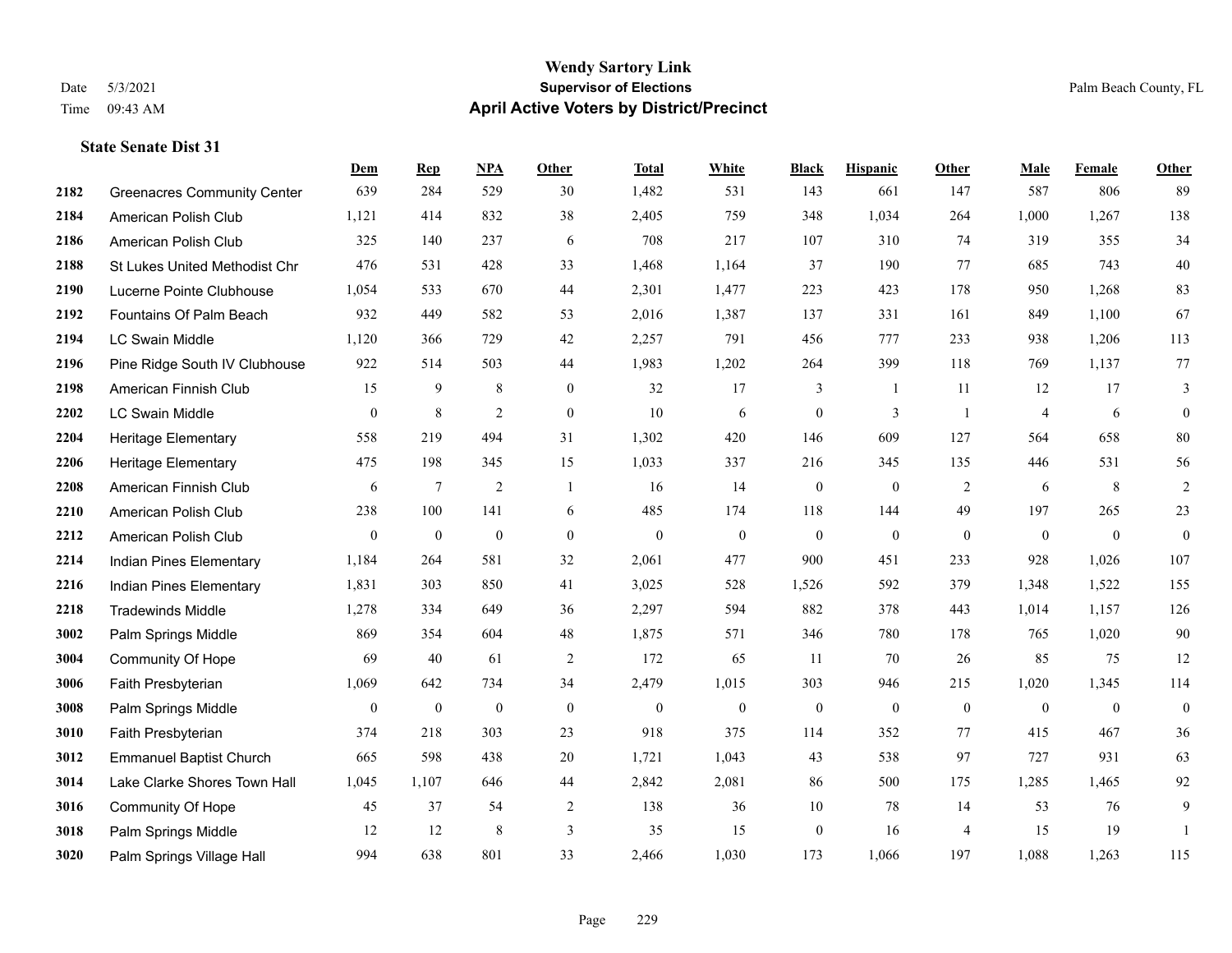|      |                                  | Dem              | <b>Rep</b>       | NPA            | <b>Other</b>     | <b>Total</b>   | <b>White</b>     | <b>Black</b>     | <b>Hispanic</b>  | <b>Other</b> | <b>Male</b>    | Female       | <b>Other</b>     |
|------|----------------------------------|------------------|------------------|----------------|------------------|----------------|------------------|------------------|------------------|--------------|----------------|--------------|------------------|
| 3022 | Oasis De Amor Baptist Church     | 520              | 219              | 410            | 16               | 1,165          | 386              | 138              | 494              | 147          | 544            | 554          | 67               |
| 3024 | Palm Springs Library             | 731              | 419              | 610            | 29               | 1,789          | 674              | 202              | 713              | 200          | 789            | 892          | 108              |
| 3026 | Palm Springs Village Hall        | $\boldsymbol{0}$ | $\boldsymbol{0}$ | $\overline{0}$ | $\overline{0}$   | $\mathbf{0}$   | $\boldsymbol{0}$ | $\boldsymbol{0}$ | $\boldsymbol{0}$ | $\theta$     | $\overline{0}$ | $\theta$     | $\boldsymbol{0}$ |
| 3028 | Palm Springs Village Hall        | 3                | $\mathbf{1}$     | $\mathbf{0}$   | $\overline{0}$   | $\overline{4}$ | $\overline{0}$   | $\boldsymbol{0}$ | $\overline{4}$   | $\theta$     | $\overline{2}$ | 2            | $\mathbf{0}$     |
| 3030 | Palm Springs Village Hall        | $\overline{0}$   | $\boldsymbol{0}$ | $\mathbf{0}$   | $\overline{0}$   | $\mathbf{0}$   | $\overline{0}$   | $\boldsymbol{0}$ | $\mathbf{0}$     | $\mathbf{0}$ | $\mathbf{0}$   | $\theta$     | $\mathbf{0}$     |
| 3032 | Special Olympics of PBC          | 729              | 317              | 556            | 34               | 1,636          | 607              | 271              | 613              | 145          | 770            | 780          | 86               |
| 3034 | <b>Sunlight Community Church</b> | 158              | 99               | 82             | 5                | 344            | 185              | 44               | 95               | 20           | 155            | 179          | $10\,$           |
| 3036 | <b>Sunlight Community Church</b> | 410              | 220              | 284            | 14               | 928            | 382              | 188              | 265              | 93           | 407            | 489          | $32\,$           |
| 3038 | <b>Sunlight Community Church</b> | 731              | 304              | 543            | 34               | 1,612          | 681              | 241              | 519              | 171          | 769            | 757          | 86               |
| 3040 | 1st Congregational Church        | 723              | 328              | 428            | 42               | 1,521          | 1,110            | 77               | 209              | 125          | 734            | 727          | 60               |
| 3042 | 1st Congregational Church        | 762              | 473              | 422            | 46               | 1,703          | 1,431            | 25               | 138              | 109          | 782            | 865          | 56               |
| 3044 | Holy Redeemer Church             | 231              | 66               | 192            | $\overline{7}$   | 496            | 143              | 106              | 204              | 43           | 215            | 264          | 17               |
| 3048 | Holy Redeemer Church             | 629              | 230              | 482            | 25               | 1,366          | 427              | 275              | 531              | 133          | 603            | 701          | 62               |
| 3050 | Holy Redeemer Church             | $\overline{7}$   | $\,8\,$          | $\overline{2}$ | $\boldsymbol{0}$ | 17             | $10\,$           | 6                | $\mathbf{1}$     | $\mathbf{0}$ | 10             | $\tau$       | $\boldsymbol{0}$ |
| 3052 | Our Savior Lutheran Church       | 419              | 119              | 245            | 15               | 798            | 229              | 213              | 275              | 81           | 371            | 382          | 45               |
| 3058 | Our Savior Lutheran Church       | $\mathbf{0}$     | $\boldsymbol{0}$ | $\overline{2}$ | $\mathbf{0}$     | $\overline{2}$ | -1               | $\overline{1}$   | $\boldsymbol{0}$ | $\mathbf{0}$ | $\overline{1}$ | -1           | $\boldsymbol{0}$ |
| 3060 | Our Savior Lutheran Church       | 262              | 57               | 159            | $\tau$           | 485            | 120              | 167              | 163              | 35           | 191            | 272          | $22\,$           |
| 3062 | Our Savior Lutheran Church       | 1,057            | 334              | 603            | 50               | 2,044          | 820              | 447              | 583              | 194          | 939            | 1,007        | 98               |
| 3064 | 1st Congregational Church        | 501              | 234              | 407            | 33               | 1,175          | 828              | 99               | 157              | 91           | 551            | 573          | 51               |
| 3066 | Our Savior Lutheran Church       | 415              | 154              | 314            | $22\,$           | 905            | 629              | 80               | 106              | 90           | 429            | 435          | 41               |
| 3068 | St Andrews Episcopal             | 576              | 302              | 439            | 47               | 1,364          | 1,100            | 62               | 112              | 90           | 662            | 652          | 50               |
| 3070 | Mid County Senior Center         | 740              | 281              | 594            | 36               | 1,651          | 533              | 354              | 550              | 214          | 738            | 831          | $82\,$           |
| 3071 | Holy Redeemer Church             | $\mathbf{0}$     | $\bf{0}$         | $\mathbf{0}$   | $\mathbf{0}$     | $\mathbf{0}$   | $\mathbf{0}$     | $\boldsymbol{0}$ | $\mathbf{0}$     | $\theta$     | $\mathbf{0}$   | $\mathbf{0}$ | $\boldsymbol{0}$ |
| 3072 | Holy Redeemer Church             | 142              | 28               | 96             | 9                | 275            | 73               | 109              | 52               | 41           | 107            | 154          | 14               |
| 3074 | <b>Coastal Chapel</b>            | 512              | 372              | 351            | 24               | 1,259          | 788              | 115              | 266              | 90           | 587            | 630          | $42\,$           |
| 3075 | Lantana Recreation Center        | 16               | 10               | $\,8\,$        | $\sqrt{2}$       | 36             | 36               | $\boldsymbol{0}$ | $\boldsymbol{0}$ | $\mathbf{0}$ | 13             | 23           | $\boldsymbol{0}$ |
| 3076 | Our Savior Lutheran Church       | 52               | 43               | 56             | 2                | 153            | 102              | 19               | 20               | 12           | 83             | 64           | 6                |
| 3078 | Lakeside UM Church               | 681              | 429              | 489            | 37               | 1,636          | 1,034            | 175              | 286              | 141          | 734            | 853          | 49               |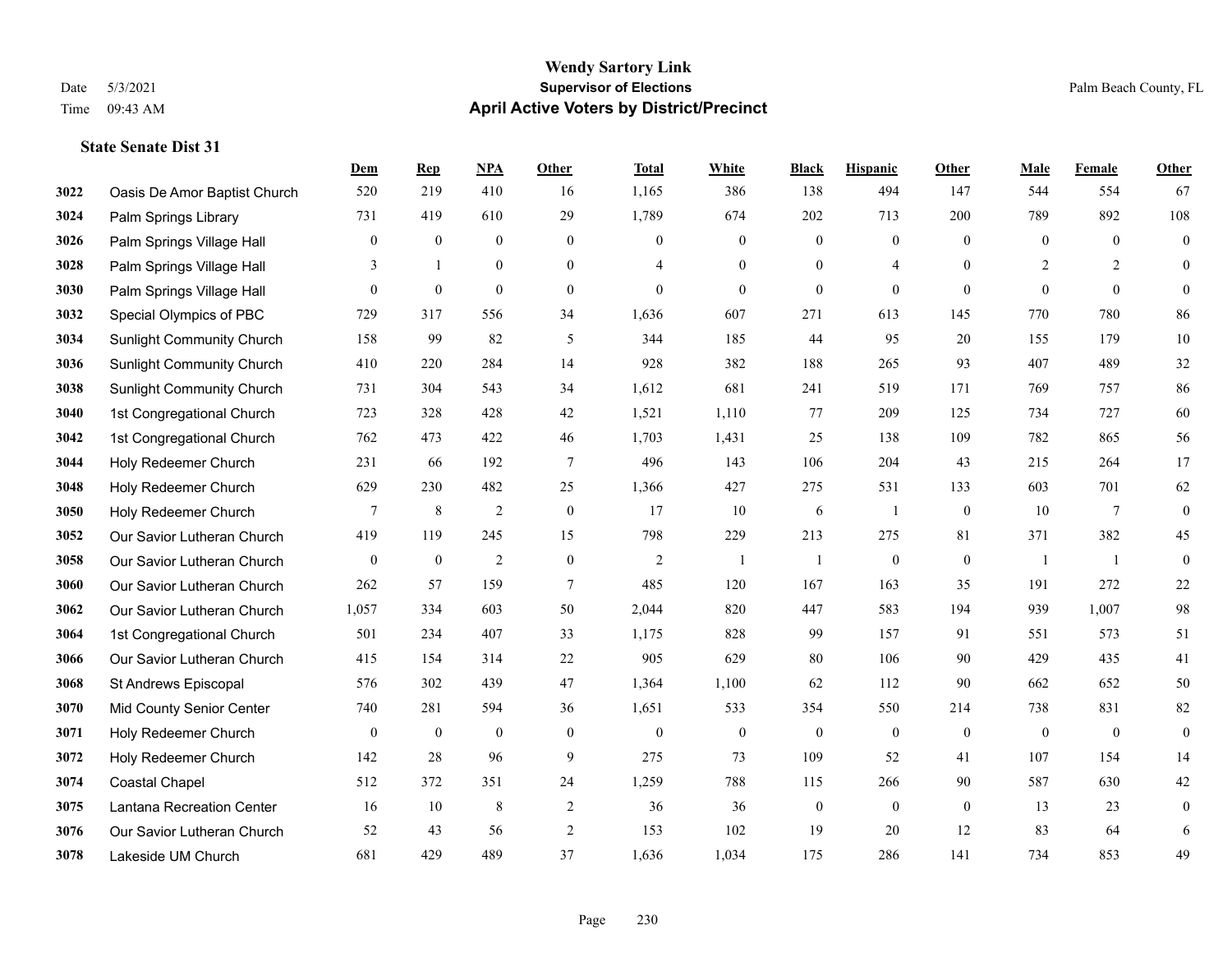#### **Wendy Sartory Link** Date 5/3/2021 **Supervisor of Elections** Palm Beach County, FL Time 09:43 AM **April Active Voters by District/Precinct**

**Dem Rep NPA Other Total White Black Hispanic Other Male Female Other**

## American Finnish Club 886 246 601 38 1,771 445 537 586 203 782 880 109 Atlantis City Hall 480 902 447 41 1,870 1,616 42 87 125 860 966 44 Woodlands Middle 806 624 700 49 2,179 1,495 137 356 191 1,012 1,085 82 Tradewinds Middle 183 57 131 8 379 106 122 89 62 170 196 13 Coral Reef Elementary 320 237 256 25 838 508 63 188 79 392 420 26 Coral Reef Elementary 842 598 623 54 2,117 1,358 258 268 233 980 1,050 87 Manatee Elementary 695 590 511 40 1,836 1,254 170 220 192 832 939 65 Journeys End 429 338 354 20 1,141 767 89 136 149 533 578 30 Diamond View Elementary 1,234 459 806 45 2,544 1,059 646 535 304 1,131 1,304 109 American German Club 429 367 386 33 1,215 845 93 144 133 565 602 48 American German Club 302 116 196 14 628 229 171 95 133 274 326 28 Santaluces High 1,239 540 873 63 2,715 1,092 693 534 396 1,201 1,424 90 Lantana Road Branch Library 852 348 511 40 1,751 831 463 295 162 764 898 89 Starlight Cove Elementary 864 304 620 40 1,828 718 310 650 150 789 943 96 Santaluces High 389 252 303 13 957 562 122 184 89 469 452 36 Advent Lantana 1,138 544 747 51 2,480 1,525 380 373 202 1,033 1,354 93 Advent Lantana 214 228 176 16 634 519 25 46 44 310 309 15 West Boynton Park and Rec 798 577 636 43 2,054 1,308 212 282 252 918 1,057 79 Temple Shaarei Shalom 654 507 473 27 1,661 1,139 154 201 167 772 839 50 West Boynton Park and Rec 957 621 732 43 2,353 1,473 279 338 263 1,078 1,191 84 Winston Trails Swim Center 1,134 928 859 66 2,987 2,118 202 377 290 1,397 1,474 116 Park Vista High 903 670 701 51 2,325 1,465 233 378 249 1,052 1,188 85 Christa McAuliffe Middle 179 120 133 9 441 270 44 62 65 209 220 12 Hidden Oaks Elementary 1,089 321 589 32 2,031 594 798 359 280 874 1,069 88 Freedom Shores Elementary 892 415 581 32 1,920 849 526 283 262 852 990 78 Citrus Cove Elementary 879 507 574 34 1,994 1,190 311 283 210 878 1,033 83

 Boynton Lakes North Clubhouse 430 192 274 14 910 429 223 128 130 404 474 32 Boynton Lakes North Clubhouse 398 168 220 15 801 451 137 141 72 323 446 32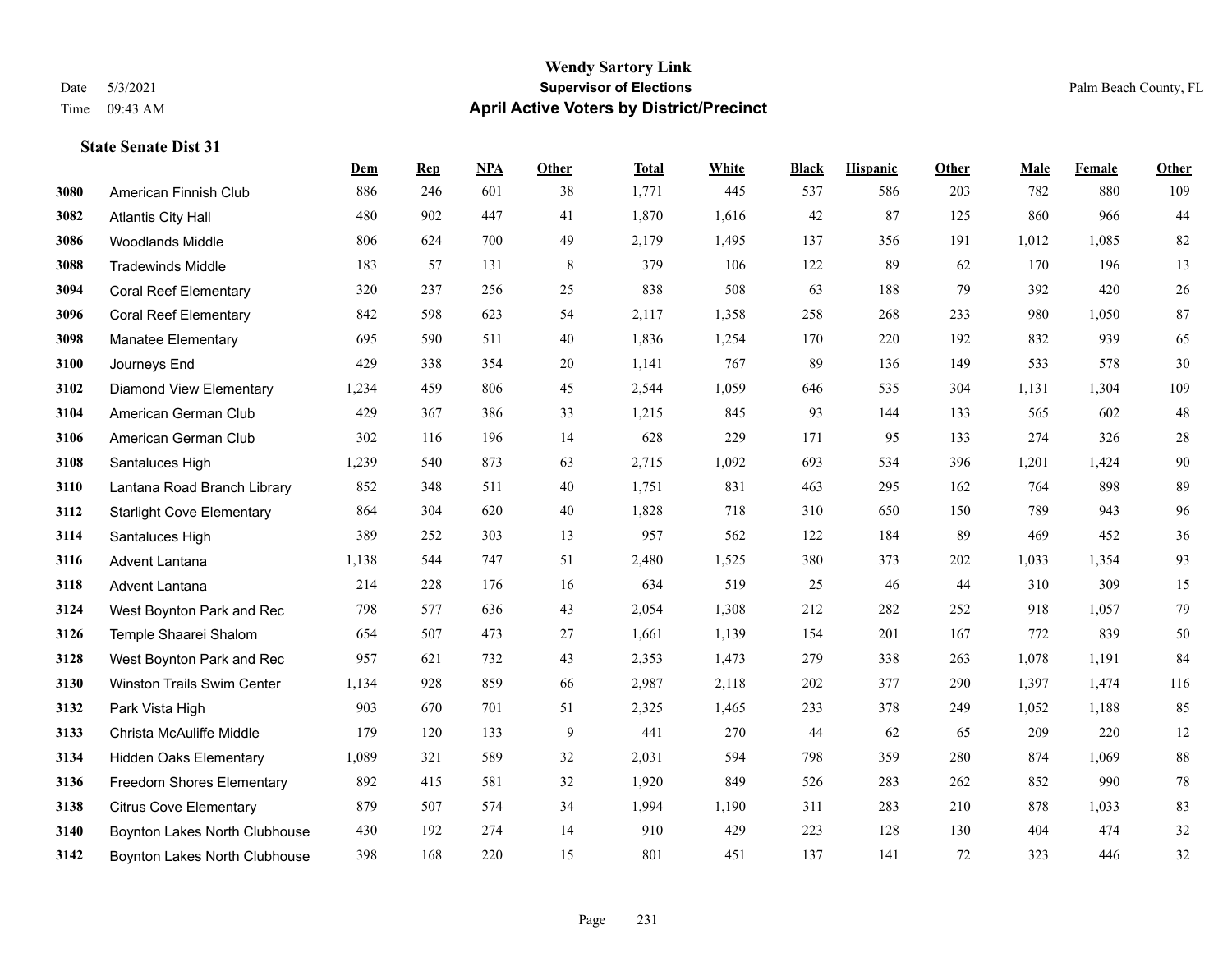#### **Wendy Sartory Link** Date 5/3/2021 **Supervisor of Elections** Palm Beach County, FL Time 09:43 AM **April Active Voters by District/Precinct**

## **Dem Rep NPA Other Total White Black Hispanic Other Male Female Other** Freedom Shores Elementary 11 8 8 0 27 21 0 4 2 11 14 2 Freedom Shores Elementary 351 135 175 13 674 459 79 75 61 269 385 20 Imagine Schools - Chancellor 62 54 55 6 177 121 12 27 17 87 85 5 Christa McAuliffe Middle 573 251 238 17 1,079 979 23 28 49 443 602 34 Park Vista High 650 412 381 32 1,475 1,267 56 59 93 654 771 50 Ponte Vecchio Clubhouse 827 314 284 20 1,445 1,285 22 41 97 649 752 44 Aberdeen East Clubhouse 1,017 498 550 40 2,105 1,600 142 182 181 871 1,171 63 Crystal Lakes Elementary 1,023 779 833 54 2,689 1,901 190 298 300 1,216 1,359 114 Christa McAuliffe Middle 444 334 316 19 1,113 762 135 115 101 502 569 42 Hidden Oaks Elementary 548 260 295 18 1,121 679 205 122 115 500 589 32 Citrus Cove Elementary 893 545 640 52 2,130 1,335 316 242 237 942 1,115 73 Jamaica Bay Clubhouse 358 370 275 25 1,028 911 21 39 57 442 552 34 Boynton Beach Fire Station #3 931 474 664 32 2,101 1,199 367 302 233 885 1,141 75 Boynton Beach High 1,128 615 878 67 2,688 1,589 309 529 261 1,186 1,388 114 Boynton Beach High 497 149 328 31 1,005 472 285 145 103 419 539 47 Boynton Beach Fire Station #3 247 179 170 14 610 422 51 80 57 276 318 16 Boynton Beach High 225 118 161 7 511 274 98 77 62 224 262 25 Imagine Schools - Chancellor 0 0 0 0 0 0 0 0 0 0 0 0 Imagine Schools - Chancellor 106 55 88 4 253 128 49 39 37 125 116 12 Christ Fellowship Church BB 228 145 147 23 543 349 55 81 58 248 275 20 Christ Fellowship Church BB 189 130 148 10 477 339 41 64 33 215 241 21 Christ Fellowship Church BB 751 420 616 60 1,847 1,061 289 296 201 866 923 58 Christ Fellowship Church BB 419 303 357 21 1,100 678 222 128 72 536 526 38 Imagine Schools - Chancellor 320 164 227 16 727 403 149 106 69 356 354 17 Leisureville #1 Clubhouse 581 414 374 41 1,410 1,071 111 132 96 569 791 50 Boynton Beach Fire Station #2 773 185 400 17 1,375 501 554 171 149 597 721 57 Leisureville #3 Clubhouse 623 566 425 47 1,661 1,392 75 100 94 712 894 55 BB Leisureville Clubhouse 487 525 307 35 1,354 1,125 59 112 58 553 763 38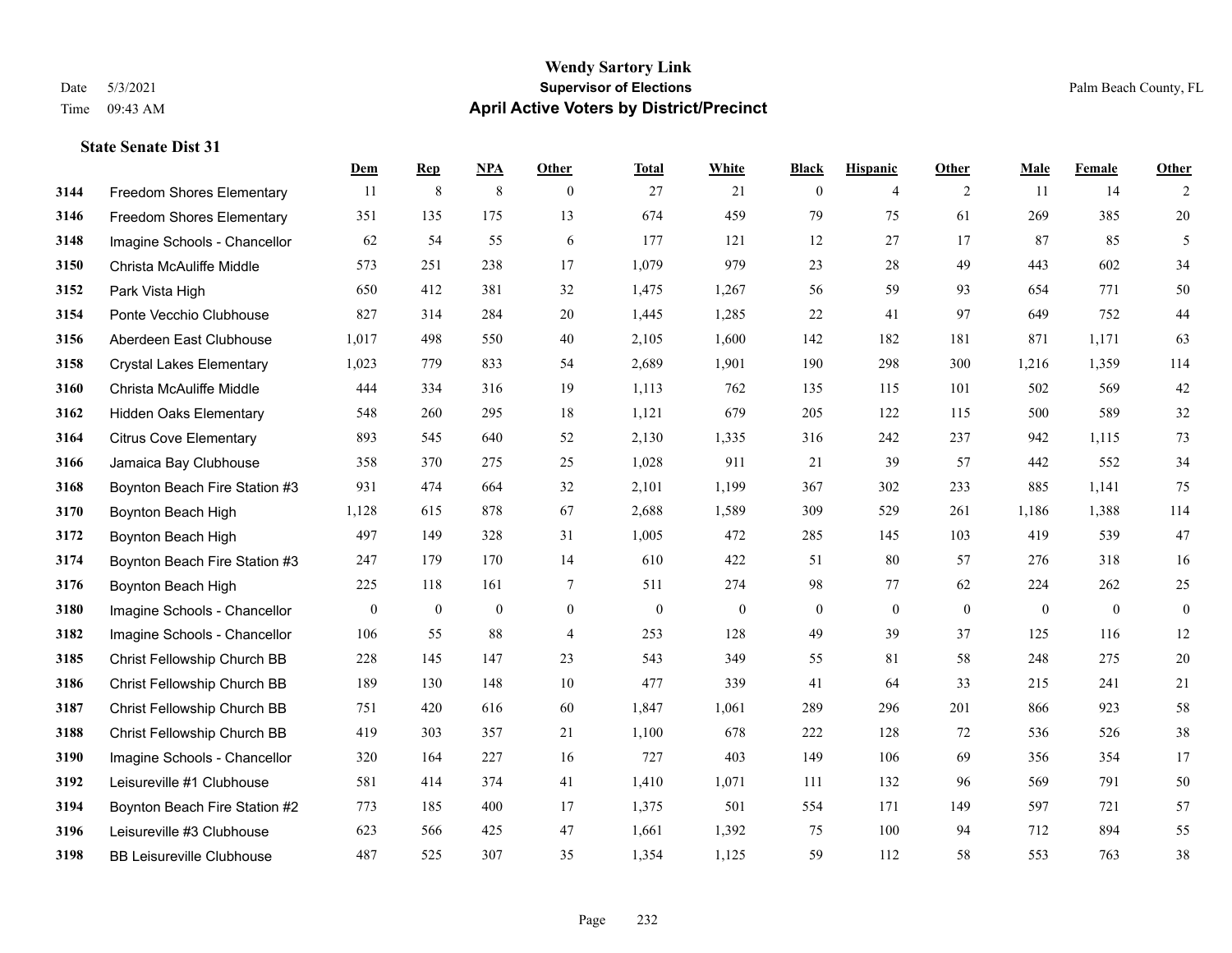## **Wendy Sartory Link** Date 5/3/2021 **Supervisor of Elections** Palm Beach County, FL Time 09:43 AM **April Active Voters by District/Precinct**

**Dem Rep NPA Other Total White Black Hispanic Other Male Female Other**

## Golfview Harbour Clubhouse 641 419 424 26 1,510 1,036 205 116 153 682 774 54 Golfview Harbour Clubhouse 73 68 49 6 196 148 30 8 10 94 96 6 Lantana Recreation Center 499 505 392 47 1,443 1,208 31 100 104 688 713 42 South Palm Beach Town Hall 441 517 385 34 1,377 1,172 27 79 99 598 735 44 Manalapan Town Hall 77 206 92 10 385 352 6 5 22 194 179 12 Hypoluxo Town Hall 547 621 535 55 1,758 1,466 44 112 136 807 897 54 Bent Tree Villas East 848 745 618 52 2,263 1,637 223 216 187 981 1,215 67 Greentree Villas 654 568 465 26 1,713 1,397 73 123 120 684 977 52 New Church 429 489 326 24 1,268 1,034 63 86 85 544 694 30 Christ Fellowship Church BB 550 297 300 24 1,171 707 192 161 111 535 605 31 Quail Ridge Business Center 125 381 120 11 637 611 1 3 22 291 334 12 Christ Fellowship Church BB 34 29 40 4 107 84 4 12 7 40 65 2 Congress Middle 865 244 420 39 1,568 571 678 167 152 647 862 59 Harvey E Oyer Jr Park 504 631 511 59 1,705 1,351 88 130 136 822 835 48 Sterling Village Aud 531 583 483 51 1,648 1,439 34 71 104 775 817 56 Ocean Ridge Town Hall 432 789 421 45 1,687 1,542 7 47 91 810 830 47 Village of Golf Admin Bldg 37 198 43 5 283 277 0 1 5 127 154 2 Crosspointe Elementary 361 259 295 24 939 680 111 60 88 399 520 20 Forest Park Elementary 298 453 280 27 1,058 947 8 56 47 441 581 36 **4038 Briny Breezes Community Cente** 96 147 93 339 313 0 10 16 142 187 10 Briny Breezes Community Center 0 0 0 0 0 0 0 0 0 0 0 0 Briny Breezes Community Center 0 0 0 0 0 0 0 0 0 0 0 0 Briny Breezes Community Cente 51 36 38 1 126 111 1 8 6 69 53 4 Delray Dunes 86 336 97 5 524 485 2 6 31 240 273 11 Banyan Creek Elementary 121 154 85 7 367 292 16 30 29 187 170 10

 Hunter's Run Courtside Cafe 1,093 370 545 36 2,044 1,878 40 48 78 855 1,142 47 Crosspointe Elementary 122 80 87 3 292 175 59 24 34 143 142 7 Crosspointe Elementary 212 77 149 17 455 173 108 101 73 196 239 20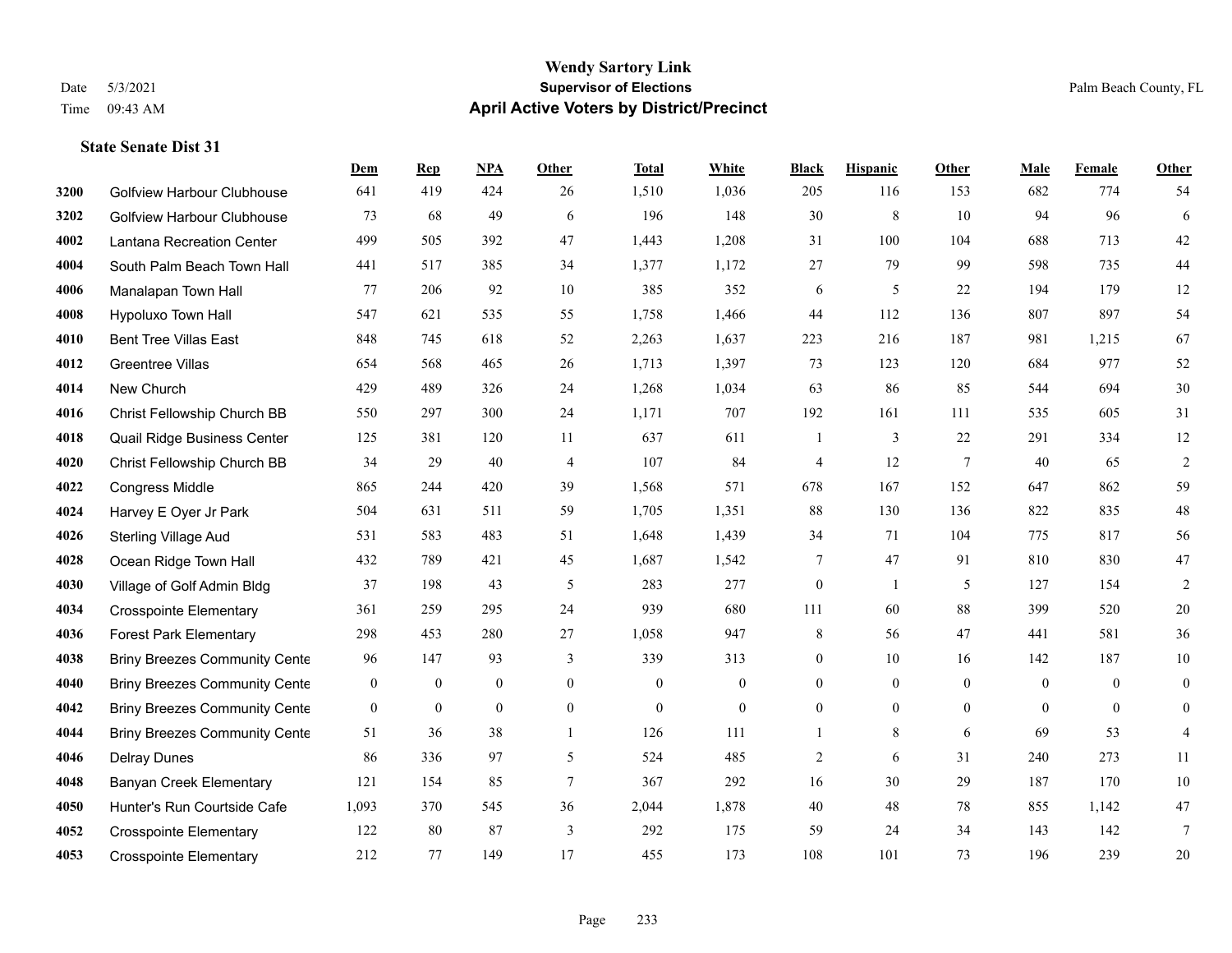## **Wendy Sartory Link** Date 5/3/2021 **Supervisor of Elections** Palm Beach County, FL Time 09:43 AM **April Active Voters by District/Precinct**

## **Dem Rep NPA Other Total White Black Hispanic Other Male Female Other** Lakeview Baptist Church 541 663 441 34 1,679 1,389 76 104 110 784 837 58 Lakeview Baptist Church 0 0 0 0 0 0 0 0 0 0 0 0 Plumosa SOA Elementary 50 64 47 7 168 145 4 11 8 78 87 3 Lakeview Baptist Church 3 7 3 1 14 7 0 1 6 7 7 0 Lakeview Baptist Church 42 65 39 6 152 124 8 8 12 73 76 3 Seacrest Presbyterian **48** 43 45 4 140 124 1 9 6 74 64 2 Seacrest Presbyterian 0 0 0 0 0 0 0 0 0 0 0 0 Seacrest Presbyterian 0 0 0 0 0 0 0 0 0 0 0 0 Seacrest Presbyterian 0 0 0 0 0 0 0 0 0 0 0 0 Gulf Stream Town Hall 184 468 210 21 883 823 4 18 38 426 435 22 Plumosa SOA Elementary 455 437 356 26 1,274 1,098 16 75 85 607 630 37 Country Manors Clubhouse 455 392 404 24 1,275 909 95 137 134 568 669 38 **4078 Banyan Creek Elementary 2 6 1 0 9 8 0 0 1 5 3 1**  Banyan Creek Elementary 0 0 0 0 0 0 0 0 0 0 0 0 **4082 Banyan Creek Elementary 0 3 0 0 3 3 3 0 0 0 2 1 0**  Banyan Creek Elementary 42 22 24 2 90 66 6 9 9 42 44 4 Banyan Creek Elementary 561 386 381 25 1,353 922 187 104 140 635 667 51 West Park Baptist Church 875 465 505 46 1,891 1,611 63 93 124 763 1,074 54 Pines of Delray North 291 168 167 11 637 511 38 47 41 254 356 27 West Park Baptist Church 0 0 0 0 0 0 0 0 0 0 0 0 S D Spady Elementary 703 718 545 50 2,016 1,744 38 96 138 956 985 75 Carver Middle 570 48 169 12 799 109 586 33 71 373 375 51 Bethel Evangelical Baptist 1,032 775 714 67 2,588 1,985 185 233 185 1,106 1,405 77 Carver Middle 120 149 100 10 379 305 28 20 26 184 180 15 Veterans Park Recreation Ctr 465 533 428 37 1,463 1,328 18 25 92 673 748 42 Emmanuel Catholic Church 766 679 624 66 2,135 1,729 78 155 173 925 1,137 73 Delray Beach Golf Club 426 406 351 34 1,217 932 51 117 117 556 621 40 Pines of Delray East 612 356 388 27 1,383 1,034 90 129 130 553 767 63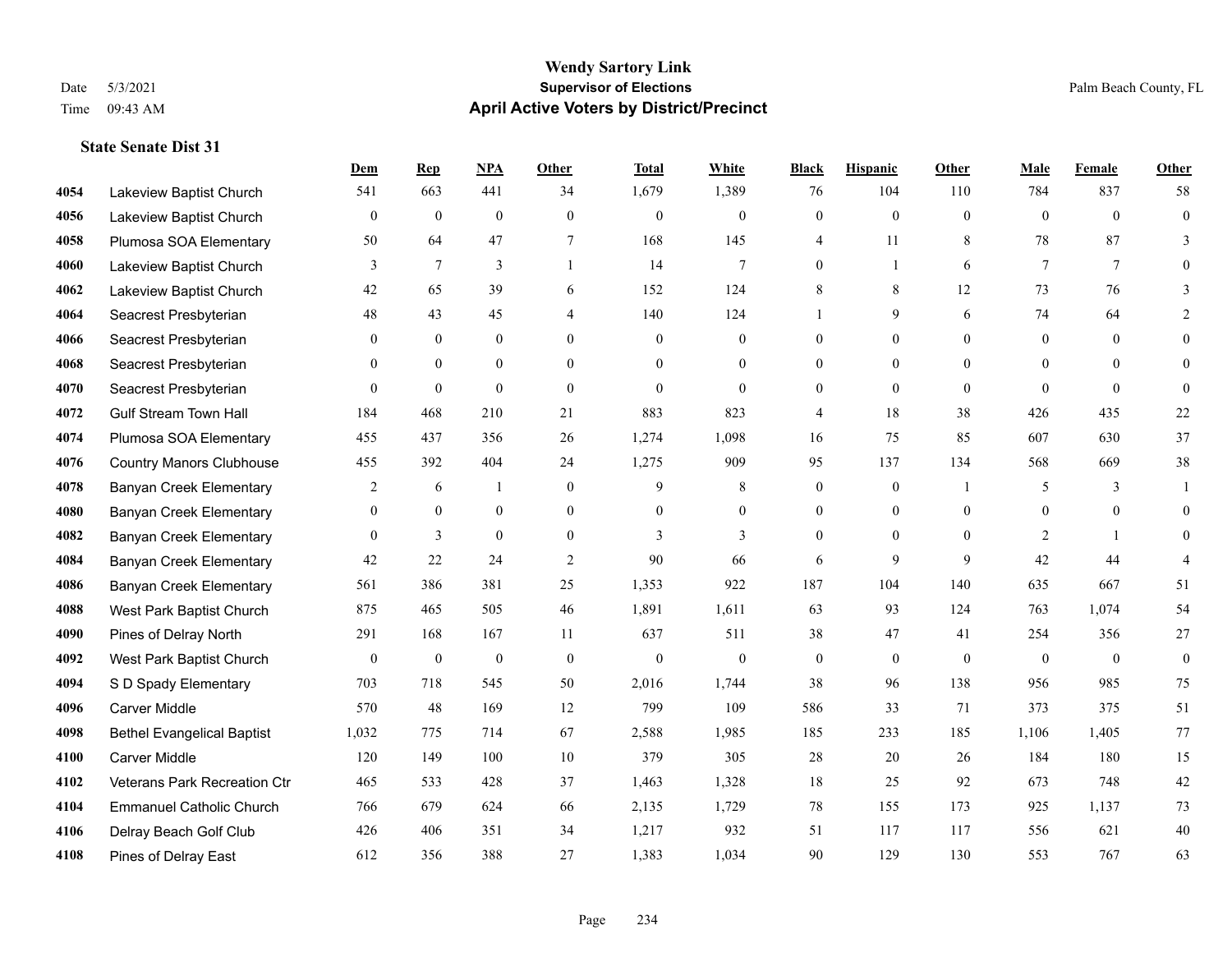#### **Wendy Sartory Link** Date 5/3/2021 **Supervisor of Elections** Palm Beach County, FL Time 09:43 AM **April Active Voters by District/Precinct**

## **Dem Rep NPA Other Total White Black Hispanic Other Male Female Other** 505 Club 406 457 313 33 1,209 1,097 10 36 66 525 653 31 Veterans Park Recreation Ctr 620 832 586 50 2,088 1,918 12 42 116 977 1,040 71 Delray Beach First Baptist 863 804 669 65 2,401 2,020 83 141 157 1,102 1,240 59 Orchard View Elementary 27 34 26 0 87 70 2 6 9 46 38 3 Orchard View Elementary 730 418 485 38 1,671 1,149 153 212 157 688 919 64 Orchard View Elementary 461 300 343 40 1,144 810 71 154 109 480 620 44 Delray Beach Swim and Tennis 751 454 498 36 1,739 1,205 206 155 173 750 923 66 Delray Beach Swim and Tennis 844 595 670 63 2,172 1,626 138 201 207 996 1,080 96 Pine Grove Elementary 547 875 570 56 2,048 1,766 27 102 153 935 1,038 75 Faith Farm Tabernacle 562 654 495 47 1,758 1,158 172 196 232 814 888 56 Sunset Palms Elementary 1,236 552 469 76 2,333 2,188 11 35 99 1,077 1,198 58 Faith Farm Tabernacle 1,032 439 514 34 2,019 1,909 11 21 78 944 1,038 37 Sunset Palms Elementary 424 327 372 27 1,150 741 97 140 172 532 578 40 Boynton Beach Community Church 1,207 987 996 74 3,264 2,180 285 360 439 1,548 1,591 125 Temple Shaarei Shalom 972 237 312 35 1,556 1,457 15 24 60 598 925 33 The Grove Clubhouse 417 144 157 12 730 660 19 18 33 306 413 11 West Boynton Branch Library 691 447 486 41 1,665 963 249 231 222 734 871 60 Faith United Methodist Church 955 634 631 31 2,251 1,633 153 237 228 990 1,166 95 Platina Clubhouse 688 262 291 20 1,261 1,075 37 75 74 486 740 35 Hagen Road Elementary 630 327 406 35 1,398 723 293 200 182 615 732 51 Hagen Road Elementary 880 449 455 28 1,812 1,423 148 119 122 805 960 47 Valencia Lakes HOA 606 217 247 15 1,085 1,002 10 16 57 478 577 30 Faith United Methodist Church 972 407 525 48 1,952 1,139 454 195 164 839 1,045 68 South Tech Academy 706 522 427 28 1,683 1,327 96 110 150 738 876 69 West Boynton Branch Library 726 204 343 37 1,310 823 271 125 91 509 743 58 New Church 302 124 136 12 574 501 15 28 30 241 318 15 Valencia Lakes HOA 787 296 309 14 1,406 1,302 14 20 70 597 779 30 Valencia Isles Social Hall 805 227 279 14 1,325 1,253 1 5 66 551 745 29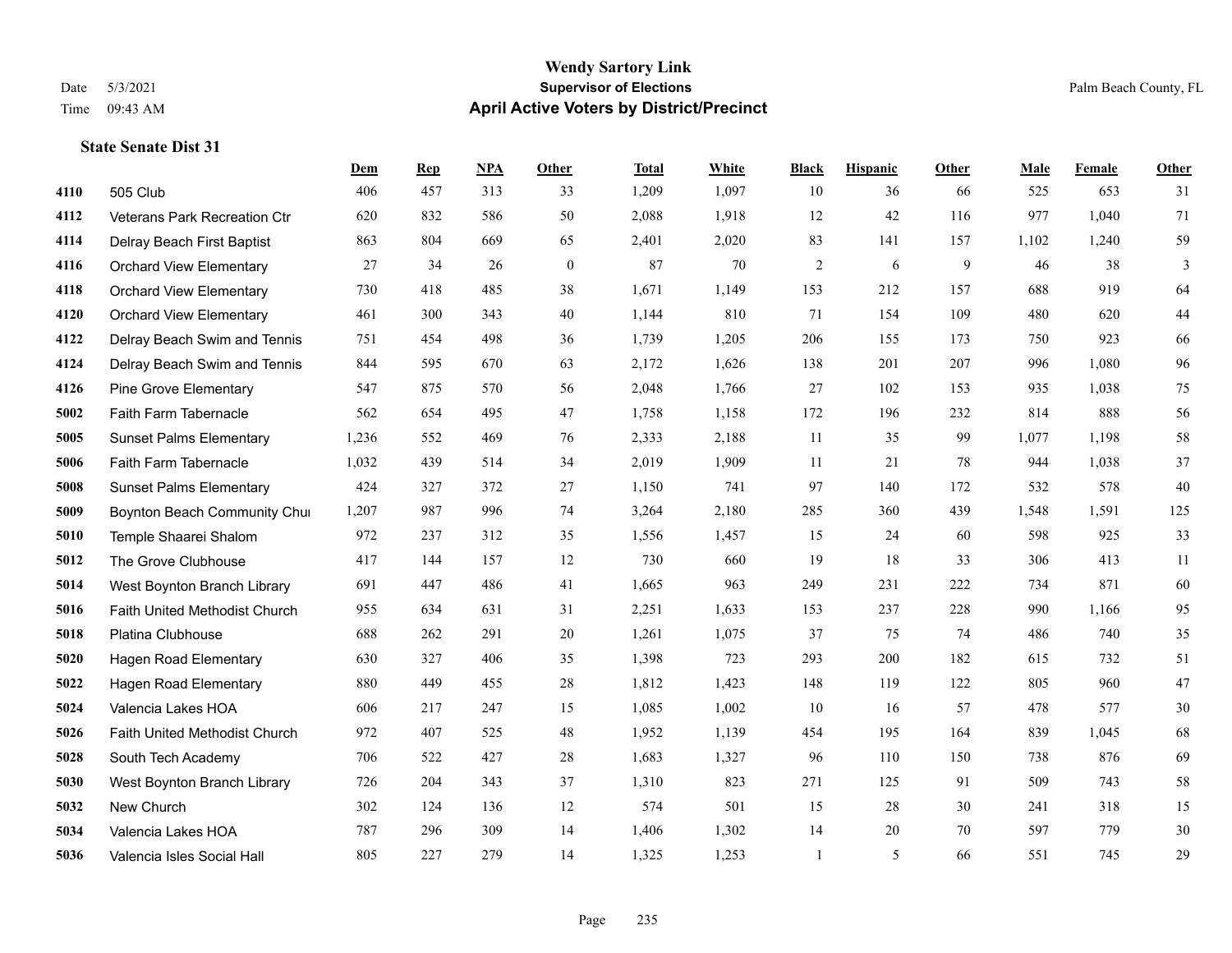#### **Wendy Sartory Link** Date 5/3/2021 **Supervisor of Elections** Palm Beach County, FL Time 09:43 AM **April Active Voters by District/Precinct**

## **Dem Rep NPA Other Total White Black Hispanic Other Male Female Other** The Cascades Clubhouse 766 255 270 16 1,307 1,222 14 16 55 548 732 27 New Church 393 201 239 15 848 763 19 31 35 381 448 19 South Tech Academy 930 372 465 41 1,808 1,383 169 143 113 733 1,014 61 Cascade Lakes Clubhouse 565 201 188 11 965 878 5 9 73 425 510 30 Green Cay Nature Center 1,351 581 649 44 2,625 1,996 272 173 184 1,121 1,435 69 Coral Lakes Clubhouse 595 371 309 21 1,296 919 137 129 111 560 692 44 Coral Lakes Clubhouse 1,117 307 362 21 1,807 1,691 12 7 97 689 1,071 47 Lake Worth Drainage District 638 447 464 32 1,581 1,214 82 132 153 687 834 60 Our Lady Queen of Peace 309 146 153 11 619 546 8 37 28 275 324 20 Hagen Ranch Road Library 1,914 1,097 1,142 96 4,249 3,449 154 324 322 1,810 2,303 136 Valencia Falls Clubhouse 687 186 231 10 1,114 1,047 4 5 58 493 584 37 Hagen Ranch Road Library 522 214 225 15 976 903 4 14 55 438 525 13 Villa Borghese Clubhouse 455 239 168 14 876 801 11 28 36 381 472 23 Huntington Lakes Clubhouse 978 341 351 37 1,707 1,574 14 38 81 635 1,034 38 Abbey Village Clubhouse 737 380 361 26 1,504 1,235 57 113 99 594 850 60 Camelot Village Clubhouse 227 121 97 13 458 290 49 78 41 180 263 15 Delray Villas 462 242 205 17 926 766 36 58 66 393 500 33 Huntington Pointe Clubhouse 799 178 228 18 1,223 1,162 5 10 46 458 730 35 Coco Wood Clubhouse 386 173 173 11 743 524 97 72 50 331 381 31 Palm Greens Clubhouse 683 301 297 30 1,311 1,097 39 90 85 507 754 50 Bethel Evangelical Baptist 733 378 395 41 1,547 1,154 114 173 106 627 881 39 Bethel Evangelical Baptist 90 54 36 1 181 133 10 20 18 62 117 2 Bethel Evangelical Baptist 658 374 414 21 1,467 1,014 170 151 132 661 764 42 High Point Section II 461 305 263 23 1,052 827 37 111 77 423 595 34 Carver Middle 44 17 18 5 84 67 5 4 8 32 50 2 Carver Middle 192 139 135 13 479 312 53 58 56 216 248 15 South Grade Elementary 1,018 226 503 26 1,773 568 671 344 190 854 835 84 Osborne Community Center 915 129 377 21 1,442 279 736 283 144 647 731 64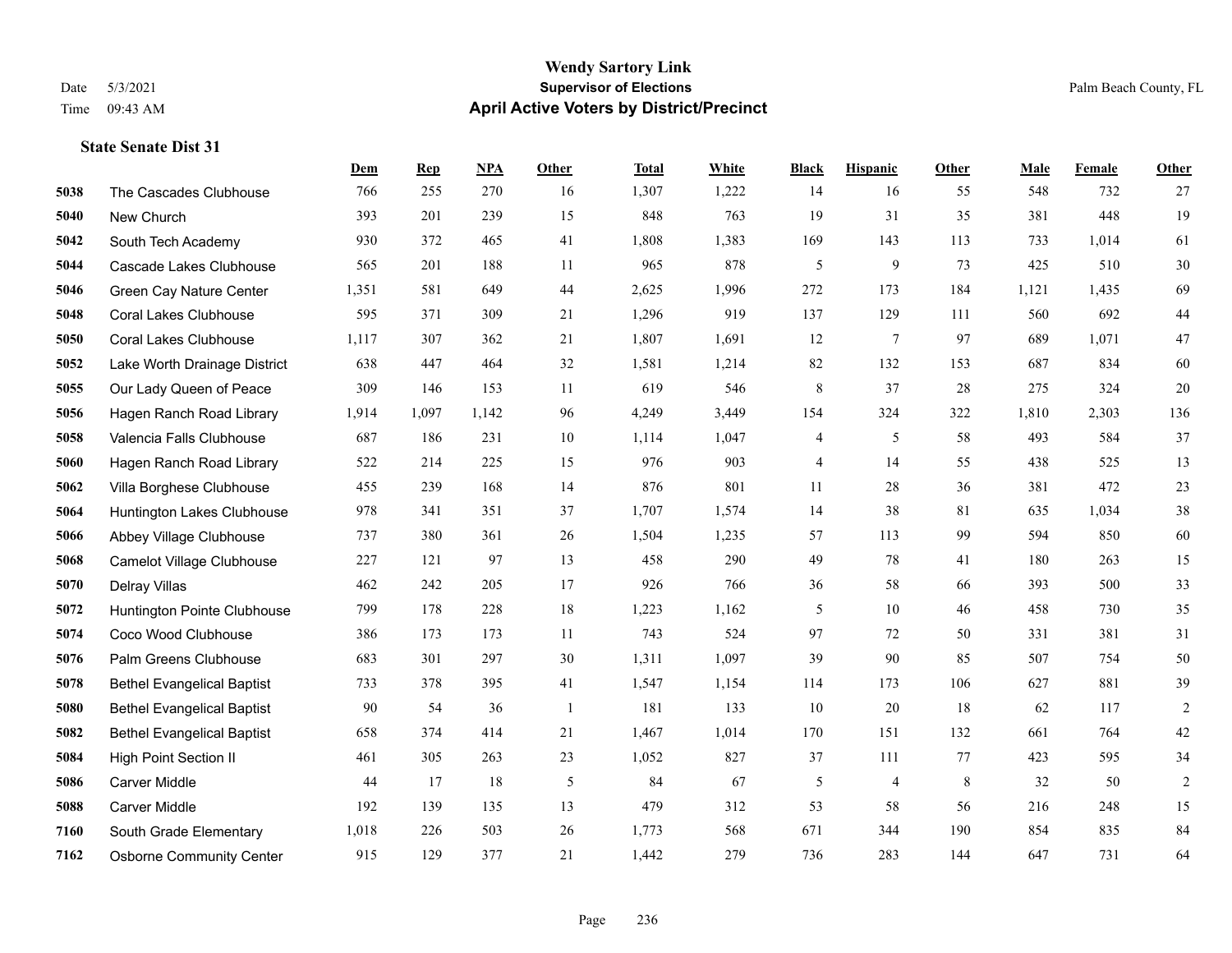#### **Wendy Sartory Link** Date 5/3/2021 **Supervisor of Elections** Palm Beach County, FL Time 09:43 AM **April Active Voters by District/Precinct**

## **Dem Rep NPA Other Total White Black Hispanic Other Male Female Other** Osborne Community Center 327 200 202 28 757 594 52 55 56 351 384 22 Maddock Park 1,519 625 921 56 3,121 1,536 797 525 263 1,437 1,569 115 Lantana Town Hall 753 355 543 36 1,687 912 348 260 167 802 806 79 Lantana Recreation Center 326 261 278 17 882 681 56 73 72 410 444 28 Rolling Green Elementary 1,054 242 511 26 1,833 582 681 409 161 798 954 81 Rolling Green Elementary 0 0 0 0 0 0 0 0 0 0 0 0 Hypoluxo Town Hall 185 89 102 9 385 211 82 61 31 167 206 12 Temple Beth Kodesh 1,559 193 561 31 2,344 464 1,334 343 203 1,029 1,205 110 Village Royale on the Green 821 241 374 23 1,459 621 576 140 122 612 780 67 St John Missionary Baptist Chr 1,823 146 460 19 2,448 244 1,822 175 207 1,031 1,311 106 Carolyn Sims Center 1,515 65 359 11 1,950 91 1,627 82 150 796 1,073 81 St John Missionary Baptist Chr 2 4 0 0 6 4 1 0 1 4 2 0 Boynton Beach Senior Center 1,535 424 734 54 2,747 1,118 1,092 272 265 1,275 1,346 126 Forest Park Elementary 898 560 617 66 2,141 1,476 279 196 190 910 1,157 74 Seacrest Presbyterian 1,090 612 810 61 2,573 1,615 456 254 248 1,230 1,244 99 Lakeview Baptist Church 18 11 9 2 40 29 2 4 5 20 18 2 Delray Beach Community Center 642 369 474 43 1,528 1,091 214 113 110 786 692 50 Atlantic High Auditorium 1,541 240 506 21 2,308 611 1,362 127 208 1,048 1,168 92 Atlantic High Auditorium 45 34 27 3 109 87 7 8 7 46 60 3 Pompey Park Recreation Center 1,406 242 463 30 2,141 515 1,373 107 146 983 1,091 67 505 Club 682 405 451 42 1,580 1,126 240 77 137 818 711 51 505 Club 41 46 41 4 132 106 4 8 14 65 61 6 505 Club 54 60 64 7 185 159 2 9 15 96 84 5 Atlantic High Media Center 793 214 320 24 1,351 608 532 94 117 587 720 44 Village Academy 1,856 106 444 19 2,425 138 1,962 141 184 988 1,332 105 Delray Beach Library 1,361 234 523 35 2,153 609 1,234 116 194 1,046 1,021 86 Delray Beach Community Center 929 337 536 39 1,841 883 572 219 167 898 871 72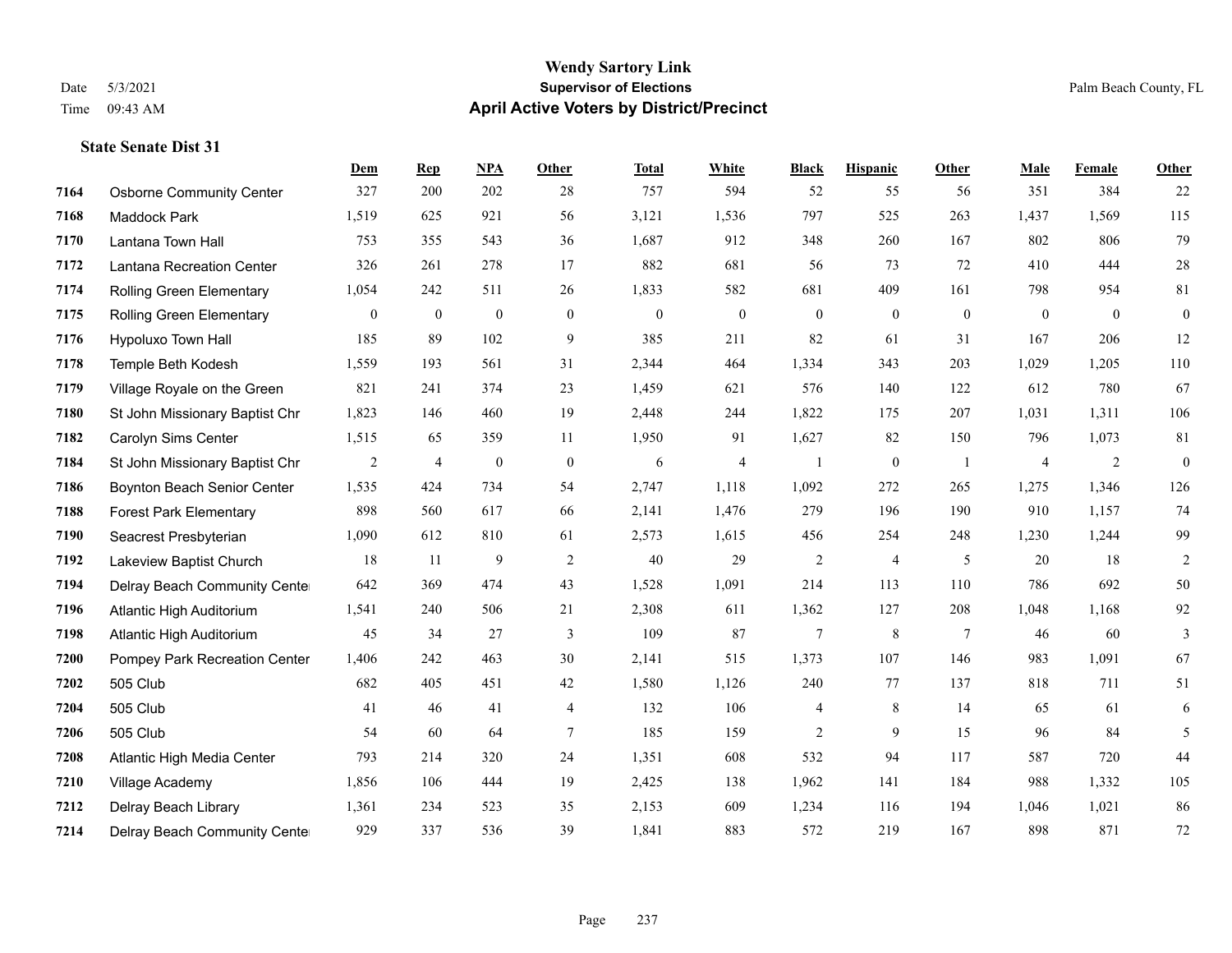| 5/3/2021<br>Date<br>09:43 AM<br>Time |                  |                      |                      |                       | <b>Wendy Sartory Link</b><br><b>Supervisor of Elections</b><br><b>April Active Voters by District/Precinct</b> |                         |                        |                           |                        |                 |                          | Palm Beach County, FL  |  |
|--------------------------------------|------------------|----------------------|----------------------|-----------------------|----------------------------------------------------------------------------------------------------------------|-------------------------|------------------------|---------------------------|------------------------|-----------------|--------------------------|------------------------|--|
| <b>State Senate Dist 31</b>          |                  |                      |                      |                       |                                                                                                                |                         |                        |                           |                        |                 |                          |                        |  |
| <b>State Senate Dist 31</b>          | $Dem$<br>154,241 | <b>Rep</b><br>82.721 | <u>NPA</u><br>95.168 | <u>Other</u><br>6,845 | <u>Total</u><br>338,975                                                                                        | <u>White</u><br>207.014 | <b>Black</b><br>51,618 | <b>Hispanic</b><br>50.329 | <b>Other</b><br>30,014 | Male<br>149.223 | <b>Female</b><br>177,113 | <b>Other</b><br>12,639 |  |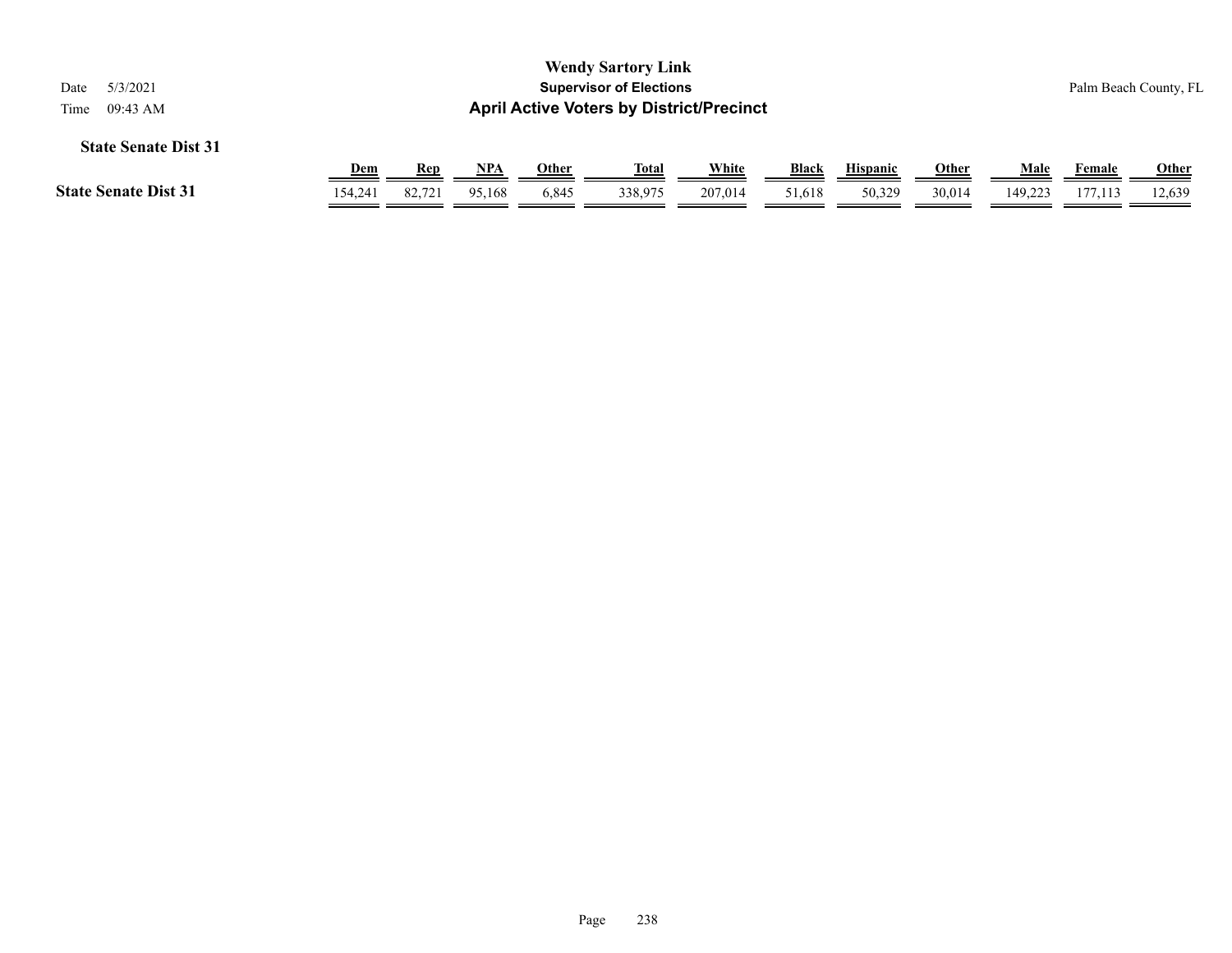**Acme Improvement District**

## **Wendy Sartory Link** Date 5/3/2021 **Supervisor of Elections** Palm Beach County, FL Time 09:43 AM **April Active Voters by District/Precinct**

|      |                                       | Dem    | $\mathbf{Rep}$ | <b>NPA</b> | Other | <b>Total</b> | <b>White</b> | <b>Black</b> | <b>Hispanic</b> | Other | Male   | Female | Other  |
|------|---------------------------------------|--------|----------------|------------|-------|--------------|--------------|--------------|-----------------|-------|--------|--------|--------|
| 6152 | <b>Binks Forest Elementary</b>        | 413    | 568            | 375        | 33    | 1,389        | 1,069        | 48           | 128             | 144   | 650    | 693    | 46     |
| 6154 | Wellington Landings Middle            | 474    | 541            | 390        | 30    | 1,435        | 1,042        | 87           | 184             | 122   | 651    | 742    | $42\,$ |
| 6156 | <b>Binks Forest Elementary</b>        | 661    | 746            | 572        | 40    | 2,019        | 1,417        | 129          | 297             | 176   | 920    | 1,035  | 64     |
| 6158 | <b>Wellington Elementary</b>          | 798    | 954            | 553        | 40    | 2,345        | 1,732        | 126          | 309             | 178   | 1,068  | 1,201  | 76     |
| 6160 | Wellington Landings Middle            | 676    | 595            | 580        | 48    | 1,899        | 1,239        | 174          | 333             | 153   | 887    | 953    | 59     |
| 6162 | First Baptist Church Wel              | 801    | 691            | 581        | 45    | 2,118        | 1,355        | 217          | 359             | 187   | 949    | 1,101  | 68     |
| 6164 | First Baptist Church Wel              | 836    | 825            | 612        | 55    | 2,328        | 1,576        | 181          | 374             | 197   | 1,040  | 1,213  | 75     |
| 6166 | <b>Wellington Community Center</b>    | 875    | 874            | 752        | 49    | 2,550        | 1,794        | 152          | 389             | 215   | 1,177  | 1,292  | 81     |
| 6168 | First Baptist Church Wel              | 131    | 191            | 149        | 9     | 480          | 371          | 27           | 46              | 36    | 222    | 244    | 14     |
| 6182 | New Horizons Elementary               | 290    | 455            | 325        | 13    | 1,083        | 798          | 55           | 111             | 119   | 470    | 584    | 29     |
| 6184 | Wellington High                       | 704    | 630            | 566        | 41    | 1,941        | 1,202        | 264          | 307             | 168   | 859    | 1,020  | 62     |
| 6186 | <b>Elbridge Gale Elementary</b>       | 871    | 572            | 662        | 49    | 2,154        | 1,187        | 303          | 437             | 227   | 936    | 1,132  | 86     |
| 6188 | <b>Wellington Village Park</b>        | 221    | 440            | 298        | 28    | 987          | 842          | 16           | 41              | 88    | 396    | 539    | 52     |
| 6190 | <b>Wellington Village Hall</b>        | 844    | 462            | 673        | 44    | 2,023        | 895          | 358          | 538             | 232   | 830    | 1,106  | 87     |
| 6192 | <b>St Peters Methodist Church</b>     | 1,000  | 803            | 835        | 59    | 2,697        | 1,612        | 289          | 555             | 241   | 1,227  | 1,383  | 87     |
| 6198 | Wellington Branch Library             | 539    | 362            | 363        | 34    | 1,298        | 724          | 191          | 267             | 116   | 538    | 721    | 39     |
| 6200 | <b>Emerald Cove Middle</b>            | 541    | 573            | 516        | 43    | 1,673        | 1,044        | 174          | 280             | 175   | 735    | 884    | 54     |
| 6212 | <b>Wellington Village Park</b>        | 149    | 229            | 165        | 13    | 556          | 381          | 17           | 89              | 69    | 255    | 276    | 25     |
| 6214 | <b>Wellington Village Park</b>        | 848    | 766            | 701        | 47    | 2,362        | 1,491        | 254          | 291             | 326   | 1,084  | 1,191  | 87     |
| 6226 | The Isles at Wellington               | 761    | 778            | 623        | 37    | 2,199        | 1,425        | 225          | 245             | 304   | 1,033  | 1,065  | 101    |
| 6228 | <b>Wycliffe Comm Association Bldg</b> | 769    | 339            | 397        | 21    | 1,526        | 1,422        | 17           | 23              | 64    | 656    | 841    | 29     |
|      | <b>Acme Improvement District</b>      | 13,202 | 12,394         | 10,688     | 778   | 37,062       | 24,618       | 3,304        | 5,603           | 3,537 | 16,583 | 19,216 | 1,263  |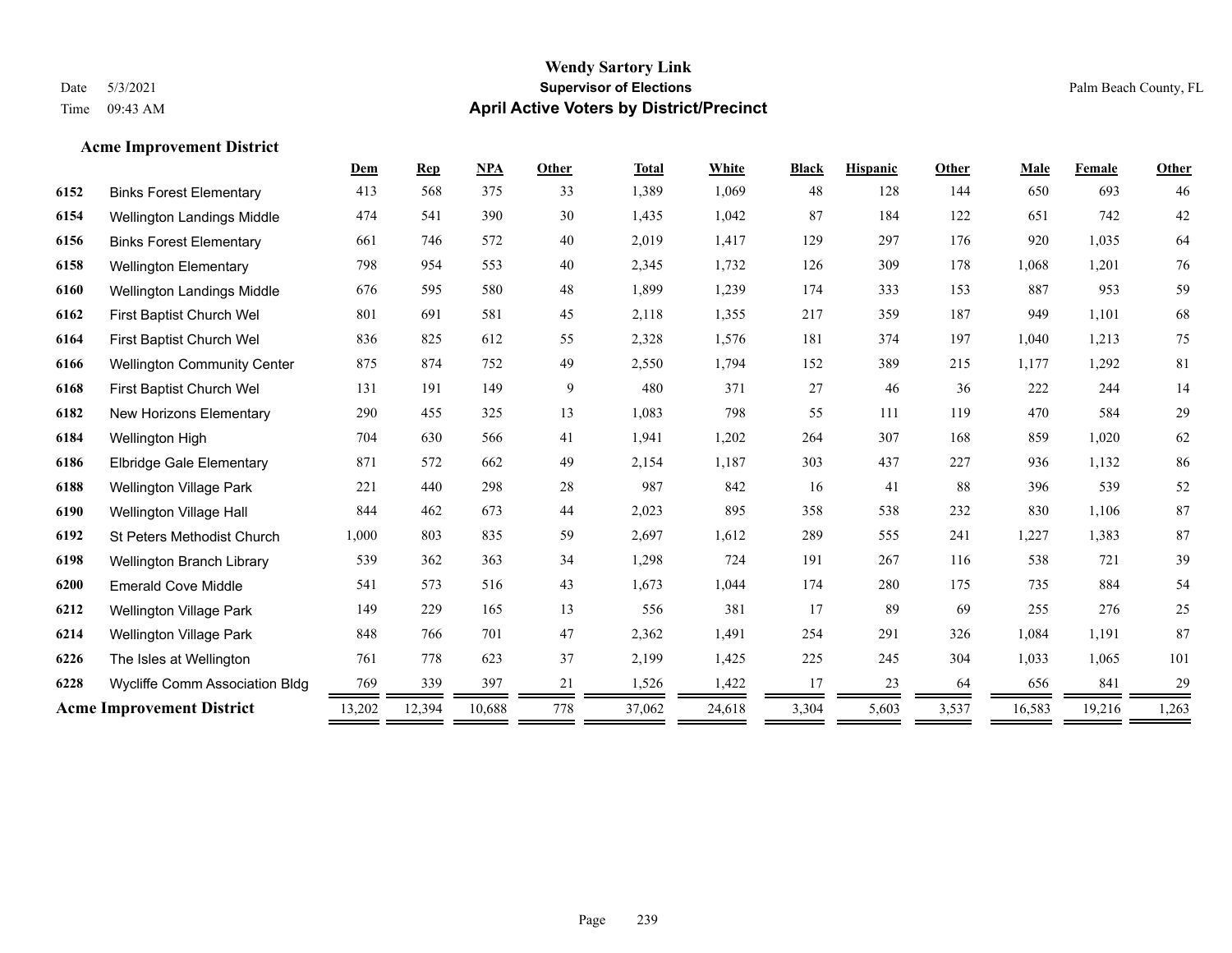## **Briger Comm Dev Dist**

|      |                              | <u>Dem</u> | <b>Rep</b> | NPA | Other | <b>Total</b> | White | <b>Black</b> | <b>Hispanic</b> | Other | Male         | Female | <b>Other</b> |
|------|------------------------------|------------|------------|-----|-------|--------------|-------|--------------|-----------------|-------|--------------|--------|--------------|
| 7092 | Palm Beach Lakes High        |            |            |     |       | 232          |       | 66           | $\sim$ 1        | 60    | 106          | 110    | 16           |
| 7094 | Salvation Army Activity Hall | 603        | 82         | 282 |       | 979          | 167   | 503          | 131             | 178   | 421          | 508    | 50           |
|      | <b>Briger Comm Dev Dist</b>  | 720        | 117        | 359 |       | 1.211        | 252   | 569          | 152             | 238   | $52^{\circ}$ | 618    | 66           |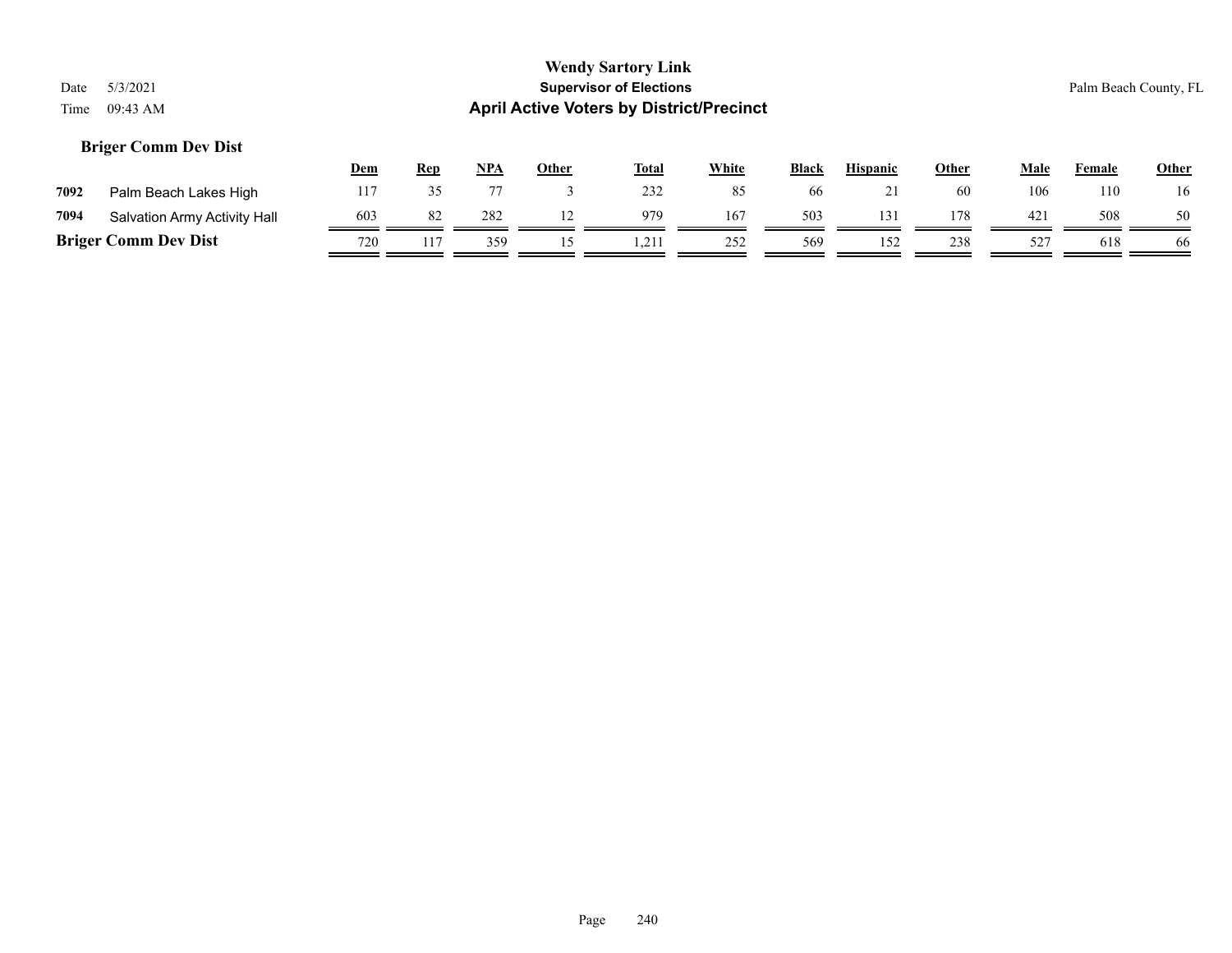**Boca Raton Taxing Dist**

## **Wendy Sartory Link** Date 5/3/2021 **Supervisor of Elections** Palm Beach County, FL Time 09:43 AM **April Active Voters by District/Precinct**

**Dem Rep NPA Other Total White Black Hispanic Other Male Female Other**

# Above and Beyond Community (417 565 437 34 1,453 1,180 42 127 104 678 728 47 Above and Beyond Community (657 641 592 45 1,935 1,443 54 223 215 825 1,029 81

| 4138 | <b>Ascension Catholic Church</b> | 830 | 1,219 | 897 | 71 | 3,017 | 2,363 | 157 | 242 | 255 | 1,418 | 1,494 | 105 |
|------|----------------------------------|-----|-------|-----|----|-------|-------|-----|-----|-----|-------|-------|-----|
| 4140 | <b>Broken Sound Club</b>         | 264 | 204   | 178 | 16 | 662   | 486   | 26  | 88  | 62  | 274   | 368   | 20  |
| 4142 | Woodfield Country Club HOA       | 849 | 752   | 725 | 49 | 2,375 | 2,126 | 13  | 65  | 171 | 1,086 | 1,192 | 97  |
| 4144 | Seasons HOA Clubhouse            | 224 | 218   | 171 | 11 | 624   | 517   | 9   | 34  | 64  | 298   | 297   | 29  |
| 4146 | <b>Broken Sound Club</b>         | 522 | 381   | 335 | 14 | 1,252 | 1,140 | 12  | 33  | 67  | 561   | 656   | 35  |
| 4148 | <b>Broken Sound Club</b>         | 620 | 413   | 434 | 44 | 1,511 | 1,183 | 77  | 138 | 113 | 679   | 788   | 44  |
| 4150 | Patch Reef Park Community Cer    | 572 | 515   | 542 | 62 | 1,691 | 1,291 | 64  | 165 | 171 | 808   | 832   | 51  |
| 4152 | Boca Delray Lodge #171           | 639 | 664   | 656 | 57 | 2,016 | 1,493 | 69  | 222 | 232 | 922   | 1,005 | 89  |
| 4154 | Ascension Catholic Church        | 437 | 417   | 343 | 33 | 1,230 | 892   | 98  | 99  | 141 | 595   | 585   | 50  |
| 4158 | Spanish River High               | 967 | 750   | 755 | 39 | 2,511 | 1,997 | 45  | 222 | 247 | 1,190 | 1,209 | 112 |
| 4160 | Greater BR Swim & Racquet Ctr    | 437 | 406   | 351 | 20 | 1,214 | 976   | 18  | 92  | 128 | 566   | 605   | 43  |
| 4162 | Patch Reef Park Community Cer    | 554 | 492   | 440 | 20 | 1,506 | 1,148 | 33  | 114 | 211 | 680   | 748   | 78  |
| 4164 | Safe Schools Institute           | 611 | 659   | 567 | 31 | 1,868 | 1,501 | 28  | 176 | 163 | 869   | 903   | 96  |
| 4166 | FAU Arena Lobby                  | 961 | 532   | 782 | 35 | 2,310 | 1,233 | 402 | 308 | 367 | 977   | 1,140 | 193 |
| 4168 | JC Mitchell Elementary           | 720 | 586   | 633 | 58 | 1,997 | 1,395 | 87  | 230 | 285 | 880   | 994   | 123 |
| 4170 | Spanish River Library            | 935 | 1,052 | 888 | 53 | 2,928 | 2,271 | 101 | 263 | 293 | 1,399 | 1,422 | 107 |
| 4172 | Marine Safety Headquarters       | 687 | 697   | 605 | 62 | 2,051 | 1,793 | 20  | 103 | 135 | 904   | 1,090 | 57  |
| 4174 | Sugar Sand Park Comm Center      | 309 | 277   | 265 | 14 | 865   | 746   | 5   | 54  | 60  | 404   | 426   | 35  |
| 4176 | Sugar Sand Park Comm Center      | 941 | 708   | 762 | 71 | 2,482 | 1,814 | 69  | 333 | 266 | 1,087 | 1,282 | 113 |
| 4178 | Sugar Sand Park Comm Center      | 766 | 656   | 536 | 45 | 2,003 | 1,583 | 45  | 202 | 173 | 812   | 1,120 | 71  |
| 4180 | Del Prado Elementary             | 611 | 593   | 568 | 34 | 1,806 | 1,291 | 51  | 247 | 217 | 809   | 894   | 103 |
| 4182 | Greater BR Swim & Racquet Ctr    | 903 | 603   | 736 | 49 | 2,291 | 1,568 | 85  | 397 | 241 | 964   | 1,229 | 98  |
| 4184 | <b>Boca Raton Middle</b>         | 580 | 617   | 569 | 33 | 1,799 | 1,363 | 55  | 206 | 175 | 847   | 901   | 51  |
| 4186 | The Volen Center                 | 567 | 522   | 464 | 28 | 1,581 | 1,094 | 140 | 165 | 182 | 728   | 788   | 65  |
| 4188 | Elks Lodge of Boca Raton         | 935 | 543   | 612 | 53 | 2,143 | 1,259 | 323 | 319 | 242 | 978   | 1,066 | 99  |
| 4190 | St Gregory Episcopal Church      | 790 | 1,128 | 831 | 75 | 2,824 | 2,361 | 35  | 185 | 243 | 1,393 | 1,322 | 109 |
|      |                                  |     |       |     |    |       |       |     |     |     |       |       |     |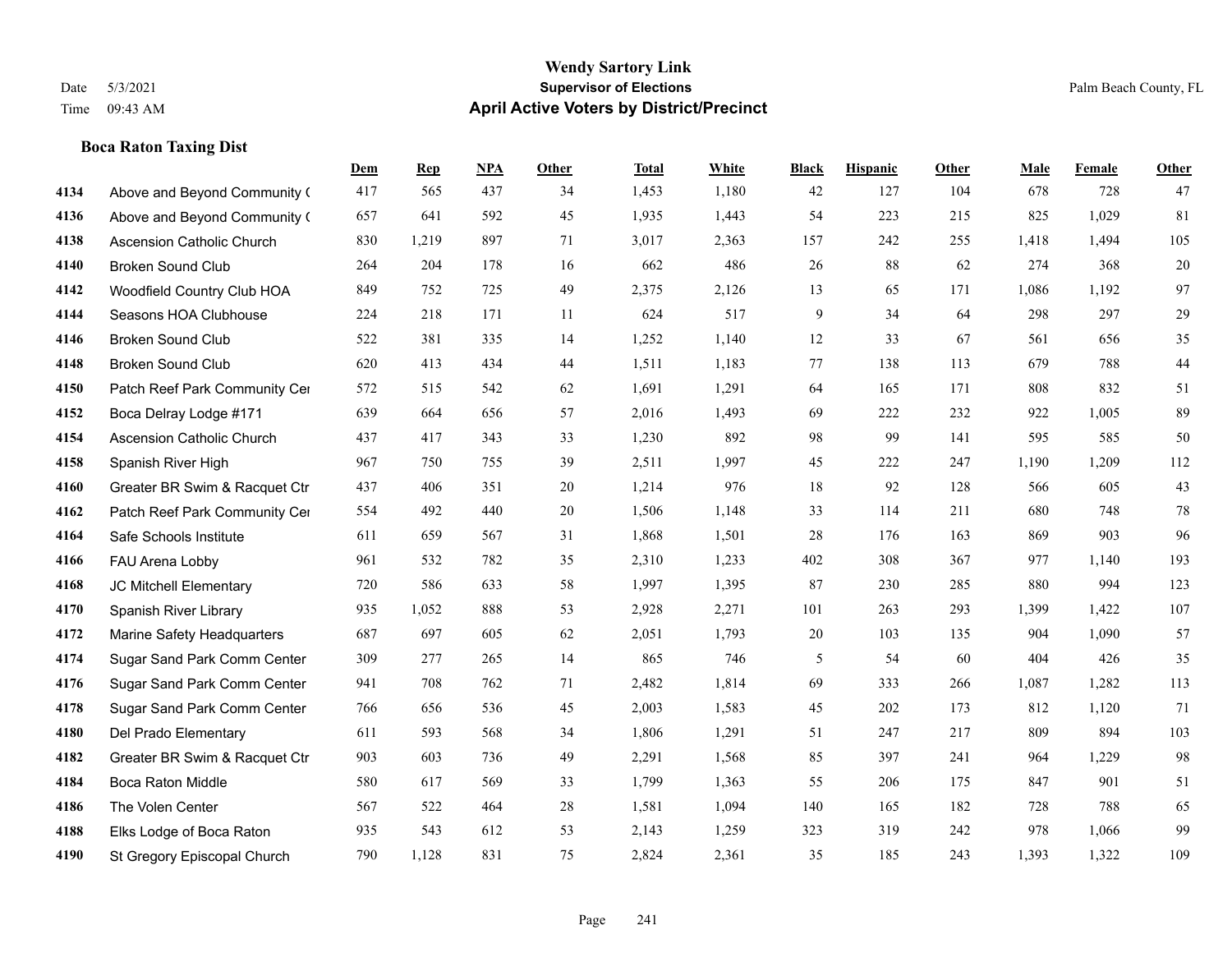## **Boca Raton Taxing Dist**

|      |                                    | Dem    | <b>Rep</b> | <b>NPA</b> | Other | <b>Total</b> | White  | <b>Black</b> | <b>Hispanic</b> | Other | Male   | Female | Other  |
|------|------------------------------------|--------|------------|------------|-------|--------------|--------|--------------|-----------------|-------|--------|--------|--------|
| 4192 | Verde K-8 School                   | 601    | 960        | 713        | 42    | 2,316        | 1,835  | 59           | 135             | 287   | 1,065  | 1,119  | 132    |
| 4194 | Del Prado Elementary               | 547    | 318        | 312        | 26    | 1,203        | 1,034  | 24           | 47              | 98    | 500    | 669    | 34     |
| 4196 | Good Shepherd Lutheran             | 716    | 452        | 440        | 24    | 1,632        | 1,407  | 31           | 80              | 114   | 691    | 898    | 43     |
| 4198 | Verde K-8 School                   | 650    | 481        | 529        | 39    | 1,699        | 1,054  | 119          | 332             | 194   | 697    | 923    | 79     |
| 4200 | Verde K-8 School                   | 399    | 349        | 301        | 20    | 1,069        | 803    | 10           | 161             | 95    | 435    | 606    | $28\,$ |
| 4202 | Greater BR Swim & Racquet Ctr      | 811    | 598        | 617        | 38    | 2,064        | 1,610  | 29           | 235             | 190   | 842    | 1,146  | 76     |
| 4204 | Sugar Sand Park Comm Center        | 795    | 477        | 605        | 43    | 1,920        | 1,203  | 161          | 324             | 232   | 864    | 982    | $74\,$ |
| 4206 | Good Shepherd Lutheran             | 691    | 490        | 507        | 33    | 1,721        | 1,368  | 37           | 169             | 147   | 703    | 958    | 60     |
| 4208 | Hammock Pointe Elementary          | 909    | 617        | 479        | 36    | 2,041        | 1,754  | 10           | 124             | 153   | 798    | 1,182  | 61     |
| 4210 | Sugar Sand Park Comm Center        | 634    | 835        | 682        | 44    | 2,195        | 1,723  | 34           | 259             | 179   | 1,012  | 1,109  | 74     |
| 4212 | Center for Spiritual Living        | 644    | 820        | 586        | 38    | 2,088        | 1,742  | 34           | 162             | 150   | 991    | 1,033  | 64     |
| 4214 | Calvary Chapel Boca Raton - 4th    | 641    | 878        | 646        | 64    | 2,229        | 1,777  | 47           | 236             | 169   | 1,035  | 1,107  | 87     |
| 4216 | Calvary Chapel Boca Raton - Kir    | 691    | 1,076      | 699        | 61    | 2,527        | 2,127  | 23           | 175             | 202   | 1,196  | 1,242  | 89     |
| 4218 | <b>Grace Community Church</b>      | 469    | 873        | 554        | 62    | 1,958        | 1,622  | 32           | 141             | 163   | 897    | 975    | 86     |
| 4220 | <b>Boca Raton Community Center</b> | 497    | 426        | 498        | 44    | 1,465        | 948    | 115          | 247             | 155   | 681    | 735    | 49     |
| 4222 | Boca Raton Downtown Library        | 946    | 1,077      | 905        | 84    | 3,012        | 2,517  | 60           | 188             | 247   | 1,351  | 1,535  | 126    |
| 4224 | <b>Grace Community Church</b>      | 545    | 1,156      | 749        | 61    | 2,511        | 2,057  | 60           | 197             | 197   | 1,173  | 1,252  | 86     |
| 4226 | St Gregory Episcopal Church        | 237    | 396        | 278        | 22    | 933          | 833    | 7            | 33              | 60    | 441    | 467    | $25\,$ |
| 4228 | Boca Raton Community Center        | 544    | 671        | 521        | 46    | 1,782        | 1,529  | 17           | 99              | 137   | 794    | 938    | 50     |
| 4230 | Boca Raton Downtown Library        | 326    | 464        | 328        | 25    | 1,143        | 1,000  | 8            | 58              | 77    | 538    | 579    | $26\,$ |
| 5158 | <b>Boca West Country Club</b>      | 786    | 456        | 523        | 50    | 1,815        | 1,629  | $\tau$       | 75              | 104   | 755    | 1,016  | 44     |
| 5160 | Boca West Country Club             | 830    | 462        | 420        | 31    | 1,743        | 1,642  | 5            | 27              | 69    | 676    | 1,026  | 41     |
| 5172 | Del Prado Elementary               | 239    | 302        | 204        | 17    | 762          | 683    | 9            | 12              | 58    | 360    | 378    | 24     |
|      | <b>Boca Raton Taxing Dist</b>      | 32,453 | 31,444     | 27,770     | 2,106 | 93,773       | 73,404 | 3,101        | 8,568           | 8,700 | 42,126 | 47,988 | 3,659  |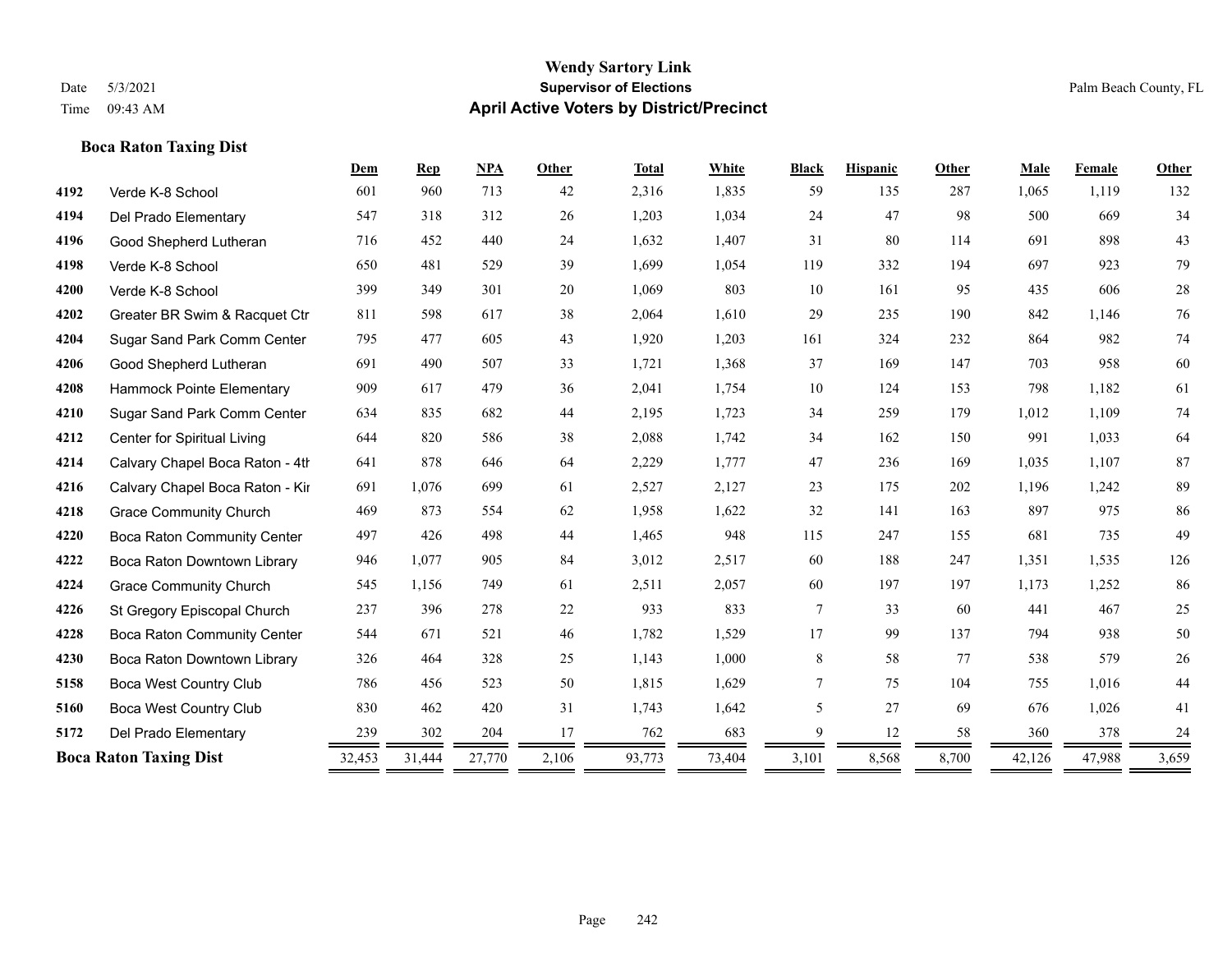## **Boynton Village Comm Dist**

|      |                                  | Dem | Rep | NP/ | Other | <b>Total</b> | <b>White</b> | <b>Black</b> | <b>Hispanic</b> | Other | Male | Female | <b>Other</b> |
|------|----------------------------------|-----|-----|-----|-------|--------------|--------------|--------------|-----------------|-------|------|--------|--------------|
| 3185 | Christ Fellowship Church BB      | 228 | 145 | 147 |       | 543          | 349          |              | 81              |       | 248  | 275    |              |
|      | <b>Boynton Village Comm Dist</b> | 228 | 4٠، |     |       | 543          | 349          |              |                 |       | 248  | つつら    |              |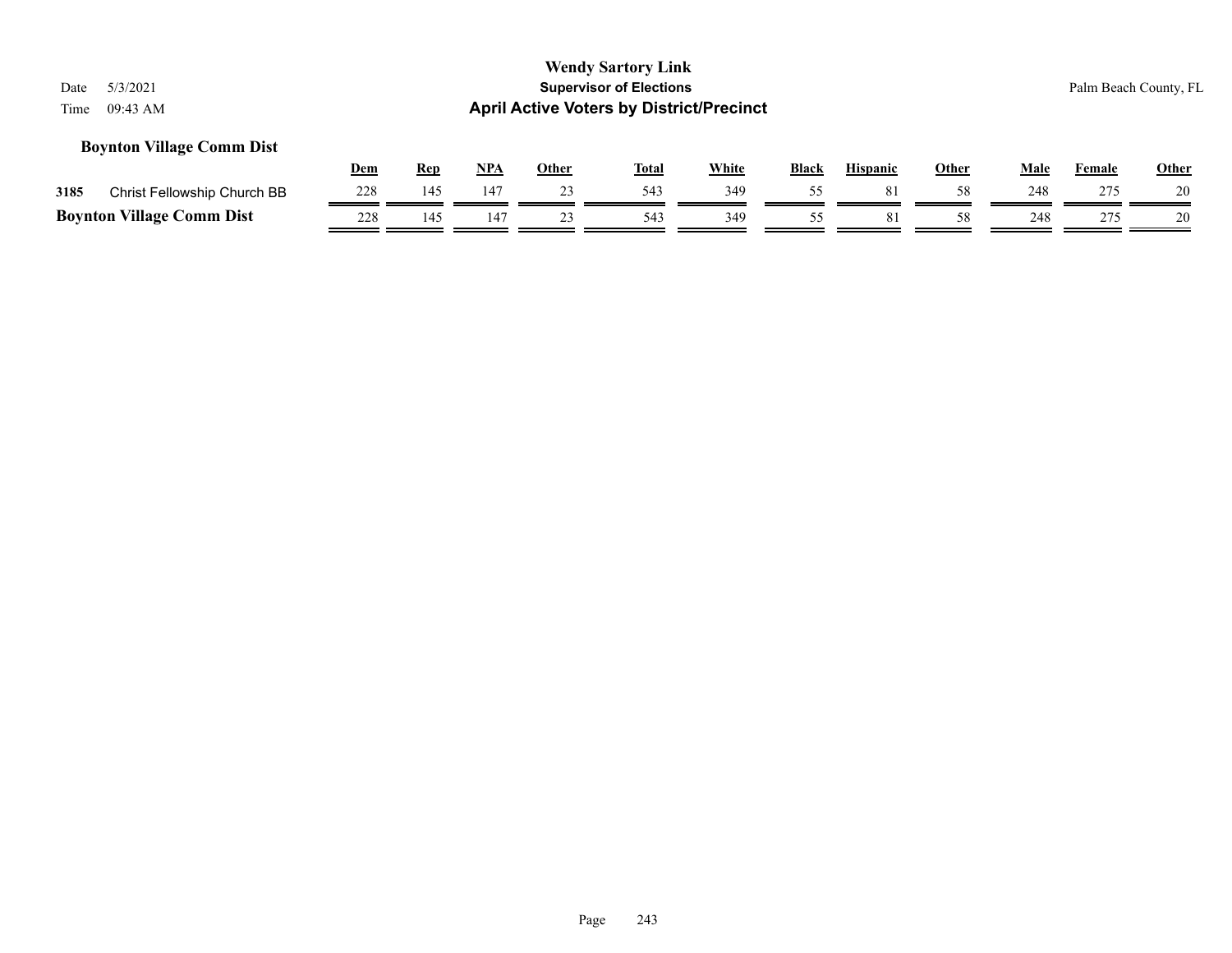**Lox Environ Imprv Dist**

#### **Wendy Sartory Link** Date 5/3/2021 **Supervisor of Elections** Palm Beach County, FL Time 09:43 AM **April Active Voters by District/Precinct**

## **Dem Rep NPA Other Total White Black Hispanic Other Male Female Other 1030 Calvary Church of Jupiter 17** 38 26 4 85 77 0 4 4 40 42 3 Jupiter Farms Park Community Farm 313 569 350 27 1,259 1,064 12 105 78 615 605 39 West Jupiter Recreation Center 262 707 333 42 1,344 1,163 19 37 125 650 669 25 Calvary Church of Jupiter 0 0 0 0 0 0 0 0 0 0 0 0 William T Dwyer High 812 1,325 767 56 2,960 2,485 66 180 229 1,413 1,435 112 West Jupiter Recreation Center 257 466 344 32 1,099 887 17 61 134 544 515 40 West Jupiter Recreation Center 0 0 0 0 0 0 0 0 0 0 0 0 Limestone Creek Elementary 433 120 171 20 744 216 355 91 82 354 363 27 West Jupiter Recreation Center 265 147 159 14 585 265 165 109 46 249 313 23 St Peter Catholic Church 397 495 300 28 1,220 1,089 3 44 84 466 724 30 Lighthouse Elementary 479 681 410 44 1,614 1,376 15 69 154 751 804 59 Beacon Cove Intermediate School 1,063 1,169 946 65 3,243 2,567 81 262 333 1,520 1,613 110 Limestone Creek Elementary 703 1,116 633 57 2,509 2,214 25 100 170 1,166 1,270 73 West Jupiter Recreation Center 568 596 543 37 1,744 1,405 81 123 135 763 922 59 St Peter Catholic Church 791 895 746 62 2,494 2,084 38 191 181 1,099 1,318 77 West Jupiter Recreation Center 77 101 75 3 256 211 0 24 21 102 137 17 Harvest Community Church 634 1,181 549 37 2,401 2,206 10 55 130 1,161 1,158 82 Jupiter Community Center **78** 123 64 2 267 244 0 6 17 130 129 8 Jupiter Community Center 0 0 0 0 0 0 0 0 0 0 0 0 Jupiter Community Center 592 739 615 49 1,995 1,648 26 189 132 938 995 62 Jupiter Community Center 63 69 89 4 225 177 1 39 8 117 98 10 Jerry Thomas Elementary 744 1,068 693 66 2,571 2,232 29 161 149 1,223 1,274 74 Independence Middle 805 1,169 846 88 2,908 2,444 24 190 250 1,303 1,509 96 Martinique Clubhouse 256 365 236 21 878 743 10 62 63 398 448 32 The Island Clubhouse 651 808 596 72 2,127 1,746 55 145 181 1,045 1,000 82 First Baptist Church Teq 360 904 392 22 1,678 1,566 5 41 66 803 835 40 First Baptist Church Teq 97 148 76 3 324 299 0 9 16 163 151 10 First Baptist Church Teq 72 145 84 8 309 286 1 11 11 149 151 9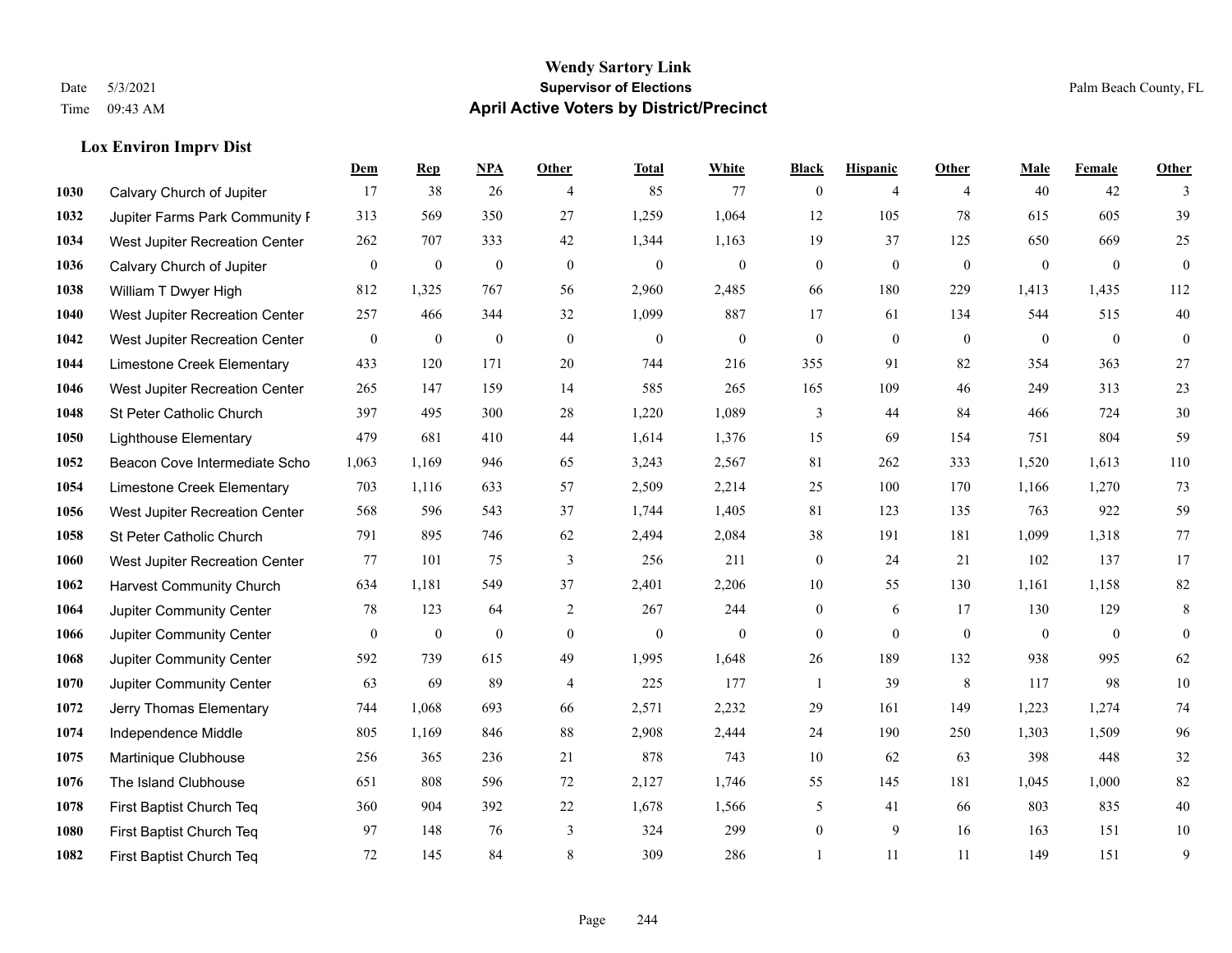## **Lox Environ Imprv Dist**

|             |                                  | Dem          | <b>Rep</b>       | NPA            | <b>Other</b>   | <b>Total</b>   | <b>White</b>     | <b>Black</b>     | <b>Hispanic</b> | <b>Other</b>    | <b>Male</b>  | Female         | <b>Other</b>     |
|-------------|----------------------------------|--------------|------------------|----------------|----------------|----------------|------------------|------------------|-----------------|-----------------|--------------|----------------|------------------|
| 1084        | First Baptist Church Teq         | 12           | 52               | 10             | $\theta$       | 74             | 71               | $\mathbf{1}$     | $\overline{0}$  | 2               | 37           | 35             | 2                |
| 1088        | First Baptist Church Teq         | 12           | 40               | 20             | $\theta$       | 72             | 64               | $\mathbf{0}$     | $\overline{2}$  | 6               | 36           | 35             | $\mathbf{1}$     |
| 1094        | First Baptist Church Teq         | 610          | 900              | 550            | 40             | 2,100          | 1,889            | 8                | 83              | 120             | 945          | 1,103          | 52               |
| 1096        | First Baptist Church Teq         | 48           | 74               | 37             | $\mathbf{0}$   | 159            | 129              | 8                | 13              | 9               | 77           | 78             | $\overline{4}$   |
| 1098        | Riverside Improvement            | 263          | 472              | 256            | 23             | 1,014          | 903              | 6                | 46              | 59              | 459          | 520            | 35               |
| 1100        | Jupiter Elementary               | 401          | 477              | 368            | 28             | 1,274          | 972              | 19               | 197             | 86              | 613          | 612            | 49               |
| 1102        | Jupiter High                     | 710          | 941              | 693            | 70             | 2,414          | 1,905            | 66               | 216             | 227             | 1,066        | 1,259          | 89               |
| 1104        | Jupiter Branch Library           | 452          | 579              | 452            | 31             | 1,514          | 1,238            | 35               | 139             | 102             | 659          | 809            | $46\,$           |
| 1106        | Jupiter Middle                   | 351          | 505              | 381            | 40             | 1,277          | 1,068            | 16               | 82              | 111             | 586          | 648            | 43               |
| 1108        | Newhaven Clubhouse               | 580          | 711              | 536            | 65             | 1,892          | 1,614            | 26               | 115             | 137             | 840          | 990            | 62               |
| 1110        | <b>Tequesta Council Chambers</b> | 111          | 141              | 109            | $\overline{4}$ | 365            | 316              | 9                | 22              | 18              | 161          | 193            | 11               |
| 1112        | <b>Tequesta Council Chambers</b> | 21           | 66               | 48             | 6              | 141            | 114              | 4                | 16              | $7\phantom{.0}$ | 67           | 71             | $\mathfrak{Z}$   |
| 1114        | <b>Tequesta Council Chambers</b> | 120          | 321              | 126            | 13             | 580            | 554              | $\mathbf{0}$     | 4               | 22              | 258          | 311            | 11               |
| 1116        | <b>Tequesta Council Chambers</b> | $\mathbf{0}$ | $\boldsymbol{0}$ | $\mathbf{0}$   | $\mathbf{0}$   | $\mathbf{0}$   | $\boldsymbol{0}$ | $\boldsymbol{0}$ | $\mathbf{0}$    | $\overline{0}$  | $\mathbf{0}$ | $\mathbf{0}$   | $\boldsymbol{0}$ |
| 1118        | Tequesta Council Chambers        | 181          | 255              | 186            | 26             | 648            | 553              | 13               | 37              | 45              | 264          | 367            | 17               |
| <b>1120</b> | <b>Tequesta Council Chambers</b> | 73           | 259              | 110            | 15             | 457            | 430              | $\boldsymbol{0}$ | 8               | 19              | 220          | 229            | 8                |
| 1122        | <b>Tequesta Council Chambers</b> | 33           | 87               | 36             | 3              | 159            | 149              | $\mathbf{0}$     | $\mathbf{1}$    | 9               | 82           | 74             | 3                |
| 1124        | Riverside Improvement            | $\mathbf{0}$ | $\overline{2}$   | $\mathbf{0}$   | $\mathbf{0}$   | $\overline{2}$ | $\overline{c}$   | $\boldsymbol{0}$ | $\mathbf{0}$    | $\overline{0}$  | $\mathbf{1}$ | $\overline{1}$ | $\mathbf{0}$     |
| 1126        | PBC Fire Rescue #18              | 431          | 908              | 497            | 46             | 1,882          | 1,762            | 8                | 36              | 76              | 855          | 993            | 34               |
| 1128        | Jupiter Inlet Colony Admin Bldg  | 72           | 226              | 91             | 14             | 403            | 371              | $\mathbf{0}$     | 5               | 27              | 182          | 212            | 9                |
| 1130        | PBC Fire Rescue #18              |              | 3                | 2              | $\mathbf{0}$   | 6              | 6                | $\boldsymbol{0}$ | $\mathbf{0}$    | $\overline{0}$  | 3            | 2              | 1                |
| 1132        | PBC Fire Rescue #18              | $\theta$     | 3                | $\overline{2}$ | $\mathbf{0}$   | 5              | 5                | $\mathbf{0}$     | $\theta$        | $\theta$        | 2            | 3              | $\theta$         |
| 1134        | PBC Fire Rescue #18              | $\theta$     | $\mathbf{0}$     | $\mathbf{0}$   | $\theta$       | $\theta$       | $\theta$         | $\mathbf{0}$     | $\theta$        | $\theta$        | $\Omega$     | $\theta$       | $\mathbf{0}$     |
| 1136        | 1st UM Church of Jup-Teq         | 601          | 1,024            | 631            | 71             | 2,327          | 2,162            | 10               | 57              | 98              | 1,025        | 1,242          | 60               |
| 1138        | Grace Immanuel Bible Church      | 226          | 836              | 355            | 38             | 1,455          | 1,383            | $\boldsymbol{0}$ | 10              | 62              | 619          | 803            | 33               |
| 1140        | Club at Admirals Cove            | 299          | 555              | 303            | 25             | 1,182          | 1,084            | 7                | 22              | 69              | 563          | 600            | 19               |
| 1142        | 1st UM Church of Jup-Teq         | 297          | 602              | 364            | 44             | 1,307          | 1,204            | 6                | 23              | 74              | 617          | 657            | 33               |
| 1144        | 1st UM Church of Jup-Teq         | 540          | 824              | 513            | 31             | 1,908          | 1,761            | $\overline{7}$   | 32              | 108             | 881          | 969            | 58               |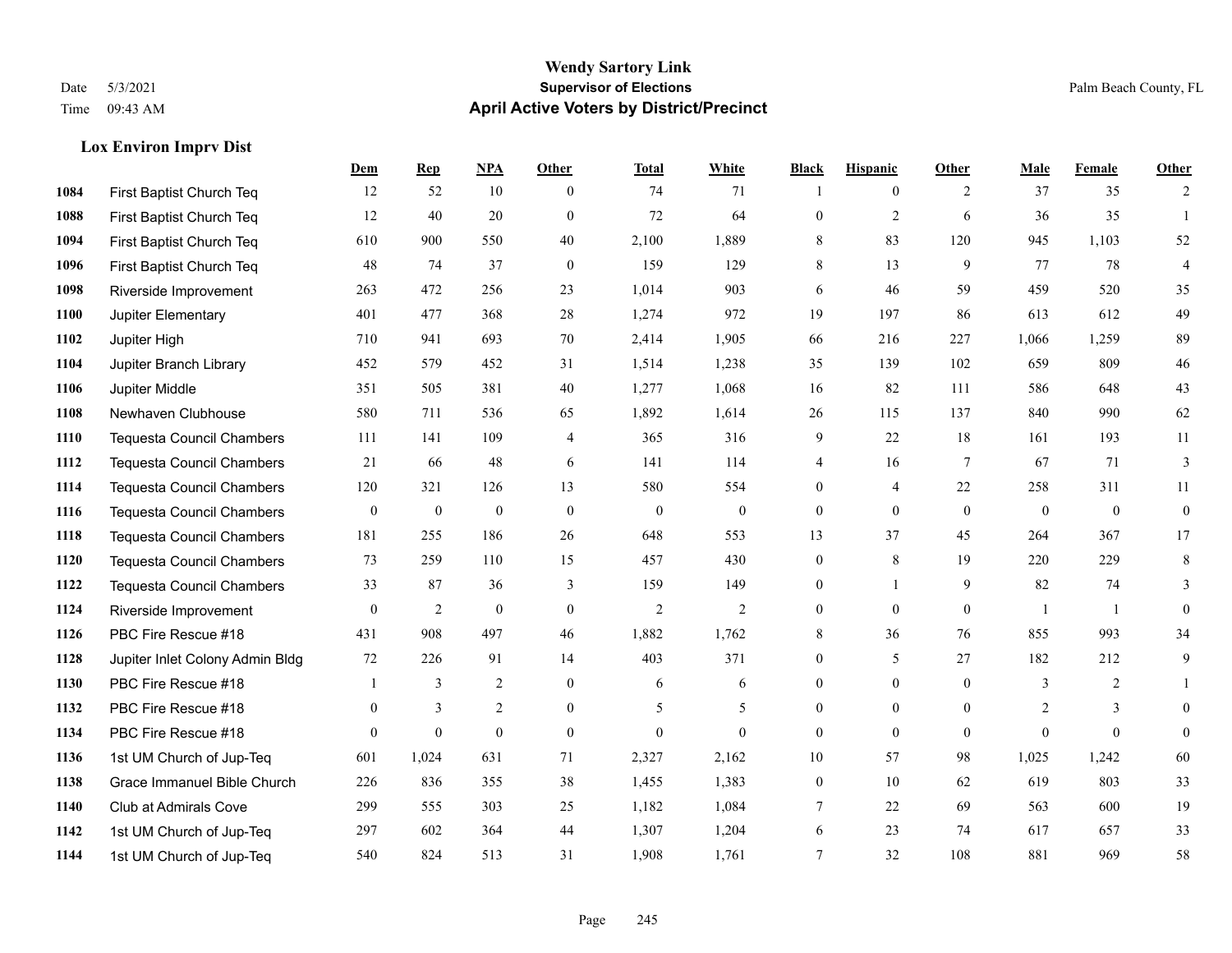## **Lox Environ Imprv Dist**

|      |                               | Dem      | $\mathbf{Rep}$ | NPA      | Other    | <b>Total</b> | White    | <b>Black</b> | <b>Hispanic</b> | Other    | <b>Male</b> | Female   | Other    |
|------|-------------------------------|----------|----------------|----------|----------|--------------|----------|--------------|-----------------|----------|-------------|----------|----------|
| 1146 | Newhaven Clubhouse            | 16       | 35             | 8        |          | 60           | 54       |              |                 |          | 31          | 28       |          |
| 1148 | Oceanview Methodist           | 404      | 570            | 403      | 48       | 1,425        | 1,301    | 8            | 31              | 85       | 617         | 764      | 44       |
| 1150 | <b>Oceanview Methodist</b>    |          | $\Omega$       | $\theta$ | $\theta$ | $\Omega$     | $\theta$ |              | $\Omega$        | $\Omega$ | $\Omega$    | $\Omega$ | $\theta$ |
| 1152 | Oceanview Methodist           | 51       | 76             | 62       | 9        | 198          | 187      |              |                 | 9        | 95          | 97       | 6        |
| 1156 | Holy Spirit Lutheran          |          | $\mathfrak{D}$ | $\theta$ | $\theta$ |              |          | 0            | $\Omega$        | $\Omega$ |             |          | $\theta$ |
| 1158 | Holy Spirit Lutheran          |          |                |          | $\Omega$ |              |          |              | 0               | $\Omega$ |             | $\Omega$ |          |
| 1160 | Holy Spirit Lutheran          |          | $\Omega$       |          | $\Omega$ |              |          |              |                 | $\Omega$ |             |          |          |
| 1164 | Club at Admirals Cove         | 29       | 153            | 71       | 5        | 258          | 232      |              | $\overline{4}$  | 19       | 130         | 121      |          |
| 1178 | Mirasol Sales and Info Center |          | $\Omega$       | $\theta$ | $\Omega$ | $\Omega$     | $\Omega$ |              | $\Omega$        | $\Omega$ | $\Omega$    | $\Omega$ | $\theta$ |
| 1180 | Mirasol Sales and Info Center | $\theta$ | $\theta$       | $\theta$ | $\theta$ | $\Omega$     | $\theta$ |              | $\Omega$        | $\theta$ | $\Omega$    | $\theta$ | $\theta$ |
| 1182 | William T Dwyer High          | 163      | 270            | 136      | 6        | 575          | 496      | 15           | 26              | 38       | 273         | 289      | 13       |
| 1204 | Holy Spirit Lutheran          | 9        | 27             | 14       |          | 53           | 47       | 0            | $\mathfrak{D}$  | 4        | 25          | 24       |          |
| 1206 | Holy Spirit Lutheran          | 15       | 81             | 21       |          | 120          | 116      |              |                 |          | 59          | 60       |          |
| 1208 | Juno Beach Town Center        | 464      | 902            | 483      | 50       | 1,899        | 1,734    | 6            | 55              | 104      | 866         | 983      | 50       |
|      | <b>Lox Environ Impry Dist</b> |          | 28,124         | 17,919   | 1,621    | 66,050       | 56,576   | 1,319        | 3,598           | 4,557    | 30,380      | 33,662   | 2,008    |
|      |                               |          |                |          |          |              |          |              |                 |          |             |          |          |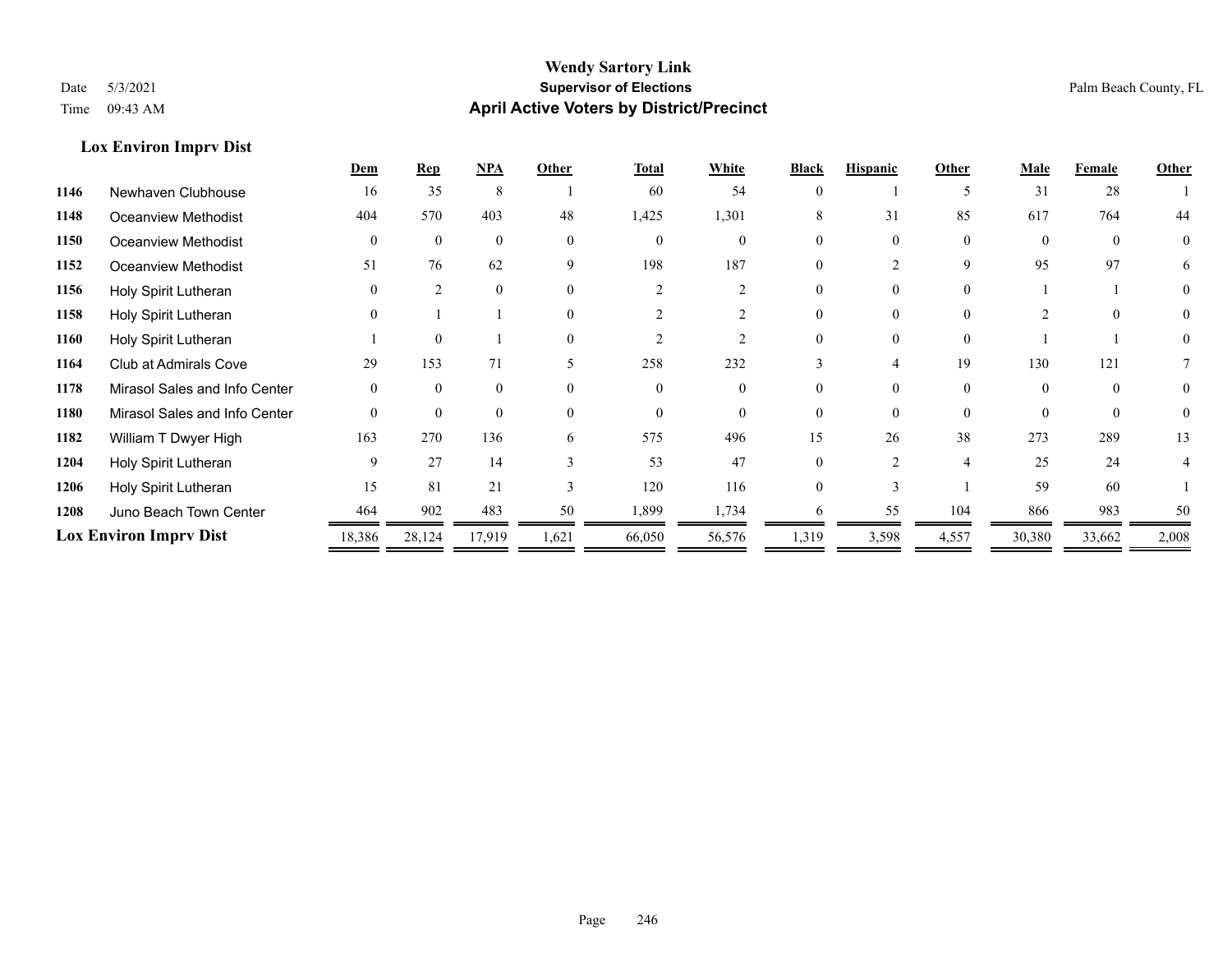## **Hamal Comm Dev Dist**

|                            |                                 | <u>Dem</u> | <u>Rep</u> | <b>NPA</b> | Other | <b>Total</b> | <b>White</b> | Black | <b>Hispanic</b> | Other | Male   | Female | Other |
|----------------------------|---------------------------------|------------|------------|------------|-------|--------------|--------------|-------|-----------------|-------|--------|--------|-------|
| 2002                       | Jeaga Middle                    | 175        | 96         |            |       | 390          | 154          | 124   | 42              | 70    | 176    | 201    | 13    |
| 2004                       | <b>Grassy Waters Elementary</b> | .079       | 342        | 615        |       | 2.077        | 615          | 746   |                 | 299   | 885    | .,114  | 78    |
| <b>Hamal Comm Dev Dist</b> |                                 | .254       | 438        | 728        |       | : 467        | 769          | 870   | 459             | 369   | 061. ا | 1,315  | 91    |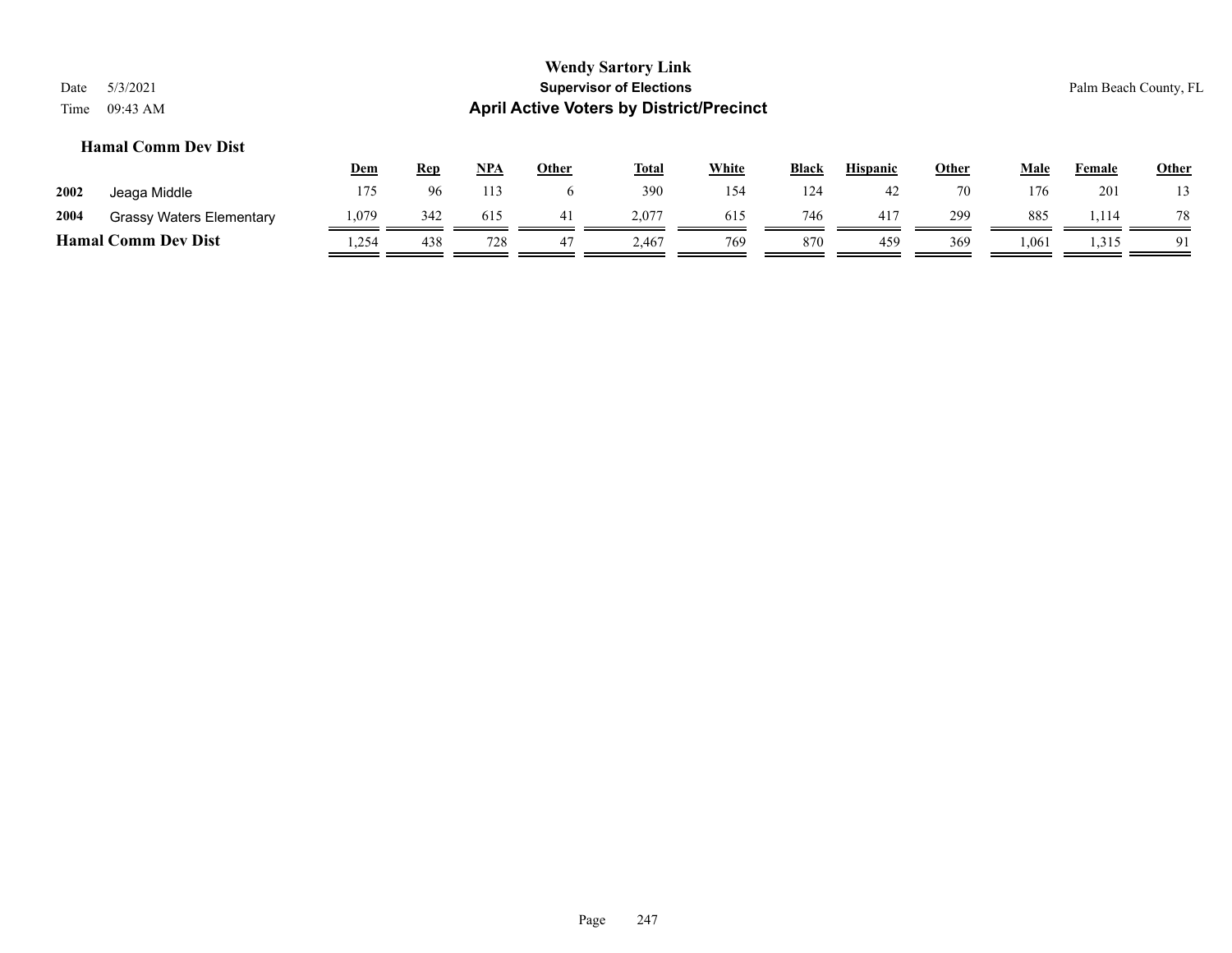## **Hypo Haverhill Comm Dist**

|      |                                 | Dem | Rep | <b>NPA</b> | Other | <b>Total</b> | White | <b>Black</b> | <b>Hispanic</b> | Other | Male | $\mathbf{r}$ . The set of $\mathbf{r}$<br>Female | Other |
|------|---------------------------------|-----|-----|------------|-------|--------------|-------|--------------|-----------------|-------|------|--------------------------------------------------|-------|
| 3106 | American German Club            | 302 | 116 | 196        |       | 628          | 229   | 171          |                 | ' 33  | 274  | 326                                              | 28    |
|      | <b>Hypo Haverhill Comm Dist</b> | 302 | 116 | 196        |       | 628          | 229   |              | 05              | 133   | 274  | 326                                              | 28    |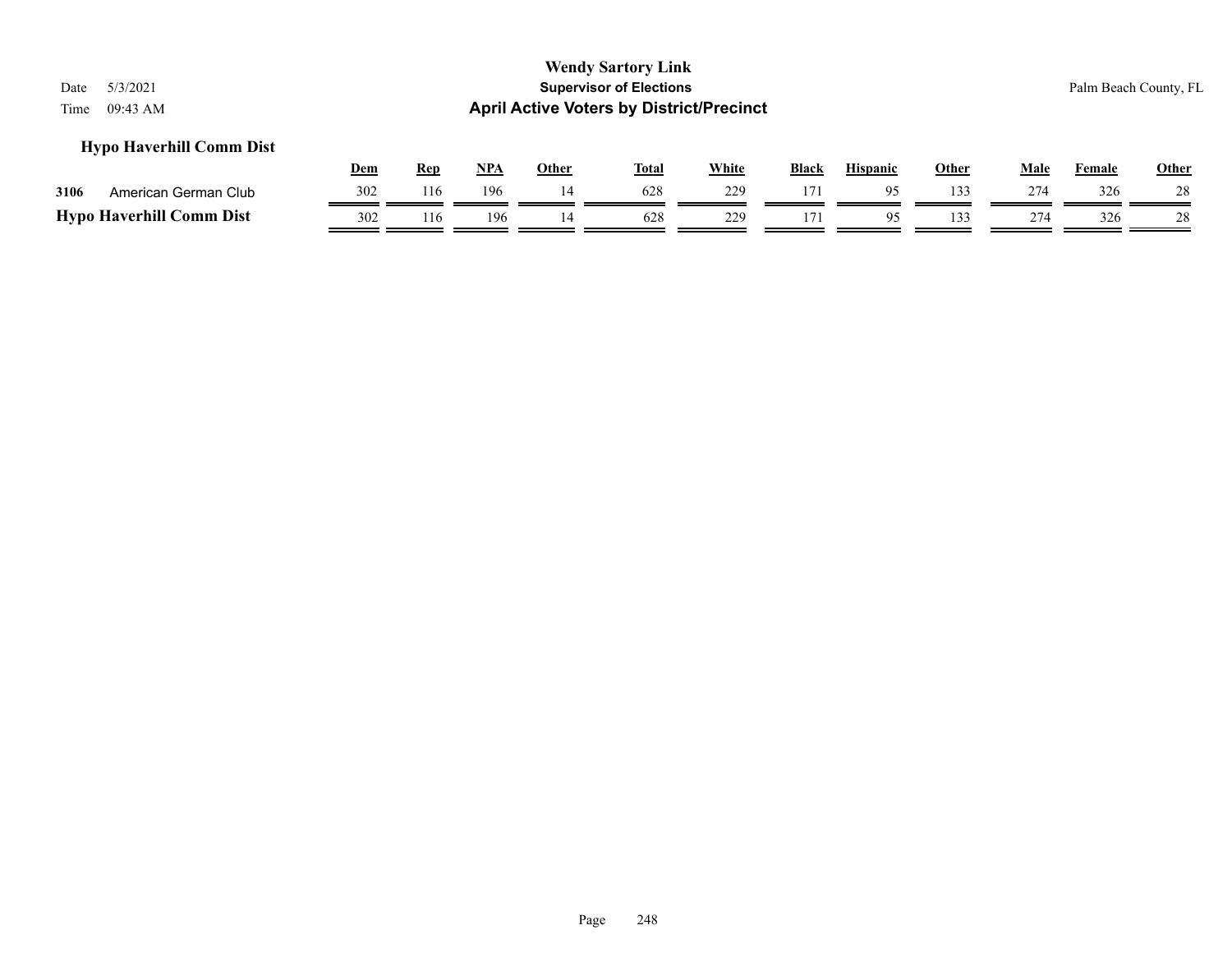**Indian Trail Imprv Dist**

## **Wendy Sartory Link** Date 5/3/2021 **Supervisor of Elections** Palm Beach County, FL Time 09:43 AM **April Active Voters by District/Precinct**

—

# **Dem Rep NPA Other Total White Black Hispanic Other Male Female Other** Caloosa POA Meeting Room 0 0 0 0 0 0 0 0 0 0 0 0 Osceola Creek Middle 1,015 1,208 1,035 59 3,317 2,133 437 480 267 1,584 1,620 113 Frontier Elementary 912 982 782 59 2,735 1,760 412 330 233 1,287 1,361 87 Acreage Branch Library 205 268 181 11 665 423 79 93 70 317 316 32 Pierce Hammock Elementary 820 965 736 39 2,560 1,659 360 305 236 1,237 1,225 98 Acreage Branch Library 879 879 724 56 2,538 1,563 366 345 264 1,197 1,249 92 Cornerstone Fellowship 612 756 562 50 1,980 1,272 212 282 214 919 987 74 Seminole Ridge High 606 643 570 36 1,855 1,144 231 307 173 876 900 79 Acreage Pines Elementary 756 603 569 38 1,966 1,065 357 246 298 953 946 67 Indian Trail Improvement Dist 905 959 817 56 2,737 1,708 337 400 292 1,260 1,373 104 Sandhill Crane Golf Club 235 424 247 25 931 671 69 71 120 453 443 35 Western Pines Middle 661 717 575 35 1,988 1,446 154 210 178 947 956 85 Western Pines Middle 674 726 644 38 2,082 1,401 154 355 172 994 1,026 62 Golden Grove Elementary 616 780 613 45 2,054 1,387 128 338 201 953 1,015 86 Seminole Ridge High 552 695 559 39 1,845 1,193 215 289 148 876 913 56 Loxahatchee Groves Elementary 788 903 732 53 2,476 1,547 275 446 208 1,201 1,183 92 Oasis Church 178 233 149 16 576 381 47 105 43 279 276 21 Madison Green Clubhouse 1,259 746 743 50 2,798 1,240 773 406 379 1,294 1,399 105 Crestwood Middle 186 164 121 7 478 239 75 81 83 222 236 20 **Indian Trail Imprv Dist** 11,859 12,651 10,359 712 35,581 22,232 4,681 5,089 3,579 16,849 17,424 1,308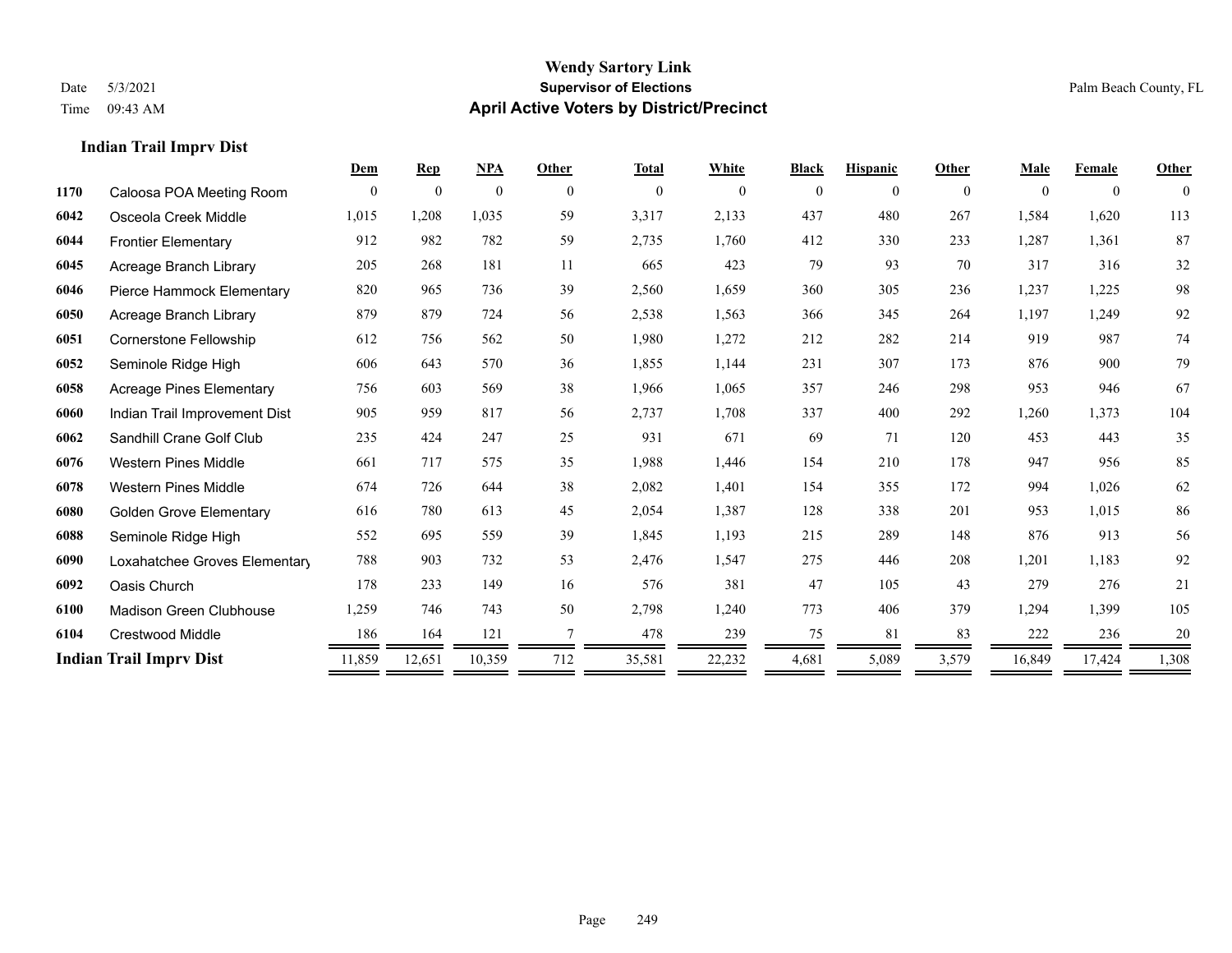## **Journeys Comm Dev Dist**

|                               | Dem | Rep | <b>NPA</b> | Other | <b>Total</b> | <u>White</u> | <b>Black</b> | Hispanic | Other | Male | Female | <b>Other</b> |
|-------------------------------|-----|-----|------------|-------|--------------|--------------|--------------|----------|-------|------|--------|--------------|
| 3100<br>Journeys End          | 429 | 338 | 354        | 20    | 1.141        | 767          | 89           | 136      | 149   | 533  | 578    |              |
| <b>Journeys Comm Dev Dist</b> | 429 | 338 | 354        |       | 1,141        | 767          | 89           | 136      | 149   | 531  | 578    |              |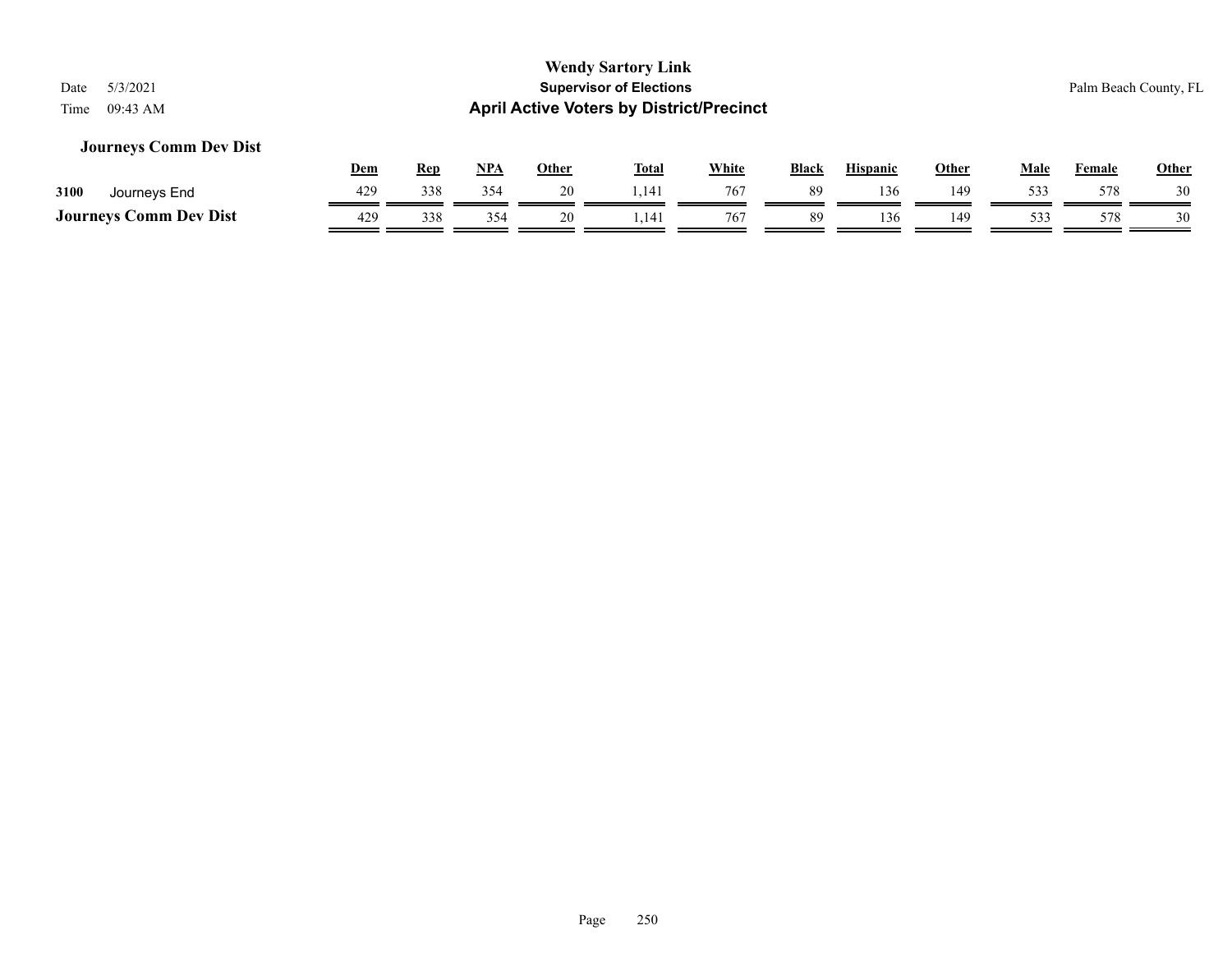**Jupiter Inlet Dist**

## **Wendy Sartory Link** Date 5/3/2021 **Supervisor of Elections** Palm Beach County, FL Time 09:43 AM **April Active Voters by District/Precinct**

## **Dem Rep NPA Other Total White Black Hispanic Other Male Female Other** Journey Church of Jupiter 0 0 0 0 0 0 0 0 0 0 0 0 Calvary Church of Jupiter 455 821 479 49 1,804 1,589 22 96 97 854 895 55 Calvary Church of Jupiter 195 386 225 7 813 733 0 44 36 393 403 17 Caloosa POA Meeting Room 0 0 0 0 0 0 0 0 0 0 0 0 Journey Church of Jupiter 723 1,241 761 56 2,781 2,380 36 176 189 1,330 1,359 92 Calvary Church of Jupiter 6 10 5 0 21 21 0 0 0 11 10 0 Calvary Church of Jupiter 338 630 327 22 1,317 1,165 10 76 66 626 654 37 Jupiter Farms Elementary 556 1,005 563 60 2,184 1,899 16 134 135 1,046 1,071 67 **1030 Calvary Church of Jupiter**  $17$  **38** 26 4 85 77 0 4 4 40 42 3 Jupiter Farms Park Community Favilion 313 569 350 27 1,259 1,064 12 105 78 615 605 39 West Jupiter Recreation Center 262 707 333 42 1,344 1,163 19 37 125 650 669 25 Calvary Church of Jupiter 0 0 0 0 0 0 0 0 0 0 0 0 William T Dwyer High 812 1,325 767 56 2,960 2,485 66 180 229 1,413 1,435 112 West Jupiter Recreation Center 257 466 344 32 1,099 887 17 61 134 544 515 40 West Jupiter Recreation Center 0 0 0 0 0 0 0 0 0 0 0 0 Limestone Creek Elementary 433 120 171 20 744 216 355 91 82 354 363 27 West Jupiter Recreation Center 265 147 159 14 585 265 165 109 46 249 313 23 St Peter Catholic Church 397 495 300 28 1,220 1,089 3 44 84 466 724 30 Lighthouse Elementary 479 681 410 44 1,614 1,376 15 69 154 751 804 59 Beacon Cove Intermediate School 1,063 1,169 946 65 3,243 2,567 81 262 333 1,520 1,613 110 Limestone Creek Elementary 703 1,116 633 57 2,509 2,214 25 100 170 1,166 1,270 73 West Jupiter Recreation Center 568 596 543 37 1,744 1,405 81 123 135 763 922 59 St Peter Catholic Church 791 895 746 62 2,494 2,084 38 191 181 1,099 1,318 77 West Jupiter Recreation Center 77 101 75 3 256 211 0 24 21 102 137 17 Harvest Community Church 634 1,181 549 37 2,401 2,206 10 55 130 1,161 1,158 82 Jupiter Community Center **78** 123 64 2 267 244 0 6 17 130 129 8 Jupiter Community Center 0 0 0 0 0 0 0 0 0 0 0 0

Jupiter Community Center 592 739 615 49 1,995 1,648 26 189 132 938 995 62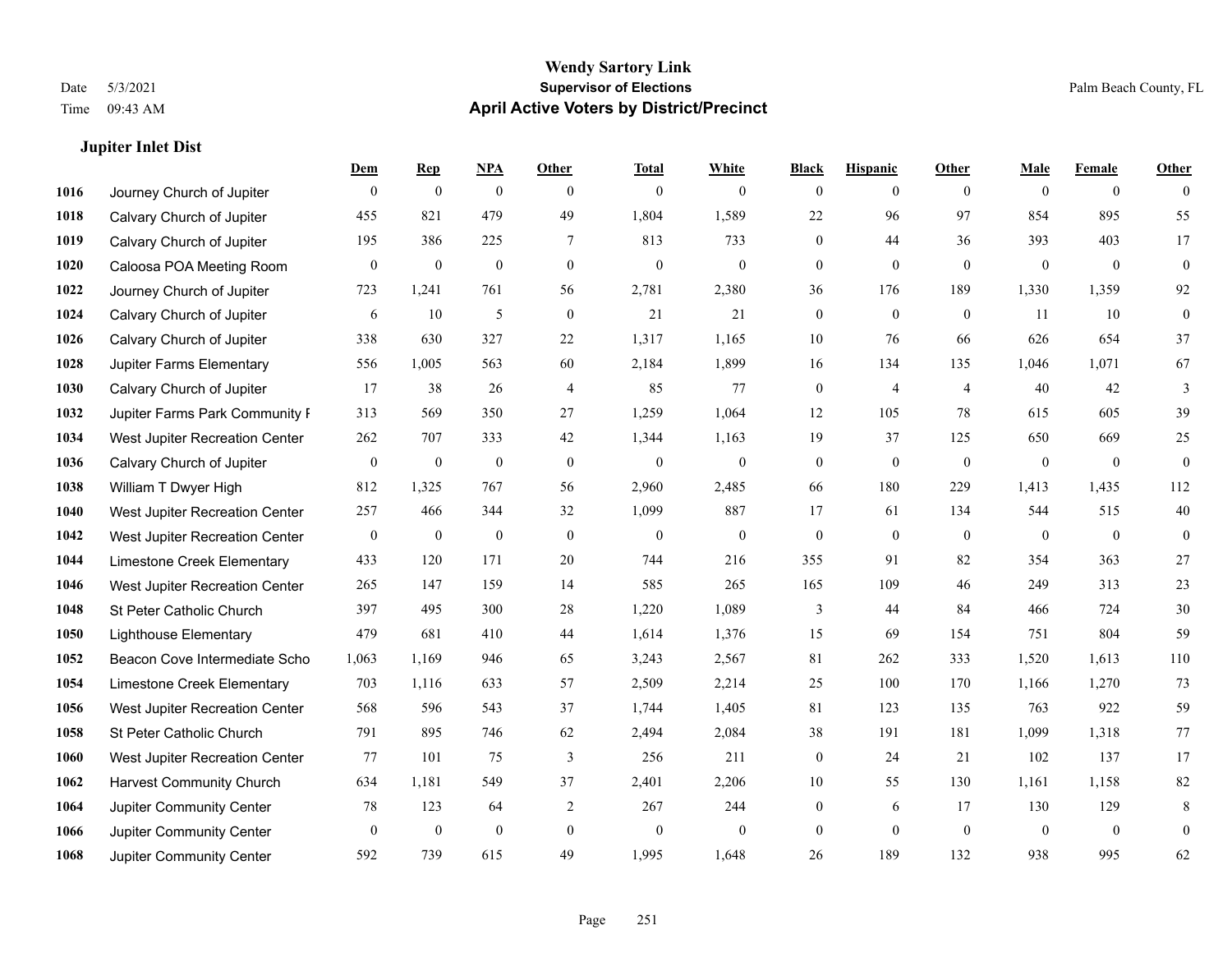**Jupiter Inlet Dist**

## **Wendy Sartory Link** Date 5/3/2021 **Supervisor of Elections** Palm Beach County, FL Time 09:43 AM **April Active Voters by District/Precinct**

## **Dem Rep NPA Other Total White Black Hispanic Other Male Female Other** Jupiter Community Center 63 69 89 4 225 177 1 39 8 117 98 10 Jerry Thomas Elementary 744 1,068 693 66 2,571 2,232 29 161 149 1,223 1,274 74 Independence Middle 805 1,169 846 88 2,908 2,444 24 190 250 1,303 1,509 96 Martinique Clubhouse 256 365 236 21 878 743 10 62 63 398 448 32 The Island Clubhouse 651 808 596 72 2,127 1,746 55 145 181 1,045 1,000 82 First Baptist Church Teq 360 904 392 22 1,678 1,566 5 41 66 803 835 40 First Baptist Church Teq 97 148 76 3 324 299 0 9 16 163 151 10 First Baptist Church Teq 72 145 84 8 309 286 1 11 11 149 151 9 First Baptist Church Teq 12 52 10 0 74 71 1 0 2 37 35 2 First Baptist Church Teq 12 40 20 0 72 64 0 2 6 36 35 1 First Baptist Church Teq 610 900 550 40 2,100 1,889 8 83 120 945 1,103 52 First Baptist Church Teq 48 74 37 0 159 129 8 13 9 77 78 4 Riverside Improvement 263 472 256 23 1,014 903 6 46 59 459 520 35 Jupiter Elementary 401 477 368 28 1,274 972 19 197 86 613 612 49 Jupiter High 710 941 693 70 2,414 1,905 66 216 227 1,066 1,259 89 Jupiter Branch Library 452 579 452 31 1,514 1,238 35 139 102 659 809 46 Jupiter Middle 351 505 381 40 1,277 1,068 16 82 111 586 648 43 Newhaven Clubhouse 580 711 536 65 1,892 1,614 26 115 137 840 990 62 Tequesta Council Chambers 111 141 109 4 365 316 9 22 18 161 193 11 Tequesta Council Chambers 21 66 48 6 141 114 4 16 7 67 71 3 Tequesta Council Chambers 120 321 126 13 580 554 0 4 22 258 311 11 Tequesta Council Chambers 0 0 0 0 0 0 0 0 0 0 0 0 Tequesta Council Chambers 181 255 186 26 648 553 13 37 45 264 367 17 Tequesta Council Chambers 73 259 110 15 457 430 0 8 19 220 229 8 Tequesta Council Chambers 33 87 36 3 159 149 0 1 9 82 74 3 Riverside Improvement 0 0 2 0 0 2 2 2 0 0 0 1 1 0 PBC Fire Rescue #18 431 908 497 46 1,882 1,762 8 36 76 855 993 34 Jupiter Inlet Colony Admin Bldg 72 226 91 14 403 371 0 5 27 182 212 9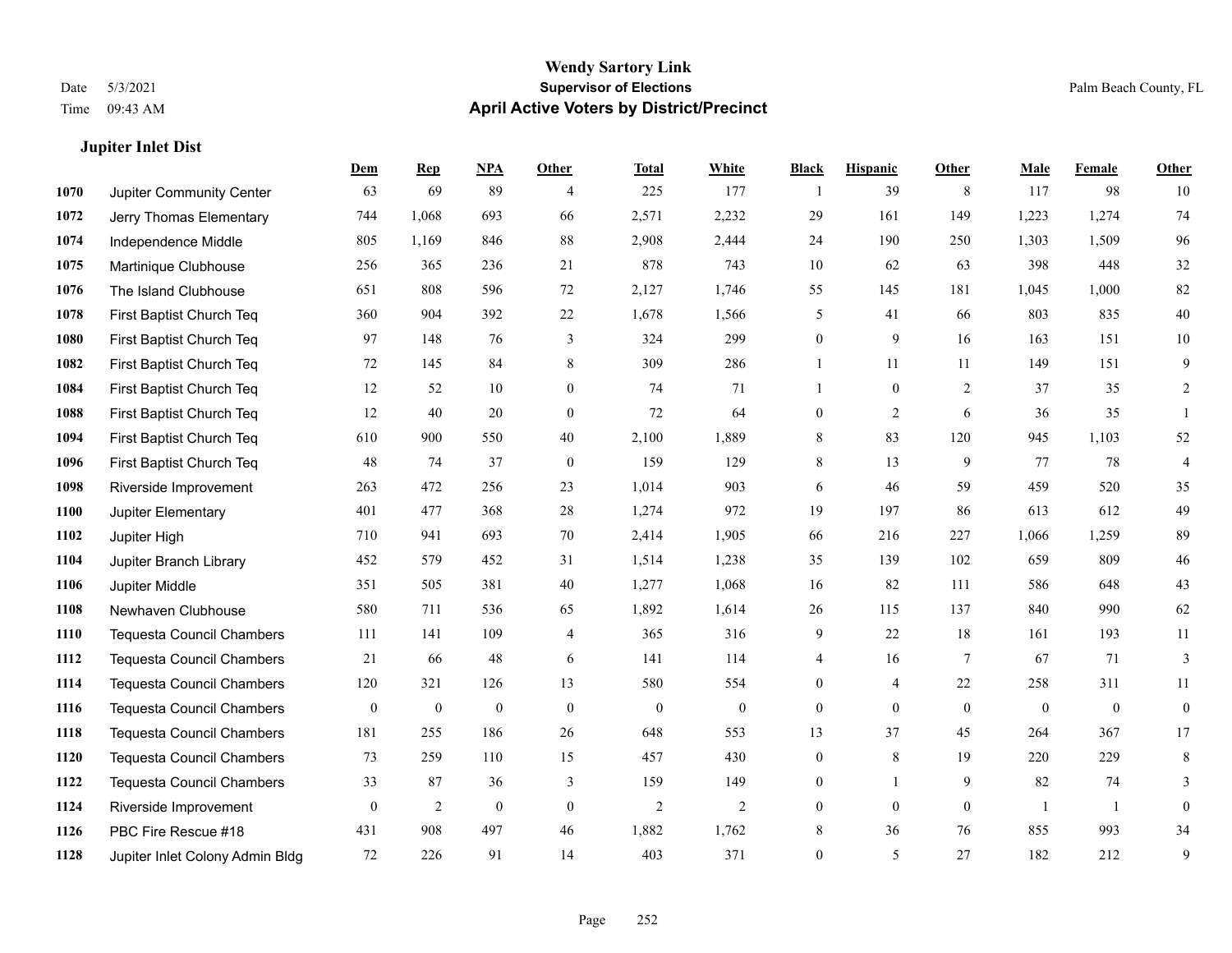**Jupiter Inlet Dist**

#### **Wendy Sartory Link** Date 5/3/2021 **Supervisor of Elections** Palm Beach County, FL Time 09:43 AM **April Active Voters by District/Precinct**

# **Dem Rep NPA Other Total White Black Hispanic Other Male Female Other** PBC Fire Rescue #18 1 3 2 0 6 6 0 0 0 3 2 1 PBC Fire Rescue #18 0 3 2 0 5 5 0 0 0 2 3 0 PBC Fire Rescue #18 0 0 0 0 0 0 0 0 0 0 0 0 1st UM Church of Jup-Teq 601 1,024 631 71 2,327 2,162 10 57 98 1,025 1,242 60 Grace Immanuel Bible Church 226 836 355 38 1,455 1,383 0 10 62 619 803 33 Club at Admirals Cove 299 555 303 25 1,182 1,084 7 22 69 563 600 19 1st UM Church of Jup-Teq 297 602 364 44 1,307 1,204 6 23 74 617 657 33 1st UM Church of Jup-Teq 540 824 513 31 1,908 1,761 7 32 108 881 969 58 Newhaven Clubhouse 16 35 8 1 60 54 0 1 5 31 28 1 Oceanview Methodist 404 570 403 48 1,425 1,301 8 31 85 617 764 44 Oceanview Methodist 0 0 0 0 0 0 0 0 0 0 0 0 Oceanview Methodist 51 76 62 9 198 187 0 2 9 95 97 6 Holy Spirit Lutheran 145 295 137 15 592 530 4 26 32 284 288 20 Holy Spirit Lutheran 0 2 0 0 2 2 0 0 0 1 1 0 1158 Holy Spirit Lutheran 0 1 1 0 2 2 0 0 2 0 0 Holy Spirit Lutheran 1 0 1 0 2 2 0 0 0 1 1 0 Holy Spirit Lutheran 2 4 5 2 13 13 0 0 0 6 7 0 Club at Admirals Cove 29 153 71 5 258 232 3 4 19 130 121 7 Holy Spirit Lutheran 8 21 12 0 41 33 0 2 6 17 24 0 Holy Spirit Lutheran 0 0 0 0 0 0 0 0 0 0 0 0 Caloosa POA Meeting Room 128 281 129 10 548 470 13 23 42 243 284 21 Caloosa POA Meeting Room 71 115 64 3 253 215 5 14 19 117 124 12 Mirasol Sales and Info Center 0 0 0 0 0 0 0 0 0 0 0 0 Mirasol Sales and Info Center 0 0 0 0 0 0 0 0 0 0 0 0 Mirasol Sales and Info Center 0 0 0 0 0 0 0 0 0 0 0 0 Mirasol Sales and Info Center 0 0 0 0 0 0 0 0 0 0 0 0 William T Dwyer High 163 270 136 6 575 496 15 26 38 273 289 13 Eastpointe Country Club 547 675 397 34 1,653 1,539 13 27 74 735 885 33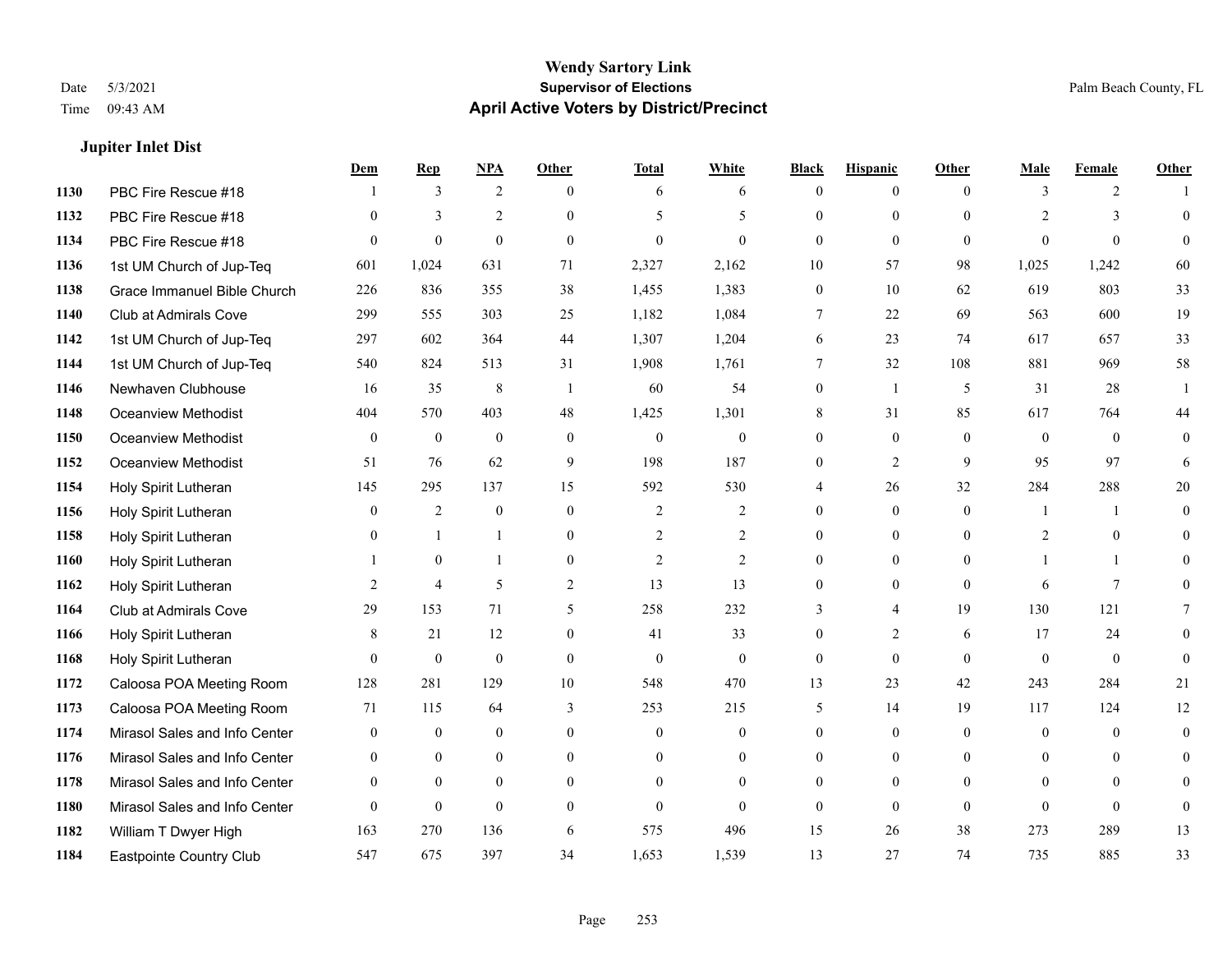### **Jupiter Inlet Dist**

|      |                               | Dem            | <b>Rep</b>   | NPA          | Other          | <b>Total</b> | White          | <b>Black</b>   | <b>Hispanic</b> | Other          | Male     | <b>Female</b> | <b>Other</b>   |
|------|-------------------------------|----------------|--------------|--------------|----------------|--------------|----------------|----------------|-----------------|----------------|----------|---------------|----------------|
| 1186 | Mirasol Sales and Info Center | 560            | 546          | 474          | 47             | 1,627        | 1,259          | 53             | 158             | 157            | 770      | 806           | 51             |
| 1188 | Westwood Gardens HOA          | 352            | 350          | 287          | 29             | 1,018        | 775            | 31             | 118             | 94             | 406      | 591           | 21             |
| 1189 | <b>Westwood Gardens HOA</b>   | 24             | 66           | 25           | 2              | 117          | 102            | $\tau$         | 2               | 6              | 56       | 57            | 4              |
| 1190 | Gardens Presbyterian          | 1,389          | 2,086        | 1,419        | 152            | 5,046        | 4,120          | 145            | 347             | 434            | 2,210    | 2,689         | 147            |
| 1192 | Evergrene Clubhouse           | 394            | 684          | 461          | 40             | 1,579        | 1,342          | 27             | 77              | 133            | 758      | 767           | 54             |
| 1194 | Frenchmans Creek Real Estate  | 666            | 969          | 598          | 48             | 2,281        | 2,087          | 15             | 45              | 134            | 1,043    | 1,182         | 56             |
| 1196 | Gardens Presbyterian          | $\theta$       | $\theta$     | $\Omega$     | $\theta$       | $\theta$     | $\theta$       | $\theta$       | $\theta$        | $\theta$       | $\theta$ | $\theta$      | $\theta$       |
| 1198 | 1st Baptist Church PBG        | 581            | 493          | 429          | 32             | 1,535        | 1,075          | 140            | 160             | 160            | 733      | 748           | 54             |
| 1200 | Dwight D Eisenhower Elementar | $\overline{0}$ | $\mathbf{0}$ | $\mathbf{0}$ | $\overline{0}$ | $\mathbf{0}$ | $\overline{0}$ | $\theta$       | $\theta$        | $\mathbf{0}$   | $\Omega$ | $\theta$      | $\overline{0}$ |
| 1202 | <b>Cross Community Church</b> | 539            | 1,103        | 560          | 38             | 2,240        | 2,012          | 15             | 92              | 121            | 1,067    | 1,100         | 73             |
| 1204 | Holy Spirit Lutheran          | 9              | 27           | 14           | $\mathbf{3}$   | 53           | 47             | 0              | $\overline{2}$  | $\overline{4}$ | 25       | 24            | 4              |
| 1206 | Holy Spirit Lutheran          | 15             | 81           | 21           | $\mathbf{3}$   | 120          | 116            | $\Omega$       | 3               |                | 59       | 60            |                |
| 1208 | Juno Beach Town Center        | 464            | 902          | 483          | 50             | 1,899        | 1,734          | 6              | 55              | 104            | 866      | 983           | 50             |
| 1210 | Holy Spirit Lutheran          | 214            | 279          | 151          |                | 651          | 585            | $\overline{c}$ | 22              | 42             | 308      | 320           | 23             |
| 1212 | Juno Beach Town Center        | 54             | 70           | 54           | 10             | 188          | 158            | 6              | 10              | 14             | 96       | 87            | 5              |
| 1214 | Juno Beach Town Center        | 278            | 450          | 215          | 27             | 970          | 906            | 6              | 13              | 45             | 391      | 557           | 22             |
| 1216 | Oceanview Methodist           | 136            | 301          | 158          | 16             | 611          | 523            | Q              | 32              | 47             | 291      | 301           | 19             |
|      | <b>Jupiter Inlet Dist</b>     | 26,747         | 41,005       | 25,854       | 2,327          | 95,933       | 82,107         | 1,894          | 5,292           | 6,640          | 44,171   | 48,871        | 2,891          |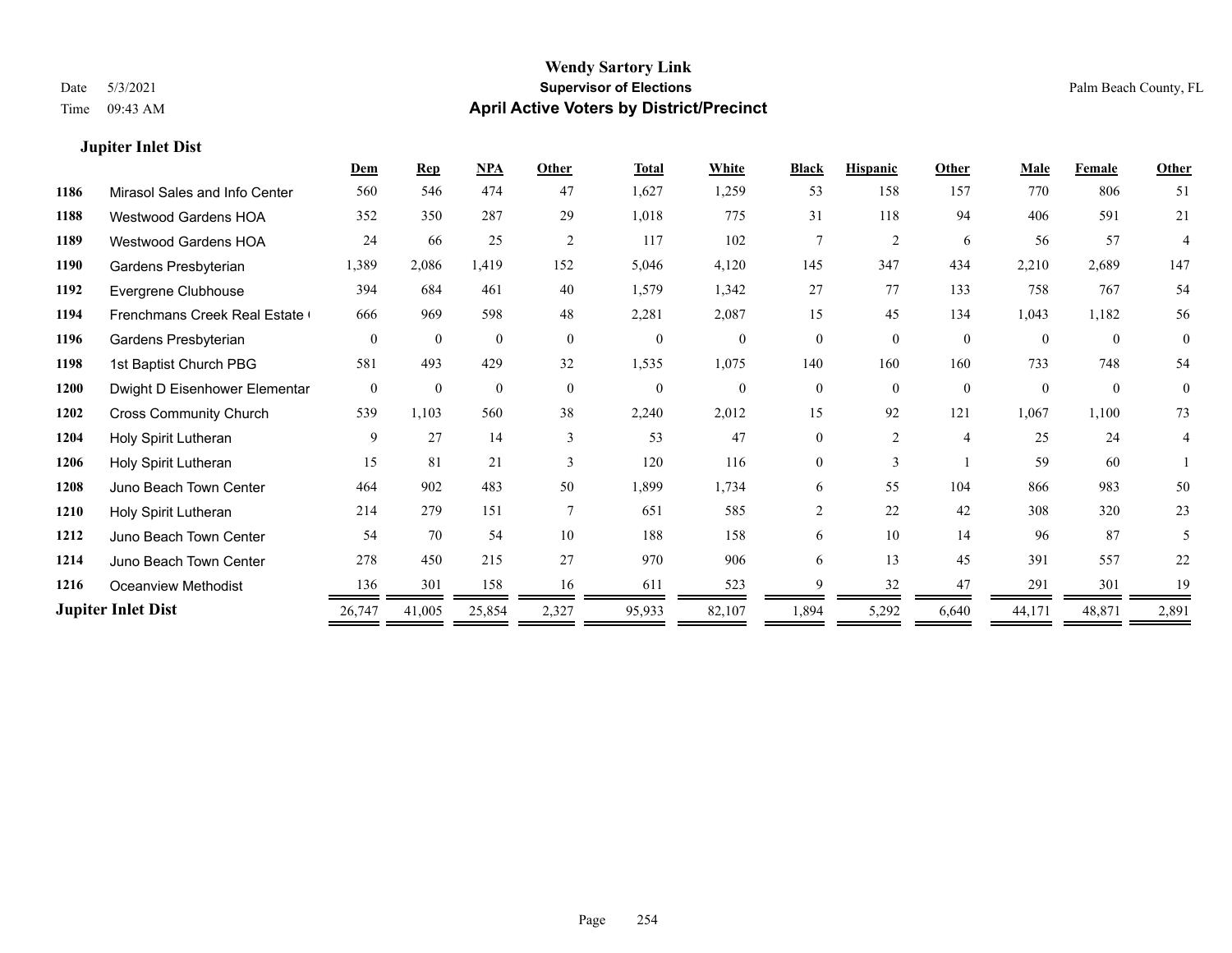|      |                                     | Dem              | <b>Rep</b>       | NPA              | <b>Other</b>   | <b>Total</b>     | <b>White</b>     | <b>Black</b>     | <b>Hispanic</b>  | <b>Other</b>   | <b>Male</b>  | <b>Female</b> | <b>Other</b>     |
|------|-------------------------------------|------------------|------------------|------------------|----------------|------------------|------------------|------------------|------------------|----------------|--------------|---------------|------------------|
| 1002 | <b>Canal Point Community Center</b> | $\theta$         | $\boldsymbol{0}$ | $\mathbf{0}$     | $\theta$       | $\mathbf{0}$     | $\overline{0}$   | $\mathbf{0}$     | $\boldsymbol{0}$ | $\theta$       | $\theta$     | $\mathbf{0}$  | $\Omega$         |
| 1004 | Pierce Hammock Elementary           | $\mathcal{R}$    | 4                | 3                | $\theta$       | 10               | 10               | $\mathbf{0}$     | $\mathbf{0}$     | $\Omega$       | 3            | 7             | $\theta$         |
| 1006 | Journey Church of Jupiter           | $\Omega$         | $\theta$         | $\theta$         | $\Omega$       | $\theta$         | $\overline{0}$   | $\theta$         | $\theta$         | $\Omega$       | $\Omega$     | $\Omega$      | $\Omega$         |
| 1008 | Journey Church of Jupiter           |                  | $\mathbf{0}$     | $\mathbf{0}$     | $\overline{0}$ | $\theta$         | $\boldsymbol{0}$ | $\boldsymbol{0}$ | $\mathbf{0}$     | $\mathbf{0}$   | $\mathbf{0}$ | $\mathbf{0}$  | $\theta$         |
| 1010 | Journey Church of Jupiter           |                  | $\mathbf{0}$     | $\mathbf{0}$     | $\theta$       | $\Omega$         | $\overline{0}$   | $\mathbf{0}$     | $\mathbf{0}$     | $\theta$       | $\theta$     | $\theta$      | $\theta$         |
| 1012 | Caloosa POA Meeting Room            |                  | $\mathbf{0}$     | $\mathbf{0}$     | $\theta$       | $\Omega$         | $\mathbf{0}$     | $\mathbf{0}$     | $\mathbf{0}$     | $\Omega$       | $\mathbf{0}$ | $\theta$      | $\mathbf{0}$     |
| 1014 | Caloosa POA Meeting Room            | $\Omega$         |                  | $\theta$         | $\theta$       |                  | 1                | $\mathbf{0}$     | $\mathbf{0}$     | $\Omega$       | $\theta$     | $\Omega$      |                  |
| 1016 | Journey Church of Jupiter           | $\Omega$         | $\mathbf{0}$     | $\mathbf{0}$     | $\theta$       | $\Omega$         | $\overline{0}$   | $\mathbf{0}$     | $\mathbf{0}$     | $\theta$       | $\theta$     | $\Omega$      | $\theta$         |
| 1018 | Calvary Church of Jupiter           | 455              | 821              | 479              | 49             | 1,804            | 1,589            | 22               | 96               | 97             | 854          | 895           | 55               |
| 1019 | Calvary Church of Jupiter           | 195              | 386              | 225              | 7              | 813              | 733              | $\boldsymbol{0}$ | 44               | 36             | 393          | 403           | 17               |
| 1020 | Caloosa POA Meeting Room            | $\mathbf{0}$     | $\mathbf{0}$     | $\mathbf{0}$     | $\theta$       | $\mathbf{0}$     | $\mathbf{0}$     | $\mathbf{0}$     | $\mathbf{0}$     | $\theta$       | $\theta$     | $\mathbf{0}$  | $\mathbf{0}$     |
| 1022 | Journey Church of Jupiter           | 723              | 1,241            | 761              | 56             | 2,781            | 2,380            | 36               | 176              | 189            | 1,330        | 1,359         | 92               |
| 1024 | Calvary Church of Jupiter           | 6                | 10               | 5                | $\mathbf{0}$   | 21               | 21               | $\boldsymbol{0}$ | $\mathbf{0}$     | $\mathbf{0}$   | 11           | 10            | $\boldsymbol{0}$ |
| 1026 | Calvary Church of Jupiter           | 338              | 630              | 327              | 22             | 1,317            | 1,165            | 10               | 76               | 66             | 626          | 654           | 37               |
| 1028 | Jupiter Farms Elementary            | 556              | 1,005            | 563              | 60             | 2,184            | 1,899            | 16               | 134              | 135            | 1,046        | 1,071         | 67               |
| 1030 | Calvary Church of Jupiter           | 17               | 38               | 26               | $\overline{4}$ | 85               | 77               | $\boldsymbol{0}$ | 4                | $\overline{4}$ | 40           | 42            | 3                |
| 1032 | Jupiter Farms Park Community I      | 313              | 569              | 350              | 27             | 1,259            | 1,064            | 12               | 105              | 78             | 615          | 605           | 39               |
| 1034 | West Jupiter Recreation Center      | 262              | 707              | 333              | 42             | 1,344            | 1,163            | 19               | 37               | 125            | 650          | 669           | 25               |
| 1036 | Calvary Church of Jupiter           | $\theta$         | $\mathbf{0}$     | $\mathbf{0}$     | $\theta$       | $\mathbf{0}$     | $\mathbf{0}$     | $\mathbf{0}$     | $\mathbf{0}$     | $\theta$       | $\mathbf{0}$ | $\mathbf{0}$  | $\mathbf{0}$     |
| 1038 | William T Dwyer High                | 812              | 1,325            | 767              | 56             | 2,960            | 2,485            | 66               | 180              | 229            | 1,413        | 1,435         | 112              |
| 1040 | West Jupiter Recreation Center      | 257              | 466              | 344              | 32             | 1,099            | 887              | 17               | 61               | 134            | 544          | 515           | $40\,$           |
| 1042 | West Jupiter Recreation Center      | $\boldsymbol{0}$ | $\boldsymbol{0}$ | $\boldsymbol{0}$ | $\mathbf{0}$   | $\boldsymbol{0}$ | $\boldsymbol{0}$ | $\boldsymbol{0}$ | $\boldsymbol{0}$ | $\mathbf{0}$   | $\mathbf{0}$ | $\mathbf{0}$  | $\mathbf{0}$     |
| 1044 | Limestone Creek Elementary          | 433              | 120              | 171              | 20             | 744              | 216              | 355              | 91               | 82             | 354          | 363           | 27               |
| 1046 | West Jupiter Recreation Center      | 265              | 147              | 159              | 14             | 585              | 265              | 165              | 109              | 46             | 249          | 313           | 23               |
| 1048 | St Peter Catholic Church            | 397              | 495              | 300              | 28             | 1,220            | 1,089            | 3                | 44               | 84             | 466          | 724           | 30               |
| 1050 | <b>Lighthouse Elementary</b>        | 479              | 681              | 410              | 44             | 1,614            | 1,376            | 15               | 69               | 154            | 751          | 804           | 59               |
| 1052 | Beacon Cove Intermediate Scho       | 1,063            | 1,169            | 946              | 65             | 3,243            | 2,567            | 81               | 262              | 333            | 1,520        | 1,613         | 110              |
| 1054 | Limestone Creek Elementary          | 703              | 1.116            | 633              | 57             | 2,509            | 2,214            | 25               | 100              | 170            | 1.166        | 1,270         | 73               |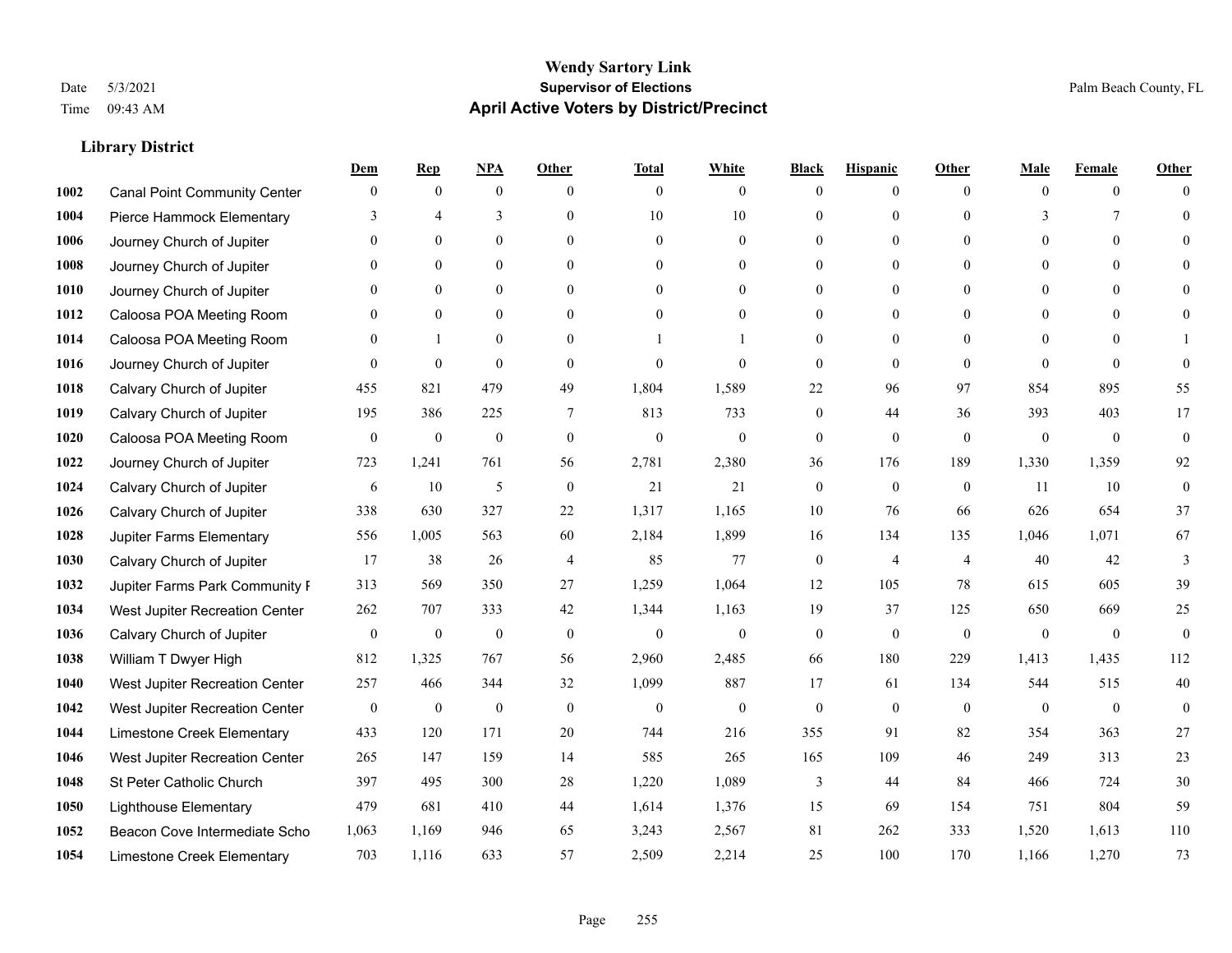|      |                                  | Dem          | <b>Rep</b>       | NPA              | <b>Other</b>   | <b>Total</b>     | <b>White</b>     | <b>Black</b>     | <b>Hispanic</b>  | <b>Other</b>     | <b>Male</b>  | <b>Female</b> | <b>Other</b>   |
|------|----------------------------------|--------------|------------------|------------------|----------------|------------------|------------------|------------------|------------------|------------------|--------------|---------------|----------------|
| 1056 | West Jupiter Recreation Center   | 568          | 596              | 543              | 37             | 1,744            | 1,405            | 81               | 123              | 135              | 763          | 922           | 59             |
| 1058 | St Peter Catholic Church         | 791          | 895              | 746              | 62             | 2,494            | 2,084            | 38               | 191              | 181              | 1,099        | 1,318         | 77             |
| 1060 | West Jupiter Recreation Center   | 77           | 101              | 75               | 3              | 256              | 211              | $\boldsymbol{0}$ | 24               | 21               | 102          | 137           | 17             |
| 1062 | <b>Harvest Community Church</b>  | 634          | 1,181            | 549              | 37             | 2,401            | 2,206            | $10\,$           | 55               | 130              | 1,161        | 1,158         | $82\,$         |
| 1064 | Jupiter Community Center         | 78           | 123              | 64               | $\overline{2}$ | 267              | 244              | $\mathbf{0}$     | 6                | 17               | 130          | 129           | $\,8\,$        |
| 1066 | Jupiter Community Center         | $\mathbf{0}$ | $\boldsymbol{0}$ | $\boldsymbol{0}$ | $\overline{0}$ | $\boldsymbol{0}$ | $\boldsymbol{0}$ | $\mathbf{0}$     | $\boldsymbol{0}$ | $\boldsymbol{0}$ | $\mathbf{0}$ | $\mathbf{0}$  | $\mathbf{0}$   |
| 1068 | Jupiter Community Center         | 592          | 739              | 615              | 49             | 1,995            | 1,648            | 26               | 189              | 132              | 938          | 995           | 62             |
| 1070 | Jupiter Community Center         | 63           | 69               | 89               | $\overline{4}$ | 225              | 177              | 1                | 39               | 8                | 117          | 98            | 10             |
| 1072 | Jerry Thomas Elementary          | 744          | 1,068            | 693              | 66             | 2,571            | 2,232            | 29               | 161              | 149              | 1,223        | 1,274         | 74             |
| 1074 | Independence Middle              | 805          | 1,169            | 846              | 88             | 2,908            | 2,444            | 24               | 190              | 250              | 1,303        | 1,509         | 96             |
| 1075 | Martinique Clubhouse             | 256          | 365              | 236              | 21             | 878              | 743              | 10               | 62               | 63               | 398          | 448           | $32\,$         |
| 1076 | The Island Clubhouse             | 651          | 808              | 596              | 72             | 2,127            | 1,746            | 55               | 145              | 181              | 1,045        | 1,000         | $82\,$         |
| 1078 | First Baptist Church Teq         | 360          | 904              | 392              | 22             | 1,678            | 1,566            | 5                | 41               | 66               | 803          | 835           | $40\,$         |
| 1080 | First Baptist Church Teq         | 97           | 148              | 76               | 3              | 324              | 299              | $\boldsymbol{0}$ | 9                | 16               | 163          | 151           | $10\,$         |
| 1082 | First Baptist Church Teq         | 72           | 145              | 84               | 8              | 309              | 286              | 1                | 11               | 11               | 149          | 151           | 9              |
| 1084 | First Baptist Church Teq         | 12           | 52               | 10               | $\overline{0}$ | 74               | 71               | $\mathbf{1}$     | $\mathbf{0}$     | 2                | 37           | 35            | 2              |
| 1088 | First Baptist Church Teq         | 12           | 40               | 20               | $\mathbf{0}$   | 72               | 64               | $\boldsymbol{0}$ | $\overline{2}$   | 6                | 36           | 35            | $\mathbf{1}$   |
| 1094 | First Baptist Church Teq         | 610          | 900              | 550              | 40             | 2,100            | 1,889            | 8                | 83               | 120              | 945          | 1,103         | $52\,$         |
| 1096 | First Baptist Church Teq         | 48           | 74               | 37               | $\mathbf{0}$   | 159              | 129              | 8                | 13               | 9                | 77           | 78            | $\overline{4}$ |
| 1098 | Riverside Improvement            | 263          | 472              | 256              | 23             | 1,014            | 903              | $\sqrt{6}$       | 46               | 59               | 459          | 520           | 35             |
| 1100 | Jupiter Elementary               | 401          | 477              | 368              | 28             | 1,274            | 972              | 19               | 197              | 86               | 613          | 612           | 49             |
| 1102 | Jupiter High                     | 710          | 941              | 693              | 70             | 2,414            | 1,905            | 66               | 216              | 227              | 1,066        | 1,259         | 89             |
| 1104 | Jupiter Branch Library           | 452          | 579              | 452              | 31             | 1,514            | 1,238            | 35               | 139              | 102              | 659          | 809           | $46\,$         |
| 1106 | Jupiter Middle                   | 351          | 505              | 381              | 40             | 1,277            | 1,068            | 16               | 82               | 111              | 586          | 648           | 43             |
| 1108 | Newhaven Clubhouse               | 580          | 711              | 536              | 65             | 1,892            | 1,614            | 26               | 115              | 137              | 840          | 990           | 62             |
| 1110 | <b>Tequesta Council Chambers</b> | 111          | 141              | 109              | 4              | 365              | 316              | 9                | 22               | 18               | 161          | 193           | 11             |
| 1112 | <b>Tequesta Council Chambers</b> | 21           | 66               | 48               | 6              | 141              | 114              | 4                | 16               | $7\phantom{.0}$  | 67           | 71            | 3              |
| 1114 | <b>Tequesta Council Chambers</b> | 120          | 321              | 126              | 13             | 580              | 554              | $\overline{0}$   | 4                | 22               | 258          | 311           | 11             |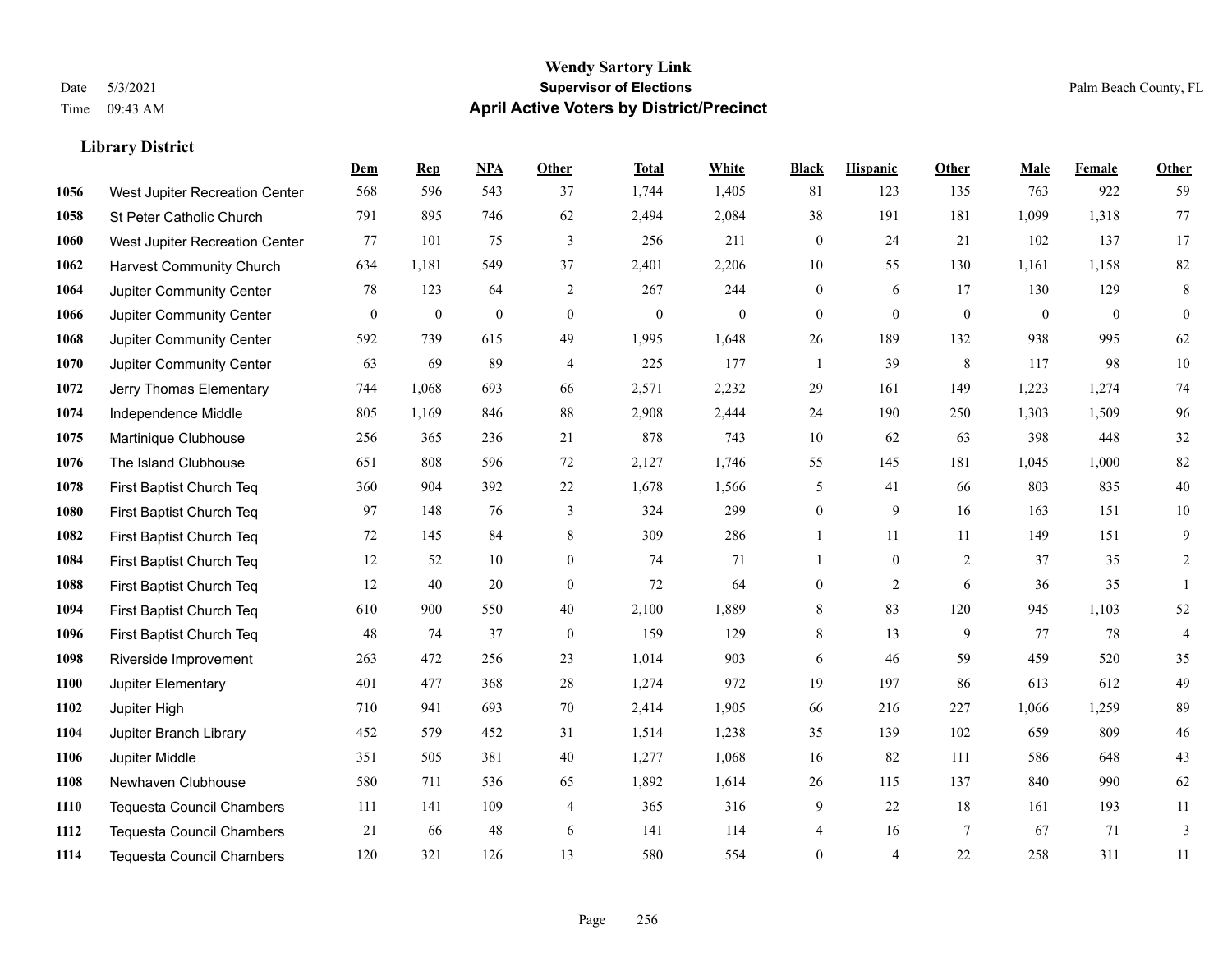#### **Wendy Sartory Link** Date 5/3/2021 **Supervisor of Elections** Palm Beach County, FL Time 09:43 AM **April Active Voters by District/Precinct**

# **Dem Rep NPA Other Total White Black Hispanic Other Male Female Other** Tequesta Council Chambers 0 0 0 0 0 0 0 0 0 0 0 0 Tequesta Council Chambers 181 255 186 26 648 553 13 37 45 264 367 17 Tequesta Council Chambers 73 259 110 15 457 430 0 8 19 220 229 8 Tequesta Council Chambers 33 87 36 3 159 149 0 1 9 82 74 3 Riverside Improvement 0 0 2 0 0 2 2 2 0 0 0 0 1 1 0 PBC Fire Rescue #18 431 908 497 46 1,882 1,762 8 36 76 855 993 34 Jupiter Inlet Colony Admin Bldg 72 226 91 14 403 371 0 5 27 182 212 9 PBC Fire Rescue #18 **1** 3 2 0 6 6 0 0 0 3 2 1 1132 PBC Fire Rescue #18 0 3 2 0 5 5 0 0 0 2 3 0 PBC Fire Rescue #18 0 0 0 0 0 0 0 0 0 0 0 0 1st UM Church of Jup-Teq 601 1,024 631 71 2,327 2,162 10 57 98 1,025 1,242 60 Grace Immanuel Bible Church 226 836 355 38 1,455 1,383 0 10 62 619 803 33 Club at Admirals Cove 299 555 303 25 1,182 1,084 7 22 69 563 600 19 1st UM Church of Jup-Teq 297 602 364 44 1,307 1,204 6 23 74 617 657 33 1st UM Church of Jup-Teq 540 824 513 31 1,908 1,761 7 32 108 881 969 58 Newhaven Clubhouse 16 35 8 1 60 54 0 1 5 31 28 1 Oceanview Methodist 404 570 403 48 1,425 1,301 8 31 85 617 764 44 Oceanview Methodist 0 0 0 0 0 0 0 0 0 0 0 0 Oceanview Methodist 51 76 62 9 198 187 0 2 9 95 97 6 Holy Spirit Lutheran 145 295 137 15 592 530 4 26 32 284 288 20 Holy Spirit Lutheran **0** 2 0 0 2 2 2 0 0 0 1 1 0 Holy Spirit Lutheran **0** 1 1 0 2 2 0 0 0 2 0 0 Holy Spirit Lutheran 1 0 1 0 2 2 0 0 0 1 1 0 Holy Spirit Lutheran **2** 4 5 2 13 13 0 0 0 6 7 0 Club at Admirals Cove 29 153 71 5 258 232 3 4 19 130 121 7 Holy Spirit Lutheran **8** 21 12 0 41 33 0 2 6 17 24 0 Holy Spirit Lutheran 0 0 0 0 0 0 0 0 0 0 0 0 Caloosa POA Meeting Room 0 0 0 0 0 0 0 0 0 0 0 0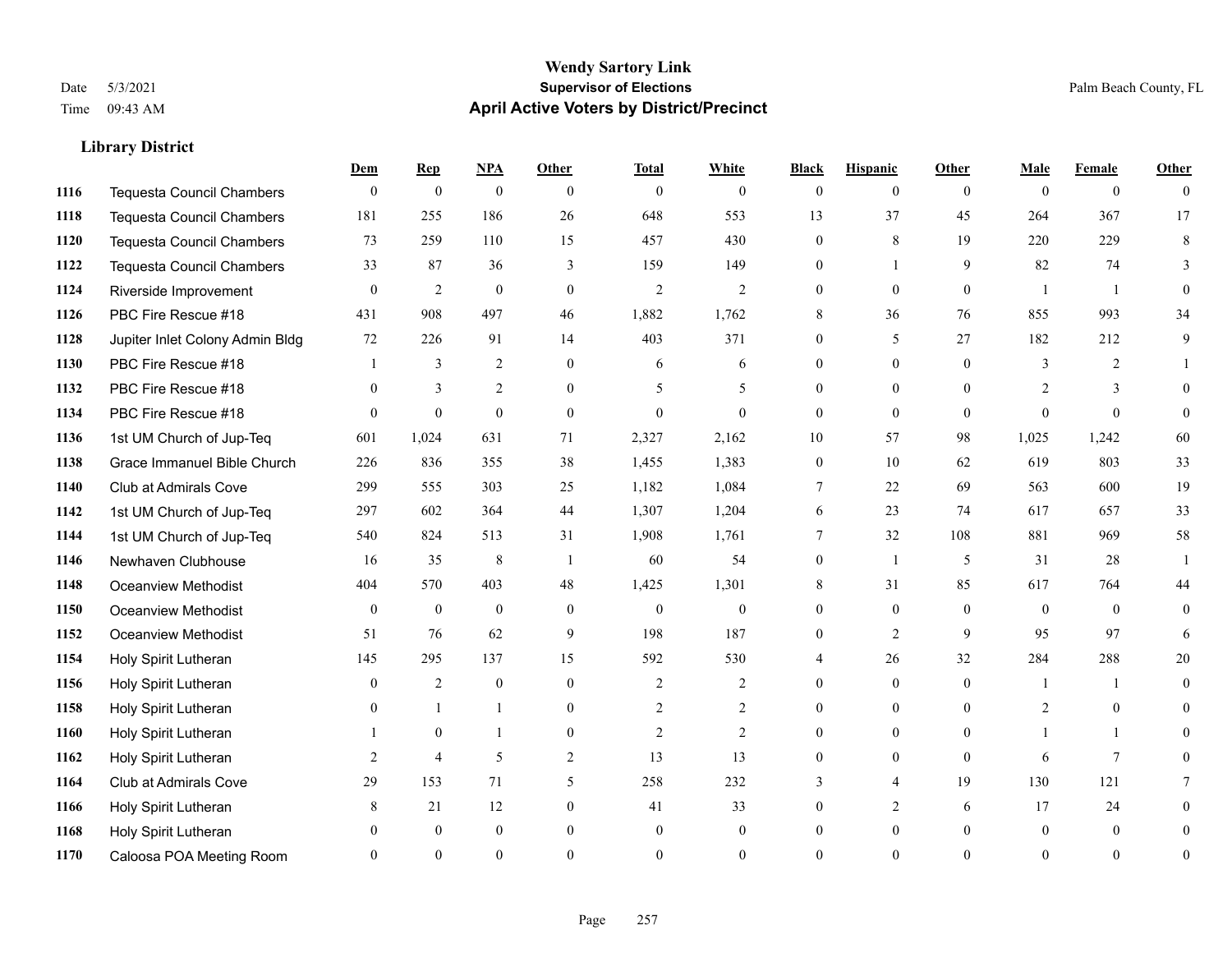#### **Wendy Sartory Link** Date 5/3/2021 **Supervisor of Elections** Palm Beach County, FL Time 09:43 AM **April Active Voters by District/Precinct**

# **Dem Rep NPA Other Total White Black Hispanic Other Male Female Other** Caloosa POA Meeting Room 128 281 129 10 548 470 13 23 42 243 284 21 Caloosa POA Meeting Room 71 115 64 3 253 215 5 14 19 117 124 12 Mirasol Sales and Info Center 0 0 0 0 0 0 0 0 0 0 0 0 Mirasol Sales and Info Center 0 0 0 0 0 0 0 0 0 0 0 0 Mirasol Sales and Info Center 0 0 0 0 0 0 0 0 0 0 0 0 Mirasol Sales and Info Center 0 0 0 0 0 0 0 0 0 0 0 0 William T Dwyer High 163 270 136 6 575 496 15 26 38 273 289 13 Eastpointe Country Club 547 675 397 34 1,653 1,539 13 27 74 735 885 33 Mirasol Sales and Info Center 560 546 474 47 1,627 1,259 53 158 157 770 806 51 Westwood Gardens HOA 352 350 287 29 1,018 775 31 118 94 406 591 21 Westwood Gardens HOA 24 66 25 2 117 102 7 2 6 56 57 4 Gardens Presbyterian 1,389 2,086 1,419 152 5,046 4,120 145 347 434 2,210 2,689 147 Evergrene Clubhouse 394 684 461 40 1,579 1,342 27 77 133 758 767 54 1194 Frenchmans Creek Real Estate 666 969 598 48 2,281 2,087 15 45 134 1,043 1,182 56 Gardens Presbyterian 0 0 0 0 0 0 0 0 0 0 0 0 1st Baptist Church PBG 581 493 429 32 1,535 1,075 140 160 160 733 748 54 Dwight D Eisenhower Elementary 0 0 0 0 0 0 0 0 0 0 0 0 Cross Community Church 539 1,103 560 38 2,240 2,012 15 92 121 1,067 1,100 73 Holy Spirit Lutheran 9 27 14 3 53 47 0 2 4 25 24 4 Holy Spirit Lutheran **15** 81 21 3 120 116 0 3 1 59 60 1 Juno Beach Town Center 464 902 483 50 1,899 1,734 6 55 104 866 983 50 Holy Spirit Lutheran 214 279 151 7 651 585 2 22 42 308 320 23 Juno Beach Town Center 54 70 54 10 188 158 6 10 14 96 87 5 Juno Beach Town Center 278 450 215 27 970 906 6 13 45 391 557 22 Oceanview Methodist 136 301 158 16 611 523 9 32 47 291 301 19 Osceola Creek Middle  $\begin{array}{cccccccc} 1 & 0 & 0 & 0 & 1 & 1 & 0 & 0 & 0 \end{array}$  Pierce Hammock Elementary 0 0 0 0 0 0 0 0 0 0 0 0 Sandhill Crane Golf Club 8 24 13 0 45 33 4 3 5 23 22 0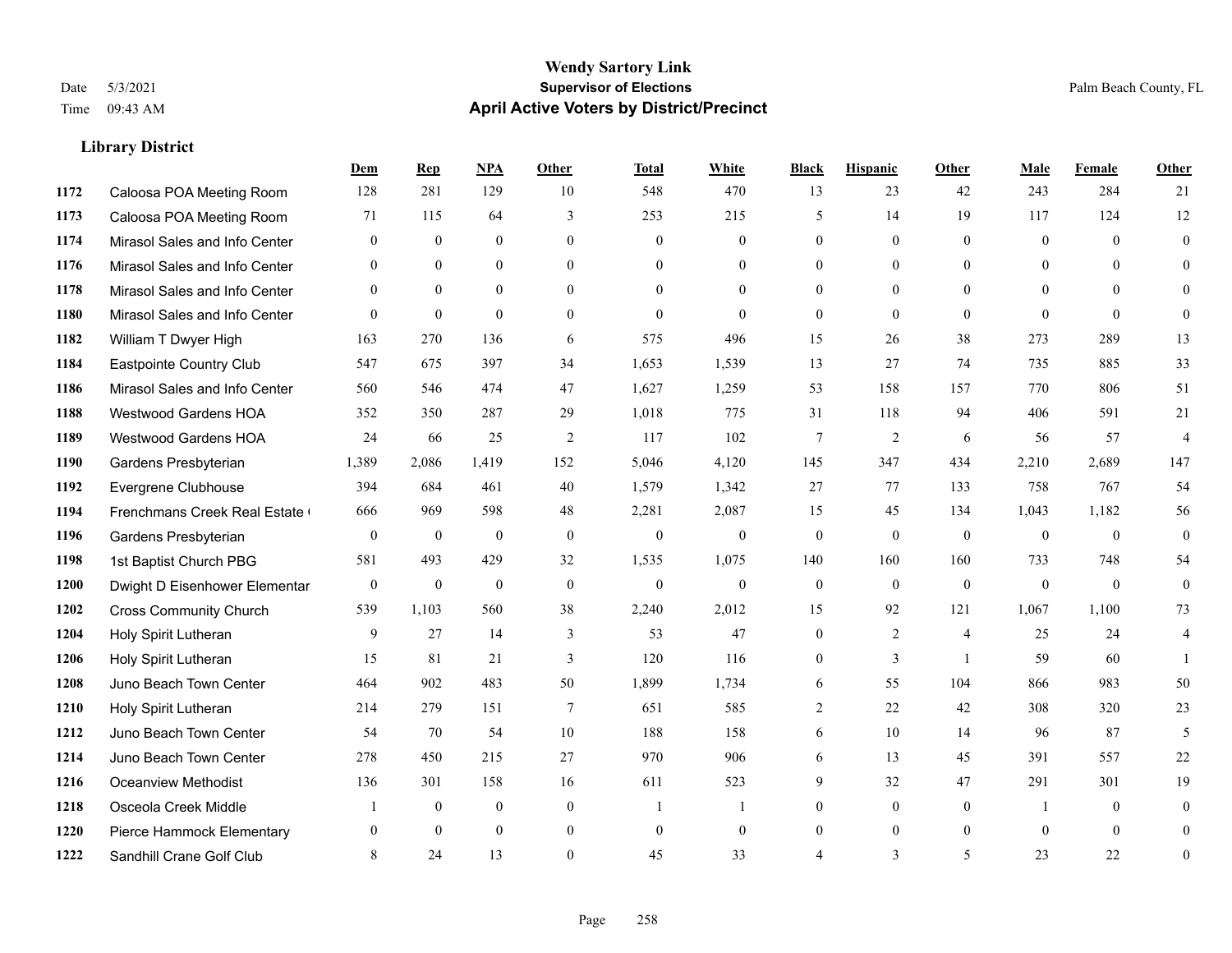#### **Wendy Sartory Link** Date 5/3/2021 **Supervisor of Elections** Palm Beach County, FL Time 09:43 AM **April Active Voters by District/Precinct**

# **Dem Rep NPA Other Total White Black Hispanic Other Male Female Other** Pierce Hammock Elementary 0 0 0 0 0 0 0 0 0 0 0 0 Carleton Oaks Clubhouse 144 195 132 7 478 351 23 49 55 231 235 12 Christ Fellowship Church PBG 0 0 0 0 0 0 0 0 0 0 0 0 Mirasol Sales and Info Center 0 0 0 0 0 0 0 0 0 0 0 0 Christ Fellowship Church PBG 0 0 0 0 0 0 0 0 0 0 0 0 Mirasol Sales and Info Center 0 0 0 0 0 0 0 0 0 0 0 0 Mirasol Sales and Info Center 612 764 502 58 1,936 1,757 18 20 141 915 966 55 Timber Trace Elementary 807 1,120 631 53 2,611 2,260 52 147 152 1,176 1,356 79 Christ Fellowship Church PBG 878 1,078 630 61 2,647 2,403 36 65 143 1,100 1,488 59 Christ Fellowship Church PBG 484 679 441 55 1,659 1,435 33 79 112 710 895 54 Watson B Duncan Middle 868 926 713 64 2,571 2,044 77 196 254 1,122 1,366 83 Watson B Duncan Middle 35 178 56 10 279 257 2 0 20 131 135 13 PBG Community Center 522 604 396 38 1,560 1,312 30 115 103 663 862 35 Palm Beach Gardens High 13 36 15 0 64 57 0 4 3 33 27 4 Ballen Isles Country Club 875 796 639 49 2,359 2,175 18 20 146 1,053 1,243 63 Northlake Nazarene Church 154 174 127 7 462 389 6 27 40 229 216 17 North County Senior Center 1 2 4 3 10 9 1 0 0 5 5 5 0 North County Senior Center 316 221 255 33 825 453 97 129 146 374 422 29 PBG City Hall Council Room 445 550 319 26 1,340 1,110 26 115 89 602 694 44 PBG Moose Lodge 2010 1 0 1 0 1 0 2 2 0 0 0 1 1 0 PBG City Hall Council Room 0 0 0 0 0 0 0 0 0 0 0 0 PBG City Hall Council Room 174 116 137 13 440 269 68 64 39 181 245 14 PBG Community Center 117 78 117 8 320 188 47 48 37 125 176 19 PBG Community Center 6 6 0 2 0 8 2 5 1 0 4 3 1 Palm Beach Gardens Elementary 749 698 537 51 2,035 1,627 105 119 184 948 1,020 67 Palm Beach Gardens High 613 565 432 39 1,649 1,259 96 142 152 773 813 63 Palm Beach Gardens High 120 95 84 5 304 202 44 38 20 142 151 11 Garden Lodge 366 F&AM 377 186 265 22 850 423 193 132 102 373 445 32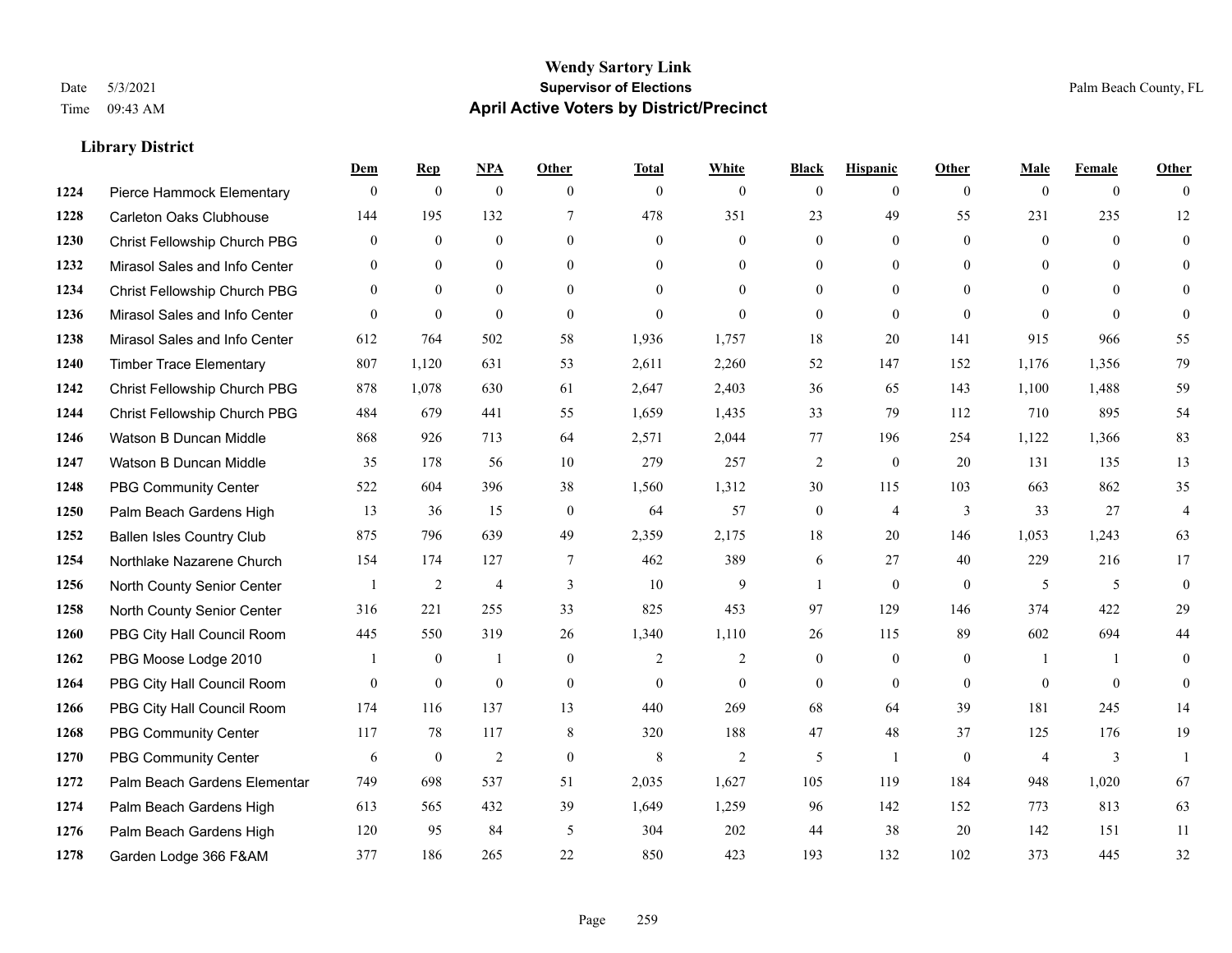#### **Wendy Sartory Link** Date 5/3/2021 **Supervisor of Elections** Palm Beach County, FL Time 09:43 AM **April Active Voters by District/Precinct**

# **Dem Rep NPA Other Total White Black Hispanic Other Male Female Other** Pew Leadership Center 141 158 116 11 426 359 11 26 30 176 247 3 Pew Leadership Center 86 48 61 10 205 149 12 21 23 103 87 15 Eissey Campus Theater 801 815 745 68 2,429 1,911 86 214 218 1,055 1,295 79 PBG Moose Lodge 2010 45 53 41 3 142 115 4 13 10 70 64 8 PBG Moose Lodge 2010 13 24 6 0 43 39 1 0 3 22 19 2 PBG Moose Lodge 2010 713 867 584 75 2,239 1,847 57 153 182 907 1,264 68 PBG Moose Lodge 2010 15 53 22 1 91 84 1 1 5 42 46 3 Dwight D Eisenhower Elementar 29 80 21 8 138 118 4 5 11 68 69 1 Dwight D Eisenhower Elementary 273 281 217 21 792 629 17 92 54 305 455 32 PBG Moose Lodge 2010 34 33 20 1 88 80 0 4 4 37 50 1 Cross Community Church 1 3 1 0 5 4 0 0 1 2 3 0 Dwight D Eisenhower Elementar 37 53 35 3 128 108 1 9 10 58 66 4 NPB Community Center 227 272 191 22 712 606 15 40 51 359 320 33 NPB Community Center 0 0 0 1 1 1 0 0 0 1 0 0 Eissey Campus Theater 1 5 3 1 10 7 0 0 3 4 6 0 Gardens Mall Community Room 37 74 35 4 150 135 3 3 9 74 72 4 Eissey Campus Theater 1 2 1 0 4 4 0 0 0 3 1 0 Gardens Mall Community Room 6 16 11 0 33 30 0 2 1 16 17 0 PBG Moose Lodge 2010 0 0 0 0 0 0 0 0 0 0 0 0 Allamanda Elementary 448 468 387 33 1,336 1,059 41 133 103 569 720 47 Allamanda Elementary 187 228 159 15 589 506 7 23 53 258 320 11 1st Unitarian Church NPB 41 49 44 2 136 111 8 10 7 75 58 3 Gardens Mall Community Room 35 93 42 3 173 154 0 4 15 86 80 7 Eissey Campus Theater 91 401 102 20 614 592 1 1 20 275 328 11 Eissey Campus Theater 6 7 3 0 16 14 0 1 1 8 8 0 Northlake Nazarene Church 717 914 599 54 2,284 1,629 163 194 298 1,031 1,167 86 Grove Park Elementary 96 166 83 4 349 293 11 21 24 152 185 12 Garden Lodge 366 F&AM 361 332 248 22 963 755 59 72 77 421 511 31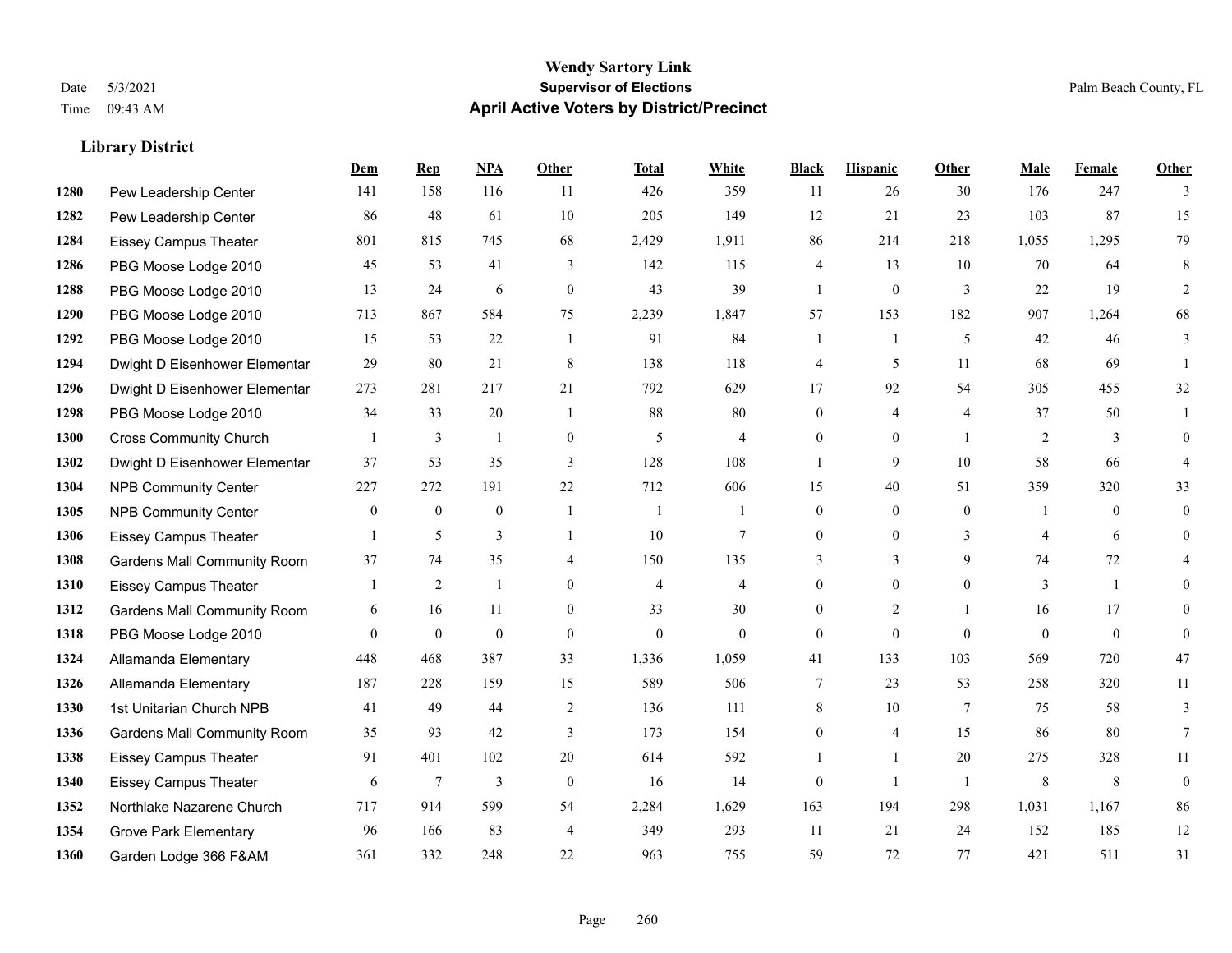#### **Wendy Sartory Link** Date 5/3/2021 **Supervisor of Elections** Palm Beach County, FL Time 09:43 AM **April Active Voters by District/Precinct**

Grove Park Elementary 219 121 192 9 541 281 47 156 57 238 283 20

**Dem Rep NPA Other Total White Black Hispanic Other Male Female Other**

# Palm Lake Estates - The Palms 69 79 49 4 201 162 13 8 18 92 99 10 Palm Lake Estates - The Palms 117 122 78 5 322 273 12 23 14 134 176 12 Garden Lodge 366 F&AM 95 36 45 6 182 80 58 21 23 78 98 6 Pew Leadership Center 192 81 138 10 421 217 115 44 45 177 229 15 Palm Beach Shores Town Hall 295 461 316 25 1,097 994 14 21 68 521 546 30 Palm Beach Shores Town Hall 0 0 0 0 0 0 0 0 0 0 0 0 Cypress Lakes HOA 600 339 284 31 1,254 865 195 96 98 484 732 38 Century Village Clubhouse 61 33 23 2 119 75 12 19 13 52 63 4 Jeaga Middle 215 91 135 8 449 205 127 83 34 194 244 11 Jeaga Middle 169 57 127 15 368 119 127 71 51 146 210 12 Century Village Clubhouse 800 408 342 30 1,580 1,037 208 195 140 620 899 61 Century Village Clubhouse 826 418 325 37 1,606 1,143 164 156 143 631 924 51 Century Village Clubhouse 654 336 281 26 1,297 808 193 190 106 501 738 58 Century Village Clubhouse 347 201 154 6 708 496 68 85 59 254 428 26 Benoist Farms Elementary 599 159 316 22 1,096 269 468 244 115 423 621 52 Turning Points Academy 780 415 391 41 1,627 959 297 257 114 611 969 47 Turning Points Academy 872 178 383 20 1,453 495 667 163 128 504 898 51 Wynnebrook Elementary 834 271 438 21 1,564 436 608 359 161 678 811 75 Wynnebrook Elementary 562 259 398 15 1,234 517 135 485 97 522 658 54 St Christophers Episcopal Chr 1,147 294 582 34 2,057 604 830 409 214 911 1,044 102 Haverhill Town Hall 399 215 235 12 861 339 233 199 90 388 435 38 Elks Lodge #1352 2 3 0 0 5 3 1 0 1 3 1 1 Elks Lodge #1352 17 19 19 3 58 39 1 11 7 33 22 3

 Elks Lodge #1352 565 156 272 20 1,013 188 478 154 193 470 504 39 Elks Lodge #1352 1,272 314 710 26 2,322 459 993 578 292 1,019 1,191 112 Clayton Hutcheson Hall B 742 322 569 18 1,651 525 297 654 175 727 830 94 Clayton Hutcheson Hall B 4 2 1 0 7 4 0 2 1 3 4 0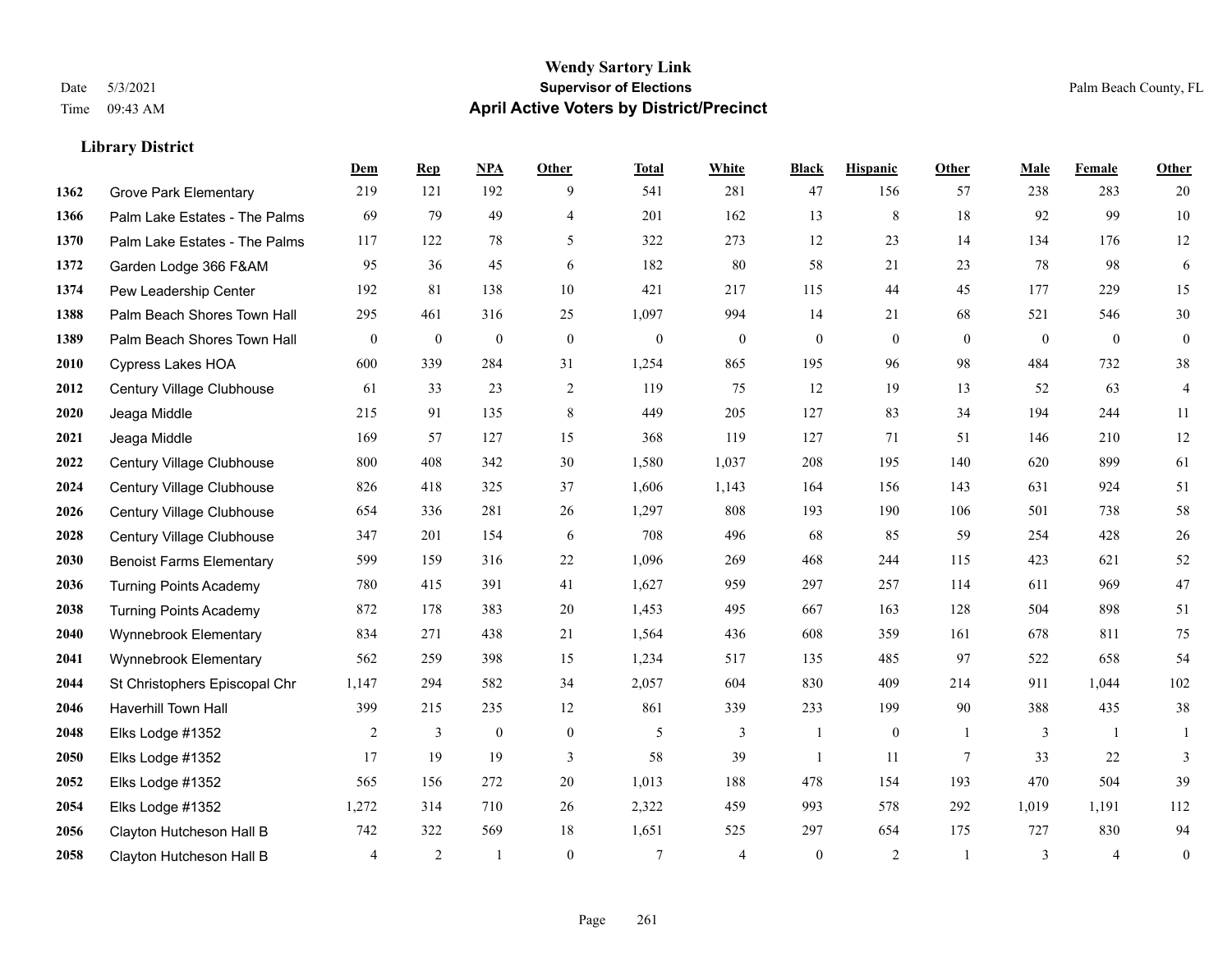#### **Wendy Sartory Link** Date 5/3/2021 **Supervisor of Elections** Palm Beach County, FL Time 09:43 AM **April Active Voters by District/Precinct**

# **Dem Rep NPA Other Total White Black Hispanic Other Male Female Other** West Gate Elementary 395 225 342 13 975 327 75 494 79 462 465 48 Everglades Elementary 159 168 133 8 468 267 63 85 53 218 228 22 Everglades Elementary 67 96 46 0 209 152 6 28 23 103 100 6 Pine Jog Environmental Center 163 280 148 7 598 421 23 105 49 285 298 15 Pine Jog Environmental Center 7 21 15 0 43 28 0 13 2 19 23 1 Community Christian Church 282 119 163 17 581 166 208 133 74 259 306 16 Community Christian Church 2 1 0 0 3 3 0 0 0 1 2 0 Community Christian Church 1,256 578 958 49 2,841 915 614 920 392 1,236 1,489 116 Community Christian Church 1 1 0 0 2 2 0 0 0 2 0 0 Melaleuca Elementary 882 541 648 32 2,103 1,084 343 479 197 953 1,067 83 Pine Jog Environmental Center  $\begin{array}{cccccccc} 0 & 2 & 0 & 0 & 2 & 1 & 0 & 1 & 0 & 1 \end{array}$ **2092** Pine Jog Environmental Center  $\begin{array}{cccccccc} 1 & 6 & 1 & 1 & 9 & 9 & 0 & 0 & 0 & 4 & 5 & 0 \end{array}$  Pine Jog Environmental Center 380 83 209 12 684 120 269 173 122 289 366 29 1st Church of the Nazarene 257 73 186 5 521 124 24 328 45 243 248 30 1st Church of the Nazarene 235 134 171 11 551 213 45 218 75 242 276 33 Iglesia Cristo Mi Redentor 444 222 339 29 1,034 339 160 435 100 433 535 66 Iglesia Cristo Mi Redentor 812 349 573 31 1,765 456 379 745 185 733 941 91 Union Congregational Church 1,211 342 652 36 2,241 508 645 854 234 895 1,228 118 Lake Lytal Park 543 230 363 27 1,163 319 258 468 118 479 622 62 Main Library 626 285 421 39 1,371 538 247 452 134 590 717 64 Berkshire Elementary 774 338 672 26 1,810 514 202 905 189 788 924 98 Berkshire Elementary 178 87 144 4 413 140 46 177 50 170 220 23 Main Library 377 289 313 11 990 375 53 475 87 444 497 49 The Ark Church 76 50 68 6 200 92 13 73 22 91 98 11 The Ark Church 841 575 704 31 2,151 943 148 882 178 929 1,139 83 The Ark Church 1 0 1 0 2 1 1 0 0 1 1 0 St Marys Orthodox Church 346 356 247 7 956 516 40 338 62 418 503 35 St Marys Orthodox Church 277 254 234 9 774 442 27 238 67 363 390 21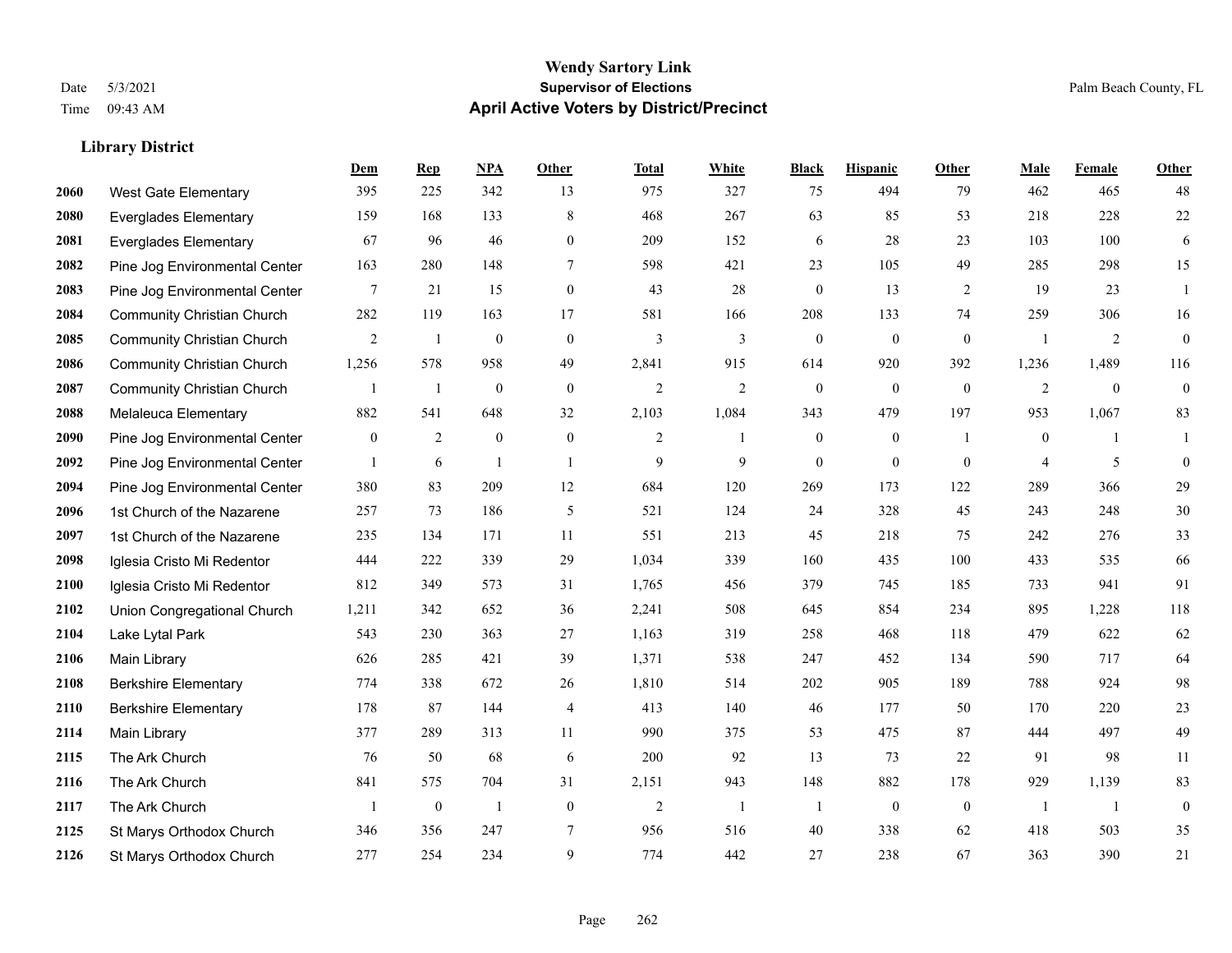#### **Wendy Sartory Link** Date 5/3/2021 **Supervisor of Elections** Palm Beach County, FL Time 09:43 AM **April Active Voters by District/Precinct**

# **Dem Rep NPA Other Total White Black Hispanic Other Male Female Other** Lake Clarke Shores Town Hall  $\begin{array}{ccccccccc} 1 & 0 & 1 & 0 & 2 & 0 & 0 & 2 & 0 & 2 & 0 & 0 \end{array}$  Cloud Lake Town Hall 45 63 59 6 173 126 1 32 14 87 79 7 Cloud Lake Town Hall 29 26 35 2 92 59 2 25 6 39 49 4 Village Walk HOA Clubhouse 578 541 425 38 1,582 1,210 62 149 161 659 867 56 Liberty Park Elementary 0 0 0 0 0 0 0 0 0 0 0 0 River Bridge Activities Center 1,108 535 692 51 2,386 1,157 479 496 254 998 1,296 92 Pine Ridge North II 1,182 528 855 50 2,615 1,091 403 854 267 1,057 1,449 109 Forest Hill Elementary 1,194 451 835 28 2,508 768 409 1,064 267 1,082 1,290 136 Cresthaven Emory Aud 640 424 318 14 1,396 789 96 417 94 518 828 50 Community Of Hope 1,134 432 836 32 2,434 622 457 1,044 311 1,073 1,242 119 Cresthaven Barkley Aud 526 356 292 20 1,194 607 82 399 106 491 646 57 Cresthaven Ashley Aud 348 217 229 14 808 411 36 293 68 323 450 35 Covered Bridge Clubhouse 1,159 748 674 35 2,616 1,837 135 463 181 1,015 1,518 83 Poinciana Clubhouse 933 535 507 35 2,010 1,343 93 409 165 792 1,150 68 First Baptist Church GA 0 0 0 0 0 0 0 0 0 0 0 0 Liberty Park Elementary 1,123 549 678 53 2,403 1,067 457 618 261 951 1,336 116 First Baptist Church GA 17 4 10 0 31 15 3 9 4 13 17 1 First Baptist Church GA 468 191 272 12 943 421 193 207 122 408 492 43 Greenacres Community Center 639 284 529 30 1,482 531 143 661 147 587 806 89 American Polish Club 1,121 414 832 38 2,405 759 348 1,034 264 1,000 1,267 138 American Polish Club 325 140 237 6 708 217 107 310 74 319 355 34 St Lukes United Methodist Chr 476 531 428 33 1,468 1,164 37 190 77 685 743 40 Lucerne Pointe Clubhouse 1,054 533 670 44 2,301 1,477 223 423 178 950 1,268 83 Fountains Of Palm Beach 932 449 582 53 2,016 1,387 137 331 161 849 1,100 67 LC Swain Middle 1,120 366 729 42 2,257 791 456 777 233 938 1,206 113 Pine Ridge South IV Clubhouse 922 514 503 44 1,983 1,202 264 399 118 769 1,137 77 American Finnish Club 15 9 8 0 32 17 3 1 11 12 17 3 LC Swain Middle 0 8 2 0 10 6 0 3 1 4 6 0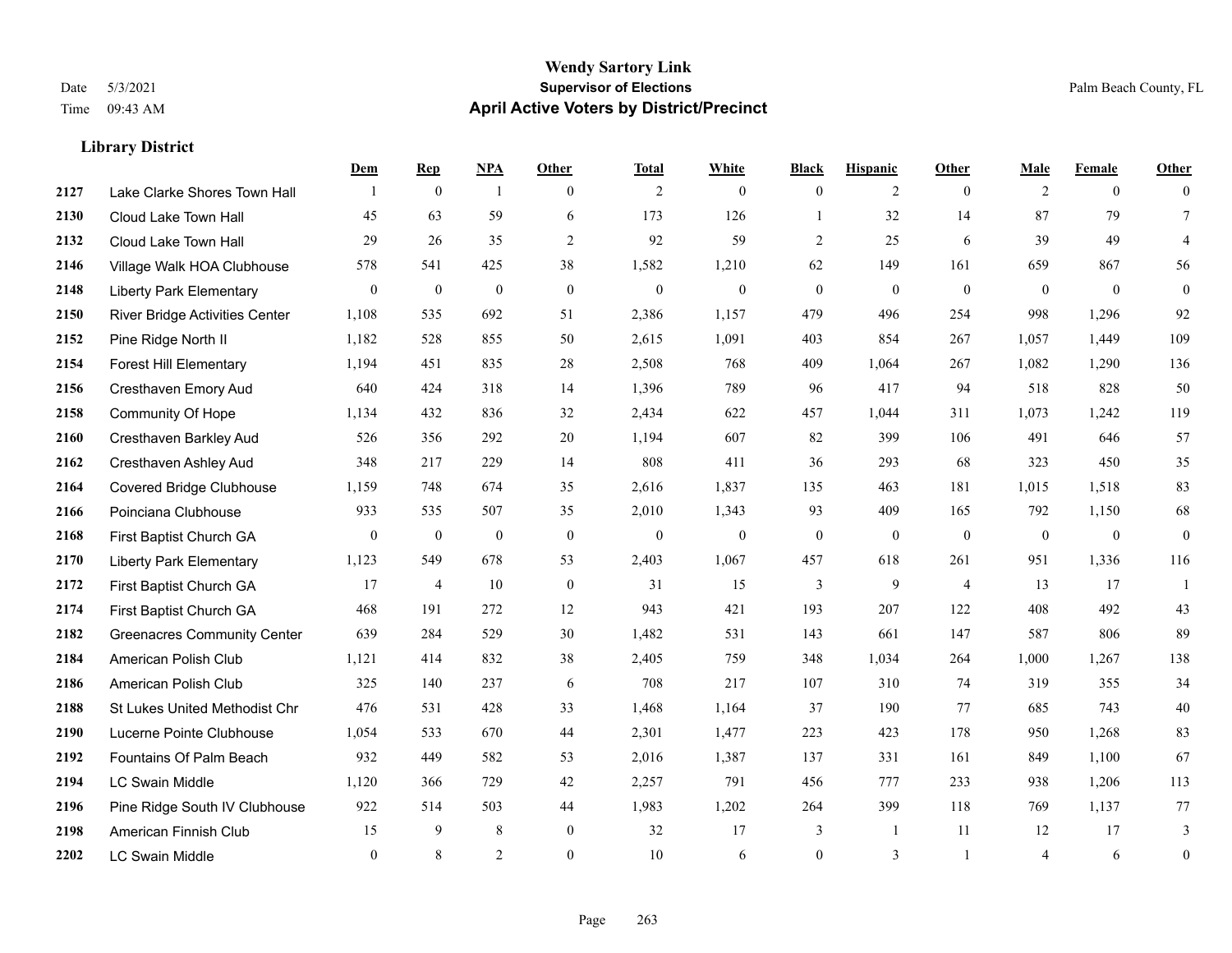#### **Wendy Sartory Link** Date 5/3/2021 **Supervisor of Elections** Palm Beach County, FL Time 09:43 AM **April Active Voters by District/Precinct**

# **Dem Rep NPA Other Total White Black Hispanic Other Male Female Other** Heritage Elementary 558 219 494 31 1,302 420 146 609 127 564 658 80 Heritage Elementary 475 198 345 15 1,033 337 216 345 135 446 531 56 American Finnish Club 6 7 2 1 16 14 0 0 2 6 8 2 American Polish Club 238 100 141 6 485 174 118 144 49 197 265 23 American Polish Club 0 0 0 0 0 0 0 0 0 0 0 0 Indian Pines Elementary 1,184 264 581 32 2,061 477 900 451 233 928 1,026 107 Indian Pines Elementary 1,831 303 850 41 3,025 528 1,526 592 379 1,348 1,522 155 Tradewinds Middle 1,278 334 649 36 2,297 594 882 378 443 1,014 1,157 126 Community Of Hope 69 40 61 2 172 65 11 70 26 85 75 12 Palm Springs Middle 0 0 0 0 0 0 0 0 0 0 0 0 Emmanuel Baptist Church 665 598 438 20 1,721 1,043 43 538 97 727 931 63 Lake Clarke Shores Town Hall 1,045 1,107 646 44 2,842 2,081 86 500 175 1,285 1,465 92 Community Of Hope 45 37 54 2 138 36 10 78 14 53 76 9 Oasis De Amor Baptist Church 520 219 410 16 1,165 386 138 494 147 544 554 67 Special Olympics of PBC 729 317 556 34 1,636 607 271 613 145 770 780 86 Mid County Senior Center 740 281 594 36 1,651 533 354 550 214 738 831 82 Coastal Chapel 512 372 351 24 1,259 788 115 266 90 587 630 42 American Finnish Club 886 246 601 38 1,771 445 537 586 203 782 880 109 Atlantis City Hall 480 902 447 41 1,870 1,616 42 87 125 860 966 44 Lakes of Sherbrooke 710 650 581 52 1,993 1,349 187 284 173 876 1,036 81 Woodlands Middle 806 624 700 49 2,179 1,495 137 356 191 1,012 1,085 82 Tradewinds Middle 183 57 131 8 379 106 122 89 62 170 196 13 Woodlands Middle 1,463 840 630 52 2,985 2,417 172 117 279 1,353 1,538 94 Lacuna HOA Clubhouse 1,201 734 734 60 2,729 1,903 267 295 264 1,246 1,388 95 Coral Reef Elementary 320 237 256 25 838 508 63 188 79 392 420 26 Coral Reef Elementary 842 598 623 54 2,117 1,358 258 268 233 980 1,050 87 Manatee Elementary 695 590 511 40 1,836 1,254 170 220 192 832 939 65 Journeys End 429 338 354 20 1,141 767 89 136 149 533 578 30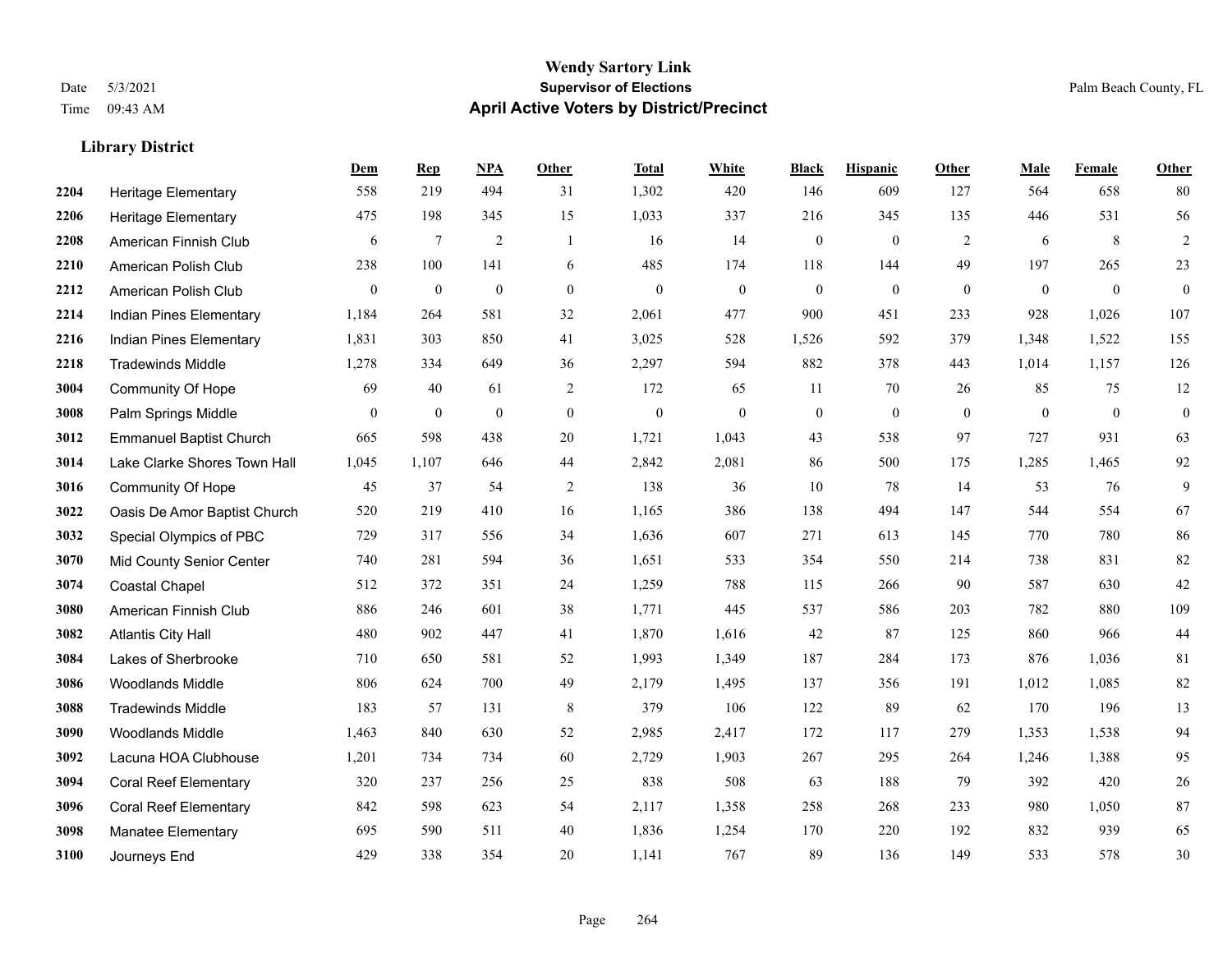|      |                                   | Dem   | <b>Rep</b> | NPA     | <b>Other</b> | <b>Total</b> | White | <b>Black</b>     | <b>Hispanic</b> | Other | <b>Male</b> | Female | <b>Other</b> |
|------|-----------------------------------|-------|------------|---------|--------------|--------------|-------|------------------|-----------------|-------|-------------|--------|--------------|
| 3102 | <b>Diamond View Elementary</b>    | 1,234 | 459        | 806     | 45           | 2,544        | 1,059 | 646              | 535             | 304   | 1,131       | 1,304  | 109          |
| 3104 | American German Club              | 429   | 367        | 386     | 33           | 1,215        | 845   | 93               | 144             | 133   | 565         | 602    | 48           |
| 3106 | American German Club              | 302   | 116        | 196     | 14           | 628          | 229   | 171              | 95              | 133   | 274         | 326    | $28\,$       |
| 3108 | Santaluces High                   | 1,239 | 540        | 873     | 63           | 2,715        | 1,092 | 693              | 534             | 396   | 1,201       | 1,424  | 90           |
| 3110 | Lantana Road Branch Library       | 852   | 348        | 511     | 40           | 1.751        | 831   | 463              | 295             | 162   | 764         | 898    | 89           |
| 3112 | <b>Starlight Cove Elementary</b>  | 864   | 304        | 620     | 40           | 1,828        | 718   | 310              | 650             | 150   | 789         | 943    | 96           |
| 3114 | Santaluces High                   | 389   | 252        | 303     | 13           | 957          | 562   | 122              | 184             | 89    | 469         | 452    | 36           |
| 3116 | Advent Lantana                    | 1,138 | 544        | 747     | 51           | 2,480        | 1,525 | 380              | 373             | 202   | 1,033       | 1,354  | 93           |
| 3118 | Advent Lantana                    | 214   | 228        | 176     | 16           | 634          | 519   | 25               | 46              | 44    | 310         | 309    | 15           |
| 3120 | Valencia Shores Social Club       | 1,225 | 591        | 577     | 42           | 2,435        | 2,146 | 68               | 79              | 142   | 1,116       | 1,262  | 57           |
| 3122 | Boynton Beach Community Chur      | 915   | 399        | 347     | 32           | 1,693        | 1,519 | 31               | 51              | 92    | 689         | 960    | $44\,$       |
| 3124 | West Boynton Park and Rec         | 798   | 577        | 636     | 43           | 2,054        | 1,308 | 212              | 282             | 252   | 918         | 1,057  | 79           |
| 3126 | Temple Shaarei Shalom             | 654   | 507        | 473     | 27           | 1,661        | 1,139 | 154              | 201             | 167   | 772         | 839    | 50           |
| 3128 | West Boynton Park and Rec         | 957   | 621        | 732     | 43           | 2,353        | 1,473 | 279              | 338             | 263   | 1,078       | 1,191  | 84           |
| 3130 | <b>Winston Trails Swim Center</b> | 1,134 | 928        | 859     | 66           | 2,987        | 2,118 | 202              | 377             | 290   | 1,397       | 1,474  | 116          |
| 3132 | Park Vista High                   | 903   | 670        | 701     | 51           | 2,325        | 1,465 | 233              | 378             | 249   | 1,052       | 1,188  | 85           |
| 3133 | Christa McAuliffe Middle          | 179   | 120        | 133     | 9            | 441          | 270   | 44               | 62              | 65    | 209         | 220    | 12           |
| 3134 | <b>Hidden Oaks Elementary</b>     | 1,089 | 321        | 589     | 32           | 2,031        | 594   | 798              | 359             | 280   | 874         | 1,069  | $88\,$       |
| 3144 | <b>Freedom Shores Elementary</b>  | 11    | $\,8\,$    | $\,8\,$ | $\mathbf{0}$ | 27           | 21    | $\boldsymbol{0}$ | 4               | 2     | 11          | 14     | 2            |
| 3148 | Imagine Schools - Chancellor      | 62    | 54         | 55      | 6            | 177          | 121   | 12               | 27              | 17    | 87          | 85     | 5            |
| 3150 | Christa McAuliffe Middle          | 573   | 251        | 238     | 17           | 1,079        | 979   | 23               | 28              | 49    | 443         | 602    | 34           |
| 3152 | Park Vista High                   | 650   | 412        | 381     | 32           | 1,475        | 1,267 | 56               | 59              | 93    | 654         | 771    | 50           |
| 3154 | Ponte Vecchio Clubhouse           | 827   | 314        | 284     | 20           | 1,445        | 1,285 | 22               | 41              | 97    | 649         | 752    | $44\,$       |
| 3156 | Aberdeen East Clubhouse           | 1,017 | 498        | 550     | 40           | 2,105        | 1,600 | 142              | 182             | 181   | 871         | 1,171  | 63           |
| 3158 | <b>Crystal Lakes Elementary</b>   | 1,023 | 779        | 833     | 54           | 2,689        | 1,901 | 190              | 298             | 300   | 1,216       | 1,359  | 114          |
| 3160 | Christa McAuliffe Middle          | 444   | 334        | 316     | 19           | 1,113        | 762   | 135              | 115             | 101   | 502         | 569    | $42\,$       |
| 3162 | <b>Hidden Oaks Elementary</b>     | 548   | 260        | 295     | 18           | 1,121        | 679   | 205              | 122             | 115   | 500         | 589    | $32\,$       |
| 3166 | Jamaica Bay Clubhouse             | 358   | 370        | 275     | 25           | 1,028        | 911   | 21               | 39              | 57    | 442         | 552    | 34           |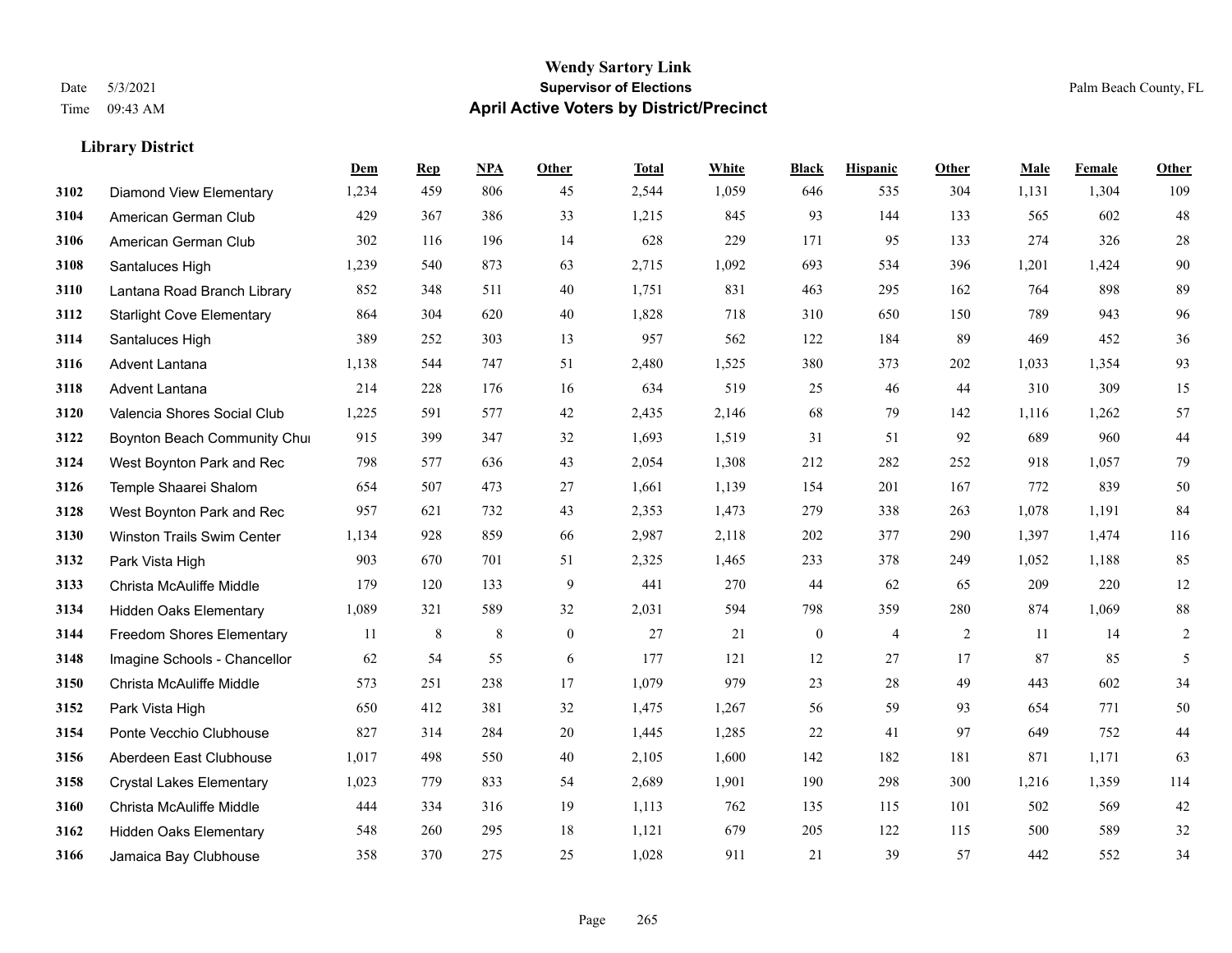|      |                                      | Dem              | <b>Rep</b>       | NPA              | <b>Other</b> | <b>Total</b>     | <b>White</b>     | <b>Black</b>     | <b>Hispanic</b>  | <b>Other</b> | <b>Male</b>      | <b>Female</b>  | <b>Other</b>   |
|------|--------------------------------------|------------------|------------------|------------------|--------------|------------------|------------------|------------------|------------------|--------------|------------------|----------------|----------------|
| 3170 | Boynton Beach High                   | 1,128            | 615              | 878              | 67           | 2,688            | 1,589            | 309              | 529              | 261          | 1,186            | 1,388          | 114            |
| 3180 | Imagine Schools - Chancellor         | $\mathbf{0}$     | $\boldsymbol{0}$ | $\mathbf{0}$     | $\theta$     | $\mathbf{0}$     | $\mathbf{0}$     | $\overline{0}$   | $\overline{0}$   | $\theta$     | $\theta$         | $\theta$       | $\mathbf{0}$   |
| 4004 | South Palm Beach Town Hall           | 441              | 517              | 385              | 34           | 1,377            | 1,172            | 27               | 79               | 99           | 598              | 735            | 44             |
| 4006 | Manalapan Town Hall                  | 77               | 206              | 92               | 10           | 385              | 352              | 6                | 5                | 22           | 194              | 179            | 12             |
| 4008 | Hypoluxo Town Hall                   | 547              | 621              | 535              | 55           | 1.758            | 1,466            | 44               | 112              | 136          | 807              | 897            | 54             |
| 4010 | <b>Bent Tree Villas East</b>         | 848              | 745              | 618              | 52           | 2,263            | 1,637            | 223              | 216              | 187          | 981              | 1,215          | 67             |
| 4012 | Greentree Villas                     | 654              | 568              | 465              | 26           | 1,713            | 1,397            | 73               | 123              | 120          | 684              | 977            | 52             |
| 4014 | New Church                           | 429              | 489              | 326              | 24           | 1,268            | 1,034            | 63               | 86               | 85           | 544              | 694            | 30             |
| 4016 | Christ Fellowship Church BB          | 550              | 297              | 300              | 24           | 1,171            | 707              | 192              | 161              | 111          | 535              | 605            | 31             |
| 4018 | Quail Ridge Business Center          | 125              | 381              | 120              | 11           | 637              | 611              | 1                | 3                | 22           | 291              | 334            | 12             |
| 4028 | Ocean Ridge Town Hall                | 432              | 789              | 421              | 45           | 1,687            | 1,542            | 7                | 47               | 91           | 810              | 830            | 47             |
| 4030 | Village of Golf Admin Bldg           | 37               | 198              | 43               | 5            | 283              | 277              | $\boldsymbol{0}$ | $\mathbf{1}$     | 5            | 127              | 154            | $\overline{2}$ |
| 4038 | <b>Briny Breezes Community Cente</b> | 96               | 147              | 93               | 3            | 339              | 313              | $\overline{0}$   | 10               | 16           | 142              | 187            | 10             |
| 4040 | <b>Briny Breezes Community Cente</b> | $\boldsymbol{0}$ | $\boldsymbol{0}$ | $\boldsymbol{0}$ | $\mathbf{0}$ | $\boldsymbol{0}$ | $\boldsymbol{0}$ | $\boldsymbol{0}$ | $\boldsymbol{0}$ | $\mathbf{0}$ | $\boldsymbol{0}$ | $\overline{0}$ | $\overline{0}$ |
| 4042 | <b>Briny Breezes Community Cente</b> | $\bf{0}$         | $\mathbf{0}$     | $\mathbf{0}$     | $\mathbf{0}$ | $\mathbf{0}$     | $\overline{0}$   | $\overline{0}$   | $\overline{0}$   | $\theta$     | $\theta$         | $\theta$       | $\overline{0}$ |
| 4044 | <b>Briny Breezes Community Cente</b> | 51               | 36               | 38               | $\mathbf{1}$ | 126              | 111              |                  | 8                | 6            | 69               | 53             | 4              |
| 4046 | <b>Delray Dunes</b>                  | 86               | 336              | 97               | 5            | 524              | 485              | $\overline{2}$   | 6                | 31           | 240              | 273            | 11             |
| 4048 | Banyan Creek Elementary              | 121              | 154              | 85               | 7            | 367              | 292              | 16               | 30               | 29           | 187              | 170            | 10             |
| 4056 | Lakeview Baptist Church              | $\mathbf{0}$     | $\boldsymbol{0}$ | $\mathbf{0}$     | $\mathbf{0}$ | $\mathbf{0}$     | $\boldsymbol{0}$ | $\overline{0}$   | $\overline{0}$   | $\theta$     | $\mathbf{0}$     | $\overline{0}$ | $\overline{0}$ |
| 4060 | Lakeview Baptist Church              | 3                | $\tau$           | 3                |              | 14               | $\overline{7}$   | $\boldsymbol{0}$ | $\mathbf{1}$     | 6            | $\tau$           | $\tau$         | $\overline{0}$ |
| 4064 | Seacrest Presbyterian                | 48               | 43               | 45               | 4            | 140              | 124              | $\mathbf{1}$     | 9                | 6            | 74               | 64             | 2              |
| 4078 | <b>Banyan Creek Elementary</b>       | 2                | 6                |                  | $\theta$     | 9                | 8                | $\theta$         | $\mathbf{0}$     |              | 5                | 3              |                |
| 4080 | Banyan Creek Elementary              | $\overline{0}$   | $\mathbf{0}$     | $\boldsymbol{0}$ | $\theta$     | $\overline{0}$   | $\boldsymbol{0}$ | $\overline{0}$   | $\boldsymbol{0}$ | $\theta$     | $\overline{0}$   | $\overline{0}$ | 0              |
| 4082 | <b>Banyan Creek Elementary</b>       | $\overline{0}$   | 3                | $\mathbf{0}$     | $\mathbf{0}$ | 3                | 3                | $\overline{0}$   | $\overline{0}$   | $\theta$     | 2                | $\mathbf{1}$   | 0              |
| 4084 | <b>Banyan Creek Elementary</b>       | 42               | 22               | 24               | 2            | 90               | 66               | 6                | 9                | $\mathbf{Q}$ | 42               | 44             |                |
| 4100 | <b>Carver Middle</b>                 | 120              | 149              | 100              | 10           | 379              | 305              | 28               | 20               | 26           | 184              | 180            | 15             |
| 4116 | <b>Orchard View Elementary</b>       | 27               | 34               | 26               | $\mathbf{0}$ | 87               | 70               | $\overline{c}$   | 6                | 9            | 46               | 38             | 3              |
| 4130 | Omni Middle                          | 652              | 635              | 530              | 37           | 1,854            | 1,518            | 33               | 141              | 162          | 863              | 937            | 54             |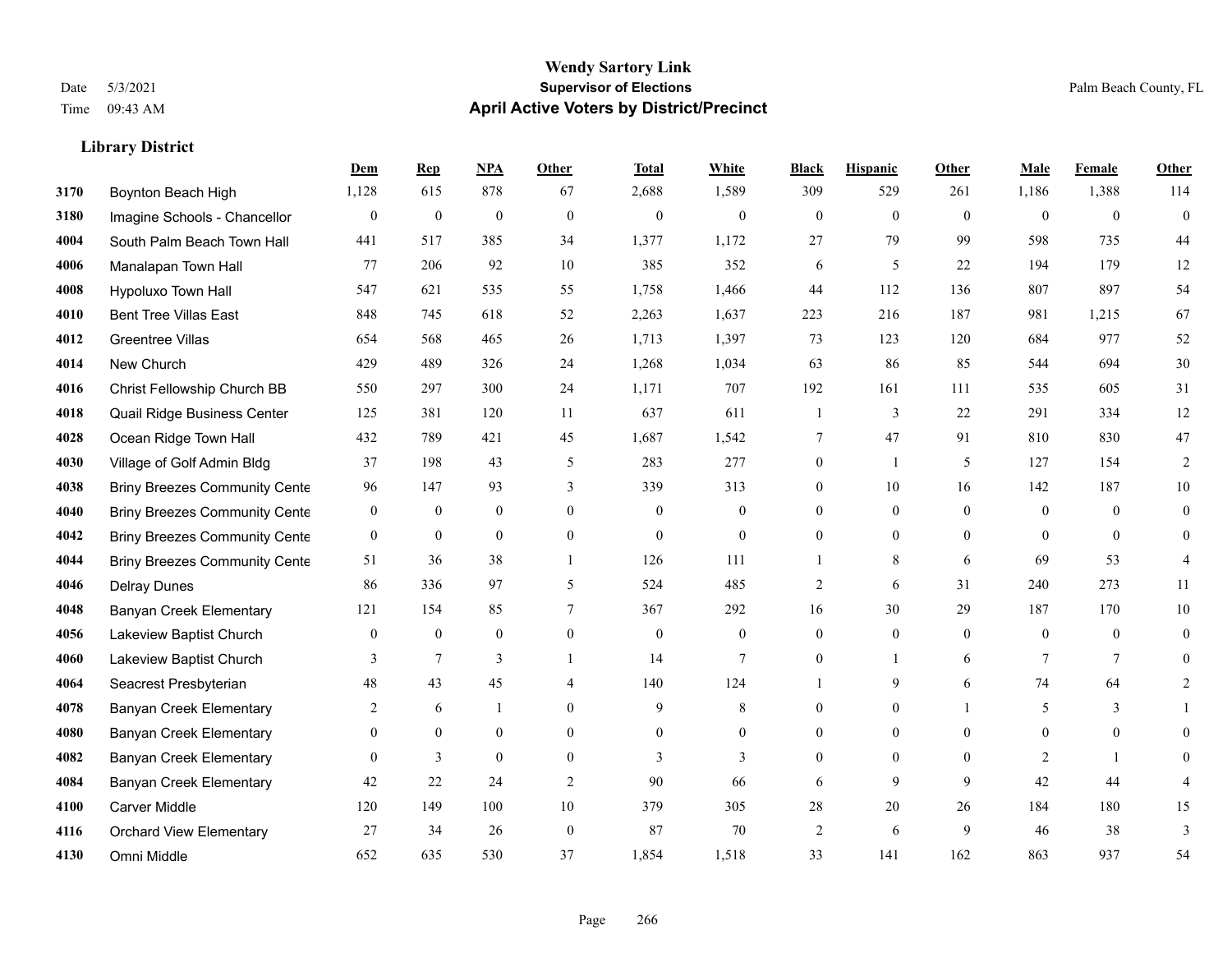#### **Wendy Sartory Link** Date 5/3/2021 **Supervisor of Elections** Palm Beach County, FL Time 09:43 AM **April Active Voters by District/Precinct**

# **Dem Rep NPA Other Total White Black Hispanic Other Male Female Other** Calusa Elementary 396 387 314 28 1,125 936 13 91 85 467 619 39 Del Prado Elementary 611 593 568 34 1,806 1,291 51 247 217 809 894 103 Greater BR Swim & Racquet Ctr 903 603 736 49 2,291 1,568 85 397 241 964 1,229 98 Verde K-8 School 601 960 713 42 2,316 1,835 59 135 287 1,065 1,119 132 Del Prado Elementary 547 318 312 26 1,203 1,034 24 47 98 500 669 34 Good Shepherd Lutheran 716 452 440 24 1,632 1,407 31 80 114 691 898 43 Verde K-8 School 650 481 529 39 1,699 1,054 119 332 194 697 923 79 Verde K-8 School 399 349 301 20 1,069 803 10 161 95 435 606 28 Greater BR Swim & Racquet Ctr 811 598 617 38 2,064 1,610 29 235 190 842 1,146 76 Sugar Sand Park Comm Center 795 477 605 43 1,920 1,203 161 324 232 864 982 74 Good Shepherd Lutheran 691 490 507 33 1,721 1,368 37 169 147 703 958 60 Hammock Pointe Elementary 909 617 479 36 2,041 1,754 10 124 153 798 1,182 61 Faith Farm Tabernacle 562 654 495 47 1,758 1,158 172 196 232 814 888 56 Faith Farm Tabernacle 495 354 433 25 1,307 792 133 203 179 581 680 46 Faith Farm Tabernacle 3 2 2 0 7 4 0 3 0 6 1 0 Sunset Palms Elementary 1,236 552 469 76 2,333 2,188 11 35 99 1,077 1,198 58 Faith Farm Tabernacle 1,032 439 514 34 2,019 1,909 11 21 78 944 1,038 37 Faith Farm Tabernacle 5 0 2 0 7 6 0 0 1 5 2 0 Sunset Palms Elementary 424 327 372 27 1,150 741 97 140 172 532 578 40 Boynton Beach Community Church 1,207 987 996 74 3,264 2,180 285 360 439 1,548 1,591 125 Temple Shaarei Shalom 972 237 312 35 1,556 1,457 15 24 60 598 925 33 The Grove Clubhouse 417 144 157 12 730 660 19 18 33 306 413 11 West Boynton Branch Library 691 447 486 41 1,665 963 249 231 222 734 871 60 Faith United Methodist Church 955 634 631 31 2,251 1,633 153 237 228 990 1,166 95 Platina Clubhouse 688 262 291 20 1,261 1,075 37 75 74 486 740 35 Hagen Road Elementary 630 327 406 35 1,398 723 293 200 182 615 732 51 Hagen Road Elementary 880 449 455 28 1,812 1,423 148 119 122 805 960 47 Valencia Lakes HOA 606 217 247 15 1,085 1,002 10 16 57 478 577 30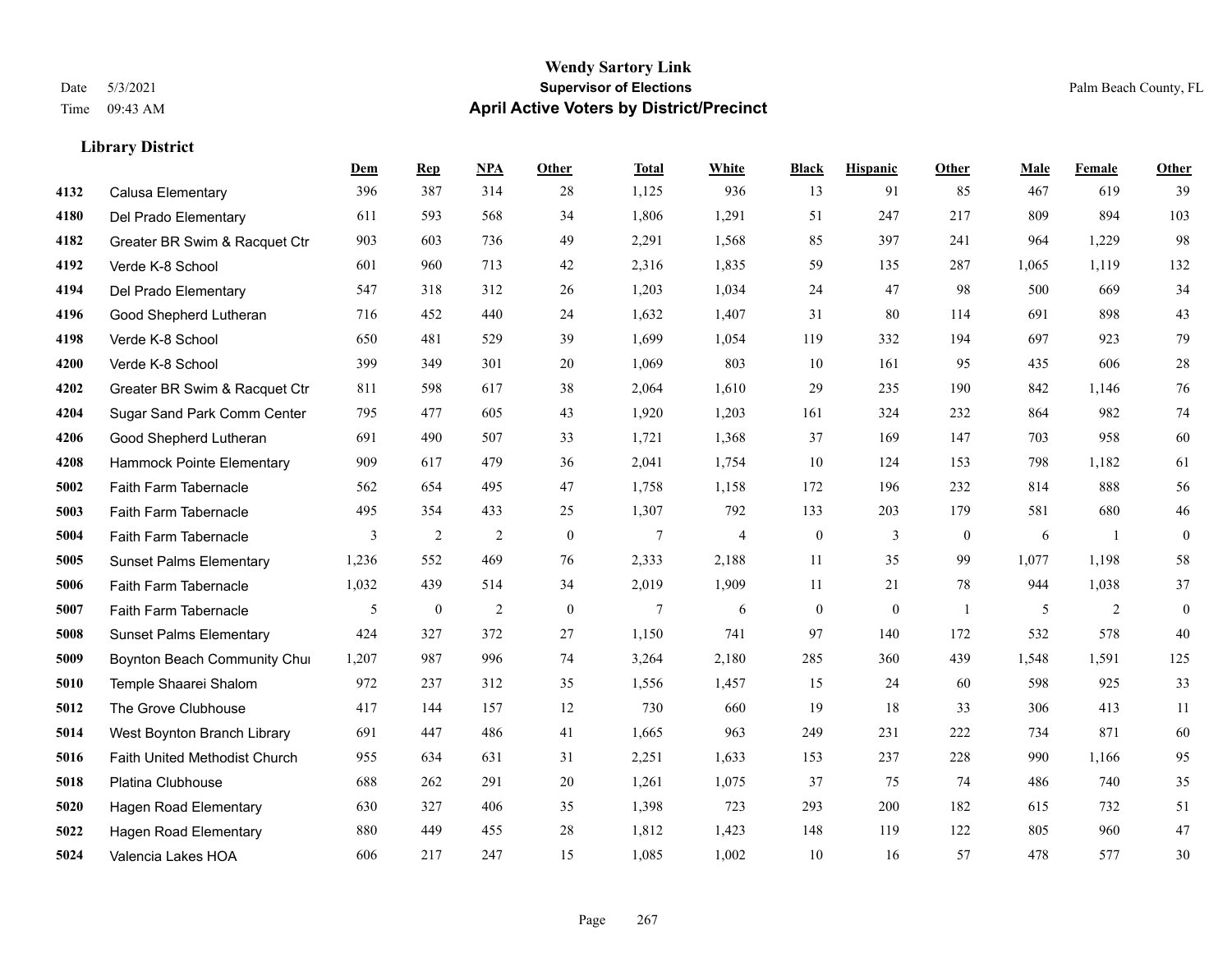|      |                                      | Dem   | <b>Rep</b> | NPA   | <b>Other</b> | <b>Total</b> | White | <b>Black</b>             | <b>Hispanic</b> | Other | <b>Male</b> | Female | <b>Other</b> |
|------|--------------------------------------|-------|------------|-------|--------------|--------------|-------|--------------------------|-----------------|-------|-------------|--------|--------------|
| 5026 | <b>Faith United Methodist Church</b> | 972   | 407        | 525   | 48           | 1,952        | 1,139 | 454                      | 195             | 164   | 839         | 1,045  | 68           |
| 5028 | South Tech Academy                   | 706   | 522        | 427   | 28           | 1,683        | 1,327 | 96                       | 110             | 150   | 738         | 876    | 69           |
| 5030 | West Boynton Branch Library          | 726   | 204        | 343   | 37           | 1,310        | 823   | 271                      | 125             | 91    | 509         | 743    | $58\,$       |
| 5032 | New Church                           | 302   | 124        | 136   | 12           | 574          | 501   | 15                       | 28              | 30    | 241         | 318    | 15           |
| 5034 | Valencia Lakes HOA                   | 787   | 296        | 309   | 14           | 1,406        | 1,302 | 14                       | 20              | 70    | 597         | 779    | $30\,$       |
| 5036 | Valencia Isles Social Hall           | 805   | 227        | 279   | 14           | 1,325        | 1,253 | 1                        | 5               | 66    | 551         | 745    | 29           |
| 5038 | The Cascades Clubhouse               | 766   | 255        | 270   | 16           | 1,307        | 1,222 | 14                       | 16              | 55    | 548         | 732    | 27           |
| 5040 | New Church                           | 393   | 201        | 239   | 15           | 848          | 763   | 19                       | 31              | 35    | 381         | 448    | 19           |
| 5042 | South Tech Academy                   | 930   | 372        | 465   | 41           | 1,808        | 1,383 | 169                      | 143             | 113   | 733         | 1,014  | 61           |
| 5044 | Cascade Lakes Clubhouse              | 565   | 201        | 188   | 11           | 965          | 878   | 5                        | 9               | 73    | 425         | 510    | $30\,$       |
| 5046 | Green Cay Nature Center              | 1,351 | 581        | 649   | 44           | 2,625        | 1,996 | 272                      | 173             | 184   | 1,121       | 1,435  | 69           |
| 5048 | <b>Coral Lakes Clubhouse</b>         | 595   | 371        | 309   | 21           | 1,296        | 919   | 137                      | 129             | 111   | 560         | 692    | $44\,$       |
| 5050 | <b>Coral Lakes Clubhouse</b>         | 1,117 | 307        | 362   | 21           | 1,807        | 1,691 | 12                       | 7               | 97    | 689         | 1,071  | $47\,$       |
| 5052 | Lake Worth Drainage District         | 638   | 447        | 464   | 32           | 1,581        | 1,214 | 82                       | 132             | 153   | 687         | 834    | 60           |
| 5054 | Our Lady Queen of Peace              | 1,171 | 1,209      | 996   | 90           | 3,466        | 2,781 | 97                       | 212             | 376   | 1,608       | 1,711  | 147          |
| 5055 | Our Lady Queen of Peace              | 309   | 146        | 153   | 11           | 619          | 546   | 8                        | 37              | 28    | 275         | 324    | $20\,$       |
| 5056 | Hagen Ranch Road Library             | 1,914 | 1,097      | 1,142 | 96           | 4,249        | 3,449 | 154                      | 324             | 322   | 1,810       | 2,303  | 136          |
| 5058 | Valencia Falls Clubhouse             | 687   | 186        | 231   | 10           | 1,114        | 1,047 | 4                        | 5               | 58    | 493         | 584    | 37           |
| 5060 | Hagen Ranch Road Library             | 522   | 214        | 225   | 15           | 976          | 903   | $\overline{\mathcal{A}}$ | 14              | 55    | 438         | 525    | 13           |
| 5062 | Villa Borghese Clubhouse             | 455   | 239        | 168   | 14           | 876          | 801   | 11                       | 28              | 36    | 381         | 472    | $23\,$       |
| 5064 | Huntington Lakes Clubhouse           | 978   | 341        | 351   | 37           | 1,707        | 1,574 | 14                       | 38              | 81    | 635         | 1,034  | 38           |
| 5066 | Abbey Village Clubhouse              | 737   | 380        | 361   | 26           | 1,504        | 1,235 | 57                       | 113             | 99    | 594         | 850    | 60           |
| 5068 | Camelot Village Clubhouse            | 227   | 121        | 97    | 13           | 458          | 290   | 49                       | 78              | 41    | 180         | 263    | 15           |
| 5070 | Delray Villas                        | 462   | 242        | 205   | 17           | 926          | 766   | 36                       | 58              | 66    | 393         | 500    | 33           |
| 5072 | Huntington Pointe Clubhouse          | 799   | 178        | 228   | 18           | 1,223        | 1,162 | 5                        | 10              | 46    | 458         | 730    | 35           |
| 5074 | Coco Wood Clubhouse                  | 386   | 173        | 173   | 11           | 743          | 524   | 97                       | 72              | 50    | 331         | 381    | 31           |
| 5076 | <b>Palm Greens Clubhouse</b>         | 683   | 301        | 297   | 30           | 1,311        | 1,097 | 39                       | 90              | 85    | 507         | 754    | 50           |
| 5078 | <b>Bethel Evangelical Baptist</b>    | 733   | 378        | 395   | 41           | 1,547        | 1,154 | 114                      | 173             | 106   | 627         | 881    | 39           |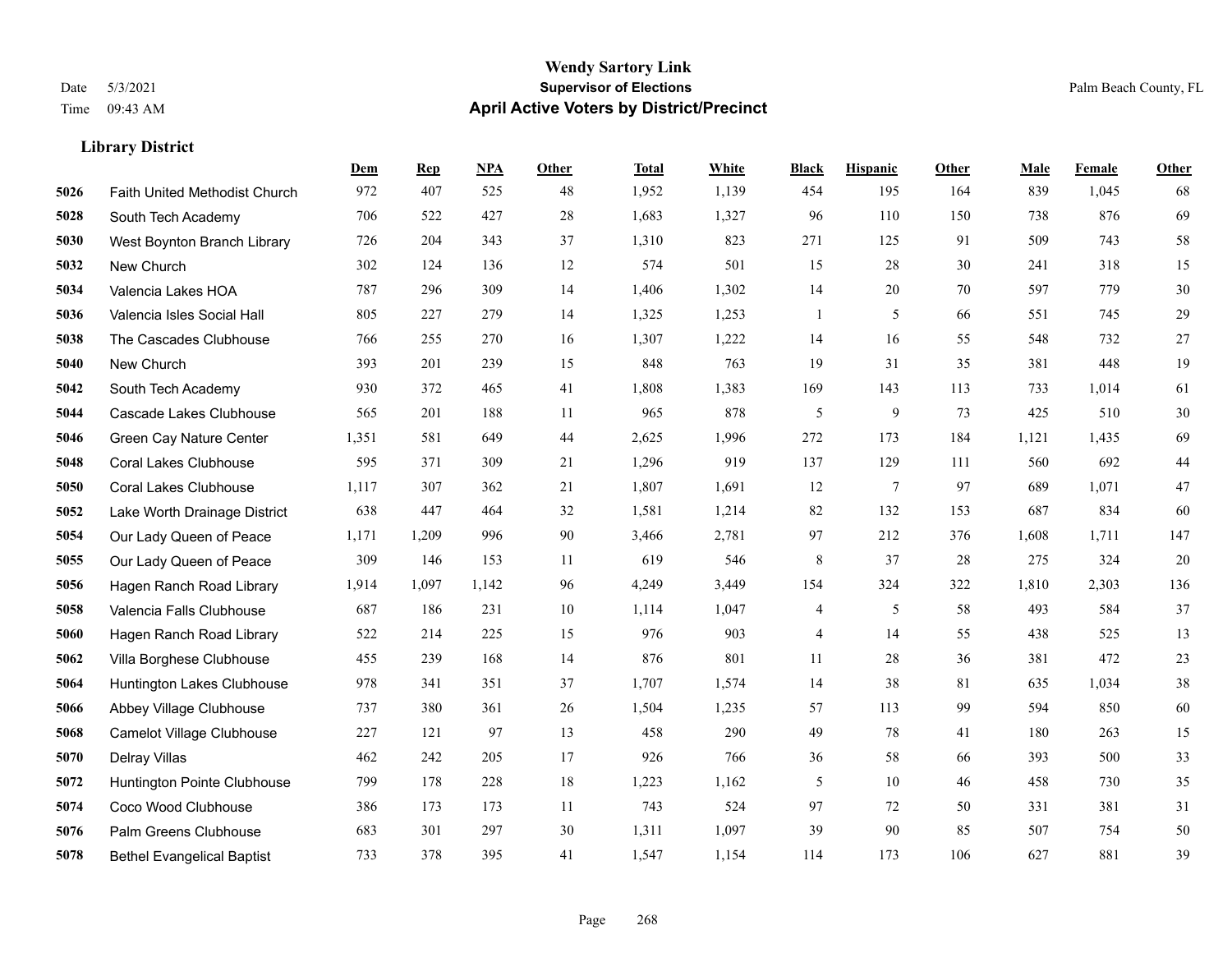#### **Wendy Sartory Link** Date 5/3/2021 **Supervisor of Elections** Palm Beach County, FL Time 09:43 AM **April Active Voters by District/Precinct**

# **Dem Rep NPA Other Total White Black Hispanic Other Male Female Other** Bethel Evangelical Baptist 90 54 36 1 181 133 10 20 18 62 117 2 Bethel Evangelical Baptist 658 374 414 21 1,467 1,014 170 151 132 661 764 42 High Point Section II 461 305 263 23 1,052 827 37 111 77 423 595 34 Gleneagles CC-Strathearn Sat 997 474 472 30 1,973 1,704 34 108 127 822 1,098 53 Gleneagles CC-Clunie Satellite 810 324 359 23 1,516 1,287 80 75 74 642 836 38 Kings Point Clubhouse 386 189 175 13 763 615 27 72 49 294 439 30 Monaco Clubhouse 957 493 506 38 1,994 1,549 90 197 158 807 1,100 87 Lakes of Delray Clubhouse 390 226 159 15 790 704 9 37 40 303 471 16 Kings Point Flanders 955 410 398 31 1,794 1,458 72 148 116 727 1,006 61 Lakes of Delray Clubhouse 956 322 382 42 1,702 1,401 71 120 110 658 986 58 Kings Point Flanders 945 388 352 36 1,721 1,357 80 155 129 669 978 74 Las Verdes Clubhouse 1,012 633 715 54 2,414 1,705 202 298 209 1,073 1,255 86 West Boca Branch Library 1,376 1,458 1,299 104 4,237 3,506 102 244 385 1,981 2,117 139 South County Civic Center 537 527 404 24 1,492 1,353 6 30 103 698 753 41 Morikami Park Elementary 44 61 49 3 157 148 0 4 5 71 85 1 Morikami Park Elementary 571 627 496 40 1,734 1,503 19 57 155 791 900 43 Morikami Park Elementary 18 39 24 2 83 66 0 7 10 33 43 7 South County Civic Center 260 210 193 12 675 555 8 29 83 310 334 31 The Polo Club of Boca Raton 666 513 432 25 1,636 1,486 18 26 106 716 870 50 The Polo Club of Boca Raton 310 193 196 18 717 651 1 8 57 289 402 26 South County Civic Center 166 118 112 8 404 340 6 31 27 167 227 10 The Polo Club of Boca Raton 35 28 32 2 97 88 2 3 4 43 52 2 Delray Beach First Baptist 288 175 203 9 675 432 38 125 80 286 357 32 Delray Beach First Baptist 165 118 112 1 396 336 8 27 25 159 223 14 Boca Delray Clubhouse 262 117 115 11 505 454 8 17 26 204 289 12 Sunrise Park Elementary 774 504 558 36 1,872 1,243 104 274 251 845 959 68 Coconut Cove Waterpark - Meet 668 548 535 27 1,778 1,296 31 178 273 808 877 93 Eagles Landing Middle 976 583 647 43 2,249 1,534 151 327 237 993 1,179 77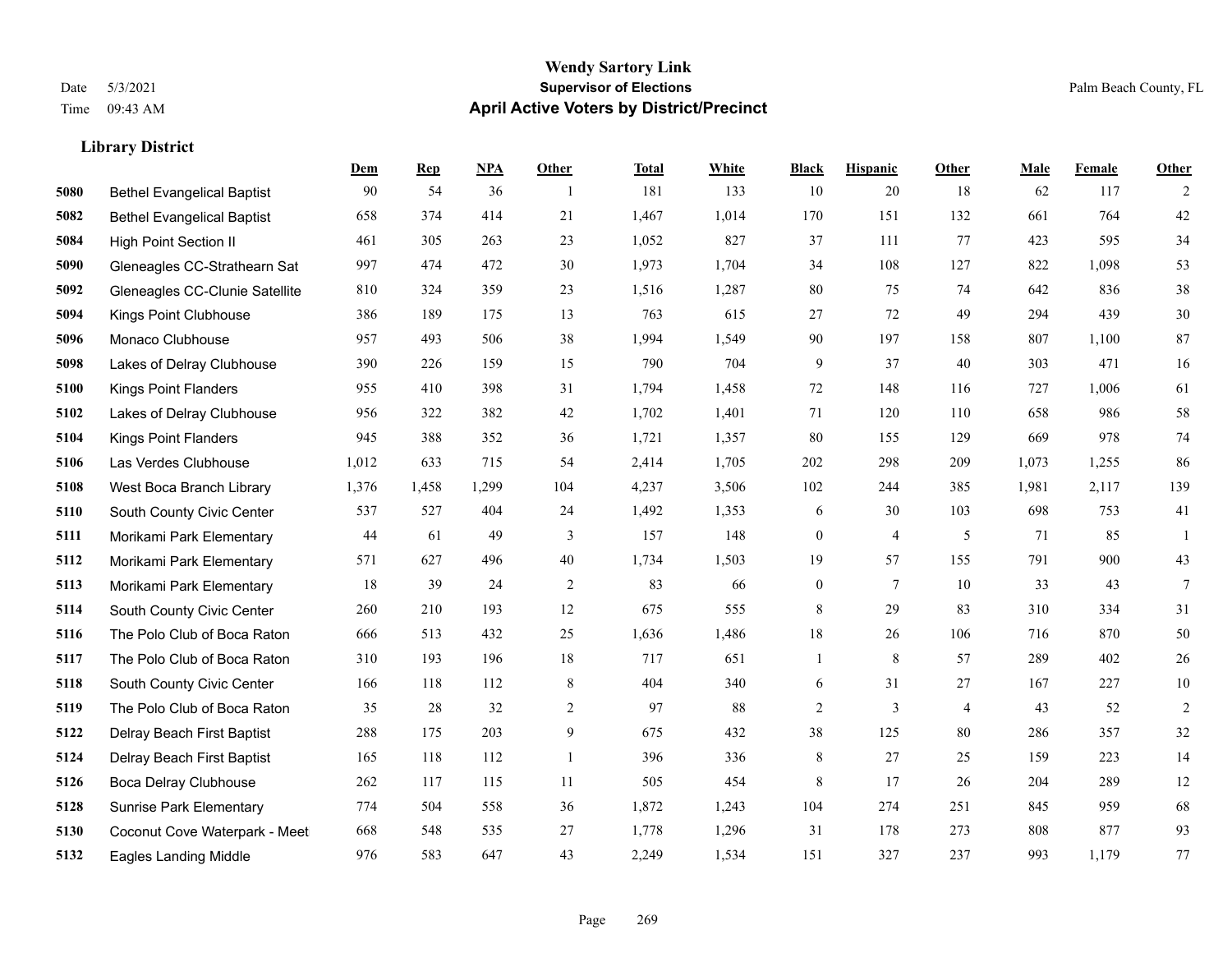|      |                                    | Dem   | <b>Rep</b> | NPA | <b>Other</b> | <b>Total</b> | <b>White</b> | <b>Black</b> | <b>Hispanic</b> | <b>Other</b> | <b>Male</b> | Female | <b>Other</b> |
|------|------------------------------------|-------|------------|-----|--------------|--------------|--------------|--------------|-----------------|--------------|-------------|--------|--------------|
| 5134 | Coconut Cove Waterpark - Meet      | 542   | 465        | 451 | 28           | 1,486        | 1,056        | 70           | 229             | 131          | 709         | 721    | 56           |
| 5136 | West Boca Branch Library           | 897   | 527        | 697 | 44           | 2,165        | 1,405        | 129          | 408             | 223          | 911         | 1,178  | 76           |
| 5138 | <b>Whispering Pines Elementary</b> | 910   | 558        | 615 | 44           | 2,127        | 1,413        | 130          | 305             | 279          | 918         | 1,126  | 83           |
| 5140 | Olympic Heights High               | 1,071 | 771        | 930 | 50           | 2,822        | 1,828        | 146          | 538             | 310          | 1,274       | 1,430  | 118          |
| 5142 | <b>Whispering Pines Elementary</b> | 310   | 248        | 256 | 21           | 835          | 604          | 30           | 105             | 96           | 331         | 464    | 40           |
| 5144 | Whisper Walk Section B             | 933   | 433        | 419 | 30           | 1,815        | 1,437        | 51           | 207             | 120          | 693         | 1,070  | 52           |
| 5146 | Century Village West               | 956   | 494        | 406 | 38           | 1,894        | 1,472        | 78           | 180             | 164          | 697         | 1,120  | 77           |
| 5148 | Century Village West               | 769   | 362        | 370 | 21           | 1,522        | 1,214        | 49           | 137             | 122          | 582         | 864    | $76\,$       |
| 5150 | Century Village West               | 719   | 273        | 283 | $20\,$       | 1,295        | 1,020        | 50           | 141             | 84           | 462         | 787    | 46           |
| 5152 | West Boca Raton High               | 954   | 798        | 854 | 43           | 2,649        | 1,981        | 83           | 247             | 338          | 1,240       | 1,295  | 114          |
| 5154 | Daggerwing Nature Center           | 907   | 775        | 745 | 51           | 2,478        | 1,708        | 79           | 338             | 353          | 1,104       | 1,253  | 121          |
| 5156 | Southwinds Golf Course             | 743   | 509        | 580 | 33           | 1,865        | 1,264        | 85           | 271             | 245          | 809         | 966    | $90\,$       |
| 5158 | <b>Boca West Country Club</b>      | 786   | 456        | 523 | 50           | 1,815        | 1,629        | 7            | 75              | 104          | 755         | 1,016  | 44           |
| 5160 | <b>Boca West Country Club</b>      | 830   | 462        | 420 | 31           | 1,743        | 1,642        | 5            | 27              | 69           | 676         | 1,026  | 41           |
| 5162 | Glades Presbyterian Church         | 779   | 755        | 637 | 33           | 2,204        | 1,617        | 69           | 310             | 208          | 1,054       | 1,062  | 88           |
| 5164 | <b>Sandpiper Shores Elementary</b> | 1,021 | 665        | 683 | 41           | 2,410        | 1,843        | 73           | 252             | 242          | 1,096       | 1,233  | 81           |
| 5166 | <b>Glades Road Branch Library</b>  | 819   | 697        | 719 | 47           | 2,282        | 1,586        | 119          | 341             | 236          | 978         | 1,199  | 105          |
| 5168 | <b>Glades Road Branch Library</b>  | 995   | 622        | 611 | 39           | 2,267        | 1,719        | 66           | 264             | 218          | 876         | 1,325  | 66           |
| 5170 | Olympic Heights High               | 1,170 | 629        | 775 | 50           | 2,624        | 1,930        | 84           | 355             | 255          | 1,017       | 1,503  | 104          |
| 5172 | Del Prado Elementary               | 239   | 302        | 204 | 17           | 762          | 683          | 9            | 12              | 58           | 360         | 378    | 24           |
| 5174 | <b>Waters Edge Elementary</b>      | 878   | 764        | 826 | 46           | 2,514        | 1,703        | 126          | 360             | 325          | 1,155       | 1,237  | 122          |
| 5176 | Loggers Run Middle                 | 476   | 357        | 373 | 14           | 1,220        | 854          | 48           | 195             | 123          | 512         | 644    | 64           |
| 5178 | Loggers Run Middle                 | 719   | 536        | 637 | 44           | 1,936        | 1,070        | 193          | 398             | 275          | 862         | 971    | 103          |
| 5180 | Boca Glades Baptist Church         | 694   | 379        | 627 | 38           | 1,738        | 996          | 122          | 392             | 228          | 789         | 871    | 78           |
| 5182 | Boca Glades Baptist Church         | 579   | 304        | 562 | 34           | 1,479        | 768          | 138          | 361             | 212          | 660         | 746    | 73           |
| 5184 | <b>Coral Sunset Elementary</b>     | 905   | 556        | 725 | 36           | 2,222        | 1,231        | 239          | 426             | 326          | 1,021       | 1,090  | 111          |
| 5186 | <b>Coral Sunset Elementary</b>     | 1,071 | 441        | 882 | 39           | 2,433        | 1,024        | 372          | 681             | 356          | 1,022       | 1,271  | 140          |
| 5188 | Pines Of Boca Barwood              | 991   | 620        | 790 | 47           | 2,448        | 1,457        | 134          | 537             | 320          | 1,029       | 1,316  | 103          |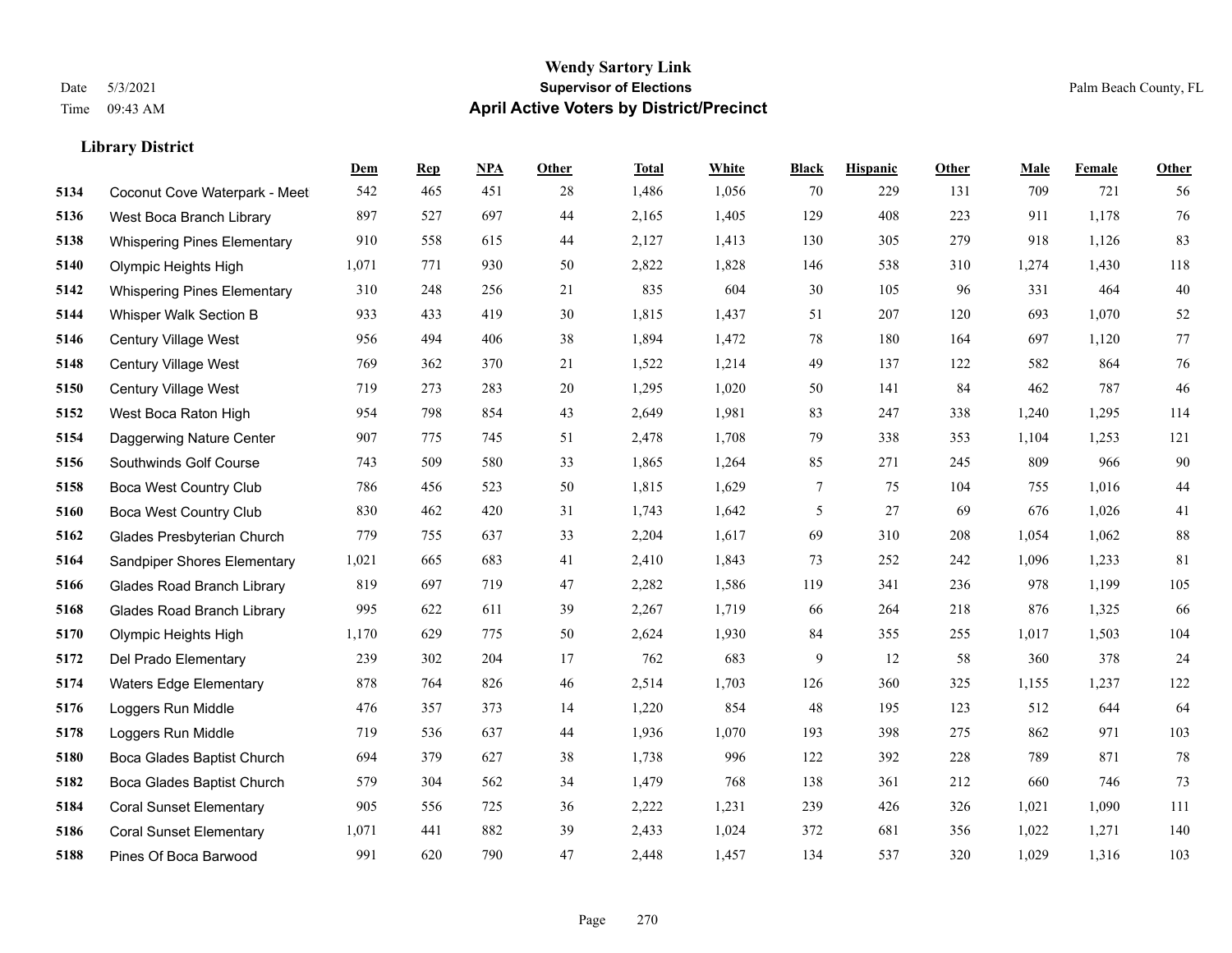|      |                                     | Dem            | <b>Rep</b>       | NPA              | <b>Other</b>   | <b>Total</b>   | <b>White</b>     | <b>Black</b>     | <b>Hispanic</b>  | Other        | <b>Male</b>  | Female         | <b>Other</b>     |
|------|-------------------------------------|----------------|------------------|------------------|----------------|----------------|------------------|------------------|------------------|--------------|--------------|----------------|------------------|
| 5190 | Lakes at Boca Rio Clubhouse         | 410            | 290              | 331              | 19             | 1,050          | 689              | 62               | 182              | 117          | 482          | 524            | 44               |
| 5192 | Hammock Pointe Elementary           | 1,094          | 688              | 910              | 40             | 2,732          | 1,572            | 197              | 578              | 385          | 1,181        | 1,422          | 129              |
| 5194 | Lakes Of Boca Barwood               | 400            | 254              | 373              | 22             | 1,049          | 637              | 48               | 227              | 137          | 444          | 547            | 58               |
| 6002 | <b>Canal Point Community Center</b> | 90             | 109              | 67               | -1             | 267            | 117              | 40               | 95               | 15           | 120          | 137            | $10\,$           |
| 6004 | Pahokee Recreation Center           | 1,009          | 181              | 242              | 5              | 1.437          | 188              | 933              | 227              | 89           | 595          | 790            | 52               |
| 6006 | Pahokee Recreation Center           | 1,046          | 178              | 296              | 13             | 1,533          | 144              | 891              | 393              | 105          | 685          | 765            | 83               |
| 6008 | Pahokee High                        | 564            | 23               | 113              | 2              | 702            | 10               | 642              | 3                | 47           | 208          | 458            | 36               |
| 6010 | <b>Canal Point Community Center</b> | 27             | 6                | $\tau$           | $\theta$       | 40             | 13               | 22               | 2                | 3            | 22           | 18             | $\overline{0}$   |
| 6012 | Belle Glade Library/Civic Ctr       | 190            | 29               | 64               |                | 284            | 32               | 156              | 80               | 16           | 112          | 160            | 12               |
| 6014 | Belle Glade Library/Civic Ctr       |                | 3                | $\overline{2}$   | $\mathbf{0}$   | 6              | $\boldsymbol{0}$ | $\overline{0}$   | 6                | $\mathbf{0}$ | 2            | $\overline{4}$ | $\overline{0}$   |
| 6016 | South Bay Commission Chambe         | 48             | 56               | 33               | 5              | 142            | 98               | 9                | 22               | 13           | 71           | 64             | $\tau$           |
| 6018 | South Bay Commission Chambe         | 1,229          | 87               | 233              | 11             | 1,560          | 63               | 1,201            | 215              | 81           | 646          | 874            | 40               |
| 6020 | Glades Central High                 | 456            | 82               | 146              | 8              | 692            | 84               | 399              | 169              | 40           | 323          | 333            | 36               |
| 6022 | Belle Glade Library/Civic Ctr       | 1,433          | 111              | 259              | 13             | 1,816          | 97               | 1,453            | 145              | 121          | 758          | 986            | 72               |
| 6024 | Lewis Evans Resource Center         | 1,792          | 78               | 275              | 14             | 2,159          | 35               | 1,871            | 129              | 124          | 872          | 1,208          | 79               |
| 6026 | Lewis Evans Resource Center         | 3              | $\boldsymbol{0}$ | $\overline{2}$   | $\mathbf{0}$   | 5              | $\mathbf{1}$     | $\mathbf{0}$     | 4                | $\mathbf{0}$ | 2            | 3              | $\overline{0}$   |
| 6028 | Belle Glade Library/Civic Ctr       | 784            | 470              | 342              | 15             | 1,611          | 430              | 412              | 678              | 91           | 754          | 812            | 45               |
| 6029 | Belle Glade Library/Civic Ctr       |                | $\mathbf{0}$     | $\mathbf{0}$     | $\theta$       | 1              | $\overline{0}$   |                  | $\overline{0}$   | $\theta$     |              | $\theta$       | $\mathbf{0}$     |
| 6030 | Belle Glade Library/Civic Ctr       | 8              | 3                | 13               | $\overline{2}$ | 26             | 8                | $\overline{0}$   | 18               | $\theta$     | 8            | 16             | 2                |
| 6032 | Gove Elementary                     | 690            | 300              | 271              | 5              | 1,266          | 318              | 440              | 408              | 100          | 545          | 677            | 44               |
| 6034 | Gove Elementary                     | $\theta$       | $\overline{4}$   | $\theta$         | $\theta$       | $\overline{4}$ | $\overline{4}$   | $\mathbf{0}$     | $\overline{0}$   | $\theta$     | 3            | $\mathbf{1}$   | $\overline{0}$   |
| 6036 | Gove Elementary                     | 404            | 165              | 211              | 9              | 789            | 140              | 153              | 450              | 46           | 341          | 417            | 31               |
| 6038 | South Bay Commission Chambe         | $\overline{0}$ | $\boldsymbol{0}$ | $\boldsymbol{0}$ | $\mathbf{0}$   | $\mathbf{0}$   | $\mathbf{0}$     | $\boldsymbol{0}$ | $\boldsymbol{0}$ | $\theta$     | $\mathbf{0}$ | $\overline{0}$ | $\boldsymbol{0}$ |
| 6040 | Osceola Creek Middle                | 104            | 128              | 107              | $\overline{1}$ | 340            | 257              | 12               | 35               | 36           | 153          | 170            | 17               |
| 6042 | Osceola Creek Middle                | 1.015          | 1,208            | 1,035            | 59             | 3,317          | 2,133            | 437              | 480              | 267          | 1,584        | 1,620          | 113              |
| 6044 | <b>Frontier Elementary</b>          | 912            | 982              | 782              | 59             | 2,735          | 1,760            | 412              | 330              | 233          | 1,287        | 1,361          | 87               |
| 6045 | Acreage Branch Library              | 205            | 268              | 181              | 11             | 665            | 423              | 79               | 93               | 70           | 317          | 316            | 32               |
| 6046 | Pierce Hammock Elementary           | 820            | 965              | 736              | 39             | 2,560          | 1,659            | 360              | 305              | 236          | 1,237        | 1,225          | 98               |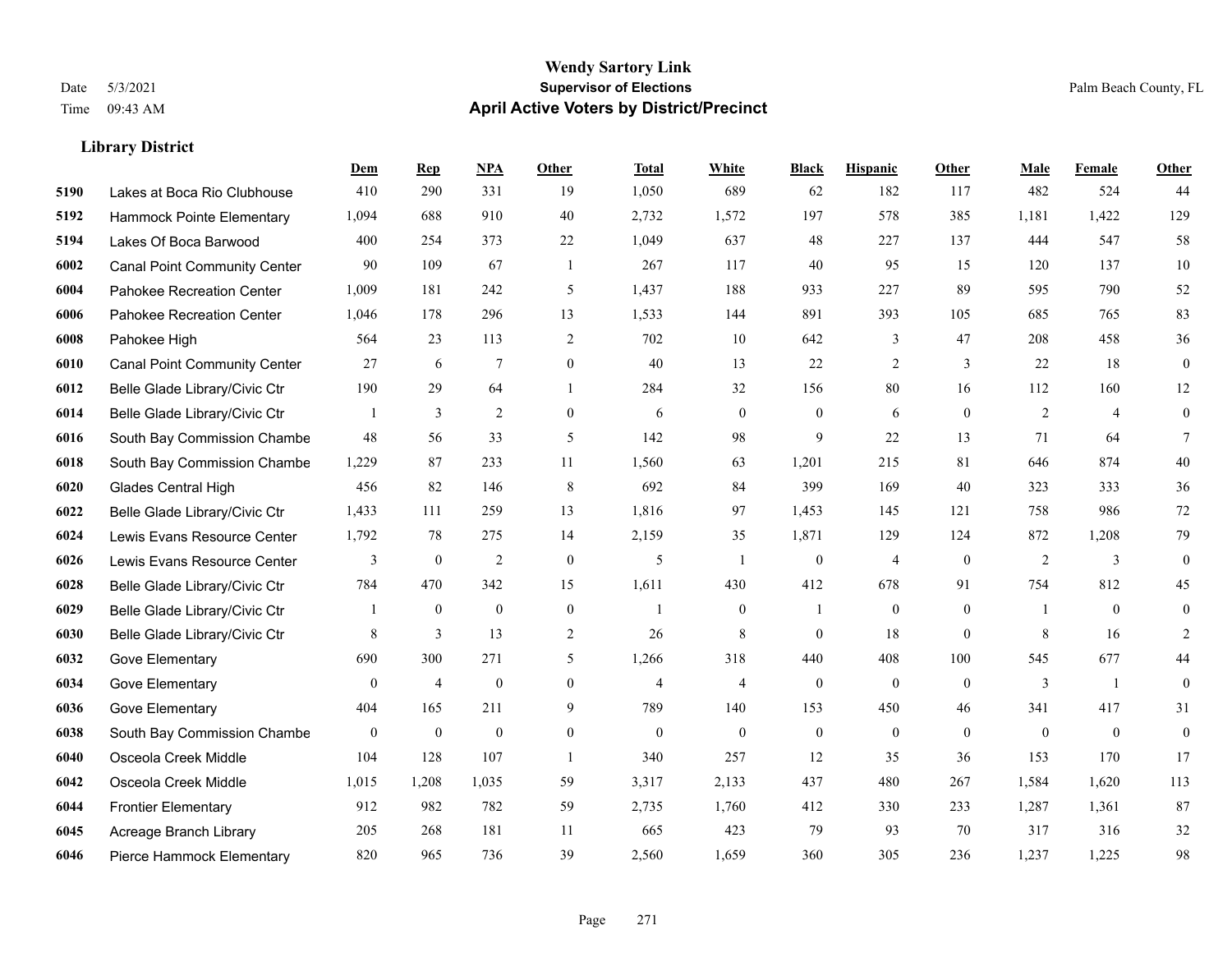#### **Wendy Sartory Link** Date 5/3/2021 **Supervisor of Elections** Palm Beach County, FL Time 09:43 AM **April Active Voters by District/Precinct**

# **Dem Rep NPA Other Total White Black Hispanic Other Male Female Other** Pierce Hammock Elementary 0 0 0 0 0 0 0 0 0 0 0 0 Acreage Branch Library 879 879 724 56 2,538 1,563 366 345 264 1,197 1,249 92 Cornerstone Fellowship 612 756 562 50 1,980 1,272 212 282 214 919 987 74 Seminole Ridge High 606 643 570 36 1,855 1,144 231 307 173 876 900 79 Acreage Pines Elementary 0 0 0 0 0 0 0 0 0 0 0 0 Pierce Hammock Elementary 0 0 0 0 0 0 0 0 0 0 0 0 Acreage Pines Elementary 756 603 569 38 1,966 1,065 357 246 298 953 946 67 Indian Trail Improvement Dist 905 959 817 56 2,737 1,708 337 400 292 1,260 1,373 104 Sandhill Crane Golf Club 235 424 247 25 931 671 69 71 120 453 443 35 Sandhill Crane Golf Club 32 57 36 4 129 107 3 12 7 65 60 4 Seminole Ridge High 380 370 351 34 1,135 531 215 288 101 527 591 17 Seminole Ridge High 0 0 0 0 0 0 0 0 0 0 0 0 Western Pines Middle 661 717 575 35 1,988 1,446 154 210 178 947 956 85 Western Pines Middle 674 726 644 38 2,082 1,401 154 355 172 994 1,026 62 Golden Grove Elementary 616 780 613 45 2,054 1,387 128 338 201 953 1,015 86 Seminole Ridge High 11 7 15 2 35 30 0 3 2 13 22 0 Oasis Church 237 330 262 38 867 542 56 178 91 426 426 15 Oasis Church 272 414 247 21 954 697 94 86 77 438 486 30 Seminole Ridge High 552 695 559 39 1,845 1,193 215 289 148 876 913 56 Loxahatchee Groves Elementary 788 903 732 53 2,476 1,547 275 446 208 1,201 1,183 92 Oasis Church 178 233 149 16 576 381 47 105 43 279 276 21 Palms West Presbyterian 686 947 665 44 2,342 1,867 76 216 183 1,117 1,149 76 Palms West Presbyterian 0 0 0 0 0 0 0 0 0 0 0 0 HL Johnson Elementary 642 502 451 36 1,631 909 295 250 177 731 855 45 Madison Green Clubhouse 1,259 746 743 50 2,798 1,240 773 406 379 1,294 1,399 105 RPB Recreation Center 683 494 473 27 1,677 989 271 272 145 693 925 59 Crestwood Middle 186 164 121 7 478 239 75 81 83 222 236 20 RPB Recreation Center 228 134 213 10 585 254 97 160 74 237 326 22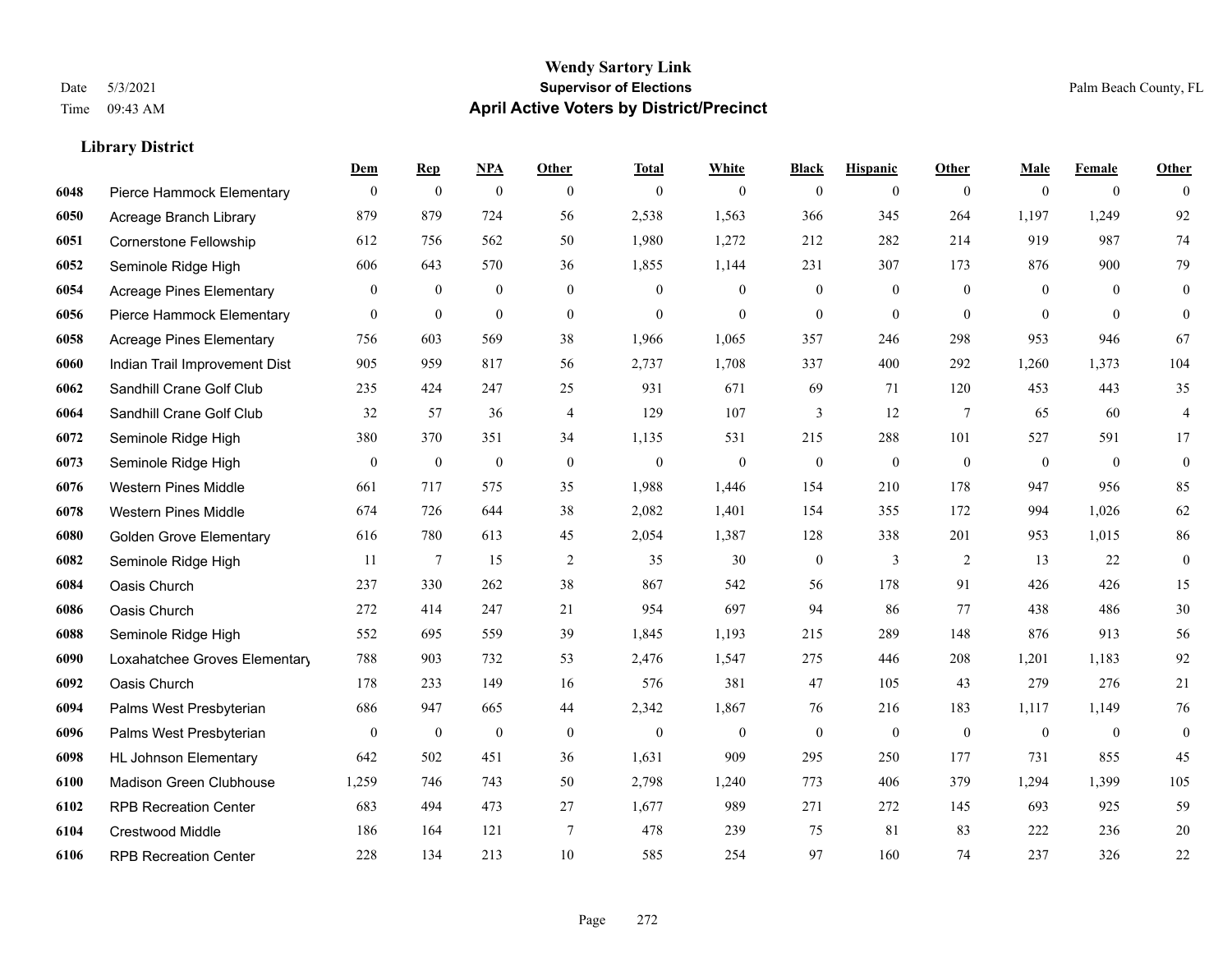#### **Wendy Sartory Link** Date 5/3/2021 **Supervisor of Elections** Palm Beach County, FL Time 09:43 AM **April Active Voters by District/Precinct**

# **Dem Rep NPA Other Total White Black Hispanic Other Male Female Other** Calypso Bay Waterpark 0 0 0 0 0 0 0 0 0 0 0 0 Crestwood Middle 478 406 356 33 1,273 678 231 214 150 593 636 44 RPB Village Hall 1,089 714 694 43 2,540 1,402 478 428 232 1,194 1,252 94 HL Johnson Elementary 743 418 504 51 1,716 902 328 274 212 755 912 49 RPB Branch Library 1,132 571 700 53 2,456 1,178 583 435 260 1,071 1,298 87 Royal Palm Beach High 400 328 263 19 1,010 488 199 157 166 484 502 24 RPB Cultural Center 1,177 660 761 48 2,646 1,402 507 483 254 1,129 1,426 91 RPB Cultural Center 599 321 394 19 1,333 652 285 276 120 560 729 44 Calypso Bay Waterpark 685 296 499 30 1,510 556 407 354 193 645 801 64 Royal Palm Beach High 35 26 31 3 95 52 25 11 7 43 52 0 Royal Palm Beach High 88 45 88 6 227 99 37 68 23 107 113 7 Royal Palm Beach High 408 191 268 20 887 431 174 187 95 401 452 34 Christ Fellowship Church RPB 989 474 706 30 2,199 877 513 507 302 979 1,118 102 Calypso Bay Waterpark 1 1 0 0 0 2 0 1 0 1 0 1 1 Royal Palm Beach High 0 0 0 0 0 0 0 0 0 0 0 0 Royal Palm Beach High 336 506 302 31 1,175 854 105 114 102 566 584 25 Christ Fellowship Church RPB 0 0 0 0 0 0 0 0 0 0 0 0 Christ Fellowship Church RPB 0 0 0 0 0 0 0 0 0 0 0 0 Christ Fellowship Church RPB 1 2 1 0 4 3 0 0 1 3 1 0 Christ Fellowship Church RPB 0 0 1 0 1 1 0 0 0 0 1 0 Binks Forest Elementary 25 41 36 2 104 75 5 9 15 47 53 4 Binks Forest Elementary 413 568 375 33 1,389 1,069 48 128 144 650 693 46 Wellington Landings Middle 474 541 390 30 1,435 1,042 87 184 122 651 742 42 Binks Forest Elementary 661 746 572 40 2,019 1,417 129 297 176 920 1,035 64 Wellington Elementary 798 954 553 40 2,345 1,732 126 309 178 1,068 1,201 76 Wellington Landings Middle 676 595 580 48 1,899 1,239 174 333 153 887 953 59 First Baptist Church Wel 801 691 581 45 2,118 1,355 217 359 187 949 1,101 68 First Baptist Church Wel 836 825 612 55 2,328 1,576 181 374 197 1,040 1,213 75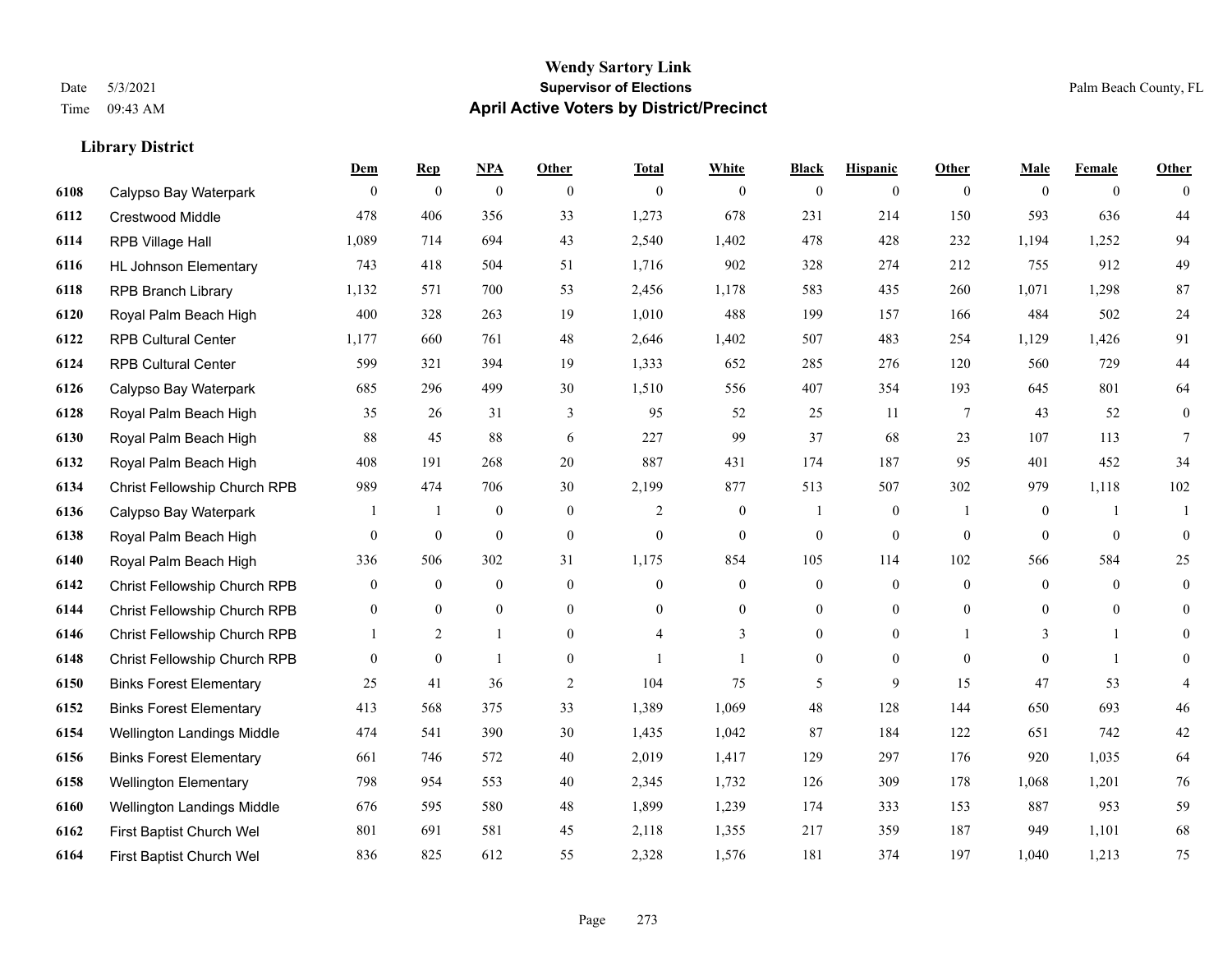|      |                                     | Dem              | <b>Rep</b>       | NPA              | <b>Other</b>   | <b>Total</b> | White            | <b>Black</b>     | <b>Hispanic</b> | <b>Other</b>   | <b>Male</b>  | Female       | <b>Other</b>     |
|------|-------------------------------------|------------------|------------------|------------------|----------------|--------------|------------------|------------------|-----------------|----------------|--------------|--------------|------------------|
| 6166 | <b>Wellington Community Center</b>  | 875              | 874              | 752              | 49             | 2,550        | 1,794            | 152              | 389             | 215            | 1,177        | 1,292        | 81               |
| 6168 | First Baptist Church Wel            | 131              | 191              | 149              | 9              | 480          | 371              | 27               | 46              | 36             | 222          | 244          | 14               |
| 6170 | Christ Fellowship Church RPB        | $\boldsymbol{0}$ | 8                | 5                | $\overline{0}$ | 13           | 12               | $\boldsymbol{0}$ | 1               | $\overline{0}$ | 3            | 10           | $\mathbf{0}$     |
| 6172 | Christ Fellowship Church RPB        | 1,358            | 593              | 863              | 66             | 2,880        | 1,006            | 861              | 655             | 358            | 1,240        | 1,521        | 119              |
| 6174 | Christ Fellowship Church RPB        | 23               | 50               | 34               | 2              | 109          | 86               | 5                | $\tau$          | 11             | 51           | 54           | $\overline{4}$   |
| 6176 | Christ Fellowship Church RPB        | 20               | 11               | 16               | $\mathbf{1}$   | 48           | 19               | $\,$ 8 $\,$      | 17              | $\overline{4}$ | 21           | 26           | -1               |
| 6178 | <b>Everglades Elementary</b>        | 576              | 382              | 450              | 26             | 1,434        | 655              | 304              | 249             | 226            | 657          | 705          | $72\,$           |
| 6180 | <b>Everglades Elementary</b>        | 19               | 49               | 23               | $\overline{1}$ | 92           | 70               | 4                | 14              | $\overline{4}$ | 43           | 46           | 3                |
| 6182 | New Horizons Elementary             | 290              | 455              | 325              | 13             | 1,083        | 798              | 55               | 111             | 119            | 470          | 584          | 29               |
| 6184 | Wellington High                     | 704              | 630              | 566              | 41             | 1,941        | 1,202            | 264              | 307             | 168            | 859          | 1,020        | 62               |
| 6186 | <b>Elbridge Gale Elementary</b>     | 871              | 572              | 662              | 49             | 2,154        | 1,187            | 303              | 437             | 227            | 936          | 1,132        | 86               |
| 6188 | Wellington Village Park             | 221              | 440              | 298              | 28             | 987          | 842              | 16               | 41              | 88             | 396          | 539          | 52               |
| 6190 | Wellington Village Hall             | 844              | 462              | 673              | 44             | 2,023        | 895              | 358              | 538             | 232            | 830          | 1,106        | $87\,$           |
| 6192 | St Peters Methodist Church          | 1,000            | 803              | 835              | 59             | 2,697        | 1,612            | 289              | 555             | 241            | 1,227        | 1,383        | $87\,$           |
| 6194 | <b>Equestrian Trails Elementary</b> | 525              | 302              | 337              | 20             | 1,184        | 549              | 291              | 156             | 188            | 530          | 600          | 54               |
| 6196 | Palm Beach Central High             | $\overline{0}$   | $\boldsymbol{0}$ | $\boldsymbol{0}$ | $\mathbf{0}$   | $\mathbf{0}$ | $\boldsymbol{0}$ | $\boldsymbol{0}$ | $\mathbf{0}$    | $\mathbf{0}$   | $\mathbf{0}$ | $\mathbf{0}$ | $\mathbf{0}$     |
| 6198 | Wellington Branch Library           | 539              | 362              | 363              | 34             | 1,298        | 724              | 191              | 267             | 116            | 538          | 721          | 39               |
| 6200 | <b>Emerald Cove Middle</b>          | 541              | 573              | 516              | 43             | 1,673        | 1,044            | 174              | 280             | 175            | 735          | 884          | 54               |
| 6202 | <b>Emerald Cove Middle</b>          | 86               | 79               | 89               | $10\,$         | 264          | 145              | 55               | 48              | 16             | 111          | 147          | $\sqrt{6}$       |
| 6204 | <b>Emerald Cove Middle</b>          | 39               | 27               | 48               | $\overline{1}$ | 115          | 67               | 28               | 11              | 9              | 41           | 70           | $\overline{4}$   |
| 6206 | Palm Beach Central High             | 275              | 251              | 182              | 8              | 716          | 389              | 145              | 59              | 123            | 321          | 367          | $28\,$           |
| 6207 | Palm Beach Central High             | 284              | 364              | 249              | 19             | 916          | 602              | 94               | 102             | 118            | 419          | 473          | $24\,$           |
| 6208 | Buena Vida Clubhouse                | 323              | 207              | 176              | 12             | 718          | 632              | 19               | 22              | 45             | 324          | 372          | $22\,$           |
| 6210 | Villa Olympia Clubhouse             | 1,575            | 1,067            | 1,271            | 95             | 4,008        | 1,812            | 695              | 685             | 816            | 1,870        | 1,943        | 195              |
| 6212 | <b>Wellington Village Park</b>      | 149              | 229              | 165              | 13             | 556          | 381              | 17               | 89              | 69             | 255          | 276          | 25               |
| 6214 | Wellington Village Park             | 848              | 766              | 701              | 47             | 2,362        | 1,491            | 254              | 291             | 326            | 1,084        | 1,191        | $87\,$           |
| 6216 | Panther Run Elementary              | 229              | 192              | 179              | 8              | 608          | 342              | 95               | 97              | 74             | 282          | 301          | $25\,$           |
| 6218 | Wellington Village Park             | $\mathbf{0}$     | $\mathbf{0}$     | $\theta$         | $\Omega$       | $\mathbf{0}$ | $\mathbf{0}$     | $\boldsymbol{0}$ | $\theta$        | $\theta$       | $\theta$     | $\theta$     | $\boldsymbol{0}$ |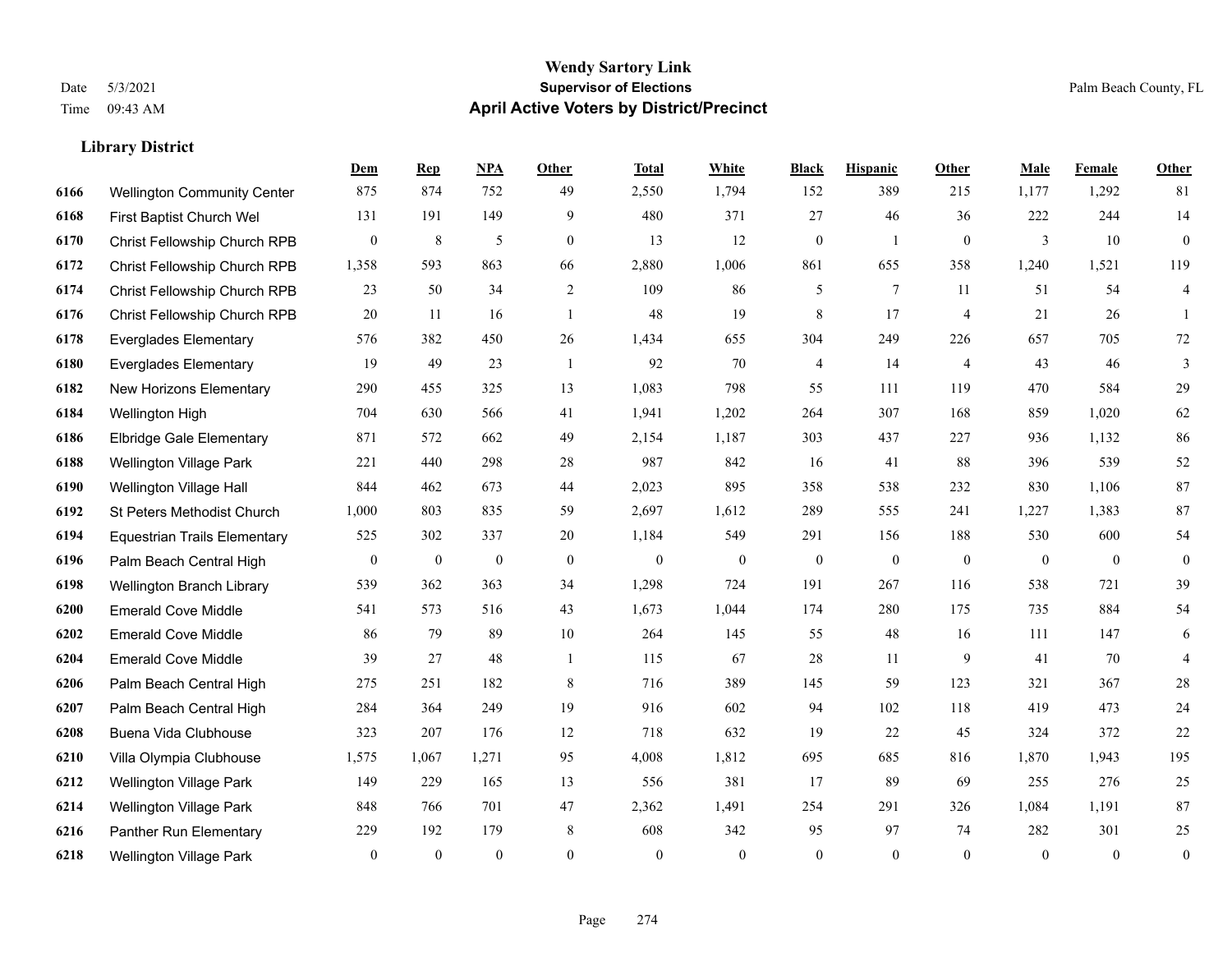|      |                                  | Dem              | <b>Rep</b>     | NPA          | <b>Other</b> | <b>Total</b> | <b>White</b>   | <b>Black</b>   | <b>Hispanic</b>  | Other          | <b>Male</b> | <b>Female</b>  | <b>Other</b> |
|------|----------------------------------|------------------|----------------|--------------|--------------|--------------|----------------|----------------|------------------|----------------|-------------|----------------|--------------|
| 6220 | Wellington Village Park          | 56               | 31             | 42           | 6            | 135          | 65             | 15             | 33               | 22             | 53          | 77             | 5            |
| 6222 | Panther Run Elementary           | $\boldsymbol{0}$ | $\overline{1}$ | $\mathbf{0}$ | $\mathbf{0}$ | $\mathbf{1}$ |                | $\mathbf{0}$   | $\boldsymbol{0}$ | $\mathbf{0}$   |             | $\mathbf{0}$   | $\theta$     |
| 6224 | Discovery Key Elementary         | 973              | 1,116          | 682          | 54           | 2,825        | 2,104          | 180            | 334              | 207            | 1,315       | 1,424          | 86           |
| 6226 | The Isles at Wellington          | 761              | 778            | 623          | 37           | 2,199        | 1,425          | 225            | 245              | 304            | 1,033       | 1,065          | 101          |
| 6228 | Wycliffe Comm Association Bldg   | 769              | 339            | 397          | 21           | 1,526        | 1,422          | 17             | 23               | 64             | 656         | 841            | 29           |
| 6230 | Epiphany Lutheran Church         | 1,083            | 1,177          | 1,070        | 76           | 3,406        | 2,105          | 378            | 558              | 365            | 1,557       | 1,739          | 110          |
| 6232 | Panther Run Elementary           | 695              | 767            | 644          | 50           | 2,156        | 1,385          | 248            | 249              | 274            | 1,020       | 1,068          | 68           |
| 7002 | J F Kennedy Middle               | $\theta$         | $\mathbf{0}$   | $\mathbf{0}$ | $\theta$     | $\theta$     | $\overline{0}$ | $\mathbf{0}$   | $\overline{0}$   | $\theta$       | $\theta$    | $\theta$       | $\theta$     |
| 7006 | J F Kennedy Middle               | $\theta$         | $\overline{0}$ | $\mathbf{0}$ | $\Omega$     | $\Omega$     | $\overline{0}$ | $\Omega$       | $\overline{0}$   | $\Omega$       | $\theta$    | $\Omega$       | $\Omega$     |
| 7008 | J F Kennedy Middle               | $\overline{0}$   | $\overline{0}$ | $\mathbf{0}$ | $\theta$     | $\Omega$     | $\overline{0}$ | 0              | $\overline{0}$   | $\theta$       | $\theta$    | $\theta$       | 0            |
| 7016 | RB Prep Achievement Academy      | 2                | $\mathbf{1}$   | $\theta$     | $\Omega$     | 3            |                | $\overline{2}$ | $\overline{0}$   | $\theta$       | 2           |                | 0            |
| 7038 | RB Prep Achievement Academy      | $\theta$         | $\overline{0}$ | $\mathbf{0}$ | $\theta$     | $\theta$     | $\overline{0}$ | $\mathbf{0}$   | $\overline{0}$   | $\theta$       | $\Omega$    | $\theta$       | $\theta$     |
| 7054 | <b>Crossroads Baptist Church</b> | 993              | 68             | 292          | 12           | 1,365        | 113            | 1,027          | 72               | 153            | 575         | 723            | 67           |
| 7076 | <b>Egret Lake Elementary</b>     | 4                | $\overline{2}$ | $\mathbf{1}$ | -1           | 8            | 6              | $\overline{1}$ | $\boldsymbol{0}$ | $\mathbf{1}$   | 6           | $\overline{2}$ | $\mathbf{0}$ |
| 7082 | Seminole Trails Elementary       | 1,078            | 326            | 501          | 31           | 1,936        | 713            | 724            | 271              | 228            | 846         | 1,006          | 84           |
| 7084 | Sharon Christian Church          | 775              | 284            | 441          | 43           | 1,543        | 629            | 457            | 291              | 166            | 633         | 854            | 56           |
| 7098 | U M Church of Palm Beaches       | 23               | 17             | 21           | -1           | 62           | 48             | $\overline{c}$ | 10               | $\overline{2}$ | 31          | 26             | 5            |
| 7110 | <b>Adult Education Center</b>    | 669              | 205            | 392          | 29           | 1,295        | 410            | 404            | 361              | 120            | 528         | 706            | 61           |
| 7112 | <b>Adult Education Center</b>    | 137              | 28             | 60           | 7            | 232          | 55             | 129            | 25               | 23             | 74          | 149            | 9            |
| 7114 | <b>Adult Education Center</b>    | $\mathbf{0}$     | $\mathbf{0}$   | $\mathbf{0}$ | $\mathbf{0}$ | $\theta$     | 0              | $\theta$       | $\overline{0}$   | $\theta$       | $\theta$    | $\theta$       | 0            |
| 7116 | <b>Adult Education Center</b>    | $\theta$         | $\theta$       | $\theta$     | $\theta$     | $\theta$     | $\overline{0}$ | $\theta$       | $\Omega$         | $\theta$       | $\Omega$    | $\theta$       | $\Omega$     |
| 7118 | <b>Adult Education Center</b>    | 38               | 37             | 44           | 5            | 124          | 94             | 4              | 18               | 8              | 60          | 55             | 9            |
| 7134 | Clayton Hutcheson Hall A         | 848              | 177            | 423          | 25           | 1,473        | 324            | 696            | 297              | 156            | 648         | 753            | 72           |
| 7136 | Haverhill Town Hall              | 48               | 40             | 38           | 2            | 128          | 53             | 33             | 31               | 11             | 54          | 69             | 5            |
| 7138 | <b>Westgate Community Center</b> | 1,612            | 458            | 926          | 33           | 3,029        | 722            | 992            | 1,003            | 312            | 1,354       | 1,526          | 149          |
| 7140 | Haverhill Town Hall              | 172              | 77             | 97           | 3            | 349          | 111            | 120            | 79               | 39             | 159         | 168            | 22           |
| 7142 | Clayton Hutcheson Hall B         | 37               | 8              | 11           | $\mathbf{0}$ | 56           | 17             | 28             | 6                | 5              | 26          | 30             | $\mathbf{0}$ |
| 7144 | Clayton Hutcheson Hall B         | 49               | 3              | 20           |              | 73           | 4              | 47             | 13               | $\mathbf{Q}$   | 28          | 39             | 6            |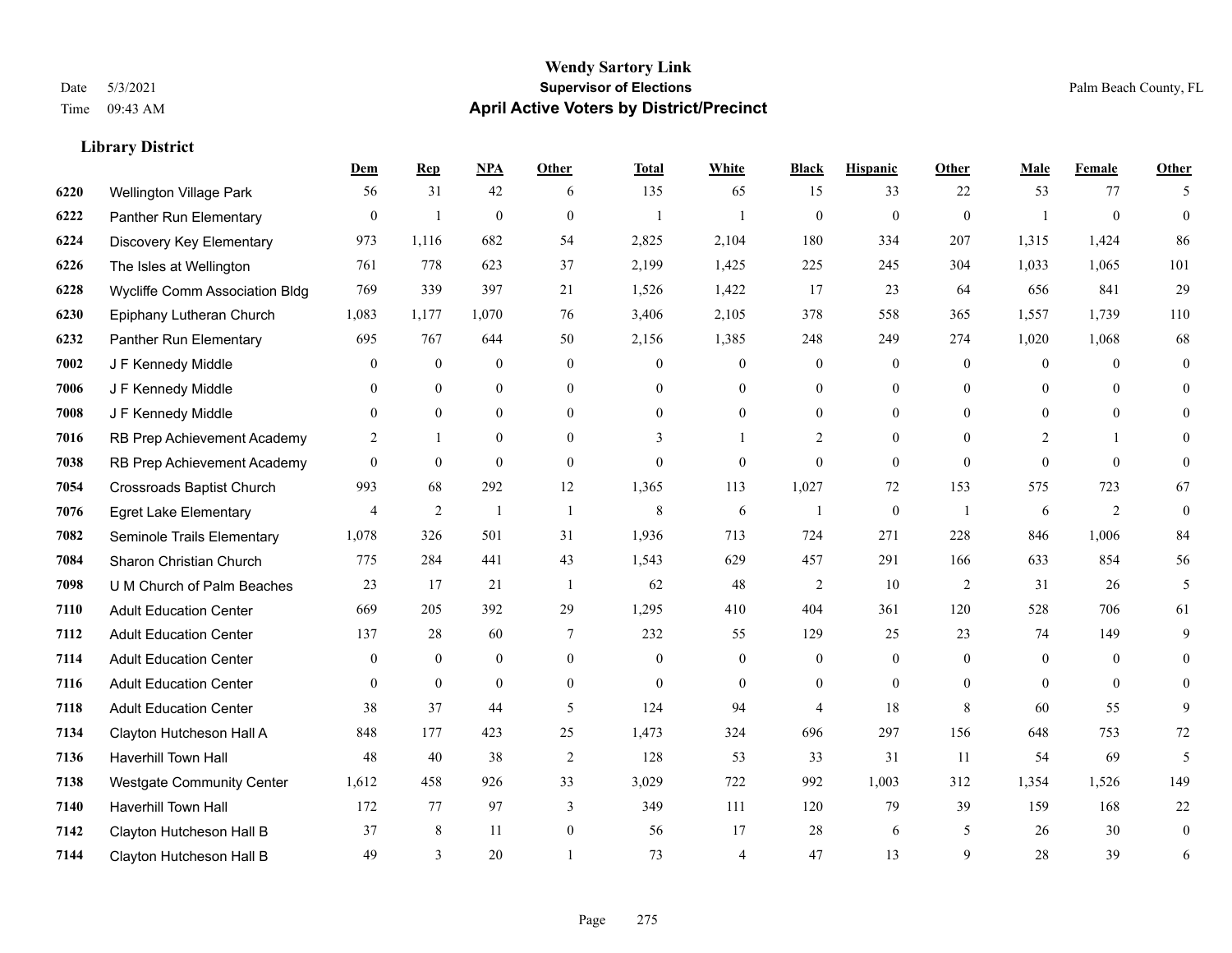|      |                                 | <u>Dem</u> | <b>Rep</b> | <b>NPA</b> | Other    | <b>Total</b> | White   | Black          | <b>Hispanic</b> | Other    | <u>Male</u> | Female   | <b>Other</b>   |
|------|---------------------------------|------------|------------|------------|----------|--------------|---------|----------------|-----------------|----------|-------------|----------|----------------|
| 7146 | Clayton Hutcheson Hall B        | 252        | 15         | 103        |          | 372          | 26      | 238            | 83              | 25       | 134         | 221      | 17             |
| 7174 | <b>Rolling Green Elementary</b> | 1,054      | 242        | 511        | 26       | 1,833        | 582     | 681            | 409             | 161      | 798         | 954      | -81            |
| 7175 | <b>Rolling Green Elementary</b> |            |            | $\bf{0}$   |          | $\mathbf{0}$ |         | $\overline{0}$ | $\overline{0}$  | $\theta$ |             | $\theta$ | $\overline{0}$ |
| 7176 | Hypoluxo Town Hall              | 185        | 89         | 102        | $\Omega$ | 385          | 211     | 82             | -61             | 31       | 167         | 206      | 12             |
| 7192 | Lakeview Baptist Church         | 18         |            | Q          |          | 40           | 29      |                |                 |          | 20          | 18       |                |
| 8002 | State Only                      | 147        | 125        | 139        |          | 413          | 317     | 19             |                 | 60       | 191         | 207      | 15             |
|      | <b>Library District</b>         | 266,527    | 196.193    | 184,505    | 13,326   | 660,551      | 436,771 | 71,582         | 91.566          | 60,632   | 291,520     | 345,034  | 23,997         |
|      |                                 |            |            |            |          |              |         |                |                 |          |             |          |                |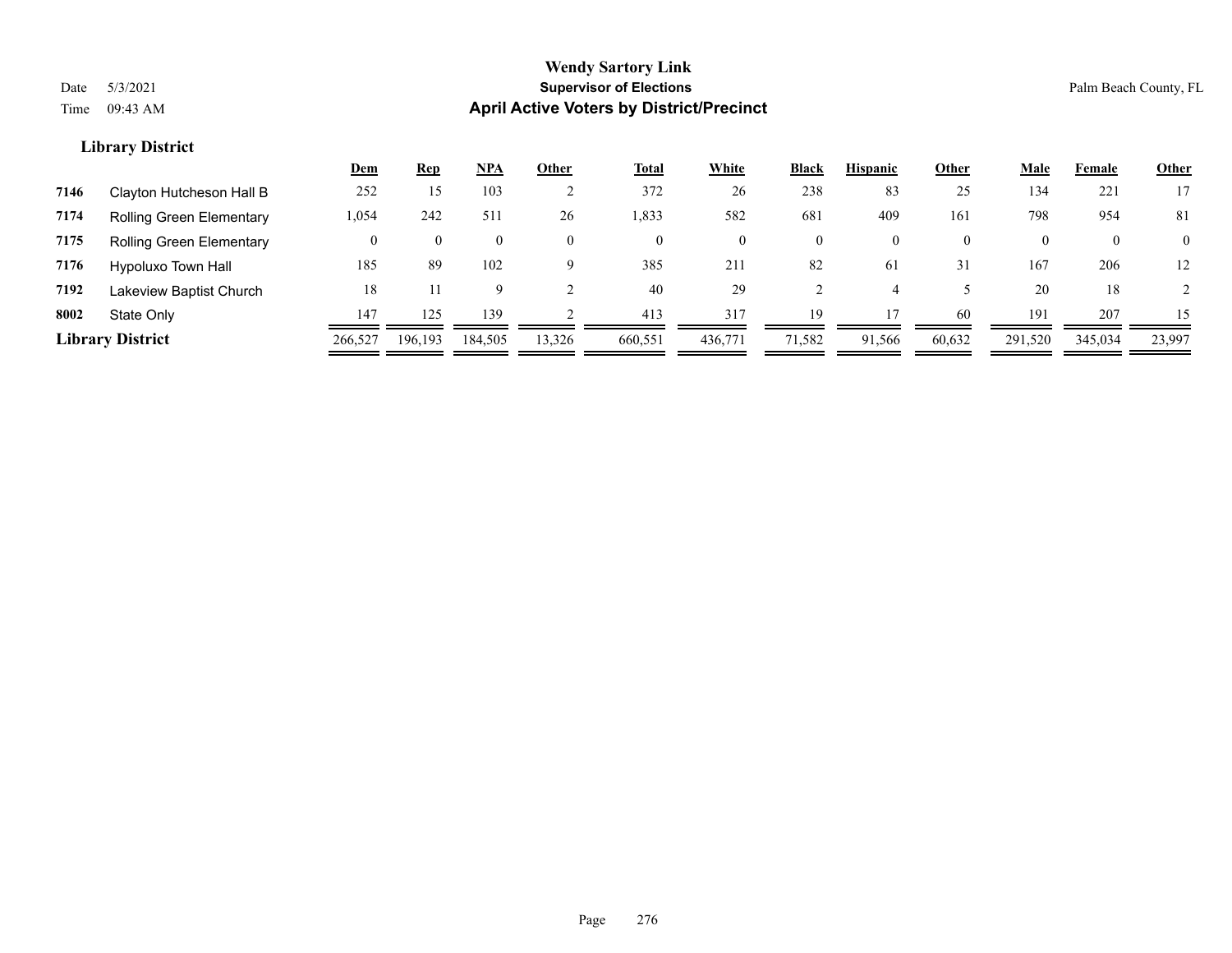### **Monterey Comm Dev Dist**

|                 |                               | Dem             | Rep            | NP/ | Other | <b>Total</b> | <b>White</b> | <b>Black</b> | <b>Hispanic</b> | Other | Male | Female | <u>Other</u> |
|-----------------|-------------------------------|-----------------|----------------|-----|-------|--------------|--------------|--------------|-----------------|-------|------|--------|--------------|
| 4053            | <b>Crosspointe Elementary</b> | .               |                | 149 |       | 455          | 173          | 108          | 101             |       | 196  | 239    | 20           |
| <b>Monterey</b> | Comm Dev Dist                 | 21 <sup>2</sup> | $\overline{ }$ | 49  |       | 455          | 173          | 108          | 101             |       | 196  | 239    | 20           |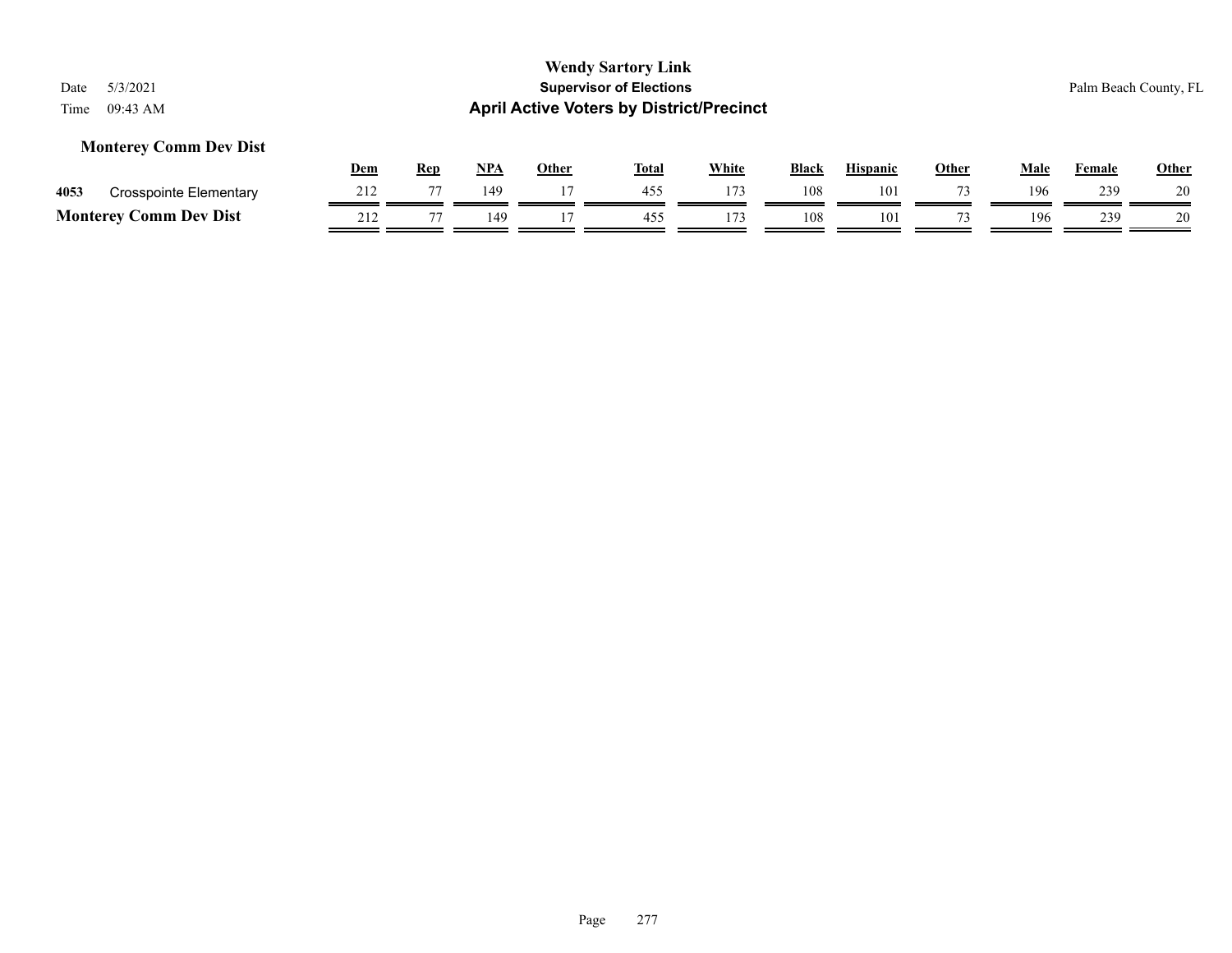| <b>Wendy Sartory Link</b><br>5/3/2021<br><b>Supervisor of Elections</b><br>Palm Beach County, FL<br>Date<br><b>April Active Voters by District/Precinct</b><br>09:43 AM<br>Time |            |            |            |              |              |              |              |                 |              |             |        |              |
|---------------------------------------------------------------------------------------------------------------------------------------------------------------------------------|------------|------------|------------|--------------|--------------|--------------|--------------|-----------------|--------------|-------------|--------|--------------|
| <b>Marsh Harbour Comm Dev</b>                                                                                                                                                   | <u>Dem</u> | <u>Rep</u> | <u>NPA</u> | <b>Other</b> | <u>Total</u> | <b>White</b> | <b>Black</b> | <b>Hispanic</b> | <b>Other</b> | <u>Male</u> | Female | <b>Other</b> |
| Mary McLeod Bethune Elementa<br>7041                                                                                                                                            | 400        | 33         | 127        | 10           | 570          | 46           | 434          | 29              | 61           | 217         | 327    | 26           |
| <b>Marsh Harbour Comm Dev</b>                                                                                                                                                   | 400        | 33         | 127        | 10           | 570          | 46           | 434          | 29              | 61           | 217         | 327    | 26           |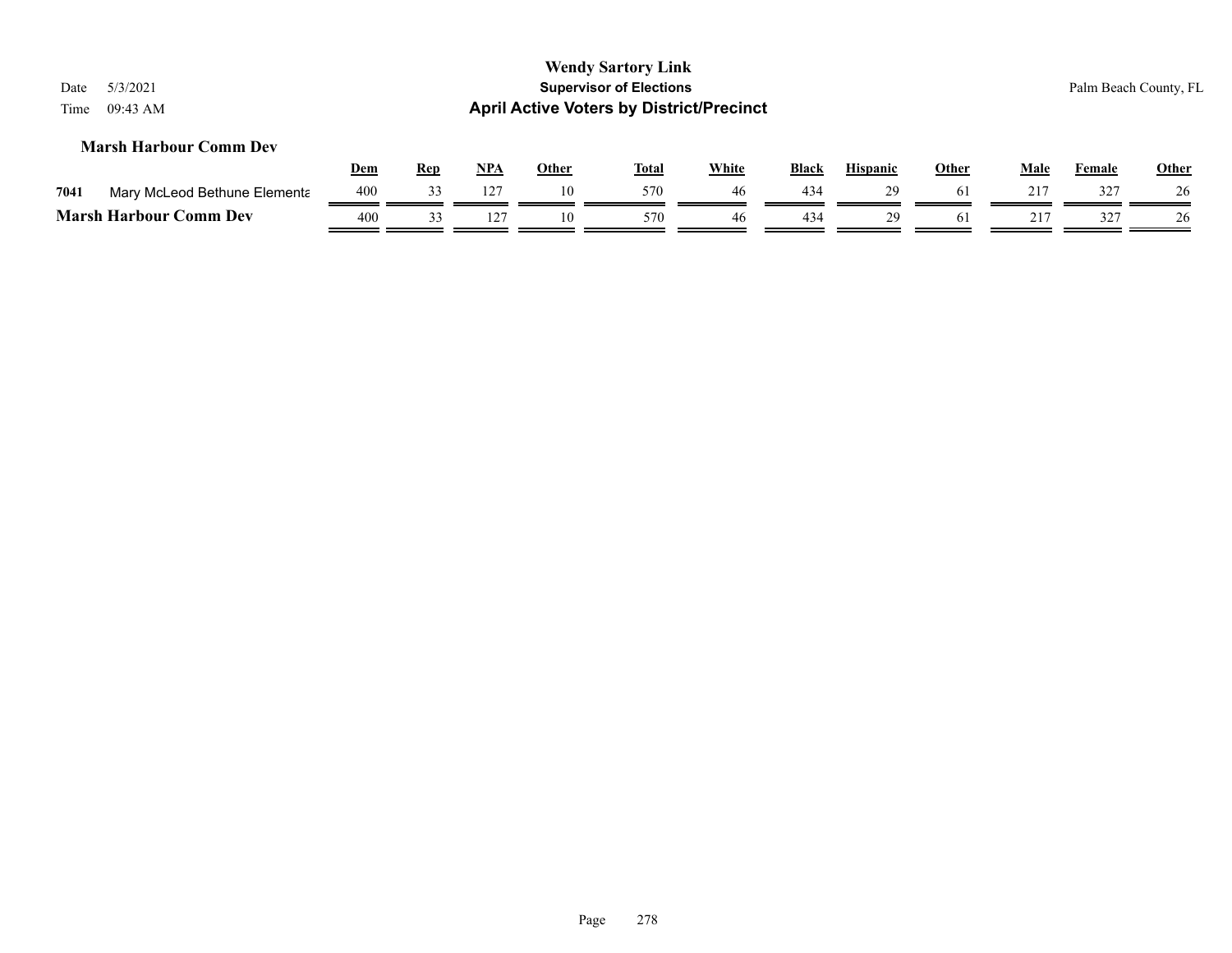### **Northern Imprv Dist**

|      |                                     | Dem              | <b>Rep</b>       | NPA              | <b>Other</b>     | <b>Total</b>     | <b>White</b>   | <b>Black</b>     | <b>Hispanic</b>  | <b>Other</b>   | Male           | <b>Female</b>  | <b>Other</b>     |
|------|-------------------------------------|------------------|------------------|------------------|------------------|------------------|----------------|------------------|------------------|----------------|----------------|----------------|------------------|
| 1002 | <b>Canal Point Community Center</b> | $\mathbf{0}$     | $\mathbf{0}$     | $\mathbf{0}$     | $\theta$         | $\theta$         | $\overline{0}$ | $\Omega$         | $\overline{0}$   | $\theta$       | $\mathbf{0}$   | $\overline{0}$ | $\Omega$         |
| 1006 | Journey Church of Jupiter           | $\Omega$         | $\mathbf{0}$     | $\mathbf{0}$     | $\theta$         | $\theta$         | $\overline{0}$ | $\theta$         | $\overline{0}$   | $\Omega$       | $\Omega$       | $\Omega$       | $\theta$         |
| 1010 | Journey Church of Jupiter           | $\Omega$         | $\theta$         | $\theta$         | $\Omega$         | $\Omega$         | $\theta$       | $\Omega$         | $\Omega$         | $\Omega$       | $\Omega$       | $\Omega$       | $\Omega$         |
| 1012 | Caloosa POA Meeting Room            | $\mathbf{0}$     | $\mathbf{0}$     | $\mathbf{0}$     | $\mathbf{0}$     | $\boldsymbol{0}$ | $\overline{0}$ | $\theta$         | $\boldsymbol{0}$ | $\theta$       | $\mathbf{0}$   | $\overline{0}$ | $\Omega$         |
| 1014 | Caloosa POA Meeting Room            | $\Omega$         | 1                | $\mathbf{0}$     | $\theta$         |                  |                | 0                | $\overline{0}$   | $\theta$       | $\theta$       | $\theta$       |                  |
| 1016 | Journey Church of Jupiter           | $\mathbf{0}$     | $\mathbf{0}$     | $\mathbf{0}$     | $\theta$         | $\theta$         | $\overline{0}$ | $\theta$         | $\overline{0}$   | $\Omega$       | $\overline{0}$ | $\Omega$       | $\Omega$         |
| 1020 | Caloosa POA Meeting Room            | $\mathbf{0}$     | $\mathbf{0}$     | $\mathbf{0}$     | $\mathbf{0}$     | $\mathbf{0}$     | $\overline{0}$ | $\overline{0}$   | $\boldsymbol{0}$ | $\theta$       | $\overline{0}$ | $\mathbf{0}$   | $\theta$         |
| 1024 | Calvary Church of Jupiter           | 6                | 10               | 5                | $\theta$         | 21               | 21             | $\overline{0}$   | $\overline{0}$   | $\theta$       | 11             | 10             | $\Omega$         |
| 1030 | Calvary Church of Jupiter           | 17               | 38               | 26               | $\overline{4}$   | 85               | 77             | $\overline{0}$   | 4                | $\overline{4}$ | 40             | 42             | 3                |
| 1034 | West Jupiter Recreation Center      | 262              | 707              | 333              | 42               | 1,344            | 1,163          | 19               | 37               | 125            | 650            | 669            | 25               |
| 1036 | Calvary Church of Jupiter           | $\boldsymbol{0}$ | $\boldsymbol{0}$ | $\boldsymbol{0}$ | $\mathbf{0}$     | $\mathbf{0}$     | $\mathbf{0}$   | $\overline{0}$   | $\overline{0}$   | $\mathbf{0}$   | $\mathbf{0}$   | $\overline{0}$ | $\boldsymbol{0}$ |
| 1040 | West Jupiter Recreation Center      | 257              | 466              | 344              | 32               | 1,099            | 887            | 17               | 61               | 134            | 544            | 515            | 40               |
| 1044 | Limestone Creek Elementary          | 433              | 120              | 171              | 20               | 744              | 216            | 355              | 91               | 82             | 354            | 363            | 27               |
| 1046 | West Jupiter Recreation Center      | 265              | 147              | 159              | 14               | 585              | 265            | 165              | 109              | 46             | 249            | 313            | 23               |
| 1048 | St Peter Catholic Church            | 397              | 495              | 300              | 28               | 1,220            | 1,089          | 3                | 44               | 84             | 466            | 724            | $30\,$           |
| 1054 | Limestone Creek Elementary          | 703              | 1,116            | 633              | 57               | 2,509            | 2,214          | 25               | 100              | 170            | 1,166          | 1,270          | 73               |
| 1056 | West Jupiter Recreation Center      | 568              | 596              | 543              | 37               | 1,744            | 1,405          | 81               | 123              | 135            | 763            | 922            | 59               |
| 1058 | St Peter Catholic Church            | 791              | 895              | 746              | 62               | 2,494            | 2,084          | 38               | 191              | 181            | 1,099          | 1,318          | 77               |
| 1060 | West Jupiter Recreation Center      | 77               | 101              | 75               | 3                | 256              | 211            | $\overline{0}$   | 24               | 21             | 102            | 137            | 17               |
| 1062 | <b>Harvest Community Church</b>     | 634              | 1.181            | 549              | 37               | 2,401            | 2,206          | 10               | 55               | 130            | 1,161          | 1,158          | 82               |
| 1064 | Jupiter Community Center            | 78               | 123              | 64               | 2                | 267              | 244            | $\overline{0}$   | 6                | 17             | 130            | 129            | 8                |
| 1066 | Jupiter Community Center            | $\boldsymbol{0}$ | $\boldsymbol{0}$ | $\boldsymbol{0}$ | $\boldsymbol{0}$ | $\boldsymbol{0}$ | $\mathbf{0}$   | $\boldsymbol{0}$ | $\mathbf{0}$     | $\mathbf{0}$   | $\mathbf{0}$   | $\overline{0}$ | $\mathbf{0}$     |
| 1068 | Jupiter Community Center            | 592              | 739              | 615              | 49               | 1,995            | 1,648          | 26               | 189              | 132            | 938            | 995            | 62               |
| 1070 | Jupiter Community Center            | 63               | 69               | 89               | $\overline{4}$   | 225              | 177            | $\mathbf{1}$     | 39               | 8              | 117            | 98             | 10               |
| 1072 | Jerry Thomas Elementary             | 744              | 1,068            | 693              | 66               | 2,571            | 2,232          | 29               | 161              | 149            | 1,223          | 1,274          | $74\,$           |
| 1074 | Independence Middle                 | 805              | 1,169            | 846              | 88               | 2,908            | 2,444          | 24               | 190              | 250            | 1,303          | 1,509          | 96               |
| 1075 | Martinique Clubhouse                | 256              | 365              | 236              | 21               | 878              | 743            | 10               | 62               | 63             | 398            | 448            | $32\,$           |
| 1076 | The Island Clubhouse                | 651              | 808              | 596              | 72               | 2,127            | 1,746          | 55               | 145              | 181            | 1,045          | 1,000          | 82               |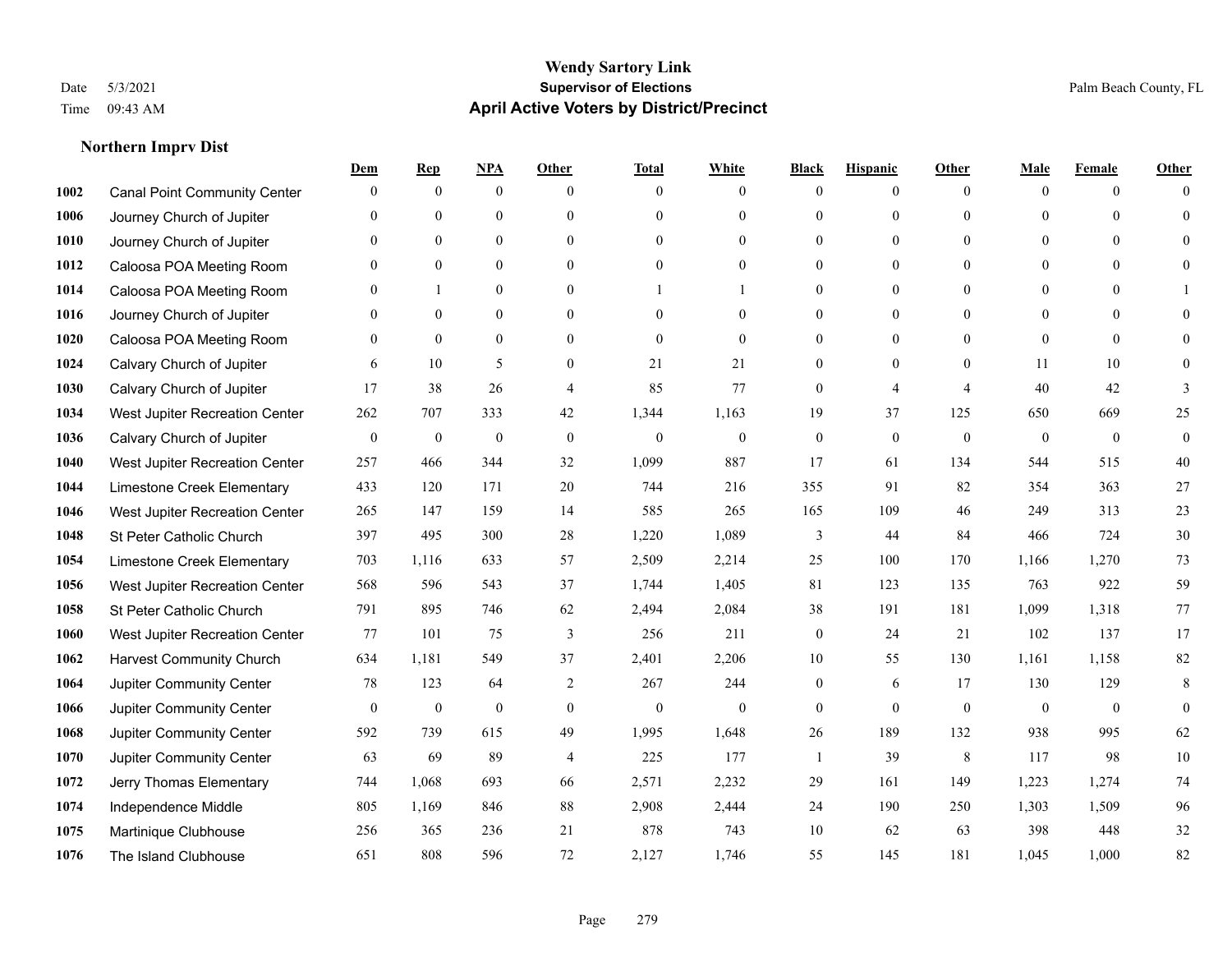### **Wendy Sartory Link** Date 5/3/2021 **Supervisor of Elections** Palm Beach County, FL Time 09:43 AM **April Active Voters by District/Precinct**

|      |                                  | Dem          | <b>Rep</b>     | <b>NPA</b>       | <b>Other</b>     | <b>Total</b>   | White          | <b>Black</b>     | <b>Hispanic</b> | <b>Other</b>   | Male         | Female          | Other            |
|------|----------------------------------|--------------|----------------|------------------|------------------|----------------|----------------|------------------|-----------------|----------------|--------------|-----------------|------------------|
| 1078 | First Baptist Church Teq         | 360          | 904            | 392              | 22               | 1,678          | 1,566          | 5                | 41              | 66             | 803          | 835             | 40               |
| 1080 | First Baptist Church Teq         | 97           | 148            | 76               | 3                | 324            | 299            | $\mathbf{0}$     | 9               | 16             | 163          | 151             | 10               |
| 1082 | First Baptist Church Teq         | 72           | 145            | 84               | 8                | 309            | 286            | 1                | 11              | 11             | 149          | 151             | 9                |
| 1084 | First Baptist Church Teq         | 12           | 52             | 10               | $\theta$         | 74             | 71             | $\mathbf{1}$     | $\theta$        | 2              | 37           | 35              | 2                |
| 1088 | First Baptist Church Teq         | 12           | 40             | 20               | $\mathbf{0}$     | 72             | 64             | $\mathbf{0}$     | $\overline{2}$  | 6              | 36           | 35              |                  |
| 1102 | Jupiter High                     | 710          | 941            | 693              | 70               | 2,414          | 1,905          | 66               | 216             | 227            | 1,066        | 1,259           | 89               |
| 1104 | Jupiter Branch Library           | 452          | 579            | 452              | 31               | 1,514          | 1,238          | 35               | 139             | 102            | 659          | 809             | $46\,$           |
| 1106 | Jupiter Middle                   | 351          | 505            | 381              | 40               | 1,277          | 1,068          | 16               | 82              | 111            | 586          | 648             | 43               |
| 1108 | Newhaven Clubhouse               | 580          | 711            | 536              | 65               | 1,892          | 1,614          | 26               | 115             | 137            | 840          | 990             | 62               |
| 1118 | <b>Tequesta Council Chambers</b> | 181          | 255            | 186              | 26               | 648            | 553            | 13               | 37              | 45             | 264          | 367             | 17               |
| 1124 | Riverside Improvement            | $\mathbf{0}$ | $\overline{c}$ | $\boldsymbol{0}$ | $\mathbf{0}$     | $\mathfrak{2}$ | $\overline{c}$ | $\boldsymbol{0}$ | $\overline{0}$  | $\overline{0}$ |              | -1              | $\boldsymbol{0}$ |
| 1152 | <b>Oceanview Methodist</b>       | 51           | 76             | 62               | 9                | 198            | 187            | 0                | $\overline{c}$  | 9              | 95           | 97              | 6                |
| 1162 | Holy Spirit Lutheran             | 2            | $\overline{4}$ | 5                | 2                | 13             | 13             | $\mathbf{0}$     | $\mathbf{0}$    | $\theta$       | 6            | $7\phantom{.0}$ | $\theta$         |
| 1164 | <b>Club at Admirals Cove</b>     | 29           | 153            | 71               | 5                | 258            | 232            | 3                | $\overline{4}$  | 19             | 130          | 121             | $\tau$           |
| 1166 | Holy Spirit Lutheran             | 8            | 21             | 12               | $\boldsymbol{0}$ | 41             | 33             | $\boldsymbol{0}$ | $\overline{2}$  | 6              | 17           | 24              | $\mathbf{0}$     |
| 1168 | Holy Spirit Lutheran             | $\Omega$     | $\overline{0}$ | $\mathbf{0}$     | $\theta$         | $\mathbf{0}$   | $\mathbf{0}$   | $\mathbf{0}$     | $\Omega$        | $\theta$       | $\mathbf{0}$ | $\theta$        | $\mathbf{0}$     |
| 1172 | Caloosa POA Meeting Room         | 128          | 281            | 129              | 10               | 548            | 470            | 13               | 23              | 42             | 243          | 284             | 21               |
| 1173 | Caloosa POA Meeting Room         | 71           | 115            | 64               | 3                | 253            | 215            | 5                | 14              | 19             | 117          | 124             | 12               |
| 1174 | Mirasol Sales and Info Center    | $\Omega$     | $\mathbf{0}$   | $\overline{0}$   | $\theta$         | $\theta$       | $\mathbf{0}$   | $\mathbf{0}$     | $\overline{0}$  | $\theta$       | $\mathbf{0}$ | $\theta$        | $\mathbf{0}$     |
| 1178 | Mirasol Sales and Info Center    | $\theta$     | $\overline{0}$ | $\overline{0}$   | $\mathbf{0}$     | $\mathbf{0}$   | $\mathbf{0}$   | $\boldsymbol{0}$ | $\mathbf{0}$    | $\mathbf{0}$   | $\theta$     | $\mathbf{0}$    | $\mathbf{0}$     |
| 1184 | Eastpointe Country Club          | 547          | 675            | 397              | 34               | 1,653          | 1,539          | 13               | 27              | 74             | 735          | 885             | 33               |
| 1186 | Mirasol Sales and Info Center    | 560          | 546            | 474              | 47               | 1,627          | 1,259          | 53               | 158             | 157            | 770          | 806             | 51               |
| 1188 | Westwood Gardens HOA             | 352          | 350            | 287              | 29               | 1,018          | 775            | 31               | 118             | 94             | 406          | 591             | 21               |
| 1189 | Westwood Gardens HOA             | 24           | 66             | 25               | 2                | 117            | 102            | 7                | $\overline{2}$  | 6              | 56           | 57              | $\overline{4}$   |
| 1190 | Gardens Presbyterian             | 1,389        | 2,086          | 1,419            | 152              | 5,046          | 4,120          | 145              | 347             | 434            | 2,210        | 2,689           | 147              |
| 1192 | Evergrene Clubhouse              | 394          | 684            | 461              | 40               | 1,579          | 1,342          | 27               | 77              | 133            | 758          | 767             | 54               |
| 1194 | Frenchmans Creek Real Estate     | 666          | 969            | 598              | 48               | 2,281          | 2,087          | 15               | 45              | 134            | 1,043        | 1,182           | 56               |
| 1200 | Dwight D Eisenhower Elementar    | $\theta$     | $\theta$       | $\theta$         | $\theta$         | $\theta$       | $\Omega$       | $\theta$         | $\theta$        | $\theta$       | $\theta$     | $\theta$        | $\boldsymbol{0}$ |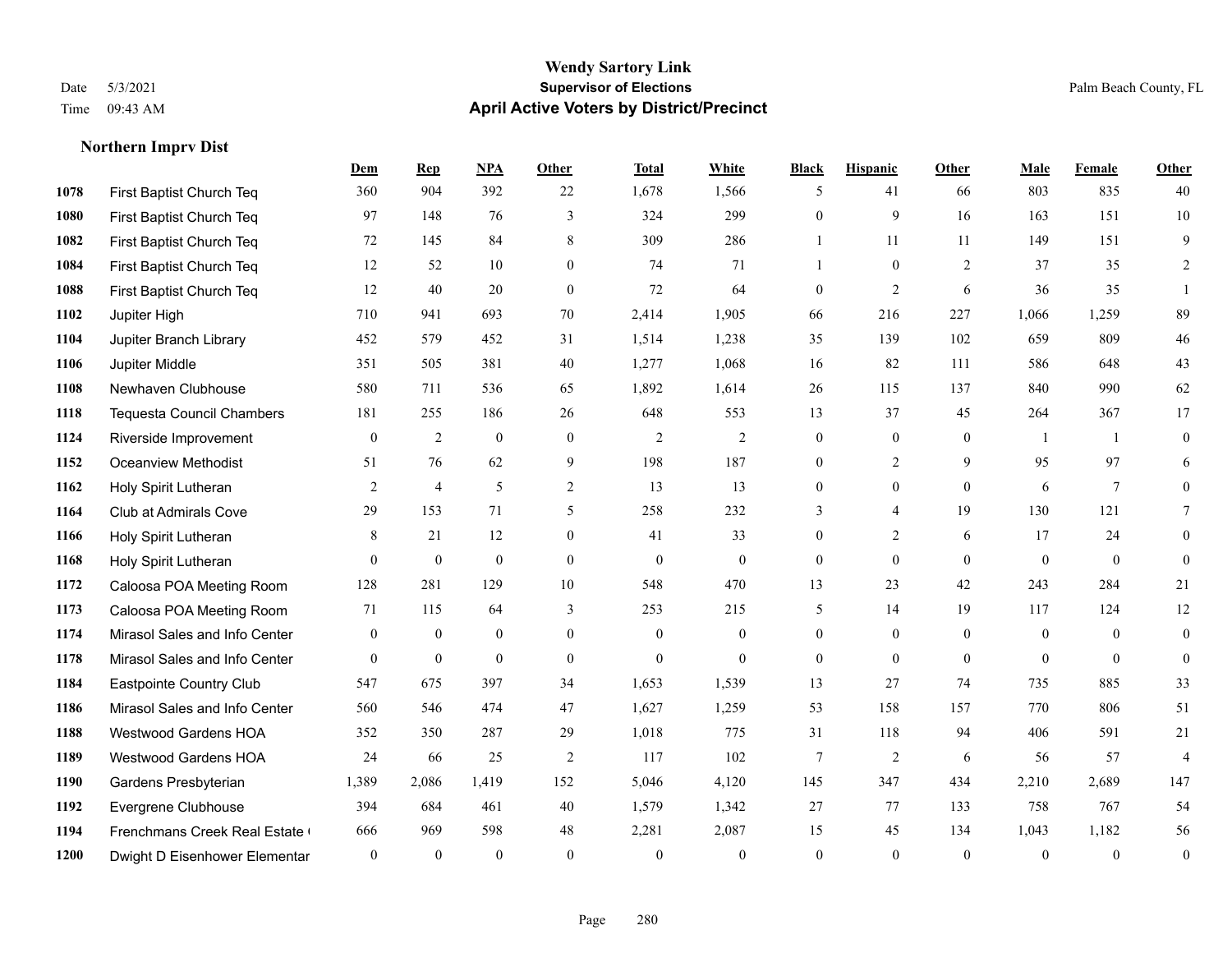#### **Wendy Sartory Link** Date 5/3/2021 **Supervisor of Elections** Palm Beach County, FL Time 09:43 AM **April Active Voters by District/Precinct**

# **Dem Rep NPA Other Total White Black Hispanic Other Male Female Other** Holy Spirit Lutheran 15 81 21 3 120 116 0 3 1 59 60 1 Holy Spirit Lutheran 214 279 151 7 651 585 2 22 42 308 320 23 Juno Beach Town Center 54 70 54 10 188 158 6 10 14 96 87 5 Pierce Hammock Elementary 0 0 0 0 0 0 0 0 0 0 0 0 **1222 Sandhill Crane Golf Club** 8 24 13 0 45 33 4 3 5 23 22 0 Pierce Hammock Elementary 0 0 0 0 0 0 0 0 0 0 0 0 Carleton Oaks Clubhouse 144 195 132 7 478 351 23 49 55 231 235 12 Mirasol Sales and Info Center 0 0 0 0 0 0 0 0 0 0 0 0 Mirasol Sales and Info Center 612 764 502 58 1,936 1,757 18 20 141 915 966 55 Timber Trace Elementary 807 1,120 631 53 2,611 2,260 52 147 152 1,176 1,356 79 Christ Fellowship Church PBG 878 1,078 630 61 2,647 2,403 36 65 143 1,100 1,488 59 Christ Fellowship Church PBG 484 679 441 55 1,659 1,435 33 79 112 710 895 54 Watson B Duncan Middle 868 926 713 64 2,571 2,044 77 196 254 1,122 1,366 83 Watson B Duncan Middle 35 178 56 10 279 257 2 0 20 131 135 13 Palm Beach Gardens High 13 36 15 0 64 57 0 4 3 33 27 4 Ballen Isles Country Club 875 796 639 49 2,359 2,175 18 20 146 1,053 1,243 63 Northlake Nazarene Church 154 174 127 7 462 389 6 27 40 229 216 17 North County Senior Center 1 2 4 3 10 9 1 0 0 5 5 5 0 North County Senior Center 316 221 255 33 825 453 97 129 146 374 422 29 PBG City Hall Council Room 445 550 319 26 1,340 1,110 26 115 89 602 694 44 PBG City Hall Council Room 0 0 0 0 0 0 0 0 0 0 0 0 PBG Community Center 6 6 0 2 0 8 2 5 1 0 4 3 1 Palm Beach Gardens High 613 565 432 39 1,649 1,259 96 142 152 773 813 63 Palm Beach Gardens High 120 95 84 5 304 202 44 38 20 142 151 11 Pew Leadership Center 141 158 116 11 426 359 11 26 30 176 247 3 Eissey Campus Theater 801 815 745 68 2,429 1,911 86 214 218 1,055 1,295 79 PBG Moose Lodge 2010 713 867 584 75 2,239 1,847 57 153 182 907 1,264 68 Dwight D Eisenhower Elementar 29 80 21 8 138 118 4 5 11 68 69 1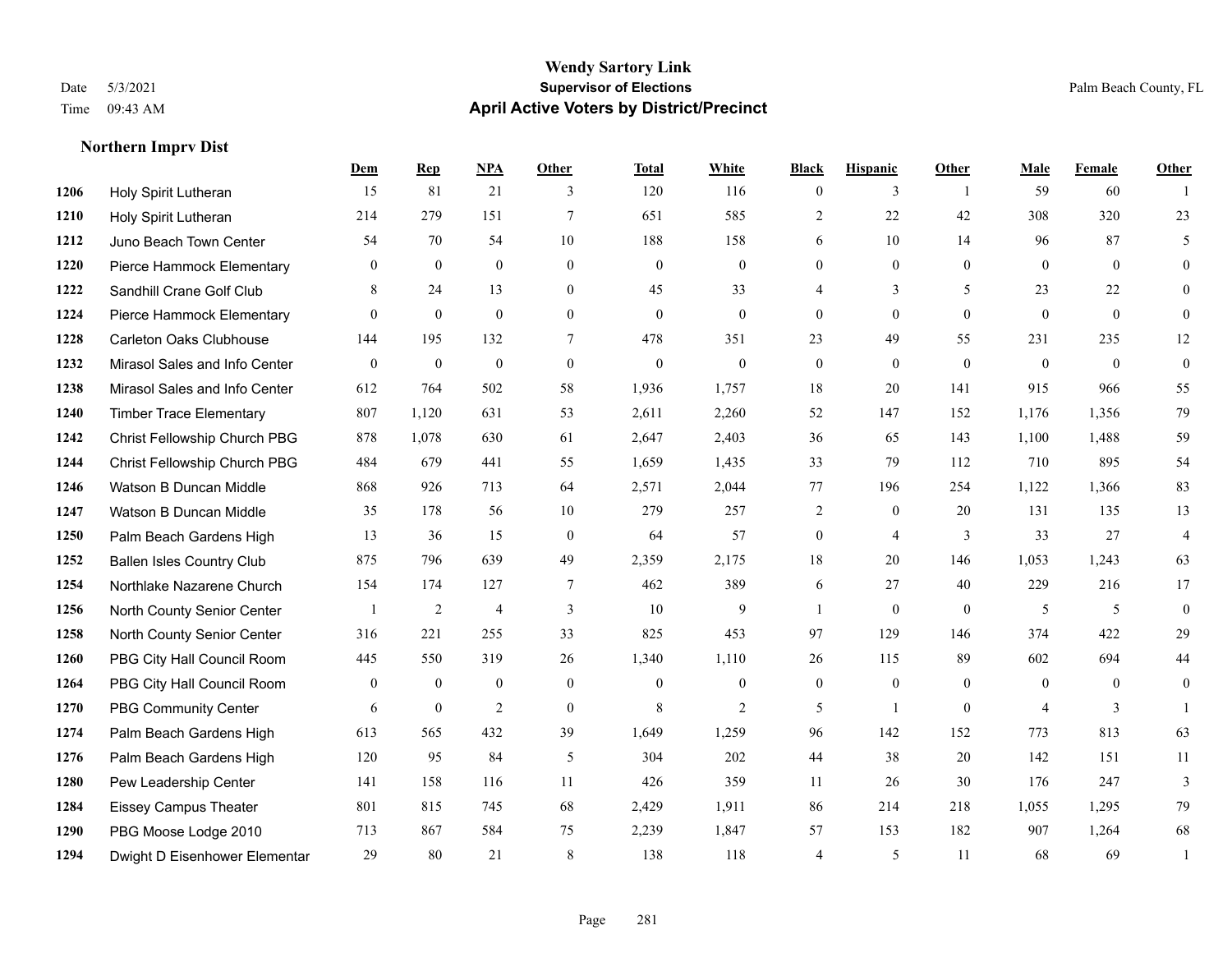#### **Wendy Sartory Link** Date 5/3/2021 **Supervisor of Elections** Palm Beach County, FL Time 09:43 AM **April Active Voters by District/Precinct**

# **Dem Rep NPA Other Total White Black Hispanic Other Male Female Other** NPB Community Center 57 130 62 5 254 226 3 8 17 104 135 15 NPB Community Center 38 121 34 1 194 172 3 8 11 102 88 4 Allamanda Elementary 187 228 159 15 589 506 7 23 53 258 320 11 1334 1st Unitarian Church NPB 3 4 5 1 13 13 0 0 0 5 8 0 Gardens Mall Community Room 35 93 42 3 173 154 0 4 15 86 80 7 Eissey Campus Theater 6 7 3 0 16 14 0 1 1 8 8 0 NPB Council Chambers 33 126 38 10 207 194 0 6 7 106 94 7 Northlake Nazarene Church 717 914 599 54 2,284 1,629 163 194 298 1,031 1,167 86 Grove Park Elementary 96 166 83 4 349 293 11 21 24 152 185 12 Casa Rio Clubhouse 870 454 559 41 1,924 963 431 262 268 829 1,019 76 RB Prep Achievement Academy 13 4 5 0 22 9 7 2 4 14 5 3 Garden Lodge 366 F&AM 361 332 248 22 963 755 59 72 77 421 511 31 Grove Park Elementary 219 121 192 9 541 281 47 156 57 238 283 20 RB Prep Achievement Academy 346 112 191 20 669 186 264 128 91 283 360 26 Palm Lake Estates - The Palms 69 79 49 4 201 162 13 8 18 92 99 10 RB Prep Achievement Academy 0 1 0 0 1 1 1 0 0 0 0 1 0 0 0 Palm Lake Estates - The Palms 117 122 78 5 322 273 12 23 14 134 176 12 Garden Lodge 366 F&AM 95 36 45 6 182 80 58 21 23 78 98 6 Pew Leadership Center 192 81 138 10 421 217 115 44 45 177 229 15 Lake Park Town Hall 0 0 0 0 0 0 0 0 0 0 0 0 Jeaga Middle 175 96 113 6 390 154 124 42 70 176 201 13 Grassy Waters Elementary 1,079 342 615 41 2,077 615 746 417 299 885 1,114 78 Jeaga Middle 199 91 131 10 431 177 130 94 30 182 233 16 Jeaga Middle 0 0 0 0 0 0 0 0 0 0 0 0 Cypress Lakes HOA 600 339 284 31 1,254 865 195 96 98 484 732 38 Club Baywinds 849 577 381 34 1,841 1,407 157 168 109 762 1,037 42 Andros Isle POA Clubhouse 879 572 557 39 2,047 1,117 401 292 237 869 1,106 72 Riverwalk Clubhouse 770 717 572 45 2,104 1,651 94 176 183 898 1,142 64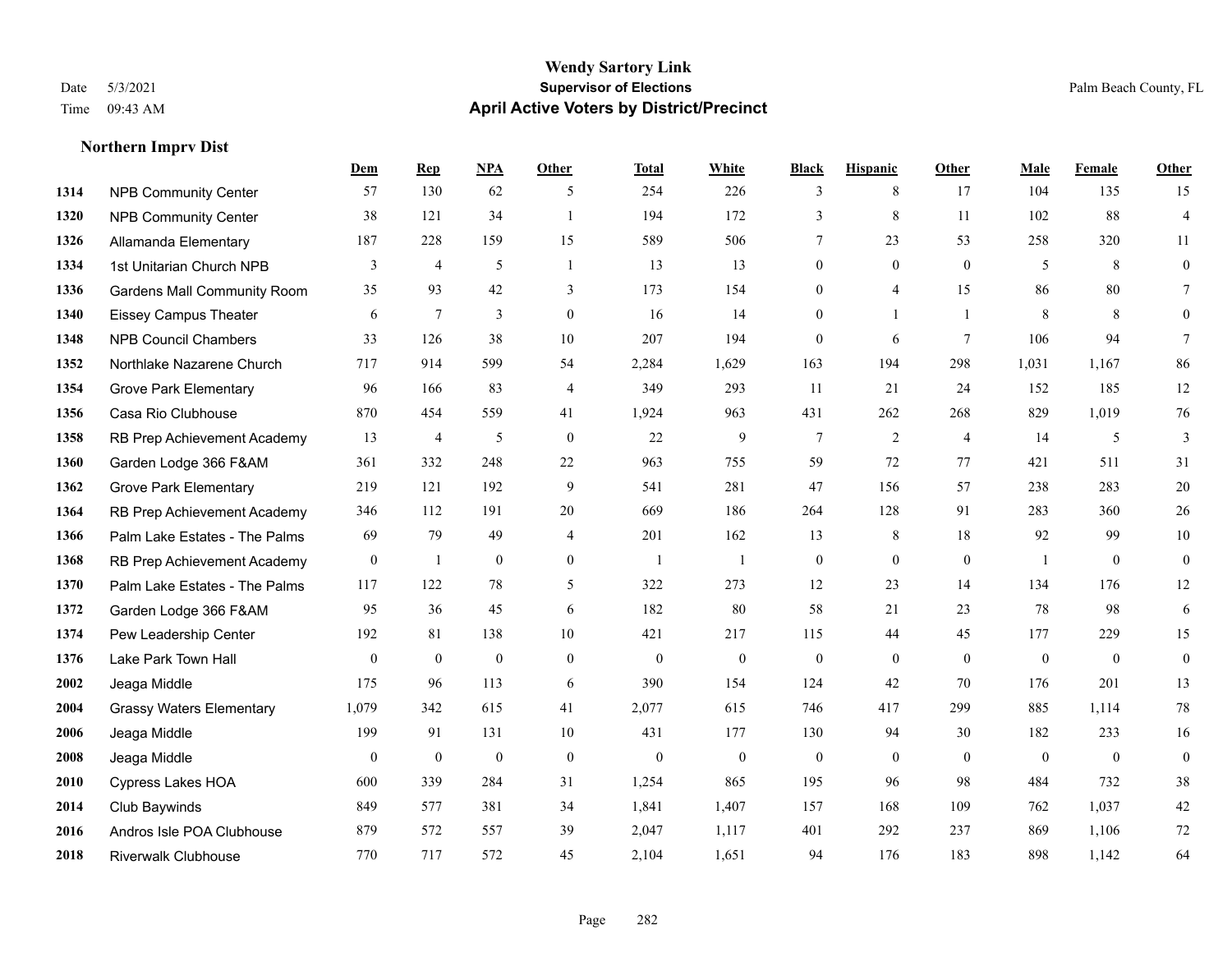#### **Wendy Sartory Link** Date 5/3/2021 **Supervisor of Elections** Palm Beach County, FL Time 09:43 AM **April Active Voters by District/Precinct**

# **Dem Rep NPA Other Total White Black Hispanic Other Male Female Other** Jeaga Middle 215 91 135 8 449 205 127 83 34 194 244 11 Jeaga Middle 169 57 127 15 368 119 127 71 51 146 210 12 Ibis POA Admin Building 1,038 1,129 727 85 2,979 2,602 103 66 208 1,405 1,505 69 Ironhorse Country Club 156 266 120 8 550 448 34 19 49 249 289 12 Seminole Ridge High 11 7 15 2 35 30 0 3 2 13 22 0 Oasis Church 237 330 262 38 867 542 56 178 91 426 426 15 Crestwood Middle 478 406 356 33 1,273 678 231 214 150 593 636 44 Royal Palm Beach High 400 328 263 19 1,010 488 199 157 166 484 502 24 Calypso Bay Waterpark 685 296 499 30 1,510 556 407 354 193 645 801 64 Royal Palm Beach High 35 26 31 3 95 52 25 11 7 43 52 0 Royal Palm Beach High 88 45 88 6 227 99 37 68 23 107 113 7 Royal Palm Beach High 408 191 268 20 887 431 174 187 95 401 452 34 Christ Fellowship Church RPB 989 474 706 30 2,199 877 513 507 302 979 1,118 102 J F Kennedy Middle 0 0 0 0 0 0 0 0 0 0 0 0 J F Kennedy Middle 0 0 0 0 0 0 0 0 0 0 0 0 J F Kennedy Middle 0 0 0 0 0 0 0 0 0 0 0 0 J F Kennedy Middle 0 0 0 0 0 0 0 0 0 0 St John Lutheran Church 299 15 105 6 425 28 338 29 30 144 263 18 RB Prep Achievement Academy 0 0 0 0 0 0 0 0 0 0 0 0 RB Prep Achievement Academy 2 1 0 0 3 1 2 0 0 2 1 0 RB Prep Achievement Academy 0 0 0 0 0 0 0 0 0 0 0 0 RB Prep Achievement Academy 0 0 0 0 0 0 0 0 0 0 0 0 Crossroads Baptist Church 0 0 0 0 0 0 0 0 0 0 0 0 Suncoast High 1,329 212 511 27 2,079 389 1,242 152 296 862 1,132 85 RB Prep Achievement Academy 0 0 0 6 0 0 6 0 0 0 0 6 4 1 1 RB Prep Achievement Academy 0 0 0 0 0 0 0 0 0 0 0 0 Crossroads Baptist Church 317 10 86 8 421 8 355 26 32 138 265 18 Crossroads Baptist Church 1 2 1 0 4 3 0 1 1 3 0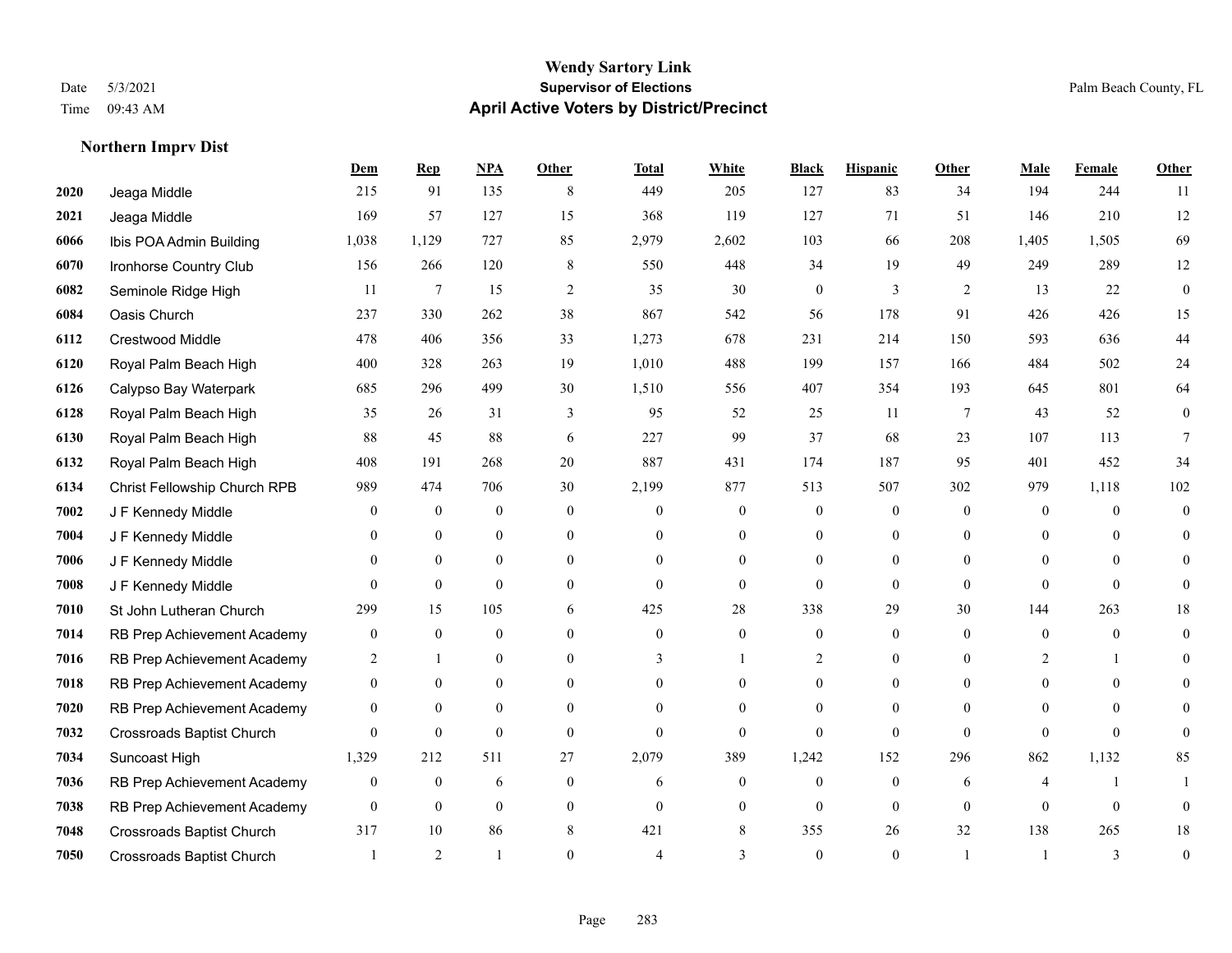### **Wendy Sartory Link** Date 5/3/2021 **Supervisor of Elections** Palm Beach County, FL Time 09:43 AM **April Active Voters by District/Precinct**

|      |                                  | Dem            | <b>Rep</b>     | <b>NPA</b>   | Other        | <b>Total</b> | White    | <b>Black</b>   | <b>Hispanic</b> | Other          | Male     | Female         | Other          |
|------|----------------------------------|----------------|----------------|--------------|--------------|--------------|----------|----------------|-----------------|----------------|----------|----------------|----------------|
| 7054 | <b>Crossroads Baptist Church</b> | 993            | 68             | 292          | 12           | 1,365        | 113      | 1,027          | 72              | 153            | 575      | 723            | 67             |
| 7058 | Palm Beach Lakes High            | 1,470          | 368            | 628          | 42           | 2,508        | 842      | 1,129          | 309             | 228            | 1,028    | 1,377          | 103            |
| 7072 | <b>Egret Lake Elementary</b>     | 494            | 110            | 253          | 6            | 863          | 224      | 382            | 145             | 112            | 369      | 461            | 33             |
| 7074 | <b>Egret Lake Elementary</b>     | 212            | 34             | 90           | 9            | 345          | 63       | 197            | 37              | 48             | 149      | 186            | $10\,$         |
| 7076 | <b>Egret Lake Elementary</b>     | $\overline{4}$ | 2              |              |              | 8            | 6        |                | $\theta$        |                | 6        | $\mathfrak{D}$ | $\overline{0}$ |
| 7080 | <b>Egret Lake Elementary</b>     | 24             | 3              | $\mathbf{0}$ | $\mathbf{0}$ | 27           | 26       | $\Omega$       | $\mathbf{0}$    |                | 6        | 20             |                |
| 7082 | Seminole Trails Elementary       | 1,078          | 326            | 501          | 31           | 1,936        | 713      | 724            | 271             | 228            | 846      | 1,006          | 84             |
| 7084 | Sharon Christian Church          | 775            | 284            | 441          | 43           | 1,543        | 629      | 457            | 291             | 166            | 633      | 854            | 56             |
| 7086 | <b>Bear Lakes Middle</b>         | 34             | 16             | 15           | 2            | 67           | 26       | 17             | 9               | 15             | 28       | 36             | 3              |
| 7088 | Whitehall Clubhouse #3           | 699            | 492            | 447          | 48           | 1,686        | 1,079    | 250            | 193             | 164            | 801      | 833            | 52             |
| 7090 | Bear Lakes Middle                | 1,431          | 516            | 899          | 60           | 2,906        | 1,149    | 1,003          | 415             | 339            | 1,271    | 1,499          | 136            |
| 7092 | Palm Beach Lakes High            | 117            | 35             | 77           | 3            | 232          | 85       | 66             | 21              | 60             | 106      | 110            | 16             |
| 7094 | Salvation Army Activity Hall     | 603            | 82             | 282          | 12           | 979          | 167      | 503            | 131             | 178            | 421      | 508            | 50             |
| 7096 | Salvation Army Activity Hall     | 874            | 326            | 492          | 36           | 1,728        | 708      | 556            | 262             | 202            | 703      | 944            | 81             |
| 7098 | U M Church of Palm Beaches       | 23             | 17             | 21           |              | 62           | 48       | 2              | 10              | $\overline{c}$ | 31       | 26             | 5              |
| 7100 | U M Church of Palm Beaches       | 1,049          | 481            | 726          | 74           | 2,330        | 1,135    | 702            | 275             | 218            | 1,057    | 1,201          | 72             |
| 7112 | <b>Adult Education Center</b>    | 137            | 28             | 60           | 7            | 232          | 55       | 129            | 25              | 23             | 74       | 149            | 9              |
| 7114 | <b>Adult Education Center</b>    | $\theta$       | $\theta$       | $\mathbf{0}$ | $\Omega$     | $\mathbf{0}$ | $\theta$ | $\Omega$       | $\theta$        | $\Omega$       | $\theta$ | $\theta$       | $\Omega$       |
| 7116 | <b>Adult Education Center</b>    | $\theta$       | $\overline{0}$ | $\mathbf{0}$ | $\Omega$     | $\theta$     | $\theta$ | $\theta$       | $\theta$        | $\Omega$       | $\theta$ | $\mathbf{0}$   |                |
| 7118 | <b>Adult Education Center</b>    | 38             | 37             | 44           | $\sim$       | 124          | 94       | $\overline{4}$ | 18              | 8              | 60       | 55             | 9              |
| 7120 | U M Church of Palm Beaches       | 292            | 112            | 176          | 10           | 590          | 211      | 210            | 111             | 58             | 261      | 299            | 30             |
|      | <b>Northern Imprv Dist</b>       | 48,202         | 43,363         | 35,478       | 3,092        | 130,135      | 90,446   | 16,406         | 11,556          | 11,727         | 57,877   | 67,942         | 4,316          |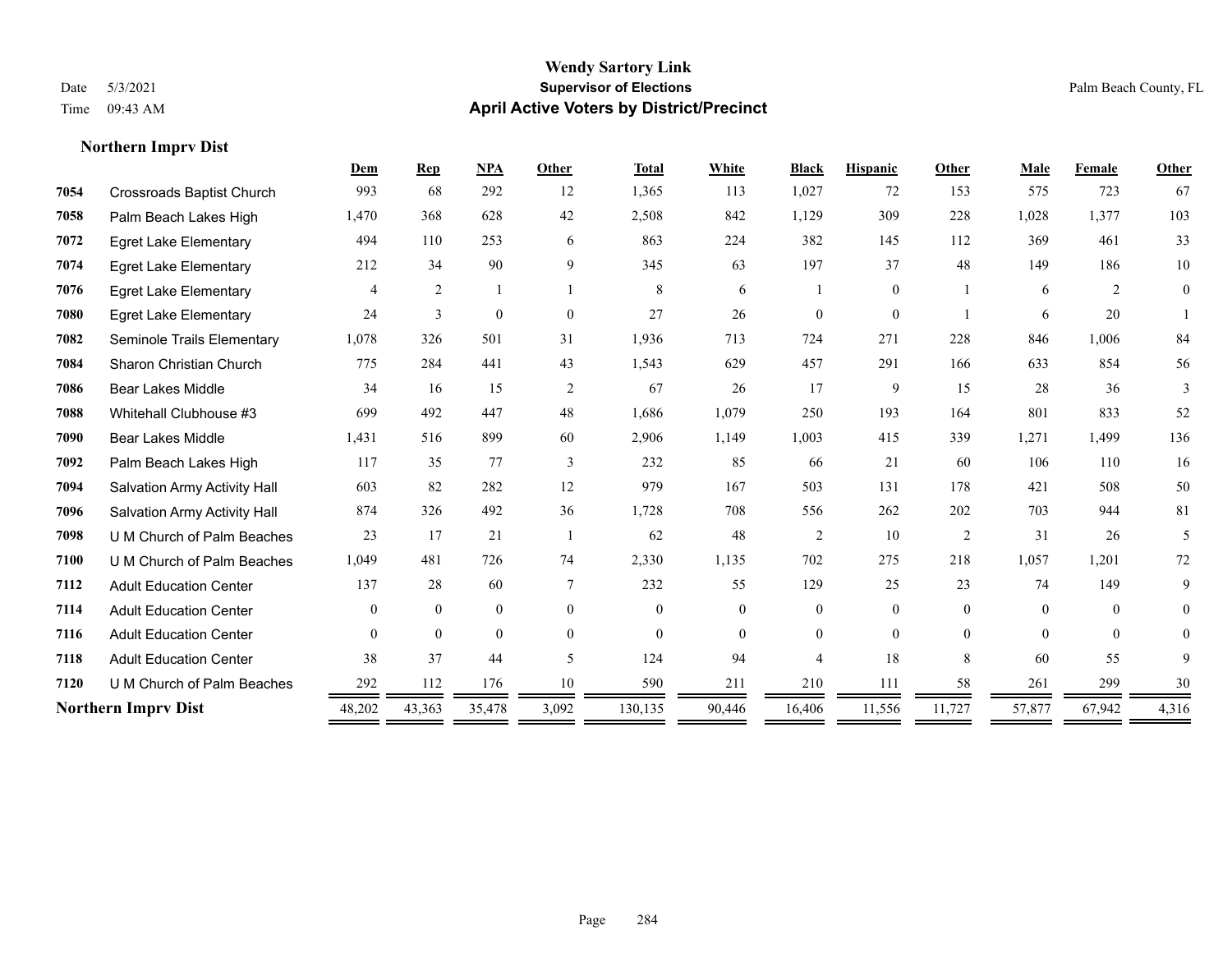## **Osprey Oaks Comm Dev**

|      |                             | Dem | <b>Rep</b> | <b>NPA</b> | Other | Tota. | White | <b>Black</b> | <b>Hispanic</b> | Other | Male | Female | <b>Other</b> |
|------|-----------------------------|-----|------------|------------|-------|-------|-------|--------------|-----------------|-------|------|--------|--------------|
| 3133 | Christa McAuliffe Middle    | 17Q | 120        | 133        |       | 441   | 270   |              | ωZ              | -65   | 209  | 220    |              |
|      | <b>Osprey Oaks Comm Dev</b> | 179 | 120        |            |       | 44    | 270   |              | OZ.             | 65    | 209  | 220    |              |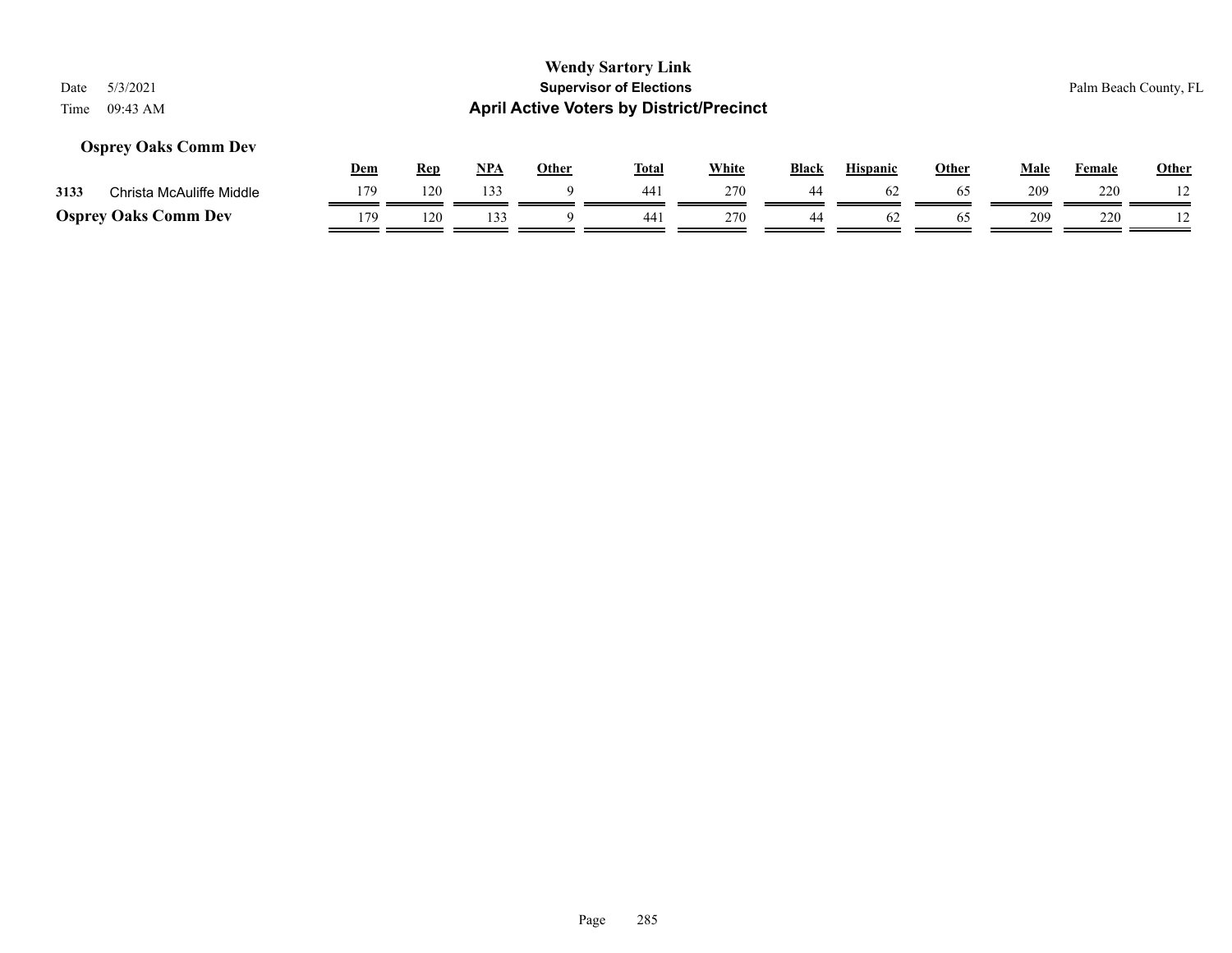### **Old Palm Comm Dev**

|                          |                        | <u>Dem</u> | <u>Rep</u> | <b>NPA</b> | Other | <b>Total</b> | White | <b>Black</b> | <b>Hispanic</b> | Other | Male | Female | <b>Other</b> |
|--------------------------|------------------------|------------|------------|------------|-------|--------------|-------|--------------|-----------------|-------|------|--------|--------------|
| 1189                     | Westwood Gardens HOA   | 24         | 66         |            |       | 117          | 102   |              |                 |       |      |        |              |
| 1247                     | Watson B Duncan Middle |            | 178        | 56         | 10    | 279          | 257   |              |                 | 20    | 131  | 135    |              |
| <b>Old Palm Comm Dev</b> |                        | 59         | 244        | 81         |       | 396          | 359   |              |                 | 26    | 187  | 192    |              |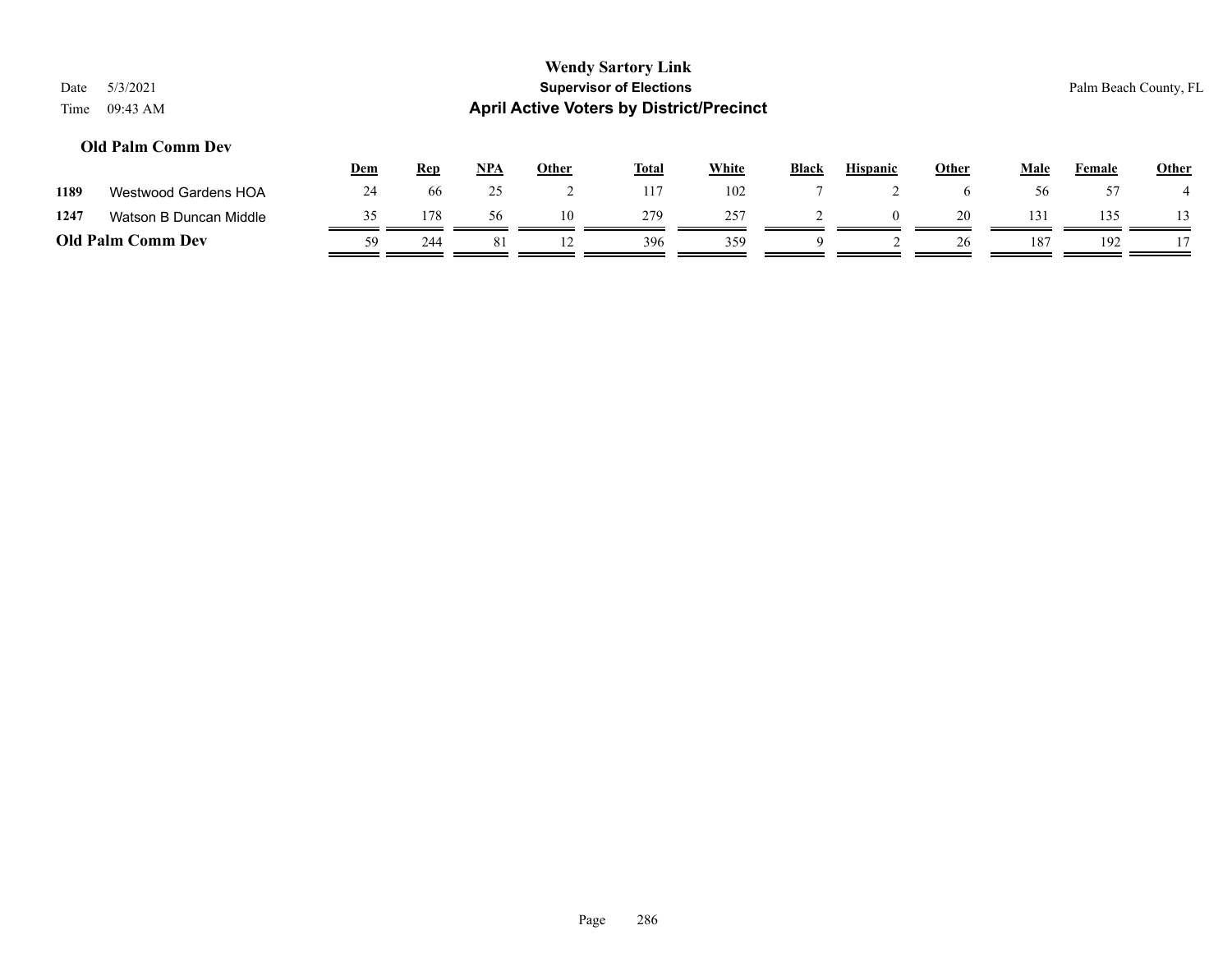## **Plantation Comm Dev Dist**

|      |                                              | Dem | Rep | <b>NPA</b> | Other | <b>Total</b> | White | <b>Black</b> | <b>Hispanic</b> | Other | Male         | Female | <b>Other</b>   |
|------|----------------------------------------------|-----|-----|------------|-------|--------------|-------|--------------|-----------------|-------|--------------|--------|----------------|
| 6178 | Everglades Elementary                        | 576 | 382 | 450        |       |              | 655   | 304          | 249             | 226   | $65^{\circ}$ | 705    | 70             |
|      | <b>Plantation (</b><br>C <b>omm Dev Dist</b> | 576 | 382 | 450        | 26    | 434          | 655   | 304          | 249             | 226   | $65^{\circ}$ | 705    | $\overline{ }$ |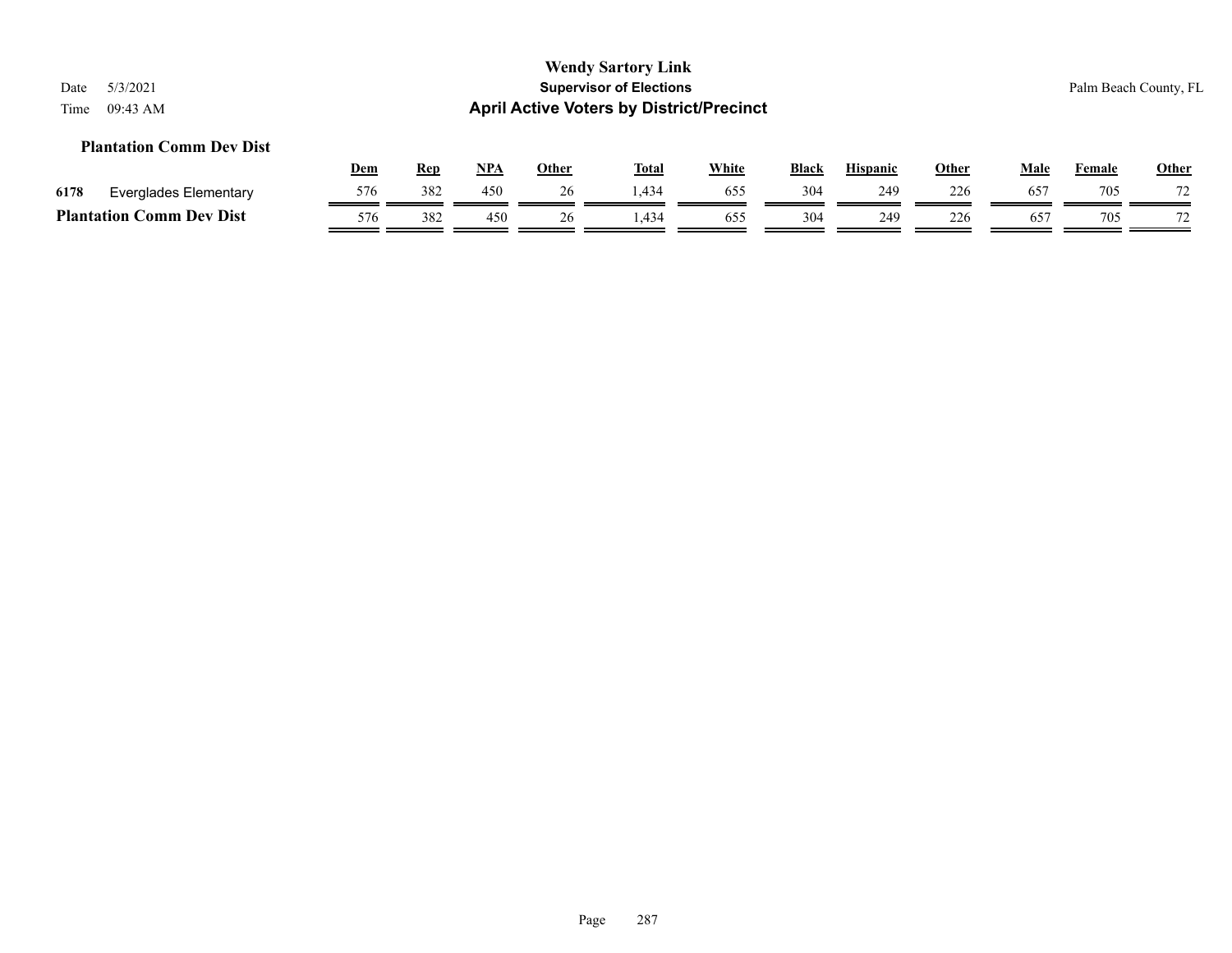## **Port Of Palm Beach**

|      |                                  | Dem          | <b>Rep</b>   | NPA            | <b>Other</b>   | <b>Total</b> | <b>White</b>   | <b>Black</b>     | <b>Hispanic</b> | <b>Other</b> | <b>Male</b>    | <b>Female</b>  | <b>Other</b>   |
|------|----------------------------------|--------------|--------------|----------------|----------------|--------------|----------------|------------------|-----------------|--------------|----------------|----------------|----------------|
| 1218 | Osceola Creek Middle             |              | $\mathbf{0}$ | $\mathbf{0}$   | $\theta$       |              | $\overline{1}$ | $\mathbf{0}$     | $\overline{0}$  | $\theta$     |                | $\overline{0}$ | $\Omega$       |
| 1220 | Pierce Hammock Elementary        | $\mathbf{0}$ | $\theta$     | $\mathbf{0}$   | $\Omega$       | $\theta$     | $\mathbf{0}$   | $\theta$         | $\mathbf{0}$    | $\theta$     | $\theta$       | $\theta$       | $\Omega$       |
| 1222 | Sandhill Crane Golf Club         | 8            | 24           | 13             | $\Omega$       | 45           | 33             | 4                | 3               | 5            | 23             | 22             | $\Omega$       |
| 1224 | Pierce Hammock Elementary        | $\mathbf{0}$ | $\mathbf{0}$ | $\mathbf{0}$   | $\overline{0}$ | $\mathbf{0}$ | $\overline{0}$ | $\boldsymbol{0}$ | $\mathbf{0}$    | $\mathbf{0}$ | $\mathbf{0}$   | $\mathbf{0}$   | $\Omega$       |
| 1228 | <b>Carleton Oaks Clubhouse</b>   | 144          | 195          | 132            | 7              | 478          | 351            | 23               | 49              | 55           | 231            | 235            | 12             |
| 1230 | Christ Fellowship Church PBG     | $\mathbf{0}$ | $\mathbf{0}$ | $\mathbf{0}$   | $\Omega$       | $\mathbf{0}$ | $\overline{0}$ | $\mathbf{0}$     | $\mathbf{0}$    | $\theta$     | $\mathbf{0}$   | $\theta$       | $\Omega$       |
| 1232 | Mirasol Sales and Info Center    | $\theta$     | $\theta$     | $\overline{0}$ | $\Omega$       | $\Omega$     | $\overline{0}$ | $\mathbf{0}$     | $\mathbf{0}$    | $\theta$     | $\theta$       | $\Omega$       | $\Omega$       |
| 1234 | Christ Fellowship Church PBG     | $\theta$     | $\mathbf{0}$ | $\overline{0}$ | $\Omega$       | $\Omega$     | $\overline{0}$ | $\mathbf{0}$     | $\overline{0}$  | $\theta$     | $\theta$       | $\Omega$       |                |
| 1236 | Mirasol Sales and Info Center    | $\theta$     | $\mathbf{0}$ | $\mathbf{0}$   | $\overline{0}$ | $\mathbf{0}$ | $\overline{0}$ | $\mathbf{0}$     | $\mathbf{0}$    | $\mathbf{0}$ | $\theta$       | $\theta$       | $\Omega$       |
| 1238 | Mirasol Sales and Info Center    | 612          | 764          | 502            | 58             | 1,936        | 1,757          | 18               | 20              | 141          | 915            | 966            | 55             |
| 1240 | <b>Timber Trace Elementary</b>   | 807          | 1,120        | 631            | 53             | 2,611        | 2,260          | 52               | 147             | 152          | 1,176          | 1,356          | 79             |
| 1242 | Christ Fellowship Church PBG     | 878          | 1,078        | 630            | 61             | 2,647        | 2,403          | 36               | 65              | 143          | 1,100          | 1,488          | 59             |
| 1244 | Christ Fellowship Church PBG     | 484          | 679          | 441            | 55             | 1,659        | 1,435          | 33               | 79              | 112          | 710            | 895            | 54             |
| 1246 | Watson B Duncan Middle           | 868          | 926          | 713            | 64             | 2,571        | 2,044          | 77               | 196             | 254          | 1,122          | 1,366          | 83             |
| 1247 | Watson B Duncan Middle           | 35           | 178          | 56             | 10             | 279          | 257            | $\overline{c}$   | $\mathbf{0}$    | 20           | 131            | 135            | 13             |
| 1248 | PBG Community Center             | 522          | 604          | 396            | 38             | 1,560        | 1,312          | 30               | 115             | 103          | 663            | 862            | 35             |
| 1250 | Palm Beach Gardens High          | 13           | 36           | 15             | $\mathbf{0}$   | 64           | 57             | $\boldsymbol{0}$ | $\overline{4}$  | 3            | 33             | 27             | $\overline{4}$ |
| 1252 | <b>Ballen Isles Country Club</b> | 875          | 796          | 639            | 49             | 2,359        | 2,175          | 18               | 20              | 146          | 1,053          | 1,243          | 63             |
| 1254 | Northlake Nazarene Church        | 154          | 174          | 127            | $\tau$         | 462          | 389            | 6                | 27              | 40           | 229            | 216            | 17             |
| 1256 | North County Senior Center       | $\mathbf{1}$ | 2            | $\overline{4}$ | 3              | 10           | 9              | $\mathbf{1}$     | $\theta$        | $\theta$     | 5              | 5              | $\theta$       |
| 1258 | North County Senior Center       | 316          | 221          | 255            | 33             | 825          | 453            | 97               | 129             | 146          | 374            | 422            | 29             |
| 1260 | PBG City Hall Council Room       | 445          | 550          | 319            | 26             | 1,340        | 1,110          | 26               | 115             | 89           | 602            | 694            | 44             |
| 1262 | PBG Moose Lodge 2010             |              | $\mathbf{0}$ | 1              | $\overline{0}$ | 2            | 2              | $\mathbf{0}$     | $\mathbf{0}$    | $\theta$     | 1              | $\overline{1}$ | $\Omega$       |
| 1264 | PBG City Hall Council Room       | $\theta$     | $\mathbf{0}$ | $\mathbf{0}$   | $\Omega$       | $\theta$     | $\overline{0}$ | $\mathbf{0}$     | $\theta$        | $\theta$     | $\theta$       | $\theta$       | $\theta$       |
| 1266 | PBG City Hall Council Room       | 174          | 116          | 137            | 13             | 440          | 269            | 68               | 64              | 39           | 181            | 245            | 14             |
| 1268 | <b>PBG Community Center</b>      | 117          | 78           | 117            | 8              | 320          | 188            | 47               | 48              | 37           | 125            | 176            | 19             |
| 1270 | <b>PBG Community Center</b>      | 6            | $\mathbf{0}$ | $\overline{2}$ | $\Omega$       | 8            | $\overline{2}$ | 5                | -1              | $\theta$     | $\overline{4}$ | 3              |                |
| 1272 | Palm Beach Gardens Elementar     | 749          | 698          | 537            | 51             | 2,035        | 1,627          | 105              | 119             | 184          | 948            | 1,020          | 67             |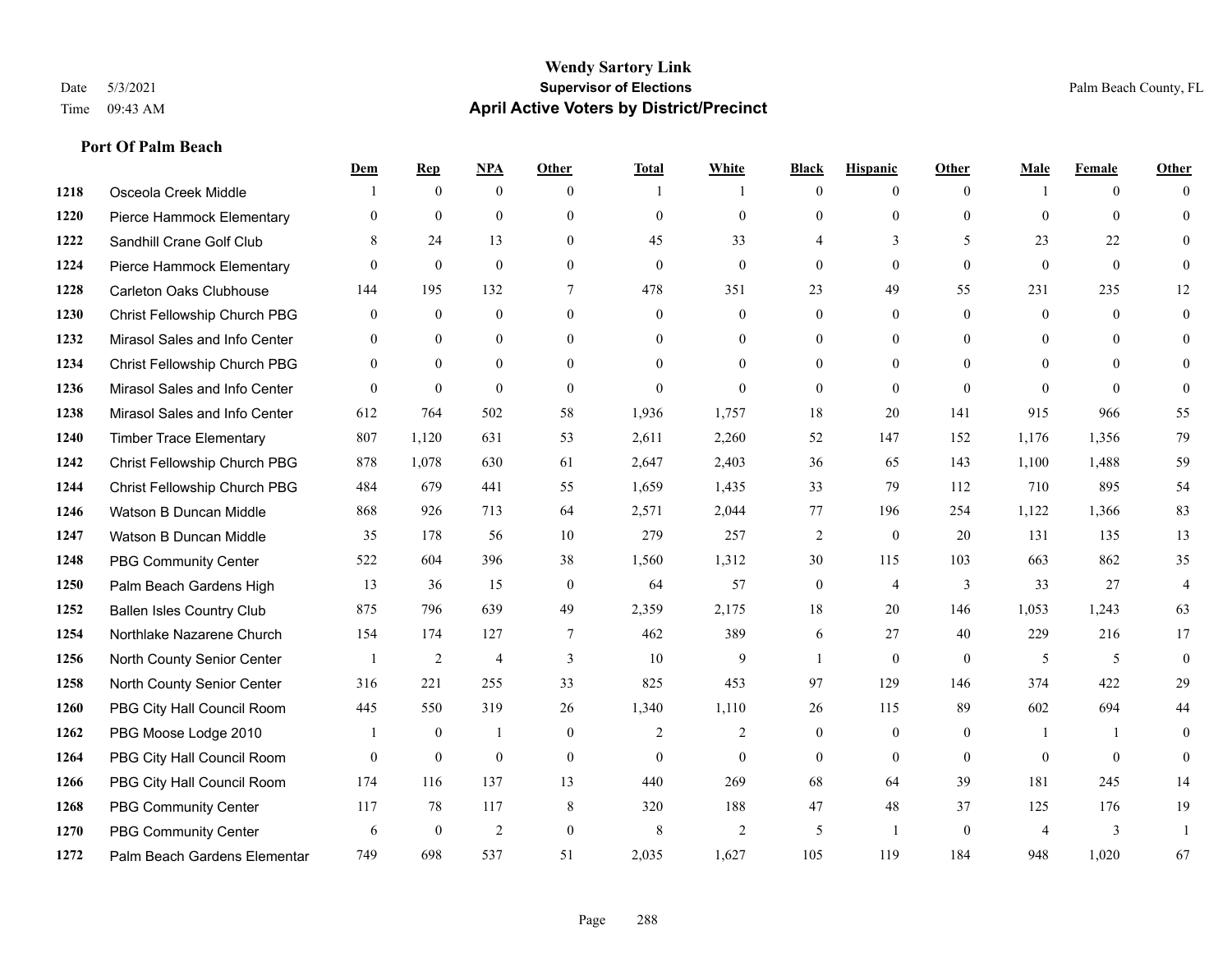#### **Wendy Sartory Link** Date 5/3/2021 **Supervisor of Elections** Palm Beach County, FL Time 09:43 AM **April Active Voters by District/Precinct**

# **Dem Rep NPA Other Total White Black Hispanic Other Male Female Other** Palm Beach Gardens High 613 565 432 39 1,649 1,259 96 142 152 773 813 63 Palm Beach Gardens High 120 95 84 5 304 202 44 38 20 142 151 11 Garden Lodge 366 F&AM 377 186 265 22 850 423 193 132 102 373 445 32 Pew Leadership Center 141 158 116 11 426 359 11 26 30 176 247 3 Pew Leadership Center 86 48 61 10 205 149 12 21 23 103 87 15 Eissey Campus Theater 801 815 745 68 2,429 1,911 86 214 218 1,055 1,295 79 PBG Moose Lodge 2010 45 53 41 3 142 115 4 13 10 70 64 8 PBG Moose Lodge 2010 13 24 6 0 43 39 1 0 3 22 19 2 PBG Moose Lodge 2010 713 867 584 75 2,239 1,847 57 153 182 907 1,264 68 PBG Moose Lodge 2010 15 53 22 1 91 84 1 1 5 42 46 3 Dwight D Eisenhower Elementar 29 80 21 8 138 118 4 5 11 68 69 1 Dwight D Eisenhower Elementar 273 281 217 21 792 629 17 92 54 305 455 32 PBG Moose Lodge 2010 34 33 20 1 88 80 0 4 4 37 50 1 Cross Community Church 1 3 1 0 5 4 0 0 1 2 3 0 Dwight D Eisenhower Elementar 37 53 35 3 128 108 1 9 10 58 66 4 NPB Community Center 227 272 191 22 712 606 15 40 51 359 320 33 NPB Community Center 0 0 0 1 1 1 0 0 0 1 0 0 Eissey Campus Theater 1 5 3 1 10 7 0 0 3 4 6 0 Gardens Mall Community Room 37 74 35 4 150 135 3 3 9 74 72 4 Eissey Campus Theater 1 2 1 0 4 4 0 0 0 3 1 0 Gardens Mall Community Room 6 16 11 0 33 30 0 2 1 16 17 0 NPB Community Center 57 130 62 5 254 226 3 8 17 104 135 15 NPB Community Center 205 205 152 27 589 415 46 83 45 259 308 22 PBG Moose Lodge 2010 0 0 0 0 0 0 0 0 0 0 0 0 **1320 NPB Community Center** 38 121 34 1 194 172 3 8 11 102 88 4 **1322 NPB Community Center**  $\begin{array}{cccccccc} 2 & 6 & 10 & 0 & 18 & 18 & 0 & 0 & 8 & 9 & 1 \end{array}$  Allamanda Elementary 448 468 387 33 1,336 1,059 41 133 103 569 720 47 Allamanda Elementary 187 228 159 15 589 506 7 23 53 258 320 11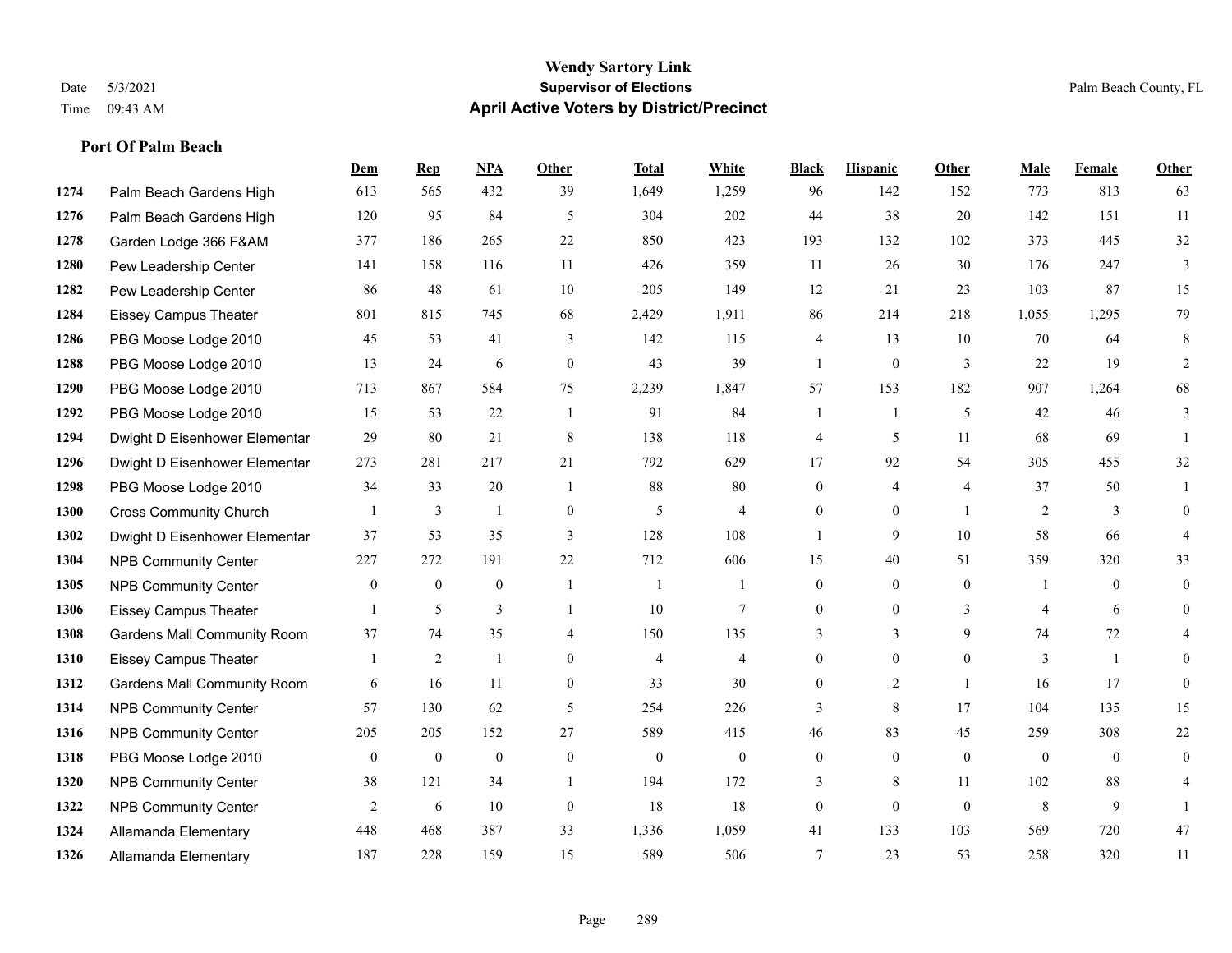#### **Wendy Sartory Link** Date 5/3/2021 **Supervisor of Elections** Palm Beach County, FL Time 09:43 AM **April Active Voters by District/Precinct**

# **Dem Rep NPA Other Total White Black Hispanic Other Male Female Other** Osborne Park Activities Bldg 628 856 543 43 2,070 1,775 31 124 140 992 1,015 63 1st Unitarian Church NPB 41 49 44 2 136 111 8 10 7 75 58 3 1st Unitarian Church NPB 370 403 286 34 1,093 894 62 73 64 523 548 22 1st Unitarian Church NPB 3 4 5 1 13 13 0 0 0 5 8 0 Gardens Mall Community Room 35 93 42 3 173 154 0 4 15 86 80 7 Eissey Campus Theater 91 401 102 20 614 592 1 1 20 275 328 11 Eissey Campus Theater 6 7 3 0 16 14 0 1 1 8 8 0 NPB Country Club 316 457 273 33 1,079 973 17 34 55 456 597 26 Old Port Cove 309 542 329 30 1,210 1,104 5 31 70 542 642 26 Anchorage Activities Bldg 584 943 428 37 1,992 1,827 14 59 92 913 1,028 51 NPB Council Chambers 33 126 38 10 207 194 0 6 7 106 94 7 Faith Lutheran Church 401 638 391 22 1,452 1,280 11 82 79 696 708 48 Northlake Nazarene Church 717 914 599 54 2,284 1,629 163 194 298 1,031 1,167 86 Grove Park Elementary 96 166 83 4 349 293 11 21 24 152 185 12 Casa Rio Clubhouse 870 454 559 41 1,924 963 431 262 268 829 1,019 76 RB Prep Achievement Academy 13 4 5 0 22 9 7 2 4 14 5 3 Garden Lodge 366 F&AM 361 332 248 22 963 755 59 72 77 421 511 31 Grove Park Elementary 219 121 192 9 541 281 47 156 57 238 283 20 RB Prep Achievement Academy 346 112 191 20 669 186 264 128 91 283 360 26 Palm Lake Estates - The Palms 69 79 49 4 201 162 13 8 18 92 99 10 1368 RB Prep Achievement Academy 0 1 0 0 1 1 1 0 0 0 1 0 0 0 Palm Lake Estates - The Palms 117 122 78 5 322 273 12 23 14 134 176 12 Garden Lodge 366 F&AM 95 36 45 6 182 80 58 21 23 78 98 6 Pew Leadership Center 192 81 138 10 421 217 115 44 45 177 229 15 Lake Park Town Hall 0 0 0 0 0 0 0 0 0 0 0 0 PBC Fire Rescue #68 1,070 411 521 38 2,040 838 850 120 232 942 1,011 87 NPB Council Chambers 197 282 171 14 664 584 11 23 46 293 346 25

Lake Park Town Hall 296 351 259 28 934 765 38 57 74 425 483 26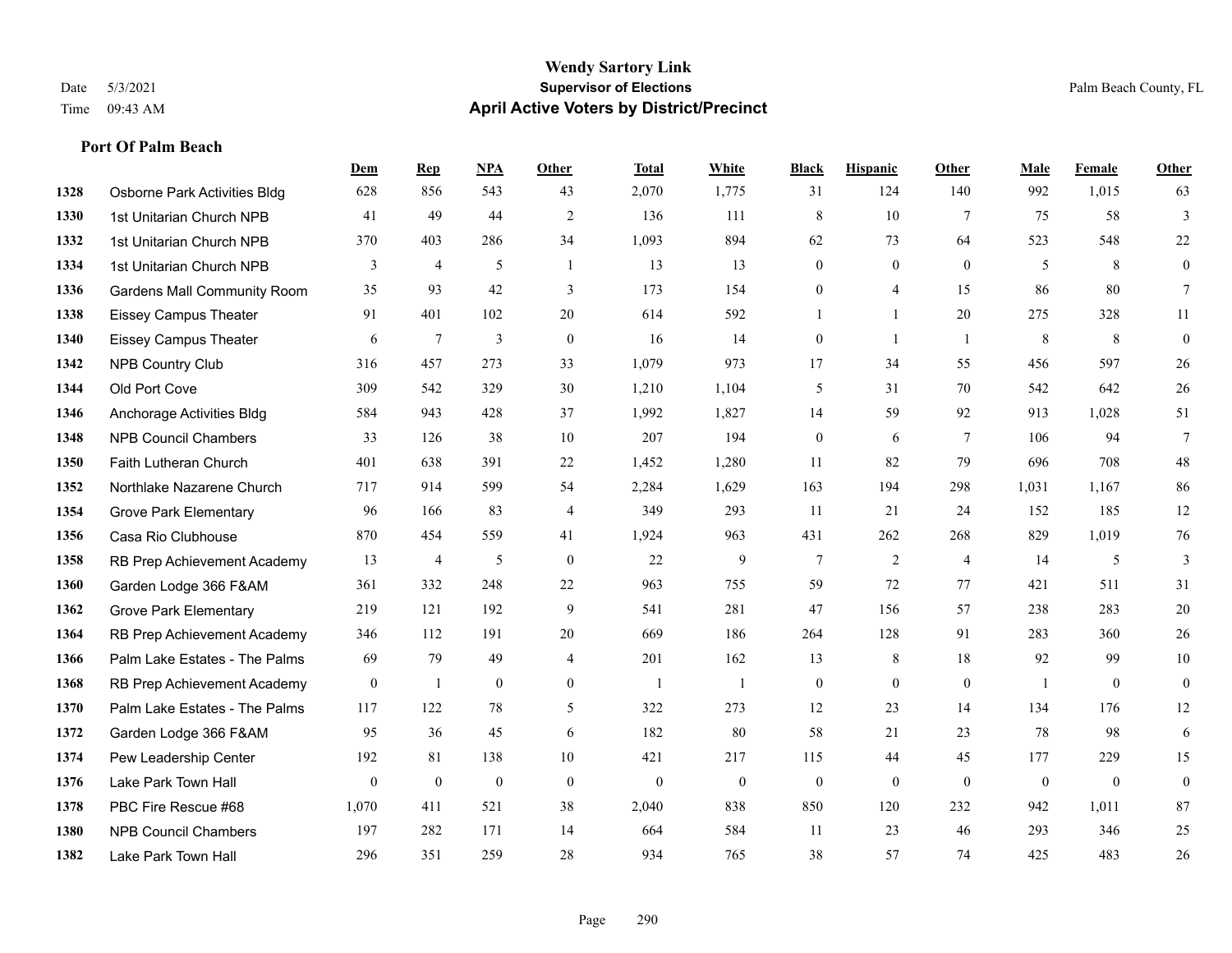#### **Wendy Sartory Link** Date 5/3/2021 **Supervisor of Elections** Palm Beach County, FL Time 09:43 AM **April Active Voters by District/Precinct**

# **Dem Rep NPA Other Total White Black Hispanic Other Male Female Other** Phil Foster Park Marine Center 326 577 302 27 1,232 1,088 21 44 79 614 588 30 Phil Foster Park Marine Center 608 1,176 739 87 2,610 2,262 53 89 206 1,223 1,314 73 Palm Beach Shores Town Hall 295 461 316 25 1,097 994 14 21 68 521 546 30 Palm Beach Shores Town Hall 0 0 0 0 0 0 0 0 0 0 0 0 St Edwards Church 466 1,219 538 58 2,281 2,090 6 55 130 1,042 1,166 73 St Edwards Church 384 625 425 47 1,481 1,343 5 30 103 652 791 38 **1394 Morton & Barbara Mandel Cente** 261 640 305 39 1,245 1,137 7 23 78 565 645 35 Jeaga Middle 175 96 113 6 390 154 124 42 70 176 201 13 Grassy Waters Elementary 1,079 342 615 41 2,077 615 746 417 299 885 1,114 78 Jeaga Middle 199 91 131 10 431 177 130 94 30 182 233 16 Jeaga Middle 0 0 0 0 0 0 0 0 0 0 0 0 Cypress Lakes HOA 600 339 284 31 1,254 865 195 96 98 484 732 38 Century Village Clubhouse 61 33 23 2 119 75 12 19 13 52 63 4 Club Baywinds 849 577 381 34 1,841 1,407 157 168 109 762 1,037 42 Andros Isle POA Clubhouse 879 572 557 39 2,047 1,117 401 292 237 869 1,106 72 Riverwalk Clubhouse 770 717 572 45 2,104 1,651 94 176 183 898 1,142 64 Jeaga Middle 215 91 135 8 449 205 127 83 34 194 244 11 Jeaga Middle 169 57 127 15 368 119 127 71 51 146 210 12 Century Village Clubhouse 800 408 342 30 1,580 1,037 208 195 140 620 899 61 Century Village Clubhouse 826 418 325 37 1,606 1,143 164 156 143 631 924 51 Century Village Clubhouse 654 336 281 26 1,297 808 193 190 106 501 738 58 Century Village Clubhouse 347 201 154 6 708 496 68 85 59 254 428 26 Benoist Farms Elementary 599 159 316 22 1,096 269 468 244 115 423 621 52 Riverwalk Clubhouse 54 26 28 7 115 56 27 22 10 43 68 4 Riverwalk Clubhouse 103 48 75 10 236 104 55 49 28 102 132 2 Turning Points Academy 780 415 391 41 1,627 959 297 257 114 611 969 47 Turning Points Academy 872 178 383 20 1,453 495 667 163 128 504 898 51 Wynnebrook Elementary 834 271 438 21 1,564 436 608 359 161 678 811 75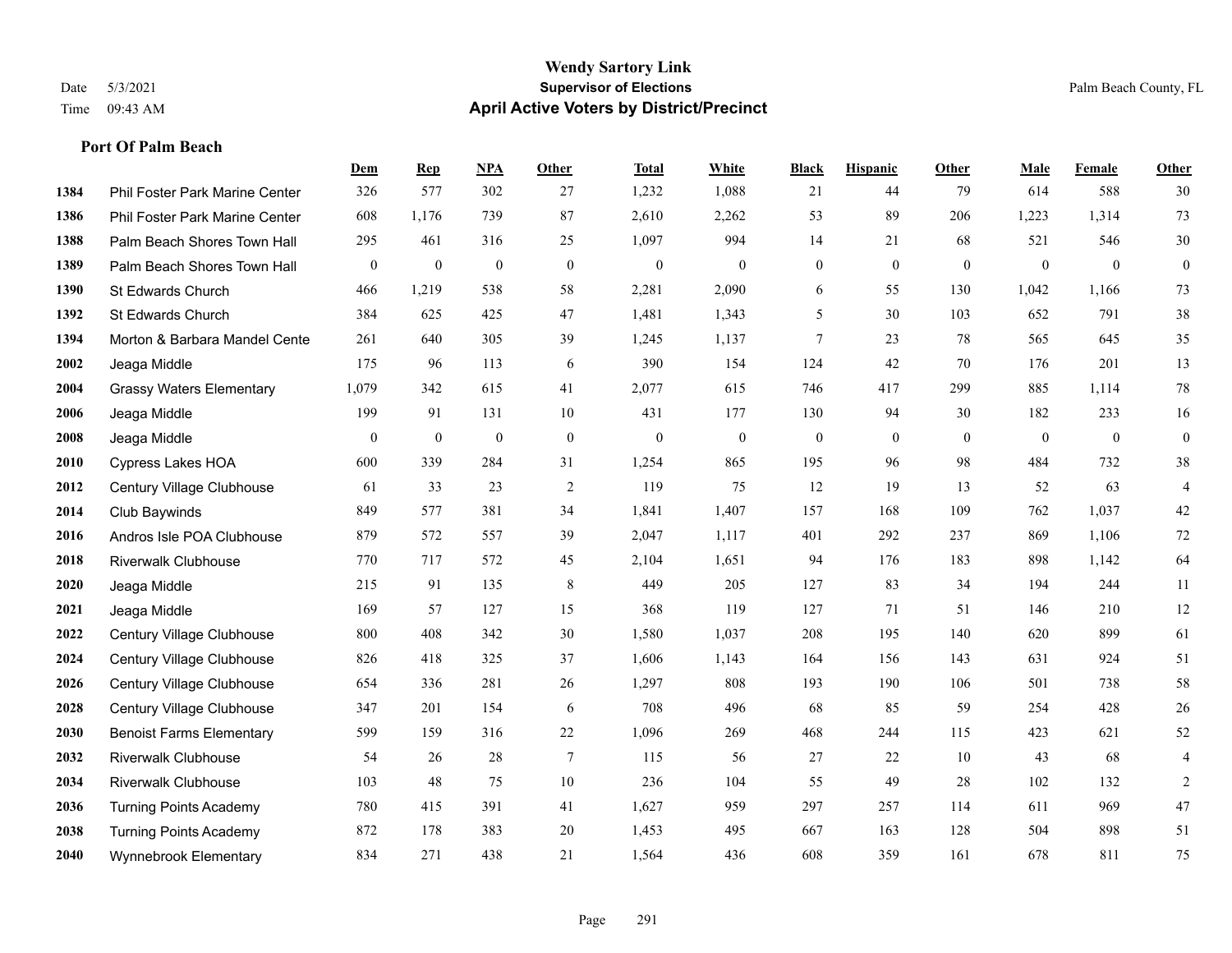#### **Wendy Sartory Link** Date 5/3/2021 **Supervisor of Elections** Palm Beach County, FL Time 09:43 AM **April Active Voters by District/Precinct**

# **Dem Rep NPA Other Total White Black Hispanic Other Male Female Other** Wynnebrook Elementary 562 259 398 15 1,234 517 135 485 97 522 658 54 Riverwalk Clubhouse 0 0 0 0 0 0 0 0 0 0 0 0 St Christophers Episcopal Chr 1,147 294 582 34 2,057 604 830 409 214 911 1,044 102 Haverhill Town Hall 399 215 235 12 861 339 233 199 90 388 435 38 Elks Lodge #1352 2 3 0 0 5 3 1 0 1 3 1 1 Elks Lodge #1352 17 19 19 3 58 39 1 11 7 33 22 3 Elks Lodge #1352 565 156 272 20 1,013 188 478 154 193 470 504 39 Elks Lodge #1352 1,272 314 710 26 2,322 459 993 578 292 1,019 1,191 112 Clayton Hutcheson Hall B 742 322 569 18 1,651 525 297 654 175 727 830 94 Clayton Hutcheson Hall B 4 2 1 0 7 4 0 2 1 3 4 0 West Gate Elementary 395 225 342 13 975 327 75 494 79 462 465 48 Belvedere Elementary 6 3 3 0 12 10 0 1 1 8 4 0 Belvedere Elementary 1 0 0 0 1 1 0 0 0 1 0 0 Howard Park Community Center 156 77 104 6 343 174 61 69 39 159 176 8 Conniston Middle 461 278 348 16 1,103 450 101 463 89 505 556 42 Belvedere Elementary 596 402 413 27 1,438 1,129 32 163 114 692 691 55 Belvedere Elementary 636 320 484 28 1,468 519 153 646 150 639 737 92 Belvedere Elementary 0 0 0 0 0 0 0 0 0 0 0 0 St Catherine Church 172 133 145 9 459 367 20 35 37 223 220 16 St Catherine Church 472 577 374 32 1,455 1,210 39 95 111 654 748 53 Faith Farm Tabernacle 3 2 2 0 7 4 0 3 0 6 1 0 Pahokee Recreation Center 1,009 181 242 5 1,437 188 933 227 89 595 790 52 Pahokee Recreation Center 1,046 178 296 13 1,533 144 891 393 105 685 765 83 Pahokee High 564 23 113 2 702 10 642 3 47 208 458 36 Canal Point Community Center 27 6 7 0 40 13 22 2 3 22 18 0 Belle Glade Library/Civic Ctr 190 29 64 1 284 32 156 80 16 112 160 12 Belle Glade Library/Civic Ctr 1 3 2 0 6 0 0 6 0 2 4 0 South Bay Commission Chambe 48 56 33 5 142 98 9 22 13 71 64 7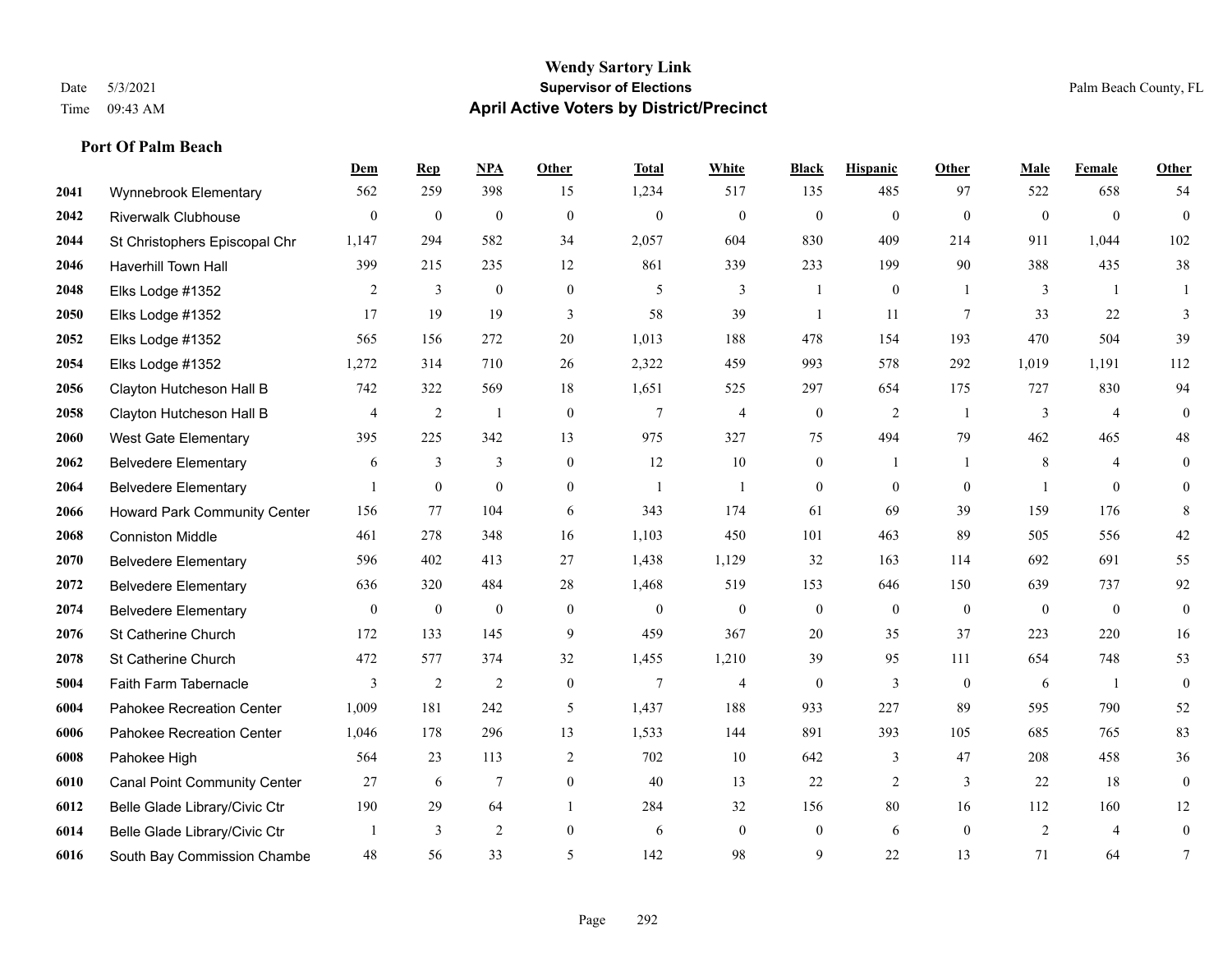#### **Wendy Sartory Link** Date 5/3/2021 **Supervisor of Elections** Palm Beach County, FL Time 09:43 AM **April Active Voters by District/Precinct**

**Dem Rep NPA Other Total White Black Hispanic Other Male Female Other**

# South Bay Commission Chambe 1,229 87 233 11 1,560 63 1,201 215 81 646 874 40 Glades Central High 456 82 146 8 692 84 399 169 40 323 333 36 Belle Glade Library/Civic Ctr 1,433 111 259 13 1,816 97 1,453 145 121 758 986 72 Lewis Evans Resource Center 1,792 78 275 14 2,159 35 1,871 129 124 872 1,208 79 Lewis Evans Resource Center  $\begin{array}{ccccccccccccc}\n & & & & 3 & & 0 & 2 & 0 & 5 & 1 & 0 & 4 & 0 & 2 & 3 & 0\n\end{array}$  Belle Glade Library/Civic Ctr 784 470 342 15 1,611 430 412 678 91 754 812 45 Belle Glade Library/Civic Ctr 1 0 0 0 1 0 1 0 0 1 0 0 Belle Glade Library/Civic Ctr 8 3 13 2 26 8 0 18 0 8 16 2 Gove Elementary 690 300 271 5 1,266 318 440 408 100 545 677 44 Gove Elementary 0 4 0 4 4 0 0 0 3 1 0 Gove Elementary 404 165 211 9 789 140 153 450 46 341 417 31 Osceola Creek Middle 104 128 107 1 340 257 12 35 36 153 170 17 Osceola Creek Middle 1,015 1,208 1,035 59 3,317 2,133 437 480 267 1,584 1,620 113 Frontier Elementary 912 982 782 59 2,735 1,760 412 330 233 1,287 1,361 87 Acreage Branch Library 205 268 181 11 665 423 79 93 70 317 316 32 Pierce Hammock Elementary 820 965 736 39 2,560 1,659 360 305 236 1,237 1,225 98 Pierce Hammock Elementary 0 0 0 0 0 0 0 0 0 0 0 0 Acreage Branch Library 879 879 724 56 2,538 1,563 366 345 264 1,197 1,249 92 Cornerstone Fellowship 612 756 562 50 1,980 1,272 212 282 214 919 987 74 Seminole Ridge High 606 643 570 36 1,855 1,144 231 307 173 876 900 79 Acreage Pines Elementary 0 0 0 0 0 0 0 0 0 0 0 0 Pierce Hammock Elementary 0 0 0 0 0 0 0 0 0 0 0 0 Acreage Pines Elementary 756 603 569 38 1,966 1,065 357 246 298 953 946 67 Indian Trail Improvement Dist 905 959 817 56 2,737 1,708 337 400 292 1,260 1,373 104 Sandhill Crane Golf Club 235 424 247 25 931 671 69 71 120 453 443 35

 Sandhill Crane Golf Club 32 57 36 4 129 107 3 12 7 65 60 4 Ibis POA Admin Building 1,038 1,129 727 85 2,979 2,602 103 66 208 1,405 1,505 69 Ibis POA Admin Building 0 0 0 0 0 0 0 0 0 0 0 0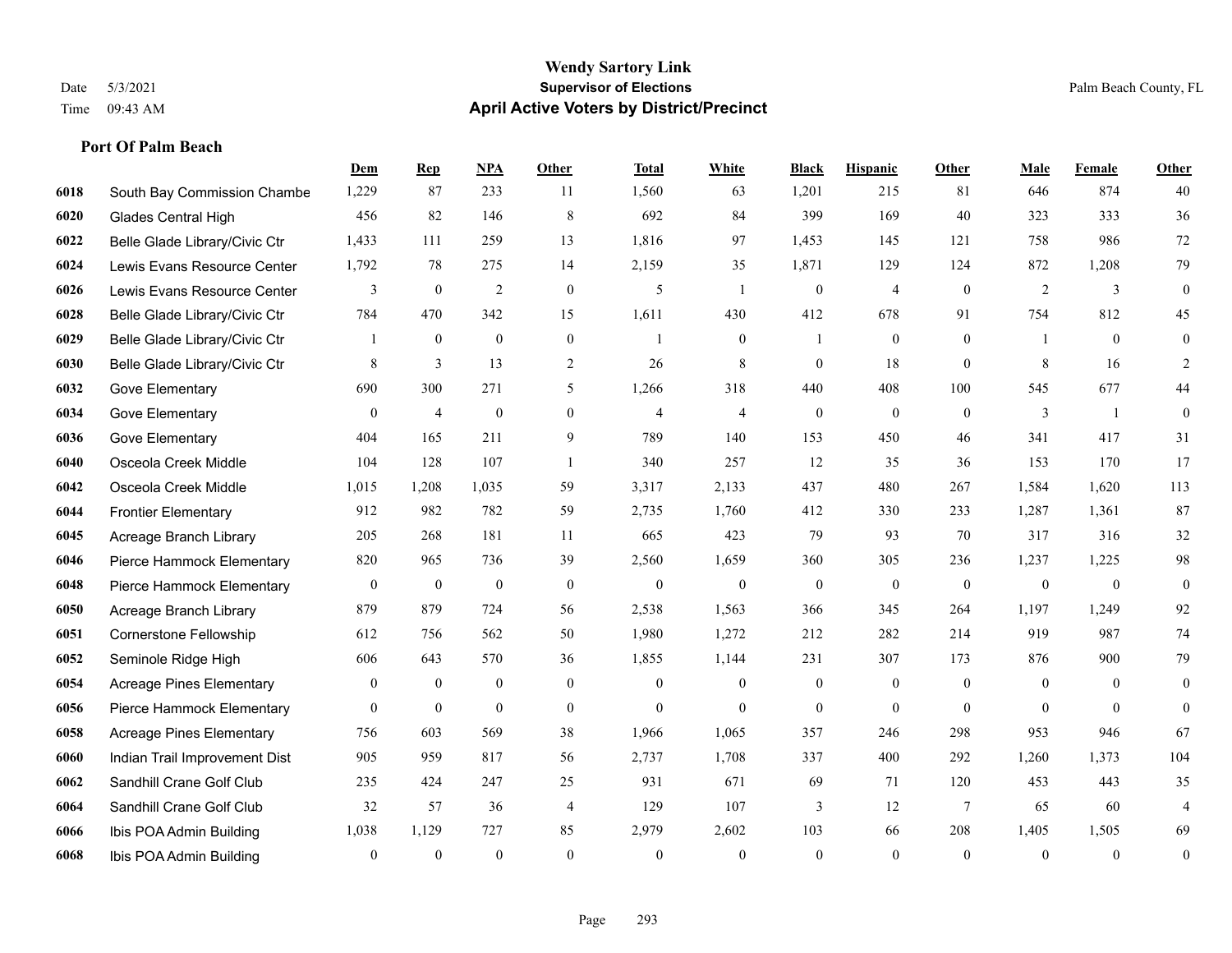#### **Wendy Sartory Link** Date 5/3/2021 **Supervisor of Elections** Palm Beach County, FL Time 09:43 AM **April Active Voters by District/Precinct**

# **Dem Rep NPA Other Total White Black Hispanic Other Male Female Other** Ironhorse Country Club 156 266 120 8 550 448 34 19 49 249 289 12 Seminole Ridge High 380 370 351 34 1,135 531 215 288 101 527 591 17 Seminole Ridge High 0 0 0 0 0 0 0 0 0 0 0 0 Western Pines Middle 661 717 575 35 1,988 1,446 154 210 178 947 956 85 Western Pines Middle 674 726 644 38 2,082 1,401 154 355 172 994 1,026 62 Golden Grove Elementary 616 780 613 45 2,054 1,387 128 338 201 953 1,015 86 Seminole Ridge High 11 7 15 2 35 30 0 3 2 13 22 0 Oasis Church 237 330 262 38 867 542 56 178 91 426 426 15 Oasis Church 272 414 247 21 954 697 94 86 77 438 486 30 Seminole Ridge High 552 695 559 39 1,845 1,193 215 289 148 876 913 56 Loxahatchee Groves Elementary 788 903 732 53 2,476 1,547 275 446 208 1,201 1,183 92 Oasis Church 178 233 149 16 576 381 47 105 43 279 276 21 Palms West Presbyterian 686 947 665 44 2,342 1,867 76 216 183 1,117 1,149 76 Palms West Presbyterian 0 0 0 0 0 0 0 0 0 0 0 0 HL Johnson Elementary 642 502 451 36 1,631 909 295 250 177 731 855 45 Madison Green Clubhouse 1,259 746 743 50 2,798 1,240 773 406 379 1,294 1,399 105 RPB Recreation Center 683 494 473 27 1,677 989 271 272 145 693 925 59 Crestwood Middle 186 164 121 7 478 239 75 81 83 222 236 20 RPB Recreation Center 228 134 213 10 585 254 97 160 74 237 326 22 Calypso Bay Waterpark 0 0 0 0 0 0 0 0 0 0 0 0 Crestwood Middle 478 406 356 33 1,273 678 231 214 150 593 636 44 RPB Village Hall 1,089 714 694 43 2,540 1,402 478 428 232 1,194 1,252 94 HL Johnson Elementary 743 418 504 51 1,716 902 328 274 212 755 912 49 RPB Branch Library 1,132 571 700 53 2,456 1,178 583 435 260 1,071 1,298 87 Royal Palm Beach High 400 328 263 19 1,010 488 199 157 166 484 502 24 RPB Cultural Center 1,177 660 761 48 2,646 1,402 507 483 254 1,129 1,426 91 RPB Cultural Center 599 321 394 19 1,333 652 285 276 120 560 729 44 Calypso Bay Waterpark 685 296 499 30 1,510 556 407 354 193 645 801 64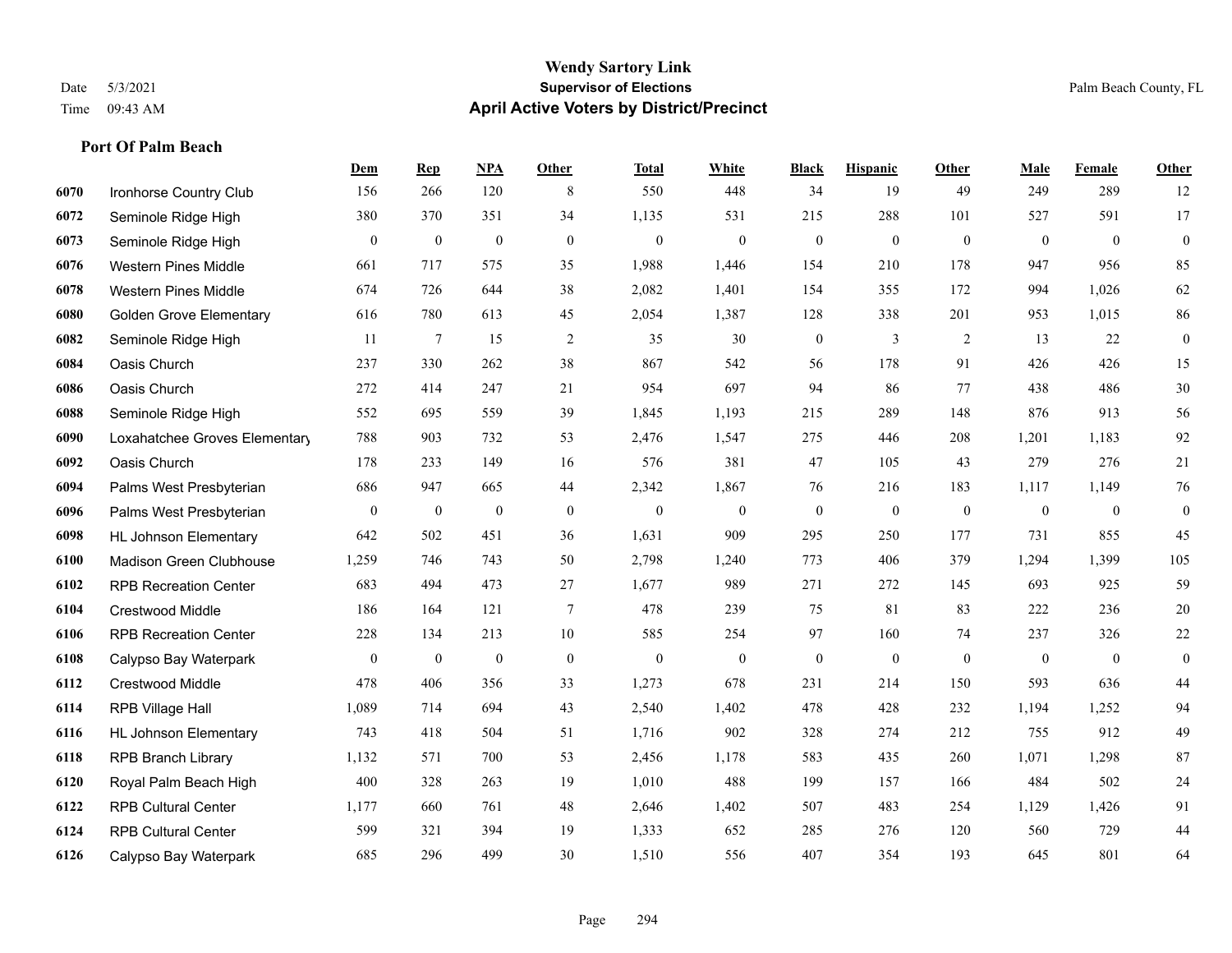#### **Wendy Sartory Link** Date 5/3/2021 **Supervisor of Elections** Palm Beach County, FL Time 09:43 AM **April Active Voters by District/Precinct**

# **Dem Rep NPA Other Total White Black Hispanic Other Male Female Other** Royal Palm Beach High 35 26 31 3 95 52 25 11 7 43 52 0 Royal Palm Beach High 88 45 88 6 227 99 37 68 23 107 113 7 Royal Palm Beach High 408 191 268 20 887 431 174 187 95 401 452 34 Christ Fellowship Church RPB 989 474 706 30 2,199 877 513 507 302 979 1,118 102 Calypso Bay Waterpark 1 1 0 0 2 0 1 0 1 0 1 1 Royal Palm Beach High 0 0 0 0 0 0 0 0 0 0 0 0 Royal Palm Beach High 336 506 302 31 1,175 854 105 114 102 566 584 25 Christ Fellowship Church RPB 0 0 0 0 0 0 0 0 0 0 0 0 Christ Fellowship Church RPB 0 0 0 0 0 0 0 0 0 0 0 0 Christ Fellowship Church RPB 1 2 1 0 4 3 0 0 1 3 1 0 Christ Fellowship Church RPB 0 0 1 0 1 1 0 0 0 0 1 0 Binks Forest Elementary 25 41 36 2 104 75 5 9 15 47 53 4 Binks Forest Elementary 413 568 375 33 1,389 1,069 48 128 144 650 693 46 Wellington Landings Middle 474 541 390 30 1,435 1,042 87 184 122 651 742 42 Binks Forest Elementary 661 746 572 40 2,019 1,417 129 297 176 920 1,035 64 Wellington Elementary 798 954 553 40 2,345 1,732 126 309 178 1,068 1,201 76 Wellington Landings Middle 676 595 580 48 1,899 1,239 174 333 153 887 953 59 First Baptist Church Wel 801 691 581 45 2,118 1,355 217 359 187 949 1,101 68 First Baptist Church Wel 836 825 612 55 2,328 1,576 181 374 197 1,040 1,213 75 Wellington Community Center 875 874 752 49 2,550 1,794 152 389 215 1,177 1,292 81 First Baptist Church Wel 131 191 149 9 480 371 27 46 36 222 244 14 Christ Fellowship Church RPB 0 8 5 0 13 12 0 1 0 3 10 0 Christ Fellowship Church RPB 1,358 593 863 66 2,880 1,006 861 655 358 1,240 1,521 119 New Horizons Elementary 290 455 325 13 1,083 798 55 111 119 470 584 29 Wellington High 704 630 566 41 1,941 1,202 264 307 168 859 1,020 62 Elbridge Gale Elementary 871 572 662 49 2,154 1,187 303 437 227 936 1,132 86 Wellington Village Park 221 440 298 28 987 842 16 41 88 396 539 52 Wellington Village Hall 844 462 673 44 2,023 895 358 538 232 830 1,106 87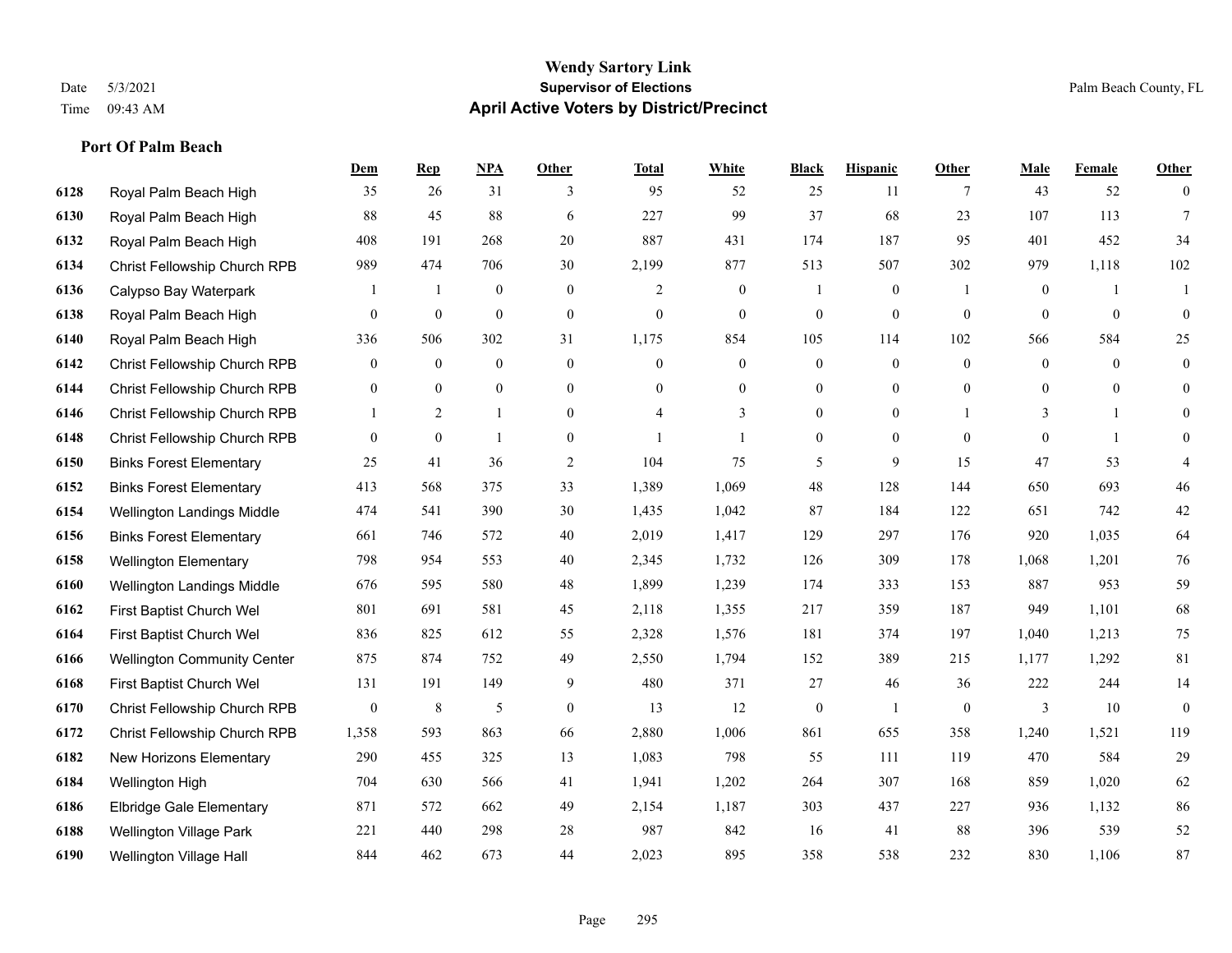# **Port Of Palm Beach**

|      |                                     | Dem            | <b>Rep</b>       | NPA              | <b>Other</b>     | <b>Total</b>   | <b>White</b>     | <b>Black</b>     | <b>Hispanic</b>  | <b>Other</b>   | <b>Male</b>  | <b>Female</b>  | <b>Other</b>   |
|------|-------------------------------------|----------------|------------------|------------------|------------------|----------------|------------------|------------------|------------------|----------------|--------------|----------------|----------------|
| 6192 | St Peters Methodist Church          | 1,000          | 803              | 835              | 59               | 2,697          | 1,612            | 289              | 555              | 241            | 1,227        | 1,383          | 87             |
| 6194 | <b>Equestrian Trails Elementary</b> | 525            | 302              | 337              | 20               | 1,184          | 549              | 291              | 156              | 188            | 530          | 600            | 54             |
| 6196 | Palm Beach Central High             | 0              | $\boldsymbol{0}$ | $\mathbf{0}$     | $\theta$         | $\mathbf{0}$   | $\overline{0}$   | $\mathbf{0}$     | $\mathbf{0}$     | $\theta$       | $\theta$     | $\theta$       | $\overline{0}$ |
| 6198 | Wellington Branch Library           | 539            | 362              | 363              | 34               | 1,298          | 724              | 191              | 267              | 116            | 538          | 721            | 39             |
| 6200 | <b>Emerald Cove Middle</b>          | 541            | 573              | 516              | 43               | 1,673          | 1,044            | 174              | 280              | 175            | 735          | 884            | 54             |
| 6212 | Wellington Village Park             | 149            | 229              | 165              | 13               | 556            | 381              | 17               | 89               | 69             | 255          | 276            | 25             |
| 6214 | <b>Wellington Village Park</b>      | 848            | 766              | 701              | 47               | 2,362          | 1,491            | 254              | 291              | 326            | 1,084        | 1.191          | 87             |
| 6216 | Panther Run Elementary              | 229            | 192              | 179              | 8                | 608            | 342              | 95               | 97               | 74             | 282          | 301            | 25             |
| 6218 | <b>Wellington Village Park</b>      | 0              | $\boldsymbol{0}$ | $\boldsymbol{0}$ | $\boldsymbol{0}$ | $\mathbf{0}$   | $\boldsymbol{0}$ | $\boldsymbol{0}$ | $\boldsymbol{0}$ | $\overline{0}$ | $\mathbf{0}$ | $\mathbf{0}$   | $\overline{0}$ |
| 6220 | Wellington Village Park             | 56             | 31               | 42               | 6                | 135            | 65               | 15               | 33               | 22             | 53           | 77             | 5              |
| 6222 | Panther Run Elementary              | $\overline{0}$ | $\mathbf{1}$     | $\mathbf{0}$     | $\Omega$         | $\overline{1}$ | $\mathbf{1}$     | $\mathbf{0}$     | $\mathbf{0}$     | $\theta$       | $\mathbf{1}$ | $\overline{0}$ | $\theta$       |
| 6226 | The Isles at Wellington             | 761            | 778              | 623              | 37               | 2,199          | 1,425            | 225              | 245              | 304            | 1,033        | 1,065          | 101            |
| 6228 | Wycliffe Comm Association Bldg      | 769            | 339              | 397              | 21               | 1,526          | 1,422            | 17               | 23               | 64             | 656          | 841            | 29             |
| 6232 | Panther Run Elementary              | 695            | 767              | 644              | 50               | 2,156          | 1,385            | 248              | 249              | 274            | 1,020        | 1,068          | 68             |
| 7002 | J F Kennedy Middle                  | 0              | $\mathbf{0}$     | $\mathbf{0}$     | $\Omega$         | $\theta$       | $\overline{0}$   | $\theta$         | $\mathbf{0}$     | $\theta$       | $\theta$     | $\Omega$       | $\overline{0}$ |
| 7004 | J F Kennedy Middle                  | 0              | $\mathbf{0}$     | $\overline{0}$   | $\overline{0}$   | $\theta$       | $\boldsymbol{0}$ | $\overline{0}$   | $\mathbf{0}$     | $\theta$       | $\mathbf{0}$ | $\theta$       | $\overline{0}$ |
| 7006 | J F Kennedy Middle                  | 0              | $\overline{0}$   | $\overline{0}$   | $\overline{0}$   | $\mathbf{0}$   | $\boldsymbol{0}$ | 0                | $\mathbf{0}$     | $\mathbf{0}$   | $\mathbf{0}$ | $\overline{0}$ | $\theta$       |
| 7008 | J F Kennedy Middle                  | 0              | $\overline{0}$   | $\mathbf{0}$     | $\theta$         | $\Omega$       | $\overline{0}$   | $\theta$         | $\theta$         | $\Omega$       | $\theta$     | $\Omega$       | $\Omega$       |
| 7010 | St John Lutheran Church             | 299            | 15               | 105              | 6                | 425            | 28               | 338              | 29               | 30             | 144          | 263            | 18             |
| 7012 | St John Lutheran Church             | 1,121          | 215              | 445              | 18               | 1,799          | 519              | 1,032            | 73               | 175            | 802          | 928            | 69             |
| 7014 | RB Prep Achievement Academy         | $\mathbf{0}$   | $\mathbf{0}$     | $\boldsymbol{0}$ | $\Omega$         | $\theta$       | $\boldsymbol{0}$ | $\overline{0}$   | $\mathbf{0}$     | $\theta$       | $\mathbf{0}$ | $\theta$       | $\mathbf{0}$   |
| 7016 | RB Prep Achievement Academy         | 2              | $\mathbf{1}$     | $\boldsymbol{0}$ | $\overline{0}$   | 3              |                  | 2                | $\mathbf{0}$     | $\Omega$       | 2            |                | $\overline{0}$ |
| 7018 | RB Prep Achievement Academy         | $\overline{0}$ | $\mathbf{0}$     | $\overline{0}$   | $\Omega$         | $\theta$       | $\overline{0}$   | $\overline{0}$   | $\mathbf{0}$     | $\Omega$       | $\theta$     | $\Omega$       | $\overline{0}$ |
| 7020 | RB Prep Achievement Academy         | $\overline{0}$ | $\mathbf{0}$     | $\mathbf{0}$     | $\Omega$         | $\Omega$       | $\theta$         | $\theta$         | $\theta$         | $\Omega$       | $\Omega$     | $\Omega$       | $\theta$       |
| 7022 | J F Kennedy Middle                  | 907            | 175              | 355              | 28               | 1,465          | 299              | 797              | 155              | 214            | 651          | 763            | 51             |
| 7024 | Hurst Chapel AME Church             | 1,608          | 83               | 339              | 25               | 2,055          | 147              | 1,676            | 91               | 141            | 837          | 1,158          | 60             |
| 7025 | Hurst Chapel AME Church             | 285            | 34               | 111              | 3                | 433            | 58               | 269              | 44               | 62             | 156          | 258            | 19             |
| 7026 | Lindsey Davis Senior Comm Ctr       | 2,371          | 77               | 438              | 21               | 2,907          | 56               | 2,613            | 39               | 199            | 1.179        | 1.624          | 104            |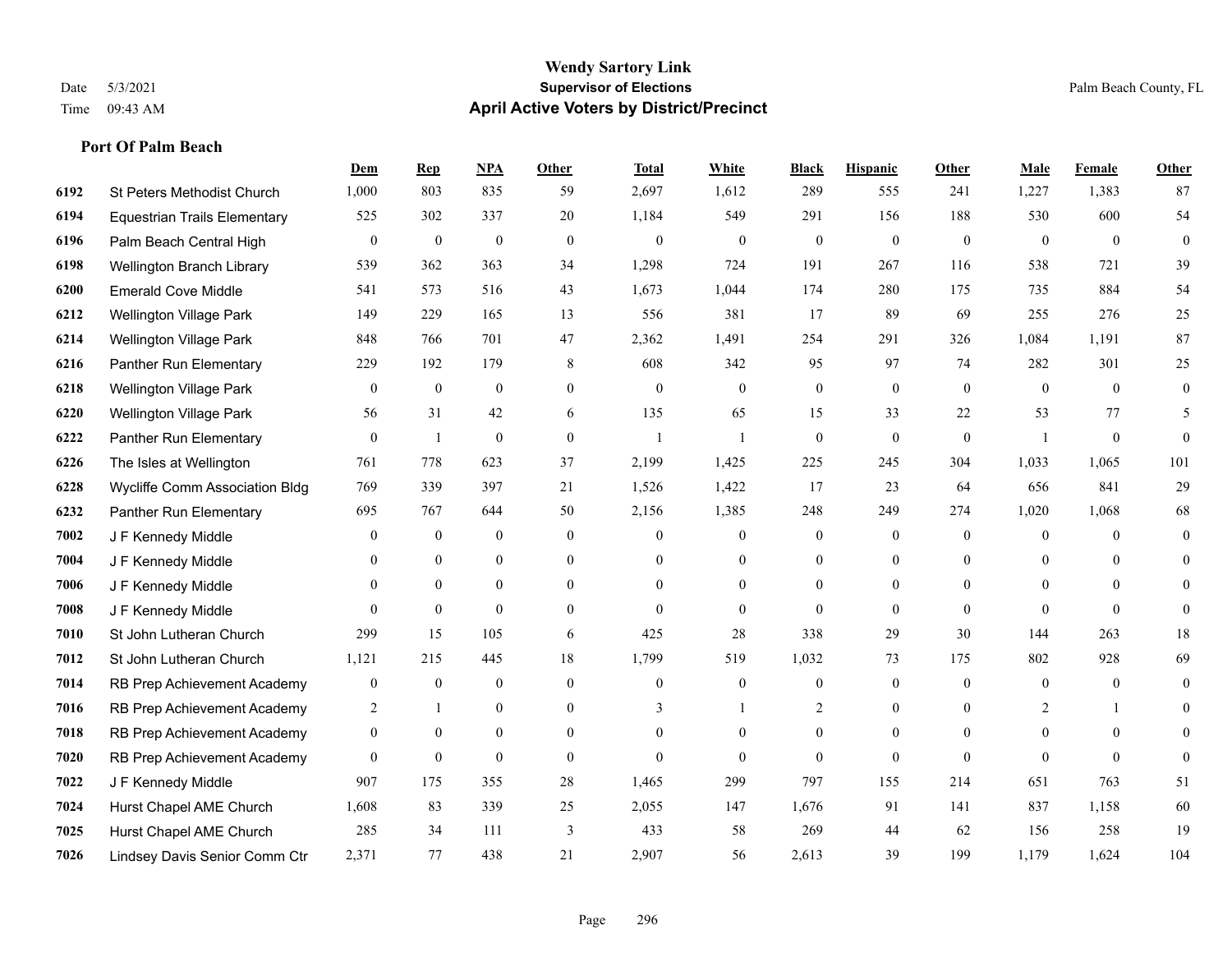### **Port Of Palm Beach**

|      |                                  | Dem              | <b>Rep</b>       | NPA              | <b>Other</b>   | <b>Total</b>     | <b>White</b>     | <b>Black</b>     | <b>Hispanic</b> | Other          | Male           | Female           | <b>Other</b> |
|------|----------------------------------|------------------|------------------|------------------|----------------|------------------|------------------|------------------|-----------------|----------------|----------------|------------------|--------------|
| 7028 | <b>Wells Recreation Center</b>   | 1,888            | 145              | 476              | 19             | 2,528            | 242              | 1,983            | 92              | 211            | 1,080          | 1,350            | 98           |
| 7030 | Riviera Beach Marina Event Ctr   | 207              | 306              | 183              | 21             | 717              | 572              | 45               | 48              | 52             | 360            | 333              | $24\,$       |
| 7032 | <b>Crossroads Baptist Church</b> | $\mathbf{0}$     | $\boldsymbol{0}$ | $\mathbf{0}$     | $\theta$       | $\mathbf{0}$     | $\mathbf{0}$     | $\mathbf{0}$     | $\mathbf{0}$    | $\theta$       | $\overline{0}$ | $\overline{0}$   | $\mathbf{0}$ |
| 7034 | Suncoast High                    | 1,329            | 212              | 511              | 27             | 2,079            | 389              | 1,242            | 152             | 296            | 862            | 1,132            | 85           |
| 7036 | RB Prep Achievement Academy      | $\overline{0}$   | $\overline{0}$   | 6                | $\overline{0}$ | 6                | $\overline{0}$   | $\mathbf{0}$     | $\mathbf{0}$    | 6              | $\overline{4}$ |                  | 1            |
| 7038 | RB Prep Achievement Academy      | $\overline{0}$   | $\mathbf{0}$     | $\mathbf{0}$     | $\overline{0}$ | $\mathbf{0}$     | $\overline{0}$   | $\theta$         | $\mathbf{0}$    | $\theta$       | $\theta$       | $\theta$         | $\theta$     |
| 7040 | Mary McLeod Bethune Elementa     | 1,272            | 56               | 267              | 17             | 1,612            | 37               | 1,425            | 46              | 104            | 624            | 934              | 54           |
| 7041 | Mary McLeod Bethune Elementa     | 400              | 33               | 127              | 10             | 570              | 46               | 434              | 29              | 61             | 217            | 327              | $26\,$       |
| 7042 | Dan Calloway Complex             | 1,760            | 74               | 378              | 20             | 2,232            | 42               | 1,981            | 43              | 166            | 911            | 1,257            | 64           |
| 7044 | <b>Wells Recreation Center</b>   | 1,440            | 88               | 367              | 15             | 1,910            | 192              | 1,507            | 62              | 149            | 792            | 1,042            | 76           |
| 7046 | Riviera Beach Marina Event Ctr   | 41               | 36               | 17               | 5              | 99               | 85               | $\overline{7}$   | $\overline{2}$  | 5              | 58             | 40               | $\mathbf{1}$ |
| 7048 | <b>Crossroads Baptist Church</b> | 317              | 10               | 86               | 8              | 421              | 8                | 355              | 26              | 32             | 138            | 265              | 18           |
| 7050 | Crossroads Baptist Church        |                  | 2                | $\mathbf{1}$     | $\Omega$       | $\overline{4}$   | 3                | $\boldsymbol{0}$ | $\mathbf{0}$    | $\mathbf{1}$   | 1              | 3                | $\mathbf{0}$ |
| 7052 | <b>Crossroads Baptist Church</b> | $\Omega$         | $\mathbf{0}$     | $\theta$         | $\overline{0}$ | $\mathbf{0}$     | $\overline{0}$   | $\mathbf{0}$     | $\mathbf{0}$    | $\theta$       | $\Omega$       | $\theta$         | $\theta$     |
| 7054 | <b>Crossroads Baptist Church</b> | 993              | 68               | 292              | 12             | 1,365            | 113              | 1,027            | 72              | 153            | 575            | 723              | 67           |
| 7056 | Crossroads Baptist Church        | $\boldsymbol{0}$ | $\boldsymbol{0}$ | $\boldsymbol{0}$ | $\mathbf{0}$   | $\boldsymbol{0}$ | $\boldsymbol{0}$ | $\boldsymbol{0}$ | $\mathbf{0}$    | $\mathbf{0}$   | $\mathbf{0}$   | $\boldsymbol{0}$ | $\mathbf{0}$ |
| 7058 | Palm Beach Lakes High            | 1.470            | 368              | 628              | 42             | 2,508            | 842              | 1.129            | 309             | 228            | 1,028          | 1.377            | 103          |
| 7060 | Ephesus Junior Academy           | 1,204            | 68               | 237              | 17             | 1,526            | 111              | 1,251            | 49              | 115            | 618            | 856              | 52           |
| 7062 | Mangonia Park Town Hall          | 782              | 46               | 208              | 8              | 1,044            | 89               | 833              | 41              | 81             | 418            | 595              | 31           |
| 7064 | Grace Episcopal Church           | 1,384            | 181              | 466              | 33             | 2,064            | 362              | 1,349            | 135             | 218            | 877            | 1,091            | 96           |
| 7066 | Northboro Elementary             | 1,159            | 197              | 470              | 29             | 1,855            | 502              | 997              | 166             | 190            | 826            | 953              | 76           |
| 7068 | Pleasant City Community Center   | 1,017            | 278              | 560              | 40             | 1,895            | 852              | 667              | 193             | 183            | 930            | 868              | 97           |
| 7070 | Northboro Elementary             | 489              | 418              | 386              | 41             | 1,334            | 1,072            | 71               | 81              | 110            | 613            | 682              | 39           |
| 7072 | <b>Egret Lake Elementary</b>     | 494              | 110              | 253              | 6              | 863              | 224              | 382              | 145             | 112            | 369            | 461              | 33           |
| 7074 | <b>Egret Lake Elementary</b>     | 212              | 34               | 90               | 9              | 345              | 63               | 197              | 37              | 48             | 149            | 186              | 10           |
| 7076 | <b>Egret Lake Elementary</b>     | $\overline{4}$   | 2                | $\mathbf{1}$     | $\overline{1}$ | 8                | 6                | $\mathbf{1}$     | $\mathbf{0}$    | $\overline{1}$ | 6              | 2                | $\mathbf{0}$ |
| 7078 | <b>Egret Lake Elementary</b>     | 365              | 103              | 136              | 14             | 618              | 420              | 103              | 45              | 50             | 240            | 355              | 23           |
| 7080 | <b>Egret Lake Elementary</b>     | 24               | 3                | $\mathbf{0}$     | $\theta$       | 27               | 26               | $\mathbf{0}$     | $\theta$        |                | 6              | 20               | 1            |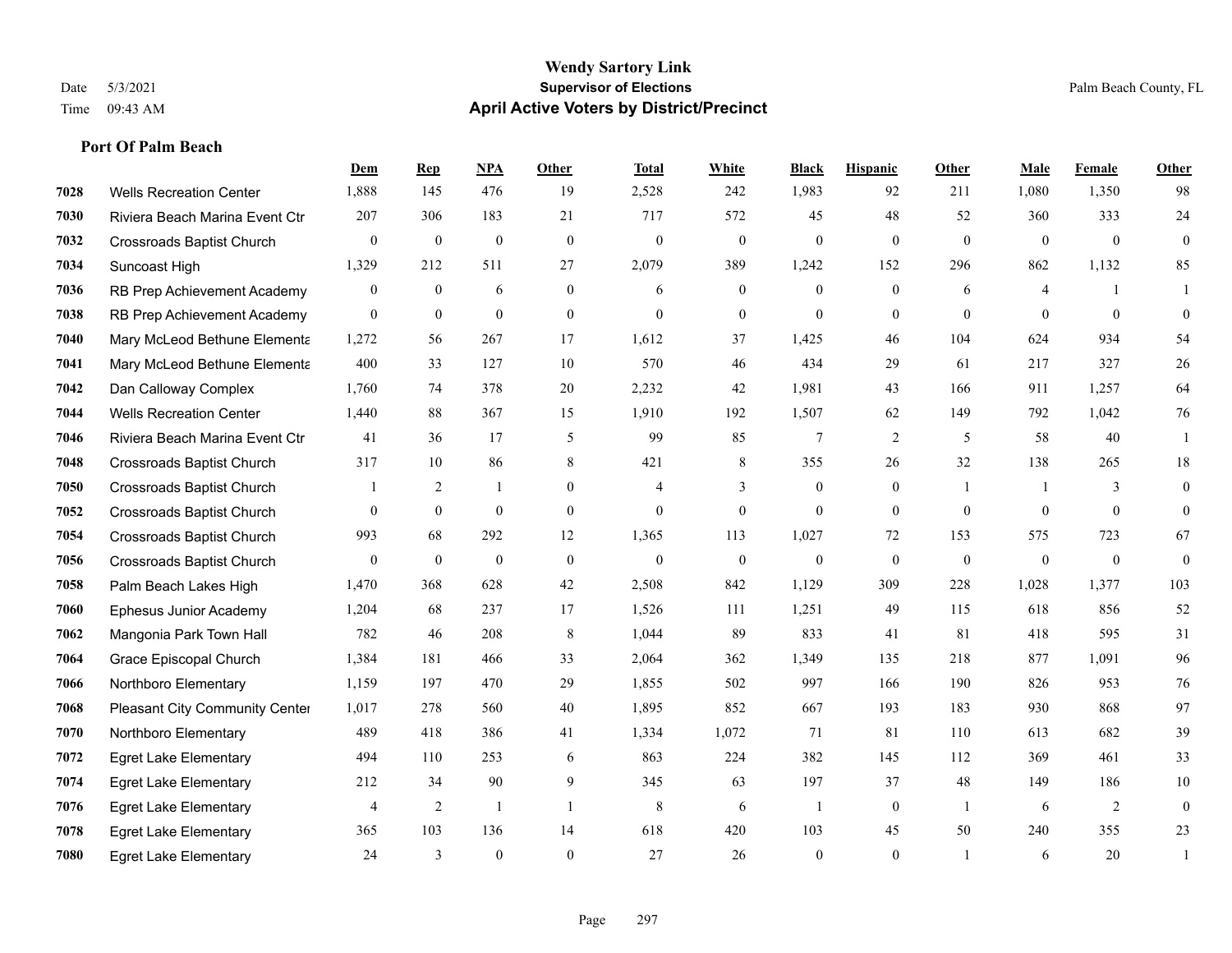#### **Wendy Sartory Link** Date 5/3/2021 **Supervisor of Elections** Palm Beach County, FL Time 09:43 AM **April Active Voters by District/Precinct**

# **Dem Rep NPA Other Total White Black Hispanic Other Male Female Other** Seminole Trails Elementary 1,078 326 501 31 1,936 713 724 271 228 846 1,006 84 Sharon Christian Church 775 284 441 43 1,543 629 457 291 166 633 854 56 Bear Lakes Middle 34 16 15 2 67 26 17 9 15 28 36 3 Whitehall Clubhouse #3 699 492 447 48 1,686 1,079 250 193 164 801 833 52 Bear Lakes Middle 1,431 516 899 60 2,906 1,149 1,003 415 339 1,271 1,499 136 Palm Beach Lakes High 117 35 77 3 232 85 66 21 60 106 110 16 Salvation Army Activity Hall 603 82 282 12 979 167 503 131 178 421 508 50 Salvation Army Activity Hall 874 326 492 36 1,728 708 556 262 202 703 944 81 U M Church of Palm Beaches 23 17 21 1 62 48 2 10 2 31 26 5 U M Church of Palm Beaches 1,049 481 726 74 2,330 1,135 702 275 218 1,057 1,201 72 First Christian Church 784 189 358 22 1,353 455 660 105 133 524 776 53 WPB City Fire Station #5 742 393 437 24 1,596 986 274 193 143 694 849 53 Roosevelt Elementary 2,186 176 587 32 2,981 300 2,190 252 239 1,202 1,646 133 Chamber of Commerce 438 397 374 53 1,262 952 64 104 142 603 613 46 Adult Education Center 669 205 392 29 1,295 410 404 361 120 528 706 61 Adult Education Center 137 28 60 7 232 55 129 25 23 74 149 9 Adult Education Center 0 0 0 0 0 0 0 0 0 0 0 0 Adult Education Center 0 0 0 0 0 0 0 0 0 0 0 0 Adult Education Center 38 37 44 5 124 94 4 18 8 60 55 9 U M Church of Palm Beaches 292 112 176 10 590 211 210 111 58 261 299 30 U M Church of Palm Beaches 0 0 0 0 0 0 0 0 0 0 0 0 First Christian Church 1,270 147 362 15 1,794 220 1,269 135 170 791 936 67 First Christian Church 1,624 539 840 84 3,087 1,194 1,117 439 337 1,267 1,685 135 Westward Elementary 2,109 127 536 24 2,796 176 2,273 124 223 1,133 1,561 102 Alexander W Dreyfoos SOA High 873 854 796 79 2,602 1,987 120 222 273 1,317 1,208 77 WPB City Hall Flagler Gallery 734 687 588 82 2,091 1,640 93 144 214 1,041 970 80 Clayton Hutcheson Hall A 848 177 423 25 1,473 324 696 297 156 648 753 72 Haverhill Town Hall 48 40 38 2 128 53 33 31 11 54 69 5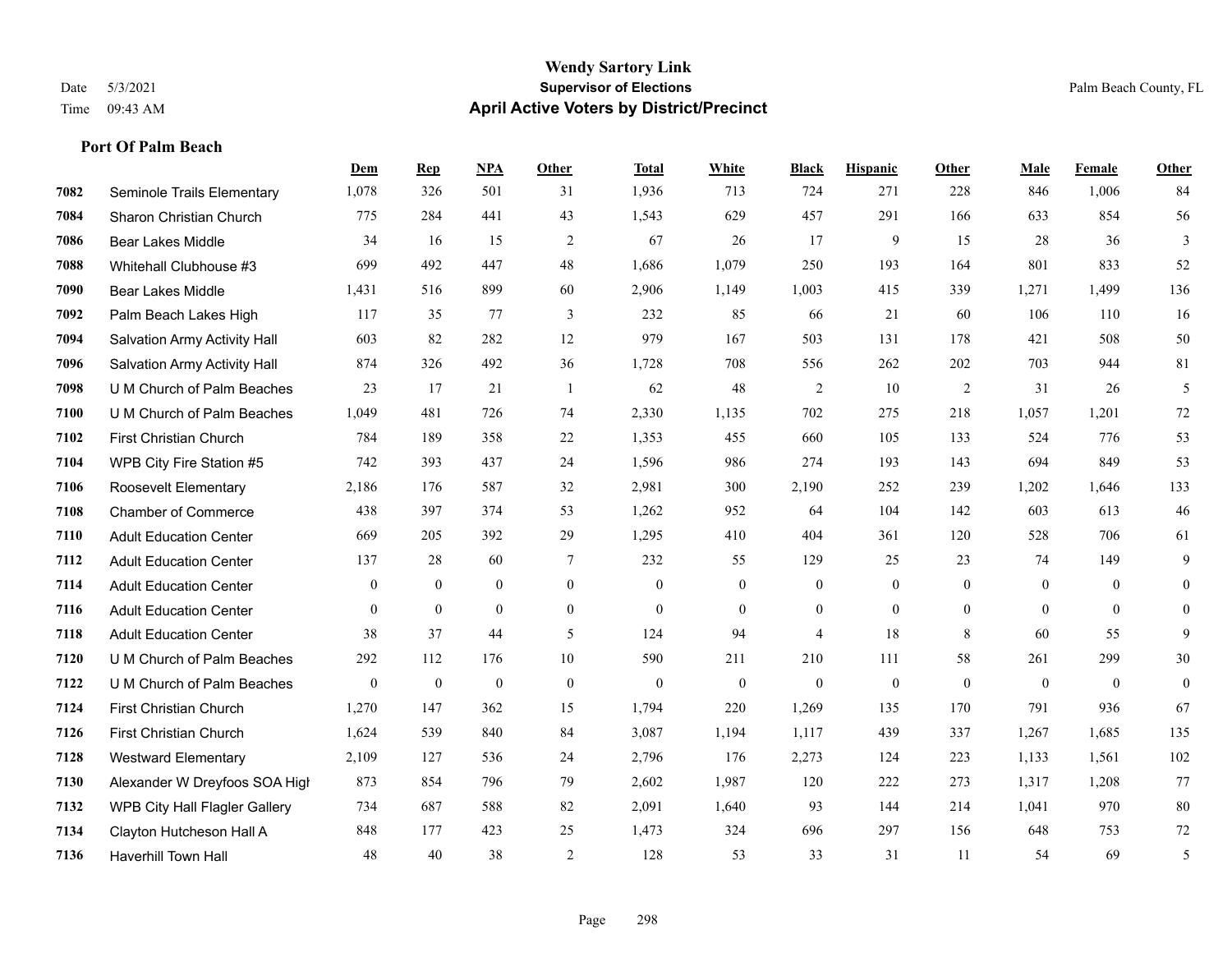### **Port Of Palm Beach**

|      |                                      | <u>Dem</u> | <b>Rep</b> | $NPA$  | Other        | Total   | White   | Black  | <b>Hispanic</b> | Other  | Male    | Female  | Other          |
|------|--------------------------------------|------------|------------|--------|--------------|---------|---------|--------|-----------------|--------|---------|---------|----------------|
| 7138 | <b>Westgate Community Center</b>     | 1,612      | 458        | 926    | 33           | 3,029   | 722     | 992    | 1,003           | 312    | 1,354   | 1,526   | 149            |
| 7140 | <b>Haverhill Town Hall</b>           | 172        | 77         | 97     | $\mathbf{3}$ | 349     | 111     | 120    | 79              | 39     | 159     | 168     | 22             |
| 7142 | Clayton Hutcheson Hall B             | 37         | 8          | 11     | $\theta$     | 56      | 17      | 28     | 6.              |        | 26      | 30      | $\overline{0}$ |
| 7144 | Clayton Hutcheson Hall B             | 49         |            | 20     |              | 73      |         | 47     | 13              | 9      | 28      | 39      | 6              |
| 7146 | Clayton Hutcheson Hall B             | 252        | 15         | 103    | $\sim$       | 372     | 26      | 238    | 83              | 25     | 134     | 221     | 17             |
| 7148 | <b>Howard Park Community Center</b>  | 71         | 25         | 47     |              | 147     | 66      | 35     | 27              | 19     | 72      | 68      |                |
| 7149 | <b>Howard Park Community Center</b>  | 63         | 12         | 49     |              | 125     | 19      | 51     | 33              | 22     | 56      | 58      | 11             |
| 7150 | Howard Park Community Center         | 383        | 306        | 324    | 36           | 1,049   | 828     | 43     | 94              | 84     | 526     | 488     | 35             |
| 7152 | <b>WPB City Hall Flagler Gallery</b> | 502        | 518        | 335    | 42           | 1,397   | 1,092   | 48     | 127             | 130    | 530     | 792     | 75             |
| 7154 | Morton & Barbara Mandel Cente        | 151        | 378        | 160    | 20           | 709     | 627     |        |                 | 57     | 322     | 365     | 22             |
|      | <b>Port Of Palm Beach</b>            | 137,881    | 85,153     | 83,101 | 6,276        | 312,411 | 169,050 | 74,295 | 39,867          | 29,199 | 138,275 | 162,873 | 11,263         |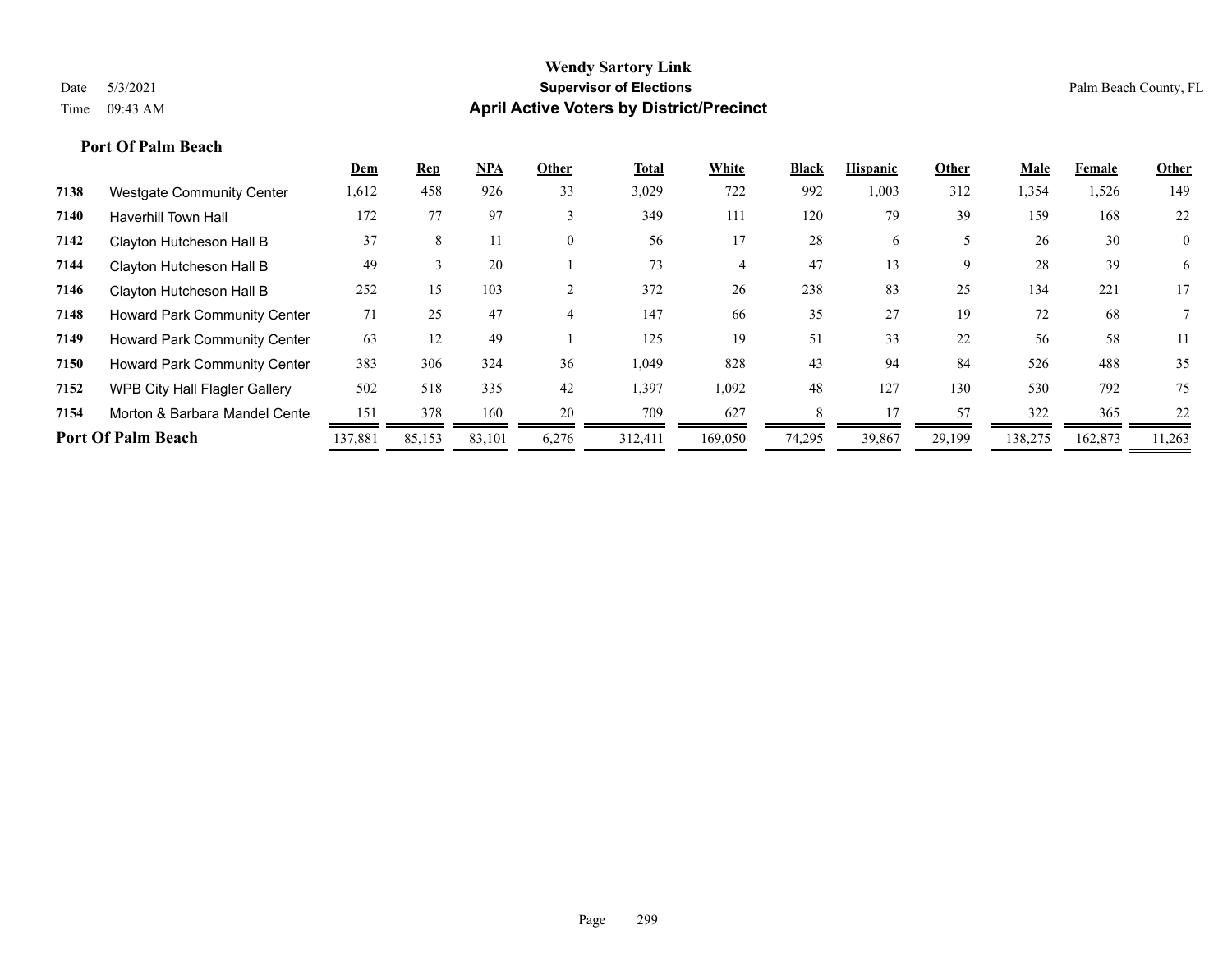### **Renaissance Comm Dev**

|      |                             | <u>Dem</u> | Rep | <b>NPA</b> | Other | <b>Total</b> | <b>White</b> | <b>Black</b> | Hispanic | Other | Male | Female | <b>Other</b> |
|------|-----------------------------|------------|-----|------------|-------|--------------|--------------|--------------|----------|-------|------|--------|--------------|
| 3187 | Christ Fellowship Church BB | 751<br>. ب | 420 | 616        | 60    | 1,847        | 1,061        | 289          | 296      | 201   | 866  | 923    | 58           |
|      | <b>Renaissance Comm Dev</b> | 751        | 420 | 616        | 60    | .347         | 1,061        | 289          | 296      | 201   | 866  | 923    | 58           |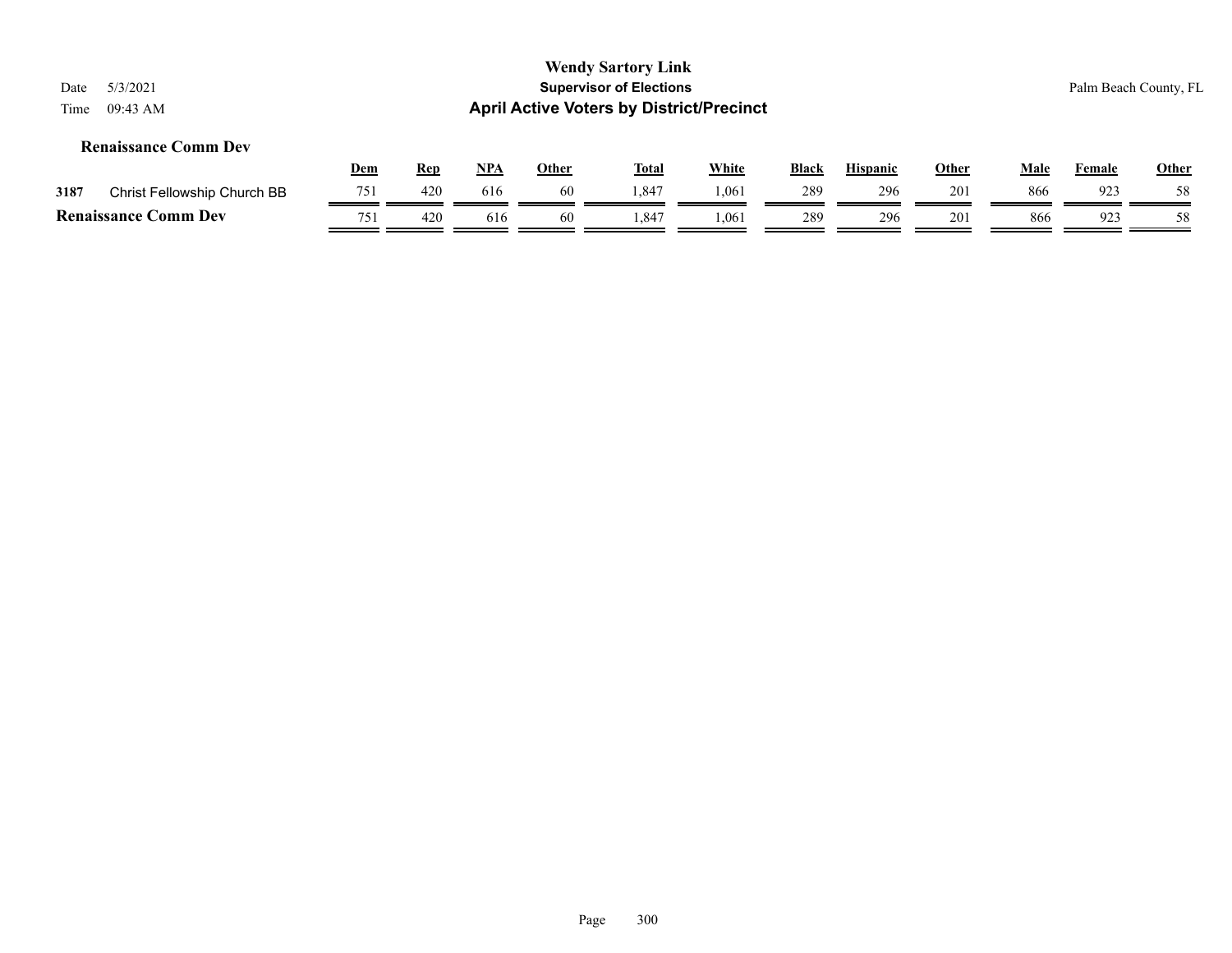#### **Sonoma Bay Comm Dev**

|      |                            | Dem | <b>Rep</b> | <b>NPA</b> | Other | Tota. | White | <b>Black</b> | <b>Hispanic</b> | Other | Male | Female | <b>Other</b> |
|------|----------------------------|-----|------------|------------|-------|-------|-------|--------------|-----------------|-------|------|--------|--------------|
| 7025 | Hurst Chapel AME Church    | 285 |            |            |       | 433   |       | 269          |                 | 62    | 156  | 258    | 10           |
|      | <b>Sonoma Bay Comm Dev</b> | 285 |            |            |       | 433   |       | 269          |                 | 62    | 156  | 258    | 19.          |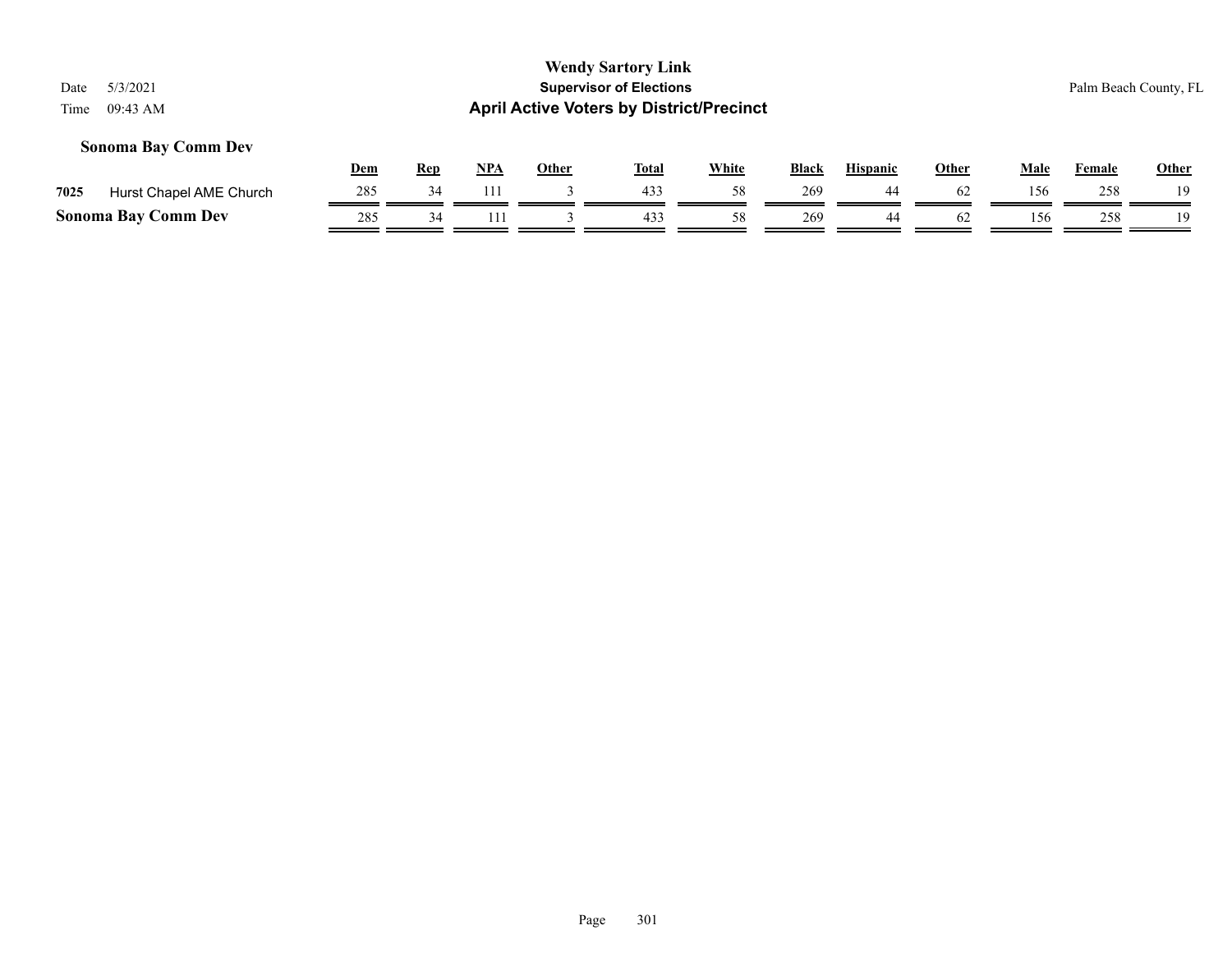#### **Seminole Imprv Dist**

|      |                            | Dem | <u>Rep</u> | <u>NPA</u> | Other | <b>Total</b> | <b>White</b> | <b>Black</b> | <b>Hispanic</b> | Other | Male | Female | <b>Other</b> |
|------|----------------------------|-----|------------|------------|-------|--------------|--------------|--------------|-----------------|-------|------|--------|--------------|
| 6072 | Seminole Ridge High        | 380 | 370        | 351        | 34    | 1,135        | 531          | 215          | 288             | 101   | 527  | 591    |              |
| 6073 | Seminole Ridge High        |     |            |            |       |              |              |              |                 |       |      |        |              |
|      | <b>Seminole Imprv Dist</b> | 380 | 370        | 351        |       | .135         | 531          | 215          | 288             | 101   | 527  | 591    |              |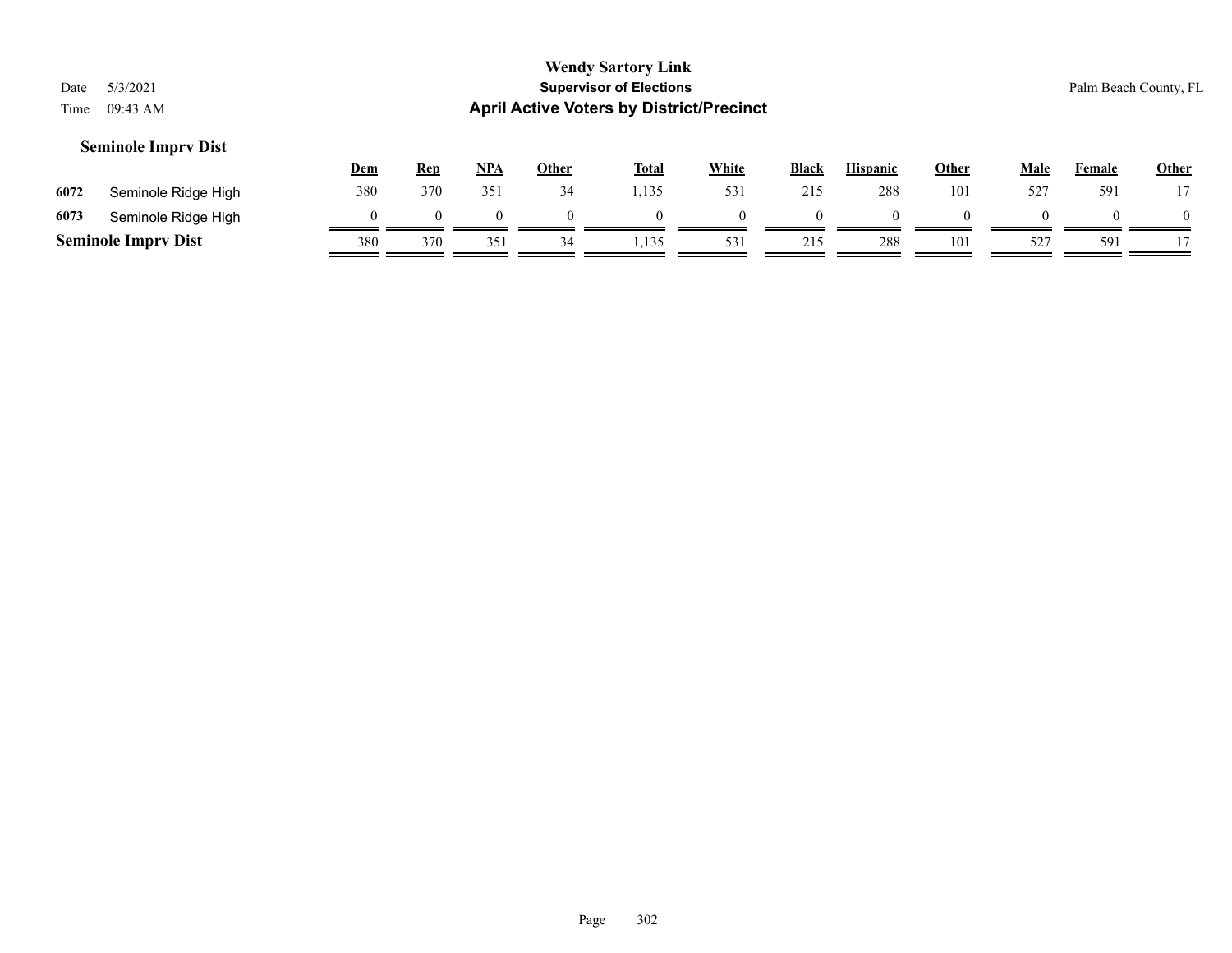### **Terracina Comm Dev Dist**

|      |                                | <u>Dem</u> | <b>Rep</b> | <b>NPA</b> | Other | <b>Total</b> | White | <b>Black</b> | <b>Hispanic</b> | Other | Male | Female | <b>Other</b> |
|------|--------------------------------|------------|------------|------------|-------|--------------|-------|--------------|-----------------|-------|------|--------|--------------|
| 2052 | Elks Lodge #1352               |            | 156        | 272        |       | 1,013        | 188   | 478          | ∆؟ '            | 193   | 470  | 504    | 39           |
|      | <b>Terracina Comm Dev Dist</b> | 565        |            | 272        | ້     | 1,013        | 188   | 478          | 54              | 193   | 470  | 504    | 39           |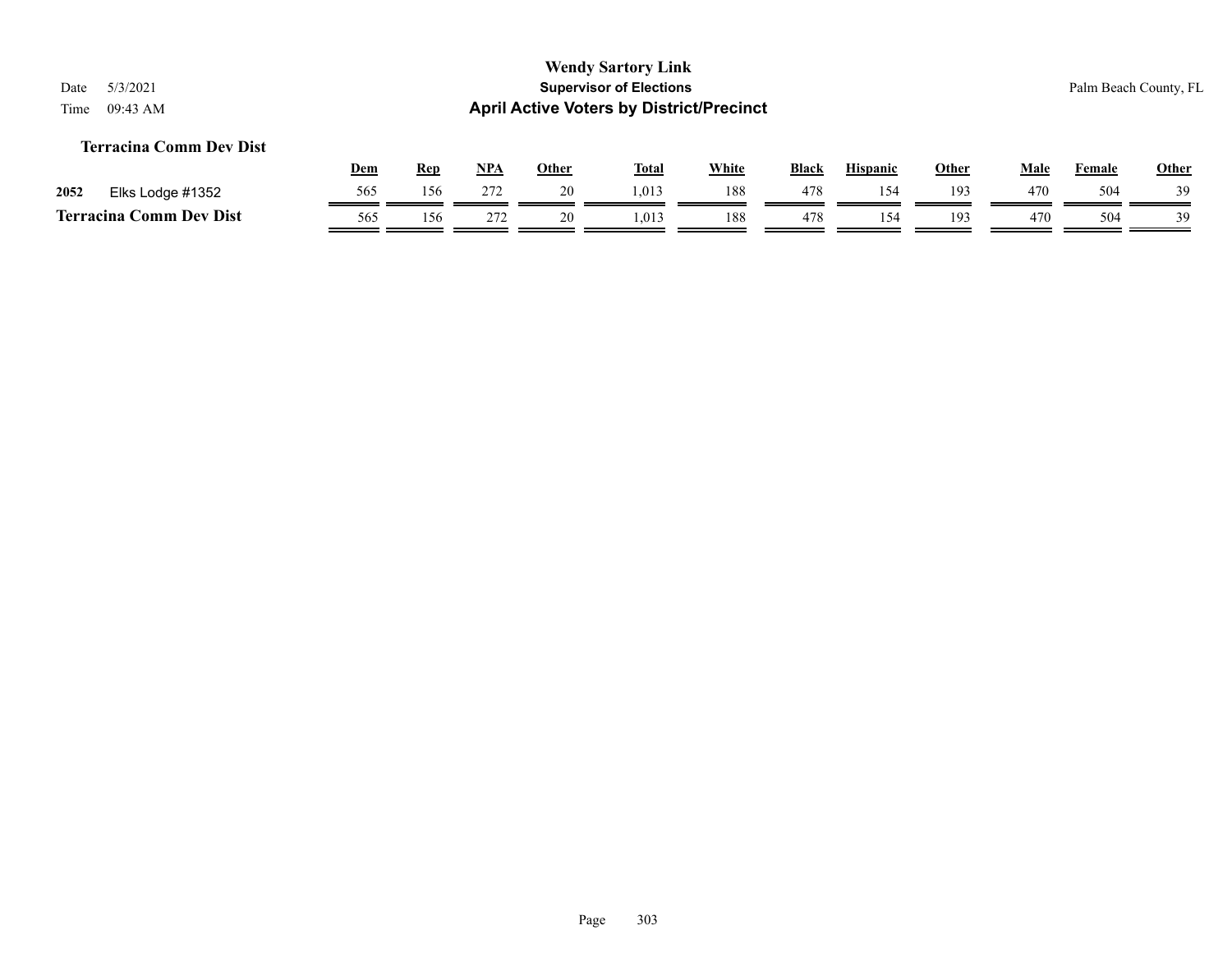### **Thousand Comm Dev Dist**

|                             | Dem      | Rep | <b>NPA</b> | Other   | <b>Total</b> | White | <b>Black</b> | <b>Hispanic</b> | Other | Male       | Female | <u>Other</u> |
|-----------------------------|----------|-----|------------|---------|--------------|-------|--------------|-----------------|-------|------------|--------|--------------|
| 7022<br>F Kennedy Middle    | 907      | 175 | 355        |         | 1,465        | 299   | 797          | 55              | 214   | $65^\circ$ | 763    |              |
| Thousand (<br>Comm Dev Dist | $90^{-}$ | 175 | 355        | 28<br>⊷ | .465         | 299   | 797          |                 | 214   | 65         | 763    |              |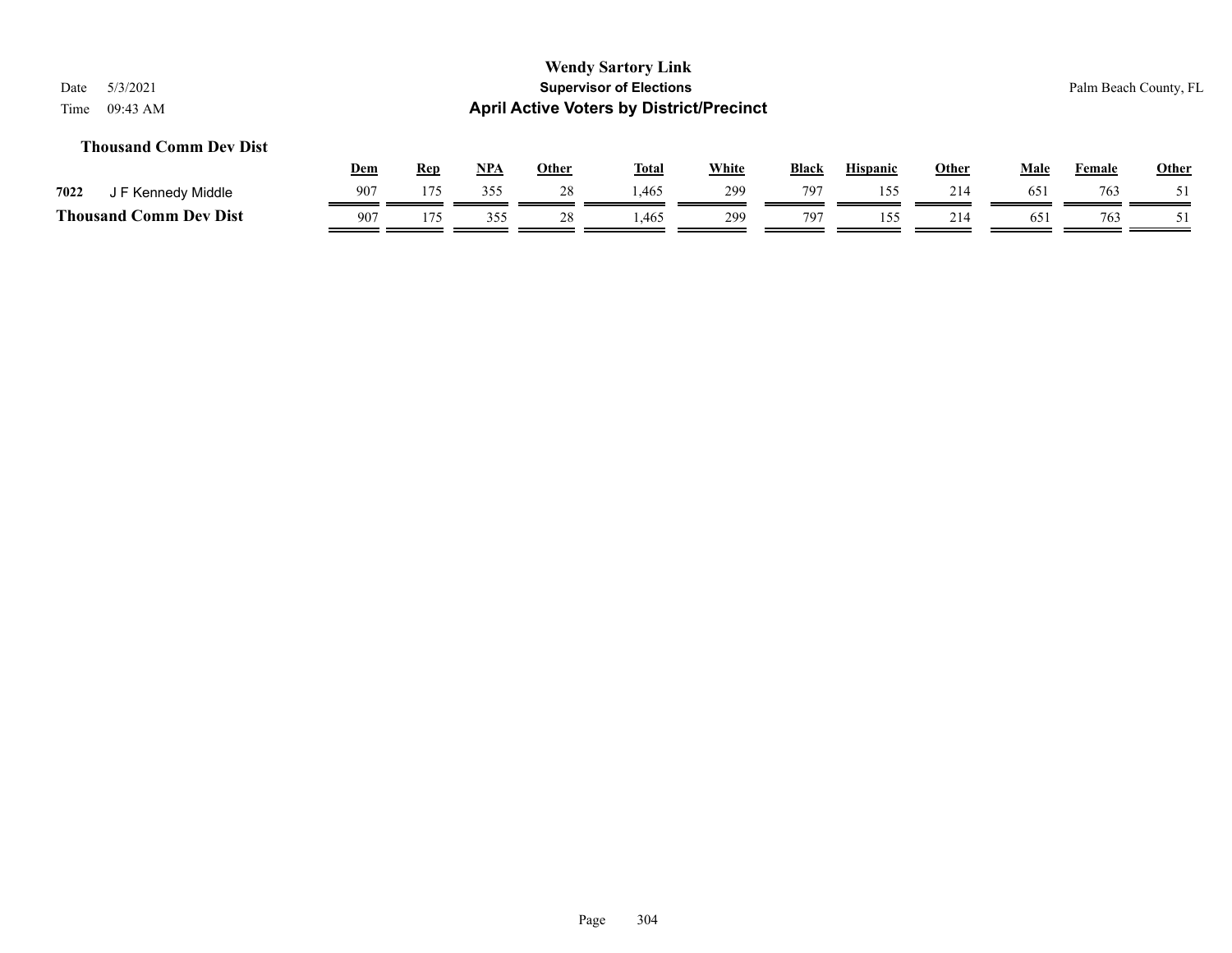### **Vista Comm Dev Dist**

|                         | Dem | Rep | <b>NPA</b>   | Other | <b>Total</b> | <b>White</b> | Black | <b>Hispanic</b> | Other | Male | Female | Other          |
|-------------------------|-----|-----|--------------|-------|--------------|--------------|-------|-----------------|-------|------|--------|----------------|
| 2021<br>Middle<br>Jeaga | 169 | --  | 127          |       | 368          | 119          | 127   |                 |       | 146  | 210    | $\overline{1}$ |
| Vista<br>Comm Dev Dist  | 169 |     | $1^{\prime}$ |       | 368          | 119          | 127   | $\overline{ }$  |       | 146  | 210    | $\overline{1}$ |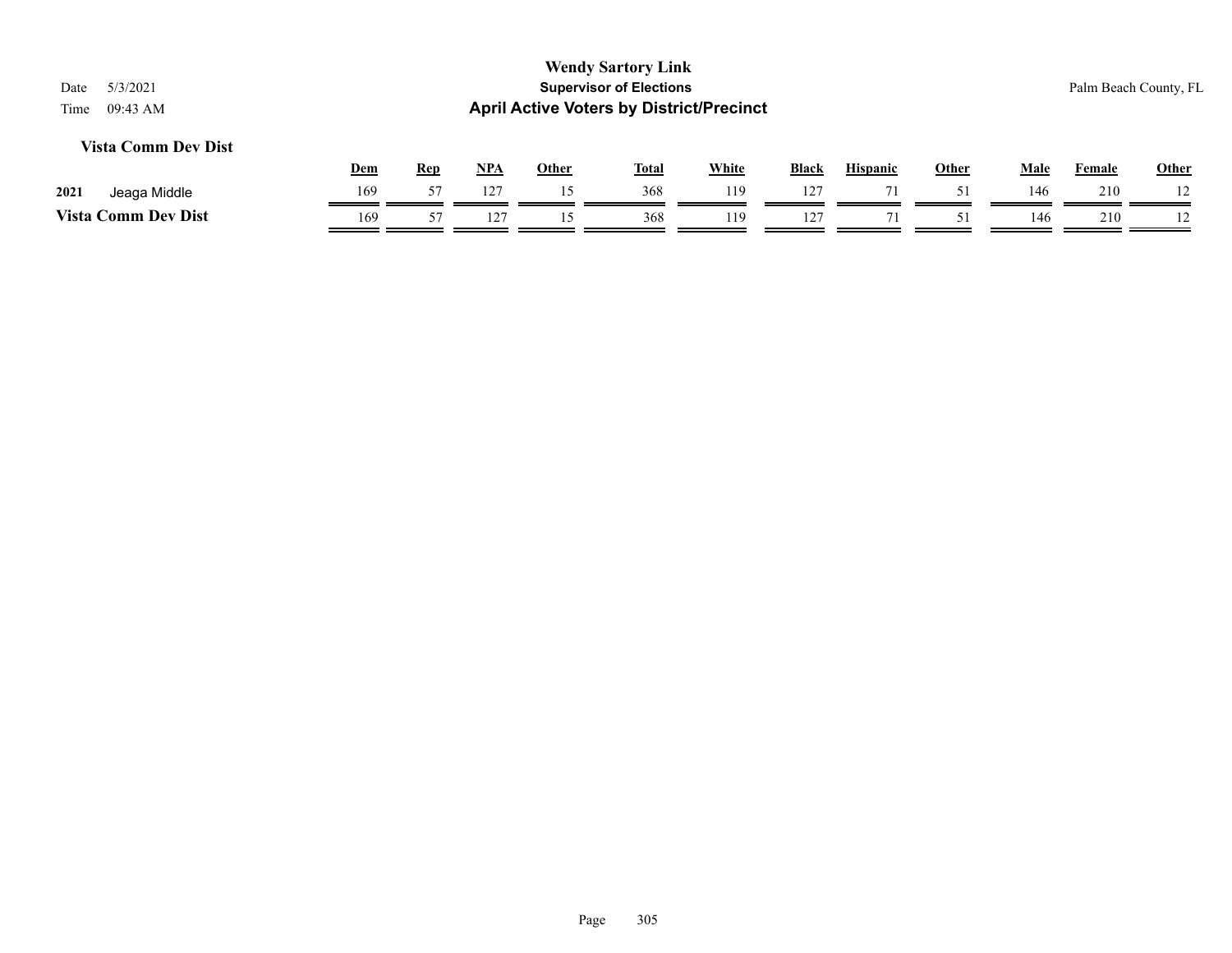#### **Winston Comm Dev Dist**

|         |                      | <u>Dem</u> | Rep | <b>NPA</b> | Other | <b>Total</b> | White | <b>Black</b> | <b>Hispanic</b> | Other | Male | Female | <b>Other</b> |
|---------|----------------------|------------|-----|------------|-------|--------------|-------|--------------|-----------------|-------|------|--------|--------------|
| 3104    | American German Club | 429        | 367 | 386        |       | 1,215        | 845   | $\Omega$     | 144             | 133   | 565  | 602    | 48           |
| Winston | Comm Dev Dist        | 429        | 367 | 386        |       | .            | 845   | $\Omega$     | 14 <sup>d</sup> | 133   | 565  | 602    | 48           |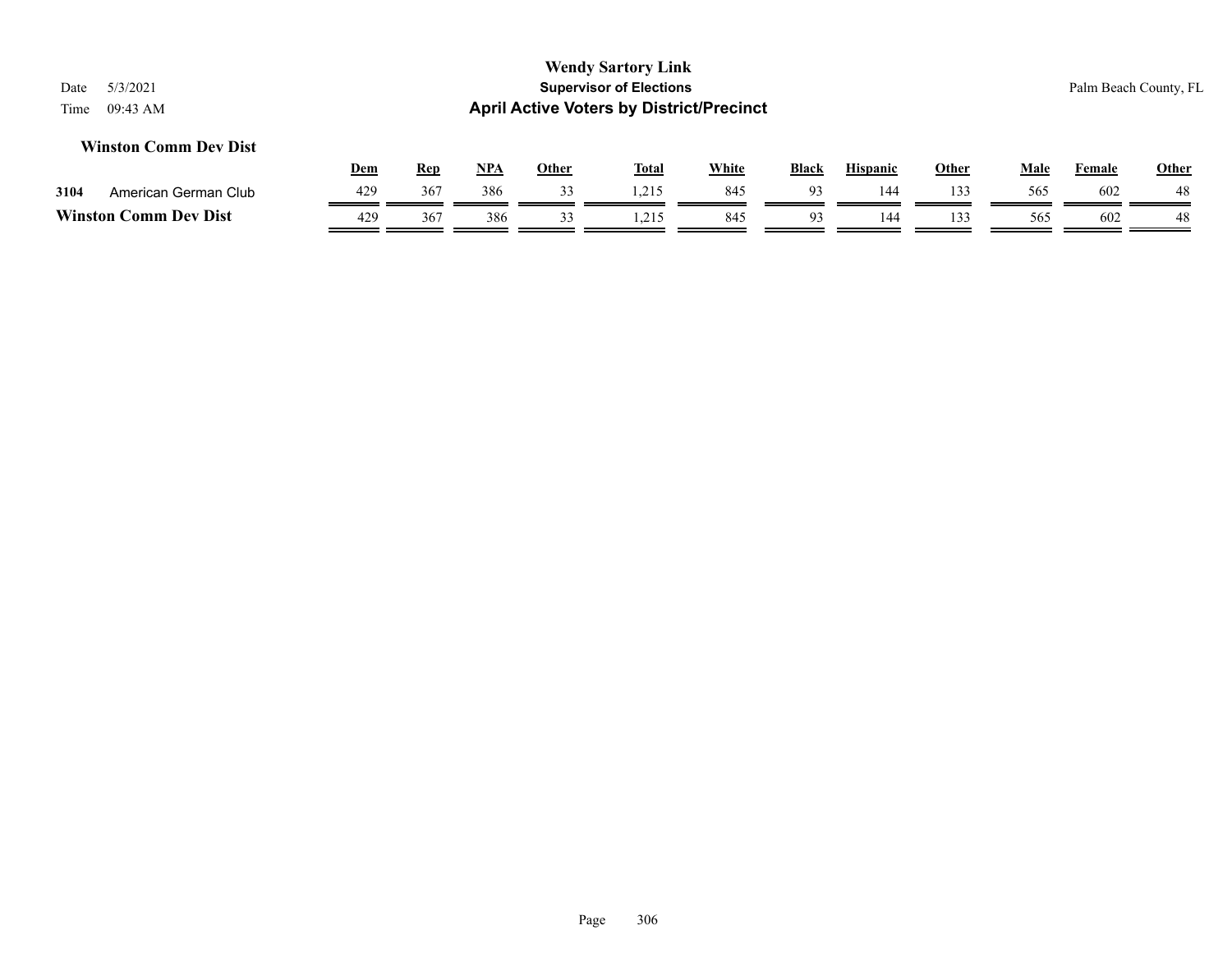|      |                               | <u>Dem</u> | Rep | NPA | Other | <b>Total</b> | <b>White</b> | <b>Black</b> | <b>Hispanic</b> | Other | Male | Female | <b>Other</b> |
|------|-------------------------------|------------|-----|-----|-------|--------------|--------------|--------------|-----------------|-------|------|--------|--------------|
| 2094 | Pine Jog Environmental Center | 380        |     | 209 |       | 684          | 120          | 269          |                 | 122   | 289  | 366    | 29           |
|      | <b>Wyndam Park Comm Dev</b>   | 380        |     | 209 |       | 684          | 120          | 269          |                 | 122   | 289  | 366    | 20           |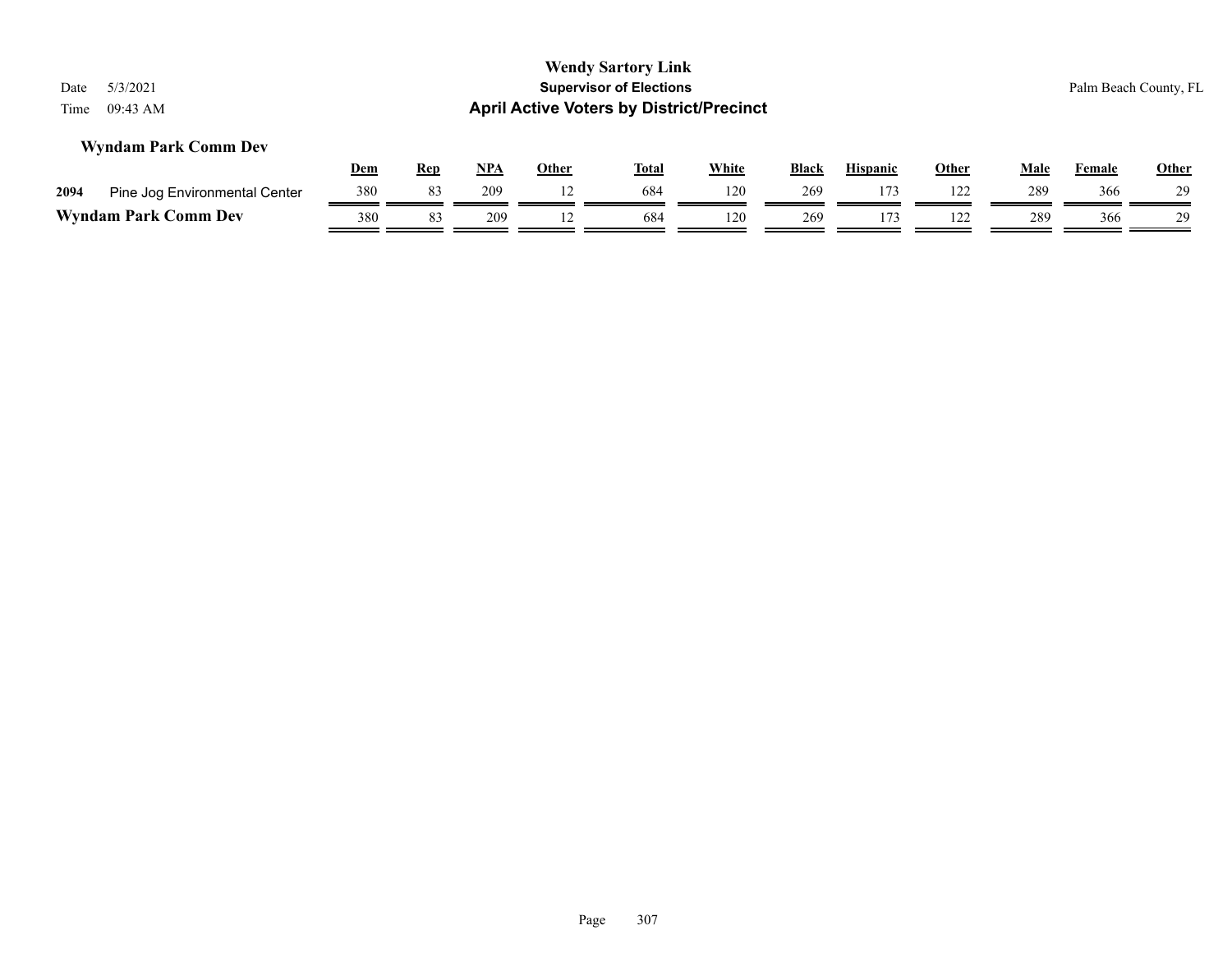|                                   |            |            |            |              | <b>Wendy Sartory Link</b>                       |              |              |                 |              |             |                       |              |
|-----------------------------------|------------|------------|------------|--------------|-------------------------------------------------|--------------|--------------|-----------------|--------------|-------------|-----------------------|--------------|
| 5/3/2021<br>Date                  |            |            |            |              | <b>Supervisor of Elections</b>                  |              |              |                 |              |             | Palm Beach County, FL |              |
| Time<br>09:43 AM                  |            |            |            |              | <b>April Active Voters by District/Precinct</b> |              |              |                 |              |             |                       |              |
| Ward 1                            |            |            |            |              |                                                 |              |              |                 |              |             |                       |              |
|                                   | <u>Dem</u> | <u>Rep</u> | <b>NPA</b> | <u>Other</u> | <b>Total</b>                                    | <b>White</b> | <b>Black</b> | <b>Hispanic</b> | <u>Other</u> | <b>Male</b> | <u>Female</u>         | <b>Other</b> |
| 3082<br><b>Atlantis City Hall</b> | 480        | 902        | 447        | 41           | 1,870                                           | 1,616        | 42           | 87              | 125          | 860         | 966                   | 44           |

**Ward 1** 480 902 447 41 1,870 1,616 42 87 125 860 966 44

 $\overline{\phantom{a}}$ 

 $\overline{\phantom{a}}$ 

 $\overline{\phantom{a}}$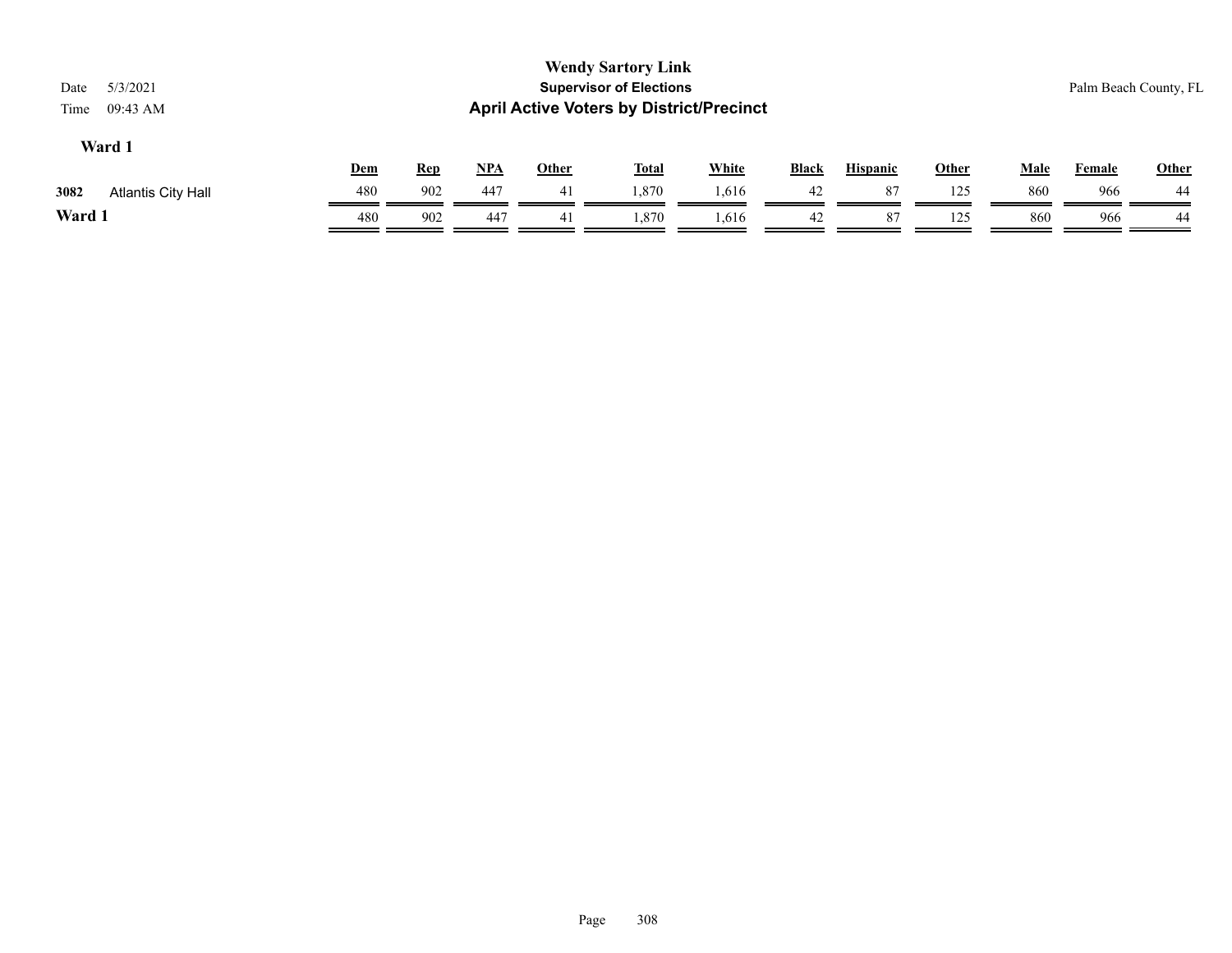|      |                                  | Dem   | <b>Rep</b> | NPA   | Other          | <b>Total</b> | White  | <b>Black</b> | <b>Hispanic</b> | Other | <b>Male</b> | Female | Other  |
|------|----------------------------------|-------|------------|-------|----------------|--------------|--------|--------------|-----------------|-------|-------------|--------|--------|
| 3185 | Christ Fellowship Church BB      | 228   | 145        | 147   | 23             | 543          | 349    | 55           | 81              | 58    | 248         | 275    | 20     |
| 3186 | Christ Fellowship Church BB      | 189   | 130        | 148   | 10             | 477          | 339    | 41           | 64              | 33    | 215         | 241    | 21     |
| 3187 | Christ Fellowship Church BB      | 751   | 420        | 616   | 60             | 1,847        | 1,061  | 289          | 296             | 201   | 866         | 923    | 58     |
| 3192 | Leisureville #1 Clubhouse        | 581   | 414        | 374   | 41             | 1,410        | 1,071  | 111          | 132             | 96    | 569         | 791    | 50     |
| 3196 | Leisureville #3 Clubhouse        | 623   | 566        | 425   | 47             | 1,661        | 1,392  | 75           | 100             | 94    | 712         | 894    | 55     |
| 3198 | <b>BB Leisureville Clubhouse</b> | 487   | 525        | 307   | 35             | 1,354        | 1,125  | 59           | 112             | 58    | 553         | 763    | 38     |
| 3200 | Golfview Harbour Clubhouse       | 641   | 419        | 424   | 26             | 1,510        | 1,036  | 205          | 116             | 153   | 682         | 774    | 54     |
| 3202 | Golfview Harbour Clubhouse       | 73    | 68         | 49    | 6              | 196          | 148    | 30           | 8               | 10    | 94          | 96     | 6      |
| 4020 | Christ Fellowship Church BB      | 34    | 29         | 40    | $\overline{4}$ | 107          | 84     | 4            | 12              | 7     | 40          | 65     | 2      |
| 4022 | Congress Middle                  | 865   | 244        | 420   | 39             | 1,568        | 571    | 678          | 167             | 152   | 647         | 862    | 59     |
| 4034 | <b>Crosspointe Elementary</b>    | 361   | 259        | 295   | 24             | 939          | 680    | 111          | 60              | 88    | 399         | 520    | 20     |
| 4050 | Hunter's Run Courtside Cafe      | 1,093 | 370        | 545   | 36             | 2,044        | 1,878  | 40           | 48              | 78    | 855         | 1,142  | 47     |
| 4052 | <b>Crosspointe Elementary</b>    | 122   | 80         | 87    | 3              | 292          | 175    | 59           | 24              | 34    | 143         | 142    | 7      |
| 4053 | <b>Crosspointe Elementary</b>    | 212   | 77         | 149   | 17             | 455          | 173    | 108          | 101             | 73    | 196         | 239    | $20\,$ |
|      | <b>Boynton Beach Dist 1</b>      | 6,260 | 3,746      | 4,026 | 371            | 14,403       | 10,082 | 1,865        | 1,321           | 1,135 | 6,219       | 7,727  | 457    |
|      |                                  |       |            |       |                |              |        |              |                 |       |             |        |        |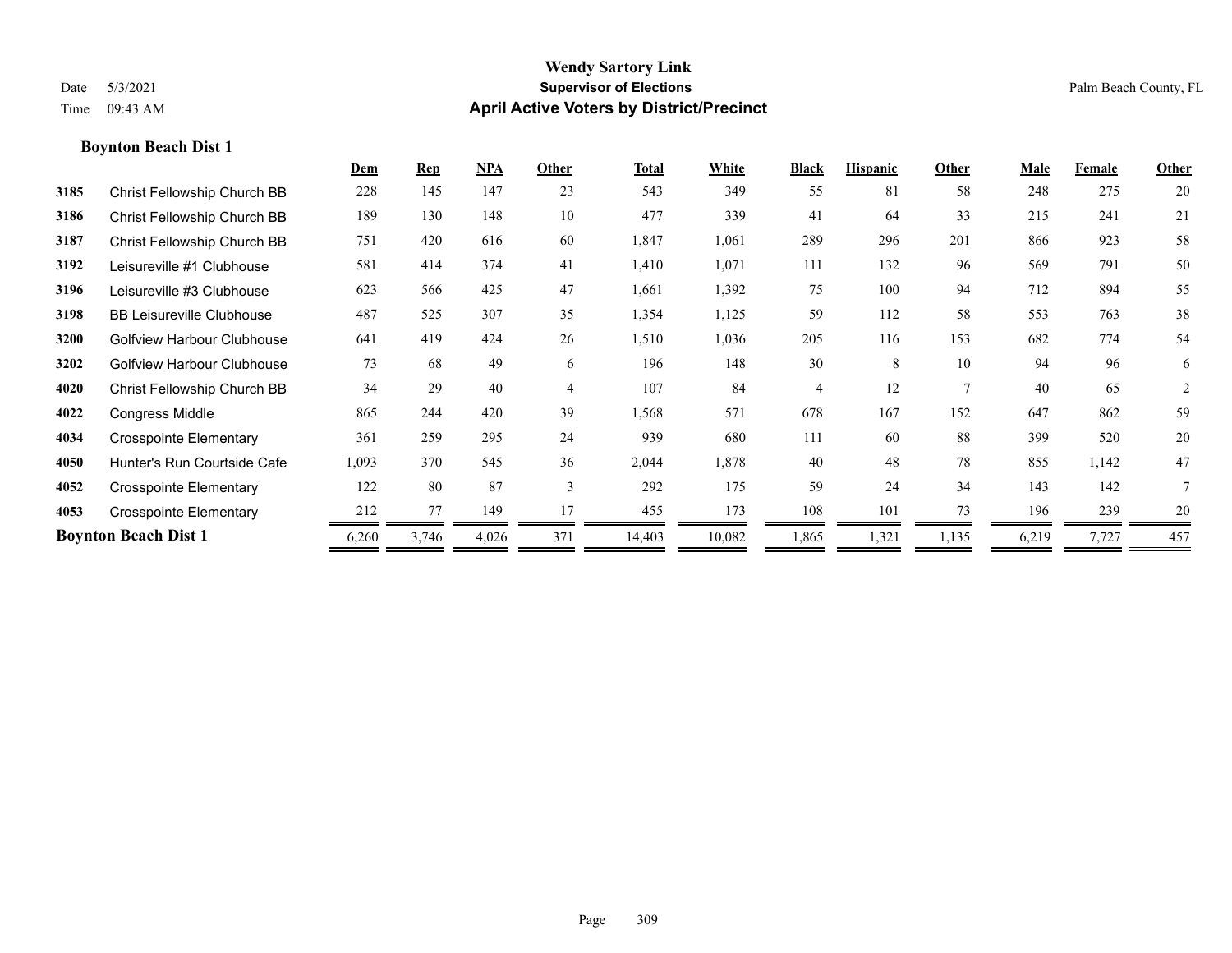|      |                                | <u>Dem</u> | <b>Rep</b> | $NPA$ | Other    | Total  | White | <b>Black</b> | <b>Hispanic</b> | Other | Male  | Female | Other    |
|------|--------------------------------|------------|------------|-------|----------|--------|-------|--------------|-----------------|-------|-------|--------|----------|
| 3188 | Christ Fellowship Church BB    | 419        | 303        | 357   | 21       | 1,100  | 678   | 222          | 128             | 72    | 536   | 526    | 38       |
| 3190 | Imagine Schools - Chancellor   | 320        | 164        | 227   | 16       | 727    | 403   | 149          | 106             | 69    | 356   | 354    | 17       |
| 4024 | Harvey E Oyer Jr Park          | 504        | 631        | 511   | 59       | 1,705  | 1,351 | 88           | 130             | 136   | 822   | 835    | 48       |
| 7178 | Temple Beth Kodesh             | 1,559      | 193        | 561   | 31       | 2,344  | 464   | 1,334        | 343             | 203   | 1,029 | 1,205  | 110      |
| 7179 | Village Royale on the Green    | 821        | 241        | 374   | 23       | 1,459  | 621   | 576          | 140             | 122   | 612   | 780    | 67       |
| 7180 | St John Missionary Baptist Chr | 1,823      | 146        | 460   | 19       | 2,448  | 244   | 1,822        | 175             | 207   | 1,031 | 1,311  | 106      |
| 7182 | Carolyn Sims Center            | 1,515      | 65         | 359   | 11       | 1,950  | 91    | 1,627        | 82              | 150   | 796   | 1,073  | 81       |
| 7184 | St John Missionary Baptist Chr |            |            |       | $\Omega$ | h      |       |              |                 |       |       |        | $\Omega$ |
|      | <b>Boynton Beach Dist 2</b>    | 6,963      | 1,747      | 2,849 | 180      | 11,739 | 3,856 | 5,819        | .104            | 960   | 5,186 | 6,086  | 467      |
|      |                                |            |            |       |          |        |       |              |                 |       |       |        |          |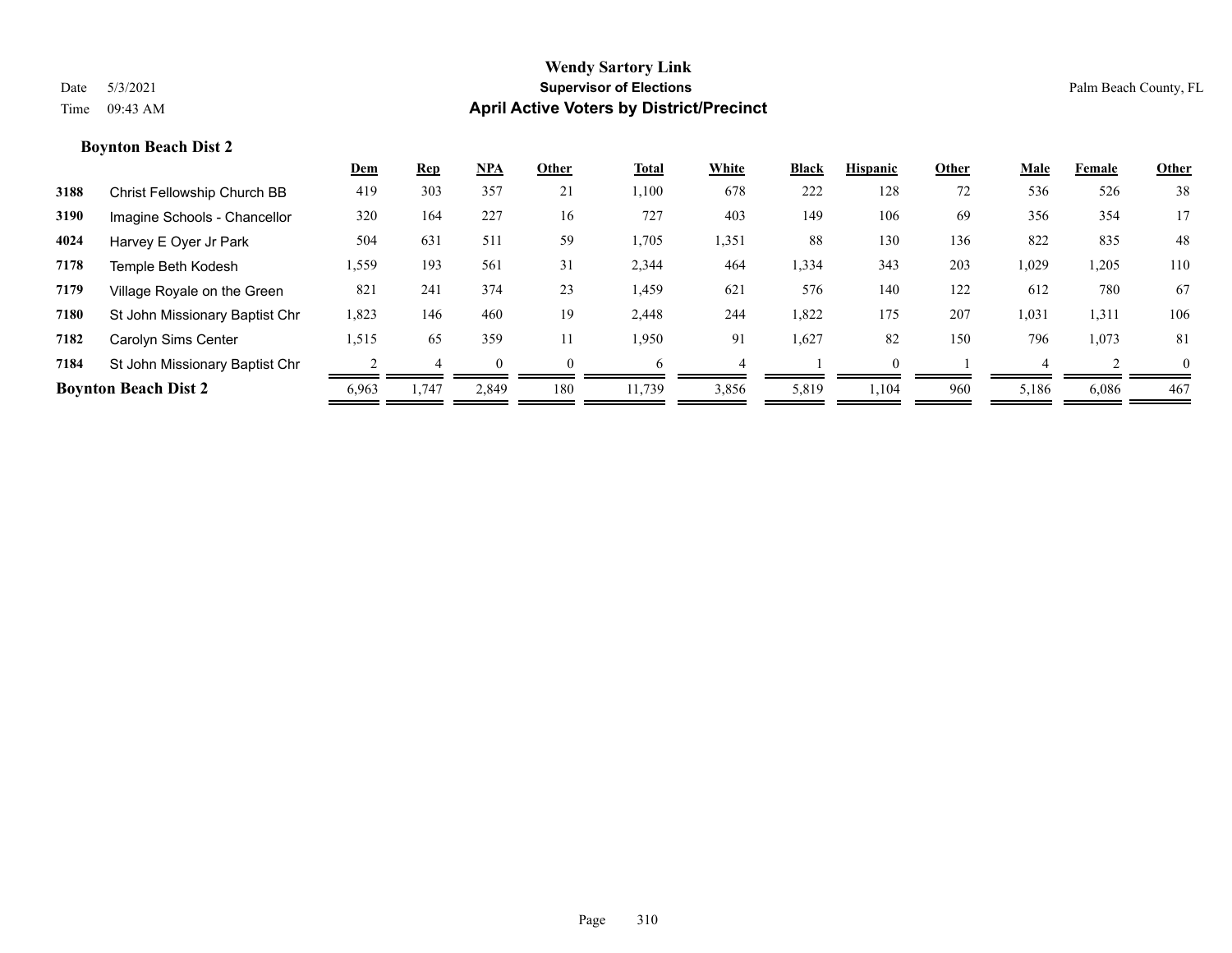|      |                                    | Dem      | <b>Rep</b> | $NPA$    | Other    | Total    | White    | <b>Black</b> | <b>Hispanic</b> | Other    | <b>Male</b> | Female   | Other          |
|------|------------------------------------|----------|------------|----------|----------|----------|----------|--------------|-----------------|----------|-------------|----------|----------------|
| 3194 | Boynton Beach Fire Station #2      | 773      | 185        | 400      | 17       | 1,375    | 501      | 554          | 171             | 149      | 597         | 721      | 57             |
| 4026 | <b>Sterling Village Aud</b>        | 531      | 583        | 483      | 51       | 1,648    | 1,439    | 34           | 71              | 104      | 775         | 817      | 56             |
| 4036 | <b>Forest Park Elementary</b>      | 298      | 453        | 280      | 27       | 1,058    | 947      | 8            | 56              | 47       | 441         | 581      | 36             |
| 4054 | Lakeview Baptist Church            | 541      | 663        | 441      | 34       | 1,679    | 1,389    | 76           | 104             | 110      | 784         | 837      | 58             |
| 4062 | Lakeview Baptist Church            | 42       | 65         | 39       | 6        | 152      | 124      | 8            | 8               | 12       | 73          | 76       | 3              |
| 4066 | Seacrest Presbyterian              | $\Omega$ | $\theta$   | $\Omega$ | $\theta$ | $\Omega$ | $\theta$ | 0            | $\theta$        | $\theta$ | $\Omega$    | $\theta$ | $\overline{0}$ |
| 4068 | Seacrest Presbyterian              | $\theta$ | $\theta$   | $\Omega$ | $\theta$ | $\Omega$ | $\theta$ | 0            | $\theta$        | $\Omega$ | $\Omega$    | $\theta$ | $\overline{0}$ |
| 4070 | Seacrest Presbyterian              | $\theta$ | $\theta$   | $\theta$ | $\theta$ | $\Omega$ | $\theta$ | 0            | 0               | $\Omega$ |             |          | $\theta$       |
| 7186 | <b>Boynton Beach Senior Center</b> | 1,535    | 424        | 734      | 54       | 2,747    | 1,118    | 1,092        | 272             | 265      | 1,275       | 1,346    | 126            |
| 7188 | <b>Forest Park Elementary</b>      | 898      | 560        | 617      | 66       | 2,141    | 1,476    | 279          | 196             | 190      | 910         | 1,157    | 74             |
| 7190 | Seacrest Presbyterian              | 1,090    | 612        | 810      | 61       | 2,573    | 1,615    | 456          | 254             | 248      | 1,230       | 1,244    | 99             |
|      | <b>Boynton Beach Dist 3</b>        | 5,708    | 3,545      | 3,804    | 316      | 13,373   | 8,609    | 2,507        | 1,132           | 1,125    | 6,085       | 6,779    | 509            |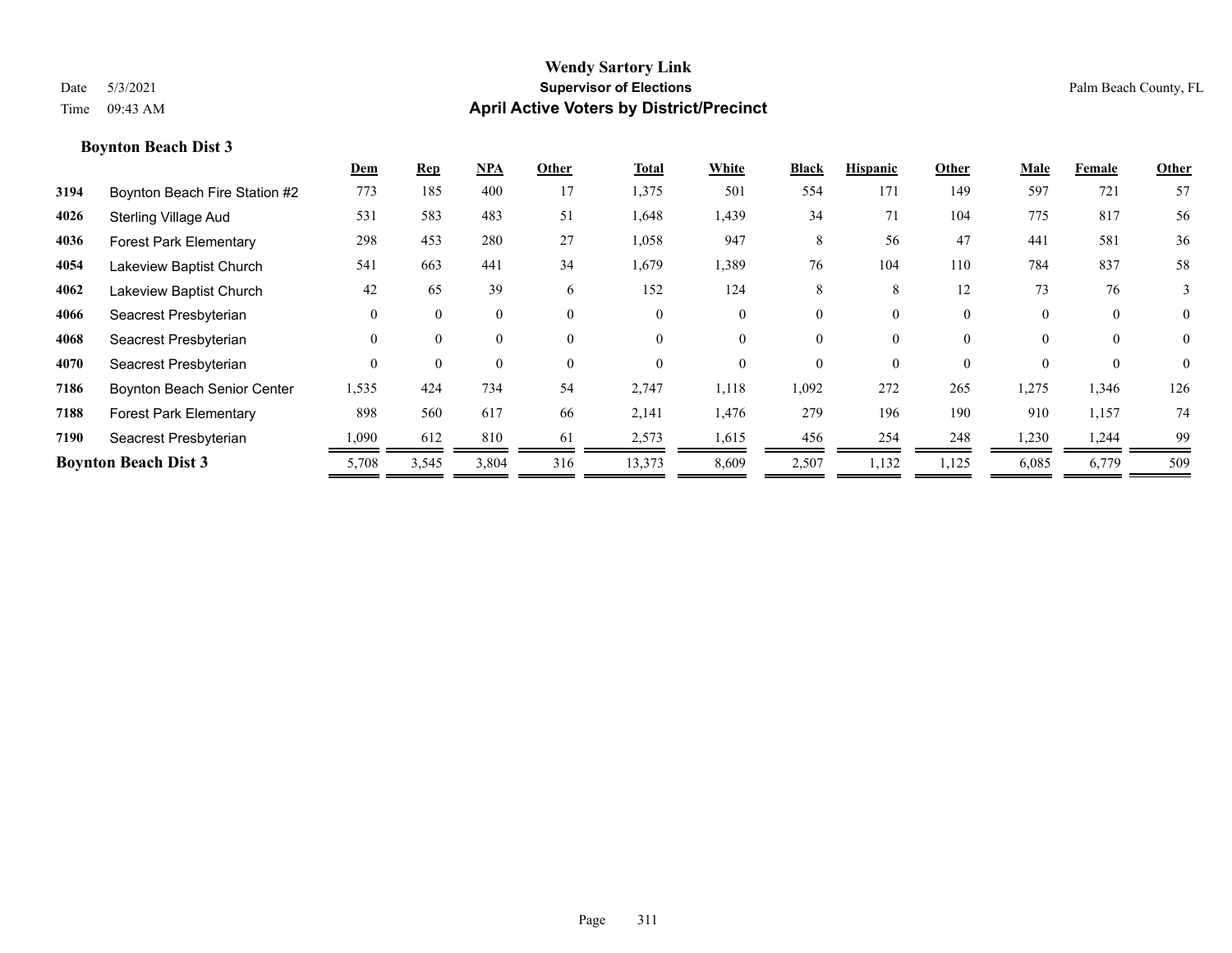|      |                                  | Dem   | <b>Rep</b> | $NPA$ | Other | Total  | White | <b>Black</b> | <b>Hispanic</b> | Other | Male  | Female | Other |
|------|----------------------------------|-------|------------|-------|-------|--------|-------|--------------|-----------------|-------|-------|--------|-------|
| 3136 | <b>Freedom Shores Elementary</b> | 892   | 415        | 581   | 32    | 1,920  | 849   | 526          | 283             | 262   | 852   | 990    | 78    |
| 3138 | <b>Citrus Cove Elementary</b>    | 879   | 507        | 574   | 34    | 1,994  | 1,190 | 311          | 283             | 210   | 878   | 1,033  | 83    |
| 3140 | Boynton Lakes North Clubhouse    | 430   | 192        | 274   | 14    | 910    | 429   | 223          | 128             | 130   | 404   | 474    | 32    |
| 3142 | Boynton Lakes North Clubhouse    | 398   | 168        | 220   | 15    | 801    | 451   | 137          | 141             | 72    | 323   | 446    | 32    |
| 3146 | Freedom Shores Elementary        | 351   | 135        | 175   | 13    | 674    | 459   | 79           | 75              | 61    | 269   | 385    | 20    |
| 3164 | <b>Citrus Cove Elementary</b>    | 893   | 545        | 640   | 52    | 2,130  | 1,335 | 316          | 242             | 237   | 942   | 1,115  | 73    |
| 3168 | Boynton Beach Fire Station #3    | 931   | 474        | 664   | 32    | 2,101  | 1,199 | 367          | 302             | 233   | 885   | 1,141  | 75    |
| 3172 | Boynton Beach High               | 497   | 149        | 328   | 31    | 1,005  | 472   | 285          | 145             | 103   | 419   | 539    | 47    |
| 3174 | Boynton Beach Fire Station #3    | 247   | 179        | 170   | 14    | 610    | 422   | 51           | 80              | 57    | 276   | 318    | 16    |
| 3176 | Boynton Beach High               | 225   | 118        | 161   |       | 511    | 274   | 98           | 77              | 62    | 224   | 262    | 25    |
| 3182 | Imagine Schools - Chancellor     | 106   | 55         | 88    |       | 253    | 128   | 49           | 39              | 37    | 125   | 116    | 12    |
|      | <b>Boynton Beach Dist 4</b>      | 5,849 | 2,937      | 3,875 | 248   | 12,909 | 7,208 | 2,442        | 1,795           | 1,464 | 5,597 | 6,819  | 493   |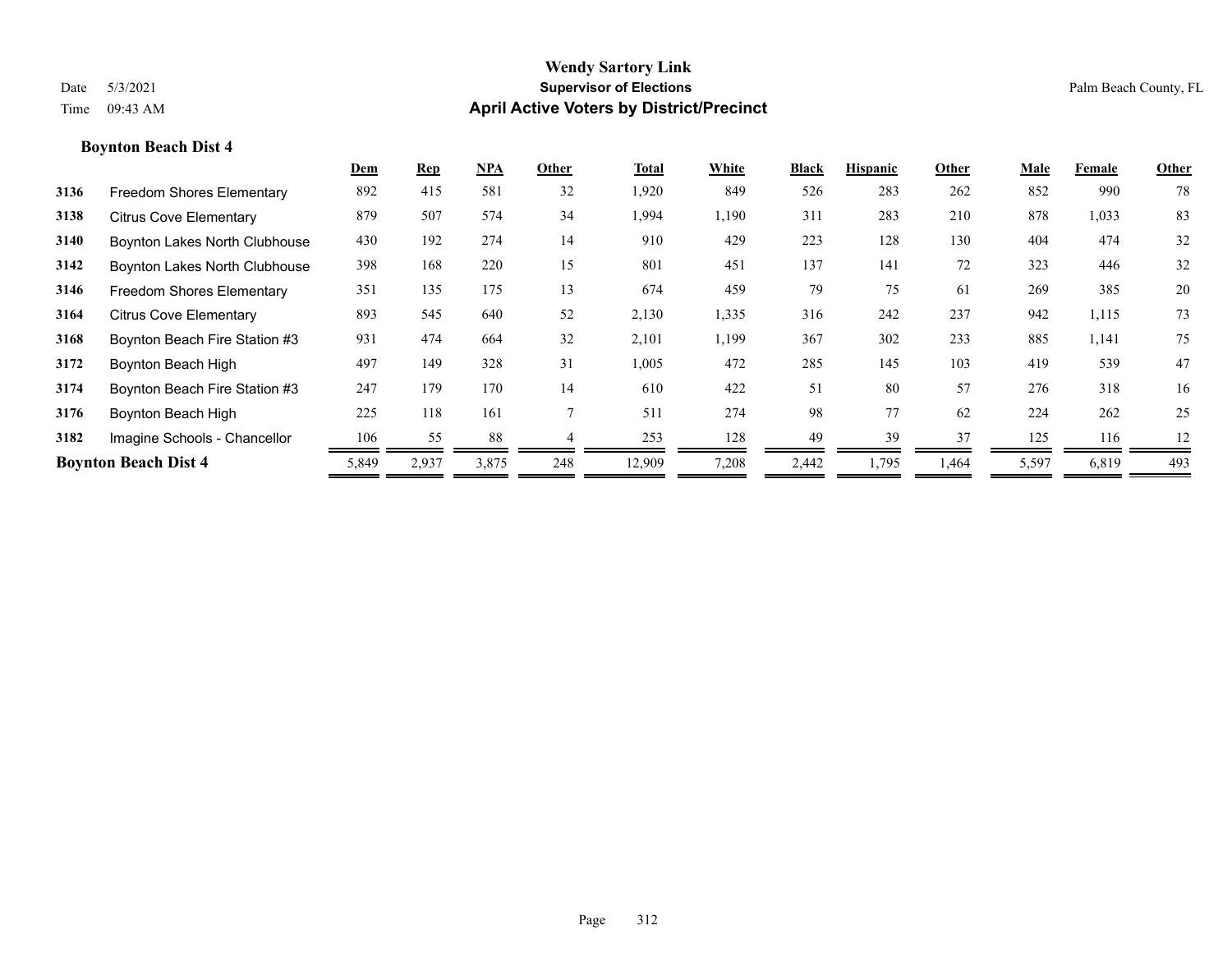|        |                               | <u>Dem</u> | <u>Rep</u> | <u>NPA</u> | Other | <u>Total</u> | White | <b>Black</b> | <b>Hispanic</b> | Other    | <b>Male</b> | Female | <b>Other</b> |
|--------|-------------------------------|------------|------------|------------|-------|--------------|-------|--------------|-----------------|----------|-------------|--------|--------------|
| 6022   | Belle Glade Library/Civic Ctr | 1,433      | 111        | 259        | 13    | 1,816        | 97    | 1,453        | 145             | 121      | 758         | 986    | 72           |
| 6024   | Lewis Evans Resource Center   | 1,792      | 78         | 275        | 14    | 2,159        | 35    | 1,871        | 129             | 124      | 872         | 1,208  | 79           |
| 6028   | Belle Glade Library/Civic Ctr | 784        | 470        | 342        | 15    | 1.611        | 430   | 412          | 678             | 91       | 754         | 812    | 45           |
| 6029   | Belle Glade Library/Civic Ctr |            |            | $\theta$   | 0     |              |       |              | $\theta$        | $\theta$ |             |        | $\theta$     |
| 6032   | Gove Elementary               | 690        | 300        | 271        |       | .266         | 318   | 440          | 408             | 100      | 545         | 677    | 44           |
| 6036   | Gove Elementary               | 404        | 165        | 211        |       | 789          | 140   | 153          | 450             | 46       | 341         | 417    | 31           |
| Ward 1 |                               | 5,104      | .,124      | 1,358      | 56    | 7,642        | ,020  | 4,330        | 1,810           | 482      | 3,271       | 4,100  | 271          |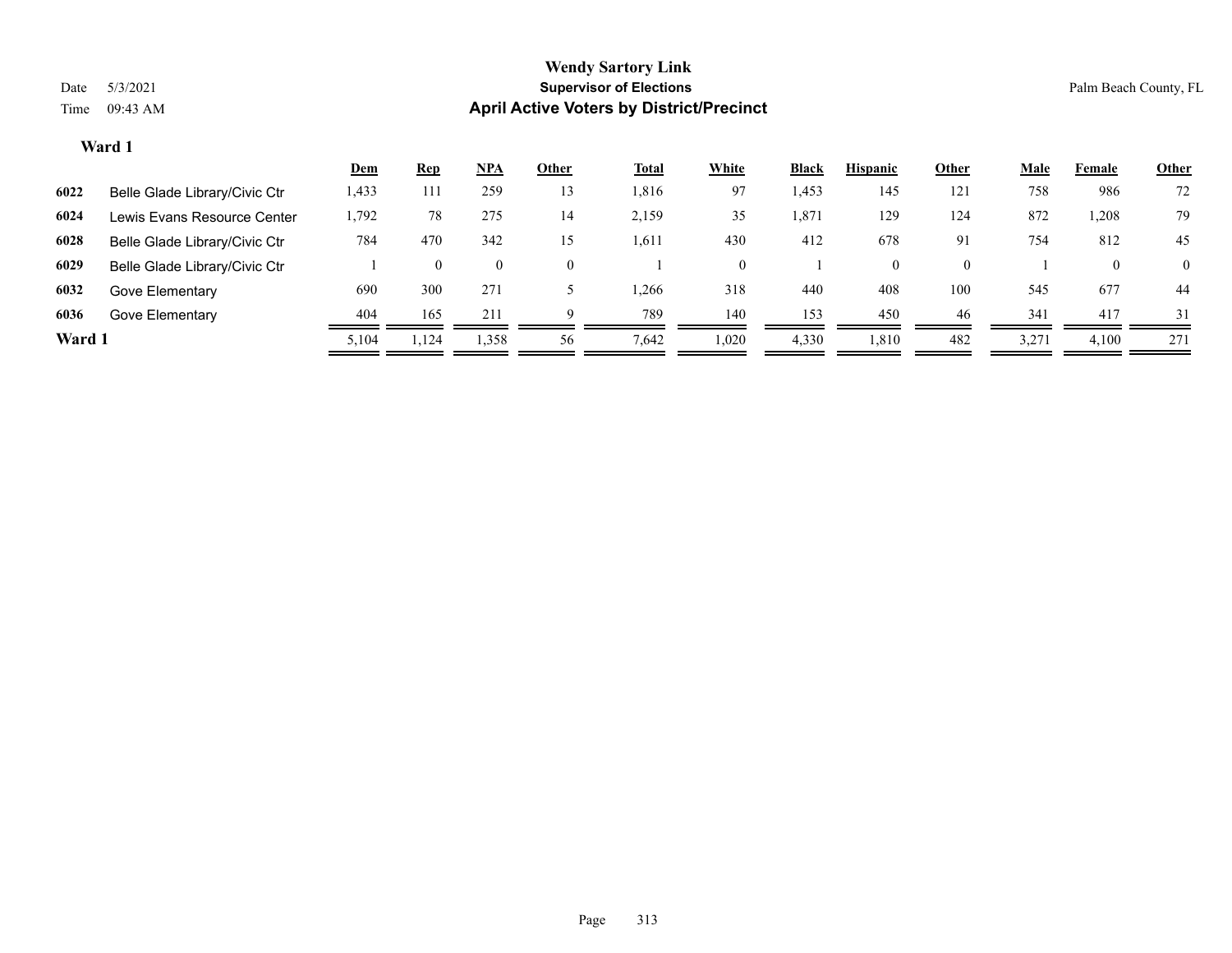|      |                                  | Dem | <b>Rep</b> | NPA | <b>Other</b> | <b>Total</b> | <b>White</b> | <b>Black</b> | <b>Hispanic</b> | Other | <b>Male</b> | <b>Female</b> | <b>Other</b> |
|------|----------------------------------|-----|------------|-----|--------------|--------------|--------------|--------------|-----------------|-------|-------------|---------------|--------------|
| 4134 | Above and Beyond Community (     | 417 | 565        | 437 | 34           | 1,453        | 1,180        | 42           | 127             | 104   | 678         | 728           | 47           |
| 4136 | Above and Beyond Community (     | 657 | 641        | 592 | 45           | 1,935        | 1,443        | 54           | 223             | 215   | 825         | 1,029         | 81           |
| 4138 | <b>Ascension Catholic Church</b> | 830 | 1,219      | 897 | 71           | 3,017        | 2,363        | 157          | 242             | 255   | 1,418       | 1,494         | 105          |
| 4140 | <b>Broken Sound Club</b>         | 264 | 204        | 178 | 16           | 662          | 486          | 26           | 88              | 62    | 274         | 368           | $20\,$       |
| 4142 | Woodfield Country Club HOA       | 849 | 752        | 725 | 49           | 2,375        | 2,126        | 13           | 65              | 171   | 1,086       | 1,192         | 97           |
| 4144 | Seasons HOA Clubhouse            | 224 | 218        | 171 | 11           | 624          | 517          | 9            | 34              | 64    | 298         | 297           | $29\,$       |
| 4146 | <b>Broken Sound Club</b>         | 522 | 381        | 335 | 14           | 1,252        | 1,140        | $12\,$       | 33              | 67    | 561         | 656           | 35           |
| 4148 | <b>Broken Sound Club</b>         | 620 | 413        | 434 | 44           | 1,511        | 1,183        | 77           | 138             | 113   | 679         | 788           | $44\,$       |
| 4150 | Patch Reef Park Community Cer    | 572 | 515        | 542 | 62           | 1,691        | 1,291        | 64           | 165             | 171   | 808         | 832           | 51           |
| 4152 | Boca Delray Lodge #171           | 639 | 664        | 656 | 57           | 2,016        | 1,493        | 69           | 222             | 232   | 922         | 1,005         | 89           |
| 4154 | Ascension Catholic Church        | 437 | 417        | 343 | 33           | 1,230        | 892          | 98           | 99              | 141   | 595         | 585           | 50           |
| 4158 | Spanish River High               | 967 | 750        | 755 | 39           | 2,511        | 1,997        | 45           | 222             | 247   | 1,190       | 1,209         | 112          |
| 4160 | Greater BR Swim & Racquet Ctr    | 437 | 406        | 351 | $20\,$       | 1,214        | 976          | $18\,$       | 92              | 128   | 566         | 605           | $43\,$       |
| 4162 | Patch Reef Park Community Cer    | 554 | 492        | 440 | 20           | 1,506        | 1,148        | 33           | 114             | 211   | 680         | 748           | $78\,$       |
| 4164 | Safe Schools Institute           | 611 | 659        | 567 | 31           | 1,868        | 1,501        | 28           | 176             | 163   | 869         | 903           | 96           |
| 4166 | FAU Arena Lobby                  | 961 | 532        | 782 | 35           | 2,310        | 1,233        | 402          | 308             | 367   | 977         | 1,140         | 193          |
| 4168 | JC Mitchell Elementary           | 720 | 586        | 633 | 58           | 1,997        | 1,395        | 87           | 230             | 285   | 880         | 994           | 123          |
| 4170 | Spanish River Library            | 935 | 1,052      | 888 | 53           | 2,928        | 2,271        | 101          | 263             | 293   | 1,399       | 1,422         | $107\,$      |
| 4172 | Marine Safety Headquarters       | 687 | 697        | 605 | 62           | 2,051        | 1,793        | 20           | 103             | 135   | 904         | 1,090         | 57           |
| 4174 | Sugar Sand Park Comm Center      | 309 | 277        | 265 | 14           | 865          | 746          | 5            | 54              | 60    | 404         | 426           | 35           |
| 4176 | Sugar Sand Park Comm Center      | 941 | 708        | 762 | 71           | 2,482        | 1,814        | 69           | 333             | 266   | 1,087       | 1,282         | 113          |
| 4178 | Sugar Sand Park Comm Center      | 766 | 656        | 536 | 45           | 2,003        | 1,583        | 45           | 202             | 173   | 812         | 1,120         | 71           |
| 4184 | <b>Boca Raton Middle</b>         | 580 | 617        | 569 | 33           | 1,799        | 1,363        | 55           | 206             | 175   | 847         | 901           | 51           |
| 4186 | The Volen Center                 | 567 | 522        | 464 | $28\,$       | 1,581        | 1,094        | 140          | 165             | 182   | 728         | 788           | 65           |
| 4188 | Elks Lodge of Boca Raton         | 935 | 543        | 612 | 53           | 2,143        | 1,259        | 323          | 319             | 242   | 978         | 1,066         | 99           |
| 4190 | St Gregory Episcopal Church      | 790 | 1,128      | 831 | 75           | 2,824        | 2,361        | 35           | 185             | 243   | 1,393       | 1,322         | 109          |
| 4210 | Sugar Sand Park Comm Center      | 634 | 835        | 682 | 44           | 2,195        | 1,723        | 34           | 259             | 179   | 1,012       | 1,109         | 74           |
| 4212 | Center for Spiritual Living      | 644 | 820        | 586 | 38           | 2,088        | 1,742        | 34           | 162             | 150   | 991         | 1,033         | 64           |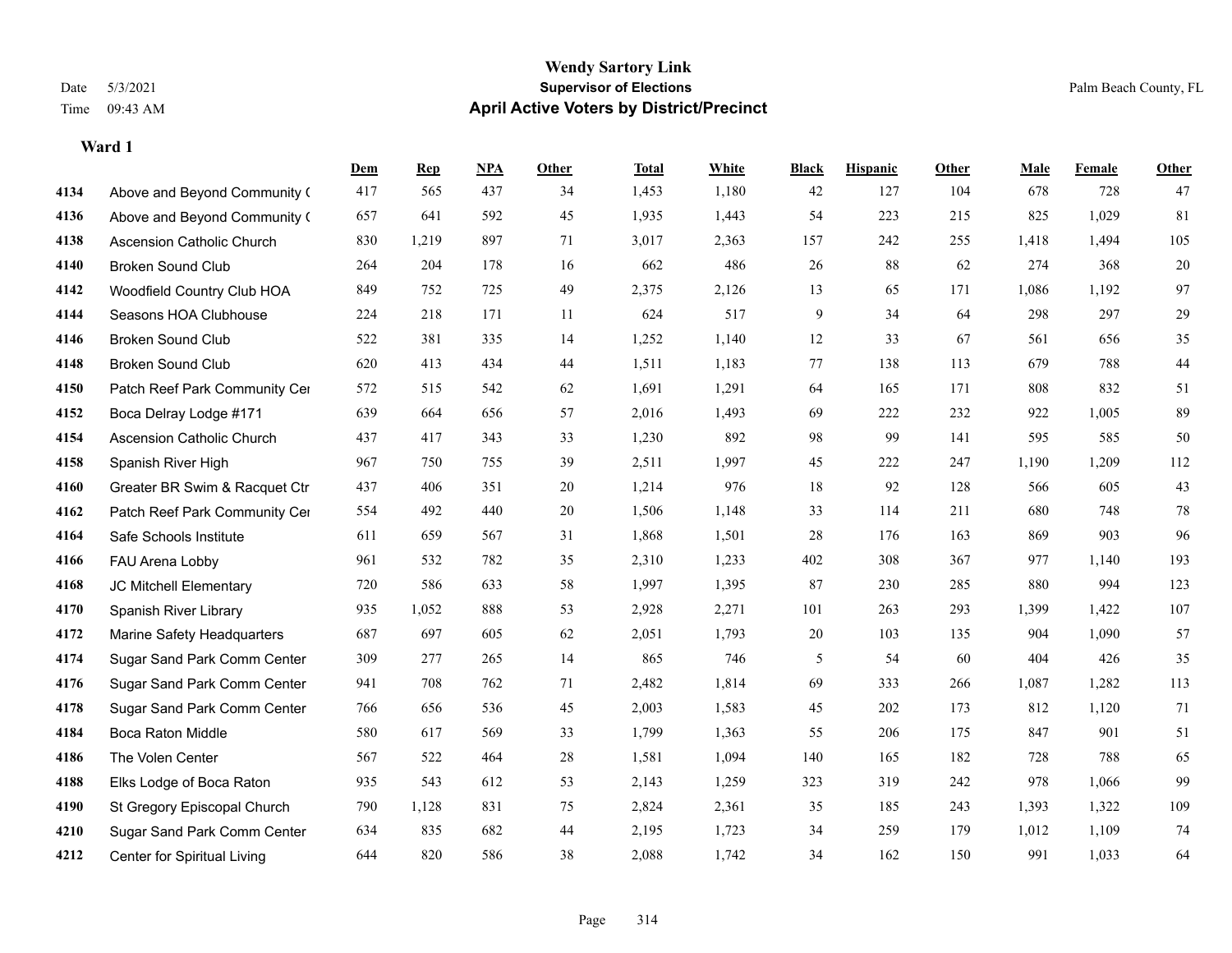|        |                                    | <b>Dem</b> | <b>Rep</b> | <u>NPA</u> | Other | Total  | White  | <b>Black</b> | <b>Hispanic</b> | Other | Male   | Female | Other |
|--------|------------------------------------|------------|------------|------------|-------|--------|--------|--------------|-----------------|-------|--------|--------|-------|
| 4214   | Calvary Chapel Boca Raton - 4th    | 641        | 878        | 646        | 64    | 2,229  | 1,777  | 47           | 236             | 169   | 1,035  | 1,107  | 87    |
| 4216   | Calvary Chapel Boca Raton - Kir    | 691        | 1,076      | 699        | 61    | 2,527  | 2,127  | 23           | 175             | 202   | 1,196  | 1,242  | 89    |
| 4218   | <b>Grace Community Church</b>      | 469        | 873        | 554        | 62    | 1,958  | 1,622  | 32           | 141             | 163   | 897    | 975    | 86    |
| 4220   | <b>Boca Raton Community Center</b> | 497        | 426        | 498        | 44    | 1,465  | 948    | 115          | 247             | 155   | 681    | 735    | 49    |
| 4222   | Boca Raton Downtown Library        | 946        | 1,077      | 905        | 84    | 3,012  | 2,517  | 60           | 188             | 247   | 1,351  | 1,535  | 126   |
| 4224   | <b>Grace Community Church</b>      | 545        | 1,156      | 749        | 61    | 2,511  | 2,057  | 60           | 197             | 197   | 1,173  | 1,252  | 86    |
| 4226   | St Gregory Episcopal Church        | 237        | 396        | 278        | 22    | 933    | 833    |              | 33              | 60    | 441    | 467    | 25    |
| 4228   | <b>Boca Raton Community Center</b> | 544        | 671        | 521        | 46    | 1,782  | 1,529  | 17           | 99              | 137   | 794    | 938    | 50    |
| 4230   | Boca Raton Downtown Library        | 326        | 464        | 328        | 25    | 1,143  | 1,000  | 8            | 58              | 77    | 538    | 579    | 26    |
| 5115   | Spanish River High                 | 74         | 102        | 69         |       | 256    | 207    |              | 20              | 25    | 126    | 127    |       |
| Ward 1 |                                    | 23,039     | 24,388     | 20,885     | 1,635 | 69.947 | 54,730 | 2,468        | 6,223           | 6,526 | 32,093 | 35,089 | 2,765 |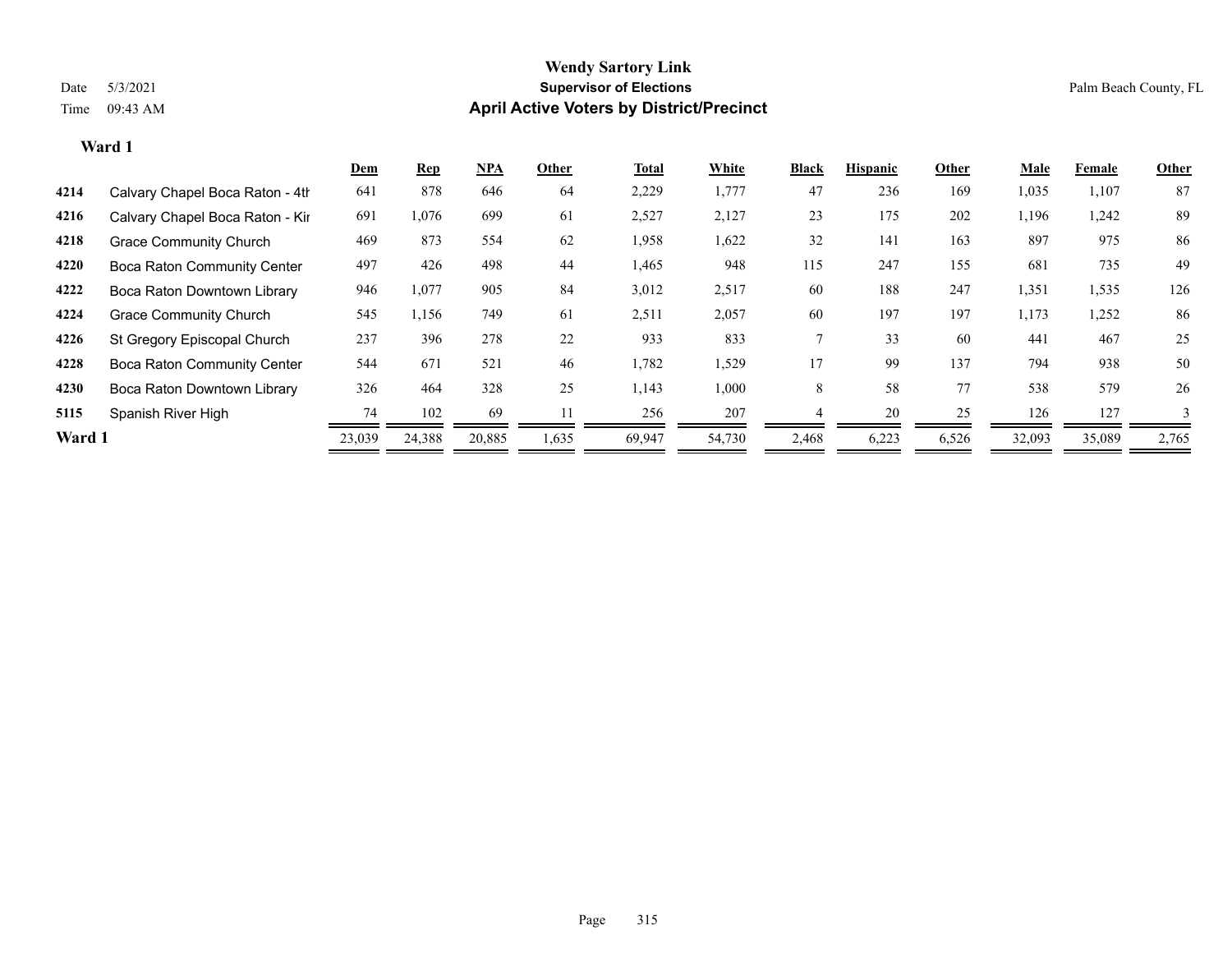| 5/3/2021<br>Date<br>09:43 AM<br>Time         |     |            |     |              | <b>Wendy Sartory Link</b><br><b>Supervisor of Elections</b><br><b>April Active Voters by District/Precinct</b> |              |              |                 |              |             |        | Palm Beach County, FL |
|----------------------------------------------|-----|------------|-----|--------------|----------------------------------------------------------------------------------------------------------------|--------------|--------------|-----------------|--------------|-------------|--------|-----------------------|
| Ward 1                                       | Dem | <b>Rep</b> | NPA | <b>Other</b> | <b>Total</b>                                                                                                   | <b>White</b> | <b>Black</b> | <b>Hispanic</b> | <b>Other</b> | <b>Male</b> | Female | <b>Other</b>          |
| 4038<br><b>Briny Breezes Community Cente</b> | 96  | 147        | 93  |              | 339                                                                                                            | 313          |              | 10              | 16           | 142         | 187    | 10                    |
| Ward 1                                       | 96  | 147        | 93  |              | 339                                                                                                            | 313          | $\theta$     | 10              | 16           | 142         | 187    | 10                    |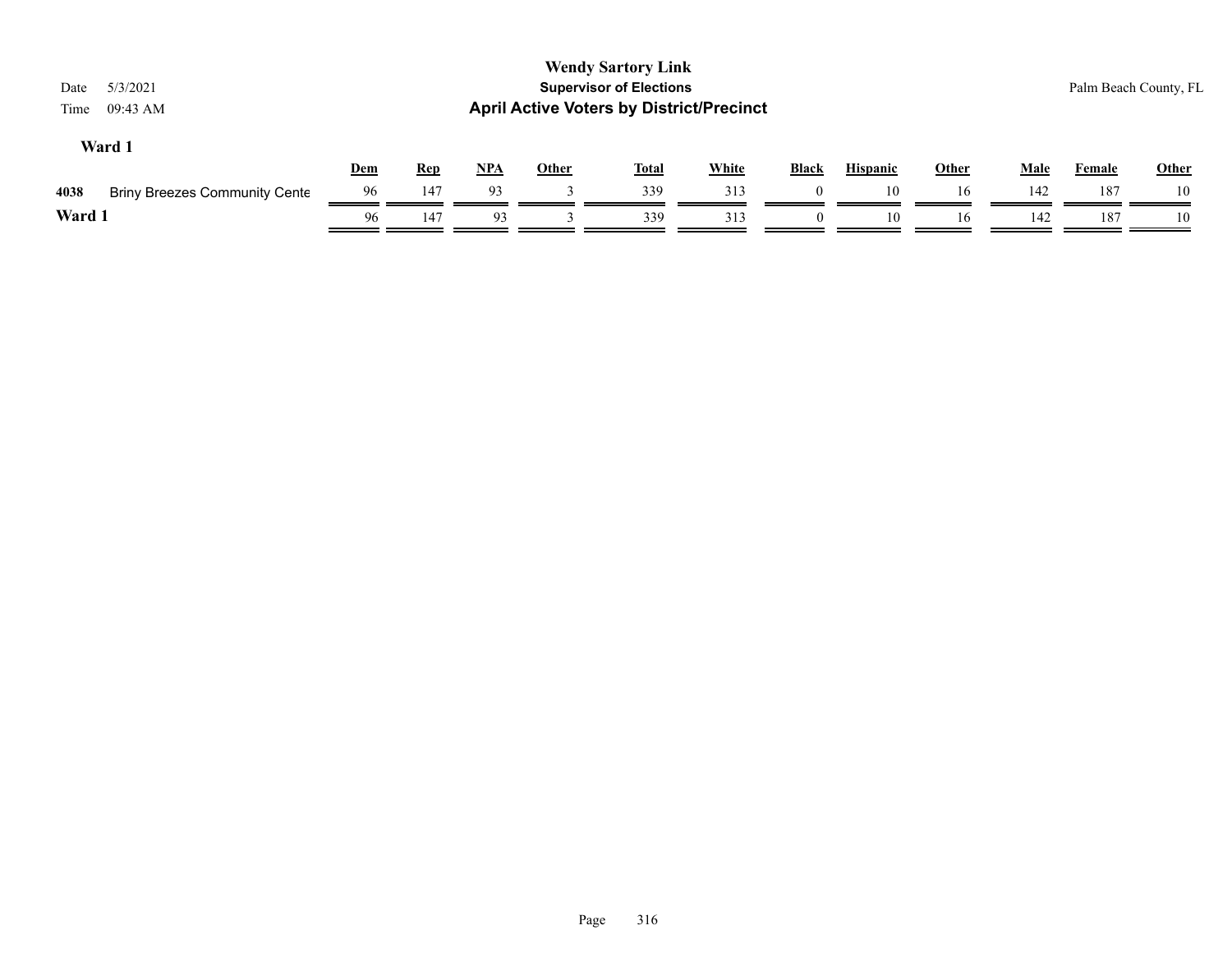| 5/3/2021<br>Date<br>09:43 AM<br>Time |            |            |            |              | <b>Wendy Sartory Link</b><br><b>Supervisor of Elections</b><br><b>April Active Voters by District/Precinct</b> |              |              |                 |       |             |               | Palm Beach County, FL |
|--------------------------------------|------------|------------|------------|--------------|----------------------------------------------------------------------------------------------------------------|--------------|--------------|-----------------|-------|-------------|---------------|-----------------------|
| Ward 1                               | <b>Dem</b> | <b>Rep</b> | <u>NPA</u> | <b>Other</b> | <b>Total</b>                                                                                                   | <b>White</b> | <b>Black</b> | <b>Hispanic</b> | Other | <b>Male</b> | <b>Female</b> | <b>Other</b>          |
| Cloud Lake Town Hall<br>2132         | 29         | 26         | 35         |              | 92                                                                                                             | 59           |              | 25              |       | 39          | 49            |                       |
| Ward 1                               | 29         | 26         | 35         |              | 92                                                                                                             | 59           |              | 25              |       | 39          | 49            |                       |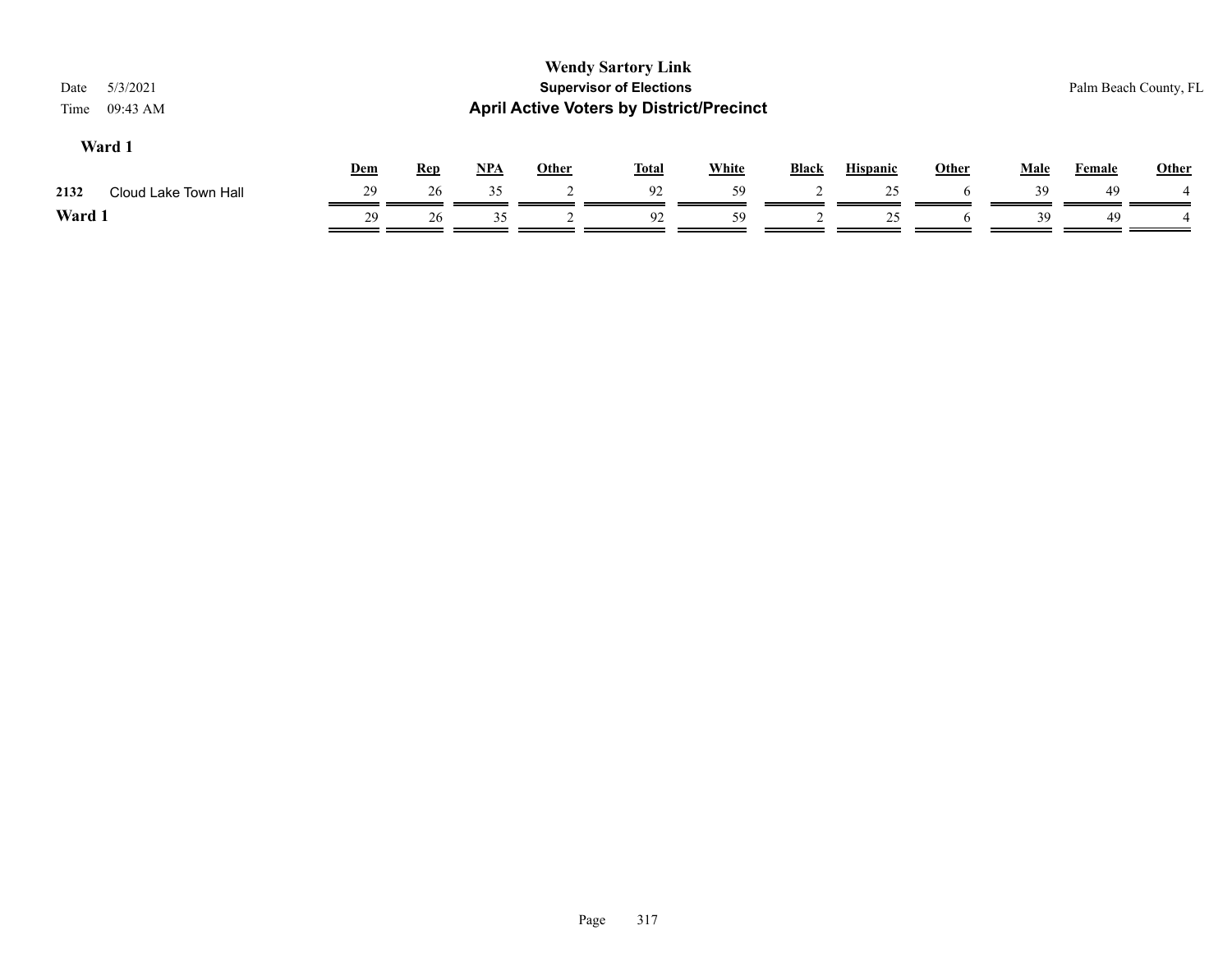**Ward 1**

#### **Wendy Sartory Link** Date 5/3/2021 **Supervisor of Elections** Palm Beach County, FL Time 09:43 AM **April Active Voters by District/Precinct**

# **Dem Rep NPA Other Total White Black Hispanic Other Male Female Other** Plumosa SOA Elementary 50 64 47 7 168 145 4 11 8 78 87 3 Plumosa SOA Elementary 455 437 356 26 1,274 1,098 16 75 85 607 630 37 Country Manors Clubhouse 455 392 404 24 1,275 909 95 137 134 568 669 38 Banyan Creek Elementary 561 386 381 25 1,353 922 187 104 140 635 667 51 West Park Baptist Church 875 465 505 46 1,891 1,611 63 93 124 763 1,074 54 Pines of Delray North 291 168 167 11 637 511 38 47 41 254 356 27 West Park Baptist Church 0 0 0 0 0 0 0 0 0 0 0 0 S D Spady Elementary 703 718 545 50 2,016 1,744 38 96 138 956 985 75 Carver Middle 570 48 169 12 799 109 586 33 71 373 375 51 Bethel Evangelical Baptist 1,032 775 714 67 2,588 1,985 185 233 185 1,106 1,405 77 Veterans Park Recreation Ctr 465 533 428 37 1,463 1,328 18 25 92 673 748 42 Emmanuel Catholic Church 766 679 624 66 2,135 1,729 78 155 173 925 1,137 73 Delray Beach Golf Club 426 406 351 34 1,217 932 51 117 117 556 621 40 Pines of Delray East 612 356 388 27 1,383 1,034 90 129 130 553 767 63 505 Club 406 457 313 33 1,209 1,097 10 36 66 525 653 31 Veterans Park Recreation Ctr 620 832 586 50 2,088 1,918 12 42 116 977 1,040 71 Delray Beach First Baptist 863 804 669 65 2,401 2,020 83 141 157 1,102 1,240 59 Orchard View Elementary 730 418 485 38 1,671 1,149 153 212 157 688 919 64 Orchard View Elementary 461 300 343 40 1,144 810 71 154 109 480 620 44 Delray Beach Swim and Tennis 751 454 498 36 1,739 1,205 206 155 173 750 923 66 Delray Beach Swim and Tennis 844 595 670 63 2,172 1,626 138 201 207 996 1,080 96 Pine Grove Elementary 547 875 570 56 2,048 1,766 27 102 153 935 1,038 75 Carver Middle 44 17 18 5 84 67 5 4 8 32 50 2 Carver Middle 192 139 135 13 479 312 53 58 56 216 248 15 Delray Beach First Baptist  $\begin{array}{cccccccc} 9 & 2 & 0 & 1 & 12 & 11 & 1 & 0 & 0 & 3 & 9 & 0 \end{array}$  Delray Beach Community Center 642 369 474 43 1,528 1,091 214 113 110 786 692 50 Atlantic High Auditorium 1,541 240 506 21 2,308 611 1,362 127 208 1,048 1,168 92

Atlantic High Auditorium 45 34 27 3 109 87 7 8 7 46 60 3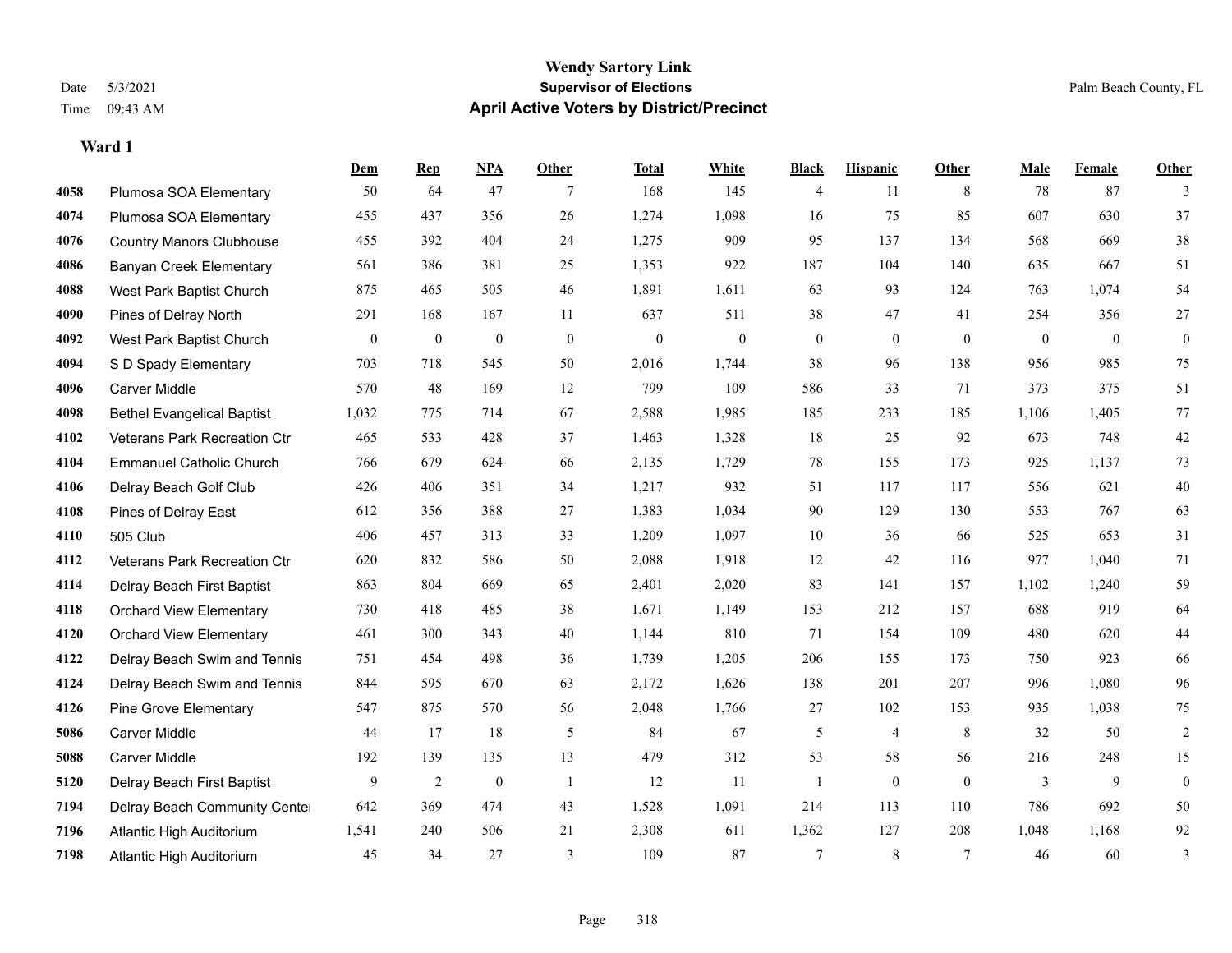|        |                                      | <b>Dem</b> | <b>Rep</b> | $NPA$  | Other | <u>Total</u> | White  | <b>Black</b> | <b>Hispanic</b> | Other | <b>Male</b> | Female | Other |
|--------|--------------------------------------|------------|------------|--------|-------|--------------|--------|--------------|-----------------|-------|-------------|--------|-------|
| 7200   | <b>Pompey Park Recreation Center</b> | 1,406      | 242        | 463    | 30    | 2,141        | 515    | 1,373        | 107             | 146   | 983         | 1,091  | 67    |
| 7202   | 505 Club                             | 682        | 405        | 451    | 42    | 1,580        | 1,126  | 240          |                 | 137   | 818         | 711    | 51    |
| 7204   | 505 Club                             | 41         | 46         | 41     | 4     | 132          | 106    | 4            | 8               | 14    | 65          | 61     | 6     |
| 7206   | 505 Club                             | 54         | 60         | 64     |       | 185          | 159    |              | 9.              | 15    | 96          | 84     |       |
| 7208   | Atlantic High Media Center           | 793        | 214        | 320    | 24    | 1,351        | 608    | 532          | 94              | 117   | 587         | 720    | 44    |
| 7210   | Village Academy                      | 1,856      | 106        | 444    | 19    | 2,425        | 138    | 1,962        | 141             | 184   | 988         | 1,332  | 105   |
| 7212   | Delray Beach Library                 | 1,361      | 234        | 523    | 35    | 2,153        | 609    | 1,234        | 116             | 194   | 1,046       | 1,021  | 86    |
| 7214   | Delray Beach Community Cente         | 929        | 337        | 536    | 39    | 1,841        | 883    | 572          | 219             | 167   | 898         | 871    | 72    |
| Ward 1 |                                      | 22,078     | 12.607     | 13,215 | 1,099 | 48,999       | 31,971 | 9,710        | 3,379           | 3,939 | 22,112      | 25,152 | 1,735 |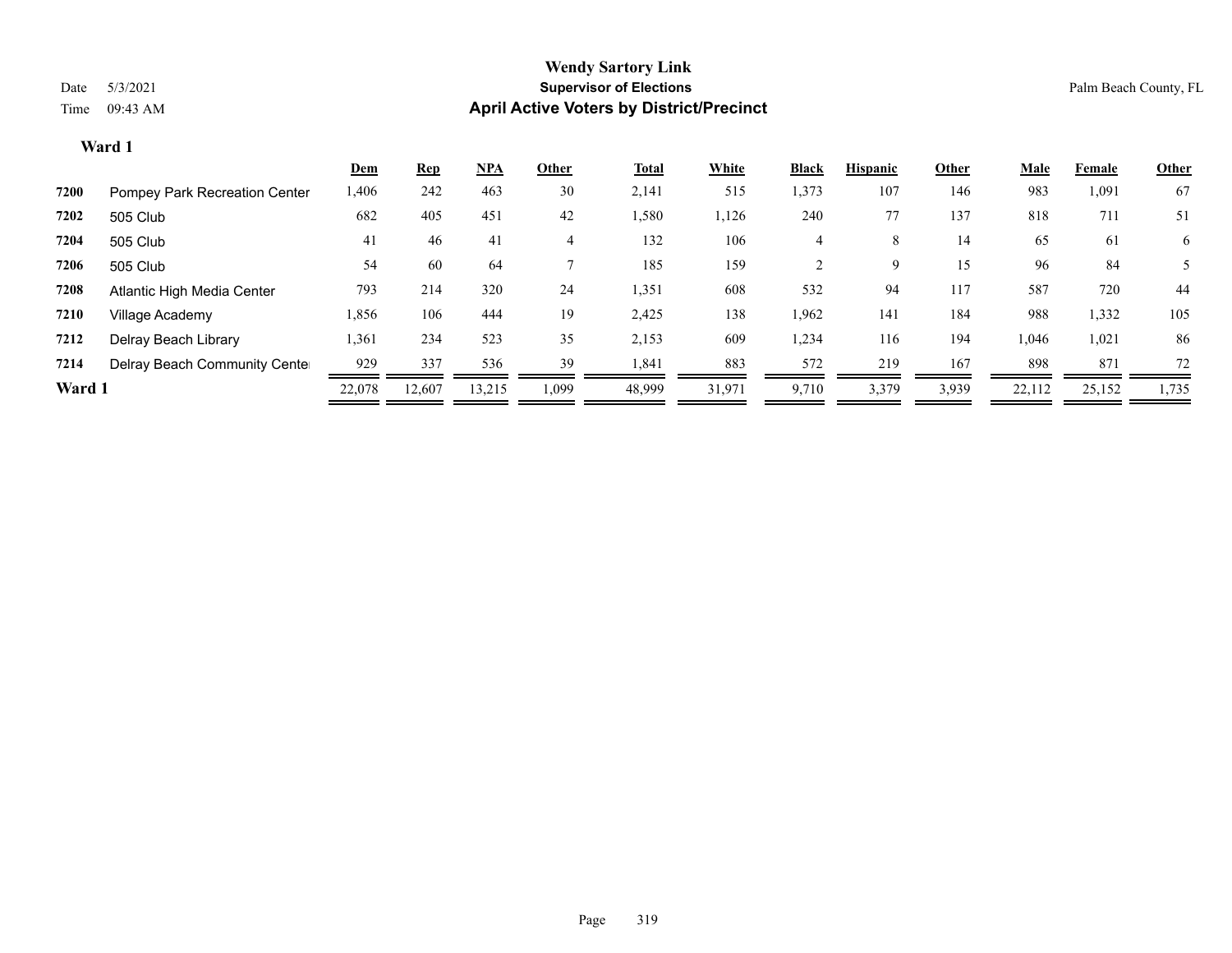**Ward 1**

#### **Wendy Sartory Link** Date 5/3/2021 **Supervisor of Elections** Palm Beach County, FL Time 09:43 AM **April Active Voters by District/Precinct**

|        |                                       | Dem          | <b>Rep</b>     | NPA            | Other        | Total          | White          | <b>Black</b> | <b>Hispanic</b> | Other        | Male             | Female   | Other    |
|--------|---------------------------------------|--------------|----------------|----------------|--------------|----------------|----------------|--------------|-----------------|--------------|------------------|----------|----------|
| 2084   | <b>Community Christian Church</b>     | 282          | 119            | 163            | 17           | 581            | 166            | 208          | 133             | 74           | 259              | 306      | 16       |
| 2086   | <b>Community Christian Church</b>     | 1,256        | 578            | 958            | 49           | 2,841          | 915            | 614          | 920             | 392          | 1,236            | 1,489    | 116      |
| 2150   | <b>River Bridge Activities Center</b> | 1,108        | 535            | 692            | 51           | 2,386          | 1,157          | 479          | 496             | 254          | 998              | 1,296    | 92       |
| 2152   | Pine Ridge North II                   | 1,182        | 528            | 855            | 50           | 2,615          | 1,091          | 403          | 854             | 267          | 1,057            | 1,449    | 109      |
| 2168   | First Baptist Church GA               | $\mathbf{0}$ | $\overline{0}$ | $\overline{0}$ | $\mathbf{0}$ | $\overline{0}$ | $\overline{0}$ | $\mathbf{0}$ | $\overline{0}$  | $\mathbf{0}$ | $\boldsymbol{0}$ | $\theta$ | $\theta$ |
| 2170   | <b>Liberty Park Elementary</b>        | 1,123        | 549            | 678            | 53           | 2,403          | 1,067          | 457          | 618             | 261          | 951              | 1,336    | 116      |
| 2174   | First Baptist Church GA               | 468          | 191            | 272            | 12           | 943            | 421            | 193          | 207             | 122          | 408              | 492      | 43       |
| 2182   | <b>Greenacres Community Center</b>    | 639          | 284            | 529            | 30           | 1,482          | 531            | 143          | 661             | 147          | 587              | 806      | 89       |
| 2184   | American Polish Club                  | 1,121        | 414            | 832            | 38           | 2,405          | 759            | 348          | 1,034           | 264          | 1,000            | 1,267    | 138      |
| 2194   | LC Swain Middle                       | 1,120        | 366            | 729            | 42           | 2,257          | 791            | 456          | 777             | 233          | 938              | 1,206    | 113      |
| 2196   | Pine Ridge South IV Clubhouse         | 922          | 514            | 503            | 44           | 1,983          | 1,202          | 264          | 399             | 118          | 769              | 1,137    | 77       |
| 2202   | LC Swain Middle                       | $\mathbf{0}$ | 8              | $\overline{2}$ | $\mathbf{0}$ | 10             | 6              | $\mathbf{0}$ | $\overline{3}$  |              | $\overline{4}$   | 6        | $\theta$ |
| 2206   | Heritage Elementary                   | 475          | 198            | 345            | 15           | 1,033          | 337            | 216          | 345             | 135          | 446              | 531      | 56       |
| 2212   | American Polish Club                  | $\theta$     | $\mathbf{0}$   | $\theta$       | $\theta$     | $\mathbf{0}$   | $\theta$       | $\theta$     | $\theta$        | $\theta$     | $\theta$         | $\Omega$ | $\Omega$ |
| 2218   | <b>Tradewinds Middle</b>              | 1,278        | 334            | 649            | 36           | 2,297          | 594            | 882          | 378             | 443          | 1,014            | 1,157    | 126      |
| 3088   | <b>Tradewinds Middle</b>              | 183          | 57             | 131            | 8            | 379            | 106            | 122          | 89              | 62           | 170              | 196      | 13       |
| Ward 1 |                                       | 11,157       | 4,675          | 7,338          | 445          | 23,615         | 9,143          | 4,785        | 6,914           | 2,773        | 9,837            | 12,674   | 1,104    |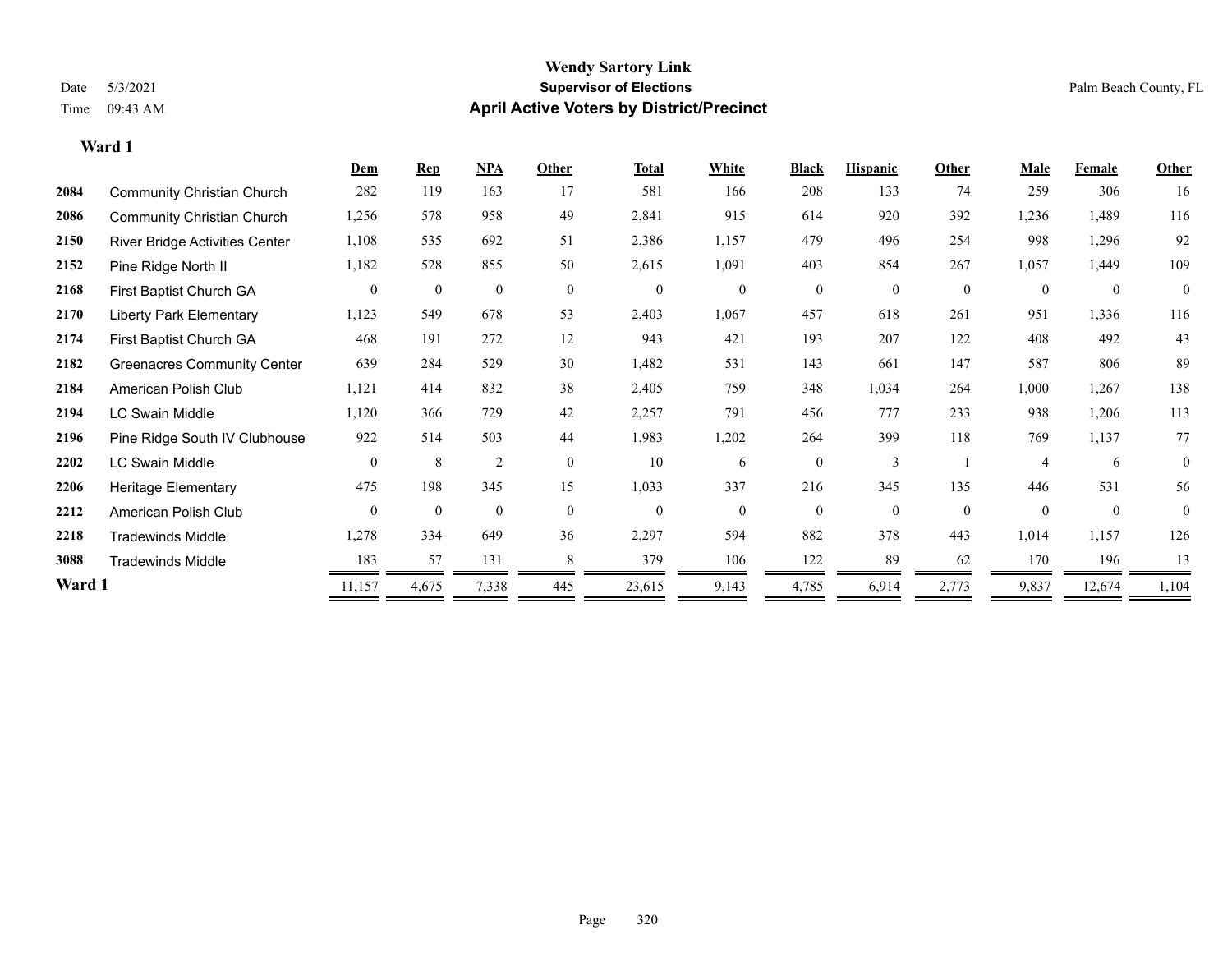| 5/3/2021<br>Date<br>09:43 AM<br>Time |     |            |            |              | <b>Wendy Sartory Link</b><br><b>Supervisor of Elections</b> | <b>April Active Voters by District/Precinct</b> |              |                 |              |             |        | Palm Beach County, FL |
|--------------------------------------|-----|------------|------------|--------------|-------------------------------------------------------------|-------------------------------------------------|--------------|-----------------|--------------|-------------|--------|-----------------------|
| Ward 1                               | Dem | <b>Rep</b> | <u>NPA</u> | <b>Other</b> | <b>Total</b>                                                | <b>White</b>                                    | <b>Black</b> | <b>Hispanic</b> | <b>Other</b> | <u>Male</u> | Female | <b>Other</b>          |
| Cloud Lake Town Hall<br>2130         | 45  | 63         | 59         |              | 173                                                         | 126                                             |              | 32              | 14           | 87          | 79     |                       |
| Ward 1                               | 45  | 63         | 59         |              | 173                                                         | 126                                             |              | 32              | 14           | 87          | 79     |                       |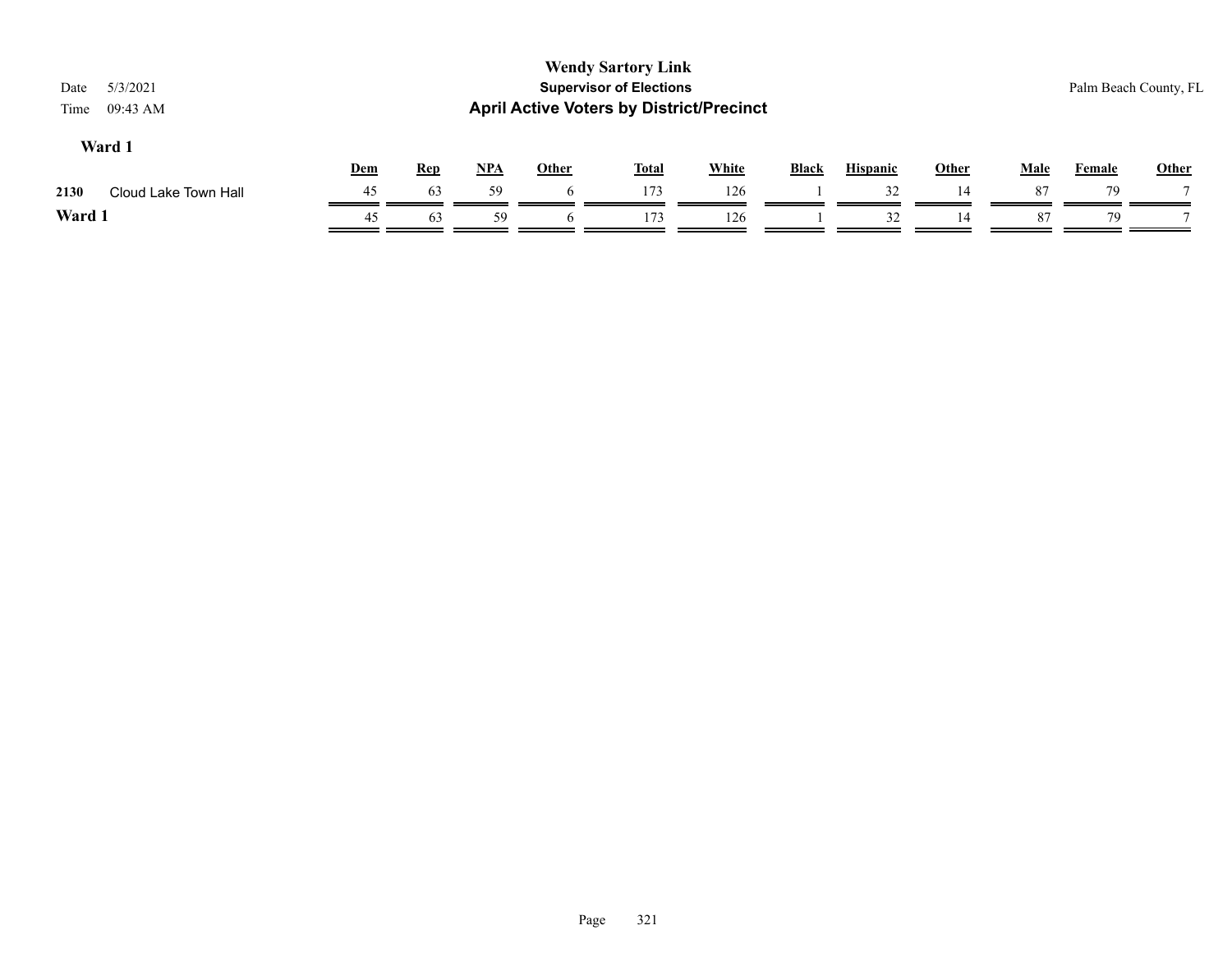| <b>Wendy Sartory Link</b><br><b>Supervisor of Elections</b><br>5/3/2021<br>Date<br><b>April Active Voters by District/Precinct</b><br>09:43 AM<br>Time |                              |     |            |            |              |              |              |       |                 |              |             | Palm Beach County, FL |              |  |
|--------------------------------------------------------------------------------------------------------------------------------------------------------|------------------------------|-----|------------|------------|--------------|--------------|--------------|-------|-----------------|--------------|-------------|-----------------------|--------------|--|
|                                                                                                                                                        | Ward 1                       | Dem | <b>Rep</b> | <u>NPA</u> | <u>Other</u> | <u>Total</u> | <b>White</b> | Black | <b>Hispanic</b> | <b>Other</b> | <b>Male</b> | <b>Female</b>         | <b>Other</b> |  |
| 4072                                                                                                                                                   | <b>Gulf Stream Town Hall</b> | 184 | 468        | 210        | 21           | 883          | 823          | 4     | 18              | 38           | 426         | 435                   | 22           |  |
| Ward 1                                                                                                                                                 |                              | 184 | 468        | 210        | 21           | 883          | 823          | 4     | 18              | 38           | 426         | 435                   | 22           |  |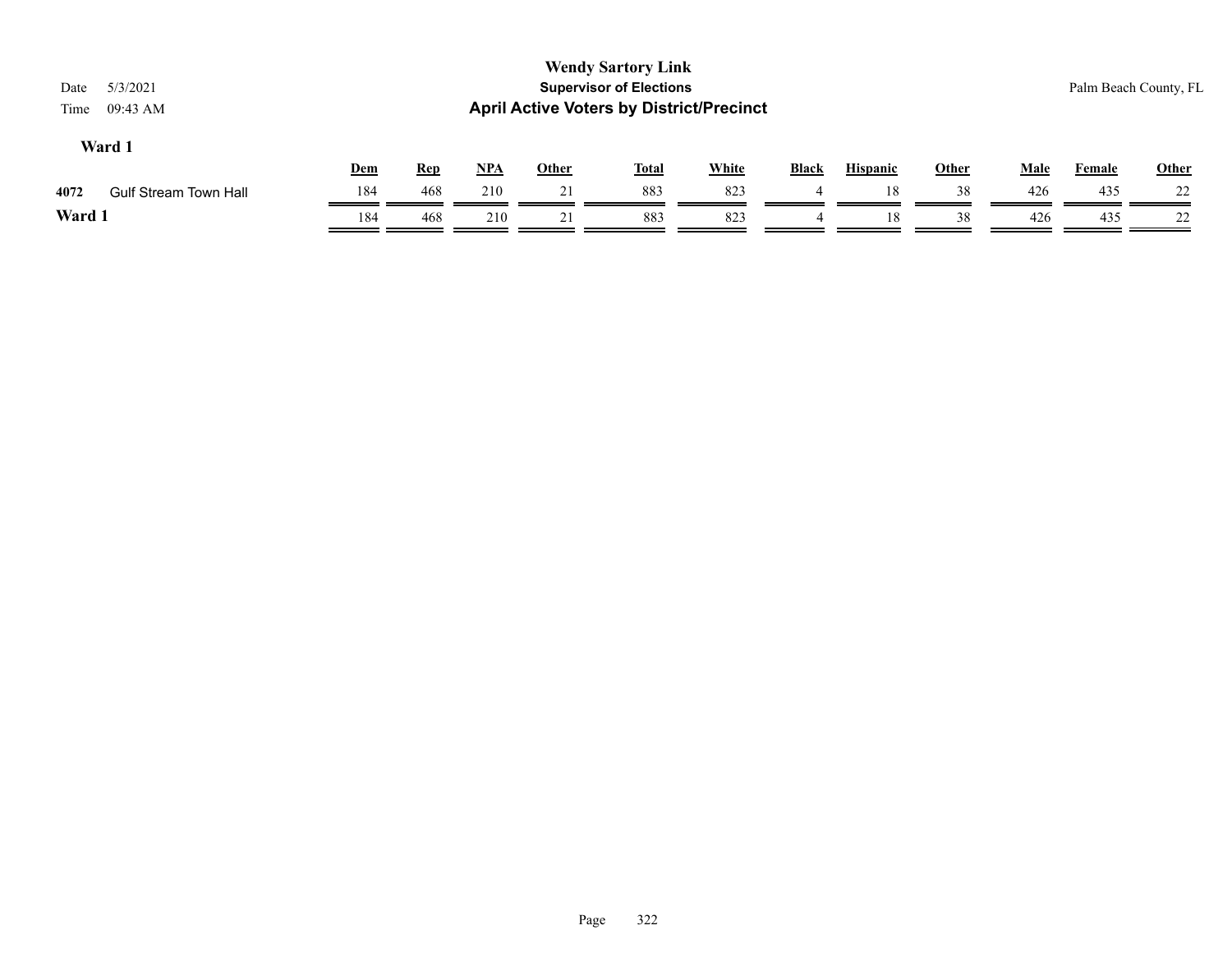| <b>Wendy Sartory Link</b><br>5/3/2021<br><b>Supervisor of Elections</b><br>Date<br><b>April Active Voters by District/Precinct</b><br>09:43 AM<br>Time |                         |            |            |            |              |              |              |              |                 |              |             | Palm Beach County, FL |              |  |
|--------------------------------------------------------------------------------------------------------------------------------------------------------|-------------------------|------------|------------|------------|--------------|--------------|--------------|--------------|-----------------|--------------|-------------|-----------------------|--------------|--|
|                                                                                                                                                        | Ward 1                  |            |            |            |              |              |              |              |                 |              |             |                       |              |  |
|                                                                                                                                                        |                         | <u>Dem</u> | <b>Rep</b> | <u>NPA</u> | <u>Other</u> | <b>Total</b> | <b>White</b> | <b>Black</b> | <b>Hispanic</b> | <u>Other</u> | <u>Male</u> | <b>Female</b>         | <b>Other</b> |  |
| 4128                                                                                                                                                   | St Lucy Catholic Church | 639        | 932        | 639        | 40           | 2,250        | 2,012        | 14           | 72              | 152          | 1,009       | 1,163                 | 78           |  |
| 4129                                                                                                                                                   | St Lucy Catholic Church | 31         | 59         | 31         |              | 123          | 108          | $\theta$     | 4               | 11           | 53          | 68                    |              |  |

| 4156  | <b>St Lucy Catholic Church</b> | 536   | 56′   |      | .,550 | .36 |    | 60 |     |      | 787   | 46  |
|-------|--------------------------------|-------|-------|------|-------|-----|----|----|-----|------|-------|-----|
| Ward. |                                | . 206 | 1,558 | 1.08 | 3.923 |     | 20 | 36 | 283 | 1770 | 2.018 | 126 |

Page 323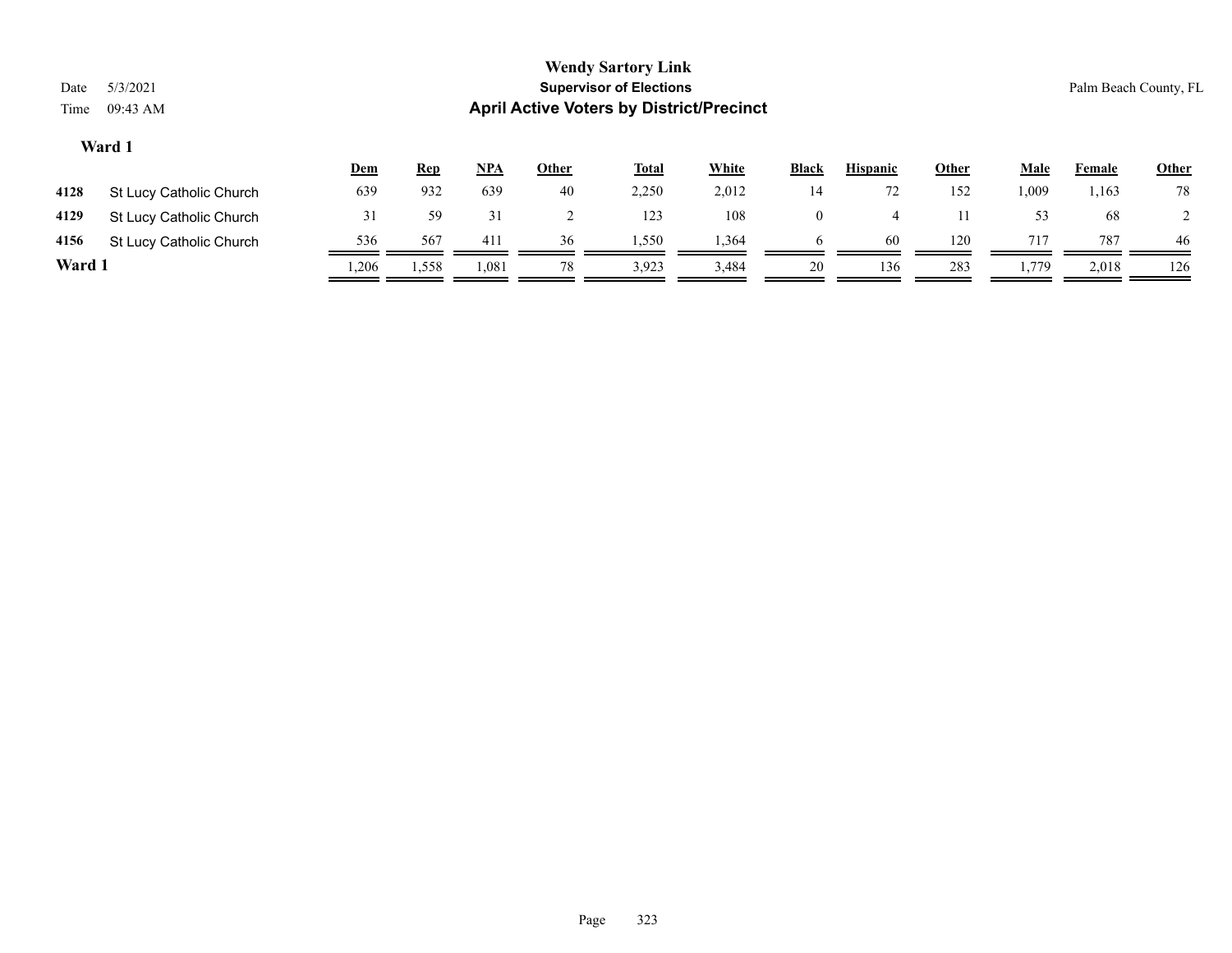|                  |                                |            |            |              | <b>Wendy Sartory Link</b>                       |              |              |                 |              |      |        |              |  |
|------------------|--------------------------------|------------|------------|--------------|-------------------------------------------------|--------------|--------------|-----------------|--------------|------|--------|--------------|--|
| 5/3/2021<br>Date | <b>Supervisor of Elections</b> |            |            |              |                                                 |              |              |                 |              |      |        |              |  |
| 09:43 AM<br>Time |                                |            |            |              | <b>April Active Voters by District/Precinct</b> |              |              |                 |              |      |        |              |  |
| Ward 1           |                                |            |            |              |                                                 |              |              |                 |              |      |        |              |  |
|                  | <u>Dem</u>                     | <u>Rep</u> | <b>NPA</b> | <b>Other</b> | <b>Total</b>                                    | <b>White</b> | <b>Black</b> | <b>Hispanic</b> | <b>Other</b> | Male | Female | <b>Other</b> |  |

| 2046   | Haverhill Town Hall        | 399 | 215 | 235            | 12 | 861   | 339 | 233 | 199 | 90  | 388 | 435 | 38  |
|--------|----------------------------|-----|-----|----------------|----|-------|-----|-----|-----|-----|-----|-----|-----|
| 7136   | <b>Haverhill Town Hall</b> | 48  | 40  | 38             |    | 128   | 53  | 33  |     |     | 54  | 69  |     |
| 7140   | <b>Haverhill Town Hall</b> | 172 | 77  | Q <sub>7</sub> |    | 349   | 111 | 120 | 79  | 39  | 159 | 168 | 22  |
| Ward : |                            | 619 | 332 | 370            |    | 1,338 | 503 | 386 | 309 | 140 | 601 | 672 | -65 |

Page 324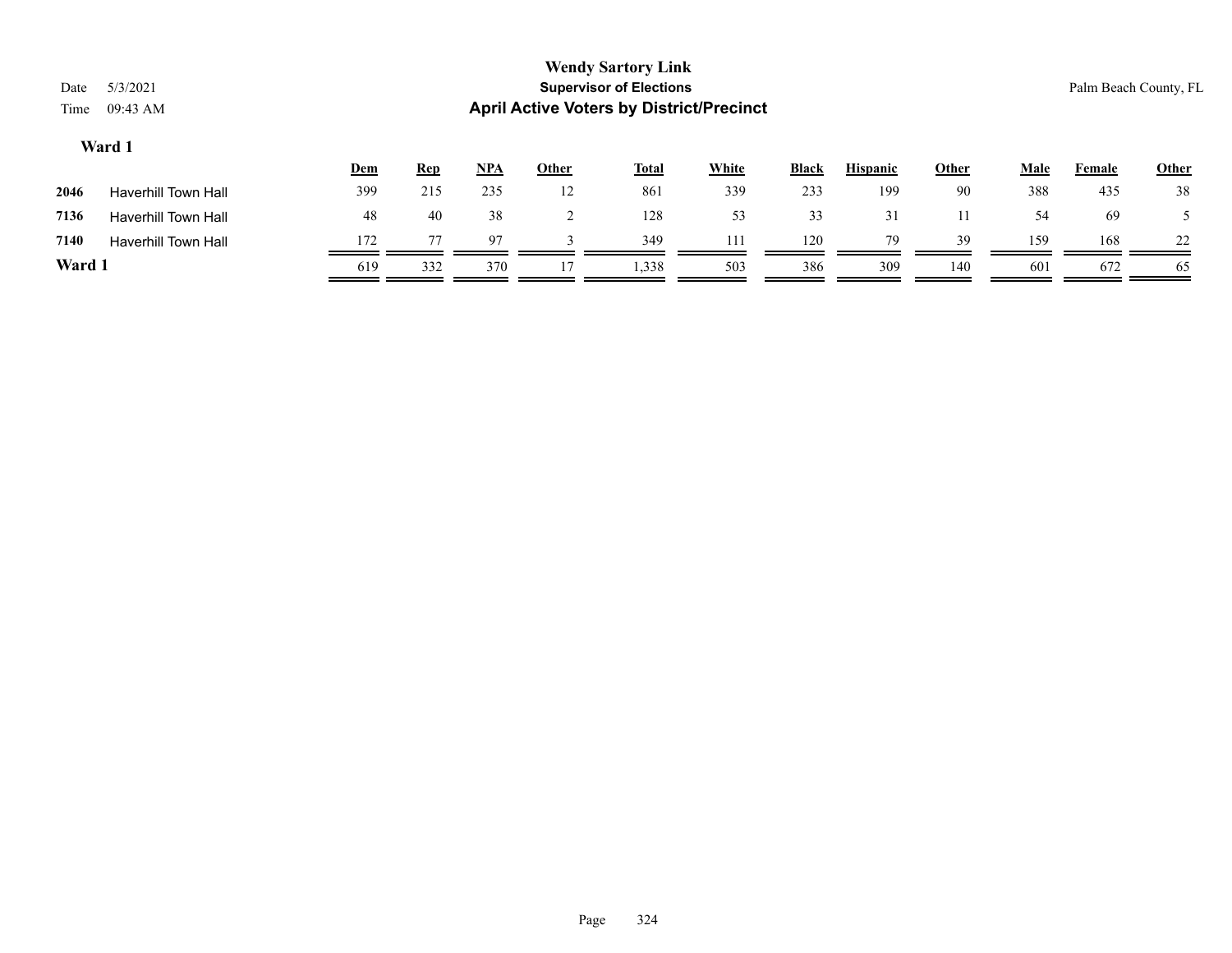|        |                    | <b>Dem</b> | <u>Rep</u> | <b>NPA</b> | Other | <b>Total</b> | White | <b>Black</b> | <b>Hispanic</b> | Other | Male | Female | <b>Other</b> |
|--------|--------------------|------------|------------|------------|-------|--------------|-------|--------------|-----------------|-------|------|--------|--------------|
| 4008   | Hypoluxo Town Hall | 547        | 621        | 535        | 55    | 1,758        | 1,466 | 44           | 112             | 136   | 807  | 897    | 54           |
| 7176   | Hypoluxo Town Hall | 185        | 89         | 102        |       | 385          | 211   | 82           | 61              | 31    | 167  | 206    |              |
| Ward 1 |                    | 732        | 710        | 637        | -64   | 2,143        | 1,677 | 126          | 173             | 167   | 974  | 1,103  | 66           |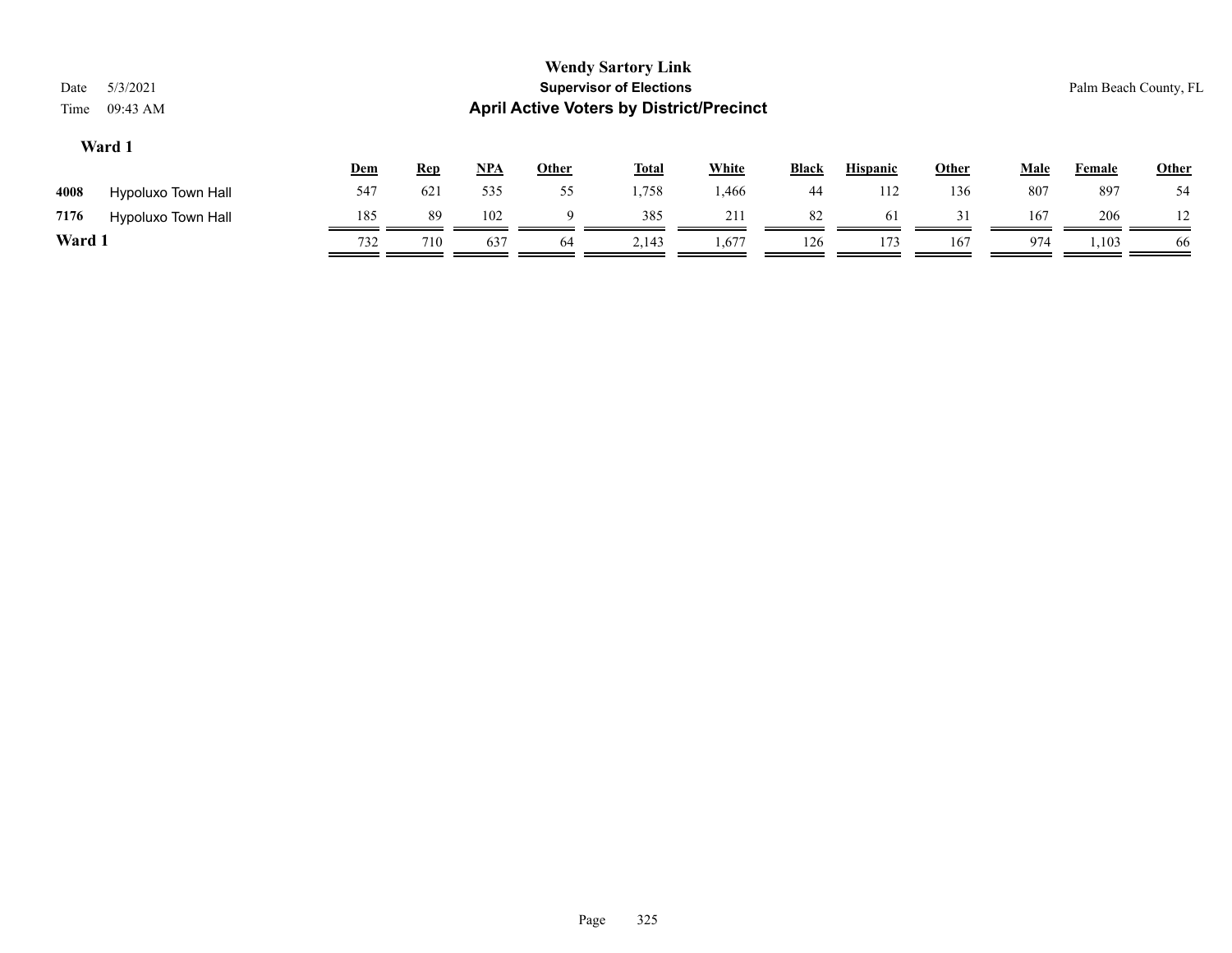|        |                        | Dem | <u>Rep</u>     | <u>NPA</u> | <u>Other</u> | <u>Total</u> | <b>White</b> | <b>Black</b> | <b>Hispanic</b> | <u>Other</u> | <b>Male</b> | Female | <b>Other</b> |
|--------|------------------------|-----|----------------|------------|--------------|--------------|--------------|--------------|-----------------|--------------|-------------|--------|--------------|
| 1152   | Oceanview Methodist    | 51  | 76             | 62         | u            | 198          | 187          | $\theta$     |                 |              | 95          | 97     |              |
| 1208   | Juno Beach Town Center | 464 | 902            | 483        | 50           | .399         | 1,734        | 6            | 55              | 104          | 866         | 983    | 50           |
| 1212   | Juno Beach Town Center | 54  | 70             | 54         | 10           | 188          | 158          |              | 10              | 14           | 96          | 87     |              |
| 1214   | Juno Beach Town Center | 278 | 450            | 215        | 27           | 970          | 906          |              |                 | 45           | 391         | 557    | 22           |
| Ward 1 |                        | 847 | <sup>498</sup> | 814        | 96           | 3,255        | 2,985        | 18           | 80              | 172          | 1,448       | 1,724  | 83           |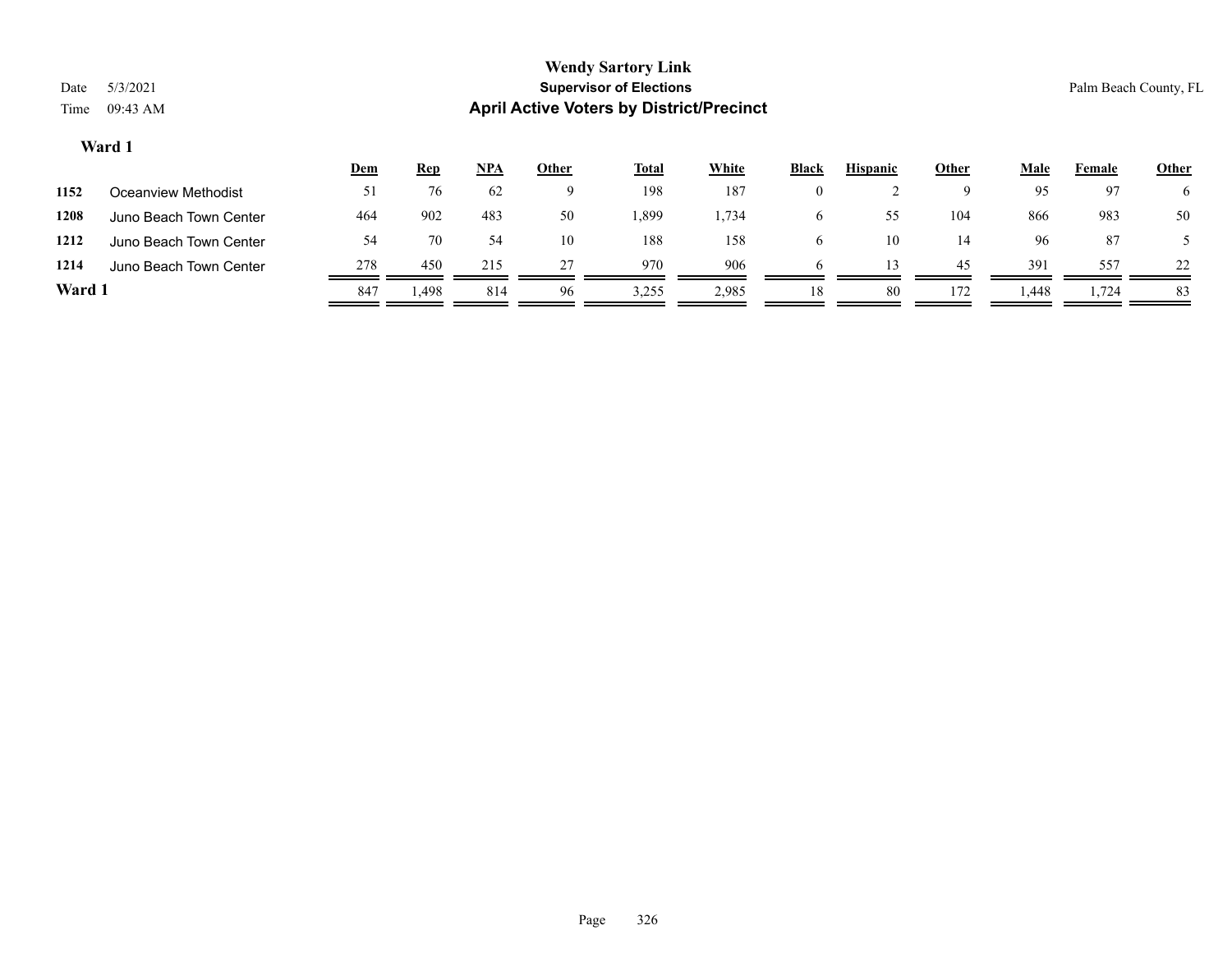| 5/3/2021<br>Date<br>09:43 AM<br>Time    |     |            |       |              | <b>Wendy Sartory Link</b><br><b>Supervisor of Elections</b><br><b>April Active Voters by District/Precinct</b> |              |          |                 |              |             | Palm Beach County, FL |       |
|-----------------------------------------|-----|------------|-------|--------------|----------------------------------------------------------------------------------------------------------------|--------------|----------|-----------------|--------------|-------------|-----------------------|-------|
| Ward 1                                  | Dem | <b>Rep</b> | $NPA$ | <b>Other</b> | <b>Total</b>                                                                                                   | <b>White</b> | Black    | <b>Hispanic</b> | <b>Other</b> | <b>Male</b> | <b>Female</b>         | Other |
| 1128<br>Jupiter Inlet Colony Admin Bldg | 72  | 226        | 91    | 14           | 403                                                                                                            | 371          | $\Omega$ |                 | 27           | 182         | 212                   |       |
| Ward 1                                  | 72  | 226        | -91   | 14           | 403                                                                                                            | 371          |          |                 | 27           | 182         | 212                   |       |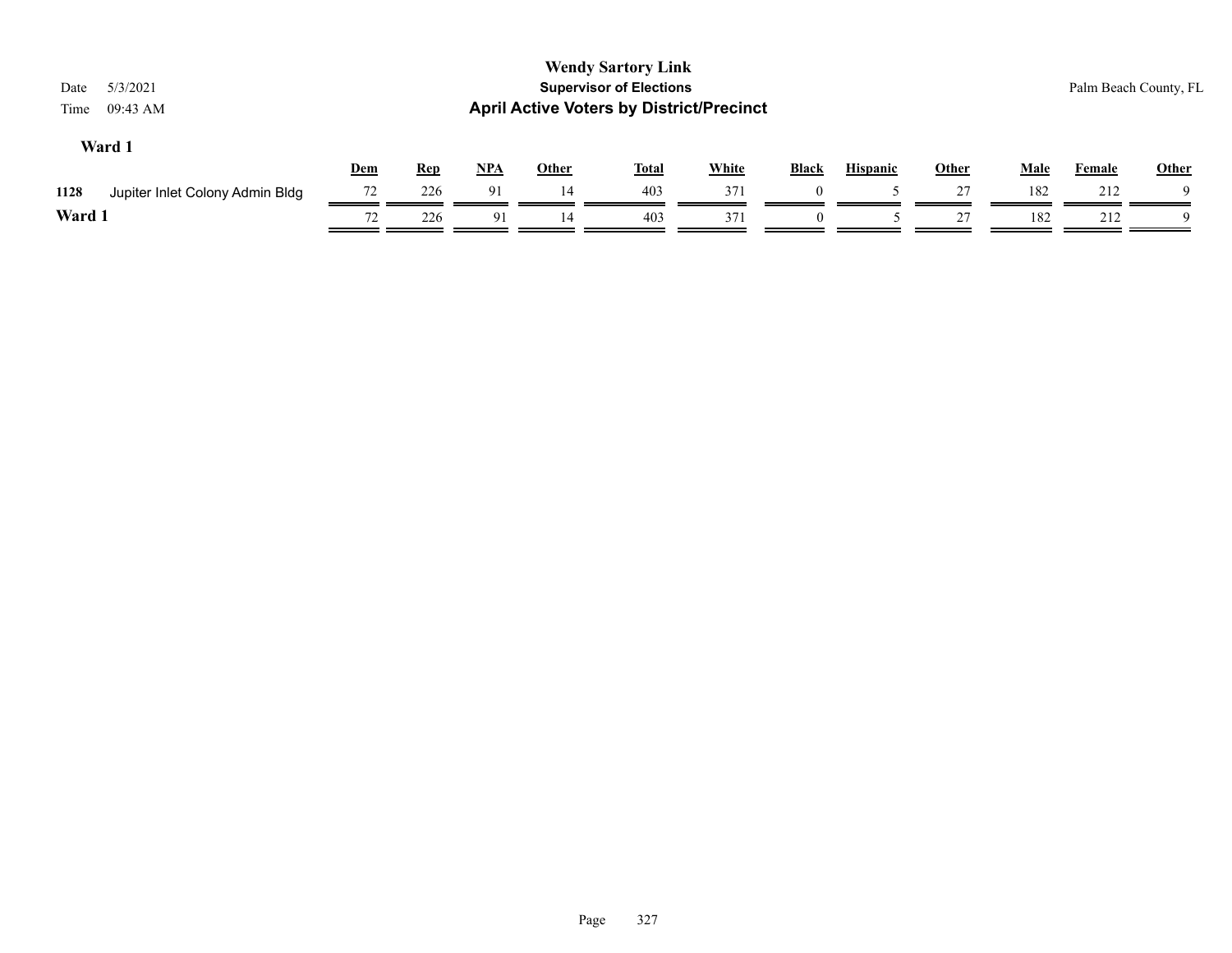|      |                                | Dem              | <b>Rep</b>       | NPA              | <b>Other</b> | <b>Total</b>     | <b>White</b>     | <b>Black</b>     | <b>Hispanic</b>  | <b>Other</b>     | <b>Male</b>    | <b>Female</b>  | Other        |
|------|--------------------------------|------------------|------------------|------------------|--------------|------------------|------------------|------------------|------------------|------------------|----------------|----------------|--------------|
| 1034 | West Jupiter Recreation Center | 262              | 707              | 333              | 42           | 1,344            | 1,163            | 19               | 37               | 125              | 650            | 669            | 25           |
| 1040 | West Jupiter Recreation Center | 257              | 466              | 344              | 32           | 1,099            | 887              | 17               | 61               | 134              | 544            | 515            | 40           |
| 1042 | West Jupiter Recreation Center | $\boldsymbol{0}$ | $\boldsymbol{0}$ | $\boldsymbol{0}$ | $\mathbf{0}$ | $\boldsymbol{0}$ | $\boldsymbol{0}$ | $\boldsymbol{0}$ | $\boldsymbol{0}$ | $\overline{0}$   | $\overline{0}$ | $\overline{0}$ | $\mathbf{0}$ |
| 1048 | St Peter Catholic Church       | 397              | 495              | 300              | 28           | 1,220            | 1,089            | 3                | 44               | 84               | 466            | 724            | 30           |
| 1050 | <b>Lighthouse Elementary</b>   | 479              | 681              | 410              | 44           | 1,614            | 1,376            | 15               | 69               | 154              | 751            | 804            | 59           |
| 1052 | Beacon Cove Intermediate Scho  | 1,063            | 1,169            | 946              | 65           | 3,243            | 2,567            | 81               | 262              | 333              | 1,520          | 1,613          | 110          |
| 1054 | Limestone Creek Elementary     | 703              | 1,116            | 633              | 57           | 2,509            | 2,214            | 25               | 100              | 170              | 1,166          | 1,270          | 73           |
| 1056 | West Jupiter Recreation Center | 568              | 596              | 543              | 37           | 1,744            | 1,405            | 81               | 123              | 135              | 763            | 922            | 59           |
| 1058 | St Peter Catholic Church       | 791              | 895              | 746              | 62           | 2,494            | 2,084            | 38               | 191              | 181              | 1,099          | 1,318          | 77           |
| 1066 | Jupiter Community Center       | $\boldsymbol{0}$ | $\boldsymbol{0}$ | $\boldsymbol{0}$ | $\mathbf{0}$ | $\mathbf{0}$     | $\boldsymbol{0}$ | $\boldsymbol{0}$ | $\overline{0}$   | $\mathbf{0}$     | $\mathbf{0}$   | $\overline{0}$ | $\mathbf{0}$ |
| 1068 | Jupiter Community Center       | 592              | 739              | 615              | 49           | 1,995            | 1,648            | 26               | 189              | 132              | 938            | 995            | 62           |
| 1072 | Jerry Thomas Elementary        | 744              | 1,068            | 693              | 66           | 2,571            | 2,232            | 29               | 161              | 149              | 1,223          | 1,274          | 74           |
| 1074 | Independence Middle            | 805              | 1,169            | 846              | 88           | 2,908            | 2,444            | 24               | 190              | 250              | 1,303          | 1,509          | 96           |
| 1075 | Martinique Clubhouse           | 256              | 365              | 236              | 21           | 878              | 743              | $10\,$           | 62               | 63               | 398            | 448            | $32\,$       |
| 1076 | The Island Clubhouse           | 651              | 808              | 596              | 72           | 2,127            | 1,746            | 55               | 145              | 181              | 1,045          | 1,000          | 82           |
| 1098 | Riverside Improvement          | 263              | 472              | 256              | 23           | 1,014            | 903              | 6                | 46               | 59               | 459            | 520            | 35           |
| 1100 | Jupiter Elementary             | 401              | 477              | 368              | $28\,$       | 1,274            | 972              | 19               | 197              | 86               | 613            | 612            | 49           |
| 1102 | Jupiter High                   | 710              | 941              | 693              | 70           | 2,414            | 1,905            | 66               | 216              | 227              | 1,066          | 1,259          | 89           |
| 1104 | Jupiter Branch Library         | 452              | 579              | 452              | 31           | 1,514            | 1,238            | 35               | 139              | 102              | 659            | 809            | 46           |
| 1106 | Jupiter Middle                 | 351              | 505              | 381              | 40           | 1,277            | 1,068            | 16               | 82               | 111              | 586            | 648            | 43           |
| 1108 | Newhaven Clubhouse             | 580              | 711              | 536              | 65           | 1,892            | 1,614            | 26               | 115              | 137              | 840            | 990            | 62           |
| 1124 | Riverside Improvement          | $\boldsymbol{0}$ | $\mathfrak{2}$   | $\mathbf{0}$     | $\mathbf{0}$ | $\overline{2}$   | $\overline{2}$   | $\boldsymbol{0}$ | $\boldsymbol{0}$ | $\boldsymbol{0}$ | -1             | -1             | $\mathbf{0}$ |
| 1126 | PBC Fire Rescue #18            | 431              | 908              | 497              | 46           | 1,882            | 1,762            | 8                | 36               | 76               | 855            | 993            | 34           |
| 1136 | 1st UM Church of Jup-Teq       | 601              | 1,024            | 631              | 71           | 2,327            | 2,162            | 10               | 57               | 98               | 1,025          | 1,242          | 60           |
| 1140 | Club at Admirals Cove          | 299              | 555              | 303              | 25           | 1,182            | 1,084            | 7                | 22               | 69               | 563            | 600            | 19           |
| 1142 | 1st UM Church of Jup-Teq       | 297              | 602              | 364              | 44           | 1,307            | 1,204            | 6                | 23               | 74               | 617            | 657            | 33           |
| 1144 | 1st UM Church of Jup-Teq       | 540              | 824              | 513              | 31           | 1,908            | 1,761            | 7                | 32               | 108              | 881            | 969            | 58           |
| 1148 | Oceanview Methodist            | 404              | 570              | 403              | 48           | 1,425            | 1,301            | 8                | 31               | 85               | 617            | 764            | 44           |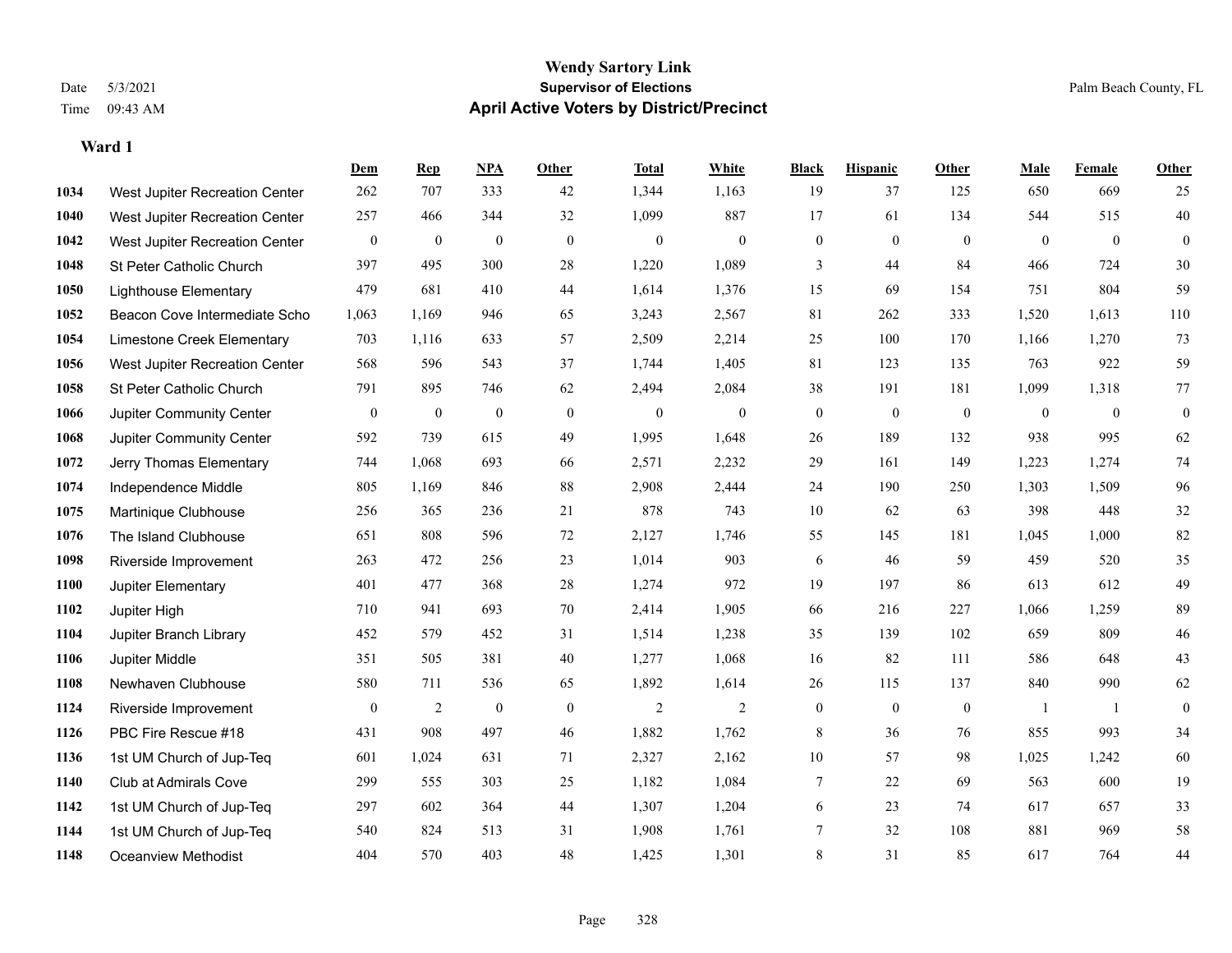|        |                       | <u>Dem</u> | <u>Rep</u> | <u>NPA</u> | Other | <b>Total</b> | <b>White</b> | <b>Black</b> | <b>Hispanic</b> | Other | Male   | Female | <b>Other</b> |
|--------|-----------------------|------------|------------|------------|-------|--------------|--------------|--------------|-----------------|-------|--------|--------|--------------|
| 1150   | Oceanview Methodist   |            |            |            |       |              | $\theta$     |              |                 |       |        | 0      |              |
| 1164   | Club at Admirals Cove |            | 153        |            |       | 258          | 232          |              |                 | 19    | 130    | 121    |              |
| Ward 1 |                       | 12.926     | 18,597     | 12,709     | 1,190 | 45,422       | 38,806       | 640          | 2,634           | 3,342 | 20,778 | 23,246 | 1,398        |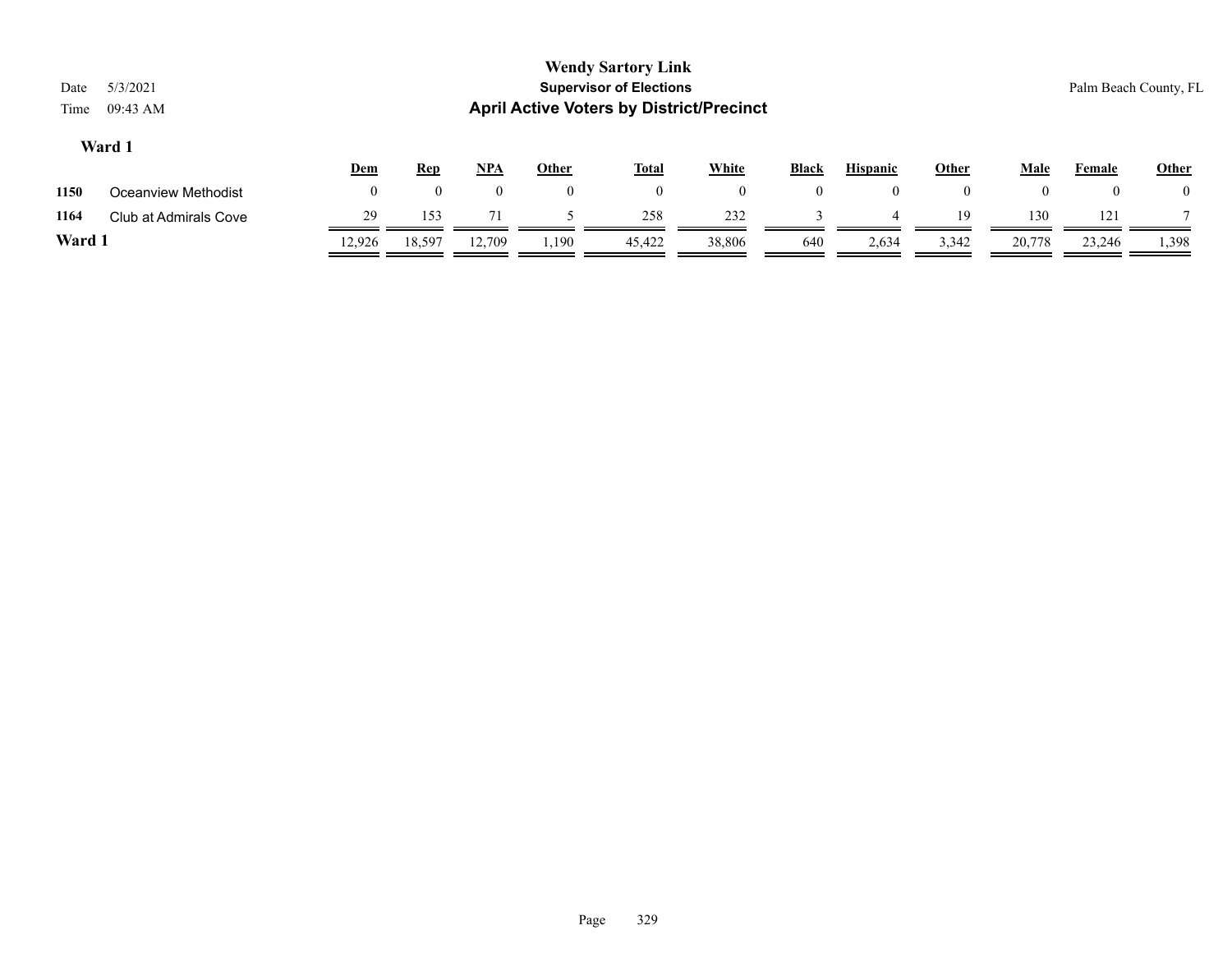|        |                           | <u>Dem</u> | <b>Rep</b> | $NPA$ | <u>Other</u> | <u>Total</u> | <b>White</b> | <b>Black</b>   | <b>Hispanic</b> | Other | <b>Male</b> | Female | <b>Other</b>   |
|--------|---------------------------|------------|------------|-------|--------------|--------------|--------------|----------------|-----------------|-------|-------------|--------|----------------|
| 3075   | Lantana Recreation Center | 16         | 10         |       |              | 36           | 36           | 0              | $\theta$        | O     |             | 23     | $\overline{0}$ |
| 4002   | Lantana Recreation Center | 499        | 505        | 392   | 47           | 1,443        | .208         | 3 <sup>1</sup> | 100             | 104   | 688         | 713    | 42             |
| 7168   | Maddock Park              | 1,519      | 625        | 921   | 56           | 3,121        | . 536        | 797            | 525             | 263   | 1,437       | 1,569  | 115            |
| 7170   | Lantana Town Hall         | 753        | 355        | 543   | 36           | 1,687        | 912          | 348            | 260             | 167   | 802         | 806    | 79             |
| 7172   | Lantana Recreation Center | 326        | 261        | 278   |              | 882          | 681          | 56             | 73              | 72    | 410         | 444    | 28             |
| Ward 1 |                           | 3,113      | 1,756      | 2,142 | 158          | 7,169        | 4,373        | 1,232          | 958             | 606   | 3,350       | 3,555  | 264            |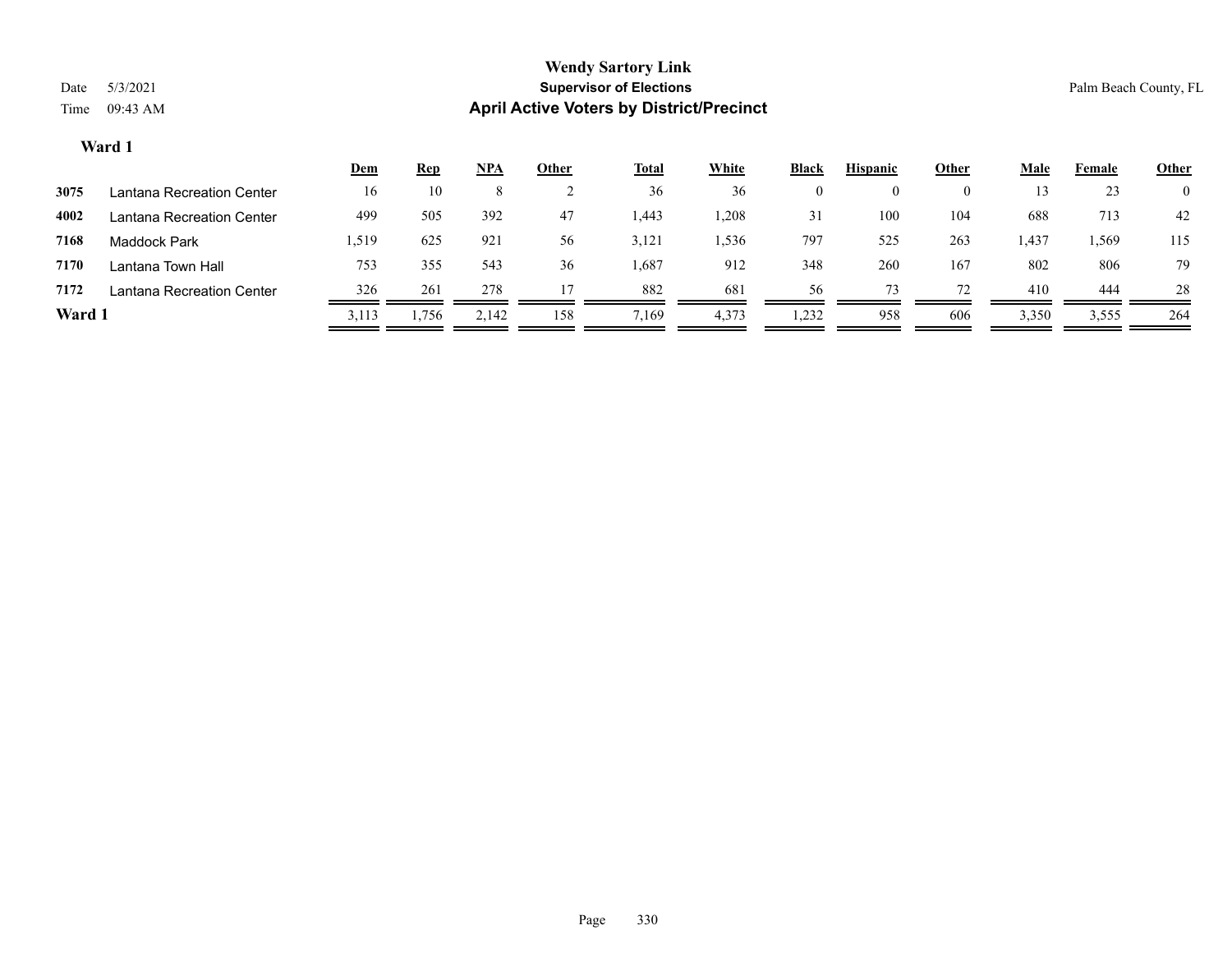|        |                              | <u>Dem</u> | <u>Rep</u> | <b>NPA</b> | Other | <b>Total</b> | White | <b>Black</b> | <b>Hispanic</b> | Other | <b>Male</b> | Female | Other |
|--------|------------------------------|------------|------------|------------|-------|--------------|-------|--------------|-----------------|-------|-------------|--------|-------|
| 2127   | Lake Clarke Shores Town Hall |            |            |            |       |              |       |              |                 |       |             |        |       |
| 3014   | Lake Clarke Shores Town Hall | 1,045      | 1,107      | 646        | 44    | 2,842        | 2,081 | 86           | 500             | 175   | 1,285       | 1,465  | 92    |
| Ward : |                              | .046       | 1,107      | 647        | 44    | 2,844        | 2,081 | 86           | 502             | 175   | 1,287       | .,465  | 92    |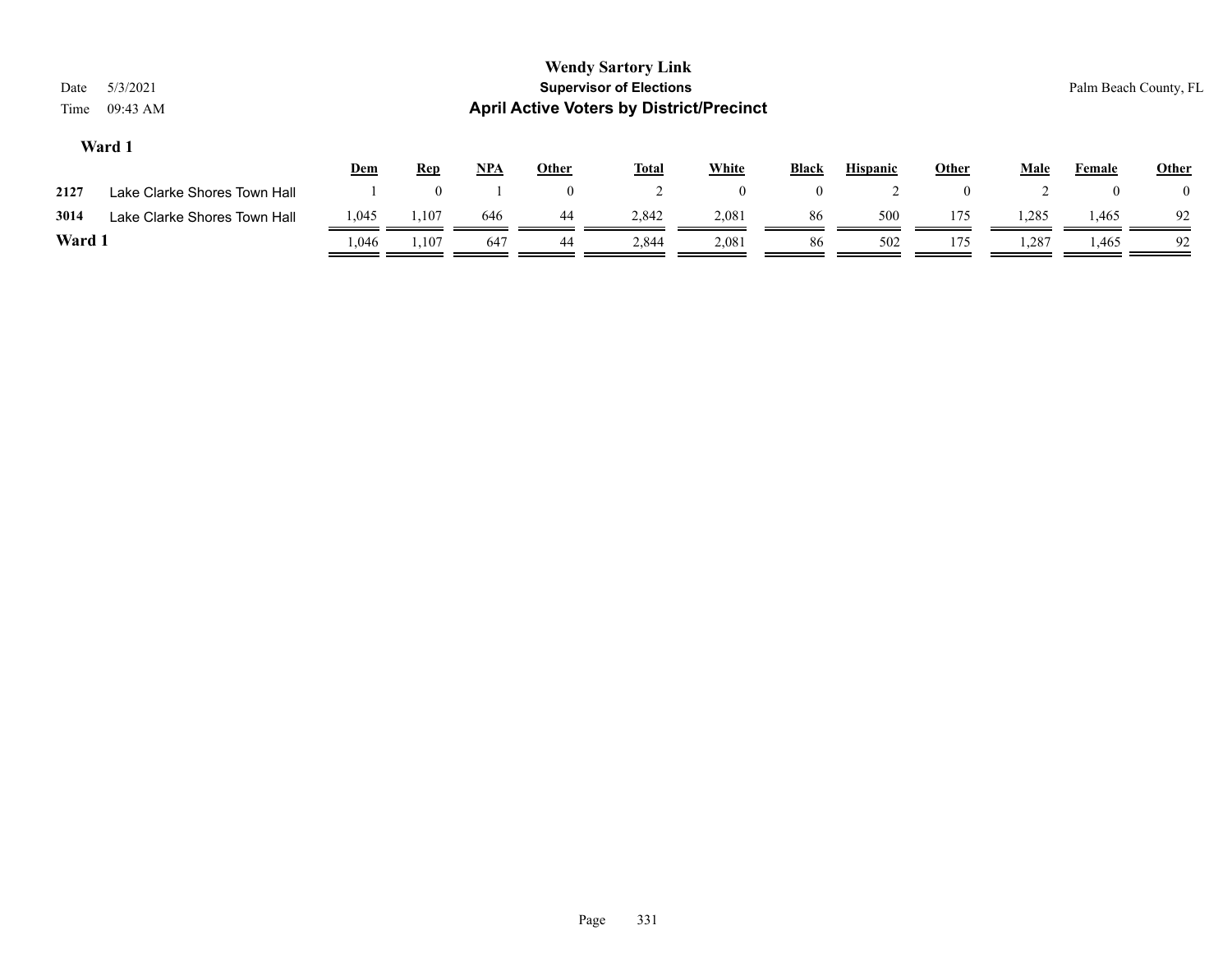| Date<br>Time | 5/3/2021<br>09:43 AM    |            |            |            |              | <b>Wendy Sartory Link</b><br><b>Supervisor of Elections</b><br><b>April Active Voters by District/Precinct</b> |              |              |                 |              |             |               | Palm Beach County, FL |
|--------------|-------------------------|------------|------------|------------|--------------|----------------------------------------------------------------------------------------------------------------|--------------|--------------|-----------------|--------------|-------------|---------------|-----------------------|
|              | Ward 1                  | <u>Dem</u> | <b>Rep</b> | <u>NPA</u> | <b>Other</b> | <u>Total</u>                                                                                                   | <b>White</b> | <b>Black</b> | <b>Hispanic</b> | <b>Other</b> | <b>Male</b> | <b>Female</b> | <b>Other</b>          |
| 6094         | Palms West Presbyterian | 686        | 947        | 665        | 44           | 2,342                                                                                                          | 1,867        | 76           | 216             | 183          | 1,117       | . 149ء        | 76                    |
| Ward 1       |                         | 686        | 947        | 665        | 44           | 2,342                                                                                                          | 1,867        | 76           | 216             | 183          | 1,117       | 1,149         | 76                    |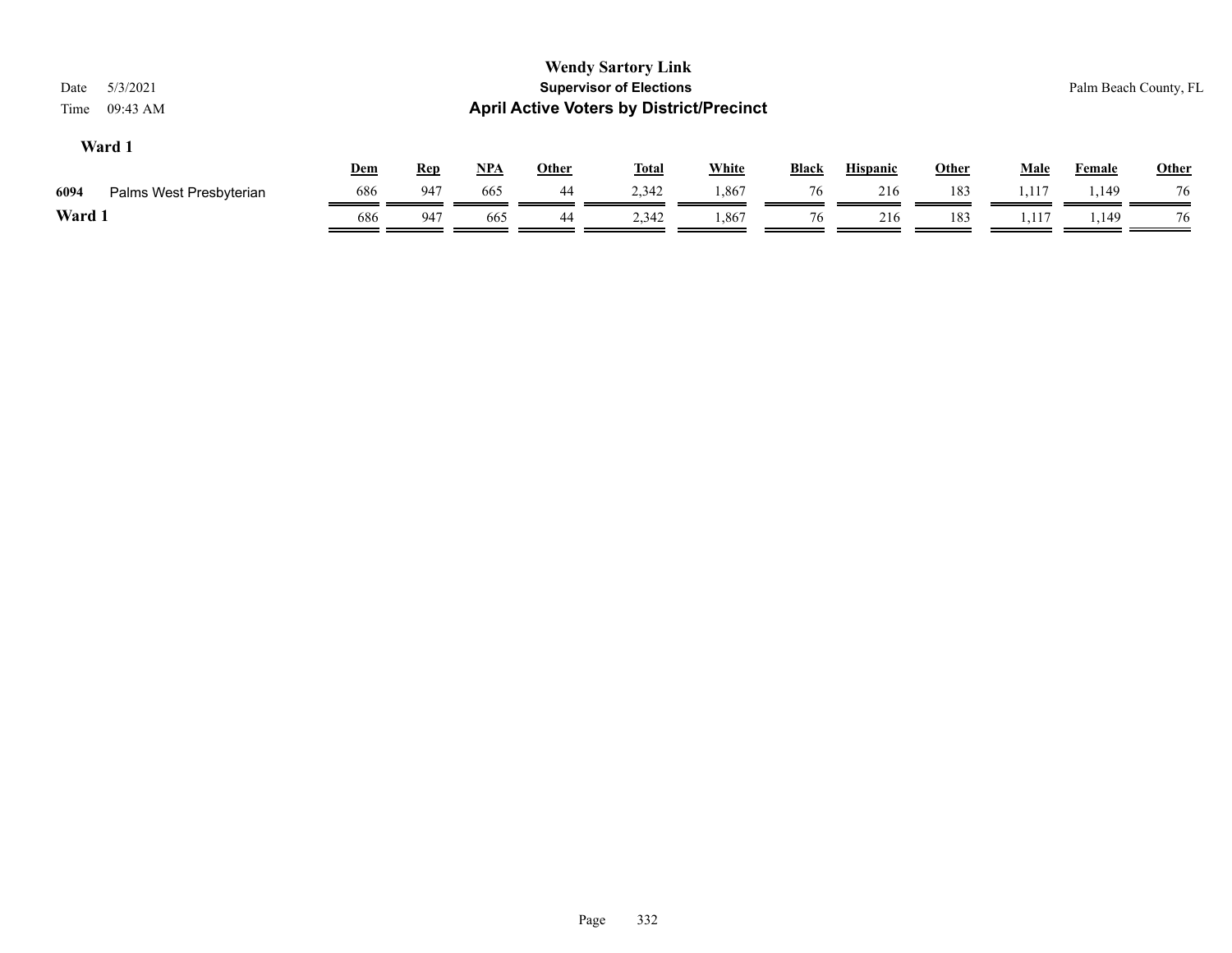|        |                         | <u>Dem</u>   | <b>Rep</b> | <u>NPA</u> | <u>Other</u> | <b>Total</b> | <b>White</b> | <b>Black</b> | <b>Hispanic</b> | <b>Other</b>   | <u>Male</u> | Female | <b>Other</b>   |
|--------|-------------------------|--------------|------------|------------|--------------|--------------|--------------|--------------|-----------------|----------------|-------------|--------|----------------|
| 1376   | Lake Park Town Hall     | $\mathbf{0}$ |            |            | $\mathbf{0}$ | $\bf{0}$     |              | $\mathbf{0}$ |                 | $\overline{0}$ | 0           |        | $\overline{0}$ |
| 1378   | PBC Fire Rescue #68     | 1,070        | 411        | 521        | 38           | 2,040        | 838          | 850          | 120             | 232            | 942         | 1,011  | 87             |
| 1382   | Lake Park Town Hall     | 296          | 351        | 259        | 28           | 934          | 765          | 38           | 57              | 74             | 425         | 483    | 26             |
| 7010   | St John Lutheran Church | 299          | 15         | 105        | $\sigma$     | 425          | 28           | 338          | 29              | 30             | 144         | 263    | 18             |
| 7012   | St John Lutheran Church | .121         | 215        | 445        | 18           | . 799        | 519          | 1,032        | 73              | 175            | 802         | 928    | 69             |
| Ward 1 |                         | 2,786        | 992        | 1,330      | 90           | 5,198        | 2,150        | 2,258        | 279             | 511            | 2,313       | 2,685  | 200            |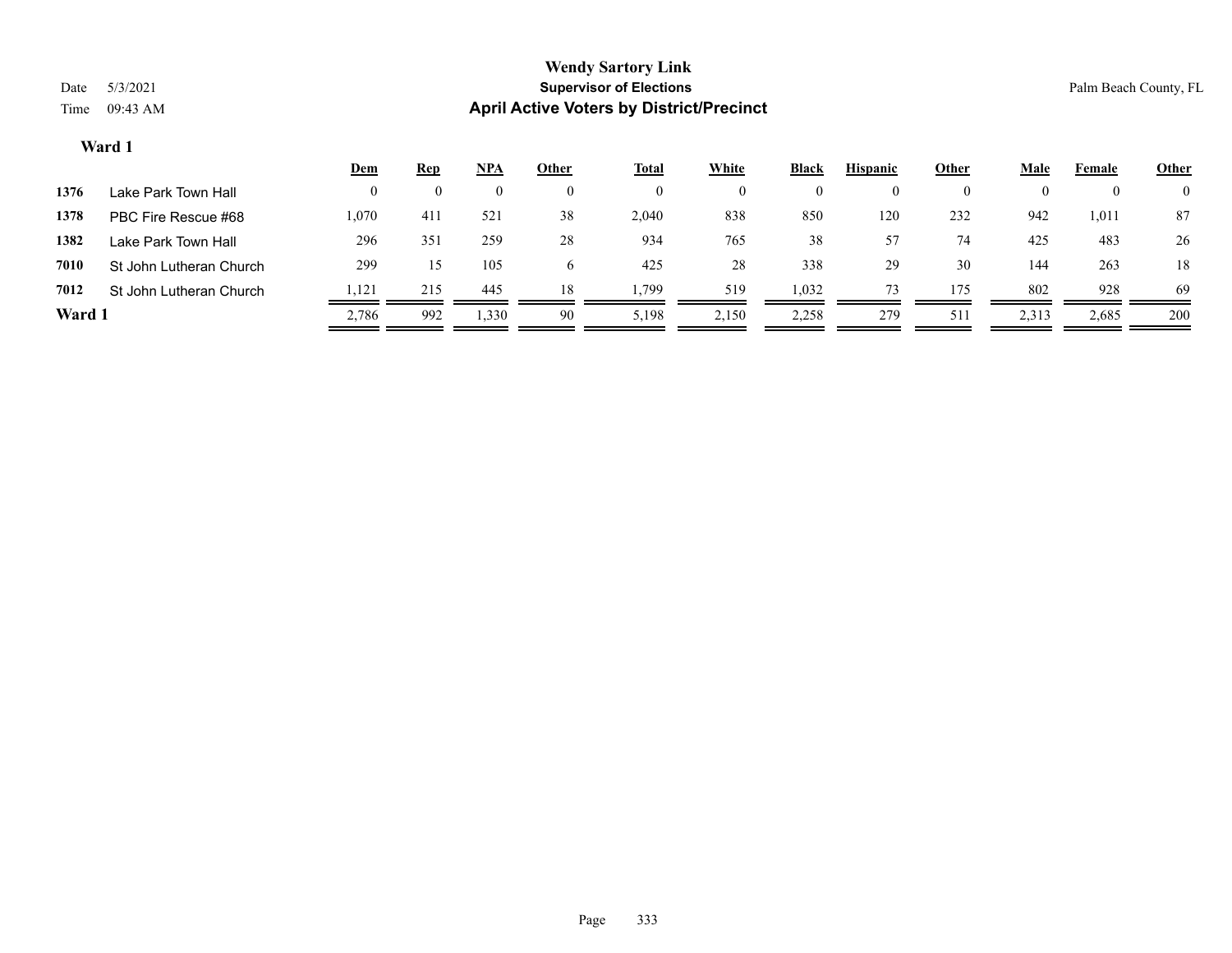#### **Wendy Sartory Link** Date 5/3/2021 **Supervisor of Elections** Palm Beach County, FL Time 09:43 AM **April Active Voters by District/Precinct**

## **Dem Rep NPA Other Total White Black Hispanic Other Male Female Other** Sunlight Community Church 158 99 82 5 344 185 44 95 20 155 179 10 Sunlight Community Church 410 220 284 14 928 382 188 265 93 407 489 32 Sunlight Community Church 731 304 543 34 1,612 681 241 519 171 769 757 86 1st Congregational Church 723 328 428 42 1,521 1,110 77 209 125 734 727 60 1st Congregational Church 762 473 422 46 1,703 1,431 25 138 109 782 865 56 Our Savior Lutheran Church 419 119 245 15 798 229 213 275 81 371 382 45 Our Savior Lutheran Church 0 0 0 2 0 0 2 1 1 0 0 0 1 1 0 Our Savior Lutheran Church 262 57 159 7 485 120 167 163 35 191 272 22 Our Savior Lutheran Church 1,057 334 603 50 2,044 820 447 583 194 939 1,007 98 1st Congregational Church 501 234 407 33 1,175 828 99 157 91 551 573 51 Our Savior Lutheran Church 415 154 314 22 905 629 80 106 90 429 435 41 St Andrews Episcopal 576 302 439 47 1,364 1,100 62 112 90 662 652 50 Our Savior Lutheran Church 52 43 56 2 153 102 19 20 12 83 64 6 Lakeside UM Church 681 429 489 37 1,636 1,034 175 286 141 734 853 49 South Grade Elementary 1,018 226 503 26 1,773 568 671 344 190 854 835 84 Osborne Community Center 915 129 377 21 1,442 279 736 283 144 647 731 64 **7164** Osborne Community Center  $\frac{327}{200} = \frac{200}{202} = \frac{28}{202} = \frac{757}{202} = \frac{594}{202} = \frac{52}{202} = \frac{55}{202} = \frac{56}{202} = \frac{381}{202} = \frac{384}{202} = \frac{22}{202} = \frac{55}{202} = \frac{55}{202} = \frac{55}{202} = \frac{55}{202} = \frac{55}{202} = \frac{55}{2$

**Ward 1** 9,007 3,651 5,555 429 18,642 10,093 3,297 3,610 1,642 8,660 9,206 776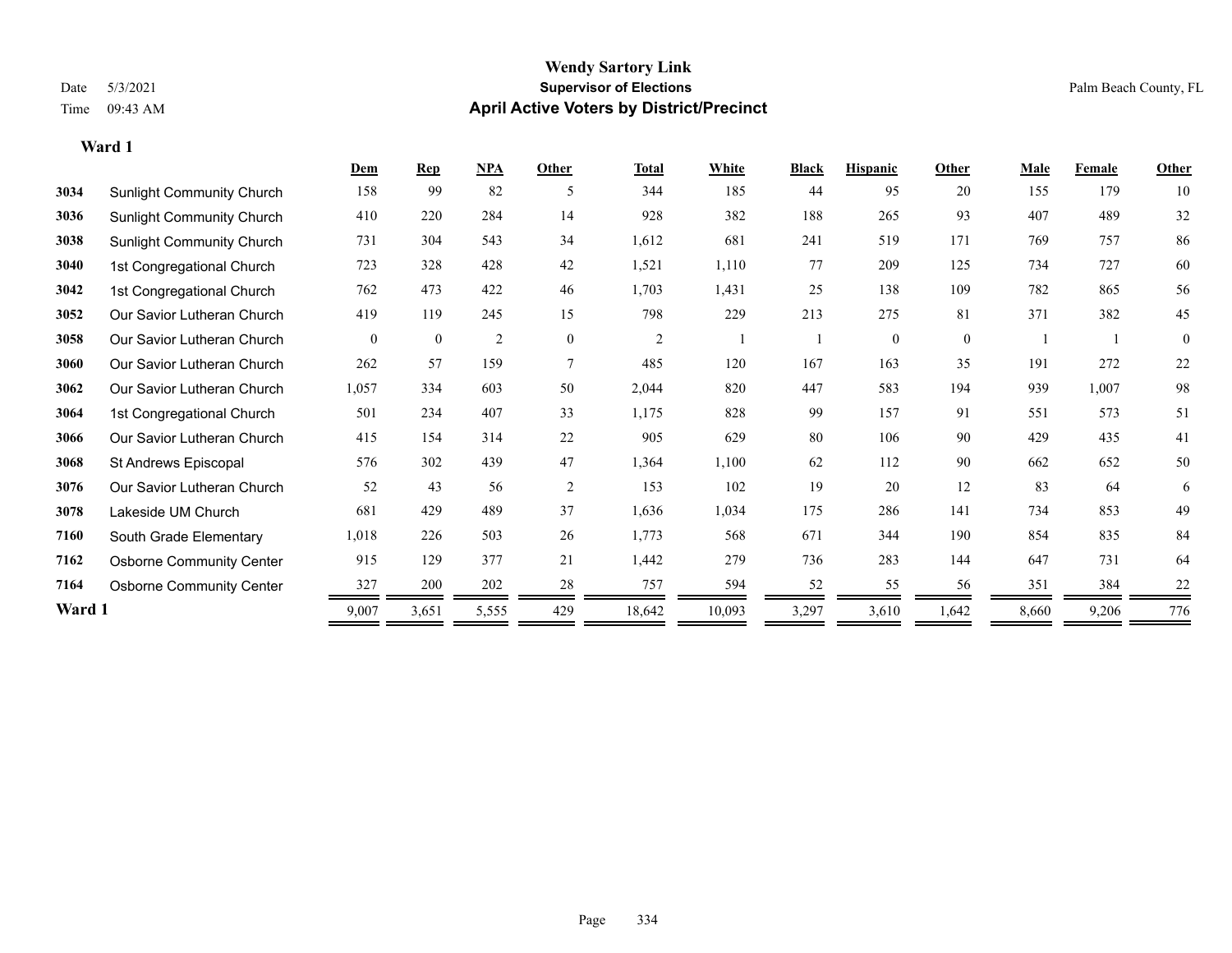| Ward 1 |  |   |
|--------|--|---|
|        |  | Ī |

|             |                     | Dem            | <b>Rep</b> | <b>NPA</b> | Other | Tota. | <b>White</b> | <b>Black</b> | <b>Hispanic</b> | Other      | Male | Female | <b>Other</b> |
|-------------|---------------------|----------------|------------|------------|-------|-------|--------------|--------------|-----------------|------------|------|--------|--------------|
| 4006        | Manalapan Town Hall | 77             | 206        | 92         | 10    | 385   | 352          |              |                 | 22<br>ىدىد | 194  | 179    |              |
| <b>Ward</b> |                     | $\overline{ }$ | 206        |            | 10    | 385   | 352          |              |                 | ىدىد       | 194  | 179    |              |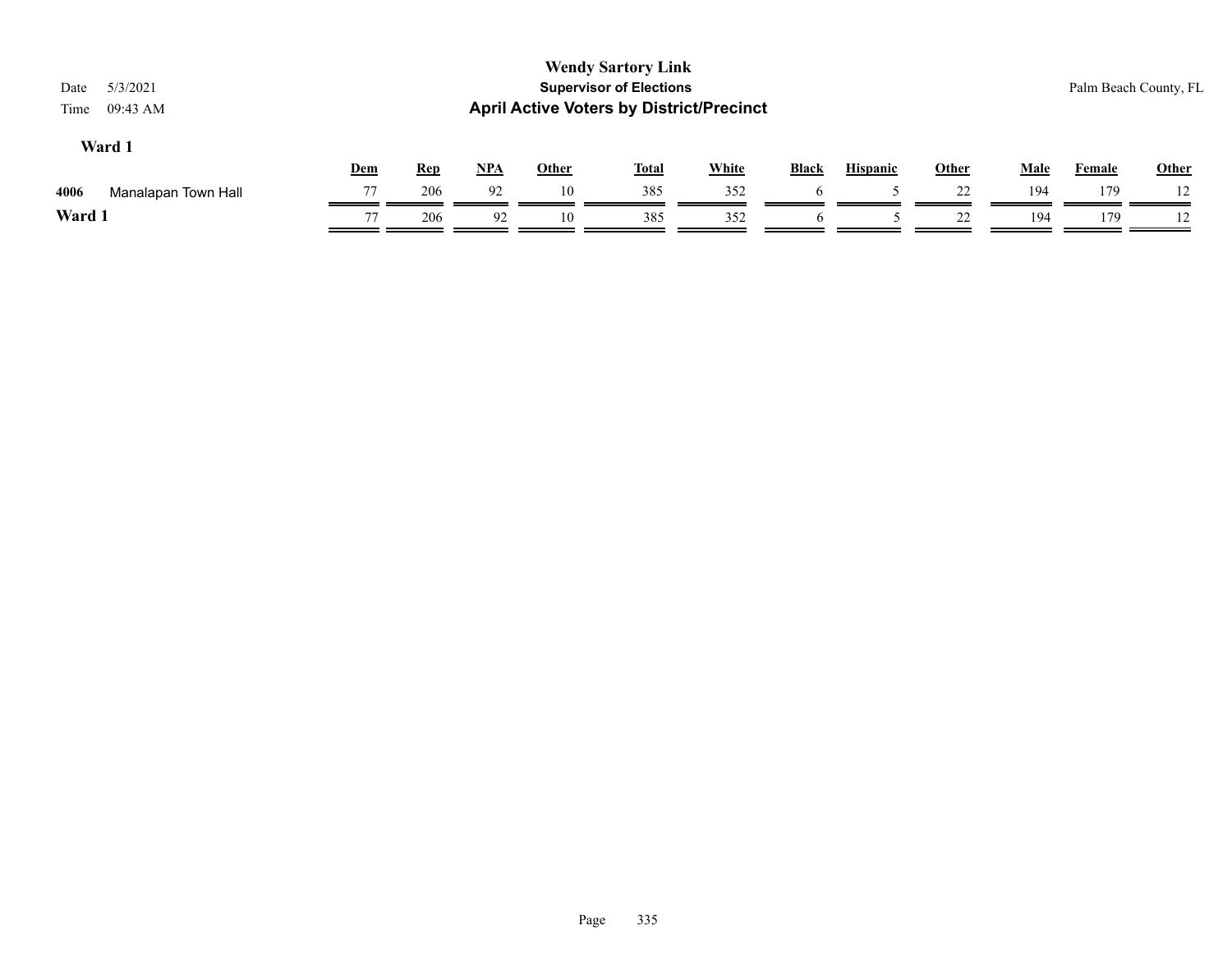| 5/3/2021<br>09:43 AM    |                  |            |            |              |       |              |                                                                      |                                                 |                 |              | Palm Beach County, FL |       |
|-------------------------|------------------|------------|------------|--------------|-------|--------------|----------------------------------------------------------------------|-------------------------------------------------|-----------------|--------------|-----------------------|-------|
|                         |                  |            |            | <b>Other</b> |       |              | Black                                                                |                                                 |                 |              | <b>Female</b>         | Other |
| Mangonia Park Town Hall | 782              | 46         | 208        | 8            | 1.044 | -89          | 833                                                                  | 41                                              | 81              | 418          | 595                   | 31    |
|                         | 782              | 46         | 208        |              | 1.044 | 89           | 833                                                                  | 41                                              | 81              | 418          | 595                   |       |
|                         | Ward 1<br>Ward 1 | <u>Dem</u> | <b>Rep</b> | $NPA$        |       | <b>Total</b> | <b>Wendy Sartory Link</b><br><b>Supervisor of Elections</b><br>White | <b>April Active Voters by District/Precinct</b> | <b>Hispanic</b> | <b>Other</b> | <b>Male</b>           |       |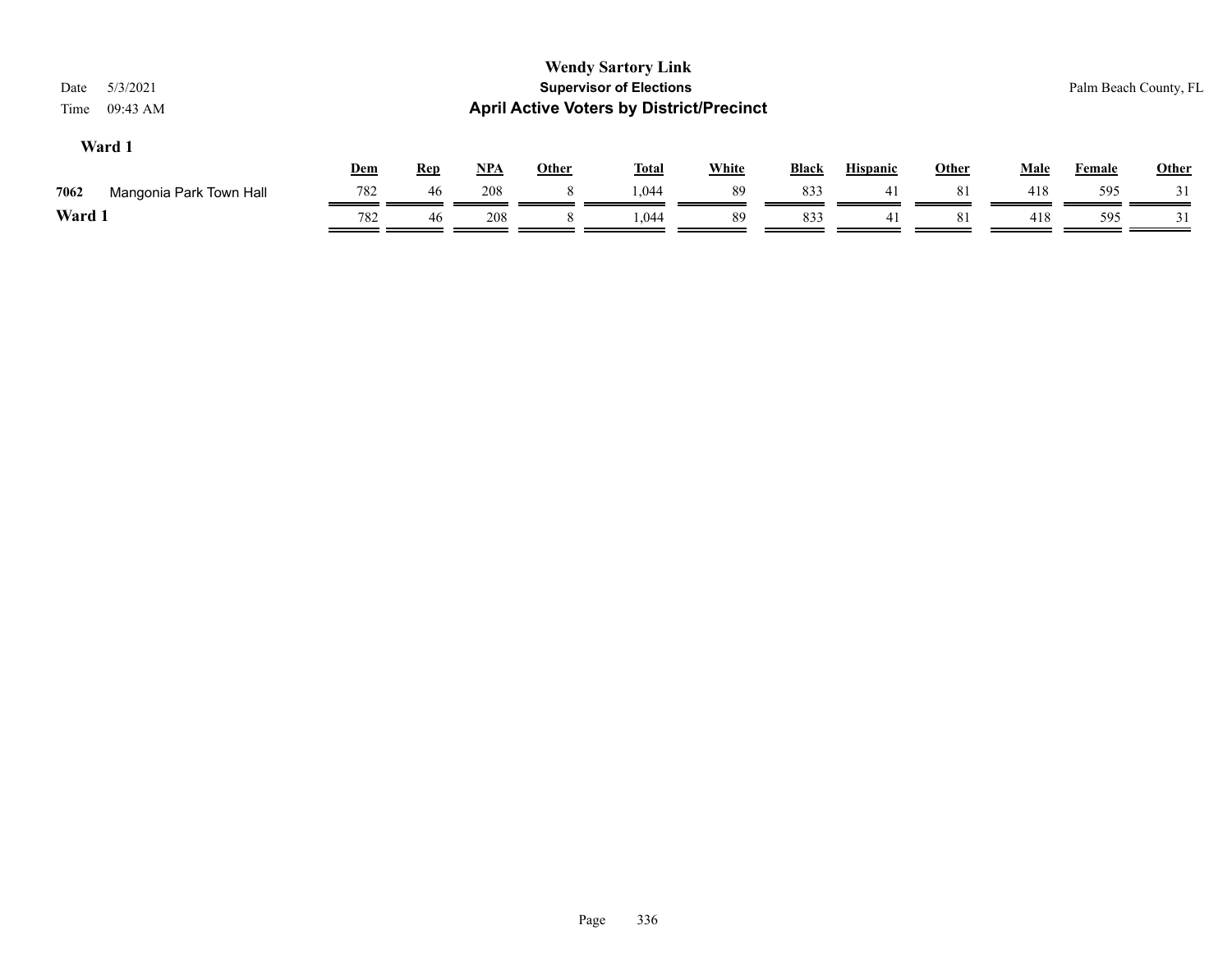|        |                              | Dem   | <b>Rep</b> | NPA   | Other    | Total  | White | <b>Black</b>   | <b>Hispanic</b> | Other          | <b>Male</b> | Female | <b>Other</b> |
|--------|------------------------------|-------|------------|-------|----------|--------|-------|----------------|-----------------|----------------|-------------|--------|--------------|
| 1314   | <b>NPB Community Center</b>  | 57    | 130        | 62    | 5        | 254    | 226   | 3              | 8               | 17             | 104         | 135    | 15           |
| 1316   | <b>NPB Community Center</b>  | 205   | 205        | 152   | 27       | 589    | 415   | 46             | 83              | 45             | 259         | 308    | 22           |
| 1320   | <b>NPB Community Center</b>  | 38    | 121        | 34    |          | 194    | 172   | 3              | 8               | 11             | 102         | 88     | 4            |
| 1322   | <b>NPB Community Center</b>  | 2     | 6          | 10    | $\theta$ | 18     | 18    | $\Omega$       | $\Omega$        | $\theta$       | 8           | 9      |              |
| 1328   | Osborne Park Activities Bldg | 628   | 856        | 543   | 43       | 2,070  | 1,775 | 31             | 124             | 140            | 992         | 1,015  | 63           |
| 1332   | 1st Unitarian Church NPB     | 370   | 403        | 286   | 34       | 1,093  | 894   | 62             | 73              | 64             | 523         | 548    | 22           |
| 1334   | 1st Unitarian Church NPB     | 3     | 4          | 5     |          | 13     | 13    | $\overline{0}$ | $\theta$        | $\mathbf{0}$   | 5           | 8      | $\mathbf{0}$ |
| 1342   | <b>NPB Country Club</b>      | 316   | 457        | 273   | 33       | 1,079  | 973   | 17             | 34              | 55             | 456         | 597    | 26           |
| 1344   | Old Port Cove                | 309   | 542        | 329   | 30       | 1,210  | 1,104 | 5              | 31              | 70             | 542         | 642    | 26           |
| 1346   | Anchorage Activities Bldg    | 584   | 943        | 428   | 37       | 1,992  | 1,827 | 14             | 59              | 92             | 913         | 1,028  | 51           |
| 1348   | <b>NPB Council Chambers</b>  | 33    | 126        | 38    | 10       | 207    | 194   | $\mathbf{0}$   | 6               | $\overline{7}$ | 106         | 94     |              |
| 1350   | <b>Faith Lutheran Church</b> | 401   | 638        | 391   | 22       | 1,452  | 1,280 | 11             | 82              | 79             | 696         | 708    | 48           |
| 1380   | <b>NPB Council Chambers</b>  | 197   | 282        | 171   | 14       | 664    | 584   | 11             | 23              | 46             | 293         | 346    | 25           |
| Ward 1 |                              | 3,143 | 4,713      | 2,722 | 257      | 10,835 | 9,475 | 203            | 531             | 626            | 4,999       | 5,526  | 310          |
|        |                              |       |            |       |          |        |       |                |                 |                |             |        |              |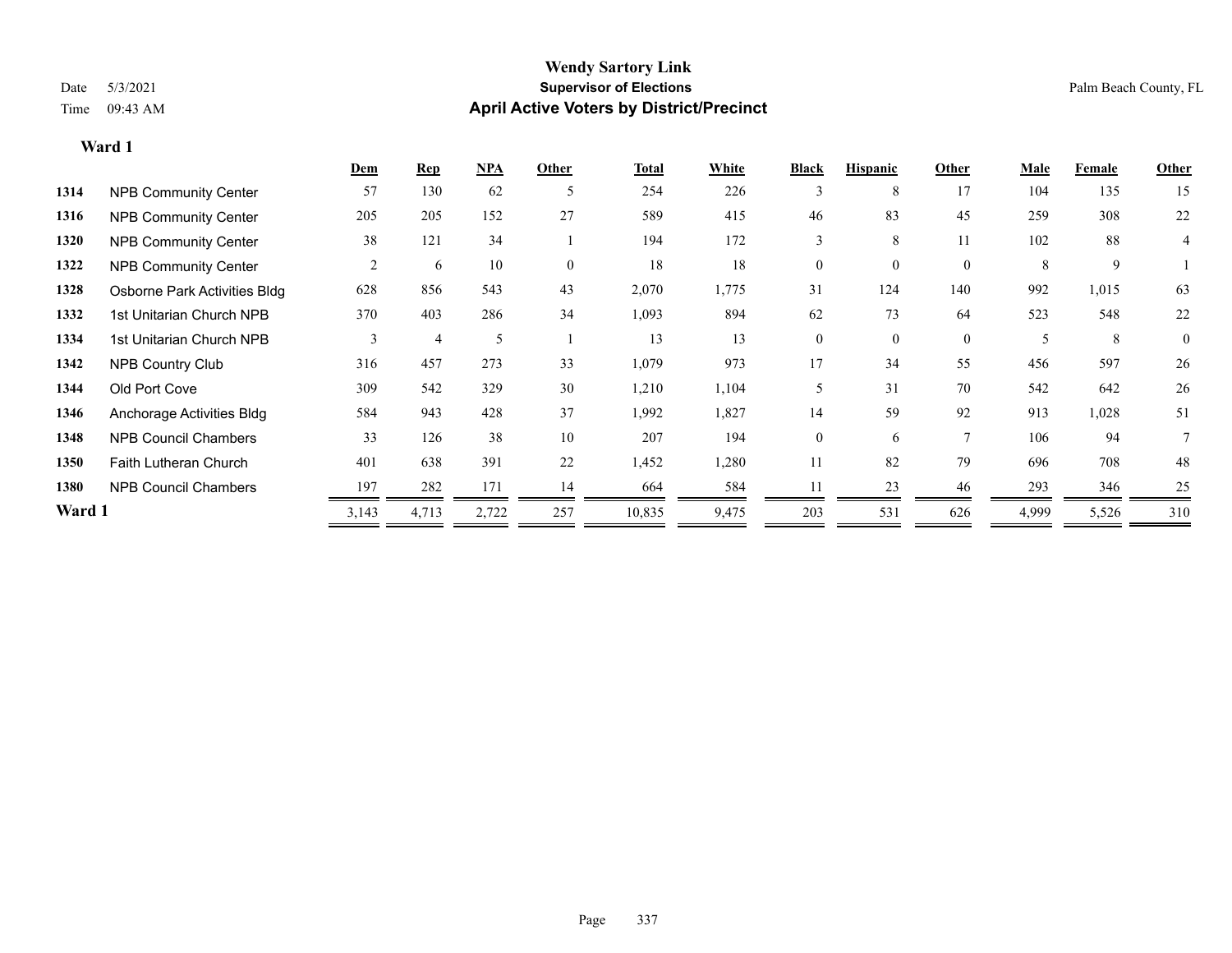| 5/3/2021<br>Date<br>09:43 AM<br>Time |            |            |            |              | <b>Wendy Sartory Link</b><br><b>Supervisor of Elections</b><br><b>April Active Voters by District/Precinct</b> |              |              |                 |              |             |               | Palm Beach County, FL |
|--------------------------------------|------------|------------|------------|--------------|----------------------------------------------------------------------------------------------------------------|--------------|--------------|-----------------|--------------|-------------|---------------|-----------------------|
| Ward 1                               | <u>Dem</u> | <b>Rep</b> | <u>NPA</u> | <u>Other</u> | <b>Total</b>                                                                                                   | <b>White</b> | <b>Black</b> | <b>Hispanic</b> | <u>Other</u> | <u>Male</u> | <b>Female</b> | <b>Other</b>          |
| 4028<br>Ocean Ridge Town Hall        | 432        | 789        | 421        | 45           | 1,687                                                                                                          | 1,542        |              | 47              | 91           | 810         | 830           | 47                    |
| Ward 1                               | 432        | 789        | 421        | 45           | 1,687                                                                                                          | 1,542        |              | 47              | 91           | 810         | 830           | 47                    |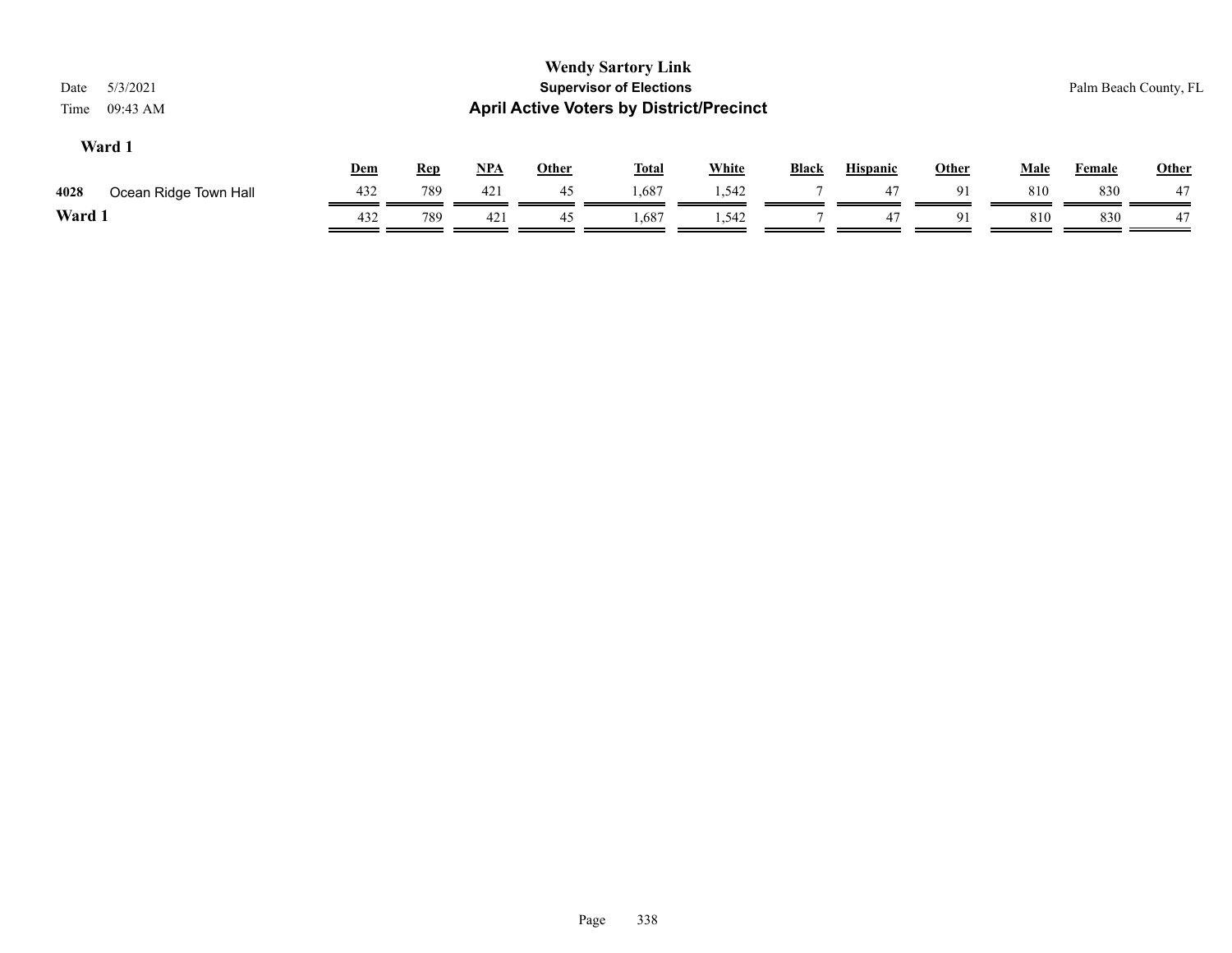|      |                                  | <u>Dem</u> | <u>Rep</u> | NPA | <b>Other</b> | <b>Total</b> | White | <b>Black</b> | <b>Hispanic</b> | Other | Male  | Female | <b>Other</b> |
|------|----------------------------------|------------|------------|-----|--------------|--------------|-------|--------------|-----------------|-------|-------|--------|--------------|
| 6004 | <b>Pahokee Recreation Center</b> | 0.009      | 181        | 242 |              | 1,437        | 188   | 933          | 227             | 89    | 595   | 790    | 52           |
| 6006 | Pahokee Recreation Center        | .046       | 178        | 296 |              | 1.533        | 144   | 891          | 393             | 105   | 685   | 765    | 83           |
| Ward |                                  | 2.055      | 359        | 538 | 18           | 2.970        | 332   | 1,824        | 620             | 194   | 1.280 | 1,555  | 135          |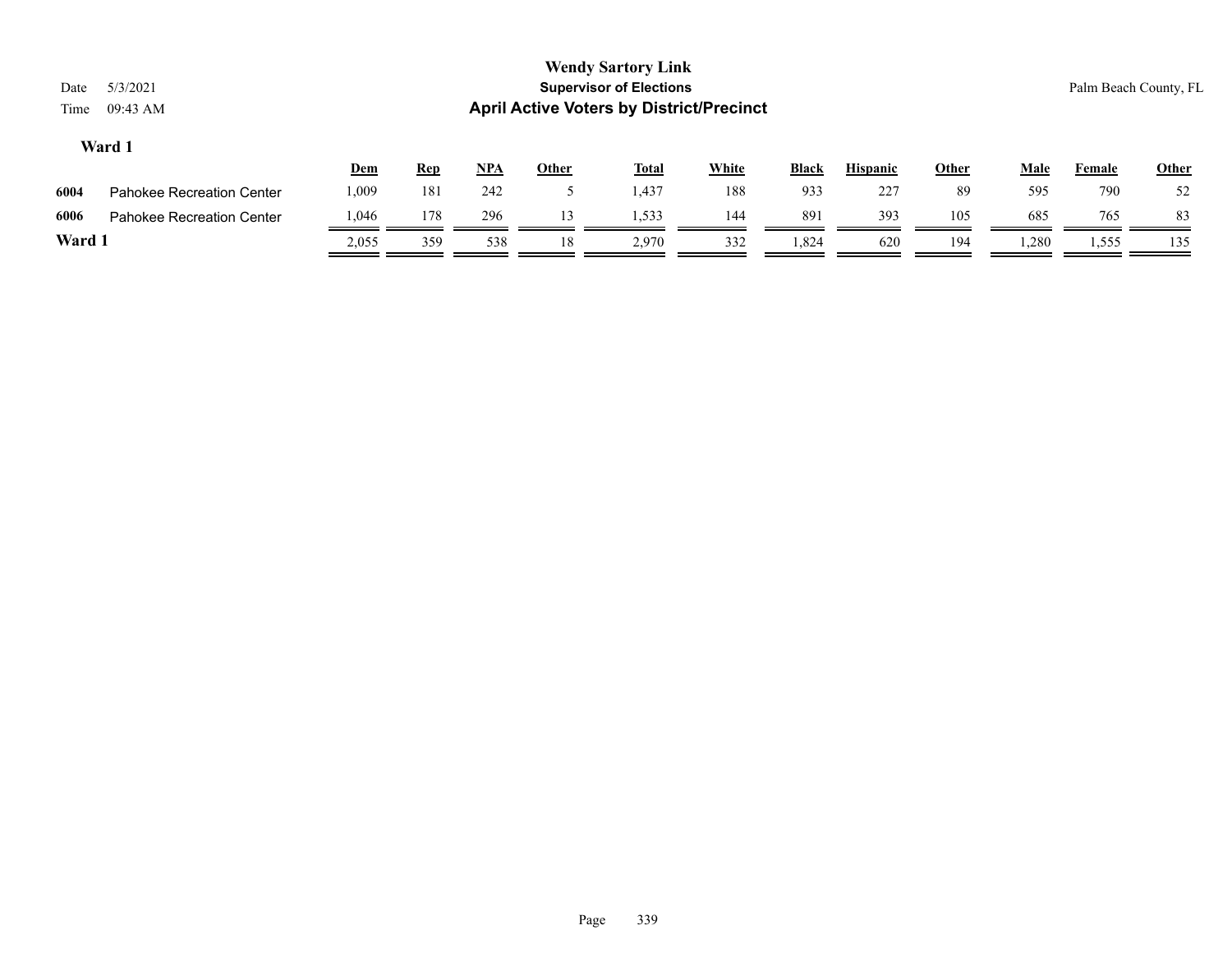|        |                               | <u>Dem</u> | <b>Rep</b> | <u>NPA</u> | <b>Other</b> | <b>Total</b> | <b>White</b> | <b>Black</b> | <b>Hispanic</b> | <b>Other</b> | <b>Male</b> | Female | <b>Other</b> |
|--------|-------------------------------|------------|------------|------------|--------------|--------------|--------------|--------------|-----------------|--------------|-------------|--------|--------------|
| 1390   | St Edwards Church             | 466        | ,219       | 538        | 58           | 2,281        | 2,090        | O            | 55              | 130          | 1,042       | 1,166  | 73           |
| 1392   | St Edwards Church             | 384        | 625        | 425        | 47           | 1,481        | 1,343        |              | 30              | 103          | 652         | 791    | 38           |
| 1394   | Morton & Barbara Mandel Cente | 261        | 640        | 305        | 39           | 1,245        | 1,137        |              | 23              | 78           | 565         | 645    | 35           |
| 7154   | Morton & Barbara Mandel Cente | 151        | 378        | 160        | 20           | 709          | 627          | 8            |                 | 57           | 322         | 365    | 22           |
| 7156   | PB Fire Station #3            | 46         | 108        | 63         |              | 220          | 191          | $\theta$     | 8               | 21           | 100         | 109    | 11           |
| 7158   | PB Fire Station #3            | 573        | 501        | 423        | 52           | 1,549        | 1,386        | 19           | 39              | 105          | 687         | 824    | 38           |
| 7166   | PB Fire Station #3            | 343        | 394        | 324        | 34           | 1,095        | 969          |              | 32              | 90           | 490         | 577    | 28           |
| Ward 1 |                               | 2,224      | 3,865      | 2,238      | 253          | 8,580        | 7,743        | 49           | 204             | 584          | 3,858       | 4,477  | 245          |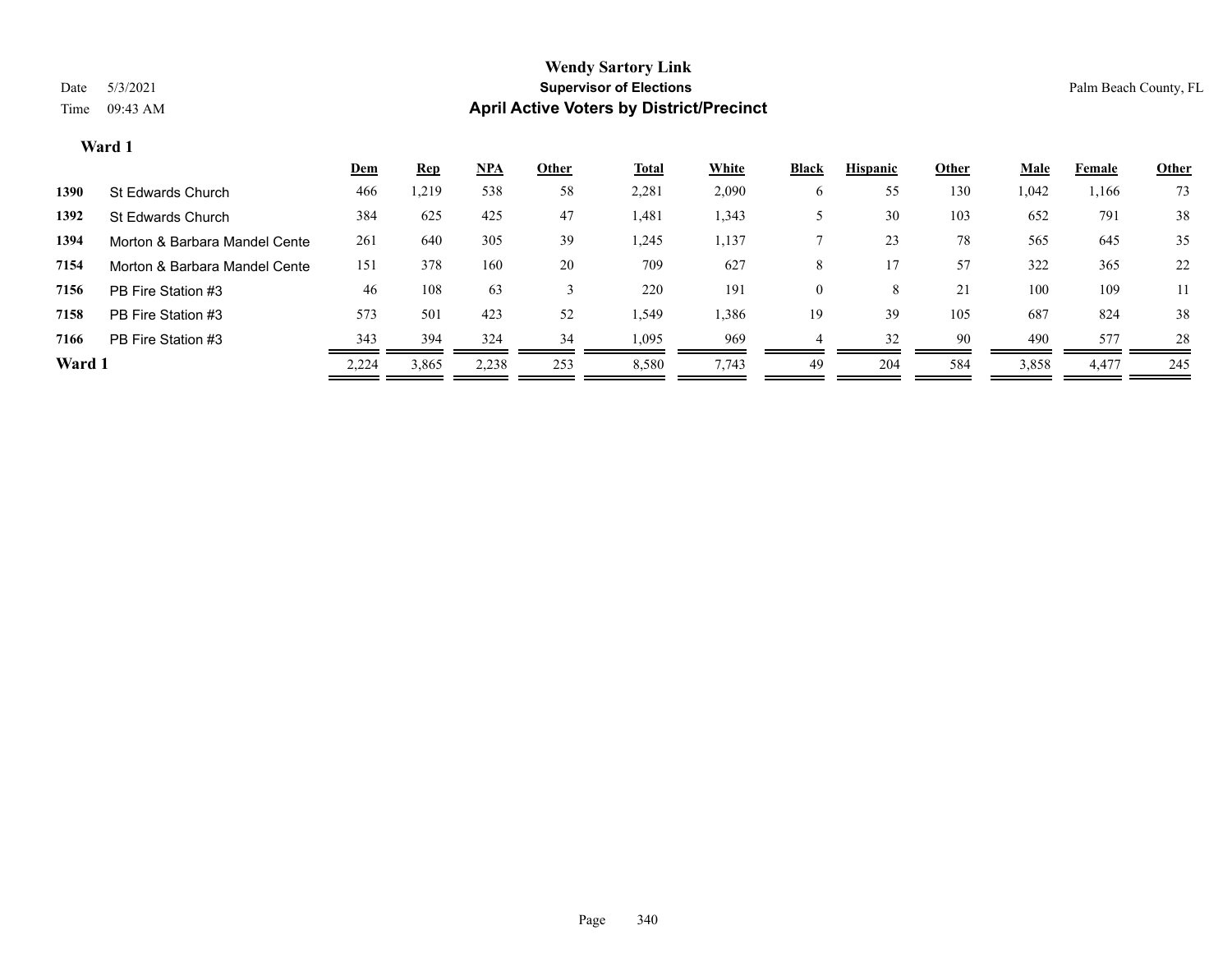|      |                                  | Dem            | <b>Rep</b>   | NPA              | <b>Other</b>   | <b>Total</b>     | <b>White</b>     | <b>Black</b>     | <b>Hispanic</b> | <b>Other</b>   | <b>Male</b>    | <b>Female</b> | <b>Other</b>   |
|------|----------------------------------|----------------|--------------|------------------|----------------|------------------|------------------|------------------|-----------------|----------------|----------------|---------------|----------------|
| 1174 | Mirasol Sales and Info Center    | $\overline{0}$ | $\mathbf{0}$ | $\mathbf{0}$     | $\theta$       | $\theta$         | $\overline{0}$   | $\mathbf{0}$     | $\mathbf{0}$    | $\theta$       | $\theta$       | $\theta$      | $\Omega$       |
| 1176 | Mirasol Sales and Info Center    | $\theta$       | $\theta$     | $\theta$         | $\Omega$       | $\Omega$         | $\overline{0}$   | $\theta$         | $\mathbf{0}$    | $\Omega$       | $\theta$       | $\Omega$      | $\theta$       |
| 1178 | Mirasol Sales and Info Center    | $\Omega$       | $\theta$     | $\theta$         | $\Omega$       | $\Omega$         | $\Omega$         | $\Omega$         | $\Omega$        | $\Omega$       | $\Omega$       | $\Omega$      | $\Omega$       |
| 1180 | Mirasol Sales and Info Center    | $\overline{0}$ | $\mathbf{0}$ | $\mathbf{0}$     | $\overline{0}$ | $\theta$         | $\overline{0}$   | $\mathbf{0}$     | $\mathbf{0}$    | $\theta$       | $\Omega$       | $\theta$      | $\Omega$       |
| 1186 | Mirasol Sales and Info Center    | 560            | 546          | 474              | 47             | 1,627            | 1,259            | 53               | 158             | 157            | 770            | 806           | 51             |
| 1188 | <b>Westwood Gardens HOA</b>      | 352            | 350          | 287              | 29             | 1,018            | 775              | 31               | 118             | 94             | 406            | 591           | 21             |
| 1189 | Westwood Gardens HOA             | 24             | 66           | 25               | $\overline{2}$ | 117              | 102              | 7                | $\overline{2}$  | 6              | 56             | 57            | $\overline{4}$ |
| 1190 | Gardens Presbyterian             | 1,389          | 2,086        | 1,419            | 152            | 5,046            | 4,120            | 145              | 347             | 434            | 2,210          | 2,689         | 147            |
| 1192 | Evergrene Clubhouse              | 394            | 684          | 461              | 40             | 1,579            | 1,342            | 27               | 77              | 133            | 758            | 767           | 54             |
| 1194 | Frenchmans Creek Real Estate     | 666            | 969          | 598              | 48             | 2,281            | 2,087            | 15               | 45              | 134            | 1,043          | 1,182         | 56             |
| 1196 | Gardens Presbyterian             | $\overline{0}$ | $\mathbf{0}$ | $\mathbf{0}$     | $\overline{0}$ | $\mathbf{0}$     | $\boldsymbol{0}$ | $\boldsymbol{0}$ | $\mathbf{0}$    | $\theta$       | $\overline{0}$ | $\theta$      | $\mathbf{0}$   |
| 1222 | Sandhill Crane Golf Club         | 8              | 24           | 13               | $\overline{0}$ | 45               | 33               | 4                | 3               | 5              | 23             | 22            | $\theta$       |
| 1228 | <b>Carleton Oaks Clubhouse</b>   | 144            | 195          | 132              | 7              | 478              | 351              | 23               | 49              | 55             | 231            | 235           | 12             |
| 1230 | Christ Fellowship Church PBG     | $\mathbf{0}$   | $\bf{0}$     | $\boldsymbol{0}$ | $\overline{0}$ | $\boldsymbol{0}$ | $\boldsymbol{0}$ | $\boldsymbol{0}$ | $\mathbf{0}$    | $\mathbf{0}$   | $\mathbf{0}$   | $\mathbf{0}$  | $\mathbf{0}$   |
| 1232 | Mirasol Sales and Info Center    | $\overline{0}$ | $\mathbf{0}$ | $\mathbf{0}$     | $\theta$       | $\theta$         | $\overline{0}$   | $\overline{0}$   | $\mathbf{0}$    | $\theta$       | $\theta$       | $\theta$      | $\mathbf{0}$   |
| 1234 | Christ Fellowship Church PBG     | $\mathbf{0}$   | $\mathbf{0}$ | $\theta$         | $\theta$       | $\theta$         | $\Omega$         | $\theta$         | $\theta$        | $\theta$       | $\theta$       | $\Omega$      | $\theta$       |
| 1236 | Mirasol Sales and Info Center    | $\theta$       | $\theta$     | $\theta$         | $\theta$       | $\theta$         | $\theta$         | $\mathbf{0}$     | $\theta$        | $\theta$       | $\Omega$       | $\theta$      | $\Omega$       |
| 1238 | Mirasol Sales and Info Center    | 612            | 764          | 502              | 58             | 1,936            | 1,757            | 18               | 20              | 141            | 915            | 966           | 55             |
| 1240 | <b>Timber Trace Elementary</b>   | 807            | 1,120        | 631              | 53             | 2,611            | 2,260            | 52               | 147             | 152            | 1,176          | 1,356         | 79             |
| 1242 | Christ Fellowship Church PBG     | 878            | 1,078        | 630              | 61             | 2,647            | 2,403            | 36               | 65              | 143            | 1,100          | 1,488         | 59             |
| 1244 | Christ Fellowship Church PBG     | 484            | 679          | 441              | 55             | 1,659            | 1,435            | 33               | 79              | 112            | 710            | 895           | 54             |
| 1246 | Watson B Duncan Middle           | 868            | 926          | 713              | 64             | 2,571            | 2,044            | 77               | 196             | 254            | 1,122          | 1,366         | 83             |
| 1247 | Watson B Duncan Middle           | 35             | 178          | 56               | 10             | 279              | 257              | 2                | $\mathbf{0}$    | 20             | 131            | 135           | 13             |
| 1248 | <b>PBG Community Center</b>      | 522            | 604          | 396              | 38             | 1,560            | 1,312            | 30               | 115             | 103            | 663            | 862           | 35             |
| 1250 | Palm Beach Gardens High          | 13             | 36           | 15               | $\mathbf{0}$   | 64               | 57               | $\boldsymbol{0}$ | $\overline{4}$  | $\mathfrak{Z}$ | 33             | 27            | $\overline{4}$ |
| 1252 | <b>Ballen Isles Country Club</b> | 875            | 796          | 639              | 49             | 2,359            | 2,175            | 18               | 20              | 146            | 1,053          | 1,243         | 63             |
| 1254 | Northlake Nazarene Church        | 154            | 174          | 127              | 7              | 462              | 389              | 6                | 27              | 40             | 229            | 216           | 17             |
| 1260 | PBG City Hall Council Room       | 445            | 550          | 319              | 26             | 1,340            | 1,110            | 26               | 115             | 89             | 602            | 694           | 44             |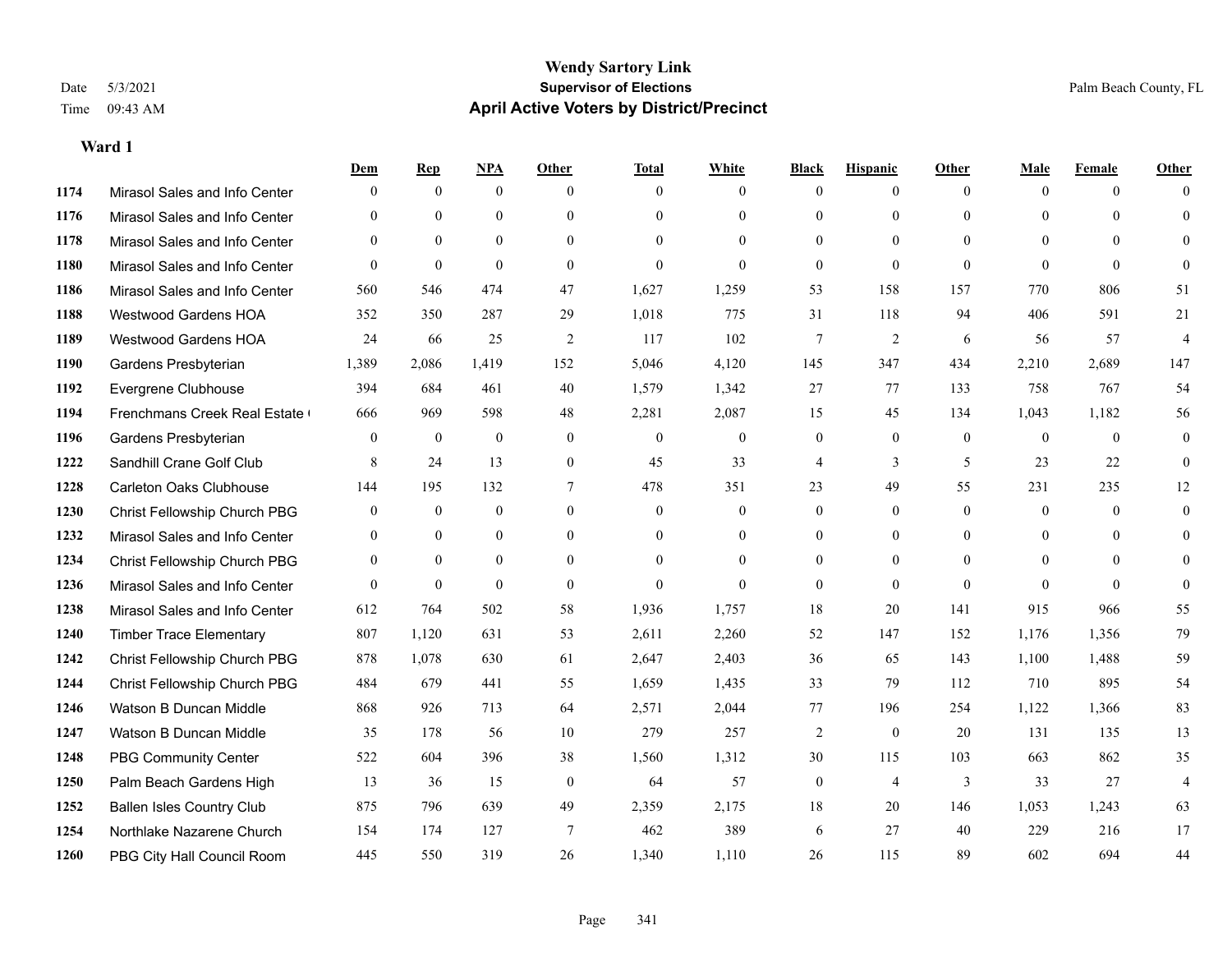|        |                               | Dem      | <b>Rep</b>       | <b>NPA</b>   | Other          | <b>Total</b> | White          | <b>Black</b>   | <b>Hispanic</b> | Other          | Male           | Female   | Other          |
|--------|-------------------------------|----------|------------------|--------------|----------------|--------------|----------------|----------------|-----------------|----------------|----------------|----------|----------------|
| 1262   | PBG Moose Lodge 2010          |          | $\overline{0}$   |              | $\Omega$       | 2            | $\overline{2}$ | $\theta$       | 0               | $\Omega$       |                |          | $\theta$       |
| 1264   | PBG City Hall Council Room    | $\theta$ | $\mathbf{0}$     | $\mathbf{0}$ | $\mathbf{0}$   | $\mathbf{0}$ | $\theta$       | $\theta$       | $\overline{0}$  | $\theta$       | $\theta$       | $\theta$ | $\mathbf{0}$   |
| 1266   | PBG City Hall Council Room    | 174      | 116              | 137          | 13             | 440          | 269            | 68             | 64              | 39             | 181            | 245      | 14             |
| 1268   | <b>PBG Community Center</b>   | 117      | 78               | 117          | 8              | 320          | 188            | 47             | 48              | 37             | 125            | 176      | 19             |
| 1270   | <b>PBG Community Center</b>   | 6        | $\boldsymbol{0}$ | 2            | $\mathbf{0}$   | $\,8\,$      | $\mathfrak{2}$ | 5              |                 | $\mathbf{0}$   | $\overline{4}$ | 3        |                |
| 1272   | Palm Beach Gardens Elementar  | 749      | 698              | 537          | 51             | 2,035        | 1,627          | 105            | 119             | 184            | 948            | 1,020    | 67             |
| 1274   | Palm Beach Gardens High       | 613      | 565              | 432          | 39             | 1,649        | 1,259          | 96             | 142             | 152            | 773            | 813      | 63             |
| 1280   | Pew Leadership Center         | 141      | 158              | 116          | 11             | 426          | 359            | 11             | 26              | 30             | 176            | 247      | 3              |
| 1284   | <b>Eissey Campus Theater</b>  | 801      | 815              | 745          | 68             | 2,429        | 1,911          | 86             | 214             | 218            | 1,055          | 1,295    | 79             |
| 1288   | PBG Moose Lodge 2010          | 13       | 24               | 6            | $\theta$       | 43           | 39             |                | $\mathbf{0}$    | 3              | 22             | 19       | $\overline{2}$ |
| 1290   | PBG Moose Lodge 2010          | 713      | 867              | 584          | 75             | 2,239        | 1,847          | 57             | 153             | 182            | 907            | 1,264    | 68             |
| 1292   | PBG Moose Lodge 2010          | 15       | 53               | 22           | $\overline{1}$ | 91           | 84             | 1              |                 | 5              | 42             | 46       | 3              |
| 1296   | Dwight D Eisenhower Elementar | 273      | 281              | 217          | 21             | 792          | 629            | 17             | 92              | 54             | 305            | 455      | 32             |
| 1306   | <b>Eissey Campus Theater</b>  |          | 5                | 3            |                | 10           |                | $\overline{0}$ | $\overline{0}$  | $\overline{3}$ | $\overline{4}$ | 6        | $\theta$       |
| 1310   | <b>Eissey Campus Theater</b>  |          | $\overline{2}$   | 1            | $\theta$       |              | 4              | 0              | $\theta$        | $\Omega$       | 3              |          | $\theta$       |
| 1318   | PBG Moose Lodge 2010          | $\Omega$ | $\theta$         | $\theta$     | $\mathbf{0}$   | $\theta$     | $\Omega$       | $\Omega$       | $\theta$        | $\Omega$       | $\Omega$       | $\Omega$ | $\Omega$       |
| 1324   | Allamanda Elementary          | 448      | 468              | 387          | 33             | 1,336        | 1,059          | 41             | 133             | 103            | 569            | 720      | 47             |
| 1326   | Allamanda Elementary          | 187      | 228              | 159          | 15             | 589          | 506            | 7              | 23              | 53             | 258            | 320      | 11             |
| 1340   | <b>Eissey Campus Theater</b>  | 6        | $\tau$           | 3            | $\theta$       | 16           | 14             | 0              |                 |                | 8              | 8        | $\mathbf{0}$   |
| 1352   | Northlake Nazarene Church     | 717      | 914              | 599          | 54             | 2,284        | 1,629          | 163            | 194             | 298            | 1,031          | 1,167    | 86             |
| 1360   | Garden Lodge 366 F&AM         | 361      | 332              | 248          | 22             | 963          | 755            | 59             | 72              | 77             | 421            | 511      | 31             |
| 1372   | Garden Lodge 366 F&AM         | 95       | 36               | 45           | 6              | 182          | 80             | 58             | 21              | 23             | 78             | 98       | 6              |
| 6062   | Sandhill Crane Golf Club      | 235      | 424              | 247          | 25             | 931          | 671            | 69             | 71              | 120            | 453            | 443      | 35             |
| 6064   | Sandhill Crane Golf Club      | 32       | 57               | 36           |                | 129          | 107            |                | 12              |                | 65             | 60       |                |
| Ward 1 |                               | 14,929   | 17,953           | 12,522       | 1,193          | 46,597       | 38,316         | 1,497          | 2,974           | 3,810          | 20,660         | 24,515   | 1,422          |
|        |                               | ==       |                  |              | $=$            |              |                |                |                 |                |                |          |                |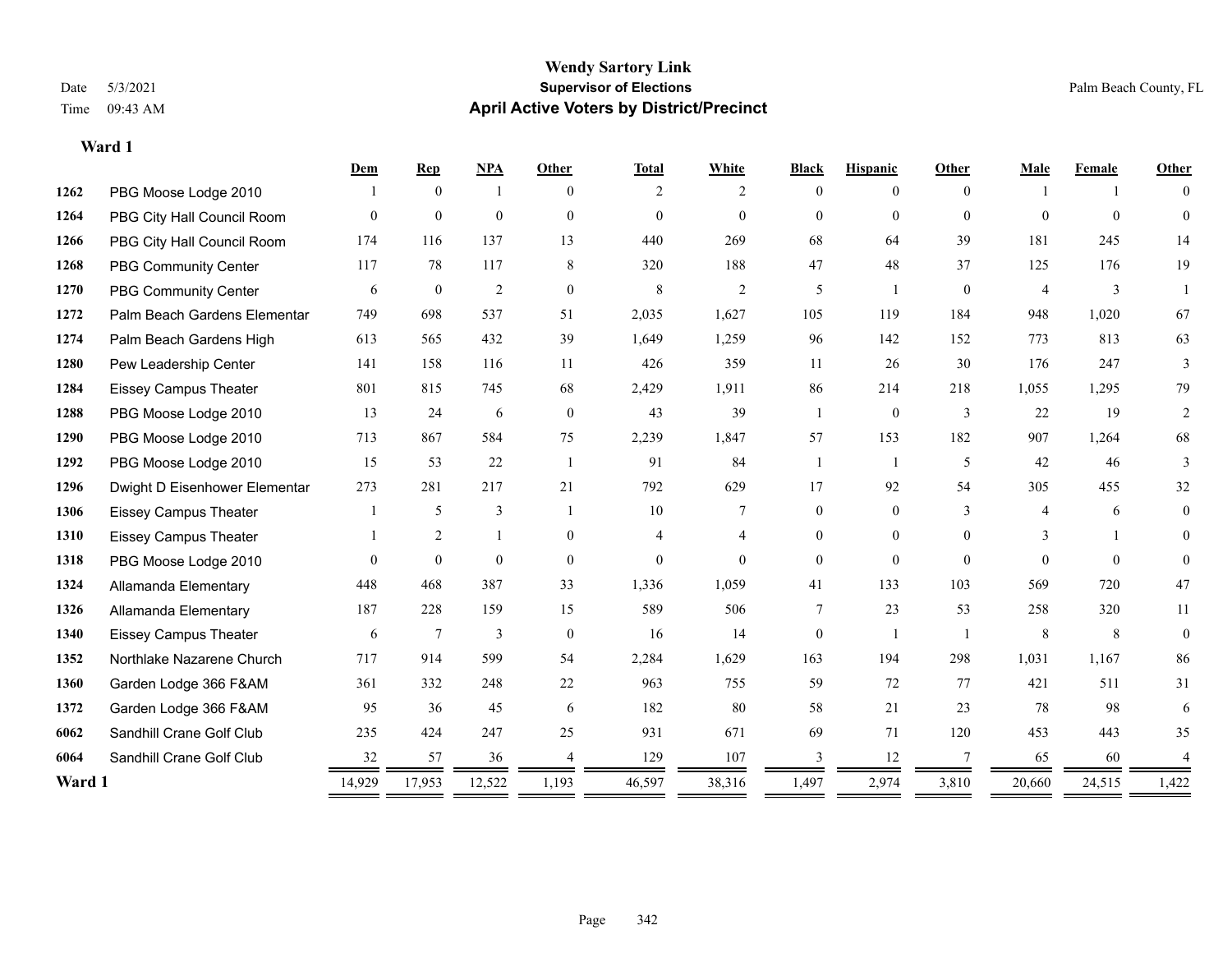| Date<br>Time | 5/3/2021<br>09:43 AM        |     |            |       |              | <b>Wendy Sartory Link</b><br><b>Supervisor of Elections</b><br><b>April Active Voters by District/Precinct</b> |              |              |                 |              |             | Palm Beach County, FL |              |
|--------------|-----------------------------|-----|------------|-------|--------------|----------------------------------------------------------------------------------------------------------------|--------------|--------------|-----------------|--------------|-------------|-----------------------|--------------|
|              | Ward 1                      | Dem | <b>Rep</b> | $NPA$ | <b>Other</b> | <u>Total</u>                                                                                                   | <b>White</b> | <b>Black</b> | <b>Hispanic</b> | <b>Other</b> | <b>Male</b> | <b>Female</b>         | <b>Other</b> |
| 1388         | Palm Beach Shores Town Hall | 295 | 461        | 316   | 25           | 1,097                                                                                                          | 994          | 14           | 21              | 68           | 521         | 546                   | 30           |
| Ward 1       |                             | 295 | 461        | 316   | 25           | 1.097                                                                                                          | 994          | 14           | 21              | 68           | 521         | 546                   | 30           |
|              |                             |     |            |       |              |                                                                                                                |              |              |                 |              |             |                       |              |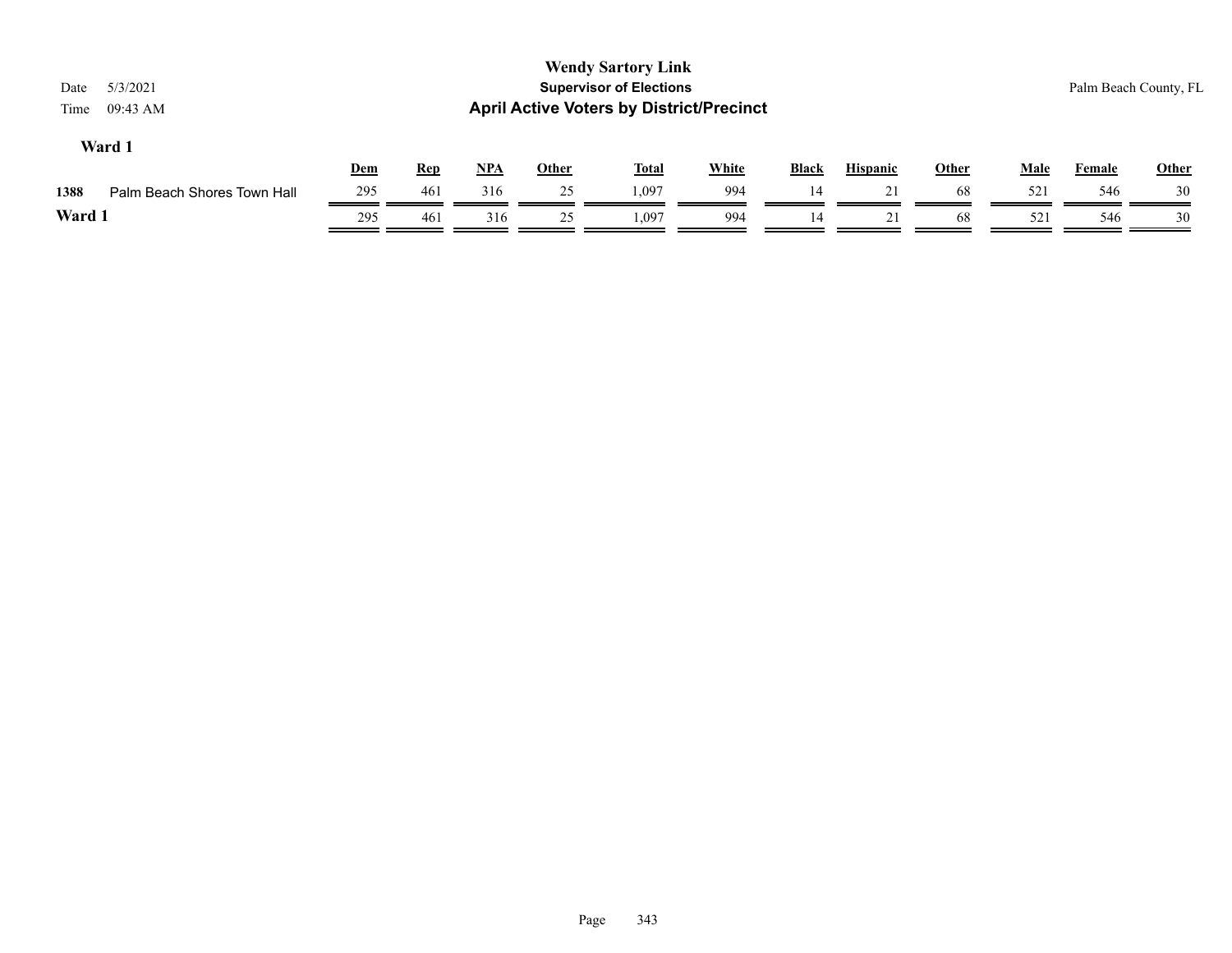|        |                           | Dem      | <b>Rep</b>   | <b>NPA</b>     | Other          | <b>Total</b> | White          | <b>Black</b>   | <b>Hispanic</b> | Other          | Male           | Female         | Other          |
|--------|---------------------------|----------|--------------|----------------|----------------|--------------|----------------|----------------|-----------------|----------------|----------------|----------------|----------------|
| 2112   | Palm Springs Middle       |          | 6            | 6              | $\theta$       | 19           | 15             | 3              | $\theta$        |                | 9              | 10             | $\theta$       |
| 2118   | Palm Springs Middle       | $\theta$ | $\mathbf{0}$ | $\mathbf{0}$   | $\theta$       | $\Omega$     | $\Omega$       | $\overline{0}$ | $\overline{0}$  | $\theta$       | $\theta$       | $\theta$       | $\theta$       |
| 2120   | Palm Springs Middle       | 60       | 22           | 52             | $\Omega$       | 134          | 34             | 15             | 56              | 29             | 51             | 71             | 12             |
| 2122   | Palm Springs Middle       |          | $\mathbf{0}$ | $\mathbf{0}$   | $\theta$       |              | $\overline{0}$ |                | $\overline{0}$  | $\theta$       |                | $\theta$       | $\mathbf{0}$   |
| 2124   | Palm Springs Middle       |          | 8            | 15             | $\theta$       | 30           | 14             |                | 8               |                | 14             | 16             | $\overline{0}$ |
| 2128   | Palm Springs Middle       | $\Omega$ | $\theta$     | $\theta$       | $\Omega$       | $\Omega$     | $\Omega$       | $\overline{0}$ | $\theta$        | $\Omega$       | $\Omega$       | $\theta$       | $\theta$       |
| 3002   | Palm Springs Middle       | 869      | 354          | 604            | 48             | 1,875        | 571            | 346            | 780             | 178            | 765            | 1,020          | 90             |
| 3006   | Faith Presbyterian        | 1,069    | 642          | 734            | 34             | 2,479        | 1,015          | 303            | 946             | 215            | 1,020          | 1,345          | 114            |
| 3010   | Faith Presbyterian        | 374      | 218          | 303            | 23             | 918          | 375            | 114            | 352             | 77             | 415            | 467            | 36             |
| 3018   | Palm Springs Middle       | 12       | 12           | 8              | 3              | 35           | 15             | $\overline{0}$ | 16              | $\overline{4}$ | 15             | 19             |                |
| 3020   | Palm Springs Village Hall | 994      | 638          | 801            | 33             | 2,466        | 1,030          | 173            | 1,066           | 197            | 1,088          | 1,263          | 115            |
| 3024   | Palm Springs Library      | 731      | 419          | 610            | 29             | 1,789        | 674            | 202            | 713             | 200            | 789            | 892            | 108            |
| 3026   | Palm Springs Village Hall | $\theta$ | $\mathbf{0}$ | $\mathbf{0}$   | $\theta$       | $\Omega$     | $\Omega$       | $\theta$       | $\Omega$        | $\Omega$       | $\theta$       | $\theta$       | $\mathbf{0}$   |
| 3028   | Palm Springs Village Hall |          |              | $\mathbf{0}$   | $\theta$       | 4            | $\theta$       | 0              | 4               | $\Omega$       | $\overline{2}$ | $\overline{2}$ | $\theta$       |
| 3030   | Palm Springs Village Hall | $\theta$ | $\mathbf{0}$ | $\mathbf{0}$   | $\theta$       | $\theta$     | $\Omega$       | 0              | $\Omega$        | $\Omega$       | $\Omega$       | $\theta$       | $\overline{0}$ |
| 3044   | Holy Redeemer Church      | 231      | 66           | 192            |                | 496          | 143            | 106            | 204             | 43             | 215            | 264            | 17             |
| 3048   | Holy Redeemer Church      | 629      | 230          | 482            | 25             | 1,366        | 427            | 275            | 531             | 133            | 603            | 701            | 62             |
| 3050   | Holy Redeemer Church      |          | 8            | $\overline{2}$ | $\overline{0}$ | 17           | 10             | 6              |                 | $\theta$       | 10             | 7              | 0              |
| 3071   | Holy Redeemer Church      | $\theta$ | $\theta$     | $\theta$       | $\Omega$       | $\Omega$     | $\Omega$       | $\overline{0}$ | $\Omega$        | $\Omega$       | $\theta$       | $\theta$       | $\theta$       |
| 3072   | Holy Redeemer Church      | 142      | 28           | 96             |                | 275          | 73             | 109            | 52              | 41             | 107            | 154            | 14             |
| Ward 1 |                           | 5,136    | 2,652        | 3,905          | 211            | 11,904       | 4,396          | 1,660          | 4,729           | 1,119          | 5,104          | 6,231          | 569            |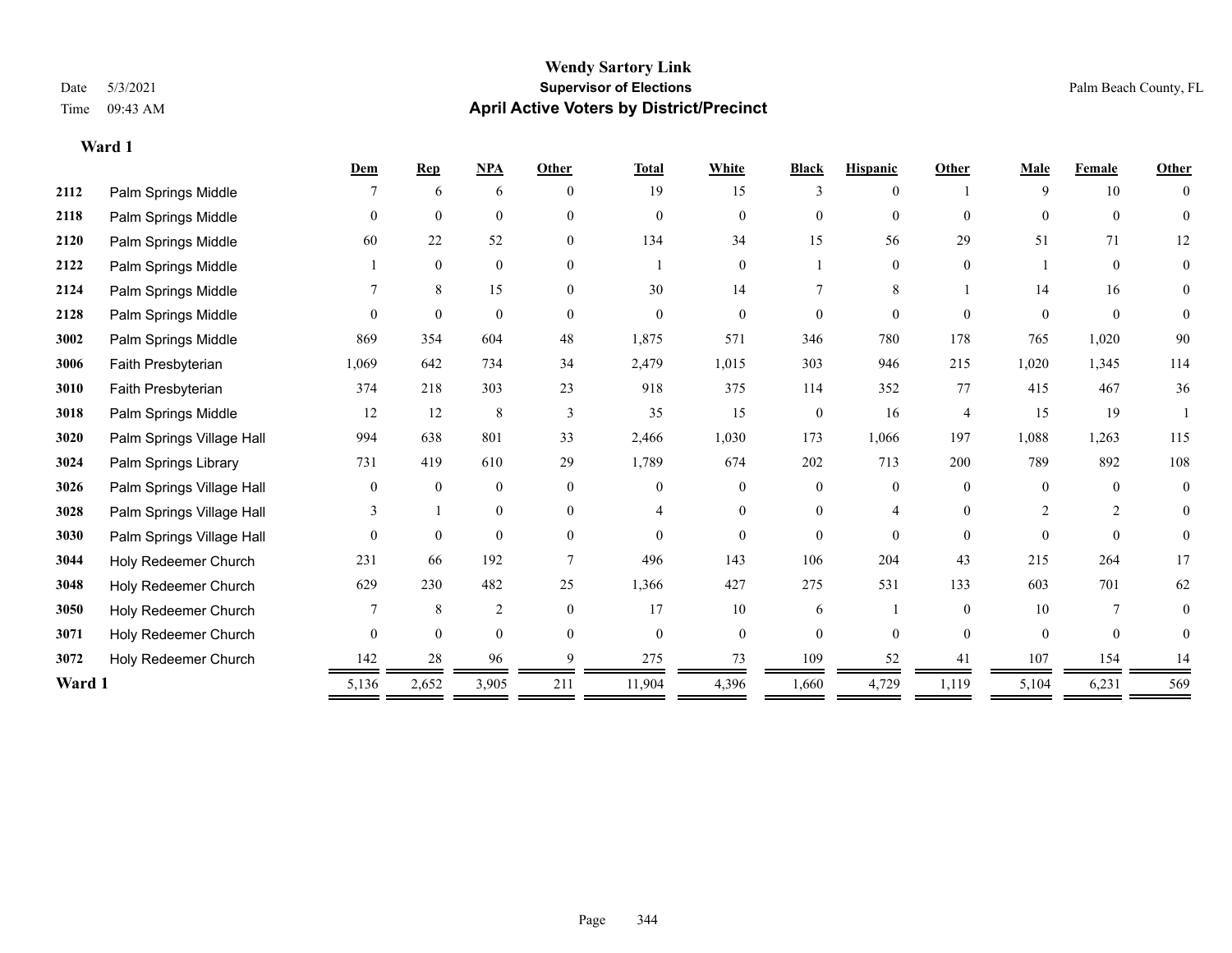#### **Wendy Sartory Link** Date 5/3/2021 **Supervisor of Elections** Palm Beach County, FL Time 09:43 AM **April Active Voters by District/Precinct**

## **Dem Rep NPA Other Total White Black Hispanic Other Male Female Other** Casa Rio Clubhouse 870 454 559 41 1,924 963 431 262 268 829 1,019 76 1358 RB Prep Achievement Academy 13 4 5 0 22 9 7 2 4 14 5 3 RB Prep Achievement Academy 346 112 191 20 669 186 264 128 91 283 360 26 RB Prep Achievement Academy 0 1 0 0 1 1 1 0 0 0 0 0 1 0 0 Phil Foster Park Marine Center 326 577 302 27 1,232 1,088 21 44 79 614 588 30 Phil Foster Park Marine Center 608 1,176 739 87 2,610 2,262 53 89 206 1,223 1,314 73 J F Kennedy Middle 0 0 0 0 0 0 0 0 0 0 0 0 RB Prep Achievement Academy 0 0 0 0 0 0 0 0 0 0 0 0 RB Prep Achievement Academy 0 0 0 0 0 0 0 0 0 0 0 0 RB Prep Achievement Academy 0 0 0 0 0 0 0 0 0 0 0 0 J F Kennedy Middle 907 175 355 28 1,465 299 797 155 214 651 763 51 Hurst Chapel AME Church 1,608 83 339 25 2,055 147 1,676 91 141 837 1,158 60 Hurst Chapel AME Church 285 34 111 3 433 58 269 44 62 156 258 19 Lindsey Davis Senior Comm Ctr 2,371 77 438 21 2,907 56 2,613 39 199 1,179 1,624 104 Wells Recreation Center 1,888 145 476 19 2,528 242 1,983 92 211 1,080 1,350 98 Riviera Beach Marina Event Ctr 207 306 183 21 717 572 45 48 52 360 333 24 Suncoast High 1,329 212 511 27 2,079 389 1,242 152 296 862 1,132 85 RB Prep Achievement Academy 0 0 0 6 0 0 6 0 0 0 0 6 4 1 1 Mary McLeod Bethune Elementary 1,272 56 267 17 1,612 37 1,425 46 104 624 934 54 **7041 Mary McLeod Bethune Elementa** 400 33 127 10 570 46 434 29 61 217 327 26 Dan Calloway Complex 1,760 74 378 20 2,232 42 1,981 43 166 911 1,257 64 Wells Recreation Center 1,440 88 367 15 1,910 192 1,507 62 149 792 1,042 76 **7046** Riviera Beach Marina Event Ctr  $\frac{41}{2}$   $\frac{36}{2}$   $\frac{17}{2}$   $\frac{5}{2}$   $\frac{99}{2}$   $\frac{85}{2}$   $\frac{7}{2}$   $\frac{2}{2}$   $\frac{5}{2}$   $\frac{58}{2}$   $\frac{40}{2}$   $\frac{1}{2}$ **Ward 1** 15,671 3,643 5,371 386 25,071 6,674 14,755 1,328 2,314 10,695 13,505 871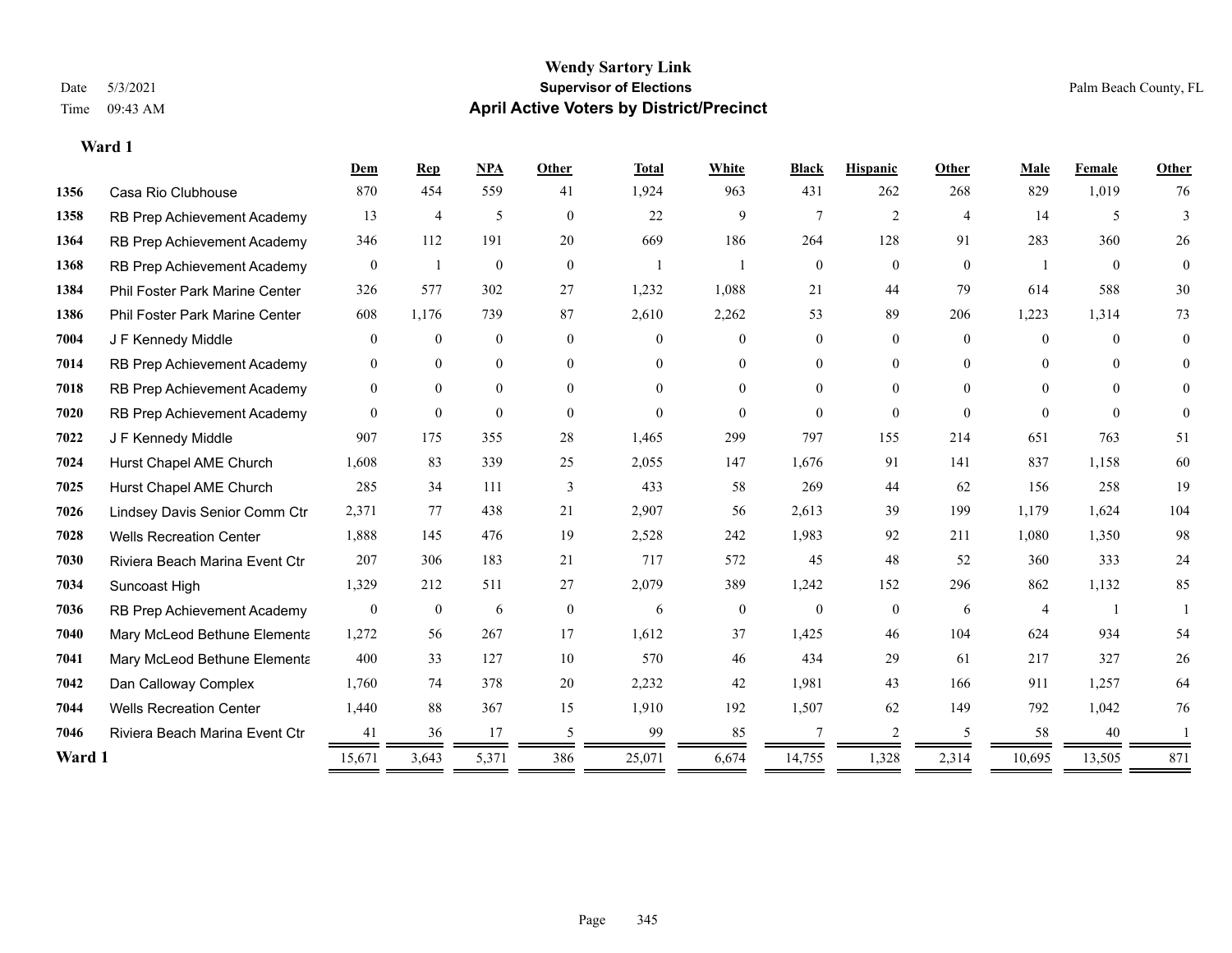|        |                                     | Dem      | <b>Rep</b>     | NPA              | Other          | <b>Total</b>   | White            | <b>Black</b>   | <b>Hispanic</b>  | Other          | Male           | Female   | Other          |
|--------|-------------------------------------|----------|----------------|------------------|----------------|----------------|------------------|----------------|------------------|----------------|----------------|----------|----------------|
| 6098   | <b>HL Johnson Elementary</b>        | 642      | 502            | 451              | 36             | 1,631          | 909              | 295            | 250              | 177            | 731            | 855      | 45             |
| 6100   | <b>Madison Green Clubhouse</b>      | 1,259    | 746            | 743              | 50             | 2,798          | 1,240            | 773            | 406              | 379            | 1,294          | 1,399    | 105            |
| 6102   | <b>RPB Recreation Center</b>        | 683      | 494            | 473              | 27             | 1,677          | 989              | 271            | 272              | 145            | 693            | 925      | 59             |
| 6104   | <b>Crestwood Middle</b>             | 186      | 164            | 121              | 7              | 478            | 239              | 75             | 81               | 83             | 222            | 236      | $20\,$         |
| 6106   | <b>RPB Recreation Center</b>        | 228      | 134            | 213              | 10             | 585            | 254              | 97             | 160              | 74             | 237            | 326      | $22\,$         |
| 6112   | <b>Crestwood Middle</b>             | 478      | 406            | 356              | 33             | 1,273          | 678              | 231            | 214              | 150            | 593            | 636      | 44             |
| 6114   | RPB Village Hall                    | 1,089    | 714            | 694              | 43             | 2,540          | 1,402            | 478            | 428              | 232            | 1,194          | 1,252    | 94             |
| 6116   | <b>HL Johnson Elementary</b>        | 743      | 418            | 504              | 51             | 1,716          | 902              | 328            | 274              | 212            | 755            | 912      | 49             |
| 6118   | <b>RPB Branch Library</b>           | 1,132    | 571            | 700              | 53             | 2,456          | 1,178            | 583            | 435              | 260            | 1,071          | 1,298    | 87             |
| 6120   | Royal Palm Beach High               | 400      | 328            | 263              | 19             | 1,010          | 488              | 199            | 157              | 166            | 484            | 502      | 24             |
| 6122   | <b>RPB Cultural Center</b>          | 1,177    | 660            | 761              | 48             | 2,646          | 1,402            | 507            | 483              | 254            | 1,129          | 1,426    | 91             |
| 6124   | <b>RPB Cultural Center</b>          | 599      | 321            | 394              | 19             | 1,333          | 652              | 285            | 276              | 120            | 560            | 729      | 44             |
| 6126   | Calypso Bay Waterpark               | 685      | 296            | 499              | 30             | 1,510          | 556              | 407            | 354              | 193            | 645            | 801      | 64             |
| 6128   | Royal Palm Beach High               | 35       | 26             | 31               | 3              | 95             | 52               | 25             | 11               | 7              | 43             | 52       | $\mathbf{0}$   |
| 6132   | Royal Palm Beach High               | 408      | 191            | 268              | 20             | 887            | 431              | 174            | 187              | 95             | 401            | 452      | 34             |
| 6134   | Christ Fellowship Church RPB        | 989      | 474            | 706              | 30             | 2,199          | 877              | 513            | 507              | 302            | 979            | 1,118    | 102            |
| 6136   | Calypso Bay Waterpark               |          |                | $\boldsymbol{0}$ | $\mathbf{0}$   | 2              | $\boldsymbol{0}$ |                | $\boldsymbol{0}$ |                | $\overline{0}$ |          |                |
| 6138   | Royal Palm Beach High               | $\Omega$ | $\overline{0}$ | $\overline{0}$   | $\overline{0}$ | $\theta$       | $\overline{0}$   | $\overline{0}$ | $\mathbf{0}$     | $\theta$       | $\theta$       | $\theta$ | $\overline{0}$ |
| 6142   | Christ Fellowship Church RPB        | 0        | $\overline{0}$ | $\overline{0}$   | $\theta$       | $\Omega$       | $\overline{0}$   | $\overline{0}$ | $\mathbf{0}$     | $\theta$       | $\theta$       | $\Omega$ | $\overline{0}$ |
| 6144   | <b>Christ Fellowship Church RPB</b> | 0        | $\overline{0}$ | $\overline{0}$   | $\theta$       | $\overline{0}$ | $\overline{0}$   | $\overline{0}$ | $\mathbf{0}$     | 0              | $\Omega$       | $\theta$ | $\overline{0}$ |
| 6148   | Christ Fellowship Church RPB        | $\Omega$ | $\overline{0}$ |                  | $\theta$       |                |                  | $\overline{0}$ | $\theta$         | $\Omega$       | $\Omega$       |          | $\overline{0}$ |
| 6170   | Christ Fellowship Church RPB        | $\theta$ | 8              | 5                | $\theta$       | 13             | 12               | $\theta$       |                  | $\Omega$       | 3              | 10       | $\mathbf{0}$   |
| 6172   | Christ Fellowship Church RPB        | 1,358    | 593            | 863              | 66             | 2,880          | 1,006            | 861            | 655              | 358            | 1,240          | 1,521    | 119            |
| 6176   | Christ Fellowship Church RPB        | 20       | 11             | 16               |                | 48             | 19               | 8              | 17               | $\overline{4}$ | 21             | 26       |                |
| Ward 1 |                                     | 12,112   | 7,058          | 8,062            | 546            | 27,778         | 13,287           | 6,111          | 5,168            | 3,212          | 12,295         | 14,478   | 1,005          |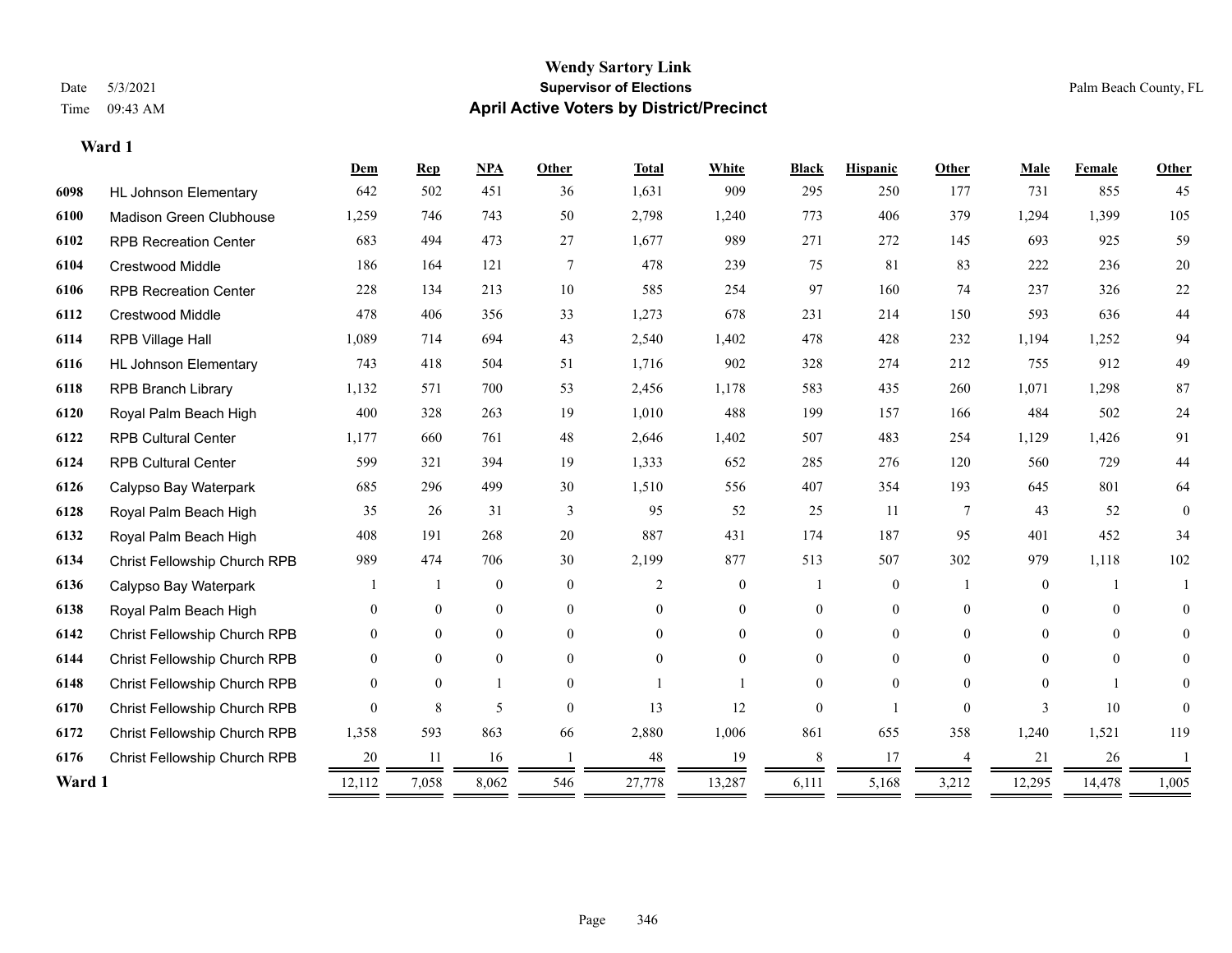| 5/3/2021<br>Date<br>09:43 AM<br>Time |       |            |     |              | <b>Wendy Sartory Link</b><br><b>Supervisor of Elections</b><br><b>April Active Voters by District/Precinct</b> |              |              |                 |       |             |        | Palm Beach County, FL |
|--------------------------------------|-------|------------|-----|--------------|----------------------------------------------------------------------------------------------------------------|--------------|--------------|-----------------|-------|-------------|--------|-----------------------|
| Ward 1                               | Dem   | <b>Rep</b> | NPA | <u>Other</u> | <b>Total</b>                                                                                                   | <b>White</b> | <b>Black</b> | <b>Hispanic</b> | Other | <b>Male</b> | Female | <b>Other</b>          |
| 6018<br>South Bay Commission Chambe  | 1,229 | 87         | 233 |              | 1.560                                                                                                          | 63           | 1,201        | 215             | 81    | 646         | 874    | 40                    |
| Ward 1                               | .229  | 87         | 233 |              | 1,560                                                                                                          | 63           | 1,201        | 215             | 81    | 646         | 874    | 40                    |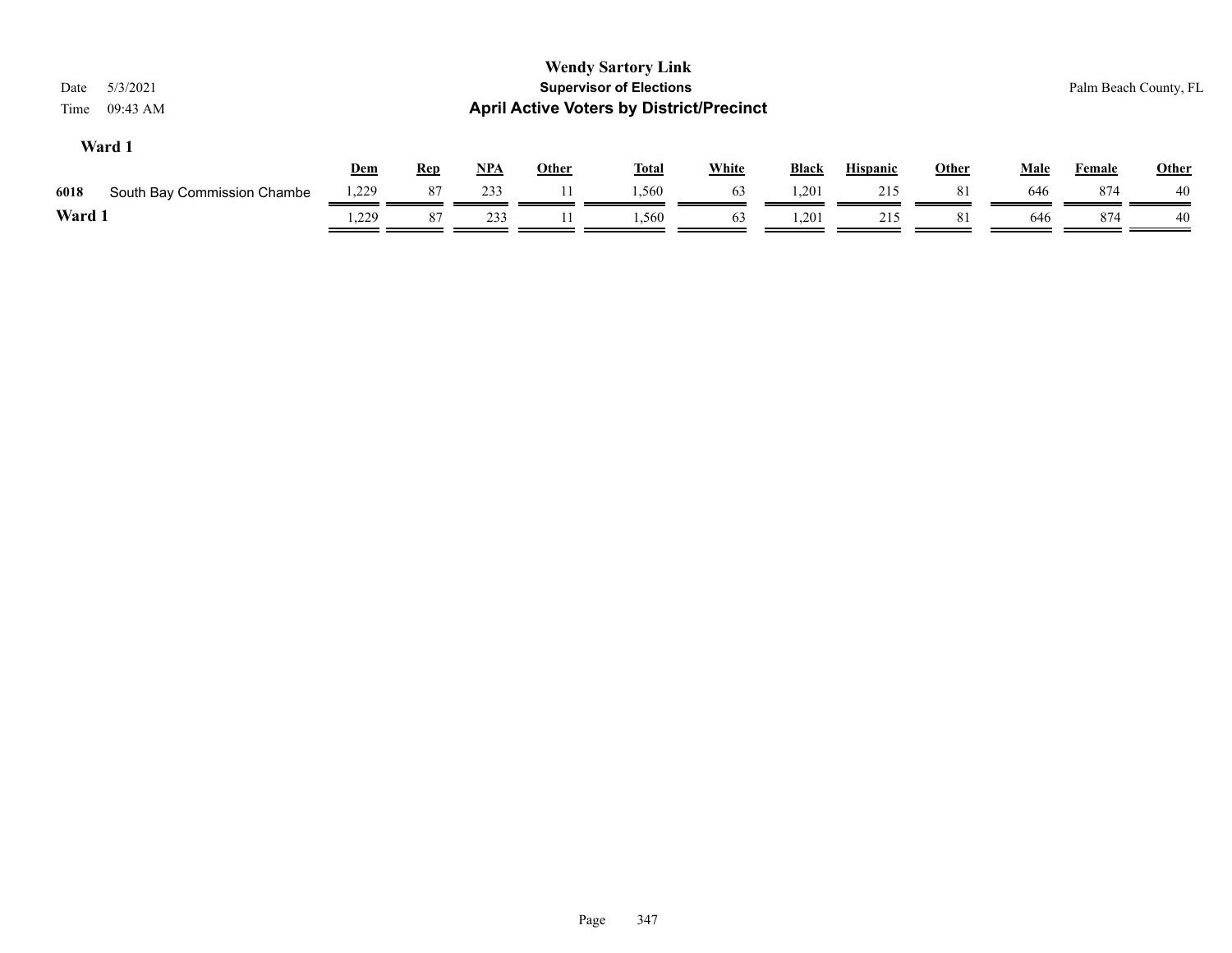| Date<br>Time | 5/3/2021<br>09:43 AM       |     |            |            |              | <b>Wendy Sartory Link</b><br><b>Supervisor of Elections</b><br><b>April Active Voters by District/Precinct</b> |              |              |                 |       |             |               | Palm Beach County, FL |
|--------------|----------------------------|-----|------------|------------|--------------|----------------------------------------------------------------------------------------------------------------|--------------|--------------|-----------------|-------|-------------|---------------|-----------------------|
|              | Ward 1                     | Dem | <b>Rep</b> | <u>NPA</u> | <u>Other</u> | <u>Total</u>                                                                                                   | <b>White</b> | <b>Black</b> | <b>Hispanic</b> | Other | <u>Male</u> | <b>Female</b> | <b>Other</b>          |
| 4004         | South Palm Beach Town Hall | 441 | 517        | 385        | 34           | 1,377                                                                                                          | 1,172        | 27           | 79              | 99    | 598         | 735           | 44                    |
| Ward 1       |                            | 441 | 517        | 385        | 34           | 1,377                                                                                                          | 1.172        | 27           | 79              | 99    | 598         | 735           | 44                    |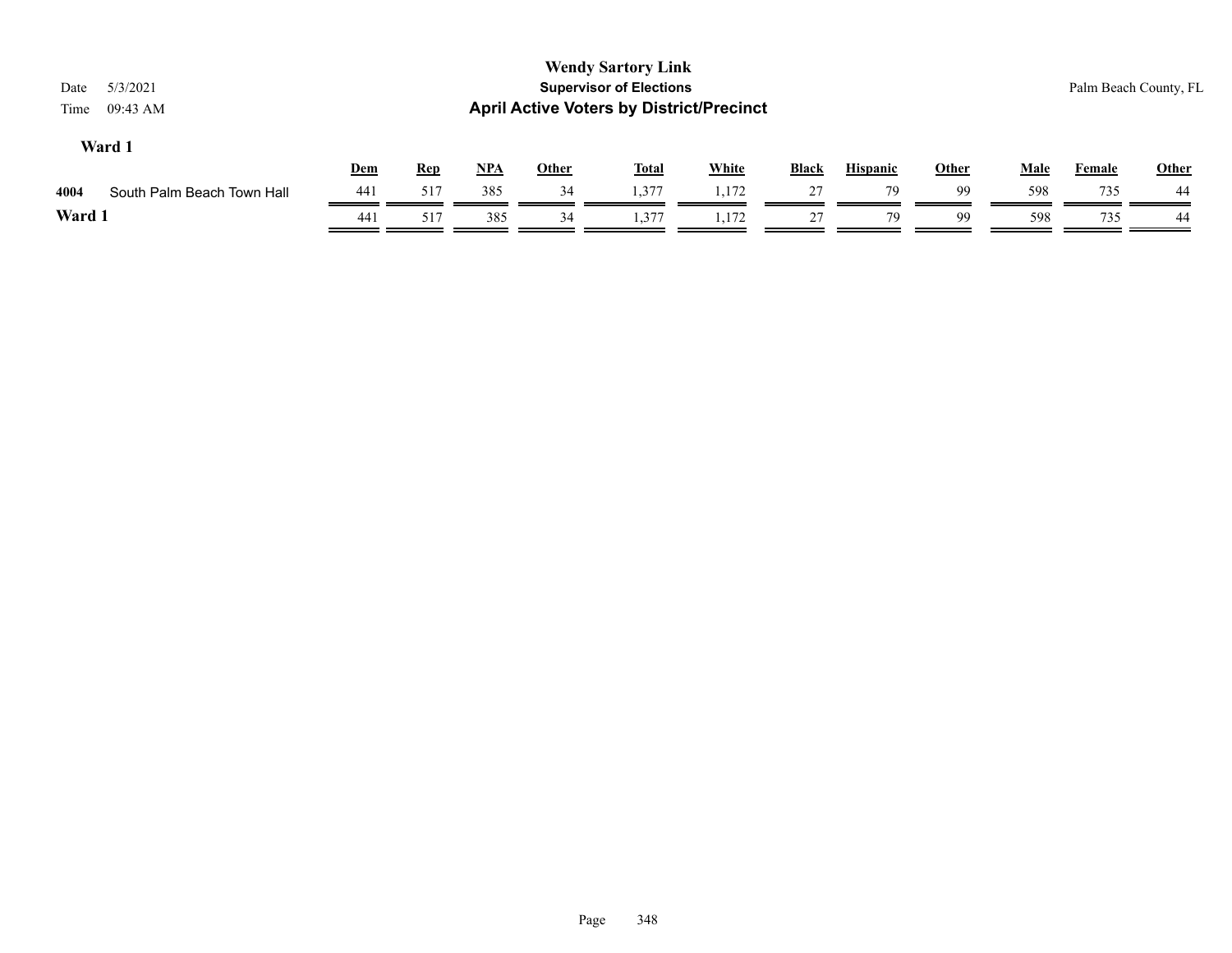|        |                                  | <u>Dem</u> | <b>Rep</b> | $NPA$        | Other    | <b>Total</b> | White    | <b>Black</b> | <b>Hispanic</b> | Other    | <b>Male</b> | Female       | <b>Other</b> |
|--------|----------------------------------|------------|------------|--------------|----------|--------------|----------|--------------|-----------------|----------|-------------|--------------|--------------|
| 1078   | First Baptist Church Teq         | 360        | 904        | 392          | 22       | 1,678        | 1,566    |              | 41              | 66       | 803         | 835          | 40           |
| 1088   | First Baptist Church Teq         | 12         | 40         | 20           |          | 72           | 64       | $\mathbf{0}$ |                 | 6        | 36          | 35           |              |
| 1094   | First Baptist Church Teq         | 610        | 900        | 550          | 40       | 2,100        | 1,889    | 8            | 83              | 120      | 945         | 1,103        | 52           |
| 1112   | <b>Tequesta Council Chambers</b> | 21         | -66        | 48           | b.       | 141          | 114      |              | 16              |          | 67          | 71           |              |
| 1116   | <b>Tequesta Council Chambers</b> |            |            | $\mathbf{U}$ | $\theta$ | $\Omega$     | $\left($ | $\Omega$     | $\Omega$        | $\Omega$ |             | $\mathbf{0}$ | $\Omega$     |
| 1118   | <b>Tequesta Council Chambers</b> | 181        | 255        | 186          | 26       | 648          | 553      | 13           | 37              | 45       | 264         | 367          | 17           |
| 1120   | Tequesta Council Chambers        | 73         | 259        | 110          | 15       | 457          | 430      | $\Omega$     |                 | 19       | 220         | 229          | 8            |
| Ward 1 |                                  | 1,257      | 2.424      | 1,306        | 109      | 5,096        | 4,616    | 30           | 187             | 263      | 2,335       | 2,640        | 121          |
|        |                                  |            |            |              |          |              |          |              |                 |          |             |              |              |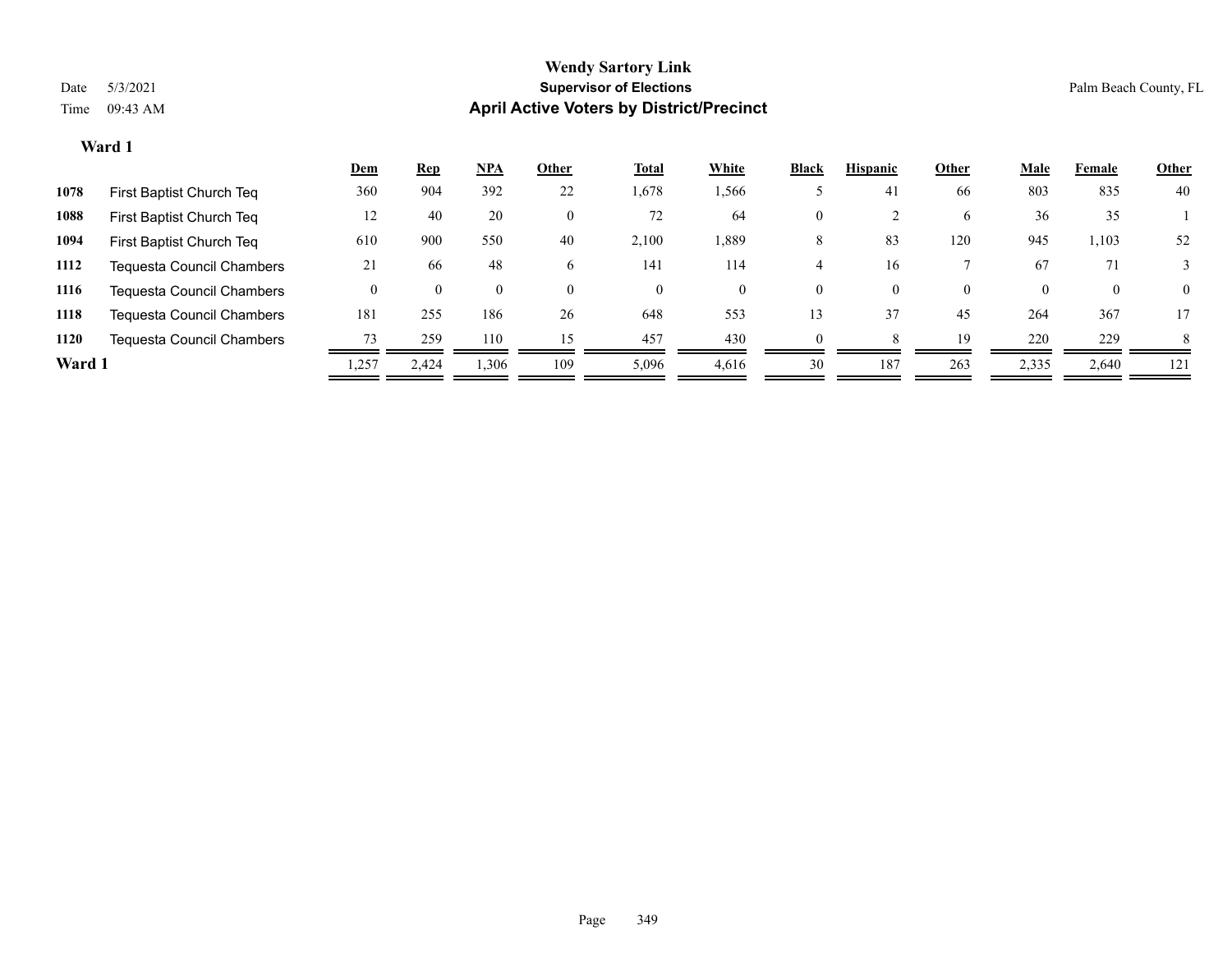| 5/3/2021<br>Date<br>09:43 AM<br>Time |     |            | <b>Wendy Sartory Link</b><br><b>Supervisor of Elections</b><br><b>April Active Voters by District/Precinct</b> |              |              |              |              |                 |       |             |               | Palm Beach County, FL |  |
|--------------------------------------|-----|------------|----------------------------------------------------------------------------------------------------------------|--------------|--------------|--------------|--------------|-----------------|-------|-------------|---------------|-----------------------|--|
| Ward 1                               | Dem | <b>Rep</b> | $NPA$                                                                                                          | <b>Other</b> | <b>Total</b> | <b>White</b> | <b>Black</b> | <b>Hispanic</b> | Other | <b>Male</b> | <b>Female</b> | <b>Other</b>          |  |
| 4030<br>Village of Golf Admin Bldg   | 37  | 198        | 43                                                                                                             |              | 283          | 277          |              |                 |       | 127         | 154           |                       |  |
| Ward 1                               | 37  | 198        | 43                                                                                                             |              | 283          | 277          | $\Omega$     |                 |       | 127         | 154           |                       |  |
|                                      |     |            |                                                                                                                |              |              |              |              |                 |       |             |               |                       |  |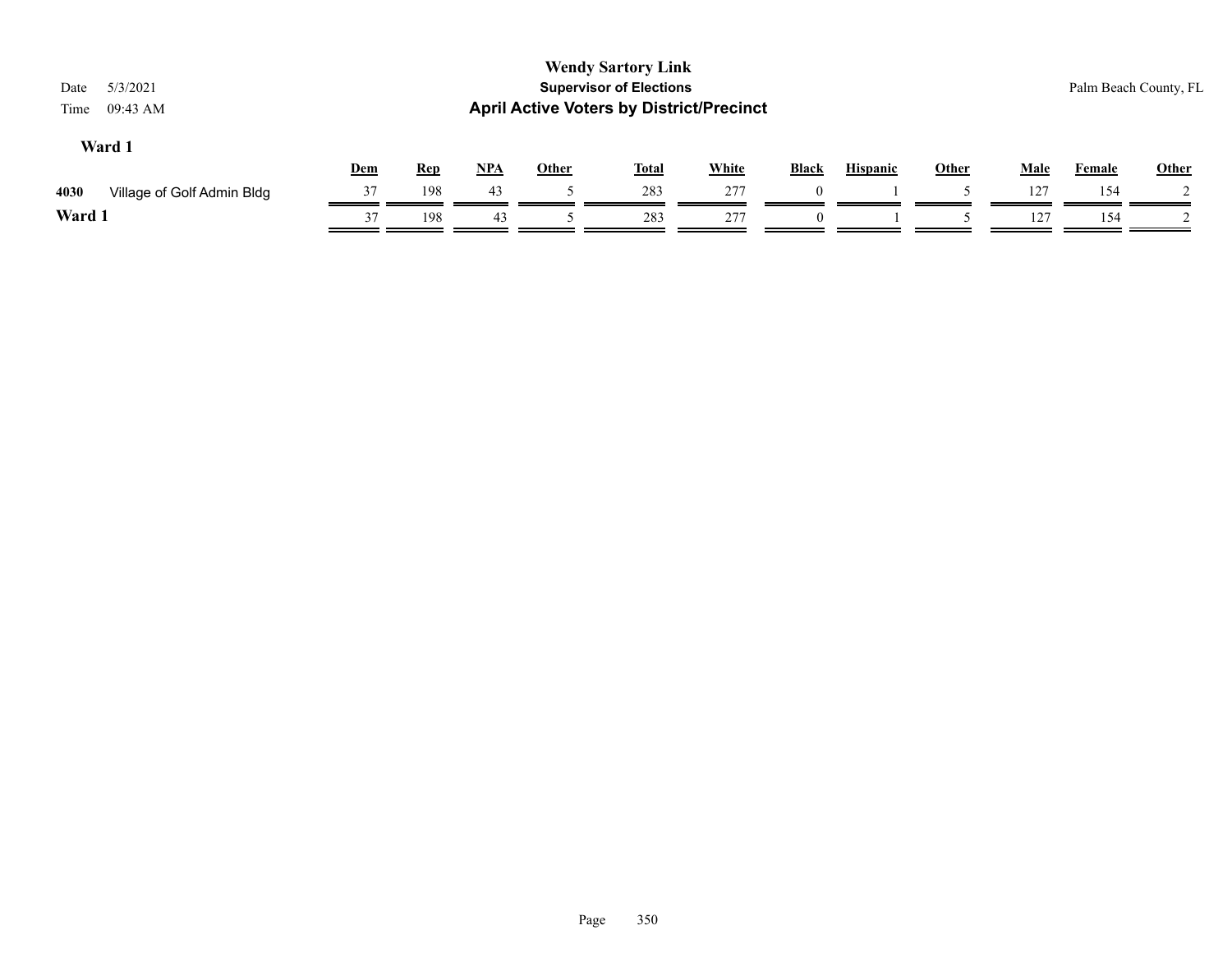#### **Wendy Sartory Link** Date 5/3/2021 **Supervisor of Elections** Palm Beach County, FL Time 09:43 AM **April Active Voters by District/Precinct**

**Dem Rep NPA Other Total White Black Hispanic Other Male Female Other**

## Village Walk HOA Clubhouse 578 541 425 38 1,582 1,210 62 149 161 659 867 56 Binks Forest Elementary 25 41 36 2 104 75 5 9 15 47 53 4 Binks Forest Elementary 413 568 375 33 1,389 1,069 48 128 144 650 693 46 Wellington Landings Middle 474 541 390 30 1,435 1,042 87 184 122 651 742 42 Binks Forest Elementary 661 746 572 40 2,019 1,417 129 297 176 920 1,035 64 Wellington Elementary 798 954 553 40 2,345 1,732 126 309 178 1,068 1,201 76 Wellington Landings Middle 676 595 580 48 1,899 1,239 174 333 153 887 953 59 First Baptist Church Wel 801 691 581 45 2,118 1,355 217 359 187 949 1,101 68 First Baptist Church Wel 836 825 612 55 2,328 1,576 181 374 197 1,040 1,213 75 Wellington Community Center 875 874 752 49 2,550 1,794 152 389 215 1,177 1,292 81 First Baptist Church Wel 131 191 149 9 480 371 27 46 36 222 244 14 New Horizons Elementary 290 455 325 13 1,083 798 55 111 119 470 584 29 Wellington High 704 630 566 41 1,941 1,202 264 307 168 859 1,020 62 Elbridge Gale Elementary 871 572 662 49 2,154 1,187 303 437 227 936 1,132 86 Wellington Village Park 221 440 298 28 987 842 16 41 88 396 539 52 Wellington Village Hall 844 462 673 44 2,023 895 358 538 232 830 1,106 87 St Peters Methodist Church 1,000 803 835 59 2,697 1,612 289 555 241 1,227 1,383 87 Equestrian Trails Elementary 525 302 337 20 1,184 549 291 156 188 530 600 54 Wellington Branch Library 539 362 363 34 1,298 724 191 267 116 538 721 39 Emerald Cove Middle 541 573 516 43 1,673 1,044 174 280 175 735 884 54 Emerald Cove Middle 86 79 89 10 264 145 55 48 16 111 147 6 Emerald Cove Middle 39 27 48 1 115 67 28 11 9 41 70 4

 Buena Vida Clubhouse 323 207 176 12 718 632 19 22 45 324 372 22 Villa Olympia Clubhouse 1,575 1,067 1,271 95 4,008 1,812 695 685 816 1,870 1,943 195 Wellington Village Park 149 229 165 13 556 381 17 89 69 255 276 25 Wellington Village Park 848 766 701 47 2,362 1,491 254 291 326 1,084 1,191 87 Wellington Village Park 0 0 0 0 0 0 0 0 0 0 0 0 Wellington Village Park 56 31 42 6 135 65 15 33 22 53 77 5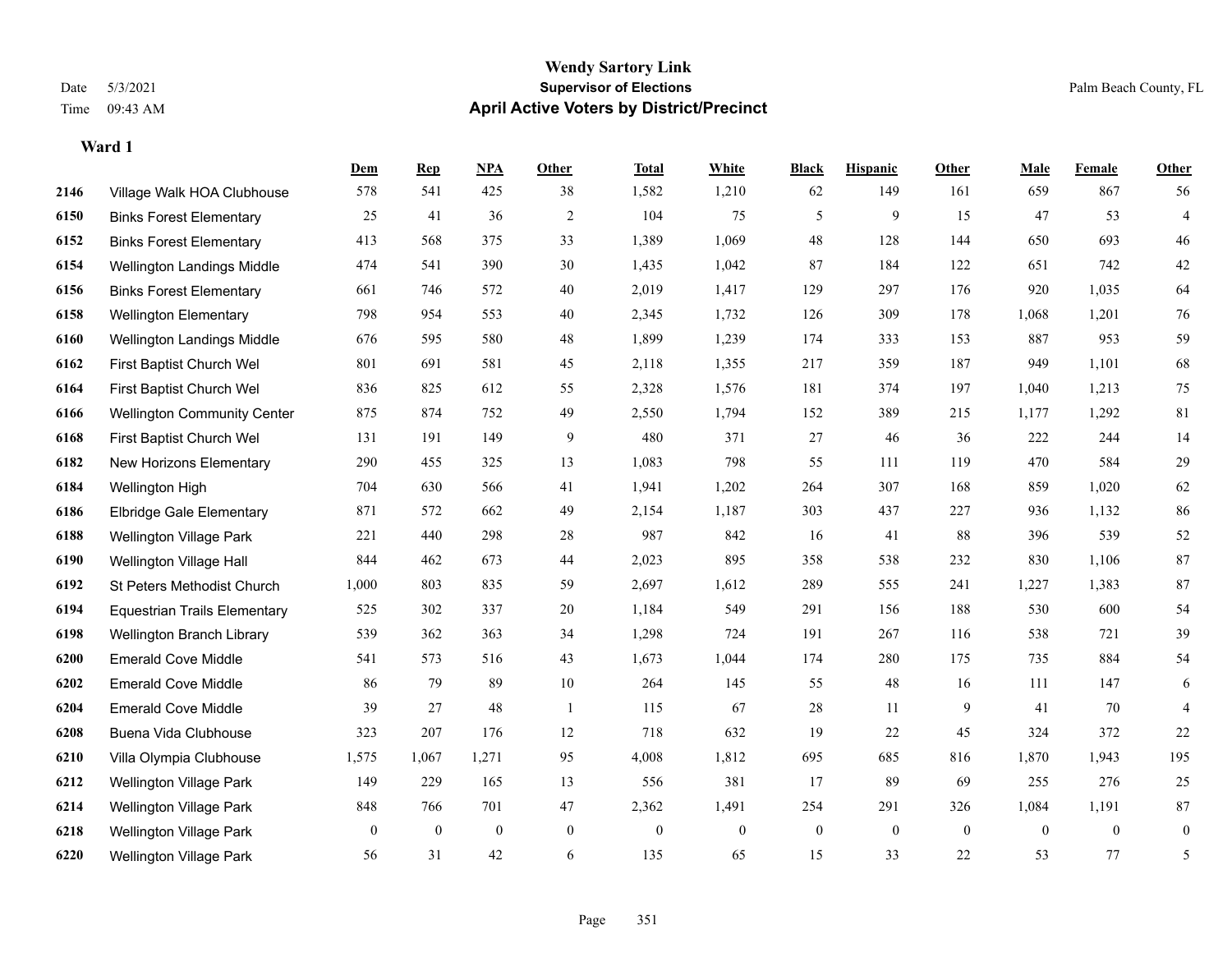| <b>Wendy Sartory Link</b><br><b>Supervisor of Elections</b><br>5/3/2021<br>Date<br><b>April Active Voters by District/Precinct</b><br>09:43 AM<br>Time |               |               |               |              |                 |                 |              |                 |              |                 |                 | Palm Beach County, FL |  |  |
|--------------------------------------------------------------------------------------------------------------------------------------------------------|---------------|---------------|---------------|--------------|-----------------|-----------------|--------------|-----------------|--------------|-----------------|-----------------|-----------------------|--|--|
| Ward 1                                                                                                                                                 | Dem           | <b>Rep</b>    | <u>NPA</u>    | <b>Other</b> | <u>Total</u>    | <b>White</b>    | <b>Black</b> | <b>Hispanic</b> | Other        | <b>Male</b>     | Female          | <b>Other</b>          |  |  |
| 6226<br>The Isles at Wellington<br>Ward 1                                                                                                              | 761<br>15.640 | 778<br>14,350 | 623<br>12.715 | 37<br>941    | 2,199<br>43,646 | 1,425<br>27,751 | 225<br>4,457 | 245<br>6,693    | 304<br>4,745 | 1,033<br>19,562 | 1,065<br>22,504 | 101<br>1,580          |  |  |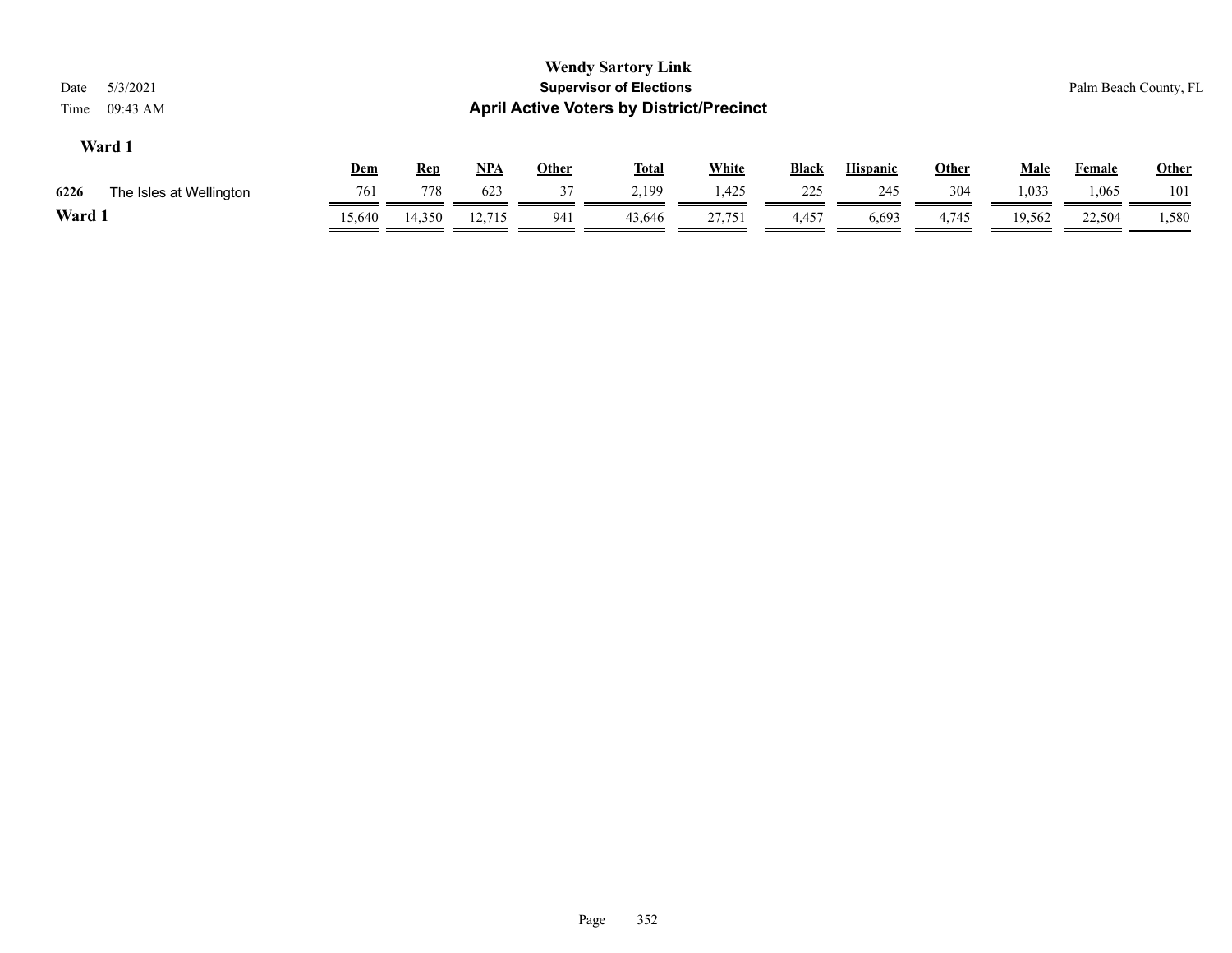| <b>Wendy Sartory Link</b><br>5/3/2021<br><b>Supervisor of Elections</b><br>Date |                     |            |            |            |              |                                                 |              |              |                 |              |             | Palm Beach County, FL |          |  |  |
|---------------------------------------------------------------------------------|---------------------|------------|------------|------------|--------------|-------------------------------------------------|--------------|--------------|-----------------|--------------|-------------|-----------------------|----------|--|--|
| Time                                                                            | 09:43 AM            |            |            |            |              | <b>April Active Voters by District/Precinct</b> |              |              |                 |              |             |                       |          |  |  |
|                                                                                 | Ward 1              | <u>Dem</u> | <b>Rep</b> | <u>NPA</u> | <b>Other</b> | <u>Total</u>                                    | <b>White</b> | <b>Black</b> | <b>Hispanic</b> | <b>Other</b> | <b>Male</b> | <b>Female</b>         | Other    |  |  |
| 6072                                                                            | Seminole Ridge High | 380        | 370        | 351        | 34           | 1,135                                           | 531          | 215          | 288             | 101          | 527         | 591                   |          |  |  |
| 6073                                                                            | Seminole Ridge High | $\theta$   | $\theta$   | $\Omega$   | $\theta$     | $\Omega$                                        | $\theta$     | $\theta$     | $\theta$        | $\Omega$     | 0           |                       | $\Omega$ |  |  |

**Ward 1** 380 370 351 34 1,135 531 215 288 101 527 591 17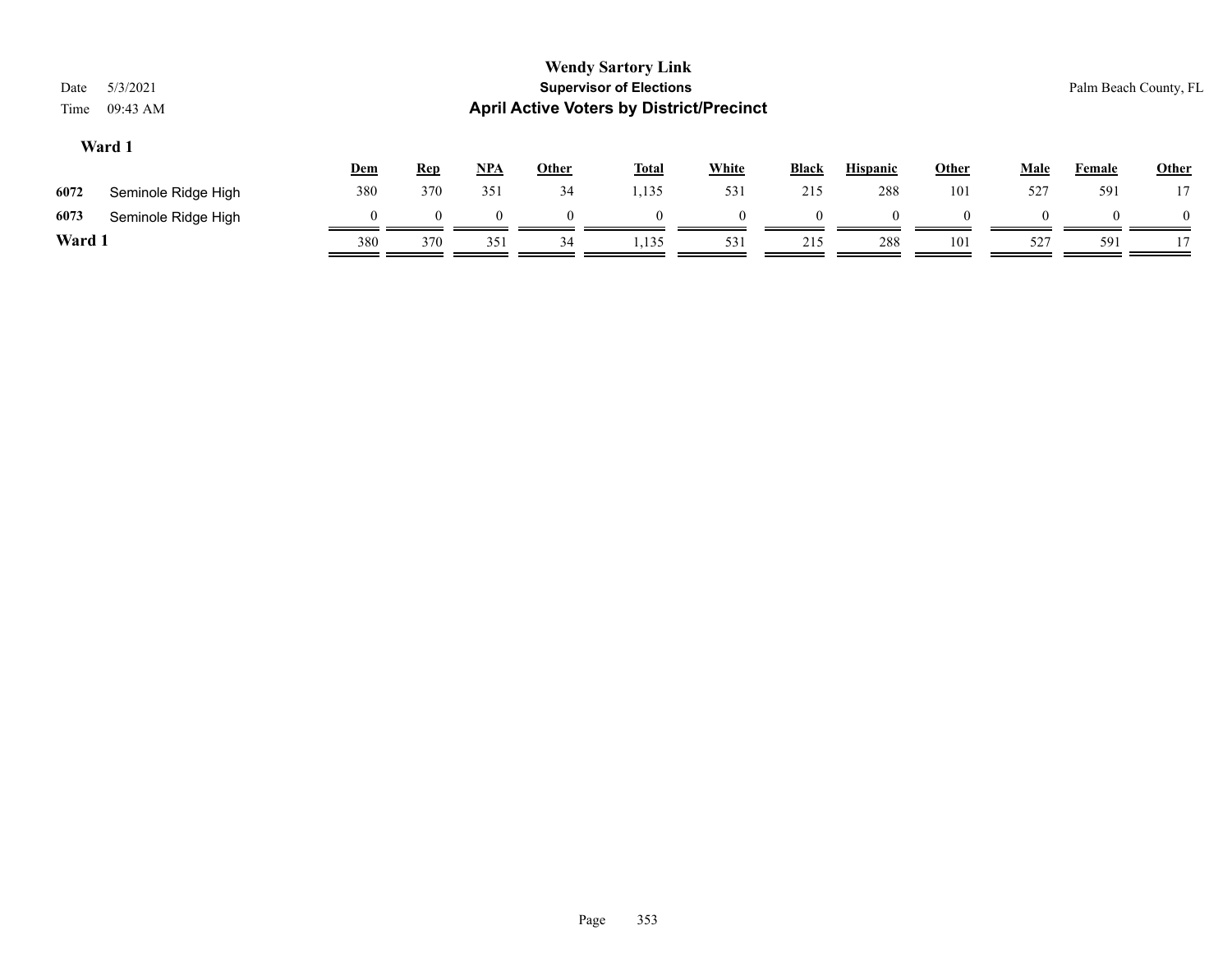|      |                                 | <b>Dem</b>   | <b>Rep</b>       | NPA              | <b>Other</b>     | <b>Total</b>     | <b>White</b>     | <b>Black</b>     | <b>Hispanic</b>  | <b>Other</b>   | <b>Male</b>  | Female           | Other            |
|------|---------------------------------|--------------|------------------|------------------|------------------|------------------|------------------|------------------|------------------|----------------|--------------|------------------|------------------|
| 2002 | Jeaga Middle                    | 175          | 96               | 113              | 6                | 390              | 154              | 124              | 42               | 70             | 176          | 201              | 13               |
| 2004 | <b>Grassy Waters Elementary</b> | 1,079        | 342              | 615              | 41               | 2,077            | 615              | 746              | 417              | 299            | 885          | 1,114            | 78               |
| 2006 | Jeaga Middle                    | 199          | 91               | 131              | 10               | 431              | 177              | 130              | 94               | 30             | 182          | 233              | 16               |
| 2008 | Jeaga Middle                    | $\mathbf{0}$ | $\boldsymbol{0}$ | $\bf{0}$         | $\mathbf{0}$     | $\boldsymbol{0}$ | $\mathbf{0}$     | $\boldsymbol{0}$ | $\overline{0}$   | $\mathbf{0}$   | $\mathbf{0}$ | $\boldsymbol{0}$ | $\boldsymbol{0}$ |
| 2014 | Club Baywinds                   | 849          | 577              | 381              | 34               | 1,841            | 1,407            | 157              | 168              | 109            | 762          | 1,037            | 42               |
| 2016 | Andros Isle POA Clubhouse       | 879          | 572              | 557              | 39               | 2,047            | 1,117            | 401              | 292              | 237            | 869          | 1,106            | 72               |
| 2018 | <b>Riverwalk Clubhouse</b>      | 770          | 717              | 572              | 45               | 2,104            | 1,651            | 94               | 176              | 183            | 898          | 1,142            | 64               |
| 2032 | <b>Riverwalk Clubhouse</b>      | 54           | 26               | 28               | 7                | 115              | 56               | 27               | 22               | 10             | 43           | 68               |                  |
| 2034 | <b>Riverwalk Clubhouse</b>      | 103          | 48               | 75               | 10               | 236              | 104              | 55               | 49               | 28             | 102          | 132              | 2                |
| 2042 | <b>Riverwalk Clubhouse</b>      | $\theta$     | $\overline{0}$   | $\boldsymbol{0}$ | $\boldsymbol{0}$ | $\mathbf{0}$     | $\overline{0}$   | $\boldsymbol{0}$ | $\boldsymbol{0}$ | $\mathbf{0}$   | $\mathbf{0}$ | $\mathbf{0}$     | $\overline{0}$   |
| 2062 | <b>Belvedere Elementary</b>     | 6            | 3                | 3                | $\theta$         | 12               | 10               | $\mathbf{0}$     | 1                |                | 8            | 4                | $\theta$         |
| 2064 | <b>Belvedere Elementary</b>     |              | $\mathbf{0}$     | $\overline{0}$   | $\boldsymbol{0}$ | -1               |                  | $\mathbf{0}$     | $\overline{0}$   | $\mathbf{0}$   |              | $\mathbf{0}$     | $\mathbf{0}$     |
| 2066 | Howard Park Community Center    | 156          | 77               | 104              | 6                | 343              | 174              | 61               | 69               | 39             | 159          | 176              | 8                |
| 2068 | <b>Conniston Middle</b>         | 461          | 278              | 348              | 16               | 1,103            | 450              | 101              | 463              | 89             | 505          | 556              | 42               |
| 2070 | <b>Belvedere Elementary</b>     | 596          | 402              | 413              | 27               | 1,438            | 1,129            | 32               | 163              | 114            | 692          | 691              | 55               |
| 2072 | <b>Belvedere Elementary</b>     | 636          | 320              | 484              | $28\,$           | 1,468            | 519              | 153              | 646              | 150            | 639          | 737              | 92               |
| 2074 | <b>Belvedere Elementary</b>     | $\mathbf{0}$ | $\bf{0}$         | $\bf{0}$         | $\mathbf{0}$     | $\boldsymbol{0}$ | $\boldsymbol{0}$ | $\boldsymbol{0}$ | $\boldsymbol{0}$ | $\overline{0}$ | $\bf{0}$     | $\mathbf{0}$     | $\boldsymbol{0}$ |
| 2076 | St Catherine Church             | 172          | 133              | 145              | 9                | 459              | 367              | $20\,$           | 35               | 37             | 223          | 220              | 16               |
| 2078 | St Catherine Church             | 472          | 577              | 374              | 32               | 1,455            | 1,210            | 39               | 95               | 111            | 654          | 748              | 53               |
| 2134 | STEM Bldg at S FL Science Ctr   | 535          | 320              | 442              | 33               | 1,330            | 510              | 61               | 640              | 119            | 613          | 658              | 59               |
| 2136 | Palmwood Lodge #303             | 692          | 468              | 574              | 43               | 1,777            | 788              | 83               | 738              | 168            | 813          | 878              | 86               |
| 2138 | Palmwood Lodge #303             | 361          | 168              | 281              | 20               | 830              | 334              | 83               | 322              | 91             | 379          | 412              | 39               |
| 2140 | South Olive Community Center    | 596          | 452              | 400              | 35               | 1,483            | 1,120            | 34               | 206              | 123            | 700          | 728              | 55               |
| 2142 | Lakeside Presbyterian Church    | 310          | 394              | 182              | 22               | 908              | 788              | 3                | 56               | 61             | 418          | 460              | 30               |
| 2144 | Lakeside Presbyterian Church    | 369          | 428              | 267              | 35               | 1,099            | 913              | 21               | 81               | 84             | 505          | 560              | 34               |
| 6066 | Ibis POA Admin Building         | 1,038        | 1,129            | 727              | 85               | 2,979            | 2,602            | 103              | 66               | 208            | 1,405        | 1,505            | 69               |
| 6068 | Ibis POA Admin Building         | $\theta$     | $\mathbf{0}$     | $\mathbf{0}$     | $\mathbf{0}$     | $\mathbf{0}$     | $\theta$         | $\mathbf{0}$     | $\Omega$         | $\theta$       | $\Omega$     | $\theta$         | $\mathbf{0}$     |
| 6070 | Ironhorse Country Club          | 156          | 266              | 120              | 8                | 550              | 448              | 34               | 19               | 49             | 249          | 289              | 12               |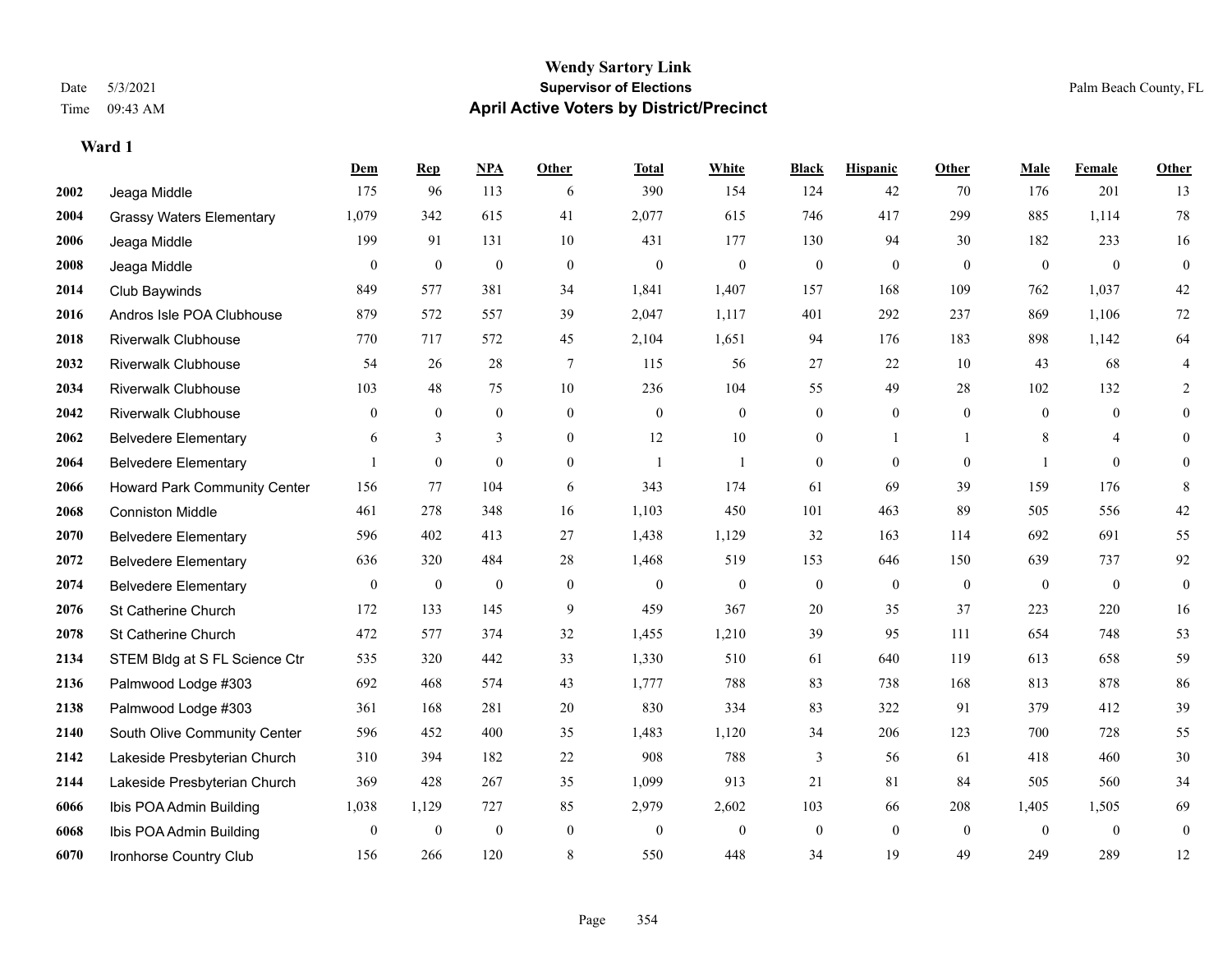#### **Wendy Sartory Link** Date 5/3/2021 **Supervisor of Elections** Palm Beach County, FL Time 09:43 AM **April Active Voters by District/Precinct**

## **Dem Rep NPA Other Total White Black Hispanic Other Male Female Other** Crossroads Baptist Church 0 0 0 0 0 0 0 0 0 0 0 0 Crossroads Baptist Church 317 10 86 8 421 8 355 26 32 138 265 18 Crossroads Baptist Church 1 2 1 0 4 3 0 1 1 3 0 Crossroads Baptist Church 0 0 0 0 0 0 0 0 0 0 0 0 Crossroads Baptist Church 0 0 0 0 0 0 0 0 0 0 0 0 Palm Beach Lakes High 1,470 368 628 42 2,508 842 1,129 309 228 1,028 1,377 103 Ephesus Junior Academy 1,204 68 237 17 1,526 111 1,251 49 115 618 856 52 Grace Episcopal Church 1,384 181 466 33 2,064 362 1,349 135 218 877 1,091 96 Northboro Elementary 1,159 197 470 29 1,855 502 997 166 190 826 953 76 Pleasant City Community Center 1,017 278 560 40 1,895 852 667 193 183 930 868 97 Northboro Elementary 489 418 386 41 1,334 1,072 71 81 110 613 682 39 Egret Lake Elementary 494 110 253 6 863 224 382 145 112 369 461 33 Egret Lake Elementary 212 34 90 9 345 63 197 37 48 149 186 10 Egret Lake Elementary 365 103 136 14 618 420 103 45 50 240 355 23 Egret Lake Elementary 24 3 0 0 27 26 0 0 1 6 20 1 Bear Lakes Middle 34 16 15 2 67 26 17 9 15 28 36 3 Whitehall Clubhouse #3 699 492 447 48 1,686 1,079 250 193 164 801 833 52 Bear Lakes Middle 1,431 516 899 60 2,906 1,149 1,003 415 339 1,271 1,499 136 Palm Beach Lakes High 117 35 77 3 232 85 66 21 60 106 110 16 Salvation Army Activity Hall 603 82 282 12 979 167 503 131 178 421 508 50 Salvation Army Activity Hall 874 326 492 36 1,728 708 556 262 202 703 944 81 U M Church of Palm Beaches 1,049 481 726 74 2,330 1,135 702 275 218 1,057 1,201 72 First Christian Church 784 189 358 22 1,353 455 660 105 133 524 776 53 WPB City Fire Station #5 742 393 437 24 1,596 986 274 193 143 694 849 53 Roosevelt Elementary 2,186 176 587 32 2,981 300 2,190 252 239 1,202 1,646 133 Chamber of Commerce 438 397 374 53 1,262 952 64 104 142 603 613 46 U M Church of Palm Beaches 292 112 176 10 590 211 210 111 58 261 299 30 U M Church of Palm Beaches 0 0 0 0 0 0 0 0 0 0 0 0